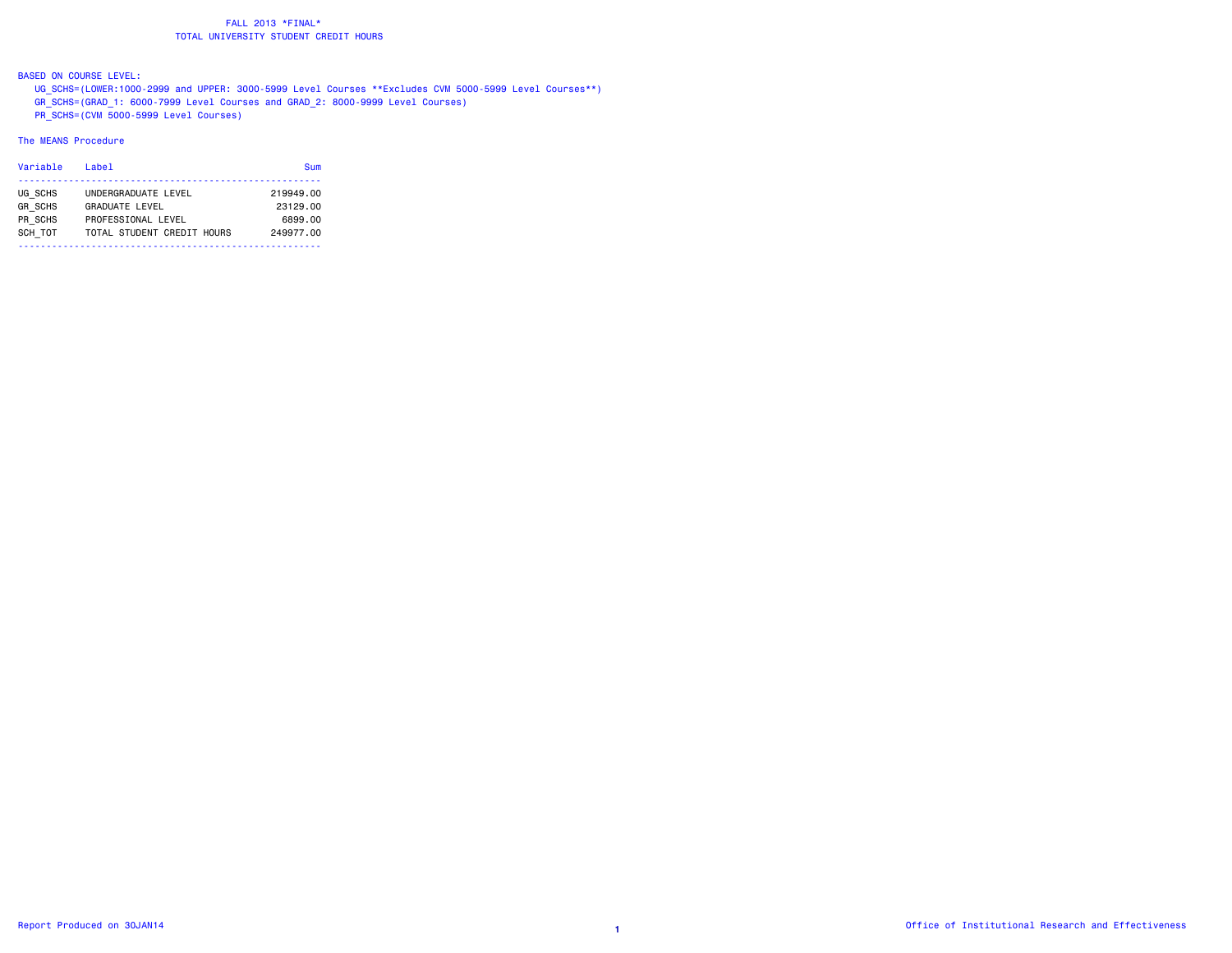# BASED ON COURSE LEVEL:

 UG\_SCHS=(LOWER:1000-2999 and UPPER: 3000-5999 Level Courses \*\*Excludes CVM 5000-5999 Level Courses\*\*) GR\_SCHS=(GRAD\_1: 6000-7999 Level Courses and GRAD\_2: 8000-9999 Level Courses)  $\overline{PR}$  SCHS=(CVM 5000-5999 Level Courses)

| <b>CAMPUS</b> | N<br><b>Obs</b> | Variable       | Label                      | Sum       |
|---------------|-----------------|----------------|----------------------------|-----------|
| MAIN          | 4881            | UG SCHS        | UNDERGRADUATE LEVEL        | 214752.00 |
|               |                 | GR SCHS        | <b>GRADUATE LEVEL</b>      | 22388.00  |
|               |                 | PR SCHS        | PROFESSIONAL LEVEL         | 6899.00   |
|               |                 | SCH TOT        | TOTAL STUDENT CREDIT HOURS | 244039.00 |
| MERIDIAN      | 194             | UG SCHS        | UNDERGRADUATE LEVEL        | 5197.00   |
|               |                 | <b>GR SCHS</b> | <b>GRADUATE LEVEL</b>      | 741.00    |
|               |                 | PR SCHS        | PROFESSIONAL LEVEL         | 0.00      |
|               |                 | SCH TOT        | TOTAL STUDENT CREDIT HOURS | 5938.00   |
|               |                 |                |                            |           |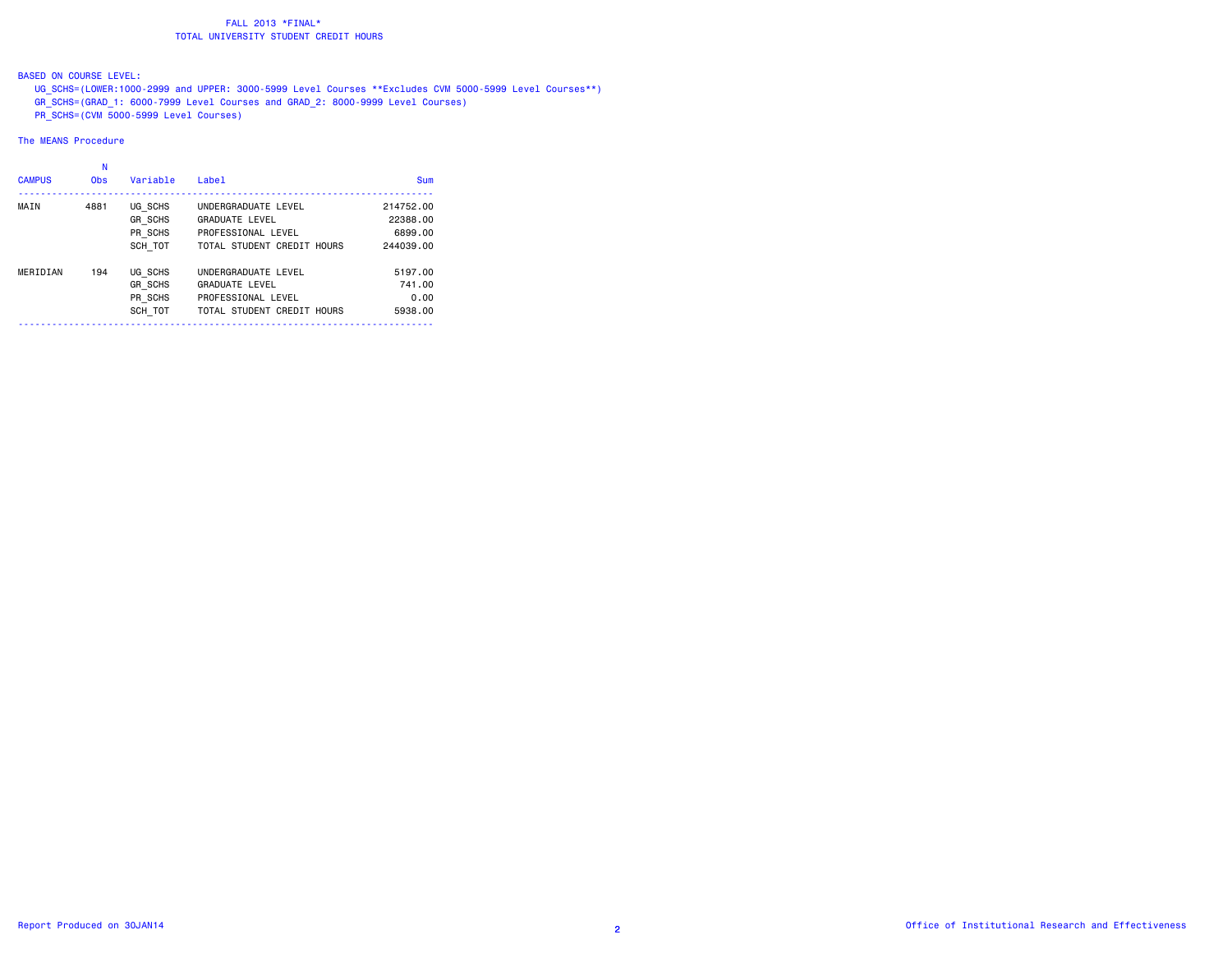### BASED ON COURSE LEVEL:

 UG\_SCHS=(LOWER:1000-2999 and UPPER: 3000-5999 Level Courses \*\*Excludes CVM 5000-5999 Level Courses\*\*) GR\_SCHS=(GRAD\_1: 6000-7999 Level Courses and GRAD\_2: 8000-9999 Level Courses)  $\overline{PR}$  SCHS=(CVM 5000-5999 Level Courses)

| <b>COURSE CAMPUS</b> | N<br><b>Obs</b> | Variable Label |                                              | <b>Sum</b> |
|----------------------|-----------------|----------------|----------------------------------------------|------------|
| Starkville           | 4534            |                | UG SCHS UNDERGRADUATE LEVEL                  | 206832,00  |
|                      |                 |                | GR SCHS GRADUATE LEVEL                       | 16958.00   |
|                      |                 |                | PR_SCHS PROFESSIONAL LEVEL                   | 6899.00    |
|                      |                 |                | SCH TOT TOTAL STUDENT CREDIT HOURS 230689.00 |            |
| Meridian             | 194             | UG SCHS        | UNDERGRADUATE LEVEL                          | 5197.00    |
|                      |                 |                | GR SCHS GRADUATE LEVEL                       | 741.00     |
|                      |                 |                | PR SCHS PROFESSIONAL LEVEL                   | 0.00       |
|                      |                 | SCH TOT        | TOTAL STUDENT CREDIT HOURS                   | 5938.00    |
| Distance Education   | 345             | UG SCHS        | UNDERGRADUATE LEVEL                          | 7833.00    |
|                      |                 |                | GR SCHS GRADUATE LEVEL                       | 5430.00    |
|                      |                 |                | PR_SCHS PROFESSIONAL LEVEL                   | 0.00       |
|                      |                 |                | SCH TOT TOTAL STUDENT CREDIT HOURS           | 13263.00   |
| Study Abroad         | $\overline{2}$  | UG SCHS        | UNDERGRADUATE LEVEL                          | 87.00      |
|                      |                 | GR SCHS        | GRADUATE LEVEL                               | 0.00       |
|                      |                 |                | PR SCHS PROFESSIONAL LEVEL                   | 0.00       |
|                      |                 | SCH TOT        | TOTAL STUDENT CREDIT HOURS                   | 87.00      |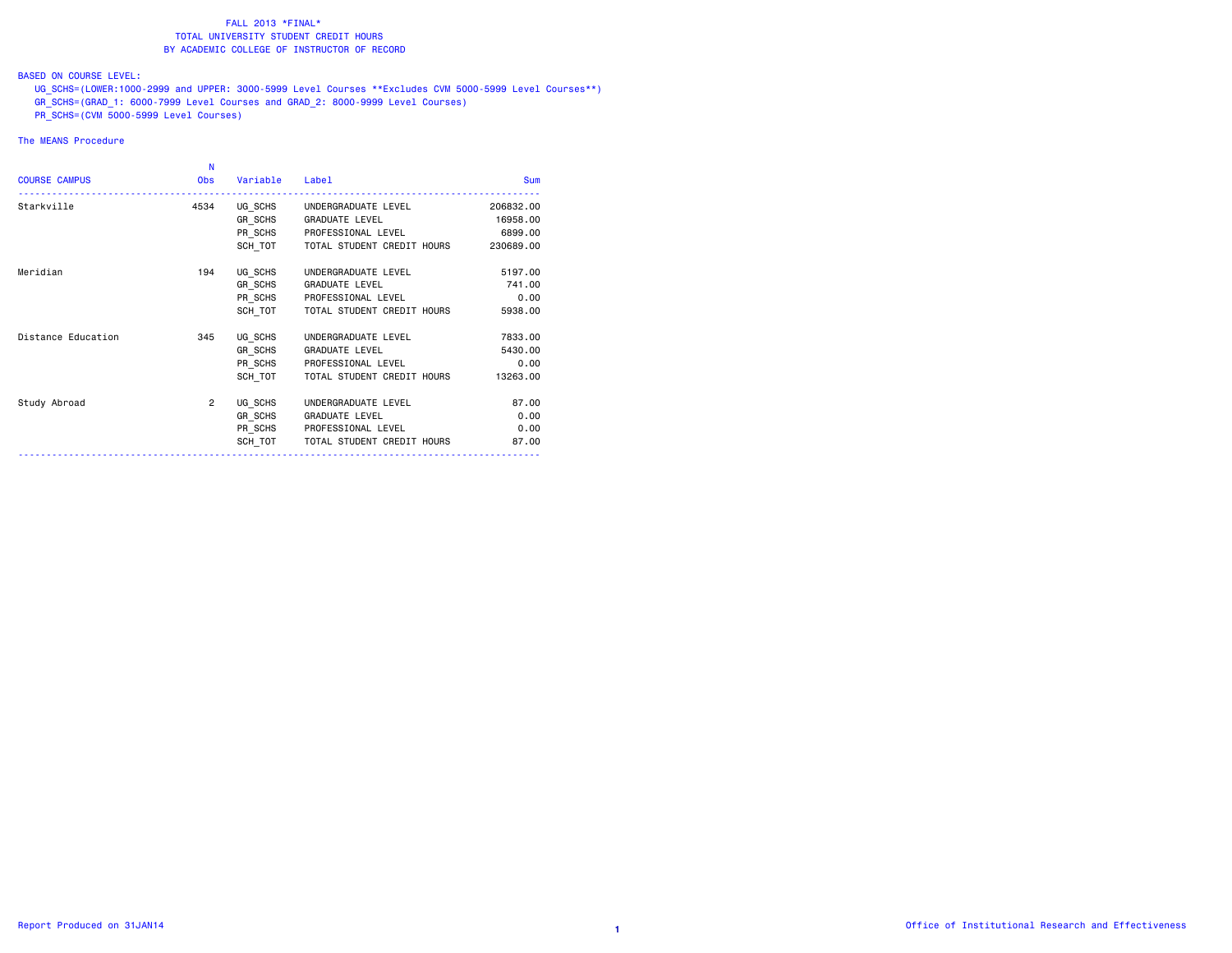# BASED ON COURSE LEVEL:

 UG\_SCHS=(LOWER:1000-2999 and UPPER: 3000-5999 Level Courses \*\*Excludes CVM 5000-5999 Level Courses\*\*) GR\_SCHS=(GRAD\_1: 6000-7999 Level Courses and GRAD\_2: 8000-9999 Level Courses)  $\overline{PR}$  SCHS=(CVM 5000-5999 Level Courses)

|            |                            |          | N              |                            |
|------------|----------------------------|----------|----------------|----------------------------|
| <b>Sum</b> | Label                      | Variable | <b>Obs</b>     | <b>ACADEMIC COLLEGE</b>    |
| 15815.60   | UNDERGRADUATE LEVEL        | UG SCHS  | 631            | AG & LIFE SCIENCES         |
| 3065.00    | <b>GRADUATE LEVEL</b>      | GR SCHS  |                |                            |
| 0.00       | PROFESSIONAL LEVEL         | PR_SCHS  |                |                            |
| 18880.60   | TOTAL STUDENT CREDIT HOURS | SCH TOT  |                |                            |
| 8032.00    | UNDERGRADUATE LEVEL        | UG SCHS  | 176            | ARCHITECTURE, ART & DESIGN |
| 22.00      | GRADUATE LEVEL             | GR SCHS  |                |                            |
| 0.00       | PROFESSIONAL LEVEL         | PR SCHS  |                |                            |
| 8054.00    | TOTAL STUDENT CREDIT HOURS | SCH TOT  |                |                            |
| 115671.90  | UNDERGRADUATE LEVEL        | UG SCHS  | 2169           | ARTS & SCIENCES            |
| 7706.00    | GRADUATE LEVEL             | GR SCHS  |                |                            |
| 0.00       | PROFESSIONAL LEVEL         | PR SCHS  |                |                            |
| 123377.90  | TOTAL STUDENT CREDIT HOURS | SCH TOT  |                |                            |
| 26037.80   | UNDERGRADUATE LEVEL        | UG SCHS  | 267            | <b>BUSINESS</b>            |
| 2096.00    | <b>GRADUATE LEVEL</b>      | GR SCHS  |                |                            |
| 0.00       | PROFESSIONAL LEVEL         | PR SCHS  |                |                            |
| 28133.80   | TOTAL STUDENT CREDIT HOURS | SCH TOT  |                |                            |
| 31008.20   | UNDERGRADUATE LEVEL        | UG SCHS  | 805            | EDUCATION                  |
| 4931.00    | GRADUATE LEVEL             | GR SCHS  |                |                            |
| 0.00       | PROFESSIONAL LEVEL         | PR SCHS  |                |                            |
| 35939.20   | TOTAL STUDENT CREDIT HOURS | SCH TOT  |                |                            |
| 20254.50   | UNDERGRADUATE LEVEL        | UG SCHS  | 654            | ENGINEERING                |
| 3819.00    | GRADUATE LEVEL             | GR SCHS  |                |                            |
| 0.00       | PROFESSIONAL LEVEL         | PR SCHS  |                |                            |
| 24073.50   | TOTAL STUDENT CREDIT HOURS | SCH TOT  |                |                            |
| 2429.00    | UNDERGRADUATE LEVEL        | UG SCHS  | 160            | <b>FOREST RESOURCES</b>    |
| 1119.00    | GRADUATE LEVEL             | GR SCHS  |                |                            |
| 0.00       | PROFESSIONAL LEVEL         | PR_SCHS  |                |                            |
| 3548.00    | TOTAL STUDENT CREDIT HOURS | SCH TOT  |                |                            |
| 469.00     | UNDERGRADUATE LEVEL        | UG SCHS  | 209            | VETERINARY MEDICINE        |
| 371.00     | GRADUATE LEVEL             | GR SCHS  |                |                            |
| 6899.00    | PROFESSIONAL LEVEL         | PR SCHS  |                |                            |
| 7739.00    | TOTAL STUDENT CREDIT HOURS | SCH TOT  |                |                            |
| 231.00     | UNDERGRADUATE LEVEL        | UG SCHS  | $\overline{4}$ | ACADEMIC AFFAIRS           |
| 0.00       | GRADUATE LEVEL             | GR_SCHS  |                |                            |
| 0.00       | PROFESSIONAL LEVEL         | PR_SCHS  |                |                            |
| 231.00     | TOTAL STUDENT CREDIT HOURS | SCH_TOT  |                |                            |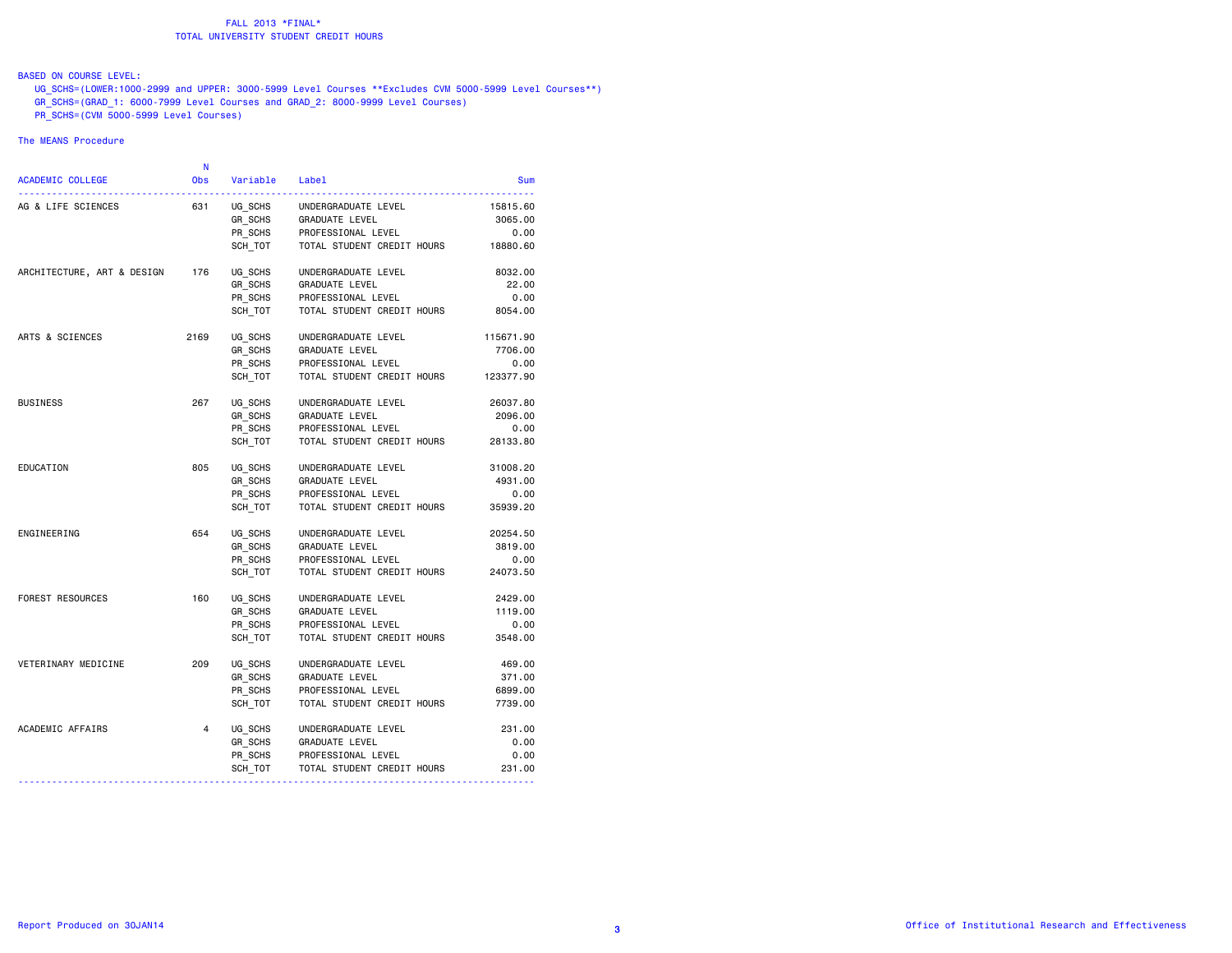### BASED ON COURSE LEVEL:

UG SCHS=(LOWER:1000-2999 and UPPER: 3000-5999 Level Courses \*\*Excludes CVM 5000-5999 Level Courses\*\*) GR\_SCHS=(GRAD\_1: 6000-7999 Level Courses and GRAD\_2: 8000-9999 Level Courses) PR\_SCHS=(CVM 5000-5999 Level Courses)

| ACADEMIC DEPARTMENT                                           | <b>UNDERGRADUATE</b><br><b>LEVEL</b> | <b>GRADUATE</b><br>LEVEL | <b>PROFESSIONAL</b><br><b>LEVEL</b> | <b>TOTAL</b> |
|---------------------------------------------------------------|--------------------------------------|--------------------------|-------------------------------------|--------------|
|                                                               |                                      |                          |                                     |              |
| Ag & Bio Engineering                                          | 420.00                               | 91.00                    | 0.00                                | 511,00       |
| Agricultural Economics                                        | 1303.00                              | 219,00                   | 0.00                                | 1522.00      |
| Animal Dairy Science                                          | 2030.00                              | 178.00                   | 0.00                                | 2208.00      |
| Biochemistry, Molecular Biology, Entomology & Plant Pathology | 1990.00                              | 643,00                   | 0.00                                | 2633.00      |
| Food Science, Nutrition & Health Promotion                    | 2667,00                              | 662.00                   | 0.00                                | 3329,00      |
| Landscape Architecture                                        | 1270.80                              | 158.00                   | 0.00                                | 1428.80      |
| Plant & Soil Sciences                                         | 1903.80                              | 495.00                   | 0.00                                | 2398.80      |
| Poultry Science                                               | 964.00                               | 74.00                    | 0.00                                | 1038.00      |
| School of Human Sciences                                      | 3267.00                              | 545.00                   | 0.00                                | 3812,00      |
|                                                               |                                      |                          |                                     |              |
|                                                               | 15815.60                             | 3065.00                  | 0.00                                | 18880.60     |
|                                                               |                                      |                          |                                     |              |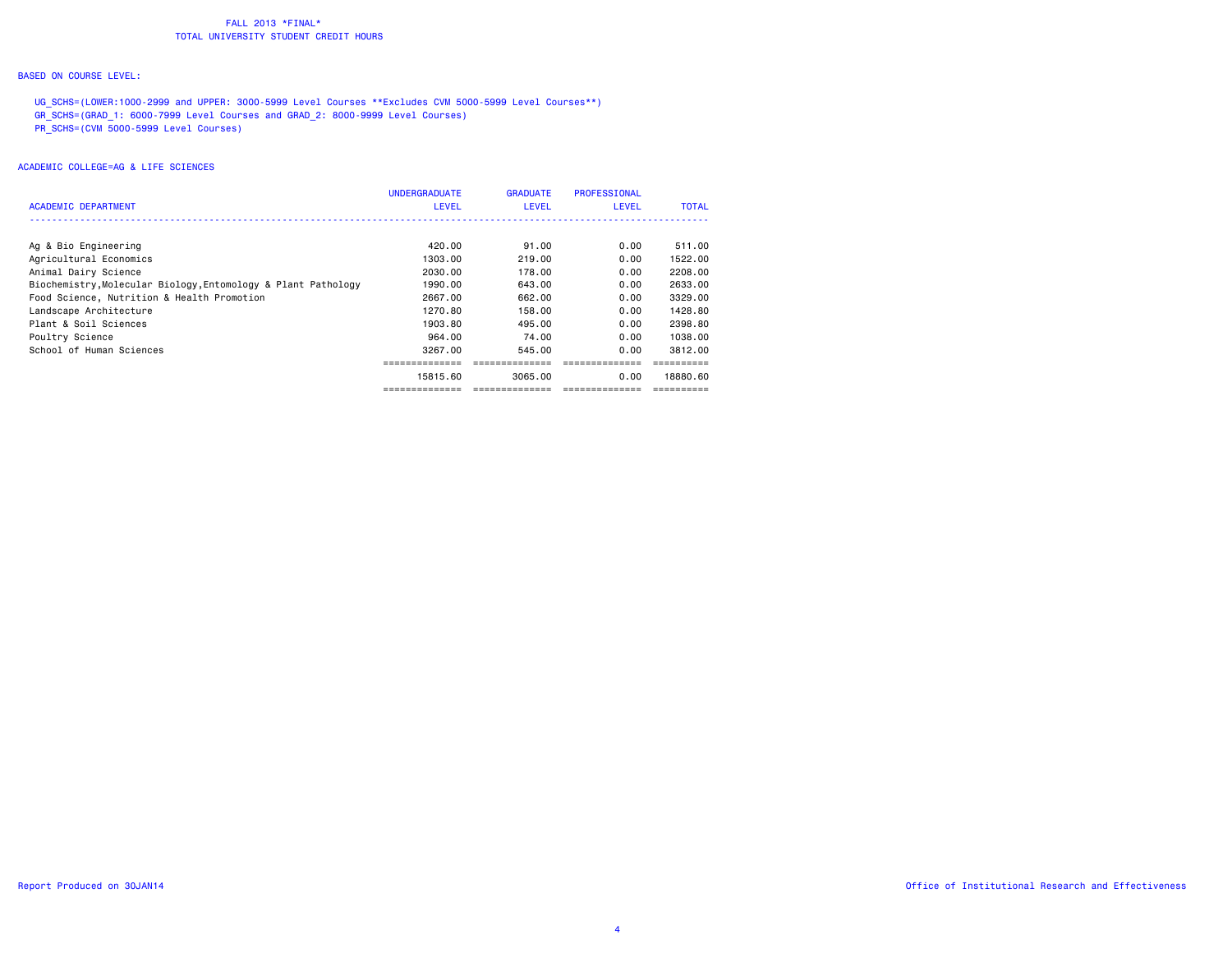### BASED ON COURSE LEVEL:

UG\_SCHS=(LOWER:1000-2999 and UPPER: 3000-5999 Level Courses \*\*Excludes CVM 5000-5999 Level Courses\*\*) GR\_SCHS=(GRAD\_1: 6000-7999 Level Courses and GRAD\_2: 8000-9999 Level Courses) PR\_SCHS=(CVM 5000-5999 Level Courses)

# ACADEMIC COLLEGE=ARCHITECTURE, ART & DESIGN

|                               | <b>UNDERGRADUATE</b> | <b>GRADUATE</b> | <b>PROFESSIONAL</b> |              |
|-------------------------------|----------------------|-----------------|---------------------|--------------|
| <b>ACADEMIC DEPARTMENT</b>    | <b>LEVEL</b>         | <b>LEVEL</b>    | <b>LEVEL</b>        | <b>TOTAL</b> |
|                               |                      |                 |                     |              |
| Art AAD                       | 3751.00              | 6.00            | 0.00                | 3757.00      |
| Building Construction Science | 525.00               | 16.00           | 0.00                | 541.00       |
| Design                        | 718.00               | 0.00            | 0.00                | 718.00       |
| School of Architecture        | 3038.00              | 0.00            | 0.00                | 3038.00      |
|                               |                      |                 |                     |              |
|                               | 8032.00              | 22.00           | 0.00                | 8054.00      |
|                               |                      |                 |                     |              |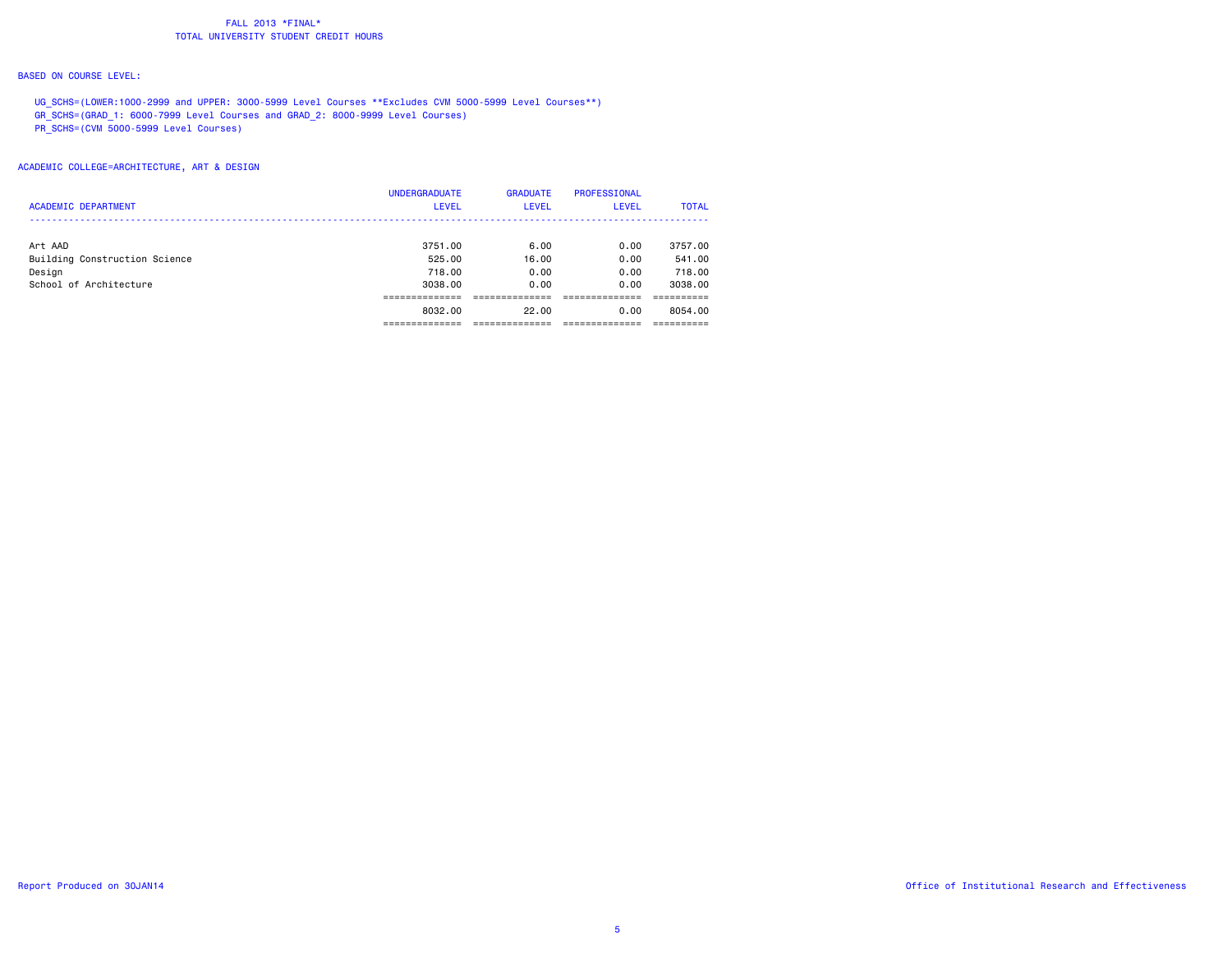### BASED ON COURSE LEVEL:

UG\_SCHS=(LOWER:1000-2999 and UPPER: 3000-5999 Level Courses \*\*Excludes CVM 5000-5999 Level Courses\*\*) GR\_SCHS=(GRAD\_1: 6000-7999 Level Courses and GRAD\_2: 8000-9999 Level Courses) PR\_SCHS=(CVM 5000-5999 Level Courses)

# ACADEMIC COLLEGE=ARTS & SCIENCES

|                                            | <b>UNDERGRADUATE</b> | <b>GRADUATE</b>                    | <b>PROFESSIONAL</b> |              |
|--------------------------------------------|----------------------|------------------------------------|---------------------|--------------|
| <b>ACADEMIC DEPARTMENT</b>                 | <b>LEVEL</b>         | LEVEL                              | <b>LEVEL</b>        | <b>TOTAL</b> |
|                                            |                      |                                    |                     |              |
| Aerospace Studies                          | 221.00               | 0.00                               | 0.00                | 221.00       |
| Anthropology & Middle Eastern Cultures     | 1897.00              | 212.00                             | 0.00                | 2109.00      |
| Biological Sciences                        | 11552.00             | 790.00                             | 0.00                | 12342.00     |
| Chemistry                                  | 9015.00              | 703.00                             | 0.00                | 9718.00      |
| Classical & Modern Languages & Literatures | 5567.00              | 90.00                              | 0.00                | 5657.00      |
| Communication                              | 8596.00              | 102,00                             | 0.00                | 8698,00      |
| English                                    | 13346,00             | 436,00                             | 0.00                | 13782.00     |
| Geosciences                                | 8138.00              | 1844.00                            | 0.00                | 9982.00      |
| History                                    | 6812.00              | 579.00                             | 0.00                | 7391.00      |
| Mathematics & Statistics                   | 17016.20             | 948,00                             | 0.00                | 17964.20     |
| Military Science                           | 341.00               | 0.00                               | 0.00                | 341.00       |
| Philosophy & Religion                      | 4658,00              | 40.00                              | 0.00                | 4698,00      |
| Physics & Astronomy                        | 4547.00              | 462.00                             | 0.00                | 5009.00      |
| Political Science & Public Administration  | 4888.70              | 764.00                             | 0.00                | 5652.70      |
| Psychology                                 | 9723.00              | 412,00                             | 0.00                | 10135.00     |
| Sociology                                  | 9354.00              | 324.00                             | 0.00                | 9678.00      |
|                                            | ============         | ==============                     | ==============      |              |
|                                            | 115671.9             | 7706.00                            | 0.00                | 123377.90    |
|                                            | ==============       | __________________________________ |                     | ==========   |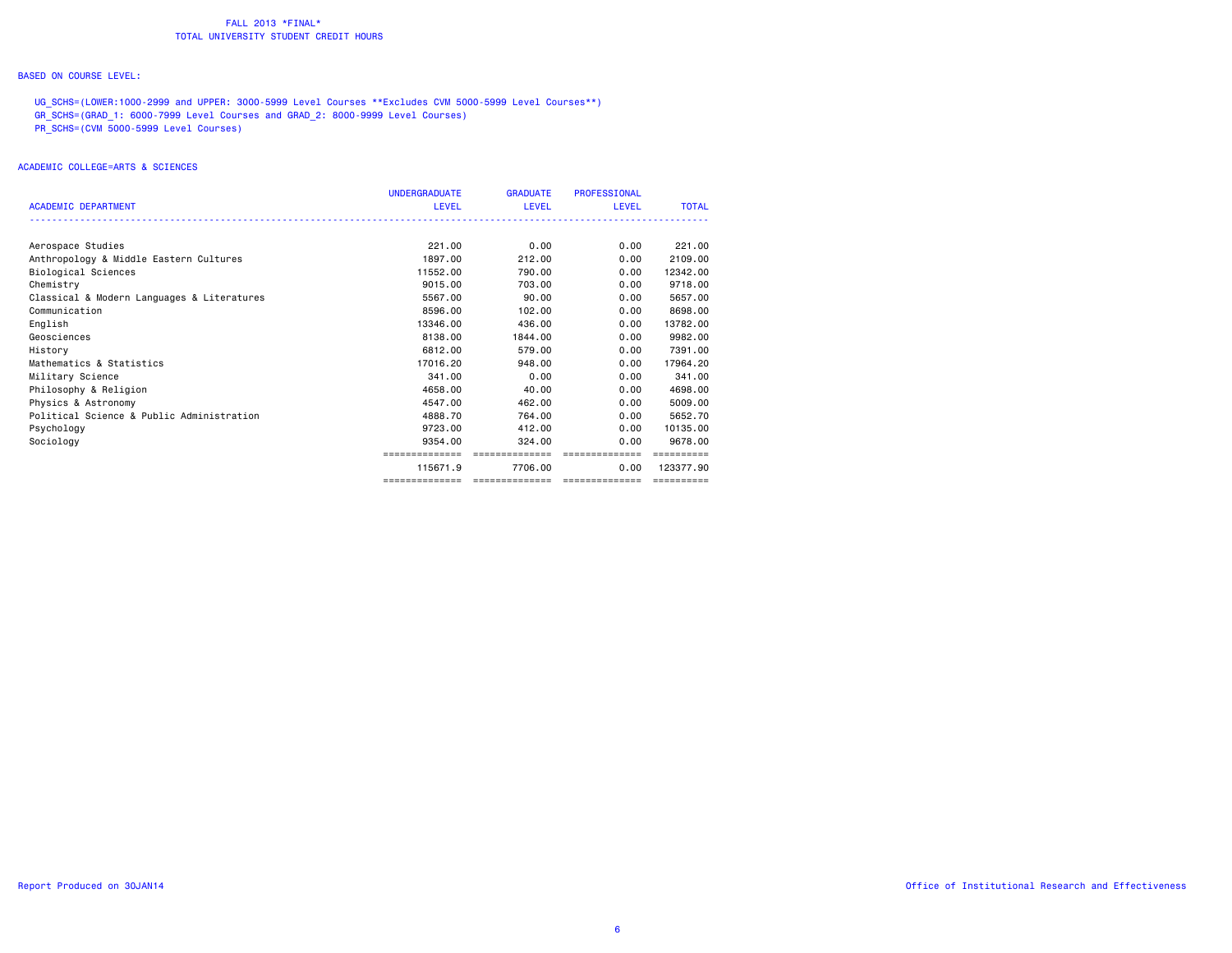### BASED ON COURSE LEVEL:

UG SCHS=(LOWER:1000-2999 and UPPER: 3000-5999 Level Courses \*\*Excludes CVM 5000-5999 Level Courses\*\*) GR\_SCHS=(GRAD\_1: 6000-7999 Level Courses and GRAD\_2: 8000-9999 Level Courses) PR\_SCHS=(CVM 5000-5999 Level Courses)

# ACADEMIC COLLEGE=BUSINESS

|                                                 | <b>UNDERGRADUATE</b> | <b>GRADUATE</b> | PROFESSIONAL |              |
|-------------------------------------------------|----------------------|-----------------|--------------|--------------|
| <b>ACADEMIC DEPARTMENT</b>                      | LEVEL                | <b>LEVEL</b>    | LEVEL        | <b>TOTAL</b> |
|                                                 |                      |                 |              |              |
| Finance & Economics                             | 7011.80              | 463.00          | 0.00         | 7474.80      |
| Management & Information Systems                | 8166.00              | 709.00          | 0.00         | 8875.00      |
| Marketing, Quantitative Analysis & Business Law | 6994.00              | 511.00          | 0.00         | 7505.00      |
| School of Accountancy                           | 3866.00              | 413.00          | 0.00         | 4279.00      |
|                                                 |                      |                 |              |              |
|                                                 | 26037.80             | 2096.00         | 0.00         | 28133.80     |
|                                                 |                      |                 |              |              |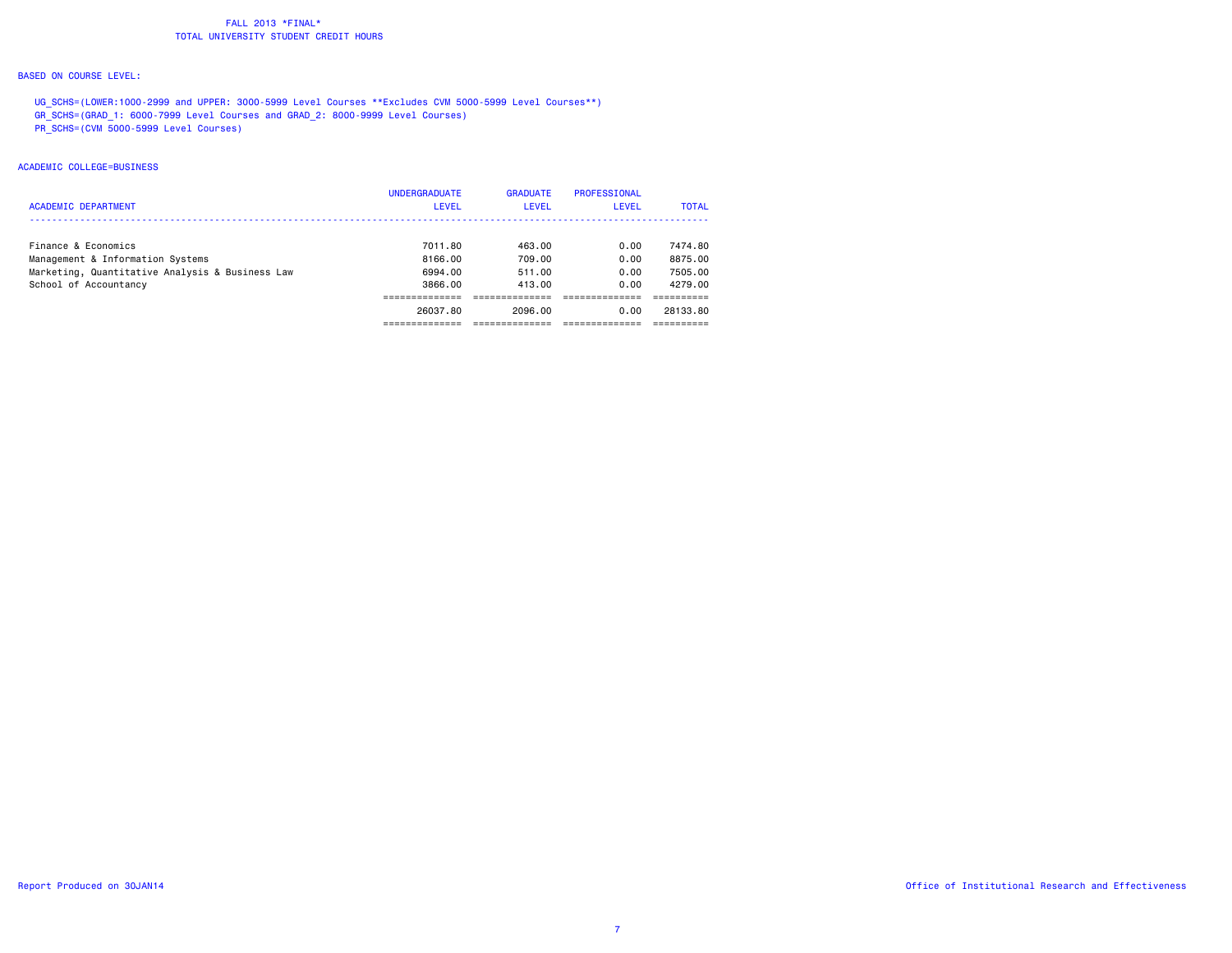### BASED ON COURSE LEVEL:

UG SCHS=(LOWER:1000-2999 and UPPER: 3000-5999 Level Courses \*\*Excludes CVM 5000-5999 Level Courses\*\*) GR\_SCHS=(GRAD\_1: 6000-7999 Level Courses and GRAD\_2: 8000-9999 Level Courses) PR\_SCHS=(CVM 5000-5999 Level Courses)

# ACADEMIC COLLEGE=EDUCATION

| <b>ACADEMIC DEPARTMENT</b>                    | <b>UNDERGRADUATE</b><br><b>LEVEL</b> | <b>GRADUATE</b><br><b>LEVEL</b> | <b>PROFESSIONAL</b><br>LEVEL | <b>TOTAL</b> |
|-----------------------------------------------|--------------------------------------|---------------------------------|------------------------------|--------------|
| Counseling & Educational Psychology           | 4651.20                              | 1762.50                         | 0.00                         | 6413.70      |
| Curriculum, Instruction & Special Education   | 9256.50                              | 1268.00                         | 0.00                         | 10524.50     |
| Dean of Education                             | 43.50                                | 0.00                            | 0.00                         | 43.50        |
| Instructional Systems & Workforce Development | 3688,00                              | 562.00                          | 0.00                         | 4250.00      |
| Kinesiology                                   | 8756.00                              | 380.00                          | 0.00                         | 9136.00      |
| Leadership and Foundations                    | 1500.00                              | 958.50                          | 0.00                         | 2458.50      |
| Music                                         | 3113.00                              | 0.00                            | 0.00                         | 3113.00      |
|                                               |                                      |                                 |                              |              |
|                                               | 31008.20                             | 4931.00                         | 0.00                         | 35939.20     |
|                                               | -------------                        | -------------                   |                              |              |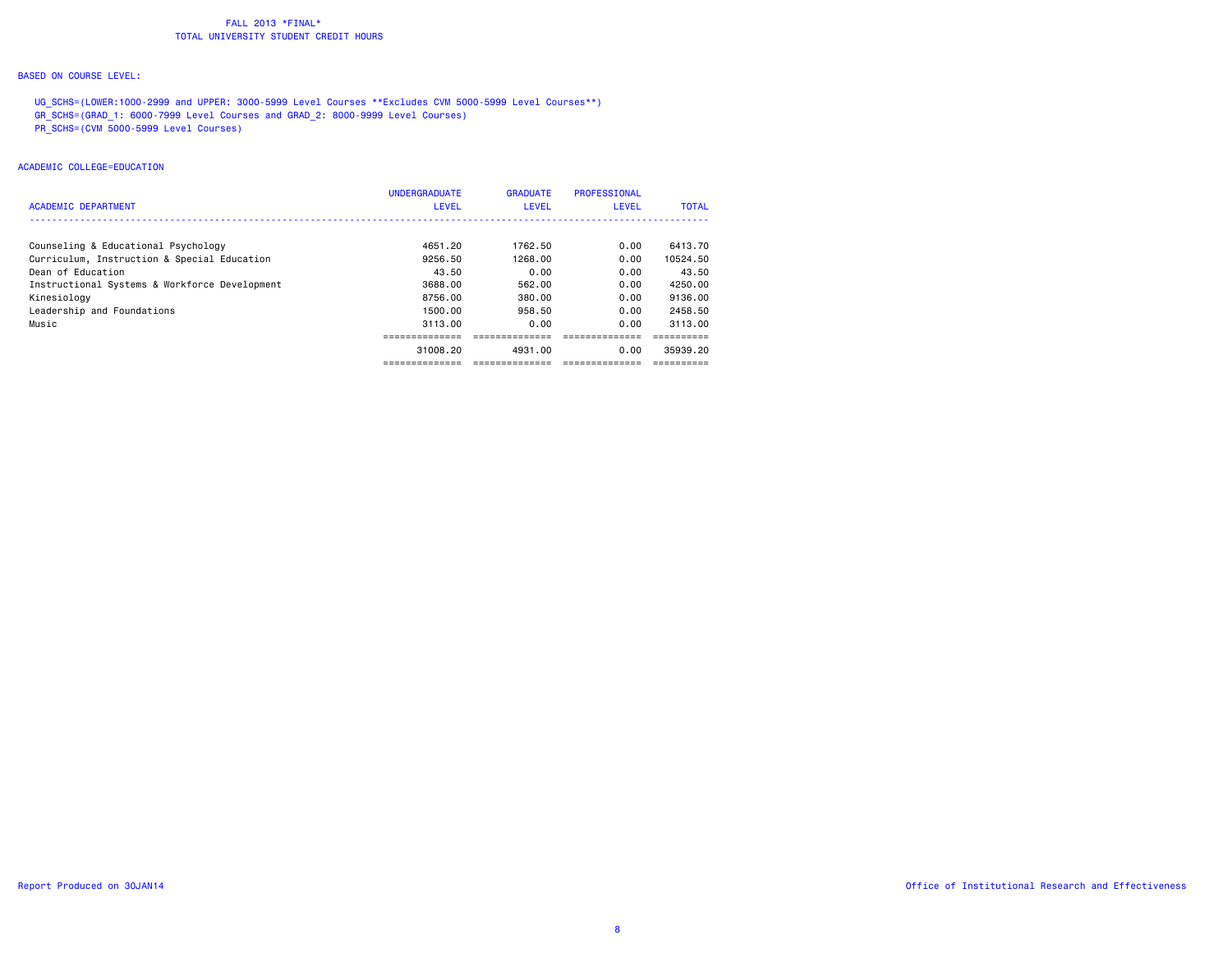### BASED ON COURSE LEVEL:

UG SCHS=(LOWER:1000-2999 and UPPER: 3000-5999 Level Courses \*\*Excludes CVM 5000-5999 Level Courses\*\*) GR\_SCHS=(GRAD\_1: 6000-7999 Level Courses and GRAD\_2: 8000-9999 Level Courses) PR\_SCHS=(CVM 5000-5999 Level Courses)

ACADEMIC COLLEGE=ENGINEERING

| ACADEMIC DEPARTMENT               | <b>UNDERGRADUATE</b><br><b>LEVEL</b> | <b>GRADUATE</b><br><b>LEVEL</b> | <b>PROFESSIONAL</b><br><b>LEVEL</b> | <b>TOTAL</b> |
|-----------------------------------|--------------------------------------|---------------------------------|-------------------------------------|--------------|
|                                   |                                      |                                 |                                     |              |
| Aerospace Engineering             | 3251.50                              | 377.00                          | 0.00                                | 3628.50      |
| Ag & Bio Engineering              | 1296.00                              | 108.00                          | 0.00                                | 1404.00      |
| Civil & Environmental Engineering | 2596.00                              | 406.00                          | 0.00                                | 3002.00      |
| Computer Science & Engineering    | 3179.00                              | 757.00                          | 0.00                                | 3936.00      |
| Electrical & Computer Engineering | 2785.50                              | 818.00                          | 0.00                                | 3603.50      |
| General Engineering               | 25.00                                | 0.00                            | 0.00                                | 25.00        |
| Industrial & Systems Engineering  | 2271.50                              | 501.00                          | 0.00                                | 2772.50      |
| Mechanical Engineering            | 3003.00                              | 699.00                          | 0.00                                | 3702.00      |
| School of Chemical Engineering    | 1847.00                              | 153.00                          | 0.00                                | 2000.00      |
|                                   |                                      |                                 |                                     |              |
|                                   | 20254.50                             | 3819.00                         | 0.00                                | 24073.50     |
|                                   | ==============                       |                                 |                                     |              |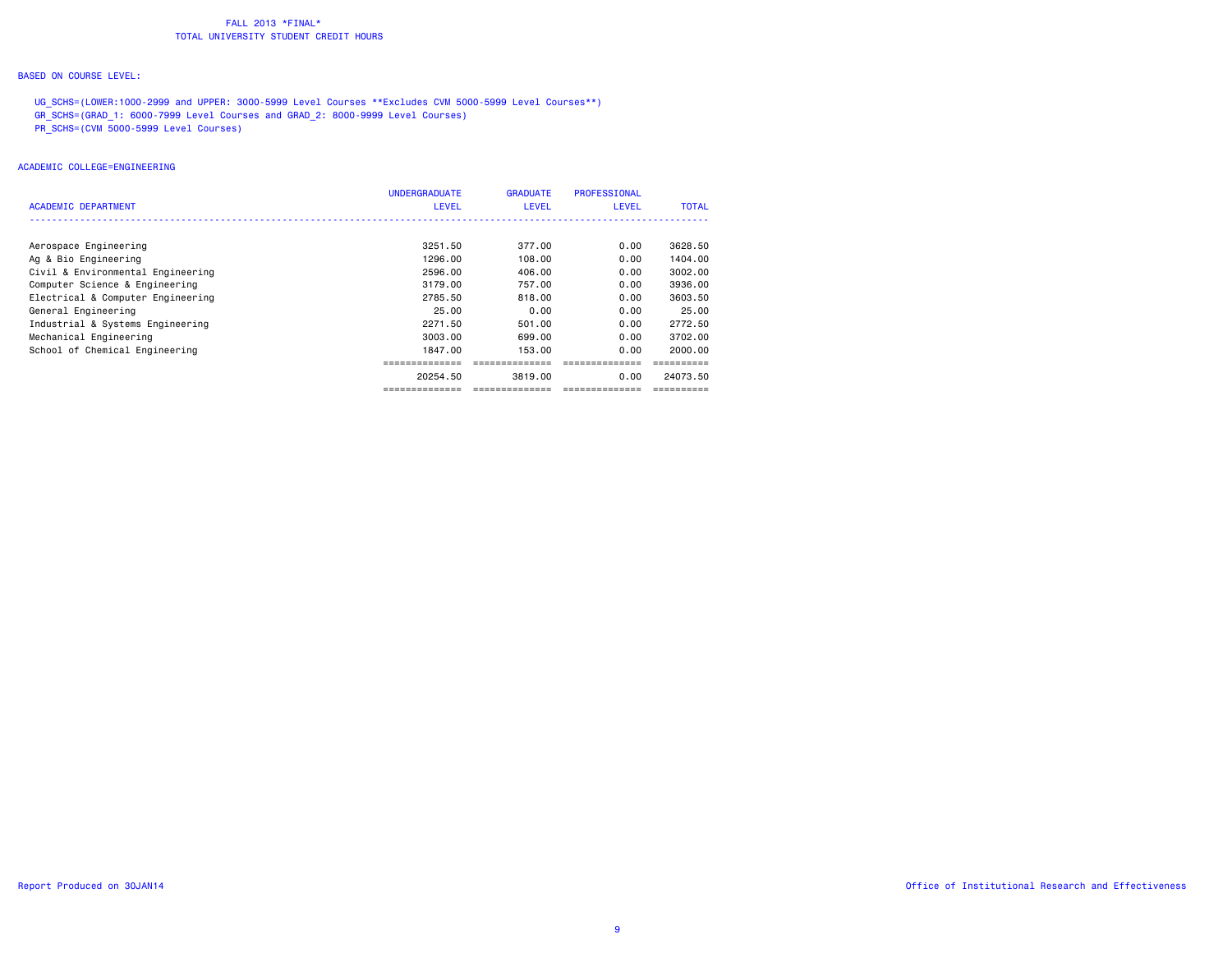# **BASED ON COURSE LEVEL:**

 **UG\_SCHS=(LOWER:1000-2999 and UPPER: 3000-5999 Level Courses \*\*Excludes CVM 5000-5999 Level Courses\*\*)**

 **GR\_SCHS=(GRAD\_1: 6000-7999 Level Courses and GRAD\_2: 8000-9999 Level Courses)**

 **PR\_SCHS=(CVM 5000-5999 Level Courses)**

### **ACADEMIC COLLEGE=08**

| <b>ACADEMIC DEPARTMENT</b>        | <b>UNDERGRADUATE</b><br><b>LEVEL</b> | <b>GRADUATE</b><br><b>LEVEL</b> | <b>PROFESSIONAL</b><br><b>LEVEL</b> | <b>TOTAL</b> |
|-----------------------------------|--------------------------------------|---------------------------------|-------------------------------------|--------------|
| Forestry                          | 845,00                               | 366.00                          | 0.00                                | 1211.00      |
| Sustainable Bioproducts           | 72.00                                | 167.00                          | 0.00                                | 239.00       |
| Wildlife, Fisheries & Aquaculture | 1512.00                              | 586.00                          | 0.00                                | 2098.00      |
|                                   |                                      |                                 |                                     |              |
|                                   | 2429.00                              | 1119.00                         | 0.00                                | 3548.00      |
|                                   |                                      |                                 |                                     |              |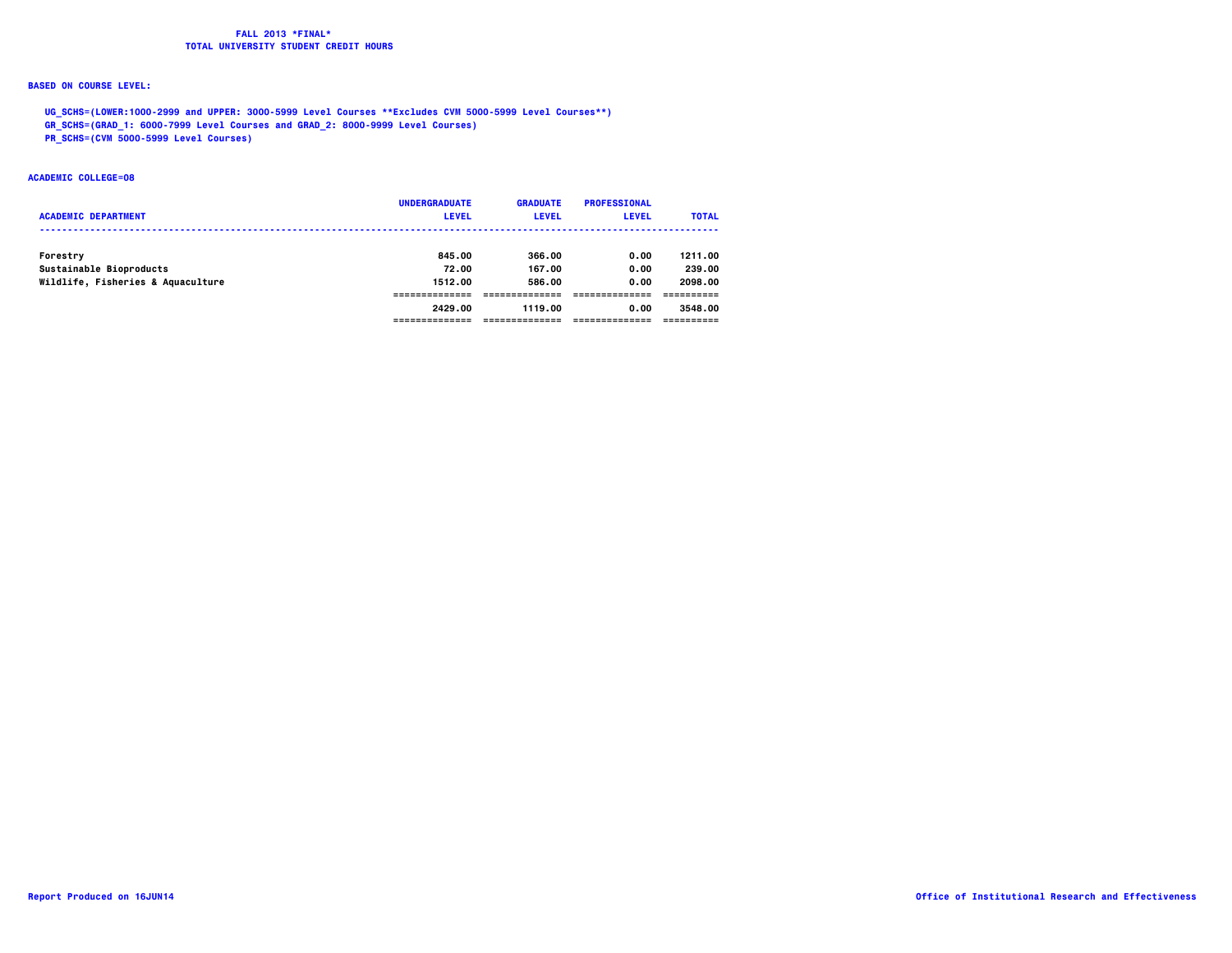### BASED ON COURSE LEVEL:

UG\_SCHS=(LOWER:1000-2999 and UPPER: 3000-5999 Level Courses \*\*Excludes CVM 5000-5999 Level Courses\*\*) GR\_SCHS=(GRAD\_1: 6000-7999 Level Courses and GRAD\_2: 8000-9999 Level Courses) PR\_SCHS=(CVM 5000-5999 Level Courses)

### ACADEMIC COLLEGE=VETERINARY MEDICINE

|                               | <b>UNDERGRADUATE</b> | <b>GRADUATE</b> | <b>PROFESSIONAL</b> |              |
|-------------------------------|----------------------|-----------------|---------------------|--------------|
| <b>ACADEMIC DEPARTMENT</b>    | <b>LEVEL</b>         | LEVEL           | <b>LEVEL</b>        | <b>TOTAL</b> |
|                               |                      |                 |                     |              |
| Veterinary Medical Technology | 18.00                | 0.00            | 0.00                | 18,00        |
| Veterinary Medicine           | 451,00               | 371,00          | 6899.00             | 7721.00      |
|                               |                      |                 |                     |              |
|                               | 469.00               | 371.00          | 6899.00             | 7739.00      |
|                               |                      |                 |                     |              |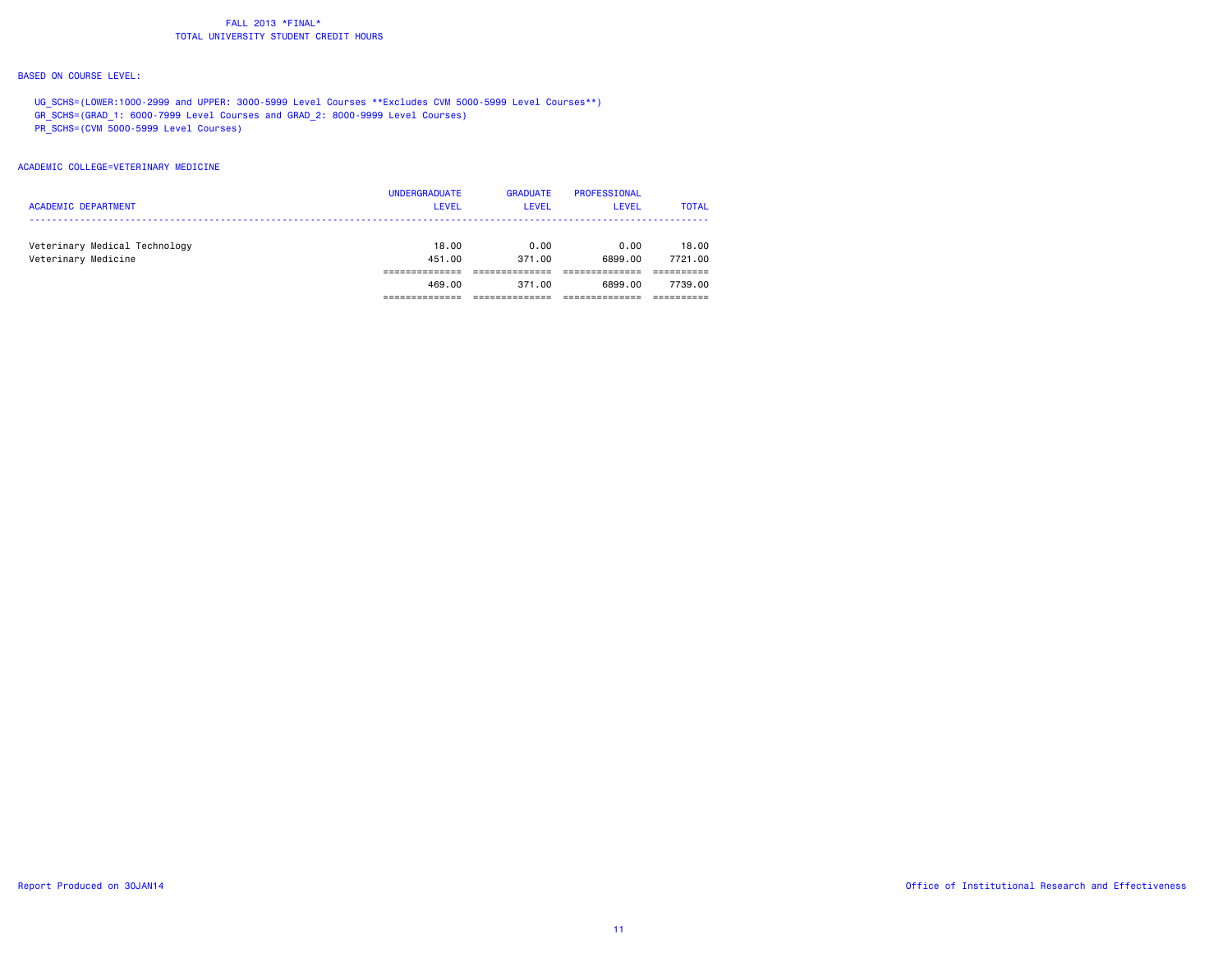### BASED ON COURSE LEVEL:

UG\_SCHS=(LOWER:1000-2999 and UPPER: 3000-5999 Level Courses \*\*Excludes CVM 5000-5999 Level Courses\*\*) GR\_SCHS=(GRAD\_1: 6000-7999 Level Courses and GRAD\_2: 8000-9999 Level Courses) PR\_SCHS=(CVM 5000-5999 Level Courses)

### ACADEMIC COLLEGE=ACADEMIC AFFAIRS

|                            | <b>UNDERGRADUATE</b> | <b>GRADUATE</b> | PROFESSIONAL |              |
|----------------------------|----------------------|-----------------|--------------|--------------|
| <b>ACADEMIC DEPARTMENT</b> | <b>LEVEL</b>         | <b>LEVEL</b>    | LEVEL        | <b>TOTAL</b> |
|                            |                      |                 |              |              |
| African American Studies   | 129.00               | 0.00            | 0.00         | 129.00       |
| Provost Office             | 87.00                | 0.00            | 0.00         | 87.00        |
| Student Leadership         | 15.00                | 0.00            | 0.00         | 15.00        |
|                            |                      |                 |              |              |
|                            | 231.00               | 0.00            | 0.00         | 231.00       |
|                            |                      |                 |              |              |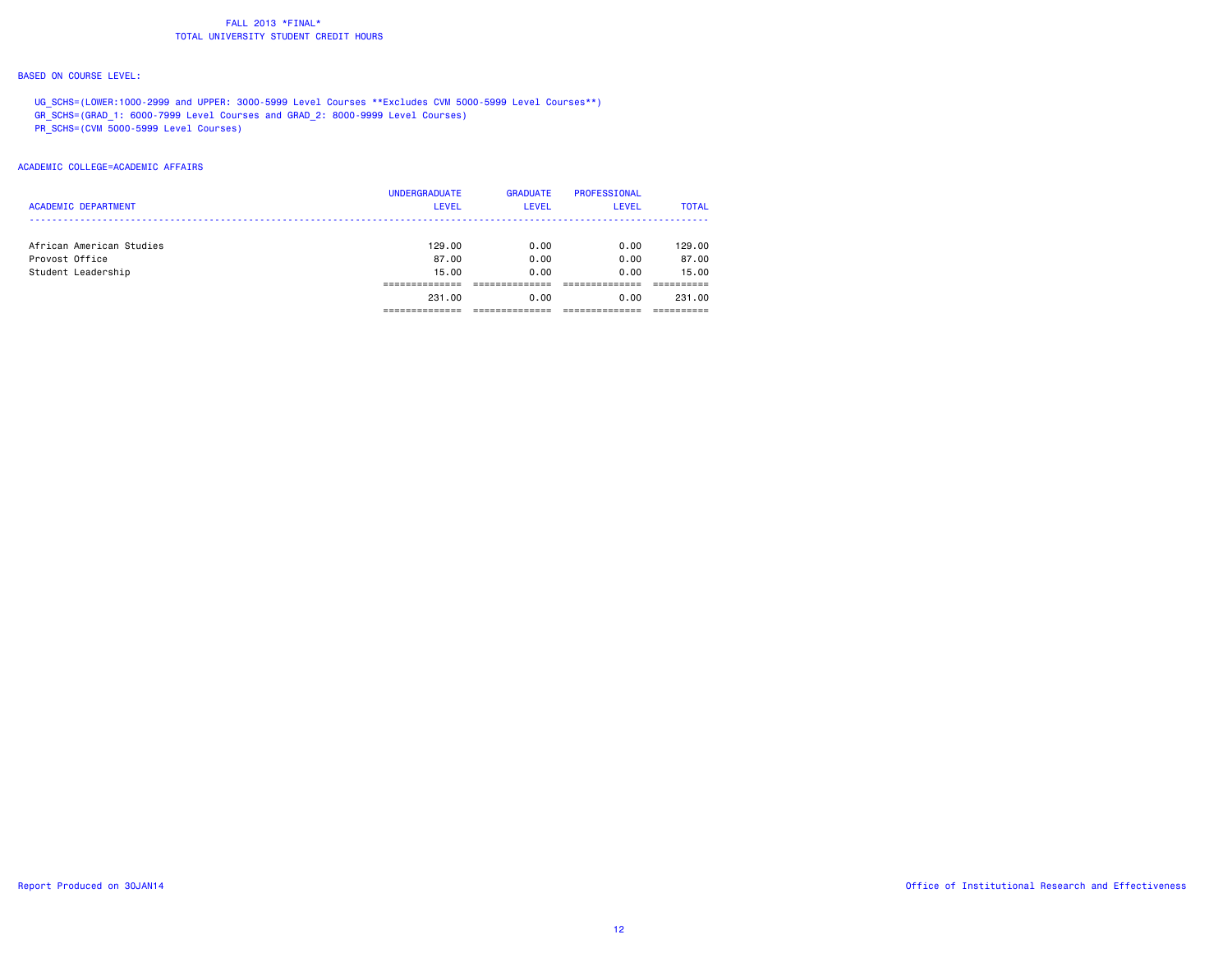| <b>ACADEMIC DEPARTMENT</b>                                     | Instructor Name    | Rank                              | <b>Tenure</b><br><b>Status</b> | <b>Course</b><br>Cip# | <b>CRN</b> | Course #       |               |              | Sec Type Title            | Inst<br>Per | <b>UG</b><br><b>SCHS</b>      | <b>GR</b><br><b>SCHS</b> | PR<br><b>SCHS</b>      | Total<br><b>SCHS</b>     |
|----------------------------------------------------------------|--------------------|-----------------------------------|--------------------------------|-----------------------|------------|----------------|---------------|--------------|---------------------------|-------------|-------------------------------|--------------------------|------------------------|--------------------------|
|                                                                |                    |                                   |                                |                       |            |                |               |              |                           |             |                               |                          |                        |                          |
| Ag & Bio Engineering                                           | Chesser, Gary      | Non-Faculty                       | Not Applicable                 | 140301                |            | 30014 ABE 1073 | 01            | C            | Ag Mechanics              | 1.00        | 57.00                         | 0.00                     | 0.00                   | 57.00                    |
|                                                                |                    |                                   |                                |                       |            | 30015 ABE 1073 | 02            | К            | Ag Mechanics              | 1.00        | 0.00                          | 0.00                     | 0.00                   | 0.00                     |
|                                                                |                    |                                   |                                |                       |            | 30016 ABE 1073 | 03            | К            | Ag Mechanics              | 1.00        | 0.00<br>.                     | 0.00<br>.                | 0.00                   | 0.00                     |
|                                                                |                    |                                   |                                |                       |            |                |               |              |                           |             | 57.00                         | 0.00                     | 0.00                   | 57.00                    |
|                                                                | Davis, Jeremiah    | Associate Professor Tenured       |                                | 140301                | 34953      | ABE 8000       | 02            | D            | Research / Thesis         | 1.00        | 0.00                          | 10.00                    | 0.00                   | 10.00                    |
|                                                                |                    |                                   |                                |                       | 34965      | ABE 9000       | 02            | D            | Research / Diss           | 1.00        | 0.00                          | 12.00                    | 0.00                   | 12.00                    |
|                                                                |                    |                                   |                                | 150699                |            | 30029 ABE 4383 | 01            | C            | Bldg Const                | 1.00        | 96.00<br>.                    | 0.00                     | 0.00                   | 96.00                    |
|                                                                |                    |                                   |                                |                       |            |                |               |              |                           |             | 96.00                         | 22.00                    | 0.00                   | 118.00                   |
|                                                                | Linhoss, Anna      | Assistant Professor Ten Track     |                                | 140501                |            | 34199 ABE 4803 | 01 C          |              | Biosyst Simulation        | 0.75        | 54.00<br>$\frac{1}{2}$        | 0.00                     | 0.00                   | 54.00                    |
|                                                                |                    |                                   |                                |                       |            |                |               |              |                           |             | 54.00                         | 0.00                     | 0.00                   | 54.00                    |
|                                                                | Paz, Joel          | Assistant Professor Ten Track     |                                | 140301                | 34957      | ABE 8000       | 06            | D            | Research / Thesis         | 1.00        | 0.00                          | 4.00                     | 0.00                   | 4.00                     |
|                                                                |                    |                                   |                                |                       | 34969      | ABE 9000       | 06            | D            | Research / Diss           | 1.00        | 0.00                          | 3.00                     | 0.00                   | 3.00                     |
|                                                                |                    |                                   |                                |                       | 36413      | ABE 4000       | 06            | $\mathbf{I}$ | Directed Indiv Study      | 1.00        | 3.00                          | 0.00                     | 0.00                   | 3.00                     |
|                                                                |                    |                                   |                                | 150699                | 30020      | ABE 2873       | 01            | C            | Land Surveying            | 1.00        | 93.00                         | 0.00                     | 0.00                   | 93.00                    |
|                                                                |                    |                                   |                                |                       | 30021      | ABE 2873       | 02            | К            | Land Surveying            | 1.00        | 0.00                          | 0.00                     | 0.00                   | 0.00                     |
|                                                                |                    |                                   |                                |                       |            | 30022 ABE 2873 | 03 K          |              | Land Surveying            | 1.00        | 0.00<br>. <b>.</b>            | 0.00<br>.                | 0.00<br>.              | 0.00                     |
|                                                                |                    |                                   |                                |                       |            |                |               |              |                           |             | 96.00                         | 7.00                     | 0.00                   | 103.00                   |
|                                                                | Simpson, Chartrisa | Assistant Professor Ten Track     |                                | 140301                | 30038      | ABE 4911       | 01            | -S           | Engineering Seminar       | 1.00        | 54.00                         | 0.00                     | 0.00                   | 54.00                    |
|                                                                |                    |                                   |                                |                       | 35769      | ABE 4000       | $02 \qquad I$ |              | Directed Indiv Study 1.00 |             | 2.00                          | 0.00                     | 0.00                   | 2.00                     |
|                                                                |                    |                                   |                                |                       | 36085      | ABE 9000       | 12            | D            | Research / Diss           | 1.00        | 0.00                          | 9.00                     | 0.00                   | 9.00                     |
|                                                                |                    |                                   |                                | 140501                | 30032      | ABE 4523       | 01            | C            | Biomedical Materials 0.50 |             | 30.00                         | 0.00                     | 0.00                   | 30.00                    |
|                                                                |                    |                                   |                                | 150699                |            | 30039 ABE 4961 | 01 S          |              | Seminar                   | 1.00        | 28.00<br>.                    | 0.00                     | 0.00                   | 28.00                    |
|                                                                |                    |                                   |                                |                       |            |                |               |              |                           |             | .<br>114.00                   | .<br>9.00                | 0.00                   | 123.00                   |
|                                                                | Ward, Jason        | Extension Assist Pr Non-Ten Track |                                | 140301                |            | 36536 ABE 4000 | 08 I          |              | Directed Indiv Study 1.00 |             | 3,00<br><b><i><u></u></i></b> | 0.00                     | 0.00                   | 3.00                     |
|                                                                |                    |                                   |                                |                       |            |                |               |              |                           |             | 3.00                          | .<br>0.00                | 0.00                   | 3.00                     |
|                                                                | Yu, Fei            | Assistant Professor Ten Track     |                                | 140301                | 34671      | ABE 8990       | 01            | C            | Special Topic In ABE      | 1.00        | 0.00                          | 12.00                    | 0.00                   | 12.00                    |
|                                                                |                    |                                   |                                |                       | 34963      | ABE 8000       | $12$ D        |              | Research / Thesis         | 1.00        | 0.00                          | 9.00                     | 0.00                   | 9.00                     |
|                                                                |                    |                                   |                                |                       |            | 34974 ABE 9000 | 11 D          |              | Research / Diss           | 1.00        | 0.00                          | 32.00                    | 0.00                   | 32.00                    |
|                                                                |                    |                                   |                                |                       |            |                |               |              |                           |             | ----<br>0.00                  | 53.00                    | 0.00                   | 53.00                    |
| --------------------------------------<br>Ag & Bio Engineering |                    |                                   |                                |                       |            |                |               |              |                           |             | ========<br>420,00            | <b>EEEEEEE</b><br>91.00  | <b>ESSESSE</b><br>0.00 | $=$ ==========<br>511.00 |
|                                                                |                    |                                   |                                |                       |            |                |               |              |                           |             | ========                      | <b>EEEEEEEE</b>          | $=$ ========           | ==========               |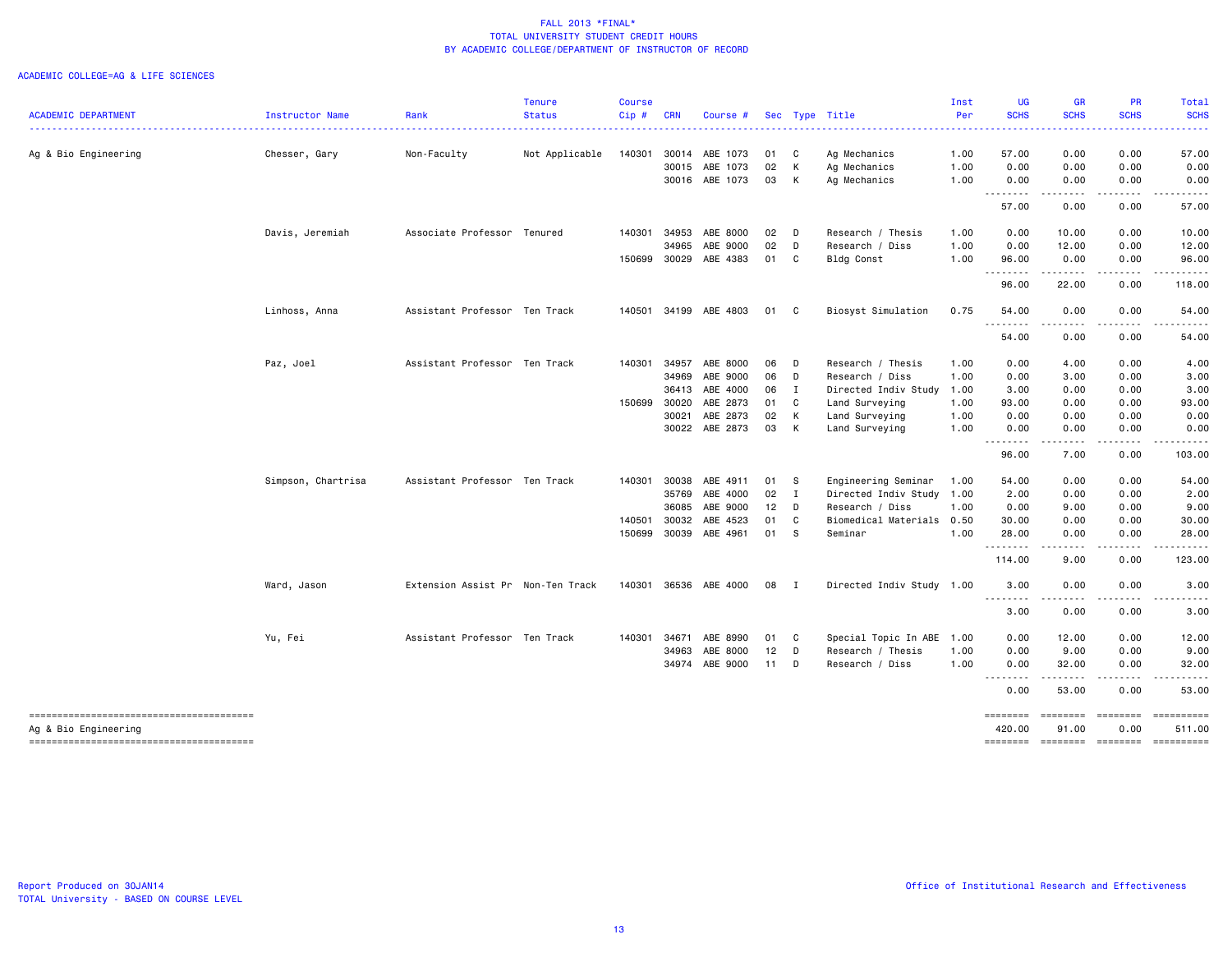#### ACADEMIC COLLEGE=AG & LIFE SCIENCES

| <b>ACADEMIC DEPARTMENT</b> | Instructor Name                                           | Rank                              | <b>Tenure</b><br><b>Status</b> | <b>Course</b><br>Cip# | <b>CRN</b> | Course #              |       |              | Sec Type Title            | Inst<br>Per | <b>UG</b><br><b>SCHS</b> | GR<br><b>SCHS</b>                   | <b>PR</b><br><b>SCHS</b>                                                                                                                                     | <b>Total</b><br><b>SCHS</b> |
|----------------------------|-----------------------------------------------------------|-----------------------------------|--------------------------------|-----------------------|------------|-----------------------|-------|--------------|---------------------------|-------------|--------------------------|-------------------------------------|--------------------------------------------------------------------------------------------------------------------------------------------------------------|-----------------------------|
|                            |                                                           |                                   |                                |                       |            |                       |       |              |                           |             |                          |                                     |                                                                                                                                                              |                             |
| Agricultural Economics     | Barnes, James                                             | Extension Assist Pr Non-Ten Track |                                |                       |            | 010103 36518 AEC 4000 | 05    | $\mathbf{I}$ | Directed Indiv Study 1.00 |             | 3.00                     | 0.00                                | 0.00                                                                                                                                                         | 3.00                        |
|                            |                                                           |                                   |                                |                       | 36587      | AEC 4000              | 07    | $\mathbf{I}$ | Directed Indiv Study      | 1.00        | 2.00                     | 0.00                                | 0.00                                                                                                                                                         | 2.00                        |
|                            |                                                           |                                   |                                | 520601                |            | 35072 AEC 6353        | 501 C |              | Intro to Regional Ec 1.00 |             | 0.00<br>. <b>.</b>       | 27.00<br>-----                      | 0.00                                                                                                                                                         | 27.00                       |
|                            |                                                           |                                   |                                |                       |            |                       |       |              |                           |             | 5.00                     | 27.00                               | 0.00                                                                                                                                                         | 32.00                       |
|                            | Barnett, Barry                                            | Professor                         | Tenured                        | 010103                |            | 30154 AEC 8611        | 01    | $\mathbf{C}$ | Research Seminar I        | 1.00        | 0.00                     | 6.00                                | 0.00                                                                                                                                                         | 6.00                        |
|                            |                                                           |                                   |                                | 450601                |            | 30152 AEC 8163        | 01    | C            | Consum, Produc, Mark 1.00 |             | 0.00<br>.                | 18.00                               | 0.00                                                                                                                                                         | 18.00                       |
|                            |                                                           |                                   |                                |                       |            |                       |       |              |                           |             | 0.00                     | 24.00                               | 0.00                                                                                                                                                         | 24.00                       |
|                            | Coatney, Kalyn                                            | Assistant Professor Ten Track     |                                | 010103                |            | 30137 AEC 4133        | 01    | C            | Food Markets & Price      | 1.00        | 84.00                    | 0.00                                | 0.00                                                                                                                                                         | 84.00                       |
|                            |                                                           |                                   |                                |                       | 30153      | AEC 8403              | 01    | C            | Game Theory               | 1.00        | 0.00                     | 30.00                               | 0.00                                                                                                                                                         | 30.00                       |
|                            |                                                           |                                   |                                |                       |            | 35291 AEC 8000        | 02    | D            | Research / Thesis         | 1.00        | 0.00<br>.                | 6.00<br>.                           | 0.00<br>$- - - - -$                                                                                                                                          | 6.00<br>$- - - - - -$       |
|                            |                                                           |                                   |                                |                       |            |                       |       |              |                           |             | 84.00                    | 36.00                               | 0.00                                                                                                                                                         | 120.00                      |
|                            | Coble, Keith                                              | Professor                         | Tenured                        |                       |            | 010103 35292 AEC 8000 | 03 D  |              | Research / Thesis         | 1.00        | 0.00<br>.                | 6.00<br>$\sim$ $\sim$ $\sim$ $\sim$ | 0.00                                                                                                                                                         | 6.00                        |
|                            |                                                           |                                   |                                |                       |            |                       |       |              |                           |             | 0.00                     | 6.00                                | 0.00                                                                                                                                                         | 6.00                        |
|                            | Freeman, Matthew                                          | Assistant Professor Ten Track     |                                |                       |            | 010103 30130 AEC 2713 | 01    | C            | Intro to Food & Reso      | 1.00        | 291.00                   | 0.00                                | 0.00                                                                                                                                                         | 291.00                      |
|                            |                                                           |                                   |                                |                       | 30131      | AEC 2713              | H01 C |              | Hon Intro to Food &       | 1.00        | 36.00                    | 0.00                                | 0.00                                                                                                                                                         | 36.00                       |
|                            |                                                           |                                   |                                |                       | 30138      | AEC 4243              | 01    | C            | Natural Resource Eco      | 1.00        | 12.00                    | 0.00                                | 0.00                                                                                                                                                         | 12.00                       |
|                            |                                                           |                                   |                                |                       |            | 30147 AEC 6243        | 01    | C            | Natural Resource Eco      | 1.00        | 0.00                     | 15.00                               | 0.00                                                                                                                                                         | 15.00                       |
|                            |                                                           |                                   |                                |                       | 35293      | AEC 8000              | 04    | D            | Research / Thesis         | 1.00        | 0.00                     | 6.00                                | 0.00                                                                                                                                                         | 6.00                        |
|                            |                                                           |                                   |                                |                       |            | 36296 AEC 4000        | 03    | $\mathbf{I}$ | Directed Indiv Study 1.00 |             | 3.00                     | 0.00                                | 0.00                                                                                                                                                         | 3.00                        |
|                            |                                                           |                                   |                                |                       |            |                       |       |              |                           |             | .<br>342.00              | .<br>21.00                          | $\frac{1}{2} \left( \frac{1}{2} \right) \left( \frac{1}{2} \right) \left( \frac{1}{2} \right) \left( \frac{1}{2} \right) \left( \frac{1}{2} \right)$<br>0.00 | 363.00                      |
|                            | Gallardo Estrella, Robe Extension Assoc Pro Non-Ten Track |                                   |                                |                       |            | 440401 34564 PPA 8903 | 501 S |              | Public Policy             | 1.00        | 0.00                     | 33.00                               | 0.00                                                                                                                                                         | 33.00                       |
|                            |                                                           |                                   |                                |                       |            |                       |       |              |                           |             | .<br>0.00                | .<br>33.00                          | 0.00                                                                                                                                                         | 33.00                       |
|                            | Harri, Ardian                                             | Associate Professor Tenured       |                                |                       |            | 010103 30136 AEC 4123 | 01    | C            | Fin & Comm Futures M      | 1.00        | 93.00                    | 0.00                                | 0.00                                                                                                                                                         | 93.00                       |
|                            |                                                           |                                   |                                |                       | 30145      | AEC 6123              | 01    | C            | Fin & Comm Futures M      | 1.00        | 0.00                     | 6.00                                | 0.00                                                                                                                                                         | 6.00                        |
|                            |                                                           |                                   |                                |                       | 31821      | FIN 4123              | 01    | C            | Fin & Commodity Futu      | 1.00        | 45.00                    | 0.00                                | 0.00                                                                                                                                                         | 45.00                       |
|                            |                                                           |                                   |                                |                       | 35294      | AEC 8000              | 05    | D            | Research / Thesis         | 1.00        | 0.00                     | 6.00                                | 0.00                                                                                                                                                         | 6.00                        |
|                            |                                                           |                                   |                                | 450603                |            | 30151 AEC 6733        | 01    | C            | Economet Anal in Ag       | 1.00        | 0.00<br>. <b>.</b>       | 27.00<br>.                          | 0.00                                                                                                                                                         | 27.00                       |
|                            |                                                           |                                   |                                |                       |            |                       |       |              |                           |             | 138.00                   | 39.00                               | 0.00                                                                                                                                                         | 177.00                      |
|                            | Hood, Kenneth                                             | Extension Professor Non-Ten Track |                                | 010103                |            | 30141 AEC 4711        | 01    | <b>L</b>     | Agri-marketing Pract 1.00 |             | 22.00                    | 0.00                                | 0.00                                                                                                                                                         | 22.00                       |
|                            |                                                           |                                   |                                |                       | 30148      | AEC 6343              | 01    | C            | Adv Farm Management       | 1.00        | 0.00                     | 9.00                                | 0.00                                                                                                                                                         | 9.00                        |
|                            |                                                           |                                   |                                |                       | 36259      | AEC 4000              | 02    | $\mathbf{I}$ | Directed Indiv Study      | 1.00        | 4.00                     | 0.00                                | 0.00                                                                                                                                                         | 4.00                        |
|                            |                                                           |                                   |                                |                       | 36336      | AEC 4000              | 04    | I            | Directed Indiv Study      | 1.00        | 3.00                     | 0.00                                | 0.00                                                                                                                                                         | 3.00                        |
|                            |                                                           |                                   |                                | 010104                |            | 30139 AEC 4343        | 01    | C            | Adv Farm Management       | 1.00        | 54.00                    | 0.00                                | 0.00                                                                                                                                                         | 54.00                       |
|                            |                                                           |                                   |                                |                       |            |                       |       |              |                           |             | .                        |                                     |                                                                                                                                                              |                             |
|                            |                                                           |                                   |                                |                       |            |                       |       |              |                           |             | 83.00                    | 9.00                                | 0.00                                                                                                                                                         | 92.00                       |
|                            | Interis, Matthew                                          | Assistant Professor Ten Track     |                                |                       |            | 010103 35295 AEC 8000 | 06 D  |              | Research / Thesis         | 1.00        | 0.00                     | 6.00                                | 0.00                                                                                                                                                         | 6.00                        |
|                            |                                                           |                                   |                                |                       |            |                       |       |              |                           |             | 0.00                     | 6.00                                | 0.00                                                                                                                                                         | 6.00                        |
|                            | Keenum, Mark                                              | Non-Faculty                       | Ten Track                      | 240101                |            | 35810 HON 4990        | H01 C |              | Special Topics in Ho      | 1.00        | 17.00                    | 0.00                                | 0.00                                                                                                                                                         | 17.00                       |
| Report Produced on 30JAN14 |                                                           |                                   |                                |                       |            |                       |       |              |                           |             |                          |                                     | Office of Institutional Research and Effectiveness                                                                                                           |                             |

TOTAL University - BASED ON COURSE LEVEL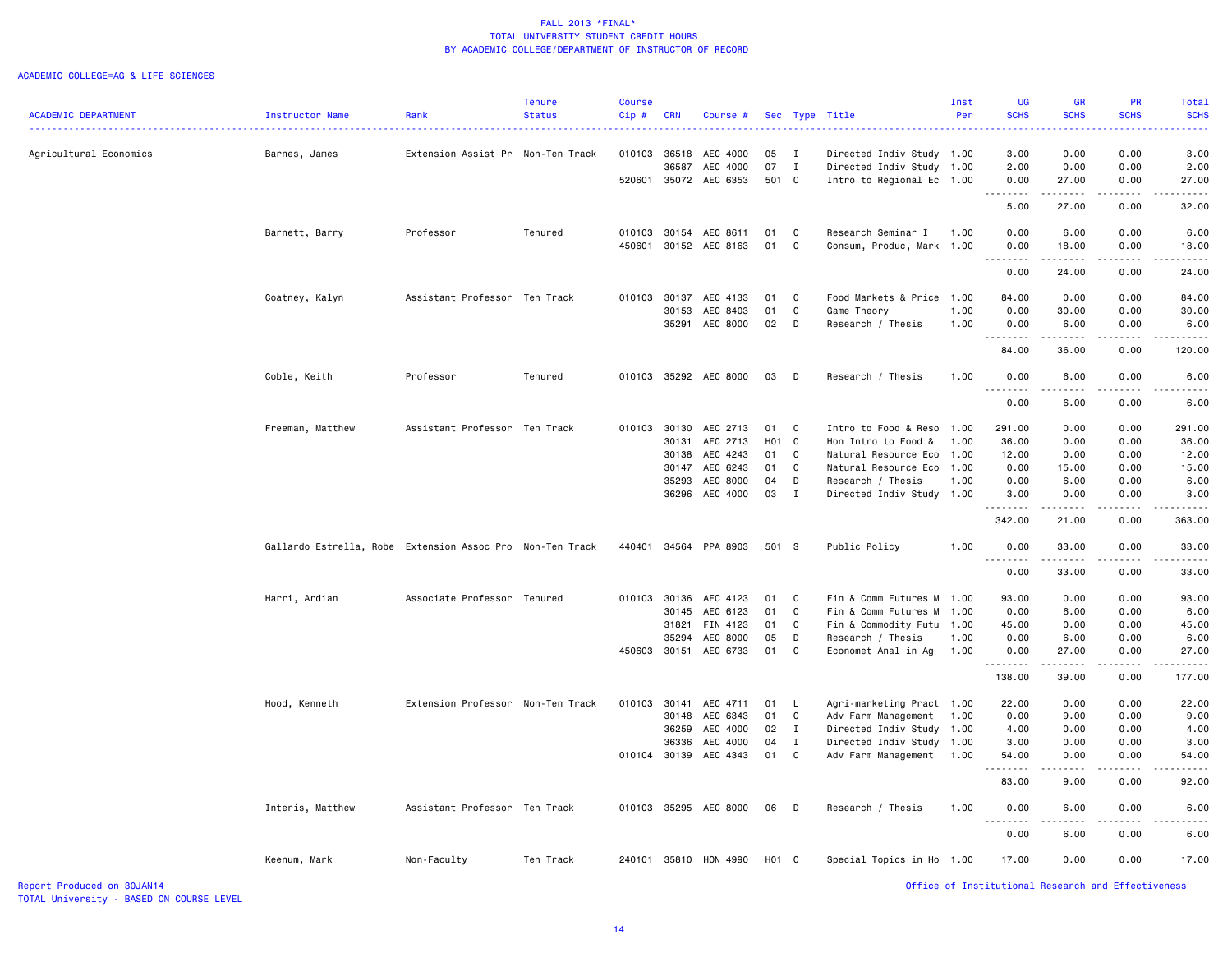| <b>ACADEMIC DEPARTMENT</b><br>Instructor Name                    | Rank                          |                |         |            |                       |        |                           |      |                     |                  |                            |                             |
|------------------------------------------------------------------|-------------------------------|----------------|---------|------------|-----------------------|--------|---------------------------|------|---------------------|------------------|----------------------------|-----------------------------|
|                                                                  |                               | <b>Status</b>  | $Cip$ # | <b>CRN</b> | Course #              |        | Sec Type Title            | Per  | <b>SCHS</b>         | <b>SCHS</b>      | <b>SCHS</b>                | <b>SCHS</b><br>.            |
|                                                                  |                               |                |         |            |                       |        |                           |      |                     | --------         |                            |                             |
|                                                                  |                               |                |         |            |                       |        |                           |      | 17.00               | 0.00             | 0.00                       | 17.00                       |
| Agricultural Economics<br>Little, Randall                        | Professor                     | Tenured        | 010101  | 30129      | AEC 2611              | 01 C   | Seminar I                 | 1.00 | 50.00               | 0.00             | 0.00                       | 50.00                       |
|                                                                  |                               |                |         |            | 30140 AEC 4530        | 01 E   | Internship AEC-AGBM       | 1.00 | 65.00               | 0.00             | 0.00                       | 65.00                       |
|                                                                  |                               |                |         |            | 30149 AEC 6530        | 01 E   | Internship AEC-AGBM       | 1.00 | 0.00                | 6.00             | 0.00                       | 6.00                        |
|                                                                  |                               |                | 010103  |            | 30132 AEC 3113        | 01 C   | Intro To Quant Econ       | 1.00 | 78.00               | 0.00             | 0.00                       | 78.00                       |
|                                                                  |                               |                |         |            | 30134 AEC 3513        | 01 C   | Food & Fiber Product 1.00 |      | 93.00               | 0.00             | 0.00                       | 93.00                       |
|                                                                  |                               |                |         |            | 35814 AEC 4000        | $01$ I | Directed Indiv Study 1.00 |      | 1.00                | 0.00             | 0.00                       | 1.00                        |
|                                                                  |                               |                |         |            | 36590 AEC 4000        | 08 I   | Directed Indiv Study 1.00 |      | 1.00                | 0.00             | 0.00                       | 1.00                        |
|                                                                  |                               |                |         |            |                       |        |                           |      | ---------<br>288.00 | $\cdots$<br>6.00 | 0.00                       | 294.00                      |
| Petrolia, Daniel                                                 | Associate Professor Tenured   |                |         |            | 010103 35298 AEC 8000 | 09 D   | Research / Thesis         | 1.00 | 0.00                | 6.00             | 0.00                       | 6.00                        |
|                                                                  |                               |                |         |            |                       |        |                           |      | ---------<br>0.00   | 6.00             | 0.00                       | 6.00                        |
| Sites, David                                                     | Non-Faculty                   | Not Applicable |         |            | 010103 30128 AEC 1223 | 01 B   | Comp App for Ag & Li 1.00 |      | 66.00               | 0.00             | 0.00                       | 66.00                       |
|                                                                  |                               |                |         |            |                       |        |                           |      | .<br>66.00          | ----<br>0.00     | -----<br>0.00              | 66.00                       |
| Turner, Steven                                                   | Professor                     | Tenured        | 010103  | 30135      | AEC 4113              | 01 C   | Agribusiness Firm Mg 1.00 |      | 69.00               | 0.00             | 0.00                       | 69.00                       |
|                                                                  |                               |                |         | 30144      | AEC 6113              | 01 C   | Agribus Firm Mgt          | 1.00 | 0.00                | 6.00             | 0.00                       | 6.00                        |
|                                                                  |                               |                | 521003  |            | 33368 SLCE 1001 F01 C |        | First Year Seminar        | 1.00 | 25.00               | 0.00             | 0.00                       | 25.00                       |
|                                                                  |                               |                |         |            |                       |        |                           |      | ---------<br>94.00  | والمالية<br>6.00 | 0.00                       | 100.00                      |
| Walters, Lurleen                                                 | Assistant Professor Ten Track |                |         |            | 010103 30133 AEC 3133 | 01 C   | Introductory Agribus 1.00 |      | 186.00              | 0.00             | 0.00                       | 186.00                      |
|                                                                  |                               |                |         |            |                       |        |                           |      | ---------<br>186.00 | 0.00             | 0.00                       | 186.00                      |
|                                                                  |                               |                |         |            |                       |        |                           |      | ========            | ========         | ========                   | ==========                  |
| Agricultural Economics<br>-------------------------------------- |                               |                |         |            |                       |        |                           |      | 1303.00<br>======== | 219.00           | 0.00<br>--------- -------- | 1522.00<br><b>CONSESSED</b> |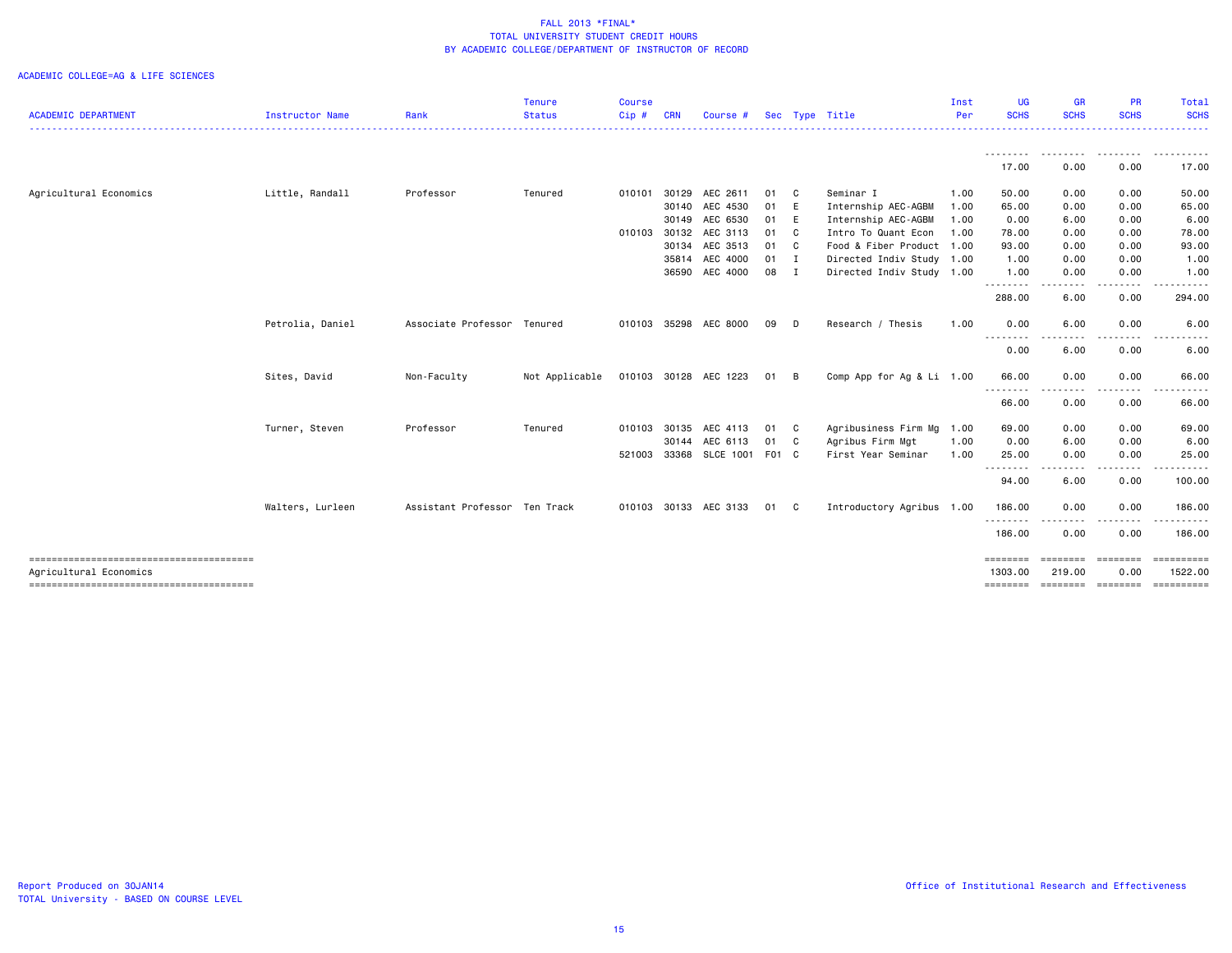#### ACADEMIC COLLEGE=AG & LIFE SCIENCES

|                            |                     |                                   | <b>Tenure</b> | <b>Course</b> |            |               |       |              |                           | Inst | <b>UG</b>          | <b>GR</b>         | <b>PR</b>                    | Total                                                                                                                                    |
|----------------------------|---------------------|-----------------------------------|---------------|---------------|------------|---------------|-------|--------------|---------------------------|------|--------------------|-------------------|------------------------------|------------------------------------------------------------------------------------------------------------------------------------------|
| <b>ACADEMIC DEPARTMENT</b> | Instructor Name     | Rank                              | <b>Status</b> | Cip#          | <b>CRN</b> | Course #      | Sec   |              | Type Title                | Per  | <b>SCHS</b>        | <b>SCHS</b>       | <b>SCHS</b>                  | <b>SCHS</b><br>$\frac{1}{2} \left( \frac{1}{2} \right) \left( \frac{1}{2} \right) \left( \frac{1}{2} \right) \left( \frac{1}{2} \right)$ |
| Animal Dairy Science       | Blanton, John       | Professor                         | Tenured       | 020299        | 30095      | ADS 3213      | 01    | C            | Growth Development E 1.00 |      | 60.00              | 0.00              | 0.00                         | 60.00                                                                                                                                    |
|                            |                     |                                   |               |               | 30096      | ADS 3213      | 02    | K            | Growth Development E      | 1.00 | 0.00               | 0.00              | 0.00                         | 0.00                                                                                                                                     |
|                            |                     |                                   |               | 190501        | 31963      | FNH 4333      | 01    | C            | Food Law                  | 1.00 | 36.00              | 0.00              | 0.00                         | 36.00                                                                                                                                    |
|                            |                     |                                   |               |               | 31964      | FNH 4333      | 02    | K            | Food Law                  | 1.00 | 0.00               | 0.00              | 0.00                         | 0.00                                                                                                                                     |
|                            |                     |                                   |               |               | 31976      | FNH 6333      | 01    | $\mathbf{C}$ | Food Law                  | 1.00 | 0.00               | 27.00             | 0.00                         | 27.00                                                                                                                                    |
|                            |                     |                                   |               |               | 31977      | FNH 6333      | 02    | K            | Food Law                  | 1.00 | 0.00               | 0.00              | 0.00                         | 0.00                                                                                                                                     |
|                            |                     |                                   |               |               |            |               |       |              |                           |      | .                  | $- - - - -$       |                              | .                                                                                                                                        |
|                            |                     |                                   |               |               |            |               |       |              |                           |      | 96.00              | 27.00             | 0.00                         | 123.00                                                                                                                                   |
|                            | Crow, Brett         | Instructor                        | Non-Ten Track | 010101        | 30098      | ADS 3312      | 01    | - L          | Livestock Mgt Prac        | 1.00 | 48.00              | 0.00              | 0.00                         | 48.00                                                                                                                                    |
|                            |                     |                                   |               | 020202        | 30100      | ADS 4212      | 01    | $\mathsf{L}$ | Livestock Eval            | 1.00 | 62.00              | 0.00              | 0.00                         | 62.00                                                                                                                                    |
|                            |                     |                                   |               |               |            |               |       |              |                           |      | . <b>.</b>         | .                 | $- - - -$                    | .                                                                                                                                        |
|                            |                     |                                   |               |               |            |               |       |              |                           |      | 110.00             | 0.00              | 0.00                         | 110.00                                                                                                                                   |
|                            | Edwards, Kristine   | Research Assist Pro Non-Ten Track |               | 011105        | 34784      | EPP 1001      | F02 C |              | First Year Experienc      | 1.00 | 13.00              | 0.00              | 0.00                         | 13.00                                                                                                                                    |
|                            |                     |                                   |               | 260505        | 30502      | BIO 3303      | 01    | C            | Parasitology              | 1.00 | 117.00             | 0.00              | 0.00                         | 117.00                                                                                                                                   |
|                            |                     |                                   |               |               | 30503      | BIO 3303      | 02    | K            | Parasitology              | 1.00 | 0.00<br>.          | 0.00              | 0.00<br>$\sim$ $\sim$ $\sim$ | 0.00<br>$- - - -$                                                                                                                        |
|                            |                     |                                   |               |               |            |               |       |              |                           |      | 130.00             | 0.00              | 0.00                         | 130.00                                                                                                                                   |
|                            | Graves, Jessica     | Instructor                        | Non-Ten Track | 010101        | 30106      | ADS 4423      | 01    | E            | ADS Internship            | 1.00 | 24.00              | 0.00              | 0.00                         | 24.00                                                                                                                                    |
|                            |                     |                                   |               | 010901        | 30084      | ADS 1114      | 01    | C            | Animal Science            | 1.00 | 300.00             | 0.00              | 0.00                         | 300.00                                                                                                                                   |
|                            |                     |                                   |               |               | 30085      | ADS 1114      | 02    | к            | Animal Science            | 1.00 | 0.00               | 0.00              | 0.00                         | 0.00                                                                                                                                     |
|                            |                     |                                   |               |               | 30086      | ADS 1114      | 03    | K            | Animal Science            | 1.00 | 0.00               | 0.00              | 0.00                         | 0.00                                                                                                                                     |
|                            |                     |                                   |               |               | 30087      | ADS 1114      | 04    | K            | Animal Science            | 1.00 | 0.00               | 0.00              | 0.00                         | 0.00                                                                                                                                     |
|                            |                     |                                   |               |               | 30088      | ADS 1114      | 05    | K            | Animal Science            | 1.00 | 0.00               | 0.00              | 0.00                         | 0.00                                                                                                                                     |
|                            |                     |                                   |               |               | 34323      | ADS 1111      | 01    | C            | Orientation to ADS        | 1.00 | 40.00              | 0.00              | 0.00                         | 40.00                                                                                                                                    |
|                            |                     |                                   |               |               | 35018      | ADS 1114      | 06    | C            | Animal Science            | 1.00 | 88.00              | 0.00              | 0.00                         | 88.00                                                                                                                                    |
|                            |                     |                                   |               |               | 35019      | ADS 1114      | 07    | K            | Animal Science            | 1.00 | 0.00               | 0.00              | 0.00                         | 0.00                                                                                                                                     |
|                            |                     |                                   |               |               | 35917      | ADS 1114      | 08    | C            | Animal Science            | 1.00 | 68.00<br>.         | 0.00              | 0.00                         | 68.00<br>.                                                                                                                               |
|                            |                     |                                   |               |               |            |               |       |              |                           |      | 520.00             | 0.00              | 0.00                         | 520.00                                                                                                                                   |
|                            | Huntington, Carolyn | Instructor                        | Non-Ten Track | 020101        |            | 35861 GA 2001 | 01    | C            | CALS Amb. Leadership 1.00 |      | 35.00              | 0.00              | 0.00                         | 35.00                                                                                                                                    |
|                            |                     |                                   |               |               |            |               |       |              |                           |      | .<br>35.00         | -----<br>0.00     | $\sim$ $\sim$ $\sim$<br>0.00 | .<br>35.00                                                                                                                               |
|                            | Karisch, Brandi     | Extension Assist Pr Non-Ten Track |               | 020201        | 35263      | ADS 8000      | 01    | D            | Research/Thesis           | 1.00 | 0.00               | 1.00              | 0.00                         | 1.00                                                                                                                                     |
|                            |                     |                                   |               |               | 35846      | ADS 4000      | 05    | $\mathbf{I}$ | Directed Indiv Study 1.00 |      | 3.00               | 0.00              | 0.00                         | 3.00                                                                                                                                     |
|                            |                     |                                   |               |               |            |               |       |              |                           |      | .<br>$\sim$ $\sim$ | $- - - - -$       | .                            | .                                                                                                                                        |
|                            |                     |                                   |               |               |            |               |       |              |                           |      | 3.00               | 1.00              | 0.00                         | 4.00                                                                                                                                     |
|                            | Larson, Jamie       | Assistant Professor Ten Track     |               | 010901        | 30107      | ADS 4611      | 01 L  |              | Prac In Phy & Repro       | 1.00 | 23.00              | 0.00              | 0.00                         | 23.00                                                                                                                                    |
|                            |                     |                                   |               |               | 30108      | ADS 4611      | 02    | $\mathsf{L}$ | Prac In Phy & Repro       | 1.00 | 12.00              | 0.00              | 0.00                         | 12.00                                                                                                                                    |
|                            |                     |                                   |               |               | 30109      | ADS 4613      | 01    | C            | Physiology Of Repro       | 1.00 | 126.00             | 0.00              | 0.00                         | 126.00                                                                                                                                   |
|                            |                     |                                   |               | 020201        | 36523      | ADS 4000      | 07    | $\mathbf{I}$ | Directed Indiv Study      | 1.00 | 2.00               | 0.00              | 0.00                         | 2.00                                                                                                                                     |
|                            |                     |                                   |               | 020205        | 30117      | ADS 6611      | 02    | $\mathsf{L}$ | Prac In Phy & Repro       | 1.00 | 0.00               | 1.00<br>د د د د د | 0.00<br>.                    | 1.00<br>.                                                                                                                                |
|                            |                     |                                   |               |               |            |               |       |              |                           |      | 163.00             | 1.00              | 0.00                         | 164.00                                                                                                                                   |
|                            | Lemley, Caleb       | Assistant Professor Ten Track     |               | 010901        | 30110      | ADS 4623      | 01    | C            | Physiol Of Lactation 1.00 |      | 141.00             | 0.00              | 0.00                         | 141.00                                                                                                                                   |
|                            |                     |                                   |               |               | 30111      | ADS 4623      | 02    | K            | Physiol Of Lactation      | 1.00 | 0.00               | 0.00              | 0.00                         | 0.00                                                                                                                                     |
|                            |                     |                                   |               |               | 30112      | ADS 4623      | 03    | K            | Physiol Of Lactation 1.00 |      | 0.00               | 0.00              | 0.00                         | 0.00                                                                                                                                     |
|                            |                     |                                   |               | 020201        | 35265      | ADS 8000      | 03    | D            | Research/Thesis           | 1.00 | 0.00               | 5.00              | 0.00                         | 5.00                                                                                                                                     |
|                            |                     |                                   |               | 020205        | 30119      | ADS 6623      | 01    | C            | Physiol Of Lactation 1.00 |      | 0.00               | 3.00              | 0.00                         | 3.00                                                                                                                                     |

Report Produced on 30JAN14 Office of Institutional Research and Effectiveness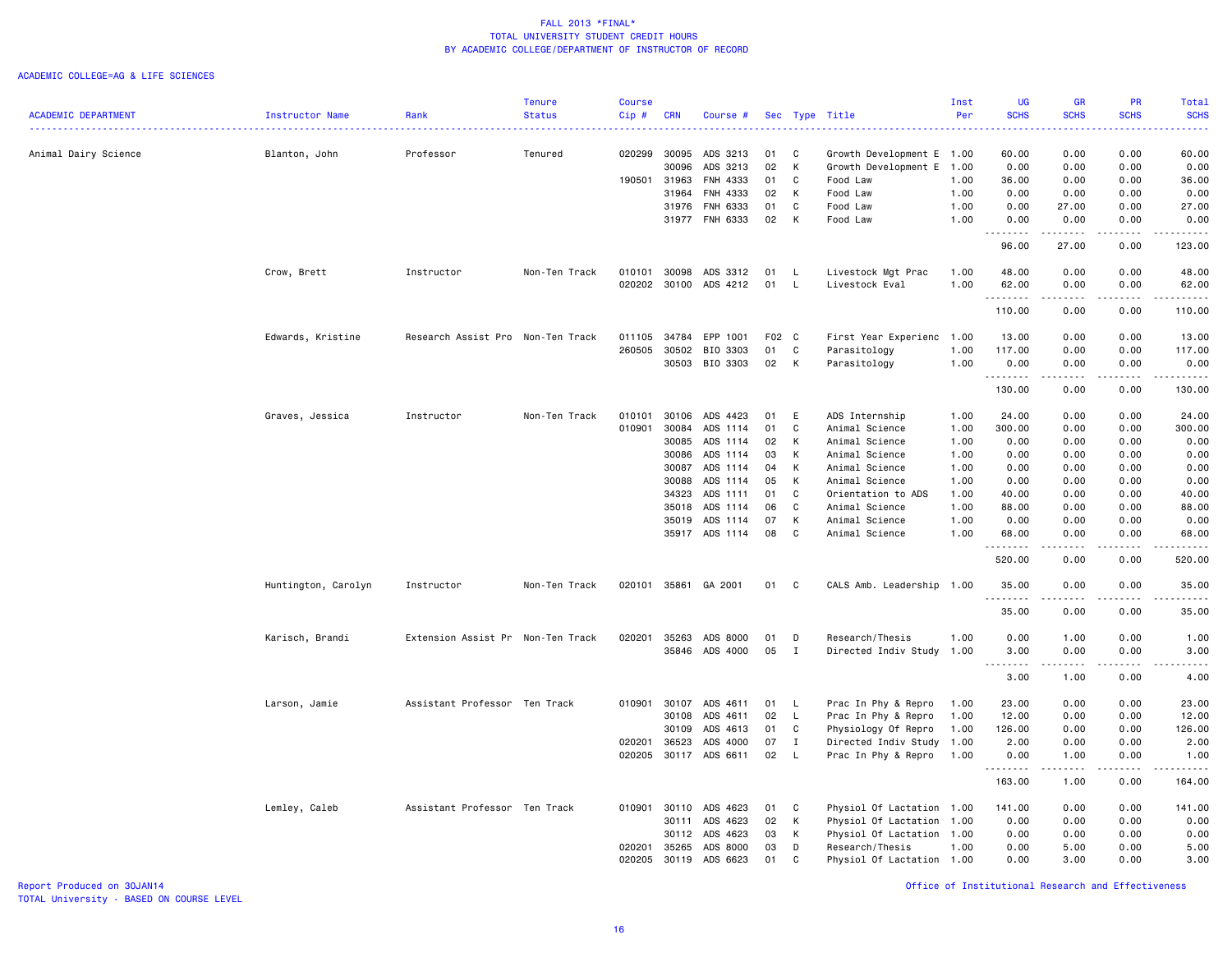#### ACADEMIC COLLEGE=AG & LIFE SCIENCES

|                            |                  |                                   | <b>Tenure</b> | <b>Course</b> |                |                       |          |              |                                                         | Inst | <b>UG</b>                                                                                                                         | <b>GR</b>              | <b>PR</b>     | <b>Total</b>                |
|----------------------------|------------------|-----------------------------------|---------------|---------------|----------------|-----------------------|----------|--------------|---------------------------------------------------------|------|-----------------------------------------------------------------------------------------------------------------------------------|------------------------|---------------|-----------------------------|
| <b>ACADEMIC DEPARTMENT</b> | Instructor Name  | Rank                              | <b>Status</b> | Cip#          | <b>CRN</b>     | Course #              |          |              | Sec Type Title                                          | Per  | <b>SCHS</b>                                                                                                                       | <b>SCHS</b>            | <b>SCHS</b>   | <b>SCHS</b><br>. <u>.</u> . |
| Animal Dairy Science       | Lemley, Caleb    | Assistant Professor Ten Track     |               | 020205        | 30121          | ADS 6623              | 03       | к            | Physiol Of Lactation 1.00                               |      | 0.00                                                                                                                              | 0.00                   | 0.00          | 0.00                        |
|                            |                  |                                   |               |               |                |                       |          |              |                                                         |      | <u>.</u><br>141.00                                                                                                                | الدامات الداري<br>8.00 | .<br>0.00     | .<br>149.00                 |
|                            | Liao, Shengfa    | Assistant Professor Ten Track     |               | 020201        | 35266          | ADS 8000              | 04       | D            | Research/Thesis                                         | 1.00 | 0.00                                                                                                                              | 3.00                   | 0.00          | 3.00                        |
|                            |                  |                                   |               |               | 36489          | ADS 9000              | 12       | D            | Research/Diss                                           | 1.00 | 0.00<br>$\sim$ $\sim$ $\sim$                                                                                                      | 9.00                   | 0.00          | 9.00                        |
|                            |                  |                                   |               |               |                |                       |          |              |                                                         |      | 0.00                                                                                                                              | 12.00                  | 0.00          | 12.00                       |
|                            | Memili, Erdogan  | Associate Professor Tenured       |               | 010901        | 30101          | ADS 4221              | 01       | -S           | Animal Sci Sr Sem                                       | 1.00 | 42.00                                                                                                                             | 0.00                   | 0.00          | 42.00                       |
|                            |                  |                                   |               |               | 30103          | ADS 4222              | 01       | C            | Small Livestock Prod                                    | 1.00 | 72.00                                                                                                                             | 0.00                   | 0.00          | 72.00                       |
|                            |                  |                                   |               | 020201        | 36620          | ADS 7000              | 04       | $\mathbf I$  | Directed Indiv Study                                    | 1.00 | 0.00                                                                                                                              | 3.00                   | 0.00          | 3.00                        |
|                            |                  |                                   |               | 020205        | 33098          | PHY 8133              | 01       | C            | Endocrine Secretions                                    | 1.00 | 0.00<br><u>.</u>                                                                                                                  | 21.00<br>.             | 0.00<br>.     | 21.00<br>.                  |
|                            |                  |                                   |               |               |                |                       |          |              |                                                         |      | 114.00                                                                                                                            | 24.00                  | 0.00          | 138.00                      |
|                            | Nicodemus, Molly | Associate Professor Tenured       |               | 010507        | 30094          | ADS 2312              | 01       | B            | Advanced Horsemanshi 1.00                               |      | 14.00                                                                                                                             | 0.00                   | 0.00          | 14.00                       |
|                            |                  |                                   |               | 020201        | 30092          | ADS 2122              | 01       | L            | Adv Equine Eval                                         | 1.00 | 24.00                                                                                                                             | 0.00                   | 0.00          | 24.00                       |
|                            |                  |                                   |               |               | 35030          | ADS 4000              | 01       | Ι.           | Directed Indiv Study                                    | 1.00 | 2.00                                                                                                                              | 0.00                   | 0.00          | 2.00                        |
|                            |                  |                                   |               |               | 35073          | ADS 4000              | 02       | $\mathbf{I}$ | Directed Indiv Study                                    | 1.00 | 2.00                                                                                                                              | 0.00                   | 0.00          | 2.00                        |
|                            |                  |                                   |               |               | 35269          | ADS 8000              | 07       | D            | Research/Thesis                                         | 1.00 | 0.00                                                                                                                              | 9.00                   | 0.00          | 9.00                        |
|                            |                  |                                   |               |               | 35281          | ADS 9000              | 04       | D            | Research/Diss                                           | 1.00 | 0.00                                                                                                                              | 3.00                   | 0.00          | 3.00                        |
|                            |                  |                                   |               |               | 35771          | ADS 4000              | 03       | Ι.           | Directed Indiv Study                                    | 1.00 | 2.00                                                                                                                              | 0.00                   | 0.00          | 2.00                        |
|                            |                  |                                   |               |               | 35772          | ADS 4000              | 04       | $\mathbf I$  | Directed Indiv Study 1.00                               |      | 1.00                                                                                                                              | 0.00                   | 0.00          | 1.00                        |
|                            |                  |                                   |               |               | 36415          | ADS 7000              | 03       | I            | Directed Indiv Study                                    | 1.00 | 0.00                                                                                                                              | 3.00                   | 0.00          | 3.00                        |
|                            |                  |                                   |               | 020299        | 30090          | ADS 1132              | 01       | C            | Intro to Horsemanshi 1.00                               |      | 28.00                                                                                                                             | 0.00                   | 0.00          | 28.00                       |
|                            |                  |                                   |               |               | 30091          | ADS 1132              | 02       | К            | Intro to Horsemanshi 1.00                               |      | 0.00                                                                                                                              | 0.00                   | 0.00          | 0.00                        |
|                            |                  |                                   |               | 260706        | 30093<br>30097 | ADS 2212<br>ADS 3233  | 01<br>01 | L.<br>B      | Equine Behavior & Tra 1.00<br>Equine Assisted Ther 1.00 |      | 38.00<br>45.00                                                                                                                    | 0.00<br>0.00           | 0.00<br>0.00  | 38.00<br>45.00              |
|                            |                  |                                   |               |               |                |                       |          |              |                                                         |      | .                                                                                                                                 |                        | $\frac{1}{2}$ | .                           |
|                            |                  |                                   |               |               |                |                       |          |              |                                                         |      | 156.00                                                                                                                            | 15.00                  | 0.00          | 171.00                      |
|                            | Rivera, J.       | Extension Assist Pr Non-Ten Track |               | 020201        | 35271          | ADS 8000              | 09       | D            | Research/Thesis                                         | 1.00 | 0.00                                                                                                                              | 3.00                   | 0.00          | 3.00                        |
|                            |                  |                                   |               |               |                |                       |          |              |                                                         |      | 0.00                                                                                                                              | 3.00                   | 0.00          | 3.00                        |
|                            | Rude, Brian      | Professor                         | Tenured       | 010901        | 30099          | ADS 4115              | 01       | C            | Animal Nutrition                                        | 1.00 | 380.00                                                                                                                            | 0.00                   | 0.00          | 380.00                      |
|                            |                  |                                   |               | 011001        | 30123          | ADS 8111              | 01       | -S           | Nutrition Seminar                                       | 1.00 | 0.00                                                                                                                              | 5.00                   | 0.00          | 5.00                        |
|                            |                  |                                   |               |               | 30124          | ADS 8121              | 01       | S            | Nutrition Seminar                                       | 1.00 | 0.00                                                                                                                              | 1.00                   | 0.00          | 1.00                        |
|                            |                  |                                   |               | 020201        | 35272          | ADS 8000              | 10       | D            | Research/Thesis                                         | 1.00 | 0.00                                                                                                                              | 5.00                   | 0.00          | 5.00                        |
|                            |                  |                                   |               |               | 35283          | ADS 9000              | 06       | D            | Research/Diss                                           | 1.00 | 0.00                                                                                                                              | 3.00                   | 0.00          | 3.00                        |
|                            |                  |                                   |               |               |                | 020202 30114 ADS 6115 | 01       | C            | Animal Nutrition                                        | 1.00 | 0.00<br><u>.</u>                                                                                                                  | 20.00<br>.             | 0.00<br>.     | 20.00<br>.                  |
|                            |                  |                                   |               |               |                |                       |          |              |                                                         |      | 380.00                                                                                                                            | 34.00                  | 0.00          | 414.00                      |
|                            | Ryan, Peter      | Non-Faculty                       | Tenured       | 260707        | 35711          | PHY 9000              | 03       | D            | Research / Diss                                         | 1.00 | 0.00                                                                                                                              | 1.00                   | 0.00          | 1.00                        |
|                            |                  |                                   |               | 512501        |                | 36297 CVM 8000        | 10       | D            | Research / Thesis                                       | 1.00 | 0.00<br>$\frac{1}{2} \left( \frac{1}{2} \right) \left( \frac{1}{2} \right) \left( \frac{1}{2} \right) \left( \frac{1}{2} \right)$ | 1.00                   | 0.00          | 1.00                        |
|                            |                  |                                   |               |               |                |                       |          |              |                                                         |      | 0.00                                                                                                                              | 2.00                   | 0.00          | 2.00                        |
|                            | Smith, Trent     | Associate Professor Tenured       |               | 010101        | 34321          | ADS 4412              | 01       | L.           | Mng Lvstk Sales I                                       | 1.00 | 54.00                                                                                                                             | 0.00                   | 0.00          | 54.00                       |
|                            |                  |                                   |               | 010901        | 30105          | ADS 4324              | 01       | B            | Beef Cattle Producti 1.00                               |      | 128.00                                                                                                                            | 0.00                   | 0.00          | 128.00                      |
|                            |                  |                                   |               | 020201        | 35285          | ADS 9000              | 08       | D            | Research/Diss                                           | 1.00 | 0.00                                                                                                                              | 4.00                   | 0.00          | 4.00                        |
|                            |                  |                                   |               |               | 36401          | ADS 7000              | 02       | I            | Directed Indiv Study                                    | 1.00 | 0.00                                                                                                                              | 1.00                   | 0.00          | 1.00                        |
|                            |                  |                                   |               | 020202 30126  |                | ADS 8233              | 01       | C            | Advanced Breeding                                       | 1.00 | 0.00                                                                                                                              | 6.00                   | 0.00          | 6.00                        |

Report Produced on 30JAN14 Office of Institutional Research and Effectiveness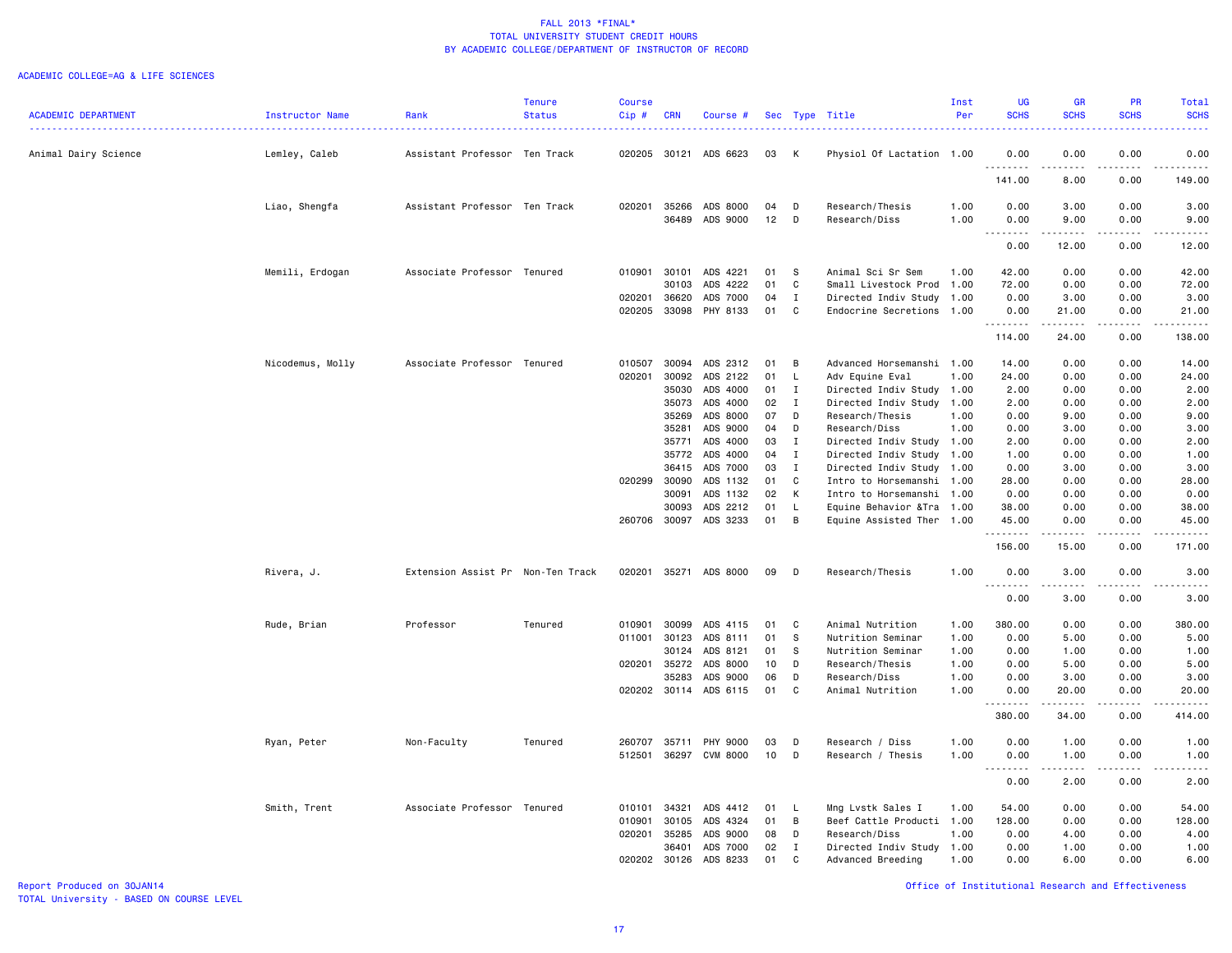| <b>ACADEMIC DEPARTMENT</b> | Instructor Name | Rank                          | Tenure<br>Status | Course<br>$Cip$ # | <b>CRN</b> | Course # Sec Type Title    |            |    |                                  | Inst<br>Per  | <b>UG</b><br><b>SCHS</b>                 | <b>GR</b><br><b>SCHS</b>     | <b>PR</b><br><b>SCHS</b>                    | Total<br><b>SCHS</b>        |
|----------------------------|-----------------|-------------------------------|------------------|-------------------|------------|----------------------------|------------|----|----------------------------------|--------------|------------------------------------------|------------------------------|---------------------------------------------|-----------------------------|
| Animal Dairy Science       | Ward, Stephanie | Assistant Professor Ten Track |                  | 011001            | 35645      | ADS 8153                   | 01 C       |    | Ruminant Nutrition               | 1.00         | 182.00<br>0.00                           | 11.00<br>27.00               | 0.00<br>0.00                                | 193,00<br>27.00             |
|                            |                 |                               |                  | 020201            | 35287      | 35276 ADS 8000<br>ADS 9000 | 14<br>10 D | D. | Research/Thesis<br>Research/Diss | 1.00<br>1.00 | 0.00<br>0.00<br>---------<br>0.00        | 12.00<br>1.00<br>.<br>40.00  | 0.00<br>0.00<br>.<br>0.00                   | 12.00<br>1.00<br>.<br>40.00 |
| Animal Dairy Science       |                 |                               |                  |                   |            |                            |            |    |                                  |              | ========<br>2030.00<br>$=$ = = = = = = = | ========<br>178.00<br>------ | $=$ = = = = = = =<br>0.00<br><b>EBECHEE</b> | ==========<br>2208.00       |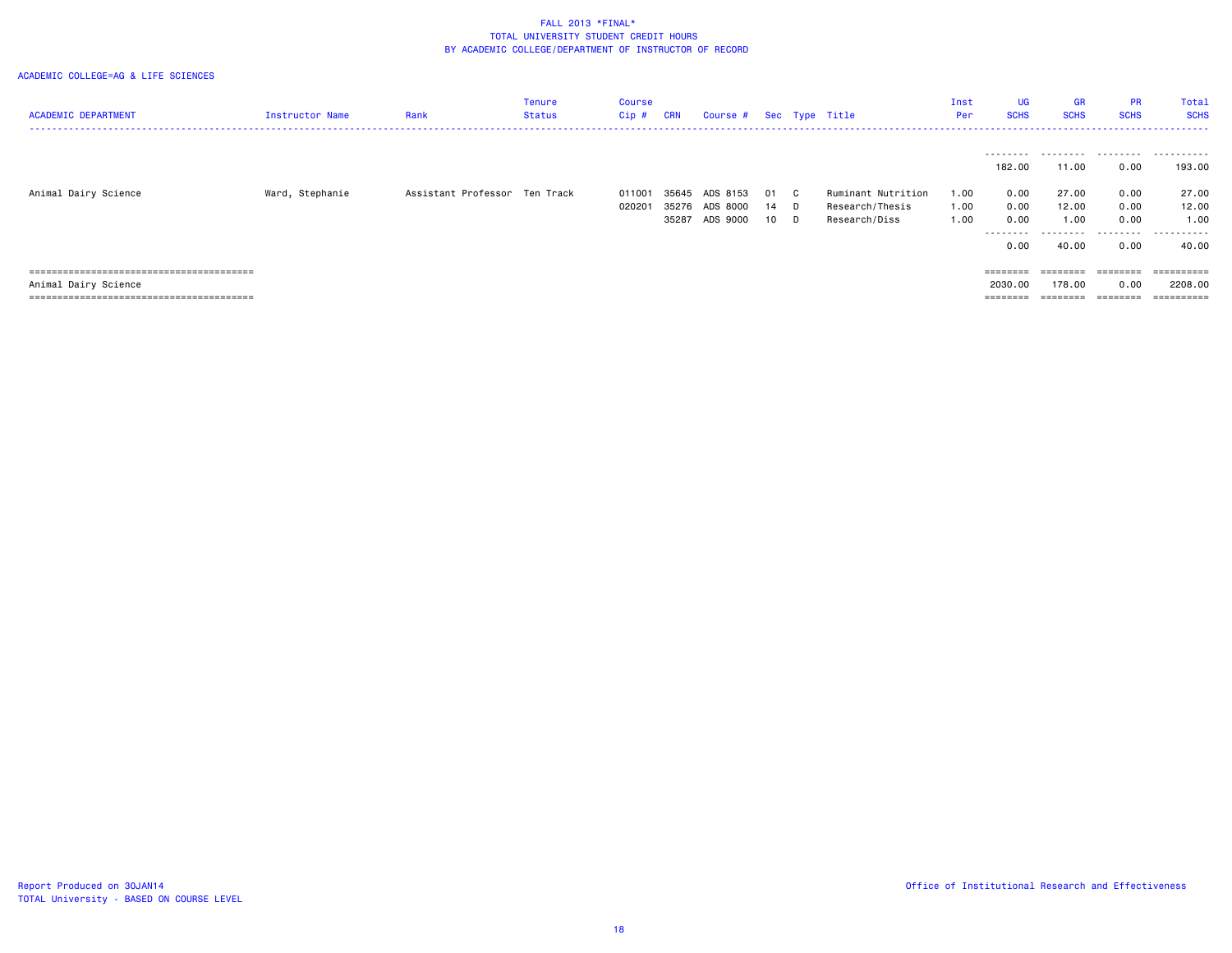|                                                          |                      |                                   | <b>Tenure</b> | <b>Course</b> |            |                       |       |              |                           | Inst | UG                                    | GR              | <b>PR</b>   | Total                                                                                                                                                         |
|----------------------------------------------------------|----------------------|-----------------------------------|---------------|---------------|------------|-----------------------|-------|--------------|---------------------------|------|---------------------------------------|-----------------|-------------|---------------------------------------------------------------------------------------------------------------------------------------------------------------|
| <b>ACADEMIC DEPARTMENT</b>                               | Instructor Name      | Rank                              | <b>Status</b> | Cip#          | <b>CRN</b> | Course #              |       |              | Sec Type Title            | Per  | <b>SCHS</b>                           | <b>SCHS</b>     | <b>SCHS</b> | <b>SCHS</b>                                                                                                                                                   |
| Biochemistry, Molecular Biology, Entomolog Allen, Thomas |                      | Extension Professor Non-Ten Track |               | 260702 36237  |            | EPP 9000              | 20    | D            | Research / Diss           | 1.00 | 0.00                                  | 6.00            | 0.00        | 6.00                                                                                                                                                          |
|                                                          |                      |                                   |               |               |            |                       |       |              |                           |      | .<br>0.00                             | د د د د<br>6.00 | .<br>0.00   | $\frac{1}{2}$<br>6.00                                                                                                                                         |
|                                                          | Baker, Gerald        | Professor                         | Tenured       | 260702        | 31704      | EPP 2213              | 01    | C.           | Intro To Insects          | 1.00 | 156.00                                | 0.00            | 0.00        | 156.00                                                                                                                                                        |
|                                                          |                      |                                   |               |               | 31705      | EPP 2213              | 02    | K            | Intro To Insects          | 1.00 | 0.00                                  | 0.00            | 0.00        | 0.00                                                                                                                                                          |
|                                                          |                      |                                   |               |               | 31706      | EPP 2213              | 03    | K            | Intro To Insects          | 1.00 | 0.00                                  | 0.00            | 0.00        | 0.00                                                                                                                                                          |
|                                                          |                      |                                   |               |               | 31707      | EPP 2213              | 04    | K            | Intro To Insects          | 1.00 | 0.00                                  | 0.00            | 0.00        | 0.00                                                                                                                                                          |
|                                                          |                      |                                   |               |               | 31708      | EPP 2213              | 05    | K            | Intro To Insects          | 1.00 | 0.00                                  | 0.00            | 0.00        | 0.00                                                                                                                                                          |
|                                                          |                      |                                   |               |               | 31712      | EPP 3423              | 01    | C            | Ornamtl Turf Insects      | 1.00 | 84.00                                 | 0.00            | 0.00        | 84.00                                                                                                                                                         |
|                                                          |                      |                                   |               |               | 31713      | EPP 3423              | 02    | K            | Ornamtl Turf Insects      | 1.00 | 0.00                                  | 0.00            | 0.00        | 0.00                                                                                                                                                          |
|                                                          |                      |                                   |               |               | 31714      | EPP 3423              | 03    | K            | Ornamtl Turf Insects      | 1.00 | 0.00                                  | 0.00            | 0.00        | 0.00                                                                                                                                                          |
|                                                          |                      |                                   |               |               | 31718      | EPP 4154              | 01    | C            | General Entomology        | 1.00 | 28.00                                 | 0.00            | 0.00        | 28.00                                                                                                                                                         |
|                                                          |                      |                                   |               |               | 31719      | EPP 4154              | 02    | K            | General Entomology        | 1.00 | 0.00                                  | 0.00            | 0.00        | 0.00                                                                                                                                                          |
|                                                          |                      |                                   |               |               | 31728      | EPP 6154              | 01    | C            | General Entomology        | 1.00 | 0.00                                  | 36.00           | 0.00        | 36.00                                                                                                                                                         |
|                                                          |                      |                                   |               |               | 31729      | EPP 6154              | 02    | K            | General Entomology        | 1.00 | 0.00                                  | 0.00            | 0.00        | 0.00                                                                                                                                                          |
|                                                          |                      |                                   |               |               | 31739      | EPP 8223              | 01    | C            | Scanning E M              | 1.00 | 0.00                                  | 30.00           | 0.00        | 30.00                                                                                                                                                         |
|                                                          |                      |                                   |               |               | 31740      | EPP 8223              | 02    | K            | Scanning E M              | 1.00 | 0.00<br>.                             | 0.00<br>.       | 0.00<br>.   | 0.00<br>.                                                                                                                                                     |
|                                                          |                      |                                   |               |               |            |                       |       |              |                           |      | 268.00                                | 66.00           | 0.00        | 334.00                                                                                                                                                        |
|                                                          | Brown Johnson, Ashli | Assistant Professor Ten Track     |               | 260202        | 30383      | BCH 4013              | H01 C |              | Principles of BCH-Ho      | 1.00 | 39.00                                 | 0.00            | 0.00        | 39.00                                                                                                                                                         |
|                                                          |                      |                                   |               |               | 30398      | BCH 6013              | 01    | C            | Principles of Bioche      | 1.00 | 0.00                                  | 9.00            | 0.00        | 9.00                                                                                                                                                          |
|                                                          |                      |                                   |               |               | 34769      | <b>BCH 9000</b>       | 03    | D            | Research/Diss             | 1.00 | 0.00                                  | 12.00           | 0.00        | 12.00                                                                                                                                                         |
|                                                          |                      |                                   |               |               | 35838      | <b>BCH 4000</b>       | 02    | $\mathbf{I}$ | Directed Indiv Study 1.00 |      | 3.00                                  | 0.00            | 0.00        | 3.00                                                                                                                                                          |
|                                                          |                      |                                   |               |               | 36398      | <b>BCH 7000</b>       | 04    | $\mathbf{I}$ | Directed Indiv Study 1.00 |      | 0.00                                  | 1.00            | 0.00        | 1.00                                                                                                                                                          |
|                                                          |                      |                                   |               |               |            |                       |       |              |                           |      | 42.00                                 | 22.00           | 0.00        | $\frac{1}{2}$<br>64.00                                                                                                                                        |
|                                                          | Brown, Richard       | Professor                         | Tenured       | 260702 35375  |            | EPP 8000              | 03    | D            | Research / Thesis         | 1.00 | 0.00                                  | 8.00            | 0.00        | 8.00                                                                                                                                                          |
|                                                          |                      |                                   |               |               |            | 35394 EPP 9000        | 03    | D            | Research / Diss           | 1.00 | 0.00                                  | 3.00            | 0.00        | 3.00                                                                                                                                                          |
|                                                          |                      |                                   |               |               |            |                       |       |              |                           |      | $\sim$ $\sim$ $\sim$<br>-----<br>0.00 | .<br>11.00      | .<br>0.00   | $\frac{1}{2} \left( \frac{1}{2} \right) \left( \frac{1}{2} \right) \left( \frac{1}{2} \right) \left( \frac{1}{2} \right) \left( \frac{1}{2} \right)$<br>11.00 |
|                                                          | Caprio, Michael      | Professor                         | Tenured       | 020499 31735  |            | EPP 8111              | 01    | - S          | Seminar                   | 1.00 | 0.00                                  | 8.00            | 0.00        | 8.00                                                                                                                                                          |
|                                                          |                      |                                   |               |               | 31737      | EPP 8121              | 01    | -S           | Seminar                   | 1.00 | 0.00                                  | 3.00            | 0.00        | 3.00                                                                                                                                                          |
|                                                          |                      |                                   |               |               |            | 260702 35395 EPP 9000 | 04    | D            | Research / Diss           | 1.00 | 0.00                                  | 5.00            | 0.00        | 5.00                                                                                                                                                          |
|                                                          |                      |                                   |               |               |            |                       |       |              |                           |      | .<br>0.00                             | .<br>16.00      | .<br>0.00   | $\frac{1}{2} \left( \frac{1}{2} \right) \left( \frac{1}{2} \right) \left( \frac{1}{2} \right) \left( \frac{1}{2} \right) \left( \frac{1}{2} \right)$<br>16.00 |
|                                                          | Catchot, Angus       | Extension Professor Non-Ten Track |               | 260702 35377  |            | EPP 8000              | 05    | D            | Research / Thesis         | 1.00 | 0.00                                  | 8.00            | 0.00        | 8.00                                                                                                                                                          |
|                                                          |                      |                                   |               |               |            | 35396 EPP 9000        | 05    | D            | Research / Diss           | 1.00 | 0.00                                  | 20.00           | 0.00        | 20.00                                                                                                                                                         |
|                                                          |                      |                                   |               |               |            |                       |       |              |                           |      | .<br>$\sim$ $\sim$ $\sim$             | .               | .           | .                                                                                                                                                             |
|                                                          |                      |                                   |               |               |            |                       |       |              |                           |      | 0.00                                  | 28.00           | 0.00        | 28.00                                                                                                                                                         |
|                                                          | Goddard, Jerome      | Extension Professor Non-Ten Track |               | 260702        | 31720      | EPP 4173              | 01    | B            | Med & Veterinary Ent 1.00 |      | 12.00                                 | 0.00            | 0.00        | 12.00                                                                                                                                                         |
|                                                          |                      |                                   |               |               | 31730      | EPP 6173              | 01    | B            | Med & Veterinary Ent 1.00 |      | 0.00                                  | 36.00           | 0.00        | 36.00                                                                                                                                                         |
|                                                          |                      |                                   |               |               | 35380      | EPP 8000              | 08    | D            | Research / Thesis         | 1.00 | 0.00                                  | 6.00            | 0.00        | 6.00                                                                                                                                                          |
|                                                          |                      |                                   |               |               | 35399      | EPP 9000              | 08    | D            | Research / Diss           | 1.00 | 0.00                                  | 9.00            | 0.00        | 9.00                                                                                                                                                          |
|                                                          |                      |                                   |               |               | 35682      | EPP 7000              | 03    | $\mathbf{I}$ | Directed Indiv Study 1.00 |      | 0.00                                  | 3.00            | 0.00        | 3.00                                                                                                                                                          |
|                                                          |                      |                                   |               |               | 35770      | EPP 7000              | 04    | $\mathbf{I}$ | Directed Indiv Study 1.00 |      | 0.00                                  | 3.00            | 0.00        | 3.00                                                                                                                                                          |
|                                                          |                      |                                   |               |               | 36233      | EPP 7000              | 07    | $\mathbf{I}$ | Directed Indiv Study 1.00 |      | 0.00                                  | 3.00            | 0.00        | 3.00                                                                                                                                                          |
|                                                          |                      |                                   |               |               | 36235      | EPP 7000              | 09    | $\mathbf{I}$ | Directed Indiv Study 1.00 |      | 0.00                                  | 3.00            | 0.00        | 3.00                                                                                                                                                          |
|                                                          |                      |                                   |               |               | 36257      | EPP 7000              | 10    | $\mathbf I$  | Directed Indiv Study 1.00 |      | 0.00                                  | 2.00            | 0.00        | 2.00                                                                                                                                                          |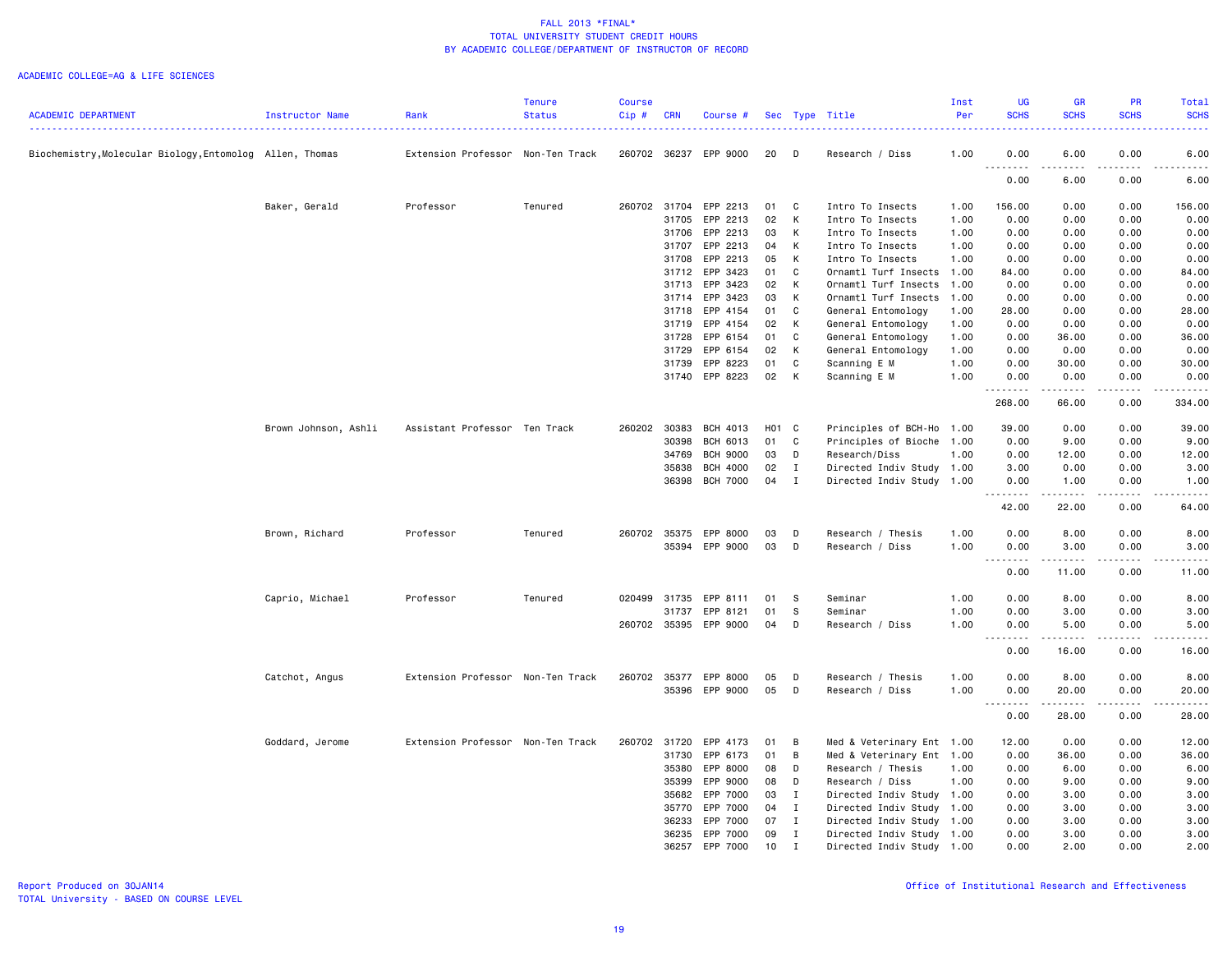### ACADEMIC COLLEGE=AG & LIFE SCIENCES

|                                                               |                  |                               | <b>Tenure</b> | <b>Course</b> |            |                 |       |              |                           | Inst | <b>UG</b>        | <b>GR</b>   | <b>PR</b>   | Total            |
|---------------------------------------------------------------|------------------|-------------------------------|---------------|---------------|------------|-----------------|-------|--------------|---------------------------|------|------------------|-------------|-------------|------------------|
| <b>ACADEMIC DEPARTMENT</b>                                    | Instructor Name  | Rank                          | <b>Status</b> | Cip#          | <b>CRN</b> | Course #        |       |              | Sec Type Title            | Per  | <b>SCHS</b>      | <b>SCHS</b> | <b>SCHS</b> | <b>SCHS</b><br>. |
|                                                               |                  |                               |               |               |            |                 |       |              |                           |      | .                | <u>.</u>    | $- - - - -$ | .                |
|                                                               |                  |                               |               |               |            |                 |       |              |                           |      | 12.00            | 65.00       | 0.00        | 77.00            |
| Biochemistry, Molecular Biology, Entomolog Hoffmann, Federico |                  | Assistant Professor Ten Track |               | 260202        | 30381      | <b>BCH 3901</b> | 01    | -S           | Senior Seminar            | 1.00 | 30.00            | 0.00        | 0.00        | 30.00            |
|                                                               |                  |                               |               |               | 30391      | <b>BCH 4503</b> | 01    | C            | Sci Comm Skills           | 1.00 | 138.00           | 0.00        | 0.00        | 138.00           |
|                                                               |                  |                               |               |               | 30404      | <b>BCH 6503</b> | 01    | C            | Sci Comm Skills           | 1.00 | 0.00             | 6.00        | 0.00        | 6.00             |
|                                                               |                  |                               |               |               | 34753      | <b>BCH 8000</b> | 04    | D            | Research / Thesis         | 1.00 | 0.00             | 1.00        | 0.00        | 1.00             |
|                                                               |                  |                               |               |               | 34770      | <b>BCH 9000</b> | 04    | D            | Research/Diss             | 1.00 | 0.00             | 15.00       | 0.00        | 15.00            |
|                                                               |                  |                               |               |               | 34853      | <b>BCH 7000</b> | 01    | $\mathbf I$  | Directed Indiv Study      | 1.00 | 0.00<br>.        | 3.00        | 0.00<br>.   | 3.00<br>.        |
|                                                               |                  |                               |               |               |            |                 |       |              |                           |      | 168.00           | 25.00       | 0.00        | 193.00           |
|                                                               | Krishnan, Natraj | Assistant Professor Ten Track |               | 260702        | 36009      | EPP 7000        | 05    | $\mathbf{I}$ | Directed Indiv Study 1.00 |      | 0.00             | 3.00        | 0.00        | 3.00             |
|                                                               |                  |                               |               |               |            | 36101 EPP 7000  | 06    | $\mathbf I$  | Directed Indiv Study 1.00 |      | 0.00             | 2.00        | 0.00        | 2.00             |
|                                                               |                  |                               |               |               |            |                 |       |              |                           |      | 0.00             | 5.00        | 0.00        | 5.00             |
|                                                               | Li, Jiaxu        | Associate Professor Tenured   |               | 260202        | 30382      | BCH 4013        | 01    | C            | Principles of Bioche      | 1.00 | 462.00           | 0.00        | 0.00        | 462.00           |
|                                                               |                  |                               |               |               |            | 34772 BCH 9000  | 06    | D            | Research/Diss             | 1.00 | 0.00             | 18.00       | 0.00        | 18.00            |
|                                                               |                  |                               |               |               |            |                 |       |              |                           |      | .<br>462.00      | .<br>18.00  | .<br>0.00   | .<br>480.00      |
|                                                               |                  |                               |               |               |            |                 |       |              |                           |      |                  |             |             |                  |
|                                                               | Lu, Shien        | Associate Professor Tenured   |               | 011105        | 34744      | EPP 1001        | F01 C |              | First Year Experienc 1.00 |      | 11.00            | 0.00        | 0.00        | 11.00            |
|                                                               |                  |                               |               | 260305        | 31715      | EPP 4113        | 01    | C            | Principles of Plant       | 1.00 | 96.00            | 0.00        | 0.00        | 96.00            |
|                                                               |                  |                               |               |               | 31716      | EPP 4113        | 02    | K            | Principles of Plant       | 1.00 | 0.00             | 0.00        | 0.00        | 0.00             |
|                                                               |                  |                               |               |               | 31725      | EPP 6113        | 01    | C            | Principle of Plant P 1.00 |      | 0.00             | 33.00       | 0.00        | 33.00            |
|                                                               |                  |                               |               |               | 31726      | EPP 6113        | 02    | K            | Principle of Plant P 1.00 |      | 0.00             | 0.00        | 0.00        | 0.00             |
|                                                               |                  |                               |               |               | 31727      | EPP 6113        | 03    | К            | Principle of Plant P      | 1.00 | 0.00             | 0.00        | 0.00        | 0.00             |
|                                                               |                  |                               |               | 260702 35384  |            | EPP 8000        | 12    | D            | Research / Thesis         | 1.00 | 0.00<br>.        | 9.00<br>.   | 0.00<br>.   | 9.00<br>.        |
|                                                               |                  |                               |               |               |            |                 |       |              |                           |      | 107.00           | 42.00       | 0.00        | 149.00           |
|                                                               | Ma, Din-Pow      | Professor                     | Tenured       | 260202        | 30408      | <b>BCH 8101</b> | 01    | -S           | Seminar                   | 1.00 | 0.00             | 6.00        | 0.00        | 6.00             |
|                                                               |                  |                               |               | 260613        |            | 34337 BCH 8643  | 01    | C            | Molecular Genetics        | 1.00 | 0.00<br>-----    | 27.00<br>.  | 0.00<br>.   | 27.00<br>.       |
|                                                               |                  |                               |               |               |            |                 |       |              |                           |      | 0.00             | 33.00       | 0.00        | 33.00            |
|                                                               | Meyer, Florencia | Assistant Professor Ten Track |               | 260202 30386  |            | BCH 4333        | 01    | $\mathbf{C}$ | Adv Forensic Science      | 1.00 | 51.00            | 0.00        | 0.00        | 51.00            |
|                                                               |                  |                               |               |               | 30387      | BCH 4333        | H01 C |              | Adv Forensic Science      | 1.00 | 3.00             | 0.00        | 0.00        | 3.00             |
|                                                               |                  |                               |               |               | 30388      | BCH 4414        | 01    | C            | Protein Methods           | 0.25 | 53.00            | 0.00        | 0.00        | 53.00            |
|                                                               |                  |                               |               |               | 30389      | BCH 4414        | 02    | К            | Protein Methods           | 0.25 | 0.00             | 0.00        | 0.00        | 0.00             |
|                                                               |                  |                               |               |               | 30390      | BCH 4414        | 03    | К            | Protein Methods           | 0.25 | 0.00             | 0.00        | 0.00        | 0.00             |
|                                                               |                  |                               |               |               | 30392      | <b>BCH 4603</b> | 01    | C            | Gen Biochem               | 1.00 | 201.00           | 0.00        | 0.00        | 201.00           |
|                                                               |                  |                               |               |               | 30393      | BCH 4603        | H01 C |              | Honors Gen Biochem        | 1.00 | 27.00            | 0.00        | 0.00        | 27.00            |
|                                                               |                  |                               |               |               | 30400      | BCH 6333        | 01    | C            | Adv Forensic Science      | 1.00 | 0.00             | 3.00        | 0.00        | 3.00             |
|                                                               |                  |                               |               |               | 30401      | BCH 6414        | 01    | C            | Protein Methods           | 0.25 | 0.00             | 5.00        | 0.00        | 5.00             |
|                                                               |                  |                               |               |               | 30402      | BCH 6414        | 02    | K            | Protein Methods           | 0.25 | 0.00             | 0.00        | 0.00        | 0.00             |
|                                                               |                  |                               |               |               | 30405      | <b>BCH 6603</b> | 01    | C            | Gen Biochem               | 1.00 | 0.00             | 72.00       | 0.00        | 72.00            |
|                                                               |                  |                               |               |               |            | 34757 BCH 8000  | 08    | D            | Research / Thesis         | 1.00 | 0.00<br><u>.</u> | 5.00<br>.   | 0.00<br>.   | 5.00<br><u>.</u> |
|                                                               |                  |                               |               |               |            |                 |       |              |                           |      | 335.00           | 85.00       | 0.00        | 420.00           |
|                                                               | Musser, Fred     | Associate Professor Tenured   |               | 260702 31721  |            | EPP 4234        | 01    | C            | Field Crop Insect         | 1.00 | 20.00            | 0.00        | 0.00        | 20.00            |
|                                                               |                  |                               |               |               | 31722      | EPP 4234        | 02    | К            | Field Crop Insect         | 1.00 | 0.00             | 0.00        | 0.00        | 0.00             |
|                                                               |                  |                               |               |               | 31731      | EPP 6234        | 01    | C            | Field Crop Insect         | 1.00 | 0.00             | 20.00       | 0.00        | 20.00            |

Report Produced on 30JAN14 Office of Institutional Research and Effectiveness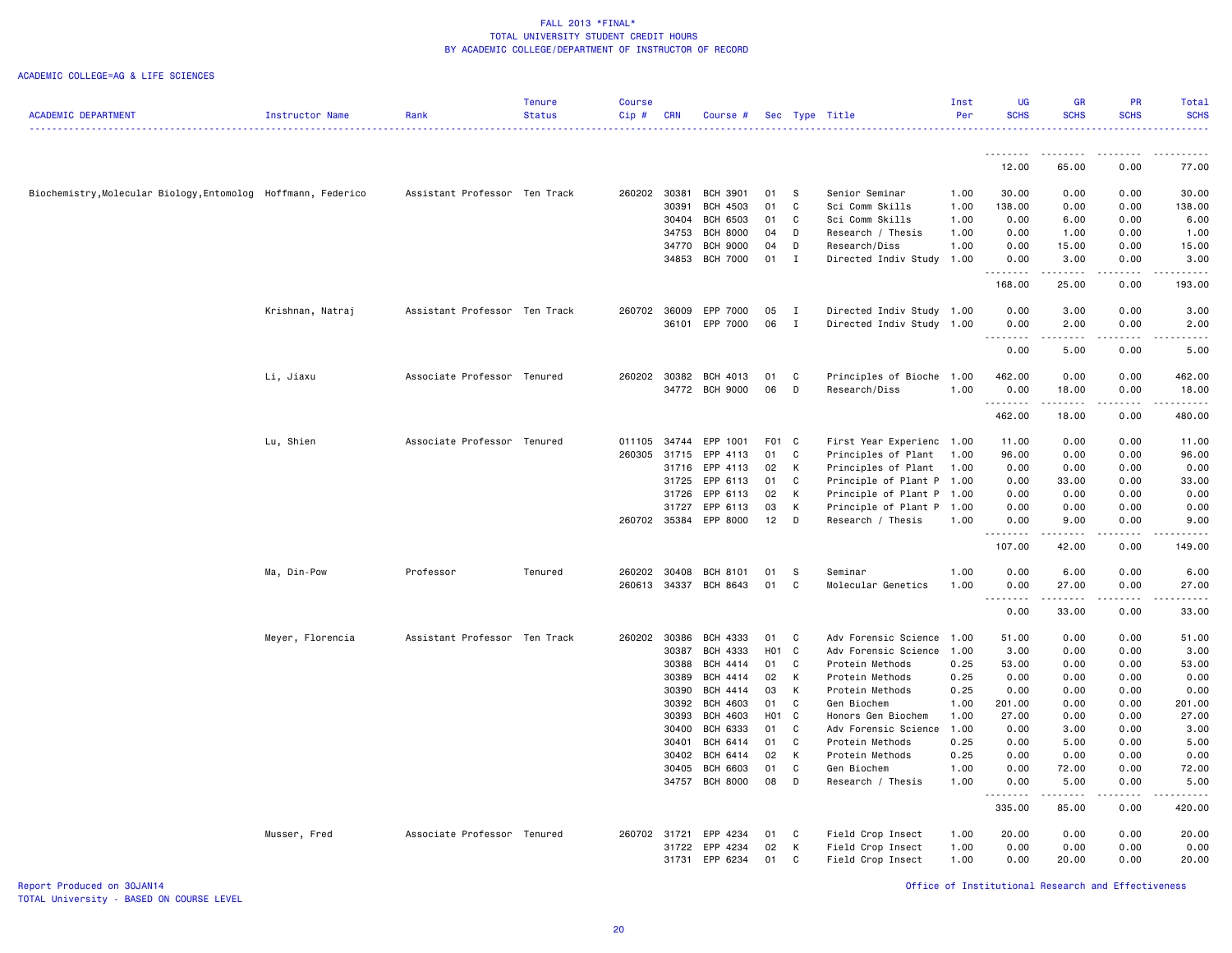#### ACADEMIC COLLEGE=AG & LIFE SCIENCES

|                                                         |                        |                                   | <b>Tenure</b> | <b>Course</b> |            |                       |       |              |                      | Inst | UG                                                 | <b>GR</b>                           | PR                                                                                                                                                           | Total               |
|---------------------------------------------------------|------------------------|-----------------------------------|---------------|---------------|------------|-----------------------|-------|--------------|----------------------|------|----------------------------------------------------|-------------------------------------|--------------------------------------------------------------------------------------------------------------------------------------------------------------|---------------------|
| <b>ACADEMIC DEPARTMENT</b>                              | Instructor Name        | Rank                              | <b>Status</b> | Cip#          | <b>CRN</b> | Course #              |       |              | Sec Type Title       | Per  | <b>SCHS</b>                                        | <b>SCHS</b>                         | <b>SCHS</b>                                                                                                                                                  | <b>SCHS</b>         |
| Biochemistry, Molecular Biology, Entomolog Musser, Fred |                        | Associate Professor Tenured       |               |               |            | 260702 31732 EPP 6234 | 02 K  |              | Field Crop Insect    | 1.00 | 0.00                                               | 0.00                                | 0.00                                                                                                                                                         | 0.00                |
|                                                         |                        |                                   |               |               | 35386      | EPP 8000              | 14    | D            | Research / Thesis    | 1.00 | 0.00                                               | 1.00                                | 0.00                                                                                                                                                         | 1.00                |
|                                                         |                        |                                   |               |               |            | 35404 EPP 9000        | 13    | D            | Research / Diss      | 1.00 | 0.00                                               | 12.00                               | 0.00                                                                                                                                                         | 12.00               |
|                                                         |                        |                                   |               |               |            |                       |       |              |                      |      | .<br>20.00                                         | 33.00                               | 0.00                                                                                                                                                         | 53.00               |
|                                                         | Peng, Zhaohua          | Professor                         | Tenured       | 260202        | 34775      | <b>BCH 9000</b>       | 09    | D            | Research/Diss        | 1.00 | 0.00                                               | 18.00                               | 0.00                                                                                                                                                         | 18.00               |
|                                                         |                        |                                   |               | 260402        | 30396      | <b>BCH 4713</b>       | 01    | C            | Molecular Biology    | 1.00 | 171.00                                             | 0.00                                | 0.00                                                                                                                                                         | 171.00              |
|                                                         |                        |                                   |               |               | 30397      | BCH 4713              | H01 C |              | Honors Molecular Bio | 1.00 | 21.00                                              | 0.00                                | 0.00                                                                                                                                                         | 21.00               |
|                                                         |                        |                                   |               |               |            | 30407 BCH 6713        | 01    | $\mathbf{C}$ | Molecular Biology    | 1.00 | 0.00                                               | 51.00                               | 0.00                                                                                                                                                         | 51.00               |
|                                                         |                        |                                   |               |               |            |                       |       |              |                      |      | <u>.</u><br>192.00                                 | .<br>69.00                          | $    -$<br>0.00                                                                                                                                              | .<br>261.00         |
|                                                         | Riggins, John          | Assistant Professor Ten Track     |               |               |            | 020408 31709 EPP 3124 | 01    | $\mathbf{C}$ | Forest Pest Mgt      | 1.00 | 132.00                                             | 0.00                                | 0.00                                                                                                                                                         | 132.00              |
|                                                         |                        |                                   |               |               | 31710      | EPP 3124              | 02    | K            | Forest Pest Mgt      | 1.00 | 0.00                                               | 0.00                                | 0.00                                                                                                                                                         | 0.00                |
|                                                         |                        |                                   |               |               | 31711      | EPP 3124              | 03    | К            | Forest Pest Mgt      | 1.00 | 0.00                                               | 0.00                                | 0.00                                                                                                                                                         | 0.00                |
|                                                         |                        |                                   |               |               |            | 260702 35405 EPP 9000 | 14 D  |              | Research / Diss      | 1.00 | 0.00                                               | 3.00                                | 0.00                                                                                                                                                         | 3.00                |
|                                                         |                        |                                   |               |               |            |                       |       |              |                      |      | <b></b><br>132.00                                  | $\sim$ $\sim$ $\sim$ $\sim$<br>3.00 | $\frac{1}{2} \left( \frac{1}{2} \right) \left( \frac{1}{2} \right) \left( \frac{1}{2} \right) \left( \frac{1}{2} \right) \left( \frac{1}{2} \right)$<br>0.00 | .<br>135.00         |
|                                                         | Sabanadzovic, Sead     | Professor                         | Tenured       |               |            | 260702 35388 EPP 8000 | 16    | $\Box$       | Research / Thesis    | 1.00 | 0.00                                               | 9.00                                | 0.00                                                                                                                                                         | 9.00                |
|                                                         |                        |                                   |               |               |            |                       |       |              |                      |      | .<br>0.00                                          | $\frac{1}{2}$<br>9.00               | 0.00                                                                                                                                                         | 9.00                |
|                                                         | Shan, Xueyan           | Research Assist Pro Non-Ten Track |               | 260202        | 34778      | <b>BCH 9000</b>       | 12    | $\Box$       | Research/Diss        | 1.00 | 0.00                                               | 6.00                                | 0.00                                                                                                                                                         | 6.00                |
|                                                         |                        |                                   |               |               | 36327      | <b>BCH 4000</b>       | 04    | $\mathbf I$  | Directed Indiv Study | 1.00 | 3.00                                               | 0.00                                | 0.00                                                                                                                                                         | 3.00                |
|                                                         |                        |                                   |               |               |            | 36334 BCH 7000        | 03    | $\mathbf{I}$ | Directed Indiv Study | 1.00 | 0.00                                               | 3.00                                | 0.00                                                                                                                                                         | 3,00                |
|                                                         |                        |                                   |               |               |            |                       |       |              |                      |      | . <b>.</b><br>3.00                                 | <b>.</b><br>9.00                    | $\frac{1}{2} \left( \frac{1}{2} \right) \left( \frac{1}{2} \right) \left( \frac{1}{2} \right) \left( \frac{1}{2} \right) \left( \frac{1}{2} \right)$<br>0.00 | . <b>.</b><br>12.00 |
|                                                         | Sparks, Darrell        | Assistant Professor Ten Track     |               | 260202        | 30394      | BCH 4613              | 01    | C.           | Gen Biochem          | 1.00 | 48.00                                              | 0.00                                | 0.00                                                                                                                                                         | 48.00               |
|                                                         |                        |                                   |               |               | 30395      | BCH 4613              | H01 C |              | Honors Gen Biochem   | 1.00 | 6.00                                               | 0.00                                | 0.00                                                                                                                                                         | 6.00                |
|                                                         |                        |                                   |               |               | 30406      | BCH 6613              | 01    | C            | Gen Biochem          | 1.00 | 0.00                                               | 24.00                               | 0.00                                                                                                                                                         | 24.00               |
|                                                         |                        |                                   |               |               | 34762      | <b>BCH 8000</b>       | 13    | D            | Research / Thesis    | 1.00 | 0.00                                               | 9.00                                | 0.00                                                                                                                                                         | 9.00                |
|                                                         |                        |                                   |               |               |            | 34779 BCH 9000        | 13    | $\Box$       | Research/Diss        | 1.00 | 0.00                                               | 9.00                                | 0.00                                                                                                                                                         | 9.00                |
|                                                         |                        |                                   |               |               |            |                       |       |              |                      |      | .<br>54.00                                         | <b>.</b><br>42.00                   | .<br>0.00                                                                                                                                                    | 96.00               |
|                                                         | Tomaso-Peterson, Maria | Research Assoc Prof Non-Ten Track |               | 020406        | 31723      | EPP 4523              | 01    | C            | Turfgrass Diseases   | 1.00 | 27.00                                              | 0.00                                | 0.00                                                                                                                                                         | 27.00               |
|                                                         |                        |                                   |               |               |            | 31724 EPP 4523        | 02    | $\mathsf{K}$ | Turfgrass Diseases   | 1.00 | 0.00                                               | 0.00                                | 0.00                                                                                                                                                         | 0.00                |
|                                                         |                        |                                   |               |               | 31733      | EPP 6523              | 01    | C            | Turfgrass Diseases   | 1.00 | 0.00                                               | 6.00                                | 0.00                                                                                                                                                         | 6.00                |
|                                                         |                        |                                   |               |               | 31734      | EPP 6523              | 02    | K            | Turfgrass Diseases   | 1.00 | 0.00                                               | 0.00                                | 0.00                                                                                                                                                         | 0.00                |
|                                                         |                        |                                   |               |               |            | 260702 35391 EPP 8000 | 19    | $\Box$       | Research / Thesis    | 1.00 | 0.00<br>.                                          | 3.00<br>.                           | 0.00<br>$\frac{1}{2} \left( \frac{1}{2} \right) \left( \frac{1}{2} \right) \left( \frac{1}{2} \right) \left( \frac{1}{2} \right)$                            | 3.00<br>.           |
|                                                         |                        |                                   |               |               |            |                       |       |              |                      |      | 27.00                                              | 9.00                                | 0.00                                                                                                                                                         | 36.00               |
|                                                         | Willard, Scott         | Professor                         | Tenured       | 260202        | 34763      | <b>BCH 8000</b>       | 14    | D            | Research / Thesis    | 1.00 | 0.00                                               | 3.00                                | 0.00                                                                                                                                                         | 3.00                |
|                                                         |                        |                                   |               |               | 34780      | <b>BCH 9000</b>       | 14    | D            | Research/Diss        | 1.00 | 0.00                                               | 6.00                                | 0.00                                                                                                                                                         | 6.00                |
|                                                         |                        |                                   |               |               | 35840      | BCH 4000              | 03    | Ι.           | Directed Indiv Study | 1.00 | 3.00                                               | 0.00                                | 0.00                                                                                                                                                         | 3.00                |
|                                                         |                        |                                   |               |               | 36501      | <b>BCH 4000</b>       | 06    | Ι.           | Directed Indiv Study | 1.00 | 3.00                                               | 0.00                                | 0.00                                                                                                                                                         | 3.00                |
|                                                         |                        |                                   |               | 260707        |            | 35713 PHY 9000        | 05    | D            | Research / Diss      | 1.00 | 0.00<br>-----                                      | 13.00                               | 0.00                                                                                                                                                         | 13.00               |
|                                                         |                        |                                   |               |               |            |                       |       |              |                      |      | 6.00                                               | 22.00                               | 0.00                                                                                                                                                         | 28.00               |
|                                                         | Willeford, Kenneth     | Professor                         | Tenured       |               |            | 260202 30388 BCH 4414 | 01    | $\mathbf{C}$ | Protein Methods      | 0.75 | 159.00                                             | 0.00                                | 0.00                                                                                                                                                         | 159.00              |
| Report Produced on 30JAN14                              |                        |                                   |               |               |            |                       |       |              |                      |      | Office of Institutional Research and Effectiveness |                                     |                                                                                                                                                              |                     |

TOTAL University - BASED ON COURSE LEVEL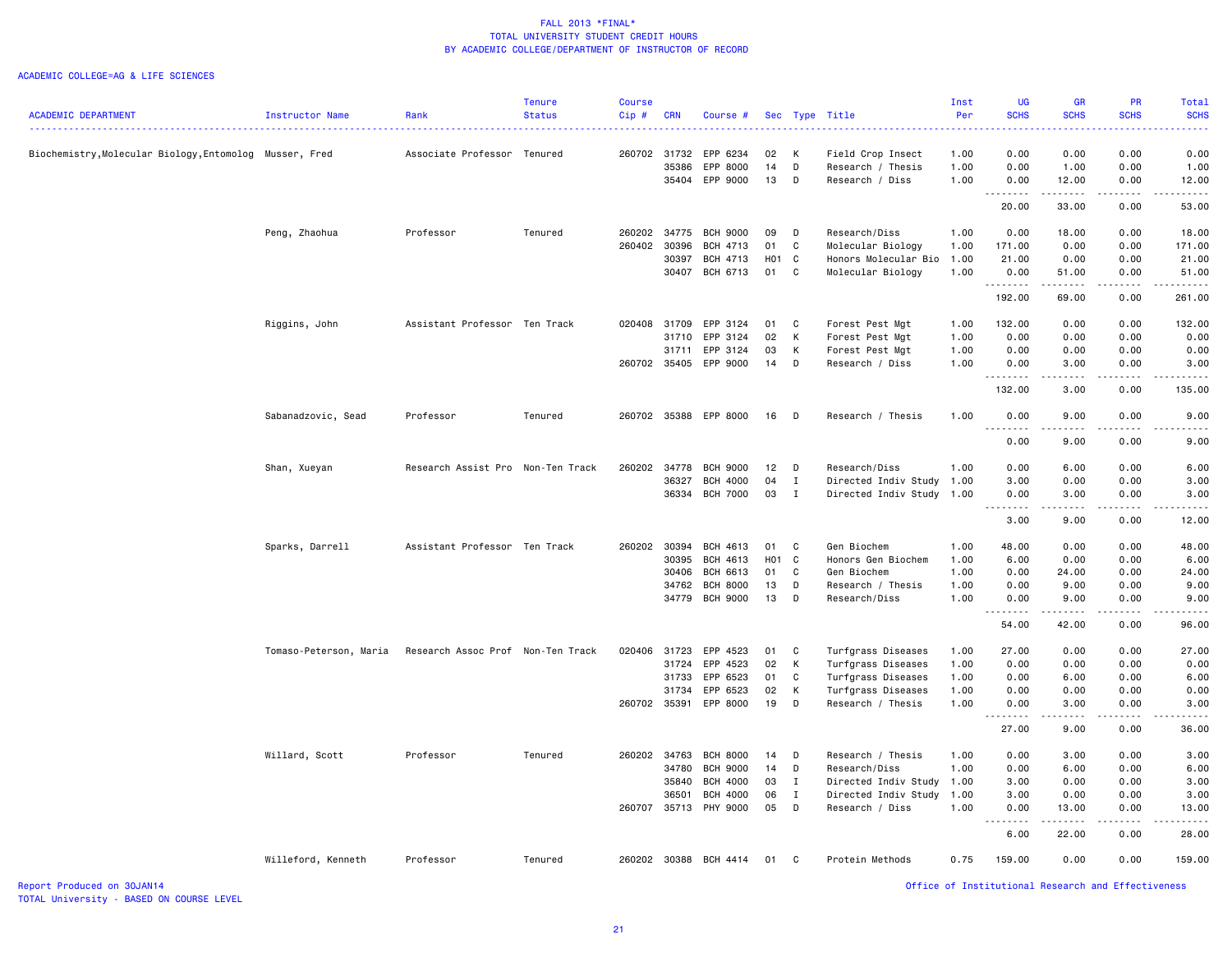|                                                               |                 |           | Tenure  | Course |            |                         |      |                           | Inst | UG                | <b>GR</b>   | <b>PR</b>   | Total            |
|---------------------------------------------------------------|-----------------|-----------|---------|--------|------------|-------------------------|------|---------------------------|------|-------------------|-------------|-------------|------------------|
| <b>ACADEMIC DEPARTMENT</b>                                    | Instructor Name | Rank      | Status  | Cip #  | <b>CRN</b> | Course # Sec Type Title |      |                           | Per  | <b>SCHS</b>       | <b>SCHS</b> | <b>SCHS</b> | <b>SCHS</b>      |
|                                                               |                 |           |         |        |            |                         |      |                           |      |                   |             |             | . <u>.</u> .     |
| Biochemistry, Molecular Biology, Entomolog Willeford, Kenneth |                 | Professor | Tenured | 260202 | 30389      | BCH 4414                | 02 K | Protein Methods           | 0.75 | 0.00              | 0.00        | 0.00        | 0.00             |
|                                                               |                 |           |         |        |            | 30390 BCH 4414          | 03 K | Protein Methods           | 0.75 | 0.00              | 0.00        | 0.00        | 0.00             |
|                                                               |                 |           |         |        | 30401      | BCH 6414                | 01 C | Protein Methods           | 0.75 | 0.00              | 15.00       | 0.00        | 15.00            |
|                                                               |                 |           |         |        | 30402      | BCH 6414                | 02 K | Protein Methods           | 0.75 | 0.00              | 0.00        | 0.00        | 0.00             |
|                                                               |                 |           |         |        | 34781      | <b>BCH 9000</b>         | 15 D | Research/Diss             | 1.00 | 0.00              | 4.00        | 0.00        | 4.00             |
|                                                               |                 |           |         |        | 36507      | BCH 4000                | 07 I | Directed Indiv Study 1.00 |      | 3.00              | 0.00        | 0.00        | 3.00             |
|                                                               |                 |           |         |        | 36551      | BCH 8990                | 01 C | Special Topic In BCH 1.00 |      | 0.00              | 3.00        | 0.00        | 3.00             |
|                                                               |                 |           |         |        | 36556      | BCH 8990                | 02 C | Special Topic In BCH 1.00 |      | 0.00              | 3.00        | 0.00        | 3,00             |
|                                                               |                 |           |         |        |            |                         |      |                           |      |                   |             | .           | ------           |
|                                                               |                 |           |         |        |            |                         |      |                           |      | 162.00            | 25.00       | 0.00        | 187.00           |
|                                                               |                 |           |         |        |            |                         |      |                           |      |                   |             |             |                  |
|                                                               |                 |           |         |        |            |                         |      |                           |      | $= = = = = = = =$ | ========    | ========    | <b>Expressed</b> |
| Biochemistry, Molecular Biology, Entomolog                    |                 |           |         |        |            |                         |      |                           |      | 1990.00           | 643.00      | 0.00        | 2633.00          |
|                                                               |                 |           |         |        |            |                         |      |                           |      | $=$ = = = = = = = | ========    | ========    | ==========       |
|                                                               |                 |           |         |        |            |                         |      |                           |      |                   |             |             |                  |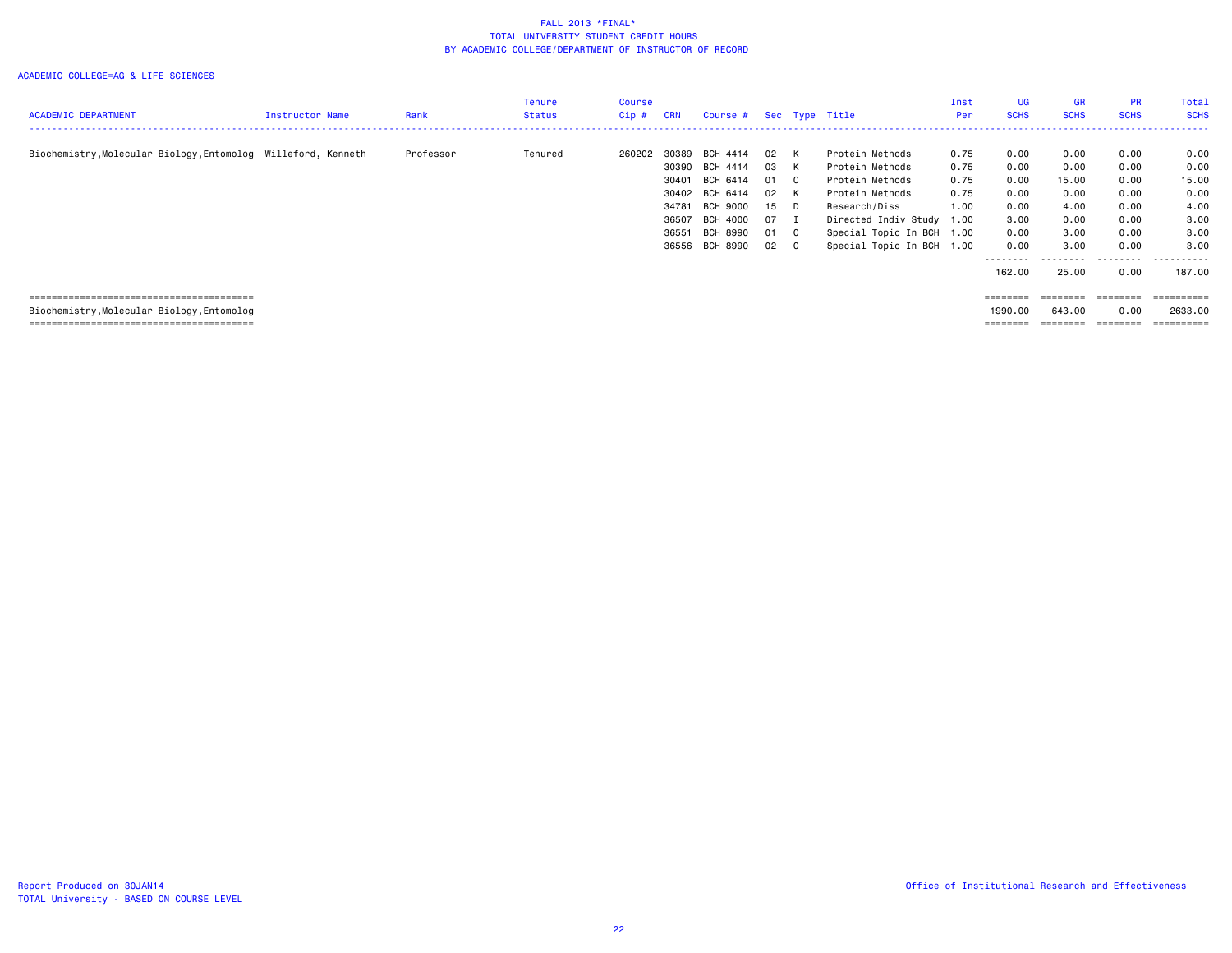|                                                       |                    |                                    | <b>Tenure</b> | <b>Course</b> |       |                 |       |                |                           | Inst | <b>UG</b>                                                                                                                          | <b>GR</b>                                                                                                                                            | PR                           | Total                                                                                                                              |
|-------------------------------------------------------|--------------------|------------------------------------|---------------|---------------|-------|-----------------|-------|----------------|---------------------------|------|------------------------------------------------------------------------------------------------------------------------------------|------------------------------------------------------------------------------------------------------------------------------------------------------|------------------------------|------------------------------------------------------------------------------------------------------------------------------------|
| <b>ACADEMIC DEPARTMENT</b>                            | Instructor Name    | Rank                               | <b>Status</b> | Cip#          | CRN   | Course #        |       |                | Sec Type Title            | Per  | <b>SCHS</b>                                                                                                                        | <b>SCHS</b>                                                                                                                                          | <b>SCHS</b>                  | <b>SCHS</b><br>المتمامين                                                                                                           |
| Food Science, Nutrition & Health Promoti Byrd, Sylvia |                    | Professor                          | Tenured       | 190501 31943  |       | FNH 2203        | 02    | В              | Science of Food Prep 1.00 |      | 66.00                                                                                                                              | 0.00                                                                                                                                                 | 0.00                         | 66.00                                                                                                                              |
|                                                       |                    |                                    |               |               | 34732 | FNH 1001        | F01 C |                | First Year Seminar        | 1.00 | 31.00                                                                                                                              | 0.00                                                                                                                                                 | 0.00                         | 31.00                                                                                                                              |
|                                                       |                    |                                    |               |               | 36529 | FNH 4000        | 05    | $\mathbf{I}$   | Directed Indiv Study 1.00 |      | 3.00                                                                                                                               | 0.00                                                                                                                                                 | 0.00                         | 3.00                                                                                                                               |
|                                                       |                    |                                    |               | 190503 32294  |       | HS 2293         | 01    | C              | Indiv & Family Nutri 0.75 |      | 137.25                                                                                                                             | 0.00                                                                                                                                                 | 0.00                         | 137.25                                                                                                                             |
|                                                       |                    |                                    |               | 190504 31947  |       | FNH 2293        | 01    | C              | Indiv & Family Nutri 0.75 |      | 407.25                                                                                                                             | 0.00                                                                                                                                                 | 0.00                         | 407.25                                                                                                                             |
|                                                       |                    |                                    |               | 190599 35807  |       | FNH 9000        | 03    | D              | Research/Diss             | 1.00 | 0.00                                                                                                                               | 9.00                                                                                                                                                 | 0.00                         | 9.00                                                                                                                               |
|                                                       |                    |                                    |               |               | 35808 | FNH 8000        | 03    | D              | Research/Thesis           | 1.00 | 0.00                                                                                                                               | 3.00                                                                                                                                                 | 0.00                         | 3.00                                                                                                                               |
|                                                       |                    |                                    |               | 513102 31954  |       | FNH 3701        | 01    | s              | NTR Professional Dev 1.00 |      | 28.00<br>$\frac{1}{2} \left( \frac{1}{2} \right) \left( \frac{1}{2} \right) \left( \frac{1}{2} \right) \left( \frac{1}{2} \right)$ | 0.00                                                                                                                                                 | 0.00                         | 28.00<br>$\frac{1}{2} \left( \frac{1}{2} \right) \left( \frac{1}{2} \right) \left( \frac{1}{2} \right) \left( \frac{1}{2} \right)$ |
|                                                       |                    |                                    |               |               |       |                 |       |                |                           |      | 672.50                                                                                                                             | 12.00                                                                                                                                                | 0.00                         | 684.50                                                                                                                             |
|                                                       | Chang, Kow-Ching   | Professor                          | Tenured       | 190599        |       | 36067 FNH 9000  | 06    | D              | Research/Diss             | 1.00 | 0.00<br>.                                                                                                                          | 6.00                                                                                                                                                 | 0.00                         | 6.00                                                                                                                               |
|                                                       |                    |                                    |               |               |       |                 |       |                |                           |      | 0.00                                                                                                                               | 6.00                                                                                                                                                 | 0.00                         | 6.00                                                                                                                               |
|                                                       | Cheng, Wen-Hsing   | Associate Professor Ten Track      |               | 190501 31960  |       | FNH 4263        | 01    | C              | Nutrition & Chronic       | 1.00 | 54.00                                                                                                                              | 0.00                                                                                                                                                 | 0.00                         | 54.00                                                                                                                              |
|                                                       |                    |                                    |               |               | 31973 | FNH 6263        | 01    | C              | Nutrition & Chronic       | 1.00 | 0.00                                                                                                                               | 3.00                                                                                                                                                 | 0.00                         | 3.00                                                                                                                               |
|                                                       |                    |                                    |               | 190599        | 36616 | <b>FNH 9000</b> | 09    | D              | Research/Diss             | 1.00 | 0.00<br>$\sim$ $\sim$                                                                                                              | 6.00                                                                                                                                                 | 0.00                         | 6.00<br>.                                                                                                                          |
|                                                       |                    |                                    |               |               |       |                 |       |                |                           |      | 54.00                                                                                                                              | 9.00                                                                                                                                                 | 0.00                         | 63.00                                                                                                                              |
|                                                       | Fountain, Brent    | Extension Assoc Pro Non-Ten Track  |               | 190503        | 31961 | FNH 4273        | 01    | B              | Nutrition Assessment 1.00 |      | 60.00                                                                                                                              | 0.00                                                                                                                                                 | 0.00                         | 60.00                                                                                                                              |
|                                                       |                    |                                    |               |               | 31974 | FNH 6273        | 01    | $\overline{B}$ | Nutrition Assessment 1.00 |      | 0.00                                                                                                                               | 18.00                                                                                                                                                | 0.00                         | 18.00                                                                                                                              |
|                                                       |                    |                                    |               |               |       |                 |       |                |                           |      | . <b>.</b>                                                                                                                         | $\frac{1}{2} \left( \frac{1}{2} \right) \left( \frac{1}{2} \right) \left( \frac{1}{2} \right) \left( \frac{1}{2} \right) \left( \frac{1}{2} \right)$ | $\sim$ $\sim$ $\sim$         | .                                                                                                                                  |
|                                                       |                    |                                    |               |               |       |                 |       |                |                           |      | 60.00                                                                                                                              | 18.00                                                                                                                                                | 0.00                         | 78.00                                                                                                                              |
|                                                       | Fratesi, Catherine | Lecturer                           | Non-Ten Track | 190501 31951  |       | FNH 3163        | 02    | C              | Basic Principle Heal 1.00 |      | 150.00                                                                                                                             | 0.00                                                                                                                                                 | 0.00                         | 150.00                                                                                                                             |
|                                                       |                    |                                    |               |               | 33908 | FNH 3163        | 501 C |                | Basic Principle Heal 1.00 |      | 108.00<br>.                                                                                                                        | 0.00                                                                                                                                                 | 0.00<br>$\frac{1}{2}$        | 108.00<br>.                                                                                                                        |
|                                                       |                    |                                    |               |               |       |                 |       |                |                           |      | 258.00                                                                                                                             | 0.00                                                                                                                                                 | 0.00                         | 258.00                                                                                                                             |
|                                                       | Fruge, Andrew      | Grad Research Assis Not Applicable |               | 190503        | 32294 | HS 2293         | 01    | C              | Indiv & Family Nutri 0.25 |      | 45.75                                                                                                                              | 0.00                                                                                                                                                 | 0.00                         | 45.75                                                                                                                              |
|                                                       |                    |                                    |               | 190504        | 31947 | FNH 2293        | 01    | C              | Indiv & Family Nutri 0.25 |      | 135.75<br>.                                                                                                                        | 0.00<br>$\frac{1}{2} \left( \frac{1}{2} \right) \left( \frac{1}{2} \right) \left( \frac{1}{2} \right) \left( \frac{1}{2} \right)$                    | 0.00<br>$\sim$ $\sim$ $\sim$ | 135.75                                                                                                                             |
|                                                       |                    |                                    |               |               |       |                 |       |                |                           |      | 181.50                                                                                                                             | 0.00                                                                                                                                                 | 0.00                         | 181.50                                                                                                                             |
|                                                       | Haque, Zahur       | Professor                          | Tenured       | 190501        | 31940 | FNH 1103        | 01    | C              | Intro Food Sci, Nutr 1.00 |      | 171.00                                                                                                                             | 0.00                                                                                                                                                 | 0.00                         | 171.00                                                                                                                             |
|                                                       |                    |                                    |               | 190504 31959  |       | FNH 4253        | 01    | C              | Macronutrients            | 1.00 | 51.00                                                                                                                              | 0.00                                                                                                                                                 | 0.00                         | 51.00                                                                                                                              |
|                                                       |                    |                                    |               |               | 31972 | FNH 6253        | 01    | C              | Macronutrients            | 1.00 | 0.00                                                                                                                               | 21.00                                                                                                                                                | 0.00                         | 21.00                                                                                                                              |
|                                                       |                    |                                    |               |               | 33910 | FNH 4253        | 501 C |                | Macronutrients            | 1.00 | 9.00                                                                                                                               | 0.00                                                                                                                                                 | 0.00                         | 9.00                                                                                                                               |
|                                                       |                    |                                    |               |               | 33913 | FNH 6253        | 501 C |                | Macronutrients            | 1.00 | 0.00                                                                                                                               | 6.00                                                                                                                                                 | 0.00                         | 6.00                                                                                                                               |
|                                                       |                    |                                    |               | 190599        | 36061 | <b>FNH 8000</b> | 06    | D              | Research/Thesis           | 1.00 | 0.00                                                                                                                               | 6.00                                                                                                                                                 | 0.00                         | 6.00                                                                                                                               |
|                                                       |                    |                                    |               |               | 36068 | FNH 9000        | 07    | D              | Research/Diss             | 1.00 | 0.00<br>.                                                                                                                          | 3.00<br>.                                                                                                                                            | 0.00<br>$\frac{1}{2}$        | 3.00<br>.                                                                                                                          |
|                                                       |                    |                                    |               |               |       |                 |       |                |                           |      | 231.00                                                                                                                             | 36.00                                                                                                                                                | 0.00                         | 267.00                                                                                                                             |
|                                                       | Hunt, Barry        | Professor                          | Tenured       | 190501 31985  |       | FNH 8513        | 01 C  |                | Theory Pract in Hlt 1.00  |      | 0.00                                                                                                                               | 30.00                                                                                                                                                | 0.00                         | 30.00                                                                                                                              |
|                                                       |                    |                                    |               |               | 33915 | FNH 8513        | 501 C |                | Theory Pract in Hlt 1.00  |      | 0.00                                                                                                                               | 51.00                                                                                                                                                | 0.00                         | 51.00                                                                                                                              |
|                                                       |                    |                                    |               |               | 33920 | FNH 8623        | 501 C |                | Cur Issues School He      | 1.00 | 0.00                                                                                                                               | 18.00                                                                                                                                                | 0.00                         | 18.00                                                                                                                              |
|                                                       |                    |                                    |               |               | 36291 | FNH 8990        | 501 C |                | Special Topic in FNH 1.00 |      | 0.00                                                                                                                               | 36.00                                                                                                                                                | 0.00                         | 36.00                                                                                                                              |
|                                                       |                    |                                    |               | 190599        | 36062 | <b>FNH 8000</b> | 07    | D              | Research/Thesis           | 1.00 | 0.00                                                                                                                               | 3.00                                                                                                                                                 | 0.00                         | 3.00                                                                                                                               |
|                                                       |                    |                                    |               |               | 36399 | <b>FNH 7000</b> | 501 I |                | Directed Indiv Study 1.00 |      | 0.00<br>.                                                                                                                          | 1.00<br>.                                                                                                                                            | 0.00<br>.                    | 1.00<br>$\begin{array}{cccccccccccccc} \bullet & \bullet & \bullet & \bullet & \bullet & \bullet & \bullet & \bullet \end{array}$  |
|                                                       |                    |                                    |               |               |       |                 |       |                |                           |      | 0.00                                                                                                                               | 139.00                                                                                                                                               | 0.00                         | 139.00                                                                                                                             |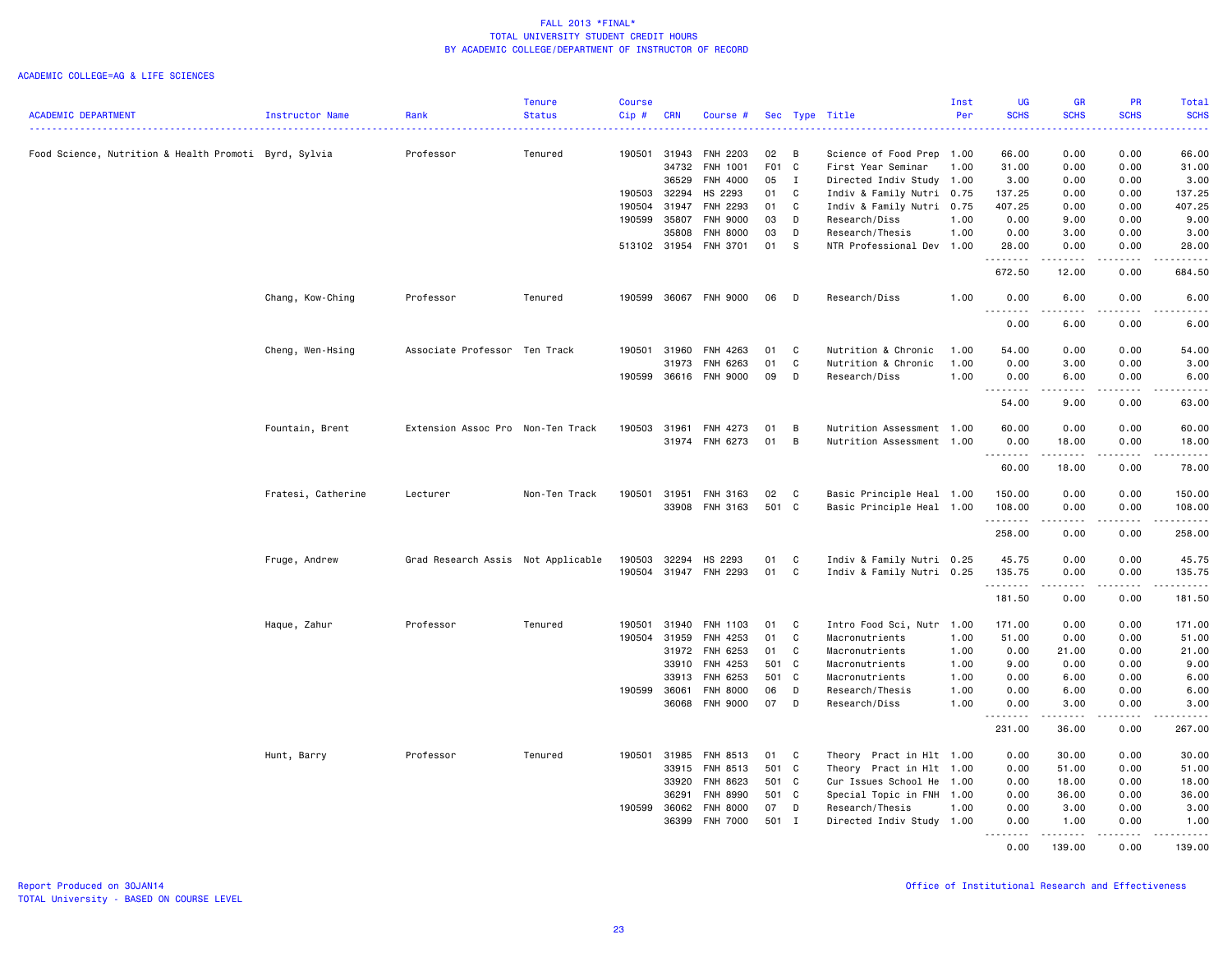|                                                       |                                                           |                                   | <b>Tenure</b>  | <b>Course</b> |            |                       |        |              |                           | Inst | <b>UG</b>                                                                                                                                                    | <b>GR</b>                                                                                                                                                    | <b>PR</b>                                                                                                                                                    | Total            |
|-------------------------------------------------------|-----------------------------------------------------------|-----------------------------------|----------------|---------------|------------|-----------------------|--------|--------------|---------------------------|------|--------------------------------------------------------------------------------------------------------------------------------------------------------------|--------------------------------------------------------------------------------------------------------------------------------------------------------------|--------------------------------------------------------------------------------------------------------------------------------------------------------------|------------------|
| <b>ACADEMIC DEPARTMENT</b>                            | Instructor Name                                           | Rank                              | <b>Status</b>  | Cip#          | <b>CRN</b> | Course #              |        |              | Sec Type Title            | Per  | <b>SCHS</b>                                                                                                                                                  | <b>SCHS</b>                                                                                                                                                  | <b>SCHS</b>                                                                                                                                                  | <b>SCHS</b><br>. |
|                                                       |                                                           |                                   |                |               |            |                       |        |              |                           |      |                                                                                                                                                              |                                                                                                                                                              |                                                                                                                                                              |                  |
| Food Science, Nutrition & Health Promoti Khan, Fauzia |                                                           | Lecturer                          | Non-Ten Track  | 190501        |            | 31946 FNH 2283        | 01     | $\mathbf{C}$ | Child Health & Nutri 1.00 |      | 30.00                                                                                                                                                        | 0.00                                                                                                                                                         | 0.00                                                                                                                                                         | 30.00            |
|                                                       |                                                           |                                   |                |               | 34854      | FNH 4193              | 501 C  |              | Soc-Cult Aspect Food      | 1.00 | 6.00                                                                                                                                                         | 0.00                                                                                                                                                         | 0.00                                                                                                                                                         | 6.00             |
|                                                       |                                                           |                                   |                |               | 34855      | FNH 6193              | 501 C  |              | Soc-Cult Aspect Food      | 1.00 | 0.00                                                                                                                                                         | 3.00                                                                                                                                                         | 0.00                                                                                                                                                         | 3.00             |
|                                                       |                                                           |                                   |                | 190503        | 32293      | HS 2283               | 01     | C            | Child Health & Ntr        | 1.00 | 117.00                                                                                                                                                       | 0.00                                                                                                                                                         | 0.00                                                                                                                                                         | 117.00           |
|                                                       |                                                           |                                   |                | 190504        | 33911      | FNH 4353              | 501 C  |              | Nutrition/ Life Cycl 1.00 |      | 6.00                                                                                                                                                         | 0.00                                                                                                                                                         | 0.00                                                                                                                                                         | 6.00             |
|                                                       |                                                           |                                   |                |               |            | 33914 FNH 6353        | 501 C  |              | Nutrition / Life Cyc 1.00 |      | 0.00<br>$\frac{1}{2} \left( \frac{1}{2} \right) \left( \frac{1}{2} \right) \left( \frac{1}{2} \right) \left( \frac{1}{2} \right) \left( \frac{1}{2} \right)$ | 3.00<br>.                                                                                                                                                    | 0.00<br>.                                                                                                                                                    | 3.00<br>الداعات  |
|                                                       |                                                           |                                   |                |               |            |                       |        |              |                           |      | 159.00                                                                                                                                                       | 6.00                                                                                                                                                         | 0.00                                                                                                                                                         | 165.00           |
|                                                       | Kim, Tae Jo                                               | Research Assist Pro Non-Ten Track |                | 190501        | 36225      | <b>FNH 4000</b>       | 02     | $\mathbf{I}$ | Directed Indiv Study      | 1.00 | 3.00                                                                                                                                                         | 0.00                                                                                                                                                         | 0.00                                                                                                                                                         | 3.00             |
|                                                       |                                                           |                                   |                | 190599        | 35835      | <b>FNH 8000</b>       | 05     | D            | Research/Thesis           | 1.00 | 0.00                                                                                                                                                         | 6.00                                                                                                                                                         | 0.00                                                                                                                                                         | 6.00             |
|                                                       |                                                           |                                   |                |               |            |                       |        |              |                           |      | .                                                                                                                                                            | $\frac{1}{2} \left( \frac{1}{2} \right) \left( \frac{1}{2} \right) \left( \frac{1}{2} \right) \left( \frac{1}{2} \right)$                                    | $   -$                                                                                                                                                       | .                |
|                                                       |                                                           |                                   |                |               |            |                       |        |              |                           |      | 3.00                                                                                                                                                         | 6.00                                                                                                                                                         | 0.00                                                                                                                                                         | 9.00             |
|                                                       | Matich, June                                              | Instructor                        | Non-Ten Track  | 190501        | 31962      | FNH 4283              | 01     | C            | Purchasing Food & Eq 1.00 |      | 48.00                                                                                                                                                        | 0.00                                                                                                                                                         | 0.00                                                                                                                                                         | 48.00            |
|                                                       |                                                           |                                   |                |               | 31975      | FNH 6283              | 01     | C            | Purchasing Food & Eq 1.00 |      | 0.00                                                                                                                                                         | 3.00                                                                                                                                                         | 0.00                                                                                                                                                         | 3.00             |
|                                                       |                                                           |                                   |                | 190503        | 32295      | HS 2293               | 02     | C            | Indiv & Family Nutri 1.00 |      | 24.00                                                                                                                                                        | 0.00                                                                                                                                                         | 0.00                                                                                                                                                         | 24.00            |
|                                                       |                                                           |                                   |                | 190504        | 31948      | <b>FNH 2293</b>       | 02     | C            | Indiv & Family Nutri 1.00 |      | 132.00                                                                                                                                                       | 0.00                                                                                                                                                         | 0.00                                                                                                                                                         | 132.00           |
|                                                       |                                                           |                                   |                | 190505        | 31953      | FNH 3283              | 01     | C            | The Foodservice Syst 1.00 |      | 162.00                                                                                                                                                       | 0.00                                                                                                                                                         | 0.00                                                                                                                                                         | 162.00           |
|                                                       |                                                           |                                   |                |               |            | 513102 31949 FNH 3003 | 01     | E            | NTR Work Experience       | 1.00 | 18.00                                                                                                                                                        | 0.00                                                                                                                                                         | 0.00                                                                                                                                                         | 18.00            |
|                                                       |                                                           |                                   |                |               |            |                       |        |              |                           |      | .<br>384.00                                                                                                                                                  | 3.00                                                                                                                                                         | 0.00                                                                                                                                                         | 387.00           |
|                                                       | McMillen, Edith                                           | Lecturer                          | Non-Ten Track  | 190501        | 31955      | FNH 4143              | 01     | C            | Dairy Foods Proc          | 1.00 | 30.00                                                                                                                                                        | 0.00                                                                                                                                                         | 0.00                                                                                                                                                         | 30.00            |
|                                                       |                                                           |                                   |                |               |            | 31956 FNH 4143        | 02     | К            | Dairy Foods Proc          | 1.00 | 0.00                                                                                                                                                         | 0.00                                                                                                                                                         | 0.00                                                                                                                                                         | 0.00             |
|                                                       |                                                           |                                   |                |               |            |                       |        |              |                           |      | .                                                                                                                                                            | -----                                                                                                                                                        | -----                                                                                                                                                        | .                |
|                                                       |                                                           |                                   |                |               |            |                       |        |              |                           |      | 30.00                                                                                                                                                        | 0.00                                                                                                                                                         | 0.00                                                                                                                                                         | 30.00            |
|                                                       | Mitchell, Qshequilla                                      | Lecturer                          | Non-Ten Track  | 190501        |            | 31986 FNH 8523        | 01     | C            | Health Promotion Tec 1.00 |      | 0.00                                                                                                                                                         | 48.00                                                                                                                                                        | 0.00                                                                                                                                                         | 48.00            |
|                                                       |                                                           |                                   |                |               |            | 33916 FNH 8523        | 501 C  |              | Health Promotion Tec 1.00 |      | 0.00                                                                                                                                                         | 54.00                                                                                                                                                        | 0.00                                                                                                                                                         | 54.00            |
|                                                       |                                                           |                                   |                |               |            |                       |        |              |                           |      | .<br>0.00                                                                                                                                                    | .<br>102.00                                                                                                                                                  | $\frac{1}{2} \left( \frac{1}{2} \right) \left( \frac{1}{2} \right) \left( \frac{1}{2} \right) \left( \frac{1}{2} \right) \left( \frac{1}{2} \right)$<br>0.00 | 102.00           |
|                                                       | Nannapaneni, Ramakrishn Research Assoc Prof Non-Ten Track |                                   |                | 190599        |            | 35774 FNH 8000        | 02     | D            | Research/Thesis           | 1.00 | 0.00                                                                                                                                                         | 6.00                                                                                                                                                         | 0.00                                                                                                                                                         | 6.00             |
|                                                       |                                                           |                                   |                |               |            | 35775 FNH 9000        | 02     | D            | Research/Diss             | 1.00 | 0.00                                                                                                                                                         | 6.00                                                                                                                                                         | 0.00                                                                                                                                                         | 6.00             |
|                                                       |                                                           |                                   |                |               |            |                       |        |              |                           |      | 0.00                                                                                                                                                         | 12.00                                                                                                                                                        | 0.00                                                                                                                                                         | 12.00            |
|                                                       | Pylate, Leah                                              | Non-Faculty                       | Not Applicable | 190501        |            | 31950 FNH 3163        | 01     | $\mathbf{C}$ | Basic Principle Heal 1.00 |      | 174.00                                                                                                                                                       | 0.00                                                                                                                                                         | 0.00                                                                                                                                                         | 174.00           |
|                                                       |                                                           |                                   |                |               |            |                       |        |              |                           |      | .<br>174.00                                                                                                                                                  | $\frac{1}{2} \left( \frac{1}{2} \right) \left( \frac{1}{2} \right) \left( \frac{1}{2} \right) \left( \frac{1}{2} \right) \left( \frac{1}{2} \right)$<br>0.00 | .<br>0.00                                                                                                                                                    | .<br>174.00      |
|                                                       |                                                           |                                   |                |               |            |                       |        |              |                           |      |                                                                                                                                                              |                                                                                                                                                              |                                                                                                                                                              |                  |
|                                                       | Schilling, Mark                                           | Associate Professor Tenured       |                | 120509        | 30595      | CA 3103               | 01     | C            | Dining Room Service       | 1.00 | 3.00                                                                                                                                                         | 0.00                                                                                                                                                         | 0.00                                                                                                                                                         | 3.00             |
|                                                       |                                                           |                                   |                |               | 36696      | CA 1251               | 02     | C            | ServSafe                  | 1.00 | 1.00                                                                                                                                                         | 0.00                                                                                                                                                         | 0.00                                                                                                                                                         | 1.00             |
|                                                       |                                                           |                                   |                | 190501        | 31957      | FNH 4200              | 01     | C            | Dual Enroll MUW Culi 1.00 |      | 44.00                                                                                                                                                        | 0.00                                                                                                                                                         | 0.00                                                                                                                                                         | 44.00            |
|                                                       |                                                           |                                   |                |               | 34316      | FNH 4114              | 01     | B            | Analysis of Food Pro      | 1.00 | 40.00                                                                                                                                                        | 0.00                                                                                                                                                         | 0.00                                                                                                                                                         | 40.00            |
|                                                       |                                                           |                                   |                |               |            | 34317 FNH 6114        | 01     | B            | Analysis of Food Pro      | 1.00 | 0.00                                                                                                                                                         | 24.00                                                                                                                                                        | 0.00                                                                                                                                                         | 24.00            |
|                                                       |                                                           |                                   |                |               | 36485      | FNH 4000              | 03     | $\mathbf{I}$ | Directed Indiv Study      | 1.00 | 3.00                                                                                                                                                         | 0.00                                                                                                                                                         | 0.00                                                                                                                                                         | 3.00             |
|                                                       |                                                           |                                   |                | 190599        | 36064      | <b>FNH 8000</b>       | 09     | D            | Research/Thesis           | 1.00 | 0.00                                                                                                                                                         | 4.00                                                                                                                                                         | 0.00                                                                                                                                                         | 4.00             |
|                                                       |                                                           |                                   |                |               | 36069      | <b>FNH 9000</b>       | 08     | D            | Research/Diss             | 1.00 | 0.00                                                                                                                                                         | 19.00                                                                                                                                                        | 0.00                                                                                                                                                         | 19.00            |
|                                                       |                                                           |                                   |                |               |            | 36285 FNH 7000        | $01$ I |              | Directed Indiv Study 1.00 |      | 0.00                                                                                                                                                         | 3.00                                                                                                                                                         | 0.00                                                                                                                                                         | 3.00             |
|                                                       |                                                           |                                   |                |               |            |                       |        |              |                           |      | 91.00                                                                                                                                                        | .<br>50.00                                                                                                                                                   | -----<br>0.00                                                                                                                                                | ------<br>141.00 |
|                                                       | Silva, Juan                                               | Professor                         | Tenured        | 020301        |            | 31967 FNH 4583        | 01     | B            | Food Preservation Te 1.00 |      | 9.00                                                                                                                                                         | 0.00                                                                                                                                                         | 0.00                                                                                                                                                         | 9.00             |
|                                                       |                                                           |                                   |                |               |            |                       |        |              |                           |      |                                                                                                                                                              |                                                                                                                                                              |                                                                                                                                                              |                  |
| Report Produced on 30JAN14                            |                                                           |                                   |                |               |            |                       |        |              |                           |      |                                                                                                                                                              | Office of Institutional Research and Effectiveness                                                                                                           |                                                                                                                                                              |                  |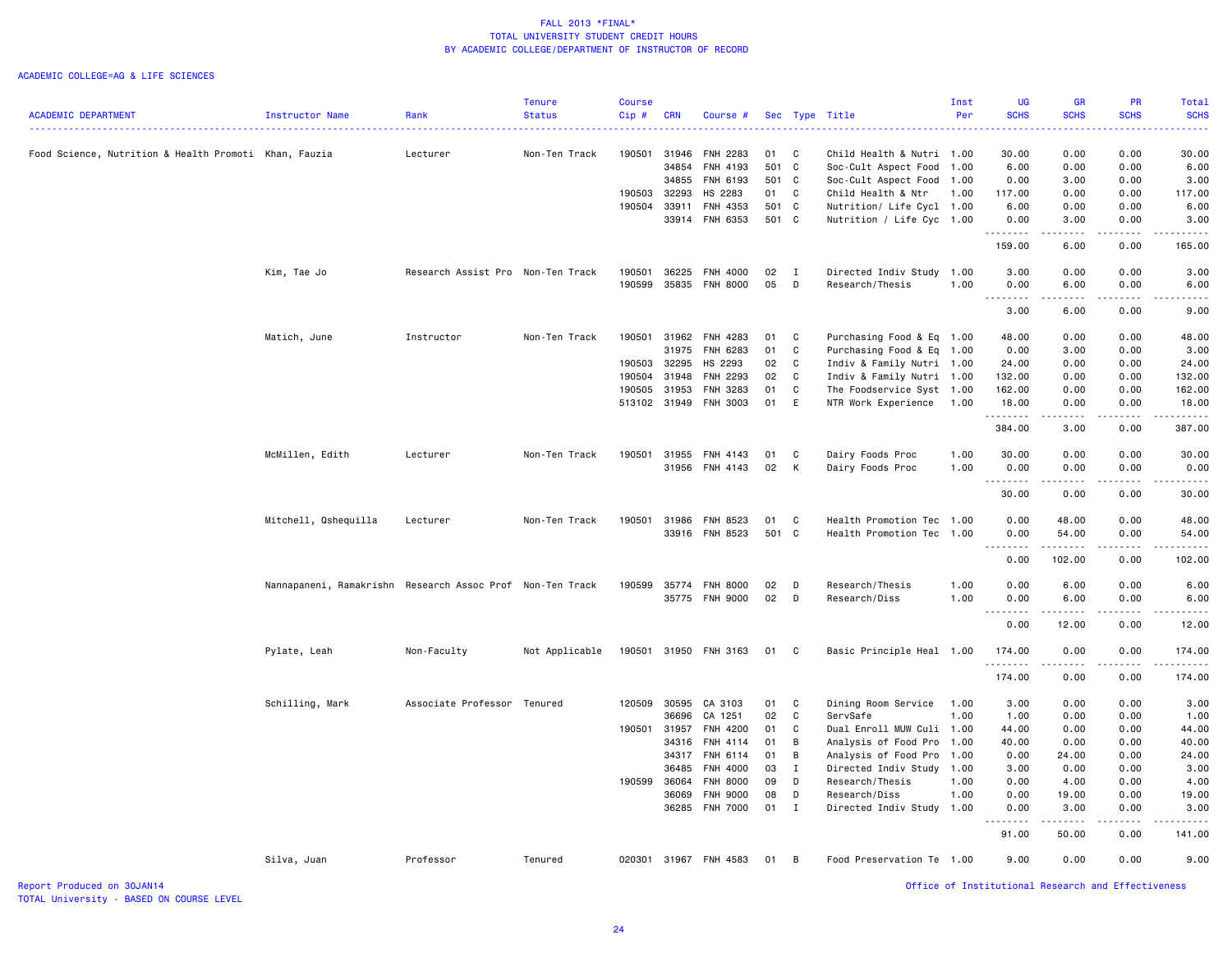|                                                                                    |                    |                                   | <b>Tenure</b> | <b>Course</b> |            |                       |       |                |                           | Inst | <b>UG</b>           | <b>GR</b>          | PR                | Total                                                                                                                                                                                                                                                                                                                                                                                                                                                                                             |
|------------------------------------------------------------------------------------|--------------------|-----------------------------------|---------------|---------------|------------|-----------------------|-------|----------------|---------------------------|------|---------------------|--------------------|-------------------|---------------------------------------------------------------------------------------------------------------------------------------------------------------------------------------------------------------------------------------------------------------------------------------------------------------------------------------------------------------------------------------------------------------------------------------------------------------------------------------------------|
| <b>ACADEMIC DEPARTMENT</b>                                                         | Instructor Name    | Rank<br>.                         | <b>Status</b> | Cip#          | <b>CRN</b> | Course #              |       |                | Sec Type Title            | Per  | <b>SCHS</b>         | <b>SCHS</b>        | <b>SCHS</b>       | <b>SCHS</b>                                                                                                                                                                                                                                                                                                                                                                                                                                                                                       |
| Food Science, Nutrition & Health Promoti Silva, Juan                               |                    | Professor                         | Tenured       | 020301        | 31979      | FNH 6583              | 01 B  |                | Food Preservation Te 1.00 |      | 0.00                | 9.00               | 0.00              | 9.00                                                                                                                                                                                                                                                                                                                                                                                                                                                                                              |
|                                                                                    |                    |                                   |               |               | 35830      | FNH 6573              | 01 C  |                | Food Eng Fund             | 1.00 | 0.00                | 36.00              | 0.00              | 36.00                                                                                                                                                                                                                                                                                                                                                                                                                                                                                             |
|                                                                                    |                    |                                   |               | 190599        | 35829      | FNH 4573              | 01 C  |                | Food Eng Fund             | 1.00 | 12.00               | 0.00               | 0.00              | 12.00                                                                                                                                                                                                                                                                                                                                                                                                                                                                                             |
|                                                                                    |                    |                                   |               |               | 35832      | <b>FNH 8000</b>       | 04    | $\mathsf{D}$   | Research/Thesis           | 1.00 | 0.00                | 4.00               | 0.00              | 4.00                                                                                                                                                                                                                                                                                                                                                                                                                                                                                              |
|                                                                                    |                    |                                   |               |               | 35834      | <b>FNH 9000</b>       | 05    | $\mathsf{D}$   | Research/Diss             | 1.00 | 0.00                | 10.00              | 0.00              | 10.00                                                                                                                                                                                                                                                                                                                                                                                                                                                                                             |
|                                                                                    |                    |                                   |               |               | 36490      | <b>FNH 7000</b>       | 03 I  |                | Directed Indiv Study 1.00 |      | 0.00                | 1.00               | 0.00              | 1.00                                                                                                                                                                                                                                                                                                                                                                                                                                                                                              |
|                                                                                    |                    |                                   |               |               | 36491      | <b>FNH 7000</b>       | 04 I  |                | Directed Indiv Study 1.00 |      | 0.00                | 1.00               | 0.00              | 1.00                                                                                                                                                                                                                                                                                                                                                                                                                                                                                              |
|                                                                                    |                    |                                   |               |               |            | 36492 FNH 7000        | 05    | $\mathbf{I}$   | Directed Indiv Study 1.00 |      | 0.00                | 1.00               | 0.00              | 1.00                                                                                                                                                                                                                                                                                                                                                                                                                                                                                              |
|                                                                                    |                    |                                   |               |               |            | 36493 FNH 7000        | 06 I  |                | Directed Indiv Study 1.00 |      | 0.00<br>.           | 1.00<br>.          | 0.00<br>-----     | 1.00                                                                                                                                                                                                                                                                                                                                                                                                                                                                                              |
|                                                                                    |                    |                                   |               |               |            |                       |       |                |                           |      | 21.00               | 63.00              | 0.00              | 84.00                                                                                                                                                                                                                                                                                                                                                                                                                                                                                             |
|                                                                                    | Street, Susan      | Lecturer                          | Non-Ten Track | 190501        |            | 33906 FNH 2283        | 501 C |                | Child Health & Nutri 1.00 |      | 45.00               | 0.00               | 0.00              | 45.00                                                                                                                                                                                                                                                                                                                                                                                                                                                                                             |
|                                                                                    |                    |                                   |               | 190503        | 33992      | HS 2283               | 501 C |                | Child Health & Ntr        | 1.00 | 33.00               | 0.00               | 0.00              | 33.00                                                                                                                                                                                                                                                                                                                                                                                                                                                                                             |
|                                                                                    |                    |                                   |               |               | 33993      | HS 2293               | 501 C |                | Indiv & Family Nutri 1.00 |      | 9.00                | 0.00               | 0.00              | 9.00                                                                                                                                                                                                                                                                                                                                                                                                                                                                                              |
|                                                                                    |                    |                                   |               | 190504        |            | 33907 FNH 2293        | 501 C |                | Indiv & Family Nutri 1.00 |      | 108.00<br>.         | 0.00<br>.          | 0.00<br>.         | 108.00                                                                                                                                                                                                                                                                                                                                                                                                                                                                                            |
|                                                                                    |                    |                                   |               |               |            |                       |       |                |                           |      | 195.00              | 0.00               | 0.00              | 195.00                                                                                                                                                                                                                                                                                                                                                                                                                                                                                            |
|                                                                                    | Thompson, Amy      | Lecturer                          | Non-Ten Track |               |            | 190501 33917 FNH 8543 | 501 C |                | Health Ed for Divers 1.00 |      | 0.00<br>. <b>.</b>  | 30.00              | 0.00              | 30.00                                                                                                                                                                                                                                                                                                                                                                                                                                                                                             |
|                                                                                    |                    |                                   |               |               |            |                       |       |                |                           |      | 0.00                | 30.00              | 0.00              | 30.00                                                                                                                                                                                                                                                                                                                                                                                                                                                                                             |
|                                                                                    | Tidwell, Diane     | Associate Professor Tenured       |               | 190501        | 31984      | FNH 8286              | 01 E  |                | Supervised Practice       | 1.00 | 0.00                | 48.00              | 0.00              | 48.00                                                                                                                                                                                                                                                                                                                                                                                                                                                                                             |
|                                                                                    |                    |                                   |               | 190504        | 31952      | FNH 3263              | 01    | $\overline{B}$ | Research Mth in Fd & 1.00 |      | 96.00               | 0.00               | 0.00              | 96.00                                                                                                                                                                                                                                                                                                                                                                                                                                                                                             |
|                                                                                    |                    |                                   |               | 190599        | 35519      | <b>FNH 9000</b>       | 01    | D              | Research/Diss             | 1.00 | 0.00                | 14.00              | 0.00              | 14.00                                                                                                                                                                                                                                                                                                                                                                                                                                                                                             |
|                                                                                    |                    |                                   |               |               |            | 35520 FNH 8000        | 01    | $\Box$         | Research/Thesis           | 1.00 | 0.00<br>.           | 2.00               | 0.00<br>----      | 2.00                                                                                                                                                                                                                                                                                                                                                                                                                                                                                              |
|                                                                                    |                    |                                   |               |               |            |                       |       |                |                           |      | 96.00               | 64.00              | 0.00              | 160.00                                                                                                                                                                                                                                                                                                                                                                                                                                                                                            |
|                                                                                    | White, Kelly       | Lecturer                          | Non-Ten Track | 190501        | 31958      | FNH 4223              | 01 C  |                | Sports Nutrition          | 1.00 | 42.00               | 0.00               | 0.00              | 42.00                                                                                                                                                                                                                                                                                                                                                                                                                                                                                             |
|                                                                                    |                    |                                   |               |               | 31971      | FNH 6223              | 01 C  |                | Sports Nutrition          | 1.00 | 0.00                | 24.00              | 0.00              | 24.00                                                                                                                                                                                                                                                                                                                                                                                                                                                                                             |
|                                                                                    |                    |                                   |               |               |            | 33909 FNH 4223        | 501 C |                | Sports Nutrition          | 1.00 | 15.00               | 0.00               | 0.00              | 15.00                                                                                                                                                                                                                                                                                                                                                                                                                                                                                             |
|                                                                                    |                    |                                   |               |               |            | 33912 FNH 6223        | 501 C |                | Sports Nutrition          | 1.00 | 0.00<br>.           | 21.00<br>.         | 0.00<br><u>.</u>  | 21.00                                                                                                                                                                                                                                                                                                                                                                                                                                                                                             |
|                                                                                    |                    |                                   |               |               |            |                       |       |                |                           |      | 57.00               | 45.00              | 0.00              | 102.00                                                                                                                                                                                                                                                                                                                                                                                                                                                                                            |
|                                                                                    | Williams, J. Byron | Extension Assist Pr Non-Ten Track |               |               |            | 190599 36065 FNH 8000 | 10 D  |                | Research/Thesis           | 1.00 | 0.00<br>.           | 4.00               | 0.00              | 4.00                                                                                                                                                                                                                                                                                                                                                                                                                                                                                              |
|                                                                                    |                    |                                   |               |               |            |                       |       |                |                           |      | 0.00                | $  -$<br>4.00      | 0.00              | 4.00                                                                                                                                                                                                                                                                                                                                                                                                                                                                                              |
|                                                                                    | Williams, Ronald   | Lecturer                          | Non-Ten Track | 190501        |            | 35029 FNH 8563        | 501 C |                | Prin Epic & Hlth Sci 1.00 |      | 0.00                | 57.00              | 0.00              | 57.00                                                                                                                                                                                                                                                                                                                                                                                                                                                                                             |
|                                                                                    |                    |                                   |               |               |            |                       |       |                |                           |      | .<br>0.00           | 57.00              | 0.00              | 57.00                                                                                                                                                                                                                                                                                                                                                                                                                                                                                             |
| --------------------------------------<br>Food Science, Nutrition & Health Promoti |                    |                                   |               |               |            |                       |       |                |                           |      | ========<br>2667.00 | ========<br>662.00 | ========<br>0.00  | $\begin{array}{cccccccccc} \multicolumn{2}{c}{} & \multicolumn{2}{c}{} & \multicolumn{2}{c}{} & \multicolumn{2}{c}{} & \multicolumn{2}{c}{} & \multicolumn{2}{c}{} & \multicolumn{2}{c}{} & \multicolumn{2}{c}{} & \multicolumn{2}{c}{} & \multicolumn{2}{c}{} & \multicolumn{2}{c}{} & \multicolumn{2}{c}{} & \multicolumn{2}{c}{} & \multicolumn{2}{c}{} & \multicolumn{2}{c}{} & \multicolumn{2}{c}{} & \multicolumn{2}{c}{} & \multicolumn{2}{c}{} & \multicolumn{2}{c}{} & \mult$<br>3329.00 |
| --------------------------------------                                             |                    |                                   |               |               |            |                       |       |                |                           |      | ========            |                    | --------- ------- |                                                                                                                                                                                                                                                                                                                                                                                                                                                                                                   |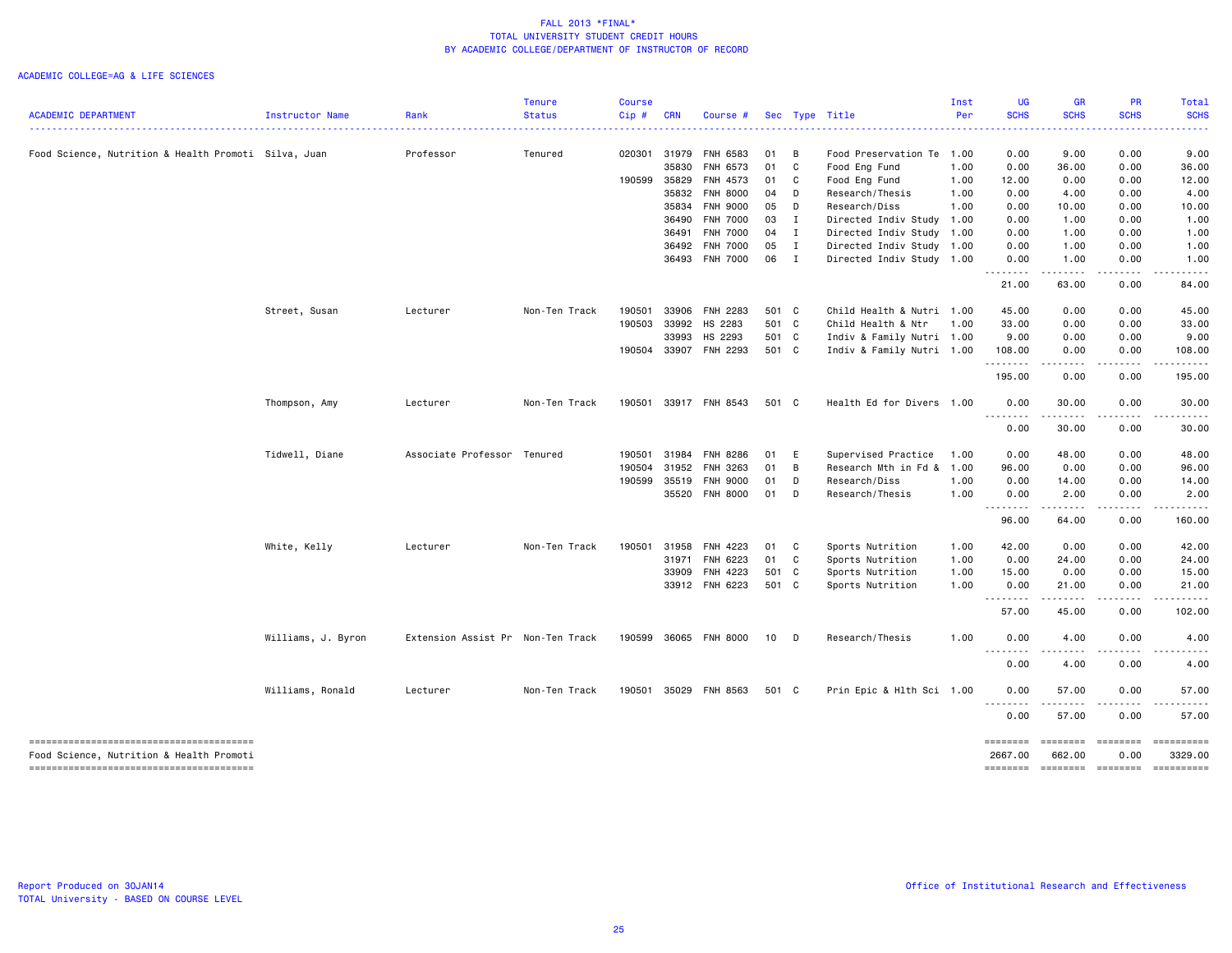#### ACADEMIC COLLEGE=AG & LIFE SCIENCES

|                            |                      |                               | <b>Tenure</b>  | <b>Course</b> |            |                      |       |              |                            | Inst | <b>UG</b>         | <b>GR</b>                                                                                                                                                    | <b>PR</b>             | Total              |
|----------------------------|----------------------|-------------------------------|----------------|---------------|------------|----------------------|-------|--------------|----------------------------|------|-------------------|--------------------------------------------------------------------------------------------------------------------------------------------------------------|-----------------------|--------------------|
| <b>ACADEMIC DEPARTMENT</b> | Instructor Name      | Rank                          | <b>Status</b>  | Cip#          | <b>CRN</b> | Course #             |       |              | Sec Type Title             | Per  | <b>SCHS</b>       | <b>SCHS</b>                                                                                                                                                  | <b>SCHS</b>           | <b>SCHS</b>        |
| Landscape Architecture     | Brzuszek, Robert     | Associate Professor Tenured   |                |               |            | 040601 32418 LA 1333 | 01    | B            | Landscape Sys. & Pla 0.50  |      | 57.00             | 0.00                                                                                                                                                         | 0.00                  | 57.00              |
|                            |                      |                               |                |               | 32424      | LA 2554              | 01    | L            | Land Arch Des I:Site       | 1.00 | 64.00             | 0.00                                                                                                                                                         | 0.00                  | 64.00              |
|                            |                      |                               |                |               |            | 35843 LA 8000        | 01    | D            | Research / Thesis          | 1.00 | 0.00              | 1.00                                                                                                                                                         | 0.00                  | 1.00               |
|                            |                      |                               |                |               |            |                      |       |              |                            |      | .<br>121.00       | $\frac{1}{2} \left( \frac{1}{2} \right) \left( \frac{1}{2} \right) \left( \frac{1}{2} \right) \left( \frac{1}{2} \right) \left( \frac{1}{2} \right)$<br>1.00 | .<br>0.00             | <u>.</u><br>122.00 |
|                            |                      |                               |                |               |            |                      |       |              |                            |      |                   |                                                                                                                                                              |                       |                    |
|                            | Fulford, Charles     | Associate Professor Tenured   |                | 040601        | 32433      | LA 4755              | 01    | B            | L Arch Design Studio 1.00  |      | 45.00             | 0.00                                                                                                                                                         | 0.00                  | 45.00              |
|                            |                      |                               |                |               | 32435      | LA 8532              | 01    | $\mathsf{L}$ | Land Arch Grad Stu 3       | 1.00 | 0.00              | 16.00                                                                                                                                                        | 0.00                  | 16.00              |
|                            |                      |                               |                |               | 32438      | LA 8731              | 01    | C            | Seminar Com Bas Plan       | 1.00 | 0.00              | 8.00                                                                                                                                                         | 0.00                  | 8.00               |
|                            |                      |                               |                |               | 34249      | LA 3554              | 01    | $\Omega$     | Design III Small Tow 1.00  |      | 32.00             | 0.00                                                                                                                                                         | 0.00                  | 32.00              |
|                            |                      |                               |                |               |            | 36209 LA 4000        | 01    | $\mathbf{I}$ | Directed Indiv Study 1.00  |      | 3.00<br>.         | 0.00                                                                                                                                                         | 0.00<br>$\frac{1}{2}$ | 3.00<br>المتحدث    |
|                            |                      |                               |                |               |            |                      |       |              |                            |      | 80.00             | 24.00                                                                                                                                                        | 0.00                  | 104.00             |
|                            | Gallo, Katarzyna     | Grad Teach Assist             | Not Applicable | 130499        | 31754      | EPY 3513             | 01    | C            | Behavioral Sci Writi 1.00  |      | 45.00             | 0.00                                                                                                                                                         | 0.00                  | 45.00              |
|                            |                      |                               |                |               |            | 31755 EPY 3513       | 02    | C            | Behavioral Sci Writi 1.00  |      | 60.00             | 0.00                                                                                                                                                         | 0.00                  | 60.00              |
|                            |                      |                               |                |               |            |                      |       |              |                            |      | .                 | $\frac{1}{2} \left( \frac{1}{2} \right) \left( \frac{1}{2} \right) \left( \frac{1}{2} \right) \left( \frac{1}{2} \right) \left( \frac{1}{2} \right)$         | .                     | .                  |
|                            |                      |                               |                |               |            |                      |       |              |                            |      | 105.00            | 0.00                                                                                                                                                         | 0.00                  | 105.00             |
|                            | Gallo, Warren        | Assistant Professor Ten Track |                | 040601        | 32426      | LA 3534              | 01    | B            | Construction III: Hyd 1.00 |      | 56.00             | 0.00                                                                                                                                                         | 0.00                  | 56.00              |
|                            |                      |                               |                |               | 32437      | LA 8711              | 01    | C            | Sem Watershed Man          | 1.00 | 0.00              | 5.00                                                                                                                                                         | 0.00                  | 5.00               |
|                            |                      |                               |                |               | 35890      | LA 8000              | 03    | D            | Research / Thesis          | 1.00 | 0.00              | 6.00                                                                                                                                                         | 0.00                  | 6.00               |
|                            |                      |                               |                |               |            | 36115 LA 8513        | 01    | Q            | LA Grad Design Studi 1.00  |      | 0.00              | 15.00                                                                                                                                                        | 0.00                  | 15.00              |
|                            |                      |                               |                |               |            |                      |       |              |                            |      | <u>.</u><br>56.00 | ------<br>26.00                                                                                                                                              | .<br>0.00             | .<br>82.00         |
|                            |                      |                               |                |               |            |                      |       |              |                            |      |                   |                                                                                                                                                              |                       |                    |
|                            | Li, Chuo             | Assistant Professor Ten Track |                | 040601        | 32436      | LA 8613              | 01    | C            | Int Res Meth in LA         | 1.00 | 0.00              | 15.00                                                                                                                                                        | 0.00                  | 15.00              |
|                            |                      |                               |                |               | 36112      | LA 6113              | 01    | C            | LA Theory and Critic       | 1.00 | 0.00              | 27.00                                                                                                                                                        | 0.00                  | 27.00              |
|                            |                      |                               |                |               |            | 36302 LA 8000        | 09    | D            | Research / Thesis          | 1.00 | 0.00<br>.         | 3.00<br>.                                                                                                                                                    | 0.00<br>.             | 3.00<br>.          |
|                            |                      |                               |                |               |            |                      |       |              |                            |      | 0.00              | 45.00                                                                                                                                                        | 0.00                  | 45.00              |
|                            | Mansfield, James     | Lecturer                      | Non-Ten Track  |               |            | 040601 32432 LA 4723 | 01    | C            | L Arch Pro Practice        | 1.00 | 51.00             | 0.00<br>.                                                                                                                                                    | 0.00<br>.             | 51.00<br>.         |
|                            |                      |                               |                |               |            |                      |       |              |                            |      | 51.00             | 0.00                                                                                                                                                         | 0.00                  | 51.00              |
|                            | Murdock, Jeremy      | Non-Faculty                   | Not Applicable |               |            | 040601 32427 LA 3623 | 01    | C            | Urban Planning             | 1.00 | 45.00             | 0.00                                                                                                                                                         | 0.00                  | 45.00              |
|                            |                      |                               |                |               |            |                      |       |              |                            |      | . <b>.</b>        | .                                                                                                                                                            | .                     | .                  |
|                            |                      |                               |                |               |            |                      |       |              |                            |      | 45.00             | 0.00                                                                                                                                                         | 0.00                  | 45.00              |
|                            | Payne, Elizabeth     | Assistant Professor Ten Track |                | 040601        | 32416      | LA 1153              | 01    | L.           | Intro to Land Arch         | 1.00 | 51.00             | 0.00                                                                                                                                                         | 0.00                  | 51.00              |
|                            |                      |                               |                |               |            | 32417 LA 1153        | 02    | $\mathsf L$  | Intro to Land Arch         | 1.00 | 39.00             | 0.00                                                                                                                                                         | 0.00                  | 39.00              |
|                            |                      |                               |                |               |            |                      |       |              |                            |      | .<br>90.00        | -----<br>0.00                                                                                                                                                | -----<br>0.00         | .<br>90.00         |
|                            |                      |                               |                |               |            |                      |       |              |                            |      |                   |                                                                                                                                                              |                       |                    |
|                            | Rood, Cynthia        | Lecturer                      | Non-Ten Track  | 040601        |            | 32422 LA 1803        | 01    | C            | Land Arch Appre            | 1.00 | 294.00            | 0.00                                                                                                                                                         | 0.00                  | 294.00             |
|                            |                      |                               |                |               | 34007      | LA 1803              | 501 C |              | Land Arch Appre            | 1.00 | 105.00<br>.       | 0.00                                                                                                                                                         | 0.00                  | 105.00             |
|                            |                      |                               |                |               |            |                      |       |              |                            |      | 399.00            | 0.00                                                                                                                                                         | 0.00                  | 399.00             |
|                            | Schauwecker, Timothy | Associate Professor Tenured   |                | 010605        | 32428      | LA 3701              | 01    | C            | LC Seminar II              | 1.00 | 8.00              | 0.00                                                                                                                                                         | 0.00                  | 8.00               |
|                            |                      |                               |                |               | 32429      | LA 3711              | 01    | E            | LC Internship III          | 1.00 | 1.00              | 0.00                                                                                                                                                         | 0.00                  | 1.00               |
|                            |                      |                               |                |               | 32431      | LA 4701              | 01    | C            | LC Seminar III             | 1.00 | 10.00             | 0.00                                                                                                                                                         | 0.00                  | 10.00              |
|                            |                      |                               |                | 040601        | 32418      | LA 1333              | 01    | B            | Landscape Sys. & Pla 0.50  |      | 57.00             | 0.00                                                                                                                                                         | 0.00                  | 57.00              |
|                            |                      |                               |                |               | 34247      | LA 4753              | 01    | $\mathbb C$  | Sustain Landscape Mg       | 1.00 | 36.00             | 0.00                                                                                                                                                         | 0.00                  | 36.00              |
|                            |                      |                               |                |               |            |                      |       |              |                            |      |                   |                                                                                                                                                              |                       |                    |

Report Produced on 30JAN14 Office of Institutional Research and Effectiveness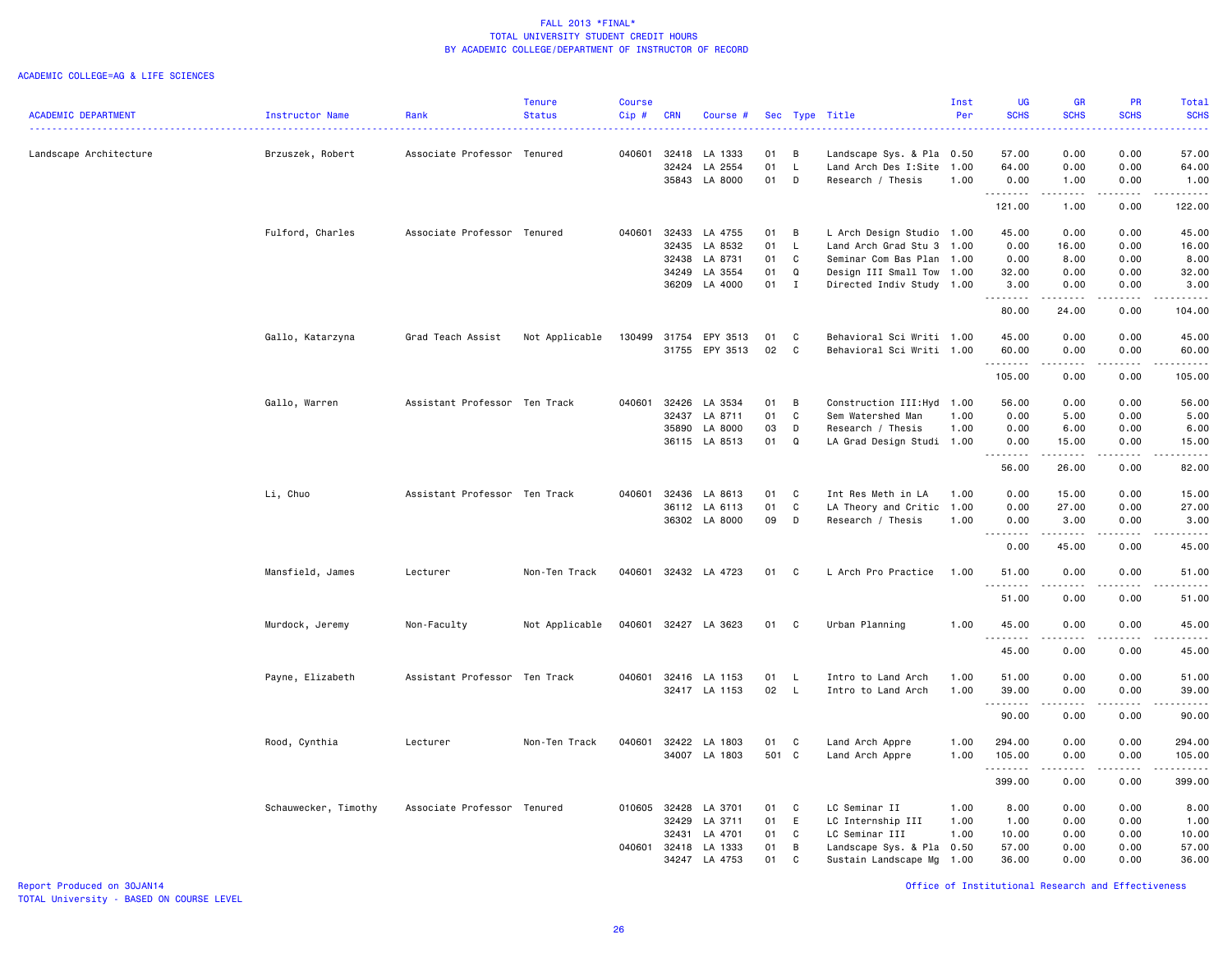|                                                                  |                        |                             | <b>Tenure</b> | Course |            |               |        |                |                            | Inst | <b>UG</b>           | <b>GR</b>            | <b>PR</b>                                                                                                               | Total                 |
|------------------------------------------------------------------|------------------------|-----------------------------|---------------|--------|------------|---------------|--------|----------------|----------------------------|------|---------------------|----------------------|-------------------------------------------------------------------------------------------------------------------------|-----------------------|
| <b>ACADEMIC DEPARTMENT</b>                                       | <b>Instructor Name</b> | Rank                        | <b>Status</b> | Cip #  | <b>CRN</b> | Course #      |        |                | Sec Type Title             | Per  | <b>SCHS</b><br>.    | <b>SCHS</b><br>----- | <b>SCHS</b>                                                                                                             | <b>SCHS</b>           |
| Landscape Architecture                                           | Schauwecker, Timothy   | Associate Professor Tenured |               | 040601 |            | 34248 LA 6753 | 01 C   |                | Sustain Landscape Mg       | 1.00 | 0.00                | 3.00                 | 0.00                                                                                                                    | 3.00                  |
|                                                                  |                        |                             |               |        | 35892      | LA 8000       | 05     | D              | Research / Thesis          | 1.00 | 0.00                | 12.00                | 0.00                                                                                                                    | 12.00                 |
|                                                                  |                        |                             |               |        | 36023      | LA 4753       | 02     | C              | Sustain Landscape Mg       | 0.80 | 52.80               | 0.00                 | 0.00                                                                                                                    | 52.80                 |
|                                                                  |                        |                             |               |        |            | 36204 LA 7000 | 05     | $\blacksquare$ | Directed Indiv Study 1.00  |      | 0.00                | 3.00                 | 0.00                                                                                                                    | 3.00                  |
|                                                                  |                        |                             |               |        |            | 36206 LA 7000 | 07 I   |                | Directed Indiv Study 1.00  |      | 0.00<br>--------    | 3.00<br>.            | 0.00<br>$\begin{array}{cccccccccccccc} \bullet & \bullet & \bullet & \bullet & \bullet & \bullet & \bullet \end{array}$ | 3.00                  |
|                                                                  |                        |                             |               |        |            |               |        |                |                            |      | 164.80              | 21.00                | 0.00                                                                                                                    | 185.80                |
|                                                                  | Seymour, Michael       | Associate Professor Tenured |               | 040601 |            | 32419 LA 1533 | 01 L   |                | Pres Meth & Media          | 1.00 | 57.00               | 0.00                 | 0.00                                                                                                                    | 57.00                 |
|                                                                  |                        |                             |               |        | 32420      | LA 1533       | 02 L   |                | Pres Meth & Media          | 1.00 | 42.00               | 0.00                 | 0.00                                                                                                                    | 42.00                 |
|                                                                  |                        |                             |               |        | 36200      | LA 7000       | $01$ I |                | Directed Indiv Study       | 1.00 | 0.00                | 3.00                 | 0.00                                                                                                                    | 3.00                  |
|                                                                  |                        |                             |               |        |            | 36202 LA 7000 | 03     | $\blacksquare$ | Directed Indiv Study       | 1.00 | 0.00                | 3.00                 | 0.00                                                                                                                    | 3.00                  |
|                                                                  |                        |                             |               |        | 36265      | LA 8000       | 08     | D              | Research / Thesis          | 1.00 | 0.00                | 1.00                 | 0.00                                                                                                                    | 1.00                  |
|                                                                  |                        |                             |               |        |            | 36333 LA 7000 | 09     | $\mathbf I$    | Directed Indiv Study 1.00  |      | 0.00<br>.           | 2.00<br>.            | 0.00                                                                                                                    | 2.00                  |
|                                                                  |                        |                             |               |        |            |               |        |                |                            |      | 99.00               | 9.00                 | 0.00                                                                                                                    | 108.00                |
|                                                                  | Walker, Jason          | Associate Professor Tenured |               | 040601 | 32423      | LA 2544       | 01     | B              | LA Contruction I: Mat 1.00 |      | 56.00               | 0.00                 | 0.00                                                                                                                    | 56.00                 |
|                                                                  |                        |                             |               |        | 35893      | LA 8000       | 06     | D              | Research / Thesis          | 1.00 | 0.00                | 1.00                 | 0.00                                                                                                                    | 1.00                  |
|                                                                  |                        |                             |               |        |            | 36109 LA 4124 | 01 B   |                | LA Construction Docs       | 1.00 | 4.00                | 0.00                 | 0.00                                                                                                                    | 4.00                  |
|                                                                  |                        |                             |               |        |            | 36110 LA 6124 | 01     | B              | LA Construction Docs       | 1.00 | 0.00                | 12.00                | 0.00                                                                                                                    | 12.00                 |
|                                                                  |                        |                             |               |        | 36201      | LA 7000       | 02     | I              | Directed Indiv Study       | 1.00 | 0.00                | 4.00                 | 0.00                                                                                                                    | 4.00                  |
|                                                                  |                        |                             |               |        |            | 36203 LA 7000 | 04 I   |                | Directed Indiv Study       | 1.00 | 0.00                | 4.00                 | 0.00                                                                                                                    | 4.00                  |
|                                                                  |                        |                             |               |        |            | 36205 LA 7000 | 06 I   |                | Directed Indiv Study       | 1.00 | 0.00                | 4.00                 | 0.00                                                                                                                    | 4.00                  |
|                                                                  |                        |                             |               |        |            | 36207 LA 7000 | 08 I   |                | Directed Indiv Study 1.00  |      | 0.00<br>$\cdots$    | 4.00<br>---          | 0.00                                                                                                                    | 4.00                  |
|                                                                  |                        |                             |               |        |            |               |        |                |                            |      | 60.00               | 29.00                | 0.00                                                                                                                    | 89.00                 |
|                                                                  | Wilkerson, Gerald      | Non-Faculty                 | Tenured       | 040601 |            | 35894 LA 8000 | 07     | D              | Research / Thesis          | 1.00 | 0.00                | 3.00                 | 0.00                                                                                                                    | 3.00                  |
|                                                                  |                        |                             |               |        |            |               |        |                |                            |      | <u>.</u><br>0.00    | - - -<br>3.00        | . <u>. .</u><br>0.00                                                                                                    | 3.00                  |
| --------------------------------------<br>Landscape Architecture |                        |                             |               |        |            |               |        |                |                            |      | ========<br>1270.80 | ========<br>158.00   | ========<br>0.00                                                                                                        | ==========<br>1428.80 |
|                                                                  |                        |                             |               |        |            |               |        |                |                            |      |                     |                      |                                                                                                                         | -----------           |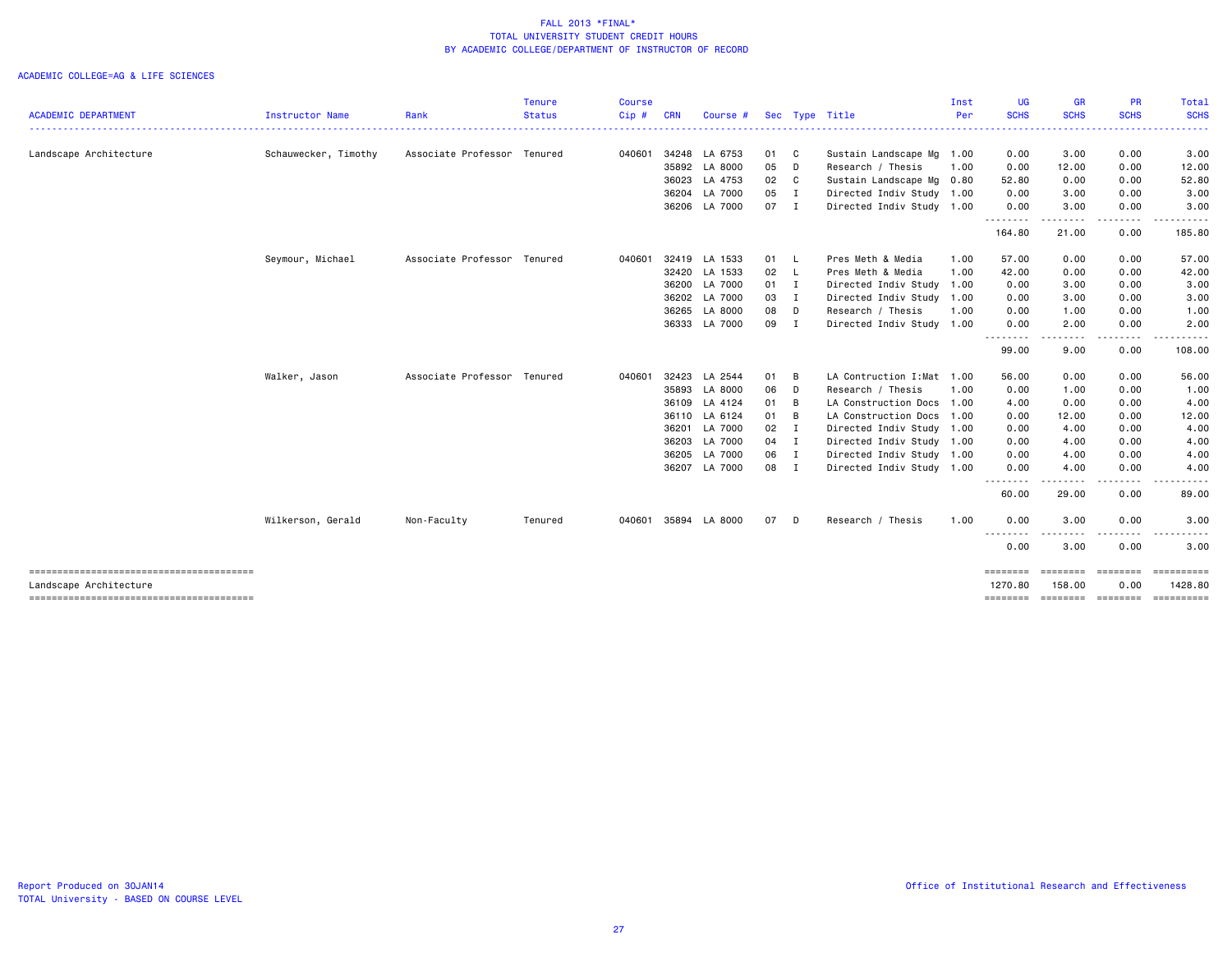|                            |                    |                                   | <b>Tenure</b> | <b>Course</b> |              |                       |       |              |                           | Inst | <b>UG</b>          | <b>GR</b>                                                                                                                                                    | PR                    | Total               |
|----------------------------|--------------------|-----------------------------------|---------------|---------------|--------------|-----------------------|-------|--------------|---------------------------|------|--------------------|--------------------------------------------------------------------------------------------------------------------------------------------------------------|-----------------------|---------------------|
| <b>ACADEMIC DEPARTMENT</b> | Instructor Name    | Rank                              | <b>Status</b> | Cip#          | <b>CRN</b>   | Course #              |       |              | Sec Type Title            | Per  | <b>SCHS</b>        | <b>SCHS</b>                                                                                                                                                  | <b>SCHS</b>           | <b>SCHS</b>         |
| Plant & Soil Sciences      | Arancibia, Ramon   | Research Assist Pro Non-Ten Track |               |               | 020402 34900 | PSS 9000              | 01    | D            | Research / Diss           | 1.00 | 0.00               | 1.00                                                                                                                                                         | 0.00                  | 1.00                |
|                            |                    |                                   |               |               |              |                       |       |              |                           |      | 0.00               | 1.00                                                                                                                                                         | 0.00                  | 1.00                |
|                            | Baldwin, Brian     | Professor                         | Tenured       | 020401        | 34870        | PSS 8000              | 02    | D            | Research / Thesis         | 1.00 | 0.00               | 1.00                                                                                                                                                         | 0.00                  | 1.00                |
|                            |                    |                                   |               | 020402        | 34901        | PSS 9000              | 02    | D            | Research / Diss           | 1.00 | 0.00               | 2.00                                                                                                                                                         | 0.00                  | 2.00                |
|                            |                    |                                   |               |               | 36370        | PSS 7000              | 02    | $\mathbf{I}$ | Directed Indiv Study      | 1.00 | 0.00               | 3.00                                                                                                                                                         | 0.00                  | 3.00                |
|                            |                    |                                   |               | 020405        | 36058        | PSS 4503              | 02    | C            | Plant Breeding            | 1.00 | 15.00              | 0.00                                                                                                                                                         | 0.00                  | 15.00               |
|                            |                    |                                   |               |               | 36059        | PSS 6503              | 02    | C            | Plant Breeding            | 1.00 | 0.00               | 30.00                                                                                                                                                        | 0.00                  | 30.00               |
|                            |                    |                                   |               |               | 260202 34750 | <b>BCH 8000</b>       | 01    | D            | Research / Thesis         | 1.00 | 0.00<br>-----      | 5.00<br>.                                                                                                                                                    | 0.00<br>.             | 5.00<br>.           |
|                            |                    |                                   |               |               |              |                       |       |              |                           |      | 15.00              | 41.00                                                                                                                                                        | 0.00                  | 56.00               |
|                            | Baldwin, Christian | Assistant Professor Ten Track     |               |               |              | 020402 34839 PSS 2990 | 01    | C.           | Special Topic In PSS 1.00 |      | 60.00<br>.         | 0.00<br>.                                                                                                                                                    | 0.00<br>.             | 60.00<br>.          |
|                            |                    |                                   |               |               |              |                       |       |              |                           |      | 60.00              | 0.00                                                                                                                                                         | 0.00                  | 60.00               |
|                            | Bi, Guihong        | Research Assoc Prof Non-Ten Track |               | 020403        | 33192        | PSS 2423              | 01    | C            | Plant Matl I              | 1.00 | 111.00             | 0.00                                                                                                                                                         | 0.00                  | 111.00              |
|                            |                    |                                   |               |               | 33193        | PSS 2423              | 02    | K            | Plant Matl I Lab          | 1.00 | 0.00               | 0.00                                                                                                                                                         | 0.00                  | 0.00                |
|                            |                    |                                   |               |               | 33194        | PSS 2423              | 03    | К            | Plant Matl I              | 1.00 | 0.00               | 0.00                                                                                                                                                         | 0.00                  | 0.00                |
|                            |                    |                                   |               |               | 33195        | PSS 2423              | 04    | К            | Plant Matl I              | 1.00 | 0.00<br>.          | 0.00<br>$\frac{1}{2} \left( \frac{1}{2} \right) \left( \frac{1}{2} \right) \left( \frac{1}{2} \right) \left( \frac{1}{2} \right) \left( \frac{1}{2} \right)$ | 0.00<br>.             | 0.00<br>.           |
|                            |                    |                                   |               |               |              |                       |       |              |                           |      | 111.00             | 0.00                                                                                                                                                         | 0.00                  | 111.00              |
|                            | Bond, Jason        | Research Assoc Prof Non-Ten Track |               | 020401        |              | 34872 PSS 8000        | 04    | D            | Research / Thesis         | 1.00 | 0.00<br>.<br>$  -$ | 1.00<br>-----                                                                                                                                                | 0.00<br>$- - - -$     | 1.00<br>$- - - - -$ |
|                            |                    |                                   |               |               |              |                       |       |              |                           |      | 0.00               | 1.00                                                                                                                                                         | 0.00                  | 1.00                |
|                            | Byrd, John         | Extension Professor Non-Ten Track |               | 020401        | 34873        | PSS 8000              | 05    | D            | Research / Thesis         | 1.00 | 0.00<br>.          | 2.00                                                                                                                                                         | 0.00                  | 2.00<br>.           |
|                            |                    |                                   |               |               |              |                       |       |              |                           |      | 0.00               | 2.00                                                                                                                                                         | 0.00                  | 2.00                |
|                            | Cox, Michael       | Professor                         | Tenured       | 020401        | 34328        | PSS 4373              | 01    | B            | Geospatial Agn Mgt        | 1.00 | 48.00              | 0.00                                                                                                                                                         | 0.00                  | 48.00               |
|                            |                    |                                   |               |               | 34329        | PSS 6373              | 01    | B            | Geospatial Agn Mgt        | 1.00 | 0.00               | 30.00                                                                                                                                                        | 0.00                  | 30.00               |
|                            |                    |                                   |               |               | 34875        | PSS 8000              | 07    | D            | Research / Thesis         | 1.00 | 0.00               | 2.00                                                                                                                                                         | 0.00                  | 2.00                |
|                            |                    |                                   |               | 020402 36382  |              | PSS 7000              | 03    | Ι.           | Directed Indiv Study      | 1.00 | 0.00               | 3.00                                                                                                                                                         | 0.00                  | 3.00                |
|                            |                    |                                   |               |               |              | 36414 PSS 7000        | 04    | $\mathbf{I}$ | Directed Indiv Study 1.00 |      | 0.00<br><u>.</u>   | 3.00<br>$- - - - -$                                                                                                                                          | 0.00<br>$\frac{1}{2}$ | 3.00<br>.           |
|                            |                    |                                   |               |               |              |                       |       |              |                           |      | 48.00              | 38.00                                                                                                                                                        | 0.00                  | 86.00               |
|                            | DelPrince, James   | Professor                         | Tenured       |               | 011103 33177 | PSS 1001              | F02 C |              | First Year Seminar        | 1.00 | 19.00              | 0.00                                                                                                                                                         | 0.00                  | 19.00               |
|                            |                    |                                   |               |               | 020403 33184 | PSS 2343              | 01    | C            | Floral Design             | 1.00 | 240.00             | 0.00                                                                                                                                                         | 0.00                  | 240.00              |
|                            |                    |                                   |               |               | 33185        | PSS 2343              | 02    | K            | Floral Design             | 0.05 | 0.00               | 0.00                                                                                                                                                         | 0.00                  | 0.00                |
|                            |                    |                                   |               |               | 33186        | PSS 2343              | 03    | K            | Floral Design             | 0.05 | 0.00               | 0.00                                                                                                                                                         | 0.00                  | 0.00                |
|                            |                    |                                   |               |               | 33187        | PSS 2343              | 04    | K            | Floral Design             | 1.00 | 0.00               | 0.00                                                                                                                                                         | 0.00                  | 0.00                |
|                            |                    |                                   |               |               | 33188        | PSS 2343              | 05    | K            | Floral Design             | 1.00 | 0.00               | 0.00                                                                                                                                                         | 0.00                  | 0.00                |
|                            |                    |                                   |               |               | 33189        | PSS 2343              | 06    | K            | Floral Design             | 1.00 | 0.00               | 0.00                                                                                                                                                         | 0.00                  | 0.00                |
|                            |                    |                                   |               |               | 33190        | PSS 2343              | 07    | K            | Floral Design             | 0.05 | 0.00               | 0.00                                                                                                                                                         | 0.00                  | 0.00                |
|                            |                    |                                   |               |               | 33202        | PSS 3413              | 01    | E            | Floristry Internship      | 1.00 | 6.00               | 0.00                                                                                                                                                         | 0.00                  | 6.00                |
|                            |                    |                                   |               |               | 34053        | PSS 2343              | 501 B |              | Floral Design             | 1.00 | 6.00               | 0.00                                                                                                                                                         | 0.00                  | 6.00                |
|                            |                    |                                   |               |               |              |                       |       |              |                           |      | 271.00             | 0.00                                                                                                                                                         | 0.00                  | 271.00              |
|                            | Denny, Geoffrey    | Extension Assist Pr Non-Ten Track |               | 020401        |              | 36316 PSS 8000        | 33    | D            | Research / Thesis         | 1.00 | 0.00               | 2.00                                                                                                                                                         | 0.00                  | 2.00                |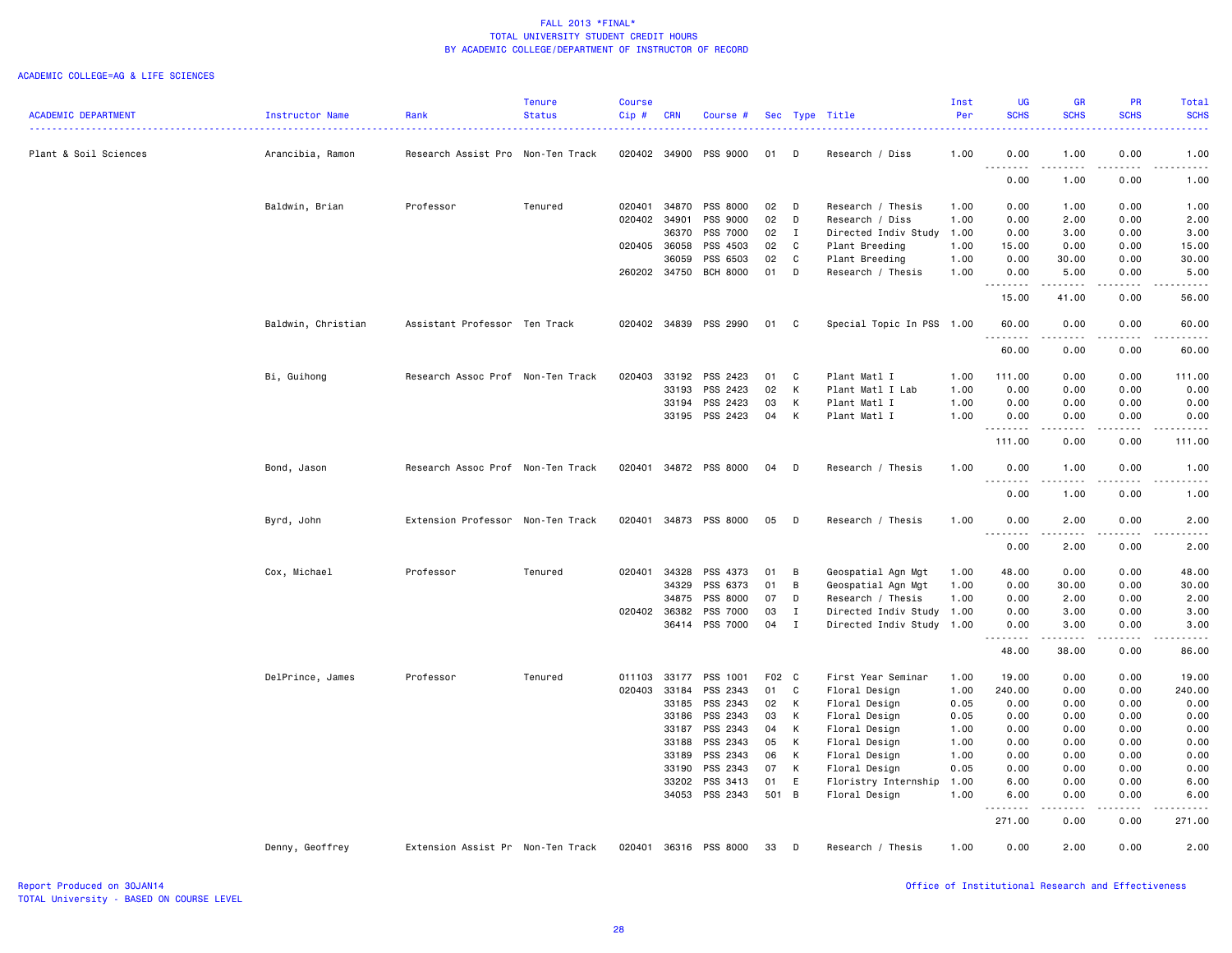|                            |                  |                                   | <b>Tenure</b> | <b>Course</b>    |                |                       |          |              |                                           | Inst         | <b>UG</b>     | <b>GR</b>                                                                                                                                            | <b>PR</b>    | Total         |
|----------------------------|------------------|-----------------------------------|---------------|------------------|----------------|-----------------------|----------|--------------|-------------------------------------------|--------------|---------------|------------------------------------------------------------------------------------------------------------------------------------------------------|--------------|---------------|
| <b>ACADEMIC DEPARTMENT</b> | Instructor Name  | Rank                              | <b>Status</b> | Cip#             | <b>CRN</b>     | Course #              |          |              | Sec Type Title                            | Per          | <b>SCHS</b>   | <b>SCHS</b>                                                                                                                                          | <b>SCHS</b>  | <b>SCHS</b>   |
|                            |                  |                                   |               |                  |                |                       |          |              |                                           |              |               |                                                                                                                                                      |              |               |
|                            |                  |                                   |               |                  |                |                       |          |              |                                           |              | <u>.</u>      | .                                                                                                                                                    |              |               |
|                            |                  |                                   |               |                  |                |                       |          |              |                                           |              | 0.00          | 2.00                                                                                                                                                 | 0.00         | 2.00          |
|                            |                  |                                   |               |                  |                |                       |          |              |                                           |              |               |                                                                                                                                                      |              |               |
| Plant & Soil Sciences      | Dodds, Darrin    | Extension Assoc Pro Non-Ten Track |               |                  |                | 020401 34876 PSS 8000 | 08       | D            | Research / Thesis                         | 1.00         | 0.00          | 21.00                                                                                                                                                | 0.00         | 21.00         |
|                            |                  |                                   |               |                  |                |                       |          |              |                                           |              | <u>.</u>      | .                                                                                                                                                    | .            | .             |
|                            |                  |                                   |               |                  |                |                       |          |              |                                           |              | 0.00          | 21.00                                                                                                                                                | 0.00         | 21.00         |
|                            |                  |                                   |               |                  |                |                       |          |              |                                           |              |               |                                                                                                                                                      |              |               |
|                            | Harkess, Richard | Professor                         | Tenured       | 010604           | 33214          | PSS 4343              | 01       | C            | Control Enviro Ag                         | 1.00         | 51.00         | 0.00                                                                                                                                                 | 0.00         | 51.00         |
|                            |                  |                                   |               | 011103           | 33223          | PSS 4553              | 01       | C            | Plant Growth & Devel                      | 1.00         | 72.00         | 0.00                                                                                                                                                 | 0.00         | 72.00         |
|                            |                  |                                   |               |                  | 33224          | PSS 4553              | 02       | C            | Plant Growth & Devel                      | 1.00         | 15.00         | 0.00                                                                                                                                                 | 0.00         | 15.00         |
|                            |                  |                                   |               |                  | 33239          | PSS 6553              | 01       | C            | Plant Growth & Devel                      | 1.00         | 0.00          | 24.00                                                                                                                                                | 0.00         | 24.00         |
|                            |                  |                                   |               |                  | 33240          | PSS 6553              | 02       | C            | Plant Growth & Devel                      | 1.00         | 0.00          | 36.00                                                                                                                                                | 0.00         | 36.00         |
|                            |                  |                                   |               | 011105<br>020401 | 33213<br>34879 | PSS 4341<br>PSS 8000  | 01<br>11 | L.<br>D      | Contrl Enviro Ag Lab<br>Research / Thesis | 1.00<br>1.00 | 12.00<br>0.00 | 0.00<br>7.00                                                                                                                                         | 0.00<br>0.00 | 12.00<br>7.00 |
|                            |                  |                                   |               | 020402           | 34905          | PSS 9000              | 06       | D            | Research / Diss                           | 1.00         | 0.00          | 9.00                                                                                                                                                 | 0.00         | 9.00          |
|                            |                  |                                   |               | 020403           | 33230          | PSS 6343              | 01       | C            | Control Enviro Ag                         | 1.00         | 0.00          | 15.00                                                                                                                                                | 0.00         | 15.00         |
|                            |                  |                                   |               | 040601           | 36023          | LA 4753               | 02       | C            | Sustain Landscape Mg                      | 0.20         | 13.20         | 0.00                                                                                                                                                 | 0.00         | 13.20         |
|                            |                  |                                   |               | 260307           | 34335          | PSS 8553              | 01       | C            | Phytohormon & Growth 1.00                 |              | 0.00          | 42.00                                                                                                                                                | 0.00         | 42.00         |
|                            |                  |                                   |               |                  |                |                       |          |              |                                           |              | .             |                                                                                                                                                      |              |               |
|                            |                  |                                   |               |                  |                |                       |          |              |                                           |              | 163.20        | 133.00                                                                                                                                               | 0.00         | 296.20        |
|                            |                  |                                   |               |                  |                |                       |          |              |                                           |              |               |                                                                                                                                                      |              |               |
|                            | Henry, William   | Associate Professor Ten Track     |               | 020403           | 32022          | F0 6411               | 01       | C            | Remote Sensing Semin 1.00                 |              | 0.00          | 1.00                                                                                                                                                 | 0.00         | 1.00          |
|                            |                  |                                   |               |                  | 34849          | ECE 6411              | 01       | C.           | Remote Sensing Semin                      | 1.00         | 0.00          | 1.00                                                                                                                                                 | 0.00         | 1.00          |
|                            |                  |                                   |               | 030506           | 33215          | PSS 4411              | 01       | C            | Remote Sensing Semin                      | 1.00         | 3.00          | 0.00                                                                                                                                                 | 0.00         | 3.00          |
|                            |                  |                                   |               |                  | 450701 32124   | GR 4411               | 01       | C            | Remote Sensing Semin 1.00                 |              | 2.00          | 0.00                                                                                                                                                 | 0.00         | 2.00          |
|                            |                  |                                   |               |                  | 32148          | GR 6411               | 01       | C            | Remote Sensing Semin 1.00                 |              | 0.00          | 5.00                                                                                                                                                 | 0.00         | 5.00          |
|                            |                  |                                   |               |                  |                |                       |          |              |                                           |              | .             | $\sim$ $\sim$ $\sim$                                                                                                                                 |              |               |
|                            |                  |                                   |               |                  |                |                       |          |              |                                           |              | 5.00          | 7.00                                                                                                                                                 | 0.00         | 12.00         |
|                            | Irby, Jon        | Extension Assist Pr Non-Ten Track |               |                  | 020401 34881   | PSS 8000              | 13       | $\Box$       | Research / Thesis                         | 1.00         | 0.00          | 6.00                                                                                                                                                 | 0.00         | 6.00          |
|                            |                  |                                   |               |                  |                |                       |          |              |                                           |              | .             | $\frac{1}{2}$                                                                                                                                        | .            |               |
|                            |                  |                                   |               |                  |                |                       |          |              |                                           |              | 0.00          | 6.00                                                                                                                                                 | 0.00         | 6.00          |
|                            |                  |                                   |               |                  |                |                       |          |              |                                           |              |               |                                                                                                                                                      |              |               |
|                            | Kingery, William | Professor                         | Tenured       | 011103           | 33176          | PSS 1001              | F01 C    |              | First Year Seminar                        | 1.00         | 12.00         | 0.00                                                                                                                                                 | 0.00         | 12.00         |
|                            |                  |                                   |               | 020402           | 36277          | PSS 7000              | 01       | $\mathbf{I}$ | Directed Indiv Study                      | 1.00         | 0.00          | 3.00                                                                                                                                                 | 0.00         | 3.00          |
|                            |                  |                                   |               | 020501           | 34325          | PSS 4333              | 01       | B            | Soil Conservation                         | 1.00         | 24.00         | 0.00                                                                                                                                                 | 0.00         | 24.00         |
|                            |                  |                                   |               |                  | 34327          | PSS 6333              | 01       | B            | Soil Conservation                         | 1.00         | 0.00          | 12.00                                                                                                                                                | 0.00         | 12.00         |
|                            |                  |                                   |               |                  | 34334          | PSS 8343              | 01       | C            | Soil Plant Atmospher                      | 1.00         | 0.00          | 30.00                                                                                                                                                | 0.00         | 30.00         |
|                            |                  |                                   |               |                  |                |                       |          |              |                                           |              | .             |                                                                                                                                                      |              |               |
|                            |                  |                                   |               |                  |                |                       |          |              |                                           |              | 36.00         | 45.00                                                                                                                                                | 0.00         | 81.00         |
|                            |                  |                                   |               |                  |                | PSS 4103              |          |              |                                           |              | 87.00         | 0.00                                                                                                                                                 | 0.00         | 87.00         |
|                            | Lang, David      | Professor                         | Tenured       |                  | 010304 33209   | PSS 4103              | 01<br>02 | C<br>K       | Forage Pasture                            | 1.00<br>1.00 |               |                                                                                                                                                      | 0.00         | 0.00          |
|                            |                  |                                   |               | 020402           | 33210<br>33225 | PSS 6103              | 01       | C            | Forage Pasture<br>Forage Pasture          | 1.00         | 0.00<br>0.00  | 0.00<br>15.00                                                                                                                                        | 0.00         | 15.00         |
|                            |                  |                                   |               |                  | 33226          | PSS 6103              | 02       | $\mathsf{K}$ | Forage Pasture                            | 1.00         | 0.00          | 0.00                                                                                                                                                 | 0.00         | 0.00          |
|                            |                  |                                   |               |                  |                |                       |          |              |                                           |              |               | $\frac{1}{2} \left( \frac{1}{2} \right) \left( \frac{1}{2} \right) \left( \frac{1}{2} \right) \left( \frac{1}{2} \right) \left( \frac{1}{2} \right)$ | -----        |               |
|                            |                  |                                   |               |                  |                |                       |          |              |                                           |              | 87.00         | 15.00                                                                                                                                                | 0.00         | 102.00        |
|                            |                  |                                   |               |                  |                |                       |          |              |                                           |              |               |                                                                                                                                                      |              |               |
|                            | Larson, Erick    | Extension Assoc Pro Non-Ten Track |               |                  |                | 020401 34884 PSS 8000 | 16       | $\Box$       | Research / Thesis                         | 1.00         | 0.00          | 5.00                                                                                                                                                 | 0.00         | 5.00          |
|                            |                  |                                   |               |                  |                |                       |          |              |                                           |              | <u>.</u>      | .                                                                                                                                                    | -----        |               |
|                            |                  |                                   |               |                  |                |                       |          |              |                                           |              | 0.00          | 5.00                                                                                                                                                 | 0.00         | 5.00          |
|                            |                  |                                   |               |                  |                |                       |          |              |                                           |              |               |                                                                                                                                                      |              |               |
|                            | Lemus, Rocky     | Extension Assoc Pro Non-Ten Track |               |                  |                | 020401 34885 PSS 8000 | 17       | $\Box$       | Research / Thesis                         | 1.00         | 0.00          | 5.00                                                                                                                                                 | 0.00         | 5.00          |
|                            |                  |                                   |               |                  |                |                       |          |              |                                           |              |               |                                                                                                                                                      |              |               |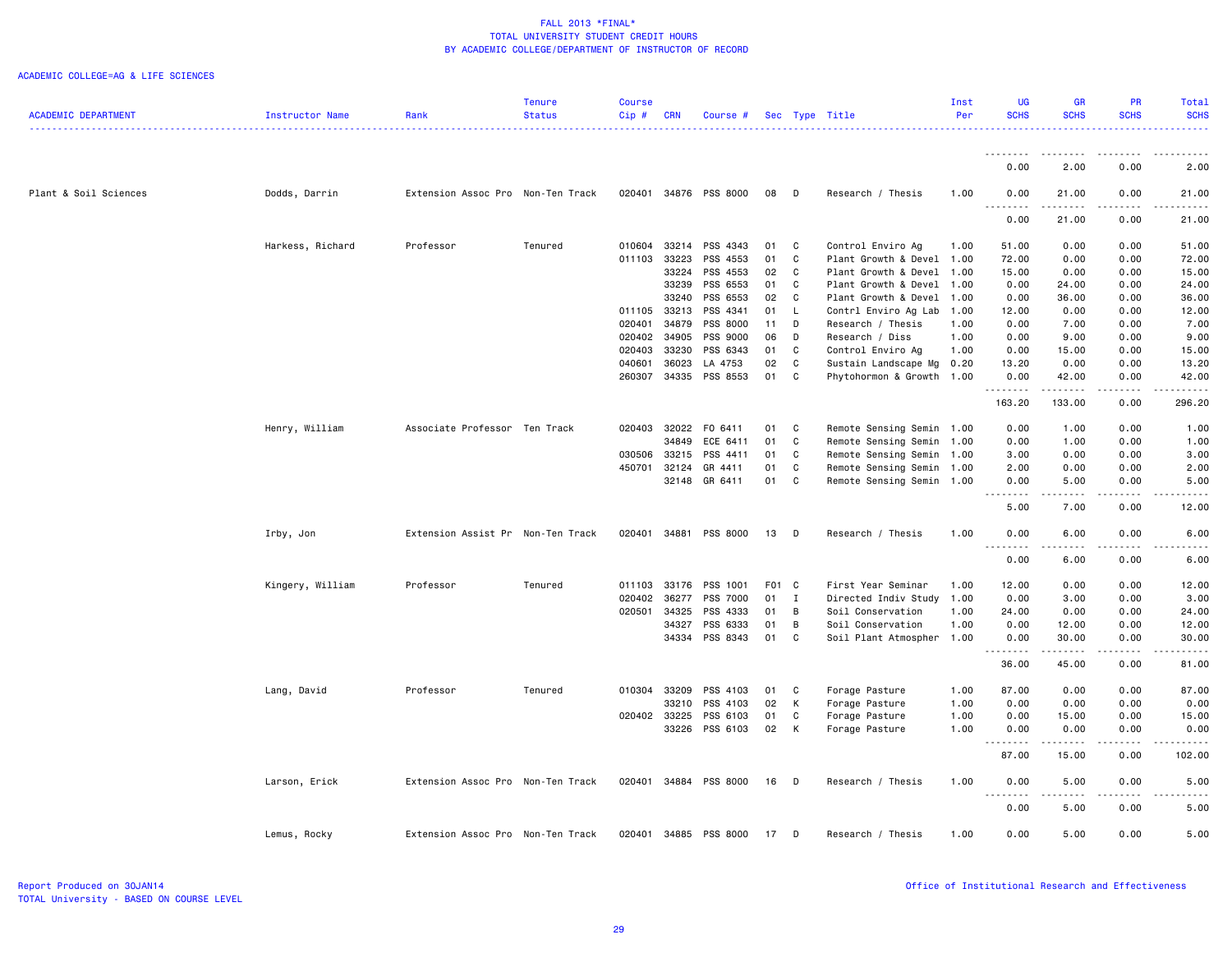#### ACADEMIC COLLEGE=AG & LIFE SCIENCES

|                            |                    |                                   | <b>Tenure</b> | <b>Course</b> |            |                       |    |             |                           | Inst | <b>UG</b>              | <b>GR</b>   | <b>PR</b>   | Total                                                                                                                     |
|----------------------------|--------------------|-----------------------------------|---------------|---------------|------------|-----------------------|----|-------------|---------------------------|------|------------------------|-------------|-------------|---------------------------------------------------------------------------------------------------------------------------|
| <b>ACADEMIC DEPARTMENT</b> | Instructor Name    | Rank                              | <b>Status</b> | Cip#          | <b>CRN</b> | Course #              |    |             | Sec Type Title            | Per  | <b>SCHS</b>            | <b>SCHS</b> | <b>SCHS</b> | <b>SCHS</b>                                                                                                               |
|                            |                    |                                   | .             |               |            |                       |    |             |                           |      |                        |             |             | $\frac{1}{2} \left( \frac{1}{2} \right) \left( \frac{1}{2} \right) \left( \frac{1}{2} \right) \left( \frac{1}{2} \right)$ |
|                            |                    |                                   |               |               |            |                       |    |             |                           |      |                        |             |             |                                                                                                                           |
|                            |                    |                                   |               |               |            |                       |    |             |                           |      | .                      | <u>.</u>    | .           | .                                                                                                                         |
|                            |                    |                                   |               |               |            |                       |    |             |                           |      | 0.00                   | 5.00        | 0.00        | 5.00                                                                                                                      |
|                            |                    |                                   |               |               |            |                       |    |             |                           |      |                        |             |             |                                                                                                                           |
| Plant & Soil Sciences      | Macoon, Bisoondat  | Research Assoc Prof Non-Ten Track |               |               |            | 020402 34908 PSS 9000 | 09 | D           | Research / Diss           | 1.00 | 0.00                   | 9.00        | 0.00        | 9.00                                                                                                                      |
|                            |                    |                                   |               |               |            |                       |    |             |                           |      | .                      | $  -$       | $- - -$     |                                                                                                                           |
|                            |                    |                                   |               |               |            |                       |    |             |                           |      | 0.00                   | 9.00        | 0.00        | 9.00                                                                                                                      |
|                            |                    |                                   |               |               |            |                       |    |             |                           |      |                        |             |             |                                                                                                                           |
|                            | Madsen, John       | Extension Assoc Pro Non-Ten Track |               | 020401        |            | 34887 PSS 8000        | 19 | D           | Research / Thesis         | 1.00 | 0.00                   | 9.00        | 0.00<br>.   | 9.00                                                                                                                      |
|                            |                    |                                   |               |               |            |                       |    |             |                           |      | د د د د                | .           |             | .                                                                                                                         |
|                            |                    |                                   |               |               |            |                       |    |             |                           |      | 0.00                   | 9.00        | 0.00        | 9.00                                                                                                                      |
|                            |                    | Associate Professor Tenured       |               | 011105 33245  |            | PSS 8701              |    | C           |                           |      | 0.00                   | 1.00        | 0.00        |                                                                                                                           |
|                            | Massey, Joseph     |                                   |               |               |            |                       | 01 | S           | Cur Topics Weed Sci       | 1.00 |                        |             |             | 1.00                                                                                                                      |
|                            |                    |                                   |               |               | 33246      | PSS 8711              | 01 |             | Cur Topics Weed Sci       | 1.00 | 0.00                   | 1.00        | 0.00        | 1.00                                                                                                                      |
|                            |                    |                                   |               |               | 33247      | PSS 8721              | 01 | C           | Cur Topics Weed Sci       | 1.00 | 0.00                   | 4.00        | 0.00        | 4.00                                                                                                                      |
|                            |                    |                                   |               | 020406        | 33252      | PSS 8771              | 01 | C           | Cur Topics Weed Sci       | 1.00 | 0.00                   | 1.00        | 0.00        | 1.00                                                                                                                      |
|                            |                    |                                   |               | 020499        | 34336      | PSS 8724              | 01 | В           | Herb Phys & Biochem       | 1.00 | 0.00                   | 16.00       | 0.00        | 16.00                                                                                                                     |
|                            |                    |                                   |               | 030101        | 31665      | ENS 4102              | 01 | $\mathsf E$ | Practicum                 | 1.00 | 2.00                   | 0.00        | 0.00        | 2.00                                                                                                                      |
|                            |                    |                                   |               |               |            |                       |    |             |                           |      | د د د د                | .           | .           | .                                                                                                                         |
|                            |                    |                                   |               |               |            |                       |    |             |                           |      | 2.00                   | 23.00       | 0.00        | 25.00                                                                                                                     |
|                            |                    |                                   |               |               |            |                       |    |             |                           |      |                        |             |             |                                                                                                                           |
|                            | Matta, Frank       | Professor                         | Tenured       | 010304        | 34324      | PSS 3043              | 01 | C           | Fruit Science             | 1.00 | 75.00                  | 0.00        | 0.00        | 75.00                                                                                                                     |
|                            |                    |                                   |               | 020401        | 34889      | <b>PSS 8000</b>       | 21 | D           | Research / Thesis         | 1.00 | 0.00                   | 3.00        | 0.00        | 3.00                                                                                                                      |
|                            |                    |                                   |               | 020402        |            | 34911 PSS 9000        | 12 | D           | Research / Diss           | 1.00 | 0.00                   | 9.00        | 0.00        | 9.00                                                                                                                      |
|                            |                    |                                   |               |               |            |                       |    |             |                           |      |                        | .           | .           | .                                                                                                                         |
|                            |                    |                                   |               |               |            |                       |    |             |                           |      | 75.00                  | 12.00       | 0.00        | 87.00                                                                                                                     |
|                            |                    |                                   |               |               |            |                       |    |             |                           |      |                        |             |             |                                                                                                                           |
|                            | McDougald, Lynette | Instructor                        | Non-Ten Track | 020402        | 35088      | PSS 4990              | 02 | B           | Special Topic In PSS      | 1.00 | 45.00                  | 0.00        | 0.00        | 45.00                                                                                                                     |
|                            |                    |                                   |               | 020403        |            | 33190 PSS 2343        | 07 | К           | Floral Design             | 0.95 | 0.00                   | 0.00        | 0.00        | 0.00                                                                                                                      |
|                            |                    |                                   |               |               |            |                       |    |             |                           |      | -----                  | .           | د د د د     | .                                                                                                                         |
|                            |                    |                                   |               |               |            |                       |    |             |                           |      | 45.00                  | 0.00        | 0.00        | 45.00                                                                                                                     |
|                            |                    |                                   |               |               |            |                       |    |             |                           |      |                        |             |             |                                                                                                                           |
|                            | Nagel, David       | Extension Professor Non-Ten Track |               | 010304        | 33220      | PSS 4453              | 01 | C           | Vegetable Production 1.00 |      | 57.00                  | 0.00        | 0.00        | 57.00                                                                                                                     |
|                            |                    |                                   |               |               | 33221      | PSS 4453              | 02 | К           | Vegetable Production 1.00 |      | 0.00                   | 0.00        | 0.00        | 0.00                                                                                                                      |
|                            |                    |                                   |               |               |            |                       |    |             |                           |      | 1.1.1.1.1.1.1          | .           | .           | .                                                                                                                         |
|                            |                    |                                   |               |               |            |                       |    |             |                           |      | 57.00                  | 0.00        | 0.00        | 57.00                                                                                                                     |
|                            |                    |                                   |               |               |            |                       |    |             |                           |      |                        |             |             |                                                                                                                           |
|                            | Peterson, Daniel   | Non-Faculty                       | Tenured       | 020401        | 34891      | PSS 8000              | 23 | D           | Research / Thesis         | 1.00 | 0.00                   | 1.00        | 0.00        | 1.00                                                                                                                      |
|                            |                    |                                   |               | 260202        | 34318      | BCH 8631              | 01 | S           | Topics in Genomics        | 1.00 | 0.00                   | 9.00        | 0.00        | 9.00                                                                                                                      |
|                            |                    |                                   |               |               |            |                       |    |             |                           |      | .                      |             |             | $\frac{1}{2}$                                                                                                             |
|                            |                    |                                   |               |               |            |                       |    |             |                           |      | 0.00                   | 10.00       | 0.00        | 10.00                                                                                                                     |
|                            |                    |                                   |               |               |            |                       |    |             |                           |      |                        |             |             |                                                                                                                           |
|                            | Phillips, Jerry    | Professor                         | Tenured       | 020402 33253  |            | PSS 8811              | 01 | -S          | Seminar                   | 1.00 | 0.00                   | 6.00        | 0.00        | 6.00                                                                                                                      |
|                            |                    |                                   |               |               | 33254      | PSS 8821              | 01 | S           | Seminar                   | 1.00 | 0.00                   | 2.00        | 0.00        | 2.00                                                                                                                      |
|                            |                    |                                   |               |               | 33255      | PSS 8831              | 01 | S           | Seminar                   | 1.00 | 0.00                   | 2.00        | 0.00        | 2.00                                                                                                                      |
|                            |                    |                                   |               |               |            |                       |    |             |                           |      | 22222<br>$\sim$ $\sim$ | .           | .           | .                                                                                                                         |
|                            |                    |                                   |               |               |            |                       |    |             |                           |      | 0.00                   | 10.00       | 0.00        | 10.00                                                                                                                     |
|                            |                    |                                   |               |               |            |                       |    |             |                           |      |                        |             |             |                                                                                                                           |
|                            | Reddy, Kambham     | Research Professor                | Non-Ten Track | 020402 34743  |            | PSS 6990              | 01 | В           | Special Topic In PSS      | 1.00 | 0.00                   | 9.00        | 0.00        | 9.00                                                                                                                      |
|                            |                    |                                   |               |               |            | 34912 PSS 9000        | 13 | D           | Research / Diss           | 1.00 | 0.00                   | 23.00       | 0.00        | 23.00                                                                                                                     |
|                            |                    |                                   |               |               |            |                       |    |             |                           |      | $\sim$ $\sim$<br>.     |             |             |                                                                                                                           |
|                            |                    |                                   |               |               |            |                       |    |             |                           |      | 0.00                   | 32.00       | 0.00        | 32.00                                                                                                                     |
|                            |                    |                                   |               |               |            |                       |    |             |                           |      |                        |             |             |                                                                                                                           |
|                            | Reynolds, Daniel   | Professor                         | Tenured       | 020401        | 34893      | PSS 8000              | 25 | D           | Research / Thesis         | 1.00 | 0.00                   | 13.00       | 0.00        | 13.00                                                                                                                     |
|                            |                    |                                   |               | 020402        | 33196      | PSS 3133              | 01 | C           | Intro Weed Science        | 1.00 | 147.00                 | 0.00        | 0.00        | 147.00                                                                                                                    |
|                            |                    |                                   |               |               |            | 34913 PSS 9000        | 14 | D           | Research / Diss           | 1.00 | 0.00                   | 6.00        | 0.00        | 6.00                                                                                                                      |
|                            |                    |                                   |               |               |            |                       |    |             |                           |      |                        |             |             |                                                                                                                           |

Report Produced on 30JAN14 Office of Institutional Research and Effectiveness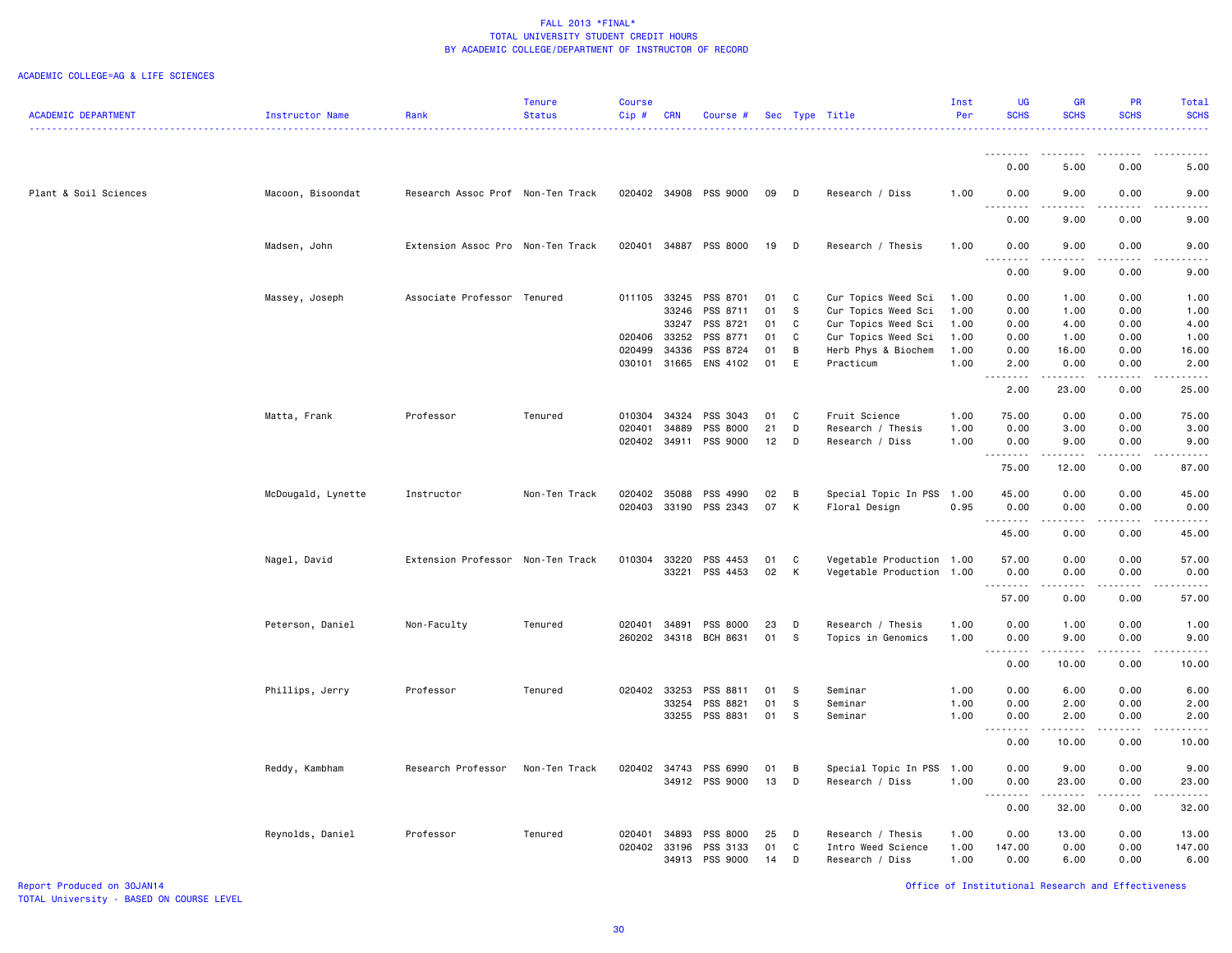|                            |                    |                     | <b>Tenure</b>  | <b>Course</b> |            |                           |    |              |                           | Inst | <b>UG</b>          | <b>GR</b>       | <b>PR</b>   | Total                                 |
|----------------------------|--------------------|---------------------|----------------|---------------|------------|---------------------------|----|--------------|---------------------------|------|--------------------|-----------------|-------------|---------------------------------------|
| <b>ACADEMIC DEPARTMENT</b> | Instructor Name    | Rank                | <b>Status</b>  | Cip#          | <b>CRN</b> | Course #                  |    |              | Sec Type Title            | Per  | <b>SCHS</b>        | <b>SCHS</b>     | <b>SCHS</b> | <b>SCHS</b>                           |
|                            |                    |                     |                |               |            |                           |    |              |                           |      |                    |                 |             |                                       |
|                            |                    |                     |                |               |            |                           |    |              |                           |      | <u>.</u><br>147.00 | .<br>19.00      | 0.00        | 166.00                                |
| Plant & Soil Sciences      | Smith, Marshall    | Non-Faculty         | Not Applicable |               |            | 521003 35508 SLCE 1002 01 |    | B            | Day One Leadership C 0.40 |      | 173.60             | 0.00            | 0.00        | 173.60                                |
|                            |                    |                     |                |               |            |                           |    |              |                           |      | .<br>173.60        | .<br>0.00       | .<br>0.00   | $\sim$ $\sim$ $\sim$ $\sim$<br>173.60 |
|                            | Stewart, Barry     | Associate Professor | Tenured        | 010607        | 33216      | PSS 4414                  | 01 | C            | Turf Management           | 1.00 | 104.00             | 0.00            | 0.00        | 104.00                                |
|                            |                    |                     |                |               | 33217      | PSS 4414                  | 02 | K            | Turf Management           | 1.00 | 0.00               | 0.00            | 0.00        | 0.00                                  |
|                            |                    |                     |                |               | 33218      | PSS 4414                  | 03 | K            | Turf Management           | 1.00 | 0.00               | 0.00            | 0.00        | 0.00                                  |
|                            |                    |                     |                |               | 33232      | PSS 6414                  | 01 | C            | Turf Management           | 1.00 | 0.00               | 4.00            | 0.00        | 4.00                                  |
|                            |                    |                     |                |               | 33234      | PSS 6414                  | 03 | K            | Turf Management           | 1.00 | 0.00               | 0.00            | 0.00        | 0.00                                  |
|                            |                    |                     |                | 011103 33179  |            | PSS 1313                  | 01 | C            | Plant Science             | 1.00 | 162.00             | 0.00            | 0.00        | 162.00                                |
|                            |                    |                     |                |               | 33180      | PSS 1313                  | 02 | $\mathsf{K}$ | Plant Science             | 1.00 | 0.00               | 0.00            | 0.00        | 0.00                                  |
|                            |                    |                     |                |               | 33181      | PSS 1313                  | 03 | K            | Plant Science             | 1.00 | 0.00               | 0.00            | 0.00        | 0.00                                  |
|                            |                    |                     |                |               | 33182      | PSS 1313                  | 04 | K            | Plant Science             | 1.00 | 0.00               | 0.00            | 0.00        | 0.00                                  |
|                            |                    |                     |                | 020401 33201  |            | PSS 3411                  | 01 | C            | Turf Seminar I            | 1.00 | 24.00              | 0.00            | 0.00        | 24.00                                 |
|                            |                    |                     |                |               | 34896      | PSS 8000                  | 28 | D            | Research / Thesis         | 1.00 | 0.00               | 1.00            | 0.00        | 1.00                                  |
|                            |                    |                     |                |               |            |                           |    |              |                           |      | <u>.</u>           |                 |             |                                       |
|                            |                    |                     |                |               |            |                           |    |              |                           |      | 290.00             | 5.00            | 0.00        | 295.00                                |
|                            | Tomlinson, Susan   | Lecturer            | Non-Ten Track  | 020403        | 33185      | PSS 2343                  | 02 | K            | Floral Design             | 0.95 | 0.00               | 0.00            | 0.00        | 0.00                                  |
|                            |                    |                     |                |               |            | 33186 PSS 2343            | 03 | K            | Floral Design             | 0.95 | 0.00<br><u>.</u>   | 0.00<br>.       | 0.00<br>.   | 0.00<br>$- - - -$                     |
|                            |                    |                     |                |               |            |                           |    |              |                           |      | 0.00               | 0.00            | 0.00        | 0.00                                  |
|                            | Varco, Jac         | Professor           | Tenured        | 010605 33197  |            | PSS 3301                  | 01 | $\mathsf{L}$ | Soils Laboratory          | 1.00 | 22.00              | 0.00            | 0.00        | 22.00                                 |
|                            |                    |                     |                |               | 33198      | PSS 3301                  | 02 | $\mathsf{L}$ | Soils Laboratory          | 1.00 | 23.00              | 0.00            | 0.00        | 23.00                                 |
|                            |                    |                     |                |               | 33199      | PSS 3301                  | 03 | $\mathsf{L}$ | Soils Laboratory          | 1.00 | 15.00              | 0.00            | 0.00        | 15.00                                 |
|                            |                    |                     |                |               | 33200      | PSS 3303                  | 01 | C            | Soils                     | 1.00 | 204.00             | 0.00            | 0.00        | 204.00                                |
|                            |                    |                     |                | 020401        | 34897      | PSS 8000                  | 29 | D            | Research / Thesis         | 1.00 | 0.00               | 4.00            | 0.00        | 4.00                                  |
|                            |                    |                     |                | 020402        | 34916      | PSS 9000                  | 17 | D            | Research / Diss           | 1.00 | 0.00<br>.          | 24.00<br>.      | 0.00<br>.   | 24.00<br>.                            |
|                            |                    |                     |                |               |            |                           |    |              |                           |      | 264.00             | 28.00           | 0.00        | 292.00                                |
|                            | Vaughan, Thomas    | Non-Faculty         | Not Applicable | 020402 33211  |            | PSS 4223                  | 01 | $\mathbf{C}$ | Seed Production           | 1.00 | 54.00              | 0.00            | 0.00        | 54.00                                 |
|                            |                    |                     |                |               | 33212      | PSS 4223                  | 02 | K            | Seed Production           | 1.00 | 0.00               | 0.00            | 0.00        | 0.00                                  |
|                            |                    |                     |                |               |            |                           | 01 | C            |                           |      |                    |                 |             |                                       |
|                            |                    |                     |                |               | 33227      | PSS 6223                  |    |              | Seed Production           | 1.00 | 0.00               | 6.00            | 0.00        | 6.00                                  |
|                            |                    |                     |                |               | 33228      | PSS 6223                  | 02 | K            | Seed Production           | 1.00 | 0.00<br>.          | 0.00<br>.       | 0.00<br>.   | 0.00<br>.                             |
|                            |                    |                     |                |               |            |                           |    |              |                           |      | 54.00              | 6.00            | 0.00        | 60.00                                 |
|                            | Walker, Timothy    | Research Professor  | Non-Ten Track  |               |            | 020401 34898 PSS 8000     | 30 | D            | Research / Thesis         | 1.00 | 0.00<br>.          | 6.00<br>الدامات | 0.00<br>.   | 6.00<br>$\sim$ $\sim$ $\sim$ $\sim$   |
|                            |                    |                     |                |               |            |                           |    |              |                           |      | 0.00               | 6.00            | 0.00        | 6.00                                  |
|                            | Wallace, Teddy     | Associate Professor | Tenured        | 020401        | 34899      | PSS 8000                  | 31 | D            | Research / Thesis         | 1.00 | 0.00               | 1.00            | 0.00        | 1.00                                  |
|                            |                    |                     |                |               |            |                           |    |              |                           |      | .<br>0.00          | .<br>1.00       | 0.00        | 1.00                                  |
|                            | Warburton, Marilyn | Non-Employee        | Not Applicable |               |            | 260202 36248 BCH 7000     | 02 | $\mathbf{I}$ | Directed Indiv Study 1.00 |      | 0.00               | 3.00            | 0.00        | 3.00                                  |
|                            |                    |                     |                |               |            |                           |    |              |                           |      | .<br>0.00          | 3.00            | 0.00        | 3.00                                  |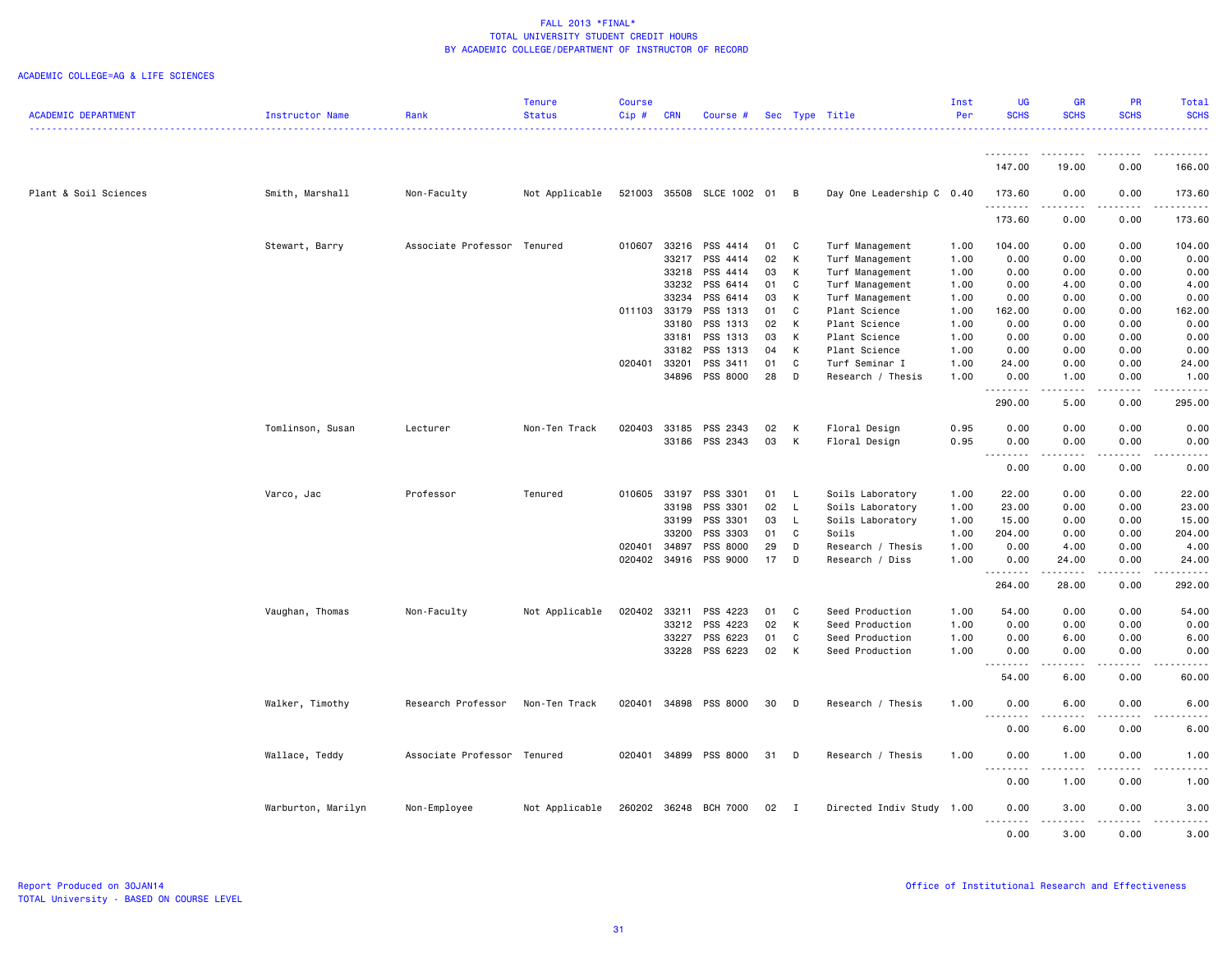### ACADEMIC COLLEGE=AG & LIFE SCIENCES

| <b>ACADEMIC DEPARTMENT</b> | Instructor Name | Rank | Tenure<br>Status | Course | Cip # CRN   Course #  Sec  Type  Title |  | <b>Tnst</b><br>Per | <b>SCHS</b> | <b>SCHS</b> | PR.<br><b>SCHS</b> | Total<br><b>SCHS</b> |
|----------------------------|-----------------|------|------------------|--------|----------------------------------------|--|--------------------|-------------|-------------|--------------------|----------------------|
|                            |                 |      |                  |        |                                        |  |                    |             |             |                    | ----------           |

Plant & Soil Sciences 1903.80 495.00 0.00 2398.80

======================================== ======== ======== ======== ==========

TOTAL University - BASED ON COURSE LEVEL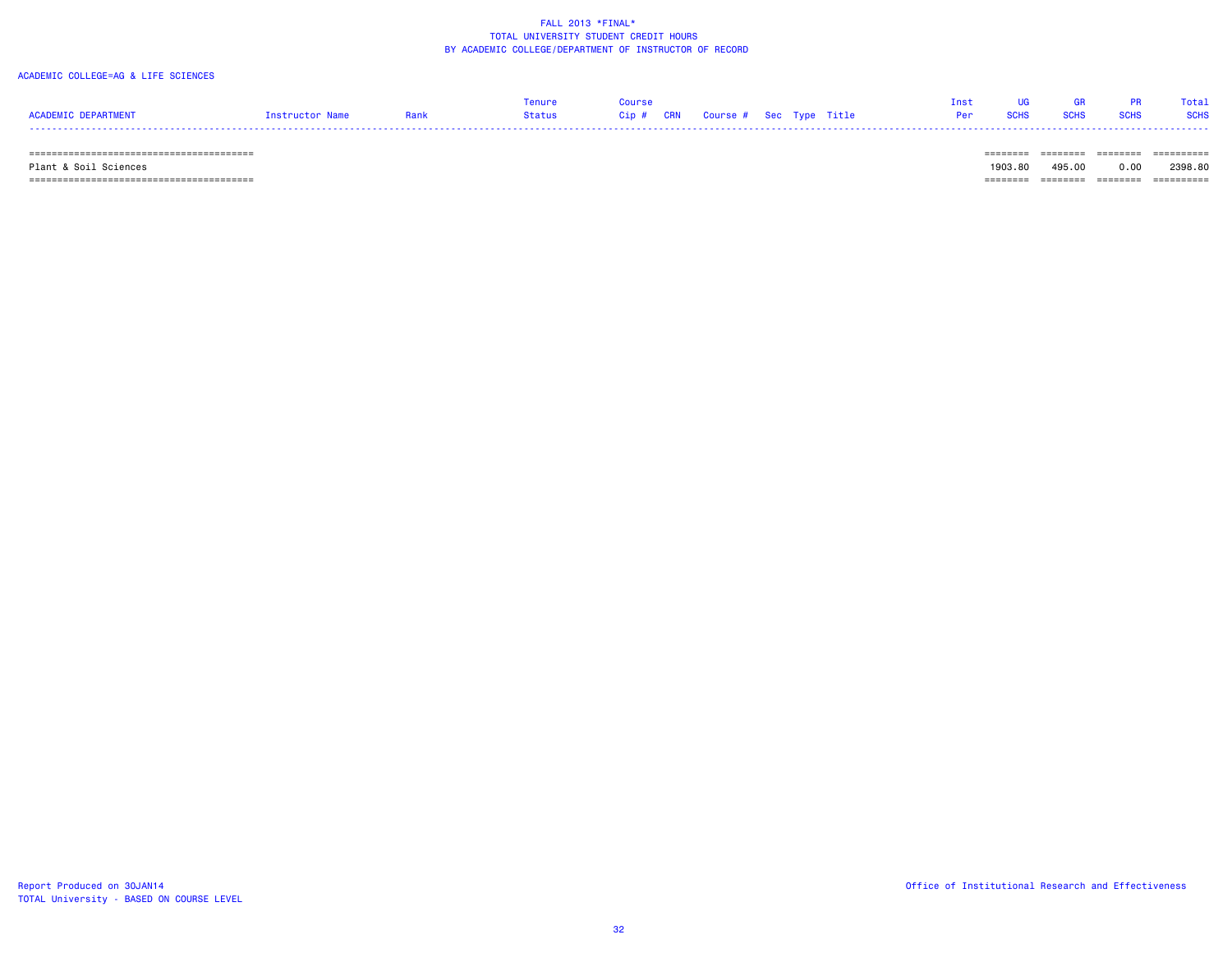|                            |                       |                               | <b>Tenure</b> | <b>Course</b> |                |                     |          |              |                                         | Inst         | UG                                    | <b>GR</b>                                                                                                                                                     | <b>PR</b>                                                                                                     | Total                                                                                                                                                        |
|----------------------------|-----------------------|-------------------------------|---------------|---------------|----------------|---------------------|----------|--------------|-----------------------------------------|--------------|---------------------------------------|---------------------------------------------------------------------------------------------------------------------------------------------------------------|---------------------------------------------------------------------------------------------------------------|--------------------------------------------------------------------------------------------------------------------------------------------------------------|
| <b>ACADEMIC DEPARTMENT</b> | Instructor Name       | Rank                          | <b>Status</b> | Cip#          | <b>CRN</b>     | Course #            |          |              | Sec Type Title                          | Per          | <b>SCHS</b><br>.                      | <b>SCHS</b>                                                                                                                                                   | <b>SCHS</b><br>$\frac{1}{2} \left( \frac{1}{2} \right) \left( \frac{1}{2} \right) \left( \frac{1}{2} \right)$ | <b>SCHS</b><br>.                                                                                                                                             |
|                            |                       |                               |               |               |                |                     |          |              |                                         |              |                                       |                                                                                                                                                               |                                                                                                               |                                                                                                                                                              |
| Poultry Science            | Farnell, Morgan       | Associate Professor Ten Track |               | 020209        | 34189<br>36241 | PO 4333<br>P0 8000  | 01<br>07 | C<br>D       | Broiler Production<br>Research / Thesis | 1.00<br>1.00 | 66.00<br>0.00                         | 0.00<br>2.00                                                                                                                                                  | 0.00<br>0.00                                                                                                  | 66.00<br>2.00                                                                                                                                                |
|                            |                       |                               |               |               |                |                     |          |              |                                         |              | .<br>66.00                            | .<br>2.00                                                                                                                                                     | .<br>0.00                                                                                                     | . <u>.</u> .<br>68.00                                                                                                                                        |
|                            |                       |                               |               |               |                |                     |          |              |                                         |              |                                       |                                                                                                                                                               |                                                                                                               |                                                                                                                                                              |
|                            | Kiess, Aaron          | Assistant Professor Ten Track |               | 020209        | 33102<br>33103 | PO 3011<br>PO 3021  | 01<br>01 | S.<br>s      | Seminar<br>Seminar                      | 1.00<br>1.00 | 16.00<br>4.00                         | 0.00<br>0.00                                                                                                                                                  | 0.00<br>0.00                                                                                                  | 16.00<br>4.00                                                                                                                                                |
|                            |                       |                               |               |               | 33110          | PO 4031             | 01       | S            | Seminar                                 | 1.00         | 9.00                                  | 0.00                                                                                                                                                          | 0.00                                                                                                          | 9.00                                                                                                                                                         |
|                            |                       |                               |               |               | 33111          | P0 4041             | 01       | - S          | Seminar                                 | 1.00         | 3.00                                  | 0.00                                                                                                                                                          | 0.00                                                                                                          | 3.00                                                                                                                                                         |
|                            |                       |                               |               |               | 35660          | P0 8000             | 01       | D            | Research / Thesis                       | 1.00         | 0.00                                  | 3.00                                                                                                                                                          | 0.00                                                                                                          | 3.00                                                                                                                                                         |
|                            |                       |                               |               |               | 35666          | PO 9000             | 01       | D            | Research / Diss                         | 1.00         | 0.00                                  | 3.00                                                                                                                                                          | 0.00                                                                                                          | 3.00                                                                                                                                                         |
|                            |                       |                               |               |               |                |                     |          |              |                                         |              | <u>.</u><br>32.00                     | <u>.</u><br>6.00                                                                                                                                              | .<br>0.00                                                                                                     | .<br>38.00                                                                                                                                                   |
|                            | McDaniel, Christopher | Professor                     | Tenured       | 020209        | 33112          | PO 4324             | 01       | C            | Avian Reproduction                      | 1.00         | 60.00                                 | 0.00                                                                                                                                                          | 0.00                                                                                                          | 60.00                                                                                                                                                        |
|                            |                       |                               |               |               | 33113          | P0 4324             | 02       | К            | Avian Reproduction                      | 1.00         | 0.00                                  | 0.00                                                                                                                                                          | 0.00                                                                                                          | 0.00                                                                                                                                                         |
|                            |                       |                               |               |               | 33119          | PO 6324             | 01       | C            | Avian Reproduction                      | 1.00         | 0.00                                  | 8.00                                                                                                                                                          | 0.00                                                                                                          | 8.00                                                                                                                                                         |
|                            |                       |                               |               |               | 33120          | P0 6324             | 02       | Κ            | Avian Reproduction                      | 1.00         | 0.00                                  | 0.00                                                                                                                                                          | 0.00                                                                                                          | 0.00                                                                                                                                                         |
|                            |                       |                               |               |               | 35661          | P0 8000             | 02       | D            | Research / Thesis                       | 1.00         | 0.00<br>-----<br>$\sim$ $\sim$ $\sim$ | 2.00<br>$\frac{1}{2} \left( \frac{1}{2} \right) \left( \frac{1}{2} \right) \left( \frac{1}{2} \right) \left( \frac{1}{2} \right) \left( \frac{1}{2} \right)$  | 0.00<br>$\sim$ $\sim$ $\sim$ $\sim$                                                                           | 2.00<br>$\frac{1}{2} \left( \frac{1}{2} \right) \left( \frac{1}{2} \right) \left( \frac{1}{2} \right) \left( \frac{1}{2} \right) \left( \frac{1}{2} \right)$ |
|                            |                       |                               |               |               |                |                     |          |              |                                         |              | 60.00                                 | 10.00                                                                                                                                                         | 0.00                                                                                                          | 70.00                                                                                                                                                        |
|                            | Peebles, Edgar        | Professor                     | Tenured       | 020209        | 35662          | P0 8000             | 03       | $\mathsf{D}$ | Research / Thesis                       | 1.00         | 0.00                                  | 3.00                                                                                                                                                          | 0.00                                                                                                          | 3.00                                                                                                                                                         |
|                            |                       |                               |               |               | 35667          | PO 9000             | 02       | D            | Research / Diss                         | 1.00         | 0.00                                  | 11.00                                                                                                                                                         | 0.00                                                                                                          | 11.00                                                                                                                                                        |
|                            |                       |                               |               | 260613 30497  |                | BIO 3103            | 01       | C            | Genetics I                              | 1.00         | 447.00                                | 0.00                                                                                                                                                          | 0.00                                                                                                          | 447.00                                                                                                                                                       |
|                            |                       |                               |               |               | 30498          | BIO 3103            | 02       | к            | Genetics I                              | 1.00         | 0.00                                  | 0.00                                                                                                                                                          | 0.00                                                                                                          | 0.00                                                                                                                                                         |
|                            |                       |                               |               |               | 32089          | GNS 3103            | 01       | C            | Genetics I                              | 1.00         | 48.00                                 | 0.00                                                                                                                                                          | 0.00                                                                                                          | 48.00                                                                                                                                                        |
|                            |                       |                               |               |               | 32090<br>33104 | GNS 3103<br>PO 3103 | 02<br>01 | К<br>C       | Genetics I                              | 1.00         | 0.00                                  | 0.00<br>0.00                                                                                                                                                  | 0.00                                                                                                          | 0.00<br>138.00                                                                                                                                               |
|                            |                       |                               |               |               |                | PO 3103             | 02       | К            | Genetics I                              | 1.00         | 138.00                                |                                                                                                                                                               | 0.00                                                                                                          | 0.00                                                                                                                                                         |
|                            |                       |                               |               |               | 33105<br>34195 | PO 3103             | 03       | К            | Genetics I<br>Genetics I                | 1.00<br>1.00 | 0.00<br>0.00                          | 0.00<br>0.00                                                                                                                                                  | 0.00<br>0.00                                                                                                  | 0.00                                                                                                                                                         |
|                            |                       |                               |               |               | 34196          | BIO 3103            | 03       | К            | Genetics I                              | 1.00         | 0.00                                  | 0.00                                                                                                                                                          | 0.00                                                                                                          | 0.00                                                                                                                                                         |
|                            |                       |                               |               |               | 34197          | GNS 3103            | 03       | К            | Genetics I                              | 1.00         | 0.00                                  | 0.00                                                                                                                                                          | 0.00                                                                                                          | 0.00                                                                                                                                                         |
|                            |                       |                               |               |               |                |                     |          |              |                                         |              | .<br>633.00                           | $\frac{1}{2} \left( \frac{1}{2} \right) \left( \frac{1}{2} \right) \left( \frac{1}{2} \right) \left( \frac{1}{2} \right) \left( \frac{1}{2} \right)$<br>14.00 | $\sim$ $\sim$ $\sim$ $\sim$<br>0.00                                                                           | .<br>647.00                                                                                                                                                  |
|                            | Sharma, Chander       | Assistant Professor Ten Track |               | 010907        | 34191          | PO 4514             | 01       | В            | Poultry Processing                      | 1.00         | 48.00                                 | 0.00                                                                                                                                                          | 0.00                                                                                                          | 48.00                                                                                                                                                        |
|                            |                       |                               |               |               | 34192          | PO 6514             | 01       | B            | Poultry Processing                      | 1.00         | 0.00                                  | 8.00                                                                                                                                                          | 0.00                                                                                                          | 8.00                                                                                                                                                         |
|                            |                       |                               |               |               | 34194          | FNH 6514            | 01       | B            | Poultry Processing                      | 1.00         | 0.00                                  | 4.00                                                                                                                                                          | 0.00                                                                                                          | 4.00                                                                                                                                                         |
|                            |                       |                               |               | 020209        | 35663          | P0 8000             | 04       | D            | Research / Thesis                       | 1.00         | 0.00                                  | 7.00                                                                                                                                                          | 0.00                                                                                                          | 7.00                                                                                                                                                         |
|                            |                       |                               |               |               | 35668          | PO 9000             | 03       | D            | Research / Diss                         | 1.00         | 0.00<br>.                             | 5.00<br>.                                                                                                                                                     | 0.00<br>.                                                                                                     | 5.00<br>$\frac{1}{2} \left( \frac{1}{2} \right) \left( \frac{1}{2} \right) \left( \frac{1}{2} \right) \left( \frac{1}{2} \right) \left( \frac{1}{2} \right)$ |
|                            |                       |                               |               |               |                |                     |          |              |                                         |              | 48.00                                 | 24.00                                                                                                                                                         | 0.00                                                                                                          | 72.00                                                                                                                                                        |
|                            | Wamsley, Kelley       | Assistant Professor Ten Track |               | 020209        | 35664          | P0 8000             | 05       | D            | Research / Thesis                       | 1.00         | 0.00                                  | 3.00                                                                                                                                                          | 0.00                                                                                                          | 3.00                                                                                                                                                         |
|                            |                       |                               |               |               | 36335          | P0 4000             | 01       | $\mathbf{I}$ | Directed Indiv Study 1.00               |              | 1.00                                  | 0.00                                                                                                                                                          | 0.00                                                                                                          | 1.00                                                                                                                                                         |
|                            |                       |                               |               |               | 36404          | P0 4000             | 02       | $\mathbf{I}$ | Directed Indiv Study 1.00               |              | 2.00                                  | 0.00                                                                                                                                                          | 0.00                                                                                                          | 2.00                                                                                                                                                         |
|                            |                       |                               |               |               | 36405          | P0 4000             | 03       | $\mathbf{I}$ | Directed Indiv Study                    | 1.00         | 2.00                                  | 0.00                                                                                                                                                          | 0.00                                                                                                          | 2.00                                                                                                                                                         |
|                            |                       |                               |               |               | 36406          | P0 4000             | 04       | $\mathbf{I}$ | Directed Indiv Study 1.00               |              | 2.00                                  | 0.00                                                                                                                                                          | 0.00                                                                                                          | 2.00                                                                                                                                                         |
|                            |                       |                               |               |               | 36407          | P0 4000             | 05       | $\mathbf{I}$ | Directed Indiv Study 1.00               |              | 2.00                                  | 0.00                                                                                                                                                          | 0.00                                                                                                          | 2.00                                                                                                                                                         |
|                            |                       |                               |               |               | 36408          | P0 4000             | 06       | $\mathbf{I}$ | Directed Indiv Study 1.00               |              | 2.00                                  | 0.00                                                                                                                                                          | 0.00                                                                                                          | 2.00                                                                                                                                                         |
|                            |                       |                               |               |               | 36409          | P0 4000             | 07       | $\mathbf{I}$ | Directed Indiv Study 1.00               |              | 2.00                                  | 0.00                                                                                                                                                          | 0.00                                                                                                          | 2.00                                                                                                                                                         |
|                            |                       |                               |               |               | 36522          | P0 4000             | 08       | Ι.           | Directed Indiv Study 1.00               |              | 1.00                                  | 0.00                                                                                                                                                          | 0.00                                                                                                          | 1.00                                                                                                                                                         |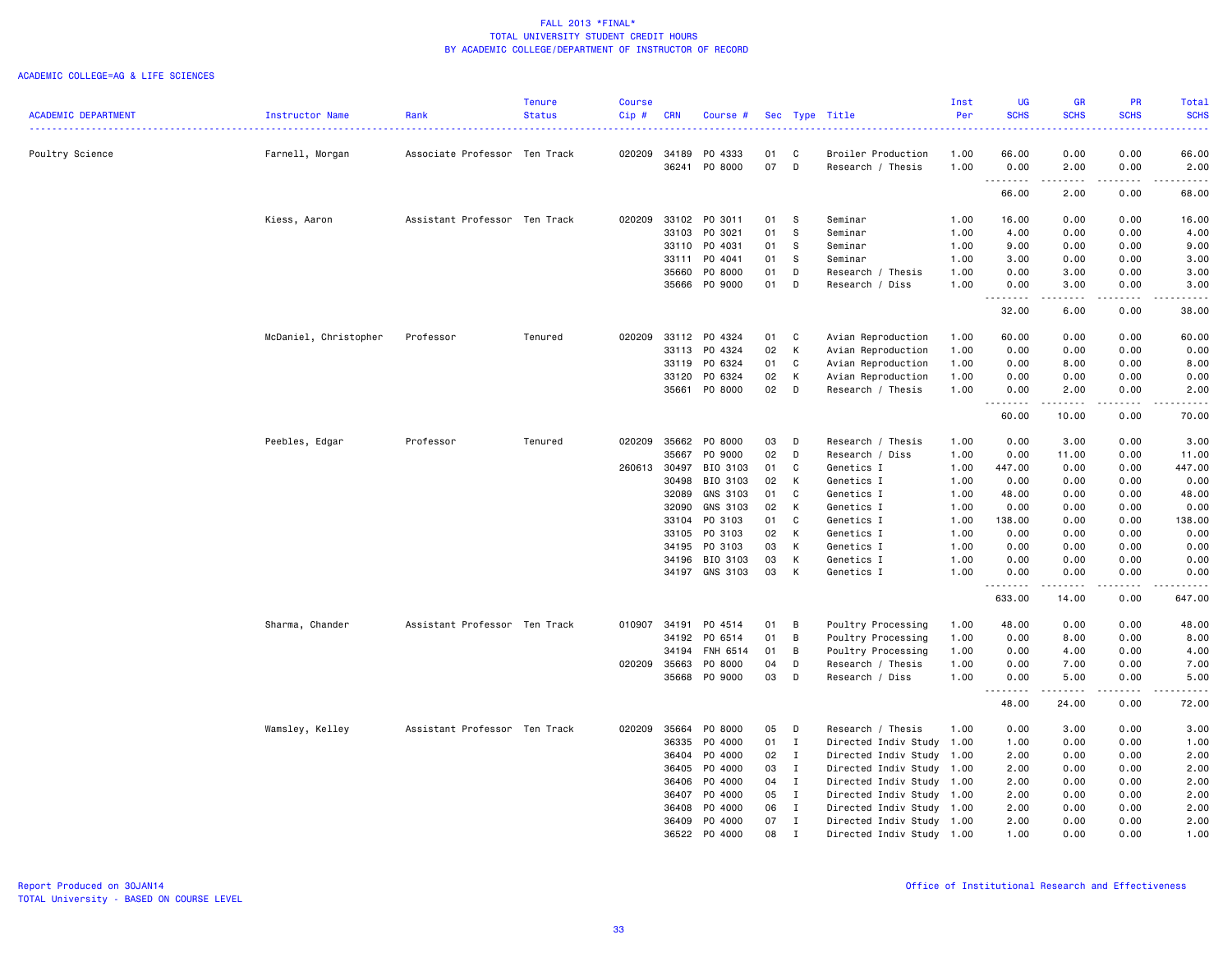| <b>ACADEMIC DEPARTMENT</b> | Instructor Name | Rank                              | <b>Tenure</b><br>Status | <b>Course</b><br>$Cip$ # | <b>CRN</b> | Course #             |      | Sec Type Title    | Inst<br>Per | <b>UG</b><br><b>SCHS</b> | GR<br><b>SCHS</b> | <b>PR</b><br><b>SCHS</b> | Total<br><b>SCHS</b><br>------ |
|----------------------------|-----------------|-----------------------------------|-------------------------|--------------------------|------------|----------------------|------|-------------------|-------------|--------------------------|-------------------|--------------------------|--------------------------------|
|                            |                 |                                   |                         |                          |            |                      |      |                   |             | ---------                |                   |                          |                                |
|                            |                 |                                   |                         |                          |            |                      |      |                   |             | 14.00                    | 3.00              | 0.00                     | 17.00                          |
| Poultry Science            | Wells, Jessica  | Extension Instructo Non-Ten Track |                         |                          |            | 010907 33106 PO 3313 | 01 C | Com Poultry Prod  | 1.00        | 87.00                    | 0.00              | 0.00<br>--------         | 87.00<br>------                |
|                            |                 |                                   |                         |                          |            |                      |      |                   |             | 87.00                    | 0.00              | 0.00                     | 87.00                          |
|                            | Zhai, Wei       | Assistant Professor Ten Track     |                         | 010907                   | 33114      | PO 4413              | 01 C | Poultry Nutrition | 1.00        | 24.00                    | 0.00              | 0.00                     | 24.00                          |
|                            |                 |                                   |                         | 020209                   | 33121      | PO 6413              | 01 C | Poultry Nutrition | 1.00        | 0.00                     | 3.00              | 0.00                     | 3.00                           |
|                            |                 |                                   |                         |                          | 35665      | PO 8000              | 06 D | Research / Thesis | 1.00        | 0.00<br>--------         | 12.00             | 0.00<br>. <b>.</b>       | 12.00<br>------                |
|                            |                 |                                   |                         |                          |            |                      |      |                   |             | 24.00                    | 15.00             | 0.00                     | 39.00                          |
|                            |                 |                                   |                         |                          |            |                      |      |                   |             | $=$ = = = = = = =        |                   |                          | =======                        |
| Poultry Science            |                 |                                   |                         |                          |            |                      |      |                   |             | 964.00                   | 74.00             | 0.00                     | 1038.00                        |
|                            |                 |                                   |                         |                          |            |                      |      |                   |             |                          |                   |                          | ==========                     |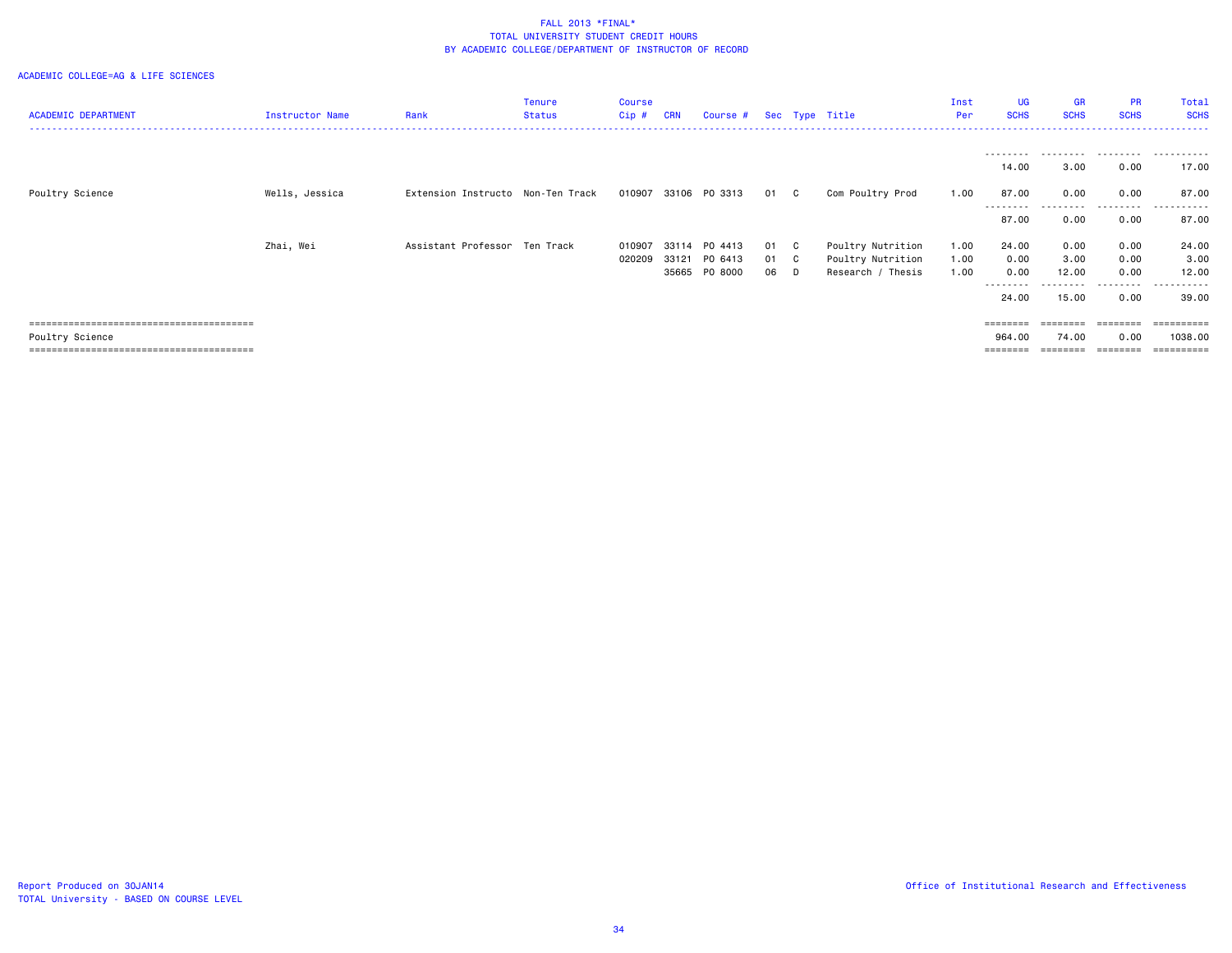#### ACADEMIC COLLEGE=AG & LIFE SCIENCES

|                            |                     |                                   | <b>Tenure</b>  | <b>Course</b> |            |                |       |              |                           | Inst | <b>UG</b>             | <b>GR</b>                                                                                                                                                                                                                                                                                                                                                                                                                                                                                       | <b>PR</b>                                                                                                                         | Total                 |
|----------------------------|---------------------|-----------------------------------|----------------|---------------|------------|----------------|-------|--------------|---------------------------|------|-----------------------|-------------------------------------------------------------------------------------------------------------------------------------------------------------------------------------------------------------------------------------------------------------------------------------------------------------------------------------------------------------------------------------------------------------------------------------------------------------------------------------------------|-----------------------------------------------------------------------------------------------------------------------------------|-----------------------|
| <b>ACADEMIC DEPARTMENT</b> | Instructor Name     | Rank                              | <b>Status</b>  | Cip#          | <b>CRN</b> | Course #       |       |              | Sec Type Title            | Per  | <b>SCHS</b>           | <b>SCHS</b>                                                                                                                                                                                                                                                                                                                                                                                                                                                                                     | <b>SCHS</b>                                                                                                                       | <b>SCHS</b>           |
| School of Human Sciences   | Boutwell, Angela    | Lecturer                          | Non-Ten Track  | 200201        |            | 33994 HS 2803  | 501 B |              | Pre-Natal&Infant Dev 1.00 |      | 45.00                 | 0.00                                                                                                                                                                                                                                                                                                                                                                                                                                                                                            | 0.00                                                                                                                              | 45.00                 |
|                            |                     |                                   |                |               |            |                |       |              |                           |      | - - - -<br>45.00      | 0.00                                                                                                                                                                                                                                                                                                                                                                                                                                                                                            | .<br>0.00                                                                                                                         | .<br>45.00            |
|                            | Denny, Marina       | Non-Faculty                       | Not Applicable | 131301        |            | 34538 AIS 8243 | 01    | C            | Admn & Super in AIS       | 1.00 | 0.00<br>1.1.1.1.1.1.1 | 42.00<br>$\begin{array}{cccccccccccccc} \multicolumn{2}{c}{} & \multicolumn{2}{c}{} & \multicolumn{2}{c}{} & \multicolumn{2}{c}{} & \multicolumn{2}{c}{} & \multicolumn{2}{c}{} & \multicolumn{2}{c}{} & \multicolumn{2}{c}{} & \multicolumn{2}{c}{} & \multicolumn{2}{c}{} & \multicolumn{2}{c}{} & \multicolumn{2}{c}{} & \multicolumn{2}{c}{} & \multicolumn{2}{c}{} & \multicolumn{2}{c}{} & \multicolumn{2}{c}{} & \multicolumn{2}{c}{} & \multicolumn{2}{c}{} & \multicolumn{2}{c}{} & \$ | 0.00<br>$\frac{1}{2}$                                                                                                             | 42.00<br>.            |
|                            |                     |                                   |                |               |            |                |       |              |                           |      | 0.00                  | 42.00                                                                                                                                                                                                                                                                                                                                                                                                                                                                                           | 0.00                                                                                                                              | 42.00                 |
|                            | Downey, Laura       | Extension Assist Pr Non-Ten Track |                | 010801        | 34539      | AIS 9583       | 01    | C            | Analysis of Data in       | 0.34 | 0.00                  | 4.08                                                                                                                                                                                                                                                                                                                                                                                                                                                                                            | 0.00                                                                                                                              | 4.08                  |
|                            |                     |                                   |                | 131301        | 30177      | AIS 8803       | 01    | C            | App Res Meth To AIS       | 1.00 | 0.00                  | 42.00                                                                                                                                                                                                                                                                                                                                                                                                                                                                                           | 0.00                                                                                                                              | 42.00                 |
|                            |                     |                                   |                |               |            | 35497 AIS 8000 | 01    | D            | Research/Thesis           | 1.00 | 0.00                  | 1.00                                                                                                                                                                                                                                                                                                                                                                                                                                                                                            | 0.00                                                                                                                              | 1.00<br>$\frac{1}{2}$ |
|                            |                     |                                   |                |               |            |                |       |              |                           |      | 0.00                  | 47.08                                                                                                                                                                                                                                                                                                                                                                                                                                                                                           | 0.00                                                                                                                              | 47.08                 |
|                            | Elmore-Staton, Lori | Assistant Professor Ten Track     |                | 190101        | 35420      | HS 7000        | 01    | I            | Directed Indiv Study 1.00 |      | 0.00                  | 3.00                                                                                                                                                                                                                                                                                                                                                                                                                                                                                            | 0.00                                                                                                                              | 3.00                  |
|                            |                     |                                   |                | 190701        | 32290      | HS 1813        | 01    | C            | Devel through Lifesp      | 1.00 | 153.00                | 0.00                                                                                                                                                                                                                                                                                                                                                                                                                                                                                            | 0.00                                                                                                                              | 153.00                |
|                            |                     |                                   |                |               | 32335      | HS 8823        | 01    | C            | Advanced theories of      | 0.25 | 0.00                  | 11.25                                                                                                                                                                                                                                                                                                                                                                                                                                                                                           | 0.00                                                                                                                              | 11.25                 |
|                            |                     |                                   |                |               | 35259      | HS 8000        | 01    | D            | Research/Thesis           | 1.00 | 0.00                  | 3.00                                                                                                                                                                                                                                                                                                                                                                                                                                                                                            | 0.00                                                                                                                              | 3.00                  |
|                            |                     |                                   |                | 200201        | 32321      | HS 4803        | 01    | C            | Parenting                 | 1.00 | 126.00<br>.           | 0.00<br>$- - - - -$                                                                                                                                                                                                                                                                                                                                                                                                                                                                             | 0.00                                                                                                                              | 126.00<br>.           |
|                            |                     |                                   |                |               |            |                |       |              |                           |      | 279.00                | 17.25                                                                                                                                                                                                                                                                                                                                                                                                                                                                                           | 0.00                                                                                                                              | 296.25                |
|                            | Fason, Angel        | Instructor                        | Non-Ten Track  | 010101        | 32320      | HS 4750        | 01    | Ε            | Internship                | 1.00 | 24.00                 | 0.00                                                                                                                                                                                                                                                                                                                                                                                                                                                                                            | 0.00                                                                                                                              | 24.00                 |
|                            |                     |                                   |                | 190101        | 32317      | HS 4701        | 01    | C            | Internship Placement 1.00 |      | 31.00                 | 0.00                                                                                                                                                                                                                                                                                                                                                                                                                                                                                            | 0.00                                                                                                                              | 31.00                 |
|                            |                     |                                   |                | 190701        | 36080      | HS 4780        | 01    | E            | Youth Studies Intern      | 1.00 | 24.00                 | 0.00                                                                                                                                                                                                                                                                                                                                                                                                                                                                                            | 0.00                                                                                                                              | 24.00                 |
|                            |                     |                                   |                |               | 36082      | HS 4740        | 01    | E            | PreK-K Teacher Cand       | 1.00 | 24.00                 | 0.00                                                                                                                                                                                                                                                                                                                                                                                                                                                                                            | 0.00                                                                                                                              | 24.00                 |
|                            |                     |                                   |                |               | 36083      | HS 4462        | 01    | C            | Curriculum in HS          | 1.00 | 18.00                 | 0.00                                                                                                                                                                                                                                                                                                                                                                                                                                                                                            | 0.00                                                                                                                              | 18.00                 |
|                            |                     |                                   |                | 200201        | 32300      | HS 2803        | 01    | B            | Pre-Natal&Infant Dev 1.00 |      | 120.00                | 0.00                                                                                                                                                                                                                                                                                                                                                                                                                                                                                            | 0.00                                                                                                                              | 120.00                |
|                            |                     |                                   |                |               | 32301      | HS 2813        | 01    | C            | Child Development         | 1.00 | 138.00                | 0.00                                                                                                                                                                                                                                                                                                                                                                                                                                                                                            | 0.00                                                                                                                              | 138.00                |
|                            |                     |                                   |                |               | 32302      | HS 2813        | 02    | К            | Child Development         | 1.00 | 0.00<br>.             | 0.00<br>$- - - -$                                                                                                                                                                                                                                                                                                                                                                                                                                                                               | 0.00<br>$\frac{1}{2} \left( \frac{1}{2} \right) \left( \frac{1}{2} \right) \left( \frac{1}{2} \right) \left( \frac{1}{2} \right)$ | 0.00<br><u>.</u>      |
|                            |                     |                                   |                |               |            |                |       |              |                           |      | 379.00                | 0.00                                                                                                                                                                                                                                                                                                                                                                                                                                                                                            | 0.00                                                                                                                              | 379.00                |
|                            | Freeman, Charles    | Assistant Professor Ten Track     |                | 190901        | 32296      | HS 2593        | 01    | C            | Product Development       | 1.00 | 57.00                 | 0.00                                                                                                                                                                                                                                                                                                                                                                                                                                                                                            | 0.00                                                                                                                              | 57.00                 |
|                            |                     |                                   |                |               | 34542      | HS 3593        | 01    | $\mathbb{C}$ | Mdse & Promotion Str      | 1.00 | 105.00                | 0.00                                                                                                                                                                                                                                                                                                                                                                                                                                                                                            | 0.00                                                                                                                              | 105.00                |
|                            |                     |                                   |                |               |            | 35806 HS 2123  | 01    | B            | Product Development       | 1.00 | 90.00<br><u>.</u>     | 0.00                                                                                                                                                                                                                                                                                                                                                                                                                                                                                            | 0.00                                                                                                                              | 90.00                 |
|                            |                     |                                   |                |               |            |                |       |              |                           |      | 252.00                | .<br>0.00                                                                                                                                                                                                                                                                                                                                                                                                                                                                                       | .<br>0.00                                                                                                                         | .<br>252.00           |
|                            | Green, Rita         | Assistant Professor Ten Track     |                | 190101        | 32319      | HS 4702        | 01    | C            | HS Senior Seminar         | 0.50 | 28.00                 | 0.00                                                                                                                                                                                                                                                                                                                                                                                                                                                                                            | 0.00                                                                                                                              | 28.00                 |
|                            |                     |                                   |                | 190401        | 34587      | HS 4313        | 01    | C            | Family Resource Mana 1.00 |      | 66.00                 | 0.00                                                                                                                                                                                                                                                                                                                                                                                                                                                                                            | 0.00                                                                                                                              | 66.00                 |
|                            |                     |                                   |                |               | 34588      | HS 6313        | 01    | C            | Family Res Mngmnt         | 1.00 | 0.00                  | 3.00                                                                                                                                                                                                                                                                                                                                                                                                                                                                                            | 0.00                                                                                                                              | 3.00                  |
|                            |                     |                                   |                | 190402        | 32303      | HS 3303        | 01    | C            | Consumer Economics        | 1.00 | 111.00<br><u>.</u>    | 0.00                                                                                                                                                                                                                                                                                                                                                                                                                                                                                            | 0.00                                                                                                                              | 111.00<br>.           |
|                            |                     |                                   |                |               |            |                |       |              |                           |      | 205.00                | 3.00                                                                                                                                                                                                                                                                                                                                                                                                                                                                                            | 0.00                                                                                                                              | 208.00                |
|                            | Hock, Gaea          | Assistant Professor Ten Track     |                | 010801        | 30155      | AIS 2413       | 01    | C            | Intro to Ag Info Sci 1.00 |      | 114.00                | 0.00                                                                                                                                                                                                                                                                                                                                                                                                                                                                                            | 0.00                                                                                                                              | 114.00                |
|                            |                     |                                   |                | 020102        | 34500      | AIS 3333       | 01    | C            | Present Ag and Life       | 1.00 | 57.00                 | 0.00                                                                                                                                                                                                                                                                                                                                                                                                                                                                                            | 0.00                                                                                                                              | 57.00                 |
|                            |                     |                                   |                | 131301        | 34533      | AIS 4886       | 01    | $\mathsf F$  | Stu Teach AIS             | 1.00 | 6.00                  | 0.00                                                                                                                                                                                                                                                                                                                                                                                                                                                                                            | 0.00                                                                                                                              | 6.00                  |
|                            |                     |                                   |                |               | 34536      | AIS 4896       | 01    | F            | Stu Teach AIS             | 1.00 | 6.00                  | 0.00                                                                                                                                                                                                                                                                                                                                                                                                                                                                                            | 0.00                                                                                                                              | 6.00                  |
|                            |                     |                                   |                |               | 36220      | AIS 9000       | 03    | D            | Research/Diss             | 1.00 | 0.00                  | 2.00                                                                                                                                                                                                                                                                                                                                                                                                                                                                                            | 0.00                                                                                                                              | 2.00                  |
|                            |                     |                                   |                |               |            |                |       |              |                           |      | .<br>183.00           | 2.00                                                                                                                                                                                                                                                                                                                                                                                                                                                                                            | 0.00                                                                                                                              | 185.00                |
|                            | Kirkland, Cassandra | Extension Assist Pr Non-Ten Track |                | 190701        | 32335      | HS 8823        | 01    | C            | Advanced theories of 0.25 |      | 0.00                  | 11.25                                                                                                                                                                                                                                                                                                                                                                                                                                                                                           | 0.00                                                                                                                              | 11.25                 |
|                            |                     |                                   |                |               |            |                |       |              |                           |      |                       |                                                                                                                                                                                                                                                                                                                                                                                                                                                                                                 |                                                                                                                                   |                       |

TOTAL University - BASED ON COURSE LEVEL

Report Produced on 30JAN14 Office of Institutional Research and Effectiveness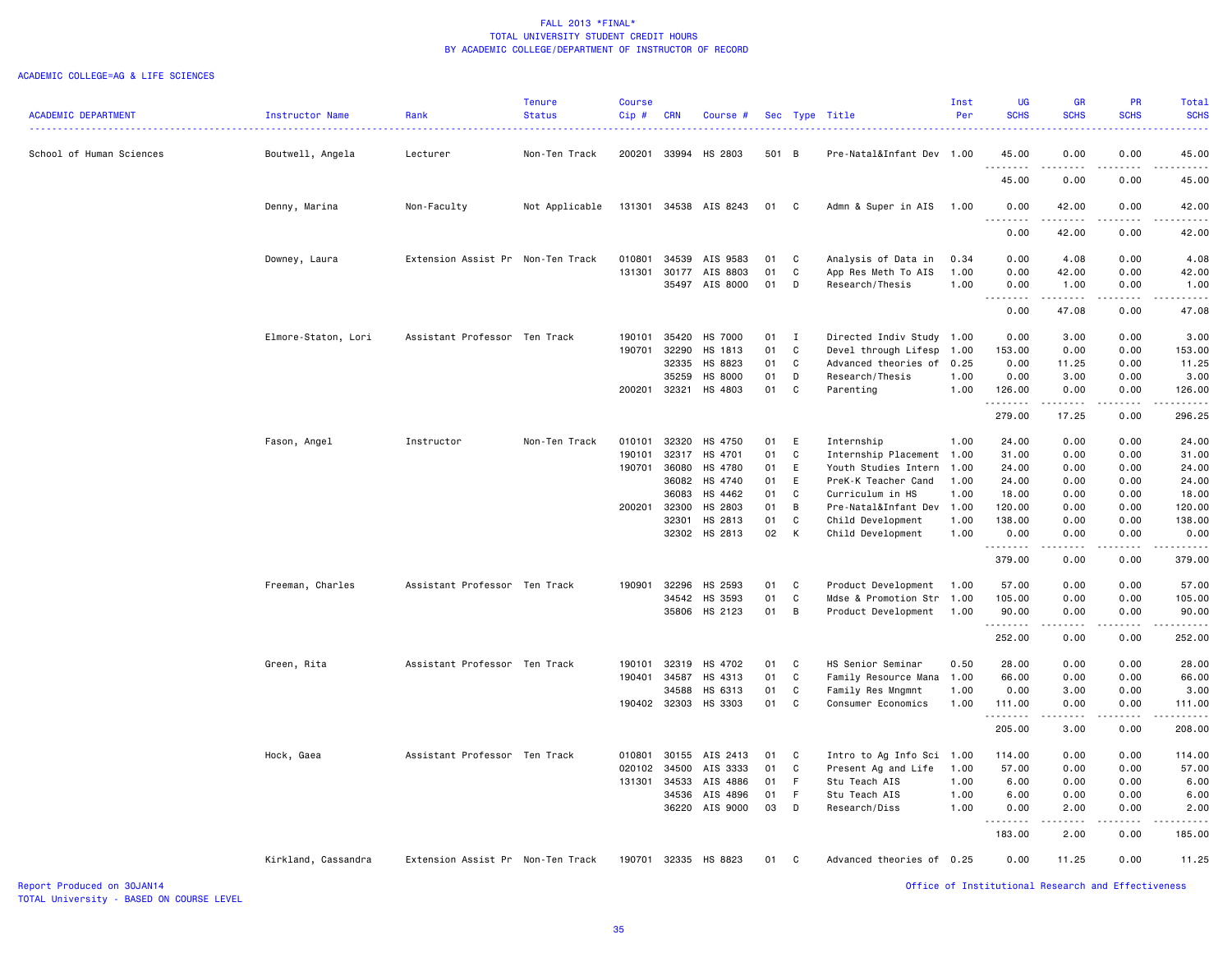#### ACADEMIC COLLEGE=AG & LIFE SCIENCES

|                            |                  |                                   | Tenure         | <b>Course</b> |            |                       |       |              |                           | Inst | UG                  | GR                                                                                                                                                           | <b>PR</b>             | Total            |
|----------------------------|------------------|-----------------------------------|----------------|---------------|------------|-----------------------|-------|--------------|---------------------------|------|---------------------|--------------------------------------------------------------------------------------------------------------------------------------------------------------|-----------------------|------------------|
| <b>ACADEMIC DEPARTMENT</b> | Instructor Name  | Rank                              | <b>Status</b>  | Cip#          | <b>CRN</b> | Course #              |       |              | Sec Type Title            | Per  | <b>SCHS</b>         | <b>SCHS</b>                                                                                                                                                  | <b>SCHS</b>           | <b>SCHS</b><br>. |
|                            |                  |                                   |                |               |            |                       |       |              |                           |      |                     |                                                                                                                                                              |                       |                  |
|                            |                  |                                   |                |               |            |                       |       |              |                           |      | 0.00                | 11.25                                                                                                                                                        | 0.00                  | 11.25            |
| School of Human Sciences   | Kobia, Caroline  | Instructor                        | Non-Ten Track  | 190101        | 32318      | HS 4701               | 03    | C            | Internship Placement 1.00 |      | 31.00               | 0.00                                                                                                                                                         | 0.00                  | 31.00            |
|                            |                  |                                   |                | 190901        | 32286      | HS 1523               | 02    | C            | Visual Dsgn & Dress       | 1.00 | 147.00              | 0.00                                                                                                                                                         | 0.00                  | 147.00           |
|                            |                  |                                   |                |               | 32287      | HS 1533               | 01    | В            | Apparel Design I          | 1.00 | 45.00               | 0.00                                                                                                                                                         | 0.00                  | 45.00            |
|                            |                  |                                   |                |               | 32297      | HS 2664               | 01    | C            | Textiles for Interio 1.00 |      | 72.00               | 0.00                                                                                                                                                         | 0.00                  | 72.00            |
|                            |                  |                                   |                |               | 32298      | HS 2664               | 02    | К            | Textiles for Interio 1.00 |      | 0.00                | 0.00                                                                                                                                                         | 0.00                  | 0.00             |
|                            |                  |                                   |                |               | 32299      | HS 2664               | 03    | K            | Textiles for Interio 1.00 |      | 0.00<br><u>.</u>    | 0.00<br>.                                                                                                                                                    | 0.00<br>$\frac{1}{2}$ | 0.00<br>.        |
|                            |                  |                                   |                |               |            |                       |       |              |                           |      | 295.00              | 0.00                                                                                                                                                         | 0.00                  | 295.00           |
|                            | Lee, JuYoung     | Lecturer                          | Non-Ten Track  | 190901        | 32304      | HS 3553               | 01    | C            | Fashion Retailing         | 1.00 | 51.00               | 0.00                                                                                                                                                         | 0.00                  | 51.00            |
|                            |                  |                                   |                |               | 32305      | HS 3553               | 02    | C            | Fashion Retailing         | 1.00 | 45.00               | 0.00                                                                                                                                                         | 0.00                  | 45.00            |
|                            |                  |                                   |                |               | 32316      | HS 4513               | 01    | C            | Soc-Psy Aspect Cloth      | 1.00 | 96.00<br><u>.</u>   | 0.00                                                                                                                                                         | 0.00                  | 96.00<br>.       |
|                            |                  |                                   |                |               |            |                       |       |              |                           |      | 192.00              | 0.00                                                                                                                                                         | 0.00                  | 192.00           |
|                            | Lemons, Laura    | Assistant Professor Ten Track     |                | 010801        |            | 30175 AIS 8513        | 01    | C            | Vol Develop Ag & Ext 1.00 |      | 0.00                | 45.00                                                                                                                                                        | 0.00                  | 45.00            |
|                            |                  |                                   |                |               |            | 020102 30160 AIS 3803 | 01    | C            | Lead Dev Ag/Life Sci 1.00 |      | 90.00               | 0.00                                                                                                                                                         | 0.00                  | 90.00            |
|                            |                  |                                   |                |               |            |                       |       |              |                           |      | .                   | .                                                                                                                                                            | .                     | .                |
|                            |                  |                                   |                |               |            |                       |       |              |                           |      | 90.00               | 45.00                                                                                                                                                        | 0.00                  | 135.00           |
|                            | Miller, Phyllis  | Professor                         | Tenured        | 190101        | 32319      | HS 4702               | 01    | C            | HS Senior Seminar         | 0.50 | 28.00               | 0.00                                                                                                                                                         | 0.00                  | 28.00            |
|                            |                  |                                   |                |               | 36606      | HS 4000               | 02    | $\mathbf{I}$ | Directed Indiv Study 1.00 |      | 2.00                | 0.00                                                                                                                                                         | 0.00                  | 2.00             |
|                            |                  |                                   |                | 190901        | 32285      | HS 1523               | 01    | C            | Visual Dsgn & Dress       | 1.00 | 63.00               | 0.00                                                                                                                                                         | 0.00                  | 63.00            |
|                            |                  |                                   |                | 199999        | 32283      | HS 1001               | F01 C |              | First Year Seminar        | 1.00 | 17.00               | 0.00                                                                                                                                                         | 0.00                  | 17.00            |
|                            |                  |                                   |                |               | 34868      | HS 4990               | 01    | B            | Special Topic In HS       | 1.00 | 30.00<br>. <b>.</b> | 0.00<br>$\frac{1}{2} \left( \frac{1}{2} \right) \left( \frac{1}{2} \right) \left( \frac{1}{2} \right) \left( \frac{1}{2} \right) \left( \frac{1}{2} \right)$ | 0.00<br>.             | 30.00<br>.       |
|                            |                  |                                   |                |               |            |                       |       |              |                           |      | 140.00              | 0.00                                                                                                                                                         | 0.00                  | 140.00           |
|                            | Newman, Michael  | Professor                         | Tenured        | 010801        | 34539      | AIS 9583              | 01    | C            | Analysis of Data in       | 0.33 | 0.00                | 3.96                                                                                                                                                         | 0.00                  | 3.96             |
|                            |                  |                                   |                | 131301        | 35064      | AIS 9000              | 01    | D            | Research/Diss             | 1.00 | 0.00                | 13.00                                                                                                                                                        | 0.00                  | 13.00            |
|                            |                  |                                   |                | 190101        | 32288      | HS 1701               | 01    | C            | Survey Of Human Sci       | 0.90 | 40.50<br>.          | 0.00<br>.                                                                                                                                                    | 0.00<br>.             | 40.50<br>.       |
|                            |                  |                                   |                |               |            |                       |       |              |                           |      | 40.50               | 16.96                                                                                                                                                        | 0.00                  | 57.46            |
|                            | Noffsinger, Rick | Non-Faculty                       | Not Applicable | 131301        | 30156      | AIS 3203              | 01    | C            | Prof Writing ANR Hum 1.00 |      | 78.00               | 0.00                                                                                                                                                         | 0.00                  | 78.00            |
|                            |                  |                                   |                |               |            | 30157 AIS 3203        | 02    | C            | Prof Writing ANR Hum 1.00 |      | 75.00               | 0.00                                                                                                                                                         | 0.00                  | 75.00            |
|                            |                  |                                   |                |               |            |                       |       |              |                           |      | .                   | -----                                                                                                                                                        | .                     | .                |
|                            |                  |                                   |                |               |            |                       |       |              |                           |      | 153.00              | 0.00                                                                                                                                                         | 0.00                  | 153.00           |
|                            | Owen, Sean       | Research Assoc Prof Non-Ten Track |                |               |            | 131202 31378 EDF 3423 | 02    | C            | Exploring Diversity       | 1.00 | 72.00<br>.          | 0.00                                                                                                                                                         | 0.00<br>$\frac{1}{2}$ | 72.00<br>.       |
|                            |                  |                                   |                |               |            |                       |       |              |                           |      | 72.00               | 0.00                                                                                                                                                         | 0.00                  | 72.00            |
|                            | Parker, Julie    | Assistant Professor Ten Track     |                | 190701        | 32334      | HS 8813               | 01    | C            | Seminar in HDFS           | 1.00 | 0.00                | 21.00                                                                                                                                                        | 0.00                  | 21.00            |
|                            |                  |                                   |                |               | 32335      | HS 8823               | 01    | $\mathtt{C}$ | Advanced theories of      | 0.25 | 0.00                | 11.25                                                                                                                                                        | 0.00                  | 11.25            |
|                            |                  |                                   |                | 190799        | 34586      | HS 4834               | 01    | C            | The Hospitalized Chi 1.00 |      | 44.00               | 0.00                                                                                                                                                         | 0.00                  | 44.00            |
|                            |                  |                                   |                |               |            |                       |       |              |                           |      | .                   | .                                                                                                                                                            | .                     | .                |
|                            |                  |                                   |                |               |            |                       |       |              |                           |      | 44.00               | 32.25                                                                                                                                                        | 0.00                  | 76.25            |
|                            | Peterson, Donna  | Extension Assist Pr Non-Ten Track |                | 010801        |            | 34539 AIS 9583        | 01    | C            | Analysis of Data in       | 0.33 | 0.00                | 3.96                                                                                                                                                         | 0.00                  | 3.96             |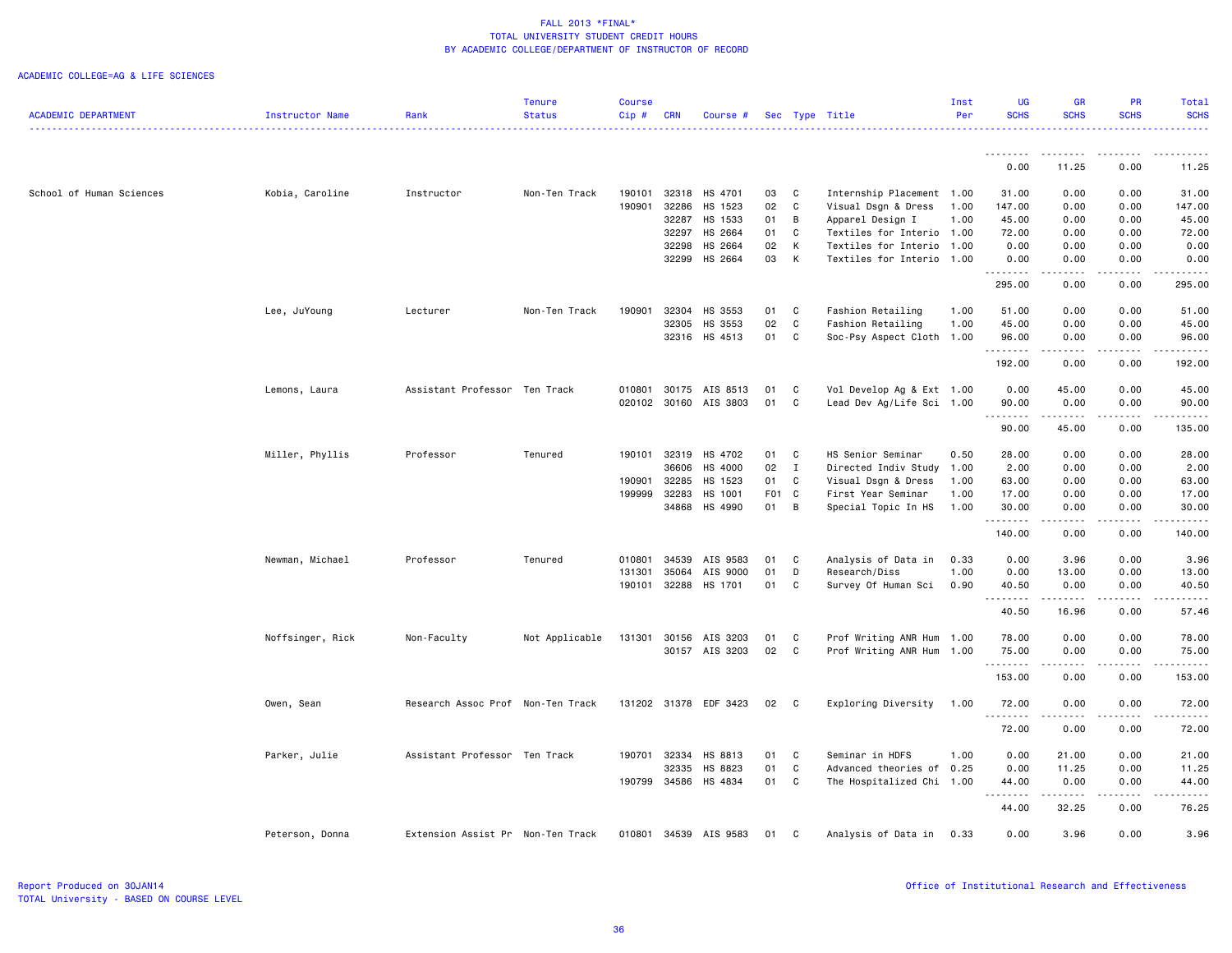### ACADEMIC COLLEGE=AG & LIFE SCIENCES

|                            |                   |                               | Tenure         | <b>Course</b> |                |                    |          |              |                                          | Inst         |                     |                                                                                                                                                      |              | Total          |
|----------------------------|-------------------|-------------------------------|----------------|---------------|----------------|--------------------|----------|--------------|------------------------------------------|--------------|---------------------|------------------------------------------------------------------------------------------------------------------------------------------------------|--------------|----------------|
| <b>ACADEMIC DEPARTMENT</b> | Instructor Name   | Rank                          | <b>Status</b>  | Cip#          | <b>CRN</b>     | Course #           |          |              | Sec Type Title                           | Per          | <b>SCHS</b>         | <b>SCHS</b>                                                                                                                                          | <b>SCHS</b>  | <b>SCHS</b>    |
|                            |                   |                               |                |               |                |                    |          |              |                                          |              |                     |                                                                                                                                                      |              |                |
|                            |                   |                               |                |               |                |                    |          |              |                                          |              |                     |                                                                                                                                                      |              |                |
|                            |                   |                               |                |               |                |                    |          |              |                                          |              | .                   | --------                                                                                                                                             | <u>.</u>     | .              |
|                            |                   |                               |                |               |                |                    |          |              |                                          |              | 0.00                | 3.96                                                                                                                                                 | 0.00         | 3.96           |
|                            |                   |                               |                |               |                |                    |          |              |                                          |              |                     |                                                                                                                                                      |              |                |
| School of Human Sciences   | Phillips, Tommy   | Assistant Professor Ten Track |                | 190701        | 32324<br>32333 | HS 4873<br>HS 6873 | 01<br>01 | C<br>C       | Positive Youth Dev<br>Positive Youth Dev | 1.00<br>1.00 | 87.00<br>0.00       | 0.00<br>15.00                                                                                                                                        | 0.00<br>0.00 | 87.00<br>15.00 |
|                            |                   |                               |                |               | 34589          | HS 8313            | 01       | C            | Youth Isssues                            | 1.00         | 0.00                | 18.00                                                                                                                                                | 0.00         | 18.00          |
|                            |                   |                               |                |               | 34590          | HS 8833            | 01       | C            | Foundations of HDFS                      | 1.00         | 0.00                | 15.00                                                                                                                                                | 0.00         | 15.00          |
|                            |                   |                               |                |               |                |                    |          | D            |                                          |              |                     |                                                                                                                                                      |              |                |
|                            |                   |                               |                |               | 35743          | HS 8000            | 02       |              | Research/Thesis                          | 1.00         | 0.00<br>$- - - - -$ | 3.00<br>.                                                                                                                                            | 0.00<br>.    | 3.00<br>.      |
|                            |                   |                               |                |               |                |                    |          |              |                                          |              | 87.00               | 51.00                                                                                                                                                | 0.00         | 138.00         |
|                            | Scammahorn, Aaron | Grad Teach Assist             | Not Applicable | 131301        | 30163          | AIS 4424           | 01       | C            | Teach Meth in Ag & H 1.00                |              | 76.00               | 0.00                                                                                                                                                 | 0.00         | 76.00          |
|                            |                   |                               |                |               | 30164          | AIS 4424           | 02       | К            | Teach Meth in Ag & H 1.00                |              | 0.00                | 0.00                                                                                                                                                 | 0.00         | 0.00           |
|                            |                   |                               |                |               | 30165          | AIS 4424           | 03       | Κ            | Teach Meth in Ag & H 1.00                |              | 0.00                | 0.00                                                                                                                                                 | 0.00         | 0.00           |
|                            |                   |                               |                |               | 30167          | AIS 4424           | 05       | К            | Teach Meth in Ag & H 1.00                |              | 0.00                | 0.00                                                                                                                                                 | 0.00         | 0.00           |
|                            |                   |                               |                |               | 30168          | AIS 4424           | 06       | К            | Teach Meth in Ag & H 1.00                |              | 0.00                | 0.00                                                                                                                                                 | 0.00         | 0.00           |
|                            |                   |                               |                |               | 34521          | AIS 4424           | 07       | К            | Teach Meth in Ag & H 1.00                |              | 0.00                | 0.00                                                                                                                                                 | 0.00         | 0.00           |
|                            |                   |                               |                |               | 34531          | AIS 4873           | 01       | C            | Prof Seminar In AIS                      | 1.00         | 3.00                | 0.00                                                                                                                                                 | 0.00         | 3.00           |
|                            |                   |                               |                | 131308 32310  |                | HS 4424            | 01       | C            | Teach Meth in Ag & H 1.00                |              | 124.00              | 0.00                                                                                                                                                 | 0.00         | 124.00         |
|                            |                   |                               |                |               | 32311          | HS 4424            | 02       | К            | Teach Meth in Ag & H 1.00                |              | 0.00                | 0.00                                                                                                                                                 | 0.00         | 0.00           |
|                            |                   |                               |                |               | 32312          | HS 4424            | 03       | К            | Teach Meth in Ag & H 1.00                |              | 0.00                | 0.00                                                                                                                                                 | 0.00         | 0.00           |
|                            |                   |                               |                |               | 32313          | HS 4424            | 04       | К            | Teach Meth in Ag & H 1.00                |              | 0.00                | 0.00                                                                                                                                                 | 0.00         | 0.00           |
|                            |                   |                               |                |               | 32314          | HS 4424            | 05       | К            | Teach Meth in Ag & H 1.00                |              | 0.00                | 0.00                                                                                                                                                 | 0.00         | 0.00           |
|                            |                   |                               |                |               | 32315          | HS 4424            | 06       | К            | Teach Meth in Ag & H 1.00                |              | 0.00                | 0.00                                                                                                                                                 | 0.00         | 0.00           |
|                            |                   |                               |                |               | 34525          | HS 4424            | 07       | К            | Teach Meth in Ag & H 1.00                |              | 0.00                | 0.00                                                                                                                                                 | 0.00         | 0.00           |
|                            |                   |                               |                |               |                |                    |          |              |                                          |              | .                   | $\frac{1}{2} \left( \frac{1}{2} \right) \left( \frac{1}{2} \right) \left( \frac{1}{2} \right) \left( \frac{1}{2} \right) \left( \frac{1}{2} \right)$ | .            | .              |
|                            |                   |                               |                |               |                |                    |          |              |                                          |              | 203.00              | 0.00                                                                                                                                                 | 0.00         | 203.00         |
|                            | Schloemer, Amelia | Non-Faculty                   | Not Applicable | 131301        |                | 30158 AIS 3203     | 03       | C            | Prof Writing ANR Hum 1.00                |              | 75.00               | 0.00                                                                                                                                                 | 0.00         | 75.00          |
|                            |                   |                               |                |               |                | 34499 AIS 3203     | 04       | C            | Prof Writing ANR Hum 1.00                |              | 75.00               | 0.00                                                                                                                                                 | 0.00         | 75.00          |
|                            |                   |                               |                |               |                |                    |          |              |                                          |              | <u>.</u>            |                                                                                                                                                      | .            | .              |
|                            |                   |                               |                |               |                |                    |          |              |                                          |              | 150.00              | 0.00                                                                                                                                                 | 0.00         | 150.00         |
|                            | Shaw, Emily       | Non-Faculty                   | Not Applicable | 131301        | 30161          | AIS 4203           | 01       | C            | App Compute Tech AIS 1.00                |              | 87.00               | 0.00                                                                                                                                                 | 0.00         | 87.00          |
|                            |                   |                               |                |               | 30162          | AIS 4203           | 02       | К            | App Compute Tech AIS 1.00                |              | 0.00                | 0.00                                                                                                                                                 | 0.00         | 0.00           |
|                            |                   |                               |                | 190101 32288  |                | HS 1701            | 01       | C            | Survey Of Human Sci                      | 0.10         | 4.50                | 0.00                                                                                                                                                 | 0.00         | 4.50           |
|                            |                   |                               |                |               |                |                    |          |              |                                          |              | .                   | $\frac{1}{2} \left( \frac{1}{2} \right) \left( \frac{1}{2} \right) \left( \frac{1}{2} \right) \left( \frac{1}{2} \right) \left( \frac{1}{2} \right)$ | .            | .              |
|                            |                   |                               |                |               |                |                    |          |              |                                          |              | 91.50               | 0.00                                                                                                                                                 | 0.00         | 91.50          |
|                            | Swortzel, Kirk    | Professor                     | Tenured        | 020102        | 34815          | AIS 8801           | 01       | s            | Graduate Prof Semina                     | 1.00         | 0.00                | 18.00                                                                                                                                                | 0.00         | 18.00          |
|                            |                   |                               |                | 130301        | 31409          | EDS 9413           | 01       | E            | Prac College Teach                       | 1.00         | 0.00                | 3.00                                                                                                                                                 | 0.00         | 3.00           |
|                            |                   |                               |                | 131301 30159  |                | AIS 3500           | 01       | Ε            | Internship                               | 1.00         | 18.00               | 0.00                                                                                                                                                 | 0.00         | 18.00          |
|                            |                   |                               |                |               | 30173          | AIS 8403           | 01       | B            | Directing Learn Exp                      | 1.00         | 0.00                | 57.00                                                                                                                                                | 0.00         | 57.00          |
|                            |                   |                               |                |               | 30174          | AIS 8503           | 01       | C.           | Pro Pln & Dev AIS                        | 1.00         | 0.00                | 63.00                                                                                                                                                | 0.00         | 63.00          |
|                            |                   |                               |                |               | 35065          | AIS 9000           | 02       | D            | Research/Diss                            | 1.00         | 0.00                | 34.00                                                                                                                                                | 0.00         | 34.00          |
|                            |                   |                               |                |               | 36214          | AIS 8606           | 01       | F.           | Stu Tea in Ag Info S 1.00                |              | 0.00                | 6.00                                                                                                                                                 | 0.00         | 6.00           |
|                            |                   |                               |                |               | 36215          | AIS 7000           | 01       | $\mathbf{I}$ | Directed Indiv Study 1.00                |              | 0.00                | 3.00                                                                                                                                                 | 0.00         | 3.00           |
|                            |                   |                               |                |               | 36272          | AIS 7000           | 02       | $\mathbf{I}$ | Directed Indiv Study 1.00                |              | 0.00                | 4.00                                                                                                                                                 | 0.00         | 4.00           |
|                            |                   |                               |                |               |                | 36273 AIS 7000     | 03       | $\mathbf{I}$ | Directed Indiv Study 1.00                |              | 0.00                | 2.00                                                                                                                                                 | 0.00         | 2.00           |
|                            |                   |                               |                |               |                |                    |          |              |                                          |              | -----               | . <u>.</u>                                                                                                                                           | .            | .              |
|                            |                   |                               |                |               |                |                    |          |              |                                          |              | 18.00               | 190.00                                                                                                                                               | 0.00         | 208.00         |
|                            | Tenhet, Melissa   | Instructor                    | Non-Ten Track  | 200201        | 32308          | HS 3823            | 01       | C            | Dsg Child Care Progs 1.00                |              | 108.00              | 0.00                                                                                                                                                 | 0.00         | 108.00         |
|                            |                   |                               |                |               | 32309          | HS 3823            | 02       | Κ            | Dsg Child Care Progs                     | 1.00         | 0.00                | 0.00                                                                                                                                                 | 0.00         | 0.00           |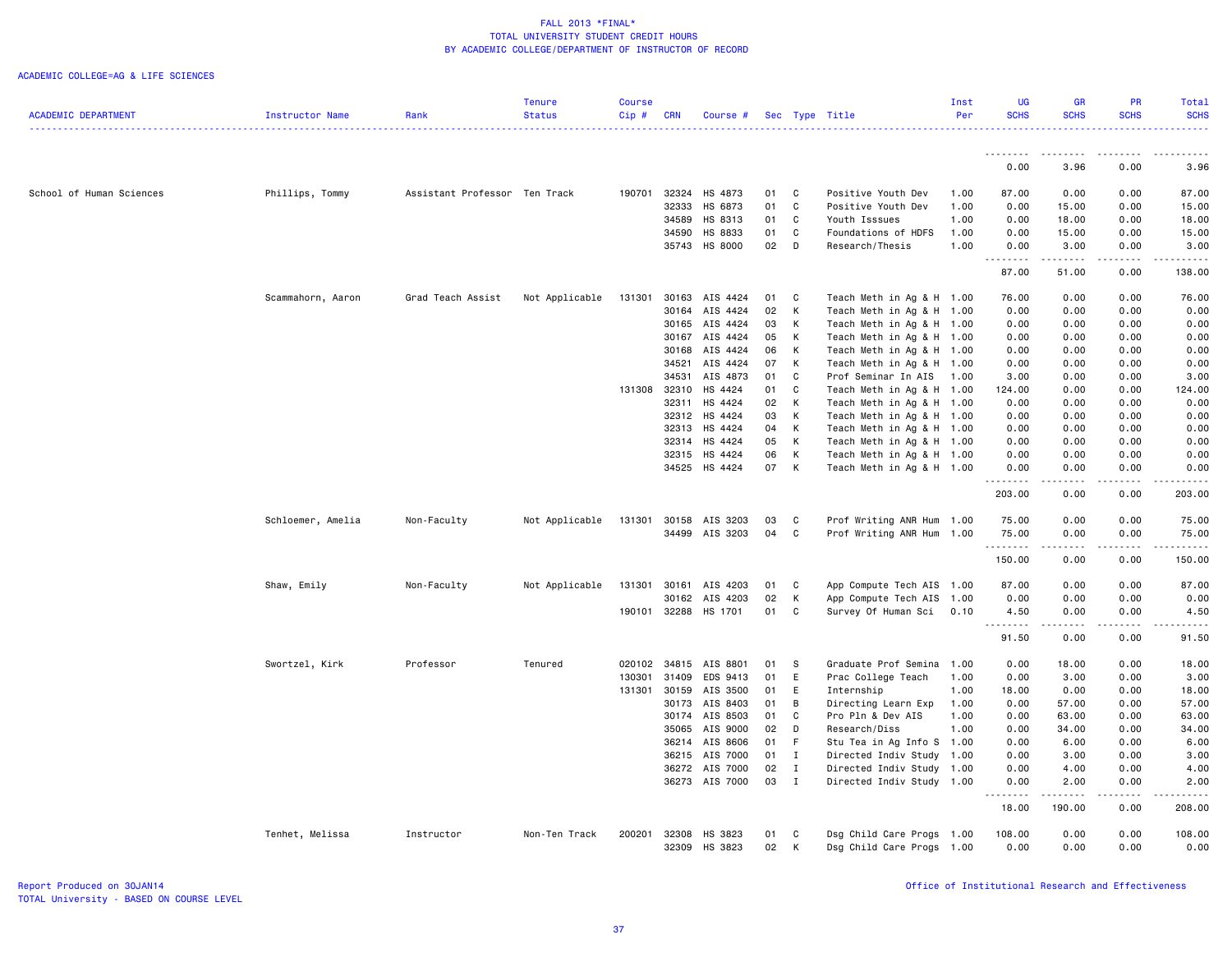### ACADEMIC COLLEGE=AG & LIFE SCIENCES

|                            |                        |                                   | <b>Tenure</b>  | <b>Course</b> |            |                |       |              |                           | Inst | <b>UG</b>           | <b>GR</b>          | <b>PR</b>        | Total                |
|----------------------------|------------------------|-----------------------------------|----------------|---------------|------------|----------------|-------|--------------|---------------------------|------|---------------------|--------------------|------------------|----------------------|
| <b>ACADEMIC DEPARTMENT</b> | <b>Instructor Name</b> | Rank                              | <b>Status</b>  | Cip#          | <b>CRN</b> | Course #       |       |              | Sec Type Title            | Per  | <b>SCHS</b>         | <b>SCHS</b>        | <b>SCHS</b>      | <b>SCHS</b>          |
|                            |                        |                                   |                |               |            |                |       |              |                           |      |                     |                    |                  |                      |
|                            |                        |                                   |                |               |            |                |       |              |                           |      | ---------<br>108.00 | .<br>0.00          | .<br>0.00        | ----------<br>108.00 |
| School of Human Sciences   | Washington, Adrienne   | Non-Faculty                       | Not Applicable | 190101        | 32289      | HS 1711        | 01    | <b>C</b>     | Profess Protocol          | 1.00 | 48.00<br>--------   | 0.00               | 0.00             | 48.00                |
|                            |                        |                                   |                |               |            |                |       |              |                           |      | 48.00               | 0.00               | 0.00             | 48.00                |
|                            | White, Ronnie          | Extension Professor Non-Ten Track |                | 131301        | 30176      | AIS 8523       | 01    | $\mathbf{C}$ | Tch Out-Of-Sch AIS        | 1.00 | 0.00                | 33.00              | 0.00             | 33.00                |
|                            |                        |                                   |                |               |            | 33783 AIS 8523 | 501 C |              | Tch Out-Of-Sch AIS        | 1.00 | 0.00                | 18.00              | 0.00             | 18.00                |
|                            |                        |                                   |                |               |            |                |       |              |                           |      | ---------<br>0.00   | ---------<br>51.00 | --------<br>0.00 | .<br>51.00           |
|                            | Wilmoth, Joe           | Associate Professor Tenured       |                | 190101        | 35444      | HS 7000        | 02    | I            | Directed Indiv Study 1.00 |      | 0.00                | 3.00               | 0.00             | 3.00                 |
|                            |                        |                                   |                | 190701        | 32335      | HS 8823        | 01    | C            | Advanced theories of      | 0.25 | 0.00                | 11.25              | 0.00             | 11.25                |
|                            |                        |                                   |                | 190799        | 34530      | HS 4843        | 01    | $\mathbf{C}$ | Family Interaction        | 1.00 | 57.00               | 0.00               | 0.00             | 57.00                |
|                            |                        |                                   |                |               | 34540      | HS 6843        | 01 C  |              | Family Interaction        | 1.00 | 0.00                | 18.00              | 0.00             | 18.00                |
|                            |                        |                                   |                | 200201        | 32323      | HS 4853        | 01    | C.           | Family: Human Ecolog      | 1.00 | 135.00              | 0.00               | 0.00             | 135.00               |
|                            |                        |                                   |                |               |            |                |       |              |                           |      | --------<br>192.00  | 32.25              | 0.00             | 224.25               |
|                            |                        |                                   |                |               |            |                |       |              |                           |      | ========            | ========           | ========         | ==========           |
| School of Human Sciences   |                        |                                   |                |               |            |                |       |              |                           |      | 3267.00             | 545.00             | 0.00             | 3812,00              |
|                            |                        |                                   |                |               |            |                |       |              |                           |      | ========            | ========           | ========         | ==========           |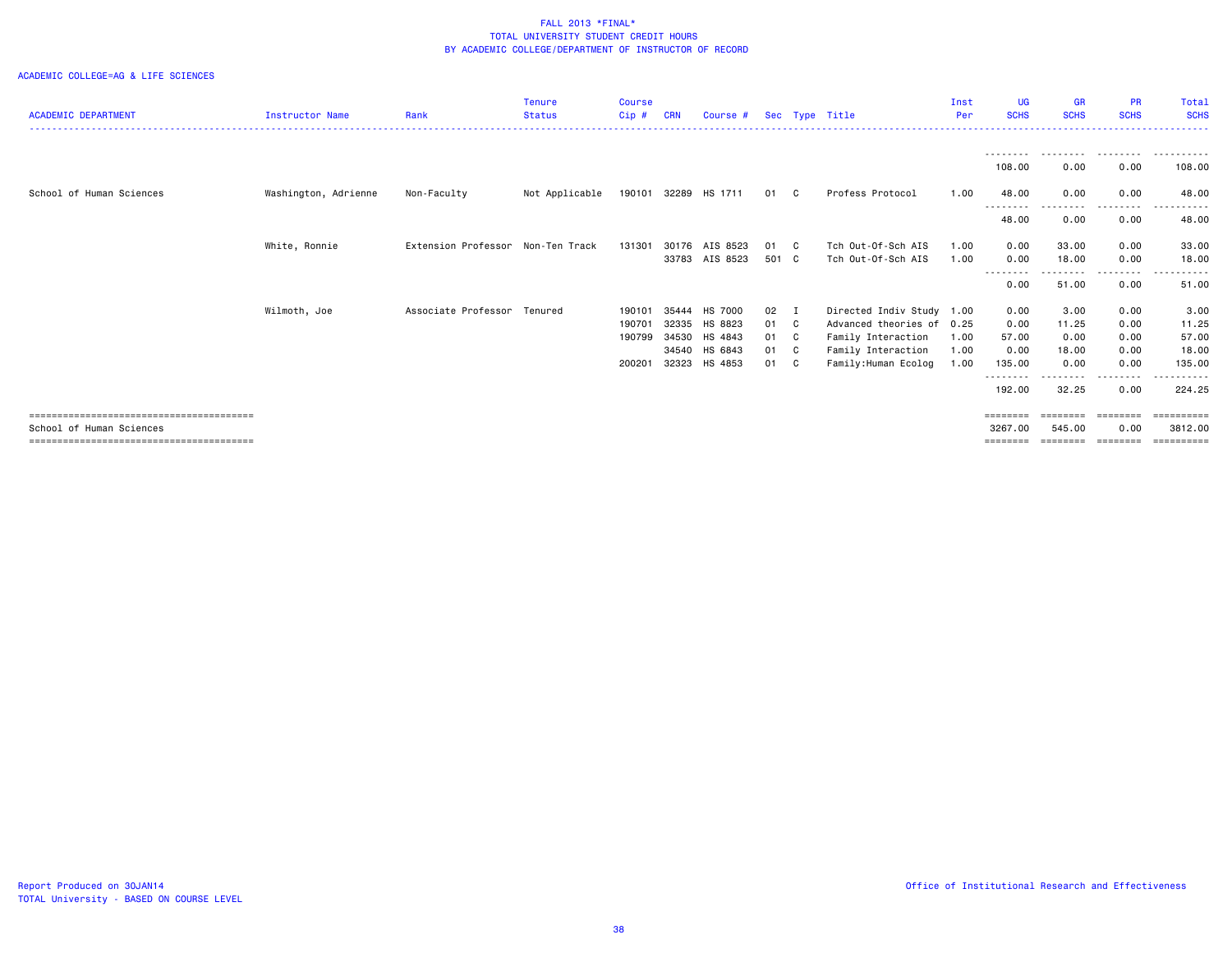|                            |                     |                               | <b>Tenure</b> | <b>Course</b> |            |                      |       |              |                           | Inst | <b>UG</b>          | <b>GR</b>     | PR                    | Total                                                                                                                                                                                    |
|----------------------------|---------------------|-------------------------------|---------------|---------------|------------|----------------------|-------|--------------|---------------------------|------|--------------------|---------------|-----------------------|------------------------------------------------------------------------------------------------------------------------------------------------------------------------------------------|
| <b>ACADEMIC DEPARTMENT</b> | Instructor Name     | Rank                          | <b>Status</b> | Cip#          | <b>CRN</b> | Course #             |       |              | Sec Type Title            | Per  | <b>SCHS</b>        | <b>SCHS</b>   | <b>SCHS</b>           | <b>SCHS</b><br>22223                                                                                                                                                                     |
| Art AAD                    | Anderson, Patrice   | Lecturer                      | Non-Ten Track | 500101        | 30304      | ART 2803             | 01    | в            | Intro to Computing A 1.00 |      | 39.00              | 0.00          | 0.00                  | 39.00                                                                                                                                                                                    |
|                            |                     |                               |               |               | 30305      | ART 2803             | 03    | В            | Intro to Computing A 1.00 |      | 36.00              | 0.00          | 0.00                  | 36.00                                                                                                                                                                                    |
|                            |                     |                               |               |               | 30306      | ART 2803             | 04    | В            | Intro to Computing A 1.00 |      | 39.00              | 0.00          | 0.00                  | 39.00                                                                                                                                                                                    |
|                            |                     |                               |               |               | 30307      | ART 2803             | 05    | В            | Intro to Computing A 1.00 |      | 30.00              | 0.00          | 0.00                  | 30.00                                                                                                                                                                                    |
|                            |                     |                               |               |               |            |                      |       |              |                           |      | <u>.</u><br>144.00 | 0.00          | $\frac{1}{2}$<br>0.00 | $\frac{1}{2}$<br>144.00                                                                                                                                                                  |
|                            | Anderson, William   | Assistant Professor Ten Track |               | 240101        | 36385      | HON 4003             | H04 I |              | Oxbridge Tutorial         | 1.00 | 3.00               | 0.00          | 0.00                  | 3.00                                                                                                                                                                                     |
|                            |                     |                               |               | 500101        | 30346      | ART 4863             | 01    | $\mathsf{L}$ | Adv Computer Studio       | 1.00 | 24.00              | 0.00          | 0.00                  | 24.00                                                                                                                                                                                    |
|                            |                     |                               |               | 500402        | 30347      | ART 4883             | 01    | L.           | Graphic Design for W 1.00 |      | 42.00              | 0.00          | 0.00                  | 42.00                                                                                                                                                                                    |
|                            |                     |                               |               |               | 30348      | ART 4883             | 02    | L            | Graphic Design for W 1.00 |      | 27.00<br>.         | 0.00          | 0.00                  | 27.00<br>$\frac{1}{2}$                                                                                                                                                                   |
|                            |                     |                               |               |               |            |                      |       |              |                           |      | 96.00              | 0.00          | 0.00                  | 96.00                                                                                                                                                                                    |
|                            | Bain, Peter         | Assistant Professor Ten Track |               | 500402        | 30327      | ART 4103             | 01    | L.           | Typography I              | 1.00 | 30.00              | 0.00          | 0.00                  | 30.00                                                                                                                                                                                    |
|                            |                     |                               |               |               | 30328      | ART 4103             | 02    | L            | Typography I              | 1.00 | 45.00              | 0.00          | 0.00                  | 45.00                                                                                                                                                                                    |
|                            |                     |                               |               |               | 30329      | ART 4103             | 03    | L            | Typography I              | 1.00 | 39.00<br><u>.</u>  | 0.00          | 0.00<br>$\frac{1}{2}$ | 39.00<br>.                                                                                                                                                                               |
|                            |                     |                               |               |               |            |                      |       |              |                           |      | 114.00             | 0.00          | 0.00                  | 114.00                                                                                                                                                                                   |
|                            | Bostic, Alexander   | Associate Professor Tenured   |               | 500101        | 30317      | ART 3443             | 01    | L.           | Illustration              | 1.00 | 36.00              | 0.00          | 0.00                  | 36.00                                                                                                                                                                                    |
|                            |                     |                               |               | 500701        | 35868      | ART 4000             | 01    | $\mathbf{I}$ | Directed Indiv Study 1.00 |      | 3.00               | 0.00          | 0.00                  | 3.00                                                                                                                                                                                     |
|                            |                     |                               |               | 500705        | 30276      |                      | 02    | L            | Drawing I                 | 1.00 | 45.00              | 0.00          | 0.00                  | 45.00                                                                                                                                                                                    |
|                            |                     |                               |               |               | 30295      | ART 1213<br>ART 2213 | 03    | L            | Life Drawing I            | 1.00 | 45.00              | 0.00          | 0.00                  | 45.00                                                                                                                                                                                    |
|                            |                     |                               |               |               |            |                      |       |              |                           |      | .                  |               | $\frac{1}{2}$         | .                                                                                                                                                                                        |
|                            |                     |                               |               |               |            |                      |       |              |                           |      | 129.00             | 0.00          | 0.00                  | 129.00                                                                                                                                                                                   |
|                            | Bourgeois, Angi     | Associate Professor Tenured   |               | 500703        | 30257      | ART 1023             | 01    | C            | History Of Art II         | 1.00 | 105.00             | 0.00          | 0.00                  | 105.00                                                                                                                                                                                   |
|                            |                     |                               |               |               | 30258      | ART 1023             | H01 C |              | Honors History Of Ar      | 1.00 | 45.00              | 0.00          | 0.00                  | 45.00                                                                                                                                                                                    |
|                            |                     |                               |               |               | 30310      | ART 3143             | 01    | C            | Ital Ren Art Hist         | 1.00 | 90.00              | 0.00          | 0.00                  | 90.00                                                                                                                                                                                    |
|                            |                     |                               |               |               | 34236      | ART 3683             | 01    | C            | Art and Religion          | 1.00 | 81.00<br>.         | 0.00<br>.     | 0.00<br>.             | 81.00<br>$\frac{1}{2} \left( \frac{1}{2} \right) \left( \frac{1}{2} \right) \left( \frac{1}{2} \right) \left( \frac{1}{2} \right) \left( \frac{1}{2} \right) \left( \frac{1}{2} \right)$ |
|                            |                     |                               |               |               |            |                      |       |              |                           |      | 321.00             | 0.00          | 0.00                  | 321.00                                                                                                                                                                                   |
|                            | Callander, Adrienne | Lecturer                      | Non-Ten Track | 500401        | 30262      | ART 1123             | 02    | L            | Design I                  | 1.00 | 36.00              | 0.00          | 0.00                  | 36.00                                                                                                                                                                                    |
|                            |                     |                               |               |               | 30267      | ART 1123             | 07    | L            | Design I                  | 1.00 | 45.00              | 0.00          | 0.00                  | 45.00                                                                                                                                                                                    |
|                            |                     |                               |               | 500703        |            | 33785 ART 1113       | 501 C |              | Art Appreciation          | 1.00 | 81.00<br>.         | 0.00<br>----- | 0.00<br>.             | 81.00<br>.                                                                                                                                                                               |
|                            |                     |                               |               |               |            |                      |       |              |                           |      | 162.00             | 0.00          | 0.00                  | 162.00                                                                                                                                                                                   |
|                            | Callander, Neil     | Assistant Professor Ten Track |               | 500401        | 30266      | ART 1123             | 06    | L            | Design I                  | 1.00 | 48.00              | 0.00          | 0.00                  | 48.00                                                                                                                                                                                    |
|                            |                     |                               |               | 500705        |            | 30275 ART 1213       | 01    | L            | Drawing I                 | 1.00 | 45.00              | 0.00          | 0.00                  | 45.00                                                                                                                                                                                    |
|                            |                     |                               |               |               |            |                      |       |              |                           |      | .                  | .             | .                     | .                                                                                                                                                                                        |
|                            |                     |                               |               |               |            |                      |       |              |                           |      | 93.00              | 0.00          | 0.00                  | 93.00                                                                                                                                                                                    |
|                            | Campbell, Frank     | Associate Professor Tenured   |               | 500709        | 30300      | ART 2403             | 01    | L.           | Sculpture Survey          | 1.00 | 48.00              | 0.00          | 0.00                  | 48.00                                                                                                                                                                                    |
|                            |                     |                               |               |               | 30301      | ART 2403             | 02    | $\mathsf{L}$ | Sculpture Survey          | 1.00 | 45.00              | 0.00          | 0.00                  | 45.00                                                                                                                                                                                    |
|                            |                     |                               |               |               | 30319      | ART 3513             | 01    | L            | Sculpture II              | 1.00 | 30.00              | 0.00          | 0.00                  | 30.00                                                                                                                                                                                    |
|                            |                     |                               |               |               |            | 30340 ART 4630       | 01    | L            | Advanced Studio - Sc      | 1.00 | 24.00<br>.         | 0.00<br>.     | 0.00<br>.             | 24.00<br>.                                                                                                                                                                               |
|                            |                     |                               |               |               |            |                      |       |              |                           |      | 147.00             | 0.00          | 0.00                  | 147.00                                                                                                                                                                                   |
|                            | Dixon, Melissa      | Lecturer                      | Non-Ten Track | 500704        |            | 30332 ART 4403       | 01    | L.           | Advertising Design I 1.00 |      | 42.00              | 0.00          | 0.00                  | 42.00                                                                                                                                                                                    |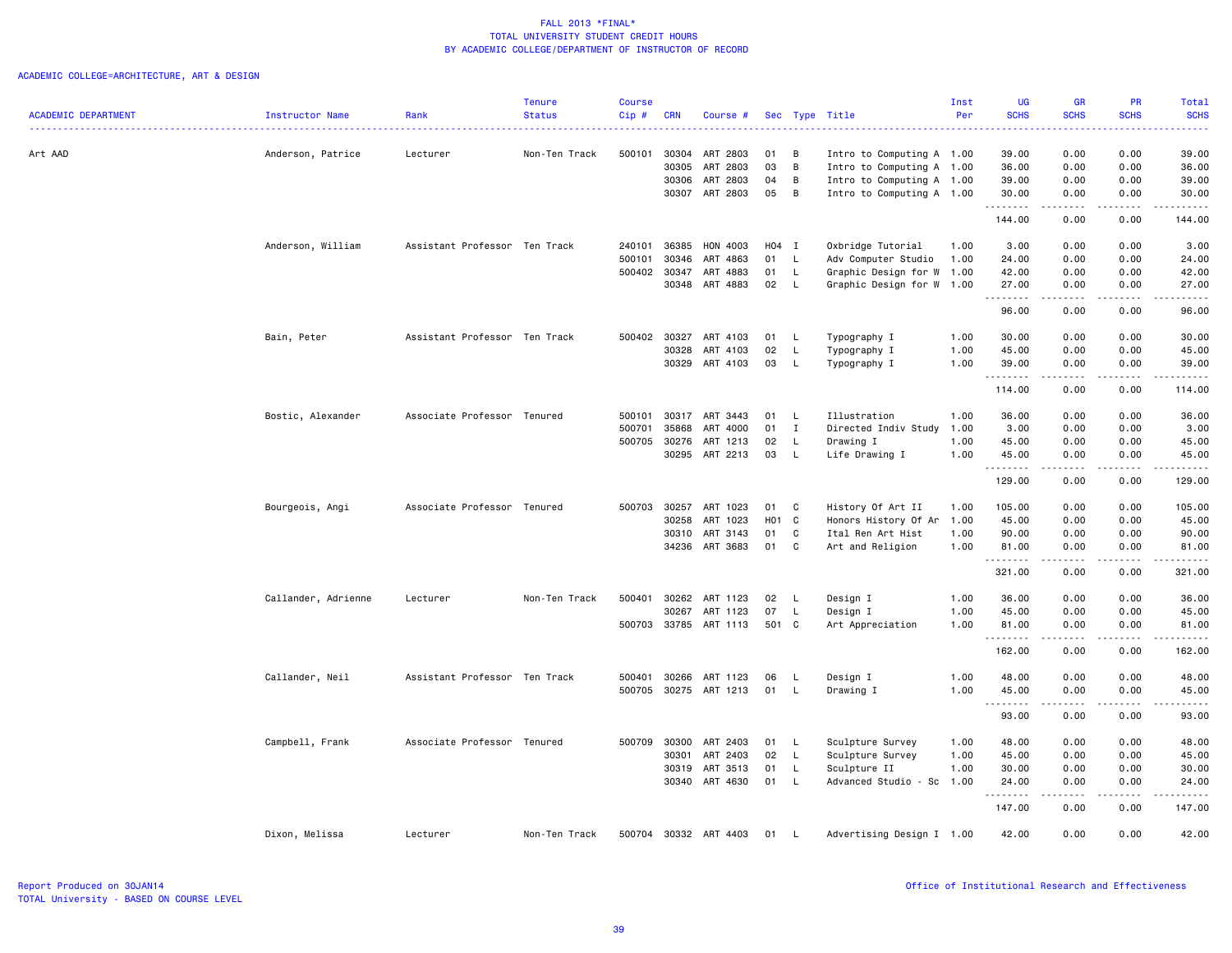|                            |                        |                               | Tenure        | <b>Course</b> |            |                |    |              |                           | Inst | <b>UG</b>                                                                                                                                                                                                                                                                                                                                                                                                                                                                                       | <b>GR</b>            | <b>PR</b>   | Total                |
|----------------------------|------------------------|-------------------------------|---------------|---------------|------------|----------------|----|--------------|---------------------------|------|-------------------------------------------------------------------------------------------------------------------------------------------------------------------------------------------------------------------------------------------------------------------------------------------------------------------------------------------------------------------------------------------------------------------------------------------------------------------------------------------------|----------------------|-------------|----------------------|
| <b>ACADEMIC DEPARTMENT</b> | <b>Instructor Name</b> | Rank                          | <b>Status</b> | $Cip$ #       | <b>CRN</b> | Course #       |    |              | Sec Type Title            | Per  | <b>SCHS</b>                                                                                                                                                                                                                                                                                                                                                                                                                                                                                     | <b>SCHS</b>          | <b>SCHS</b> | <b>SCHS</b>          |
|                            |                        |                               |               |               |            |                |    |              |                           |      |                                                                                                                                                                                                                                                                                                                                                                                                                                                                                                 |                      | .           |                      |
|                            |                        |                               |               |               |            |                |    |              |                           |      | <u>.</u><br>42.00                                                                                                                                                                                                                                                                                                                                                                                                                                                                               | <u>.</u><br>0.00     | 0.00        | .<br>42.00           |
| Art AAD                    | Funderburk, Thomas     | Professor                     | Tenured       | 500101        | 30344      | ART 4693       | 01 | $\mathsf{L}$ | Intern-Fine Art           | 1.00 | 3.00                                                                                                                                                                                                                                                                                                                                                                                                                                                                                            | 0.00                 | 0.00        | 3.00                 |
|                            |                        |                               |               | 500701        | 36325      | ART 4000       | 04 | $\mathbf{I}$ | Directed Indiv Study      | 1.00 | 3.00                                                                                                                                                                                                                                                                                                                                                                                                                                                                                            | 0.00                 | 0.00        | 3.00                 |
|                            |                        |                               |               | 500702        | 34241      | ART 4053       | 01 | Q            | Watermedia Painting       | 1.00 | 33.00                                                                                                                                                                                                                                                                                                                                                                                                                                                                                           | 0.00                 | 0.00        | 33.00                |
|                            |                        |                               |               | 500708        | 30309      | ART 3053       | 01 | $\mathsf{L}$ | Watercolor Painting       | 1.00 | 48.00                                                                                                                                                                                                                                                                                                                                                                                                                                                                                           | 0.00                 | 0.00        | 48.00                |
|                            |                        |                               |               | 500799        | 30326      | ART 4093       | 01 | <b>S</b>     | Senior Thesis             | 1.00 | 9.00                                                                                                                                                                                                                                                                                                                                                                                                                                                                                            | 0.00                 | 0.00        | 9.00                 |
|                            |                        |                               |               |               | 36544      | ART 7000       | 02 | $\mathbf{I}$ | Directed Indiv Study 1.00 |      | 0.00                                                                                                                                                                                                                                                                                                                                                                                                                                                                                            | 3.00                 | 0.00        | 3.00                 |
|                            |                        |                               |               |               |            |                |    |              |                           |      | .<br>96.00                                                                                                                                                                                                                                                                                                                                                                                                                                                                                      | -----<br>3.00        | .<br>0.00   | والمستحدث<br>99.00   |
|                            | Gootee, Marita         | Professor                     | Tenured       | 500602        | 34238      | ART 4443       | 01 | B            | Alternative Color         | 1.00 | 12.00                                                                                                                                                                                                                                                                                                                                                                                                                                                                                           | 0.00                 | 0.00        | 12.00                |
|                            |                        |                               |               | 500605        | 30291      | ART 2103       | 03 | B            | Photography Survey        | 1.00 | 48.00                                                                                                                                                                                                                                                                                                                                                                                                                                                                                           | 0.00                 | 0.00        | 48.00                |
|                            |                        |                               |               |               | 30337      | ART 4583       | 01 | $\mathsf Q$  | Photographic Portfol 1.00 |      | 12.00                                                                                                                                                                                                                                                                                                                                                                                                                                                                                           | 0.00                 | 0.00        | 12.00                |
|                            |                        |                               |               | 500701        | 34745      | ART 1001       |    | F02 C        | First Year Seminar        | 1.00 | 10.00                                                                                                                                                                                                                                                                                                                                                                                                                                                                                           | 0.00                 | 0.00        | 10.00                |
|                            |                        |                               |               |               |            |                |    |              |                           |      | $\begin{array}{cccccccccc} \multicolumn{2}{c}{} & \multicolumn{2}{c}{} & \multicolumn{2}{c}{} & \multicolumn{2}{c}{} & \multicolumn{2}{c}{} & \multicolumn{2}{c}{} & \multicolumn{2}{c}{} & \multicolumn{2}{c}{} & \multicolumn{2}{c}{} & \multicolumn{2}{c}{} & \multicolumn{2}{c}{} & \multicolumn{2}{c}{} & \multicolumn{2}{c}{} & \multicolumn{2}{c}{} & \multicolumn{2}{c}{} & \multicolumn{2}{c}{} & \multicolumn{2}{c}{} & \multicolumn{2}{c}{} & \multicolumn{2}{c}{} & \mult$<br>82.00 | المتمدين<br>0.00     | .<br>0.00   | .<br>82.00           |
|                            | Haug, Rowan            | Lecturer                      | Non-Ten Track | 500401        | 30272      | ART 1153       | 01 | L.           | Three-Dimen Design        | 1.00 | 45.00                                                                                                                                                                                                                                                                                                                                                                                                                                                                                           | 0.00                 | 0.00        | 45.00                |
|                            |                        |                               |               |               | 30274      | ART 1153       | 03 | <b>L</b>     | Three-Dimen Design        | 1.00 | 42.00                                                                                                                                                                                                                                                                                                                                                                                                                                                                                           | 0.00                 | 0.00        | 42.00                |
|                            |                        |                               |               |               |            | 34242 ART 1123 | 08 | $\mathsf{L}$ | Design I                  | 1.00 | 51.00                                                                                                                                                                                                                                                                                                                                                                                                                                                                                           | 0.00                 | 0.00        | 51.00                |
|                            |                        |                               |               |               |            |                |    |              |                           |      | . <b>.</b>                                                                                                                                                                                                                                                                                                                                                                                                                                                                                      | $\omega$ is a set of | .           | .                    |
|                            |                        |                               |               |               |            |                |    |              |                           |      | 138.00                                                                                                                                                                                                                                                                                                                                                                                                                                                                                          | 0.00                 | 0.00        | 138.00               |
|                            | Haupt, Jeffrey         | Professor                     | Tenured       | 500701        | 35959      | ART 4000       | 02 | $\mathbf{I}$ | Directed Indiv Study      | 1.00 | 3.00                                                                                                                                                                                                                                                                                                                                                                                                                                                                                            | 0.00                 | 0.00        | 3.00                 |
|                            |                        |                               |               | 500705        | 30294      | ART 2213       | 02 | L.           | Life Drawing I            | 1.00 | 48.00                                                                                                                                                                                                                                                                                                                                                                                                                                                                                           | 0.00                 | 0.00        | 48.00                |
|                            |                        |                               |               | 500708        | 30287      | ART 2013       | 01 | $\mathsf{L}$ | Painting Survey           | 1.00 | 36.00                                                                                                                                                                                                                                                                                                                                                                                                                                                                                           | 0.00                 | 0.00        | 36.00                |
|                            |                        |                               |               |               | 30289      | ART 2013       | 03 | $\mathsf{L}$ | Painting Survey           | 1.00 | 39.00                                                                                                                                                                                                                                                                                                                                                                                                                                                                                           | 0.00                 | 0.00        | 39.00                |
|                            |                        |                               |               |               | 30338      | ART 4610       | 01 | L.           | Advanced Studio - Pa      | 1.00 | 9.00                                                                                                                                                                                                                                                                                                                                                                                                                                                                                            | 0.00                 | 0.00        | 9.00                 |
|                            |                        |                               |               |               | 30349      | ART 6610       | 01 | $\mathsf{L}$ | Advanced Studio - Pa      | 1.00 | 0.00<br><u>.</u>                                                                                                                                                                                                                                                                                                                                                                                                                                                                                | 3.00<br>.            | 0.00<br>.   | 3.00<br>. <u>.</u> . |
|                            |                        |                               |               |               |            |                |    |              |                           |      | 135.00                                                                                                                                                                                                                                                                                                                                                                                                                                                                                          | 3.00                 | 0.00        | 138.00               |
|                            | Landry, Jude           | Assistant Professor Ten Track |               | 500409        | 30314      | ART 3313       | 02 | $\mathsf{L}$ | Graphic Art Des I         | 1.00 | 36.00                                                                                                                                                                                                                                                                                                                                                                                                                                                                                           | 0.00                 | 0.00        | 36.00                |
|                            |                        |                               |               |               | 30316      | ART 3313       | 04 | $\mathsf{L}$ | Graphic Art Des I         | 1.00 | 45.00                                                                                                                                                                                                                                                                                                                                                                                                                                                                                           | 0.00                 | 0.00        | 45.00                |
|                            |                        |                               |               |               | 30341      | ART 4640       | 01 | L.           | Adv Studio - Graphic 1.00 |      | 33.00                                                                                                                                                                                                                                                                                                                                                                                                                                                                                           | 0.00                 | 0.00        | 33.00                |
|                            |                        |                               |               | 500704 30334  |            | ART 4403       | 03 | $\mathsf{L}$ | Advertising Design I 1.00 |      | 45.00                                                                                                                                                                                                                                                                                                                                                                                                                                                                                           | 0.00                 | 0.00        | 45.00                |
|                            |                        |                               |               |               |            |                |    |              |                           |      | .<br>159.00                                                                                                                                                                                                                                                                                                                                                                                                                                                                                     | 0.00                 | .<br>0.00   | .<br>159.00          |
|                            | Lippillo, Dominic      | Assistant Professor Ten Track |               | 500101        | 30323      | ART 3873       | 01 | L.           | Digital Photography       | 1.00 | 30.00                                                                                                                                                                                                                                                                                                                                                                                                                                                                                           | 0.00                 | 0.00        | 30.00                |
|                            |                        |                               |               | 500605        | 30290      | ART 2103       | 02 | $\mathbb C$  | Photography Survey        | 1.00 | 39.00                                                                                                                                                                                                                                                                                                                                                                                                                                                                                           | 0.00                 | 0.00        | 39.00                |
|                            |                        |                               |               |               | 34237      | ART 4593       | 01 | $\mathsf Q$  | Photographic Portfol 1.00 |      | 6.00                                                                                                                                                                                                                                                                                                                                                                                                                                                                                            | 0.00                 | 0.00        | 6.00                 |
|                            |                        |                               |               | 500711        | 30343      | ART 4660       | 01 | L.           | Advanced Photography      | 1.00 | 15.00                                                                                                                                                                                                                                                                                                                                                                                                                                                                                           | 0.00                 | 0.00        | 15.00                |
|                            |                        |                               |               |               |            |                |    |              |                           |      | .<br>90.00                                                                                                                                                                                                                                                                                                                                                                                                                                                                                      | 0.00                 | 0.00        | .<br>90.00           |
|                            | Long, Robert           | Professor                     | Tenured       | 500711        | 30302      | ART 2503       | 01 | $\mathsf{L}$ | Ceramic Art Survey        | 1.00 | 45.00                                                                                                                                                                                                                                                                                                                                                                                                                                                                                           | 0.00                 | 0.00        | 45.00                |
|                            |                        |                               |               |               | 30303      | ART 2503       | 02 | $\mathsf{L}$ | Ceramic Art Survey        | 1.00 | 39.00                                                                                                                                                                                                                                                                                                                                                                                                                                                                                           | 0.00                 | 0.00        | 39.00                |
|                            |                        |                               |               |               | 30318      | ART 3503       | 01 | L.           | Ceramic Art II            | 1.00 | 21.00                                                                                                                                                                                                                                                                                                                                                                                                                                                                                           | 0.00                 | 0.00        | 21.00                |
|                            |                        |                               |               |               |            | 30336 ART 4533 | 01 | $\mathsf{L}$ | Ceramic Art III           | 1.00 | 6.00                                                                                                                                                                                                                                                                                                                                                                                                                                                                                            | 0.00                 | 0.00        | 6.00                 |
|                            |                        |                               |               |               | 30342      | ART 4650       | 01 |              | Advanced Studio-Cera      | 1.00 | 18.00                                                                                                                                                                                                                                                                                                                                                                                                                                                                                           | 0.00                 | 0.00        | 18.00                |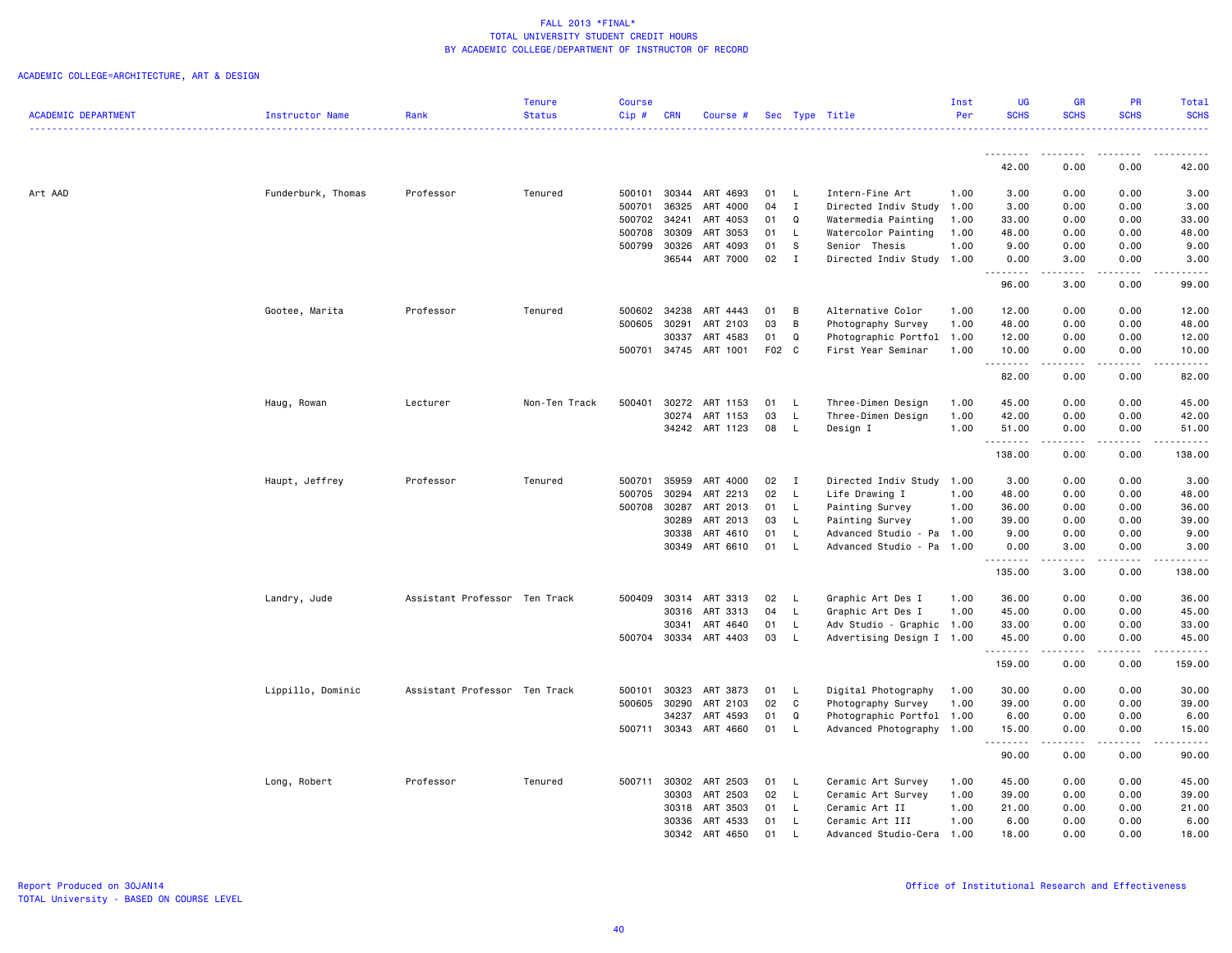|                            |                        |                               | <b>Tenure</b>  | Course |            |                       |              |              |                             | Inst | <b>UG</b>           | <b>GR</b>                                                                                                                 | PR                                                                                                                                                           | Total                   |
|----------------------------|------------------------|-------------------------------|----------------|--------|------------|-----------------------|--------------|--------------|-----------------------------|------|---------------------|---------------------------------------------------------------------------------------------------------------------------|--------------------------------------------------------------------------------------------------------------------------------------------------------------|-------------------------|
| <b>ACADEMIC DEPARTMENT</b> | <b>Instructor Name</b> | Rank                          | <b>Status</b>  | Cip#   | <b>CRN</b> | Course #              |              |              | Sec Type Title              | Per  | <b>SCHS</b>         | <b>SCHS</b>                                                                                                               | <b>SCHS</b>                                                                                                                                                  | <b>SCHS</b>             |
|                            |                        |                               |                |        |            |                       |              |              |                             |      | .                   | $\frac{1}{2} \left( \frac{1}{2} \right) \left( \frac{1}{2} \right) \left( \frac{1}{2} \right) \left( \frac{1}{2} \right)$ | .                                                                                                                                                            |                         |
|                            |                        |                               |                |        |            |                       |              |              |                             |      | 129.00              | 0.00                                                                                                                      | 0.00                                                                                                                                                         | 129.00                  |
| Art AAD                    | Martin, Gregory        | Assistant Professor Ten Track |                |        |            | 500705 30281 ART 1213 | 08           | - L          | Drawing I                   | 1.00 | 48.00               | 0.00                                                                                                                      | 0.00                                                                                                                                                         | 48.00                   |
|                            |                        |                               |                |        | 30282      | ART 1213              | 09           | L            | Drawing I                   | 1.00 | 42.00               | 0.00                                                                                                                      | 0.00                                                                                                                                                         | 42.00                   |
|                            |                        |                               |                |        |            | 30283 ART 1213        | 10           | L.           | Drawing I                   | 1.00 | 51.00<br>.          | 0.00                                                                                                                      | 0.00                                                                                                                                                         | 51.00                   |
|                            |                        |                               |                |        |            |                       |              |              |                             |      | 141.00              | 0.00                                                                                                                      | 0.00                                                                                                                                                         | 141.00                  |
|                            | McCourt, Timothy       | Professor                     | Tenured        | 500401 |            | 30264 ART 1123        | 04           | - L          | Design I                    | 1.00 | 51.00               | 0.00                                                                                                                      | 0.00                                                                                                                                                         | 51.00                   |
|                            |                        |                               |                |        | 30270      | ART 1133              | 01           | L            | Design II                   | 1.00 | 45.00               | 0.00                                                                                                                      | 0.00                                                                                                                                                         | 45.00                   |
|                            |                        |                               |                | 500708 | 30308      | ART 3033              | 01           | L.           | Non-Representational        | 1.00 | 39.00<br>.          | 0.00<br>$\sim$ $\sim$ $\sim$ $\sim$                                                                                       | 0.00<br>.                                                                                                                                                    | 39.00<br>.              |
|                            |                        |                               |                |        |            |                       |              |              |                             |      | 135.00              | 0.00                                                                                                                      | 0.00                                                                                                                                                         | 135.00                  |
|                            | Mixon, Jamie           | Professor                     | Tenured        | 500409 | 30335      | ART 4523              | 01           | $\mathsf{L}$ | Graphic Art Intern          | 1.00 | 99.00               | 0.00                                                                                                                      | 0.00                                                                                                                                                         | 99.00                   |
|                            |                        |                               |                | 500701 | 36155      | ART 4000              | 03           | $\mathbf{I}$ | Directed Indiv Study 1.00   |      | 3.00                | 0.00                                                                                                                      | 0.00                                                                                                                                                         | 3.00                    |
|                            |                        |                               |                |        | 36424      | ART 4000              | 08           | $\mathbf{I}$ | Directed Indiv Study        | 1.00 | 3.00                | 0.00                                                                                                                      | 0.00                                                                                                                                                         | 3.00                    |
|                            |                        |                               |                |        | 36629      | ART 4000              | $11 \quad I$ |              | Directed Indiv Study        | 1.00 | 3.00<br><u>.</u> .  | 0.00<br>المتمام المنا                                                                                                     | 0.00<br><b>.</b> .                                                                                                                                           | 3.00<br>$- - - - - - -$ |
|                            |                        |                               |                |        |            |                       |              |              |                             |      | 108.00              | 0.00                                                                                                                      | 0.00                                                                                                                                                         | 108.00                  |
|                            | Neuenfeldt, Lori       | Lecturer                      | Non-Ten Track  | 500701 | 34235      | ART 1001              | F01 C        |              | First Year Seminar          | 1.00 | 18.00               | 0.00                                                                                                                      | 0.00                                                                                                                                                         | 18.00                   |
|                            |                        |                               |                |        | 36383      | ART 4000              | 06           | I            | Directed Indiv Study        | 1.00 | 3.00                | 0.00                                                                                                                      | 0.00                                                                                                                                                         | 3.00                    |
|                            |                        |                               |                | 500703 | 30253      | ART 1013              | 01           | $\mathbf{C}$ | History Of Art I-           | 1.00 | 111.00              | 0.00                                                                                                                      | 0.00                                                                                                                                                         | 111.00                  |
|                            |                        |                               |                |        | 30254      | ART 1013              | 02           | $\mathbf C$  | History Of Art I            | 1.00 | 126.00              | 0.00                                                                                                                      | 0.00                                                                                                                                                         | 126.00                  |
|                            |                        |                               |                |        | 30256      | ART 1013              | H01 C        |              | History Of Art $I - H$ 1.00 |      | 45.00               | 0.00                                                                                                                      | 0.00                                                                                                                                                         | 45.00                   |
|                            |                        |                               |                | 500799 |            | 30325 ART 4083        | 01 S         |              | Senior Research             | 1.00 | 15.00<br>. <b>.</b> | 0.00<br>$\frac{1}{2}$                                                                                                     | 0.00<br>.                                                                                                                                                    | 15.00<br>.              |
|                            |                        |                               |                |        |            |                       |              |              |                             |      | 318.00              | 0.00                                                                                                                      | 0.00                                                                                                                                                         | 318.00                  |
|                            | Ngoh, Soon             | Professor                     | Tenured        | 500701 | 36384      | ART 4000              | 07           | $\mathbf{I}$ | Directed Indiv Study        | 1.00 | 3.00                | 0.00                                                                                                                      | 0.00                                                                                                                                                         | 3.00                    |
|                            |                        |                               |                | 500705 | 30285      | ART 1223              | 01           | L            | Drawing II                  | 1.00 | 30.00               | 0.00                                                                                                                      | 0.00                                                                                                                                                         | 30.00                   |
|                            |                        |                               |                |        | 30286      | ART 1223              | 02           | <b>L</b>     | Drawing II                  | 1.00 | 24.00               | 0.00                                                                                                                      | 0.00                                                                                                                                                         | 24.00                   |
|                            |                        |                               |                |        |            | 30296 ART 2233        | 01 L         |              | Drawing III                 | 1.00 | 18.00<br>.          | 0.00<br>.                                                                                                                 | 0.00<br>$\frac{1}{2} \left( \frac{1}{2} \right) \left( \frac{1}{2} \right) \left( \frac{1}{2} \right) \left( \frac{1}{2} \right) \left( \frac{1}{2} \right)$ | 18.00<br>.              |
|                            |                        |                               |                |        |            |                       |              |              |                             |      | 75.00               | 0.00                                                                                                                      | 0.00                                                                                                                                                         | 75.00                   |
|                            | Powney, Jeralyn        | Assistant Professor Ten Track |                | 500409 | 30315      | ART 3313              | 03           | - L          | Graphic Art Des I           | 1.00 | 33.00               | 0.00                                                                                                                      | 0.00                                                                                                                                                         | 33.00                   |
|                            |                        |                               |                |        | 35896      | ART 4640              | 02           | L.           | Adv Studio - Graphic 1.00   |      | 33.00               | 0.00                                                                                                                      | 0.00                                                                                                                                                         | 33.00                   |
|                            |                        |                               |                |        | 36266      | ART 4143              | 01           | Q            | Letterpress for Desi        | 1.00 | 36.00               | 0.00                                                                                                                      | 0.00                                                                                                                                                         | 36.00                   |
|                            |                        |                               |                | 500499 | 30324      | ART 3913              | 01           | Q            | Intro to Print Produ 1.00   |      | 39.00               | 0.00                                                                                                                      | 0.00                                                                                                                                                         | 39.00                   |
|                            |                        |                               |                | 500701 | 36436      | ART 4000              | 09           | I            | Directed Indiv Study        | 1.00 | 3.00                | 0.00                                                                                                                      | 0.00                                                                                                                                                         | 3.00                    |
|                            |                        |                               |                |        |            | 36461 ART 4000        | 10           | $\mathbf{I}$ | Directed Indiv Study 1.00   |      | 3.00<br>.           | 0.00<br>$\frac{1}{2}$                                                                                                     | 0.00<br>$- - - - -$                                                                                                                                          | 3.00<br>$- - - - - -$   |
|                            |                        |                               |                |        |            |                       |              |              |                             |      | 147.00              | 0.00                                                                                                                      | 0.00                                                                                                                                                         | 147.00                  |
|                            | Remo, John             | Lecturer                      | Non-Ten Track  | 500705 | 30277      | ART 1213              | 03           | L.           | Drawing I                   | 1.00 | 45.00               | 0.00                                                                                                                      | 0.00                                                                                                                                                         | 45.00                   |
|                            |                        |                               |                |        | 30280      | ART 1213              | 07           | L.           | Drawing I                   | 1.00 | 45.00               | 0.00                                                                                                                      | 0.00                                                                                                                                                         | 45.00                   |
|                            |                        |                               |                |        |            | 500710 34239 ART 3303 | 01 L         |              | Printmaking II              | 1.00 | 30.00<br>.          | 0.00<br>.                                                                                                                 | 0.00<br>.                                                                                                                                                    | 30.00<br>.              |
|                            |                        |                               |                |        |            |                       |              |              |                             |      | 120.00              | 0.00                                                                                                                      | 0.00                                                                                                                                                         | 120.00                  |
|                            | Riahi, Sheida          | Grad Teach Assist             | Not Applicable |        |            | 509999 36526 ART 4990 | 501 C        |              | Special Topic In ART 1.00   |      | 54.00               | 0.00                                                                                                                      | 0.00                                                                                                                                                         | 54.00                   |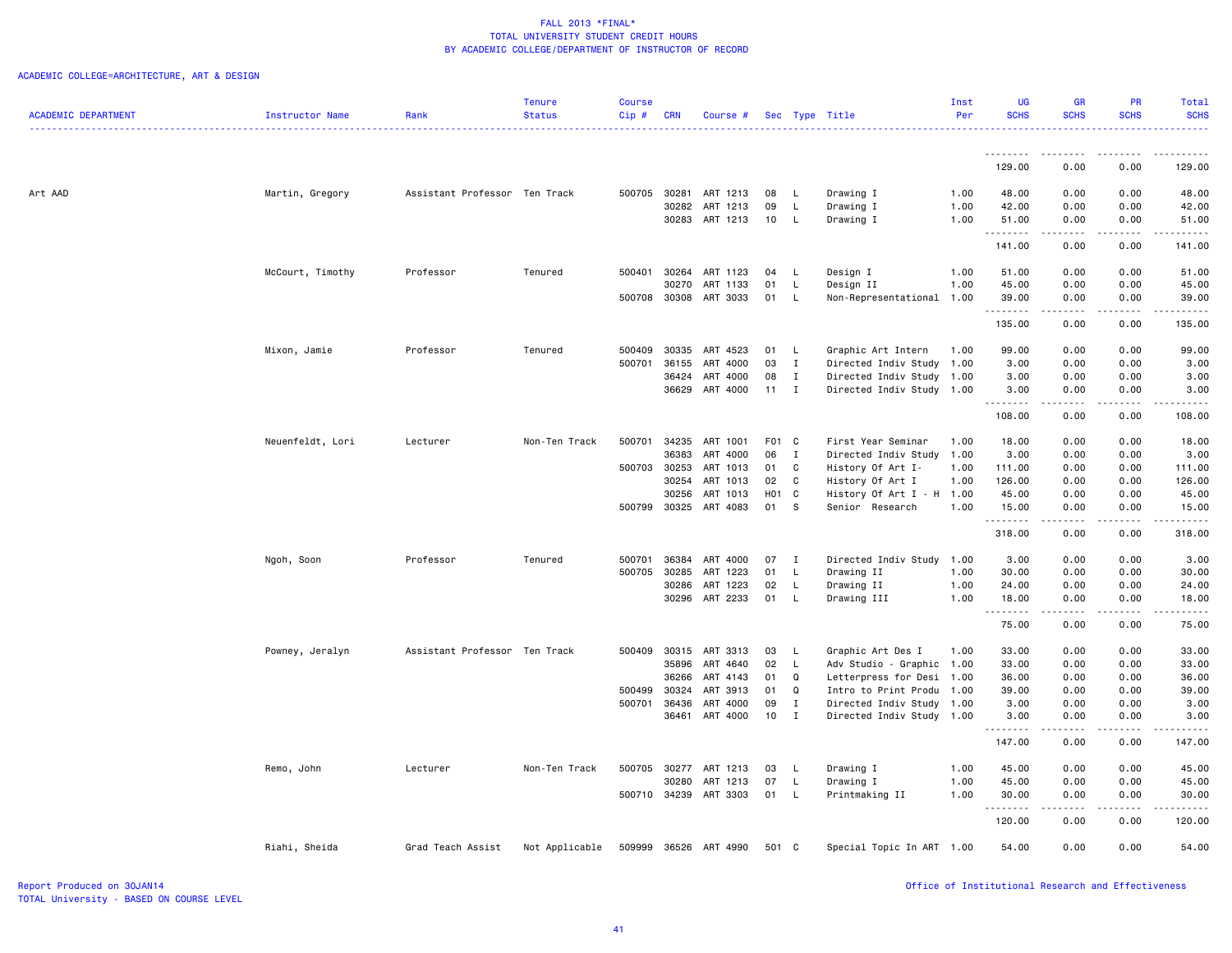|                            |                        |             | <b>Tenure</b>  | <b>Course</b> |            |          |       |                           | Inst | <b>UG</b>          | <b>GR</b>   | <b>PR</b>                 | Total       |
|----------------------------|------------------------|-------------|----------------|---------------|------------|----------|-------|---------------------------|------|--------------------|-------------|---------------------------|-------------|
| <b>ACADEMIC DEPARTMENT</b> | <b>Instructor Name</b> | Rank        | <b>Status</b>  | Cip#          | <b>CRN</b> | Course # |       | Sec Type Title            | Per  | <b>SCHS</b>        | <b>SCHS</b> | <b>SCHS</b>               | <b>SCHS</b> |
|                            |                        |             |                |               |            |          |       |                           |      |                    |             |                           |             |
|                            |                        |             |                |               |            |          |       |                           |      | ---------<br>54.00 | .<br>0.00   | .<br>0.00                 | .<br>54.00  |
| Art AAD                    | Ring, Robert           | Non-Faculty | Not Applicable | 500703 30259  |            | ART 1113 | 01 C  | Art Appreciation          | 1.00 | 375.00             | 0.00        | 0.00                      | 375.00      |
|                            |                        |             |                |               | 30261      | ART 1113 | H01 C | Honors Art Appreciat 1.00 |      | 66.00              | 0.00        | 0.00                      | 66.00       |
|                            |                        |             |                |               |            |          |       |                           |      | <u>.</u><br>441.00 | 0.00        | 0.00                      | 441.00      |
|                            | Seckinger, Linda       | Professor   | Tenured        | 500710        | 30297      | ART 2303 | 01 L  | Printmaking Survey        | 1.00 | 39.00              | 0.00        | 0.00                      | 39.00       |
|                            |                        |             |                |               | 30298      | ART 2303 | 02 L  | Printmaking Survey        | 1.00 | 30.00              | 0.00        | 0.00                      | 30.00       |
|                            |                        |             |                |               | 30299      | ART 2303 | 03 L  | Printmaking Survey        | 1.00 | 36.00              | 0.00        | 0.00                      | 36.00       |
|                            |                        |             |                |               |            |          |       |                           |      | --------<br>105.00 | 0.00        | - - - - - - - - -<br>0.00 | .<br>105.00 |
|                            | Shafer, Debra          | Lecturer    | Non-Ten Track  | 500704        | 30333      | ART 4403 | 02    | Advertising Design I 1.00 |      | 30.00<br>--------  | 0.00        | 0.00<br>- - - - - - - - - | 30.00       |
|                            |                        |             |                |               |            |          |       |                           |      | 30.00              | 0.00        | 0.00                      | 30.00       |
|                            |                        |             |                |               |            |          |       |                           |      | ========           | ========    | ========                  | ==========  |
| Art AAD                    |                        |             |                |               |            |          |       |                           |      | 3751.00            | 6.00        | 0.00                      | 3757.00     |
|                            |                        |             |                |               |            |          |       |                           |      | ========           |             |                           | ==========  |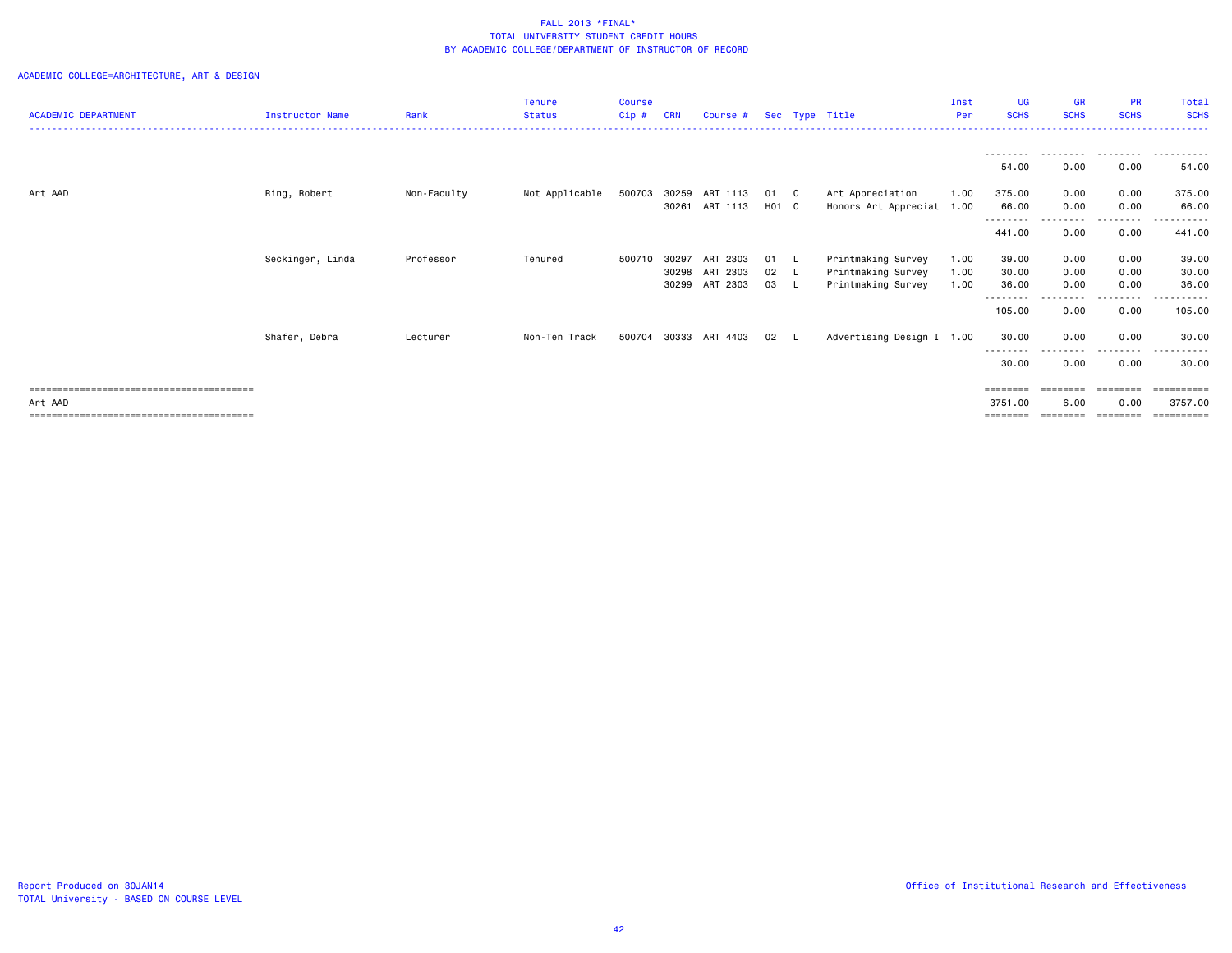| <b>ACADEMIC DEPARTMENT</b>    | Instructor Name   | Rank                          | <b>Tenure</b><br><b>Status</b> | <b>Course</b><br>Cip# | <b>CRN</b>              | Course #                      |                   |                          | Sec Type Title                                                  | Inst<br>Per  | <b>UG</b><br><b>SCHS</b>       | <b>GR</b><br><b>SCHS</b>      | <b>PR</b><br><b>SCHS</b>      | Total<br><b>SCHS</b>                |
|-------------------------------|-------------------|-------------------------------|--------------------------------|-----------------------|-------------------------|-------------------------------|-------------------|--------------------------|-----------------------------------------------------------------|--------------|--------------------------------|-------------------------------|-------------------------------|-------------------------------------|
| Building Construction Science | El-Adaway, Islam  | Assistant Professor Ten Track |                                | 140801                | 30634<br>34937<br>35051 | CE 4703<br>CE 9000<br>CE 9000 | 01<br>01<br>501 D | - C<br>$\Box$            | Constr Eng Managemen 1.00<br>Research / Diss<br>Research / Diss | 1.00<br>1.00 | 81.00<br>0.00<br>0.00          | 0.00<br>6.00<br>10.00         | 0.00<br>0.00<br>0.00          | 81.00<br>6.00<br>10.00              |
|                               |                   |                               |                                |                       |                         |                               |                   |                          |                                                                 |              | --------<br>81.00              | 16.00                         | .<br>0.00                     | .<br>97.00                          |
|                               | Gheisari, Masoud  | Assistant Professor Ten Track |                                | 522001                |                         | 30415 BCS 3116                | 01                | Q                        | Building Constructio 1.00                                       |              | 114.00<br>- - - - - - - -      | 0.00                          | 0.00<br>------                | 114,00<br>------                    |
|                               |                   |                               |                                |                       |                         |                               |                   |                          |                                                                 |              | 114.00                         | 0.00                          | 0.00                          | 114,00                              |
|                               | Herrmann, Michele | Assistant Professor Ten Track |                                | 522001                | 30420<br>35526          | BCS 4116<br>BCS 4223          | 01<br>01          | $\Omega$<br>$\mathbf{C}$ | Build Construct Stud 1.00<br>Professional Practic 1.00          |              | 126.00<br>63.00                | 0.00<br>0.00                  | 0.00<br>0.00                  | 126.00<br>63.00                     |
|                               |                   |                               |                                |                       |                         |                               |                   |                          |                                                                 |              | --------<br>189.00             | 0.00                          | 0.00                          | 189.00                              |
|                               | Leathem, Thomas   | Assistant Professor Ten Track |                                | 522001                | 30413                   | BCS 2116<br>30416 BCS 3213    | 01<br>01 C        | $\mathbf{Q}$             | Building Constructio 1.00<br>Electrical Systems                 | 1.00         | 84.00<br>57.00<br>--------     | 0.00<br>0.00                  | 0.00<br>0.00<br>------        | 84.00<br>57.00<br>.                 |
|                               |                   |                               |                                |                       |                         |                               |                   |                          |                                                                 |              | 141.00                         | 0.00                          | 0.00                          | 141.00                              |
| Building Construction Science |                   |                               |                                |                       |                         |                               |                   |                          |                                                                 |              | ========<br>525.00<br>======== | ========<br>16.00<br>======== | ========<br>0.00<br>--------- | -----------<br>541.00<br>========== |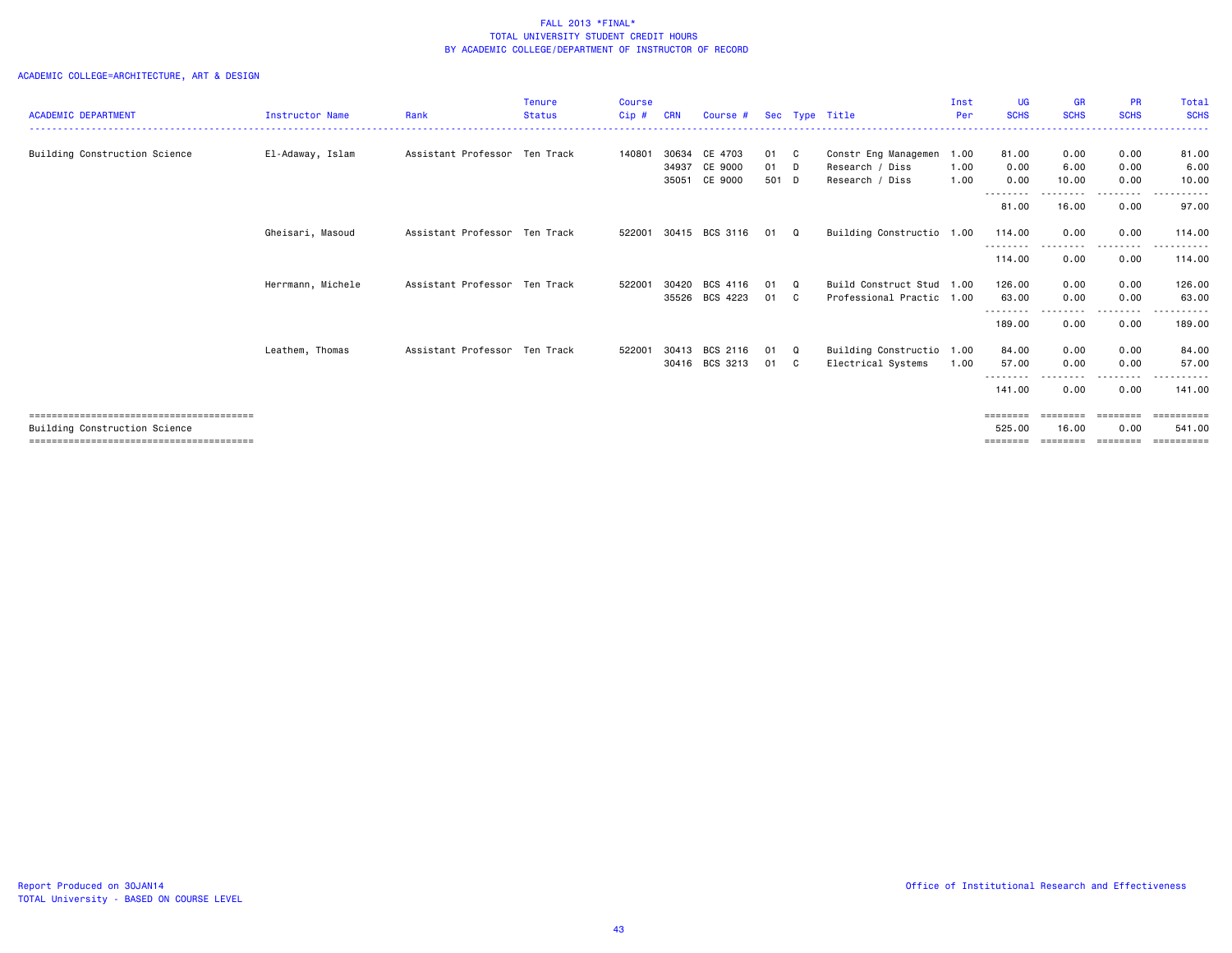|                            |                 |                               | Tenure        | <b>Course</b> |            |               |        |    |                           | Inst | <b>UG</b>   | GR                                  | <b>PR</b>                                                                                                                                                                               | Total                                           |
|----------------------------|-----------------|-------------------------------|---------------|---------------|------------|---------------|--------|----|---------------------------|------|-------------|-------------------------------------|-----------------------------------------------------------------------------------------------------------------------------------------------------------------------------------------|-------------------------------------------------|
| <b>ACADEMIC DEPARTMENT</b> | Instructor Name | Rank                          | <b>Status</b> | Cip#          | <b>CRN</b> | Course #      |        |    | Sec Type Title            | Per  | <b>SCHS</b> | <b>SCHS</b>                         | <b>SCHS</b>                                                                                                                                                                             | <b>SCHS</b><br>. <u>.</u> .                     |
| Design                     | Beatty, David   | Lecturer                      | Non-Ten Track | 500408        |            | 32340 ID 1683 | 01 C   |    | Interior Design Grap 1.00 |      | 57.00       | 0.00                                | 0.00                                                                                                                                                                                    | 57.00                                           |
|                            |                 |                               |               |               | 32341      | ID 1683       | 02 C   |    | Interior Design Grap 1.00 |      | 48.00       | 0.00                                | 0.00                                                                                                                                                                                    | 48.00                                           |
|                            |                 |                               |               |               |            |               |        |    |                           |      | .<br>105.00 | .<br>0.00                           | 0.00                                                                                                                                                                                    | 105.00                                          |
|                            | Carroll, Robin  | Instructor                    | Non-Ten Track | 040501        |            | 32347 ID 3663 | 01 C   |    | Color & Lighting for      | 1.00 | 27.00       | 0.00                                | 0.00                                                                                                                                                                                    | 27.00                                           |
|                            |                 |                               |               |               |            | 32348 ID 3663 | 02 C   |    | Color & Lighting for      | 1.00 | 39.00       | 0.00                                | 0.00                                                                                                                                                                                    | 39.00                                           |
|                            |                 |                               |               | 190601        |            | 32306 HS 3673 | 01     | C  | Envir For Sp Needs        | 1.00 | 18.00       | 0.00                                | 0.00                                                                                                                                                                                    | 18.00                                           |
|                            |                 |                               |               |               | 32307      | HS 3673       | 02 C   |    | Envir For Sp Needs        | 1.00 | 12.00       | 0.00                                | 0.00                                                                                                                                                                                    | 12.00                                           |
|                            |                 |                               |               |               |            | 32349 ID 3673 | 01     | C  | Environments for Spe 1.00 |      | 39.00       | 0.00                                | 0.00                                                                                                                                                                                    | 39.00                                           |
|                            |                 |                               |               |               |            | 32350 ID 3673 | 02 C   |    | Environments for Spe 1.00 |      | 48.00<br>.  | 0.00<br>.                           | 0.00<br>$\frac{1}{2} \left( \frac{1}{2} \right) \left( \frac{1}{2} \right) \left( \frac{1}{2} \right) \left( \frac{1}{2} \right) \left( \frac{1}{2} \right) \left( \frac{1}{2} \right)$ | 48.00<br><u>.</u>                               |
|                            |                 |                               |               |               |            |               |        |    |                           |      | 183.00      | 0.00                                | 0.00                                                                                                                                                                                    | 183.00                                          |
|                            | Crumpton, Amy   | Associate Professor Tenured   |               | 040501        | 32353      | ID 4663       | 01     | C. | Prof Proc & Practice 1.00 |      | 33.00       | 0.00                                | 0.00                                                                                                                                                                                    | 33.00                                           |
|                            |                 |                               |               | 190601        | 32344      | ID 3614       | 01     | B  | Interior Design Stud 1.00 |      | 44.00       | 0.00                                | 0.00                                                                                                                                                                                    | 44.00                                           |
|                            |                 |                               |               |               |            | 32345 ID 3614 | 02     | B  | Interior Design Stud 1.00 |      | 36.00       | 0.00                                | 0.00                                                                                                                                                                                    | 36.00                                           |
|                            |                 |                               |               |               |            |               |        |    |                           |      | .<br>113.00 | $\sim$ $\sim$ $\sim$ $\sim$<br>0.00 | -----<br>0.00                                                                                                                                                                           | 113.00                                          |
|                            | Miller, Beth    | Non-Faculty                   | Tenured       | 040501        |            | 32346 ID 3643 | 01     | C  | History of Interiors 1.00 |      | 93.00       | 0.00                                | 0.00                                                                                                                                                                                    | 93.00                                           |
|                            |                 |                               |               | 190699        |            | 36284 ID 4000 | $01$ I |    | Directed Individual       | 1.00 | 1.00        | 0.00                                | 0.00                                                                                                                                                                                    | 1.00                                            |
|                            |                 |                               |               |               |            |               |        |    |                           |      | .<br>94.00  | $\sim$ $\sim$ $\sim$<br>0.00        | . <b>.</b><br>0.00                                                                                                                                                                      | 94.00                                           |
|                            | Miller, Lyndsey | Assistant Professor Ten Track |               | 040501        | 32343      | ID 2633       | 01     | C  | Int Mat, Treat & Res 1.00 |      | 60.00       | 0.00                                | 0.00                                                                                                                                                                                    | 60.00                                           |
|                            |                 |                               |               | 190601        |            | 32352 ID 4644 | 02 B   |    | Interior Design Stud 1.00 |      | 44.00       | 0.00                                | 0.00                                                                                                                                                                                    | 44.00                                           |
|                            |                 |                               |               |               |            |               |        |    |                           |      | .<br>104.00 | .<br>0.00                           | -----<br>0.00                                                                                                                                                                           | 104.00                                          |
|                            | Riehm, William  | Assistant Professor Ten Track |               | 190601        | 32342      | ID 2615       | 01     | B  | Interior Design Stud      | 1.00 | 70.00       | 0.00                                | 0.00                                                                                                                                                                                    | 70.00                                           |
|                            |                 |                               |               | 190603        | 32354      | ID 4693       | 01     | C  | Furniture Design          | 1.00 | 48.00       | 0.00                                | 0.00                                                                                                                                                                                    | 48.00                                           |
|                            |                 |                               |               | 190699        | 36381      | ID 4000       | $02$ I |    | Directed Individual       | 1.00 | 1.00<br>.   | 0.00                                | 0.00                                                                                                                                                                                    | 1.00                                            |
|                            |                 |                               |               |               |            |               |        |    |                           |      | 119.00      | 0.00                                | 0.00                                                                                                                                                                                    | 119.00                                          |
|                            |                 |                               |               |               |            |               |        |    |                           |      | ========    | ========                            | ========                                                                                                                                                                                |                                                 |
| Design                     |                 |                               |               |               |            |               |        |    |                           |      | 718.00      | 0.00                                | 0.00                                                                                                                                                                                    | 718.00<br>-------- -------- -------- ---------- |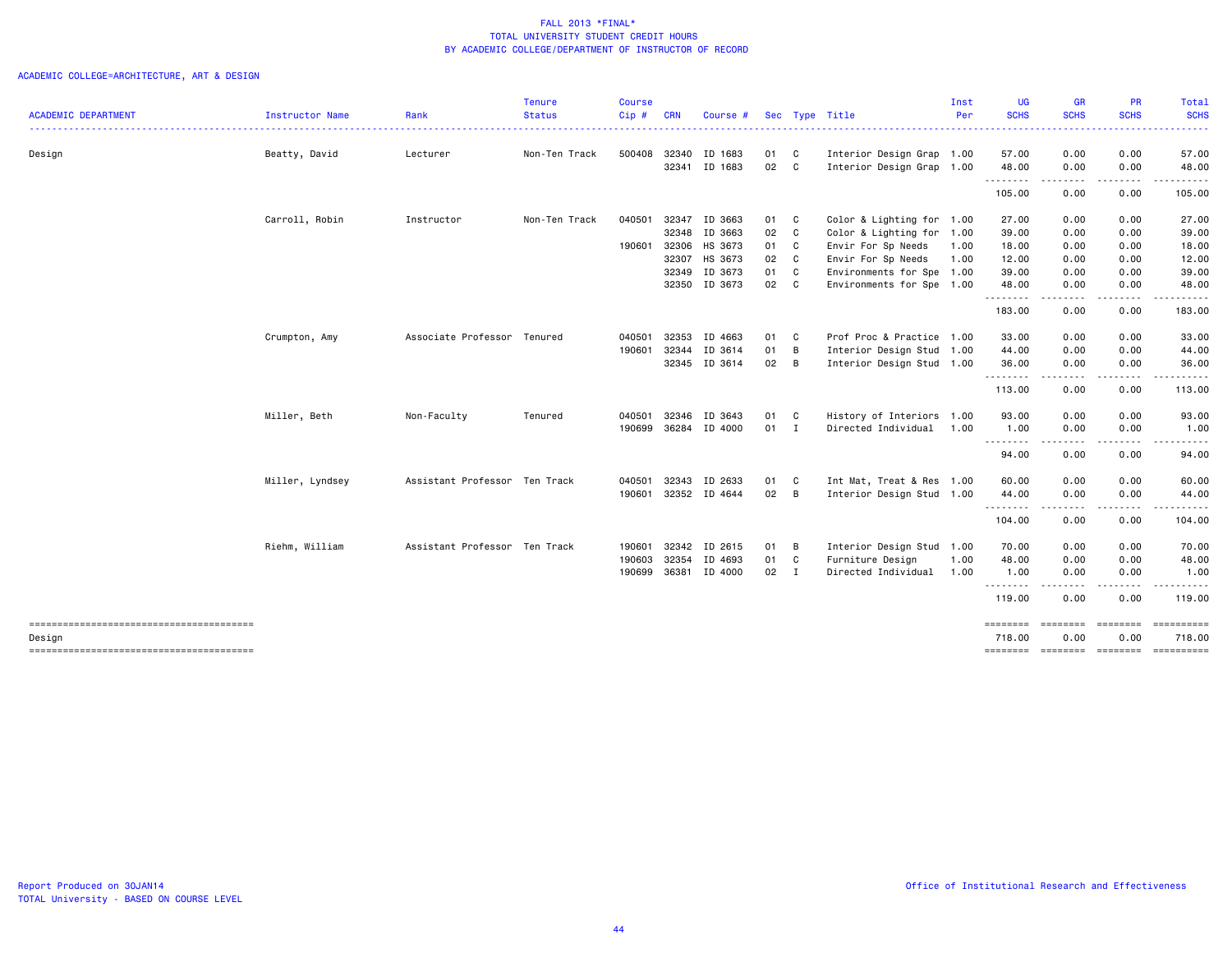# ACADEMIC COLLEGE=ARCHITECTURE, ART & DESIGN

|                            |                   |                               | <b>Tenure</b>  | <b>Course</b> |            |                 |       |                |                           | Inst | <b>UG</b>                                                                                                                 | GR          | PR                                                                                                                        | Total                                                                                                                     |
|----------------------------|-------------------|-------------------------------|----------------|---------------|------------|-----------------|-------|----------------|---------------------------|------|---------------------------------------------------------------------------------------------------------------------------|-------------|---------------------------------------------------------------------------------------------------------------------------|---------------------------------------------------------------------------------------------------------------------------|
| <b>ACADEMIC DEPARTMENT</b> | Instructor Name   | Rank                          | <b>Status</b>  | Cip#          | <b>CRN</b> | Course #        |       |                | Sec Type Title            | Per  | <b>SCHS</b>                                                                                                               | <b>SCHS</b> | <b>SCHS</b>                                                                                                               | <b>SCHS</b>                                                                                                               |
|                            |                   |                               |                |               |            |                 |       |                |                           |      |                                                                                                                           |             |                                                                                                                           |                                                                                                                           |
| School of Architecture     | Berk, Michael     | Professor                     | Tenured        | 040201        | 30240      | ARC 4536        | 03    | C              | Arch Design IV-A - E 1.00 |      | 72.00                                                                                                                     | 0.00        | 0.00                                                                                                                      | 72.00                                                                                                                     |
|                            |                   |                               |                | 049999        | 35035      | ARC 4990        | 01    | C              | Special Topic In ARC 1.00 |      | 36.00                                                                                                                     | 0.00        | 0.00                                                                                                                      | 36.00                                                                                                                     |
|                            |                   |                               |                |               | 35036      | ARC 4990        | 02    | C              | Special Topic In ARC 1.00 |      | 36.00                                                                                                                     | 0.00        | 0.00                                                                                                                      | 36.00                                                                                                                     |
|                            |                   |                               |                |               |            |                 |       |                |                           |      | .                                                                                                                         | .           |                                                                                                                           | .                                                                                                                         |
|                            |                   |                               |                |               |            |                 |       |                |                           |      | 144.00                                                                                                                    | 0.00        | 0.00                                                                                                                      | 144.00                                                                                                                    |
|                            |                   |                               |                |               |            |                 |       |                |                           |      |                                                                                                                           |             |                                                                                                                           |                                                                                                                           |
|                            | Callender, Jassen | Associate Professor Tenured   |                | 040201        | 30244      | ARC 5576        | 01    | В              | Arch Design V-A           | 1.00 | 84.00                                                                                                                     | 0.00        | 0.00                                                                                                                      | 84.00                                                                                                                     |
|                            |                   |                               |                | 040701        |            | 30246 ARC 5623  | 01    | C              | Studies Urban Design 1.00 |      | 87.00                                                                                                                     | 0.00        | 0.00                                                                                                                      | 87.00                                                                                                                     |
|                            |                   |                               |                |               |            |                 |       |                |                           |      | .<br>171.00                                                                                                               | .<br>0.00   | .<br>0.00                                                                                                                 | .<br>171.00                                                                                                               |
|                            |                   |                               |                |               |            |                 |       |                |                           |      |                                                                                                                           |             |                                                                                                                           |                                                                                                                           |
|                            | Frank, Timothy    | Assistant Professor Ten Track |                | 040201        | 30239      | ARC 4536        | 02    | В              | Arch Design IV-A          | 1.00 | 54.00                                                                                                                     | 0.00        | 0.00                                                                                                                      | 54.00                                                                                                                     |
|                            |                   |                               |                | 049999        | 35953      | ARC 4990        | 04    | В              | Special Topic In ARC      | 1.00 | 33.00                                                                                                                     | 0.00        | 0.00                                                                                                                      | 33.00                                                                                                                     |
|                            |                   |                               |                |               |            |                 |       |                |                           |      | .                                                                                                                         | .           | المتماما                                                                                                                  | .                                                                                                                         |
|                            |                   |                               |                |               |            |                 |       |                |                           |      | 87.00                                                                                                                     | 0.00        | 0.00                                                                                                                      | 87.00                                                                                                                     |
|                            |                   |                               |                |               |            |                 |       |                |                           |      |                                                                                                                           |             |                                                                                                                           |                                                                                                                           |
|                            | Gines, Jacob      | Assistant Professor Ten Track |                | 040201        | 30219      | ARC 1013        | 02    | C              | Arch Appreciation         | 1.00 | 423.00                                                                                                                    | 0.00        | 0.00                                                                                                                      | 423.00                                                                                                                    |
|                            |                   |                               |                |               | 30231      | ARC 3536        | 02    | B              | Arch Design III-A         | 0.99 | 83.16                                                                                                                     | 0.00        | 0.00                                                                                                                      | 83.16                                                                                                                     |
|                            |                   |                               |                |               | 36166      | ARC 4000        | 01    | $\mathbf{I}$   | Directed Indiv Study 1.00 |      | 1.00                                                                                                                      | 0.00        | 0.00                                                                                                                      | 1.00                                                                                                                      |
|                            |                   |                               |                |               | 36416      | ARC 4000        | 02    | $\mathbf{I}$   | Directed Indiv Study 1.00 |      | 1.00                                                                                                                      | 0.00        | 0.00                                                                                                                      | 1.00                                                                                                                      |
|                            |                   |                               |                |               | 36417      | ARC 4000        | 03    | $\mathbf{I}$   | Directed Indiv Study      | 1.00 | 1.00                                                                                                                      | 0.00        | 0.00                                                                                                                      | 1.00                                                                                                                      |
|                            |                   |                               |                |               | 36418      | ARC 4000        | 04    | $\mathbf{I}$   | Directed Indiv Study 1.00 |      | 1.00                                                                                                                      | 0.00        | 0.00                                                                                                                      | 1.00                                                                                                                      |
|                            |                   |                               |                |               | 36494      | ARC 4000        | 05    | $\mathbf{I}$   | Directed Indiv Study 1.00 |      | 1.00                                                                                                                      | 0.00        | 0.00                                                                                                                      | 1.00                                                                                                                      |
|                            |                   |                               |                | 240101 32277  |            | <b>HON 2003</b> | H01 I |                | Oxbridge Tutorial         | 1.00 | 6.00                                                                                                                      | 0.00        | 0.00                                                                                                                      | 6.00                                                                                                                      |
|                            |                   |                               |                |               |            |                 |       |                |                           |      | .                                                                                                                         | .           | .                                                                                                                         | .                                                                                                                         |
|                            |                   |                               |                |               |            |                 |       |                |                           |      | 517.16                                                                                                                    | 0.00        | 0.00                                                                                                                      | 517.16                                                                                                                    |
|                            | Gregory, Alexis   | Assistant Professor Ten Track |                | 040201        | 30233      | ARC 3713        | 01    | C              | Assemblages               | 1.00 | 102.00                                                                                                                    | 0.00        | 0.00                                                                                                                      | 102.00                                                                                                                    |
|                            |                   |                               |                |               | 34244      | ARC 2536        | 03    | В              | Arch Design II-A          | 0.99 | 65.34                                                                                                                     | 0.00        | 0.00                                                                                                                      | 65.34                                                                                                                     |
|                            |                   |                               |                |               |            |                 |       |                |                           |      |                                                                                                                           |             |                                                                                                                           | ه د د د د                                                                                                                 |
|                            |                   |                               |                |               |            |                 |       |                |                           |      | 167.34                                                                                                                    | 0.00        | 0.00                                                                                                                      | 167.34                                                                                                                    |
|                            |                   |                               |                |               |            |                 |       |                |                           |      |                                                                                                                           |             |                                                                                                                           |                                                                                                                           |
|                            | Herrmann, Hans    | Assistant Professor Ten Track |                | 040201        | 30225      | ARC 2536        | 01    | В              | Arch Design II-A          | 1.00 | 60.00                                                                                                                     | 0.00        | 0.00                                                                                                                      | 60.00                                                                                                                     |
|                            |                   |                               |                |               | 30226      | ARC 2536        | 02    | В              | Arch Design II-A          | 0.01 | 0.72                                                                                                                      | 0.00        | 0.00                                                                                                                      | 0.72                                                                                                                      |
|                            |                   |                               |                |               | 30227      | ARC 2536        | H01   | $\overline{B}$ | Hon Arch Design II-A 1.00 |      | 12.00                                                                                                                     | 0.00        | 0.00                                                                                                                      | 12.00                                                                                                                     |
|                            |                   |                               |                |               | 34244      | ARC 2536        | 03    | В              | Arch Design II-A          | 0.01 | 0.66                                                                                                                      | 0.00        | 0.00                                                                                                                      | 0.66                                                                                                                      |
|                            |                   |                               |                | 049999        | 35254      | ARC 4990        | 03    | В              | Special Topic In ARC      | 1.00 | 27.00                                                                                                                     | 0.00        | 0.00                                                                                                                      | 27.00                                                                                                                     |
|                            |                   |                               |                |               |            |                 |       |                |                           |      | .                                                                                                                         |             | $\frac{1}{2} \left( \frac{1}{2} \right) \left( \frac{1}{2} \right) \left( \frac{1}{2} \right) \left( \frac{1}{2} \right)$ | .                                                                                                                         |
|                            |                   |                               |                |               |            |                 |       |                |                           |      | 100.38                                                                                                                    | 0.00        | 0.00                                                                                                                      | 100.38                                                                                                                    |
|                            | Kemp, Leah        | Non-Faculty                   | Not Applicable | 040201        | 33784      | ARC 1013        | 501 C |                | Arch Appreciation         | 1.00 | 18.00                                                                                                                     | 0.00        | 0.00                                                                                                                      | 18.00                                                                                                                     |
|                            |                   |                               |                |               |            |                 |       |                |                           |      |                                                                                                                           |             |                                                                                                                           | $\frac{1}{2} \left( \frac{1}{2} \right) \left( \frac{1}{2} \right) \left( \frac{1}{2} \right) \left( \frac{1}{2} \right)$ |
|                            |                   |                               |                |               |            |                 |       |                |                           |      | 18.00                                                                                                                     | 0.00        | 0.00                                                                                                                      | 18.00                                                                                                                     |
|                            |                   |                               |                |               |            |                 |       |                |                           |      |                                                                                                                           |             |                                                                                                                           |                                                                                                                           |
|                            | Lewis, David      | Professor                     | Tenured        | 522001        |            | 34185 BCS 1116  | 01    | Q              | Build Construct Stud      | 1.00 | 96.00                                                                                                                     | 0.00        | 0.00                                                                                                                      | 96.00                                                                                                                     |
|                            |                   |                               |                |               |            |                 |       |                |                           |      | $\frac{1}{2} \left( \frac{1}{2} \right) \left( \frac{1}{2} \right) \left( \frac{1}{2} \right) \left( \frac{1}{2} \right)$ |             |                                                                                                                           |                                                                                                                           |
|                            |                   |                               |                |               |            |                 |       |                |                           |      | 96.00                                                                                                                     | 0.00        | 0.00                                                                                                                      | 96.00                                                                                                                     |
|                            | McCann, Rachel    | Professor                     | Tenured        | 040201        | 30229      | ARC 3313        | 01    | C              | History Of Arch II        | 1.00 | 96.00                                                                                                                     | 0.00        | 0.00                                                                                                                      | 96.00                                                                                                                     |
|                            |                   |                               |                |               | 30238      | ARC 4536        | 01    | B              |                           | 1.00 | 84.00                                                                                                                     | 0.00        | 0.00                                                                                                                      | 84.00                                                                                                                     |
|                            |                   |                               |                |               |            |                 |       |                | Arch Design IV-A          |      | .                                                                                                                         |             | $- - - -$                                                                                                                 | .                                                                                                                         |
|                            |                   |                               |                |               |            |                 |       |                |                           |      | 180.00                                                                                                                    | 0.00        | 0.00                                                                                                                      | 180.00                                                                                                                    |
|                            |                   |                               |                |               |            |                 |       |                |                           |      |                                                                                                                           |             |                                                                                                                           |                                                                                                                           |
|                            | McGlohn, Emily    | Assistant Professor Ten Track |                | 040201        | 30218      | ARC 1013        | 01    | C              | Arch Appreciation         | 1.00 | 432.00                                                                                                                    | 0.00        | 0.00                                                                                                                      | 432.00                                                                                                                    |
|                            |                   |                               |                |               | 30226      | ARC 2536        | 02    | B              | Arch Design II-A          | 0.99 | 71.28                                                                                                                     | 0.00        | 0.00                                                                                                                      | 71.28                                                                                                                     |
|                            |                   |                               |                |               |            |                 |       |                |                           |      |                                                                                                                           |             |                                                                                                                           |                                                                                                                           |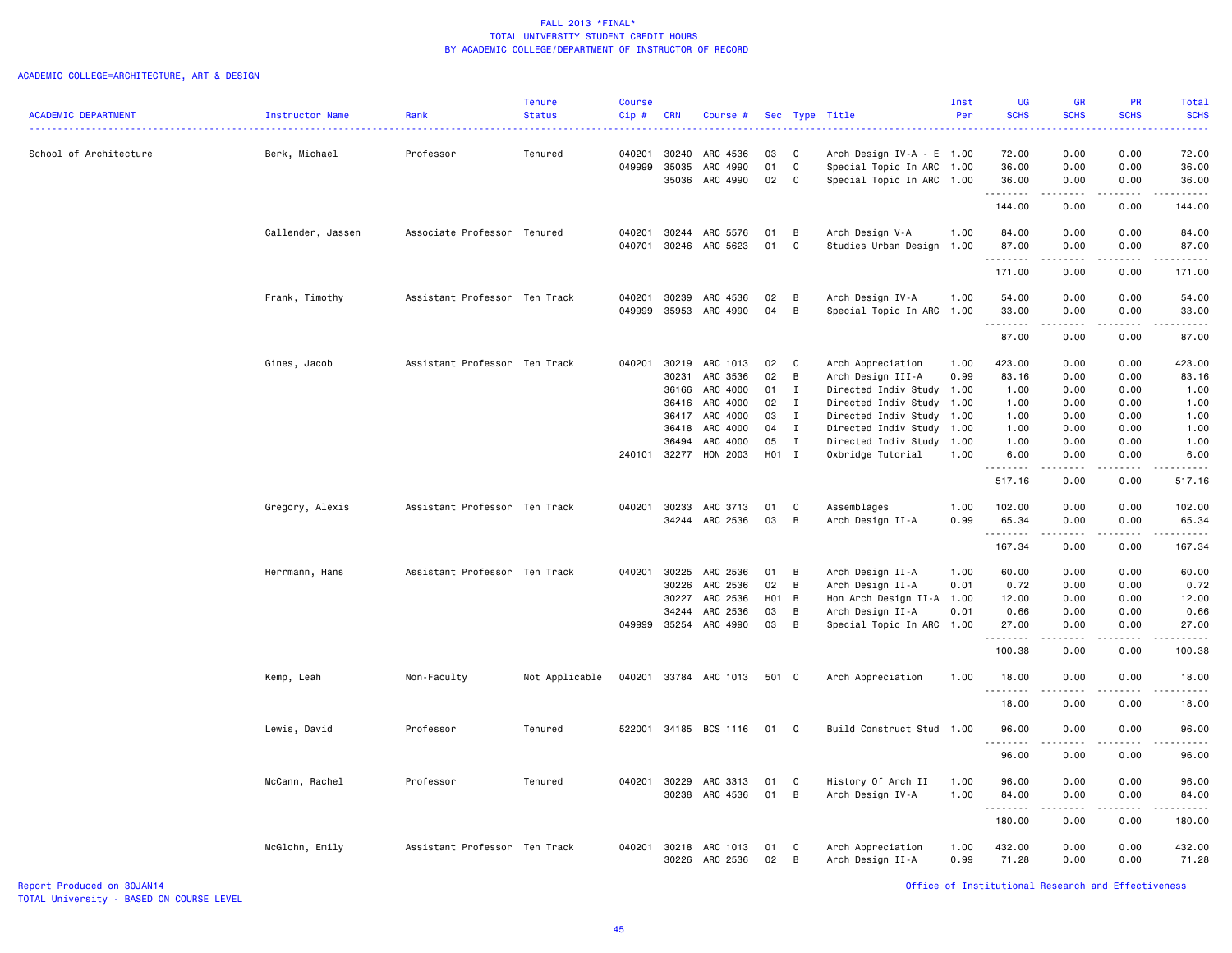| <b>ACADEMIC DEPARTMENT</b> | Instructor Name   | Rank                              | <b>Tenure</b><br><b>Status</b> | <b>Course</b><br>Cip# | <b>CRN</b> | Course #                         |                 |                              | Sec Type Title                                    | Inst<br>Per | UG<br><b>SCHS</b>  | <b>GR</b><br><b>SCHS</b>                                                                                                          | PR<br><b>SCHS</b> | Total<br><b>SCHS</b> |
|----------------------------|-------------------|-----------------------------------|--------------------------------|-----------------------|------------|----------------------------------|-----------------|------------------------------|---------------------------------------------------|-------------|--------------------|-----------------------------------------------------------------------------------------------------------------------------------|-------------------|----------------------|
|                            |                   |                                   |                                |                       |            |                                  |                 |                              |                                                   |             |                    |                                                                                                                                   |                   |                      |
| School of Architecture     | McGlohn, Emily    | Assistant Professor Ten Track     |                                | 040201                | 36496      | ARC 4000                         | 07 I            |                              | Directed Indiv Study 1.00                         |             | 1.00               | 0.00                                                                                                                              | 0.00              | 1.00                 |
|                            |                   |                                   |                                |                       | 36497      | ARC 4000                         | 08              | $\mathbf I$                  | Directed Indiv Study                              | 1.00        | 1.00               | 0.00                                                                                                                              | 0.00              | 1.00                 |
|                            |                   |                                   |                                |                       |            | 36498 ARC 4000                   | 09              | $\mathbf{I}$                 | Directed Indiv Study                              | 1.00        | 1.00<br>.          | 0.00<br>$\frac{1}{2} \left( \frac{1}{2} \right) \left( \frac{1}{2} \right) \left( \frac{1}{2} \right) \left( \frac{1}{2} \right)$ | 0.00<br>.         | 1.00<br>.            |
|                            |                   |                                   |                                |                       |            |                                  |                 |                              |                                                   |             | 506.28             | 0.00                                                                                                                              | 0.00              | 506.28               |
|                            | Newman, Charles   | Lecturer                          | Non-Ten Track                  | 040201                |            | 30243 ARC 5443                   | 01              | $\overline{B}$               | Architectural Progra 1.00                         |             | 87.00              | 0.00                                                                                                                              | 0.00              | 87.00                |
|                            |                   |                                   |                                |                       |            |                                  |                 |                              |                                                   |             | 87.00              | 0.00                                                                                                                              | 0.00              | 87.00                |
|                            | Poros, John       | Associate Professor Tenured       |                                | 040201                |            | 30234 ARC 3904                   | 01              | $\mathbf{C}$                 | Structures I                                      | 1.00        | 120.00             | 0.00                                                                                                                              | 0.00              | 120.00               |
|                            |                   |                                   |                                |                       | 30235      | ARC 3904                         | 02              | $\mathsf{K}$                 | Structures I                                      | 1.00        | 0.00               | 0.00                                                                                                                              | 0.00              | 0.00                 |
|                            |                   |                                   |                                |                       | 30418      | BCS 3904                         | 01              | C                            | Structures I                                      | 1.00        | 76.00              | 0.00                                                                                                                              | 0.00              | 76.00                |
|                            |                   |                                   |                                |                       |            | 30419 BCS 3904                   | 02 K            |                              | Structures I                                      | 1.00        | 0.00<br>--------   | 0.00<br>د د د د                                                                                                                   | 0.00<br>-----     | 0.00                 |
|                            |                   |                                   |                                |                       |            |                                  |                 |                              |                                                   |             | 196.00             | 0.00                                                                                                                              | 0.00              | 196.00               |
|                            | Roberson, Jeffery | Visiting Assist Pro Non-Ten Track |                                | 040201                |            | 30222 ARC 1536                   | 02              | $\overline{B}$               | Arch Design I-A                                   | 0.99        | 95.04              | 0.00                                                                                                                              | 0.00              | 95.04                |
|                            |                   |                                   |                                |                       |            | 30236 ARC 4313                   | 01              | $\mathbf{C}$                 | Architectural Theory                              | 1.00        | 66.00              | 0.00                                                                                                                              | 0.00              | 66.00                |
|                            |                   |                                   |                                |                       |            |                                  |                 |                              |                                                   |             | .<br>161.04        | .<br>0.00                                                                                                                         | .<br>0.00         | .<br>161.04          |
|                            | Salmon, Amelia    | Lecturer                          | Non-Ten Track                  | 040201                |            | 34848 ARC 5493                   | 01 C            |                              | Arch Practice                                     | 1.00        | 93.00              | 0.00                                                                                                                              | 0.00              | 93.00                |
|                            |                   |                                   |                                |                       |            |                                  |                 |                              |                                                   |             | .<br>93.00         | $\frac{1}{2} \left( \frac{1}{2} \right) \left( \frac{1}{2} \right) \left( \frac{1}{2} \right) \left( \frac{1}{2} \right)$<br>0.00 | .<br>0.00         | 93.00                |
|                            | Taylor, Justin    | Assistant Professor Ten Track     |                                | 040201                |            | 30228 ARC 2713                   | 01              | $\mathbf{C}$                 | Passive Build Sys                                 | 1.00        | 111.00             | 0.00                                                                                                                              | 0.00              | 111.00               |
|                            |                   |                                   |                                |                       |            | 30230 ARC 3536                   | 01              | B                            |                                                   | 1.00        | 84.00              |                                                                                                                                   | 0.00              |                      |
|                            |                   |                                   |                                |                       |            |                                  | 02              | В                            | Arch Design III-A                                 |             |                    | 0.00                                                                                                                              | 0.00              | 84.00<br>0.84        |
|                            |                   |                                   |                                |                       |            | 30231 ARC 3536                   |                 |                              | Arch Design III-A                                 | 0.01        | 0.84               | 0.00                                                                                                                              |                   |                      |
|                            |                   |                                   |                                |                       | 30414      | BCS 2713<br>36552 ARC 4000       | 01              | $\mathbf{C}$                 | Passive Building Sys                              | 1.00        | 54.00              | 0.00                                                                                                                              | 0.00              | 54.00                |
|                            |                   |                                   |                                |                       |            |                                  | 11              | $\mathbf{I}$                 | Directed Indiv Study                              | 1.00        | 1.00               | 0.00                                                                                                                              | 0.00              | 1.00                 |
|                            |                   |                                   |                                |                       |            | 36553 ARC 4000                   | 12 <sub>1</sub> | $\blacksquare$               | Directed Indiv Study                              | 1.00        | 1.00               | 0.00                                                                                                                              | 0.00              | 1.00                 |
|                            |                   |                                   |                                |                       | 36554      | ARC 4000                         | 13              | $\mathbf{I}$<br>$\mathbf{I}$ | Directed Indiv Study                              | 1.00        | 1.00               | 0.00                                                                                                                              | 0.00              | 1.00                 |
|                            |                   |                                   |                                |                       |            | 36555 ARC 4000<br>36594 ARC 4000 | 14<br>$15$ I    |                              | Directed Indiv Study<br>Directed Indiv Study 1.00 | 1.00        | 1.00<br>1.00       | 0.00<br>0.00                                                                                                                      | 0.00<br>0.00      | 1.00<br>1.00         |
|                            |                   |                                   |                                |                       |            |                                  |                 |                              |                                                   |             | .<br>254.84        | والمالمات<br>0.00                                                                                                                 | .<br>0.00         | 254.84               |
|                            | Tripp, Andrew     | Assistant Professor Ten Track     |                                | 040201                | 30221      | ARC 1536                         | 01 B            |                              | Arch Design I-A                                   | 1.00        | 66.00              | 0.00                                                                                                                              | 0.00              | 66.00                |
|                            |                   |                                   |                                |                       |            | 30222 ARC 1536                   | 02 B            |                              | Arch Design I-A                                   | 0.01        | 0.96               | 0.00                                                                                                                              | 0.00              | 0.96                 |
|                            |                   |                                   |                                |                       |            | 30223 ARC 1536                   | 04              | В                            | Arch Design I-A                                   | 1.00        | 66.00              | 0.00                                                                                                                              | 0.00              | 66.00                |
|                            |                   |                                   |                                |                       |            | 30224 ARC 1536                   | $H01$ B         |                              | Hon Arch Design I-A                               | 1.00        | 36.00              | 0.00                                                                                                                              | 0.00              | 36.00                |
|                            |                   |                                   |                                |                       |            |                                  |                 |                              |                                                   |             | <u>.</u><br>168.96 | $\frac{1}{2} \left( \frac{1}{2} \right) \left( \frac{1}{2} \right) \left( \frac{1}{2} \right)$<br>0.00                            | .<br>0.00         | .<br>168.96          |
|                            | Vaughan, Mark     | Lecturer                          | Non-Ten Track                  | 040201                |            | 30245 ARC 5576                   | $02 \quad B$    |                              | Arch Design V-A                                   | 1.00        | 90.00              | 0.00                                                                                                                              | 0.00              | 90.00                |
|                            |                   |                                   |                                |                       |            |                                  |                 |                              |                                                   |             | .<br>90.00         | 0.00                                                                                                                              | 0.00              | 90.00                |
|                            |                   |                                   |                                |                       |            |                                  |                 |                              |                                                   |             | ========           | ========                                                                                                                          | $= 222222222$     | ==========           |
| School of Architecture     |                   |                                   |                                |                       |            |                                  |                 |                              |                                                   |             | 3038,00            | 0.00                                                                                                                              | 0.00              | 3038.00              |
|                            |                   |                                   |                                |                       |            |                                  |                 |                              |                                                   |             | ========           | <b>SEEBEEBE</b>                                                                                                                   | ESSESSEE          |                      |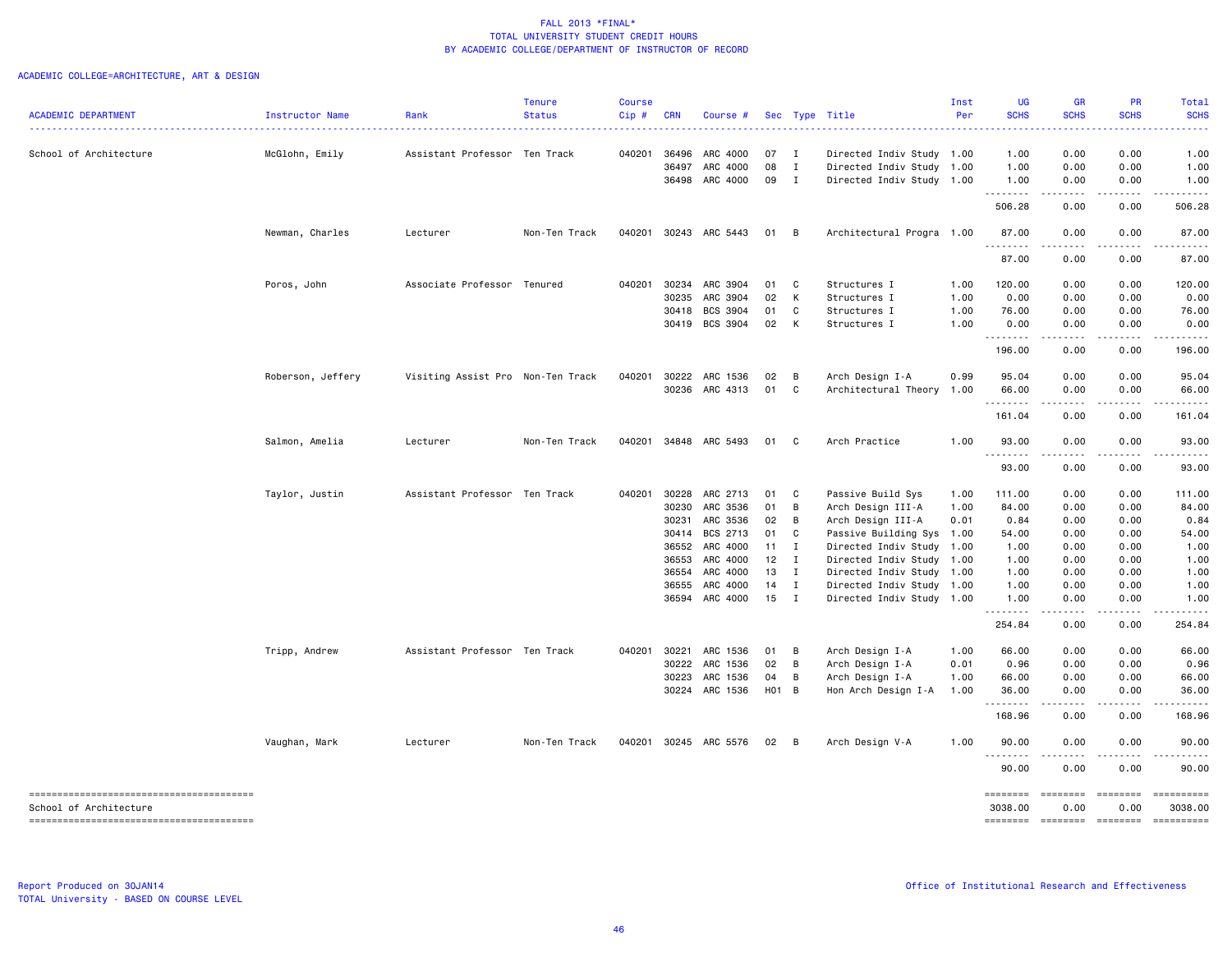|                            |                    |              | <b>Tenure</b>  | <b>Course</b> |            |               |      |                |                           | Inst | <b>UG</b>          | GR          | <b>PR</b>         | Total       |
|----------------------------|--------------------|--------------|----------------|---------------|------------|---------------|------|----------------|---------------------------|------|--------------------|-------------|-------------------|-------------|
| <b>ACADEMIC DEPARTMENT</b> | Instructor Name    | Rank         | <b>Status</b>  | $Cip$ #       | <b>CRN</b> | Course #      |      |                | Sec Type Title            | Per  | <b>SCHS</b>        | <b>SCHS</b> | <b>SCHS</b>       | <b>SCHS</b> |
| Aerospace Studies          | Cooke, Shawnda     | Non-Employee | Not Applicable | 290101        | 30353      | AS 1012       | 01 C |                | Foundations of USAF- 0.95 |      | 57.00              | 0.00        | 0.00              | 57.00       |
|                            |                    |              |                |               | 30354      | AS 1012       | 02   | C C            | Foundations of USAF-      | 0.95 | 20.90              | 0.00        | 0.00              | 20.90       |
|                            |                    |              |                |               |            | 30355 AS 2012 | 01 C |                | Air and Space Power- 0.95 |      | 24.70              | 0.00        | 0.00              | 24.70       |
|                            |                    |              |                |               |            | 30356 AS 2012 | 02 C |                | Air and Space Power- 0.95 |      | 20.90              | 0.00        | 0.00              | 20,90<br>.  |
|                            |                    |              |                |               |            |               |      |                |                           |      | --------<br>123.50 | 0.00        | .<br>0.00         | 123.50      |
|                            | Nicholson, Roberta | Non-Employee | Not Applicable | 290101        | 30357      | AS 3013       | 01 C |                | Af Leadership Studie 0.05 |      | 2.25               | 0.00        | 0.00              | 2.25        |
|                            |                    |              |                |               | 30358      | AS 4013       | 01   | C.             | NSA/Prep for Act Dut 0.95 |      | 34.20              | 0.00        | 0.00              | 34.20       |
|                            |                    |              |                |               |            |               |      |                |                           |      | 36.45              | 0.00        | $- - - -$<br>0.00 | .<br>36.45  |
|                            | Simmons, Wesley    | Non-Employee | Not Applicable | 131314        | 32926      | PE 3111       | 02   | - L            | Adv Mil Phy Fit - AF 1.00 |      | 10.00              | 0.00        | 0.00              | 10.00       |
|                            |                    |              |                | 290101        | 30353      | AS 1012       | 01 C |                | Foundations of USAF- 0.05 |      | 3.00               | 0.00        | 0.00              | 3.00        |
|                            |                    |              |                |               | 30354      | AS 1012       | 02   | C <sub>c</sub> | Foundations of USAF- 0.05 |      | 1.10               | 0.00        | 0.00              | 1.10        |
|                            |                    |              |                |               | 30355      | AS 2012       | 01   | C.             | Air and Space Power- 0.05 |      | 1.30               | 0.00        | 0.00              | 1.30        |
|                            |                    |              |                |               | 30356      | AS 2012       | 02   | C.             | Air and Space Power- 0.05 |      | 1.10               | 0.00        | 0.00              | 1.10        |
|                            |                    |              |                |               | 30357      | AS 3013       | 01   | C <sub>c</sub> | Af Leadership Studie 0.95 |      | 42.75              | 0.00        | 0.00              | 42.75       |
|                            |                    |              |                |               | 30358      | AS 4013       | 01   | C <sub>c</sub> | NSA/Prep for Act Dut 0.05 |      | 1.80               | 0.00        | 0.00              | 1.80        |
|                            |                    |              |                |               |            |               |      |                |                           |      | --------<br>61.05  | 0.00        | 0.00              | 61.05       |
|                            |                    |              |                |               |            |               |      |                |                           |      | ========           | ========    | ========          | ==========  |
| Aerospace Studies          |                    |              |                |               |            |               |      |                |                           |      | 221.00             | 0.00        | 0.00              | 221.00      |
|                            |                    |              |                |               |            |               |      |                |                           |      | $=$ = = = = = = =  | ========    | ========          | ==========  |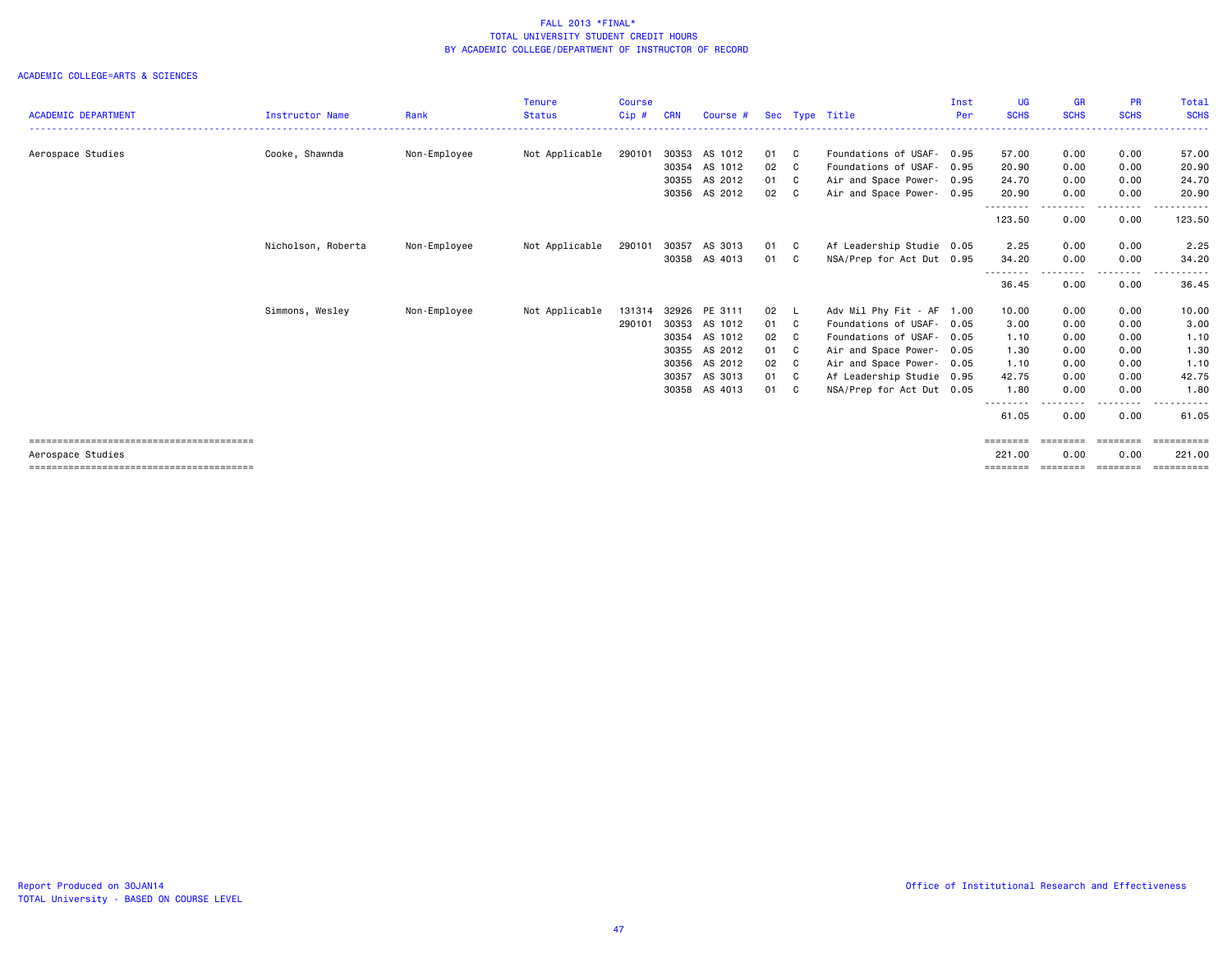### ACADEMIC COLLEGE=ARTS & SCIENCES

|                                        |                    |                               | <b>Tenure</b> | <b>Course</b> |            |               |       |              |                           | Inst | <b>UG</b>    | <b>GR</b>                                                                                                                         | PR          | <b>Total</b>     |
|----------------------------------------|--------------------|-------------------------------|---------------|---------------|------------|---------------|-------|--------------|---------------------------|------|--------------|-----------------------------------------------------------------------------------------------------------------------------------|-------------|------------------|
| <b>ACADEMIC DEPARTMENT</b>             | Instructor Name    | Rank                          | <b>Status</b> | Cip#          | <b>CRN</b> | Course #      |       |              | Sec Type Title            | Per  | <b>SCHS</b>  | <b>SCHS</b>                                                                                                                       | <b>SCHS</b> | <b>SCHS</b>      |
| Anthropology & Middle Eastern Cultures | Copeland, Toni     | Assistant Professor Ten Track |               | 450201        | 30183      | AN 1143       | 01    | C            | Cultural Anthro           | 1.00 | 84.00        | 0.00                                                                                                                              | 0.00        | 84.00            |
|                                        |                    |                               |               |               | 30184      | AN 1143       | 02    | C            | Cultural Anthro           | 1.00 | 78.00        | 0.00                                                                                                                              | 0.00        | 78.00            |
|                                        |                    |                               |               |               | 30185      | AN 1143       | 03    | C            | Cultural Anthro           | 1.00 | 87.00        | 0.00                                                                                                                              | 0.00        | 87.00            |
|                                        |                    |                               |               |               | 30186      | AN 1143       | 04    | C            | Cultural Anthro           | 1.00 | 84.00        | 0.00                                                                                                                              | 0.00        | 84.00            |
|                                        |                    |                               |               |               | 30187      | AN 1143       | 05    | C            | Cultural Anthro           | 1.00 | 150.00       | 0.00                                                                                                                              | 0.00        | 150.00           |
|                                        |                    |                               |               |               | 30214      | AN 8215       | 03    | E            | Internship in Applie      | 1.00 | 0.00         | 20.00                                                                                                                             | 0.00        | 20.00            |
|                                        |                    |                               |               |               |            | 34444 AN 4143 | 01    | C            | Ethnographic Methods      | 1.00 | 36.00        | 0.00                                                                                                                              | 0.00        | 36.00            |
|                                        |                    |                               |               |               | 34455      | AN 6143       | 01    | $\mathtt{C}$ | Ethnographic Methods      | 1.00 | 0.00         | 21.00                                                                                                                             | 0.00        | 21.00            |
|                                        |                    |                               |               |               |            | 35876 AN 8000 | 01    | D            | Thesis Research           | 1.00 | 0.00<br>.    | 3.00<br>$\begin{array}{cccccccccc} \bullet & \bullet & \bullet & \bullet & \bullet & \bullet & \bullet \end{array}$               | 0.00<br>.   | 3.00<br>.        |
|                                        |                    |                               |               |               |            |               |       |              |                           |      | 519.00       | 44.00                                                                                                                             | 0.00        | 563.00           |
|                                        | Galaty, Michael    | Professor                     | Tenured       | 450201        |            | 30202 AN 4123 | 01    | C            | Anthro Theory             | 1.00 | 63.00<br>.   | 0.00<br>$\frac{1}{2} \left( \frac{1}{2} \right) \left( \frac{1}{2} \right) \left( \frac{1}{2} \right) \left( \frac{1}{2} \right)$ | 0.00<br>.   | 63.00<br>.       |
|                                        |                    |                               |               |               |            |               |       |              |                           |      | 63.00        | 0.00                                                                                                                              | 0.00        | 63.00            |
|                                        | Hardin, James      | Associate Professor Tenured   |               | 050299        | 34452      | HI 4403       | 01    | C            | Ancient Near East         | 1.00 | 111.00       | 0.00                                                                                                                              | 0.00        | 111.00           |
|                                        |                    |                               |               | 380201        | 34451      | MEC 4403      | 01    | C            | Ancient Near East         | 1.00 | 9.00         | 0.00                                                                                                                              | 0.00        | 9.00             |
|                                        |                    |                               |               |               | 34453      | REL 4403      | 01    | C            | Ancient Near East         | 1.00 | 21.00        | 0.00                                                                                                                              | 0.00        | 21.00            |
|                                        |                    |                               |               |               | 34460      | MEC 6403      | 01    | C            | Ancient Near East         | 1.00 | 0.00         | 3.00                                                                                                                              | 0.00        | 3.00             |
|                                        |                    |                               |               | 450201        | 34440      | AN 1103       | 05    | C            | Intro To Anthro           | 1.00 | 162.00       | 0.00                                                                                                                              | 0.00        | 162.00           |
|                                        |                    |                               |               |               |            | 35877 AN 8000 | 02    | D            | Thesis Research           | 1.00 | 0.00<br>.    | 1.00<br>.                                                                                                                         | 0.00<br>.   | 1.00<br>وعامامات |
|                                        |                    |                               |               |               |            |               |       |              |                           |      | 303.00       | 4.00                                                                                                                              | 0.00        | 307.00           |
|                                        | Herrmann, Nicholas | Associate Professor Tenured   |               | 450201        | 30178      | AN 1001       | F01 C |              | First Year Seminar        | 1.00 | 30.00        | 0.00                                                                                                                              | 0.00        | 30.00            |
|                                        |                    |                               |               |               | 30215      | AN 8215       | 04    | E            | Internship in Applie      | 1.00 | 0.00         | 5.00                                                                                                                              | 0.00        | 5.00             |
|                                        |                    |                               |               |               | 34450      | AN 4313       | 01    | B            | Forensic Anthropolog      | 1.00 | 33.00        | 0.00                                                                                                                              | 0.00        | 33.00            |
|                                        |                    |                               |               |               | 34457      | AN 6313       | 01    | B            | Forensic Anthropolog      | 1.00 | 0.00         | 9.00                                                                                                                              | 0.00        | 9.00             |
|                                        |                    |                               |               |               | 35878      | AN 8000       | 03    | D            | Thesis Research           | 1.00 | 0.00         | 6.00                                                                                                                              | 0.00        | 6.00             |
|                                        |                    |                               |               |               | 36288      | AN 7000       | 01    | $\mathbf I$  | Directed Indiv Study      | 1.00 | 0.00         | 3.00                                                                                                                              | 0.00        | 3.00             |
|                                        |                    |                               |               | 450301        | 34461      | AN 8303       | 01    | C            | Bioarchaeology            | 1.00 | 0.00<br>---- | 24.00<br>-----                                                                                                                    | 0.00<br>.   | 24.00<br>.       |
|                                        |                    |                               |               |               |            |               |       |              |                           |      | 63.00        | 47.00                                                                                                                             | 0.00        | 110.00           |
|                                        | Hoffman, David     | Assistant Professor Ten Track |               | 450201        | 34463      | AN 8215       | 06    | E            | Internship in Applie      | 1.00 | 0.00         | 5.00                                                                                                                              | 0.00        | 5.00             |
|                                        |                    |                               |               |               | 34736      | AN 4990       | 02    | C            | Special Topic In AN       | 1.00 | 18.00        | 0.00                                                                                                                              | 0.00        | 18.00            |
|                                        |                    |                               |               |               | 35869      | AN 8990       | 01    | $\mathbb{C}$ | Special Topic In AN       | 1.00 | 0.00         | 15.00                                                                                                                             | 0.00        | 15.00            |
|                                        |                    |                               |               |               | 35879      | AN 8000       | 04    | D            | Thesis Research           | 1.00 | 0.00<br>.    | 8.00<br>.                                                                                                                         | 0.00<br>.   | 8.00<br>.        |
|                                        |                    |                               |               |               |            |               |       |              |                           |      | 18.00        | 28.00                                                                                                                             | 0.00        | 46.00            |
|                                        | Marcus, Jean       | Instructor                    | Non-Ten Track | 450201        | 30179      | AN 1103       | 01    | C            | Intro To Anthro           | 1.00 | 138.00       | 0.00                                                                                                                              | 0.00        | 138.00           |
|                                        |                    |                               |               |               | 30180      | AN 1103       | 02    | $\mathbf{C}$ | Intro To Anthro           | 1.00 | 147.00       | 0.00                                                                                                                              | 0.00        | 147.00           |
|                                        |                    |                               |               |               | 30181      | AN 1103       | 03    | C            | Intro To Anthro           | 1.00 | 129.00       | 0.00                                                                                                                              | 0.00        | 129.00           |
|                                        |                    |                               |               |               | 35164      | AN 4000       | 01    | $\mathbf I$  | Directed Indiv Study      | 1.00 | 3.00         | 0.00                                                                                                                              | 0.00        | 3.00             |
|                                        |                    |                               |               |               |            | 35755 AN 4000 | 02    | $\mathbf I$  | Directed Indiv Study      | 1.00 | 3.00<br>.    | 0.00<br>المتمام المنا                                                                                                             | 0.00<br>.   | 3.00<br>.        |
|                                        |                    |                               |               |               |            |               |       |              |                           |      | 420.00       | 0.00                                                                                                                              | 0.00        | 420.00           |
|                                        | Peacock, Claude    | Professor                     | Tenured       | 450201        | 30210      | AN 8011       | 01    | S            | Professn Applied Ant 1.00 |      | 0.00         | 9.00                                                                                                                              | 0.00        | 9.00             |
|                                        |                    |                               |               |               | 30212      | AN 8215       | 01    | E            | Internship in Applie      | 1.00 | 0.00         | 10.00                                                                                                                             | 0.00        | 10.00            |
|                                        |                    |                               |               |               | 35880      | AN 8000       | 05    | D            | Thesis Research           | 1.00 | 0.00         | 10.00                                                                                                                             | 0.00        | 10.00            |
|                                        |                    |                               |               | 450301        | 30196      | AN 1543       | 01    | C            | Intro To Archaeology      | 1.00 | 144.00       | 0.00                                                                                                                              | 0.00        | 144.00           |
|                                        |                    |                               |               |               | 34462      | AN 8553       | 01    | C            | Applications in Arch      | 1.00 | 0.00         | 21.00                                                                                                                             | 0.00        | 21.00            |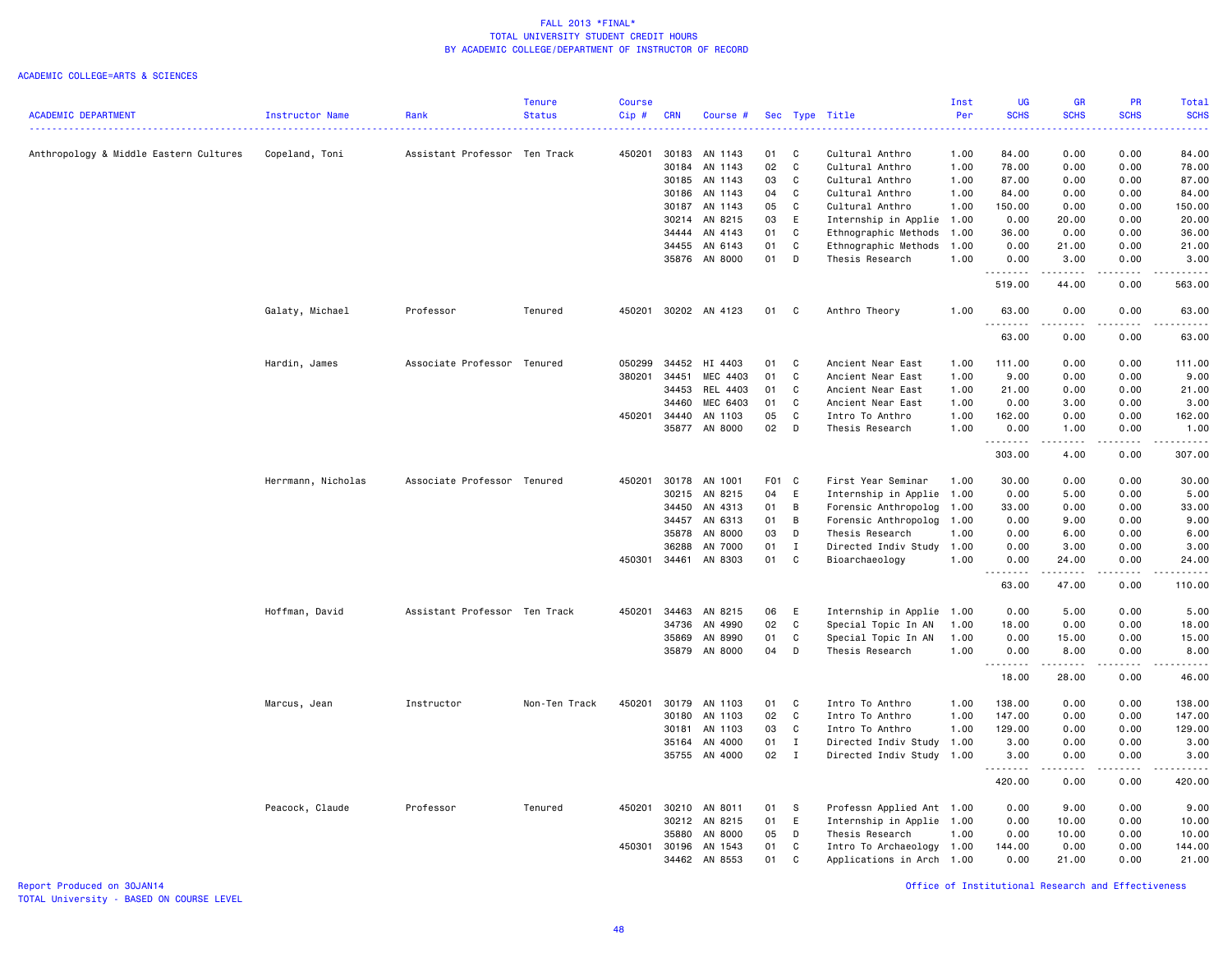| <b>ACADEMIC DEPARTMENT</b>             | Instructor Name  | Rank                          | <b>Tenure</b><br><b>Status</b> | <b>Course</b><br>$Cip$ # | <b>CRN</b> | Course #      |       |     | Sec Type Title            | Inst<br>Per | UG<br><b>SCHS</b>           | <b>GR</b><br><b>SCHS</b> | <b>PR</b><br><b>SCHS</b> | Total<br><b>SCHS</b>    |
|----------------------------------------|------------------|-------------------------------|--------------------------------|--------------------------|------------|---------------|-------|-----|---------------------------|-------------|-----------------------------|--------------------------|--------------------------|-------------------------|
|                                        |                  |                               |                                |                          |            |               |       |     |                           |             |                             |                          |                          |                         |
|                                        |                  |                               |                                |                          |            |               |       |     |                           |             | - - - - - - - - -<br>144.00 | .<br>50.00               | .<br>0.00                | -------<br>194.00       |
| Anthropology & Middle Eastern Cultures | Rafferty, Janet  | Professor                     | Tenured                        | 450201                   | 30213      | AN 8215       | 02    | E   | Internship in Applie      | 1.00        | 0.00                        | 5.00                     | 0.00                     | 5.00                    |
|                                        |                  |                               |                                |                          | 35881      | AN 8000       | 06    | D   | Thesis Research           | 1.00        | 0.00<br>--------            | 9.00<br>------           | 0.00<br>.                | 9.00<br>-----           |
|                                        |                  |                               |                                |                          |            |               |       |     |                           |             | 0.00                        | 14.00                    | 0.00                     | 14.00                   |
|                                        | Turner, James    | Lecturer                      | Non-Ten Track                  | 450201                   |            | 33586 AN 2203 | 201 C |     | Racial Minorities         | 1.00        | 45.00                       | 0.00                     | 0.00                     | 45.00                   |
|                                        |                  |                               |                                |                          | 33760      | SO 2203       | 201 C |     | Racial Minorities         | 1.00        | 3.00<br>--------            | 0.00                     | 0.00<br>-----            | 3.00<br>.               |
|                                        |                  |                               |                                |                          |            |               |       |     |                           |             | 48.00                       | 0.00                     | 0.00                     | 48.00                   |
|                                        | Zuckerman, Molly | Assistant Professor Ten Track |                                | 450201                   | 30191      | AN 1344       | 01    | - C | Intro to Biol Anthro 1.00 |             | 256.00                      | 0.00                     | 0.00                     | 256.00                  |
|                                        |                  |                               |                                |                          |            | 30192 AN 1344 | 03    | K   | Intro to Biol Anthro 1.00 |             | 0.00                        | 0.00                     | 0.00                     | 0.00                    |
|                                        |                  |                               |                                |                          | 30193      | AN 1344       | 04    | K   | Intro to Biol Anthro 1.00 |             | 0.00                        | 0.00                     | 0.00                     | 0.00                    |
|                                        |                  |                               |                                |                          | 30194      | AN 1344       | 05    | K   | Intro to Biol Anthro 1.00 |             | 0.00                        | 0.00                     | 0.00                     | 0.00                    |
|                                        |                  |                               |                                |                          | 30195      | AN 1344       | 02    | K   | Intro to Biol Anthro 1.00 |             | 0.00                        | 0.00                     | 0.00                     | 0.00                    |
|                                        |                  |                               |                                |                          | 35222      | AN 4990       | 01    | C   | Special Topic In AN       | 1.00        | 63.00                       | 0.00                     | 0.00                     | 63.00                   |
|                                        |                  |                               |                                |                          | 35223      | AN 6990       | 01    | C   | Special Topic In AN       | 1.00        | 0.00                        | 24.00                    | 0.00                     | 24.00                   |
|                                        |                  |                               |                                |                          |            | 35882 AN 8000 | 07    | D   | Thesis Research           | 1.00        | 0.00<br>. <b>.</b>          | 1.00                     | 0.00<br>.                | 1.00<br>------          |
|                                        |                  |                               |                                |                          |            |               |       |     |                           |             | 319.00                      | 25.00                    | 0.00                     | 344.00                  |
|                                        |                  |                               |                                |                          |            |               |       |     |                           |             | ========                    | ========                 | ========                 | $=$ = = = = = = = = = = |
| Anthropology & Middle Eastern Cultures |                  |                               |                                |                          |            |               |       |     |                           |             | 1897.00                     | 212,00                   | 0.00                     | 2109,00                 |
|                                        |                  |                               |                                |                          |            |               |       |     |                           |             | $=$ = = = = = = =           | ========                 | ========                 |                         |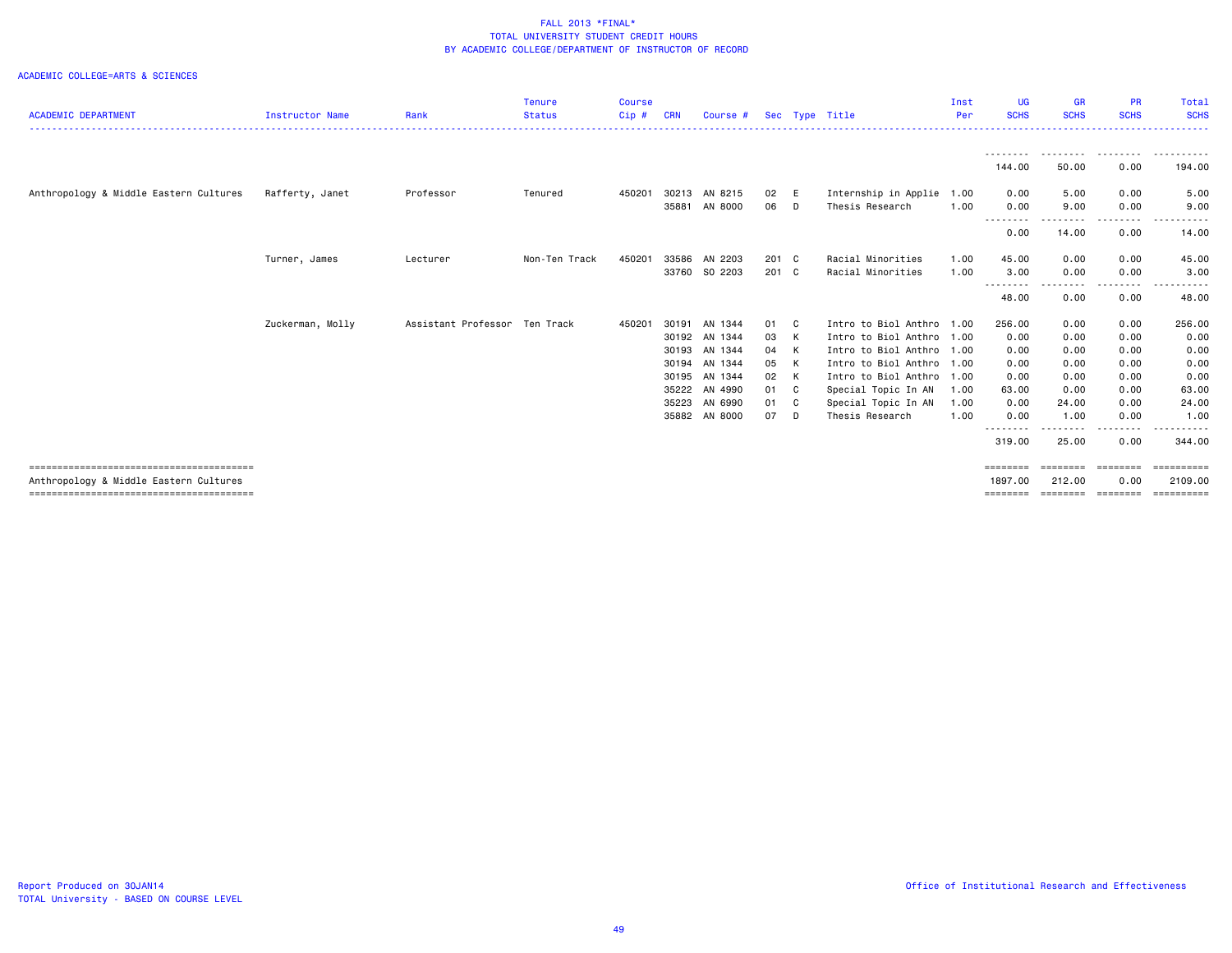|                            |                       |                               | <b>Tenure</b> | <b>Course</b> |            |                |       |              |                           | Inst | <b>UG</b>                         | <b>GR</b>           | PR                                  | Total       |
|----------------------------|-----------------------|-------------------------------|---------------|---------------|------------|----------------|-------|--------------|---------------------------|------|-----------------------------------|---------------------|-------------------------------------|-------------|
| <b>ACADEMIC DEPARTMENT</b> | Instructor Name       | Rank                          | <b>Status</b> | Cip#          | <b>CRN</b> | Course #       |       |              | Sec Type Title            | Per  | <b>SCHS</b>                       | <b>SCHS</b>         | <b>SCHS</b>                         | <b>SCHS</b> |
|                            |                       |                               |               |               |            |                |       |              |                           |      |                                   |                     |                                     |             |
| Biological Sciences        | Brooks, Christopher   | Associate Professor Tenured   |               | 261301        | 30499      | BIO 3104       | 01    | C            | Ecology                   | 1.00 | 168.00                            | 0.00                | 0.00                                | 168.00      |
|                            |                       |                               |               |               | 30500      | BIO 3104       | 02    | К            | Ecology                   | 1.00 | 0.00                              | 0.00                | 0.00                                | 0.00        |
|                            |                       |                               |               |               | 30501      | BIO 3104       | 04    | К            | Ecology                   | 1.00 | 0.00                              | 0.00                | 0.00                                | 0.00        |
|                            |                       |                               |               | 269999        | 35356      | BIO 9000       | 01    | D            | Research / Diss           | 1.00 | 0.00<br>د د د د                   | 8.00<br>.           | 0.00<br>$\omega$ is $\omega$ in     | 8.00<br>.   |
|                            |                       |                               |               |               |            |                |       |              |                           |      | 168.00                            | 8.00                | 0.00                                | 176.00      |
|                            | Challagundla, Lavanya | Lecturer                      | Non-Ten Track | 260399        | 34575      | BIO 4204       | 01    | C            | Plant Anatomy             | 1.00 | 172.00                            | 0.00                | 0.00                                | 172.00      |
|                            |                       |                               |               |               | 34576      | BIO 4204       | 02    | К            | Plant Anatomy             | 1.00 | 0.00                              | 0.00                | 0.00                                | 0.00        |
|                            |                       |                               |               |               | 34579      | BIO 4204       | 03    | К            | Plant Anatomy             | 1.00 | 0.00                              | 0.00                | 0.00                                | 0.00        |
|                            |                       |                               |               |               | 34620      | BIO 6204       | 03    | K            | Plant Anatomy             | 1.00 | 0.00                              | 0.00                | 0.00                                | 0.00        |
|                            |                       |                               |               |               | 34621      | BIO 6204       | 02    | K            | Plant Anatomy             | 1.00 | 0.00                              | 0.00                | 0.00                                | 0.00        |
|                            |                       |                               |               |               |            | 34622 BIO 6204 | 01    | $\mathbf{C}$ | Plant Anatomy             | 1.00 | 0.00<br>.                         | 8.00<br>.           | 0.00<br>$\frac{1}{2}$               | 8.00<br>.   |
|                            |                       |                               |               |               |            |                |       |              |                           |      | 172.00                            | 8.00                | 0.00                                | 180.00      |
|                            | Chevalier, David      | Lecturer                      | Non-Ten Track | 260701        |            | 33792 BIO 6043 | 501 C |              | Develop & Reproduct       | 1.00 | 0.00<br>$\sim$ $\sim$ $\sim$<br>. | 72.00<br>.          | 0.00<br>.                           | 72.00<br>.  |
|                            |                       |                               |               |               |            |                |       |              |                           |      | 0.00                              | 72.00               | 0.00                                | 72.00       |
|                            | Counterman, Brian     | Assistant Professor Ten Track |               | 260801        | 30516      | BIO 4143       | 01    | C            | Population Genetics       | 1.00 | 84.00                             | 0.00                | 0.00                                | 84.00       |
|                            |                       |                               |               |               | 30526      | BIO 6143       | 01    | C            | Population Genetics       | 1.00 | 0.00                              | 15.00               | 0.00                                | 15.00       |
|                            |                       |                               |               | 269999        | 35342      | BIO 8000       | 04    | D            | Research/Thesis           | 1.00 |                                   |                     | 0.00                                | 13.00       |
|                            |                       |                               |               |               | 35359      | BIO 9000       |       | D            |                           |      | 0.00                              | 13.00               | 0.00                                |             |
|                            |                       |                               |               |               |            |                | 04    |              | Research / Diss           | 1.00 | 0.00                              | 26.00               |                                     | 26.00       |
|                            |                       |                               |               |               | 36580      | BIO 4000       | 15    | $\mathbf{I}$ | Directed Indiv Study      | 1.00 | 1.00<br>$\sim$ $\sim$ $\sim$      | 0.00<br>$- - - - -$ | 0.00<br>$\sim$ $\sim$ $\sim$ $\sim$ | 1.00<br>.   |
|                            |                       |                               |               |               |            |                |       |              |                           |      | 85.00                             | 54.00               | 0.00                                | 139.00      |
|                            | Diehl, Walter         | Non-Faculty                   | Tenured       | 260101        |            | 30422 BIO 1011 | F01 C |              | First Year Seminar        | 1.00 | 15.00<br>$\frac{1}{2}$            | 0.00                | 0.00                                | 15.00       |
|                            |                       |                               |               |               |            |                |       |              |                           |      | 15.00                             | 0.00                | 0.00                                | 15.00       |
|                            | Donaldson, Janet      | Associate Professor Tenured   |               | 260501        | 30504      | BIO 3304       | 01    | C            | General Microbiology 0.10 |      | 79.60                             | 0.00                | 0.00                                | 79.60       |
|                            |                       |                               |               |               | 33793      | BIO 8023       | 501 C |              | Modern Microbiology       | 1.00 | 0.00                              | 105.00              | 0.00                                | 105.00      |
|                            |                       |                               |               | 269999        | 30521      | BIO 4463       | 01    | C            | Bacterial Physiology      | 1.00 | 159.00                            | 0.00                | 0.00                                | 159.00      |
|                            |                       |                               |               |               | 30531      | BIO 6463       | 01    | C            | Bacterial Physiology      | 1.00 | 0.00                              | 21.00               | 0.00                                | 21.00       |
|                            |                       |                               |               |               | 35343      | BIO 8000       | 05    | D            | Research/Thesis           | 1.00 | 0.00                              | 11.00               | 0.00                                | 11.00       |
|                            |                       |                               |               |               | 35360      | BIO 9000       | 05    | D            | Research / Diss           | 1.00 | 0.00                              | 21.00               | 0.00                                | 21.00       |
|                            |                       |                               |               |               | 36004      | BIO 4000       | 01    | $\mathbf{I}$ | Directed Indiv Study      | 1.00 | 3.00                              | 0.00                | 0.00                                | 3.00        |
|                            |                       |                               |               |               | 36351      | BIO 4000       | 04    | $\mathbf{I}$ | Directed Indiv Study 1.00 |      | 3.00<br>.                         | 0.00<br>.           | 0.00<br>$\frac{1}{2}$               | 3.00<br>.   |
|                            |                       |                               |               |               |            |                |       |              |                           |      | 244.60                            | 158.00              | 0.00                                | 402.60      |
|                            | Echols, Jeffrey       | Instructor                    | Non-Ten Track | 260501        | 30505      | BIO 3304       | 02    | Κ            | General Microbiology 1.00 |      | 0.00                              | 0.00                | 0.00                                | 0.00        |
|                            |                       |                               |               |               | 30506      | BIO 3304       | 03    | К            | General Microbiology      | 1.00 | 0.00                              | 0.00                | 0.00                                | 0.00        |
|                            |                       |                               |               |               | 30507      | BIO 3304       | 04    | К            | General Microbiology      | 1.00 | 0.00                              | 0.00                | 0.00                                | 0.00        |
|                            |                       |                               |               |               | 30508      | BIO 3304       | 05    | К            | General Microbiology      | 1.00 | 0.00                              | 0.00                | 0.00                                | 0.00        |
|                            |                       |                               |               |               | 30509      | BIO 3304       | 06    | Κ            | General Microbiology 1.00 |      | 0.00                              | 0.00                | 0.00                                | 0.00        |
|                            |                       |                               |               |               | 30518      | BIO 4405       | 02    | К            | Pathogenic Micro          | 1.00 | 0.00                              | 0.00                | 0.00                                | 0.00        |
|                            |                       |                               |               |               | 30519      | BIO 4405       | 03    | К            | Pathogenic Micro          | 1.00 | 0.00                              | 0.00                | 0.00                                | 0.00        |
|                            |                       |                               |               | 260701        | 30510      | BIO 3504       | 01    | C            | Comparative Anatomy       | 1.00 | 284.00                            | 0.00                | 0.00                                | 284.00      |
|                            |                       |                               |               |               | 30511      | BIO 3504       | 02    | K            | Comparative Anatomy       | 1.00 | 0.00                              | 0.00                | 0.00                                | 0.00        |
|                            |                       |                               |               |               | 30512      | BIO 3504       | 03    | Κ            | Comparative Anatomy       | 1.00 | 0.00                              | 0.00                | 0.00                                | 0.00        |
|                            |                       |                               |               |               | 30513      | BIO 3504       | 04    | K            | Comparative Anatomy       | 1.00 | 0.00                              | 0.00                | 0.00                                | 0.00        |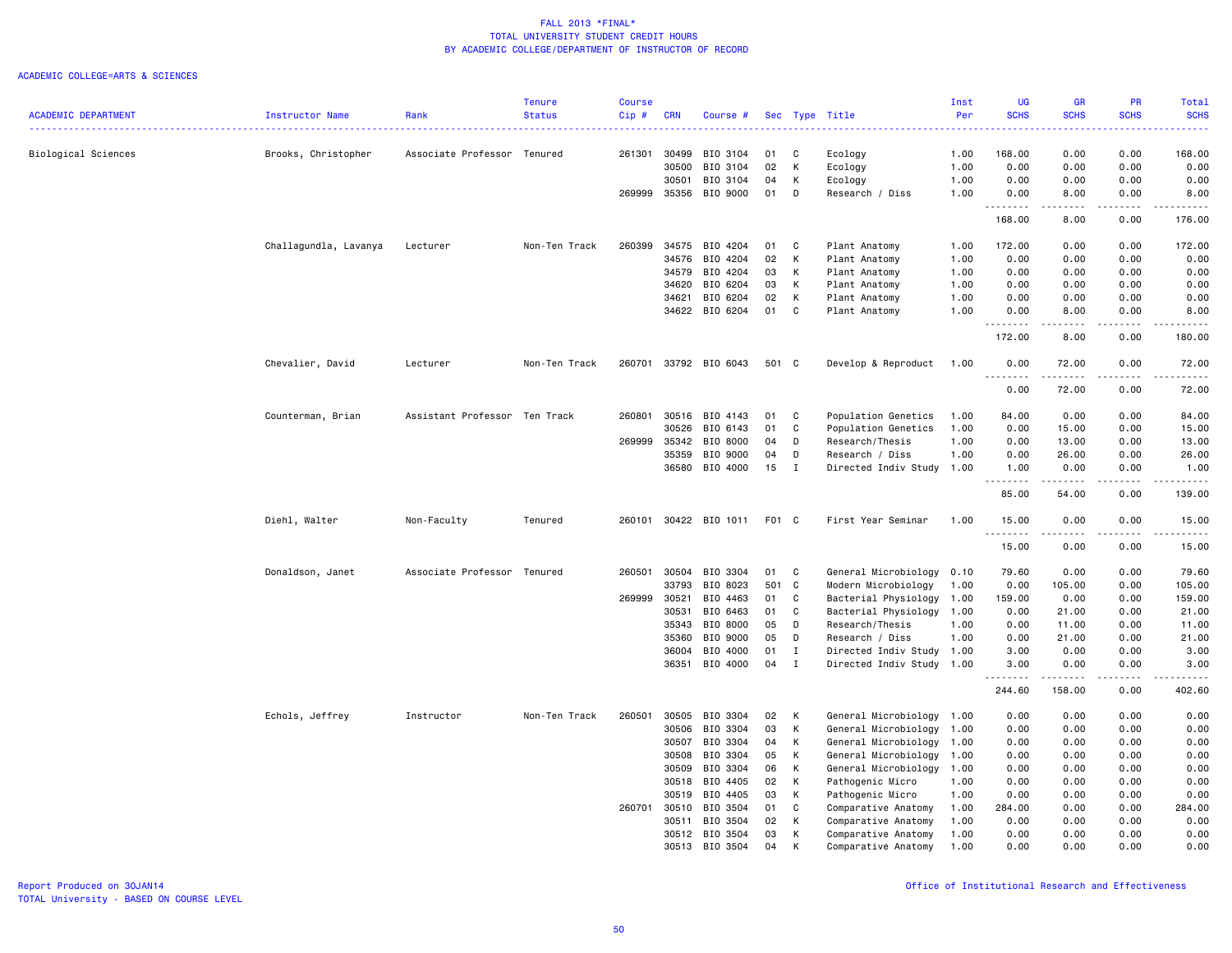|                            |                 |                             | Tenure        | <b>Course</b> |                |                      |          |              |                          | Inst         | <b>UG</b>        | <b>GR</b>                                                                                                                                                    | PR           | Total                                                                                                                             |
|----------------------------|-----------------|-----------------------------|---------------|---------------|----------------|----------------------|----------|--------------|--------------------------|--------------|------------------|--------------------------------------------------------------------------------------------------------------------------------------------------------------|--------------|-----------------------------------------------------------------------------------------------------------------------------------|
| <b>ACADEMIC DEPARTMENT</b> | Instructor Name | Rank                        | <b>Status</b> | Cip#          | <b>CRN</b>     | Course #             |          |              | Sec Type Title           | Per          | <b>SCHS</b>      | <b>SCHS</b>                                                                                                                                                  | <b>SCHS</b>  | <b>SCHS</b><br><u>.</u>                                                                                                           |
|                            |                 |                             |               |               |                |                      |          |              |                          |              | .                | <b></b>                                                                                                                                                      | <u>.</u>     | .                                                                                                                                 |
|                            |                 |                             |               |               |                |                      |          |              |                          |              | 284.00           | 0.00                                                                                                                                                         | 0.00         | 284.00                                                                                                                            |
| Biological Sciences        | Ervin, Gary     | Professor                   | Tenured       | 260301        |                | 34592 BIO 4224       | 01       | C            | Aquatic Botany           | 1.00         | 40.00            | 0.00                                                                                                                                                         | 0.00         | 40.00                                                                                                                             |
|                            |                 |                             |               |               | 34593          | BIO 4224             | 02       | K            | Aquatic Botany           | 1.00         | 0.00             | 0.00                                                                                                                                                         | 0.00         | 0.00                                                                                                                              |
|                            |                 |                             |               |               | 34623          | BIO 6224             | 01       | C            | Aquatic Botany           | 1.00         | 0.00             | 20.00                                                                                                                                                        | 0.00         | 20.00                                                                                                                             |
|                            |                 |                             |               |               | 34624          | BIO 6224             | 02       | К            | Aquatic Botany           | 1.00         | 0.00             | 0.00                                                                                                                                                         | 0.00         | 0.00                                                                                                                              |
|                            |                 |                             |               | 269999        | 35344          | BIO 8000             | 06       | D            | Research/Thesis          | 1.00         | 0.00             | 4.00                                                                                                                                                         | 0.00         | 4.00                                                                                                                              |
|                            |                 |                             |               |               | 35361          | BIO 9000             | 06       | D            | Research / Diss          | 1.00         | 0.00<br>.        | 5.00<br>$\frac{1}{2} \left( \frac{1}{2} \right) \left( \frac{1}{2} \right) \left( \frac{1}{2} \right) \left( \frac{1}{2} \right) \left( \frac{1}{2} \right)$ | 0.00<br>.    | 5.00<br>$\frac{1}{2} \left( \frac{1}{2} \right) \left( \frac{1}{2} \right) \left( \frac{1}{2} \right) \left( \frac{1}{2} \right)$ |
|                            |                 |                             |               |               |                |                      |          |              |                          |              | 40.00            | 29.00                                                                                                                                                        | 0.00         | 69.00                                                                                                                             |
|                            | Fogarty, Jarrod | Instructor                  | Non-Ten Track | 269999        | 34467          | BIO 4990             | 201 C    |              | Special Topic in BIO     | 1.00         | 24.00            | 0.00                                                                                                                                                         | 0.00         | 24.00                                                                                                                             |
|                            |                 |                             |               |               |                | 34514 BIO 2990       | 201 C    |              | Special Topic in BI 1.00 |              | 42.00            | 0.00                                                                                                                                                         | 0.00         | 42.00                                                                                                                             |
|                            |                 |                             |               | 270501        | 33725          | MA 2113              | 201 C    |              | Intro to Stats           | 1.00         | 57.00            | 0.00                                                                                                                                                         | 0.00         | 57.00                                                                                                                             |
|                            |                 |                             |               |               |                | 33766 ST 2113        | 201 C    |              | Intro to Stats           | 1.00         | 3.00             | 0.00                                                                                                                                                         | 0.00         | 3.00                                                                                                                              |
|                            |                 |                             |               |               | 36453          | MA 2113              | 202 C    |              | Intro to Stats           | 1.00         | 18.00            | 0.00                                                                                                                                                         | 0.00         | 18.00                                                                                                                             |
|                            |                 |                             |               |               |                | 36456 ST 2113        | 202 C    |              | Intro to Stats           | 1.00         | 12.00            | 0.00<br>.                                                                                                                                                    | 0.00<br>.    | 12.00                                                                                                                             |
|                            |                 |                             |               |               |                |                      |          |              |                          |              | 156.00           | 0.00                                                                                                                                                         | 0.00         | 156.00                                                                                                                            |
|                            | Gordon, Donna   | Associate Professor Tenured |               | 260101        | 34629          | BIO 8191             | 501 S    |              | Seminar in General B     | 1.00         | 0.00             | 3.00                                                                                                                                                         | 0.00         | 3.00                                                                                                                              |
|                            |                 |                             |               | 260401        | 30484          | BIO 2103             | 01       | C            | Cell Biology             | 1.00         | 594.00           | 0.00                                                                                                                                                         | 0.00         | 594.00                                                                                                                            |
|                            |                 |                             |               | 269999        | 35345          | BIO 8000             | 07       | D            | Research/Thesis          | 1.00         | 0.00             | 7.00                                                                                                                                                         | 0.00         | 7.00                                                                                                                              |
|                            |                 |                             |               |               |                | 36464 BIO 4000       | 14       | $\mathbf{I}$ | Directed Indiv Study     | 1.00         | 1.00<br><u>.</u> | 0.00                                                                                                                                                         | 0.00         | 1.00                                                                                                                              |
|                            |                 |                             |               |               |                |                      |          |              |                          |              | 595.00           | 10.00                                                                                                                                                        | 0.00         | 605.00                                                                                                                            |
|                            | Holder, Thomas  | Instructor                  | Non-Ten Track | 260101        | 30454          | BIO 1134             | 06       | К            | Biology I                | 0.50         | 0.00             | 0.00                                                                                                                                                         | 0.00         | 0.00                                                                                                                              |
|                            |                 |                             |               |               | 30455          | BIO 1134             | 07       | К            | Biology I                | 0.50         | 0.00             | 0.00                                                                                                                                                         | 0.00         | 0.00                                                                                                                              |
|                            |                 |                             |               |               | 30456          | BIO 1134             | 08       | К            | Biology I                | 0.50         | 0.00             | 0.00                                                                                                                                                         | 0.00         | 0.00                                                                                                                              |
|                            |                 |                             |               |               | 30457          | BIO 1134             | 09       | К            | Biology I                | 0.50         | 0.00             | 0.00                                                                                                                                                         | 0.00         | 0.00                                                                                                                              |
|                            |                 |                             |               |               | 30458          | BIO 1134             | 10       | К            | Biology I                | 0.50         | 0.00             | 0.00                                                                                                                                                         | 0.00         | 0.00                                                                                                                              |
|                            |                 |                             |               |               | 30459          | BIO 1134             | 11       | К            | Biology I                | 0.50         | 0.00             | 0.00                                                                                                                                                         | 0.00         | 0.00                                                                                                                              |
|                            |                 |                             |               |               | 30460          | BIO 1134             | 12       | K            | Biology I                | 0.50         | 0.00             | 0.00                                                                                                                                                         | 0.00         | 0.00                                                                                                                              |
|                            |                 |                             |               |               | 30461<br>30462 | BIO 1134             | 13<br>14 | К<br>К       | Biology I                | 0.50<br>0.50 | 0.00<br>0.00     | 0.00                                                                                                                                                         | 0.00<br>0.00 | 0.00                                                                                                                              |
|                            |                 |                             |               |               | 30463          | BIO 1134<br>BIO 1134 | 15       | К            | Biology I<br>Biology I   | 0.50         | 0.00             | 0.00<br>0.00                                                                                                                                                 | 0.00         | 0.00<br>0.00                                                                                                                      |
|                            |                 |                             |               |               |                | 30464 BIO 1134       | 16       | K            | Biology I                | 0.50         | 0.00             | 0.00                                                                                                                                                         | 0.00         | 0.00                                                                                                                              |
|                            |                 |                             |               |               | 30465          | BIO 1134             | 17       | К            | Biology I                | 0.50         | 0.00             | 0.00                                                                                                                                                         | 0.00         | 0.00                                                                                                                              |
|                            |                 |                             |               |               | 30466          | BIO 1134             | 18       | К            | Biology I                | 0.50         | 0.00             | 0.00                                                                                                                                                         | 0.00         | 0.00                                                                                                                              |
|                            |                 |                             |               |               |                | 30467 BIO 1134       | 19       | К            | Biology I                | 0.50         | 0.00             | 0.00                                                                                                                                                         | 0.00         | 0.00                                                                                                                              |
|                            |                 |                             |               |               | 30468          | BIO 1134             | 20       | к            | Biology I                | 0.50         | 0.00             | 0.00                                                                                                                                                         | 0.00         | 0.00                                                                                                                              |
|                            |                 |                             |               |               | 30469          | BIO 1134             | 21       | К            | Biology I                | 0.50         | 0.00             | 0.00                                                                                                                                                         | 0.00         | 0.00                                                                                                                              |
|                            |                 |                             |               |               | 30470          | BIO 1134             | 22       | К            | Biology I                | 0.50         | 0.00             | 0.00                                                                                                                                                         | 0.00         | 0.00                                                                                                                              |
|                            |                 |                             |               |               | 30471          | BIO 1134             | 23       | К            | Biology I                | 0.50         | 0.00             | 0.00                                                                                                                                                         | 0.00         | 0.00                                                                                                                              |
|                            |                 |                             |               |               | 30472          | BIO 1134             | 24       | К            | Biology I                | 0.50         | 0.00             | 0.00                                                                                                                                                         | 0.00         | 0.00                                                                                                                              |
|                            |                 |                             |               |               | 30473          | BIO 1134             | 25       | K            | Biology I                | 0.50         | 0.00             | 0.00                                                                                                                                                         | 0.00         | 0.00                                                                                                                              |
|                            |                 |                             |               |               |                | 30474 BIO 1134       | 26       | К            | Biology I                | 0.50         | 0.00             | 0.00                                                                                                                                                         | 0.00         | 0.00                                                                                                                              |
|                            |                 |                             |               |               | 30475          | BIO 1134             | 27       | K            | Biology I                | 0.50         | 0.00             | 0.00                                                                                                                                                         | 0.00         | 0.00                                                                                                                              |
|                            |                 |                             |               |               | 30476          | BIO 1134             | 28       | к            | Biology I                | 0.50         | 0.00             | 0.00                                                                                                                                                         | 0.00         | 0.00                                                                                                                              |
|                            |                 |                             |               |               |                | 30477 BIO 1134       | 29       | K            | Biology I                | 0.50         | 0.00             | 0.00                                                                                                                                                         | 0.00         | 0.00                                                                                                                              |
|                            |                 |                             |               |               |                | 30478 BIO 1144       | 01       | C            | Biology II               | 1.00         | 792.00           | 0.00                                                                                                                                                         | 0.00         | 792.00                                                                                                                            |
|                            |                 |                             |               |               | 30479          | BIO 1144             | 02       | К            | Biology II               | 1.00         | 0.00             | 0.00                                                                                                                                                         | 0.00         | 0.00                                                                                                                              |
|                            |                 |                             |               |               |                | 30480 BIO 1144       | 03       | K            | Biology II               | 1.00         | 0.00             | 0.00                                                                                                                                                         | 0.00         | 0.00                                                                                                                              |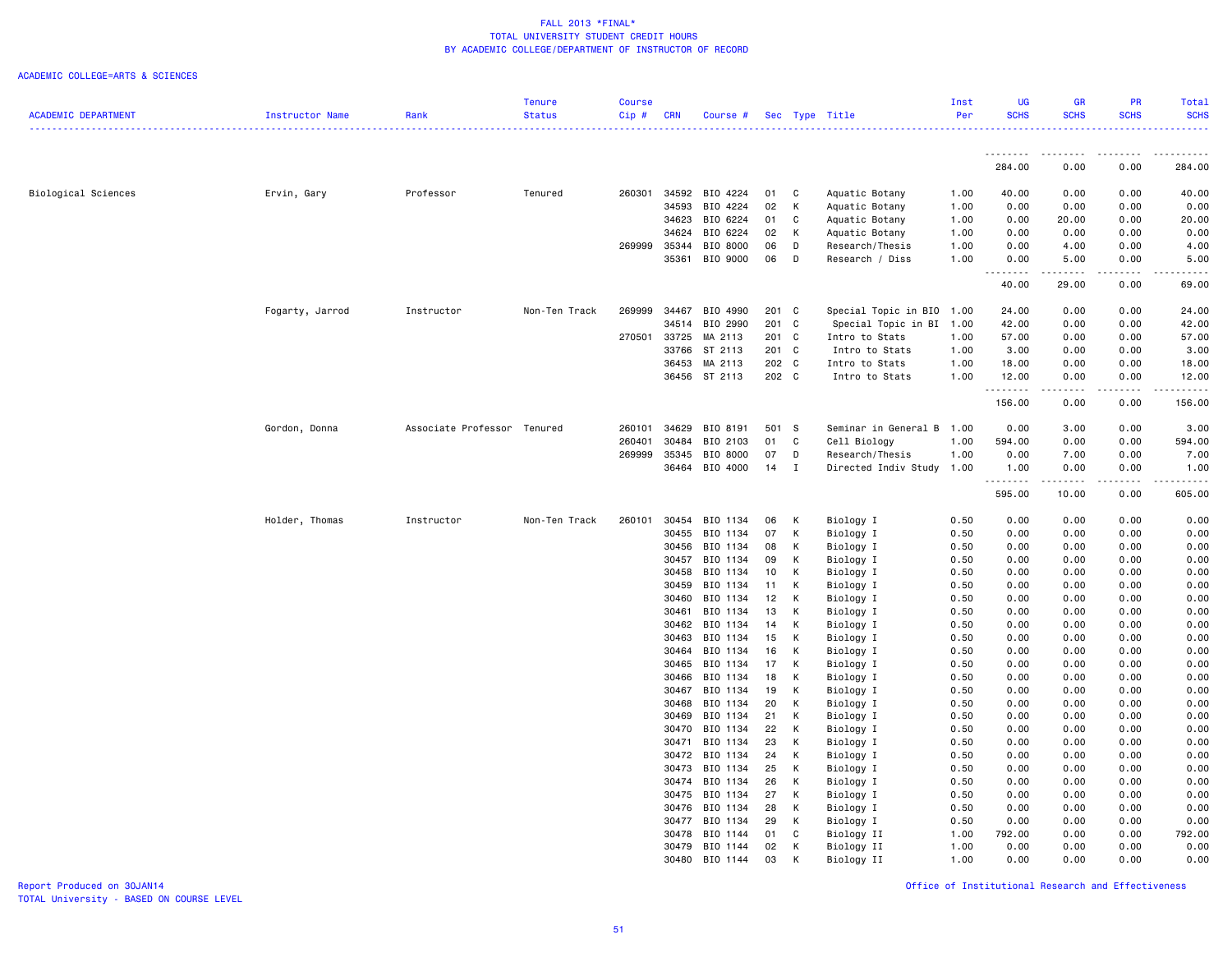### ACADEMIC COLLEGE=ARTS & SCIENCES

|                            |                 |                               | Tenure         | <b>Course</b> |            |                |    |              |                           | Inst | <b>UG</b>            | <b>GR</b>                                                                                                                         | <b>PR</b>       | <b>Total</b>                                                                                                              |
|----------------------------|-----------------|-------------------------------|----------------|---------------|------------|----------------|----|--------------|---------------------------|------|----------------------|-----------------------------------------------------------------------------------------------------------------------------------|-----------------|---------------------------------------------------------------------------------------------------------------------------|
| <b>ACADEMIC DEPARTMENT</b> | Instructor Name | Rank                          | <b>Status</b>  | $Cip$ #       | <b>CRN</b> | Course #       |    |              | Sec Type Title            | Per  | <b>SCHS</b>          | <b>SCHS</b>                                                                                                                       | <b>SCHS</b>     | <b>SCHS</b>                                                                                                               |
|                            |                 |                               |                |               |            |                |    |              |                           |      |                      |                                                                                                                                   |                 | $\frac{1}{2} \left( \frac{1}{2} \right) \left( \frac{1}{2} \right) \left( \frac{1}{2} \right) \left( \frac{1}{2} \right)$ |
| Biological Sciences        | Holder, Thomas  | Instructor                    | Non-Ten Track  | 260101        | 30481      | BIO 1144       | 04 | К            | Biology II                | 1.00 | 0.00                 | 0.00                                                                                                                              | 0.00            | 0.00                                                                                                                      |
|                            |                 |                               |                |               | 30482      | BIO 1144       | 05 | К            | Biology II                | 1.00 | 0.00                 | 0.00                                                                                                                              | 0.00            | 0.00                                                                                                                      |
|                            |                 |                               |                |               | 30483      | BIO 1144       | 06 | К            | Biology II                | 1.00 | 0.00                 | 0.00                                                                                                                              | 0.00            | 0.00                                                                                                                      |
|                            |                 |                               |                | 260301        | 30486      | BIO 2113       | 02 | К            | Plant Biology             | 1.00 | 0.00                 | 0.00                                                                                                                              | 0.00            | 0.00                                                                                                                      |
|                            |                 |                               |                |               | 30487      | BIO 2113       | 03 | K            | Plant Biology             | 1.00 | 0.00                 | 0.00                                                                                                                              | 0.00            | 0.00                                                                                                                      |
|                            |                 |                               |                | 260701        | 30425      | BIO 1023       | 03 | K            | Plants & Humans           | 1.00 | 0.00                 | 0.00                                                                                                                              | 0.00            | 0.00                                                                                                                      |
|                            |                 |                               |                |               | 30426      | BIO 1023       | 04 | K            | Plants & Humans           | 1.00 | 0.00                 | 0.00                                                                                                                              | 0.00            | 0.00                                                                                                                      |
|                            |                 |                               |                |               | 30427      | BIO 1023       | 05 | K            | Plants & Humans           | 1.00 | 0.00                 | 0.00                                                                                                                              | 0.00            | 0.00                                                                                                                      |
|                            |                 |                               |                |               | 30428      | BIO 1023       | 06 | K            | Plants & Humans           | 1.00 | 0.00                 | 0.00                                                                                                                              | 0.00            | 0.00                                                                                                                      |
|                            |                 |                               |                |               | 30429      | BIO 1023       | 07 | К            | Plants & Humans           | 1.00 | 0.00                 | 0.00                                                                                                                              | 0.00            | 0.00                                                                                                                      |
|                            |                 |                               |                |               | 30430      | BIO 1023       | 08 | К            | Plants & Humans           | 1.00 | 0.00                 | 0.00                                                                                                                              | 0.00            | 0.00                                                                                                                      |
|                            |                 |                               |                |               | 30431      | BIO 1023       | 09 | К            | Plants & Humans           | 1.00 | 0.00                 | 0.00                                                                                                                              | 0.00            | 0.00                                                                                                                      |
|                            |                 |                               |                |               | 30432      | BIO 1023       | 10 | K            | Plants & Humans           | 1.00 | 0.00                 | 0.00                                                                                                                              | 0.00            | 0.00                                                                                                                      |
|                            |                 |                               |                |               |            | 30433 BIO 1023 | 11 | K            | Plants & Humans           | 1.00 | 0.00                 | 0.00                                                                                                                              | 0.00<br>د د د د | 0.00                                                                                                                      |
|                            |                 |                               |                |               |            |                |    |              |                           |      | . <b>.</b><br>792.00 | $\frac{1}{2} \left( \frac{1}{2} \right) \left( \frac{1}{2} \right) \left( \frac{1}{2} \right) \left( \frac{1}{2} \right)$<br>0.00 | 0.00            | .<br>792.00                                                                                                               |
|                            |                 |                               |                |               |            |                |    |              |                           |      |                      |                                                                                                                                   |                 |                                                                                                                           |
|                            | Kaplan, Evan    | Instructor                    | Non-Ten Track  | 260101        | 30451      | BIO 1134       | 03 | C            | Biology I                 | 1.00 | 836.00               | 0.00                                                                                                                              | 0.00            | 836.00                                                                                                                    |
|                            |                 |                               |                |               | 30453      | BIO 1134       | 05 | C            | Biology I                 | 1.00 | 844.00               | 0.00                                                                                                                              | 0.00            | 844.00                                                                                                                    |
|                            |                 |                               |                | 260501        | 30520      | BIO 4442       | 01 | L.           | Bacterial Genetics L      | 1.00 | 22.00<br>.           | 0.00                                                                                                                              | 0.00            | 22.00                                                                                                                     |
|                            |                 |                               |                |               |            |                |    |              |                           |      | 1702.00              | 0.00                                                                                                                              | 0.00            | 1702.00                                                                                                                   |
|                            | Klink, Vincent  | Assistant Professor Ten Track |                | 260301        | 30485      | BIO 2113       | 01 | C            | Plant Biology             | 1.00 | 180.00               | 0.00                                                                                                                              | 0.00            | 180.00                                                                                                                    |
|                            |                 |                               |                | 269999        | 34748      | BIO 4990       | 01 | В            | Special Topic in BIO 1.00 |      | 39.00                | 0.00                                                                                                                              | 0.00            | 39.00                                                                                                                     |
|                            |                 |                               |                |               | 34749      | BIO 6990       | 01 | B            | Special Topic in BIO 1.00 |      | 0.00                 | 18.00                                                                                                                             | 0.00            | 18.00                                                                                                                     |
|                            |                 |                               |                |               | 35346      | BIO 8000       | 08 | D            | Research/Thesis           | 1.00 | 0.00                 | 11.00                                                                                                                             | 0.00            | 11.00                                                                                                                     |
|                            |                 |                               |                |               | 35363      | BIO 9000       | 08 | D            | Research / Diss           | 1.00 | 0.00                 | 6.00                                                                                                                              | 0.00            | 6.00                                                                                                                      |
|                            |                 |                               |                |               | 36376      | BIO 4000       | 06 | Ι.           | Directed Indiv Study 1.00 |      | 3.00                 | 0.00                                                                                                                              | 0.00            | 3.00                                                                                                                      |
|                            |                 |                               |                |               |            | 36377 BIO 4000 | 07 | $\mathbf{I}$ | Directed Indiv Study 1.00 |      | 2.00                 | 0.00                                                                                                                              | 0.00            | 2.00                                                                                                                      |
|                            |                 |                               |                |               |            |                |    |              |                           |      | .<br>224.00          | د د د د د<br>35.00                                                                                                                | .<br>0.00       | .<br>259.00                                                                                                               |
|                            | Larson, David   | Grad Teach Assist             | Not Applicable | 260101        | 30454      | BIO 1134       | 06 | K            | Biology I                 | 0.50 | 0.00                 | 0.00                                                                                                                              | 0.00            | 0.00                                                                                                                      |
|                            |                 |                               |                |               | 30455      | BIO 1134       | 07 | К            | Biology I                 | 0.50 | 0.00                 | 0.00                                                                                                                              | 0.00            | 0.00                                                                                                                      |
|                            |                 |                               |                |               | 30456      | BIO 1134       | 08 | К            | Biology I                 | 0.50 | 0.00                 | 0.00                                                                                                                              | 0.00            | 0.00                                                                                                                      |
|                            |                 |                               |                |               | 30457      | BIO 1134       | 09 | К            | Biology I                 | 0.50 | 0.00                 | 0.00                                                                                                                              | 0.00            | 0.00                                                                                                                      |
|                            |                 |                               |                |               | 30458      | BIO 1134       | 10 | К            | Biology I                 | 0.50 | 0.00                 | 0.00                                                                                                                              | 0.00            | 0.00                                                                                                                      |
|                            |                 |                               |                |               | 30459      | BIO 1134       | 11 | К            | Biology I                 | 0.50 | 0.00                 | 0.00                                                                                                                              | 0.00            | 0.00                                                                                                                      |
|                            |                 |                               |                |               | 30460      | BIO 1134       | 12 | К            | Biology I                 | 0.50 | 0.00                 | 0.00                                                                                                                              | 0.00            | 0.00                                                                                                                      |
|                            |                 |                               |                |               | 30461      | BIO 1134       | 13 | К            | Biology I                 | 0.50 | 0.00                 | 0.00                                                                                                                              | 0.00            | 0.00                                                                                                                      |
|                            |                 |                               |                |               | 30462      | BIO 1134       | 14 | К            | Biology I                 | 0.50 | 0.00                 | 0.00                                                                                                                              | 0.00            | 0.00                                                                                                                      |
|                            |                 |                               |                |               | 30463      | BIO 1134       | 15 | К            | Biology I                 | 0.50 | 0.00                 | 0.00                                                                                                                              | 0.00            | 0.00                                                                                                                      |
|                            |                 |                               |                |               | 30464      | BIO 1134       | 16 | К            | Biology I                 | 0.50 | 0.00                 | 0.00                                                                                                                              | 0.00            | 0.00                                                                                                                      |
|                            |                 |                               |                |               | 30465      | BIO 1134       | 17 | К            | Biology I                 | 0.50 | 0.00                 | 0.00                                                                                                                              | 0.00            | 0.00                                                                                                                      |
|                            |                 |                               |                |               | 30466      | BIO 1134       | 18 | К            | Biology I                 | 0.50 | 0.00                 | 0.00                                                                                                                              | 0.00            | 0.00                                                                                                                      |
|                            |                 |                               |                |               | 30467      | BIO 1134       | 19 | К            | Biology I                 | 0.50 | 0.00                 | 0.00                                                                                                                              | 0.00            | 0.00                                                                                                                      |
|                            |                 |                               |                |               | 30468      | BIO 1134       | 20 | К            | Biology I                 | 0.50 | 0.00                 | 0.00                                                                                                                              | 0.00            | 0.00                                                                                                                      |
|                            |                 |                               |                |               | 30469      | BIO 1134       | 21 | К            | Biology I                 | 0.50 | 0.00                 | 0.00                                                                                                                              | 0.00            | 0.00                                                                                                                      |
|                            |                 |                               |                |               | 30470      | BIO 1134       | 22 | K            | Biology I                 | 0.50 | 0.00                 | 0.00                                                                                                                              | 0.00            | 0.00                                                                                                                      |
|                            |                 |                               |                |               | 30471      | BIO 1134       | 23 | К            | Biology I                 | 0.50 | 0.00                 | 0.00                                                                                                                              | 0.00            | 0.00                                                                                                                      |
|                            |                 |                               |                |               |            | 30472 BIO 1134 | 24 | К            | Biology I                 | 0.50 | 0.00                 | 0.00                                                                                                                              | 0.00            | 0.00                                                                                                                      |
|                            |                 |                               |                |               | 30473      | BIO 1134       | 25 | К            | Biology I                 | 0.50 | 0.00                 | 0.00                                                                                                                              | 0.00            | 0.00                                                                                                                      |
|                            |                 |                               |                |               |            | 30474 BIO 1134 | 26 | К            | Biology I                 | 0.50 | 0.00                 | 0.00                                                                                                                              | 0.00            | 0.00                                                                                                                      |
|                            |                 |                               |                |               | 30475      | BIO 1134       | 27 | K            | Biology I                 | 0.50 | 0.00                 | 0.00                                                                                                                              | 0.00            | 0.00                                                                                                                      |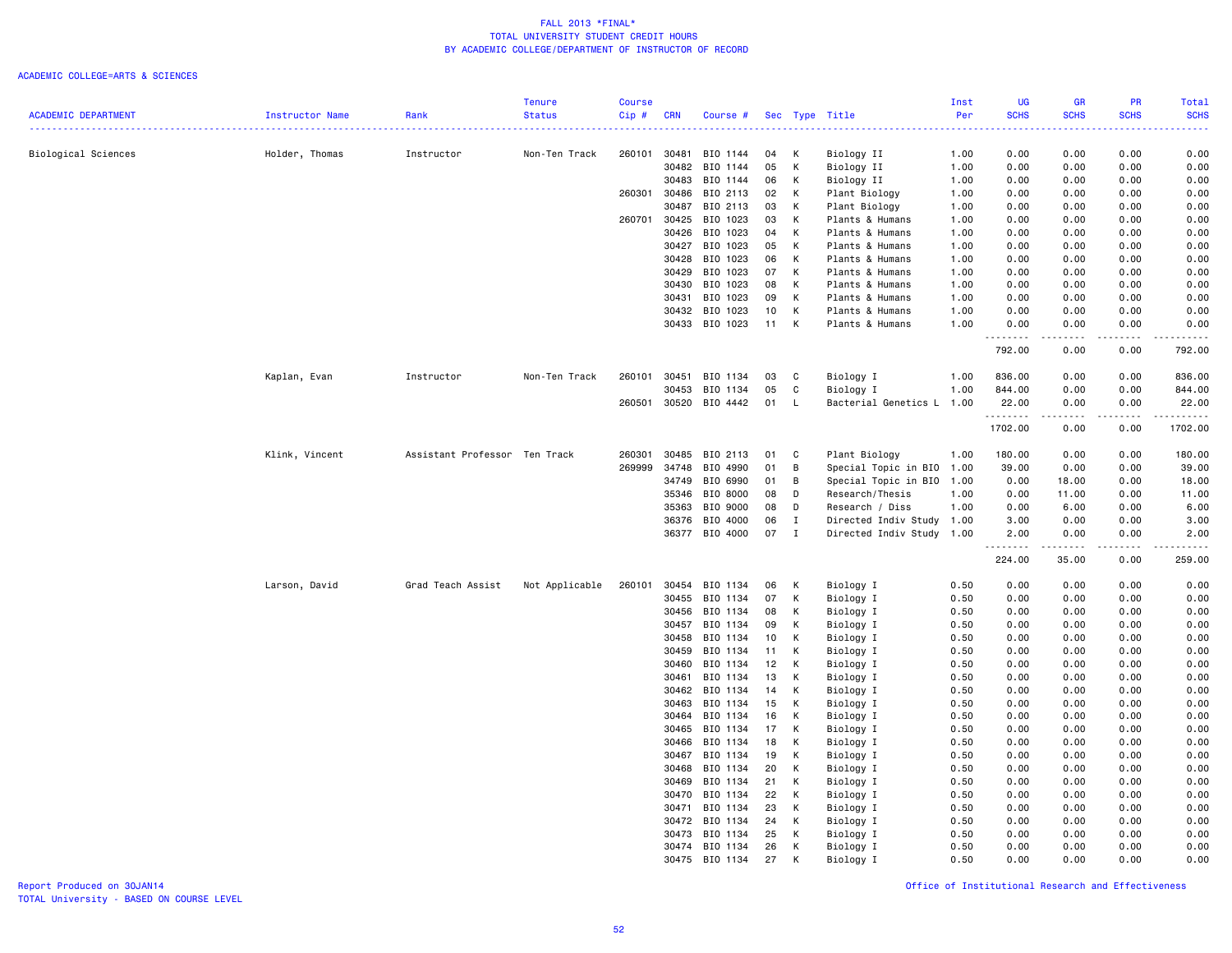#### ACADEMIC COLLEGE=ARTS & SCIENCES

|                            |                 |                               | Tenure         | <b>Course</b> |                |                       |          |              |                                | Inst         | <b>UG</b>          | <b>GR</b>                                                                                                               | PR                | Total                 |
|----------------------------|-----------------|-------------------------------|----------------|---------------|----------------|-----------------------|----------|--------------|--------------------------------|--------------|--------------------|-------------------------------------------------------------------------------------------------------------------------|-------------------|-----------------------|
| <b>ACADEMIC DEPARTMENT</b> | Instructor Name | Rank                          | <b>Status</b>  | $Cip$ #       | <b>CRN</b>     | Course #              |          |              | Sec Type Title                 | Per          | <b>SCHS</b>        | <b>SCHS</b>                                                                                                             | <b>SCHS</b>       | <b>SCHS</b>           |
| Biological Sciences        | Larson, David   | Grad Teach Assist             | Not Applicable | 260101        | 30476          | BIO 1134              | 28       | к            | Biology I                      | 0.50         | 0.00               | 0.00                                                                                                                    | 0.00              | 0.00                  |
|                            |                 |                               |                |               | 30477          | BIO 1134              | 29       | K            | Biology I                      | 0.50         | 0.00               | 0.00                                                                                                                    | 0.00              | 0.00                  |
|                            |                 |                               |                |               |                |                       |          |              |                                |              | . <b>.</b><br>0.00 | -----<br>0.00                                                                                                           | .<br>0.00         | د د د د د<br>0.00     |
|                            | Lopez, Job      | Assistant Professor Ten Track |                | 260501        | 30504          | BIO 3304              | 01       | C            | General Microbiology           | 0.90         | 716.40             | 0.00                                                                                                                    | 0.00              | 716.40                |
|                            |                 |                               |                | 269999        | 35347          | BIO 8000              | 09       | D            | Research/Thesis                | 1.00         | 0.00               | 6.00                                                                                                                    | 0.00              | 6.00                  |
|                            |                 |                               |                |               | 36437          | BIO 4000              | 12       | $\mathbf{I}$ | Directed Indiv Study 1.00      |              | 3.00               | 0.00                                                                                                                    | 0.00              | 3.00                  |
|                            |                 |                               |                |               | 36442          | BIO 4000              | 13       | $\mathbf{I}$ | Directed Indiv Study 1.00      |              | 3.00<br><u>.</u>   | 0.00<br>.                                                                                                               | 0.00<br>د د د د   | 3.00<br>.             |
|                            |                 |                               |                |               |                |                       |          |              |                                |              | 722.40             | 6.00                                                                                                                    | 0.00              | 728.40                |
|                            | Outlaw, Diana   | Assistant Professor Ten Track |                | 260799        | 34594          | BIO 4703              | 01       | C            | Avian Diversity                | 1.00         | 60.00              | 0.00                                                                                                                    | 0.00              | 60.00                 |
|                            |                 |                               |                |               | 34606          | BIO 4703              | 02       | K            | Avian Diversity                | 1.00         | 0.00               | 0.00                                                                                                                    | 0.00              | 0.00                  |
|                            |                 |                               |                |               | 34625          | BIO 6703              | 01       | C            | Avian Diversity                | 1.00         | 0.00               | 9.00                                                                                                                    | 0.00              | 9.00                  |
|                            |                 |                               |                |               | 34626          | BIO 6703              | 02       | K            | Avian Diversity                | 1.00         | 0.00               | 0.00                                                                                                                    | 0.00              | 0.00                  |
|                            |                 |                               |                | 269999        | 35349          | BIO 8000              | 11       | D            | Research/Thesis                | 1.00         | 0.00               | 5.00                                                                                                                    | 0.00              | 5.00                  |
|                            |                 |                               |                |               | 35366          | BIO 9000              | 11       | D            | Research / Diss                | 1.00         | 0.00               | 7.00                                                                                                                    | 0.00<br>0.00      | 7.00                  |
|                            |                 |                               |                |               | 36604          | BIO 4000              | 16       | $\mathbf{I}$ | Directed Indiv Study           | 1.00         | 3.00<br><u>.</u>   | 0.00<br>.                                                                                                               | .                 | 3.00<br>.             |
|                            |                 |                               |                |               |                |                       |          |              |                                |              | 63.00              | 21.00                                                                                                                   | 0.00              | 84.00                 |
|                            | Outlaw, Robert  | Grad Teach Assist             | Not Applicable | 260101        | 30450          | BIO 1134              | 02       | C            | Biology I                      | 1.00         | 828.00             | 0.00                                                                                                                    | 0.00              | 828.00                |
|                            |                 |                               |                |               |                | 30452 BIO 1134        | 04       | C            | Biology I                      | 1.00         | 828.00<br>.        | 0.00<br>$\begin{array}{cccccccccccccc} \bullet & \bullet & \bullet & \bullet & \bullet & \bullet & \bullet \end{array}$ | 0.00<br>.         | 828.00<br>.           |
|                            |                 |                               |                |               |                |                       |          |              |                                |              | 1656.00            | 0.00                                                                                                                    | 0.00              | 1656.00               |
|                            | Reese, Mary     | Instructor                    | Non-Ten Track  | 260701        | 30423          | BIO 1023              | 01       | C            | Plants & Humans                | 1.00         | 564.00             | 0.00                                                                                                                    | 0.00              | 564.00                |
|                            |                 |                               |                |               | 30424          | BIO 1023              | 02       | C            | Plants & Humans                | 1.00         | 582.00             | 0.00                                                                                                                    | 0.00              | 582.00                |
|                            |                 |                               |                |               |                | 511005 30514 BIO 4100 | 01       | H            | Med Tech Clinicals             | 1.00         | 36.00<br>.         | 0.00<br><b>.</b>                                                                                                        | 0.00<br>.         | 36.00<br>.            |
|                            |                 |                               |                |               |                |                       |          |              |                                |              | 1182.00            | 0.00                                                                                                                    | 0.00              | 1182.00               |
|                            | Reichert, Nancy | Professor                     | Tenured        | 269999        |                | 35350 BIO 8000        | 12       | D            | Research/Thesis                | 1.00         | 0.00<br><u>.</u>   | 1.00<br>-----                                                                                                           | 0.00<br>$- - - -$ | 1.00<br>$\frac{1}{2}$ |
|                            |                 |                               |                |               |                |                       |          |              |                                |              | 0.00               | 1.00                                                                                                                    | 0.00              | 1.00                  |
|                            | Stewart, James  | Assistant Professor Ten Track |                | 240101        | 36562          | HON 4003              | H05 I    |              | Oxbridge Tutorial              | 1.00         | 3.00               | 0.00                                                                                                                    | 0.00              | 3.00                  |
|                            |                 |                               |                |               | 36578          | HON 4003              | H06 I    |              | Oxbridge Tutorial              | 1.00         | 3.00               | 0.00                                                                                                                    | 0.00              | 3.00                  |
|                            |                 |                               |                |               | 36601          | HON 4003              | H07 I    |              | Oxbridge Tutorial              | 1.00         | 3.00               | 0.00                                                                                                                    | 0.00              | 3.00                  |
|                            |                 |                               |                |               | 36602          | HON 4003              | H08 I    |              | Oxbridge Tutorial              | 1.00         | 3.00               | 0.00                                                                                                                    | 0.00              | 3.00                  |
|                            |                 |                               |                | 260701        | 30489          | BIO 3004              | 01       | C            | Human Anatomy                  | 1.00         | 1044.00            | 0.00                                                                                                                    | 0.00              | 1044.00               |
|                            |                 |                               |                |               | 30490          | BIO 3004              | 02       | K            | Human Anatomy                  | 1.00         | 0.00               | 0.00                                                                                                                    | 0.00              | 0.00                  |
|                            |                 |                               |                |               | 30491<br>30492 | BIO 3004              | 03<br>04 | K            | Human Anatomy                  | 1.00         | 0.00               | 0.00                                                                                                                    | 0.00<br>0.00      | 0.00                  |
|                            |                 |                               |                |               | 30493          | BIO 3004<br>BIO 3004  | 05       | K<br>K       | Human Anatomy<br>Human Anatomy | 1.00<br>1.00 | 0.00<br>0.00       | 0.00<br>0.00                                                                                                            | 0.00              | 0.00<br>0.00          |
|                            |                 |                               |                |               | 30494          | BIO 3004              | 06       | K            | Human Anatomy                  | 1.00         | 0.00               | 0.00                                                                                                                    | 0.00              | 0.00                  |
|                            |                 |                               |                |               | 30495          | BIO 3004              | 07       | K            | Human Anatomy                  | 1.00         | 0.00               | 0.00                                                                                                                    | 0.00              | 0.00                  |
|                            |                 |                               |                |               | 30496          | BIO 3004              | 08       | K            | Human Anatomy                  | 1.00         | 0.00               | 0.00                                                                                                                    | 0.00              | 0.00                  |
|                            |                 |                               |                |               | 33794          | BIO 8053              | 501      | $\mathbf{C}$ | Comp Study of Animal           | 1.00         | 0.00               | 63.00                                                                                                                   | 0.00              | 63.00                 |
|                            |                 |                               |                |               | 34573          | BIO 3004              | 09       | K            | Human Anatomy                  | 1.00         | 0.00               | 0.00                                                                                                                    | 0.00              | 0.00                  |
|                            |                 |                               |                |               | 34574          | BIO 3004              | 10       | K            | Human Anatomy                  | 1.00         | 0.00               | 0.00                                                                                                                    | 0.00              | 0.00                  |
|                            |                 |                               |                | 269999        | 35351          | BIO 8000              | 13       | D            | Research/Thesis                | 1.00         | 0.00               | 4.00                                                                                                                    | 0.00              | 4.00                  |
|                            |                 |                               |                |               | 35368          | BIO 9000              | 13       | D            | Research / Diss                | 1.00         | 0.00               | 13.00                                                                                                                   | 0.00              | 13.00                 |
|                            |                 |                               |                |               | 36481          | BIO 7000              | 01       | $\mathsf{T}$ | Directed Indiv Study           | 1.00         | 0.00               | 3.00                                                                                                                    | 0.00              | 3.00                  |

TOTAL University - BASED ON COURSE LEVEL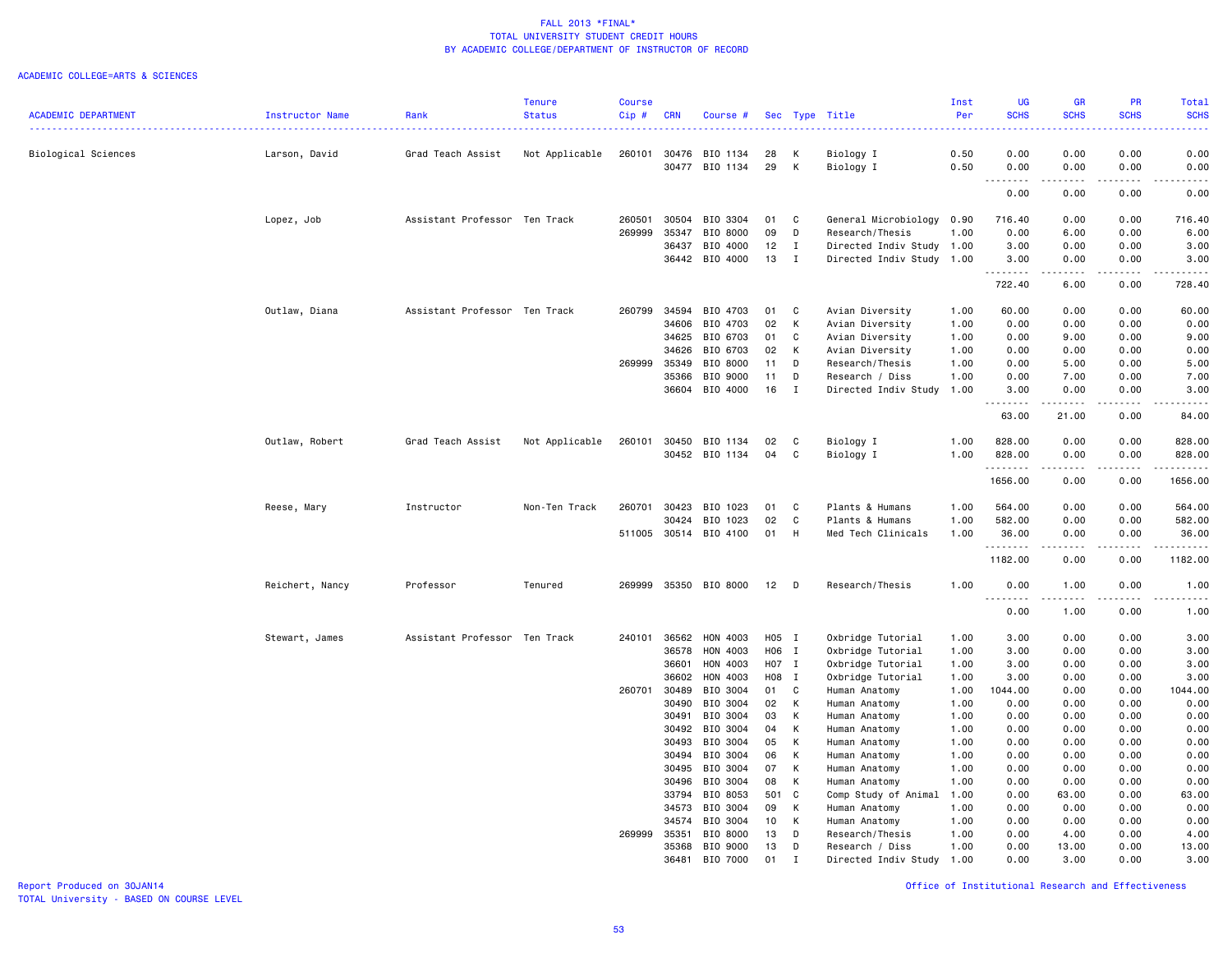|                            |                   |                               | <b>Tenure</b> | <b>Course</b> |            |                            |            |                |                                  | Inst         | UG                   | <b>GR</b>             | <b>PR</b>                                                                                                                                                                                                                                                                                                                                                                                                                                                                                                          | <b>Total</b>     |
|----------------------------|-------------------|-------------------------------|---------------|---------------|------------|----------------------------|------------|----------------|----------------------------------|--------------|----------------------|-----------------------|--------------------------------------------------------------------------------------------------------------------------------------------------------------------------------------------------------------------------------------------------------------------------------------------------------------------------------------------------------------------------------------------------------------------------------------------------------------------------------------------------------------------|------------------|
| <b>ACADEMIC DEPARTMENT</b> | Instructor Name   | Rank                          | <b>Status</b> | Cip#          | <b>CRN</b> | Course #                   |            |                | Sec Type Title                   | Per          | <b>SCHS</b>          | <b>SCHS</b>           | <b>SCHS</b>                                                                                                                                                                                                                                                                                                                                                                                                                                                                                                        | <b>SCHS</b>      |
|                            |                   |                               |               |               |            |                            |            |                |                                  |              | .                    | .                     | .                                                                                                                                                                                                                                                                                                                                                                                                                                                                                                                  | .                |
|                            |                   |                               |               |               |            |                            |            |                |                                  |              | 1056.00              | 83.00                 | 0.00                                                                                                                                                                                                                                                                                                                                                                                                                                                                                                               | 1139.00          |
| Biological Sciences        | Thornton, Justin  | Assistant Professor Ten Track |               | 260501        | 30517      | BIO 4405                   | 01         | C              | Pathogenic Micro                 | 1.00         | 325.00               | 0.00                  | 0.00                                                                                                                                                                                                                                                                                                                                                                                                                                                                                                               | 325.00           |
|                            |                   |                               |               |               | 30527      | BIO 6405                   | 01         | C              | Pathogenic Micro                 | 1.00         | 0.00                 | 20.00                 | 0.00                                                                                                                                                                                                                                                                                                                                                                                                                                                                                                               | 20.00            |
|                            |                   |                               |               |               | 30528      | BIO 6405                   | 02         | К              | Pathogenic Micro                 | 1.00         | 0.00                 | 0.00                  | 0.00                                                                                                                                                                                                                                                                                                                                                                                                                                                                                                               | 0.00             |
|                            |                   |                               |               |               | 30529      | BIO 6405                   | 03         | К              | Pathogenic Micro                 | 1.00         | 0.00                 | 0.00                  | 0.00                                                                                                                                                                                                                                                                                                                                                                                                                                                                                                               | 0.00             |
|                            |                   |                               |               | 269999        | 30535      | BIO 8011                   | 01         | S              | Seminar I                        | 1.00         | 0.00                 | 37.00                 | 0.00                                                                                                                                                                                                                                                                                                                                                                                                                                                                                                               | 37.00            |
|                            |                   |                               |               |               | 30536      | BIO 8021                   | 01         | S              | Seminar II                       | 1.00         | 0.00                 | 1.00                  | 0.00                                                                                                                                                                                                                                                                                                                                                                                                                                                                                                               | 1.00             |
|                            |                   |                               |               |               |            | 35352 BIO 8000             | 14         | D              | Research/Thesis                  | 1.00         | 0.00                 | 5.00                  | 0.00                                                                                                                                                                                                                                                                                                                                                                                                                                                                                                               | 5.00             |
|                            |                   |                               |               |               |            | 36077 BIO 4000             | 03         | $\mathbf{I}$   | Directed Indiv Study             | 1.00         | 3.00<br>.            | 0.00<br>.             | 0.00<br>.                                                                                                                                                                                                                                                                                                                                                                                                                                                                                                          | 3.00             |
|                            |                   |                               |               |               |            |                            |            |                |                                  |              | 328.00               | 63.00                 | 0.00                                                                                                                                                                                                                                                                                                                                                                                                                                                                                                               | 391.00           |
|                            | Wallace, Lisa     | Associate Professor Tenured   |               | 260699        | 34627      | BIO 8113                   | 01         | C <sub>1</sub> | Biogeography                     | 1.00         | 0.00                 | 54.00                 | 0.00                                                                                                                                                                                                                                                                                                                                                                                                                                                                                                               | 54.00            |
|                            |                   |                               |               | 269999        | 35353      | BIO 8000                   | 15         | D              | Research/Thesis                  | 1.00         | 0.00                 | 4.00                  | 0.00                                                                                                                                                                                                                                                                                                                                                                                                                                                                                                               | 4.00             |
|                            |                   |                               |               |               |            | 35370 BIO 9000             | 15         | D              | Research / Diss                  | 1.00         | 0.00                 | 2.00                  | 0.00                                                                                                                                                                                                                                                                                                                                                                                                                                                                                                               | 2.00             |
|                            |                   |                               |               |               |            | 36375 BIO 4000             | 05         | $\blacksquare$ | Directed Indiv Study             | 1.00         | 3.00<br>- - -<br>.   | 0.00<br>.             | 0.00                                                                                                                                                                                                                                                                                                                                                                                                                                                                                                               | 3.00             |
|                            |                   |                               |               |               |            |                            |            |                |                                  |              | 3.00                 | 60.00                 | 0.00                                                                                                                                                                                                                                                                                                                                                                                                                                                                                                               | 63.00            |
|                            | Welch, Mark       | Associate Professor Tenured   |               | 269999        | 34628      | BIO 8990                   | 01         | C              | Special Topic in BIO             | 1.00         | 0.00                 | 36.00                 | 0.00                                                                                                                                                                                                                                                                                                                                                                                                                                                                                                               | 36.00            |
|                            |                   |                               |               |               | 35354      | BIO 8000                   | 16         | D              | Research/Thesis                  | 1.00         | 0.00                 | 9.00                  | 0.00                                                                                                                                                                                                                                                                                                                                                                                                                                                                                                               | 9.00             |
|                            |                   |                               |               |               |            | 35371 BIO 9000             | 16         | $\mathsf{D}$   | Research / Diss                  | 1.00         | 0.00                 | 12.00                 | 0.00                                                                                                                                                                                                                                                                                                                                                                                                                                                                                                               | 12.00            |
|                            |                   |                               |               |               |            |                            |            |                |                                  |              | . <b>.</b><br>0.00   | .<br>57.00            | -----<br>0.00                                                                                                                                                                                                                                                                                                                                                                                                                                                                                                      | 57.00            |
|                            | Williamson, Emily | Instructor                    | Non-Ten Track | 260101        | 30449      | BIO 1134                   | 01         | C              | Biology I                        | 1.00         | 852.00               | 0.00                  | 0.00                                                                                                                                                                                                                                                                                                                                                                                                                                                                                                               | 852.00           |
|                            |                   |                               |               | 260701        | 30436      | BIO 1123                   | 01         | C              | Animal Biology                   | 1.00         | 576.00               | 0.00                  | 0.00                                                                                                                                                                                                                                                                                                                                                                                                                                                                                                               | 576.00           |
|                            |                   |                               |               |               | 30437      | BIO 1123                   | 02         | C              | Animal Biology                   | 1.00         | 570.00               | 0.00                  | 0.00                                                                                                                                                                                                                                                                                                                                                                                                                                                                                                               | 570.00           |
|                            |                   |                               |               |               | 30438      | BIO 1123                   | 03         | к              | Animal Biology                   | 1.00         | 0.00                 | 0.00                  | 0.00                                                                                                                                                                                                                                                                                                                                                                                                                                                                                                               | 0.00             |
|                            |                   |                               |               |               | 30439      | BIO 1123                   | 04         | К              | Animal Biology                   | 1.00         | 0.00                 | 0.00                  | 0.00                                                                                                                                                                                                                                                                                                                                                                                                                                                                                                               | 0.00             |
|                            |                   |                               |               |               | 30440      | BIO 1123                   | 05         | К              | Animal Biology                   | 1.00         | 0.00                 | 0.00                  | 0.00                                                                                                                                                                                                                                                                                                                                                                                                                                                                                                               | 0.00             |
|                            |                   |                               |               |               | 30441      | BIO 1123                   | 06         | К              | Animal Biology                   | 1.00         | 0.00                 | 0.00                  | 0.00                                                                                                                                                                                                                                                                                                                                                                                                                                                                                                               | 0.00             |
|                            |                   |                               |               |               | 30442      | BIO 1123                   | 07         | К              | Animal Biology                   | 1.00         | 0.00                 | 0.00                  | 0.00                                                                                                                                                                                                                                                                                                                                                                                                                                                                                                               | 0.00             |
|                            |                   |                               |               |               | 30443      | BIO 1123                   | 08         | К              | Animal Biology                   | 1.00         | 0.00                 | 0.00                  | 0.00                                                                                                                                                                                                                                                                                                                                                                                                                                                                                                               | 0.00             |
|                            |                   |                               |               |               | 30444      | BIO 1123                   | 09         | К              | Animal Biology                   | 1.00         | 0.00                 | 0.00                  | 0.00                                                                                                                                                                                                                                                                                                                                                                                                                                                                                                               | 0.00             |
|                            |                   |                               |               |               | 30445      | BIO 1123<br>30446 BIO 1123 | 10<br>11 K | К              | Animal Biology<br>Animal Biology | 1.00<br>1.00 | 0.00<br>0.00         | 0.00<br>0.00          | 0.00<br>0.00                                                                                                                                                                                                                                                                                                                                                                                                                                                                                                       | 0.00<br>0.00     |
|                            |                   |                               |               |               |            |                            |            |                |                                  |              | ----<br>.<br>1998.00 | $\frac{1}{2}$<br>0.00 | .<br>0.00                                                                                                                                                                                                                                                                                                                                                                                                                                                                                                          | 1998.00          |
|                            |                   |                               |               |               |            |                            |            |                |                                  |              |                      |                       |                                                                                                                                                                                                                                                                                                                                                                                                                                                                                                                    |                  |
|                            | Wise, Dwayne      | Professor                     | Tenured       | 260802        | 33791      | BIO 6013                   | 501 C      |                | Genetics & Molecular             | 1.00         | 0.00                 | 120.00                | 0.00                                                                                                                                                                                                                                                                                                                                                                                                                                                                                                               | 120.00           |
|                            |                   |                               |               | 269999        | 34842      | BIO 2990<br>35355 BIO 8000 | 01<br>17 D | $\mathbf{C}$   | Special Topic in BI              | 1.00<br>1.00 | 66.00<br>0.00        | 0.00<br>5.00          | 0.00<br>0.00                                                                                                                                                                                                                                                                                                                                                                                                                                                                                                       | 66.00<br>5.00    |
|                            |                   |                               |               |               |            |                            |            |                | Research/Thesis                  |              | .                    |                       |                                                                                                                                                                                                                                                                                                                                                                                                                                                                                                                    |                  |
|                            |                   |                               |               |               |            |                            |            |                |                                  |              | 66.00                | 125.00                | 0.00                                                                                                                                                                                                                                                                                                                                                                                                                                                                                                               | 191.00           |
|                            |                   |                               |               |               |            |                            |            |                |                                  |              | <b>EEEEEEEE</b>      | $= = = = = = = =$     | $\begin{array}{c} \multicolumn{3}{c} {\color{blue} \textbf{2}} & \multicolumn{3}{c} {\color{blue} \textbf{3}} & \multicolumn{3}{c} {\color{blue} \textbf{4}} \\ \multicolumn{3}{c} {\color{blue} \textbf{4}} & \multicolumn{3}{c} {\color{blue} \textbf{5}} & \multicolumn{3}{c} {\color{blue} \textbf{6}} & \multicolumn{3}{c} {\color{blue} \textbf{7}} \\ \multicolumn{3}{c} {\color{blue} \textbf{5}} & \multicolumn{3}{c} {\color{blue} \textbf{6}} & \multicolumn{3}{c} {\color{blue} \textbf{6}} & \multic$ | <b>ESSESSESS</b> |
| Biological Sciences        |                   |                               |               |               |            |                            |            |                |                                  |              | 11552.00             | 790.00                | 0.00                                                                                                                                                                                                                                                                                                                                                                                                                                                                                                               | 12342.00         |
|                            |                   |                               |               |               |            |                            |            |                |                                  |              |                      | ======== =======      |                                                                                                                                                                                                                                                                                                                                                                                                                                                                                                                    | ==========       |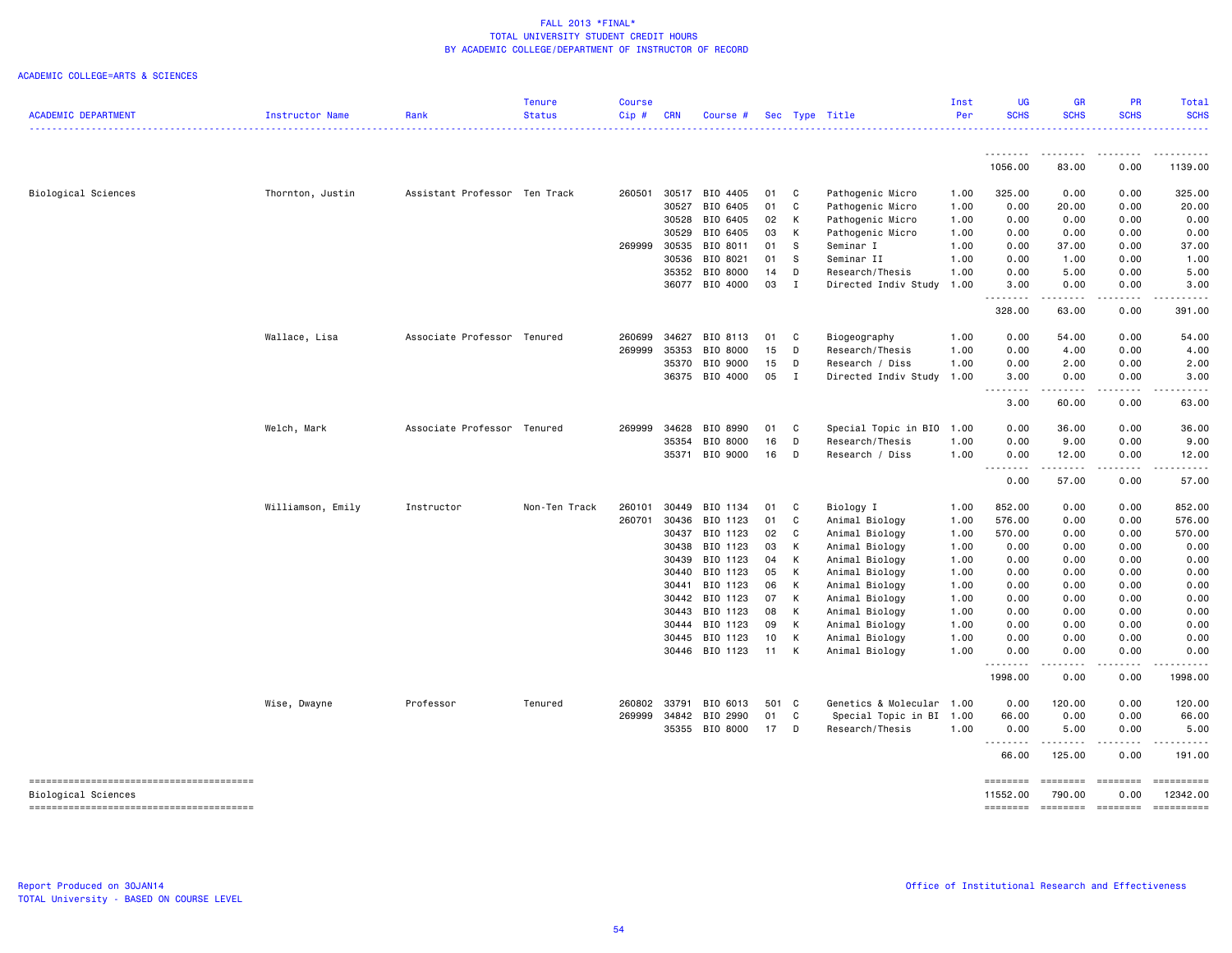#### ACADEMIC COLLEGE=ARTS & SCIENCES

|                            |                     |                                   | <b>Tenure</b> | <b>Course</b> |              |               |       |              |                           | Inst | <b>UG</b>   | GR          | PR          | Total       |
|----------------------------|---------------------|-----------------------------------|---------------|---------------|--------------|---------------|-------|--------------|---------------------------|------|-------------|-------------|-------------|-------------|
| <b>ACADEMIC DEPARTMENT</b> | Instructor Name     | Rank                              | <b>Status</b> | $Cip$ #       | <b>CRN</b>   | Course #      |       |              | Sec Type Title            | Per  | <b>SCHS</b> | <b>SCHS</b> | <b>SCHS</b> | <b>SCHS</b> |
|                            |                     |                                   |               |               |              |               |       |              |                           |      |             |             |             | .           |
| Chemistry                  | Beard, Debbie       | Research Assist Pro Non-Ten Track |               | 400501        | 30653        | CH 1141       | 01    | C            | Prof Chem:Paths           | 1.00 | 25.00       | 0.00        | 0.00        | 25.00       |
|                            |                     |                                   |               |               | 30704        | CH 1213       | 01    | C            | Chemistry I               | 1.00 | 546.00      | 0.00        | 0.00        | 546.00      |
|                            |                     |                                   |               |               | 30706        | CH 1213       | 03    | C            | Chemistry I               | 1.00 | 549.00      | 0.00        | 0.00        | 549.00      |
|                            |                     |                                   |               |               | 30707        | CH 1213       | 04    | C            | Chemistry I               | 1.00 | 555.00      | 0.00        | 0.00        | 555.00      |
|                            |                     |                                   |               |               |              |               |       |              |                           |      | .           | $- - - - -$ | .           | .           |
|                            |                     |                                   |               |               |              |               |       |              |                           |      | 1675.00     | 0.00        | 0.00        | 1675.00     |
|                            | Emerson, Joseph     | Assistant Professor Ten Track     |               | 400501        | 30649        | CH 1001       | F01 C |              | First Year Seminar        | 1.00 | 54.00       | 0.00        | 0.00        | 54.00       |
|                            |                     |                                   |               |               | 36175        | CH 9000       | 06    | D            | Research / Diss           | 1.00 | 0.00        | 42.00       | 0.00        | 42.00       |
|                            |                     |                                   |               |               | 36227        | CH 4000       | 13    | $\mathbf{I}$ | Directed Indiv Study 1.00 |      | 1.00        | 0.00        | 0.00        | 1.00        |
|                            |                     |                                   |               |               | 36353        | CH 4000       | 15    | $\mathbf{I}$ | Directed Indiv Study 1.00 |      | 1.00        | 0.00        | 0.00        | 1.00        |
|                            |                     |                                   |               |               | 36488        | CH 4000       | 20    | $\mathbf{I}$ | Directed Indiv Study 1.00 |      | 1.00        | 0.00        | 0.00        | 1.00        |
|                            |                     |                                   |               | 400599        | 36254        | CH 8990       | 01    | C            | Special Topic In CH       | 1.00 | 0.00        | 39.00       | 0.00        | 39.00       |
|                            |                     |                                   |               |               |              |               |       |              |                           |      | .<br>57.00  | .<br>81.00  | .<br>0.00   | .<br>138.00 |
|                            |                     |                                   |               |               |              |               |       |              |                           |      |             |             |             |             |
|                            | Fitzkee, Nicholas   | Assistant Professor Ten Track     |               | 400501        | 36132        | CH 8000       | 02    | D            | Research / Thesis         | 1.00 | 0.00        | 17.00       | 0.00        | 17.00       |
|                            |                     |                                   |               |               | 36133        | CH 9000       | 05    | D            | Research / Diss           | 1.00 | 0.00        | 17.00       | 0.00        | 17.00       |
|                            |                     |                                   |               |               | 400506 30737 | CH 4404       | 01    | C            | Biophysical Chem          | 1.00 | 48.00       | 0.00        | 0.00        | 48.00       |
|                            |                     |                                   |               |               |              |               |       |              |                           |      | . <b>.</b>  | .           | .           | .           |
|                            |                     |                                   |               |               |              |               |       |              |                           |      | 48.00       | 34.00       | 0.00        | 82.00       |
|                            | Foster, Stephen     | Associate Professor Tenured       |               | 400501        | 30705        | CH 1213       | 02    | C            | Chemistry I               | 1.00 | 858.00      | 0.00        | 0.00        | 858.00      |
|                            |                     |                                   |               |               | 36176        | CH 9000       | 07    | D            | Research / Diss           | 1.00 | 0.00        | 42.00       | 0.00        | 42.00       |
|                            |                     |                                   |               | 400502 30731  |              | CH 2311       | 01    | L.           | Analytical Chem I La 0.80 |      | 7.20        | 0.00        | 0.00        | 7.20        |
|                            |                     |                                   |               |               | 30732        | CH 2311       | 02    | $\mathsf{L}$ | Analytical Chem I La      | 0.80 | 6.40        | 0.00        | 0.00        | 6.40        |
|                            |                     |                                   |               | 400506 30738  |              | CH 4411       | 01    | L.           | Physical Chem Lab I       | 0.50 | 3.00        | 0.00        | 0.00        | 3.00        |
|                            |                     |                                   |               |               |              |               |       |              |                           |      | .           | .           | .           | .           |
|                            |                     |                                   |               |               |              |               |       |              |                           |      | 874.60      | 42.00       | 0.00        | 916.60      |
|                            | Gwaltney, Steven    | Associate Professor Tenured       |               | 400501        | 36177        | CH 9000       | 08    | D            | Research / Diss           | 1.00 | 0.00        | 42.00       | 0.00        | 42.00       |
|                            |                     |                                   |               | 400506        | 30738        | CH 4411       | 01    | L            | Physical Chem Lab I       | 0.50 | 3.00        | 0.00        | 0.00        | 3.00        |
|                            |                     |                                   |               |               | 30739        | CH 4413       | 01    | C            | Thermo and Kinetics       | 1.00 | 150.00      | 0.00        | 0.00        | 150.00      |
|                            |                     |                                   |               |               | 30777        | CH 6413       | 01    | C            | Thermodynamics and K 1.00 |      | 0.00        | 6.00        | 0.00        | 6.00        |
|                            |                     |                                   |               |               |              |               |       |              |                           |      | . <b>.</b>  | .           | .           |             |
|                            |                     |                                   |               |               |              |               |       |              |                           |      | 153.00      | 48.00       | 0.00        | 201.00      |
|                            | Henry, William      | Associate Professor Tenured       |               | 301801        | 34733        | HON 3163      | H01 C |              | Honors Sem Natural S 1.00 |      | 24.00       | 0.00        | 0.00        | 24.00       |
|                            |                     |                                   |               | 400501        | 36102        | CH 9000       | 02    | D            | Research / Diss           | 1.00 | 0.00        | 19.00       | 0.00        | 19.00       |
|                            |                     |                                   |               |               | 36319        | CH 4000       | 14    | $\mathbf{I}$ | Directed Indiv Study 1.00 |      | 3.00        | 0.00        | 0.00        | 3.00        |
|                            |                     |                                   |               |               | 36392        | CH 4000       | 18    | $\mathbf{I}$ | Directed Indiv Study 1.00 |      | 2.00        | 0.00        | 0.00        | 2.00        |
|                            |                     |                                   |               | 400503        | 30736        | CH 4213       | 01    | C            | Adv Inorganic Chem        | 1.00 | 54.00       | 0.00        | 0.00        | 54.00       |
|                            |                     |                                   |               |               |              | 36421 CH 6213 | 01    | C            | Adv Inorganic Chem        | 1.00 | 0.00        | 3.00        | 0.00        | 3.00        |
|                            |                     |                                   |               |               |              |               |       |              |                           |      | .           | . <b>.</b>  | .           | .           |
|                            |                     |                                   |               |               |              |               |       |              |                           |      | 83.00       | 22.00       | 0.00        | 105.00      |
|                            | Hillesheim, Patrick | Instructor                        | Non-Ten Track | 400501        | 30654        | CH 1211       | 01    | L.           | Invst In Chemistry I 1.00 |      | 23.00       | 0.00        | 0.00        | 23.00       |
|                            |                     |                                   |               |               | 30655        | CH 1211       | 02    | $\mathsf{L}$ | Invst In Chemistry I 1.00 |      | 23.00       | 0.00        | 0.00        | 23.00       |
|                            |                     |                                   |               |               | 30656        | CH 1211       | 03    | $\mathsf{L}$ | Invst In Chemistry I 1.00 |      | 23.00       | 0.00        | 0.00        | 23.00       |
|                            |                     |                                   |               |               | 30657        | CH 1211       | 04    | $\mathsf{L}$ | Invst In Chemistry I 1.00 |      | 24.00       | 0.00        | 0.00        | 24.00       |
|                            |                     |                                   |               |               | 30658        | CH 1211       | 05    | $\mathsf{L}$ | Invst In Chemistry I 1.00 |      | 22.00       | 0.00        | 0.00        | 22.00       |
|                            |                     |                                   |               |               | 30659        | CH 1211       | 06    | $\mathsf{L}$ | Invst In Chemistry I 1.00 |      | 23.00       | 0.00        | 0.00        | 23.00       |
|                            |                     |                                   |               |               | 30660        | CH 1211       | 07    | $\mathsf{L}$ | Invst In Chemistry I 1.00 |      | 23.00       | 0.00        | 0.00        | 23.00       |
|                            |                     |                                   |               |               | 30661        | CH 1211       | 08    | L.           | Invst In Chemistry I 1.00 |      | 22.00       | 0.00        | 0.00        | 22.00       |
|                            |                     |                                   |               |               | 30662        | CH 1211       | 09    | L.           | Invst In Chemistry I 1.00 |      | 23.00       | 0.00        | 0.00        | 23.00       |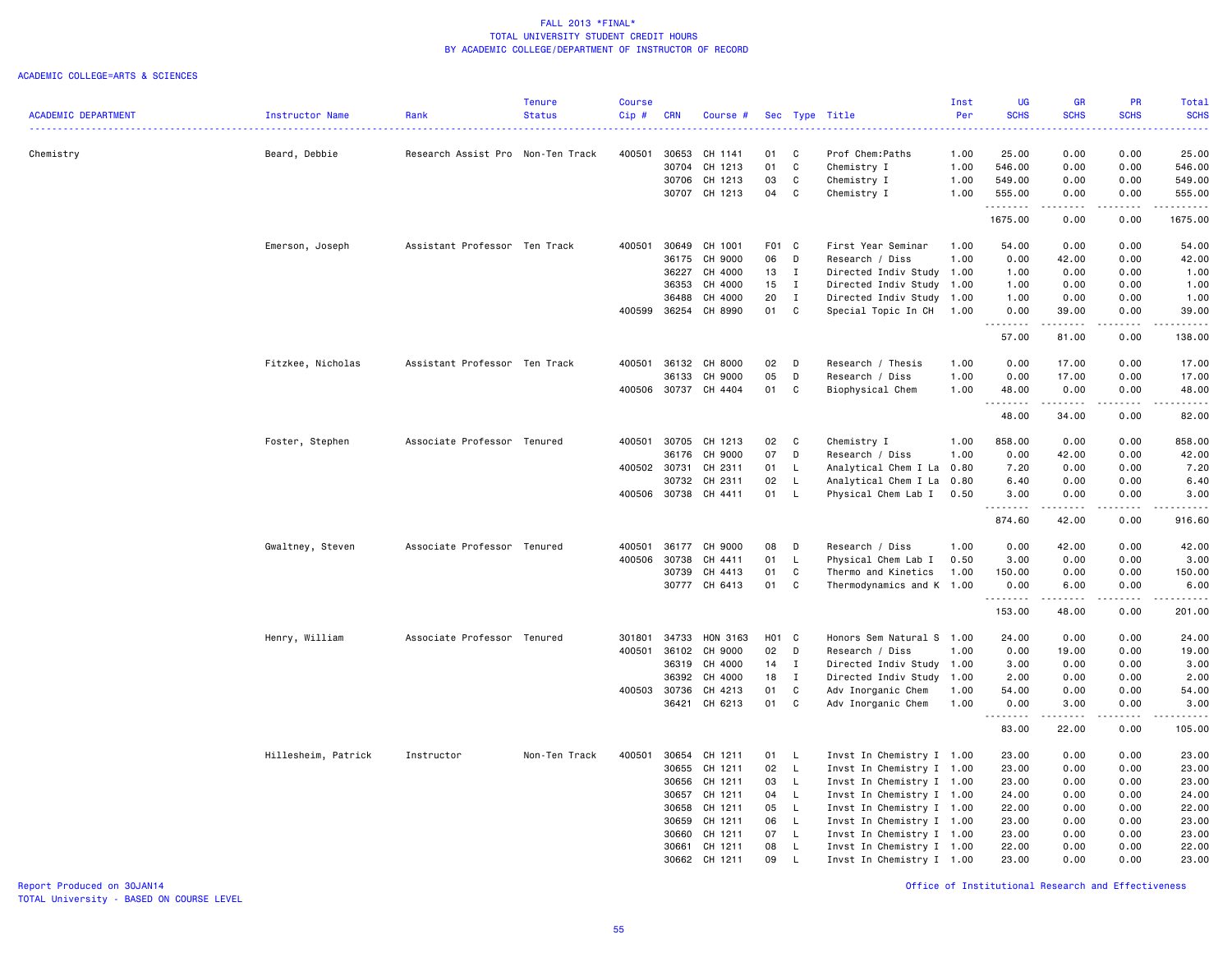### ACADEMIC COLLEGE=ARTS & SCIENCES

|                            |                     |                             | <b>Tenure</b> | <b>Course</b> |                |                      |                 |              |                                                        | Inst | <b>UG</b>        | <b>GR</b>                                                                                                                                | <b>PR</b>    | Total          |
|----------------------------|---------------------|-----------------------------|---------------|---------------|----------------|----------------------|-----------------|--------------|--------------------------------------------------------|------|------------------|------------------------------------------------------------------------------------------------------------------------------------------|--------------|----------------|
| <b>ACADEMIC DEPARTMENT</b> | Instructor Name     | Rank                        | <b>Status</b> | Cip#          | <b>CRN</b>     | Course #             |                 |              | Sec Type Title                                         | Per  | <b>SCHS</b><br>. | <b>SCHS</b><br>$\frac{1}{2} \left( \frac{1}{2} \right) \left( \frac{1}{2} \right) \left( \frac{1}{2} \right) \left( \frac{1}{2} \right)$ | <b>SCHS</b>  | <b>SCHS</b>    |
|                            |                     |                             |               |               |                |                      |                 |              |                                                        |      |                  |                                                                                                                                          |              |                |
| Chemistry                  | Hillesheim, Patrick | Instructor                  | Non-Ten Track | 400501        |                | 30663 CH 1211        | 10 L            |              | Invst In Chemistry I 1.00                              |      | 24.00            | 0.00                                                                                                                                     | 0.00         | 24.00          |
|                            |                     |                             |               |               | 30664          | CH 1211              | 11              | - L          | Invst In Chemistry I 1.00                              |      | 22.00            | 0.00                                                                                                                                     | 0.00         | 22.00          |
|                            |                     |                             |               |               |                | 30665 CH 1211        | 12 <sub>2</sub> | $\mathsf{L}$ | Invst In Chemistry I 1.00                              |      | 24.00            | 0.00                                                                                                                                     | 0.00         | 24.00          |
|                            |                     |                             |               |               |                | 30666 CH 1211        | 13              | L.           | Invst In Chemistry I 1.00                              |      | 23.00            | 0.00                                                                                                                                     | 0.00         | 23.00          |
|                            |                     |                             |               |               |                | 30667 CH 1211        | 14              | - L          | Invst In Chemistry I 1.00                              |      | 21.00            | 0.00                                                                                                                                     | 0.00         | 21.00          |
|                            |                     |                             |               |               | 30668          | CH 1211              | 15              | L.           | Invst In Chemistry I 1.00                              |      | 24.00            | 0.00                                                                                                                                     | 0.00         | 24.00          |
|                            |                     |                             |               |               | 30669          | CH 1211              | 16              | - L          | Invst In Chemistry I 1.00                              |      | 24.00            | 0.00                                                                                                                                     | 0.00         | 24.00          |
|                            |                     |                             |               |               | 30670          | CH 1211              | 17              | - L          | Invst In Chemistry I 1.00                              |      | 23.00            | 0.00                                                                                                                                     | 0.00         | 23.00          |
|                            |                     |                             |               |               | 30671          | CH 1211              | 18              | - L          | Invst In Chemistry I 1.00                              |      | 24.00            | 0.00                                                                                                                                     | 0.00         | 24.00          |
|                            |                     |                             |               |               | 30672          | CH 1211              | 19              | <b>L</b>     | Invst In Chemistry I 1.00                              |      | 23.00            | 0.00                                                                                                                                     | 0.00         | 23.00          |
|                            |                     |                             |               |               | 30673          | CH 1211              | 20              | - L          | Invst In Chemistry I 1.00                              |      | 23.00            | 0.00                                                                                                                                     | 0.00         | 23.00          |
|                            |                     |                             |               |               | 30674          | CH 1211              | 21              | $\mathsf{L}$ | Invst In Chemistry I 1.00                              |      | 19.00            | 0.00                                                                                                                                     | 0.00         | 19.00          |
|                            |                     |                             |               |               |                | 30675 CH 1211        | 22              | - L          | Invst In Chemistry I 1.00                              |      | 24.00            | 0.00                                                                                                                                     | 0.00         | 24.00          |
|                            |                     |                             |               |               | 30676          | CH 1211              | 23              | L.           | Invst In Chemistry I 1.00                              |      | 22.00            | 0.00                                                                                                                                     | 0.00         | 22.00          |
|                            |                     |                             |               |               | 30677<br>30678 | CH 1211<br>CH 1211   | 24<br>25        | - L<br>- L   | Invst In Chemistry I 1.00                              |      | 21.00<br>23.00   | 0.00<br>0.00                                                                                                                             | 0.00<br>0.00 | 21.00<br>23.00 |
|                            |                     |                             |               |               | 30679          | CH 1211              | 26              | - L          | Invst In Chemistry I 1.00<br>Invst In Chemistry I 1.00 |      | 20.00            | 0.00                                                                                                                                     | 0.00         | 20.00          |
|                            |                     |                             |               |               | 30680          | CH 1211              | 27              | L.           |                                                        |      | 23.00            | 0.00                                                                                                                                     | 0.00         | 23.00          |
|                            |                     |                             |               |               | 30681          | CH 1211              | 28              | - L          | Invst In Chemistry I 1.00<br>Invst In Chemistry I 1.00 |      | 23.00            | 0.00                                                                                                                                     | 0.00         | 23.00          |
|                            |                     |                             |               |               |                | 30682 CH 1211        | 29              | L            | Invst In Chemistry I 1.00                              |      | 19.00            | 0.00                                                                                                                                     | 0.00         | 19.00          |
|                            |                     |                             |               |               | 30683          | CH 1211              | 30              | - L          | Invst In Chemistry I 1.00                              |      | 24.00            | 0.00                                                                                                                                     | 0.00         | 24.00          |
|                            |                     |                             |               |               | 30684          | CH 1211              | 31              | L.           | Invst In Chemistry I 1.00                              |      | 21.00            | 0.00                                                                                                                                     | 0.00         | 21.00          |
|                            |                     |                             |               |               | 30685          | CH 1211              | 32              | $\mathsf{L}$ | Invst In Chemistry I 1.00                              |      | 24.00            | 0.00                                                                                                                                     | 0.00         | 24.00          |
|                            |                     |                             |               |               |                | 30686 CH 1211        | 33              | - L          | Invst In Chemistry I 1.00                              |      | 23.00            | 0.00                                                                                                                                     | 0.00         | 23.00          |
|                            |                     |                             |               |               | 30687          | CH 1211              | 34              | L.           | Invst In Chemistry I 1.00                              |      | 22.00            | 0.00                                                                                                                                     | 0.00         | 22.00          |
|                            |                     |                             |               |               | 30688          | CH 1211              | 35              | L.           | Invst In Chemistry I 1.00                              |      | 23.00            | 0.00                                                                                                                                     | 0.00         | 23.00          |
|                            |                     |                             |               |               | 30689          | CH 1211              | 36              | - L          | Invst In Chemistry I 1.00                              |      | 21.00            | 0.00                                                                                                                                     | 0.00         | 21.00          |
|                            |                     |                             |               |               | 30690          | CH 1211              | 37              | $\mathsf{L}$ | Invst In Chemistry I 1.00                              |      | 23.00            | 0.00                                                                                                                                     | 0.00         | 23.00          |
|                            |                     |                             |               |               | 30691          | CH 1211              | 38              | - L          | Invst In Chemistry I 1.00                              |      | 21.00            | 0.00                                                                                                                                     | 0.00         | 21.00          |
|                            |                     |                             |               |               |                | 30692 CH 1211        | 39              | <b>L</b>     | Invst In Chemistry I 1.00                              |      | 22.00            | 0.00                                                                                                                                     | 0.00         | 22.00          |
|                            |                     |                             |               |               | 30693          | CH 1211              | 40              | $\mathsf{L}$ | Invst In Chemistry I 1.00                              |      | 24.00            | 0.00                                                                                                                                     | 0.00         | 24.00          |
|                            |                     |                             |               |               |                | 30694 CH 1211        | 41              | $\mathsf{L}$ | Invst In Chemistry I 1.00                              |      | 22.00            | 0.00                                                                                                                                     | 0.00         | 22.00          |
|                            |                     |                             |               |               | 30696          | CH 1211              | 43              | - L          | Invst In Chemistry I 1.00                              |      | 23.00            | 0.00                                                                                                                                     | 0.00         | 23.00          |
|                            |                     |                             |               |               | 30697          | CH 1211              | 44              | $\mathsf{L}$ | Invst In Chemistry I 1.00                              |      | 23.00            | 0.00                                                                                                                                     | 0.00         | 23.00          |
|                            |                     |                             |               |               | 30698          | CH 1211              | 45              | - L          | Invst In Chemistry I 1.00                              |      | 22.00            | 0.00                                                                                                                                     | 0.00         | 22.00          |
|                            |                     |                             |               |               |                | 30699 CH 1211        | 46              | $\mathsf{L}$ | Invst In Chemistry I 1.00                              |      | 24.00            | 0.00                                                                                                                                     | 0.00         | 24.00          |
|                            |                     |                             |               |               |                | 30700 CH 1211        | 47              | $\mathsf{L}$ | Invst In Chemistry I 1.00                              |      | 23.00            | 0.00                                                                                                                                     | 0.00         | 23.00          |
|                            |                     |                             |               |               |                | 30701 CH 1211        | 48              | <b>L</b>     | Invst In Chemistry I 1.00                              |      | 24.00            | 0.00                                                                                                                                     | 0.00         | 24.00          |
|                            |                     |                             |               |               |                | 30702 CH 1211        | 49              | - L          | Invst In Chemistry I 1.00                              |      | 22.00            | 0.00                                                                                                                                     | 0.00         | 22.00          |
|                            |                     |                             |               |               |                | 30703 CH 1211        | 50              | $\mathsf{L}$ | Invst In Chemistry I 1.00                              |      | 21.00            | 0.00                                                                                                                                     | 0.00         | 21.00          |
|                            |                     |                             |               |               | 30708          | CH 1213              | 05              | C            | Chemistry I                                            | 1.00 | 807.00           | 0.00                                                                                                                                     | 0.00         | 807.00         |
|                            |                     |                             |               |               |                | 30709 CH 1213        | 06              | C            | Chemistry I                                            | 1.00 | 279.00           | 0.00                                                                                                                                     | 0.00         | 279.00         |
|                            |                     |                             |               |               |                | 30712 CH 1221        | 01 L            |              | Invst Chemistry II                                     | 1.00 | 20.00            | 0.00                                                                                                                                     | 0.00         | 20.00          |
|                            |                     |                             |               |               |                | 30713 CH 1221        | 02              | $\mathsf{L}$ | Invst Chemistry II                                     | 1.00 | 17.00            | 0.00                                                                                                                                     | 0.00         | 17.00          |
|                            |                     |                             |               |               |                | 30714 CH 1221        | 03              | $\mathsf{L}$ | Invst Chemistry II                                     | 1.00 | 11.00            | 0.00                                                                                                                                     | 0.00         | 11.00          |
|                            |                     |                             |               |               |                | 30715 CH 1221        | 04              | $\mathsf{L}$ | Invst Chemistry II                                     | 1.00 | 20.00            | 0.00                                                                                                                                     | 0.00         | 20.00          |
|                            |                     |                             |               |               |                | 30716 CH 1221        | 05              | - L          | Invst Chemistry II                                     | 1.00 | 20.00            | 0.00                                                                                                                                     | 0.00         | 20.00          |
|                            |                     |                             |               |               |                | 30717 CH 1221        | 06              | $\mathsf{L}$ | Invst Chemistry II                                     | 1.00 | 20.00            | 0.00                                                                                                                                     | 0.00         | 20.00          |
|                            |                     |                             |               |               |                | 30719 CH 1221        | 08              | $\mathsf{L}$ | Invst Chemistry II                                     | 1.00 | 20.00            | 0.00                                                                                                                                     | 0.00         | 20.00          |
|                            |                     |                             |               |               |                | 30720 CH 1221        | 09<br>11 L      | $\mathsf{L}$ | Invst Chemistry II                                     | 1.00 | 13.00            | 0.00                                                                                                                                     | 0.00         | 13.00          |
|                            |                     |                             |               |               |                | 30722 CH 1221        |                 |              | Invst Chemistry II                                     | 1.00 | 19.00<br>.       | 0.00                                                                                                                                     | 0.00         | 19.00<br>.     |
|                            |                     |                             |               |               |                |                      |                 |              |                                                        |      | 2353.00          | 0.00                                                                                                                                     | 0.00         | 2353.00        |
|                            | Hollis, Thedford    | Associate Professor Tenured |               |               |                | 400501 36178 CH 9000 | 09              | $\Box$       | Research / Diss                                        | 1.00 | 0.00             | 16.00                                                                                                                                    | 0.00         | 16.00          |

TOTAL University - BASED ON COURSE LEVEL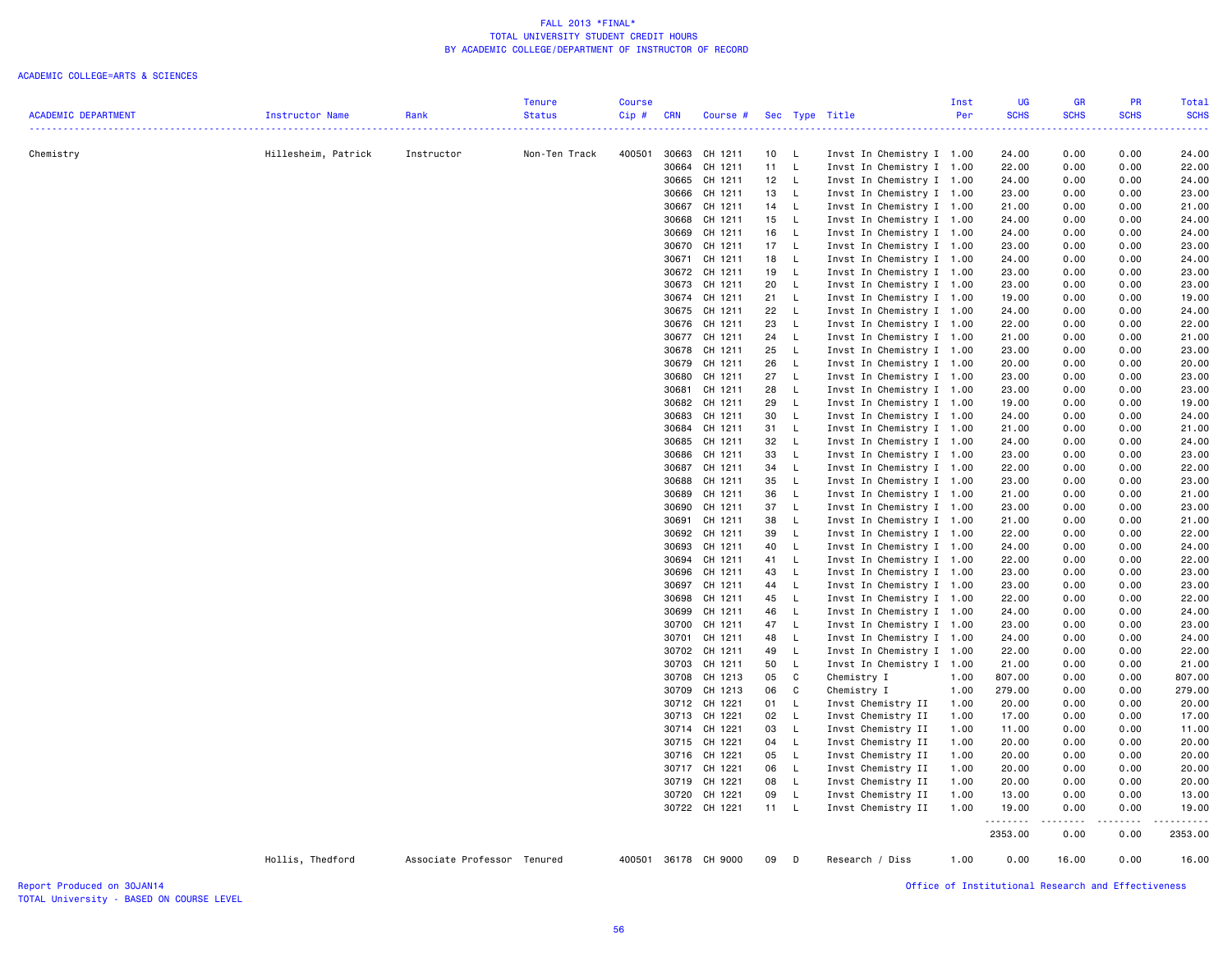#### ACADEMIC COLLEGE=ARTS & SCIENCES

|                            |                  |                               | <b>Tenure</b> | <b>Course</b> |            |                          |                   |                             |                                                        | Inst         | <b>UG</b>            | <b>GR</b>           | PR           | Total                   |
|----------------------------|------------------|-------------------------------|---------------|---------------|------------|--------------------------|-------------------|-----------------------------|--------------------------------------------------------|--------------|----------------------|---------------------|--------------|-------------------------|
| <b>ACADEMIC DEPARTMENT</b> | Instructor Name  | Rank                          | <b>Status</b> | Cip#          | <b>CRN</b> | Course #                 |                   |                             | Sec Type Title                                         | Per          | <b>SCHS</b>          | <b>SCHS</b>         | <b>SCHS</b>  | <b>SCHS</b>             |
|                            |                  |                               |               | 400501        |            | 36570 CH 7000            | 02                |                             |                                                        |              | 0.00                 |                     | 0.00         |                         |
| Chemistry                  | Hollis, Thedford | Associate Professor Tenured   |               |               |            | 36572 CH 7000            | 03                | $\mathbf{I}$<br>$\mathbf I$ | Directed Indiv Study 1.00<br>Directed Indiv Study 1.00 |              | 0.00                 | 4.00<br>4.00        | 0.00         | 4.00<br>4.00            |
|                            |                  |                               |               |               |            |                          |                   |                             |                                                        |              | -----<br>0.00        | .<br>24.00          | .<br>0.00    | 24.00                   |
|                            | Lewis, Edwin     | Professor                     | Tenured       | 400501        | 35034      | CH 4000                  | 01 I              |                             | Directed Indiv Study 1.00                              |              | 3.00                 | 0.00                | 0.00         | 3.00                    |
|                            |                  |                               |               |               | 35828      | CH 4000                  | 10 <sub>1</sub>   | $\mathbf{I}$                | Directed Indiv Study 1.00                              |              | 2.00                 | 0.00                | 0.00         | 2.00                    |
|                            |                  |                               |               |               | 36106      | CH 9000                  | 03                | D                           | Research / Diss                                        | 1.00         | 0.00                 | 25.00               | 0.00         | 25.00                   |
|                            |                  |                               |               | 400599        | 36123      | CH 4990                  | 01                | C                           | Special Topic In CH                                    | 1.00         | 42.00                | 0.00                | 0.00         | 42.00                   |
|                            |                  |                               |               |               |            | 36256 CH 4990            | H <sub>01</sub> C |                             | Special Topic In CH                                    | 1.00         | 9.00                 | 0.00                | 0.00         | 9.00                    |
|                            |                  |                               |               |               |            |                          |                   |                             |                                                        |              | .<br>56.00           | .<br>25.00          | .<br>0.00    | .<br>81.00              |
|                            | Mead, Keith      | Professor                     | Tenured       | 400501        |            | 36179 CH 9000            | 10                | D                           | Research / Diss                                        | 1.00         | 0.00                 | 9.00                | 0.00         | 9.00                    |
|                            |                  |                               |               |               | 36194      | CH 8000                  | 03                | D                           | Research / Thesis                                      | 1.00         | 0.00                 | 12.00               | 0.00         | 12.00                   |
|                            |                  |                               |               |               |            | 400504 30759 CH 4523     | 01                | C                           | Organic Chemistry II 1.00                              |              | 147.00               | 0.00                | 0.00         | 147.00                  |
|                            |                  |                               |               |               |            |                          |                   |                             |                                                        |              | .<br>147.00          | .<br>21.00          | .<br>0.00    | $- - - - - -$<br>168.00 |
|                            | Mlsna, Debra     | Assistant Professor Ten Track |               | 400501        | 36180      | CH 9000                  | 11                | D                           | Research / Diss                                        | 1.00         | 0.00                 | 5.00                | 0.00         | 5.00                    |
|                            |                  |                               |               |               | 36358      | CH 4000                  | 17                | $\mathbf I$                 | Directed Indiv Study                                   | 1.00         | 2.00                 | 0.00                | 0.00         | 2.00                    |
|                            |                  |                               |               | 400504        | 30726      | CH 1234                  | 01                | C                           | Integrated Chemistry                                   | 1.00         | 152.00               | 0.00                | 0.00         | 152.00                  |
|                            |                  |                               |               |               | 30728      | CH 1234                  | 02                | К                           | Integrated Chemistry                                   | 1.00         | 0.00                 | 0.00                | 0.00         | 0.00                    |
|                            |                  |                               |               |               | 30729      | CH 1234                  | 03                | K                           | Integrated Chemistry 1.00                              |              | 0.00                 | 0.00                | 0.00         | 0.00                    |
|                            |                  |                               |               |               | 30730      | CH 1234                  | 04                | K                           | Integrated Chemistry                                   | 1.00         | 0.00<br>.            | 0.00                | 0.00         | 0.00                    |
|                            |                  |                               |               |               |            |                          |                   |                             |                                                        |              | 154.00               | 5.00                | 0.00         | 159.00                  |
|                            | Mlsna, Todd      | Associate Professor Ten Track |               | 400501        | 30774      | CH 4603                  | 12                | $\mathsf{L}$                | Undergraduate Resear 1.00                              |              | 3.00                 | 0.00                | 0.00         | 3.00                    |
|                            |                  |                               |               |               | 35613      | CH 4000                  | 07                | $\mathbf{I}$                | Directed Indiv Study                                   | 1.00         | 3.00                 | 0.00                | 0.00         | 3.00                    |
|                            |                  |                               |               |               | 35939      | CH 7000                  | 01                | $\mathbf{I}$                | Directed Indiv Study                                   | 1.00         | 0.00                 | 2.00                | 0.00         | 2.00                    |
|                            |                  |                               |               |               | 36041      | CH 9000                  | 01 D              |                             | Research / Diss                                        | 1.00         | 0.00                 | 85.00               | 0.00         | 85.00                   |
|                            |                  |                               |               |               | 36099      | CH 4000                  | $11 \quad I$      |                             | Directed Indiv Study 1.00                              |              | 1.00                 | 0.00                | 0.00         | 1.00                    |
|                            |                  |                               |               |               | 36559      | CH 4000                  | 21                | $\mathbf{I}$                | Directed Indiv Study 1.00                              |              | 2.00                 | 0.00                | 0.00         | 2.00                    |
|                            |                  |                               |               | 400502 30731  |            | CH 2311                  | 01                | $\mathsf{L}$                | Analytical Chem I La                                   | 0.20         | 1.80                 | 0.00                | 0.00         | 1.80                    |
|                            |                  |                               |               |               | 30732      | CH 2311                  | 02                | $\mathsf{L}$                | Analytical Chem I La                                   | 0.20         | 1.60                 | 0.00                | 0.00         | 1.60                    |
|                            |                  |                               |               |               |            | 30733 CH 2313            | 01                | C                           | Analytical Chemistry 1.00                              |              | 72.00<br><u>.</u>    | 0.00<br>$- - - - -$ | 0.00<br>.    | 72.00<br>$\frac{1}{2}$  |
|                            |                  |                               |               |               |            |                          |                   |                             |                                                        |              | 84.40                | 87.00               | 0.00         | 171.40                  |
|                            | Rabideau, Peter  | Professor                     | Tenured       | 400504        |            | 30752 CH 4513            | 01                | C                           | Organic Chemistry I                                    | 1.00         | 219.00               | 0.00                | 0.00         | 219.00                  |
|                            |                  |                               |               |               | 30753      | CH 4513                  | 02                | $\mathbf C$                 | Organic Chemistry I                                    | 1.00         | 210.00               | 0.00                | 0.00         | 210.00                  |
|                            |                  |                               |               |               |            | 30779 CH 6513            | 01                | C                           | Organic Chemistry I                                    | 1.00         | 0.00                 | 3.00                | 0.00         | 3.00                    |
|                            |                  |                               |               |               |            |                          |                   |                             |                                                        |              | . <b>.</b><br>429.00 | .<br>3.00           | .<br>0.00    | .<br>432.00             |
|                            | Rowland, Emily   | Instructor                    | Non-Ten Track |               |            | 400504 30755 CH 4513     | 04                | C                           | Organic Chemistry I                                    | 1.00         | 288.00               | 0.00                | 0.00         | 288.00                  |
|                            |                  |                               |               |               | 30760      | CH 4554                  | 01                | C                           | Integrated Organic I 1.00                              |              | 120.00               | 0.00                | 0.00         | 120.00                  |
|                            |                  |                               |               |               | 30761      | CH 4554                  | 02                | K                           | Integrated Organic I 1.00                              |              | 0.00                 | 0.00                | 0.00         | 0.00                    |
|                            |                  |                               |               |               |            | 30762 CH 4554            | 03                | K                           | Integrated Organic I 1.00                              |              | 0.00                 | 0.00<br>.           | 0.00         | 0.00                    |
|                            |                  |                               |               |               |            |                          |                   |                             |                                                        |              | 408.00               | 0.00                | 0.00         | 408.00                  |
|                            | Rowland, Gerald  | Assistant Professor Ten Track |               | 400501        | 35799      | CH 4000<br>35948 CH 8000 | 09<br>01          | I<br>D                      | Directed Indiv Study<br>Research / Thesis              | 1.00<br>1.00 | 1.00<br>0.00         | 0.00<br>31.00       | 0.00<br>0.00 | 1.00<br>31.00           |
|                            |                  |                               |               |               |            |                          |                   |                             |                                                        |              |                      |                     |              |                         |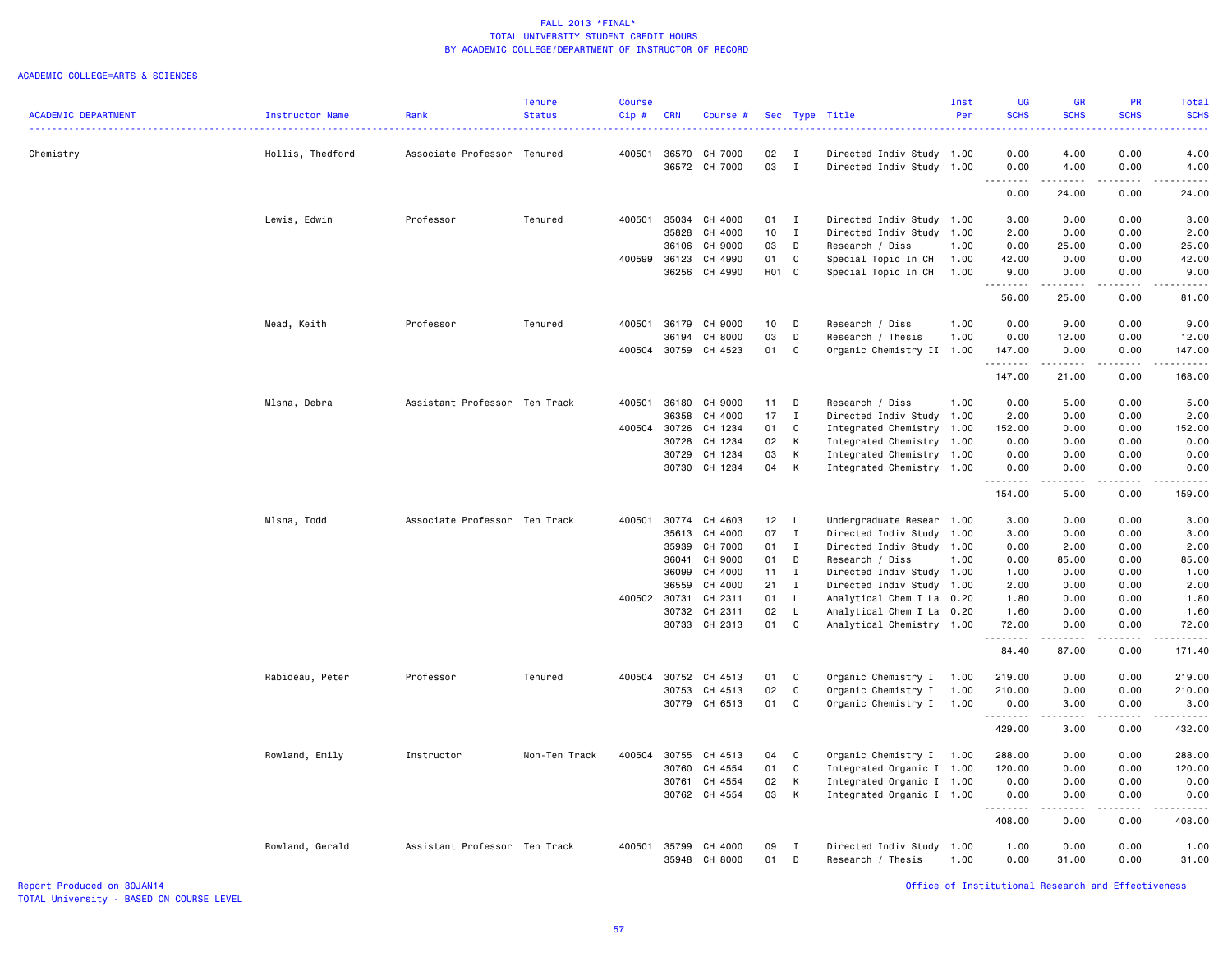#### ACADEMIC COLLEGE=ARTS & SCIENCES

|                            |                 |                               | <b>Tenure</b> | <b>Course</b> |            |               |                 |              |                                    | Inst         | <b>UG</b>          | <b>GR</b>   | PR              | <b>Total</b>                                                                                |
|----------------------------|-----------------|-------------------------------|---------------|---------------|------------|---------------|-----------------|--------------|------------------------------------|--------------|--------------------|-------------|-----------------|---------------------------------------------------------------------------------------------|
| <b>ACADEMIC DEPARTMENT</b> | Instructor Name | Rank                          | <b>Status</b> | Cip#          | <b>CRN</b> | Course #      |                 |              | Sec Type Title                     | Per          | <b>SCHS</b>        | <b>SCHS</b> | <b>SCHS</b>     | <b>SCHS</b>                                                                                 |
|                            |                 |                               |               |               |            |               |                 |              |                                    |              |                    |             |                 |                                                                                             |
| Chemistry                  | Rowland, Gerald | Assistant Professor Ten Track |               | 400501        | 36181      | CH 9000       | 12              | D            | Research / Diss                    | 1.00         | 0.00               | 42.00       | 0.00            | 42.00                                                                                       |
|                            |                 |                               |               |               | 36395      | CH 4000       | 19              | $\mathbf I$  | Directed Indiv Study 1.00          |              | 2.00               | 0.00        | 0.00            | 2.00                                                                                        |
|                            |                 |                               |               | 400504        | 30754      | CH 4513       | 03              | $\mathtt{C}$ | Organic Chemistry I                | 1.00         | 276.00             | 0.00        | 0.00            | 276.00                                                                                      |
|                            |                 |                               |               |               | 30780      | CH 6513       | 03              | $\mathtt{C}$ | Organic Chemistry I                | 1.00         | 0.00               | 3.00        | 0.00            | 3.00                                                                                        |
|                            |                 |                               |               |               |            |               |                 |              |                                    |              | .                  | .           | -----           | .                                                                                           |
|                            |                 |                               |               |               |            |               |                 |              |                                    |              | 279.00             | 76.00       | 0.00            | 355.00                                                                                      |
|                            | Saebo, Svein    | Professor                     | Tenured       | 400501        |            | 36182 CH 9000 | 13              | D            | Research / Diss                    | 1.00         | 0.00               | 9.00        | 0.00            | 9.00                                                                                        |
|                            |                 |                               |               | 400502        | 30785      | CH 8423       | 01              | $\mathtt{C}$ | Molecular Structure                | 1.00         | 0.00               | 18.00       | 0.00            | 18.00                                                                                       |
|                            |                 |                               |               |               |            |               |                 |              |                                    |              | .                  | .           | .               | $    -$                                                                                     |
|                            |                 |                               |               |               |            |               |                 |              |                                    |              | 0.00               | 27.00       | 0.00            | 27.00                                                                                       |
|                            | Smith, Laura    | Instructor                    | Non-Ten Track | 400501        | 30650      | CH 1043       | 01              | C            | Survey of Chemistry                | 1.00         | 897.00             | 0.00        | 0.00            | 897.00                                                                                      |
|                            |                 |                               |               |               | 30651      | CH 1051       | 01              | L            | Experimental Chem                  | 1.00         | 92.00              | 0.00        | 0.00            | 92.00                                                                                       |
|                            |                 |                               |               |               |            | 30652 CH 1053 | 01              | C            | Survey of Chemistry                | 1.00         | 135.00             | 0.00        | 0.00            | 135.00                                                                                      |
|                            |                 |                               |               |               |            |               |                 |              |                                    |              | .<br>1124.00       | 0.00        | د د د د<br>0.00 | $\mathbf{1} \cdot \mathbf{1} \cdot \mathbf{1} \cdot \mathbf{1} \cdot \mathbf{1}$<br>1124.00 |
|                            |                 |                               |               |               |            |               |                 |              |                                    |              |                    |             |                 |                                                                                             |
|                            | Stokes, Sean    | Instructor                    | Non-Ten Track | 400501        | 30723      | CH 1223       | 01              | C            | Chemistry II                       | 1.00         | 390.00             | 0.00        | 0.00            | 390.00                                                                                      |
|                            |                 |                               |               |               | 30724      | CH 1223       | 02              | C            | Chemistry II                       | 1.00         | 381.00             | 0.00        | 0.00            | 381.00                                                                                      |
|                            |                 |                               |               | 400504        | 30740      | CH 4511       | 01              | L,           | Org Chem Lab I                     | 1.00         | 21.00              | 0.00        | 0.00            | 21.00                                                                                       |
|                            |                 |                               |               |               | 30741      | CH 4511       | 02              | L,           | Org Chem Lab I                     | 1.00         | 22.00              | 0.00        | 0.00            | 22.00                                                                                       |
|                            |                 |                               |               |               | 30742      | CH 4511       | 03              | L            | Org Chem Lab I                     | 1.00         | 23.00              | 0.00        | 0.00            | 23.00                                                                                       |
|                            |                 |                               |               |               | 30743      | CH 4511       | 04              | L.           | Org Chem Lab I                     | 1.00         | 21.00              | 0.00        | 0.00            | 21.00                                                                                       |
|                            |                 |                               |               |               | 30744      | CH 4511       | 05              | - L          | Org Chem Lab I                     | 1.00         | 20.00              | 0.00        | 0.00            | 20.00                                                                                       |
|                            |                 |                               |               |               | 30745      | CH 4511       | 06              | $\mathsf{L}$ | Org Chem Lab I                     | 1.00         | 23.00              | 0.00        | 0.00            | 23.00                                                                                       |
|                            |                 |                               |               |               | 30746      | CH 4511       | 07              | $\mathsf{L}$ | Org Chem Lab I                     | 1.00         | 19.00              | 0.00        | 0.00            | 19.00                                                                                       |
|                            |                 |                               |               |               | 30747      | CH 4511       | 08              | $\mathsf{L}$ | Org Chem Lab I                     | 1.00         | 22.00              | 0.00        | 0.00            | 22.00                                                                                       |
|                            |                 |                               |               |               | 30748      | CH 4511       | 09              | <b>L</b>     | Org Chem Lab I                     | 1.00         | 23.00              | 0.00        | 0.00            | 23.00                                                                                       |
|                            |                 |                               |               |               | 30749      | CH 4511       | 10 <sub>1</sub> | - L          | Org Chem Lab I                     | 1.00         | 20.00              | 0.00        | 0.00            | 20.00                                                                                       |
|                            |                 |                               |               |               | 30750      | CH 4511       | 11              | $\mathsf{L}$ | Org Chem Lab I                     | 1.00         | 21.00              | 0.00        | 0.00            | 21.00                                                                                       |
|                            |                 |                               |               |               | 30751      | CH 4511       | 12              | $\mathsf{L}$ | Org Chem Lab I                     | 1.00         | 23.00              | 0.00        | 0.00            | 23.00                                                                                       |
|                            |                 |                               |               |               | 30756      | CH 4521       | 01              | L.           | Org Chem Lab II                    | 1.00         | 9.00               | 0.00        | 0.00            | 9.00                                                                                        |
|                            |                 |                               |               |               |            | CH 4521       | 02              | L.           |                                    |              |                    | 0.00        | 0.00            |                                                                                             |
|                            |                 |                               |               |               | 30757      | 30758 CH 4521 | 03              | L            | Org Chem Lab II<br>Org Chem Lab II | 1.00<br>1.00 | 19.00<br>15.00     | 0.00        | 0.00            | 19.00<br>15.00                                                                              |
|                            |                 |                               |               |               |            |               |                 |              |                                    |              | .                  | .           | .               | .                                                                                           |
|                            |                 |                               |               |               |            |               |                 |              |                                    |              | 1072.00            | 0.00        | 0.00            | 1072.00                                                                                     |
|                            | Sygula, Andrzej | Professor                     | Tenured       | 400501        | 36183      | CH 9000       | 14              | D            | Research / Diss                    | 1.00         | 0.00               | 23.00       | 0.00            | 23.00                                                                                       |
|                            |                 |                               |               | 400504        |            | 34344 CH 8553 | 01              | C            | Theoret Org Chem                   | 1.00         | 0.00               | 18.00       | 0.00            | 18.00                                                                                       |
|                            |                 |                               |               |               |            |               |                 |              |                                    |              | .<br>0.00          | .<br>41.00  | .<br>0.00       | .<br>41.00                                                                                  |
|                            |                 |                               |               |               |            |               |                 |              |                                    |              |                    |             |                 |                                                                                             |
|                            | Wipf, David     | Professor                     | Tenured       | 400501        | 36113      | CH 9000       | 04              | D            | Research / Diss                    | 1.00         | 0.00               | 12.00       | 0.00            | 12.00                                                                                       |
|                            |                 |                               |               |               | 36243      | CH 8000       | 05              | D            | Research / Thesis                  | 1.00         | 0.00               | 7.00        | 0.00            | 7.00                                                                                        |
|                            |                 |                               |               | 400502        | 34343      | CH 8333       | 01              | C            | Adv Instrum Analysis 1.00          |              | 0.00               | 60.00       | 0.00            | 60.00                                                                                       |
|                            |                 |                               |               | 400504        |            | 30782 CH 8111 | 01              | $\mathtt{C}$ | Professional Chemist 1.00          |              | 0.00               | 16.00       | 0.00            | 16.00                                                                                       |
|                            |                 |                               |               |               |            |               |                 |              |                                    |              | . <b>.</b><br>0.00 | .<br>95.00  | .<br>0.00       | .<br>95.00                                                                                  |
|                            | Zhang, Dongmao  | Associate Professor Ten Track |               | 400501        | 30734      | CH 3141       | 01              | C            | Prof Chem: Literatur               | 1.00         | 16.00              | 0.00        | 0.00            | 16.00                                                                                       |
|                            |                 |                               |               |               | 30776      | CH 4711       | 01              | $\mathtt{C}$ | Senior Seminar                     | 1.00         | 1.00               | 0.00        | 0.00            | 1.00                                                                                        |
|                            |                 |                               |               |               | 30787      | CH 8711       | 01              | s            | Seminar                            | 1.00         | 0.00               | 4.00        | 0.00            | 4.00                                                                                        |
|                            |                 |                               |               |               | 30789      | CH 8731       | 01              | S            | Seminar                            | 1.00         | 0.00               | 3.00        | 0.00            | 3.00                                                                                        |
|                            |                 |                               |               |               |            |               |                 |              |                                    |              |                    |             |                 |                                                                                             |
|                            |                 |                               |               |               | 35720      | CH 4000       | 08              | Ι            | Directed Indiv Study               | 1.00         | 1.00               | 0.00        | 0.00            | 1.00                                                                                        |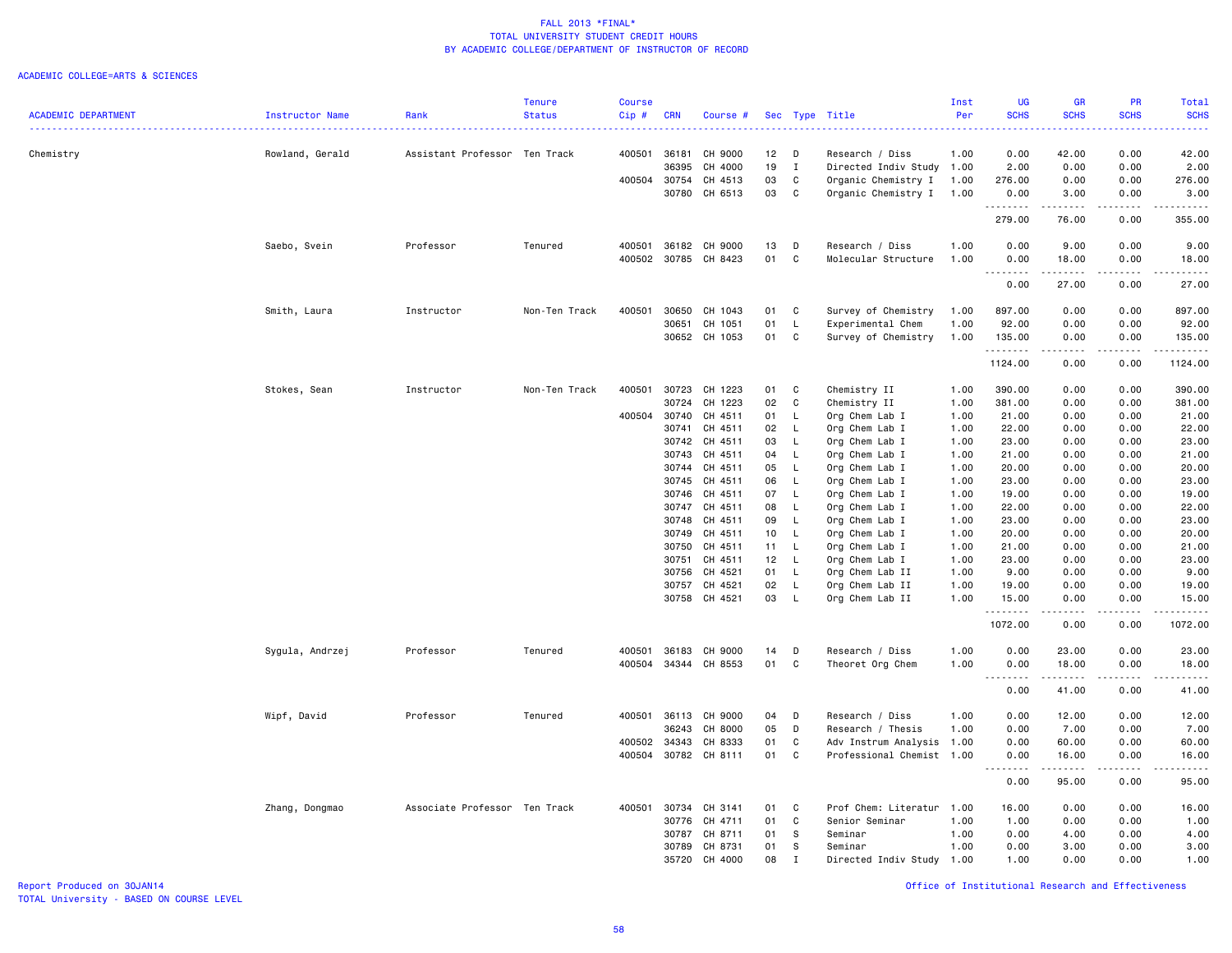| <b>ACADEMIC DEPARTMENT</b> | Instructor Name | Rank                          | Tenure<br>Status | Course<br>Cip # | CRN   | Course # Sec Type Title |      |                 | Inst<br>Per | <b>UG</b><br><b>SCHS</b> | GR<br><b>SCHS</b> | <b>PR</b><br><b>SCHS</b> | Total<br><b>SCHS</b> |
|----------------------------|-----------------|-------------------------------|------------------|-----------------|-------|-------------------------|------|-----------------|-------------|--------------------------|-------------------|--------------------------|----------------------|
| Chemistry                  | Zhang, Dongmao  | Associate Professor Ten Track |                  | 400501          | 36184 | CH 9000                 | 15 D | Research / Diss | 1.00        | 0.00<br>.                | 65.00<br>.        | 0.00                     | 65.00<br>.           |
|                            |                 |                               |                  |                 |       |                         |      |                 |             | 18.00                    | 72.00             | 0.00                     | 90.00                |
|                            |                 |                               |                  |                 |       |                         |      |                 |             | ========                 | ========          | ========                 | ==========           |
| Chemistry                  |                 |                               |                  |                 |       |                         |      |                 |             | 9015,00                  | 703.00            | 0.00                     | 9718.00              |
|                            |                 |                               |                  |                 |       |                         |      |                 |             | =======                  |                   | ========                 |                      |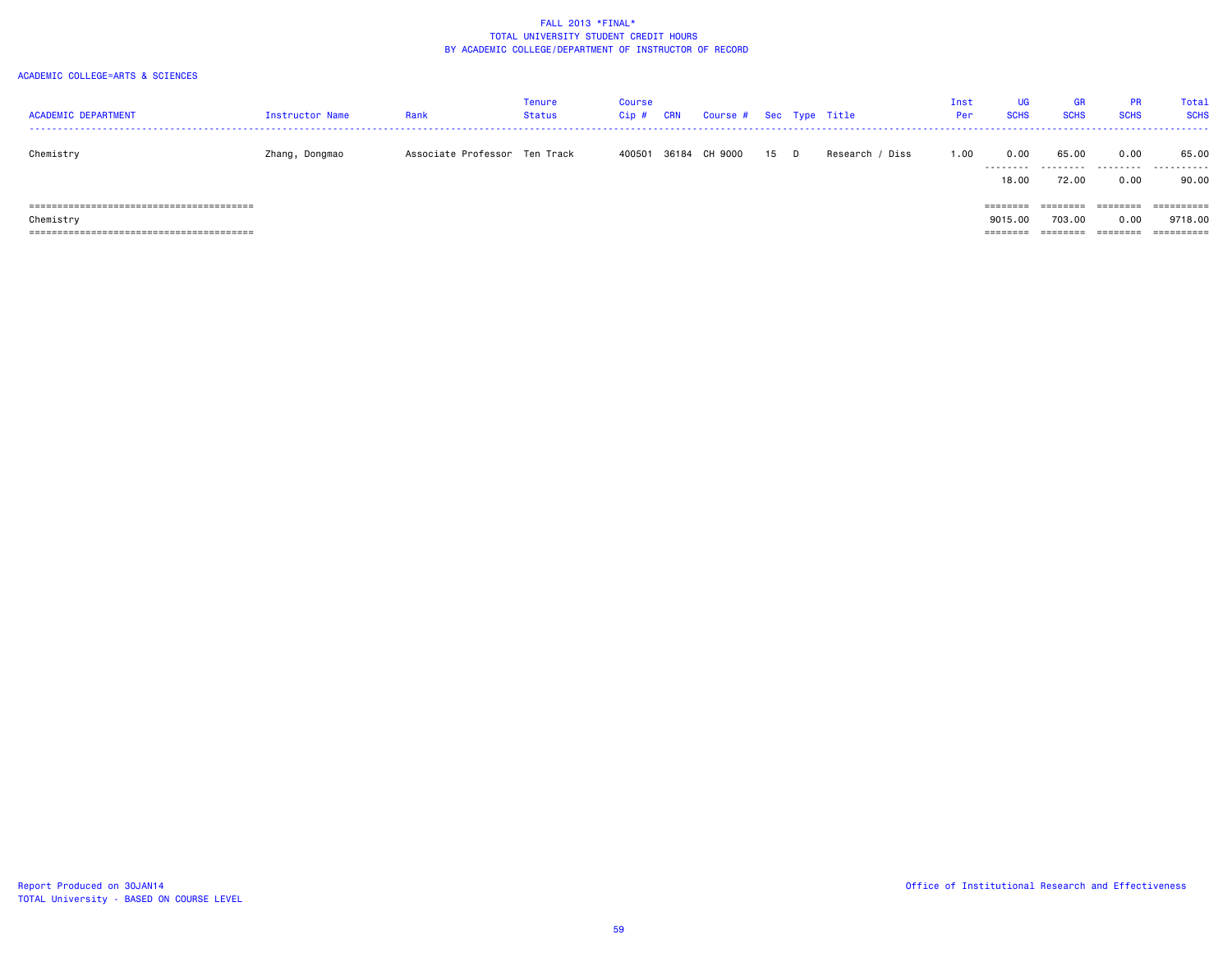|                                                         |                      |                               | <b>Tenure</b> | <b>Course</b> |            |                 |       |              |                           | Inst | <b>UG</b>         | <b>GR</b>             | <b>PR</b>   | <b>Total</b>              |
|---------------------------------------------------------|----------------------|-------------------------------|---------------|---------------|------------|-----------------|-------|--------------|---------------------------|------|-------------------|-----------------------|-------------|---------------------------|
| <b>ACADEMIC DEPARTMENT</b>                              | Instructor Name      | Rank                          | <b>Status</b> | Cip#          | <b>CRN</b> | Course #        |       |              | Sec Type Title            | Per  | <b>SCHS</b>       | <b>SCHS</b>           | <b>SCHS</b> | <b>SCHS</b><br>والمناصبات |
| Classical & Modern Languages & Literatur Arroyo, Silvia |                      | Assistant Professor Ten Track |               | 160905        | 31900      | FLS 1113        | 23    | C            | Spanish I                 | 1.00 | 57.00             | 0.00                  | 0.00        | 57.00                     |
|                                                         |                      |                               |               |               | 31921      | FLS 2133        | 05    | C            | Spanish III               | 1.00 | 69.00             | 0.00                  | 0.00        | 69.00                     |
|                                                         |                      |                               |               |               | 34681      | FLS 6213        | 01    | C            | Mod Span Women Write 1.00 |      | 0.00              | 15.00                 | 0.00        | 15.00                     |
|                                                         |                      |                               |               |               | 35085      | FLS 4213        | 01    | C            | Mod Span Women Write 1.00 |      | 39.00             | 0.00                  | 0.00        | 39.00                     |
|                                                         |                      |                               |               |               | 35951      | <b>FLS 4000</b> | 02    | $\mathbf{I}$ | Directed Indiv Study      | 1.00 | 3.00              | 0.00                  | 0.00        | 3.00                      |
|                                                         |                      |                               |               |               |            |                 |       |              |                           |      | .                 | .                     | .           | .                         |
|                                                         |                      |                               |               |               |            |                 |       |              |                           |      | 168.00            | 15.00                 | 0.00        | 183.00                    |
|                                                         | Blackbourn, Forrest  | Lecturer                      | Non-Ten Track | 160905        | 31887      | FLS 1113        | 10    | C            | Spanish I                 | 1.00 | 51.00             | 0.00                  | 0.00        | 51.00                     |
|                                                         |                      |                               |               |               | 31906      | FLS 1123        | 01    | C            | Spanish II                | 1.00 | 36.00             | 0.00                  | 0.00        | 36.00                     |
|                                                         |                      |                               |               |               | 31909      | FLS 1123        | 04    | C            | Spanish II                | 1.00 | 75.00             | 0.00                  | 0.00        | 75.00                     |
|                                                         |                      |                               |               |               |            | 31910 FLS 1123  | 05    | C            | Spanish II                | 1.00 | 69.00<br>.        | 0.00                  | 0.00        | 69.00<br>.                |
|                                                         |                      |                               |               |               |            |                 |       |              |                           |      | 231.00            | 0.00                  | 0.00        | 231.00                    |
|                                                         | Calderon, Beth       | Lecturer                      | Non-Ten Track | 169999        |            | 34549 FLS 2990  | 201 C |              | Special Topic In FLS 1.00 |      | 54.00<br><u>.</u> | 0.00<br>$\frac{1}{2}$ | 0.00        | 54.00                     |
|                                                         |                      |                               |               |               |            |                 |       |              |                           |      | 54.00             | 0.00                  | 0.00        | 54.00                     |
|                                                         | Clark, Mark          | Associate Professor Tenured   |               | 160101        | 35912      | FL 4000         | 01    | $\mathbf{I}$ | Directed Indiv Study 1.00 |      | 3.00              | 0.00                  | 0.00        | 3.00                      |
|                                                         |                      |                               |               | 161202 31864  |            | FLH 2133        | 01    | $\mathbb C$  | Greek III                 | 1.00 | 12.00             | 0.00                  | 0.00        | 12.00                     |
|                                                         |                      |                               |               |               | 34619      | FLH 1113        | 01    | C            | Greek I                   | 1.00 | 96.00             | 0.00                  | 0.00        | 96.00                     |
|                                                         |                      |                               |               |               | 36527      | FLH 4000        | 01    | $\mathbf{I}$ | Directed Individual       | 1.00 | 3.00              | 0.00                  | 0.00        | 3.00                      |
|                                                         |                      |                               |               | 161203 31869  |            | FLL 1113        | 02    | C            | Latin I                   | 1.00 | 144.00            | 0.00                  | 0.00        | 144.00                    |
|                                                         |                      |                               |               |               | 36475      | <b>FLL 4000</b> | 03    | $\mathbf{I}$ | Directed Indiv Study 1.00 |      | 1.00              | 0.00                  | 0.00        | 1.00                      |
|                                                         |                      |                               |               | 169999        |            | 31830 FL 1001   | F01 C |              | First Year Seminar        | 1.00 | 23.00<br>.        | 0.00                  | 0.00        | 23.00<br>.                |
|                                                         |                      |                               |               |               |            |                 |       |              |                           |      | 282.00            | 0.00                  | 0.00        | 282.00                    |
|                                                         | Cui, Xiangshan       | Lecturer                      | Non-Ten Track | 169999        | 35884      | FLC 2990        | 01    | C            | Special Topic in Chi 1.00 |      | 66.00             | 0.00                  | 0.00        | 66.00                     |
|                                                         |                      |                               |               |               | 35885      | FLC 2990        | 02    | C            | Special Topic in Chi      | 1.00 | 33.00             | 0.00                  | 0.00        | 33.00                     |
|                                                         |                      |                               |               |               | 35886      | FLC 4990        | 01    | C            | Special Topic in Chi 1.00 |      | 21.00             | 0.00                  | 0.00        | 21.00                     |
|                                                         |                      |                               |               |               |            |                 |       |              |                           |      | .<br>120.00       | .<br>0.00             | .<br>0.00   | .<br>120.00               |
|                                                         | Daugherty, Stephanie | Lecturer                      | Non-Ten Track | 160501        | 31852      | FLG 1113        | 03    | C            | German I                  | 1.00 | 66.00             | 0.00                  | 0.00        | 66.00                     |
|                                                         |                      |                               |               |               | 31853      | FLG 1113        | 04    | C            | German I                  | 1.00 | 75.00             | 0.00                  | 0.00        | 75.00                     |
|                                                         |                      |                               |               | 160901        | 31833      | FLF 1113        | 01    | C            | French I                  | 1.00 | 93.00             | 0.00                  | 0.00        | 93.00                     |
|                                                         |                      |                               |               |               | 31834      | FLF 1113        | 02    | C            | French I                  | 1.00 | 78.00             | 0.00                  | 0.00        | 78.00                     |
|                                                         |                      |                               |               |               |            | 31839 FLF 1123  | 02    | C            | French II                 | 1.00 | 54.00             | 0.00                  | 0.00        | 54.00                     |
|                                                         |                      |                               |               |               |            |                 |       |              |                           |      | 366.00            | 0.00                  | 0.00        | 366.00                    |
|                                                         | Davisson, Brian      | Assistant Professor Ten Track |               | 160905        | 31927      | FLS 2143        | 01    | C            | Spanish IV                | 1.00 | 75.00             | 0.00                  | 0.00        | 75.00                     |
|                                                         |                      |                               |               |               | 31928      | FLS 2143        | 02    | C            | Spanish IV                | 1.00 | 66.00             | 0.00                  | 0.00        | 66.00                     |
|                                                         |                      |                               |               |               | 34680      | <b>FLS 4543</b> | 01    | C            | Survey Mod Span-Amer 1.00 |      | 63.00<br>.        | 0.00<br>.             | 0.00<br>.   | 63.00<br>.                |
|                                                         |                      |                               |               |               |            |                 |       |              |                           |      | 204.00            | 0.00                  | 0.00        | 204.00                    |
|                                                         | Debicka, Anna        | Instructor                    | Non-Ten Track | 160905        | 31878      | FLS 1113        | 01    | C            | Spanish I                 | 1.00 | 57.00             | 0.00                  | 0.00        | 57.00                     |
|                                                         |                      |                               |               |               | 31879      | FLS 1113        | 02    | C            | Spanish I                 | 1.00 | 72.00             | 0.00                  | 0.00        | 72.00                     |
|                                                         |                      |                               |               |               | 31889      | FLS 1113        | 12    | C            | Spanish I                 | 1.00 | 81.00             | 0.00                  | 0.00        | 81.00                     |
|                                                         |                      |                               |               |               | 31890      | FLS 1113        | 13    | C            | Spanish I                 | 1.00 | 69.00             | 0.00                  | 0.00        | 69.00                     |
|                                                         |                      |                               |               |               |            | 31896 FLS 1113  | 19    | C            | Spanish I                 | 1.00 | 81.00             | 0.00                  | 0.00        | 81.00                     |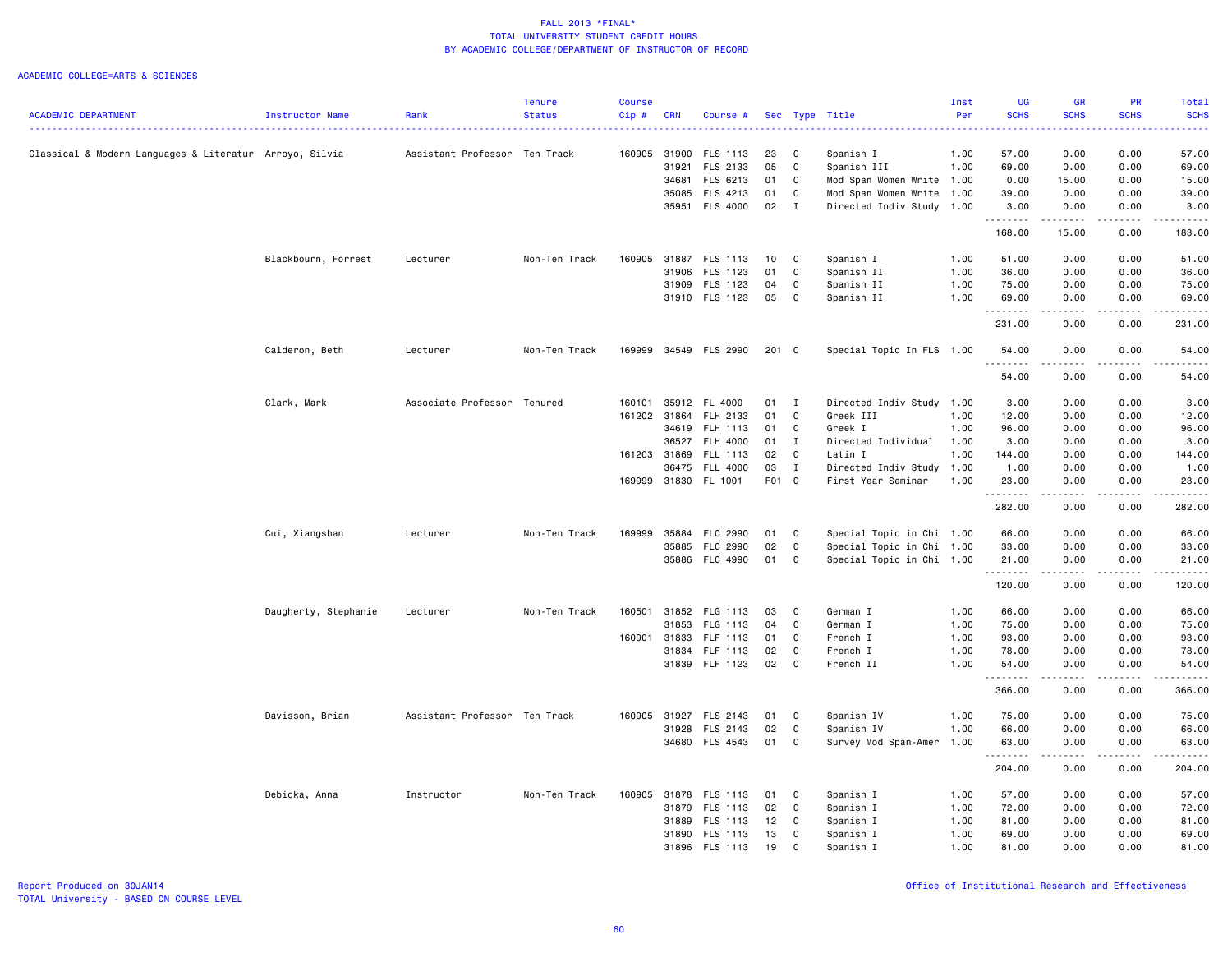### ACADEMIC COLLEGE=ARTS & SCIENCES

|                                                         |                   |                             | <b>Tenure</b>  | <b>Course</b> |            |                       |    |              |                           | Inst | <b>UG</b>                      | <b>GR</b>   | <b>PR</b>                                                                                                                                            | Total                                 |
|---------------------------------------------------------|-------------------|-----------------------------|----------------|---------------|------------|-----------------------|----|--------------|---------------------------|------|--------------------------------|-------------|------------------------------------------------------------------------------------------------------------------------------------------------------|---------------------------------------|
| <b>ACADEMIC DEPARTMENT</b>                              | Instructor Name   | Rank                        | <b>Status</b>  | Cip#          | <b>CRN</b> | Course #              |    |              | Sec Type Title            | Per  | <b>SCHS</b>                    | <b>SCHS</b> | <b>SCHS</b>                                                                                                                                          | <b>SCHS</b>                           |
|                                                         |                   |                             |                |               |            |                       |    |              |                           |      |                                |             |                                                                                                                                                      |                                       |
|                                                         |                   |                             |                |               |            |                       |    |              |                           |      | .                              | ----        |                                                                                                                                                      |                                       |
|                                                         |                   |                             |                |               |            |                       |    |              |                           |      | 360.00                         | 0.00        | 0.00                                                                                                                                                 | 360.00                                |
| Classical & Modern Languages & Literatur Dunlap, Monika |                   | Instructor                  | Non-Ten Track  | 160901        |            | 31835 FLF 1113        | 03 | $\mathbf{C}$ | French I                  | 1.00 | 72.00                          | 0.00        | 0.00                                                                                                                                                 | 72.00                                 |
|                                                         |                   |                             |                |               | 31836      | FLF 1113              | 04 | $\mathtt{C}$ | French I                  | 1.00 | 84.00                          | 0.00        | 0.00                                                                                                                                                 | 84.00                                 |
|                                                         |                   |                             |                |               |            | 31847 FLF 3114        | 01 | $\mathbf C$  | Adv French Comp           | 1.00 | 48.00                          | 0.00        | 0.00                                                                                                                                                 | 48.00                                 |
|                                                         |                   |                             |                |               |            |                       |    |              |                           |      | .                              |             |                                                                                                                                                      | .                                     |
|                                                         |                   |                             |                |               |            |                       |    |              |                           |      | 204.00                         | 0.00        | 0.00                                                                                                                                                 | 204.00                                |
|                                                         | Espinosa, Carlos  | Associate Professor Tenured |                | 160905        | 31918      | FLS 2133              | 02 | $\mathbf{C}$ | Spanish III               | 1.00 | 54.00                          | 0.00        | 0.00                                                                                                                                                 | 54.00                                 |
|                                                         |                   |                             |                |               | 31920      | FLS 2133              | 04 | C            | Spanish III               | 1.00 | 63.00                          | 0.00        | 0.00                                                                                                                                                 | 63.00                                 |
|                                                         |                   |                             |                |               | 31923      | FLS 2133              | 07 | $\mathtt{C}$ | Spanish III               | 1.00 | 60.00                          | 0.00        | 0.00                                                                                                                                                 | 60.00                                 |
|                                                         |                   |                             |                |               |            | 31935 FLS 3143        | 01 | C            | Hispanic Civiliza         | 1.00 | 57.00                          | 0.00        | 0.00                                                                                                                                                 | 57.00                                 |
|                                                         |                   |                             |                |               |            |                       |    |              |                           |      | .<br>234.00                    | 0.00        | المتمالين<br>0.00                                                                                                                                    | $\sim$ $\sim$ $\sim$ $\sim$<br>234.00 |
|                                                         |                   |                             |                |               |            |                       |    |              |                           |      |                                |             |                                                                                                                                                      |                                       |
|                                                         | Fabel, Ekaterina  | Lecturer                    | Non-Ten Track  | 160402        | 31875      | FLR 1113              | 01 | C            | Russian I                 | 1.00 | 57.00                          | 0.00        | 0.00                                                                                                                                                 | 57.00                                 |
|                                                         |                   |                             |                |               | 31876      | FLR 2133              | 01 | $\mathtt{C}$ | Russian III               | 1.00 | 30.00                          | 0.00        | 0.00                                                                                                                                                 | 30.00                                 |
|                                                         |                   |                             |                |               |            | 36279 FLR 4000        | 01 | Ι.           | Directed Indiv Study 1.00 |      | 3.00                           | 0.00        | 0.00                                                                                                                                                 | 3.00                                  |
|                                                         |                   |                             |                |               | 36573      | <b>FLR 4000</b>       | 03 | $\mathbf I$  | Directed Indiv Study 1.00 |      | 3.00                           | 0.00        | 0.00                                                                                                                                                 | 3.00                                  |
|                                                         |                   |                             |                |               |            |                       |    |              |                           |      | .<br>93.00                     | .<br>0.00   | .<br>0.00                                                                                                                                            | والمناصبات<br>93.00                   |
|                                                         |                   |                             |                |               |            |                       |    |              |                           |      |                                |             |                                                                                                                                                      |                                       |
|                                                         | Gray, Sally       | Associate Professor Tenured |                | 160501        | 31850      | FLG 1113              | 01 | C            | German I                  | 1.00 | 42.00                          | 0.00        | 0.00                                                                                                                                                 | 42.00                                 |
|                                                         |                   |                             |                |               | 31855      | FLG 1123              | 01 | C            | German II                 | 1.00 | 30.00                          | 0.00        | 0.00                                                                                                                                                 | 30.00                                 |
|                                                         |                   |                             |                |               |            | 34672 FLG 2133        | 02 | C            | German III                | 1.00 | 39.00                          | 0.00        | 0.00                                                                                                                                                 | 39.00                                 |
|                                                         |                   |                             |                |               | 34674      | FLG 4143              | 01 | C            | Verwandlungen             | 1.00 | 33.00                          | 0.00        | 0.00                                                                                                                                                 | 33.00                                 |
|                                                         |                   |                             |                |               |            | 34675 FLG 6143        | 01 | C            | Verwandlungen             | 1.00 | 0.00                           | 3.00        | 0.00                                                                                                                                                 | 3.00                                  |
|                                                         |                   |                             |                |               |            |                       |    |              |                           |      | .                              |             |                                                                                                                                                      |                                       |
|                                                         |                   |                             |                |               |            |                       |    |              |                           |      | 144.00                         | 3.00        | 0.00                                                                                                                                                 | 147.00                                |
|                                                         | Halford, Caroline | Grad Teach Assist           | Not Applicable |               |            | 160905 31930 FLS 3111 | 01 | - L          | Adv Spanish Lab I         | 1.00 | 8.00                           | 0.00        | 0.00                                                                                                                                                 | 8.00                                  |
|                                                         |                   |                             |                |               |            |                       |    |              |                           |      | .                              |             |                                                                                                                                                      |                                       |
|                                                         |                   |                             |                |               |            |                       |    |              |                           |      | 8.00                           | 0.00        | 0.00                                                                                                                                                 | 8.00                                  |
|                                                         | Harland, Robert   | Associate Professor Tenured |                | 160905        |            | 31932 FLS 3113        | 01 | $\mathbf{C}$ | Advanced Spanish Com      | 1.00 | 48.00                          | 0.00        | 0.00                                                                                                                                                 | 48.00                                 |
|                                                         |                   |                             |                | 169999        |            | 35855 FLS 8990        | 01 | $\mathbf C$  | Special Topic In FLS 1.00 |      | 0.00                           | 15.00       | 0.00                                                                                                                                                 | 15.00                                 |
|                                                         |                   |                             |                |               |            |                       |    |              |                           |      | .                              | .           | .                                                                                                                                                    | .                                     |
|                                                         |                   |                             |                |               |            |                       |    |              |                           |      | 48.00                          | 15.00       | 0.00                                                                                                                                                 | 63.00                                 |
|                                                         |                   |                             |                |               |            |                       |    |              |                           |      |                                |             |                                                                                                                                                      |                                       |
|                                                         | Hollinger, Sarah  | Grad Teach Assist           | Not Applicable |               |            | 160905 31933 FLS 3121 | 02 | - L          | Advan Spanish Conv P 1.00 |      | 16.00<br><b><i><u></u></i></b> | 0.00<br>.   | 0.00<br>.                                                                                                                                            | 16.00<br>$    -$                      |
|                                                         |                   |                             |                |               |            |                       |    |              |                           |      | 16.00                          | 0.00        | 0.00                                                                                                                                                 | 16.00                                 |
|                                                         |                   |                             |                |               |            |                       |    |              |                           |      |                                |             |                                                                                                                                                      |                                       |
|                                                         | Kraker, Julia     | Lecturer                    | Non-Ten Track  |               |            | 160905 31898 FLS 1113 | 21 | C            | Spanish I                 | 1.00 | 60.00                          | 0.00        | 0.00                                                                                                                                                 | 60.00                                 |
|                                                         |                   |                             |                |               |            | 31899 FLS 1113        | 22 | C            | Spanish I                 | 1.00 | 69.00                          | 0.00        | 0.00                                                                                                                                                 | 69.00                                 |
|                                                         |                   |                             |                |               |            |                       |    |              |                           |      | .                              | .           | $\frac{1}{2} \left( \frac{1}{2} \right) \left( \frac{1}{2} \right) \left( \frac{1}{2} \right) \left( \frac{1}{2} \right) \left( \frac{1}{2} \right)$ | .                                     |
|                                                         |                   |                             |                |               |            |                       |    |              |                           |      | 129.00                         | 0.00        | 0.00                                                                                                                                                 | 129.00                                |
|                                                         | Little, Chitose   | Instructor                  | Non-Ten Track  | 160302        |            | 31865 FLJ 1113        | 01 | C            | Japanese I                | 1.00 | 72.00                          | 0.00        | 0.00                                                                                                                                                 | 72.00                                 |
|                                                         |                   |                             |                |               | 31866      | FLJ 1113              | 02 | $\mathbf{C}$ | Japanese I                | 1.00 | 78.00                          | 0.00        | 0.00                                                                                                                                                 | 78.00                                 |
|                                                         |                   |                             |                |               | 31867      | FLJ 2133              | 01 | C            | Japanese III              | 1.00 | 57.00                          | 0.00        | 0.00                                                                                                                                                 | 57.00                                 |
|                                                         |                   |                             |                |               | 35492      | <b>FLJ 4000</b>       | 01 | $\mathbf{I}$ | Directed Indiv Study 1.00 |      | 3.00                           | 0.00        | 0.00                                                                                                                                                 | 3.00                                  |
|                                                         |                   |                             |                |               |            | 35762 FLJ 4000        | 03 | $\mathbf{I}$ | Directed Indiv Study 1.00 |      | 3.00                           | 0.00        | 0.00                                                                                                                                                 | 3.00                                  |
|                                                         |                   |                             |                |               |            | 35763 FLJ 4000        | 04 | $\mathbf I$  | Directed Indiv Study 1.00 |      | 3.00                           | 0.00        | 0.00                                                                                                                                                 | 3.00                                  |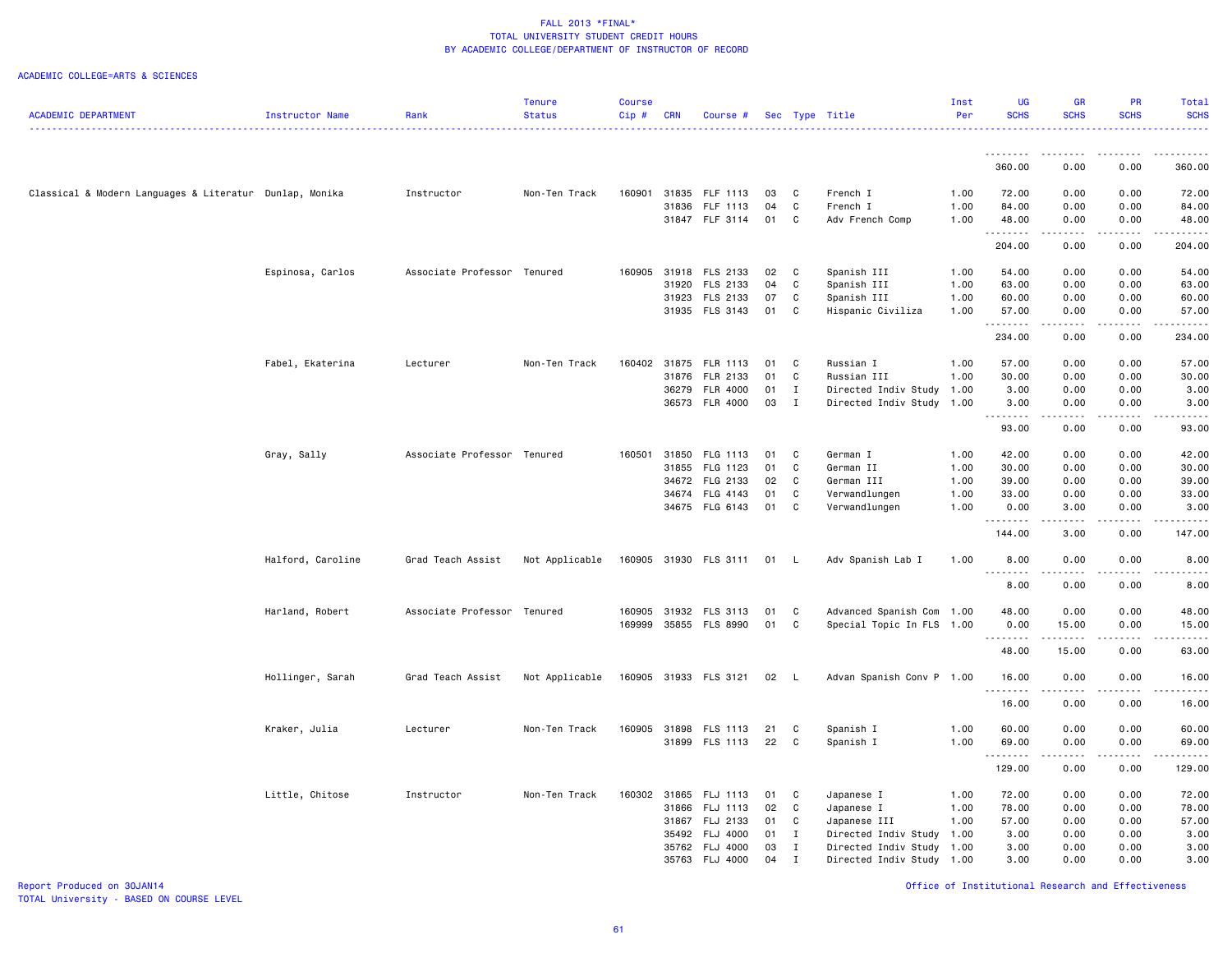### ACADEMIC COLLEGE=ARTS & SCIENCES

|                                                          |                        |                               | <b>Tenure</b> | <b>Course</b> |                |                             |          |                   |                                                   | Inst | <b>UG</b>    | <b>GR</b>           | PR                                                                                                                                                           | Total                |
|----------------------------------------------------------|------------------------|-------------------------------|---------------|---------------|----------------|-----------------------------|----------|-------------------|---------------------------------------------------|------|--------------|---------------------|--------------------------------------------------------------------------------------------------------------------------------------------------------------|----------------------|
| <b>ACADEMIC DEPARTMENT</b>                               | <b>Instructor Name</b> | Rank                          | <b>Status</b> | Cip#          | <b>CRN</b>     | Course #                    |          |                   | Sec Type Title                                    | Per  | <b>SCHS</b>  | <b>SCHS</b>         | <b>SCHS</b>                                                                                                                                                  | <b>SCHS</b><br>.     |
|                                                          |                        |                               |               |               |                |                             |          |                   |                                                   |      |              |                     |                                                                                                                                                              |                      |
| Classical & Modern Languages & Literatur Little, Chitose |                        | Instructor                    | Non-Ten Track | 160302        | 35866          | <b>FLJ 4000</b>             | 05       | $\mathbf{I}$      | Directed Indiv Study 1.00                         |      | 3.00         | 0.00                | 0.00                                                                                                                                                         | 3.00                 |
|                                                          |                        |                               |               |               | 36199          | FLJ 4000                    | 06<br>07 | $\mathbf{I}$      | Directed Indiv Study                              | 1.00 | 3.00         | 0.00                | 0.00                                                                                                                                                         | 3.00                 |
|                                                          |                        |                               |               |               | 36228<br>36311 | <b>FLJ 4000</b><br>FLJ 4000 | 08       | $\mathbf{I}$<br>I | Directed Indiv Study 1.00<br>Directed Indiv Study | 1.00 | 3.00<br>3.00 | 0.00<br>0.00        | 0.00<br>0.00                                                                                                                                                 | 3.00<br>3.00         |
|                                                          |                        |                               |               |               | 36324          | FLJ 4000                    | 09       | $\mathbf{I}$      | Directed Indiv Study 1.00                         |      | 3.00         | 0.00                | 0.00                                                                                                                                                         | 3.00                 |
|                                                          |                        |                               |               |               | 36366          | FLJ 4000                    | $10$ I   |                   | Directed Indiv Study                              | 1.00 | 3.00         | 0.00                | 0.00                                                                                                                                                         | 3.00                 |
|                                                          |                        |                               |               |               | 36371          | FLJ 4000                    | 11       | $\mathbf{I}$      | Directed Indiv Study 1.00                         |      | 3.00         | 0.00                | 0.00                                                                                                                                                         | 3.00                 |
|                                                          |                        |                               |               |               |                | 36372 FLJ 4000              | 12       | $\mathbf{I}$      | Directed Indiv Study 1.00                         |      | 3.00         | 0.00                | 0.00                                                                                                                                                         | 3.00                 |
|                                                          |                        |                               |               |               |                | 36373 FLJ 4000              | 13       | $\mathbf{I}$      | Directed Indiv Study 1.00                         |      | 3.00         | 0.00                | 0.00                                                                                                                                                         | 3.00                 |
|                                                          |                        |                               |               |               |                |                             |          |                   |                                                   |      | .<br>243.00  | .<br>0.00           | .<br>0.00                                                                                                                                                    | . <b>.</b><br>243.00 |
|                                                          | Moser, Keith           | Assistant Professor Ten Track |               | 160901        | 31842          | FLF 2133                    | 01       | C                 | French III                                        | 1.00 | 36.00        | 0.00                | 0.00                                                                                                                                                         | 36.00                |
|                                                          |                        |                               |               |               | 35816          | FLF 4000                    | 01       | $\mathbf{I}$      | Directed Indiv Study 1.00                         |      | 3.00         | 0.00                | 0.00                                                                                                                                                         | 3.00                 |
|                                                          |                        |                               |               |               | 35818          | <b>FLF 4000</b>             | 03       | $\mathbf{I}$      | Directed Indiv Study 1.00                         |      | 3.00         | 0.00                | 0.00                                                                                                                                                         | 3.00                 |
|                                                          |                        |                               |               |               | 36276          | FLF 4000                    | 05       | $\;$ I            | Directed Indiv Study 1.00                         |      | 3.00         | 0.00                | 0.00                                                                                                                                                         | 3.00                 |
|                                                          |                        |                               |               | 169999        | 35750          | <b>FLF 8990</b>             | 01       | C                 | Special Topic In FLF 1.00                         |      | 0.00         | 21.00               | 0.00                                                                                                                                                         | 21.00                |
|                                                          |                        |                               |               |               |                |                             |          |                   |                                                   |      | .<br>45.00   | .<br>21.00          | .<br>0.00                                                                                                                                                    | .<br>66.00           |
|                                                          | Moya, Arleana          | Instructor                    | Non-Ten Track | 160905        | 31880          | FLS 1113                    | 03       | C                 | Spanish I                                         | 1.00 | 78.00        | 0.00                | 0.00                                                                                                                                                         | 78.00                |
|                                                          |                        |                               |               |               | 31881          | FLS 1113                    | 04       | C                 | Spanish I                                         | 1.00 | 72.00        | 0.00                | 0.00                                                                                                                                                         | 72.00                |
|                                                          |                        |                               |               |               |                | 31882 FLS 1113              | 05       | C                 | Spanish I                                         | 1.00 | 78.00        | 0.00                | 0.00                                                                                                                                                         | 78.00                |
|                                                          |                        |                               |               |               |                | 31886 FLS 1113              | 09       | C                 | Spanish I                                         | 1.00 | 69.00        | 0.00                | 0.00                                                                                                                                                         | 69.00                |
|                                                          |                        |                               |               |               |                |                             |          |                   |                                                   |      | .            | .                   | .                                                                                                                                                            | .                    |
|                                                          |                        |                               |               |               |                |                             |          |                   |                                                   |      | 297.00       | 0.00                | 0.00                                                                                                                                                         | 297.00               |
|                                                          | Munn, David            | Lecturer                      | Non-Ten Track | 160905        |                | 31907 FLS 1123              | 02       | C                 | Spanish II                                        | 1.00 | 78.00        | 0.00                | 0.00                                                                                                                                                         | 78.00                |
|                                                          |                        |                               |               |               | 31908          | FLS 1123                    | 03       | C                 | Spanish II                                        | 1.00 | 84.00        | 0.00                | 0.00                                                                                                                                                         | 84.00                |
|                                                          |                        |                               |               |               |                | 31912 FLS 1123              | 07       | C                 | Spanish II                                        | 1.00 | 81.00        | 0.00                | 0.00                                                                                                                                                         | 81.00                |
|                                                          |                        |                               |               |               |                | 31913 FLS 1123              | 08       | C                 | Spanish II                                        | 1.00 | 78.00        | 0.00                | 0.00                                                                                                                                                         | 78.00                |
|                                                          |                        |                               |               |               |                | 31922 FLS 2133              | 06       | C                 | Spanish III                                       | 1.00 | 84.00<br>.   | 0.00<br>الداعات بال | 0.00<br>.                                                                                                                                                    | 84.00<br>.           |
|                                                          |                        |                               |               |               |                |                             |          |                   |                                                   |      | 405.00       | 0.00                | 0.00                                                                                                                                                         | 405.00               |
|                                                          | Nigro, Rosa            | Lecturer                      | Non-Ten Track | 160902        |                | 34685 FLI 1113              | 01       | C                 | Italian I                                         | 1.00 | 78.00        | 0.00                | 0.00                                                                                                                                                         | 78.00                |
|                                                          |                        |                               |               |               |                | 34686 FLI 2133              | 01       | C                 | Italian III                                       | 1.00 | 24.00        | 0.00                | 0.00                                                                                                                                                         | 24.00                |
|                                                          |                        |                               |               |               |                |                             |          |                   |                                                   |      | .<br>102.00  | .<br>0.00           | $\frac{1}{2} \left( \frac{1}{2} \right) \left( \frac{1}{2} \right) \left( \frac{1}{2} \right) \left( \frac{1}{2} \right) \left( \frac{1}{2} \right)$<br>0.00 | 102.00               |
|                                                          | Pelaez, Sol            | Assistant Professor Ten Track |               | 160905        | 31924          | FLS 2133                    | 08       | <b>C</b>          | Spanish III                                       | 1.00 | 78.00        | 0.00                | 0.00                                                                                                                                                         | 78.00                |
|                                                          |                        |                               |               |               | 34704          | FLS 8283                    | 01       | $\mathtt{C}$      | Con Sp-Am Novel                                   | 1.00 | 0.00         | 18.00               | 0.00                                                                                                                                                         | 18.00                |
|                                                          |                        |                               |               |               |                | 240101 32276 HON 1163       | H03 S    |                   | The Quest I                                       | 1.00 | 45.00        | 0.00                | 0.00                                                                                                                                                         | 45.00                |
|                                                          |                        |                               |               |               |                |                             |          |                   |                                                   |      | .<br>123.00  | . <b>.</b><br>18.00 | $\frac{1}{2} \left( \frac{1}{2} \right) \left( \frac{1}{2} \right) \left( \frac{1}{2} \right) \left( \frac{1}{2} \right) \left( \frac{1}{2} \right)$<br>0.00 | <u>.</u><br>141.00   |
|                                                          | Potter, Edward         | Associate Professor Tenured   |               | 160501        | 31851          | FLG 1113                    | 02       | $\mathbf{C}$      | German I                                          | 1.00 | 78.00        | 0.00                | 0.00                                                                                                                                                         | 78.00                |
|                                                          |                        |                               |               |               | 31857          | FLG 2133                    | 01       | C                 | German III                                        | 1.00 | 33.00        | 0.00                | 0.00                                                                                                                                                         | 33.00                |
|                                                          |                        |                               |               |               | 34673          | FLG 3143                    | 01       | C                 | German Civilization                               | 1.00 | 51.00        | 0.00                | 0.00                                                                                                                                                         | 51.00                |
|                                                          |                        |                               |               |               |                | 34678 FLG 8483              | 01       | C                 | 20th Cen Ger Short S                              | 1.00 | 0.00         | 3.00                | 0.00                                                                                                                                                         | 3.00                 |
|                                                          |                        |                               |               |               |                |                             |          |                   |                                                   |      | 162.00       | 3.00                | 0.00                                                                                                                                                         | 165.00               |
|                                                          | Pruett, Drew           | Instructor                    | Non-Ten Track | 160901        |                | 31840 FLF 1123              | 03       | C                 | French II                                         | 1.00 | 45.00        | 0.00                | 0.00                                                                                                                                                         | 45.00                |
|                                                          |                        |                               |               |               |                | 31843 FLF 2133              | 02       | C                 | French III                                        | 1.00 | 57.00        | 0.00                | 0.00                                                                                                                                                         | 57.00                |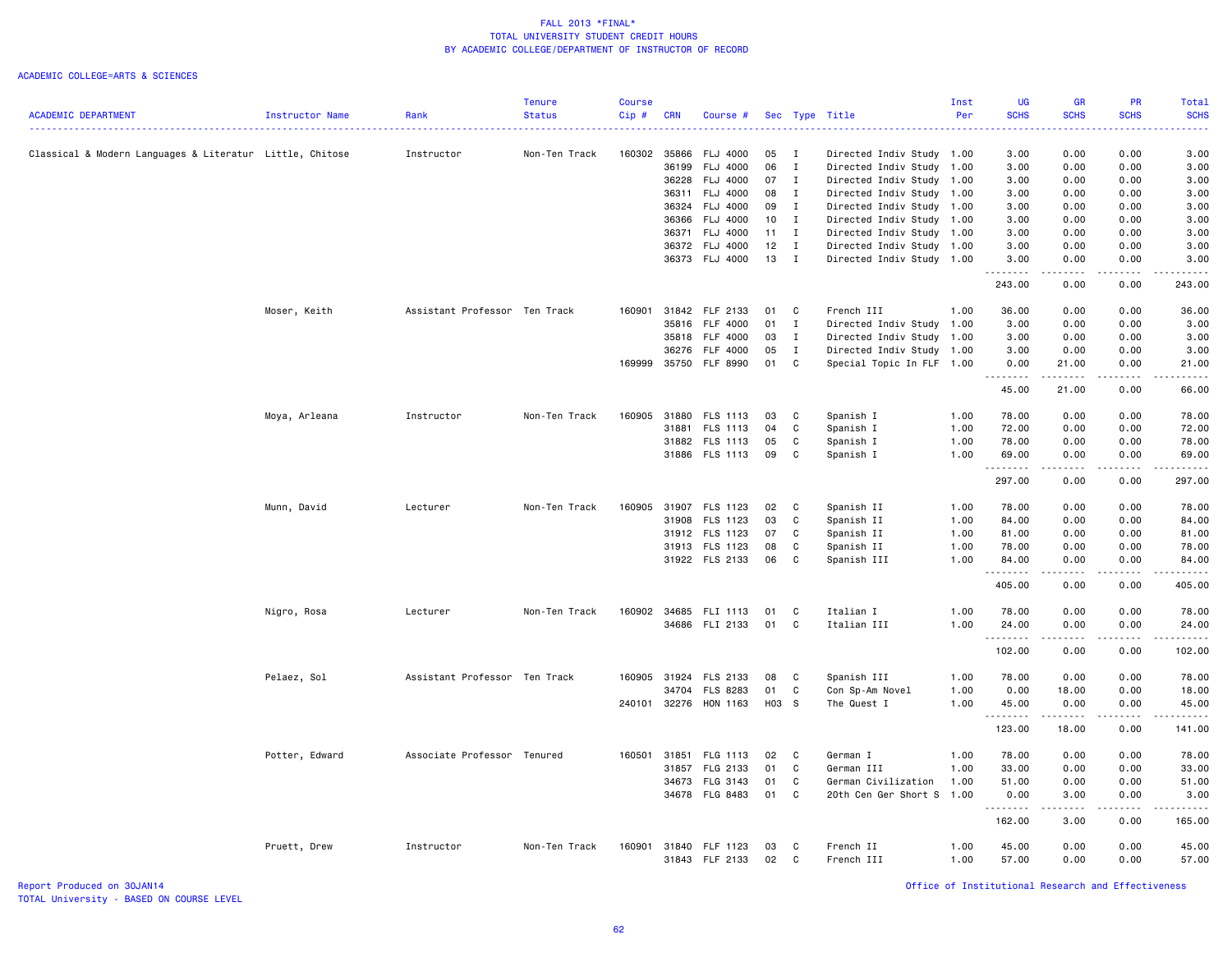| <b>ACADEMIC DEPARTMENT</b>                               | Instructor Name   | Rank                          | <b>Tenure</b><br><b>Status</b> | <b>Course</b><br>Cip# | CRN | Course #              |       |              | Sec Type Title            | Inst<br>Per | <b>UG</b><br><b>SCHS</b> | <b>GR</b><br><b>SCHS</b>                                                                                                          | PR<br><b>SCHS</b>                                                                                                                                            | <b>Total</b><br><b>SCHS</b>                                                                                                                                                                                                                                                                                                                 |
|----------------------------------------------------------|-------------------|-------------------------------|--------------------------------|-----------------------|-----|-----------------------|-------|--------------|---------------------------|-------------|--------------------------|-----------------------------------------------------------------------------------------------------------------------------------|--------------------------------------------------------------------------------------------------------------------------------------------------------------|---------------------------------------------------------------------------------------------------------------------------------------------------------------------------------------------------------------------------------------------------------------------------------------------------------------------------------------------|
|                                                          |                   |                               |                                |                       |     |                       |       |              |                           |             |                          |                                                                                                                                   |                                                                                                                                                              |                                                                                                                                                                                                                                                                                                                                             |
|                                                          |                   |                               |                                |                       |     |                       |       |              |                           |             | <u>.</u><br>102.00       | .<br>0.00                                                                                                                         | $\cdots$<br>0.00                                                                                                                                             | .<br>102.00                                                                                                                                                                                                                                                                                                                                 |
| Classical & Modern Languages & Literatur Ricketts, Maria |                   | Lecturer                      | Non-Ten Track                  | 160905                |     | 31895 FLS 1113        | 18 C  |              | Spanish I                 | 1.00        | 72.00                    | 0.00                                                                                                                              | 0.00                                                                                                                                                         | 72.00                                                                                                                                                                                                                                                                                                                                       |
|                                                          |                   |                               |                                |                       |     | 31897 FLS 1113        | 20    | $\mathbf{C}$ | Spanish I                 | 1.00        | 63.00                    | 0.00                                                                                                                              | 0.00                                                                                                                                                         | 63.00                                                                                                                                                                                                                                                                                                                                       |
|                                                          |                   |                               |                                |                       |     | 31902 FLS 1113        | 25    | C            | Spanish I                 | 1.00        | 63.00                    | 0.00                                                                                                                              | 0.00                                                                                                                                                         | 63.00                                                                                                                                                                                                                                                                                                                                       |
|                                                          |                   |                               |                                |                       |     | 31911 FLS 1123        | 06    | C            | Spanish II                | 1.00        | 84.00<br>.               | 0.00<br>.                                                                                                                         | 0.00                                                                                                                                                         | 84.00                                                                                                                                                                                                                                                                                                                                       |
|                                                          |                   |                               |                                |                       |     |                       |       |              |                           |             | 282.00                   | 0.00                                                                                                                              | 0.00                                                                                                                                                         | 282.00                                                                                                                                                                                                                                                                                                                                      |
|                                                          | Russell, Amie     | Instructor                    | Non-Ten Track                  | 160905                |     | 31883 FLS 1113        | 06    | $\mathbf{C}$ | Spanish I                 | 1.00        | 63.00                    | 0.00                                                                                                                              | 0.00                                                                                                                                                         | 63.00                                                                                                                                                                                                                                                                                                                                       |
|                                                          |                   |                               |                                |                       |     | 31884 FLS 1113        | 07    | $\mathbf{C}$ | Spanish I                 | 1.00        | 84.00                    | 0.00                                                                                                                              | 0.00                                                                                                                                                         | 84.00                                                                                                                                                                                                                                                                                                                                       |
|                                                          |                   |                               |                                |                       |     | 31885 FLS 1113        | 08 C  |              | Spanish I                 | 1.00        | 72.00<br>.               | 0.00<br>.                                                                                                                         | 0.00<br>$\frac{1}{2} \left( \frac{1}{2} \right) \left( \frac{1}{2} \right) \left( \frac{1}{2} \right) \left( \frac{1}{2} \right) \left( \frac{1}{2} \right)$ | 72.00<br>$\frac{1}{2} \left( \begin{array}{ccc} 1 & 0 & 0 & 0 & 0 \\ 0 & 0 & 0 & 0 & 0 \\ 0 & 0 & 0 & 0 & 0 \\ 0 & 0 & 0 & 0 & 0 \\ 0 & 0 & 0 & 0 & 0 \\ 0 & 0 & 0 & 0 & 0 \\ 0 & 0 & 0 & 0 & 0 \\ 0 & 0 & 0 & 0 & 0 \\ 0 & 0 & 0 & 0 & 0 \\ 0 & 0 & 0 & 0 & 0 \\ 0 & 0 & 0 & 0 & 0 \\ 0 & 0 & 0 & 0 & 0 \\ 0 & 0 & 0 & 0 & 0 \\ 0 & 0 & 0$ |
|                                                          |                   |                               |                                |                       |     |                       |       |              |                           |             | 219.00                   | 0.00                                                                                                                              | 0.00                                                                                                                                                         | 219.00                                                                                                                                                                                                                                                                                                                                      |
|                                                          | Simpore, Karim    | Assistant Professor Ten Track |                                | 160901                |     | 31845 FLF 2143        | 01 C  |              | French IV                 | 1.00        | 27.00                    | 0.00                                                                                                                              | 0.00                                                                                                                                                         | 27.00                                                                                                                                                                                                                                                                                                                                       |
|                                                          |                   |                               |                                |                       |     | 34656 FLF 3313        | 01    | $\mathbf{C}$ | Business French I         | 1.00        | 33.00                    | 0.00                                                                                                                              | 0.00                                                                                                                                                         | 33.00                                                                                                                                                                                                                                                                                                                                       |
|                                                          |                   |                               |                                |                       |     | 34658 FLF 4173        | 01    | C            | Intro Francophone Ci 1.00 |             | 27.00                    | 0.00                                                                                                                              | 0.00                                                                                                                                                         | 27.00                                                                                                                                                                                                                                                                                                                                       |
|                                                          |                   |                               |                                |                       |     | 34668 FLF 6173        | 01 C  |              | Intro Francophone Ci 1.00 |             | 0.00<br>.                | 15.00<br>.                                                                                                                        | 0.00                                                                                                                                                         | 15.00                                                                                                                                                                                                                                                                                                                                       |
|                                                          |                   |                               |                                |                       |     |                       |       |              |                           |             | 87.00                    | 15.00                                                                                                                             | 0.00                                                                                                                                                         | 102.00                                                                                                                                                                                                                                                                                                                                      |
|                                                          | Vozzo, Rosa       | Instructor                    | Non-Ten Track                  | 160905                |     | 31903 FLS 1113        | 26    | $\mathbf{C}$ | Spanish I                 | 1.00        | 69.00                    | 0.00                                                                                                                              | 0.00                                                                                                                                                         | 69.00                                                                                                                                                                                                                                                                                                                                       |
|                                                          |                   |                               |                                |                       |     | 31919 FLS 2133        | 03    | $\mathbf{C}$ | Spanish III               | 1.00        | 87.00                    | 0.00                                                                                                                              | 0.00                                                                                                                                                         | 87.00                                                                                                                                                                                                                                                                                                                                       |
|                                                          |                   |                               |                                |                       |     | 31936 FLS 3233        | 01 C  |              | Adv Spanish Conversa      | 1.00        | 54.00                    | 0.00                                                                                                                              | 0.00                                                                                                                                                         | 54.00                                                                                                                                                                                                                                                                                                                                       |
|                                                          |                   |                               |                                |                       |     | 31938 FLS 3313        | 01 C  |              | Econ for Span-speak       | 1.00        | 75.00                    | 0.00                                                                                                                              | 0.00                                                                                                                                                         | 75.00                                                                                                                                                                                                                                                                                                                                       |
|                                                          |                   |                               |                                |                       |     | 169999 31877 FLS 1001 | F01 C |              | First Year Seminar        | 1.00        | 23.00<br>.               | 0.00<br>.                                                                                                                         | 0.00<br>$\frac{1}{2} \left( \frac{1}{2} \right) \left( \frac{1}{2} \right) \left( \frac{1}{2} \right) \left( \frac{1}{2} \right) \left( \frac{1}{2} \right)$ | 23.00<br>.                                                                                                                                                                                                                                                                                                                                  |
|                                                          |                   |                               |                                |                       |     |                       |       |              |                           |             | 308.00                   | 0.00                                                                                                                              | 0.00                                                                                                                                                         | 308.00                                                                                                                                                                                                                                                                                                                                      |
|                                                          | Watson, Thomas    | Lecturer                      | Non-Ten Track                  | 160905                |     | 31888 FLS 1113        | 11 C  |              | Spanish I                 | 1.00        | 63.00                    | 0.00                                                                                                                              | 0.00                                                                                                                                                         | 63.00                                                                                                                                                                                                                                                                                                                                       |
|                                                          |                   |                               |                                |                       |     | 31891 FLS 1113        | 14    | C            | Spanish I                 | 1.00        | 54.00                    | 0.00                                                                                                                              | 0.00                                                                                                                                                         | 54.00                                                                                                                                                                                                                                                                                                                                       |
|                                                          |                   |                               |                                |                       |     | 31892 FLS 1113        | 15    | C            | Spanish I                 | 1.00        | 57.00                    | 0.00                                                                                                                              | 0.00                                                                                                                                                         | 57.00                                                                                                                                                                                                                                                                                                                                       |
|                                                          |                   |                               |                                |                       |     | 31893 FLS 1113        | 16    | $\mathbf{C}$ | Spanish I                 | 1.00        | 51.00<br><u>.</u>        | 0.00<br>$\frac{1}{2} \left( \frac{1}{2} \right) \left( \frac{1}{2} \right) \left( \frac{1}{2} \right) \left( \frac{1}{2} \right)$ | 0.00                                                                                                                                                         | 51.00                                                                                                                                                                                                                                                                                                                                       |
|                                                          |                   |                               |                                |                       |     |                       |       |              |                           |             | 225.00                   | 0.00                                                                                                                              | 0.00                                                                                                                                                         | 225.00                                                                                                                                                                                                                                                                                                                                      |
|                                                          | Wolverton, Robert | Professor                     | Tenured                        | 160101                |     | 31831 FL 4143         | 01 C  |              | Classical Mythology       | 1.00        | 120.00                   | 0.00                                                                                                                              | 0.00                                                                                                                                                         | 120.00                                                                                                                                                                                                                                                                                                                                      |
|                                                          |                   |                               |                                | 161203                |     | 31868 FLL 1113        | 01    | $\mathbf{C}$ | Latin I                   | 1.00        | 120.00                   | 0.00                                                                                                                              | 0.00                                                                                                                                                         | 120.00                                                                                                                                                                                                                                                                                                                                      |
|                                                          |                   |                               |                                |                       |     | 31872 FLL 2133        | 01    | $\mathbf{C}$ | Latin III                 | 1.00        | 66.00<br><u>.</u>        | 0.00<br>$- - - -$                                                                                                                 | 0.00                                                                                                                                                         | 66.00                                                                                                                                                                                                                                                                                                                                       |
|                                                          |                   |                               |                                |                       |     |                       |       |              |                           |             | 306.00                   | 0.00                                                                                                                              | 0.00                                                                                                                                                         | 306.00                                                                                                                                                                                                                                                                                                                                      |
| Classical & Modern Languages & Literatur                 |                   |                               |                                |                       |     |                       |       |              |                           |             | ========<br>5567.00      | <b>BEBBEER</b><br>90.00                                                                                                           | $=$ $=$ $=$ $=$ $=$ $=$ $=$<br>0.00                                                                                                                          | ==========<br>5657.00                                                                                                                                                                                                                                                                                                                       |
|                                                          |                   |                               |                                |                       |     |                       |       |              |                           |             | ========                 |                                                                                                                                   | $=$ ========                                                                                                                                                 | ==========                                                                                                                                                                                                                                                                                                                                  |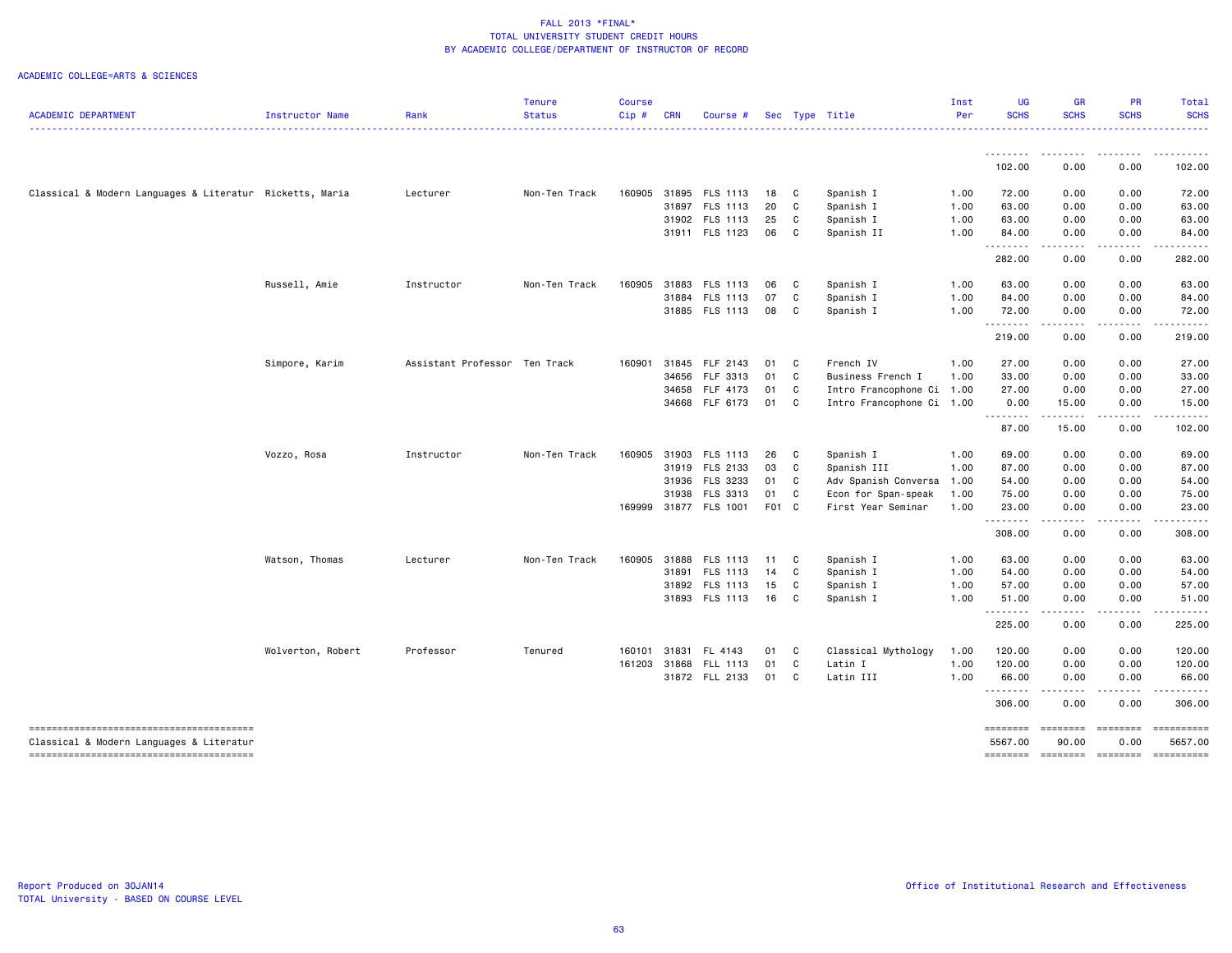#### ACADEMIC COLLEGE=ARTS & SCIENCES

|                            |                  |                               | <b>Tenure</b>  | Course |            |               |               |              |                           | Inst | <b>UG</b>                                                                                                                          | GR              | <b>PR</b>                                                                                                                         | <b>Total</b>                             |
|----------------------------|------------------|-------------------------------|----------------|--------|------------|---------------|---------------|--------------|---------------------------|------|------------------------------------------------------------------------------------------------------------------------------------|-----------------|-----------------------------------------------------------------------------------------------------------------------------------|------------------------------------------|
| <b>ACADEMIC DEPARTMENT</b> | Instructor Name  | Rank                          | <b>Status</b>  | Cip#   | <b>CRN</b> | Course #      |               |              | Sec Type Title            | Per  | <b>SCHS</b>                                                                                                                        | <b>SCHS</b>     | <b>SCHS</b>                                                                                                                       | <b>SCHS</b><br>$\omega$ is $\omega$ in . |
| Communication              | Anthony, Kelli   | Instructor                    | Non-Ten Track  | 090101 | 33606      | CO 3833       | 201 C         |              | Interviewing              | 1.00 | 21.00                                                                                                                              | 0.00            | 0.00                                                                                                                              | 21.00                                    |
|                            |                  |                               |                |        | 33834      | CO 1223       | 501 C         |              | Intro Comm Theory         | 1.00 | 90.00                                                                                                                              | 0.00            | 0.00                                                                                                                              | 90.00                                    |
|                            |                  |                               |                |        | 33838      | CO 3833       | 501 C         |              | Interviewing              | 1.00 | 48.00                                                                                                                              | 0.00            | 0.00                                                                                                                              | 48.00                                    |
|                            |                  |                               |                |        | 34820      | CO 1223       | 201 C         |              | Intro Comm Theory         | 1.00 | 3.00                                                                                                                               | 0.00            | 0.00                                                                                                                              | 3.00                                     |
|                            |                  |                               |                | 090401 | 33600      | CO 1403       | 201 C         |              | Intro Mass Media          | 1.00 | 18.00                                                                                                                              | 0.00            | 0.00                                                                                                                              | 18.00                                    |
|                            |                  |                               |                |        | 33835      | CO 1403       | 501 C         |              | Intro Mass Media          | 1.00 | 90.00                                                                                                                              | 0.00            | 0.00                                                                                                                              | 90.00                                    |
|                            |                  |                               |                | 090501 | 33837      | CO 3813       | 501 C         |              | PR Case Problems          | 1.00 | 45.00                                                                                                                              | 0.00            | 0.00                                                                                                                              | 45.00                                    |
|                            |                  |                               |                |        |            |               |               |              |                           |      | . <b>.</b><br>315.00                                                                                                               | .<br>0.00       | $\frac{1}{2}$<br>0.00                                                                                                             | .<br>315.00                              |
|                            |                  |                               |                |        | 36329      |               |               |              |                           |      |                                                                                                                                    | 0.00            |                                                                                                                                   |                                          |
|                            | Brown, Karyn     | Instructor                    | Non-Ten Track  | 090101 | 36640      | CO 4000       | 03            | $\mathbf{I}$ | Directed Indiv Study 1.00 |      | 1.00                                                                                                                               |                 | 0.00                                                                                                                              | 1.00                                     |
|                            |                  |                               |                |        |            | CO 4000       | 10            | $\mathbf{I}$ | Directed Indiv Study 1.00 |      | 1.00                                                                                                                               | 0.00            | 0.00                                                                                                                              | 1.00                                     |
|                            |                  |                               |                | 090401 | 30906      | CO 4053       | 01            | Ε            | Internship Comm           | 1.00 | 39.00                                                                                                                              | 0.00            | 0.00                                                                                                                              | 39.00                                    |
|                            |                  |                               |                | 090501 | 30902      | CO 3853       | 03            | C            | Public Relations Wri      | 1.00 | 48.00                                                                                                                              | 0.00            | 0.00                                                                                                                              | 48.00                                    |
|                            |                  |                               |                |        | 30921      | CO 4813       | 01            | C            | PR Organizations          | 1.00 | 63.00                                                                                                                              | 0.00            | 0.00                                                                                                                              | 63.00                                    |
|                            |                  |                               |                |        | 30922      | CO 4813       | 02            | C            | PR Organizations          | 1.00 | 72.00<br>.                                                                                                                         | 0.00<br>د د د د | 0.00<br>د د د د                                                                                                                   | 72.00<br>.                               |
|                            |                  |                               |                |        |            |               |               |              |                           |      | 224.00                                                                                                                             | 0.00            | 0.00                                                                                                                              | 224.00                                   |
|                            | Cain, Emily      | Instructor                    | Non-Ten Track  | 090501 | 30903      | CO 3863       | 01            | B            | PR Production             | 1.00 | 45.00                                                                                                                              | 0.00            | 0.00                                                                                                                              | 45.00                                    |
|                            |                  |                               |                |        | 30904      | CO 3863       | 02            | B            | PR Production             | 1.00 | 33.00                                                                                                                              | 0.00            | 0.00                                                                                                                              | 33.00                                    |
|                            |                  |                               |                |        | 30905      | CO 3863       | 03            | B            | PR Production             | 1.00 | 45.00                                                                                                                              | 0.00            | 0.00                                                                                                                              | 45.00                                    |
|                            |                  |                               |                |        |            |               |               |              |                           |      | .<br>123.00                                                                                                                        | .<br>0.00       | $\frac{1}{2} \left( \frac{1}{2} \right) \left( \frac{1}{2} \right) \left( \frac{1}{2} \right) \left( \frac{1}{2} \right)$<br>0.00 | .<br>123.00                              |
|                            | Chambers, Cheryl | Instructor                    | Non-Ten Track  | 090101 | 30825      | CO 1013       | 03            | C            | Intro to Communicati 1.00 |      | 96.00                                                                                                                              | 0.00            | 0.00                                                                                                                              | 96.00                                    |
|                            |                  |                               |                |        | 30828      | CO 1013       | 06            | $\mathtt{C}$ | Intro to Communicati 1.00 |      | 96.00                                                                                                                              | 0.00            | 0.00                                                                                                                              | 96.00                                    |
|                            |                  |                               |                |        | 30829      | CO 1013       | 07            | C            | Intro to Communicati 1.00 |      | 105.00                                                                                                                             | 0.00            | 0.00                                                                                                                              | 105.00                                   |
|                            |                  |                               |                |        | 30830      | CO 1013       | 08            | C            | Intro to Communicati 1.00 |      | 99.00                                                                                                                              | 0.00            | 0.00                                                                                                                              | 99.00                                    |
|                            |                  |                               |                |        | 30831      | CO 1013       | 09            | C            | Intro to Communicati 1.00 |      | 99.00                                                                                                                              | 0.00            | 0.00                                                                                                                              | 99.00                                    |
|                            |                  |                               |                | 231001 | 30809      | CO 1001       | F01           | $\mathbf{C}$ | First Year Seminar        | 1.00 | 15.00                                                                                                                              | 0.00            | 0.00                                                                                                                              | 15.00                                    |
|                            |                  |                               |                |        |            |               |               |              |                           |      | .<br>510.00                                                                                                                        | .<br>0.00       | .<br>0.00                                                                                                                         | .<br>510.00                              |
|                            |                  |                               |                |        |            |               |               |              |                           |      |                                                                                                                                    |                 |                                                                                                                                   |                                          |
|                            | Clevinger, Donna | Professor                     | Tenured        | 500501 | 30856      | CO 1503       | H01 C         |              | Honors Intro To Thea      | 1.00 | 57.00                                                                                                                              | 0.00            | 0.00                                                                                                                              | 57.00                                    |
|                            |                  |                               |                |        | 34480      | CO 4573       | 01            | В            | Theatre Management        | 1.00 | 45.00<br>1.1.1.1.1.1.1                                                                                                             | 0.00            | 0.00                                                                                                                              | 45.00<br>.                               |
|                            |                  |                               |                |        |            |               |               |              |                           |      | 102.00                                                                                                                             | 0.00            | 0.00                                                                                                                              | 102.00                                   |
|                            | Cooley, Skye     | Assistant Professor Ten Track |                | 090501 | 30895      | CO 3813       | 01            | C            | PR Case Problems          | 1.00 | 75.00                                                                                                                              | 0.00            | 0.00                                                                                                                              | 75.00                                    |
|                            |                  |                               |                |        | 30896      | CO 3813       | 02            | C            | PR Case Problems          | 1.00 | 60.00                                                                                                                              | 0.00            | 0.00                                                                                                                              | 60.00                                    |
|                            |                  |                               |                |        | 30919      | CO 4803       | 01            | C            | Research in PR & Adv 1.00 |      | 75.00                                                                                                                              | 0.00            | 0.00                                                                                                                              | 75.00                                    |
|                            |                  |                               |                |        | 30920      | CO 4803       | 02            | C            | Research in PR & Adv 1.00 |      | 57.00                                                                                                                              | 0.00            | 0.00                                                                                                                              | 57.00                                    |
|                            |                  |                               |                |        | 30932      | CO 6803       | 02            | C            | Research in PR & Adv      | 1.00 | 0.00                                                                                                                               | 3.00            | 0.00                                                                                                                              | 3.00                                     |
|                            |                  |                               |                |        |            |               |               |              |                           |      | 267.00                                                                                                                             | 3.00            | 0.00                                                                                                                              | $\frac{1}{2}$<br>270.00                  |
|                            | Corey, Scott     | Non-Faculty                   | Not Applicable | 090501 |            | 30900 CO 3853 | 01            | C            | Public Relations Wri 1.00 |      | 48.00                                                                                                                              | 0.00            | 0.00                                                                                                                              | 48.00                                    |
|                            |                  |                               |                |        |            |               |               |              |                           |      | $\frac{1}{2} \left( \frac{1}{2} \right) \left( \frac{1}{2} \right) \left( \frac{1}{2} \right) \left( \frac{1}{2} \right)$<br>48.00 | 0.00            | 0.00                                                                                                                              | 48.00                                    |
|                            | Denton, Raymond  | Lecturer                      | Non-Ten Track  | 090401 | 34510      | CO 3313       | 201 C         |              | News Write for Elec       | 1.00 | 9.00                                                                                                                               | 0.00            | 0.00                                                                                                                              | 9.00                                     |
|                            |                  |                               |                | 090701 | 33611      | CO 4373       | 201 C         |              | Prac In Tv News           | 1.00 | 3.00                                                                                                                               | 0.00            | 0.00                                                                                                                              | 3.00                                     |
|                            |                  |                               |                |        | 34485      | CO 3333       | 201 C         |              | Adv Television Prd        | 1.00 | 6.00                                                                                                                               | 0.00            | 0.00                                                                                                                              | 6.00                                     |
|                            |                  |                               |                |        | 34507      | CO 3343       | $201 \quad C$ |              | Writing for the Medi 1.00 |      | 12.00                                                                                                                              | 0.00            | 0.00                                                                                                                              | 12.00                                    |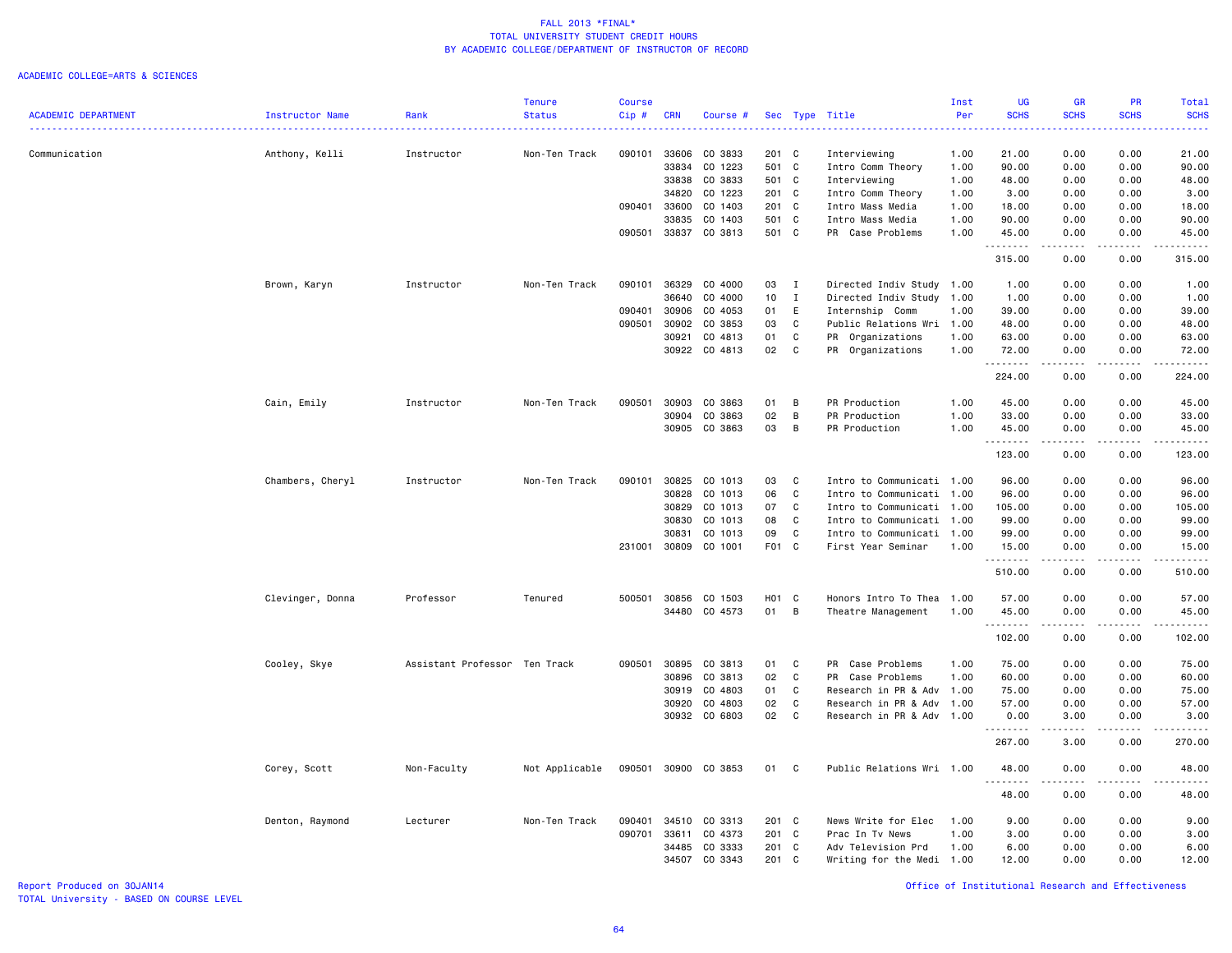#### ACADEMIC COLLEGE=ARTS & SCIENCES

|                            |                    |                             | <b>Tenure</b> | <b>Course</b> |            |                      |       |              |                           | Inst | UG          | <b>GR</b>                                                                                                                                                                                                                                                                                                                                    | PR                                  | Total                                                                                                                                                                                    |
|----------------------------|--------------------|-----------------------------|---------------|---------------|------------|----------------------|-------|--------------|---------------------------|------|-------------|----------------------------------------------------------------------------------------------------------------------------------------------------------------------------------------------------------------------------------------------------------------------------------------------------------------------------------------------|-------------------------------------|------------------------------------------------------------------------------------------------------------------------------------------------------------------------------------------|
| <b>ACADEMIC DEPARTMENT</b> | Instructor Name    | Rank                        | <b>Status</b> | Cip#          | <b>CRN</b> | Course #             |       |              | Sec Type Title            | Per  | <b>SCHS</b> | <b>SCHS</b>                                                                                                                                                                                                                                                                                                                                  | <b>SCHS</b>                         | <b>SCHS</b><br>.                                                                                                                                                                         |
|                            |                    |                             |               |               |            |                      |       |              |                           |      | <u>.</u>    | <u>.</u>                                                                                                                                                                                                                                                                                                                                     | .                                   | <u>.</u>                                                                                                                                                                                 |
|                            |                    |                             |               |               |            |                      |       |              |                           |      | 30.00       | 0.00                                                                                                                                                                                                                                                                                                                                         | 0.00                                | 30.00                                                                                                                                                                                    |
| Communication              | Durst, Betty       | Instructor                  | Non-Ten Track | 090101        |            | 34478 CO 3563        | 01    | C            | Voice and Movement        | 1.00 | 45.00       | 0.00                                                                                                                                                                                                                                                                                                                                         | 0.00                                | 45.00                                                                                                                                                                                    |
|                            |                    |                             |               |               | 36317      | CO 4000              | 02    | $\mathbf{I}$ | Directed Indiv Study      | 1.00 | 4.00        | 0.00                                                                                                                                                                                                                                                                                                                                         | 0.00                                | 4.00                                                                                                                                                                                     |
|                            |                    |                             |               | 500501        | 30878      | CO 2503              | 01    | C            | Acting                    | 1.00 | 36.00       | 0.00                                                                                                                                                                                                                                                                                                                                         | 0.00                                | 36.00                                                                                                                                                                                    |
|                            |                    |                             |               |               |            | 34477 CO 2544        | 01    | C            | Makeup And Costuming 0.90 |      | 57.60<br>.  | 0.00<br>.                                                                                                                                                                                                                                                                                                                                    | 0.00<br>$\sim$ $\sim$ $\sim$ $\sim$ | 57.60<br>------                                                                                                                                                                          |
|                            |                    |                             |               |               |            |                      |       |              |                           |      | 142.60      | 0.00                                                                                                                                                                                                                                                                                                                                         | 0.00                                | 142.60                                                                                                                                                                                   |
|                            | Edmonds, Khristina | Instructor                  | Non-Ten Track | 231001        |            | 30812 CO 1003        | 03    | C            | Fund Of Public Speak 1.00 |      | 69.00       | 0.00                                                                                                                                                                                                                                                                                                                                         | 0.00                                | 69.00                                                                                                                                                                                    |
|                            |                    |                             |               |               |            | 30813 CO 1003        | 04    | C            | Fund Of Public Speak 1.00 |      | 75.00       | 0.00                                                                                                                                                                                                                                                                                                                                         | 0.00                                | 75.00                                                                                                                                                                                    |
|                            |                    |                             |               |               |            | 30816 CO 1003        | 07    | C            | Fund Of Public Speak 1.00 |      | 72.00       | 0.00                                                                                                                                                                                                                                                                                                                                         | 0.00                                | 72.00                                                                                                                                                                                    |
|                            |                    |                             |               |               |            | 30817 CO 1003        | 08    | C            | Fund Of Public Speak 1.00 |      | 75.00       | 0.00                                                                                                                                                                                                                                                                                                                                         | 0.00                                | 75.00                                                                                                                                                                                    |
|                            |                    |                             |               |               |            | 30822 CO 1003        | H03 C |              | Hon Fund Public Spea 1.00 |      | 57.00<br>.  | 0.00<br>$\frac{1}{2} \left( \begin{array}{ccc} 1 & 0 & 0 & 0 \\ 0 & 0 & 0 & 0 \\ 0 & 0 & 0 & 0 \\ 0 & 0 & 0 & 0 \\ 0 & 0 & 0 & 0 \\ 0 & 0 & 0 & 0 \\ 0 & 0 & 0 & 0 \\ 0 & 0 & 0 & 0 \\ 0 & 0 & 0 & 0 \\ 0 & 0 & 0 & 0 \\ 0 & 0 & 0 & 0 & 0 \\ 0 & 0 & 0 & 0 & 0 \\ 0 & 0 & 0 & 0 & 0 \\ 0 & 0 & 0 & 0 & 0 \\ 0 & 0 & 0 & 0 & 0 \\ 0 & 0 & 0$ | 0.00<br>.                           | 57.00<br>$\frac{1}{2} \left( \frac{1}{2} \right) \left( \frac{1}{2} \right) \left( \frac{1}{2} \right) \left( \frac{1}{2} \right) \left( \frac{1}{2} \right) \left( \frac{1}{2} \right)$ |
|                            |                    |                             |               |               |            |                      |       |              |                           |      | 348.00      | 0.00                                                                                                                                                                                                                                                                                                                                         | 0.00                                | 348.00                                                                                                                                                                                   |
|                            | Flick, Harry       | Professor                   | Tenured       | 090101        | 30860      | CO 2213              | 01    | C            | Small Group Commun        | 1.00 | 66.00       | 0.00                                                                                                                                                                                                                                                                                                                                         | 0.00                                | 66.00                                                                                                                                                                                    |
|                            |                    |                             |               |               | 30897      | CO 3833              | 01    | C            | Interviewing              | 1.00 | 66.00       | 0.00                                                                                                                                                                                                                                                                                                                                         | 0.00                                | 66.00                                                                                                                                                                                    |
|                            |                    |                             |               |               | 30898      | CO 3833              | 02    | $\mathbf c$  | Interviewing              | 1.00 | 60.00       | 0.00                                                                                                                                                                                                                                                                                                                                         | 0.00                                | 60.00                                                                                                                                                                                    |
|                            |                    |                             |               |               | 30899      | CO 3833              | 03    | C            | Interviewing              | 1.00 | 66.00<br>.  | 0.00<br>.                                                                                                                                                                                                                                                                                                                                    | 0.00<br>.                           | 66.00<br>.                                                                                                                                                                               |
|                            |                    |                             |               |               |            |                      |       |              |                           |      | 258.00      | 0.00                                                                                                                                                                                                                                                                                                                                         | 0.00                                | 258.00                                                                                                                                                                                   |
|                            | Forde, John        | Associate Professor Tenured |               | 090501        | 30894      | CO 3803              | 01    | C            | Prin Public Relation 1.00 |      | 381.00      | 0.00                                                                                                                                                                                                                                                                                                                                         | 0.00                                | 381.00                                                                                                                                                                                   |
|                            |                    |                             |               |               | 33604      | CO 3803              | 201   | C            | Prin Public Relation      | 1.00 | 39.00       | 0.00                                                                                                                                                                                                                                                                                                                                         | 0.00                                | 39.00                                                                                                                                                                                    |
|                            |                    |                             |               |               | 33836      | CO 3803              | 501 C |              | Prin Public Relation 1.00 |      | 45.00<br>.  | 0.00<br>.                                                                                                                                                                                                                                                                                                                                    | 0.00<br>.                           | 45.00<br>.                                                                                                                                                                               |
|                            |                    |                             |               |               |            |                      |       |              |                           |      | 465.00      | 0.00                                                                                                                                                                                                                                                                                                                                         | 0.00                                | 465.00                                                                                                                                                                                   |
|                            | Fountain, Amy      | Instructor                  | Non-Ten Track | 090101        | 30834      | CO 1013              | 12    | C            | Intro to Communicati 1.00 |      | 102.00      | 0.00                                                                                                                                                                                                                                                                                                                                         | 0.00                                | 102.00                                                                                                                                                                                   |
|                            |                    |                             |               |               | 33833      | CO 1013              | 501 C |              | Intro to Communicati 1.00 |      | 96.00       | 0.00                                                                                                                                                                                                                                                                                                                                         | 0.00                                | 96.00                                                                                                                                                                                    |
|                            |                    |                             |               |               |            | 231001 30814 CO 1003 | 05    | C            | Fund Of Public Speak 1.00 |      | 75.00       | 0.00                                                                                                                                                                                                                                                                                                                                         | 0.00                                | 75.00                                                                                                                                                                                    |
|                            |                    |                             |               |               |            | 30815 CO 1003        | 06    | $\mathbf c$  | Fund Of Public Speak 1.00 |      | 72.00<br>.  | 0.00<br>.                                                                                                                                                                                                                                                                                                                                    | 0.00<br>-----                       | 72.00<br><u>.</u>                                                                                                                                                                        |
|                            |                    |                             |               |               |            |                      |       |              |                           |      | 345.00      | 0.00                                                                                                                                                                                                                                                                                                                                         | 0.00                                | 345.00                                                                                                                                                                                   |
|                            | Gardner, Daniel    | Lecturer                    | Non-Ten Track |               |            | 231001 30818 CO 1003 | 09    | C            | Fund Of Public Speak 1.00 |      | 75.00       | 0.00                                                                                                                                                                                                                                                                                                                                         | 0.00                                | 75.00                                                                                                                                                                                    |
|                            |                    |                             |               |               |            | 30819 CO 1003        | 10    | C            | Fund Of Public Speak 1.00 |      | 75.00       | 0.00                                                                                                                                                                                                                                                                                                                                         | 0.00                                | 75.00                                                                                                                                                                                    |
|                            |                    |                             |               |               |            |                      |       |              |                           |      | .<br>150.00 | .<br>0.00                                                                                                                                                                                                                                                                                                                                    | .<br>0.00                           | <u>.</u><br>150.00                                                                                                                                                                       |
|                            | Gawrych, Teresa    | Instructor                  | Non-Ten Track | 090101        | 36610      | CO 4000              | 07    | $\mathbf{I}$ | Directed Indiv Study 1.00 |      | 4.00        | 0.00                                                                                                                                                                                                                                                                                                                                         | 0.00                                | 4.00                                                                                                                                                                                     |
|                            |                    |                             |               |               | 36611      | CO 4000              | 08    | $\mathbf{I}$ | Directed Indiv Study      | 1.00 | 3.00        | 0.00                                                                                                                                                                                                                                                                                                                                         | 0.00                                | 3.00                                                                                                                                                                                     |
|                            |                    |                             |               | 090701        | 30877      | CO 2423              | 01    | C            | News Edit-Typo-Mkup       | 1.00 | 48.00       | 0.00                                                                                                                                                                                                                                                                                                                                         | 0.00                                | 48.00                                                                                                                                                                                    |
|                            |                    |                             |               |               | 30883      | CO 3333              | 02    | C            | Adv Television Prd        | 1.00 | 45.00       | 0.00                                                                                                                                                                                                                                                                                                                                         | 0.00                                | 45.00                                                                                                                                                                                    |
|                            |                    |                             |               |               | 30914      | CO 4373              | 01    | B            | Prac In Tv News           | 1.00 | 42.00       | 0.00                                                                                                                                                                                                                                                                                                                                         | 0.00                                | 42.00                                                                                                                                                                                    |
|                            |                    |                             |               |               |            | 30915 CO 4373        | 02    | B            | Prac In Tv News           | 1.00 | 45.00<br>.  | 0.00<br>.                                                                                                                                                                                                                                                                                                                                    | 0.00<br>.                           | 45.00<br>.                                                                                                                                                                               |
|                            |                    |                             |               |               |            |                      |       |              |                           |      | 187.00      | 0.00                                                                                                                                                                                                                                                                                                                                         | 0.00                                | 187.00                                                                                                                                                                                   |
|                            | Goodman, Mark      | Professor                   | Tenured       | 090401        | 30854      | CO 1403              | H01 C |              | Honors Intro Mass Me      | 1.00 | 57.00       | 0.00                                                                                                                                                                                                                                                                                                                                         | 0.00                                | 57.00                                                                                                                                                                                    |
|                            |                    |                             |               |               | 30887      | CO 3403              | 03    | B            | Photographic Communi      | 1.00 | 48.00       | 0.00                                                                                                                                                                                                                                                                                                                                         | 0.00                                | 48.00                                                                                                                                                                                    |
|                            |                    |                             |               |               | 34919      | CO 4313              | 501 C |              | Mass Media Law            | 1.00 | 57.00       | 0.00                                                                                                                                                                                                                                                                                                                                         | 0.00                                | 57.00                                                                                                                                                                                    |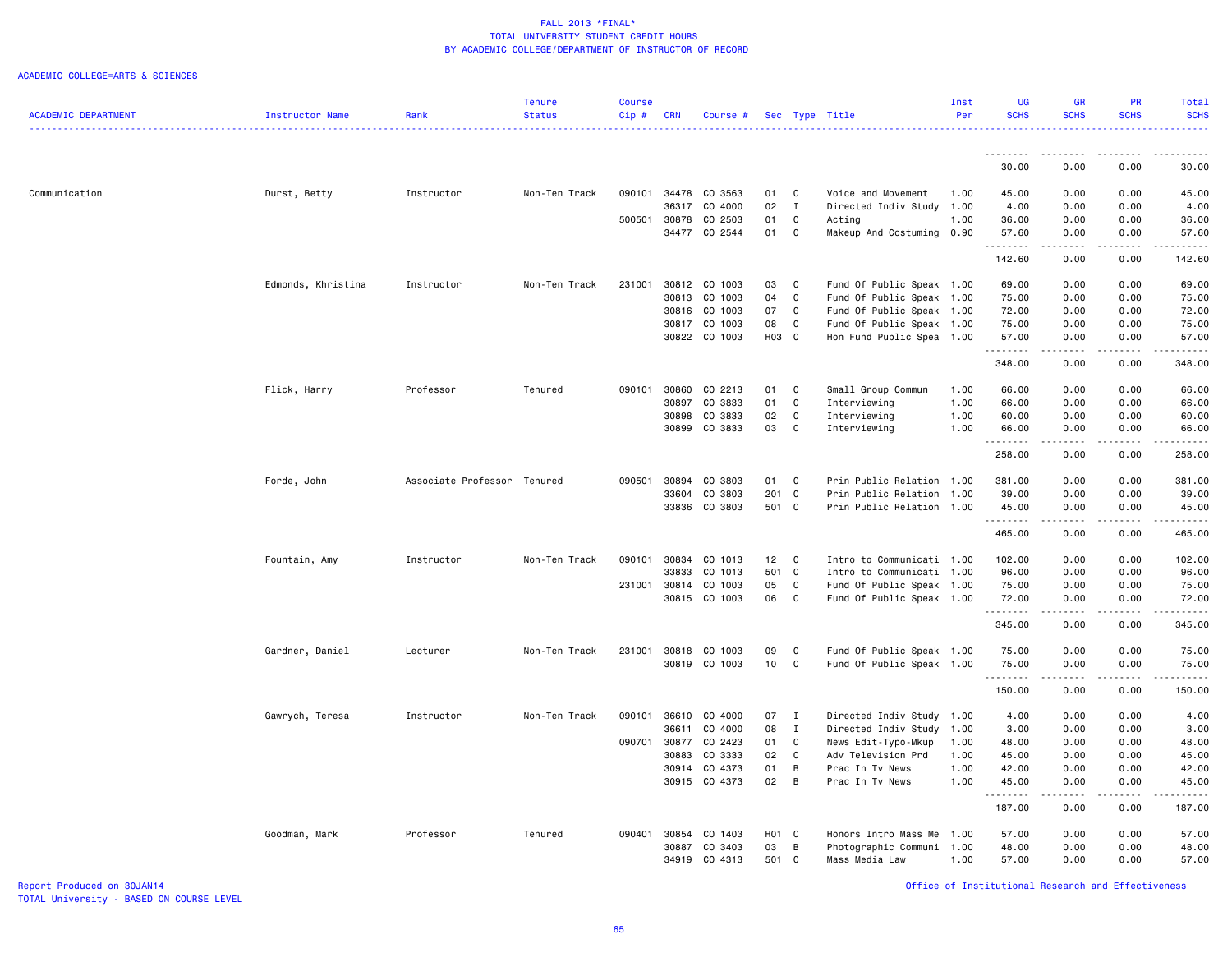#### ACADEMIC COLLEGE=ARTS & SCIENCES

|                            |                        |                               | <b>Tenure</b> | <b>Course</b> |            |               |                  |              |                           | Inst | <b>UG</b>   | <b>GR</b>   | <b>PR</b>       | Total                  |
|----------------------------|------------------------|-------------------------------|---------------|---------------|------------|---------------|------------------|--------------|---------------------------|------|-------------|-------------|-----------------|------------------------|
| <b>ACADEMIC DEPARTMENT</b> | <b>Instructor Name</b> | Rank                          | <b>Status</b> | Cip#          | <b>CRN</b> | Course #      |                  |              | Sec Type Title            | Per  | <b>SCHS</b> | <b>SCHS</b> | <b>SCHS</b>     | <b>SCHS</b>            |
| Communication              | Goodman, Mark          | Professor                     | Tenured       | 090401        | 34920      | CO 6313       | 501 C            |              | Mass Media Law            | 1.00 | 0.00        | 3.00        | 0.00            | 3.00                   |
|                            |                        |                               |               |               | 34921      | CO 4313       | 201              | $\mathbf{C}$ | Mass Media Law            | 1.00 | 3.00        | 0.00        | 0.00            | 3.00                   |
|                            |                        |                               |               | 240101        | 32088      | GLA 4001      | 01               | $\mathbf{C}$ | Senior Project            | 1.00 | 3.00        | 0.00        | 0.00            | 3.00                   |
|                            |                        |                               |               |               |            |               |                  |              |                           |      | .<br>168.00 | .<br>3.00   | 0.00            | .<br>171.00            |
|                            | Harmon, Nicole         | Lecturer                      | Non-Ten Track | 090101        | 30845      | CO 1013       | 23               | C            | Intro to Communicati 1.00 |      | 93.00       | 0.00        | 0.00            | 93.00                  |
|                            |                        |                               |               |               |            | 30848 CO 1013 | 26               | C            | Intro to Communicati 1.00 |      | 105.00      | 0.00        | 0.00            | 105.00                 |
|                            |                        |                               |               |               |            |               |                  |              |                           |      | .<br>198.00 | .<br>0.00   | .<br>0.00       | .<br>198.00            |
|                            | Harris, Catherine      | Instructor                    | Non-Ten Track | 090101        | 30823      | CO 1013       | 01               | $\mathbf{C}$ | Intro to Communicati 1.00 |      | 99.00       | 0.00        | 0.00            | 99.00                  |
|                            |                        |                               |               |               | 30824      | CO 1013       | 02               | $\mathbf C$  | Intro to Communicati      | 1.00 | 99.00       | 0.00        | 0.00            | 99.00                  |
|                            |                        |                               |               |               | 30841      | CO 1013       | 19               | C            | Intro to Communicati 1.00 |      | 96.00       | 0.00        | 0.00            | 96.00                  |
|                            |                        |                               |               | 231001        | 30820      | CO 1003       | H <sub>0</sub> 1 | C            | Hon Fund of Public S      | 1.00 | 57.00       | 0.00        | 0.00            | 57.00                  |
|                            |                        |                               |               |               | 30862      | CO 2253       | 01               | C            | Fund Interprsn Comm       | 1.00 | 51.00       | 0.00        | 0.00            | 51.00                  |
|                            |                        |                               |               |               |            |               |                  |              |                           |      | .<br>402.00 | .<br>0.00   | .<br>0.00       | .<br>402.00            |
|                            | Harris, Melanie        | Instructor                    | Non-Ten Track | 500501        | 30855      | CO 1503       | 01               | C            | Intro To Theatre          | 1.00 | 471.00      | 0.00        | 0.00            | 471.00                 |
|                            |                        |                               |               |               | 30857      | CO 1553       | 01               | E            | Theatre Practicum #5      | 0.05 | 2.25        | 0.00        | 0.00            | 2.25                   |
|                            |                        |                               |               |               |            | 34477 CO 2544 | 01               | C            | Makeup And Costuming 0.10 |      | 6.40        | 0.00        | 0.00            | 6.40                   |
|                            |                        |                               |               |               |            |               |                  |              |                           |      | 479.65      | 0.00        | 0.00            | .<br>479.65            |
|                            | Knight, Amy            | Instructor                    | Non-Ten Track | 090101        | 30826      | CO 1013       | 04               | $\mathbf C$  | Intro to Communicati 1.00 |      | 102.00      | 0.00        | 0.00            | 102.00                 |
|                            |                        |                               |               |               | 30827      | CO 1013       | 05               | C            | Intro to Communicati 1.00 |      | 105.00      | 0.00        | 0.00            | 105.00                 |
|                            |                        |                               |               |               | 30833      | CO 1013       | 11               | C            | Intro to Communicati 1.00 |      | 105.00      | 0.00        | 0.00            | 105.00                 |
|                            |                        |                               |               |               | 30835      | CO 1013       | 13               | C            | Intro to Communicati 1.00 |      | 90.00       | 0.00        | 0.00            | 90.00                  |
|                            |                        |                               |               |               | 30861      | CO 2213       | 02               | C            | Small Group Commun        | 1.00 | 63.00       | 0.00        | 0.00            | 63.00                  |
|                            |                        |                               |               |               |            |               |                  |              |                           |      | . <b>.</b>  |             | .               | .                      |
|                            |                        |                               |               |               |            |               |                  |              |                           |      | 465.00      | 0.00        | 0.00            | 465.00                 |
|                            | Lindley, William       | Lecturer                      | Non-Ten Track | 090101        |            | 30837 CO 1013 | 15               | $\mathbf{C}$ | Intro to Communicati 1.00 |      | 102.00<br>. | 0.00        | 0.00            | 102.00<br>.            |
|                            |                        |                               |               |               |            |               |                  |              |                           |      | 102.00      | 0.00        | 0.00            | 102.00                 |
|                            | Loehwing, Melanie      | Assistant Professor Ten Track |               | 231001        | 30908      | CO 4243       | 01               | C            | Rhetorical Theory         | 1.00 | 51.00       | 0.00        | 0.00            | 51.00                  |
|                            |                        |                               |               |               | 30909      | CO 4253       | 01               | C            | Elements Of Persuasn 1.00 |      | 75.00       | 0.00        | 0.00            | 75.00                  |
|                            |                        |                               |               |               |            |               |                  |              |                           |      | .<br>126.00 | .<br>0.00   | د د د د<br>0.00 | .<br>126.00            |
|                            | McDavid, Frances       | Instructor                    | Non-Ten Track | 090401        | 30890      | CO 3443       | 01               | C            | Adv News Writ-Report 1.00 |      | 45.00       | 0.00        | 0.00            | 45.00                  |
|                            |                        |                               |               |               | 30917      | CO 4403       | 01               | C            | Journalism Ethics         | 1.00 | 45.00       | 0.00        | 0.00            | 45.00                  |
|                            |                        |                               |               |               |            |               |                  |              |                           |      | 90.00       | 0.00        | 0.00            | $\frac{1}{2}$<br>90.00 |
|                            | Mills, Stacey          | Lecturer                      | Non-Ten Track | 090101        | 30842      | CO 1013       | 20               | C            | Intro to Communicati 1.00 |      | 96.00       | 0.00        | 0.00            | 96.00                  |
|                            |                        |                               |               |               |            | 30846 CO 1013 | 24               | C            | Intro to Communicati 1.00 |      | 102.00      | 0.00        | 0.00            | 102.00                 |
|                            |                        |                               |               |               |            |               |                  |              |                           |      | .<br>198.00 | 0.00        | $   -$<br>0.00  | .<br>198.00            |
|                            | Morschauser, Lindsey   | Instructor                    | Non-Ten Track | 090101        | 36410      | CO 4000       | 04               | Ι.           | Directed Indiv Study 1.00 |      | 1.00        | 0.00        | 0.00            | 1.00                   |
|                            |                        |                               |               |               | 36411      | CO 4000       | 05               | $\mathbf I$  | Directed Indiv Study 1.00 |      | 1.00        | 0.00        | 0.00            | 1.00                   |
|                            |                        |                               |               | 090401        | 30881      | CO 3313       | 02               | C            | News Write for Elec       | 1.00 | 48.00       | 0.00        | 0.00            | 48.00                  |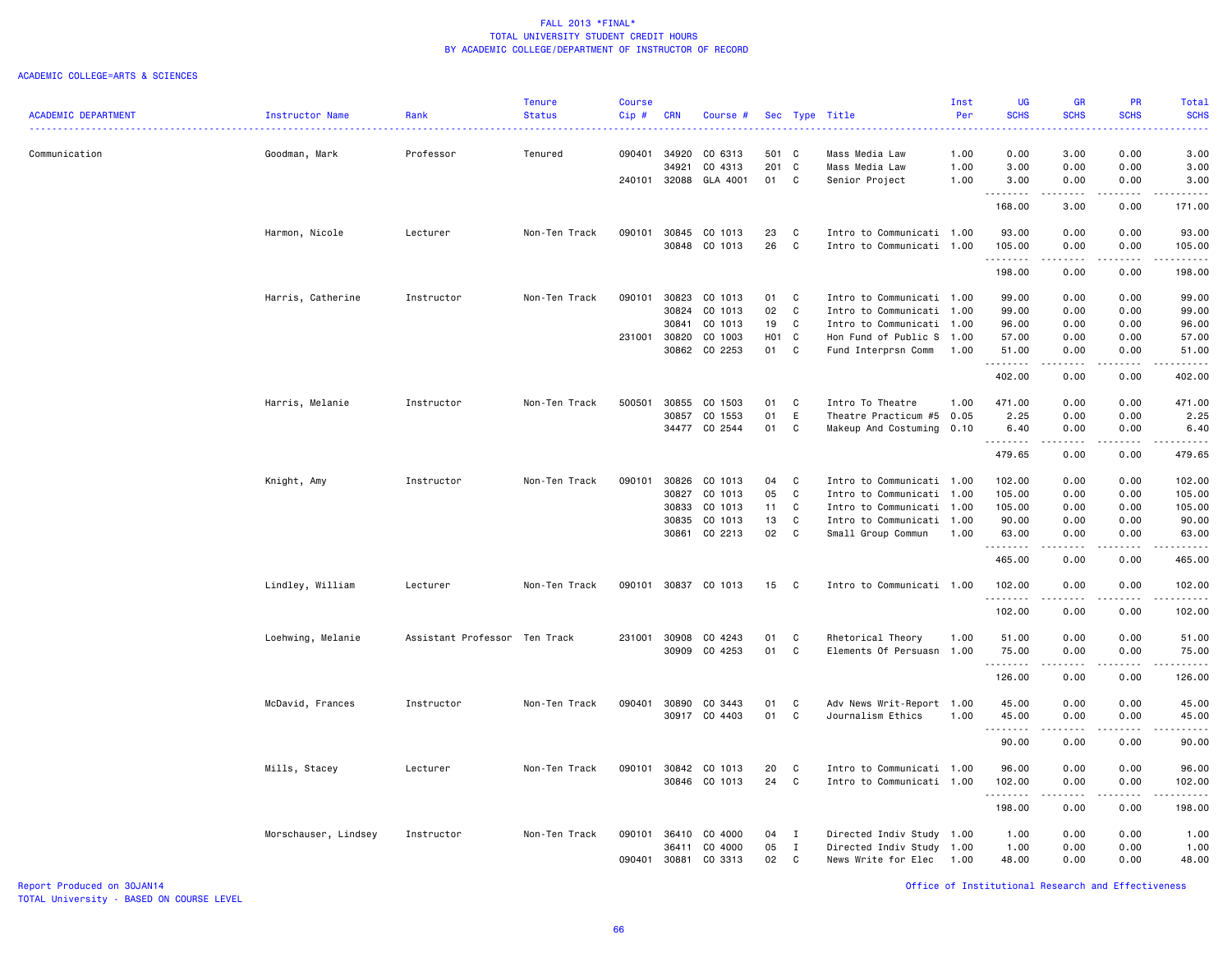### ACADEMIC COLLEGE=ARTS & SCIENCES

|                            |                      |                               | <b>Tenure</b> | <b>Course</b> |                |                      |     |              |                                | Inst         | <b>UG</b>        | GR                                                                                                                      | <b>PR</b>                    | <b>Total</b>     |
|----------------------------|----------------------|-------------------------------|---------------|---------------|----------------|----------------------|-----|--------------|--------------------------------|--------------|------------------|-------------------------------------------------------------------------------------------------------------------------|------------------------------|------------------|
| <b>ACADEMIC DEPARTMENT</b> | Instructor Name      | Rank                          | <b>Status</b> | Cip#          | <b>CRN</b>     | Course #             |     |              | Sec Type Title                 | Per          | <b>SCHS</b>      | <b>SCHS</b>                                                                                                             | <b>SCHS</b>                  | <b>SCHS</b><br>. |
| Communication              | Morschauser, Lindsey | Instructor                    | Non-Ten Track | 090701        | 30863          | CO 2333              | 01  | C            | Tv Production                  | 1.00         | 159.00           | 0.00                                                                                                                    | 0.00                         | 159.00           |
|                            |                      |                               |               |               | 30864          | CO 2333              | 02  | Κ            | Tv Production                  | 1.00         | 0.00             | 0.00                                                                                                                    | 0.00                         | 0.00             |
|                            |                      |                               |               |               | 30865          | CO 2333              | 03  | К            | Tv Production                  | 1.00         | 0.00             | 0.00                                                                                                                    | 0.00                         | 0.00             |
|                            |                      |                               |               |               | 30866          | CO 2333              | 04  | К            | Tv Production                  | 1.00         | 0.00             | 0.00                                                                                                                    | 0.00                         | 0.00             |
|                            |                      |                               |               |               |                | CO 2333              | 05  |              |                                |              |                  |                                                                                                                         |                              |                  |
|                            |                      |                               |               |               | 30867<br>30868 | CO 2333              | 06  | Κ<br>К       | Tv Production<br>Tv Production | 1.00<br>1.00 | 0.00<br>0.00     | 0.00<br>0.00                                                                                                            | 0.00                         | 0.00<br>0.00     |
|                            |                      |                               |               |               | 30869          | CO 2333              | 07  | К            |                                |              | 0.00             | 0.00                                                                                                                    | 0.00<br>0.00                 | 0.00             |
|                            |                      |                               |               |               |                |                      |     |              | Tv Production                  | 1.00         |                  |                                                                                                                         |                              |                  |
|                            |                      |                               |               |               | 30882          | CO 3333              | 01  | В            | Adv Television Prd             | 1.00         | 51.00            | 0.00                                                                                                                    | 0.00                         | 51.00            |
|                            |                      |                               |               |               | 30916          | CO 4393              | 01  | C            | Broadcast Performanc           | 1.00         | 42.00<br>.       | 0.00                                                                                                                    | 0.00<br>$\sim$ $\sim$ $\sim$ | 42.00<br>.       |
|                            |                      |                               |               |               |                |                      |     |              |                                |              | 302.00           | 0.00                                                                                                                    | 0.00                         | 302.00           |
|                            | Nicholson, John      | Associate Professor Tenured   |               | 090101        | 30852          | CO 1223              | 01  | C            | Intro Comm Theory              | 1.00         | 453.00           | 0.00                                                                                                                    | 0.00                         | 453.00           |
|                            |                      |                               |               |               | 30907          | CO 4203              | 01  | C            | Nonverbal Communicat 1.00      |              | 54.00            | 0.00                                                                                                                    | 0.00                         | 54.00            |
|                            |                      |                               |               |               | 30923          | CO 6203              | 01  | C            | Nonverbal Communicat 1.00      |              | 0.00<br>.        | 12.00<br>.                                                                                                              | 0.00<br>.                    | 12.00<br>.       |
|                            |                      |                               |               |               |                |                      |     |              |                                |              | 507.00           | 12.00                                                                                                                   | 0.00                         | 519.00           |
|                            | Peters, LaMonica     | Lecturer                      | Non-Ten Track |               |                | 090101 30844 CO 1013 | 22  | C            | Intro to Communicati 1.00      |              | 96.00<br>.       | 0.00<br>.                                                                                                               | 0.00<br>.                    | 96.00<br>.       |
|                            |                      |                               |               |               |                |                      |     |              |                                |              | 96.00            | 0.00                                                                                                                    | 0.00                         | 96.00            |
|                            | Poe, Philip          | Assistant Professor Ten Track |               | 090401        | 30889          | CO 3423              | 01  | C            | Feature Writing                | 1.00         | 45.00            | 0.00                                                                                                                    | 0.00                         | 45.00            |
|                            |                      |                               |               | 090701        | 30870          | CO 2413              | 01  | C            | Intro News Writ-Repo           | 1.00         | 282.00           | 0.00                                                                                                                    | 0.00                         | 282.00           |
|                            |                      |                               |               |               | 30871          | CO 2413              | 02  | К            | Intro News Writ-Repo           | 1.00         | 0.00             | 0.00                                                                                                                    | 0.00                         | 0.00             |
|                            |                      |                               |               |               | 30872          | CO 2413              | 03  | К            | Intro News Writ-Repo           | 1.00         | 0.00             | 0.00                                                                                                                    | 0.00                         | 0.00             |
|                            |                      |                               |               |               | 30873          | CO 2413              | 04  | К            | Intro News Writ-Repo           | 1.00         | 0.00             | 0.00                                                                                                                    | 0.00                         | 0.00             |
|                            |                      |                               |               |               | 30874          | CO 2413              | 05  | К            | Intro News Writ-Repo           | 1.00         | 0.00             | 0.00                                                                                                                    | 0.00                         | 0.00             |
|                            |                      |                               |               |               | 30875          | CO 2413              | 06  | Κ            | Intro News Writ-Repo 1.00      |              | 0.00             | 0.00                                                                                                                    | 0.00                         | 0.00             |
|                            |                      |                               |               |               |                | 30876 CO 2413        | 07  | К            | Intro News Writ-Repo 1.00      |              | 0.00             | 0.00                                                                                                                    | 0.00                         | 0.00             |
|                            |                      |                               |               |               |                |                      |     |              |                                |              | .<br>327.00      | $\begin{array}{cccccccccccccc} \bullet & \bullet & \bullet & \bullet & \bullet & \bullet & \bullet \end{array}$<br>0.00 | .<br>0.00                    | .<br>327.00      |
|                            | Roussin, Wendy       | Assistant Professor Ten Track |               | 090401        | 30885          | CO 3403              | 01  | B            | Photographic Communi 1.00      |              | 45.00            | 0.00                                                                                                                    | 0.00                         | 45.00            |
|                            |                      |                               |               |               | 30886          | CO 3403              | 02  | В            | Photographic Communi 1.00      |              | 39.00            | 0.00                                                                                                                    | 0.00                         | 39.00            |
|                            |                      |                               |               | 090702        | 30893          | CO 3713              | 02  | $\mathtt{C}$ | Digital Communicatio 1.00      |              | 42.00            | 0.00                                                                                                                    | 0.00                         | 42.00            |
|                            |                      |                               |               |               |                |                      |     |              |                                |              | <u>.</u>         |                                                                                                                         |                              | .                |
|                            |                      |                               |               |               |                |                      |     |              |                                |              | 126.00           | 0.00                                                                                                                    | 0.00                         | 126.00           |
|                            | Ryalls, Emily        | Assistant Professor Ten Track |               | 050207        | 36032          | GS 4990              | 01  | C            | Special Topics in Ge 1.00      |              | 9.00             | 0.00                                                                                                                    | 0.00                         | 9.00             |
|                            |                      |                               |               | 099999        | 36030          | CO 4990              | 01  | C            | Special Topic In CO            | 1.00         | 66.00            | 0.00                                                                                                                    | 0.00                         | 66.00            |
|                            |                      |                               |               |               | 36031          | CO 6990              | 01  | C            | Special Topic In CO            | 1.00         | 0.00             | 9.00                                                                                                                    | 0.00                         | 9.00             |
|                            |                      |                               |               | 231001        | 30910          | CO 4253              | 02  | C            | Elements Of Persuasn 1.00      |              | 84.00            | 0.00                                                                                                                    | 0.00                         | 84.00            |
|                            |                      |                               |               |               | 30926          | CO 6253              | 02  | C            | Elements Of Persuasn 1.00      |              | 0.00<br><u>.</u> | 6.00                                                                                                                    | 0.00<br>$- - - -$            | 6.00<br>.        |
|                            |                      |                               |               |               |                |                      |     |              |                                |              | 159.00           | 15.00                                                                                                                   | 0.00                         | 174.00           |
|                            | Smith, Glenn         | Associate Professor Tenured   |               | 090101        | 36016          | CO 4000              | 01  | I            | Directed Indiv Study 1.00      |              | 3.00             | 0.00                                                                                                                    | 0.00                         | 3.00             |
|                            |                      |                               |               | 090401        | 30853          | CO 1403              | 01  | C            | Intro Mass Media               | 1.00         | 480.00           | 0.00                                                                                                                    | 0.00                         | 480.00           |
|                            |                      |                               |               |               | 30913          | CO 4323              | 02  | C            | Mass Media-Society             | 1.00         | 78.00            | 0.00                                                                                                                    | 0.00                         | 78.00            |
|                            |                      |                               |               |               | 30929          | CO 6323              | 02  | C            | Mass Media-Society             | 1.00         | 0.00             | 9.00                                                                                                                    | 0.00                         | 9.00             |
|                            |                      |                               |               | 231001        | 34562          | CO 4253              | 201 | C            | Elements Of Persuasn           | 1.00         | 6.00             | 0.00                                                                                                                    | 0.00                         | 6.00             |
|                            |                      |                               |               |               | 34567          | CO 6253              | 201 | $\mathbf{C}$ | Elements Of Persuasn           | 1.00         | 0.00             | 3.00                                                                                                                    | 0.00                         | 3.00             |
|                            |                      |                               |               |               | 34796          | CO 4253              | 501 | C            | Elements Of Persuasn           | 1.00         | 48.00            | 0.00                                                                                                                    | 0.00                         | 48.00            |
|                            |                      |                               |               |               | 34835          | CO 6253              | 501 | C.           | Elements Of Persuasn           | 1.00         | 0.00             | 15.00                                                                                                                   | 0.00                         | 15.00            |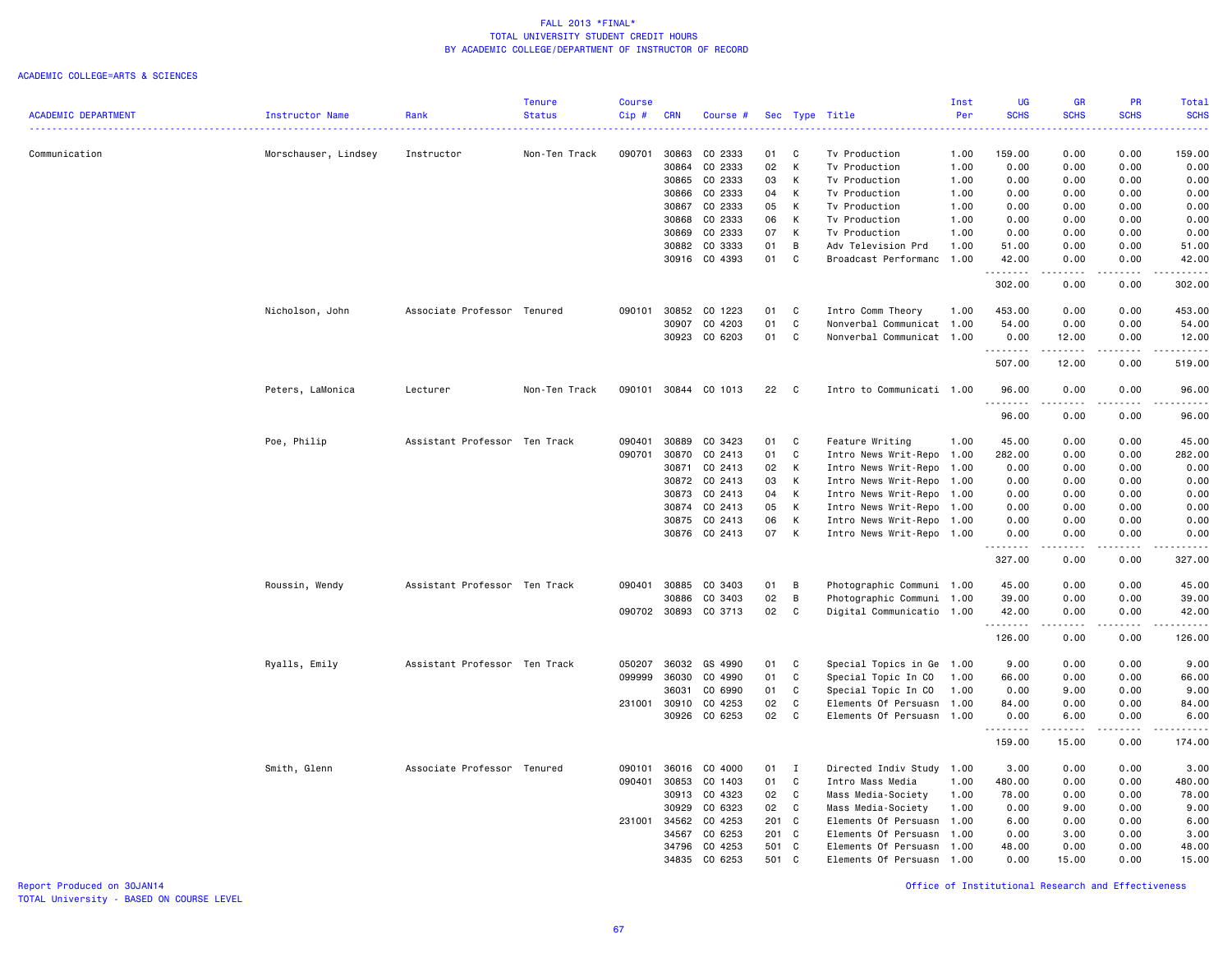| <b>ACADEMIC DEPARTMENT</b> | Instructor Name     | Rank                              | <b>Tenure</b><br><b>Status</b> | <b>Course</b><br>Cip# | <b>CRN</b> | Course #             |       |              | Sec Type Title            | Inst<br>Per | UG<br><b>SCHS</b>                 | <b>GR</b><br><b>SCHS</b>                                                                                                          | PR<br><b>SCHS</b>         | Total<br><b>SCHS</b>  |
|----------------------------|---------------------|-----------------------------------|--------------------------------|-----------------------|------------|----------------------|-------|--------------|---------------------------|-------------|-----------------------------------|-----------------------------------------------------------------------------------------------------------------------------------|---------------------------|-----------------------|
|                            |                     |                                   |                                |                       |            |                      |       |              |                           |             |                                   |                                                                                                                                   |                           |                       |
|                            |                     |                                   |                                |                       |            |                      |       |              |                           |             | <u> - - - - - - - -</u><br>615.00 | <u>.</u><br>27.00                                                                                                                 | <u>.</u><br>0.00          | . <b>.</b><br>642.00  |
| Communication              | Spann, Leighton     | Non-Faculty                       | Not Applicable                 |                       |            | 090501 30901 CO 3853 | 02 C  |              | Public Relations Wri 1.00 |             | 45.00                             | 0.00                                                                                                                              | 0.00                      | 45.00                 |
|                            |                     |                                   |                                |                       |            |                      |       |              |                           |             | ---------<br>45.00                | ----<br>0.00                                                                                                                      | . <b>.</b><br>0.00        | 45.00                 |
|                            | Stockstill, William | Visiting Assist Pro Non-Ten Track |                                | 500501                | 30857      | CO 1553              | 01 E  |              | Theatre Practicum #5 0.95 |             | 42.75<br>.                        | 0.00<br>$\frac{1}{2} \left( \frac{1}{2} \right) \left( \frac{1}{2} \right) \left( \frac{1}{2} \right) \left( \frac{1}{2} \right)$ | 0.00                      | 42.75                 |
|                            |                     |                                   |                                |                       |            |                      |       |              |                           |             | 42.75                             | 0.00                                                                                                                              | 0.00                      | 42.75                 |
|                            | Strout, Lawrence    | Associate Professor Tenured       |                                | 090401                | 30880      | CO 3313              | 01 C  |              | News Write for Elec       | 1.00        | 48.00                             | 0.00                                                                                                                              | 0.00                      | 48.00                 |
|                            |                     |                                   |                                |                       | 30911      | CO 4313              | 01    | $\mathbf{C}$ | Mass Media Law            | 1.00        | 90.00                             | 0.00                                                                                                                              | 0.00                      | 90.00                 |
|                            |                     |                                   |                                | 090701                | 30884      | CO 3343              | 01 C  |              | Writing for the Medi 1.00 |             | 48.00<br>.                        | 0.00<br>.                                                                                                                         | 0.00                      | 48.00                 |
|                            |                     |                                   |                                |                       |            |                      |       |              |                           |             | 186.00                            | 0.00                                                                                                                              | 0.00                      | 186.00                |
|                            | Ulmer, Marianne     | Instructor                        | Non-Ten Track                  | 231001                | 30810      | CO 1003              | 01 C  |              | Fund Of Public Speak 1.00 |             | 75.00                             | 0.00                                                                                                                              | 0.00                      | 75.00                 |
|                            |                     |                                   |                                |                       | 30811      | CO 1003              | 02 C  |              | Fund Of Public Speak 1.00 |             | 75.00                             | 0.00                                                                                                                              | 0.00                      | 75.00                 |
|                            |                     |                                   |                                |                       | 30858      | CO 2013              | 01    | $\mathbf{C}$ | Voice & Articulation      | 1.00        | 51.00                             | 0.00                                                                                                                              | 0.00                      | 51.00                 |
|                            |                     |                                   |                                |                       |            | 30859 CO 2013        | 02 C  |              | Voice & Articulation 1.00 |             | 51.00<br>.                        | 0.00<br>$  -$                                                                                                                     | 0.00                      | 51.00                 |
|                            |                     |                                   |                                |                       |            |                      |       |              |                           |             | 252.00                            | 0.00                                                                                                                              | 0.00                      | 252.00                |
|                            | Williams, Kevin     | Associate Professor Tenured       |                                | 090401                | 30912      | CO 4323              | 01 C  |              | Mass Media-Society        | 1.00        | 81.00                             | 0.00                                                                                                                              | 0.00                      | 81.00                 |
|                            |                     |                                   |                                |                       | 30928      | CO 6323              | 01 C  |              | Mass Media-Society        | 1.00        | 0.00                              | 12.00                                                                                                                             | 0.00                      | 12.00                 |
|                            |                     |                                   |                                |                       | 33610      | CO 4323              | 201 C |              | Mass Media-Society        | 1.00        | 3.00                              | 0.00                                                                                                                              | 0.00                      | 3.00                  |
|                            |                     |                                   |                                |                       | 33840      | CO 4323              | 501 C |              | Mass Media-Society        | 1.00        | 63.00                             | 0.00                                                                                                                              | 0.00                      | 63.00                 |
|                            |                     |                                   |                                |                       |            | 33842 CO 6323        | 501 C |              | Mass Media-Society        | 1.00        | 0.00                              | 30.00                                                                                                                             | 0.00                      | 30.00                 |
|                            |                     |                                   |                                | 090702                |            | 30892 CO 3713        | 01 C  |              | Digital Communicatio 1.00 |             | 48.00<br>.                        | 0.00                                                                                                                              | 0.00                      | 48.00                 |
|                            |                     |                                   |                                |                       |            |                      |       |              |                           |             | 195.00                            | 42.00                                                                                                                             | 0.00                      | 237.00                |
|                            |                     |                                   |                                |                       |            |                      |       |              |                           |             | ========                          | ========                                                                                                                          | ========                  |                       |
| Communication              |                     |                                   |                                |                       |            |                      |       |              |                           |             | 8596.00<br>========               | 102.00                                                                                                                            | 0.00<br>================= | 8698,00<br>========== |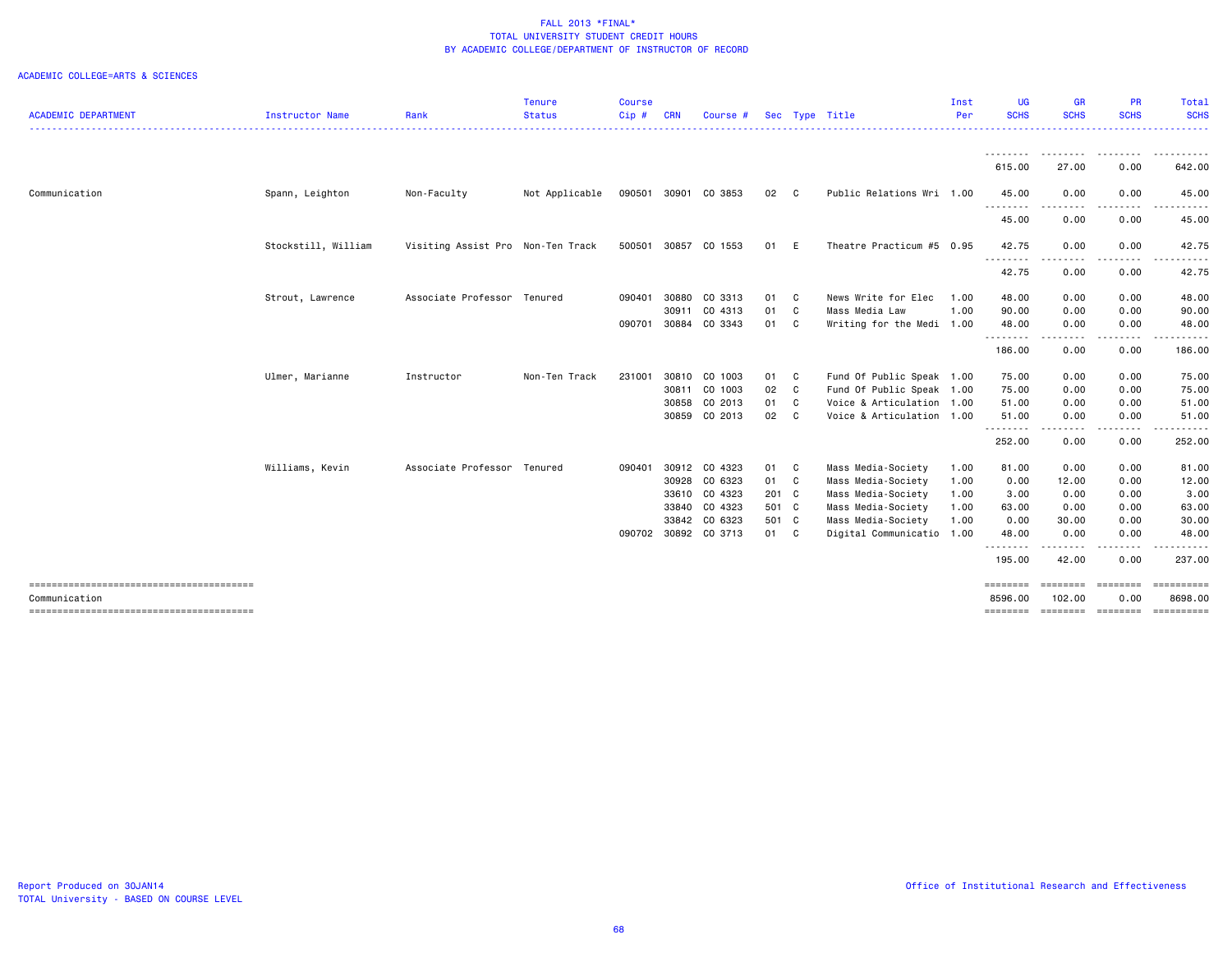#### ACADEMIC COLLEGE=ARTS & SCIENCES

| <b>ACADEMIC DEPARTMENT</b> | Instructor Name    | Rank                        | <b>Tenure</b><br><b>Status</b> | <b>Course</b><br>Cip# | <b>CRN</b>     | Course #             |                       |                   | Sec Type Title                             | Inst<br>Per  | UG<br><b>SCHS</b>   | <b>GR</b><br><b>SCHS</b> | PR<br><b>SCHS</b>                   | Total<br><b>SCHS</b>  |
|----------------------------|--------------------|-----------------------------|--------------------------------|-----------------------|----------------|----------------------|-----------------------|-------------------|--------------------------------------------|--------------|---------------------|--------------------------|-------------------------------------|-----------------------|
| English                    | Acton, Whitney     | Grad Teach Assist           | Not Applicable                 | 230401                |                | 31482 EN 1103        | 07                    | C                 | En Composition I                           | 1.00         | 57.00               | 0.00                     | 0.00                                | 57.00                 |
|                            |                    |                             |                                |                       |                |                      |                       |                   |                                            |              | -----<br>57.00      | 0.00                     | 0.00                                | 57.00                 |
|                            | Anderson, Thomas   | Associate Professor Tenured |                                | 230801                | 31640          | EN 4503              | 01                    | $\mathtt{C}$      | Shakespeare                                | 1.00         | 60.00               | 0.00                     | 0.00                                | 60.00                 |
|                            |                    |                             |                                |                       |                | 31656 EN 6503        | 01                    | C                 | Shakespeare                                | 1.00         | 0.00<br>.           | 6.00                     | 0.00                                | 6.00                  |
|                            |                    |                             |                                |                       |                |                      |                       |                   |                                            |              | 60.00               | 6.00                     | 0.00                                | 66.00                 |
|                            | Atkinson, Theodore | Associate Professor Tenured |                                |                       |                | 230301 31644 EN 4933 | 01                    | C                 | Survey Contemp Lit                         | 1.00         | 48.00               | 0.00                     | 0.00                                | 48.00                 |
|                            |                    |                             |                                |                       |                | 31660 EN 6933        | 01                    | C                 | Survey Contemp Lit                         | 1.00         | 0.00                | 9.00                     | 0.00                                | 9.00                  |
|                            |                    |                             |                                |                       |                |                      |                       |                   |                                            |              | .<br>48.00          | .<br>9.00                | .<br>0.00                           | .<br>57.00            |
|                            |                    |                             |                                |                       |                |                      |                       |                   |                                            |              |                     |                          |                                     |                       |
|                            | Austin, Daniel     | Lecturer                    | Non-Ten Track                  | 230301                | 31594<br>31595 | EN 2203<br>EN 2203   | 10 <sub>1</sub><br>11 | C<br>$\mathtt{C}$ | Intro To Literature<br>Intro To Literature | 1.00<br>1.00 | 75.00<br>84.00      | 0.00<br>0.00             | 0.00<br>0.00                        | 75.00<br>84.00        |
|                            |                    |                             |                                |                       |                |                      |                       |                   |                                            |              | .                   | .                        | .                                   | .                     |
|                            |                    |                             |                                |                       |                |                      |                       |                   |                                            |              | 159.00              | 0.00                     | 0.00                                | 159.00                |
|                            | Barber, Kathryn    | Grad Teach Assist           | Not Applicable                 | 230401                | 31498          | EN 1103              | 23                    | C                 | En Composition I                           | 1.00         | 57.00               | 0.00                     | 0.00                                | 57.00                 |
|                            |                    |                             |                                |                       |                | 31507 EN 1103        | 32                    | C                 | En Composition I                           | 1.00         | 72.00               | 0.00                     | 0.00                                | 72.00                 |
|                            |                    |                             |                                |                       |                |                      |                       |                   |                                            |              | .<br>129.00         | .<br>0.00                | .<br>0.00                           | .<br>129.00           |
|                            |                    | Lecturer                    | Non-Ten Track                  | 230101                | 31461          | EN 0103              |                       |                   |                                            | 1.00         | 30.00               |                          | 0.00                                | 30.00                 |
|                            | Barefield, Amy     |                             |                                |                       | 31466          | EN 0103              | 08<br>13              | C<br>C            | Basic English<br>Basic English             | 1.00         | 39.00               | 0.00<br>0.00             | 0.00                                | 39.00                 |
|                            |                    |                             |                                | 230401 31503          |                | EN 1103              | 28                    | C                 | En Composition I                           | 1.00         | 69.00               | 0.00                     | 0.00                                | 69.00                 |
|                            |                    |                             |                                |                       | 31505          | EN 1103              | 30                    | C                 | En Composition I                           | 1.00         | 66.00<br>. <b>.</b> | 0.00                     | 0.00<br>$\sim$ $\sim$ $\sim$ $\sim$ | 66.00                 |
|                            |                    |                             |                                |                       |                |                      |                       |                   |                                            |              | 204.00              | 0.00                     | 0.00                                | 204.00                |
|                            | Barton, Amy        | Instructor                  | Non-Ten Track                  | 140101                | 32036          | GE 3513              | 01                    | C                 | Technical Writing                          | 1.00         | 66.00               | 0.00                     | 0.00                                | 66.00                 |
|                            |                    |                             |                                |                       | 32039          | GE 3513              | 04                    | $\mathtt{C}$      | Technical Writing                          | 1.00         | 60.00               | 0.00                     | 0.00                                | 60.00                 |
|                            |                    |                             |                                |                       | 32043          | GE 3513              | 08                    | C                 | Technical Writing                          | 1.00         | 30.00               | 0.00                     | 0.00                                | 30.00                 |
|                            |                    |                             |                                |                       |                | 32047 GE 3513        | H01 C                 |                   | Honors Technical Wri 1.00                  |              | 27.00<br>.          | 0.00<br>22222.           | 0.00<br>.                           | 27.00<br>.            |
|                            |                    |                             |                                |                       |                |                      |                       |                   |                                            |              | 183.00              | 0.00                     | 0.00                                | 183.00                |
|                            | Belant, Mary-Kay   | Instructor                  | Non-Ten Track                  | 140101                | 32040          | GE 3513              | 05                    | C                 | Technical Writing                          | 1.00         | 54.00               | 0.00                     | 0.00                                | 54.00                 |
|                            |                    |                             |                                |                       | 32045          | GE 3513              | 10                    | $\mathbf C$       | Technical Writing                          | 1.00         | 57.00               | 0.00                     | 0.00                                | 57.00                 |
|                            |                    |                             |                                |                       |                | 32046 GE 3513        | $11 -$                | $\mathbf{C}$      | Technical Writing                          | 1.00         | 60.00<br>.          | 0.00<br>.                | 0.00<br>.                           | 60.00<br>.            |
|                            |                    |                             |                                |                       |                |                      |                       |                   |                                            |              | 171.00              | 0.00                     | 0.00                                | 171.00                |
|                            | Bentley, Gregory   | Associate Professor Tenured |                                | 230801                | 31600          | EN 2213              | 01                    | C                 | English Lit Before 1 1.00                  |              | 78.00               | 0.00                     | 0.00                                | 78.00                 |
|                            |                    |                             |                                | 239999                | 34859          | EN 4990              | 02                    | $\mathtt{C}$      | Special Topic In EN                        | 1.00         | 24.00               | 0.00                     | 0.00                                | 24.00                 |
|                            |                    |                             |                                |                       | 34860          | EN 6990              | 02                    | C                 | Special Topic In EN                        | 1.00         | 0.00<br>.           | 3.00                     | 0.00                                | 3.00<br>$\frac{1}{2}$ |
|                            |                    |                             |                                |                       |                |                      |                       |                   |                                            |              | 102.00              | 3.00                     | 0.00                                | 105.00                |
|                            | Bogard, LaToya     | Instructor                  | Non-Ten Track                  | 131315                | 34641          | LSK 2990             | 01                    | C                 | Special Topic In LSK 1.00                  |              | 26.00               | 0.00                     | 0.00                                | 26.00                 |
|                            |                    |                             |                                | 230301                | 31588          | EN 2203              | 04                    | C                 | Intro To Literature                        | 1.00         | 42.00               | 0.00                     | 0.00                                | 42.00                 |
|                            |                    |                             |                                |                       | 31590          | EN 2203              | 06                    | C                 | Intro To Literature                        | 1.00         | 45.00               | 0.00                     | 0.00                                | 45.00                 |
|                            |                    |                             |                                |                       | 230401 31575   | EN 1173              | 02                    | C                 | Accelerated Comp II                        | 1.00         | 60.00               | 0.00                     | 0.00                                | 60.00                 |
|                            |                    |                             |                                |                       | 31576          | EN 1173              | 03                    | C                 | Accelerated Comp II                        | 1.00         | 57.00               | 0.00                     | 0.00                                | 57.00                 |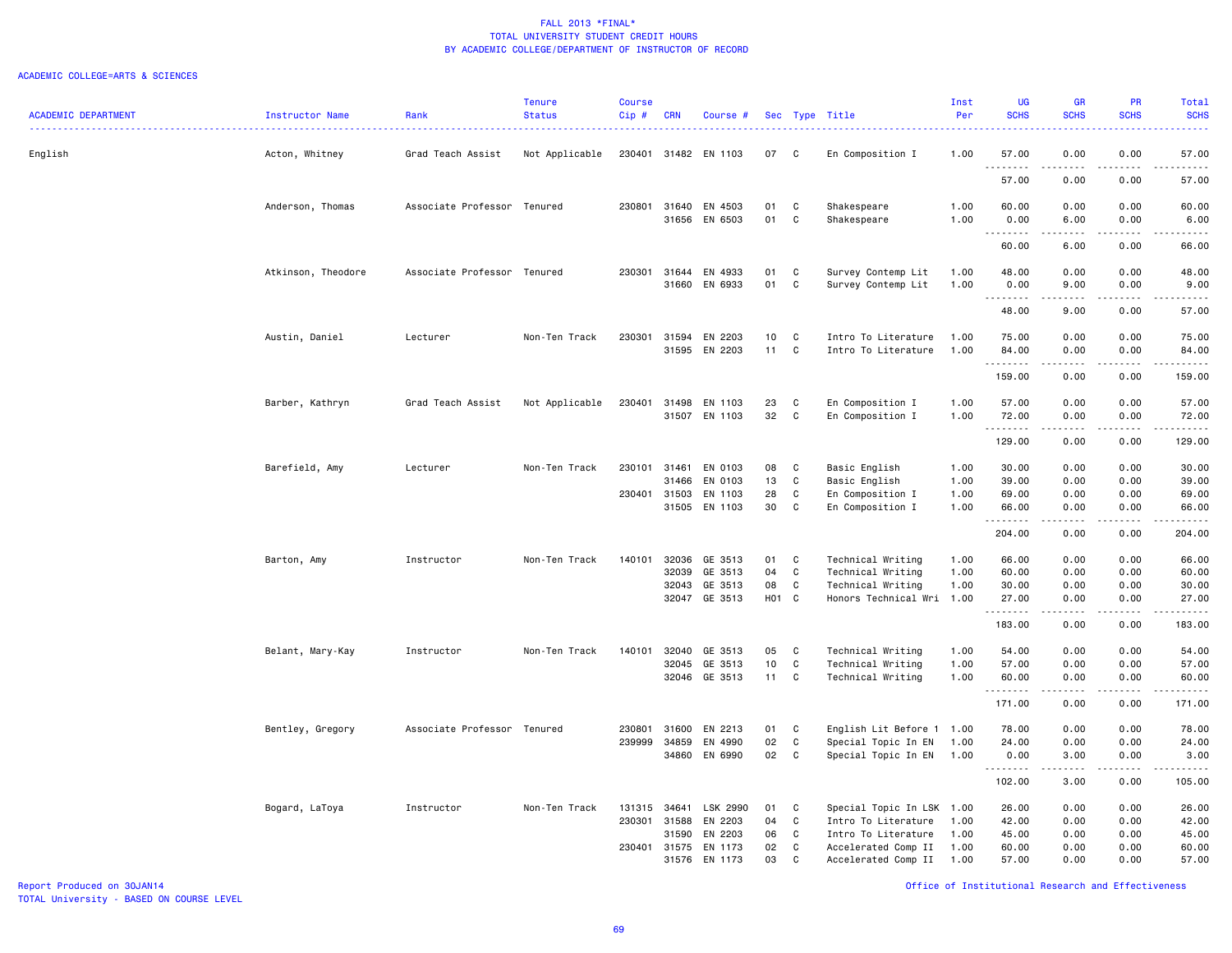|                            |                    |                               | <b>Tenure</b>  | <b>Course</b> |                |                      |                 |              |                           | Inst | <b>UG</b>   | <b>GR</b>                                                                                                                                                                                                                                                                                                                                                                                            | PR                                                                                                                                                   | Total                 |
|----------------------------|--------------------|-------------------------------|----------------|---------------|----------------|----------------------|-----------------|--------------|---------------------------|------|-------------|------------------------------------------------------------------------------------------------------------------------------------------------------------------------------------------------------------------------------------------------------------------------------------------------------------------------------------------------------------------------------------------------------|------------------------------------------------------------------------------------------------------------------------------------------------------|-----------------------|
| <b>ACADEMIC DEPARTMENT</b> | Instructor Name    | Rank                          | <b>Status</b>  | Cip#          | <b>CRN</b>     | Course #             |                 |              | Sec Type Title            | Per  | <b>SCHS</b> | <b>SCHS</b>                                                                                                                                                                                                                                                                                                                                                                                          | <b>SCHS</b>                                                                                                                                          | <b>SCHS</b><br>.      |
|                            |                    |                               |                |               |                |                      |                 |              |                           |      |             |                                                                                                                                                                                                                                                                                                                                                                                                      |                                                                                                                                                      |                       |
|                            |                    |                               |                |               |                |                      |                 |              |                           |      | .<br>230.00 | $\frac{1}{2} \frac{1}{2} \frac{1}{2} \frac{1}{2} \frac{1}{2} \frac{1}{2} \frac{1}{2} \frac{1}{2} \frac{1}{2} \frac{1}{2} \frac{1}{2} \frac{1}{2} \frac{1}{2} \frac{1}{2} \frac{1}{2} \frac{1}{2} \frac{1}{2} \frac{1}{2} \frac{1}{2} \frac{1}{2} \frac{1}{2} \frac{1}{2} \frac{1}{2} \frac{1}{2} \frac{1}{2} \frac{1}{2} \frac{1}{2} \frac{1}{2} \frac{1}{2} \frac{1}{2} \frac{1}{2} \frac{$<br>0.00 | .<br>0.00                                                                                                                                            | .<br>230.00           |
|                            |                    |                               |                |               |                |                      |                 |              |                           |      |             |                                                                                                                                                                                                                                                                                                                                                                                                      |                                                                                                                                                      |                       |
| English                    | Brandon, Stephen   | Lecturer                      | Non-Ten Track  | 230401        | 31504          | EN 1103              | 29              | C            | En Composition I          | 1.00 | 72.00       | 0.00                                                                                                                                                                                                                                                                                                                                                                                                 | 0.00                                                                                                                                                 | 72.00                 |
|                            |                    |                               |                |               | 31511          | EN 1103              | 37              | C            | En Composition I          | 1.00 | 69.00       | 0.00                                                                                                                                                                                                                                                                                                                                                                                                 | 0.00                                                                                                                                                 | 69.00                 |
|                            |                    |                               |                |               | 31527<br>31548 | EN 1103<br>EN 1113   | 53<br>01        | C            | En Composition I          | 1.00 | 66.00       | 0.00<br>0.00                                                                                                                                                                                                                                                                                                                                                                                         | 0.00<br>0.00                                                                                                                                         | 66.00<br>72.00        |
|                            |                    |                               |                |               |                |                      |                 | C            | En Composition II         | 1.00 | 72.00<br>.  | .                                                                                                                                                                                                                                                                                                                                                                                                    | .                                                                                                                                                    | .                     |
|                            |                    |                               |                |               |                |                      |                 |              |                           |      | 279.00      | 0.00                                                                                                                                                                                                                                                                                                                                                                                                 | 0.00                                                                                                                                                 | 279.00                |
|                            | Brocato, John      | Instructor                    | Non-Ten Track  | 140101        | 32038          | GE 3513              | 03              | C            | Technical Writing         | 1.00 | 60.00       | 0.00                                                                                                                                                                                                                                                                                                                                                                                                 | 0.00                                                                                                                                                 | 60.00                 |
|                            |                    |                               |                |               |                | 32044 GE 3513        | 09              | C            | Technical Writing         | 1.00 | 60.00       | 0.00                                                                                                                                                                                                                                                                                                                                                                                                 | 0.00                                                                                                                                                 | 60.00                 |
|                            |                    |                               |                |               |                |                      |                 |              |                           |      | 120.00      | 0.00                                                                                                                                                                                                                                                                                                                                                                                                 | 0.00                                                                                                                                                 | 120.00                |
|                            | Burton, Jessica    | Grad Teach Assist             | Not Applicable |               |                | 230401 31480 EN 1103 | 05              | C            | En Composition I          | 1.00 | 66.00       | 0.00                                                                                                                                                                                                                                                                                                                                                                                                 | 0.00                                                                                                                                                 | 66.00                 |
|                            |                    |                               |                |               |                |                      |                 |              |                           |      | .           | $\frac{1}{2}$                                                                                                                                                                                                                                                                                                                                                                                        | .                                                                                                                                                    | .                     |
|                            |                    |                               |                |               |                |                      |                 |              |                           |      | 66.00       | 0.00                                                                                                                                                                                                                                                                                                                                                                                                 | 0.00                                                                                                                                                 | 66.00                 |
|                            | Campbell, Malcolm  | Instructor                    | Non-Ten Track  | 230301        | 34616          | EN 2273              | 501 C           |              | World Literature Bef      | 1.00 | 42.00       | 0.00                                                                                                                                                                                                                                                                                                                                                                                                 | 0.00                                                                                                                                                 | 42.00                 |
|                            |                    |                               |                | 239999        |                | 31618 EN 2503        | 01              | $\mathtt{C}$ | Teaching Grammar          | 1.00 | 222.00<br>. | 0.00<br>.                                                                                                                                                                                                                                                                                                                                                                                            | 0.00<br>.                                                                                                                                            | 222.00<br>2.2.2.2.2.3 |
|                            |                    |                               |                |               |                |                      |                 |              |                           |      | 264.00      | 0.00                                                                                                                                                                                                                                                                                                                                                                                                 | 0.00                                                                                                                                                 | 264.00                |
|                            | Claggett, Shalyn   | Associate Professor Tenured   |                | 230101        | 31547          | EN 1111              | 01              | C            | English Studies           | 1.00 | 51.00       | 0.00                                                                                                                                                                                                                                                                                                                                                                                                 | 0.00                                                                                                                                                 | 51.00                 |
|                            |                    |                               |                | 230801        | 31604          | EN 2223              | 01              | C            | English Lit After 18 1.00 |      | 87.00       | 0.00                                                                                                                                                                                                                                                                                                                                                                                                 | 0.00                                                                                                                                                 | 87.00                 |
|                            |                    |                               |                |               | 34233          | EN 8543              | 01              | S            | Stu En Lit 1832-1900      | 1.00 | 0.00<br>.   | 30.00                                                                                                                                                                                                                                                                                                                                                                                                | 0.00                                                                                                                                                 | 30.00<br>.            |
|                            |                    |                               |                |               |                |                      |                 |              |                           |      | 138.00      | 30.00                                                                                                                                                                                                                                                                                                                                                                                                | 0.00                                                                                                                                                 | 168.00                |
|                            | Cook, Susan        | Lecturer                      | Non-Ten Track  | 230301        | 31591          | EN 2203              | 07              | C            | Intro To Literature       | 1.00 | 87.00       | 0.00                                                                                                                                                                                                                                                                                                                                                                                                 | 0.00                                                                                                                                                 | 87.00                 |
|                            |                    |                               |                |               |                | 230401 31556 EN 1113 | 09              | C            | En Composition II         | 1.00 | 66.00       | 0.00                                                                                                                                                                                                                                                                                                                                                                                                 | 0.00                                                                                                                                                 | 66.00                 |
|                            |                    |                               |                |               |                |                      |                 |              |                           |      | .           | -----                                                                                                                                                                                                                                                                                                                                                                                                | $\frac{1}{2} \left( \frac{1}{2} \right) \left( \frac{1}{2} \right) \left( \frac{1}{2} \right) \left( \frac{1}{2} \right) \left( \frac{1}{2} \right)$ | .                     |
|                            |                    |                               |                |               |                |                      |                 |              |                           |      | 153.00      | 0.00                                                                                                                                                                                                                                                                                                                                                                                                 | 0.00                                                                                                                                                 | 153.00                |
|                            | Crescenzo, Michele | Lecturer                      | Non-Ten Track  | 230301        | 31589          | EN 2203              | 05              | C            | Intro To Literature       | 1.00 | 90.00       | 0.00                                                                                                                                                                                                                                                                                                                                                                                                 | 0.00                                                                                                                                                 | 90.00                 |
|                            |                    |                               |                |               | 31593          | EN 2203              | 09              | $\mathtt{C}$ | Intro To Literature       | 1.00 | 87.00       | 0.00                                                                                                                                                                                                                                                                                                                                                                                                 | 0.00                                                                                                                                                 | 87.00                 |
|                            |                    |                               |                | 230401        | 31583          | EN 1173              | 10 <sub>1</sub> | C            | Accelerated Comp II       | 1.00 | 60.00       | 0.00                                                                                                                                                                                                                                                                                                                                                                                                 | 0.00                                                                                                                                                 | 60.00                 |
|                            |                    |                               |                | 230801        | 31605          | EN 2223              | 03              | C            | English Lit After 18 1.00 |      | 81.00<br>.  | 0.00<br>.                                                                                                                                                                                                                                                                                                                                                                                            | 0.00<br>.                                                                                                                                            | 81.00<br>.            |
|                            |                    |                               |                |               |                |                      |                 |              |                           |      | 318.00      | 0.00                                                                                                                                                                                                                                                                                                                                                                                                 | 0.00                                                                                                                                                 | 318.00                |
|                            | De Gabriele, Peter | Assistant Professor Ten Track |                | 230801        | 31603          | EN 2213              | 06              | C            | English Lit Before        | 1.00 | 78.00       | 0.00                                                                                                                                                                                                                                                                                                                                                                                                 | 0.00                                                                                                                                                 | 78.00                 |
|                            |                    |                               |                |               | 34231          | EN 4643              | 01              | C            | 18th C British Novel 1.00 |      | 36.00       | 0.00                                                                                                                                                                                                                                                                                                                                                                                                 | 0.00                                                                                                                                                 | 36.00                 |
|                            |                    |                               |                |               | 34232          | EN 6643              | 01              | C            | 18th C British Novel 1.00 |      | 0.00        | 6.00                                                                                                                                                                                                                                                                                                                                                                                                 | 0.00                                                                                                                                                 | 6.00                  |
|                            |                    |                               |                | 239999        | 34227          | EN 4353              | 01              | C            | Critical Theory Sinc 1.00 |      | 30.00       | 0.00                                                                                                                                                                                                                                                                                                                                                                                                 | 0.00                                                                                                                                                 | 30.00                 |
|                            |                    |                               |                |               |                | 34228 EN 6353        | 01              | C            | Critical Theory Sinc 1.00 |      | 0.00<br>.   | 12.00<br>$\frac{1}{2} \left( \frac{1}{2} \right) \left( \frac{1}{2} \right) \left( \frac{1}{2} \right) \left( \frac{1}{2} \right) \left( \frac{1}{2} \right)$                                                                                                                                                                                                                                        | 0.00<br>.                                                                                                                                            | 12.00<br>.            |
|                            |                    |                               |                |               |                |                      |                 |              |                           |      | 144.00      | 18.00                                                                                                                                                                                                                                                                                                                                                                                                | 0.00                                                                                                                                                 | 162.00                |
|                            | Dechert, Francis   | Instructor                    | Non-Ten Track  | 140101        | 32037          | GE 3513              | 02              | C.           | Technical Writing         | 1.00 | 60.00       | 0.00                                                                                                                                                                                                                                                                                                                                                                                                 | 0.00                                                                                                                                                 | 60.00                 |
|                            |                    |                               |                |               | 32041          | GE 3513              | 06              | C            | Technical Writing         | 1.00 | 132.00      | 0.00                                                                                                                                                                                                                                                                                                                                                                                                 | 0.00                                                                                                                                                 | 132.00                |
|                            |                    |                               |                |               |                | 32042 GE 3513        | 07              | $\mathtt{C}$ | Technical Writing         | 1.00 | 60.00       | 0.00                                                                                                                                                                                                                                                                                                                                                                                                 | 0.00                                                                                                                                                 | 60.00                 |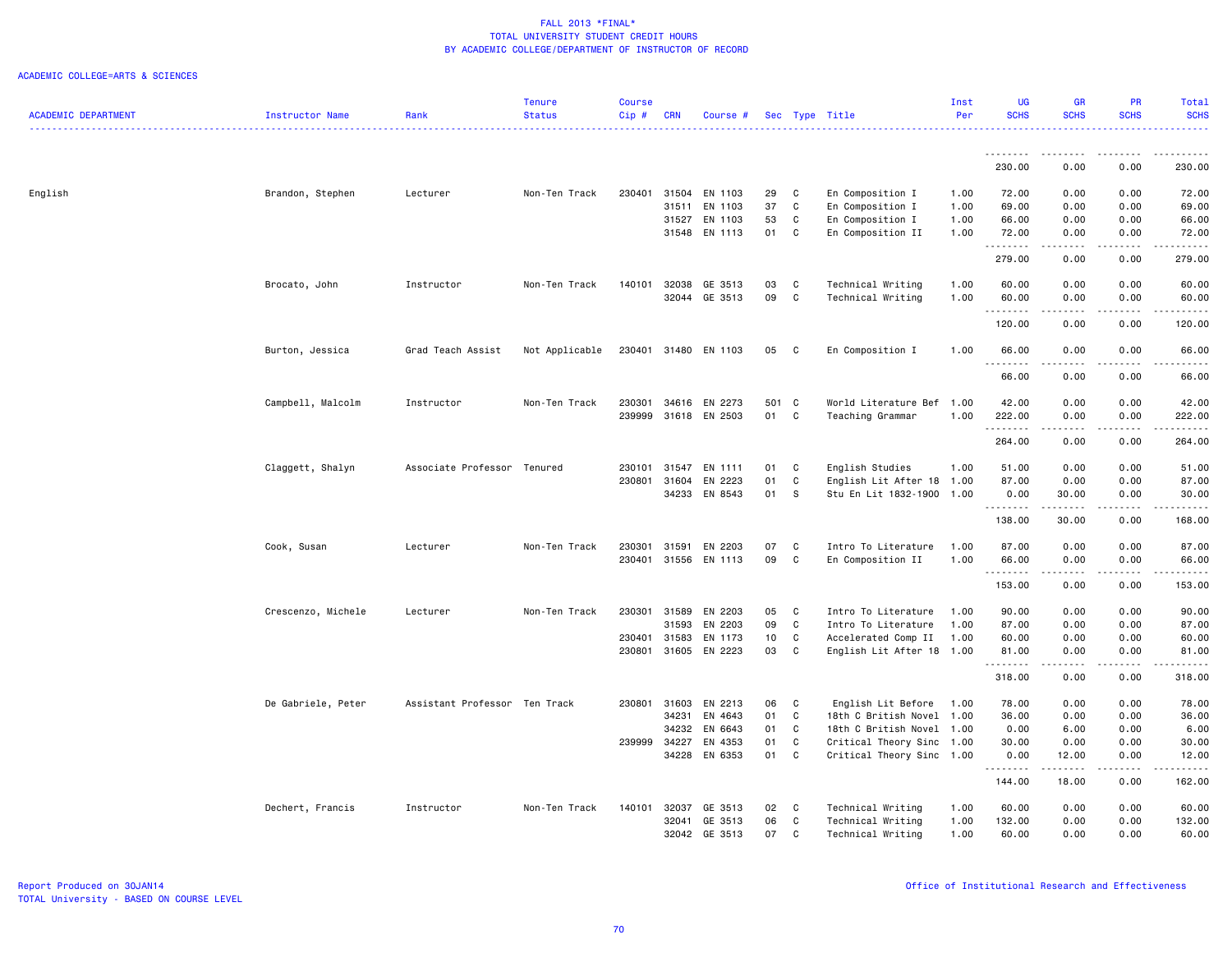|                            |                    |                               | <b>Tenure</b>  | <b>Course</b> |            |               |                 |              |                           | Inst | <b>UG</b>   | <b>GR</b>              | PR          | Total                   |
|----------------------------|--------------------|-------------------------------|----------------|---------------|------------|---------------|-----------------|--------------|---------------------------|------|-------------|------------------------|-------------|-------------------------|
| <b>ACADEMIC DEPARTMENT</b> | Instructor Name    | Rank                          | <b>Status</b>  | Cip#          | <b>CRN</b> | Course #      |                 |              | Sec Type Title            | Per  | <b>SCHS</b> | <b>SCHS</b>            | <b>SCHS</b> | <b>SCHS</b><br><u>.</u> |
|                            |                    |                               |                |               |            |               |                 |              |                           |      | .           |                        |             |                         |
|                            |                    |                               |                |               |            |               |                 |              |                           |      | 252.00      | 0.00                   | 0.00        | 252.00                  |
| English                    | Dodds, Lara        | Associate Professor Tenured   |                | 230801        | 34229      | EN 4533       | 01              | C            | Milton                    | 1.00 | 42.00       | 0.00                   | 0.00        | 42.00                   |
|                            |                    |                               |                |               | 34230      | EN 6533       | 01              | $\mathtt{C}$ | Milton                    | 1.00 | 0.00        | 3.00                   | 0.00        | 3.00                    |
|                            |                    |                               |                | 239999        | 31662      | EN 8103       | 01              | S            | Grad Research in EN       | 1.00 | 0.00        | 45.00                  | 0.00        | 45.00                   |
|                            |                    |                               |                |               | 35839      | EN 8000       | 04              | D            | Research / Thesis         | 1.00 | 0.00        | 1.00                   | 0.00        | 1.00                    |
|                            |                    |                               |                |               |            |               |                 |              |                           |      | .<br>42.00  | . <b>.</b><br>49.00    | .<br>0.00   | .<br>91.00              |
|                            | Doughty, Catherine | Lecturer                      | Non-Ten Track  | 230101        | 31463      | EN 0103       | 10 <sub>1</sub> | C            | Basic English             | 1.00 | 39.00       | 0.00                   | 0.00        | 39.00                   |
|                            |                    |                               |                | 230401        | 31533      | EN 1103       | 60              | C            | En Composition I          | 1.00 | 66.00       | 0.00                   | 0.00        | 66.00                   |
|                            |                    |                               |                |               |            | 31557 EN 1113 | 10 <sub>1</sub> | C            | En Composition II         | 1.00 | 69.00       | 0.00                   | 0.00        | 69.00                   |
|                            |                    |                               |                |               |            |               |                 |              |                           |      | .<br>174.00 | .<br>0.00              | .<br>0.00   | .<br>174.00             |
|                            | Fogle, Evelyn      | Assistant Professor Ten Track |                | 131401        | 31638      | EN 4453       | 01              | C            | Methods in TESOL          | 1.00 | 33.00       | 0.00                   | 0.00        | 33.00                   |
|                            |                    |                               |                |               | 31654      | EN 6453       | 01              | $\mathtt{C}$ | Methods in TESOL          | 1.00 | 0.00        | 21.00                  | 0.00        | 21.00                   |
|                            |                    |                               |                |               | 34476      | EN 4453       | 201 C           |              | Methods in TESOL          | 1.00 | 3.00        | 0.00                   | 0.00        | 3.00                    |
|                            |                    |                               |                | 450201        | 34223      | EN 4623       | 01              | C            | Language And Culture 1.00 |      | 21.00       | 0.00                   | 0.00        | 21.00                   |
|                            |                    |                               |                |               | 34224      | EN 6623       | 01              | C            | Language And Culture 1.00 |      | 0.00        | 9.00                   | 0.00        | 9.00                    |
|                            |                    |                               |                |               | 34454      | AN 4623       | 01              | C            | Language And Culture 1.00 |      | 27.00       | 0.00                   | 0.00        | 27.00                   |
|                            |                    |                               |                |               | 34456      | AN 6623       | 01              | C            | Language And Culture 1.00 |      | 0.00        | 3.00                   | 0.00        | 3.00                    |
|                            |                    |                               |                |               |            |               |                 |              |                           |      | .<br>84.00  | 33.00                  | 0.00        | . <b>.</b><br>117.00    |
|                            | Forsythe, Kiley    | Lecturer                      | Non-Ten Track  | 230101        | 31455      | EN 0103       | 02              | C            | Basic English             | 1.00 | 45.00       | 0.00                   | 0.00        | 45.00                   |
|                            |                    |                               |                |               | 31458      | EN 0103       | 05              | $\mathtt{C}$ | Basic English             | 1.00 | 36.00       | 0.00                   | 0.00        | 36.00                   |
|                            |                    |                               |                | 230401        | 31499      | EN 1103       | 24              | C            | En Composition I          | 1.00 | 72.00       | 0.00                   | 0.00        | 72.00                   |
|                            |                    |                               |                |               | 31541      | EN 1103       | 78              | C            | En Composition I          | 1.00 | 66.00       | 0.00                   | 0.00        | 66.00                   |
|                            |                    |                               |                |               |            |               |                 |              |                           |      |             |                        |             |                         |
|                            |                    |                               |                |               |            |               |                 |              |                           |      | 219.00      | 0.00                   | 0.00        | 219.00                  |
|                            | Fulgham, Lisa      | Grad Teach Assist             | Not Applicable | 230401        |            | 31531 EN 1103 | 58              | C            | En Composition I          | 1.00 | 66.00       | 0.00                   | 0.00        | 66.00                   |
|                            |                    |                               |                |               |            |               |                 |              |                           |      | .<br>66.00  | الداعات الداري<br>0.00 | .<br>0.00   | $\frac{1}{2}$<br>66.00  |
|                            | Garner, William    | Lecturer                      | Non-Ten Track  | 230401        | 31494      | EN 1103       | 19              | C            | En Composition I          | 1.00 | 66.00       | 0.00                   | 0.00        | 66.00                   |
|                            |                    |                               |                |               | 31514      | EN 1103       | 40              | C            | En Composition I          | 1.00 | 60.00       | 0.00                   | 0.00        | 60.00                   |
|                            |                    |                               |                |               | 31562      | EN 1113       | 15              | C            | En Composition II         | 1.00 | 69.00       | 0.00                   | 0.00        | 69.00                   |
|                            |                    |                               |                |               |            | 31566 EN 1113 | 19              | C            | En Composition II         | 1.00 | 69.00       | 0.00                   | 0.00        | 69.00                   |
|                            |                    |                               |                |               |            |               |                 |              |                           |      | .<br>264.00 | .<br>0.00              | .<br>0.00   | .<br>264.00             |
|                            | Gibson, Marie      | Lecturer                      | Non-Ten Track  | 230401        | 31479      | EN 1103       | 04              | C            | En Composition I          | 1.00 | 63.00       | 0.00                   | 0.00        | 63.00                   |
|                            |                    |                               |                |               | 31497      | EN 1103       | 22              | $\mathtt{C}$ | En Composition I          | 1.00 | 63.00       | 0.00                   | 0.00        | 63.00                   |
|                            |                    |                               |                |               | 31502      | EN 1103       | 27              | C            | En Composition I          | 1.00 | 69.00       | 0.00                   | 0.00        | 69.00                   |
|                            |                    |                               |                |               |            | 31534 EN 1103 | 61              | C            | En Composition I          | 1.00 | 69.00       | 0.00                   | 0.00        | 69.00                   |
|                            |                    |                               |                |               |            |               |                 |              |                           |      | .<br>264.00 | .<br>0.00              | .<br>0.00   | .<br>264.00             |
|                            | Gordon, Jennifer   | Lecturer                      | Non-Ten Track  | 230101        | 31469      | EN 0103       | 16              | C            | Basic English             | 1.00 | 45.00       | 0.00                   | 0.00        | 45.00                   |
|                            |                    |                               |                |               | 31470      | EN 0103       | 17              | C            | Basic English             | 1.00 | 42.00       | 0.00                   | 0.00        | 42.00                   |
|                            |                    |                               |                | 230401        |            | 31515 EN 1103 | 41              | C            | En Composition I          | 1.00 | 69.00       | 0.00                   | 0.00        | 69.00                   |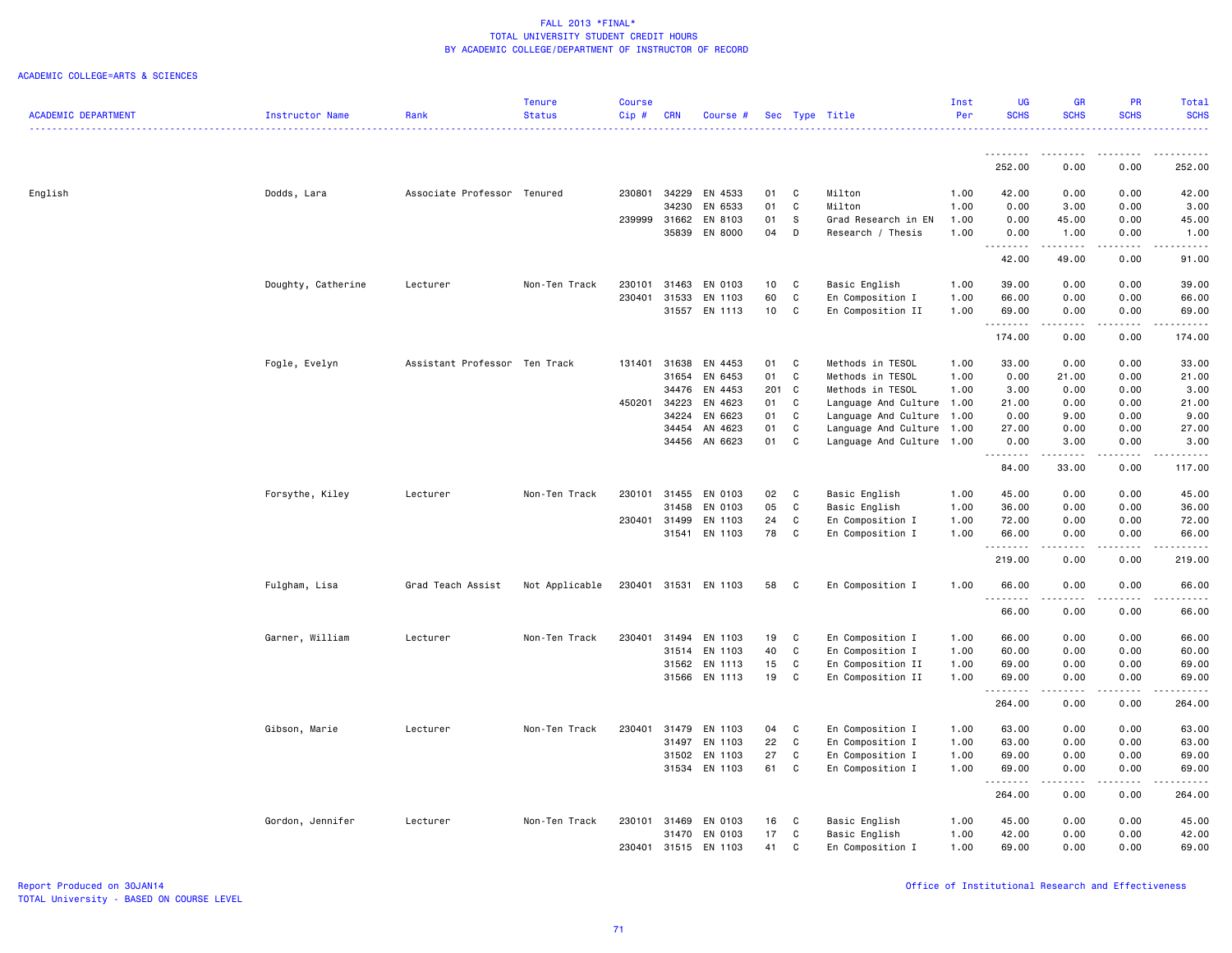|                            |                                  |                               | <b>Tenure</b>  | <b>Course</b> |                |                      |                   |        |                                               | Inst | <b>UG</b>         | <b>GR</b>                                                                                                                                                    | <b>PR</b>       | Total                |
|----------------------------|----------------------------------|-------------------------------|----------------|---------------|----------------|----------------------|-------------------|--------|-----------------------------------------------|------|-------------------|--------------------------------------------------------------------------------------------------------------------------------------------------------------|-----------------|----------------------|
| <b>ACADEMIC DEPARTMENT</b> | Instructor Name                  | Rank                          | <b>Status</b>  | Cip#          | <b>CRN</b>     | Course #             |                   |        | Sec Type Title                                | Per  | <b>SCHS</b>       | <b>SCHS</b>                                                                                                                                                  | <b>SCHS</b>     | <b>SCHS</b>          |
|                            |                                  |                               |                |               |                |                      |                   |        |                                               |      |                   |                                                                                                                                                              |                 | .                    |
|                            |                                  |                               |                |               |                |                      |                   |        |                                               |      |                   |                                                                                                                                                              |                 |                      |
|                            |                                  |                               |                |               |                |                      |                   |        |                                               |      | 156.00            | 0.00                                                                                                                                                         | 0.00            | 156.00               |
| English                    | Grimes, John Aaron               | Grad Teach Assist             | Not Applicable |               |                | 230401 31519 EN 1103 | 45                | C      | En Composition I                              | 1.00 | 63.00             | 0.00                                                                                                                                                         | 0.00            | 63.00                |
|                            |                                  |                               |                |               |                |                      |                   |        |                                               |      | .                 | $- - - - -$                                                                                                                                                  | .               | .                    |
|                            |                                  |                               |                |               |                |                      |                   |        |                                               |      | 63.00             | 0.00                                                                                                                                                         | 0.00            | 63.00                |
|                            |                                  |                               |                |               |                |                      |                   |        |                                               |      |                   |                                                                                                                                                              |                 |                      |
|                            | Hagenston, Becky                 | Associate Professor Tenured   |                | 230501        | 31619<br>31629 | EN 3303<br>EN 3903   | 02<br>01          | C<br>C | Creative Writing<br>Intermediate Fiction 1.00 | 1.00 | 39.00<br>45.00    | 0.00<br>0.00                                                                                                                                                 | 0.00<br>0.00    | 39.00<br>45.00       |
|                            |                                  |                               |                | 239999 35413  |                | EN 8000              | 01                | D      | Research / Thesis                             | 1.00 | 0.00              | 6.00                                                                                                                                                         | 0.00            | 6.00                 |
|                            |                                  |                               |                |               |                |                      |                   |        |                                               |      | .                 | .                                                                                                                                                            | .               | .                    |
|                            |                                  |                               |                |               |                |                      |                   |        |                                               |      | 84.00             | 6.00                                                                                                                                                         | 0.00            | 90.00                |
|                            |                                  |                               |                |               |                |                      |                   |        |                                               |      |                   |                                                                                                                                                              |                 |                      |
|                            | Hanshaw, Shirley                 | Associate Professor Tenured   |                | 230401        | 31623          | EN 3313<br>EN 3313   | 01                | C<br>C | Writing for the Work 1.00                     |      | 42.00             | 0.00                                                                                                                                                         | 0.00<br>0.00    | 42.00                |
|                            |                                  |                               |                |               | 31624          |                      | 02                |        | Writing for the Work 1.00                     |      | 54.00<br><u>.</u> | 0.00                                                                                                                                                         |                 | 54.00<br>$- - - - -$ |
|                            |                                  |                               |                |               |                |                      |                   |        |                                               |      | 96.00             | 0.00                                                                                                                                                         | 0.00            | 96.00                |
|                            |                                  |                               |                |               |                |                      |                   |        |                                               |      |                   |                                                                                                                                                              |                 |                      |
|                            | Harmon Threatt, Elizabe Lecturer |                               | Non-Ten Track  | 230501        | 35067          | EN 3303              | 201 C             |        | Creative Writing                              | 1.00 | 33.00             | 0.00                                                                                                                                                         | 0.00            | 33.00                |
|                            |                                  |                               |                |               | 35068          | EN 3303              | 202 C             |        | Creative Writing                              | 1.00 | 33.00             | 0.00                                                                                                                                                         | 0.00            | 33.00                |
|                            |                                  |                               |                |               |                |                      |                   |        |                                               |      | .<br>66.00        | $\frac{1}{2} \left( \frac{1}{2} \right) \left( \frac{1}{2} \right) \left( \frac{1}{2} \right) \left( \frac{1}{2} \right) \left( \frac{1}{2} \right)$<br>0.00 | .<br>0.00       | .<br>66.00           |
|                            |                                  |                               |                |               |                |                      |                   |        |                                               |      |                   |                                                                                                                                                              |                 |                      |
|                            | Henshaw, Chelsea                 | Lecturer                      | Non-Ten Track  | 230401        | 31567          | EN 1113              | 20                | C      | En Composition II                             | 1.00 | 66.00             | 0.00                                                                                                                                                         | 0.00            | 66.00                |
|                            |                                  |                               |                |               | 31568          | EN 1113              | 21                | C      | En Composition II                             | 1.00 | 69.00             | 0.00                                                                                                                                                         | 0.00            | 69.00                |
|                            |                                  |                               |                |               |                |                      |                   |        |                                               |      | .                 | $\frac{1}{2} \left( \frac{1}{2} \right) \left( \frac{1}{2} \right) \left( \frac{1}{2} \right) \left( \frac{1}{2} \right) \left( \frac{1}{2} \right)$         | .               | .                    |
|                            |                                  |                               |                |               |                |                      |                   |        |                                               |      | 135.00            | 0.00                                                                                                                                                         | 0.00            | 135.00               |
|                            | Herd, Wendy                      | Assistant Professor Ten Track |                | 160102 31639  |                | EN 4463              | 01                | C      | Stud In 2nd Lang Acq 1.00                     |      | 24.00             | 0.00                                                                                                                                                         | 0.00            | 24.00                |
|                            |                                  |                               |                |               | 31655          | EN 6463              | 01                | C      | Stud In 2nd Lang Acq 1.00                     |      | 0.00              | 12.00                                                                                                                                                        | 0.00            | 12.00                |
|                            |                                  |                               |                | 239999 34689  |                | EN 4990              | 01                | C      | Special Topic In EN                           | 1.00 | 24.00             | 0.00                                                                                                                                                         | 0.00            | 24.00                |
|                            |                                  |                               |                |               | 34690          | EN 6990              | 01                | C      | Special Topic In EN                           | 1.00 | 0.00              | 15.00                                                                                                                                                        | 0.00            | 15.00                |
|                            |                                  |                               |                |               |                |                      |                   |        |                                               |      | .<br>48.00        | $- - - - -$<br>27.00                                                                                                                                         | .<br>0.00       | .<br>75.00           |
|                            |                                  |                               |                |               |                |                      |                   |        |                                               |      |                   |                                                                                                                                                              |                 |                      |
|                            | Hogan, Carolyn                   | Grad Teach Assist             | Not Applicable |               |                | 230401 31488 EN 1103 | 13                | C      | En Composition I                              | 1.00 | 69.00             | 0.00                                                                                                                                                         | 0.00            | 69.00                |
|                            |                                  |                               |                |               |                |                      |                   |        |                                               |      | .                 | $\frac{1}{2} \left( \frac{1}{2} \right) \left( \frac{1}{2} \right) \left( \frac{1}{2} \right) \left( \frac{1}{2} \right) \left( \frac{1}{2} \right)$         | $\frac{1}{2}$   | .                    |
|                            |                                  |                               |                |               |                |                      |                   |        |                                               |      | 69.00             | 0.00                                                                                                                                                         | 0.00            | 69.00                |
|                            | Jefferson-James, Latoya Lecturer |                               | Non-Ten Track  | 050201        |                | 30004 AAS 1063       | 03                | C      | Intro to African Ame 1.00                     |      | 150,00            | 0.00                                                                                                                                                         | 0.00            | 150.00               |
|                            |                                  |                               |                |               |                |                      |                   |        |                                               |      | .                 | .                                                                                                                                                            | .               | .                    |
|                            |                                  |                               |                |               |                |                      |                   |        |                                               |      | 150.00            | 0.00                                                                                                                                                         | 0.00            | 150.00               |
|                            |                                  |                               |                |               |                |                      |                   |        |                                               |      |                   |                                                                                                                                                              |                 |                      |
|                            | Johnson, Holly                   | Associate Professor Tenured   |                | 230401 31571  |                | EN 1113              | H <sub>01</sub> C |        | Honors En Compositio 1.00                     |      | 36.00             | 0.00                                                                                                                                                         | 0.00            | 36.00                |
|                            |                                  |                               |                |               | 31572          | EN 1113              | H02 C             |        | Honors En Compositio                          | 1.00 | 45.00             | 0.00                                                                                                                                                         | 0.00            | 45.00                |
|                            |                                  |                               |                | 240101 32275  |                | HON 1163             | H02 S             |        | The Quest I                                   | 1.00 | 48.00<br>.        | 0.00<br>$\frac{1}{2} \left( \frac{1}{2} \right) \left( \frac{1}{2} \right) \left( \frac{1}{2} \right) \left( \frac{1}{2} \right) \left( \frac{1}{2} \right)$ | 0.00<br>د د د د | 48.00<br>.           |
|                            |                                  |                               |                |               |                |                      |                   |        |                                               |      | 129.00            | 0.00                                                                                                                                                         | 0.00            | 129.00               |
|                            |                                  |                               |                |               |                |                      |                   |        |                                               |      |                   |                                                                                                                                                              |                 |                      |
|                            | Kastner, Stacy                   | Assistant Professor Ten Track |                |               | 131305 31631   | EN 4243              | 01                | C      | Writing Center Tutor 1.00                     |      | 9.00              | 0.00                                                                                                                                                         | 0.00            | 9.00                 |
|                            |                                  |                               |                |               | 31647          | EN 6243              | 01                | C      | Writing Center Tutor 1.00                     |      | 0.00              | 21.00                                                                                                                                                        | 0.00            | 21.00                |
|                            |                                  |                               |                | 230401        | 31477          | EN 1103              | 02                | C      | En Composition I                              | 1.00 | 72.00<br>.        | 0.00                                                                                                                                                         | 0.00            | 72.00                |
|                            |                                  |                               |                |               |                |                      |                   |        |                                               |      | 81.00             | .<br>21.00                                                                                                                                                   | .<br>0.00       | .<br>102.00          |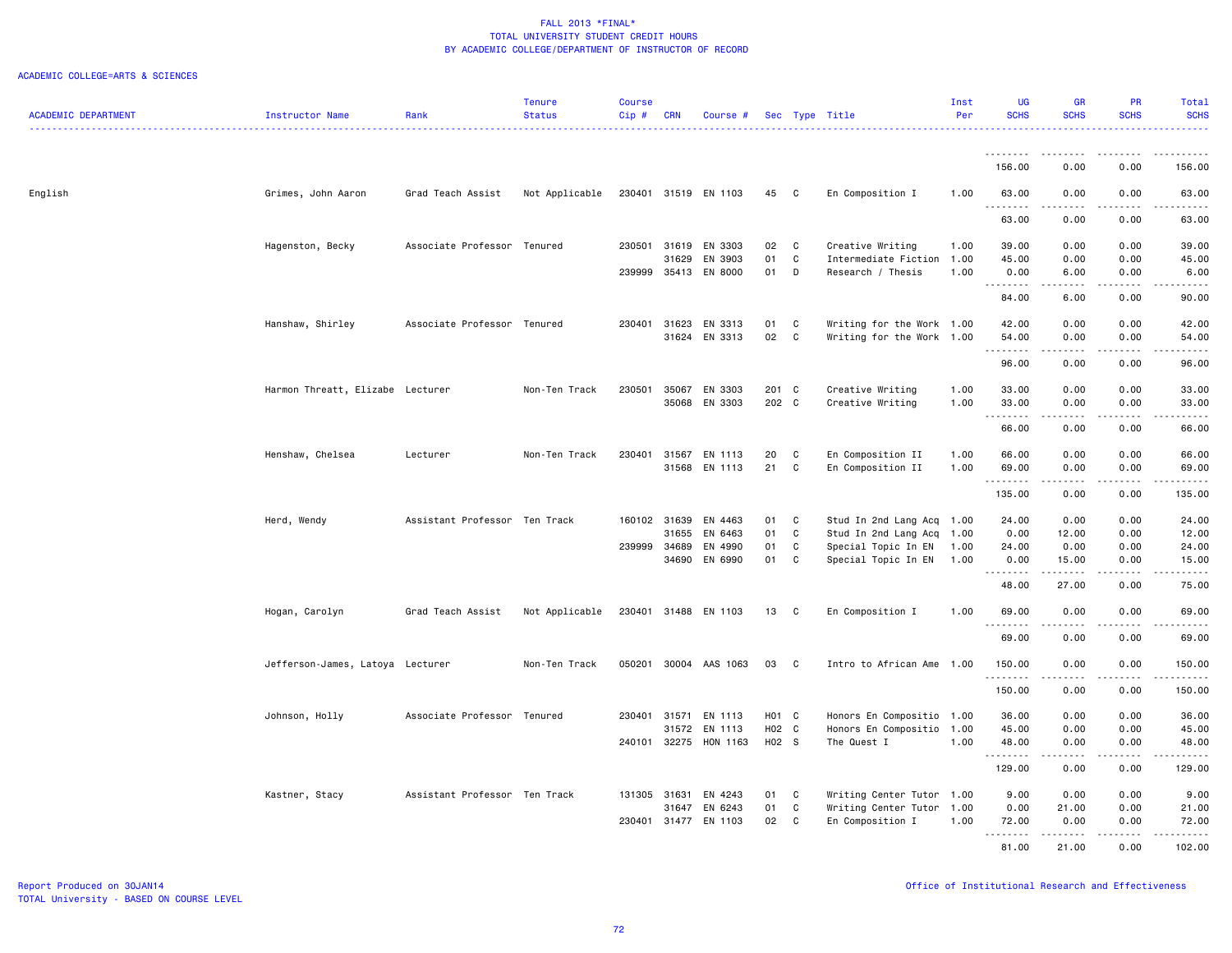#### ACADEMIC COLLEGE=ARTS & SCIENCES

| <b>ACADEMIC DEPARTMENT</b> | Instructor Name     | Rank                        | <b>Tenure</b><br><b>Status</b> | <b>Course</b><br>Cip# | <b>CRN</b> | Course #             |       |              | Sec Type Title            | Inst<br>Per | UG<br><b>SCHS</b>                                  | <b>GR</b><br><b>SCHS</b> | PR<br><b>SCHS</b>     | Total<br><b>SCHS</b> |
|----------------------------|---------------------|-----------------------------|--------------------------------|-----------------------|------------|----------------------|-------|--------------|---------------------------|-------------|----------------------------------------------------|--------------------------|-----------------------|----------------------|
|                            |                     |                             |                                |                       |            |                      |       |              |                           |             |                                                    |                          |                       |                      |
| English                    | Kelley, James       | Associate Professor Tenured |                                | 160102                | 34486      | EN 4413              | 201 C |              | Hist Of The Eng Lang      | 1.00        | 33.00                                              | 0.00                     | 0.00                  | 33.00                |
|                            |                     |                             |                                |                       | 34487      | EN 6413              | 201 C |              | Hist Of The Eng Lang      | 1.00        | 0.00                                               | 3.00                     | 0.00                  | 3.00                 |
|                            |                     |                             |                                | 230701                | 33681      | EN 2434              | 201 C |              | Literature And Film       | 1.00        | 36.00                                              | 0.00                     | 0.00                  | 36.00                |
|                            |                     |                             |                                | 230801                | 34473      | EN 4663              | 201   | C            | Brit & Irish Novel S 1.00 |             | 27.00                                              | 0.00                     | 0.00                  | 27.00                |
|                            |                     |                             |                                |                       |            | 34474 EN 6663        | 201 C |              | Brit & Irish Novel S 1.00 |             | 0.00<br>.                                          | 3,00<br>.                | 0.00<br>.             | 3.00<br>.            |
|                            |                     |                             |                                |                       |            |                      |       |              |                           |             | 96.00                                              | 6.00                     | 0.00                  | 102.00               |
|                            | Kimbrough, Courtney | Instructor                  | Non-Ten Track                  | 230401                |            | 31516 EN 1103        | 42    | C            | En Composition I          | 1.00        | 72.00                                              | 0.00                     | 0.00                  | 72.00                |
|                            |                     |                             |                                |                       | 31579      | EN 1173              | 06    | $\mathbf C$  | Accelerated Comp II       | 1.00        | 51.00                                              | 0.00                     | 0.00                  | 51.00                |
|                            |                     |                             |                                |                       | 31580      | EN 1173              | 07    | C            | Accelerated Comp II       | 1.00        | 36.00                                              | 0.00                     | 0.00                  | 36.00                |
|                            |                     |                             |                                |                       |            | 35920 EN 1173        | 12    | C            | Accelerated Comp II       | 1.00        | 51.00                                              | 0.00                     | 0.00                  | 51.00                |
|                            |                     |                             |                                |                       |            |                      |       |              |                           |             | .<br>210.00                                        | د د د د<br>0.00          | .<br>0.00             | 210.00               |
|                            | Knight, Wilson      | Grad Teach Assist           | Not Applicable                 |                       |            | 230101 31460 EN 0103 | 07    | C            | Basic English             | 1.00        | 39.00                                              | 0.00                     | 0.00                  | 39.00                |
|                            |                     |                             |                                |                       |            |                      |       |              |                           |             | 39.00                                              | 0.00                     | 0.00                  | 39.00                |
|                            | Kolev, Sava         | Grad Teach Assist           | Not Applicable                 |                       |            | 230101 31459 EN 0103 | 06    | $\mathbf{C}$ | Basic English             | 1.00        | 39.00                                              | 0.00                     | 0.00                  | 39.00                |
|                            |                     |                             |                                |                       |            |                      |       |              |                           |             | 39.00                                              | 0.00                     | 0.00                  | 39.00                |
|                            | Lammert, Thomas     | Grad Teach Assist           | Not Applicable                 |                       |            | 230101 31456 EN 0103 | 03    | C            | Basic English             | 1.00        | 33.00                                              | 0.00                     | 0.00                  | 33.00                |
|                            |                     |                             |                                |                       |            |                      |       |              |                           |             | .<br>33.00                                         | 0.00                     | 0.00                  | 33.00                |
|                            | Leonard, Ashley     | Instructor                  | Non-Ten Track                  | 230301                | 31597      | EN 2203              | 13    | C            | Intro To Literature       | 1.00        | 81.00                                              | 0.00                     | 0.00                  | 81.00                |
|                            |                     |                             |                                | 230401                | 31581      | EN 1173              | 08    | C            | Accelerated Comp II       | 1.00        | 54.00                                              | 0.00                     | 0.00                  | 54.00                |
|                            |                     |                             |                                |                       |            | 31584 EN 1173        | 11    | $\mathbf C$  | Accelerated Comp II       | 1.00        | 60.00                                              | 0.00                     | 0.00                  | 60.00                |
|                            |                     |                             |                                |                       |            | 35918 EN 1173        | 13    | C            | Accelerated Comp II       | 1.00        | 57.00<br><u>.</u>                                  | 0.00<br>.                | 0.00<br>$- - - - -$   | 57.00<br>.           |
|                            |                     |                             |                                |                       |            |                      |       |              |                           |             | 252.00                                             | 0.00                     | 0.00                  | 252.00               |
|                            | Little, Matthew     | Associate Professor Tenured |                                |                       |            | 230701 31608 EN 2243 | 01    | C            | American Lit Before       | 1.00        | 42.00                                              | 0.00                     | 0.00                  | 42.00                |
|                            |                     |                             |                                |                       | 31610      | EN 2243              | 04    | C            | American Lit Before       | 1.00        | 39.00                                              | 0.00                     | 0.00                  | 39.00                |
|                            |                     |                             |                                | 231101                |            | 33895 EN 4223        | 501 C |              | Prin Legal Writing        | 1.00        | 57.00                                              | 0.00                     | 0.00                  | 57.00                |
|                            |                     |                             |                                |                       |            |                      |       |              |                           |             | .                                                  |                          |                       |                      |
|                            |                     |                             |                                |                       |            |                      |       |              |                           |             | 138.00                                             | 0.00                     | 0.00                  | 138.00               |
|                            | Lockhart, Cory      | Lecturer                    | Non-Ten Track                  | 230401                | 31500      | EN 1103              | 25    | C            | En Composition I          | 1.00        | 60.00                                              | 0.00                     | 0.00                  | 60.00                |
|                            |                     |                             |                                |                       |            | 31513 EN 1103        | 39    | C            | En Composition I          | 1.00        | 63.00                                              | 0.00                     | 0.00                  | 63.00                |
|                            |                     |                             |                                |                       |            | 31544 EN 1103        | 82    | C            | En Composition I          | 1.00        | 69.00                                              | 0.00                     | 0.00                  | 69.00                |
|                            |                     |                             |                                |                       |            | 31553 EN 1113        | 06    | C            | En Composition II         | 1.00        | 63.00<br>. <b>.</b>                                | 0.00<br>.                | 0.00<br>$\frac{1}{2}$ | 63.00<br><u>.</u>    |
|                            |                     |                             |                                |                       |            |                      |       |              |                           |             | 255.00                                             | 0.00                     | 0.00                  | 255.00               |
|                            | Long, Jeffrey       | Lecturer                    | Non-Ten Track                  | 230401                |            | 31525 EN 1103        | 51    | C            | En Composition I          | 1.00        | 63.00                                              | 0.00                     | 0.00                  | 63.00                |
|                            |                     |                             |                                |                       | 31526      | EN 1103              | 52    | C            | En Composition I          | 1.00        | 66.00                                              | 0.00                     | 0.00                  | 66.00                |
|                            |                     |                             |                                |                       | 31560      | EN 1113              | 13    | C            | En Composition II         | 1.00        | 60.00                                              | 0.00                     | 0.00                  | 60.00                |
|                            |                     |                             |                                |                       |            | 31569 EN 1113        | 22    | C            | En Composition II         | 1.00        | 63.00                                              | 0.00                     | 0.00                  | 63.00                |
|                            |                     |                             |                                |                       |            |                      |       |              |                           |             | 252.00                                             | 0.00                     | 0.00                  | 252.00               |
|                            | Long, Loreeda       | Grad Teach Assist           | Not Applicable                 |                       |            | 230101 31472 EN 0103 | 19    | $\mathbf{C}$ | Basic English             | 1.00        | 39.00                                              | 0.00                     | 0.00                  | 39.00                |
| Report Produced on 30JAN14 |                     |                             |                                |                       |            |                      |       |              |                           |             | Office of Institutional Research and Effectiveness |                          |                       |                      |

TOTAL University - BASED ON COURSE LEVEL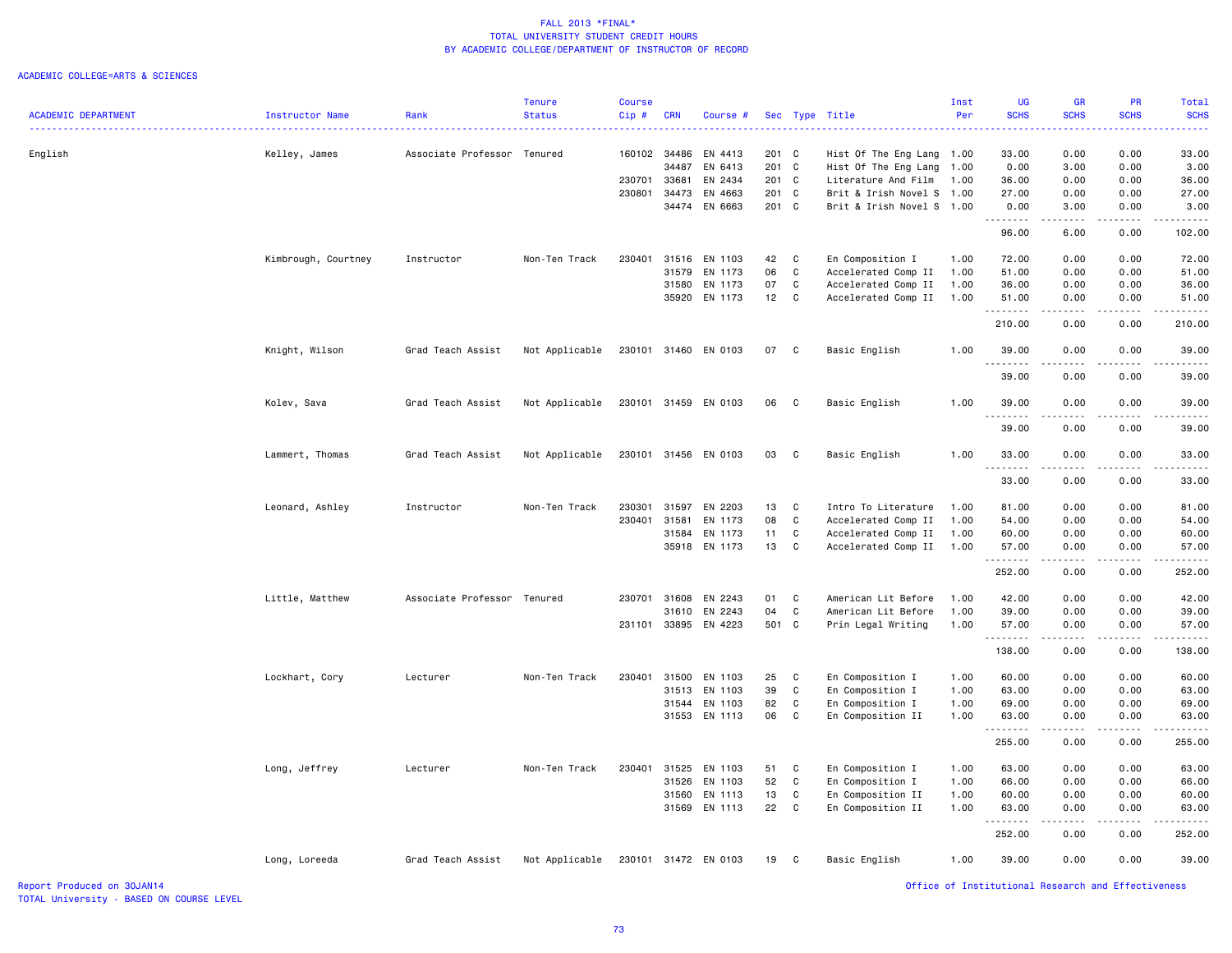### ACADEMIC COLLEGE=ARTS & SCIENCES

|                            |                        |                               | <b>Tenure</b>  | <b>Course</b> |            |                      |       |              |                           | Inst | UG                                                                                                                                                            | <b>GR</b>                                                                                                                         | <b>PR</b>                                                                                                                         | Total              |
|----------------------------|------------------------|-------------------------------|----------------|---------------|------------|----------------------|-------|--------------|---------------------------|------|---------------------------------------------------------------------------------------------------------------------------------------------------------------|-----------------------------------------------------------------------------------------------------------------------------------|-----------------------------------------------------------------------------------------------------------------------------------|--------------------|
| <b>ACADEMIC DEPARTMENT</b> | <b>Instructor Name</b> | Rank                          | <b>Status</b>  | Cip#          | <b>CRN</b> | Course #             |       |              | Sec Type Title            | Per  | <b>SCHS</b>                                                                                                                                                   | <b>SCHS</b>                                                                                                                       | <b>SCHS</b>                                                                                                                       | <b>SCHS</b>        |
|                            |                        |                               |                |               |            |                      |       |              |                           |      |                                                                                                                                                               |                                                                                                                                   |                                                                                                                                   |                    |
|                            |                        |                               |                |               |            |                      |       |              |                           |      | 39.00                                                                                                                                                         | 0.00                                                                                                                              | 0.00                                                                                                                              | 39.00              |
| English                    | Marsh, Kelly           | Associate Professor Tenured   |                | 230401        | 31573      | EN 1113              | H03 C |              | Honors En Compositio 1.00 |      | 39.00                                                                                                                                                         | 0.00                                                                                                                              | 0.00                                                                                                                              | 39.00              |
|                            |                        |                               |                | 239999        | 31645      | EN 4943              | 01    | $\mathtt{C}$ | Form/Theory Fiction       | 1.00 | 45.00                                                                                                                                                         | 0.00                                                                                                                              | 0.00                                                                                                                              | 45.00              |
|                            |                        |                               |                |               | 31661      | EN 6943              | 01    | C            | Form/Theory Fiction       | 1.00 | 0.00                                                                                                                                                          | 15.00                                                                                                                             | 0.00                                                                                                                              | 15.00              |
|                            |                        |                               |                |               |            | 35423 EN 8000        | 03    | D            | Research / Thesis         | 1.00 | 0.00<br>.                                                                                                                                                     | 3.00<br>.                                                                                                                         | 0.00<br>.                                                                                                                         | 3.00<br>.          |
|                            |                        |                               |                |               |            |                      |       |              |                           |      | 84.00                                                                                                                                                         | 18.00                                                                                                                             | 0.00                                                                                                                              | 102.00             |
|                            | Mastley, Carrie        | Grad Teach Assist             | Not Applicable |               |            | 230401 31506 EN 1103 | 31    | C            | En Composition I          | 1.00 | 69.00<br>1.1.1.1.1.1.1                                                                                                                                        | 0.00<br><b>.</b>                                                                                                                  | 0.00<br>.                                                                                                                         | 69.00<br>والمستحدث |
|                            |                        |                               |                |               |            |                      |       |              |                           |      | 69.00                                                                                                                                                         | 0.00                                                                                                                              | 0.00                                                                                                                              | 69.00              |
|                            | Mattison, Suzanne      | Lecturer                      | Non-Ten Track  | 230101        | 31457      | EN 0103              | 04    | C            | Basic English             | 1.00 | 39.00                                                                                                                                                         | 0.00                                                                                                                              | 0.00                                                                                                                              | 39.00              |
|                            |                        |                               |                | 230401        | 31487      | EN 1103              | 12    | C            | En Composition I          | 1.00 | 69.00                                                                                                                                                         | 0.00                                                                                                                              | 0.00                                                                                                                              | 69.00              |
|                            |                        |                               |                |               | 31496      | EN 1103              | 21    | C            | En Composition I          | 1.00 | 69.00<br>.                                                                                                                                                    | 0.00<br>.                                                                                                                         | 0.00<br>$\omega$ is a $\omega$                                                                                                    | 69.00<br>.         |
|                            |                        |                               |                |               |            |                      |       |              |                           |      | 177.00                                                                                                                                                        | 0.00                                                                                                                              | 0.00                                                                                                                              | 177.00             |
|                            | McCool, Brenda         | Lecturer                      | Non-Ten Track  | 230401        | 31485      | EN 1103              | 10    | C            | En Composition I          | 1.00 | 72.00                                                                                                                                                         | 0.00                                                                                                                              | 0.00                                                                                                                              | 72.00              |
|                            |                        |                               |                |               | 31489      | EN 1103              | 14    | C            | En Composition I          | 1.00 | 66.00                                                                                                                                                         | 0.00                                                                                                                              | 0.00                                                                                                                              | 66.00              |
|                            |                        |                               |                |               |            |                      |       |              |                           |      | .<br>138.00                                                                                                                                                   | 0.00                                                                                                                              | 0.00                                                                                                                              | 138.00             |
|                            | Mears, Nicklaus        | Grad Teach Assist             | Not Applicable |               |            | 230101 31462 EN 0103 | 09    | C            | Basic English             | 1.00 | 45.00                                                                                                                                                         | 0.00                                                                                                                              | 0.00                                                                                                                              | 45.00              |
|                            |                        |                               |                |               |            |                      |       |              |                           |      | 45.00                                                                                                                                                         | 0.00                                                                                                                              | 0.00                                                                                                                              | 45.00              |
|                            | Montgomery, Marian     | Non-Faculty                   | Not Applicable | 240101 36221  |            | GLA 4990             | 01    | C            | Special Topics in GL 1.00 |      | 12.00                                                                                                                                                         | 0.00                                                                                                                              | 0.00                                                                                                                              | 12.00              |
|                            |                        |                               |                |               |            |                      |       |              |                           |      | <u>.</u>                                                                                                                                                      | .                                                                                                                                 | .                                                                                                                                 | .                  |
|                            |                        |                               |                |               |            |                      |       |              |                           |      | 12.00                                                                                                                                                         | 0.00                                                                                                                              | 0.00                                                                                                                              | 12.00              |
|                            | Mordecki, Rachel       | Grad Teach Assist             | Not Applicable |               |            | 230401 31517 EN 1103 | 43    | C            | En Composition I          | 1.00 | 72.00<br><u>.</u>                                                                                                                                             | 0.00                                                                                                                              | 0.00                                                                                                                              | 72.00              |
|                            |                        |                               |                |               |            |                      |       |              |                           |      | 72.00                                                                                                                                                         | 0.00                                                                                                                              | 0.00                                                                                                                              | 72.00              |
|                            | Morgan, Matthew        | Grad Teach Assist             | Not Applicable |               |            | 230101 31473 EN 0103 | 20    | C            | Basic English             | 1.00 | 36.00                                                                                                                                                         | 0.00                                                                                                                              | 0.00                                                                                                                              | 36.00              |
|                            |                        |                               |                |               |            |                      |       |              |                           |      | .<br>36.00                                                                                                                                                    | 0.00                                                                                                                              | 0.00                                                                                                                              | 36.00              |
|                            | Moseley, Jessica       | Grad Teach Assist             | Not Applicable |               |            | 230401 31509 EN 1103 | 35    | C            | En Composition I          | 1.00 | 69.00                                                                                                                                                         | 0.00                                                                                                                              | 0.00                                                                                                                              | 69.00              |
|                            |                        |                               |                |               |            |                      |       |              |                           |      | $\frac{1}{2} \left( \frac{1}{2} \right) \left( \frac{1}{2} \right) \left( \frac{1}{2} \right) \left( \frac{1}{2} \right) \left( \frac{1}{2} \right)$<br>69.00 | $\frac{1}{2} \left( \frac{1}{2} \right) \left( \frac{1}{2} \right) \left( \frac{1}{2} \right) \left( \frac{1}{2} \right)$<br>0.00 | $\frac{1}{2} \left( \frac{1}{2} \right) \left( \frac{1}{2} \right) \left( \frac{1}{2} \right) \left( \frac{1}{2} \right)$<br>0.00 | 69.00              |
|                            | O'Neill, Bonnie        | Assistant Professor Ten Track |                | 230401        | 31625      | EN 3414              | 02    | C            | Crit Writ/Resrch Lit 1.00 |      | 32.00                                                                                                                                                         | 0.00                                                                                                                              | 0.00                                                                                                                              | 32.00              |
|                            |                        |                               |                | 230701 31609  |            | EN 2243              | 02    | $\mathtt{C}$ | American Lit Before       | 1.00 | 75.00                                                                                                                                                         | 0.00                                                                                                                              | 0.00                                                                                                                              | 75.00              |
|                            |                        |                               |                |               |            | 31611 EN 2243        | 05    | C            | American Lit Before       | 1.00 | 81.00                                                                                                                                                         | 0.00                                                                                                                              | 0.00                                                                                                                              | 81.00              |
|                            |                        |                               |                |               |            |                      |       |              |                           |      | .<br>188.00                                                                                                                                                   | 0.00                                                                                                                              | 0.00                                                                                                                              | .<br>188.00        |
|                            | Olson, Peter           | Lecturer                      | Non-Ten Track  | 230401        | 31529      | EN 1103              | 56    | C            | En Composition I          | 1.00 | 69.00                                                                                                                                                         | 0.00                                                                                                                              | 0.00                                                                                                                              | 69.00              |
|                            |                        |                               |                |               | 33893      | EN 1103              | 501   | C            | En Composition I          | 1.00 | 39.00                                                                                                                                                         | 0.00                                                                                                                              | 0.00                                                                                                                              | 39.00              |
|                            |                        |                               |                |               | 34615      | EN 3313              | 501 C |              | Writing for the Work 1.00 |      | 36.00                                                                                                                                                         | 0.00                                                                                                                              | 0.00                                                                                                                              | 36.00              |
|                            |                        |                               |                | 230701        | 31612      | EN 2243              | 06    | C            | American Lit Before       | 1.00 | 75.00                                                                                                                                                         | 0.00                                                                                                                              | 0.00                                                                                                                              | 75.00              |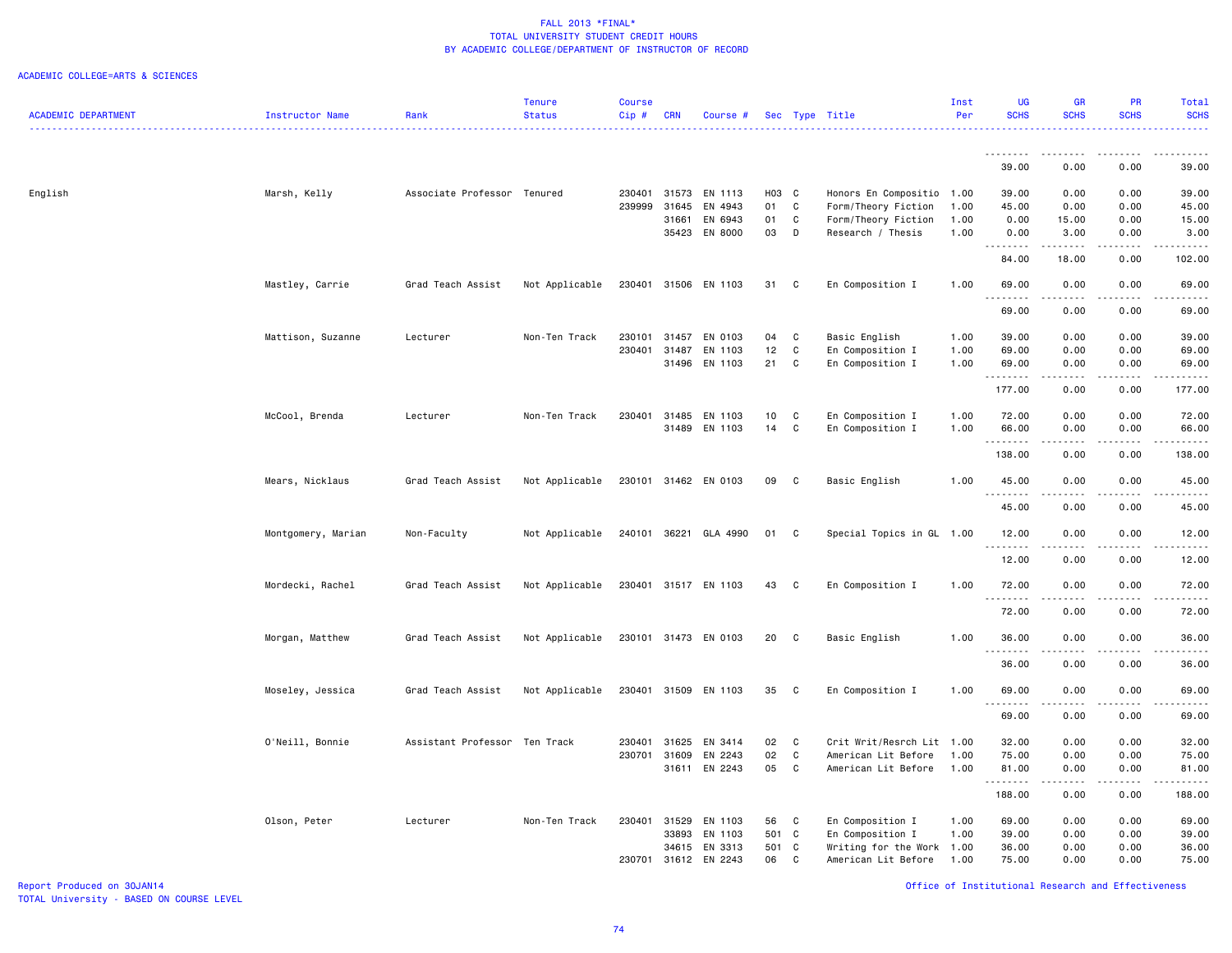#### ACADEMIC COLLEGE=ARTS & SCIENCES

|                            |                   |                               | <b>Tenure</b>  | <b>Course</b>    |                |                          |          |                   |                                                        | Inst         | <b>UG</b>          | <b>GR</b>                                                                                                                                                    | <b>PR</b>                                                                                                                                                    | Total                                                                                                                                                                                     |
|----------------------------|-------------------|-------------------------------|----------------|------------------|----------------|--------------------------|----------|-------------------|--------------------------------------------------------|--------------|--------------------|--------------------------------------------------------------------------------------------------------------------------------------------------------------|--------------------------------------------------------------------------------------------------------------------------------------------------------------|-------------------------------------------------------------------------------------------------------------------------------------------------------------------------------------------|
| <b>ACADEMIC DEPARTMENT</b> | Instructor Name   | Rank                          | <b>Status</b>  | Cip#             | <b>CRN</b>     | Course #                 |          |                   | Sec Type Title                                         | Per          | <b>SCHS</b>        | <b>SCHS</b>                                                                                                                                                  | <b>SCHS</b>                                                                                                                                                  | <b>SCHS</b><br>.                                                                                                                                                                          |
|                            |                   |                               |                |                  |                |                          |          |                   |                                                        |              |                    |                                                                                                                                                              |                                                                                                                                                              |                                                                                                                                                                                           |
|                            |                   |                               |                |                  |                |                          |          |                   |                                                        |              | <u>.</u><br>219.00 | .<br>0.00                                                                                                                                                    | .<br>0.00                                                                                                                                                    | $\frac{1}{2} \left( \frac{1}{2} \right) \left( \frac{1}{2} \right) \left( \frac{1}{2} \right) \left( \frac{1}{2} \right) \left( \frac{1}{2} \right) \left( \frac{1}{2} \right)$<br>219.00 |
| English                    | Parks, Jalesa     | Grad Teach Assist             | Not Applicable | 230401           |                | 31478 EN 1103            | 03       | C                 | En Composition I                                       | 1.00         | 69.00              | 0.00                                                                                                                                                         | 0.00                                                                                                                                                         | 69.00                                                                                                                                                                                     |
|                            |                   |                               |                |                  |                | 31484 EN 1103            | 09       | C                 | En Composition I                                       | 1.00         | 72.00              | 0.00                                                                                                                                                         | 0.00                                                                                                                                                         | 72.00                                                                                                                                                                                     |
|                            |                   |                               |                |                  |                |                          |          |                   |                                                        |              | .<br>141.00        | $\omega$ is $\omega$ in $\omega$<br>0.00                                                                                                                     | $\frac{1}{2} \left( \frac{1}{2} \right) \left( \frac{1}{2} \right) \left( \frac{1}{2} \right) \left( \frac{1}{2} \right) \left( \frac{1}{2} \right)$<br>0.00 | .<br>141.00                                                                                                                                                                               |
|                            |                   |                               |                |                  |                |                          |          |                   |                                                        |              |                    |                                                                                                                                                              |                                                                                                                                                              |                                                                                                                                                                                           |
|                            | Parr, Susan       | Lecturer                      | Non-Ten Track  | 230101<br>230401 | 31520          | 31454 EN 0103<br>EN 1103 | 01<br>46 | C<br>C            | Basic English<br>En Composition I                      | 1.00<br>1.00 | 42.00<br>66.00     | 0.00<br>0.00                                                                                                                                                 | 0.00<br>0.00                                                                                                                                                 | 42.00<br>66.00                                                                                                                                                                            |
|                            |                   |                               |                |                  |                | 31524 EN 1103            | 50       | C                 | En Composition I                                       | 1.00         | 72.00              | 0.00                                                                                                                                                         | 0.00                                                                                                                                                         | 72.00                                                                                                                                                                                     |
|                            |                   |                               |                |                  |                |                          |          |                   |                                                        |              | .                  | .                                                                                                                                                            |                                                                                                                                                              | .                                                                                                                                                                                         |
|                            |                   |                               |                |                  |                |                          |          |                   |                                                        |              | 180.00             | 0.00                                                                                                                                                         | 0.00                                                                                                                                                         | 180.00                                                                                                                                                                                    |
|                            | Pierce, Catherine | Associate Professor Tenured   |                | 230501           | 31620          | EN 3303                  | 03       | C                 | Creative Writing                                       | 1.00         | 45.00              | 0.00                                                                                                                                                         | 0.00                                                                                                                                                         | 45.00                                                                                                                                                                                     |
|                            |                   |                               |                |                  | 31621          | EN 3303                  | 04       | C                 | Creative Writing                                       | 1.00         | 42.00              | 0.00                                                                                                                                                         | 0.00                                                                                                                                                         | 42.00                                                                                                                                                                                     |
|                            |                   |                               |                |                  | 31648          | EN 6303                  | 01       | C                 | Craft Of Poetry                                        | 1.00         | 0.00               | 18.00                                                                                                                                                        | 0.00                                                                                                                                                         | 18.00                                                                                                                                                                                     |
|                            |                   |                               |                | 239999           | 31632          | EN 4303                  | 01       | C                 | Craft Of Poetry                                        | 1.00         | 18.00              | 0.00                                                                                                                                                         | 0.00                                                                                                                                                         | 18.00                                                                                                                                                                                     |
|                            |                   |                               |                |                  | 35126<br>35414 | EN 4000<br>EN 8000       | 02<br>02 | $\mathbf{I}$<br>D | Directed Indiv Study 1.00<br>Research / Thesis         | 1.00         | 3.00<br>0.00       | 0.00<br>6.00                                                                                                                                                 | 0.00<br>0.00                                                                                                                                                 | 3.00<br>6.00                                                                                                                                                                              |
|                            |                   |                               |                |                  | 35439          | EN 7000                  | 01       | $\mathbf{I}$      | Directed Indiv Study                                   | 1.00         | 0.00               | 3.00                                                                                                                                                         | 0.00                                                                                                                                                         | 3.00                                                                                                                                                                                      |
|                            |                   |                               |                |                  | 35440          | EN 7000                  | 02       | $\mathbf{I}$      | Directed Indiv Study 1.00                              |              | 0.00               | 3.00                                                                                                                                                         | 0.00                                                                                                                                                         | 3.00                                                                                                                                                                                      |
|                            |                   |                               |                |                  |                | 35441 EN 7000            | 03       | $\mathbf{I}$      | Directed Indiv Study 1.00                              |              | 0.00               | 3.00                                                                                                                                                         | 0.00                                                                                                                                                         | 3.00                                                                                                                                                                                      |
|                            |                   |                               |                |                  |                |                          |          |                   |                                                        |              | .<br>108.00        | .<br>33.00                                                                                                                                                   | .<br>0.00                                                                                                                                                    | 141.00                                                                                                                                                                                    |
|                            | Pizer, Ginger     | Assistant Professor Ten Track |                | 160102           | 30204          | AN 4403                  | 01       | C                 | Intro To Linguistics 1.00                              |              | 9.00               | 0.00                                                                                                                                                         | 0.00                                                                                                                                                         | 9.00                                                                                                                                                                                      |
|                            |                   |                               |                |                  | 30205          | AN 4403                  | 02       | C                 | Intro To Linguistics 1.00                              |              | 15.00              | 0.00                                                                                                                                                         | 0.00                                                                                                                                                         | 15.00                                                                                                                                                                                     |
|                            |                   |                               |                |                  | 31627          | EN 3423                  | 01       | C                 | Desc Eng Grammar                                       | 1.00         | 66.00              | 0.00                                                                                                                                                         | 0.00                                                                                                                                                         | 66.00                                                                                                                                                                                     |
|                            |                   |                               |                |                  | 31634          | EN 4403                  | 01       | C                 | Intro To Linguistics 1.00                              |              | 42.00              | 0.00                                                                                                                                                         | 0.00                                                                                                                                                         | 42.00                                                                                                                                                                                     |
|                            |                   |                               |                |                  | 31635          | EN 4403                  | 02       | C                 | Intro To Linguistics                                   | 1.00         | 45.00              | 0.00                                                                                                                                                         | 0.00                                                                                                                                                         | 45.00                                                                                                                                                                                     |
|                            |                   |                               |                |                  | 31650          | EN 6403<br>31651 EN 6403 | 01<br>02 | C<br>$\mathbf{C}$ | Intro To Linguistics 1.00<br>Intro To Linguistics 1.00 |              | 0.00<br>0.00       | 6.00<br>3.00                                                                                                                                                 | 0.00<br>0.00                                                                                                                                                 | 6.00<br>3.00                                                                                                                                                                              |
|                            |                   |                               |                |                  |                |                          |          |                   |                                                        |              | . <b>.</b>         |                                                                                                                                                              |                                                                                                                                                              |                                                                                                                                                                                           |
|                            |                   |                               |                |                  |                |                          |          |                   |                                                        |              | 177.00             | 9.00                                                                                                                                                         | 0.00                                                                                                                                                         | 186.00                                                                                                                                                                                    |
|                            | Price, Marty      | Instructor                    | Non-Ten Track  | 230701           | 31614          | EN 2253                  | 03       | C                 | American Lit After 1 1.00                              |              | 81.00              | 0.00                                                                                                                                                         | 0.00                                                                                                                                                         | 81.00                                                                                                                                                                                     |
|                            |                   |                               |                | 230801           | 31601          | EN 2213                  | 03       | C                 | English Lit Before 1 1.00                              |              | 69.00              | 0.00                                                                                                                                                         | 0.00                                                                                                                                                         | 69.00                                                                                                                                                                                     |
|                            |                   |                               |                |                  |                | 31602 EN 2213            | 04       | $\mathbf c$       | English Lit Before 1 1.00                              |              | 78.00<br>.         | 0.00<br>.                                                                                                                                                    | 0.00<br>.                                                                                                                                                    | 78.00<br>.                                                                                                                                                                                |
|                            |                   |                               |                |                  |                |                          |          |                   |                                                        |              | 228.00             | 0.00                                                                                                                                                         | 0.00                                                                                                                                                         | 228.00                                                                                                                                                                                    |
|                            | Purl, Laura       | Grad Teach Assist             | Not Applicable |                  |                | 230101 31467 EN 0103     | 14       | C                 | Basic English                                          | 1.00         | 36.00              | 0.00                                                                                                                                                         | 0.00                                                                                                                                                         | 36.00                                                                                                                                                                                     |
|                            |                   |                               |                |                  |                |                          |          |                   |                                                        |              | .<br>36.00         | $\frac{1}{2} \left( \frac{1}{2} \right) \left( \frac{1}{2} \right) \left( \frac{1}{2} \right) \left( \frac{1}{2} \right) \left( \frac{1}{2} \right)$<br>0.00 | $\frac{1}{2}$<br>0.00                                                                                                                                        | .<br>36.00                                                                                                                                                                                |
|                            | Raymond, Richard  | Professor                     | Tenured        |                  | 230401 31626   | EN 3414                  | 03       | C                 | Crit Writ/Resrch Lit 1.00                              |              | 52.00              | 0.00                                                                                                                                                         | 0.00                                                                                                                                                         | 52.00                                                                                                                                                                                     |
|                            |                   |                               |                |                  | 31630          | EN 4111                  | 01       | $\mathbf c$       | Portfol & Reflec Wri 1.00                              |              | 36.00              | 0.00                                                                                                                                                         | 0.00                                                                                                                                                         | 36.00                                                                                                                                                                                     |
|                            |                   |                               |                |                  |                | 35960 EN 1173            | 14       | $\mathbf c$       | Accelerated Comp II                                    | 1.00         | 48.00<br>.         | 0.00<br><b><i><u>.</u></i></b>                                                                                                                               | 0.00<br>.                                                                                                                                                    | 48.00<br><u>.</u>                                                                                                                                                                         |
|                            |                   |                               |                |                  |                |                          |          |                   |                                                        |              | 136.00             | 0.00                                                                                                                                                         | 0.00                                                                                                                                                         | 136.00                                                                                                                                                                                    |
|                            | Redd, James       | Lecturer                      | Non-Ten Track  | 230401           | 31483          | EN 1103                  | 08       | C                 | En Composition I                                       | 1.00         | 66.00              | 0.00                                                                                                                                                         | 0.00                                                                                                                                                         | 66.00                                                                                                                                                                                     |
|                            |                   |                               |                |                  | 31501          | EN 1103                  | 26       | $\mathbf c$       | En Composition I                                       | 1.00         | 69.00              | 0.00                                                                                                                                                         | 0.00                                                                                                                                                         | 69.00                                                                                                                                                                                     |
|                            |                   |                               |                |                  |                | 31545 EN 1103            | 83       | C                 | En Composition I                                       | 1.00         | 66.00              | 0.00                                                                                                                                                         | 0.00                                                                                                                                                         | 66.00                                                                                                                                                                                     |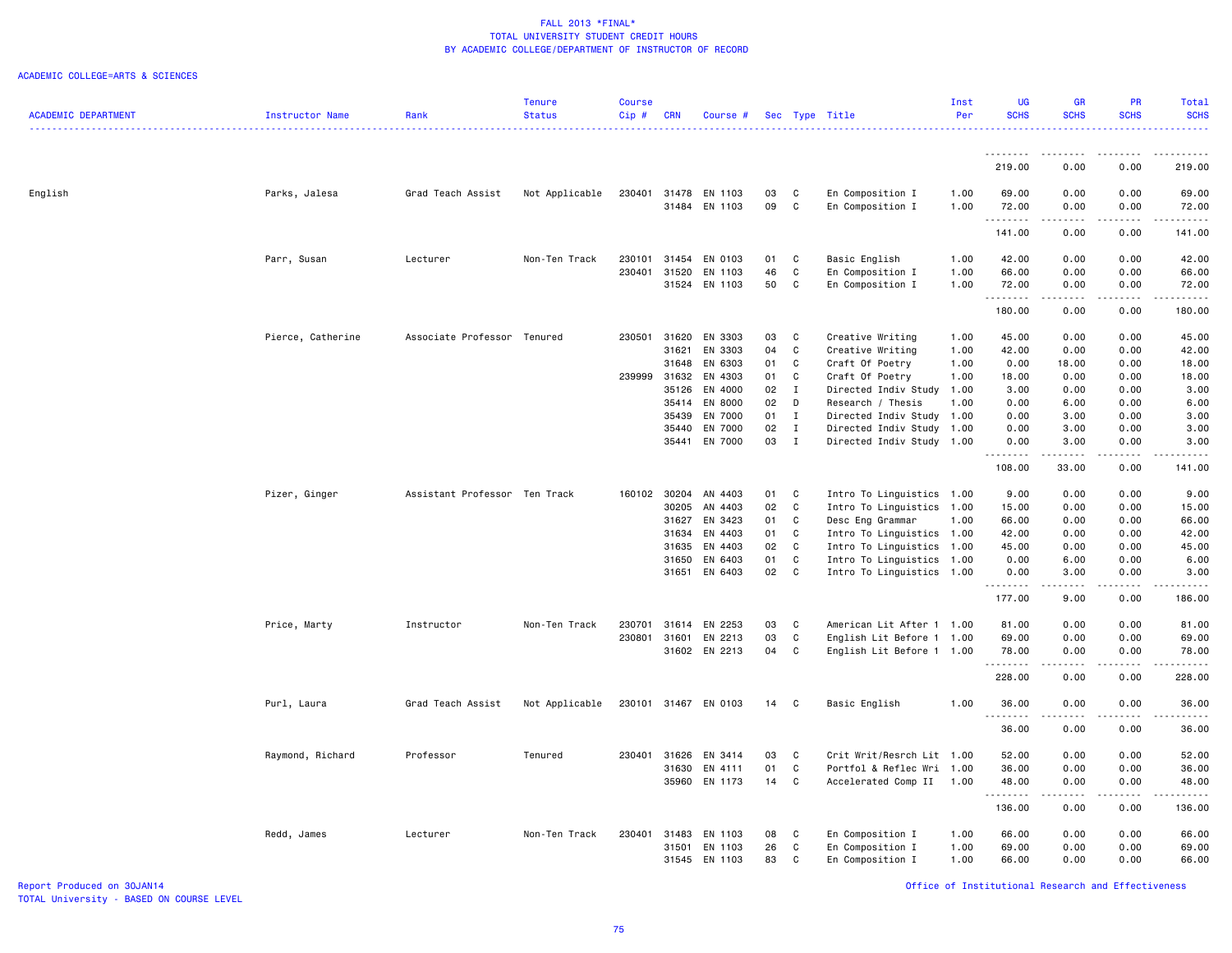|                            |                        |                               | <b>Tenure</b>  | <b>Course</b> |            |               |       |              |                           | Inst | <b>UG</b>              | <b>GR</b>   | <b>PR</b>             | Total                |
|----------------------------|------------------------|-------------------------------|----------------|---------------|------------|---------------|-------|--------------|---------------------------|------|------------------------|-------------|-----------------------|----------------------|
| <b>ACADEMIC DEPARTMENT</b> | <b>Instructor Name</b> | Rank                          | <b>Status</b>  | Cip #         | <b>CRN</b> | Course #      |       |              | Sec Type Title            | Per  | <b>SCHS</b>            | <b>SCHS</b> | <b>SCHS</b>           | <b>SCHS</b><br>.     |
| English                    | Redd, James            | Lecturer                      | Non-Ten Track  | 230401        | 31565      | EN 1113       | 18    | C            | En Composition II         | 1.00 | 66.00                  | 0.00        | 0.00                  | 66.00                |
|                            |                        |                               |                |               |            |               |       |              |                           |      | .<br>267.00            | 0.00        | .<br>0.00             | .<br>267.00          |
|                            | Robinson, Kristopher   | Lecturer                      | Non-Ten Track  | 230401        | 31492      | EN 1103       | 17    | $\mathbf c$  | En Composition I          | 1.00 | 60.00                  | 0.00        | 0.00                  | 60.00                |
|                            |                        |                               |                |               | 31510      | EN 1103       | 36    | C            | En Composition I          | 1.00 | 69.00                  | 0.00        | 0.00                  | 69.00                |
|                            |                        |                               |                |               | 31530      | EN 1103       | 57    | C            | En Composition I          | 1.00 | 69.00                  | 0.00        | 0.00                  | 69.00                |
|                            |                        |                               |                |               | 31551      | EN 1113       | 04    | C            | En Composition II         | 1.00 | 66.00<br>.             | 0.00        | 0.00                  | 66.00<br>وبالمسامين  |
|                            |                        |                               |                |               |            |               |       |              |                           |      | 264.00                 | 0.00        | 0.00                  | 264.00               |
|                            | Salter, Katherine      | Lecturer                      | Non-Ten Track  | 230401        | 31508      | EN 1103       | 33    | C            | En Composition I          | 1.00 | 60.00                  | 0.00        | 0.00                  | 60.00                |
|                            |                        |                               |                |               | 31536      | EN 1103       | 71    | $\mathbb{C}$ | En Composition I          | 1.00 | 60.00                  | 0.00        | 0.00                  | 60.00                |
|                            |                        |                               |                |               | 31558      | EN 1113       | 11    | C            | En Composition II         | 1.00 | 69.00                  | 0.00        | 0.00                  | 69.00                |
|                            |                        |                               |                |               | 31563      | EN 1113       | 16    | C            | En Composition II         | 1.00 | 72.00<br>.             | 0.00        | 0.00                  | 72.00                |
|                            |                        |                               |                |               |            |               |       |              |                           |      | 261.00                 | 0.00        | 0.00                  | 261.00               |
|                            | Sanders, Shelly        | Instructor                    | Non-Ten Track  | 230301        | 31587      | EN 2203       | 03    | C            | Intro To Literature       | 1.00 | 90.00                  | 0.00        | 0.00                  | 90.00                |
|                            |                        |                               |                |               | 35919      | EN 2203       | 16    | $\mathtt{C}$ | Intro To Literature       | 1.00 | 78.00                  | 0.00        | 0.00                  | 78.00                |
|                            |                        |                               |                | 230401        | 31486      | EN 1103       | 11    | C            | En Composition I          | 1.00 | 66.00                  | 0.00        | 0.00                  | 66.00                |
|                            |                        |                               |                |               | 31491      | EN 1103       | 16    | C            | En Composition I          | 1.00 | 66.00                  | 0.00        | 0.00                  | 66.00                |
|                            |                        |                               |                |               |            |               |       |              |                           |      | .<br>300.00            | 0.00        | 0.00                  | والمناصبات<br>300.00 |
|                            | Shaffer, Donald        | Assistant Professor Ten Track |                | 050201        | 30003      | AAS 1063      | 02    | $\mathbf{C}$ | Intro to African Ame      | 1.00 | 144.00                 | 0.00        | 0.00                  | 144.00               |
|                            |                        |                               |                | 230301        | 34234      | EN 8573       | 01    | S            | Studies in Lit Since      | 1.00 | 0.00                   | 15.00       | 0.00                  | 15.00                |
|                            |                        |                               |                | 230701        |            | 31613 EN 2253 | 01    | C            | American Lit After 1 1.00 |      | 84.00                  | 0.00<br>.   | 0.00<br>.             | 84.00<br>.           |
|                            |                        |                               |                |               |            |               |       |              |                           |      | 228.00                 | 15.00       | 0.00                  | 243.00               |
|                            | Sheffield, Tabitha     | Grad Teach Assist             | Not Applicable | 230401        |            | 31512 EN 1103 | 38    | C            | En Composition I          | 1.00 | 63.00<br><u>.</u>      | 0.00        | 0.00                  | 63.00<br>$    -$     |
|                            |                        |                               |                |               |            |               |       |              |                           |      | 63.00                  | 0.00        | 0.00                  | 63.00                |
|                            | Sheperis, Claire       | Instructor                    | Non-Ten Track  | 230301        | 31586      | EN 2203       | 02    | C            | Intro To Literature       | 1.00 | 90.00                  | 0.00        | 0.00                  | 90.00                |
|                            |                        |                               |                | 230401        | 31521      | EN 1103       | 47    | C            | En Composition I          | 1.00 | 63.00                  | 0.00        | 0.00                  | 63.00                |
|                            |                        |                               |                |               | 31537      | EN 1103       | 72    | C            | En Composition I          | 1.00 | 66.00                  | 0.00        | 0.00                  | 66.00                |
|                            |                        |                               |                |               | 31564      | EN 1113       | 17    | C            | En Composition II         | 1.00 | 54.00                  | 0.00        | 0.00                  | 54.00                |
|                            |                        |                               |                |               |            |               |       |              |                           |      | 273.00                 | .<br>0.00   | $\frac{1}{2}$<br>0.00 | .<br>273.00          |
|                            | Slimp, Cynthia         | Lecturer                      | Non-Ten Track  | 230301        | 34568      | EN 2273       | 201 C |              | World Literature Bef      | 1.00 | 45.00                  | 0.00        | 0.00                  | 45.00                |
|                            |                        |                               |                | 230701        |            | 34470 EN 2243 | 201 C |              | American Lit Before       | 1.00 | 33.00                  | 0.00        | 0.00                  | 33.00                |
|                            |                        |                               |                |               |            |               |       |              |                           |      | . <b>.</b><br>78.00    | .<br>0.00   | $\cdots$<br>0.00      | .<br>78.00           |
|                            | Slimp, Stephen         | Lecturer                      | Non-Ten Track  | 160102        |            | 33686 EN 3423 | 201 C |              | Desc Eng Grammar          | 1.00 | 24.00                  | 0.00        | 0.00                  | 24.00                |
|                            |                        |                               |                |               |            |               |       |              |                           |      | 1.1.1.1.1.1.1<br>24.00 | 0.00        | 0.00                  | 24.00                |
|                            | Smith, Jonathan        | Lecturer                      | Non-Ten Track  | 230401        | 31538      | EN 1103       | 73    | C            | En Composition I          | 1.00 | 63.00                  | 0.00        | 0.00                  | 63.00                |
|                            |                        |                               |                |               | 31539      | EN 1103       | 76    | $\mathbb{C}$ | En Composition I          | 1.00 | 66.00                  | 0.00        | 0.00                  | 66.00                |
|                            |                        |                               |                |               |            | 31542 EN 1103 | 79    | C            | En Composition I          | 1.00 | 66.00                  | 0.00        | 0.00                  | 66.00                |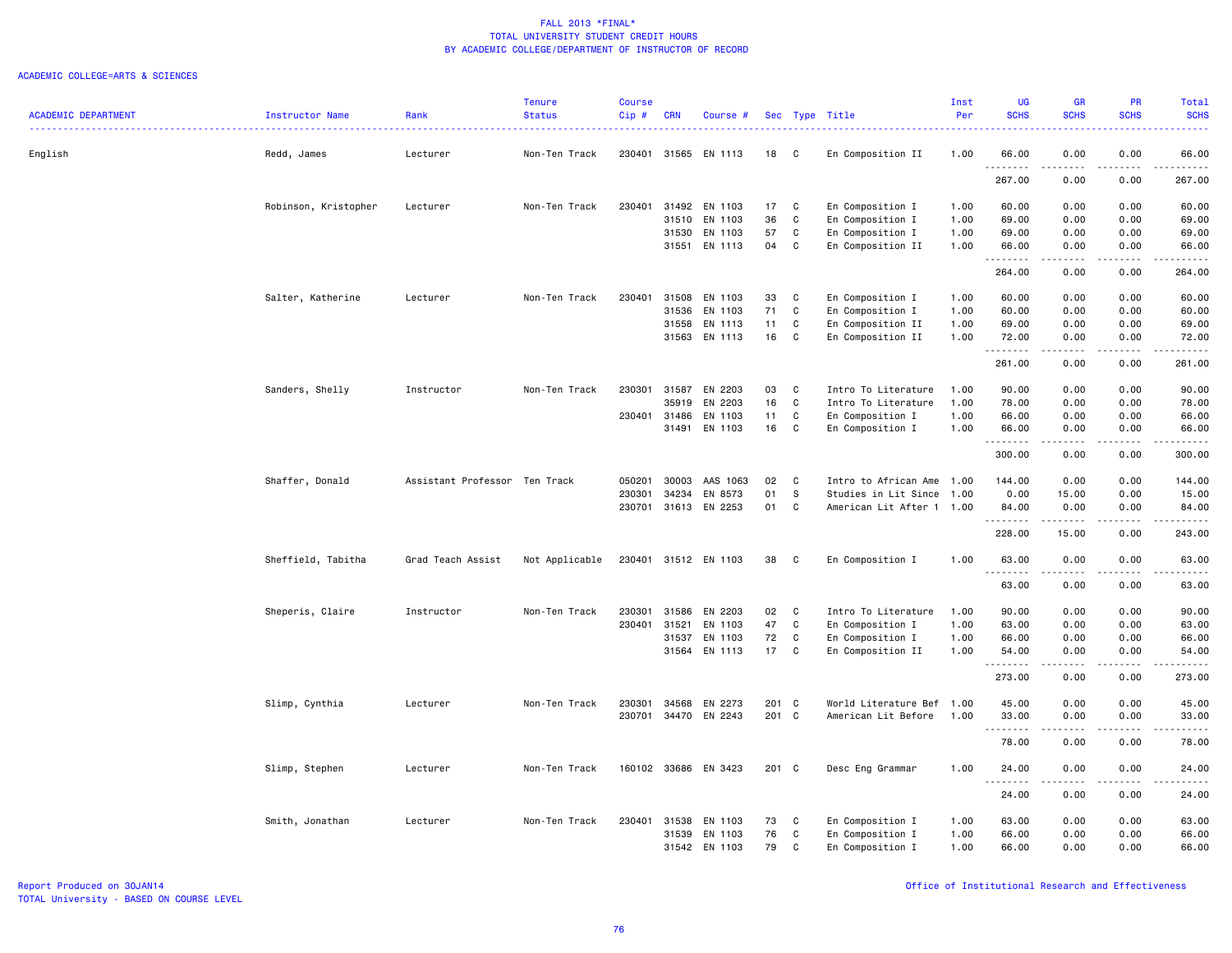|                            |                   |                               | <b>Tenure</b>  | <b>Course</b> |            |               |       |              |                           | Inst | UG          | GR                                                                                                                                | PR                             | Total            |
|----------------------------|-------------------|-------------------------------|----------------|---------------|------------|---------------|-------|--------------|---------------------------|------|-------------|-----------------------------------------------------------------------------------------------------------------------------------|--------------------------------|------------------|
| <b>ACADEMIC DEPARTMENT</b> | Instructor Name   | Rank                          | <b>Status</b>  | Cip#          | <b>CRN</b> | Course #      |       |              | Sec Type Title            | Per  | <b>SCHS</b> | <b>SCHS</b>                                                                                                                       | <b>SCHS</b>                    | <b>SCHS</b><br>. |
|                            |                   |                               |                |               |            |               |       |              |                           |      | <u>.</u>    | $\frac{1}{2}$                                                                                                                     | .                              | .                |
|                            |                   |                               |                |               |            |               |       |              |                           |      | 195.00      | 0.00                                                                                                                              | 0.00                           | 195.00           |
| English                    | Spain, Andrea     | Assistant Professor Ten Track |                | 230301        |            | 31616 EN 2283 | 01    | C            | World Literature Aft 1.00 |      | 69.00       | 0.00                                                                                                                              | 0.00                           | 69.00            |
|                            |                   |                               |                |               | 31617      | EN 2283       | 02    | C            | World Literature Aft 1.00 |      | 69.00       | 0.00                                                                                                                              | 0.00                           | 69.00            |
|                            |                   |                               |                |               | 34226      | EN 6813       | 01    | C            | The World Novel Sinc      | 1.00 | 0.00        | 3.00                                                                                                                              | 0.00                           | 3.00             |
|                            |                   |                               |                | 239999        | 34225      | EN 4813       | 01    | C            | The World Novel Sinc 1.00 |      | 27.00       | 0.00                                                                                                                              | 0.00                           | 27.00            |
|                            |                   |                               |                |               |            |               |       |              |                           |      | .<br>165.00 | $\frac{1}{2} \left( \frac{1}{2} \right) \left( \frac{1}{2} \right) \left( \frac{1}{2} \right) \left( \frac{1}{2} \right)$<br>3.00 | .<br>0.00                      | 168.00           |
|                            |                   |                               |                |               |            |               |       |              |                           |      |             |                                                                                                                                   |                                |                  |
|                            | Spurlock, Ann     | Instructor                    | Non-Ten Track  | 230401        | 31577      | EN 1173       | 04    | C            | Accelerated Comp II       | 1.00 | 54.00       | 0.00                                                                                                                              | 0.00                           | 54.00            |
|                            |                   |                               |                |               | 31646      | EN 6013       | 01    | Ε            | Tchng Col Writing         | 1.00 | 0.00<br>.   | 63.00                                                                                                                             | 0.00<br>$\omega \sim \omega$ . | 63.00<br>.       |
|                            |                   |                               |                |               |            |               |       |              |                           |      | 54.00       | 63.00                                                                                                                             | 0.00                           | 117.00           |
|                            | Stamps, Alison    | Non-Faculty                   | Not Applicable | 131401        | 31784      | ESL 5110      | 01    | C            | American Lang & Cul       | 1.00 | 3.00        | 0.00                                                                                                                              | 0.00                           | 3.00             |
|                            |                   |                               |                |               | 31785      | ESL 5110      | 02    | C            | American Lang & Cul       | 1.00 | 12.00       | 0.00                                                                                                                              | 0.00                           | 12.00            |
|                            |                   |                               |                |               | 31787      | ESL 5110      | 04    | C            | American Lang & Cul       | 1.00 | 45.00       | 0.00                                                                                                                              | 0.00                           | 45.00            |
|                            |                   |                               |                |               | 31789      | ESL 5120      | 02    | C            | American Lang & Cul       | 1.00 | 3.00        | 0.00                                                                                                                              | 0.00                           | 3.00             |
|                            |                   |                               |                |               | 31791      | ESL 5120      | 04    | C            | American Lang & Cul       | 1.00 | 63.00       | 0.00                                                                                                                              | 0.00                           | 63.00            |
|                            |                   |                               |                |               | 31793      | ESL 5313      | 02    | $\mathbb{C}$ | Classroom Comm & Pre      | 1.00 | 3.00        | 0.00                                                                                                                              | 0.00                           | 3.00             |
|                            |                   |                               |                |               | 31795      | ESL 5313      | 04    | C            | Classroom Comm & Pre      | 1.00 | 21.00       | 0.00                                                                                                                              | 0.00                           | 21.00            |
|                            |                   |                               |                |               | 31797      | ESL 5323      | 02    | C            | Academic Research an      | 1.00 | 3.00        | 0.00                                                                                                                              | 0.00                           | 3.00             |
|                            |                   |                               |                |               | 31799      | ESL 5323      | 04    | C            | Academic Research an 1.00 |      | 36.00       | 0.00                                                                                                                              | 0.00                           | 36.00            |
|                            |                   |                               |                |               | 31801      | ESL 5333      | 02    | C            | Critical Reading          | 1.00 | 3.00        | 0.00                                                                                                                              | 0.00                           | 3.00             |
|                            |                   |                               |                |               |            |               |       |              |                           |      | .<br>192.00 | .<br>0.00                                                                                                                         | .<br>0.00                      | .<br>192.00      |
|                            | Stinson, Emily    | Lecturer                      | Non-Ten Track  | 130301        | 34393      | LSK 6013      | 01    | C            | Academic Writing for 1.00 |      | 0.00        | 24.00                                                                                                                             | 0.00                           | 24.00            |
|                            |                   |                               |                |               | 34630      | LSK 6013      | 501   | $\mathbf{C}$ | Academic Writing for      | 1.00 | 0.00        | 33.00                                                                                                                             | 0.00                           | 33.00            |
|                            |                   |                               |                |               | 36282      | LSK 6013      | 502 C |              | Academic Writing for      | 1.00 | 0.00        | 15.00                                                                                                                             | 0.00                           | 15.00            |
|                            |                   |                               |                | 230301        | 31598      | EN 2203       | 14    | C            | Intro To Literature       | 1.00 | 90.00       | 0.00                                                                                                                              | 0.00                           | 90.00            |
|                            |                   |                               |                | 230401        | 31574      | EN 1173       | 01    | C            | Accelerated Comp II       | 1.00 | 60.00       | 0.00                                                                                                                              | 0.00                           | 60.00            |
|                            |                   |                               |                |               | 31578      | EN 1173       | 05    | C            | Accelerated Comp II       | 1.00 | 60.00       | 0.00                                                                                                                              | 0.00                           | 60.00            |
|                            |                   |                               |                | 230801        | 31606      | EN 2223       | 04    | C            | English Lit After 18 1.00 |      | 84.00       | 0.00                                                                                                                              | 0.00                           | 84.00            |
|                            |                   |                               |                |               |            |               |       |              |                           |      | .           | .                                                                                                                                 | .                              | .                |
|                            |                   |                               |                |               |            |               |       |              |                           |      | 294.00      | 72.00                                                                                                                             | 0.00                           | 366.00           |
|                            | Street, Alisha    | Lecturer                      | Non-Ten Track  | 230401        | 31549      | EN 1113       | 02    | C            | En Composition II         | 1.00 | 66.00       | 0.00                                                                                                                              | 0.00                           | 66.00            |
|                            |                   |                               |                |               | 31555      | EN 1113       | 08    | C            | En Composition II         | 1.00 | 66.00       | 0.00                                                                                                                              | 0.00                           | 66.00            |
|                            |                   |                               |                |               |            | 31559 EN 1113 | 12    | $\mathsf{C}$ | En Composition II         | 1.00 | 66.00<br>.  | 0.00<br>.                                                                                                                         | 0.00<br>.                      | 66.00<br>.       |
|                            |                   |                               |                |               |            |               |       |              |                           |      | 198.00      | 0.00                                                                                                                              | 0.00                           | 198.00           |
|                            | Stubbs, Tia       | Lecturer                      | Non-Ten Track  | 230401        | 31490      | EN 1103       | 15    | C            | En Composition I          | 1.00 | 60.00       | 0.00                                                                                                                              | 0.00                           | 60.00            |
|                            |                   |                               |                |               | 31522      | EN 1103       | 48    | $\mathtt{C}$ | En Composition I          | 1.00 | 66.00       | 0.00                                                                                                                              | 0.00                           | 66.00            |
|                            |                   |                               |                |               | 31532      | EN 1103       | 59    | C            | En Composition I          | 1.00 | 66.00       | 0.00                                                                                                                              | 0.00                           | 66.00            |
|                            |                   |                               |                |               |            | 31540 EN 1103 | 77    | C            | En Composition I          | 1.00 | 63.00       | 0.00                                                                                                                              | 0.00                           | 63.00            |
|                            |                   |                               |                |               |            |               |       |              |                           |      | .<br>255.00 | .<br>0.00                                                                                                                         | .<br>0.00                      | .<br>255.00      |
|                            | Swisher, Kayleigh | Grad Teach Assist             | Not Applicable | 230401        |            | 31493 EN 1103 | 18    | C            | En Composition I          | 1.00 | 63.00       | 0.00                                                                                                                              | 0.00                           | 63.00            |
|                            |                   |                               |                |               |            |               |       |              |                           |      | .<br>63.00  | 0.00                                                                                                                              | 0.00                           | 63.00            |
|                            |                   |                               |                |               |            |               |       |              |                           |      |             |                                                                                                                                   |                                |                  |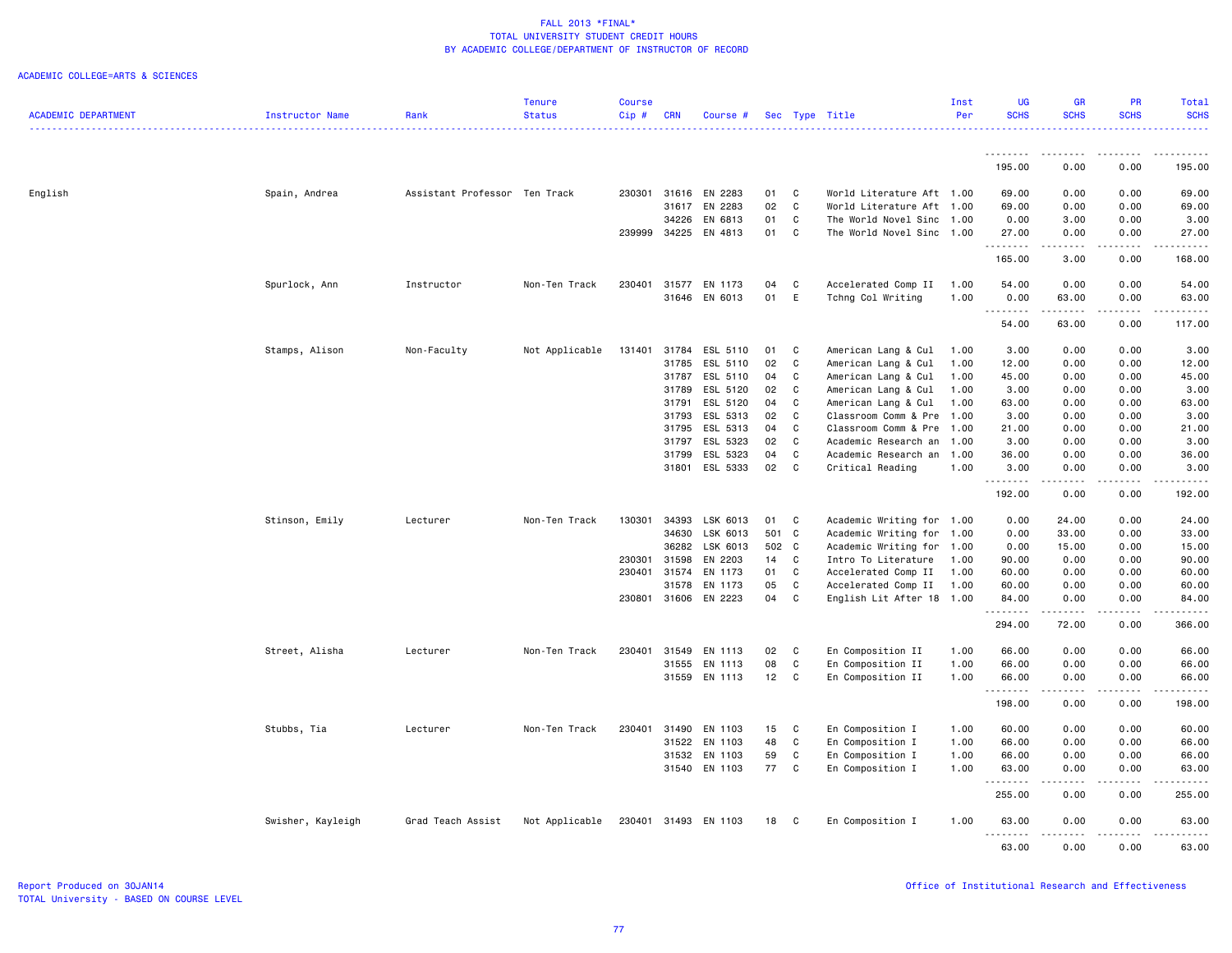| <b>ACADEMIC DEPARTMENT</b> | Instructor Name    | Rank                        | <b>Tenure</b><br><b>Status</b> | <b>Course</b><br>Cip# | <b>CRN</b> | Course #             |                   |   | Sec Type Title         | Inst<br>Per | UG<br><b>SCHS</b> | <b>GR</b><br><b>SCHS</b>                                                                                                          | <b>PR</b><br><b>SCHS</b>                                                         | <b>Total</b><br><b>SCHS</b> |
|----------------------------|--------------------|-----------------------------|--------------------------------|-----------------------|------------|----------------------|-------------------|---|------------------------|-------------|-------------------|-----------------------------------------------------------------------------------------------------------------------------------|----------------------------------------------------------------------------------|-----------------------------|
| English                    | Thompson, Jermaine | Grad Teach Assist           | Not Applicable                 |                       |            | 230101 31464 EN 0103 | 11 C              |   | Basic English          | 1.00        | 39.00             | 0.00                                                                                                                              | 0.00                                                                             | 39.00                       |
|                            |                    |                             |                                |                       |            |                      |                   |   |                        |             | .<br>39.00        | .<br>0.00                                                                                                                         | 0.00                                                                             | 39.00                       |
|                            | Thompson, Jessica  | Instructor                  | Non-Ten Track                  | 230301                |            | 31592 EN 2203        | 08                | C | Intro To Literature    | 1.00        | 84.00             | 0.00                                                                                                                              | 0.00                                                                             | 84.00                       |
|                            |                    |                             |                                | 230401                | 31550      | EN 1113              | 03                | C | En Composition II      | 1.00        | 66.00             | 0.00                                                                                                                              | 0.00                                                                             | 66.00                       |
|                            |                    |                             |                                |                       |            | 31552 EN 1113        | 05                | C | En Composition II      | 1.00        | 63.00<br>.        | 0.00<br>.                                                                                                                         | 0.00<br>-----                                                                    | 63.00                       |
|                            |                    |                             |                                |                       |            |                      |                   |   |                        |             | 213.00            | 0.00                                                                                                                              | 0.00                                                                             | 213.00                      |
|                            | Townsend, Amanda   | Lecturer                    | Non-Ten Track                  | 230101                |            | 31474 EN 0103        | 21                | C | Basic English          | 1.00        | 36.00             | 0.00                                                                                                                              | 0.00                                                                             | 36.00                       |
|                            |                    |                             |                                | 230401                | 31481      | EN 1103              | 06                | C | En Composition I       | 1.00        | 66.00             | 0.00                                                                                                                              | 0.00                                                                             | 66.00                       |
|                            |                    |                             |                                |                       |            | 31518 EN 1103        | 44                | C | En Composition I       | 1.00        | 69.00             | 0.00                                                                                                                              | 0.00                                                                             | 69.00                       |
|                            |                    |                             |                                |                       | 31523      | EN 1103              | 49                | C | En Composition I       | 1.00        | 66.00<br>.        | 0.00                                                                                                                              | 0.00                                                                             | 66.00                       |
|                            |                    |                             |                                |                       |            |                      |                   |   |                        |             | 237.00            | 0.00                                                                                                                              | 0.00                                                                             | 237.00                      |
|                            | Trimm, James       | Lecturer                    | Non-Ten Track                  | 230401                | 31528      | EN 1103              | 55                | C | En Composition I       | 1.00        | 72.00             | 0.00                                                                                                                              | 0.00                                                                             | 72.00                       |
|                            |                    |                             |                                |                       |            | 31543 EN 1103        | 81                | C | En Composition I       | 1.00        | 69.00             | 0.00                                                                                                                              | 0.00                                                                             | 69.00                       |
|                            |                    |                             |                                |                       |            | 31554 EN 1113        | 07                | C | En Composition II      | 1.00        | 69.00             | 0.00                                                                                                                              | 0.00                                                                             | 69.00                       |
|                            |                    |                             |                                |                       |            | 31561 EN 1113        | 14                | C | En Composition II      | 1.00        | 69.00<br>.        | 0.00<br>$\frac{1}{2} \left( \frac{1}{2} \right) \left( \frac{1}{2} \right) \left( \frac{1}{2} \right) \left( \frac{1}{2} \right)$ | 0.00<br>.                                                                        | 69.00                       |
|                            |                    |                             |                                |                       |            |                      |                   |   |                        |             | 279.00            | 0.00                                                                                                                              | 0.00                                                                             | 279.00                      |
|                            | Voller, Leslie     | Lecturer                    | Non-Ten Track                  | 230101                | 31465      | EN 0103              | 12                | C | Basic English          | 1.00        | 45.00             | 0.00                                                                                                                              | 0.00                                                                             | 45.00                       |
|                            |                    |                             |                                | 230301                | 31599      | EN 2203              | 15                | C | Intro To Literature    | 1.00        | 90.00             | 0.00                                                                                                                              | 0.00                                                                             | 90.00                       |
|                            |                    |                             |                                | 230401                |            | 31476 EN 1103        | 01                | C | ESL En Composition I   | 1.00        | 48.00             | 0.00                                                                                                                              | 0.00                                                                             | 48.00                       |
|                            |                    |                             |                                |                       |            | 31535 EN 1103        | 62                | C | En Composition I       | 1.00        | 66.00<br>.        | 0.00<br>$\sim$ $\sim$ $\sim$ $\sim$                                                                                               | 0.00<br>-----                                                                    | 66.00<br>.                  |
|                            |                    |                             |                                |                       |            |                      |                   |   |                        |             | 249.00            | 0.00                                                                                                                              | 0.00                                                                             | 249.00                      |
|                            | Walden, Robin      | Grad Teach Assist           | Not Applicable                 |                       |            | 230101 31468 EN 0103 | 15 C              |   | Basic English          | 1.00        | 33.00             | 0.00                                                                                                                              | 0.00                                                                             | 33.00                       |
|                            |                    |                             |                                |                       |            |                      |                   |   |                        |             | .<br>33.00        | 0.00                                                                                                                              | 0.00                                                                             | 33.00                       |
|                            | West, Robert       | Associate Professor Tenured |                                | 230301                |            | 34222 EN 6823        | 01                | C | Poetry Since 1900      | 1.00        | 0.00              | 15.00                                                                                                                             | 0.00                                                                             | 15.00                       |
|                            |                    |                             |                                | 230701                |            | 31615 EN 2253        | H <sub>01</sub> C |   | American Lit After 1   | 1.00        | 42.00             | 0.00                                                                                                                              | 0.00                                                                             | 42.00                       |
|                            |                    |                             |                                | 239999                |            | 34221 EN 4823        | 01                | C | Poetry Since 1900      | 1.00        | 48.00             | 0.00                                                                                                                              | 0.00                                                                             | 48.00                       |
|                            |                    |                             |                                |                       |            |                      |                   |   |                        |             | .<br>90.00        | $- - - -$<br>15.00                                                                                                                | .<br>0.00                                                                        | 105.00                      |
|                            | Whitten, Rebecca   | Instructor                  | Non-Ten Track                  | 230301                |            | 31585 EN 2203        | 01                | C | Intro To Literature    | 1.00        | 87.00             | 0.00                                                                                                                              | 0.00                                                                             | 87.00                       |
|                            |                    |                             |                                |                       | 31596      | EN 2203              | 12                | C | Intro To Literature    | 1.00        | 84.00             | 0.00                                                                                                                              | 0.00                                                                             | 84.00                       |
|                            |                    |                             |                                | 230401                | 31495      | EN 1103              | 20                | C | En Composition $I - L$ | 1.00        | 66.00             | 0.00                                                                                                                              | 0.00                                                                             | 66.00                       |
|                            |                    |                             |                                |                       |            | 31582 EN 1173        | 09                | C | Accelerated Comp II    | 1.00        | 60.00<br>.        | 0.00<br>لأعاجب                                                                                                                    | 0.00<br>.                                                                        | 60.00                       |
|                            |                    |                             |                                |                       |            |                      |                   |   |                        |             | 297.00            | 0.00                                                                                                                              | 0.00                                                                             | 297.00                      |
|                            |                    |                             |                                |                       |            |                      |                   |   |                        |             | ========          | ========                                                                                                                          | $\begin{array}{c} \texttt{m} = \texttt{m} = \texttt{m} = \texttt{m} \end{array}$ | ==========                  |
| English                    |                    |                             |                                |                       |            |                      |                   |   |                        |             | 13346.00          | 436.00                                                                                                                            | 0.00                                                                             | 13782.00                    |
|                            |                    |                             |                                |                       |            |                      |                   |   |                        |             | ========          |                                                                                                                                   | -------- -------                                                                 |                             |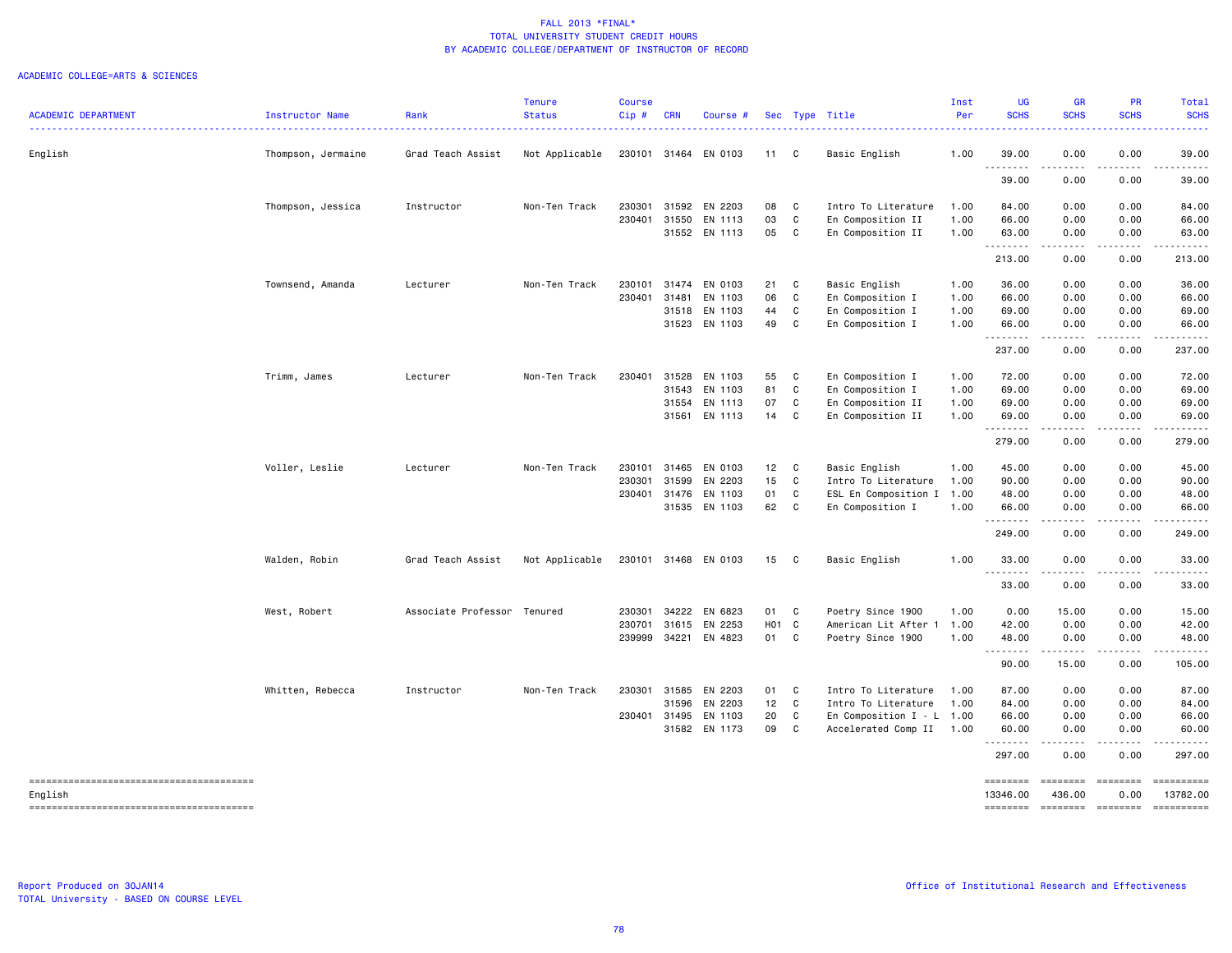| <b>ACADEMIC DEPARTMENT</b> | <b>Instructor Name</b>                              | Rank                          | <b>Tenure</b><br><b>Status</b> | <b>Course</b><br>Cip# | <b>CRN</b>     | Course #           |          |              | Sec Type Title                            | Inst<br>Per  | <b>UG</b><br><b>SCHS</b>                      | <b>GR</b><br><b>SCHS</b> | <b>PR</b><br><b>SCHS</b> | Total<br><b>SCHS</b> |
|----------------------------|-----------------------------------------------------|-------------------------------|--------------------------------|-----------------------|----------------|--------------------|----------|--------------|-------------------------------------------|--------------|-----------------------------------------------|--------------------------|--------------------------|----------------------|
|                            |                                                     |                               |                                |                       |                |                    |          |              |                                           |              |                                               |                          |                          | .                    |
| Geosciences                | Ambinakudige, Shrinidhi Associate Professor Tenured |                               |                                | 450701                | 34528          | GR 4253            | 01       | C            | Geog Of Africa                            | 1.00         | 72.00                                         | 0.00                     | 0.00                     | 72.00                |
|                            |                                                     |                               |                                |                       | 34529          | GR 6253            | 01<br>07 | C            | Geog Of Africa                            | 1.00         | 0.00                                          | 3.00                     | 0.00                     | 3.00                 |
|                            |                                                     |                               |                                |                       | 35752<br>35753 | GR 8000<br>GR 9000 | 06       | D<br>D       | Research / Thesis<br>Research/Dissertatio | 1.00<br>1.00 | 0.00<br>0.00                                  | 7.00<br>12.00            | 0.00<br>0.00             | 7.00<br>12.00        |
|                            |                                                     |                               |                                |                       |                | 36073 GR 4000      | 01       | $\mathbf{I}$ | Directed Indiv Study                      | 1.00         | 4.00                                          | 0.00                     | 0.00                     | 4.00                 |
|                            |                                                     |                               |                                |                       |                |                    |          |              |                                           |              | .                                             | .                        |                          | . <u>.</u> .         |
|                            |                                                     |                               |                                |                       |                |                    |          |              |                                           |              | 76.00                                         | 22.00                    | 0.00                     | 98.00                |
|                            | Babineaux, Claire                                   | Grad Teach Assist             | Not Applicable                 | 400601                | 32065          | GG 1113            | 06       | C            | Survey Earth Sci I                        | 1.00         | 123.00                                        | 0.00                     | 0.00                     | 123.00               |
|                            |                                                     |                               |                                |                       | 32066          | GG 1113            | 07       | C            | Survey Earth Sci I                        | 1.00         | 285.00<br>.                                   | 0.00<br>.                | 0.00<br>.                | 285.00<br>.          |
|                            |                                                     |                               |                                |                       |                |                    |          |              |                                           |              | 408.00                                        | 0.00                     | 0.00                     | 408.00               |
|                            | Boyd, Kelly                                         | Grad Teach Assist             | Not Applicable                 | 450701                | 32101          | GR 1123            | 03       | C            | Intro World Geog                          | 1.00         | 297.00                                        | 0.00                     | 0.00                     | 297.00               |
|                            |                                                     |                               |                                |                       | 32104          | GR 1123            | 06       | C            | Intro World Geog                          | 1.00         | 288.00<br>.                                   | 0.00                     | 0.00                     | 288.00               |
|                            |                                                     |                               |                                |                       |                |                    |          |              |                                           |              | 585.00                                        | 0.00                     | 0.00                     | 585.00               |
|                            | Brown, Michael                                      | Professor                     | Tenured                        | 450701                | 32136          | GR 4753            | 01       | C            | Satellite & Radar Me                      | 1.00         | 87.00                                         | 0.00                     | 0.00                     | 87.00                |
|                            |                                                     |                               |                                |                       | 32159          | GR 6753            | 01       | $\mathbb{C}$ | Satellite & Radar Me                      | 1.00         | 0.00                                          | 3.00                     | 0.00                     | 3.00                 |
|                            |                                                     |                               |                                |                       | 33964          | GR 6113            | 501 C    |              | Met I: Observations                       | 0.10         | 0.00                                          | 9.00                     | 0.00                     | 9.00                 |
|                            |                                                     |                               |                                |                       | 33965          | GR 6113            | 502 C    |              | Met I: Observations                       | 0.10         | 0.00                                          | 9.00                     | 0.00                     | 9.00                 |
|                            |                                                     |                               |                                |                       | 33973          | GR 6923            | 501 C    |              | Severe Weather                            | 0.10         | 0.00                                          | 7.20                     | 0.00                     | 7.20                 |
|                            |                                                     |                               |                                |                       | 35412          | GR 7000            | 01       | $\mathbf{I}$ | Directed Indiv Study 1.00                 |              | 0.00                                          | 27.00                    | 0.00                     | 27.00                |
|                            |                                                     |                               |                                |                       | 35449          | GR 9000            | 04       | D            | Research/Dissertatio 1.00                 |              | 0.00<br><u>.</u>                              | 15.00<br>.               | 0.00<br>.                | 15.00<br>.           |
|                            |                                                     |                               |                                |                       |                |                    |          |              |                                           |              | 87.00                                         | 70.20                    | 0.00                     | 157.20               |
|                            | Carter, William                                     | Lecturer                      | Non-Ten Track                  | 400601                | 32079          | GG 4333            | 01       | C            | Geowriting                                | 1.00         | 57.00                                         | 0.00                     | 0.00                     | 57.00                |
|                            |                                                     |                               |                                | 450701                | 33957          | GR 4713            | 501 B    |              | Synoptic Met I                            | 1.00         | 135.00                                        | 0.00                     | 0.00                     | 135.00               |
|                            |                                                     |                               |                                |                       | 33958          | GR 4713            | 502 B    |              | Synoptic Met I                            | 1.00         | 147.00                                        | 0.00                     | 0.00                     | 147.00               |
|                            |                                                     |                               |                                |                       | 33973          | GR 6923            | 501 C    |              | Severe Weather                            | 0.90         | 0.00                                          | 64.80<br>.               | 0.00<br>.                | 64.80<br><u>.</u>    |
|                            |                                                     |                               |                                |                       |                |                    |          |              |                                           |              | 339.00                                        | 64.80                    | 0.00                     | 403.80               |
|                            | Clary, Renee                                        | Associate Professor Tenured   |                                | 400601                | 34699          | GG 8000            | 501 D    |              | Research / Thesis                         | 1.00         | 0.00                                          | 9.00                     | 0.00                     | 9.00                 |
|                            |                                                     |                               |                                |                       | 34737          | GG 8123            | 501 L    |              | Geol II: Earth and T 1.00                 |              | 0.00                                          | 75.00                    | 0.00                     | 75.00                |
|                            |                                                     |                               |                                |                       | 34738          | GG 8123            | 502 L    |              | Geol II: Earth and T                      | 1.00         | 0.00                                          | 57.00                    | 0.00                     | 57.00                |
|                            |                                                     |                               |                                |                       | 34740          | GG 4990            | 01       | C            | Special Topic In GG                       | 1.00         | 51.00                                         | 0.00                     | 0.00                     | 51.00                |
|                            |                                                     |                               |                                |                       | 34741          | GG 6990            | 01       | C            | Special Topic In GG                       | 1.00         | 0.00                                          | 3.00                     | 0.00                     | 3.00                 |
|                            |                                                     |                               |                                |                       | 35247          | GG 9000            | 02       | D            | Research/Dissertatio 1.00                 |              | 0.00<br><u>.</u>                              | 8.00<br>.                | 0.00<br>$- - - -$        | 8.00<br>.            |
|                            |                                                     |                               |                                |                       |                |                    |          |              |                                           |              | 51.00                                         | 152.00                   | 0.00                     | 203.00               |
|                            | Cooke, William                                      | Associate Professor Tenured   |                                | 450701                | 33948          | GR 4333            | 501 B    |              | Remote Sensing Phys                       | 0.10         | 0.60                                          | 0.00                     | 0.00                     | 0.60                 |
|                            |                                                     |                               |                                |                       | 33972          | GR 6333            | 501 B    |              | Remote Sensing Phys                       | 0.10         | 0.00                                          | 4.20                     | 0.00                     | 4.20                 |
|                            |                                                     |                               |                                |                       | 36131          | GR 8000            | 08       | D            | Research / Thesis                         | 1.00         | 0.00                                          | 4.00                     | 0.00                     | 4.00                 |
|                            |                                                     |                               |                                |                       |                | 36242 GR 9000      | 07       | D            | Research/Dissertatio 1.00                 |              | 0.00<br>$\sim$ $\sim$ $\sim$<br>$\frac{1}{2}$ | 18.00<br>. <u>.</u>      | 0.00<br>$- - - -$        | 18.00<br>. <u>.</u>  |
|                            |                                                     |                               |                                |                       |                |                    |          |              |                                           |              | 0.60                                          | 26.20                    | 0.00                     | 26.80                |
|                            | Dash, Padmanava                                     | Assistant Professor Ten Track |                                | 400601                | 32075          | GG 3613            | 01       | C            | Water Resources                           | 1.00         | 171.00                                        | 0.00                     | 0.00                     | 171.00               |
|                            |                                                     |                               |                                | 450701                | 32122          | GR 4333            | 01       | C            | Remote Sensing Phys                       | 1.00         | 51.00                                         | 0.00                     | 0.00                     | 51.00                |
|                            |                                                     |                               |                                |                       | 32146          | GR 6333            | 01       | C            | Remote Sensing Phys                       | 1.00         | 0.00                                          | 33.00                    | 0.00                     | 33.00                |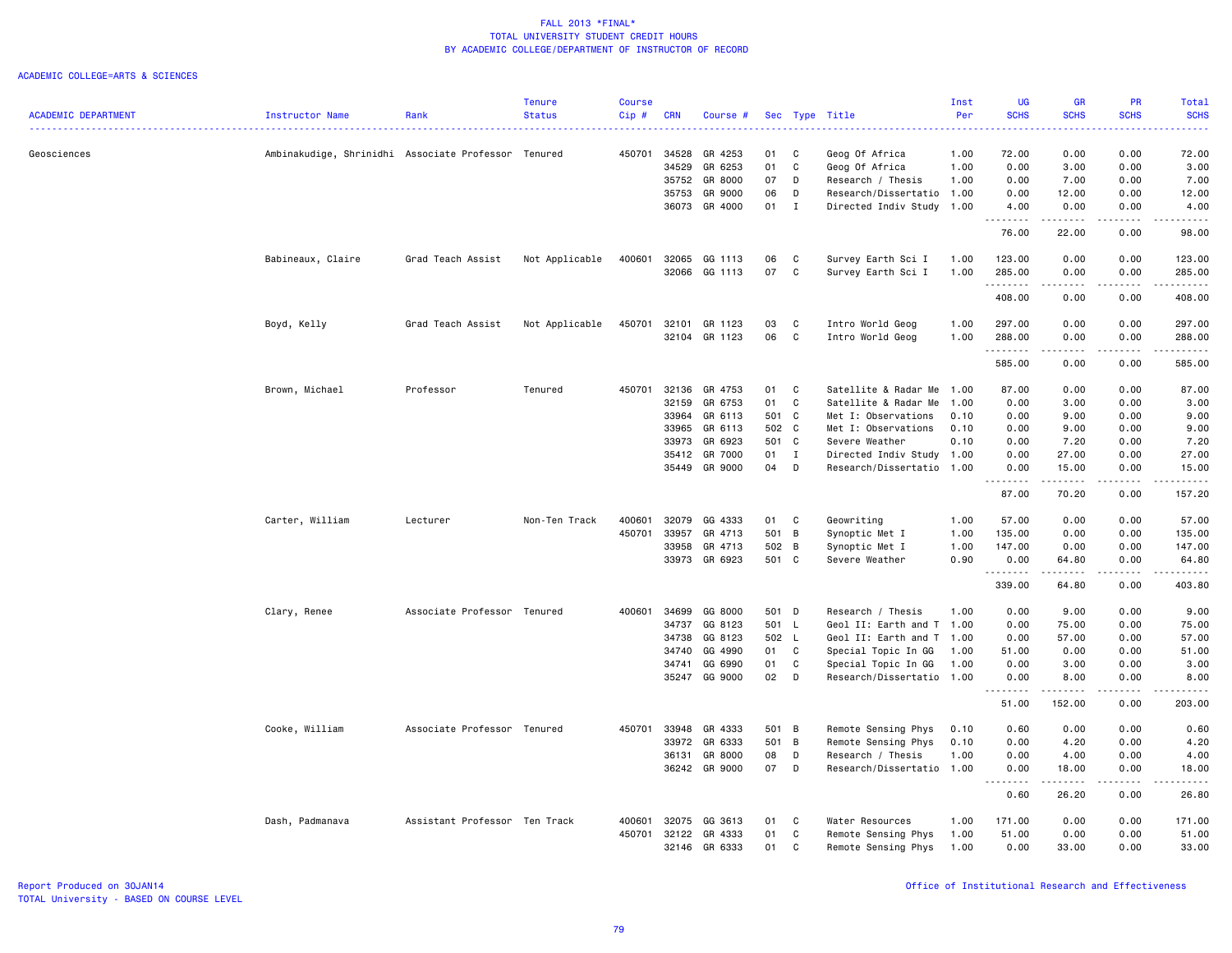|                            |                  |                               | Tenure         | Course  |            |                      |       |              |                           | Inst | <b>UG</b>                           | <b>GR</b>         | <b>PR</b>                                                                                                                                                    | Total            |
|----------------------------|------------------|-------------------------------|----------------|---------|------------|----------------------|-------|--------------|---------------------------|------|-------------------------------------|-------------------|--------------------------------------------------------------------------------------------------------------------------------------------------------------|------------------|
| <b>ACADEMIC DEPARTMENT</b> | Instructor Name  | Rank                          | <b>Status</b>  | $Cip$ # | <b>CRN</b> | Course #             |       |              | Sec Type Title            | Per  | <b>SCHS</b>                         | <b>SCHS</b>       | <b>SCHS</b>                                                                                                                                                  | <b>SCHS</b><br>. |
|                            |                  |                               |                |         |            |                      |       |              |                           |      | . <b>.</b>                          | .                 | $- - - - - -$                                                                                                                                                | . <u>.</u> .     |
|                            |                  |                               |                |         |            |                      |       |              |                           |      | 222.00                              | 33.00             | 0.00                                                                                                                                                         | 255.00           |
| Geosciences                | Dixon, Paul      | Associate Professor Tenured   |                | 450701  | 35226      | GR 8000              | 03    | D            | Research / Thesis         | 1.00 | 0.00                                | 22.00             | 0.00                                                                                                                                                         | 22.00            |
|                            |                  |                               |                |         |            | 36269 GR 9000        | 08    | D            | Research/Dissertatio 1.00 |      | 0.00<br>$\sim$ $\sim$<br>. <b>.</b> | 3.00<br>.         | 0.00<br>-----                                                                                                                                                | 3.00<br>.        |
|                            |                  |                               |                |         |            |                      |       |              |                           |      | 0.00                                | 25.00             | 0.00                                                                                                                                                         | 25.00            |
|                            | Dudley, Jerry    | Non-Faculty                   | Not Applicable |         |            | 400601 32064 GG 1113 | 05    | $\mathbf{C}$ | Survey Earth Sci I        | 1.00 | 300.00<br>.                         | 0.00<br><u>.</u>  | 0.00<br>.                                                                                                                                                    | 300.00<br>.      |
|                            |                  |                               |                |         |            |                      |       |              |                           |      | 300.00                              | 0.00              | 0.00                                                                                                                                                         | 300.00           |
|                            | Dyer, Jamie      | Associate Professor Tenured   |                | 400401  | 33963      | GR 4943              | 501 C |              | Tropical Meteorology      | 0.10 | 1.80                                | 0.00              | 0.00                                                                                                                                                         | 1.80             |
|                            |                  |                               |                |         | 33976      | GR 6943              | 501 C |              | Tropical Meteorology      | 0.10 | 0.00                                | 11.70             | 0.00                                                                                                                                                         | 11.70            |
|                            |                  |                               |                | 450701  | 32135      | GR 4733              | 01    | C            | Synoptic Meteorology 1.00 |      | 99.00                               | 0.00              | 0.00                                                                                                                                                         | 99.00            |
|                            |                  |                               |                |         | 32137      | GR 4823              | 01    | C            | Dynamic Meteorology       | 1.00 | 78.00                               | 0.00              | 0.00                                                                                                                                                         | 78.00            |
|                            |                  |                               |                |         | 32158      | GR 6733              | 01    | C            | Synoptic Meteorology 1.00 |      | 0.00                                | 9.00              | 0.00                                                                                                                                                         | 9.00             |
|                            |                  |                               |                |         | 32160      | GR 6823              | 01    | C            | Dynamic Meteorolgy I 1.00 |      | 0.00                                | 18.00             | 0.00                                                                                                                                                         | 18.00            |
|                            |                  |                               |                |         | 35220      | GR 8000              | 01    | D            | Research / Thesis         | 1.00 | 0.00                                | 1.00              | 0.00                                                                                                                                                         | 1.00             |
|                            |                  |                               |                |         | 35221      | GR 9000              | 01    | D            | Research/Dissertatio 1.00 |      | 0.00<br>.                           | 10.00<br>.        | 0.00<br>-----                                                                                                                                                | 10.00<br>.       |
|                            |                  |                               |                |         |            |                      |       |              |                           |      | 178.80                              | 49.70             | 0.00                                                                                                                                                         | 228.50           |
|                            | Elliott, Jack    | Lecturer                      | Non-Ten Track  | 380201  | 34561      | REL 1103             | 201 C |              | Intro To Religion         | 1.00 | 15.00                               | 0.00              | 0.00                                                                                                                                                         | 15.00            |
|                            |                  |                               |                | 450701  |            | 34508 GR 4263        | 201 C |              | Geography Of South        | 1.00 | 72.00<br>.                          | 0.00<br>.         | 0.00<br>.                                                                                                                                                    | 72.00<br>.       |
|                            |                  |                               |                |         |            |                      |       |              |                           |      | 87.00                               | 0.00              | 0.00                                                                                                                                                         | 87.00            |
|                            | Gabitov, Rinat   | Assistant Professor Ten Track |                | 400601  | 32067      | GG 1113              | 08    | C            | Survey Earth Sci I        | 1.00 | 117.00                              | 0.00              | 0.00                                                                                                                                                         | 117.00           |
|                            |                  |                               |                |         | 32076      | GG 4114              | 01    | B            | Mineralogy                | 1.00 | 56.00                               | 0.00              | 0.00                                                                                                                                                         | 56.00            |
|                            |                  |                               |                |         | 32082      | GG 6114              | 01    | B            | Mineralogy                | 1.00 | 0.00                                | 8.00              | 0.00                                                                                                                                                         | 8.00             |
|                            |                  |                               |                |         | 34532      | GG 4114              | 02    | K            | Mineralogy                | 1.00 | 0.00                                | 0.00              | 0.00                                                                                                                                                         | 0.00             |
|                            |                  |                               |                |         |            | 34534 GG 6114        | 02    | K            | Mineralogy                | 1.00 | 0.00                                | 0.00              | 0.00                                                                                                                                                         | 0.00             |
|                            |                  |                               |                |         |            | 34535 GG 4114        | 03    | K            | Mineralogy                | 1.00 | 0.00                                | 0.00              | 0.00                                                                                                                                                         | 0.00             |
|                            |                  |                               |                |         |            | 35813 GG 9000        | 04    | D            | Research/Dissertatio      | 1.00 | 0.00                                | 17.00             | 0.00                                                                                                                                                         | 17.00            |
|                            |                  |                               |                |         |            |                      |       |              |                           |      | .<br>173.00                         | 25.00             | 0.00                                                                                                                                                         | 198.00           |
|                            | Grala, Katarzyna | Non-Faculty                   | Not Applicable | 450701  | 33947      | GR 4303              | 501 C |              | Principles of GIS         | 0.90 | 10.80                               | 0.00              | 0.00                                                                                                                                                         | 10.80            |
|                            |                  |                               |                |         | 33948      | GR 4333              | 501 B |              | Remote Sensing Phys       | 0.90 | 5.40                                | 0.00              | 0.00                                                                                                                                                         | 5.40             |
|                            |                  |                               |                |         | 33969      | GR 6303              | 502 C |              | Principles of GIS         | 0.90 | 0.00                                | 51.30             | 0.00                                                                                                                                                         | 51.30            |
|                            |                  |                               |                |         |            | 33972 GR 6333        | 501 B |              | Remote Sensing Phys       | 0.90 | 0.00<br><b></b>                     | 37.80<br><u>.</u> | 0.00<br>$\frac{1}{2} \left( \frac{1}{2} \right) \left( \frac{1}{2} \right) \left( \frac{1}{2} \right) \left( \frac{1}{2} \right) \left( \frac{1}{2} \right)$ | 37.80<br>.       |
|                            |                  |                               |                |         |            |                      |       |              |                           |      | 16.20                               | 89.10             | 0.00                                                                                                                                                         | 105.30           |
|                            | Gutter, Barrett  | Grad Teach Assist             | Not Applicable | 450701  | 32093      | GR 1114              | 01    | C            | Physical Geography        | 1.00 | 272.00                              | 0.00              | 0.00                                                                                                                                                         | 272.00           |
|                            |                  |                               |                |         |            | 32094 GR 1114        | 02    | K            | Physical Geography        | 1.00 | 0.00                                | 0.00              | 0.00                                                                                                                                                         | 0.00             |
|                            |                  |                               |                |         | 32095      | GR 1114              | 03    | К            | Physical Geography        | 1.00 | 0.00                                | 0.00              | 0.00                                                                                                                                                         | 0.00             |
|                            |                  |                               |                |         |            | 32096 GR 1114        | 04    | C            | Physical Geography        | 1.00 | 240.00                              | 0.00              | 0.00                                                                                                                                                         | 240.00           |
|                            |                  |                               |                |         | 32097      | GR 1114              | 05    | K            | Physical Geography        | 1.00 | 0.00                                | 0.00              | 0.00                                                                                                                                                         | 0.00             |
|                            |                  |                               |                |         |            | 32098 GR 1114        | 06    | K            | Physical Geography        | 1.00 | 0.00<br>.                           | 0.00              | 0.00                                                                                                                                                         | 0.00             |
|                            |                  |                               |                |         |            |                      |       |              |                           |      | 512.00                              | 0.00              | 0.00                                                                                                                                                         | 512.00           |
|                            | Haney, Christa   | Instructor                    | Non-Ten Track  |         |            | 400601 33932 GG 8233 | 501 C |              | Environmental Geosci 0.90 |      | 0.00                                | 89.10             | 0.00                                                                                                                                                         | 89.10            |
|                            |                  |                               |                |         |            |                      |       |              |                           |      |                                     |                   |                                                                                                                                                              |                  |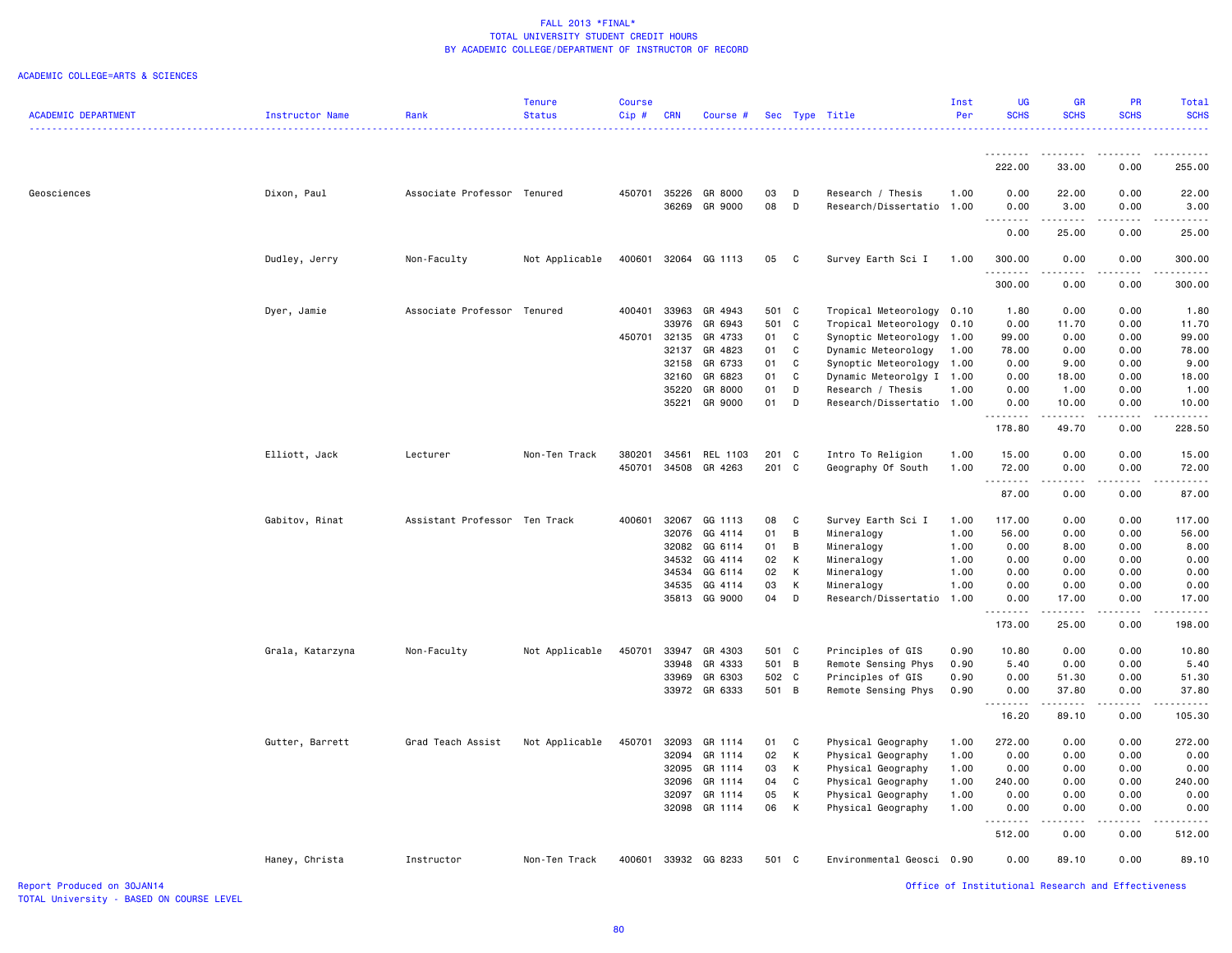#### ACADEMIC COLLEGE=ARTS & SCIENCES

|                            |                        |                               | <b>Tenure</b>  | <b>Course</b> |            |                      |          |              |                           | Inst | <b>UG</b>     | <b>GR</b>                                                                                                                                            | PR                          | <b>Total</b>                                                                                                              |
|----------------------------|------------------------|-------------------------------|----------------|---------------|------------|----------------------|----------|--------------|---------------------------|------|---------------|------------------------------------------------------------------------------------------------------------------------------------------------------|-----------------------------|---------------------------------------------------------------------------------------------------------------------------|
| <b>ACADEMIC DEPARTMENT</b> | <b>Instructor Name</b> | Rank                          | <b>Status</b>  | $Cip$ #       | <b>CRN</b> | Course #             |          |              | Sec Type Title            | Per  | <b>SCHS</b>   | <b>SCHS</b>                                                                                                                                          | <b>SCHS</b>                 | <b>SCHS</b>                                                                                                               |
|                            |                        |                               |                |               |            |                      |          |              |                           |      |               |                                                                                                                                                      |                             | $\frac{1}{2} \left( \frac{1}{2} \right) \left( \frac{1}{2} \right) \left( \frac{1}{2} \right) \left( \frac{1}{2} \right)$ |
|                            |                        |                               |                |               |            |                      |          |              |                           |      |               |                                                                                                                                                      |                             |                                                                                                                           |
| Geosciences                | Haney, Christa         | Instructor                    | Non-Ten Track  | 400601        | 33933      | GG 8233              | 502 C    |              | Environmental Geosci 0.90 |      | 0.00          | 83.70                                                                                                                                                | 0.00                        | 83.70                                                                                                                     |
|                            |                        |                               |                | 450701        | 32105      | GR 1603              | 01       | $\mathbb{C}$ | Intro To Meteorology      | 1.00 | 135.00        | 0.00                                                                                                                                                 | 0.00                        | 135.00                                                                                                                    |
|                            |                        |                               |                |               | 33943      | GR 1123              | 501 C    |              | Intro World Geog          | 1.00 | 141.00        | 0.00                                                                                                                                                 | 0.00                        | 141.00                                                                                                                    |
|                            |                        |                               |                |               |            |                      |          |              |                           |      | .             | .                                                                                                                                                    | المتمام المتحدة             | .                                                                                                                         |
|                            |                        |                               |                |               |            |                      |          |              |                           |      | 276.00        | 172.80                                                                                                                                               | 0.00                        | 448.80                                                                                                                    |
|                            |                        |                               |                |               |            |                      |          |              |                           |      |               |                                                                                                                                                      |                             |                                                                                                                           |
|                            | Jones, John            | Grad Teach Assist             | Not Applicable | 400601        | 32060      | GG 1113              | 01       | C            | Survey Earth Sci I        | 1.00 | 129.00        | 0.00                                                                                                                                                 | 0.00                        | 129.00                                                                                                                    |
|                            |                        |                               |                |               |            | 32062 GG 1113        | 03       | C            | Survey Earth Sci I        | 1.00 | 87.00         | 0.00                                                                                                                                                 | 0.00                        | 87.00                                                                                                                     |
|                            |                        |                               |                |               |            |                      |          |              |                           |      | .             | .                                                                                                                                                    | $\sim$ $\sim$ $\sim$ $\sim$ | .                                                                                                                         |
|                            |                        |                               |                |               |            |                      |          |              |                           |      | 216.00        | 0.00                                                                                                                                                 | 0.00                        | 216.00                                                                                                                    |
|                            |                        |                               |                |               |            |                      |          |              |                           |      |               |                                                                                                                                                      |                             |                                                                                                                           |
|                            | Keeney, David          | Instructor                    | Non-Ten Track  | 450701        | 33952      | GR 4633              | 501 B    |              | Statistical Clim          | 1.00 | 141.00        | 0.00                                                                                                                                                 | 0.00                        | 141.00                                                                                                                    |
|                            |                        |                               |                |               | 33953      | GR 4633              | 502 B    |              | Statistical Clim          | 1.00 | 135.00        | 0.00                                                                                                                                                 | 0.00                        | 135.00                                                                                                                    |
|                            |                        |                               |                |               | 33960      | GR 4913              | 501      | C            | Thermodynamic Met         | 1.00 | 114.00        | 0.00                                                                                                                                                 | 0.00                        | 114.00                                                                                                                    |
|                            |                        |                               |                |               | 33961      | GR 4913              | 502 C    |              | Thermodynamic Met         | 1.00 | 54.00         | 0.00                                                                                                                                                 | 0.00                        | 54.00                                                                                                                     |
|                            |                        |                               |                |               |            |                      |          |              |                           |      | .             | -----                                                                                                                                                |                             | .                                                                                                                         |
|                            |                        |                               |                |               |            |                      |          |              |                           |      | 444.00        | 0.00                                                                                                                                                 | 0.00                        | 444.00                                                                                                                    |
|                            |                        |                               |                |               |            |                      |          |              |                           |      |               |                                                                                                                                                      |                             |                                                                                                                           |
|                            |                        | Associate Professor Tenured   |                | 400601        | 36157      | GG 8000              |          |              |                           | 1.00 | 0.00          | 5.00                                                                                                                                                 | 0.00                        |                                                                                                                           |
|                            | Kirkland, Brenda       |                               |                |               |            |                      | 03<br>05 | D            | Research / Thesis         |      |               |                                                                                                                                                      |                             | 5.00                                                                                                                      |
|                            |                        |                               |                |               | 36158      | GG 9000              |          | D            | Research/Dissertatio      | 1.00 | 0.00          | 21.00                                                                                                                                                | 0.00                        | 21.00<br>المتحدث                                                                                                          |
|                            |                        |                               |                |               |            |                      |          |              |                           |      | $\frac{1}{2}$ | $\frac{1}{2} \left( \frac{1}{2} \right) \left( \frac{1}{2} \right) \left( \frac{1}{2} \right) \left( \frac{1}{2} \right) \left( \frac{1}{2} \right)$ | $\cdots$                    |                                                                                                                           |
|                            |                        |                               |                |               |            |                      |          |              |                           |      | 0.00          | 26.00                                                                                                                                                | 0.00                        | 26.00                                                                                                                     |
|                            |                        |                               |                |               |            |                      |          |              |                           |      |               |                                                                                                                                                      |                             |                                                                                                                           |
|                            | Larson, Erik           | Grad Teach Assist             | Not Applicable | 400601        | 32069      | GG 1121              | 01       | L            | Earth Science II Lab      | 1.00 | 13.00         | 0.00                                                                                                                                                 | 0.00                        | 13.00                                                                                                                     |
|                            |                        |                               |                |               | 32071      | GG 1123              | 01       | $\mathbb{C}$ | Survey Earth Sci II       | 1.00 | 63.00         | 0.00                                                                                                                                                 | 0.00                        | 63.00                                                                                                                     |
|                            |                        |                               |                |               |            | 32073 GG 1133        | 01       | C            | Planetary Geology         | 1.00 | 117.00        | 0.00                                                                                                                                                 | 0.00                        | 117.00                                                                                                                    |
|                            |                        |                               |                |               |            |                      |          |              |                           |      | .             | .                                                                                                                                                    | .                           | .                                                                                                                         |
|                            |                        |                               |                |               |            |                      |          |              |                           |      | 193.00        | 0.00                                                                                                                                                 | 0.00                        | 193.00                                                                                                                    |
|                            |                        |                               |                |               |            |                      |          |              |                           |      |               |                                                                                                                                                      |                             |                                                                                                                           |
|                            | Maguigan, Michael      | Grad Teach Assist             | Not Applicable | 450701        | 32099      | GR 1123              | 01       | C            | Intro World Geog          | 1.00 | 297.00        | 0.00                                                                                                                                                 | 0.00                        | 297.00                                                                                                                    |
|                            |                        |                               |                |               |            | 32100 GR 1123        | 02       | C            | Intro World Geog          | 1.00 | 300.00        | 0.00                                                                                                                                                 | 0.00                        | 300.00                                                                                                                    |
|                            |                        |                               |                |               |            |                      |          |              |                           |      | .             | $\frac{1}{2} \left( \frac{1}{2} \right) \left( \frac{1}{2} \right) \left( \frac{1}{2} \right) \left( \frac{1}{2} \right) \left( \frac{1}{2} \right)$ | .                           | .                                                                                                                         |
|                            |                        |                               |                |               |            |                      |          |              |                           |      | 597.00        | 0.00                                                                                                                                                 | 0.00                        | 597.00                                                                                                                    |
|                            |                        |                               |                |               |            |                      |          |              |                           |      |               |                                                                                                                                                      |                             |                                                                                                                           |
|                            | Meng, Qingmin          | Assistant Professor Ten Track |                | 450701        | 32121      | GR 4323              | 01       | C            | Cartographic Science 1.00 |      | 51.00         | 0.00                                                                                                                                                 | 0.00                        | 51.00                                                                                                                     |
|                            |                        |                               |                |               | 32145      | GR 6323              | 01       | $\mathtt{C}$ | Cartographic Science      | 1.00 | 0.00          | 12.00                                                                                                                                                | 0.00                        | 12.00                                                                                                                     |
|                            |                        |                               |                |               |            | 32162 GR 8303        | 01       | B            | Adv Geodatabase Syst 1.00 |      | 0.00          | 24.00                                                                                                                                                | 0.00                        | 24.00                                                                                                                     |
|                            |                        |                               |                |               |            |                      |          |              |                           |      | .             | .                                                                                                                                                    | 2.2.2.2.2                   | .                                                                                                                         |
|                            |                        |                               |                |               |            |                      |          |              |                           |      | 51.00         | 36.00                                                                                                                                                | 0.00                        | 87.00                                                                                                                     |
|                            |                        |                               |                |               |            |                      |          |              |                           |      |               |                                                                                                                                                      |                             |                                                                                                                           |
|                            | Mercer, Andrew         | Assistant Professor Ten Track |                | 400401        | 35312      | GR 8633              | 01       | C            | Climate Change            | 1.00 | 0.00          | 69.00                                                                                                                                                | 0.00                        | 69.00                                                                                                                     |
|                            |                        |                               |                | 400699        | 34841      | GG 8913              | 01       | S            | Reading Techniques G      | 1.00 | 0.00          | 12.00                                                                                                                                                | 0.00                        | 12.00                                                                                                                     |
|                            |                        |                               |                | 450701        | 35224      | GR 8000              | 02       | D            | Research / Thesis         | 1.00 | 0.00          | 28.00                                                                                                                                                | 0.00                        | 28.00                                                                                                                     |
|                            |                        |                               |                |               | 35634      | GR 4613              | 01       | B            | Applied Climatology       | 1.00 | 30.00         | 0.00                                                                                                                                                 | 0.00                        | 30.00                                                                                                                     |
|                            |                        |                               |                |               |            | 35635 GR 6613        | 01       | B            | Applied Climatology       | 1.00 | 0.00          | 12.00                                                                                                                                                | 0.00                        | 12.00                                                                                                                     |
|                            |                        |                               |                |               |            |                      |          |              |                           |      | .             |                                                                                                                                                      | 2.2.2.2.2                   | .                                                                                                                         |
|                            |                        |                               |                |               |            |                      |          |              |                           |      | 30.00         | 121.00                                                                                                                                               | 0.00                        | 151.00                                                                                                                    |
|                            |                        |                               |                |               |            |                      |          |              |                           |      |               |                                                                                                                                                      |                             |                                                                                                                           |
|                            | Miller, Dalton         | Instructor                    | Non-Ten Track  | 450701        | 32102      | GR 1123              | 04       | C            | Intro World Geog          | 1.00 | 282.00        | 0.00                                                                                                                                                 | 0.00                        | 282.00                                                                                                                    |
|                            |                        |                               |                |               | 32103      | GR 1123              | 05       | $\mathbb{C}$ | Intro World Geog          | 1.00 | 288.00        | 0.00                                                                                                                                                 | 0.00                        | 288.00                                                                                                                    |
|                            |                        |                               |                |               |            | 32111 GR 3113        | 01       | C            | Conserv Of Nat Res        | 1.00 | 171.00        | 0.00                                                                                                                                                 | 0.00                        | 171.00                                                                                                                    |
|                            |                        |                               |                |               |            |                      |          |              |                           |      | .             |                                                                                                                                                      |                             |                                                                                                                           |
|                            |                        |                               |                |               |            |                      |          |              |                           |      |               |                                                                                                                                                      |                             |                                                                                                                           |
|                            |                        |                               |                |               |            |                      |          |              |                           |      | 741.00        | 0.00                                                                                                                                                 | 0.00                        | 741.00                                                                                                                    |
|                            |                        |                               |                |               |            |                      |          |              |                           |      |               |                                                                                                                                                      |                             |                                                                                                                           |
|                            | Moe Hoffman, Amy       | Instructor                    | Non-Ten Track  |               |            | 400601 32048 GG 1111 | 01       | $\mathsf{L}$ | Earth Science I Lab       | 1.00 | 29.00         | 0.00                                                                                                                                                 | 0.00                        | 29.00                                                                                                                     |
|                            |                        |                               |                |               |            |                      |          |              |                           |      |               |                                                                                                                                                      |                             |                                                                                                                           |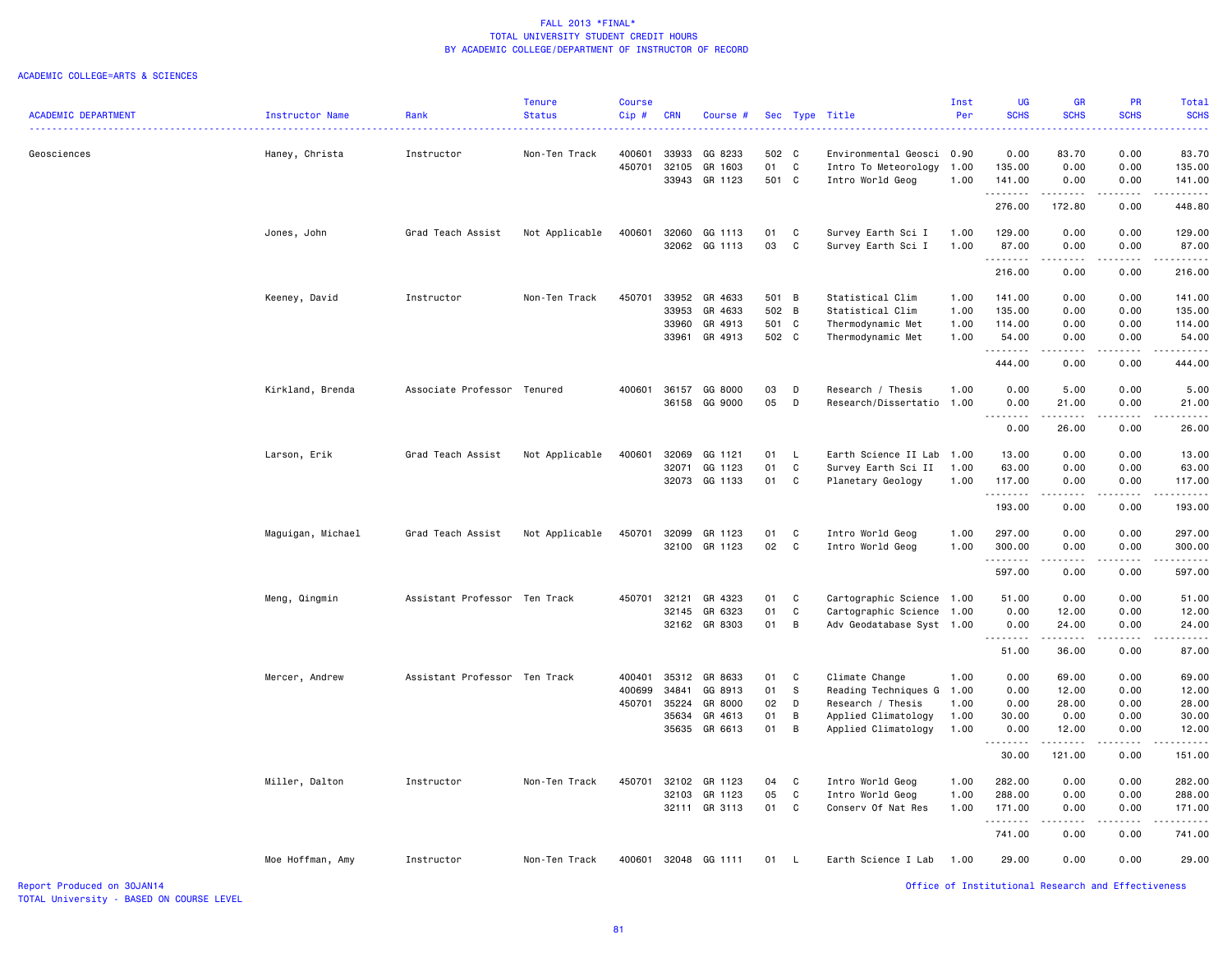#### ACADEMIC COLLEGE=ARTS & SCIENCES

|                            |                        |                   | <b>Tenure</b>  | <b>Course</b> |                |                          |                 |                |                                            | Inst         | <b>UG</b>                  | <b>GR</b>       | <b>PR</b>    | Total                                                                                                                             |
|----------------------------|------------------------|-------------------|----------------|---------------|----------------|--------------------------|-----------------|----------------|--------------------------------------------|--------------|----------------------------|-----------------|--------------|-----------------------------------------------------------------------------------------------------------------------------------|
| <b>ACADEMIC DEPARTMENT</b> | <b>Instructor Name</b> | Rank              | <b>Status</b>  | Cip#          | <b>CRN</b>     | Course #                 |                 |                | Sec Type Title                             | Per          | <b>SCHS</b>                | <b>SCHS</b>     | <b>SCHS</b>  | <b>SCHS</b>                                                                                                                       |
|                            |                        |                   |                |               |                |                          |                 |                |                                            |              |                            |                 |              |                                                                                                                                   |
| Geosciences                | Moe Hoffman, Amy       | Instructor        | Non-Ten Track  | 400601        | 32049          | GG 1111                  | 02              | L.             | Earth Science I Lab                        | 1.00         | 29.00                      | 0.00            | 0.00         | 29.00                                                                                                                             |
|                            |                        |                   |                |               | 32050<br>32051 | GG 1111<br>GG 1111       | 03<br>04        | L<br>L.        | Earth Science I Lab<br>Earth Science I Lab | 1.00<br>1.00 | 22.00<br>16.00             | 0.00<br>0.00    | 0.00<br>0.00 | 22.00<br>16.00                                                                                                                    |
|                            |                        |                   |                |               | 32052          | GG 1111                  | 05              | L.             | Earth Science I Lab                        | 1.00         | 35.00                      | 0.00            | 0.00         | 35.00                                                                                                                             |
|                            |                        |                   |                |               | 32053          | GG 1111                  | 06              | $\mathsf{L}$   | Earth Science I Lab                        | 1.00         | 31.00                      | 0.00            | 0.00         | 31.00                                                                                                                             |
|                            |                        |                   |                |               | 32054          | GG 1111                  | 07              | <b>L</b>       | Earth Science I Lab                        | 1.00         | 27.00                      | 0.00            | 0.00         | 27.00                                                                                                                             |
|                            |                        |                   |                |               | 32055          | GG 1111                  | 09              | L.             | Earth Science I Lab                        | 1.00         | 33.00                      | 0.00            | 0.00         | 33.00                                                                                                                             |
|                            |                        |                   |                |               | 32056          | GG 1111                  | 10 <sub>1</sub> | L.             | Earth Science I Lab                        | 1.00         | 31.00                      | 0.00            | 0.00         | 31.00                                                                                                                             |
|                            |                        |                   |                |               | 32058          | GG 1111                  | 12 <sub>2</sub> | $\mathsf{L}$   | Earth Science I Lab                        | 1.00         | 30.00                      | 0.00            | 0.00         | 30.00                                                                                                                             |
|                            |                        |                   |                |               | 32059          | GG 1111                  | H01 L           |                | Honors Earth Science                       | 1.00         | 5.00                       | 0.00            | 0.00         | 5.00                                                                                                                              |
|                            |                        |                   |                |               | 33929          | GG 1111                  | 501             | L.             | Earth Science I Lab                        | 1.00         | 22.00                      | 0.00            | 0.00         | 22.00                                                                                                                             |
|                            |                        |                   |                |               | 33930          | GG 1113                  | 501 C           |                | Survey Earth Sci I                         | 1.00         | 90.00                      | 0.00            | 0.00         | 90.00                                                                                                                             |
|                            |                        |                   |                |               |                |                          |                 |                |                                            |              | .<br>400.00                | د د د د<br>0.00 | .<br>0.00    | .<br>400.00                                                                                                                       |
|                            | Morris, John           | Instructor        | Non-Ten Track  | 450701        | 32117          | GR 4303                  | 02              | К              | Principles of GIS                          | 1.00         | 0.00                       | 0.00            | 0.00         | 0.00                                                                                                                              |
|                            |                        |                   |                |               | 32118          | GR 4303                  | 03              | К              | Principles of GIS                          | 1.00         | 0.00                       | 0.00            | 0.00         | 0.00                                                                                                                              |
|                            |                        |                   |                |               | 32119          | GR 4303                  | 04              | К              | Principles of GIS                          | 1.00         | 0.00                       | 0.00            | 0.00         | 0.00                                                                                                                              |
|                            |                        |                   |                |               | 32120          | GR 4303                  | 05              | К              | Principles of GIS                          | 1.00         | 0.00                       | 0.00            | 0.00         | 0.00                                                                                                                              |
|                            |                        |                   |                |               | 32141          | GR 6303                  | 02              | К              | Principles of GIS                          | 1.00         | 0.00                       | 0.00            | 0.00         | 0.00                                                                                                                              |
|                            |                        |                   |                |               | 32142          | GR 6303                  | 03              | K              | Principles of GIS                          | 1.00         | 0.00                       | 0.00            | 0.00         | 0.00                                                                                                                              |
|                            |                        |                   |                |               | 32143          | GR 6303<br>32144 GR 6303 | 04<br>05        | К<br>К         | Principles of GIS<br>Principles of GIS     | 1.00<br>1.00 | 0.00<br>0.00               | 0.00<br>0.00    | 0.00<br>0.00 | 0.00<br>0.00                                                                                                                      |
|                            |                        |                   |                |               |                |                          |                 |                |                                            |              | .<br>$\sim$ $\sim$<br>0.00 | .<br>0.00       | .<br>0.00    | $\frac{1}{2} \left( \frac{1}{2} \right) \left( \frac{1}{2} \right) \left( \frac{1}{2} \right) \left( \frac{1}{2} \right)$<br>0.00 |
|                            |                        |                   | Tenured        | 400601        |                |                          |                 |                |                                            |              |                            |                 |              |                                                                                                                                   |
|                            | Mylroie, John          | Professor         |                |               | 34522          | GG 3603                  | 01<br>01        | C              | Intro To Oceanograph                       | 1.00         | 102.00                     | 0.00            | 0.00         | 102.00                                                                                                                            |
|                            |                        |                   |                |               | 35227<br>35228 | GG 8000<br>GG 9000       | 01              | D<br>D         | Research / Thesis<br>Research/Dissertatio  | 1.00<br>1.00 | 0.00                       | 22.00           | 0.00<br>0.00 | 22.00                                                                                                                             |
|                            |                        |                   |                |               | 35837          | GG 8990                  | 01              | C              | Special Topic In GG                        | 1.00         | 0.00<br>0.00               | 14.00<br>45.00  | 0.00         | 14.00<br>45.00                                                                                                                    |
|                            |                        |                   |                |               | 36312          | GG 7000                  | 02              | $\mathbf I$    | Directed Indiv Study                       | 1.00         | 0.00                       | 3.00            | 0.00         | 3.00                                                                                                                              |
|                            |                        |                   |                |               | 36386          | GG 4000                  | 01              | I              | Directed Indiv Study                       | 1.00         | 1.00                       | 0.00            | 0.00         | 1.00                                                                                                                              |
|                            |                        |                   |                |               | 36426          | GG 4000                  | 02              | $\mathbf{I}$   | Directed Indiv Study                       | 1.00         | 1.00                       | 0.00            | 0.00         | 1.00                                                                                                                              |
|                            |                        |                   |                | 400699        | 33936          | GG 8333                  | 501             | C              | Planetary Science                          | 0.10         | 0.00                       | 9.30            | 0.00         | 9.30                                                                                                                              |
|                            |                        |                   |                |               | 33937          | GG 8333                  | 502 C           |                | Planetary Science                          | 0.10         | 0.00                       | 9.90            | 0.00         | 9.90                                                                                                                              |
|                            |                        |                   |                |               |                |                          |                 |                |                                            |              | د د د د<br>104.00          | .<br>103.20     | .<br>0.00    | .<br>207.20                                                                                                                       |
|                            | Nagel, Athena          | Instructor        | Non-Ten Track  | 400699        | 33936          | GG 8333                  | 501 C           |                | Planetary Science                          | 0.90         | 0.00                       | 83.70           | 0.00         | 83.70                                                                                                                             |
|                            |                        |                   |                |               | 33937          | GG 8333                  | 502 C           |                | Planetary Science                          | 0.90         | 0.00                       | 89.10           | 0.00         | 89.10                                                                                                                             |
|                            |                        |                   |                | 450701        | 32112          | GR 3303                  | 01              | C              | Survey Geospatial Te                       | 1.00         | 90.00                      | 0.00            | 0.00         | 90.00                                                                                                                             |
|                            |                        |                   |                |               | 33968          | GR 6303                  | 501 C           |                | Principles of GIS                          | 0.90         | 0.00<br>.                  | 54.00<br>.      | 0.00<br>.    | 54.00<br>.                                                                                                                        |
|                            |                        |                   |                |               |                |                          |                 |                |                                            |              | 90.00                      | 226.80          | 0.00         | 316.80                                                                                                                            |
|                            | Nordstrom, Gregory     | Lecturer          | Non-Ten Track  | 450701        | 32125          | GR 4422                  | 01              | $\overline{B}$ | Weather Forecasting                        | 1.00         | 74.00                      | 0.00            | 0.00         | 74.00                                                                                                                             |
|                            |                        |                   |                |               | 33940          | GR 1114                  | 501 B           |                | Physical Geography                         | 1.00         | 188.00                     | 0.00            | 0.00         | 188.00                                                                                                                            |
|                            |                        |                   |                |               | 33941          | GR 1114                  | 502 B           |                | Physical Geography                         | 1.00         | 184.00                     | 0.00            | 0.00         | 184.00                                                                                                                            |
|                            |                        |                   |                |               | 33944          | GR 1603                  | 501 C           |                | Intro To Meteorology                       | 1.00         | 111.00                     | 0.00            | 0.00         | 111.00                                                                                                                            |
|                            |                        |                   |                |               | 33945          | GR 1603                  | 502 C           |                | Intro To Meteorology                       | 1.00         | 117.00<br>.                | 0.00<br>.       | 0.00<br>.    | 117.00<br>.                                                                                                                       |
|                            |                        |                   |                |               |                |                          |                 |                |                                            |              | 674.00                     | 0.00            | 0.00         | 674.00                                                                                                                            |
|                            | Posadas, Benedict      | Grad Teach Assist | Not Applicable | 450701        | 32108          | GR 2313                  | 01              | C              | Maps Remote                                | 1.00         | 99.00                      | 0.00            | 0.00         | 99.00                                                                                                                             |
|                            |                        |                   |                |               | 32109          | GR 2313                  | 02              | К              | Maps Remote                                | 1.00         | 0.00                       | 0.00            | 0.00         | 0.00                                                                                                                              |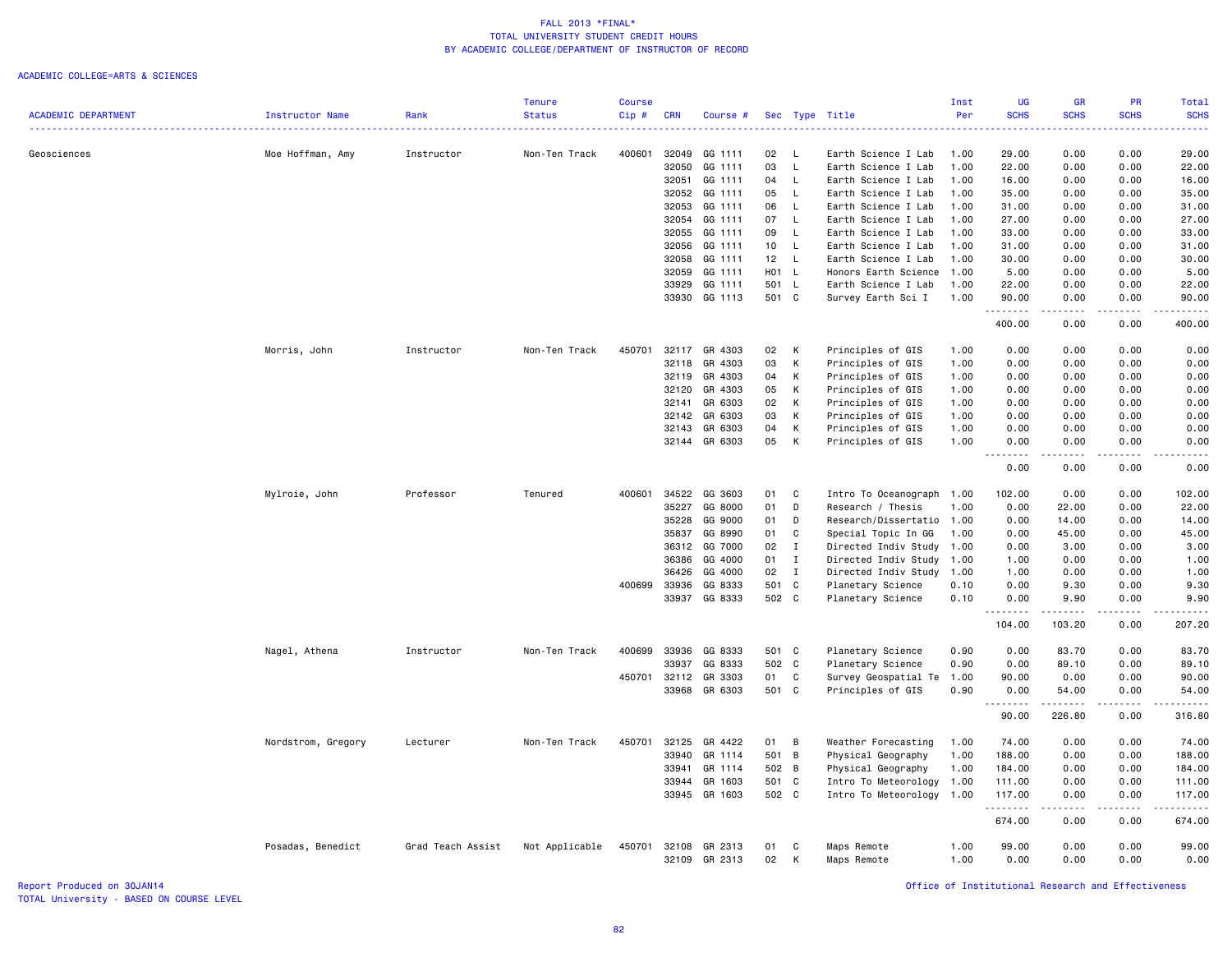#### ACADEMIC COLLEGE=ARTS & SCIENCES

|                            |                                                     |                             | <b>Tenure</b>  | Course  |            |          |       |              |                           | Inst | UG                    | <b>GR</b>                                                                                                                                                    | PR                                  | Total                                                                                                                                    |
|----------------------------|-----------------------------------------------------|-----------------------------|----------------|---------|------------|----------|-------|--------------|---------------------------|------|-----------------------|--------------------------------------------------------------------------------------------------------------------------------------------------------------|-------------------------------------|------------------------------------------------------------------------------------------------------------------------------------------|
| <b>ACADEMIC DEPARTMENT</b> | <b>Instructor Name</b>                              | Rank                        | <b>Status</b>  | $Cip$ # | <b>CRN</b> | Course # |       |              | Sec Type Title            | Per  | <b>SCHS</b>           | <b>SCHS</b>                                                                                                                                                  | <b>SCHS</b>                         | <b>SCHS</b><br>$\frac{1}{2} \left( \frac{1}{2} \right) \left( \frac{1}{2} \right) \left( \frac{1}{2} \right) \left( \frac{1}{2} \right)$ |
| Geosciences                | Posadas, Benedict                                   | Grad Teach Assist           | Not Applicable | 450701  | 32110      | GR 2313  | 03    | к            | Maps Remote               | 1.00 | 0.00                  | 0.00                                                                                                                                                         | 0.00                                | 0.00                                                                                                                                     |
|                            |                                                     |                             |                |         |            |          |       |              |                           |      | .<br>99.00            | ----<br>0.00                                                                                                                                                 | $\sim$ $\sim$ $\sim$<br>0.00        | $\frac{1}{2}$<br>99.00                                                                                                                   |
|                            | Reagan, Matthew                                     | Grad Teach Assist           | Not Applicable | 450701  | 33964      | GR 6113  | 501 C |              | Met I: Observations       | 0.90 | 0.00                  | 81.00                                                                                                                                                        | 0.00                                | 81.00                                                                                                                                    |
|                            |                                                     |                             |                |         | 33965      | GR 6113  | 502 C |              | Met I: Observations       | 0.90 | 0.00                  | 81.00                                                                                                                                                        | 0.00                                | 81.00                                                                                                                                    |
|                            |                                                     |                             |                |         |            |          |       |              |                           |      | .<br>0.00             | ------<br>162.00                                                                                                                                             | .<br>0.00                           | $\omega$ is $\omega$ in $\omega$ in<br>162.00                                                                                            |
|                            | Rodgers, John                                       | Associate Professor Tenured |                | 400601  | 33932      | GG 8233  | 501 C |              | Environmental Geosci      | 0.10 | 0.00                  | 9.90                                                                                                                                                         | 0.00                                | 9.90                                                                                                                                     |
|                            |                                                     |                             |                |         | 33933      | GG 8233  | 502 C |              | Environmental Geosci      | 0.10 | 0.00                  | 9.30                                                                                                                                                         | 0.00                                | 9.30                                                                                                                                     |
|                            |                                                     |                             |                | 450701  | 32114      | GR 4203  | 01    | C            | Geog Of N. America        | 1.00 | 84.00                 | 0.00                                                                                                                                                         | 0.00                                | 84.00                                                                                                                                    |
|                            |                                                     |                             |                |         | 32116      | GR 4303  | 01    | C            | Principles of GIS         | 1.00 | 258.00                | 0.00                                                                                                                                                         | 0.00                                | 258.00                                                                                                                                   |
|                            |                                                     |                             |                |         | 32140      | GR 6303  | 01    | C            | Principles of GIS         | 1.00 | 0.00                  | 24.00                                                                                                                                                        | 0.00                                | 24.00                                                                                                                                    |
|                            |                                                     |                             |                |         | 33947      | GR 4303  | 501 C |              | Principles of GIS         | 0.10 | 1.20                  | 0.00                                                                                                                                                         | 0.00                                | 1.20                                                                                                                                     |
|                            |                                                     |                             |                |         | 33968      | GR 6303  | 501 C |              | Principles of GIS         | 0.10 | 0.00                  | 6.00                                                                                                                                                         | 0.00                                | 6.00                                                                                                                                     |
|                            |                                                     |                             |                |         | 33969      | GR 6303  | 502 C |              | Principles of GIS         | 0.10 | 0.00                  | 5.70                                                                                                                                                         | 0.00                                | 5.70                                                                                                                                     |
|                            |                                                     |                             |                |         | 34524      | GR 6203  | 01    | C            | Geog Of N. America        | 1.00 | 0.00                  | 3.00                                                                                                                                                         | 0.00                                | 3.00                                                                                                                                     |
|                            |                                                     |                             |                |         | 35229      | GR 8000  | 04    | D            | Research / Thesis         | 1.00 | 0.00                  | 9.00                                                                                                                                                         | 0.00                                | 9.00                                                                                                                                     |
|                            |                                                     |                             |                |         | 35230      | GR 9000  | 03    | D            | Research/Dissertatio      | 1.00 | 0.00<br>د د د د       | 12.00<br>$- - - - -$                                                                                                                                         | 0.00<br>$- - - -$                   | 12.00<br>.                                                                                                                               |
|                            |                                                     |                             |                |         |            |          |       |              |                           |      | 343.20                | 78.90                                                                                                                                                        | 0.00                                | 422.10                                                                                                                                   |
|                            | Schmitz, Darrel                                     | Professor                   | Tenured        | 400601  | 34544      | GG 4153  | 01    | В            | Engineering Geology       | 1.00 | 54.00                 | 0.00                                                                                                                                                         | 0.00                                | 54.00                                                                                                                                    |
|                            |                                                     |                             |                |         | 34545      | GG 6153  | 01    | B            | Engineering Geology       | 1.00 | 0.00                  | 12.00                                                                                                                                                        | 0.00                                | 12.00                                                                                                                                    |
|                            |                                                     |                             |                |         | 34546      | GG 4403  | 01    | C            | Gulf Coast Strat          | 1.00 | 39.00                 | 0.00                                                                                                                                                         | 0.00                                | 39.00                                                                                                                                    |
|                            |                                                     |                             |                |         | 34547      | GG 6403  | 01    | C            | Gulf Coast Strat          | 1.00 | 0.00                  | 30.00                                                                                                                                                        | 0.00                                | 30.00                                                                                                                                    |
|                            |                                                     |                             |                |         | 35615      | GG 8000  | 02    | D            | Research / Thesis         | 1.00 | 0.00                  | 38.00                                                                                                                                                        | 0.00                                | 38.00                                                                                                                                    |
|                            |                                                     |                             |                |         | 35616      | GG 9000  | 03    | D            | Research/Dissertatio 1.00 |      | 0.00                  | 5.00                                                                                                                                                         | 0.00                                | 5.00                                                                                                                                     |
|                            |                                                     |                             |                |         | 36057      | GG 7000  | 01    | $\mathbf{I}$ | Directed Indiv Study      | 1.00 | 0.00                  | 3.00                                                                                                                                                         | 0.00                                | 3.00                                                                                                                                     |
|                            |                                                     |                             |                |         | 36483      | GG 4000  | 03    | $\mathbf{I}$ | Directed Indiv Study      | 1.00 | 1.00<br>.             | 0.00<br>$\frac{1}{2} \left( \frac{1}{2} \right) \left( \frac{1}{2} \right) \left( \frac{1}{2} \right) \left( \frac{1}{2} \right) \left( \frac{1}{2} \right)$ | 0.00<br>$\sim$ $\sim$ $\sim$ $\sim$ | 1.00<br>.                                                                                                                                |
|                            |                                                     |                             |                |         |            |          |       |              |                           |      | 94.00                 | 88.00                                                                                                                                                        | 0.00                                | 182.00                                                                                                                                   |
|                            | Sherman-Morris, Kathlee Associate Professor Tenured |                             |                | 400401  | 33978      | GR 8813  | 501 C |              | Advanc Hazard & Disa      | 1.00 | 0.00                  | 90.00                                                                                                                                                        | 0.00                                | 90.00                                                                                                                                    |
|                            |                                                     |                             |                |         | 33979      | GR 8813  | 502 C |              | Advanc Hazard & Disa      | 1.00 | 0.00                  | 30.00                                                                                                                                                        | 0.00                                | 30.00                                                                                                                                    |
|                            |                                                     |                             |                | 450701  | 33955      | GR 4640  | 501 E |              | Met Internship            | 1.00 | 12.00                 | 0.00                                                                                                                                                         | 0.00                                | 12.00                                                                                                                                    |
|                            |                                                     |                             |                |         | 34698      | GR 8000  | 501 D |              | Research / Thesis         | 1.00 | 0.00                  | 1.00                                                                                                                                                         | 0.00                                | 1.00                                                                                                                                     |
|                            |                                                     |                             |                |         | 35624      | GR 8000  | 06    | D            | Research / Thesis         | 1.00 | 0.00                  | 9.00                                                                                                                                                         | 0.00                                | 9.00                                                                                                                                     |
|                            |                                                     |                             |                |         | 35625      | GR 9000  | 05    | D            | Research/Dissertatio 1.00 |      | 0.00                  | 11.00                                                                                                                                                        | 0.00                                | 11.00                                                                                                                                    |
|                            |                                                     |                             |                |         | 36084      | GR 4000  | 501 I |              | Directed Indiv Study      | 1.00 | 1.00                  | 0.00                                                                                                                                                         | 0.00                                | 1.00                                                                                                                                     |
|                            |                                                     |                             |                |         | 36589      | GR 7000  | 501 I |              | Directed Indiv Study 1.00 |      | 0.00<br>1.1.1.1.1.1.1 | 1.00<br>.                                                                                                                                                    | 0.00<br>.                           | 1.00<br>.                                                                                                                                |
|                            |                                                     |                             |                |         |            |          |       |              |                           |      | 13.00                 | 142.00                                                                                                                                                       | 0.00                                | 155.00                                                                                                                                   |
|                            | Vandewege, Reynold                                  | Instructor                  | Non-Ten Track  | 450701  | 32126      | GR 4502  | 01    | C            | Prac in Broadcast Me      | 1.00 | 44.00                 | 0.00                                                                                                                                                         | 0.00                                | 44.00                                                                                                                                    |
|                            |                                                     |                             |                |         | 32127      | GR 4502  | 02    | K            | Prac in Broadcast Me      | 1.00 | 0.00                  | 0.00                                                                                                                                                         | 0.00                                | 0.00                                                                                                                                     |
|                            |                                                     |                             |                |         | 32128      | GR 4502  | 03    | К            | Prac in Broadcast Me      | 1.00 | 0.00                  | 0.00                                                                                                                                                         | 0.00                                | 0.00                                                                                                                                     |
|                            |                                                     |                             |                |         | 32129      | GR 4522  | 01    | C            | Prac Broadcast Meteo      | 1.00 | 32.00                 | 0.00                                                                                                                                                         | 0.00                                | 32.00                                                                                                                                    |
|                            |                                                     |                             |                |         | 32130      | GR 4522  | 02    | K            | Prac Broadcast Meteo      | 1.00 | 0.00                  | 0.00                                                                                                                                                         | 0.00                                | 0.00                                                                                                                                     |
|                            |                                                     |                             |                |         | 32131      | GR 4522  | 03    | K            | Prac Broadcast Meteo      | 1.00 | 0.00                  | 0.00                                                                                                                                                         | 0.00                                | 0.00                                                                                                                                     |
|                            |                                                     |                             |                |         | 32133      | GR 4640  | 01    | E            | Met Internship            | 1.00 | 34.00                 | 0.00                                                                                                                                                         | 0.00                                | 34.00                                                                                                                                    |
|                            |                                                     |                             |                |         | 32150      | GR 6502  | 01    | C            | Prac in Broadcast Me      | 1.00 | 0.00                  | 4.00                                                                                                                                                         | 0.00                                | 4.00                                                                                                                                     |
|                            |                                                     |                             |                |         | 32151      | GR 6502  | 02    | К            | Prac in Broadcast Me      | 1.00 | 0.00                  | 0.00                                                                                                                                                         | 0.00                                | 0.00                                                                                                                                     |
|                            |                                                     |                             |                |         | 32152      | GR 6502  | 03    | К            | Prac in Broadcast Me      | 1.00 | 0.00                  | 0.00                                                                                                                                                         | 0.00                                | 0.00                                                                                                                                     |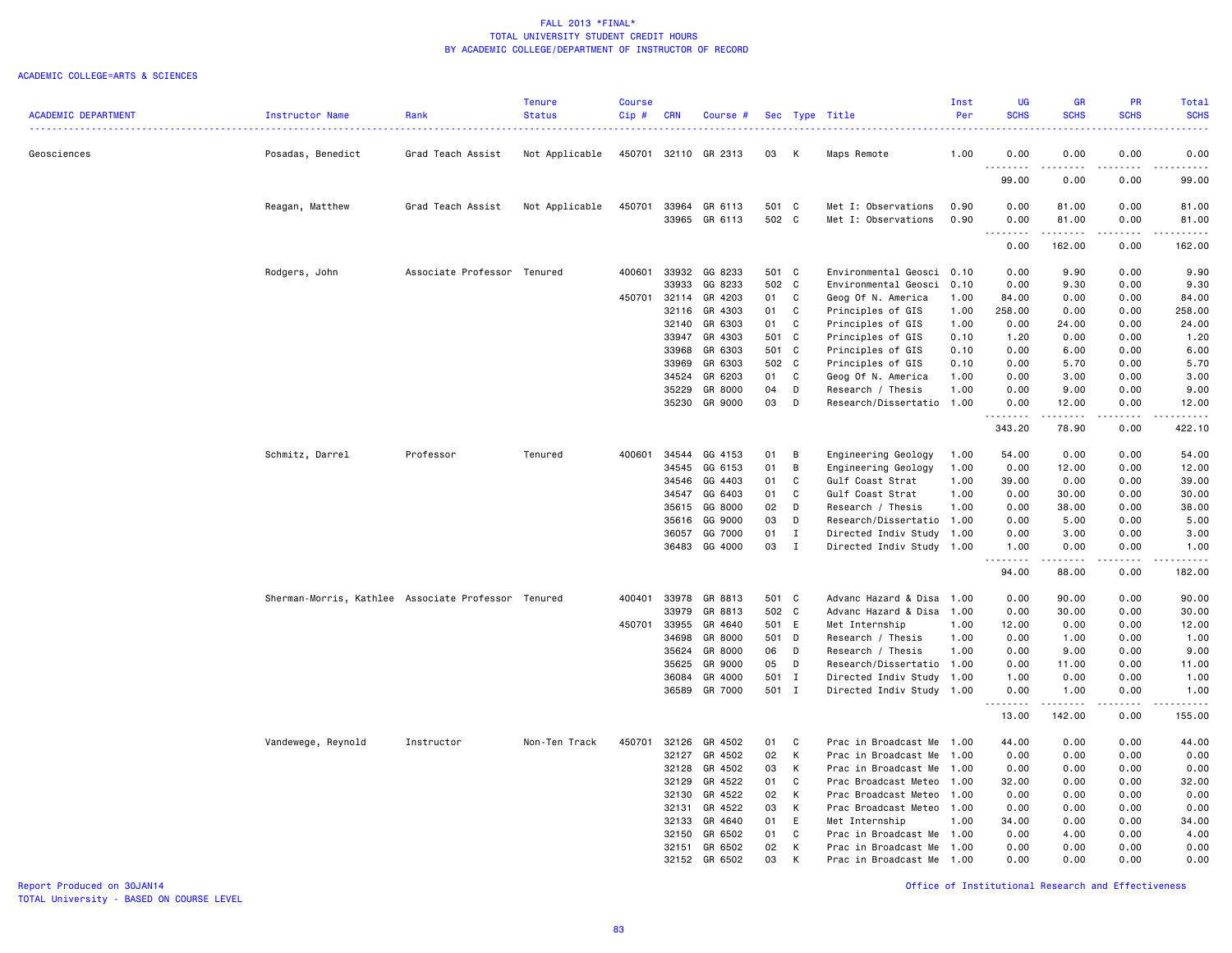|                            |                     |                   | Tenure         | <b>Course</b> |            |               |               |   |                           | Inst | UG                          | <b>GR</b>                 | <b>PR</b>     | Total                                                                                                                                                                                                                                                                                                                                                                                                                               |
|----------------------------|---------------------|-------------------|----------------|---------------|------------|---------------|---------------|---|---------------------------|------|-----------------------------|---------------------------|---------------|-------------------------------------------------------------------------------------------------------------------------------------------------------------------------------------------------------------------------------------------------------------------------------------------------------------------------------------------------------------------------------------------------------------------------------------|
| <b>ACADEMIC DEPARTMENT</b> | Instructor Name     | Rank              | <b>Status</b>  | $Cip$ #       | <b>CRN</b> | Course #      |               |   | Sec Type Title            | Per  | <b>SCHS</b><br>. <b>.</b> . | <b>SCHS</b><br>. <u>.</u> | <b>SCHS</b>   | <b>SCHS</b>                                                                                                                                                                                                                                                                                                                                                                                                                         |
| Geosciences                | Vandewege, Reynold  | Instructor        | Non-Ten Track  | 450701        | 32153      | GR 6522       | 01 C          |   | Prac Broadcast Meteo 1.00 |      | 0.00                        | 14.00                     | 0.00          | 14.00                                                                                                                                                                                                                                                                                                                                                                                                                               |
|                            |                     |                   |                |               | 32154      | GR 6522       | 02 K          |   | Prac Broadcast Meteo      | 1.00 | 0.00                        | 0.00                      | 0.00          | 0.00                                                                                                                                                                                                                                                                                                                                                                                                                                |
|                            |                     |                   |                |               | 32155      | GR 6522       | 03 K          |   | Prac Broadcast Meteo      | 1.00 | 0.00                        | 0.00                      | 0.00          | 0.00                                                                                                                                                                                                                                                                                                                                                                                                                                |
|                            |                     |                   |                |               |            | 32157 GR 6640 | 01 C          |   | Met Internship            | 1.00 | 0.00                        | 3.00                      | 0.00          | 3.00                                                                                                                                                                                                                                                                                                                                                                                                                                |
|                            |                     |                   |                |               |            |               |               |   |                           |      | .<br>110.00                 | .<br>21.00                | -----<br>0.00 | 131.00                                                                                                                                                                                                                                                                                                                                                                                                                              |
|                            | Wallace, Timothy    | Instructor        | Non-Ten Track  | 400401        | 33963      | GR 4943       | 501 C         |   | Tropical Meteorology      | 0.90 | 16.20                       | 0.00                      | 0.00          | 16.20                                                                                                                                                                                                                                                                                                                                                                                                                               |
|                            |                     |                   |                |               |            | 33976 GR 6943 | 501 C         |   | Tropical Meteorology      | 0.90 | 0.00                        | 105.30                    | 0.00          | 105.30                                                                                                                                                                                                                                                                                                                                                                                                                              |
|                            |                     |                   |                | 450701        | 32123      | GR 4402       | 01 B          |   | Weather Analysis I        | 1.00 | 68.00                       | 0.00                      | 0.00          | 68.00                                                                                                                                                                                                                                                                                                                                                                                                                               |
|                            |                     |                   |                |               | 32147      | GR 6402       | 01 B          |   | Weather Analysis I        | 1.00 | 0.00                        | 4.00                      | 0.00          | 4.00                                                                                                                                                                                                                                                                                                                                                                                                                                |
|                            |                     |                   |                |               | 33949      | GR 4623       | 501 C         |   | Physical Meteorology      | 1.00 | 114.00                      | 0.00                      | 0.00          | 114.00                                                                                                                                                                                                                                                                                                                                                                                                                              |
|                            |                     |                   |                |               | 33950      | GR 4623       | 502 C         |   | Physical Meteorology 1.00 |      | 84.00<br>.                  | 0.00<br>$- - - -$         | 0.00<br>.     | 84.00                                                                                                                                                                                                                                                                                                                                                                                                                               |
|                            |                     |                   |                |               |            |               |               |   |                           |      | 282.20                      | 109.30                    | 0.00          | 391.50                                                                                                                                                                                                                                                                                                                                                                                                                              |
|                            | Weeks, Brittany     | Lecturer          | Non-Ten Track  | 400601        | 35450      | GG 1113       | $201 \quad C$ |   | Survey Earth Sci I        | 1.00 | 75.00                       | 0.00                      | 0.00          | 75.00                                                                                                                                                                                                                                                                                                                                                                                                                               |
|                            |                     |                   |                |               | 35451      | GG 1111       | $201$ L       |   | Earth Science I Lab       | 1.00 | 12.00                       | 0.00                      | 0.00          | 12.00<br>.                                                                                                                                                                                                                                                                                                                                                                                                                          |
|                            |                     |                   |                |               |            |               |               |   |                           |      | ---------<br>87.00          | .<br>0.00                 | 0.00          | 87.00                                                                                                                                                                                                                                                                                                                                                                                                                               |
|                            | Weremeichik, Jeremy | Grad Teach Assist | Not Applicable | 400601        | 32061      | GG 1113       | 02 C          |   | Survey Earth Sci I        | 1.00 | 84.00                       | 0.00                      | 0.00          | 84.00                                                                                                                                                                                                                                                                                                                                                                                                                               |
|                            |                     |                   |                |               | 32063      | GG 1113       | 04            | C | Survey Earth Sci I        | 1.00 | 126.00                      | 0.00                      | 0.00          | 126.00                                                                                                                                                                                                                                                                                                                                                                                                                              |
|                            |                     |                   |                |               | 32068      | GG 1113       | H01 C         |   | Honors Survey Earth       | 1.00 | 48.00                       | 0.00                      | 0.00          | 48.00                                                                                                                                                                                                                                                                                                                                                                                                                               |
|                            |                     |                   |                |               |            |               |               |   |                           |      | .<br>258.00                 | .<br>0.00                 | 0.00          | 258.00                                                                                                                                                                                                                                                                                                                                                                                                                              |
|                            |                     |                   |                |               |            |               |               |   |                           |      | ========                    | ========                  | ========      | $\begin{minipage}{0.9\linewidth} \hspace*{-0.2cm} \textbf{1} & \textbf{2} & \textbf{3} & \textbf{5} & \textbf{6} & \textbf{7} & \textbf{8} \\ \textbf{5} & \textbf{6} & \textbf{7} & \textbf{8} & \textbf{8} & \textbf{8} & \textbf{9} & \textbf{1} & \textbf{1} & \textbf{1} \\ \textbf{6} & \textbf{8} & \textbf{8} & \textbf{8} & \textbf{8} & \textbf{8} & \textbf{1} & \textbf{1} & \textbf{1} & \textbf{1} & \textbf{1} \\ \$ |
| Geosciences                |                     |                   |                |               |            |               |               |   |                           |      | 8138,00                     | 1844.00                   | 0.00          | 9982.00                                                                                                                                                                                                                                                                                                                                                                                                                             |
|                            |                     |                   |                |               |            |               |               |   |                           |      | ========                    | ========                  | ---------     | ==========                                                                                                                                                                                                                                                                                                                                                                                                                          |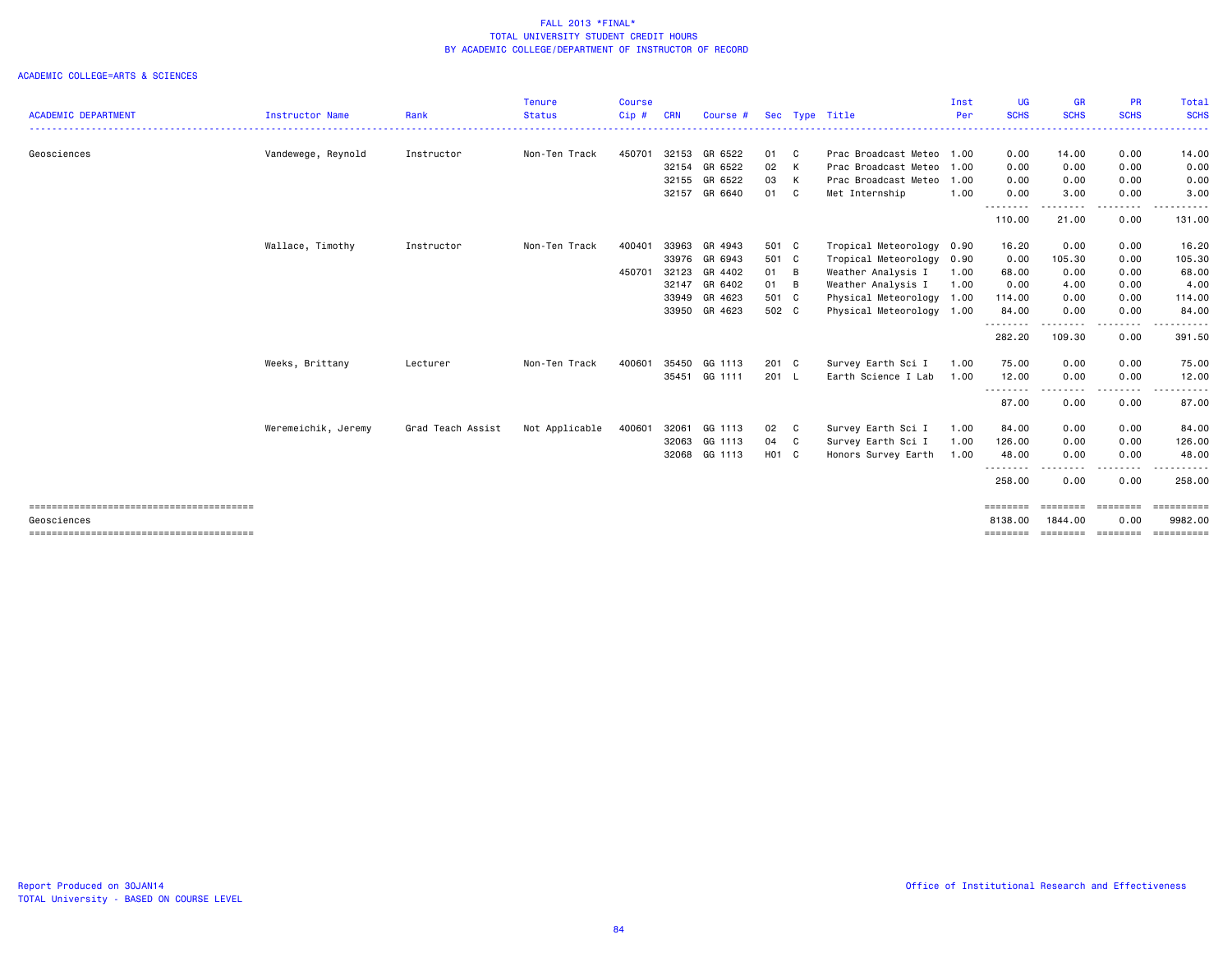#### ACADEMIC COLLEGE=ARTS & SCIENCES

| <b>ACADEMIC DEPARTMENT</b> | Instructor Name  | Rank                          | <b>Tenure</b><br><b>Status</b> | <b>Course</b><br>Cip# | <b>CRN</b> | Course #      |                 |              | Sec Type Title            | Inst<br>Per | UG<br><b>SCHS</b>                                  | <b>GR</b><br><b>SCHS</b>            | PR<br><b>SCHS</b> | Total<br><b>SCHS</b>                       |
|----------------------------|------------------|-------------------------------|--------------------------------|-----------------------|------------|---------------|-----------------|--------------|---------------------------|-------------|----------------------------------------------------|-------------------------------------|-------------------|--------------------------------------------|
|                            |                  | .                             |                                |                       |            |               |                 |              |                           |             |                                                    |                                     |                   |                                            |
| History                    | Adolph, Brittany | Grad Teach Assist             | Not Applicable                 | 540102                |            | 32170 HI 1063 | 04              | C            | Early U S History         | 0.25        | 21.75                                              | 0.00                                | 0.00              | 21.75                                      |
|                            |                  |                               |                                |                       |            | 32171 HI 1063 | 05              | C            | Early U S History         | 0.25        | 25.50<br>.                                         | 0.00<br>.                           | 0.00              | 25.50                                      |
|                            |                  |                               |                                |                       |            |               |                 |              |                           |             | 47.25                                              | 0.00                                | 0.00              | 47.25                                      |
|                            | Anderson, David  | Grad Teach Assist             | Not Applicable                 | 540102                |            | 32185 HI 1063 | 19              | C            | Early U S History         | 0.75        | 76.50                                              | 0.00                                | 0.00              | 76.50                                      |
|                            |                  |                               |                                |                       |            | 32186 HI 1063 | 20              | C            | Early U S History         | 0.75        | 74.25                                              | 0.00                                | 0.00              | 74.25                                      |
|                            |                  |                               |                                |                       |            | 32187 HI 1063 | 21              | C            | Early U S History         | 0.75        | 76.50                                              | 0.00                                | 0.00              | 76.50                                      |
|                            |                  |                               |                                |                       |            | 32188 HI 1063 | 22              | C            | Early U S History         | 0.75        | 76.50                                              | 0.00                                | 0.00              | 76.50                                      |
|                            |                  |                               |                                |                       | 32189      | HI 1063       | 23              | C            | Early U S History         | 0.75        | 69.75                                              | 0.00                                | 0.00              | 69.75                                      |
|                            |                  |                               |                                |                       |            | 32190 HI 1063 | 24              | C            | Early U S History         | 0.75        | 72.00<br>.                                         | 0.00<br>$\sim$ $\sim$ $\sim$ $\sim$ | 0.00<br>.         | 72.00<br>.                                 |
|                            |                  |                               |                                |                       |            |               |                 |              |                           |             | 445.50                                             | 0.00                                | 0.00              | 445.50                                     |
|                            | Barbier, Mary    | Associate Professor Tenured   |                                | 450801                | 34651      | HI 6263       | 01              | C            | Amrca's Viet Nam War      | 1.00        | 0.00                                               | 9.00                                | 0.00              | 9.00                                       |
|                            |                  |                               |                                |                       | 35108      | HI 9000       | 01              | D            | Research / Diss           | 1.00        | 0.00                                               | 38.00                               | 0.00              | 38.00                                      |
|                            |                  |                               |                                | 540101                | 32264      | HI 8893       | 01              | S            | History of ISIS           | 1.00        | 0.00                                               | 24.00                               | 0.00              | 24.00                                      |
|                            |                  |                               |                                | 540102                |            | 34649 HI 4263 | 01              | C            | Amrca's Viet Nam War 1.00 |             | 48.00                                              | 0.00                                | 0.00              | 48.00                                      |
|                            |                  |                               |                                |                       |            | 35090 HI 8000 | 01              | D            | Research / Thesis         | 1.00        | 0.00<br><b></b>                                    | 1.00<br>.                           | 0.00<br>.         | 1.00<br>$\omega$ is $\omega$ in $\omega$ . |
|                            |                  |                               |                                |                       |            |               |                 |              |                           |             | 48.00                                              | 72.00                               | 0.00              | 120.00                                     |
|                            | Barfield, Karrie | Grad Teach Assist             | Not Applicable                 | 540102                |            | 32192 HI 1073 | 01              | C            | Modern U S History        | 0.75        | 56.25                                              | 0.00                                | 0.00              | 56.25                                      |
|                            |                  |                               |                                |                       | 32193      | HI 1073       | 02              | C            | Modern U S History        | 0.75        | 54.00                                              | 0.00                                | 0.00              | 54.00                                      |
|                            |                  |                               |                                |                       |            | 32194 HI 1073 | 03              | C            | Modern U S History        | 0.75        | 56.25                                              | 0.00                                | 0.00              | 56.25                                      |
|                            |                  |                               |                                |                       | 32195      | HI 1073       | 04              | C            | Modern U S History        | 0.75        | 51.75                                              | 0.00                                | 0.00              | 51.75                                      |
|                            |                  |                               |                                |                       |            | 32196 HI 1073 | 05              | C            | Modern U S History        | 0.75        | 54.00                                              | 0.00                                | 0.00              | 54.00                                      |
|                            |                  |                               |                                |                       | 32197      | HI 1073       | 06              | C            | Modern U S History        | 0.75        | 47.25                                              | 0.00                                | 0.00              | 47.25                                      |
|                            |                  |                               |                                |                       | 32198      | HI 1073       | 07              | C            | Modern U S History        | 0.75        | 51.75                                              | 0.00                                | 0.00              | 51.75                                      |
|                            |                  |                               |                                |                       | 32199      | HI 1073       | 08              | C            | Modern U S History        | 0.75        | 51.75                                              | 0.00                                | 0.00              | 51.75                                      |
|                            |                  |                               |                                |                       |            | 32200 HI 1073 | 09              | C            | Modern U S History        | 0.75        | 49.50                                              | 0.00                                | 0.00              | 49.50                                      |
|                            |                  |                               |                                |                       | 32201      | HI 1073       | 10 <sub>1</sub> | C            | Modern U S History        | 0.75        | 49.50                                              | 0.00                                | 0.00              | 49.50                                      |
|                            |                  |                               |                                |                       |            | 32202 HI 1073 | 11              | C            | Modern U S History        | 0.75        | 54.00                                              | 0.00                                | 0.00              | 54.00                                      |
|                            |                  |                               |                                |                       |            | 32203 HI 1073 | 12              | C            | Modern U S History        | 0.75        | 54.00                                              | 0.00                                | 0.00              | 54.00                                      |
|                            |                  |                               |                                |                       |            |               |                 |              |                           |             | .<br>630.00                                        | 0.00                                | 0.00              | 630.00                                     |
|                            | Bates, Toby      | Assistant Professor Ten Track |                                | 450801                |            | 34483 HI 6153 | 201 C           |              | U S Hist 1877-1917        | 1.00        | 0.00                                               | 9.00                                | 0.00              | 9.00                                       |
|                            |                  |                               |                                |                       |            | 34557 HI 6203 | 201 C           |              | Diplomatic Hist Us        | 1.00        | 0.00                                               | 3.00                                | 0.00              | 3.00                                       |
|                            |                  |                               |                                | 540102                |            | 34465 HI 4173 | 201 C           |              | U S Hist Since 1945       | 1.00        | 84.00                                              | 0.00                                | 0.00              | 84.00                                      |
|                            |                  |                               |                                |                       |            | 34482 HI 4153 | 201 C           |              | U S Hist 1877-1917        | 1.00        | 45.00                                              | 0.00                                | 0.00              | 45.00                                      |
|                            |                  |                               |                                |                       |            | 34556 HI 4203 | 201             | $\mathbf{C}$ | Diplomatic Hist Us        | 1.00        | 39.00                                              | 0.00                                | 0.00              | 39.00                                      |
|                            |                  |                               |                                |                       |            |               |                 |              |                           |             | .<br>168.00                                        | .<br>12.00                          | .<br>0.00         | .<br>180.00                                |
|                            | Bradford, Jihan  | Grad Teach Assist             | Not Applicable                 | 540102                |            | 32168 HI 1063 | 02              | C            | Early U S History         | 0.25        | 24.75                                              | 0.00                                | 0.00              | 24.75                                      |
|                            |                  |                               |                                |                       |            | 32172 HI 1063 | 06              | C            | Early U S History         | 0.25        | 21.75                                              | 0.00                                | 0.00              | 21.75                                      |
|                            |                  |                               |                                |                       |            |               |                 |              |                           |             | -----                                              |                                     |                   |                                            |
|                            |                  |                               |                                |                       |            |               |                 |              |                           |             | 46.50                                              | 0.00                                | 0.00              | 46.50                                      |
|                            | Brain, Stephen   | Associate Professor Tenured   |                                | 050114                |            | 33985 HI 1213 | 501 C           |              | Early Western World       | 0.25        | 7.50<br>.                                          | 0.00<br>.                           | 0.00              | 7.50                                       |
|                            |                  |                               |                                |                       |            |               |                 |              |                           |             | 7.50                                               | 0.00                                | 0.00              | 7.50                                       |
|                            | Bruton, Kathryn  | Lecturer                      | Non-Ten Track                  | 050299                |            | 33989 HI 4653 | 501 C           |              | Hist Science & Tech       | 1.00        | 51.00                                              | 0.00                                | 0.00              | 51.00                                      |
| Report Produced on 30JAN14 |                  |                               |                                |                       |            |               |                 |              |                           |             | Office of Institutional Research and Effectiveness |                                     |                   |                                            |

TOTAL University - BASED ON COURSE LEVEL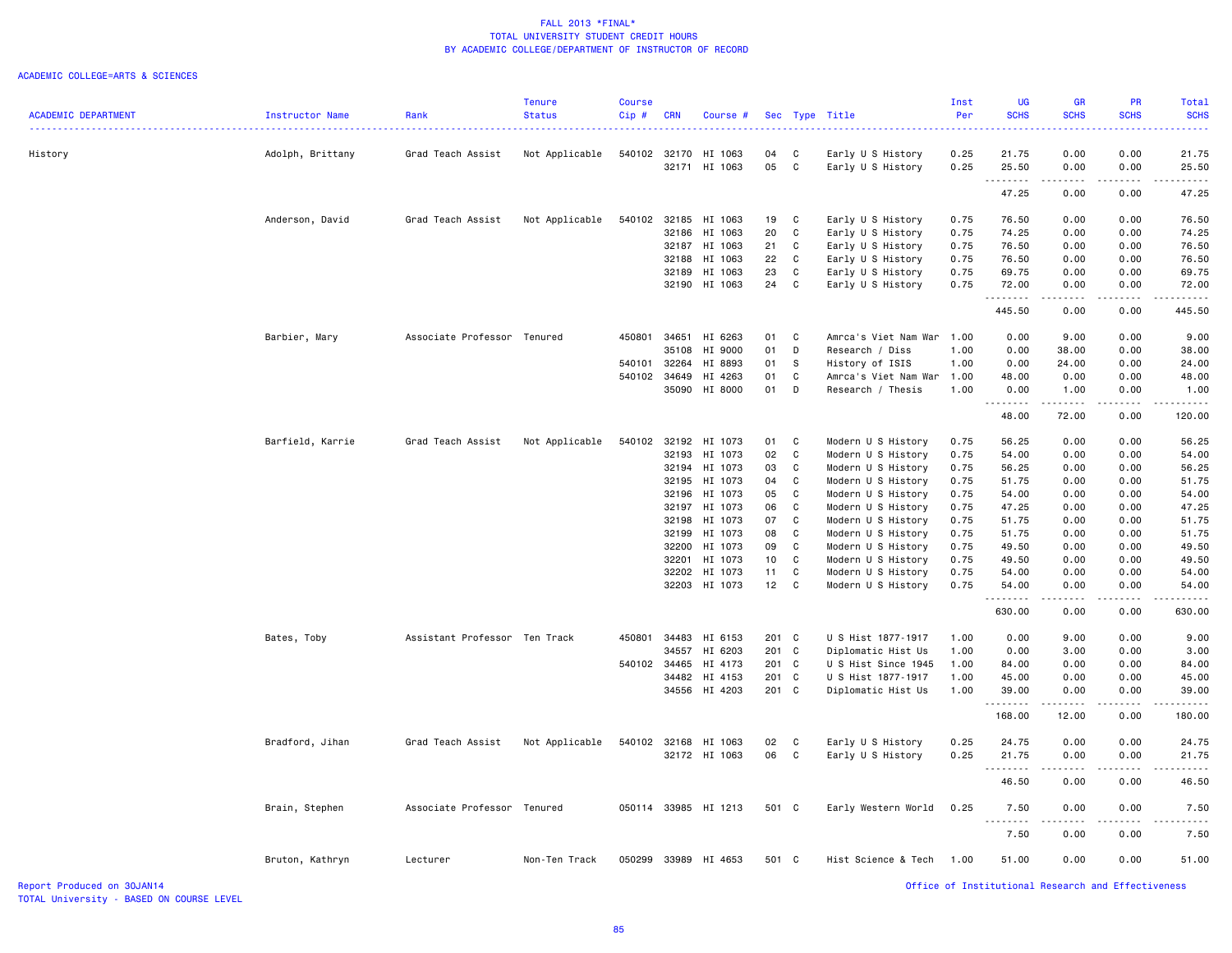|                            |                        |                               | <b>Tenure</b>  | <b>Course</b> |            |                      |       |              |                                | Inst | <b>UG</b>                          | <b>GR</b>   | <b>PR</b>                           | <b>Total</b>       |
|----------------------------|------------------------|-------------------------------|----------------|---------------|------------|----------------------|-------|--------------|--------------------------------|------|------------------------------------|-------------|-------------------------------------|--------------------|
| <b>ACADEMIC DEPARTMENT</b> | <b>Instructor Name</b> | Rank                          | <b>Status</b>  | Cip#          | <b>CRN</b> | Course #             |       |              | Sec Type Title<br>. <u>.</u> . | Per  | <b>SCHS</b>                        | <b>SCHS</b> | <b>SCHS</b>                         | <b>SCHS</b><br>.   |
| History                    | Bruton, Kathryn        | Lecturer                      | Non-Ten Track  | 540102 33983  |            | HI 1073              | 501 C |              | Modern U S History             | 1.00 | 108.00                             | 0.00        | 0.00                                | 108.00             |
|                            |                        |                               |                |               |            |                      |       |              |                                |      | .<br>159.00                        | 0.00        | $\sim$ $\sim$ $\sim$ $\sim$<br>0.00 | .<br>159.00        |
|                            | Bullard, Zachary       | Grad Teach Assist             | Not Applicable | 450801        | 32223      | HI 1163              | 01    | C            | Wld Hst Before 1500            | 0.25 | 15.00                              | 0.00        | 0.00                                | 15.00              |
|                            |                        |                               |                |               |            | 32225 HI 1163        | 03    | C            | Wld Hst Before 1500            | 0.25 | 16.50                              | 0.00        | 0.00                                | 16.50              |
|                            |                        |                               |                |               |            |                      |       |              |                                |      | .<br>31.50                         | 0.00        | 0.00                                | $- - - -$<br>31.50 |
|                            | Damms, Richard         | Associate Professor Tenured   |                | 450801        | 32261      | HI 8803              | 02    | $\mathbf{C}$ | Graduate Colloquium            | 1.00 | 0.00                               | 21.00       | 0.00                                | 21.00              |
|                            |                        |                               |                |               | 35110      | HI 9000              | 03    | D            | Research / Diss                | 1.00 | 0.00                               | 10.00       | 0.00                                | 10.00              |
|                            |                        |                               |                | 540102 32245  |            | HI 4203              | 01    | C            | Diplomatic Hist Us             | 1.00 | 90.00                              | 0.00        | 0.00                                | 90.00              |
|                            |                        |                               |                |               |            | 35092 HI 8000        | 03    | D            | Research / Thesis              | 1.00 | 0.00                               | 10.00       | 0.00                                | 10.00              |
|                            |                        |                               |                |               |            |                      |       |              |                                |      | .<br>90.00                         | .<br>41.00  | .<br>0.00                           | .<br>131.00        |
|                            | Drake, Nathan          | Grad Teach Assist             | Not Applicable |               |            | 050114 33985 HI 1213 | 501 C |              | Early Western World            | 0.75 | 22.50                              | 0.00        | 0.00                                | 22.50              |
|                            |                        |                               |                |               |            |                      |       |              |                                |      | 22.50                              | .<br>0.00   | .<br>0.00                           | .<br>22.50         |
|                            | Drane, Lindsay         | Grad Teach Assist             | Not Applicable | 540102 32179  |            | HI 1063              | 13    | C            | Early U S History              | 0.25 | 17.25                              | 0.00        | 0.00                                | 17.25              |
|                            |                        |                               |                |               | 32181      | HI 1063              | 15    | C            | Early U S History              | 0.25 | 18.75                              | 0.00        | 0.00                                | 18.75              |
|                            |                        |                               |                |               |            | 32183 HI 1063        | 17    | $\mathbf{C}$ | Early U S History              | 0.25 | 16.50                              | 0.00        | 0.00                                | 16.50              |
|                            |                        |                               |                |               |            |                      |       |              |                                |      | .                                  | .           | $- - - -$                           | والمستحدث          |
|                            |                        |                               |                |               |            |                      |       |              |                                |      | 52.50                              | 0.00        | 0.00                                | 52.50              |
|                            | Forrest, John          | Grad Teach Assist             | Not Applicable |               |            | 540102 32216 HI 1073 | 25    | C            | Modern U S History             | 0.75 | 49.50                              | 0.00        | 0.00                                | 49.50              |
|                            |                        |                               |                |               | 32217      | HI 1073              | 26    | C            | Modern U S History             | 0.75 | 47.25                              | 0.00        | 0.00                                | 47.25              |
|                            |                        |                               |                |               | 32218      | HI 1073              | 27    | $\mathbb C$  | Modern U S History             | 0.75 | 45.00                              | 0.00        | 0.00                                | 45.00              |
|                            |                        |                               |                |               | 32219      | HI 1073              | 28    | C            | Modern U S History             | 0.75 | 47.25                              | 0.00        | 0.00                                | 47.25              |
|                            |                        |                               |                |               | 32220      | HI 1073              | 29    | C            | Modern U S History             | 0.75 | 45.00                              | 0.00        | 0.00                                | 45.00              |
|                            |                        |                               |                |               | 32221      | HI 1073              | 30    | C            | Modern U S History             | 0.75 | 49.50                              | 0.00        | 0.00                                | 49.50              |
|                            |                        |                               |                |               | 34634      | HI 1073              | 31    | C            | Modern U S History             | 0.75 | 29.25                              | 0.00        | 0.00                                | 29.25              |
|                            |                        |                               |                |               | 34636      | HI 1073              | 32    | C            | Modern U S History             | 0.75 | 51.75                              | 0.00        | 0.00                                | 51.75              |
|                            |                        |                               |                |               | 34637      | HI 1073              | 33    | $\mathtt{C}$ | Modern U S History             | 0.75 | 31.50                              | 0.00        | 0.00                                | 31.50              |
|                            |                        |                               |                |               | 34638      | HI 1073              | 34    | $\mathbb C$  | Modern U S History             | 0.75 | 49.50                              | 0.00        | 0.00                                | 49.50              |
|                            |                        |                               |                |               | 34639      | HI 1073              | 35    | C            | Modern U S History             | 0.75 | 51.75                              | 0.00        | 0.00                                | 51.75              |
|                            |                        |                               |                |               | 34642      | HI 1073              | 36    | C            | Modern U S History             | 0.75 | 49.50<br>.                         | 0.00<br>.   | 0.00<br>.                           | 49.50<br>.         |
|                            |                        |                               |                |               |            |                      |       |              |                                |      | 546.75                             | 0.00        | 0.00                                | 546.75             |
|                            | Giesen, James          | Associate Professor Tenured   |                | 450801        | 34667      | HI 8883              | 01    | -S           | U.S. Agric Hist 1500           | 1.00 | 0.00                               | 15.00       | 0.00                                | 15.00              |
|                            |                        |                               |                |               | 35111      | HI 9000              | 04    | D            | Research / Diss                | 1.00 | 0.00                               | 26.00       | 0.00                                | 26.00              |
|                            |                        |                               |                | 540101        | 32267      | HI 8943              | 01    | C            | U.S. History, 1787-1 1.00      |      | 0.00                               | 24.00       | 0.00                                | 24.00              |
|                            |                        |                               |                | 540102        | 35093      | HI 8000              | 04    | D            | Research / Thesis              | 1.00 | 0.00<br>$- - - -$<br>$\frac{1}{2}$ | 7.00<br>.   | 0.00<br>.                           | 7.00<br>.          |
|                            |                        |                               |                |               |            |                      |       |              |                                |      | 0.00                               | 72.00       | 0.00                                | 72.00              |
|                            | Greene, Alison         | Assistant Professor Ten Track |                | 450801        | 32241      | HI 3903              | 01    | C            | Hist & Hist Meth               | 1.00 | 51.00                              | 0.00        | 0.00                                | 51.00              |
|                            |                        |                               |                |               | 33710      | HI 3903              | 201 C |              | Hist & Hist Meth               | 1.00 | 3.00                               | 0.00        | 0.00                                | 3.00               |
|                            |                        |                               |                |               | 34670      | HI 3903              | 02    | C            | Hist & Hist Meth               | 1.00 | 42.00                              | 0.00        | 0.00                                | 42.00              |
|                            |                        |                               |                |               | 35112      | HI 9000              | 05    | D            | Research / Diss                | 1.00 | 0.00                               | 10.00       | 0.00                                | 10.00              |
|                            |                        |                               |                | 540101        | 32268      | HI 8953              | 01    | C            | U.S. History, 1877-19 1.00     |      | 0.00                               | 30.00       | 0.00                                | 30.00              |
|                            |                        |                               |                | 540102        | 32247      | HI 4253              | 01    | C            | Religion In America            | 1.00 | 75.00                              | 0.00        | 0.00                                | 75.00              |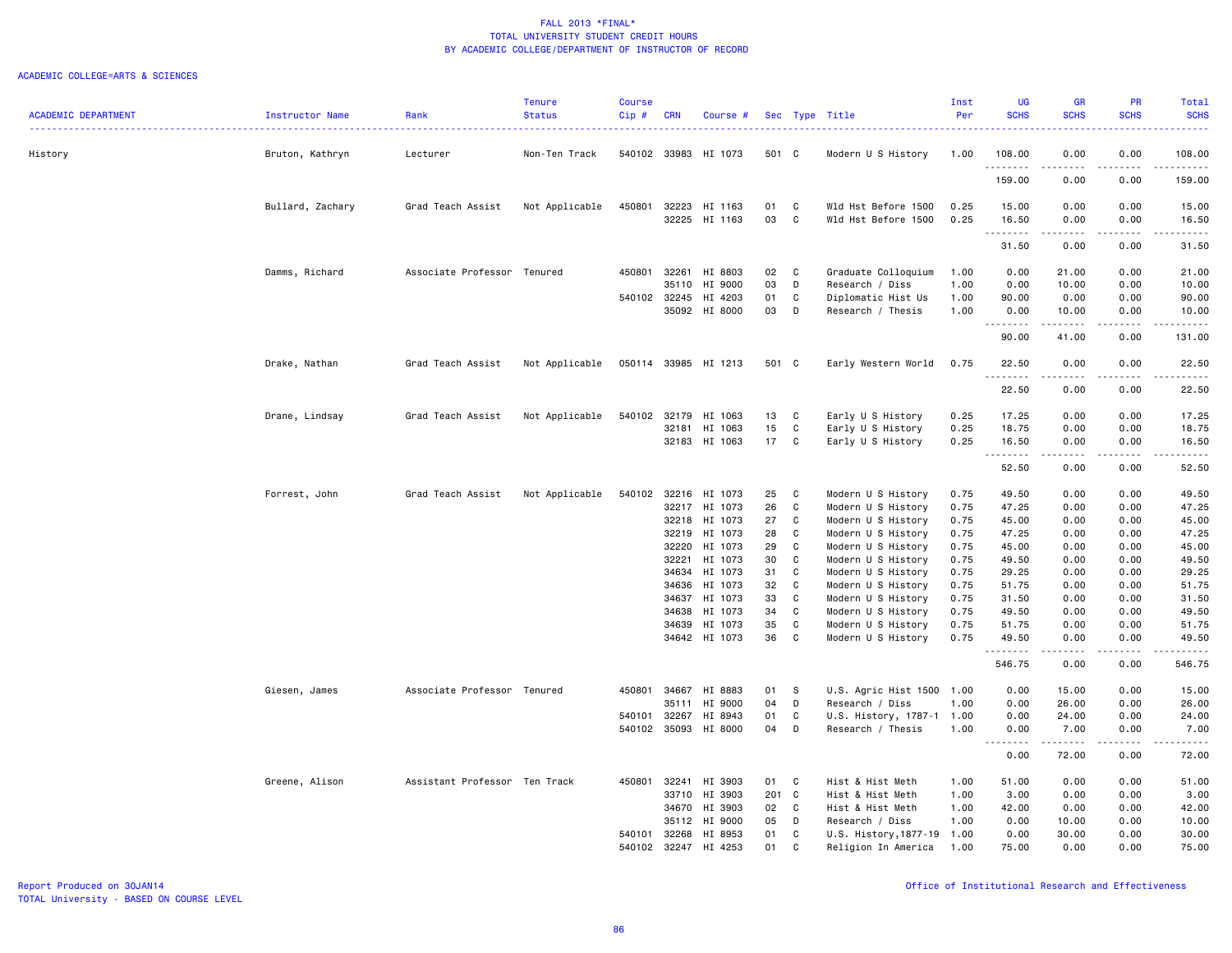|                            |                   |                               | <b>Tenure</b>  | <b>Course</b> |                |                      |          |              |                                          | Inst         | <b>UG</b>                 | <b>GR</b>                                                                                                                                                                                                                                                                                                                            | <b>PR</b>                    | Total                |
|----------------------------|-------------------|-------------------------------|----------------|---------------|----------------|----------------------|----------|--------------|------------------------------------------|--------------|---------------------------|--------------------------------------------------------------------------------------------------------------------------------------------------------------------------------------------------------------------------------------------------------------------------------------------------------------------------------------|------------------------------|----------------------|
| <b>ACADEMIC DEPARTMENT</b> | Instructor Name   | Rank                          | <b>Status</b>  | Cip#          | <b>CRN</b>     | Course #             |          |              | Sec Type Title                           | Per          | <b>SCHS</b>               | <b>SCHS</b>                                                                                                                                                                                                                                                                                                                          | <b>SCHS</b>                  | <b>SCHS</b>          |
|                            |                   |                               |                |               |                |                      |          |              |                                          |              |                           |                                                                                                                                                                                                                                                                                                                                      |                              |                      |
|                            |                   |                               |                |               |                |                      |          |              |                                          |              | .<br>171.00               | --------<br>40.00                                                                                                                                                                                                                                                                                                                    | -----<br>0.00                | .<br>211.00          |
| History                    | Halverson, Sean   | Lecturer                      | Non-Ten Track  | 450801        | 35008          | HI 6313              | 201 C    |              | The New South                            | 1.00         | 0.00                      | 6.00                                                                                                                                                                                                                                                                                                                                 | 0.00                         | 6.00                 |
|                            |                   |                               |                | 540102        | 33981          | HI 1063              | 501 C    |              | Early U S History                        | 1.00         | 102.00                    | 0.00                                                                                                                                                                                                                                                                                                                                 | 0.00                         | 102.00               |
|                            |                   |                               |                |               | 33987          | HI 4313              | 501 C    |              | The New South                            | 1.00         | 69.00                     | 0.00                                                                                                                                                                                                                                                                                                                                 | 0.00                         | 69.00                |
|                            |                   |                               |                |               |                | 35007 HI 4313        | 201 C    |              | The New South                            | 1.00         | 15.00                     | 0.00                                                                                                                                                                                                                                                                                                                                 | 0.00                         | 15.00                |
|                            |                   |                               |                |               |                |                      |          |              |                                          |              | .                         | $\frac{1}{2} \left( \begin{array}{ccc} 1 & 0 & 0 & 0 \\ 0 & 0 & 0 & 0 \\ 0 & 0 & 0 & 0 \\ 0 & 0 & 0 & 0 \\ 0 & 0 & 0 & 0 \\ 0 & 0 & 0 & 0 \\ 0 & 0 & 0 & 0 \\ 0 & 0 & 0 & 0 \\ 0 & 0 & 0 & 0 \\ 0 & 0 & 0 & 0 \\ 0 & 0 & 0 & 0 & 0 \\ 0 & 0 & 0 & 0 & 0 \\ 0 & 0 & 0 & 0 & 0 \\ 0 & 0 & 0 & 0 & 0 \\ 0 & 0 & 0 & 0 & 0 \\ 0 & 0 & 0$ | -----                        | .                    |
|                            |                   |                               |                |               |                |                      |          |              |                                          |              | 186.00                    | 6.00                                                                                                                                                                                                                                                                                                                                 | 0.00                         | 192.00               |
|                            | Harmon, David     | Lecturer                      | Non-Ten Track  | 050201        | 33988          | HI 4363              | 501 C    |              | Afro-Am History & Cu 1.00                |              | 60.00                     | 0.00                                                                                                                                                                                                                                                                                                                                 | 0.00                         | 60.00                |
|                            |                   |                               |                |               | 35009          | HI 4363              | 201 C    |              | Afro-Am History & Cu 1.00                |              | 24.00                     | 0.00                                                                                                                                                                                                                                                                                                                                 | 0.00                         | 24.00                |
|                            |                   |                               |                | 450801        |                | 35010 HI 6363        | 201 C    |              | Afro-Am History & Cu 1.00                |              | 0.00<br>.                 | 3.00<br>$\sim$ $\sim$ $\sim$ $\sim$                                                                                                                                                                                                                                                                                                  | 0.00<br>.                    | 3.00<br>. <u>.</u> . |
|                            |                   |                               |                |               |                |                      |          |              |                                          |              | 84.00                     | 3.00                                                                                                                                                                                                                                                                                                                                 | 0.00                         | 87.00                |
|                            | Haughton, Roberta | Lecturer                      | Non-Ten Track  | 059999        | 36088          | HI 8793              | 501 C    |              | Race in the Workplac 1.00                |              | 0.00                      | 9.00                                                                                                                                                                                                                                                                                                                                 | 0.00                         | 9.00                 |
|                            |                   |                               |                |               | 36089          | AAS 8793             | 501 C    |              | Race in the Workplac 1.00                |              | 0.00                      | 15.00                                                                                                                                                                                                                                                                                                                                | 0.00                         | 15.00                |
|                            |                   |                               |                |               |                |                      |          |              |                                          |              | .<br>$\sim$ $\sim$ $\sim$ | .                                                                                                                                                                                                                                                                                                                                    | .                            | . <u>.</u> .         |
|                            |                   |                               |                |               |                |                      |          |              |                                          |              | 0.00                      | 24.00                                                                                                                                                                                                                                                                                                                                | 0.00                         | 24.00                |
|                            | Hay, William      | Associate Professor Tenured   |                | 050299        | 34663          | HI 4713              | 01       | C            | Tudor&Stuart England                     | 1.00         | 75.00                     | 0.00                                                                                                                                                                                                                                                                                                                                 | 0.00                         | 75.00                |
|                            |                   |                               |                | 450801        | 32260          | HI 8803              | 01       | C            | Graduate Colloquium                      | 1.00         | 0.00                      | 24.00                                                                                                                                                                                                                                                                                                                                | 0.00                         | 24.00                |
|                            |                   |                               |                |               |                | 540102 35095 HI 8000 | 06       | D            | Research / Thesis                        | 1.00         | 0.00                      | 3.00                                                                                                                                                                                                                                                                                                                                 | 0.00                         | 3.00                 |
|                            |                   |                               |                |               |                |                      |          |              |                                          |              | . <b>.</b>                | .<br>27.00                                                                                                                                                                                                                                                                                                                           | .<br>0.00                    | .<br>102.00          |
|                            |                   |                               |                |               |                |                      |          |              |                                          |              | 75.00                     |                                                                                                                                                                                                                                                                                                                                      |                              |                      |
|                            | Heard, Daaiyah    | Grad Teach Assist             | Not Applicable | 540102        | 32218          | HI 1073              | 27       | C            | Modern U S History                       | 0.25         | 15.00                     | 0.00                                                                                                                                                                                                                                                                                                                                 | 0.00                         | 15.00                |
|                            |                   |                               |                |               | 32220          | HI 1073              | 29       | $\mathtt{C}$ | Modern U S History                       | 0.25         | 15.00                     | 0.00                                                                                                                                                                                                                                                                                                                                 | 0.00                         | 15.00                |
|                            |                   |                               |                |               | 32221          | HI 1073              | 30       | C            | Modern U S History                       | 0.25         | 16.50<br>.                | 0.00<br>$\frac{1}{2} \left( \frac{1}{2} \right) \left( \frac{1}{2} \right) \left( \frac{1}{2} \right) \left( \frac{1}{2} \right) \left( \frac{1}{2} \right)$                                                                                                                                                                         | 0.00<br>.                    | 16.50<br>.           |
|                            |                   |                               |                |               |                |                      |          |              |                                          |              | 46.50                     | 0.00                                                                                                                                                                                                                                                                                                                                 | 0.00                         | 46.50                |
|                            | Hersey, Mark      | Associate Professor Ten Track |                | 450801        | 34665          | HI 8803              | 04       | C            | Graduate Colloquium                      | 1.00         | 0.00                      | 18.00                                                                                                                                                                                                                                                                                                                                | 0.00                         | 18.00                |
|                            |                   |                               |                |               | 35114          | HI 9000              | 07       | D            | Research / Diss                          | 1.00         | 0.00                      | 26.00                                                                                                                                                                                                                                                                                                                                | 0.00                         | 26.00                |
|                            |                   |                               |                | 540102        |                | 34652 HI 4303        | 01       | C            | The Old South                            | 1.00         | 78.00                     | 0.00                                                                                                                                                                                                                                                                                                                                 | 0.00                         | 78.00                |
|                            |                   |                               |                |               |                | 35096 HI 8000        | 07       | D            | Research / Thesis                        | 1.00         | 0.00                      | 1.00                                                                                                                                                                                                                                                                                                                                 | 0.00                         | 1.00                 |
|                            |                   |                               |                |               |                |                      |          |              |                                          |              | <u>.</u><br>78.00         | -----<br>45.00                                                                                                                                                                                                                                                                                                                       | $\sim$ $\sim$ $\sim$<br>0.00 | المستما<br>123.00    |
|                            | Hester, Kayla     | Grad Teach Assist             | Not Applicable |               |                | 540102 32204 HI 1073 | 13       | C            | Modern U S History                       | 0.75         | 51.75                     | 0.00                                                                                                                                                                                                                                                                                                                                 | 0.00                         | 51.75                |
|                            |                   |                               |                |               | 32205          | HI 1073              | 14       | C            | Modern U S History                       | 0.75         | 56.25                     | 0.00                                                                                                                                                                                                                                                                                                                                 | 0.00                         | 56.25                |
|                            |                   |                               |                |               | 32206          | HI 1073              | 15       | C            | Modern U S History                       | 0.75         | 49.50                     | 0.00                                                                                                                                                                                                                                                                                                                                 | 0.00                         | 49.50                |
|                            |                   |                               |                |               | 32207          | HI 1073              | 16       | C            | Modern U S History                       | 0.75         | 54.00                     | 0.00                                                                                                                                                                                                                                                                                                                                 | 0.00                         | 54.00                |
|                            |                   |                               |                |               | 32208          | HI 1073              | 17       | C            |                                          | 0.75         | 54.00                     | 0.00                                                                                                                                                                                                                                                                                                                                 | 0.00                         |                      |
|                            |                   |                               |                |               |                |                      |          |              | Modern U S History                       |              |                           |                                                                                                                                                                                                                                                                                                                                      |                              | 54.00                |
|                            |                   |                               |                |               | 32209<br>32210 | HI 1073<br>HI 1073   | 18<br>19 | C<br>C       | Modern U S History<br>Modern U S History | 0.75<br>0.75 | 49.50<br>42.75            | 0.00<br>0.00                                                                                                                                                                                                                                                                                                                         | 0.00<br>0.00                 | 49.50<br>42.75       |
|                            |                   |                               |                |               |                | HI 1073              | 20       | C            |                                          | 0.75         | 47.25                     | 0.00                                                                                                                                                                                                                                                                                                                                 | 0.00                         | 47.25                |
|                            |                   |                               |                |               | 32211          | HI 1073              |          |              | Modern U S History                       |              |                           |                                                                                                                                                                                                                                                                                                                                      |                              |                      |
|                            |                   |                               |                |               | 32212          |                      | 21<br>22 | C<br>C       | Modern U S History                       | 0.75<br>0.75 | 49.50                     | 0.00                                                                                                                                                                                                                                                                                                                                 | 0.00                         | 49.50                |
|                            |                   |                               |                |               | 32213          | HI 1073              | 23       | C            | Modern U S History<br>Modern U S History | 0.75         | 47.25<br>51.75            | 0.00<br>0.00                                                                                                                                                                                                                                                                                                                         | 0.00<br>0.00                 | 47.25<br>51.75       |
|                            |                   |                               |                |               |                | 32214 HI 1073        | 24       | C            |                                          |              |                           |                                                                                                                                                                                                                                                                                                                                      | 0.00                         |                      |
|                            |                   |                               |                |               |                | 32215 HI 1073        |          |              | Modern U S History                       | 0.75         | 18.00<br>.                | 0.00<br>.                                                                                                                                                                                                                                                                                                                            | .                            | 18.00<br>.           |
|                            |                   |                               |                |               |                |                      |          |              |                                          |              | 571.50                    | 0.00                                                                                                                                                                                                                                                                                                                                 | 0.00                         | 571.50               |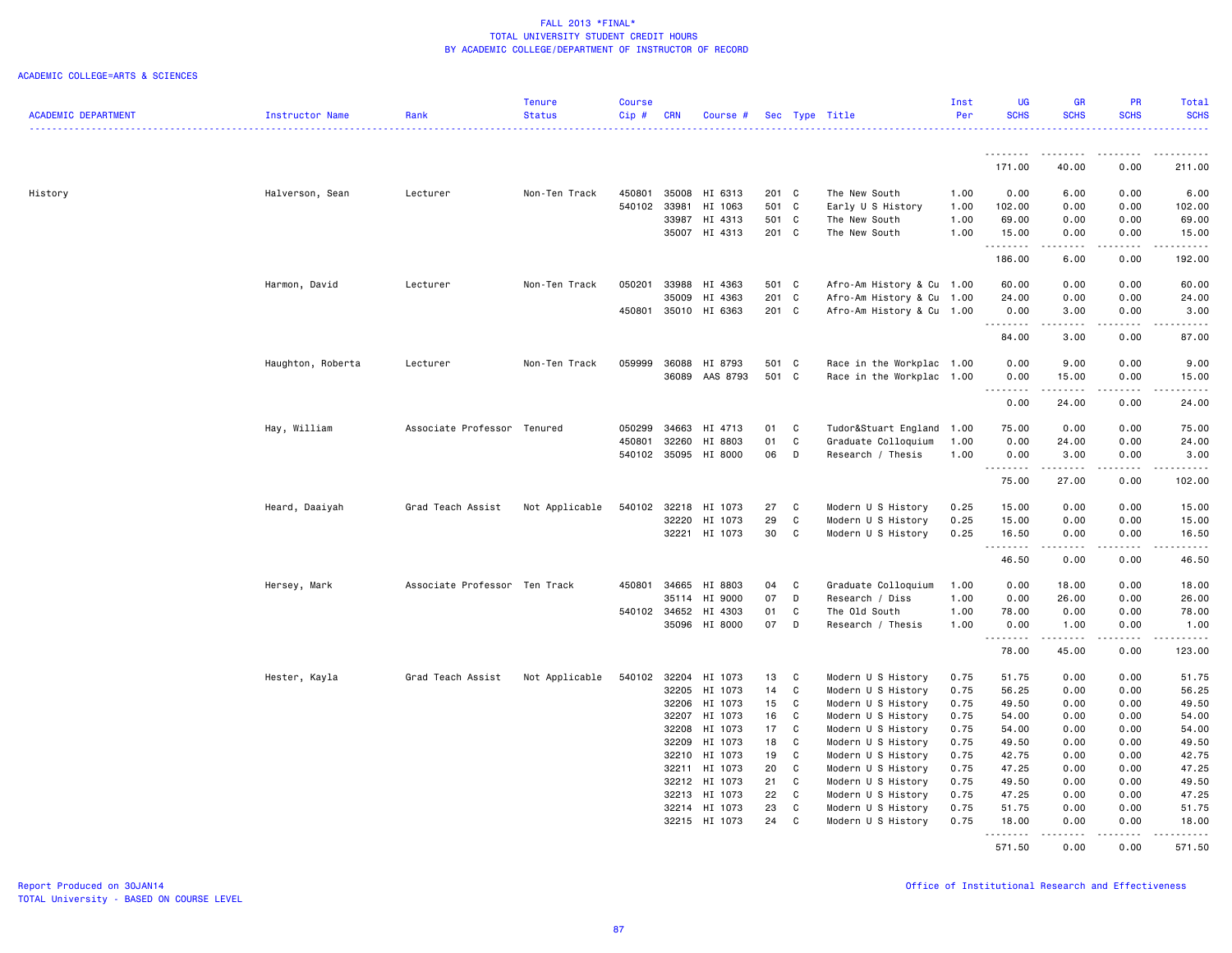|                            |                     |                               | <b>Tenure</b>  | <b>Course</b> |              |                      |                 |              |                           | Inst | <b>UG</b>                          | <b>GR</b>                                                                                                                                                    | PR                           | Total                                                                                                                                                         |
|----------------------------|---------------------|-------------------------------|----------------|---------------|--------------|----------------------|-----------------|--------------|---------------------------|------|------------------------------------|--------------------------------------------------------------------------------------------------------------------------------------------------------------|------------------------------|---------------------------------------------------------------------------------------------------------------------------------------------------------------|
| <b>ACADEMIC DEPARTMENT</b> | Instructor Name     | Rank                          | <b>Status</b>  | Cip#          | <b>CRN</b>   | Course #             |                 |              | Sec Type Title            | Per  | <b>SCHS</b>                        | <b>SCHS</b>                                                                                                                                                  | <b>SCHS</b>                  | <b>SCHS</b>                                                                                                                                                   |
| History                    | Holifield, Lauren   | Non-Faculty                   | Not Applicable | 130301        | 32468        | LSK 2010             | 01              | C.           | Praxis: Acad Core En 1.00 |      | 41.00                              | 0.00                                                                                                                                                         | 0.00                         | 41.00                                                                                                                                                         |
|                            |                     |                               |                |               |              |                      |                 |              |                           |      | .<br>41.00                         | $\frac{1}{2}$<br>0.00                                                                                                                                        | $\sim$ $\sim$ $\sim$<br>0.00 | .<br>41.00                                                                                                                                                    |
|                            | Holley, Brady       | Grad Teach Assist             | Not Applicable | 540102        | 32173        | HI 1063              | 07              | C            | Early U S History         | 0.75 | 63.00                              | 0.00                                                                                                                                                         | 0.00                         | 63.00                                                                                                                                                         |
|                            |                     |                               |                |               | 32174        | HI 1063              | 08              | C            | Early U S History         | 0.75 | 60.75                              | 0.00                                                                                                                                                         | 0.00                         | 60.75                                                                                                                                                         |
|                            |                     |                               |                |               | 32175        | HI 1063              | 09              | $\mathtt{C}$ | Early U S History         | 0.75 | 58.50                              | 0.00                                                                                                                                                         | 0.00                         | 58.50                                                                                                                                                         |
|                            |                     |                               |                |               | 32176        | HI 1063              | 10              | C            | Early U S History         | 0.75 | 58.50                              | 0.00                                                                                                                                                         | 0.00                         | 58.50                                                                                                                                                         |
|                            |                     |                               |                |               | 32177        | HI 1063              | 11              | C            | Early U S History         | 0.75 | 51.75                              | 0.00                                                                                                                                                         | 0.00                         | 51.75                                                                                                                                                         |
|                            |                     |                               |                |               | 32178        | HI 1063              | 12              | C            | Early U S History         | 0.75 | 49.50                              | 0.00                                                                                                                                                         | 0.00                         | 49.50                                                                                                                                                         |
|                            |                     |                               |                |               | 32179        | HI 1063              | 13              | C            | Early U S History         | 0.75 | 51.75                              | 0.00                                                                                                                                                         | 0.00                         | 51.75                                                                                                                                                         |
|                            |                     |                               |                |               | 32180        | HI 1063              | 14              | $\mathbf c$  | Early U S History         | 0.75 | 58.50                              | 0.00                                                                                                                                                         | 0.00                         | 58.50                                                                                                                                                         |
|                            |                     |                               |                |               | 32181        | HI 1063              | 15              | C            | Early U S History         | 0.75 | 56.25                              | 0.00                                                                                                                                                         | 0.00                         | 56.25                                                                                                                                                         |
|                            |                     |                               |                |               | 32182        | HI 1063              | 16              | C            | Early U S History         | 0.75 | 49.50                              | 0.00                                                                                                                                                         | 0.00                         | 49.50                                                                                                                                                         |
|                            |                     |                               |                |               | 32183        | HI 1063              | 17              | C.           | Early U S History         | 0.75 | 49.50                              | 0.00                                                                                                                                                         | 0.00                         | 49.50                                                                                                                                                         |
|                            |                     |                               |                |               |              | 32184 HI 1063        | 18              | C            | Early U S History         | 0.75 | 49.50<br><u>.</u>                  | 0.00<br>.                                                                                                                                                    | 0.00<br>.                    | 49.50<br>.                                                                                                                                                    |
|                            |                     |                               |                |               |              |                      |                 |              |                           |      | 657.00                             | 0.00                                                                                                                                                         | 0.00                         | 657.00                                                                                                                                                        |
|                            | Hyman, Owen         | Grad Teach Assist             | Not Applicable | 540102        | 32176        | HI 1063              | 10 <sub>1</sub> | C            | Early U S History         | 0.25 | 19.50                              | 0.00                                                                                                                                                         | 0.00                         | 19.50                                                                                                                                                         |
|                            |                     |                               |                |               | 32182        | HI 1063              | 16              | C            | Early U S History         | 0.25 | 16.50                              | 0.00                                                                                                                                                         | 0.00                         | 16.50                                                                                                                                                         |
|                            |                     |                               |                |               |              | 32184 HI 1063        | 18              | C            | Early U S History         | 0.25 | 16.50<br>.                         | 0.00<br>$\frac{1}{2} \left( \frac{1}{2} \right) \left( \frac{1}{2} \right) \left( \frac{1}{2} \right) \left( \frac{1}{2} \right) \left( \frac{1}{2} \right)$ | 0.00<br>.                    | 16.50<br>.                                                                                                                                                    |
|                            |                     |                               |                |               |              |                      |                 |              |                           |      | 52.50                              | 0.00                                                                                                                                                         | 0.00                         | 52.50                                                                                                                                                         |
|                            | Kraszewski, Gracjan | Grad Teach Assist             | Not Applicable | 540102        | 32198        | HI 1073              | 07              | C            | Modern U S History        | 0.25 | 17.25                              | 0.00                                                                                                                                                         | 0.00                         | 17.25                                                                                                                                                         |
|                            |                     |                               |                |               | 32200        | HI 1073              | 09              | C            | Modern U S History        | 0.25 | 16.50                              | 0.00                                                                                                                                                         | 0.00                         | 16.50                                                                                                                                                         |
|                            |                     |                               |                |               | 32201        | HI 1073              | 10              | C            | Modern U S History        | 0.25 | 16.50<br>.                         | 0.00<br>$\frac{1}{2}$                                                                                                                                        | 0.00<br>$\frac{1}{2}$        | 16.50<br>$\frac{1}{2} \left( \frac{1}{2} \right) \left( \frac{1}{2} \right) \left( \frac{1}{2} \right) \left( \frac{1}{2} \right) \left( \frac{1}{2} \right)$ |
|                            |                     |                               |                |               |              |                      |                 |              |                           |      | 50.25                              | 0.00                                                                                                                                                         | 0.00                         | 50.25                                                                                                                                                         |
|                            | Lavine, Matthew     | Assistant Professor Ten Track |                | 050299        | 34662        | HI 4653              | 01              | C            | Hist Science & Tech       | 1.00 | 81.00                              | 0.00                                                                                                                                                         | 0.00                         | 81.00                                                                                                                                                         |
|                            |                     |                               |                | 450801        | 35115        | HI 9000              | 08              | D            | Research / Diss           | 1.00 | 0.00                               | 13.00                                                                                                                                                        | 0.00                         | 13.00                                                                                                                                                         |
|                            |                     |                               |                |               | 35883        | HI 8803              | 05              | C            | Graduate Colloquium       | 1.00 | 0.00                               | 24.00                                                                                                                                                        | 0.00                         | 24.00                                                                                                                                                         |
|                            |                     |                               |                |               |              |                      |                 |              |                           |      | .<br>81.00                         | .<br>37.00                                                                                                                                                   | .<br>0.00                    | .<br>118.00                                                                                                                                                   |
|                            | Lawrence, Melissa   | Grad Teach Assist             | Not Applicable | 540102        | 32192        | HI 1073              | 01              | C            | Modern U S History        | 0.25 | 18.75                              | 0.00                                                                                                                                                         | 0.00                         | 18.75                                                                                                                                                         |
|                            |                     |                               |                |               | 32199        | HI 1073              | 08              | C            | Modern U S History        | 0.25 | 17.25                              | 0.00                                                                                                                                                         | 0.00                         | 17.25                                                                                                                                                         |
|                            |                     |                               |                |               |              | 32203 HI 1073        | 12              | C            | Modern U S History        | 0.25 | 18.00                              | 0.00                                                                                                                                                         | 0.00                         | 18.00                                                                                                                                                         |
|                            |                     |                               |                |               |              |                      |                 |              |                           |      | $\sim$ $\sim$ $\sim$<br>.<br>54.00 | 0.00                                                                                                                                                         | $\sim$ $\sim$ $\sim$<br>0.00 | $\omega$ is $\omega$ in .<br>54.00                                                                                                                            |
|                            |                     |                               |                |               |              |                      |                 |              |                           |      |                                    |                                                                                                                                                              |                              |                                                                                                                                                               |
|                            | Livingston, Edward  | Grad Teach Assist             | Not Applicable |               |              | 540102 32188 HI 1063 | 22              | C            | Early U S History         | 0.25 | 25.50                              | 0.00                                                                                                                                                         | 0.00                         | 25.50                                                                                                                                                         |
|                            |                     |                               |                |               |              | 32189 HI 1063        | 23              | C            | Early U S History         | 0.25 | 23.25<br>.                         | 0.00                                                                                                                                                         | 0.00<br>.                    | 23.25<br>.                                                                                                                                                    |
|                            |                     |                               |                |               |              |                      |                 |              |                           |      | 48.75                              | 0.00                                                                                                                                                         | 0.00                         | 48.75                                                                                                                                                         |
|                            | Marcus, Alan        | Professor                     | Tenured        |               | 450801 35116 | HI 9000              | 09              | D            | Research / Diss           | 1.00 | 0.00                               | 13.00                                                                                                                                                        | 0.00                         | 13.00                                                                                                                                                         |
|                            |                     |                               |                |               | 35121        | HI 9000              | 14              | D            | Research / Diss           | 1.00 | 0.00                               | 13.00                                                                                                                                                        | 0.00                         | 13.00                                                                                                                                                         |
|                            |                     |                               |                | 540101        | 34666        | HI 8873              | 01              | S.           | History of Sci & Tec      | 1.00 | 0.00                               | 15.00                                                                                                                                                        | 0.00                         | 15.00                                                                                                                                                         |
|                            |                     |                               |                | 540102        | 35098        | HI 8000              | 09              | D            | Research / Thesis         | 1.00 | 0.00<br>.                          | 8.00<br>.                                                                                                                                                    | 0.00<br>د د د د د            | 8,00<br>$\begin{array}{cccccccccccccc} \bullet & \bullet & \bullet & \bullet & \bullet & \bullet & \bullet & \bullet \end{array}$                             |
|                            |                     |                               |                |               |              |                      |                 |              |                           |      | 0.00                               | 49.00                                                                                                                                                        | 0.00                         | 49.00                                                                                                                                                         |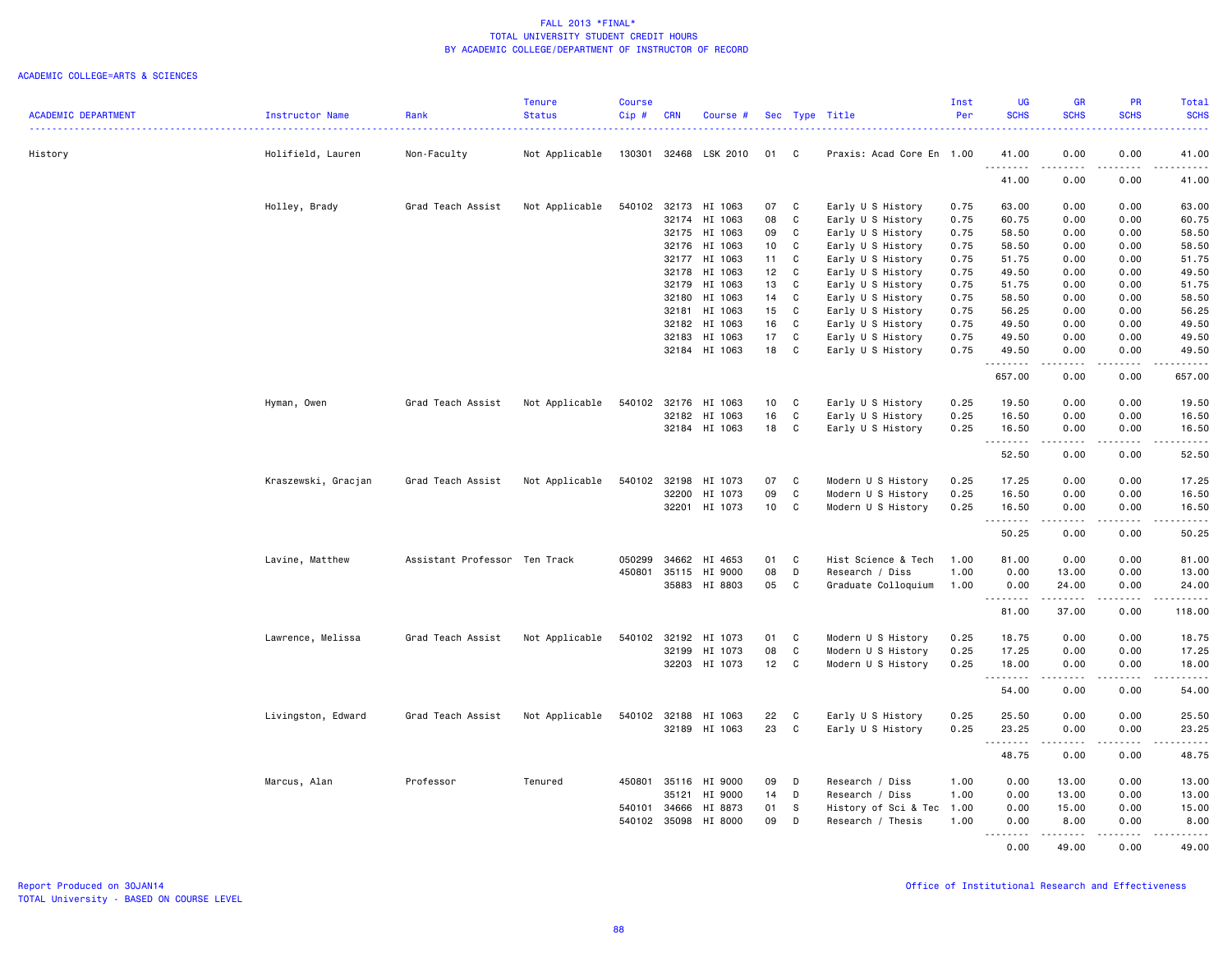#### ACADEMIC COLLEGE=ARTS & SCIENCES

|                            |                    |                               | <b>Tenure</b>  | <b>Course</b> |              |                       |       |             |                           | Inst | <b>UG</b>   | <b>GR</b>                      | <b>PR</b>   | Total       |
|----------------------------|--------------------|-------------------------------|----------------|---------------|--------------|-----------------------|-------|-------------|---------------------------|------|-------------|--------------------------------|-------------|-------------|
| <b>ACADEMIC DEPARTMENT</b> | Instructor Name    | Rank                          | <b>Status</b>  | Cip#          | <b>CRN</b>   | Course #              |       |             | Sec Type Title            | Per  | <b>SCHS</b> | <b>SCHS</b>                    | <b>SCHS</b> | <b>SCHS</b> |
| History                    | Marcy, Simon       | Grad Teach Assist             | Not Applicable | 050114 32228  |              | HI 1213               | 02    | C           | Early Western World       | 0.25 | 24.75       | 0.00                           | 0.00        | 24.75       |
|                            |                    |                               |                |               | 32231        | HI 1213               | 05    | C           | Early Western World       | 0.25 | 18.00       | 0.00                           | 0.00        | 18.00       |
|                            |                    |                               |                |               |              | 32232 HI 1213         | 06    | $\mathbf c$ | Early Western World       | 0.25 | 19.50       | 0.00                           | 0.00        | 19.50       |
|                            |                    |                               |                |               |              |                       |       |             |                           |      | .<br>62.25  | .<br>0.00                      | 0.00        | 62.25       |
|                            | Marshall, Anne     | Associate Professor Tenured   |                |               |              | 450801 32266 HI 8923  | 02    | <b>S</b>    | Historiog & His Meth 1.00 |      | 0.00<br>.   | 24.00<br>.                     | 0.00        | 24.00<br>.  |
|                            |                    |                               |                |               |              |                       |       |             |                           |      | 0.00        | 24.00                          | 0.00        | 24.00       |
|                            | Messer, Peter      | Associate Professor Tenured   |                |               |              | 450801 32265 HI 8923  | 01    | - S         | Historiog & His Meth 1.00 |      | 0.00        | 24.00                          | 0.00        | 24.00       |
|                            |                    |                               |                |               | 35118        | HI 9000               | 11    | D           | Research / Diss           | 1.00 | 0.00        | 6.00                           | 0.00        | 6.00        |
|                            |                    |                               |                | 540101 34669  |              | HI 8933               | 01    | C           | Col. & Rev. America       | 1.00 | 0.00        | 15.00                          | 0.00        | 15.00       |
|                            |                    |                               |                |               |              | 540102 35100 HI 8000  | 11    | D           | Research / Thesis         | 1.00 | 0.00<br>.   | 12.00<br>.                     | 0.00<br>.   | 12.00<br>.  |
|                            |                    |                               |                |               |              |                       |       |             |                           |      | 0.00        | 57.00                          | 0.00        | 57.00       |
|                            | Middleton, Stephen | Professor                     | Tenured        |               |              | 050201 30013 AAS 4983 | 01    | $\mathbf c$ | African Americans an 1.00 |      | 24.00       | 0.00                           | 0.00        | 24.00       |
|                            |                    |                               |                |               |              | 32255 HI 4983         | 01    | C           | African Americans an 1.00 |      | 42.00       | 0.00                           | 0.00        | 42.00       |
|                            |                    |                               |                |               |              |                       |       |             |                           |      | .<br>66.00  | المتماما<br>0.00               | .<br>0.00   | .<br>66.00  |
|                            | Mistretta, Matthew | Grad Teach Assist             | Not Applicable | 540102 32207  |              | HI 1073               | 16    | C           | Modern U S History        | 0.25 | 18.00       | 0.00                           | 0.00        | 18.00       |
|                            |                    |                               |                |               | 32209        | HI 1073               | 18    | C           | Modern U S History        | 0.25 | 16.50       | 0.00                           | 0.00        | 16.50       |
|                            |                    |                               |                |               | 32214        | HI 1073               | 23    | C           | Modern U S History        | 0.25 | 17.25<br>.  | 0.00<br>.                      | 0.00        | 17.25       |
|                            |                    |                               |                |               |              |                       |       |             |                           |      | 51.75       | 0.00                           | 0.00        | 51.75       |
|                            | Mitchell, Dennis   | Professor                     | Tenured        | 450801        |              | 33708 HI 3333         | 201 C |             | Mississippi History       | 1.00 | 39.00<br>.  | 0.00<br>$\omega$ is a $\omega$ | 0.00        | 39.00       |
|                            |                    |                               |                |               |              |                       |       |             |                           |      | 39.00       | 0.00                           | 0.00        | 39.00       |
|                            | Mosley, Kasey      | Grad Teach Assist             | Not Applicable | 540102        | 32204        | HI 1073               | 13    | C           | Modern U S History        | 0.25 | 17.25       | 0.00                           | 0.00        | 17.25       |
|                            |                    |                               |                |               | 32206        | HI 1073               | 15    | C           | Modern U S History        | 0.25 | 16.50       | 0.00                           | 0.00        | 16.50       |
|                            |                    |                               |                |               |              | 32208 HI 1073         | 17    | C           | Modern U S History        | 0.25 | 18.00<br>.  | 0.00<br>المتماما               | 0.00<br>.   | 18.00<br>.  |
|                            |                    |                               |                |               |              |                       |       |             |                           |      | 51.75       | 0.00                           | 0.00        | 51.75       |
|                            | Murphy, Michael    | Grad Teach Assist             | Not Applicable |               |              | 540102 34634 HI 1073  | 31    | C           | Modern U S History        | 0.25 | 9.75        | 0.00                           | 0.00        | 9.75        |
|                            |                    |                               |                |               |              | 34636 HI 1073         | 32    | C           | Modern U S History        | 0.25 | 17.25       | 0.00                           | 0.00        | 17.25       |
|                            |                    |                               |                |               |              | 34642 HI 1073         | 36    | C           | Modern U S History        | 0.25 | 16.50<br>.  | 0.00<br>$\frac{1}{2}$          | 0.00        | 16.50       |
|                            |                    |                               |                |               |              |                       |       |             |                           |      | 43.50       | 0.00                           | 0.00        | 43.50       |
|                            | Nelson, Kelli      | Grad Teach Assist             | Not Applicable |               | 540102 32205 | HI 1073               | 14    | C           | Modern U S History        | 0.25 | 18.75       | 0.00                           | 0.00        | 18.75       |
|                            |                    |                               |                |               | 32211        | HI 1073               | 20    | C           | Modern U S History        | 0.25 | 15.75       | 0.00                           | 0.00        | 15.75       |
|                            |                    |                               |                |               |              | 32213 HI 1073         | 22    | C           | Modern U S History        | 0.25 | 15.75<br>.  | 0.00<br>.                      | 0.00<br>.   | 15.75<br>.  |
|                            |                    |                               |                |               |              |                       |       |             |                           |      | 50.25       | 0.00                           | 0.00        | 50.25       |
|                            | Osman, Julia       | Assistant Professor Ten Track |                | 450801 32223  |              | HI 1163               | 01    | C           | Wld Hst Before 1500       | 0.75 | 45.00       | 0.00                           | 0.00        | 45.00       |
|                            |                    |                               |                |               | 32224        | HI 1163               | 02    | C           | Wld Hst Before 1500       | 0.75 | 42.75       | 0.00                           | 0.00        | 42.75       |
|                            |                    |                               |                |               | 32225        | HI 1163               | 03    | C           | Wld Hst Before 1500       | 0.75 | 49.50       | 0.00                           | 0.00        | 49.50       |
|                            |                    |                               |                |               | 32226        | HI 1163               | 04    | C           | Wld Hst Before 1500       | 0.75 | 49.50       | 0.00                           | 0.00        | 49.50       |
|                            |                    |                               |                |               |              | 34664 HI 8803         | 03    | C           | Graduate Colloquium       | 1.00 | 0.00        | 21.00                          | 0.00        | 21.00       |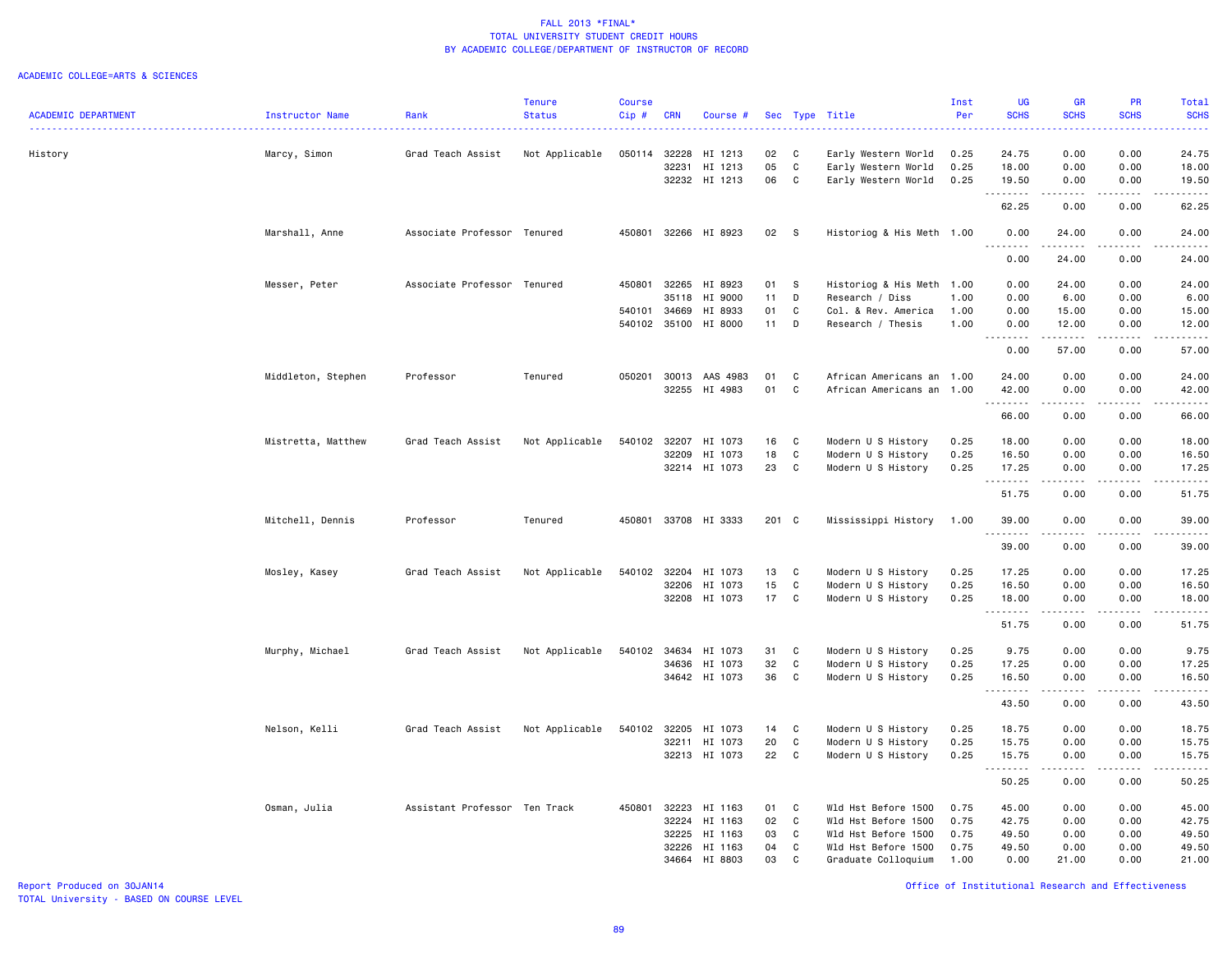|                            |                     |                             | Tenure         | <b>Course</b> |            |                      |       |              |                                        | Inst | <b>UG</b>   | <b>GR</b>                           | <b>PR</b>       | Total       |
|----------------------------|---------------------|-----------------------------|----------------|---------------|------------|----------------------|-------|--------------|----------------------------------------|------|-------------|-------------------------------------|-----------------|-------------|
| <b>ACADEMIC DEPARTMENT</b> | Instructor Name     | Rank                        | <b>Status</b>  | Cip#          | <b>CRN</b> | Course #             |       |              | Sec Type Title                         | Per  | <b>SCHS</b> | <b>SCHS</b>                         | <b>SCHS</b>     | <b>SCHS</b> |
|                            |                     |                             |                |               |            |                      |       |              |                                        |      | <u>.</u>    | .                                   |                 |             |
|                            |                     |                             |                |               |            |                      |       |              |                                        |      | 186.75      | 21.00                               | 0.00            | 207.75      |
| History                    | Pepper, Samantha    | Grad Teach Assist           | Not Applicable | 050114 32227  |            | HI 1213              | 01    | $\mathbf{C}$ | Early Western World                    | 0.25 | 17.25       | 0.00                                | 0.00            | 17.25       |
|                            |                     |                             |                |               | 32229      | HI 1213              | 03    | C            |                                        | 0.25 | 22.50       |                                     | 0.00            | 22.50       |
|                            |                     |                             |                |               |            |                      |       |              | Early Western World                    |      |             | 0.00                                |                 |             |
|                            |                     |                             |                |               |            | 32230 HI 1213        | 04    | <b>C</b>     | Early Western World                    | 0.25 | 22.50<br>.  | 0.00<br>$\sim$ $\sim$ $\sim$ $\sim$ | 0.00<br>د د د د | 22.50       |
|                            |                     |                             |                |               |            |                      |       |              |                                        |      | 62.25       | 0.00                                | 0.00            | 62.25       |
|                            | Plyler, Larsen      | Grad Teach Assist           | Not Applicable |               |            | 540102 32167 HI 1063 | 01    | C            | Early U S History                      | 0.25 | 22.50       | 0.00                                | 0.00            | 22.50       |
|                            |                     |                             |                |               |            | 32169 HI 1063        | 03    | C            | Early U S History                      | 0.25 | 24.00       | 0.00                                | 0.00            | 24.00       |
|                            |                     |                             |                |               |            |                      |       |              |                                        |      | .           | .                                   | .               |             |
|                            |                     |                             |                |               |            |                      |       |              |                                        |      | 46.50       | 0.00                                | 0.00            | 46.50       |
|                            | Rangel, Eduardo     | Grad Teach Assist           | Not Applicable | 450801        | 32224      | HI 1163              | 02    | C            | Wld Hst Before 1500                    | 0.25 | 14.25       | 0.00                                | 0.00            | 14.25       |
|                            |                     |                             |                |               |            | 32226 HI 1163        | 04    | <b>C</b>     | Wld Hst Before 1500                    | 0.25 | 16.50       | 0.00                                | 0.00            | 16.50       |
|                            |                     |                             |                |               |            |                      |       |              |                                        |      | .           | .                                   | . <b>.</b>      | .           |
|                            |                     |                             |                |               |            |                      |       |              |                                        |      | 30.75       | 0.00                                | 0.00            | 30.75       |
|                            | Ratcliff, Joel      | Grad Teach Assist           | Not Applicable |               |            | 540102 32187 HI 1063 | 21    | C            | Early U S History                      | 0.25 | 25.50       | 0.00                                | 0.00            | 25.50       |
|                            |                     |                             |                |               |            | 32190 HI 1063        | 24    | C            | Early U S History                      | 0.25 | 24.00       | 0.00                                | 0.00            | 24.00       |
|                            |                     |                             |                |               |            |                      |       |              |                                        |      | <u>.</u>    |                                     |                 |             |
|                            |                     |                             |                |               |            |                      |       |              |                                        |      | 49.50       | 0.00                                | 0.00            | 49.50       |
|                            | Ray, Melissa        | Grad Teach Assist           | Not Applicable |               |            | 540102 32177 HI 1063 | 11    | C            | Early U S History                      | 0.25 | 17.25       | 0.00                                | 0.00            | 17.25       |
|                            |                     |                             |                |               |            | 32178 HI 1063        | 12    | $\mathtt{C}$ | Early U S History                      | 0.25 | 16.50       | 0.00                                | 0.00            | 16.50       |
|                            |                     |                             |                |               |            | 32180 HI 1063        | 14    | C            | Early U S History                      | 0.25 | 19.50       | 0.00                                | 0.00            | 19.50       |
|                            |                     |                             |                |               |            |                      |       |              |                                        |      | 53.25       | .<br>0.00                           | 0.00            | 53.25       |
|                            | Ridner, Judith      | Associate Professor Tenured |                | 450899        | 34843      | HI 4990              | 01    | C            | Special Topic In HI                    | 1.00 | 30.00       | 0.00                                | 0.00            | 30.00       |
|                            |                     |                             |                |               | 35867      | HI 6990              | 01    | C            | Special Topic In HI                    | 1.00 | 0.00        | 15.00                               | 0.00            | 15.00       |
|                            |                     |                             |                | 540102 32167  |            | HI 1063              | 01    | C            | Early U S History                      | 0.75 | 67.50       | 0.00                                | 0.00            | 67.50       |
|                            |                     |                             |                |               | 32168      | HI 1063              | 02    | <b>C</b>     | Early U S History                      | 0.75 | 74.25       | 0.00                                | 0.00            | 74.25       |
|                            |                     |                             |                |               | 32169      | HI 1063              | 03    | C            | Early U S History                      | 0.75 | 72.00       | 0.00                                | 0.00            | 72.00       |
|                            |                     |                             |                |               | 32170      | HI 1063              | 04    | <b>C</b>     | Early U S History                      | 0.75 | 65.25       | 0.00                                | 0.00            | 65.25       |
|                            |                     |                             |                |               | 32171      | HI 1063              | 05    | C            | Early U S History                      | 0.75 | 76.50       | 0.00                                | 0.00            | 76.50       |
|                            |                     |                             |                |               |            | 32172 HI 1063        | 06    | C            |                                        | 0.75 | 65.25       | 0.00                                | 0.00            | 65.25       |
|                            |                     |                             |                |               |            | 35104 HI 8000        | 15    | D            | Early U S History<br>Research / Thesis | 1.00 | 0.00        | 1.00                                | 0.00            | 1.00        |
|                            |                     |                             |                |               |            |                      |       |              |                                        |      | .           | $- - - - -$                         | .               | 22222.      |
|                            |                     |                             |                |               |            |                      |       |              |                                        |      | 450.75      | 16.00                               | 0.00            | 466.75      |
|                            | Senaga, Karen       | Grad Teach Assist           | Not Applicable |               |            | 050114 33986 HI 1223 | 501 C |              | Modern Western World 1.00              |      | 36.00       | 0.00                                | 0.00            | 36.00       |
|                            |                     |                             |                |               |            |                      |       |              |                                        |      | 36.00       | 0.00                                | 0.00            | 36.00       |
|                            | Snyder, Christopher | Non-Faculty                 | Tenured        | 240101 34734  |            | HON 3183             | H01 S |              | Honors Seminar - Hum 1.00              |      | 33.00       | 0.00                                | 0.00            | 33.00       |
|                            |                     |                             |                |               |            |                      |       |              |                                        |      |             |                                     |                 |             |
|                            |                     |                             |                |               |            |                      |       |              |                                        |      | 33.00       | 0.00                                | 0.00            | 33.00       |
|                            | Theriot, Kristen    | Grad Teach Assist           | Not Applicable | 540102 34637  |            | HI 1073              | 33    | C            | Modern U S History                     | 0.25 | 10.50       | 0.00                                | 0.00            | 10.50       |
|                            |                     |                             |                |               | 34638      | HI 1073              | 34    | C            | Modern U S History                     | 0.25 | 16.50       | 0.00                                | 0.00            | 16.50       |
|                            |                     |                             |                |               |            | 34639 HI 1073        | 35    | C            | Modern U S History                     | 0.25 | 17.25       | 0.00                                | 0.00            | 17.25       |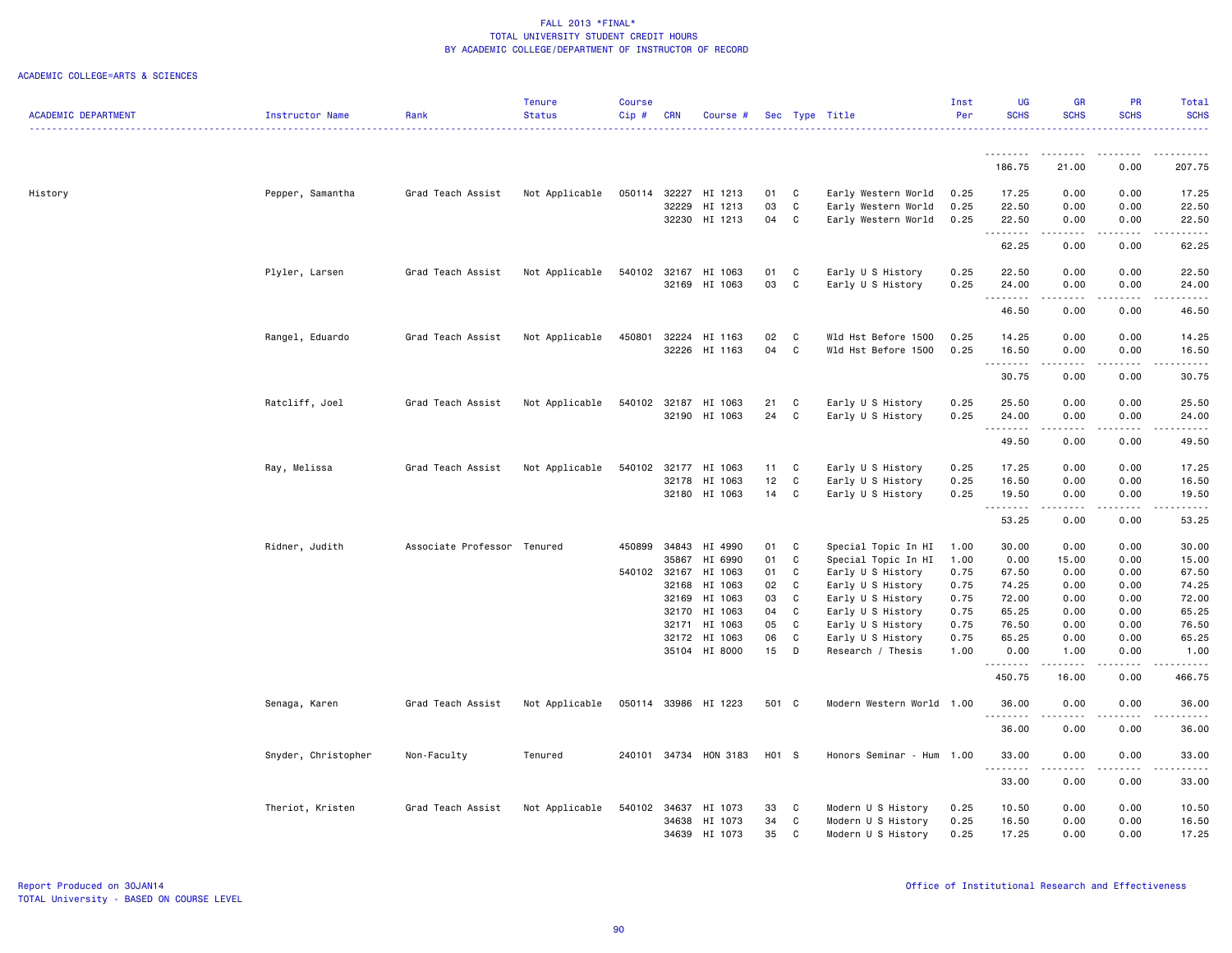#### ACADEMIC COLLEGE=ARTS & SCIENCES

|                            |                     |                             | Tenure         | Course |            |                                |          |                   |                                          | Inst         | <b>UG</b>                                          | <b>GR</b>                                                                                                                                            | PR            | Total         |
|----------------------------|---------------------|-----------------------------|----------------|--------|------------|--------------------------------|----------|-------------------|------------------------------------------|--------------|----------------------------------------------------|------------------------------------------------------------------------------------------------------------------------------------------------------|---------------|---------------|
| <b>ACADEMIC DEPARTMENT</b> | Instructor Name     | Rank                        | <b>Status</b>  | Cip#   | <b>CRN</b> | Course #                       |          |                   | Sec Type Title                           | Per          | <b>SCHS</b>                                        | <b>SCHS</b>                                                                                                                                          | <b>SCHS</b>   | <b>SCHS</b>   |
|                            |                     |                             |                |        |            |                                |          |                   |                                          |              |                                                    |                                                                                                                                                      |               | .             |
|                            |                     |                             |                |        |            |                                |          |                   |                                          |              | .                                                  | ------                                                                                                                                               |               |               |
|                            |                     |                             |                |        |            |                                |          |                   |                                          |              | 44.25                                              | 0.00                                                                                                                                                 | 0.00          | 44.25         |
|                            |                     |                             |                |        |            |                                |          |                   |                                          |              |                                                    |                                                                                                                                                      |               |               |
| History                    | Timmerman, Nicholas | Grad Teach Assist           | Not Applicable | 540102 |            | 32173 HI 1063                  | 07       | C                 | Early U S History                        | 0.25         | 21.00                                              | 0.00                                                                                                                                                 | 0.00          | 21.00         |
|                            |                     |                             |                |        |            | 32174 HI 1063                  | 08       | C                 | Early U S History                        | 0.25         | 20.25                                              | 0.00                                                                                                                                                 | 0.00          | 20.25         |
|                            |                     |                             |                |        |            | 32175 HI 1063                  | 09       | C                 | Early U S History                        | 0.25         | 19.50                                              | 0.00                                                                                                                                                 | 0.00          | 19.50         |
|                            |                     |                             |                |        |            |                                |          |                   |                                          |              | .                                                  | .                                                                                                                                                    | $- - - - -$   | .             |
|                            |                     |                             |                |        |            |                                |          |                   |                                          |              | 60.75                                              | 0.00                                                                                                                                                 | 0.00          | 60.75         |
|                            | Traylor, Nancy      | Grad Teach Assist           | Not Applicable |        |            | 540102 32193 HI 1073           | 02       | C                 | Modern U S History                       | 0.25         | 18.00                                              | 0.00                                                                                                                                                 | 0.00          | 18.00         |
|                            |                     |                             |                |        |            | 32194 HI 1073                  | 03       | $\mathbf c$       | Modern U S History                       | 0.25         | 18.75                                              | 0.00                                                                                                                                                 | 0.00          | 18.75         |
|                            |                     |                             |                |        |            | 32202 HI 1073                  | 11       | C                 | Modern U S History                       | 0.25         | 18.00                                              | 0.00                                                                                                                                                 | 0.00          | 18.00         |
|                            |                     |                             |                |        |            |                                |          |                   |                                          |              | .                                                  | .                                                                                                                                                    | .             | .             |
|                            |                     |                             |                |        |            |                                |          |                   |                                          |              | 54.75                                              | 0.00                                                                                                                                                 | 0.00          | 54.75         |
|                            |                     |                             |                |        |            |                                |          |                   |                                          |              |                                                    |                                                                                                                                                      |               |               |
|                            | Trzaskowski, Niklas | Grad Teach Assist           | Not Applicable | 540102 |            | 32185 HI 1063                  | 19<br>20 | C<br>$\mathbb{C}$ | Early U S History                        | 0.25         | 25.50                                              | 0.00                                                                                                                                                 | 0.00          | 25.50         |
|                            |                     |                             |                |        |            | 32186 HI 1063                  |          |                   | Early U S History                        | 0.25         | 24.75<br>.                                         | 0.00<br>$\begin{array}{cccccccccc} \bullet & \bullet & \bullet & \bullet & \bullet & \bullet \end{array}$                                            | 0.00<br>.     | 24.75<br>.    |
|                            |                     |                             |                |        |            |                                |          |                   |                                          |              | 50.25                                              | 0.00                                                                                                                                                 | 0.00          | 50.25         |
|                            |                     |                             |                |        |            |                                |          |                   |                                          |              |                                                    |                                                                                                                                                      |               |               |
|                            | Uzoigwe, Godfrey    | Professor                   | Tenured        | 050201 | 32254      | HI 4783                        | 01       | C                 | African Civilization 1.00                |              | 69.00                                              | 0.00                                                                                                                                                 | 0.00          | 69.00         |
|                            |                     |                             |                | 050299 | 32251      | HI 4413                        | 01       | $\mathbf C$       | Ancient Greece Rome                      | 1.00         | 72.00                                              | 0.00                                                                                                                                                 | 0.00          | 72.00         |
|                            |                     |                             |                | 450801 | 32259      | HI 6783                        | 01       | C                 | African Civilization                     | 1.00         | 0.00                                               | 18.00                                                                                                                                                | 0.00          | 18.00         |
|                            |                     |                             |                |        |            | 34654 HI 6413                  | 01       | C                 | Ancient Greece Rome                      | 1.00         | 0.00                                               | 9.00                                                                                                                                                 | 0.00          | 9.00          |
|                            |                     |                             |                |        |            |                                |          |                   |                                          |              | . <b>.</b>                                         | $\frac{1}{2} \left( \frac{1}{2} \right) \left( \frac{1}{2} \right) \left( \frac{1}{2} \right) \left( \frac{1}{2} \right) \left( \frac{1}{2} \right)$ | .             | .             |
|                            |                     |                             |                |        |            |                                |          |                   |                                          |              | 141.00                                             | 27.00                                                                                                                                                | 0.00          | 168.00        |
|                            | Whitney, Justin     | Grad Teach Assist           | Not Applicable | 540102 |            | 32195 HI 1073                  | 04       | C                 | Modern U S History                       | 0.25         | 17.25                                              | 0.00                                                                                                                                                 | 0.00          | 17.25         |
|                            |                     |                             |                |        |            | 32196 HI 1073                  | 05       | C                 | Modern U S History                       | 0.25         | 18.00                                              | 0.00                                                                                                                                                 | 0.00          | 18.00         |
|                            |                     |                             |                |        |            | 32197 HI 1073                  | 06       | C                 | Modern U S History                       | 0.25         | 15.75                                              | 0.00                                                                                                                                                 | 0.00          | 15.75         |
|                            |                     |                             |                |        |            |                                |          |                   |                                          |              | .                                                  | $\frac{1}{2} \left( \frac{1}{2} \right) \left( \frac{1}{2} \right) \left( \frac{1}{2} \right) \left( \frac{1}{2} \right) \left( \frac{1}{2} \right)$ | .             | .             |
|                            |                     |                             |                |        |            |                                |          |                   |                                          |              | 51.00                                              | 0.00                                                                                                                                                 | 0.00          | 51.00         |
|                            |                     |                             |                |        |            |                                |          |                   |                                          |              |                                                    |                                                                                                                                                      |               |               |
|                            | Willis, James       | Grad Teach Assist           | Not Applicable | 540102 |            | 32210 HI 1073                  | 19       | C                 | Modern U S History                       | 0.25         | 14.25                                              | 0.00                                                                                                                                                 | 0.00          | 14.25         |
|                            |                     |                             |                |        |            | 32212 HI 1073<br>32215 HI 1073 | 21<br>24 | C<br>C            | Modern U S History<br>Modern U S History | 0.25<br>0.25 | 16.50<br>6.00                                      | 0.00<br>0.00                                                                                                                                         | 0.00<br>0.00  | 16.50<br>6.00 |
|                            |                     |                             |                |        |            |                                |          |                   |                                          |              | .                                                  | <b>.</b>                                                                                                                                             | $\frac{1}{2}$ | .             |
|                            |                     |                             |                |        |            |                                |          |                   |                                          |              | 36.75                                              | 0.00                                                                                                                                                 | 0.00          | 36.75         |
|                            |                     |                             |                |        |            |                                |          |                   |                                          |              |                                                    |                                                                                                                                                      |               |               |
|                            | Wilson, L B         | Grad Teach Assist           | Not Applicable | 050114 |            | 32227 HI 1213                  | 01       | C                 | Early Western World                      | 0.75         | 51.75                                              | 0.00                                                                                                                                                 | 0.00          | 51.75         |
|                            |                     |                             |                |        | 32228      | HI 1213                        | 02       | $\mathbf c$       | Early Western World                      | 0.75         | 74.25                                              | 0.00                                                                                                                                                 | 0.00          | 74.25         |
|                            |                     |                             |                |        |            | 32229 HI 1213                  | 03       | C                 | Early Western World                      | 0.75         | 67.50                                              | 0.00                                                                                                                                                 | 0.00          | 67.50         |
|                            |                     |                             |                |        | 32230      | HI 1213                        | 04       | $\mathbf c$       | Early Western World                      | 0.75         | 67.50                                              | 0.00                                                                                                                                                 | 0.00          | 67.50         |
|                            |                     |                             |                |        |            | 32231 HI 1213                  | 05<br>06 | C<br>C            | Early Western World                      | 0.75<br>0.75 | 54.00<br>58.50                                     | 0.00<br>0.00                                                                                                                                         | 0.00<br>0.00  | 54.00         |
|                            |                     |                             |                |        |            | 32232 HI 1213                  |          |                   | Early Western World                      |              | .                                                  | .                                                                                                                                                    | .             | 58.50<br>.    |
|                            |                     |                             |                |        |            |                                |          |                   |                                          |              | 373.50                                             | 0.00                                                                                                                                                 | 0.00          | 373.50        |
|                            |                     |                             |                |        |            |                                |          |                   |                                          |              |                                                    |                                                                                                                                                      |               |               |
|                            | Wu, Shu-hui         | Associate Professor Tenured |                | 050104 | 34646      | HI 1323                        | 01       | C                 | East Asian Civ II                        | 1.00         | 87.00                                              | 0.00                                                                                                                                                 | 0.00          | 87.00         |
|                            |                     |                             |                | 450801 | 34660      | HI 4593                        | 01       | C                 | Japan Since 1600                         | 1.00         | 60.00                                              | 0.00                                                                                                                                                 | 0.00          | 60.00         |
|                            |                     |                             |                |        |            | 34661 HI 6593                  | 01       | C                 | Japan Since 1600                         | 1.00         | 0.00                                               | 6.00                                                                                                                                                 | 0.00          | 6.00          |
|                            |                     |                             |                |        |            |                                |          |                   |                                          |              | .                                                  | .                                                                                                                                                    | .             | ------        |
|                            |                     |                             |                |        |            |                                |          |                   |                                          |              | 147.00                                             | 6.00                                                                                                                                                 | 0.00          | 153.00        |
|                            | Zinsou, Cameron     | Grad Teach Assist           | Not Applicable |        |            | 540102 32216 HI 1073           | 25       | C                 | Modern U S History                       | 0.25         | 16.50                                              | 0.00                                                                                                                                                 | 0.00          | 16.50         |
|                            |                     |                             |                |        |            |                                |          |                   |                                          |              |                                                    |                                                                                                                                                      |               |               |
| Report Produced on 30JAN14 |                     |                             |                |        |            |                                |          |                   |                                          |              | Office of Institutional Research and Effectiveness |                                                                                                                                                      |               |               |

TOTAL University - BASED ON COURSE LEVEL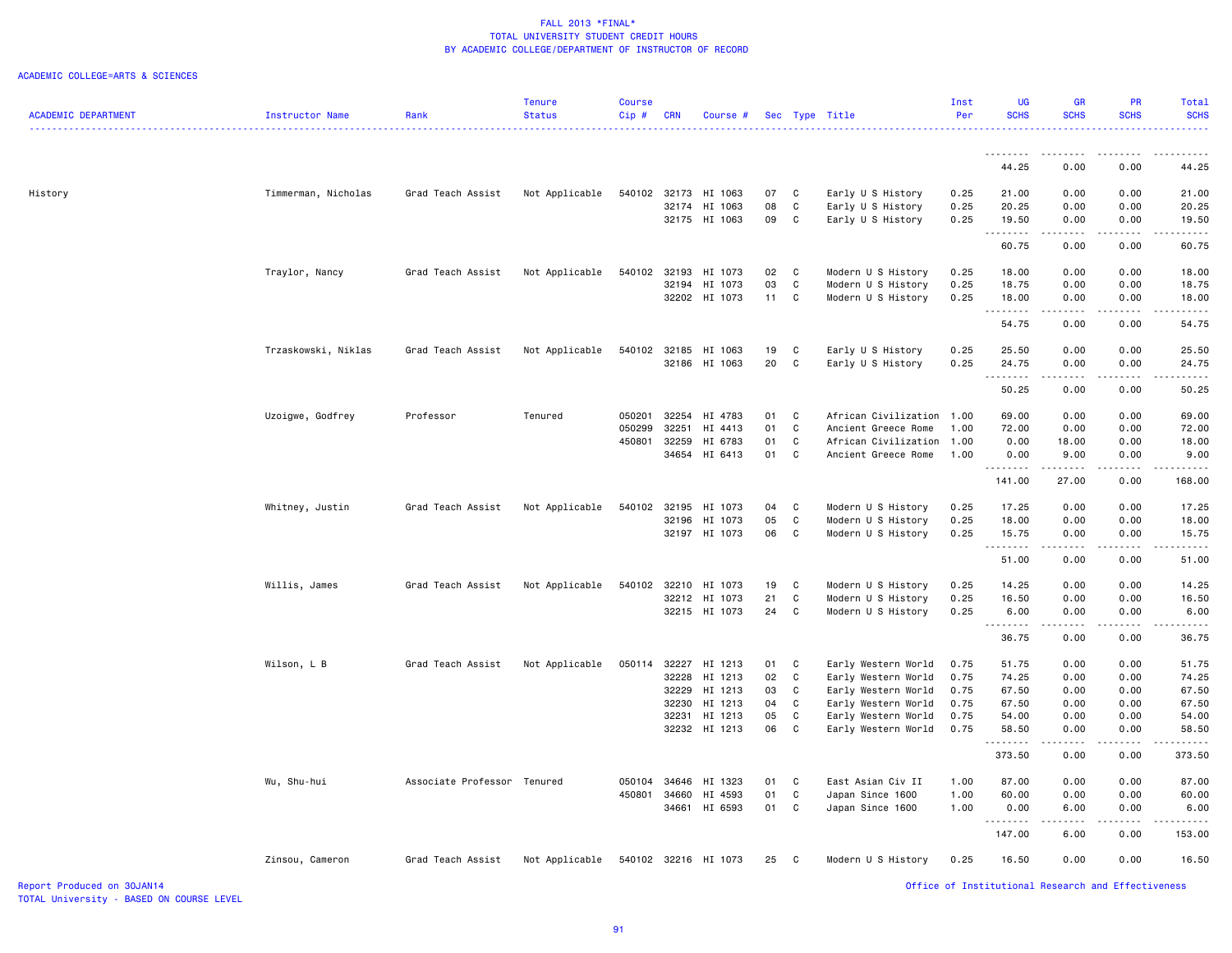| <b>ACADEMIC DEPARTMENT</b> | Instructor Name | Rank              | Tenure<br>Status | Course<br>Cip # | <b>CRN</b> | Course #                 |            |              | Sec Type Title                           | Inst<br>Per  | <b>UG</b><br><b>SCHS</b> | <b>GR</b><br><b>SCHS</b> | <b>PR</b><br><b>SCHS</b> | Total<br><b>SCHS</b> |
|----------------------------|-----------------|-------------------|------------------|-----------------|------------|--------------------------|------------|--------------|------------------------------------------|--------------|--------------------------|--------------------------|--------------------------|----------------------|
| History                    | Zinsou, Cameron | Grad Teach Assist | Not Applicable   | 540102          | 32217      | HI 1073<br>32219 HI 1073 | 26 C<br>28 | $\mathbf{C}$ | Modern U S History<br>Modern U S History | 0.25<br>0.25 | 15.75<br>15.75           | 0.00<br>0.00             | 0.00<br>0.00             | 15.75<br>15.75       |
|                            |                 |                   |                  |                 |            |                          |            |              |                                          |              | ---------<br>48.00       | .<br>0.00                | 0.00                     | .<br>48.00           |
|                            |                 |                   |                  |                 |            |                          |            |              |                                          |              | ========                 | ========                 | ========                 | ==========           |
| History                    |                 |                   |                  |                 |            |                          |            |              |                                          |              | 6812.00                  | 579.00                   | 0.00                     | 7391.00              |
|                            |                 |                   |                  |                 |            |                          |            |              |                                          |              | ========                 | ========                 | ========                 | ==========           |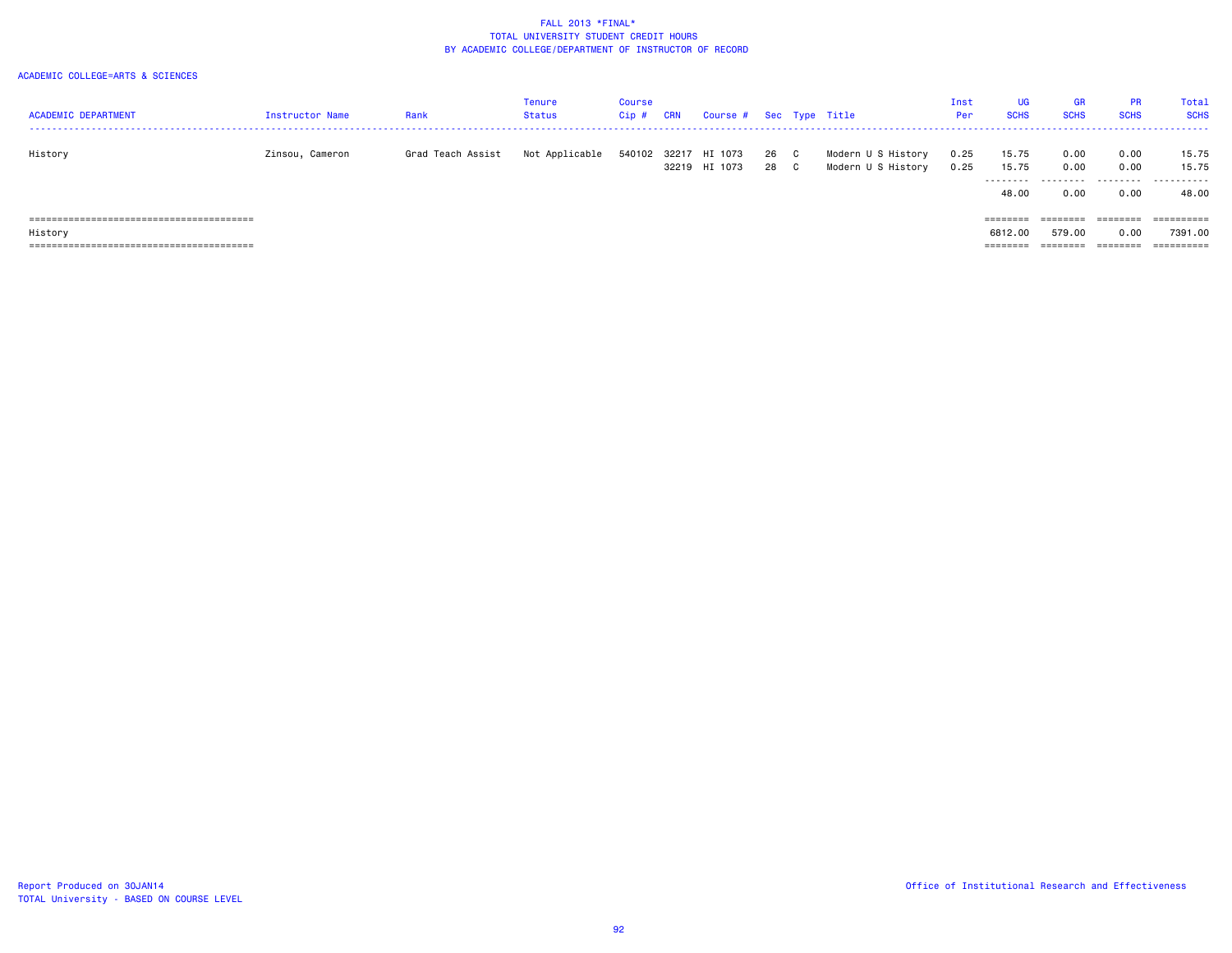#### ACADEMIC COLLEGE=ARTS & SCIENCES

|                            |                        |                   | <b>Tenure</b>  | <b>Course</b> |            |                       |       |             |                           | Inst | UG                                                 | <b>GR</b>                                                                                                                                | PR                                                                                                                                                           | <b>Total</b>         |
|----------------------------|------------------------|-------------------|----------------|---------------|------------|-----------------------|-------|-------------|---------------------------|------|----------------------------------------------------|------------------------------------------------------------------------------------------------------------------------------------------|--------------------------------------------------------------------------------------------------------------------------------------------------------------|----------------------|
| <b>ACADEMIC DEPARTMENT</b> | Instructor Name        | Rank              | <b>Status</b>  | $Cip$ #       | <b>CRN</b> | Course #              |       |             | Sec Type Title            | Per  | <b>SCHS</b>                                        | <b>SCHS</b><br>$\frac{1}{2} \left( \frac{1}{2} \right) \left( \frac{1}{2} \right) \left( \frac{1}{2} \right) \left( \frac{1}{2} \right)$ | <b>SCHS</b><br>.                                                                                                                                             | <b>SCHS</b>          |
| Mathematics & Statistics   | Ballamoole, Snehalatha | Grad Teach Assist | Not Applicable |               |            | 270101 32544 MA 1453  | 01    | C           | Precal w/Graphing Ca 0.95 |      | 102.60                                             | 0.00                                                                                                                                     | 0.00                                                                                                                                                         | 102.60               |
|                            |                        |                   |                |               |            | 32545 MA 1453         | 02    | C           | Precal w/Graphing Ca 0.95 |      | 51.30<br>.                                         | 0.00<br>$\sim$ $\sim$ $\sim$ $\sim$                                                                                                      | 0.00<br>.                                                                                                                                                    | 51.30                |
|                            |                        |                   |                |               |            |                       |       |             |                           |      | 153.90                                             | 0.00                                                                                                                                     | 0.00                                                                                                                                                         | 153.90               |
|                            | Banik, Robert          | Instructor        | Non-Ten Track  | 270101        |            | 32559 MA 1713         | 01    | C           | Calculus I                | 1.00 | 378.00                                             | 0.00                                                                                                                                     | 0.00                                                                                                                                                         | 378.00               |
|                            |                        |                   |                |               | 32564      | MA 1713               | 05    | C           | Calculus I                | 1.00 | 207.00                                             | 0.00                                                                                                                                     | 0.00                                                                                                                                                         | 207.00               |
|                            |                        |                   |                |               | 32567      | MA 1713               | 07    | C           | Calculus I                | 1.00 | 225.00                                             | 0.00                                                                                                                                     | 0.00                                                                                                                                                         | 225.00               |
|                            |                        |                   |                |               |            | 32568 MA 1713         | 08    | C           | Calculus I                | 1.00 | 432.00<br>.                                        | 0.00<br>$\sim$ $\sim$ $\sim$ $\sim$                                                                                                      | 0.00<br>.                                                                                                                                                    | 432.00               |
|                            |                        |                   |                |               |            |                       |       |             |                           |      | 1242.00                                            | 0.00                                                                                                                                     | 0.00                                                                                                                                                         | 1242.00              |
|                            | Calvert, Velinda       | Grad Teach Assist | Not Applicable | 270101        |            | 32497 MA 1313         | 05    | C           | College Algebra           | 0.95 | 105.45                                             | 0.00                                                                                                                                     | 0.00                                                                                                                                                         | 105.45               |
|                            |                        |                   |                |               |            | 32498 MA 1313         | 04    | $\mathbf c$ | College Algebra           | 0.95 | 111.15<br>.                                        | 0.00<br>.                                                                                                                                | 0.00<br>$\frac{1}{2} \left( \frac{1}{2} \right) \left( \frac{1}{2} \right) \left( \frac{1}{2} \right) \left( \frac{1}{2} \right) \left( \frac{1}{2} \right)$ | 111.15<br>. <u>.</u> |
|                            |                        |                   |                |               |            |                       |       |             |                           |      | 216.60                                             | 0.00                                                                                                                                     | 0.00                                                                                                                                                         | 216.60               |
|                            | Chepkwony, Hezron      | Grad Teach Assist | Not Applicable | 270501        |            | 32588 MA 2113         | 11    | B           | Intro to Stats            | 0.05 | 1.80                                               | 0.00                                                                                                                                     | 0.00                                                                                                                                                         | 1.80                 |
|                            |                        |                   |                |               |            | 32590 MA 2113         | 13    | B           | Intro to Stats            | 0.05 | 0.90                                               | 0.00                                                                                                                                     | 0.00                                                                                                                                                         | 0.90                 |
|                            |                        |                   |                |               |            | 33446 ST 2113         | 11    | B           | Intro to Stats            | 0.05 | 2.55                                               | 0.00                                                                                                                                     | 0.00                                                                                                                                                         | 2.55                 |
|                            |                        |                   |                |               |            | 33448 ST 2113         | 13    | B           | Intro to Stats            | 0.05 | 3.45<br>. <b>.</b>                                 | 0.00                                                                                                                                     | 0.00                                                                                                                                                         | 3.45                 |
|                            |                        |                   |                |               |            |                       |       |             |                           |      | 8.70                                               | 0.00                                                                                                                                     | 0.00                                                                                                                                                         | 8.70                 |
|                            | Cleveland, John        | Grad Teach Assist | Not Applicable | 270501        |            | 32584 MA 2113         | 07    | B           | Intro to Stats            | 0.05 | 2.10                                               | 0.00                                                                                                                                     | 0.00                                                                                                                                                         | 2.10                 |
|                            |                        |                   |                |               | 32585      | MA 2113               | 08    | B           | Intro to Stats            | 0.05 | 1.35                                               | 0.00                                                                                                                                     | 0.00                                                                                                                                                         | 1.35                 |
|                            |                        |                   |                |               |            | 32590 MA 2113         | 13    | B           | Intro to Stats            | 0.95 | 17.10                                              | 0.00                                                                                                                                     | 0.00                                                                                                                                                         | 17.10                |
|                            |                        |                   |                |               | 32591      | MA 2113               | 14    | B           | Intro to Stats            | 0.95 | 17.10                                              | 0.00                                                                                                                                     | 0.00                                                                                                                                                         | 17.10                |
|                            |                        |                   |                |               |            | 32592 MA 2113         | 15    | B           | Intro to Stats            | 0.95 | 34.20                                              | 0.00                                                                                                                                     | 0.00                                                                                                                                                         | 34.20                |
|                            |                        |                   |                |               |            | 33442 ST 2113         | 07    | B           | Intro to Stats            | 0.05 | 2.55                                               | 0.00                                                                                                                                     | 0.00                                                                                                                                                         | 2.55                 |
|                            |                        |                   |                |               |            | 33443 ST 2113         | 08    | B           | Intro to Stats            | 0.05 | 3.30                                               | 0.00                                                                                                                                     | 0.00                                                                                                                                                         | 3.30                 |
|                            |                        |                   |                |               |            | 33448 ST 2113         | 13    | B           | Intro to Stats            | 0.95 | 65.55                                              | 0.00                                                                                                                                     | 0.00                                                                                                                                                         | 65.55                |
|                            |                        |                   |                |               |            | 33449 ST 2113         | 14    | B           | Intro to Stats            | 0.95 | 62.70                                              | 0.00                                                                                                                                     | 0.00                                                                                                                                                         | 62.70                |
|                            |                        |                   |                |               |            | 33450 ST 2113         | 15    | B           | Intro to Stats            | 0.95 | 48.45<br>.                                         | 0.00<br>$\frac{1}{2}$                                                                                                                    | 0.00                                                                                                                                                         | 48.45                |
|                            |                        |                   |                |               |            |                       |       |             |                           |      | 254.40                                             | 0.00                                                                                                                                     | 0.00                                                                                                                                                         | 254.40               |
|                            | Crittenden, Marjorie   | Instructor        | Non-Ten Track  | 270101        |            | 32569 MA 1713         | 09    | C           | Calculus I                | 1.00 | 165.00                                             | 0.00                                                                                                                                     | 0.00                                                                                                                                                         | 165.00               |
|                            |                        |                   |                |               | 32573      | MA 1723               | 01    | C           | Calculus II               | 1.00 | 384.00                                             | 0.00                                                                                                                                     | 0.00                                                                                                                                                         | 384.00               |
|                            |                        |                   |                |               |            | 32574 MA 1723         | 02    | C           | Calculus II               | 1.00 | 201.00                                             | 0.00                                                                                                                                     | 0.00                                                                                                                                                         | 201.00               |
|                            |                        |                   |                |               |            | 32575 MA 1723         | 03    | C           | Calculus II               | 1.00 | 201.00<br>.                                        | 0.00<br>$\omega$ is $\omega$ in                                                                                                          | 0.00<br>.                                                                                                                                                    | 201.00<br>.          |
|                            |                        |                   |                |               |            |                       |       |             |                           |      | 951.00                                             | 0.00                                                                                                                                     | 0.00                                                                                                                                                         | 951.00               |
|                            | Dang, Hai              | Professor         | Tenured        | 270101        |            | 32622 MA 3253         | H01 C |             | Honors Diff Equation      | 1.00 | 60.00                                              | 0.00                                                                                                                                     | 0.00                                                                                                                                                         | 60.00                |
|                            |                        |                   |                |               | 32630      | MA 4933               | 01    | C           | Math Analysis I           | 1.00 | 3.00                                               | 0.00                                                                                                                                     | 0.00                                                                                                                                                         | 3.00                 |
|                            |                        |                   |                |               |            | 32638 MA 6933         | 01    | C           | Math Analysis I           | 1.00 | 0.00                                               | 18.00                                                                                                                                    | 0.00                                                                                                                                                         | 18.00                |
|                            |                        |                   |                |               |            |                       |       |             |                           |      | 63.00                                              | 18.00                                                                                                                                    | 0.00                                                                                                                                                         | 81.00                |
|                            | Daniels, Diane         | Non-Faculty       | Not Applicable |               |            | 131099 32439 LSK 0023 | 01 L  |             | Dev Studies Lab           | 1.00 | 36.00                                              | 0.00                                                                                                                                     | 0.00                                                                                                                                                         | 36.00                |
|                            |                        |                   |                |               |            |                       |       |             |                           |      | 36.00                                              | 0.00                                                                                                                                     | 0.00                                                                                                                                                         | 36.00                |
|                            | Dobson, Edward         | Professor         | Tenured        |               |            | 270101 32610 MA 3113  | 04 C  |             | Intro Linear Algebra 1.00 |      | 111.00                                             | 0.00                                                                                                                                     | 0.00                                                                                                                                                         | 111.00               |
| Report Produced on 30JAN14 |                        |                   |                |               |            |                       |       |             |                           |      | Office of Institutional Research and Effectiveness |                                                                                                                                          |                                                                                                                                                              |                      |

TOTAL University - BASED ON COURSE LEVEL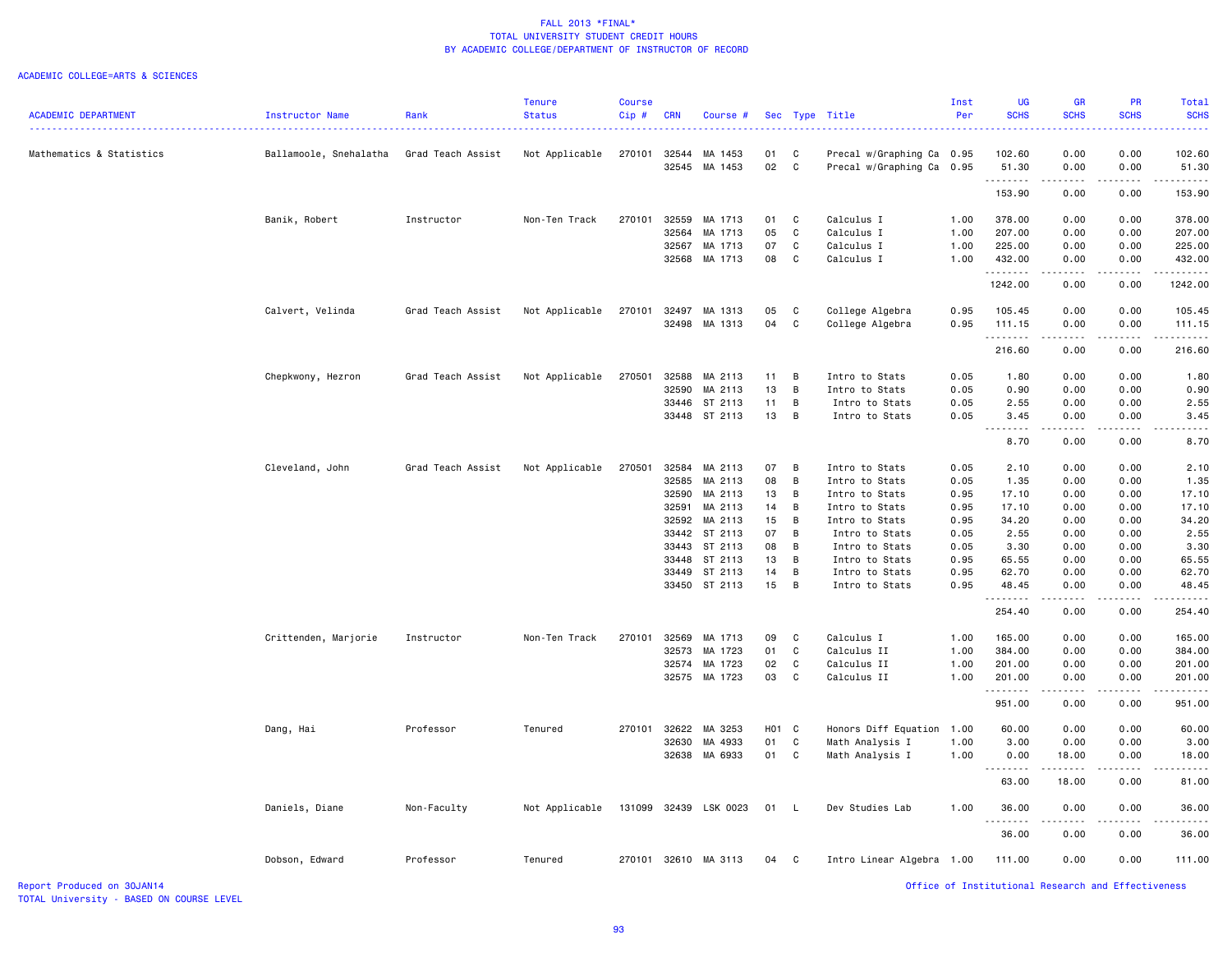|                            |                 |                             | <b>Tenure</b> | <b>Course</b> |            |                          |          |                |                                | Inst         | <b>UG</b>     | <b>GR</b>    | <b>PR</b>                                                                                                                                                                               | Total         |
|----------------------------|-----------------|-----------------------------|---------------|---------------|------------|--------------------------|----------|----------------|--------------------------------|--------------|---------------|--------------|-----------------------------------------------------------------------------------------------------------------------------------------------------------------------------------------|---------------|
| <b>ACADEMIC DEPARTMENT</b> | Instructor Name | Rank                        | <b>Status</b> | Cip#          | <b>CRN</b> | Course #                 |          |                | Sec Type Title                 | Per          | <b>SCHS</b>   | <b>SCHS</b>  | <b>SCHS</b>                                                                                                                                                                             | <b>SCHS</b>   |
|                            |                 |                             |               |               |            |                          |          |                |                                |              |               |              |                                                                                                                                                                                         |               |
| Mathematics & Statistics   | Dobson, Edward  | Professor                   | Tenured       | 270101        | 34403      | 34402 MA 4173<br>MA 6173 | 01<br>01 | C<br>C         | Number Theory<br>Number Theory | 1.00<br>1.00 | 27.00<br>0.00 | 0.00<br>3.00 | 0.00<br>0.00                                                                                                                                                                            | 27.00<br>3.00 |
|                            |                 |                             |               |               |            |                          |          |                |                                |              | .             | .            | -----                                                                                                                                                                                   |               |
|                            |                 |                             |               |               |            |                          |          |                |                                |              | 138.00        | 3.00         | 0.00                                                                                                                                                                                    | 141.00        |
|                            | DuBien, Janice  | Associate Professor Tenured |               | 270501        |            | 33459 ST 6211            | 01       | E              | Stat Consulting                | 1.00         | 0.00          | 4.00         | 0.00                                                                                                                                                                                    | 4.00          |
|                            |                 |                             |               |               |            | 33465 ST 8214            | 01       | B              | Desn & Anal Of Exp             | 1.00         | 0.00          | 116.00       | 0.00                                                                                                                                                                                    | 116.00        |
|                            |                 |                             |               |               |            | 33468 ST 8603            | 01       | C              | Applied Statistics             | 1.00         | 0.00          | 12.00        | 0.00                                                                                                                                                                                    | 12.00         |
|                            |                 |                             |               |               |            | 33470 ST 8853            | 01       | C              | Adv Design Exper I             | 1.00         | 0.00<br>.     | 27.00<br>.   | 0.00<br>.                                                                                                                                                                               | 27.00         |
|                            |                 |                             |               |               |            |                          |          |                |                                |              | 0.00          | 159.00       | 0.00                                                                                                                                                                                    | 159.00        |
|                            | Eaton, Jonathan | Instructor                  | Non-Ten Track | 270101        | 32471      | MA 0103                  | 01       | C              | Intermediate Algebra 1.00      |              | 531.00        | 0.00         | 0.00                                                                                                                                                                                    | 531.00        |
|                            |                 |                             |               |               | 32472      | MA 0103                  | 02       | $\mathbf{C}$   | Intermediate Algebra           | 1.00         | 270.00        | 0.00         | 0.00                                                                                                                                                                                    | 270.00        |
|                            |                 |                             |               |               | 32475      | MA 0103                  | 03       | К              | Intermediate Algebra           | 1.00         | 0.00          | 0.00         | 0.00                                                                                                                                                                                    | 0.00          |
|                            |                 |                             |               |               | 32476      | MA 0103                  | 05       | К              | Intermediate Algebra 1.00      |              | 0.00          | 0.00         | 0.00                                                                                                                                                                                    | 0.00          |
|                            |                 |                             |               |               | 32477      | MA 0103                  | 06       | К              | Intermediate Algebra           | 1.00         | 0.00          | 0.00         | 0.00                                                                                                                                                                                    | 0.00          |
|                            |                 |                             |               |               | 32478      | MA 0103                  | 07       | K              | Intermediate Algebra           | 1.00         | 0.00          | 0.00         | 0.00                                                                                                                                                                                    | 0.00          |
|                            |                 |                             |               |               | 32479      | MA 0103                  | 08       | К              | Intermediate Algebra           | 1.00         | 0.00          | 0.00         | 0.00                                                                                                                                                                                    | 0.00          |
|                            |                 |                             |               |               | 32482      | MA 0103                  | 04       | К              | Intermediate Algebra           | 1.00         | 0.00          | 0.00         | 0.00                                                                                                                                                                                    | 0.00          |
|                            |                 |                             |               |               | 32487      | MA 0103                  | 09       | K              | Intermediate Algebra           | 1.00         | 0.00          | 0.00         | 0.00                                                                                                                                                                                    | 0.00          |
|                            |                 |                             |               | 270501        | 32578      | MA 2113                  | 01       | B              | Intro to Stats                 | 0.95         | 19.95         | 0.00         | 0.00                                                                                                                                                                                    | 19.95         |
|                            |                 |                             |               |               | 32579      | MA 2113                  | 02       | B              | Intro to Stats                 | 0.95         | 25.65         | 0.00         | 0.00                                                                                                                                                                                    | 25.65         |
|                            |                 |                             |               |               | 32580      | MA 2113                  | 03       | B              | Stats-with credit fo           | 0.95         | 2.85          | 0.00         | 0.00                                                                                                                                                                                    | 2.85          |
|                            |                 |                             |               |               | 32581      | MA 2113                  | 04       | B              | Intro to Stats                 | 0.95         | 31.35         | 0.00         | 0.00                                                                                                                                                                                    | 31.35         |
|                            |                 |                             |               |               |            | 32582 MA 2113            | 05       | B              | Intro to Stats                 | 0.95         | 25.65         | 0.00         | 0.00                                                                                                                                                                                    | 25.65         |
|                            |                 |                             |               |               | 32583      | MA 2113                  | 06       | B              | Intro to Stats                 | 0.95         | 34.20         | 0.00         | 0.00                                                                                                                                                                                    | 34.20         |
|                            |                 |                             |               |               | 32584      | MA 2113                  | 07       | $\overline{B}$ | Intro to Stats                 | 0.95         | 39.90         | 0.00         | 0.00                                                                                                                                                                                    | 39.90         |
|                            |                 |                             |               |               | 32585      | MA 2113                  | 08       | B              | Intro to Stats                 | 0.95         | 25.65         | 0.00         | 0.00                                                                                                                                                                                    | 25.65         |
|                            |                 |                             |               |               | 32586      | MA 2113                  | 09       | B              | Intro to Stats                 | 0.95         | 22.80         | 0.00         | 0.00                                                                                                                                                                                    | 22.80         |
|                            |                 |                             |               |               |            | 32587 MA 2113            | 10       | B              | Stats-with credit fo           | 0.95         | 22.80         | 0.00         | 0.00                                                                                                                                                                                    | 22.80         |
|                            |                 |                             |               |               | 32588      | MA 2113                  | 11       | B              | Intro to Stats                 | 0.95         | 34.20         | 0.00         | 0.00                                                                                                                                                                                    | 34.20         |
|                            |                 |                             |               |               | 32589      | MA 2113                  | 12       | $\overline{B}$ | Intro to Stats                 | 0.95         | 31.35         | 0.00         | 0.00                                                                                                                                                                                    | 31.35         |
|                            |                 |                             |               |               | 33436      | ST 2113                  | 01       | B              | Intro to Stats                 | 0.95         | 62.70         | 0.00         | 0.00                                                                                                                                                                                    | 62.70         |
|                            |                 |                             |               |               |            | 33437 ST 2113            | 02       | $\overline{B}$ | Intro to Stats                 | 0.95         | 62.70         | 0.00         | 0.00                                                                                                                                                                                    | 62.70         |
|                            |                 |                             |               |               | 33438      | ST 2113                  | 03       | B              | Stats-with credit f            | 0.95         | 79.80         | 0.00         | 0.00                                                                                                                                                                                    | 79.80         |
|                            |                 |                             |               |               |            | 33439 ST 2113            | 04       | B              | Intro to Stats                 | 0.95         | 54.15         | 0.00         | 0.00                                                                                                                                                                                    | 54.15         |
|                            |                 |                             |               |               |            | 33440 ST 2113            | 05       | B              | Intro to Stats                 | 0.95         | 62.70         | 0.00         | 0.00                                                                                                                                                                                    | 62.70         |
|                            |                 |                             |               |               |            | 33441 ST 2113            | 06       | $\overline{B}$ | Intro to Stats                 | 0.95         | 54.15         | 0.00         | 0.00                                                                                                                                                                                    | 54.15         |
|                            |                 |                             |               |               |            | 33442 ST 2113            | 07       | B              | Intro to Stats                 | 0.95         | 48.45         | 0.00         | 0.00                                                                                                                                                                                    | 48.45         |
|                            |                 |                             |               |               |            | 33443 ST 2113            | 08       | B              | Intro to Stats                 | 0.95         | 62.70         | 0.00         | 0.00                                                                                                                                                                                    | 62.70         |
|                            |                 |                             |               |               |            | 33444 ST 2113            | 09       | B              | Intro to Stats                 | 0.95         | 65.55         | 0.00         | 0.00                                                                                                                                                                                    | 65.55         |
|                            |                 |                             |               |               |            | 33445 ST 2113            | 10       | B              | Stats-with credit f            | 0.95         | 62.70         | 0.00         | 0.00                                                                                                                                                                                    | 62.70         |
|                            |                 |                             |               |               |            | 33446 ST 2113            | 11       | B              | Intro to Stats                 | 0.95         | 48.45         | 0.00         | 0.00                                                                                                                                                                                    | 48.45         |
|                            |                 |                             |               |               |            | 33447 ST 2113            | 12       | $\overline{B}$ | Intro to Stats                 | 0.95         | 57.00         | 0.00         | 0.00                                                                                                                                                                                    | 57.00         |
|                            |                 |                             |               |               |            | 34019 MA 2113            | 501 C    |                | Intro to Stats                 | 1.00         | 51.00         | 0.00         | 0.00                                                                                                                                                                                    | 51.00         |
|                            |                 |                             |               |               |            | 34078 ST 2113            | 501 C    |                | Intro to Stats                 | 1.00         | 36.00         | 0.00         | 0.00                                                                                                                                                                                    | 36.00         |
|                            |                 |                             |               |               |            |                          |          |                |                                |              | .<br>1925.40  | .<br>0.00    | $\frac{1}{2} \left( \frac{1}{2} \right) \left( \frac{1}{2} \right) \left( \frac{1}{2} \right) \left( \frac{1}{2} \right) \left( \frac{1}{2} \right) \left( \frac{1}{2} \right)$<br>0.00 | 1925.40       |
|                            | Ebanks, Bruce   | Professor                   | Tenured       | 270101        |            | 32577 MA 1723            | H01 C    |                | Honors Calculus II             | 1.00         | 66.00         | 0.00         | 0.00                                                                                                                                                                                    | 66.00         |
|                            |                 |                             |               |               |            | 32605 MA 3053            | 01 C     |                | Found Of Math I                | 1.00         | 81.00         | 0.00         | 0.00                                                                                                                                                                                    | 81.00         |
|                            |                 |                             |               |               |            |                          |          |                |                                |              | --------      | .            | $\begin{array}{cccccccccccccc} \bullet & \bullet & \bullet & \bullet & \bullet & \bullet & \bullet \end{array}$                                                                         |               |
|                            |                 |                             |               |               |            |                          |          |                |                                |              | 147.00        | 0.00         | 0.00                                                                                                                                                                                    | 147.00        |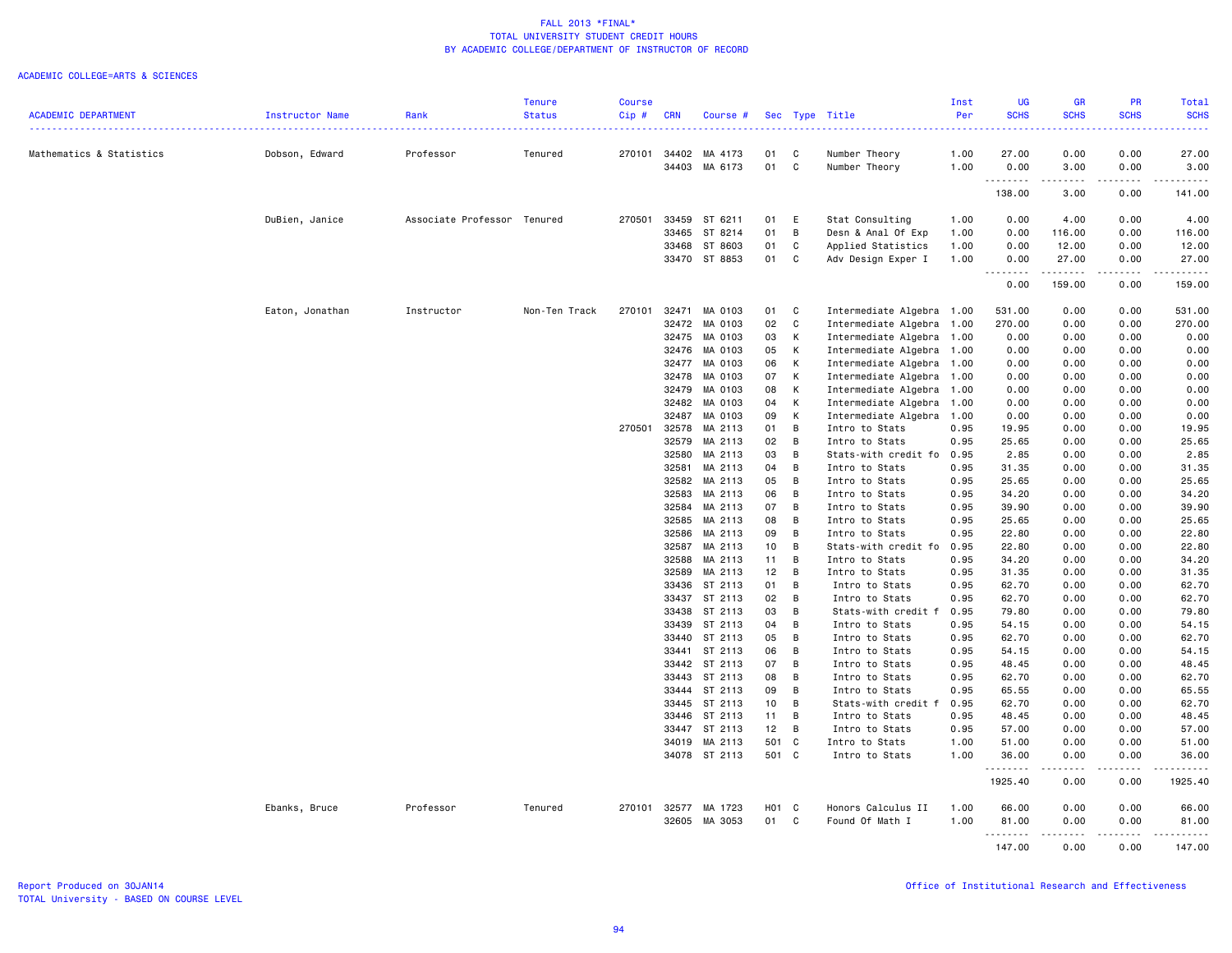|                            |                  |                               | <b>Tenure</b>  | <b>Course</b> |              |                    |          |              |                           | Inst | <b>UG</b>           | <b>GR</b>                                                                                                                                                                                                                                                                                                                                    | <b>PR</b>                    | Total                                                                                                                                                                                                                                                                                                                                                                                                                                                                                           |
|----------------------------|------------------|-------------------------------|----------------|---------------|--------------|--------------------|----------|--------------|---------------------------|------|---------------------|----------------------------------------------------------------------------------------------------------------------------------------------------------------------------------------------------------------------------------------------------------------------------------------------------------------------------------------------|------------------------------|-------------------------------------------------------------------------------------------------------------------------------------------------------------------------------------------------------------------------------------------------------------------------------------------------------------------------------------------------------------------------------------------------------------------------------------------------------------------------------------------------|
| <b>ACADEMIC DEPARTMENT</b> | Instructor Name  | Rank                          | <b>Status</b>  | Cip#          | <b>CRN</b>   | Course             |          |              | Sec Type Title            | Per  | <b>SCHS</b>         | <b>SCHS</b>                                                                                                                                                                                                                                                                                                                                  | <b>SCHS</b>                  | <b>SCHS</b><br>.                                                                                                                                                                                                                                                                                                                                                                                                                                                                                |
| Mathematics & Statistics   | Fabel, Andrew    | Associate Professor Tenured   |                | 270101        | 32572        | MA 1713            | H02 C    |              | Honors Calculus I         | 1.00 | 63.00               | 0.00                                                                                                                                                                                                                                                                                                                                         | 0.00                         | 63.00                                                                                                                                                                                                                                                                                                                                                                                                                                                                                           |
|                            |                  |                               |                |               | 32604        | MA 2743            | 04       | C            | Calculus IV               | 1.00 | 78.00<br>.          | 0.00<br>.                                                                                                                                                                                                                                                                                                                                    | 0.00<br>.                    | 78.00                                                                                                                                                                                                                                                                                                                                                                                                                                                                                           |
|                            |                  |                               |                |               |              |                    |          |              |                           |      | 141.00              | 0.00                                                                                                                                                                                                                                                                                                                                         | 0.00                         | 141.00                                                                                                                                                                                                                                                                                                                                                                                                                                                                                          |
|                            | Ferguson, Joseph | Grad Teach Assist             | Not Applicable | 270101        | 32549        | MA 1613            | 01       | C            | Cal Bus & Life Sc I       | 0.95 | 102.60              | 0.00                                                                                                                                                                                                                                                                                                                                         | 0.00                         | 102.60                                                                                                                                                                                                                                                                                                                                                                                                                                                                                          |
|                            |                  |                               |                |               | 32550        | MA 1613            | 02       | C            | Cal Bus & Life Sc I       | 0.95 | 108.30<br>.         | 0.00<br>2.2.2.2.2                                                                                                                                                                                                                                                                                                                            | 0.00<br>.                    | 108.30<br>.                                                                                                                                                                                                                                                                                                                                                                                                                                                                                     |
|                            |                  |                               |                |               |              |                    |          |              |                           |      | 210.90              | 0.00                                                                                                                                                                                                                                                                                                                                         | 0.00                         | 210.90                                                                                                                                                                                                                                                                                                                                                                                                                                                                                          |
|                            | Fletcher, Jaclyn | Lecturer                      | Non-Ten Track  | 270101        | 32530        | MA 1323            | 04       | C            | Trigonometry              | 0.95 | 114.00              | 0.00                                                                                                                                                                                                                                                                                                                                         | 0.00                         | 114.00                                                                                                                                                                                                                                                                                                                                                                                                                                                                                          |
|                            |                  |                               |                |               | 36121        | MA 1323            | 08       | C            | Trigonometry              | 0.95 | 116.85<br>.         | 0.00<br>$\frac{1}{2} \left( \begin{array}{ccc} 1 & 0 & 0 & 0 \\ 0 & 0 & 0 & 0 \\ 0 & 0 & 0 & 0 \\ 0 & 0 & 0 & 0 \\ 0 & 0 & 0 & 0 \\ 0 & 0 & 0 & 0 \\ 0 & 0 & 0 & 0 \\ 0 & 0 & 0 & 0 \\ 0 & 0 & 0 & 0 \\ 0 & 0 & 0 & 0 \\ 0 & 0 & 0 & 0 & 0 \\ 0 & 0 & 0 & 0 & 0 \\ 0 & 0 & 0 & 0 & 0 \\ 0 & 0 & 0 & 0 & 0 \\ 0 & 0 & 0 & 0 & 0 \\ 0 & 0 & 0$ | 0.00<br>.                    | 116.85<br>.                                                                                                                                                                                                                                                                                                                                                                                                                                                                                     |
|                            |                  |                               |                |               |              |                    |          |              |                           |      | 230.85              | 0.00                                                                                                                                                                                                                                                                                                                                         | 0.00                         | 230.85                                                                                                                                                                                                                                                                                                                                                                                                                                                                                          |
|                            | Ge, Lin          | Assistant Professor Ten Track |                | 270101        | 33724        | MA 1613            | 201      | $\mathbf{C}$ | Cal Bus & Life Sc I       | 1.00 | 24.00               | 0.00                                                                                                                                                                                                                                                                                                                                         | 0.00                         | 24.00                                                                                                                                                                                                                                                                                                                                                                                                                                                                                           |
|                            |                  |                               |                | 521302        | 33594        | BQA 3123           | 201      | $\mathbf{C}$ | Bus Stat Methods II       | 1.00 | 87.00               | 0.00                                                                                                                                                                                                                                                                                                                                         | 0.00                         | 87.00                                                                                                                                                                                                                                                                                                                                                                                                                                                                                           |
|                            |                  |                               |                |               | 34691        | BQA 3113           | 201      | $\mathbf{C}$ | Intro Bus Stat Meth       | 1.00 | 18.00<br>.          | 0.00<br>.                                                                                                                                                                                                                                                                                                                                    | 0.00<br>.                    | 18.00<br>.                                                                                                                                                                                                                                                                                                                                                                                                                                                                                      |
|                            |                  |                               |                |               |              |                    |          |              |                           |      | 129.00              | 0.00                                                                                                                                                                                                                                                                                                                                         | 0.00                         | 129.00                                                                                                                                                                                                                                                                                                                                                                                                                                                                                          |
|                            | Hughes, Lorraine | Instructor                    | Non-Ten Track  | 270101        | 32560        | MA 1713            | 02       | C            | Calculus I                | 1.00 | 246.00              | 0.00                                                                                                                                                                                                                                                                                                                                         | 0.00                         | 246.00                                                                                                                                                                                                                                                                                                                                                                                                                                                                                          |
|                            |                  |                               |                |               | 32561        | MA 1713            | 03       | C            | Calculus I                | 1.00 | 159.00              | 0.00                                                                                                                                                                                                                                                                                                                                         | 0.00                         | 159.00                                                                                                                                                                                                                                                                                                                                                                                                                                                                                          |
|                            |                  |                               |                |               | 32562        | MA 1713            | 04       | C            | Calculus I                | 1.00 | 198.00              | 0.00                                                                                                                                                                                                                                                                                                                                         | 0.00                         | 198.00                                                                                                                                                                                                                                                                                                                                                                                                                                                                                          |
|                            |                  |                               |                |               |              | 32565 MA 1713      | 06       | C            | Calculus I                | 1.00 | 177.00<br>.         | 0.00<br>.                                                                                                                                                                                                                                                                                                                                    | 0.00<br>$\sim$ $\sim$ $\sim$ | 177.00<br>.                                                                                                                                                                                                                                                                                                                                                                                                                                                                                     |
|                            |                  |                               |                |               |              |                    |          |              |                           |      | 780.00              | 0.00                                                                                                                                                                                                                                                                                                                                         | 0.00                         | 780.00                                                                                                                                                                                                                                                                                                                                                                                                                                                                                          |
|                            | Johnson, Corlis  | Associate Professor Tenured   |                | 270101        | 32544        | MA 1453            | 01       | C            | Precal w/Graphing Ca 0.05 |      | 5.40                | 0.00                                                                                                                                                                                                                                                                                                                                         | 0.00                         | 5.40                                                                                                                                                                                                                                                                                                                                                                                                                                                                                            |
|                            |                  |                               |                |               | 32545        | MA 1453            | 02       | C            | Precal w/Graphing Ca 0.05 |      | 2.70                | 0.00                                                                                                                                                                                                                                                                                                                                         | 0.00                         | 2.70                                                                                                                                                                                                                                                                                                                                                                                                                                                                                            |
|                            |                  |                               |                |               | 32611        | MA 3113            | 05       | C            | Intro Linear Algebra 1.00 |      | 90.00               | 0.00                                                                                                                                                                                                                                                                                                                                         | 0.00                         | 90.00                                                                                                                                                                                                                                                                                                                                                                                                                                                                                           |
|                            |                  |                               |                |               | 32616        | MA 3163            | 01       | C            | Intro To Mod Algebra 1.00 |      | 36.00<br>. <b>.</b> | 0.00                                                                                                                                                                                                                                                                                                                                         | 0.00<br>.                    | 36.00<br>.                                                                                                                                                                                                                                                                                                                                                                                                                                                                                      |
|                            |                  |                               |                |               |              |                    |          |              |                           |      | 134.10              | 0.00                                                                                                                                                                                                                                                                                                                                         | 0.00                         | 134.10                                                                                                                                                                                                                                                                                                                                                                                                                                                                                          |
|                            | Kim, Seongjai    | Associate Professor Tenured   |                |               | 270101 32594 | MA 2733            | 02       | C            | Calculus III              | 1.00 | 123.00              | 0.00                                                                                                                                                                                                                                                                                                                                         | 0.00                         | 123.00                                                                                                                                                                                                                                                                                                                                                                                                                                                                                          |
|                            |                  |                               |                |               | 32640        | MA 8443            | 01       | C            | Num Soln PDE I            | 1.00 | 0.00                | 39.00                                                                                                                                                                                                                                                                                                                                        | 0.00                         | 39.00                                                                                                                                                                                                                                                                                                                                                                                                                                                                                           |
|                            |                  |                               |                |               | 35757        | MA 7000            | 01       | $\mathbf{I}$ | Directed Indiv Study 1.00 |      | 0.00                | 3.00                                                                                                                                                                                                                                                                                                                                         | 0.00                         | 3.00                                                                                                                                                                                                                                                                                                                                                                                                                                                                                            |
|                            |                  |                               |                |               | 36010        | MA 9000            | 04       | D            | Research / Diss           | 1.00 | 0.00<br>.           | 6.00<br>.                                                                                                                                                                                                                                                                                                                                    | 0.00<br>.                    | 6.00<br>.                                                                                                                                                                                                                                                                                                                                                                                                                                                                                       |
|                            |                  |                               |                |               |              |                    |          |              |                           |      | 123.00              | 48.00                                                                                                                                                                                                                                                                                                                                        | 0.00                         | 171.00                                                                                                                                                                                                                                                                                                                                                                                                                                                                                          |
|                            | King, Nancy      | Instructor                    | Non-Ten Track  | 270101        | 32539        | MA 1423            | 01       | C            | Problem Solving Real 1.00 |      | 108.00              | 0.00                                                                                                                                                                                                                                                                                                                                         | 0.00                         | 108.00                                                                                                                                                                                                                                                                                                                                                                                                                                                                                          |
|                            |                  |                               |                |               | 32543        | MA 1433            | 02       | C            | Informal Geom & Meas      | 1.00 | 99.00               | 0.00                                                                                                                                                                                                                                                                                                                                         | 0.00                         | 99.00                                                                                                                                                                                                                                                                                                                                                                                                                                                                                           |
|                            |                  |                               |                |               | 32549        | MA 1613            | 01       | C            | Cal Bus & Life Sc I       | 0.05 | 5.40                | 0.00                                                                                                                                                                                                                                                                                                                                         | 0.00                         | 5.40                                                                                                                                                                                                                                                                                                                                                                                                                                                                                            |
|                            |                  |                               |                |               | 32550        | MA 1613            | 02       | C.           | Cal Bus & Life Sc I       | 0.05 | 5.70                | 0.00                                                                                                                                                                                                                                                                                                                                         | 0.00                         | 5.70                                                                                                                                                                                                                                                                                                                                                                                                                                                                                            |
|                            |                  |                               |                |               | 32551        | MA 1613            | 03       | C            | Cal Bus & Life Sc I       | 1.00 | 135.00              | 0.00                                                                                                                                                                                                                                                                                                                                         | 0.00                         | 135.00                                                                                                                                                                                                                                                                                                                                                                                                                                                                                          |
|                            |                  |                               |                |               | 32552        | MA 1613            | 04       | C            | Cal Bus & Life Sc I       | 1.00 | 156.00              | 0.00                                                                                                                                                                                                                                                                                                                                         | 0.00                         | 156.00                                                                                                                                                                                                                                                                                                                                                                                                                                                                                          |
|                            |                  |                               |                |               | 32553        | MA 1613            | 05       | C            | Cal Bus & Life Sc I       | 1.00 | 108.00              | 0.00                                                                                                                                                                                                                                                                                                                                         | 0.00                         | 108.00                                                                                                                                                                                                                                                                                                                                                                                                                                                                                          |
|                            |                  |                               |                |               | 32554        | MA 1613            | 06       | C            | Cal Bus & Life Sc I       | 0.05 | 5.85                | 0.00                                                                                                                                                                                                                                                                                                                                         | 0.00                         | 5.85                                                                                                                                                                                                                                                                                                                                                                                                                                                                                            |
|                            |                  |                               |                |               | 32556        | MA 1613<br>MA 1613 | 08<br>09 | C<br>C       | Cal Bus & Life Sc I       | 0.05 | 5.25                | 0.00                                                                                                                                                                                                                                                                                                                                         | 0.00                         | 5.25                                                                                                                                                                                                                                                                                                                                                                                                                                                                                            |
|                            |                  |                               |                |               | 32557        |                    |          |              | Cal Bus & Life Sc I       | 0.05 | 28.80<br>.          | 0.00<br>$\frac{1}{2} \left( \frac{1}{2} \right) \left( \frac{1}{2} \right) \left( \frac{1}{2} \right) \left( \frac{1}{2} \right) \left( \frac{1}{2} \right)$                                                                                                                                                                                 | 0.00<br>.                    | 28.80<br>$\begin{array}{cccccccccccccc} \multicolumn{2}{c}{} & \multicolumn{2}{c}{} & \multicolumn{2}{c}{} & \multicolumn{2}{c}{} & \multicolumn{2}{c}{} & \multicolumn{2}{c}{} & \multicolumn{2}{c}{} & \multicolumn{2}{c}{} & \multicolumn{2}{c}{} & \multicolumn{2}{c}{} & \multicolumn{2}{c}{} & \multicolumn{2}{c}{} & \multicolumn{2}{c}{} & \multicolumn{2}{c}{} & \multicolumn{2}{c}{} & \multicolumn{2}{c}{} & \multicolumn{2}{c}{} & \multicolumn{2}{c}{} & \multicolumn{2}{c}{} & \$ |
|                            |                  |                               |                |               |              |                    |          |              |                           |      | 657.00              | 0.00                                                                                                                                                                                                                                                                                                                                         | 0.00                         | 657.00                                                                                                                                                                                                                                                                                                                                                                                                                                                                                          |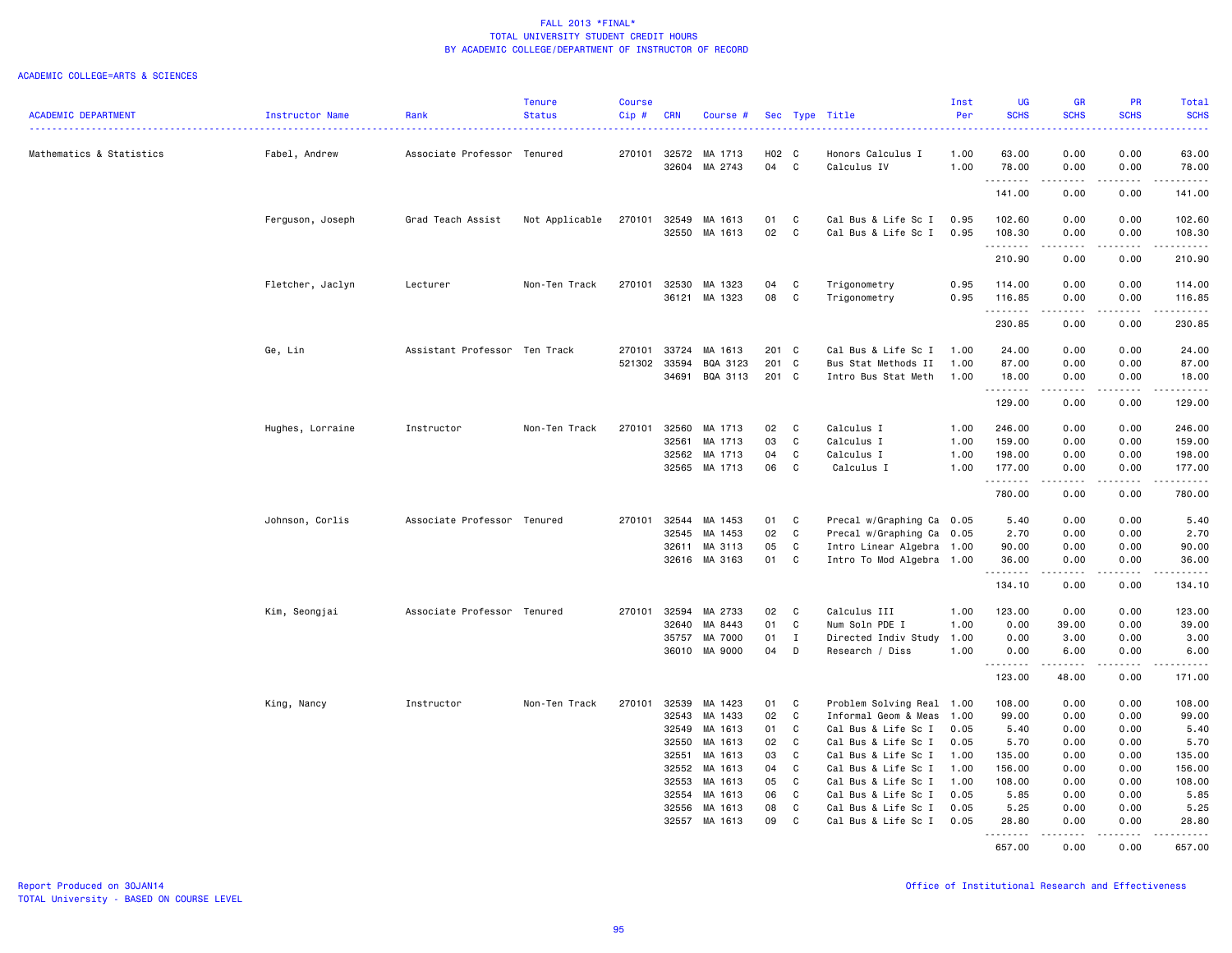#### ACADEMIC COLLEGE=ARTS & SCIENCES

|                            |                        |                             | <b>Tenure</b>  | <b>Course</b> |            |               |       |             |                           | Inst | <b>UG</b>   | <b>GR</b>                                                                                                                                                                                                                                                                                                                                                                                                                                                                                      | <b>PR</b>                    | Total                                                          |
|----------------------------|------------------------|-----------------------------|----------------|---------------|------------|---------------|-------|-------------|---------------------------|------|-------------|------------------------------------------------------------------------------------------------------------------------------------------------------------------------------------------------------------------------------------------------------------------------------------------------------------------------------------------------------------------------------------------------------------------------------------------------------------------------------------------------|------------------------------|----------------------------------------------------------------|
| <b>ACADEMIC DEPARTMENT</b> | Instructor Name        | Rank                        | <b>Status</b>  | $Cip \#$      | <b>CRN</b> | Course #      |       |             | Sec Type Title            | Per  | <b>SCHS</b> | <b>SCHS</b><br>$\sim$ $\sim$ $\sim$ $\sim$                                                                                                                                                                                                                                                                                                                                                                                                                                                     | <b>SCHS</b><br>.             | <b>SCHS</b><br>.                                               |
| Mathematics & Statistics   | Krishnasamysaraswathy, | Grad Teach Assist           | Not Applicable | 270101        | 32528      | MA 1323       | 03    | C           | Trigonometry              | 0.95 | 111.15      | 0.00                                                                                                                                                                                                                                                                                                                                                                                                                                                                                           | 0.00                         | 111.15                                                         |
|                            |                        |                             |                |               | 32535      | MA 1323       | 07    | C           | Trigonometry              | 0.95 | 105.45<br>. | 0.00                                                                                                                                                                                                                                                                                                                                                                                                                                                                                           | 0.00                         | 105.45                                                         |
|                            |                        |                             |                |               |            |               |       |             |                           |      | 216.60      | 0.00                                                                                                                                                                                                                                                                                                                                                                                                                                                                                           | 0.00                         | .<br>216.60                                                    |
|                            | Lim, Hyeona            | Associate Professor Tenured |                | 270101        | 32601      | MA 2743       | 01    | C           | Calculus IV               | 1.00 | 126.00      | 0.00                                                                                                                                                                                                                                                                                                                                                                                                                                                                                           | 0.00                         | 126.00                                                         |
|                            |                        |                             |                |               |            |               |       |             |                           |      | .<br>126.00 | 0.00                                                                                                                                                                                                                                                                                                                                                                                                                                                                                           | 0.00                         | 126.00                                                         |
|                            | Lu, Yang               | Grad Teach Assist           | Not Applicable | 270501        | 32580      | MA 2113       | 03    | B           | Stats-with credit fo      | 0.05 | 0.15        | 0.00                                                                                                                                                                                                                                                                                                                                                                                                                                                                                           | 0.00                         | 0.15                                                           |
|                            |                        |                             |                |               | 32583      | MA 2113       | 06    | B           | Intro to Stats            | 0.05 | 1.80        | 0.00                                                                                                                                                                                                                                                                                                                                                                                                                                                                                           | 0.00                         | 1.80                                                           |
|                            |                        |                             |                |               | 32587      | MA 2113       | 10    | B           | Stats-with credit fo 0.05 |      | 1.20        | 0.00                                                                                                                                                                                                                                                                                                                                                                                                                                                                                           | 0.00                         | 1.20                                                           |
|                            |                        |                             |                |               | 33438      | ST 2113       | 03    | B           | Stats-with credit f       | 0.05 | 4.20        | 0.00                                                                                                                                                                                                                                                                                                                                                                                                                                                                                           | 0.00                         | 4.20                                                           |
|                            |                        |                             |                |               | 33441      | ST 2113       | 06    | B           | Intro to Stats            | 0.05 | 2.85        | 0.00                                                                                                                                                                                                                                                                                                                                                                                                                                                                                           | 0.00                         | 2.85                                                           |
|                            |                        |                             |                |               |            | 33445 ST 2113 | 10    | B           | Stats-with credit f 0.05  |      | 3.30<br>.   | 0.00<br>.                                                                                                                                                                                                                                                                                                                                                                                                                                                                                      | 0.00<br>.                    | 3.30<br>.                                                      |
|                            |                        |                             |                |               |            |               |       |             |                           |      | 13.50       | 0.00                                                                                                                                                                                                                                                                                                                                                                                                                                                                                           | 0.00                         | 13.50                                                          |
|                            | Miller, Thomas         | Professor                   | Tenured        | 270101        | 32606      | MA 3113       | 01    | C           | Intro Linear Algebra      | 1.00 | 111.00      | 0.00                                                                                                                                                                                                                                                                                                                                                                                                                                                                                           | 0.00                         | 111.00                                                         |
|                            |                        |                             |                |               | 32623      | MA 4153       | 01    | C           | Mat & Lin Algebra         | 1.00 | 6.00        | 0.00                                                                                                                                                                                                                                                                                                                                                                                                                                                                                           | 0.00                         | 6.00                                                           |
|                            |                        |                             |                |               | 32631      | MA 6153       | 01    | C           | Mat & Lin Algebra         | 1.00 | 0.00        | 36.00                                                                                                                                                                                                                                                                                                                                                                                                                                                                                          | 0.00                         | 36.00                                                          |
|                            |                        |                             |                |               | 32645      | MA 9633       | 01    | C           | Topics In Analysis        | 1.00 | 0.00        | 3.00                                                                                                                                                                                                                                                                                                                                                                                                                                                                                           | 0.00                         | 3.00                                                           |
|                            |                        |                             |                |               |            | 35745 MA 9000 | 01    | D           | Research / Diss           | 1.00 | 0.00        | 7.00                                                                                                                                                                                                                                                                                                                                                                                                                                                                                           | 0.00                         | 7.00                                                           |
|                            |                        |                             |                |               |            |               |       |             |                           |      | .<br>117.00 | د د د د د<br>46.00                                                                                                                                                                                                                                                                                                                                                                                                                                                                             | $\sim$ $\sim$ $\sim$<br>0.00 | .<br>163.00                                                    |
|                            | Miller, Vivien         | Professor                   | Tenured        | 270101        | 32571      | MA 1713       | H01 C |             | Honors Calculus I         | 1.00 | 63.00       | 0.00                                                                                                                                                                                                                                                                                                                                                                                                                                                                                           | 0.00                         | 63.00                                                          |
|                            |                        |                             |                |               | 32637      | MA 6753       | 01    | C           | Ap Complex Variables      | 1.00 | 0.00        | 30.00<br>.                                                                                                                                                                                                                                                                                                                                                                                                                                                                                     | 0.00<br>.                    | 30.00<br>.                                                     |
|                            |                        |                             |                |               |            |               |       |             |                           |      | 63.00       | 30.00                                                                                                                                                                                                                                                                                                                                                                                                                                                                                          | 0.00                         | 93.00                                                          |
|                            | Nation, Julie          | Instructor                  | Non-Ten Track  | 270101        | 32494      | MA 1313       | 02    | C           | College Algebra           | 0.95 | 547.20      | 0.00                                                                                                                                                                                                                                                                                                                                                                                                                                                                                           | 0.00                         | 547.20                                                         |
|                            |                        |                             |                |               | 32499      | MA 1313       | 07    | C           | College Algebra           | 0.95 | 544.35      | 0.00                                                                                                                                                                                                                                                                                                                                                                                                                                                                                           | 0.00                         | 544.35                                                         |
|                            |                        |                             |                |               | 32525      | MA 1323       | 01    | C           | Trigonometry              | 1.00 | 579.00      | 0.00                                                                                                                                                                                                                                                                                                                                                                                                                                                                                           | 0.00                         | 579.00                                                         |
|                            |                        |                             |                |               | 32540      | MA 1423       | 02    | C           | Problem Solving Real 1.00 |      | 108.00      | 0.00                                                                                                                                                                                                                                                                                                                                                                                                                                                                                           | 0.00                         | 108.00                                                         |
|                            |                        |                             |                |               |            | 34014 MA 1423 | 501 C |             | Problem Solving Real      | 1.00 | 78.00<br>.  | 0.00<br>$\sim$ $\sim$ $\sim$ $\sim$                                                                                                                                                                                                                                                                                                                                                                                                                                                            | 0.00<br>.                    | 78.00                                                          |
|                            |                        |                             |                |               |            |               |       |             |                           |      | 1856.55     | 0.00                                                                                                                                                                                                                                                                                                                                                                                                                                                                                           | 0.00                         | 1856.55                                                        |
|                            | Neumann, Michael       | Professor                   | Tenured        | 270101        | 32600      | MA 2733       | H01 C |             | Honors Calculus III       | 1.00 | 69.00       | 0.00                                                                                                                                                                                                                                                                                                                                                                                                                                                                                           | 0.00                         | 69.00                                                          |
|                            |                        |                             |                |               | 32602      | MA 2743       | 02    | C           | Calculus IV               | 1.00 | 105.00      | 0.00                                                                                                                                                                                                                                                                                                                                                                                                                                                                                           | 0.00                         | 105.00                                                         |
|                            |                        |                             |                |               | 32603      | MA 2743       | 03    | C           | Calculus IV               | 1.00 | 126.00<br>. | 0.00<br>$\begin{array}{cccccccccccccc} \multicolumn{2}{c}{} & \multicolumn{2}{c}{} & \multicolumn{2}{c}{} & \multicolumn{2}{c}{} & \multicolumn{2}{c}{} & \multicolumn{2}{c}{} & \multicolumn{2}{c}{} & \multicolumn{2}{c}{} & \multicolumn{2}{c}{} & \multicolumn{2}{c}{} & \multicolumn{2}{c}{} & \multicolumn{2}{c}{} & \multicolumn{2}{c}{} & \multicolumn{2}{c}{} & \multicolumn{2}{c}{} & \multicolumn{2}{c}{} & \multicolumn{2}{c}{} & \multicolumn{2}{c}{} & \multicolumn{2}{c}{} & \$ | 0.00<br>.                    | 126.00<br>$\alpha$ , $\alpha$ , $\alpha$ , $\alpha$ , $\alpha$ |
|                            |                        |                             |                |               |            |               |       |             |                           |      | 300.00      | 0.00                                                                                                                                                                                                                                                                                                                                                                                                                                                                                           | 0.00                         | 300.00                                                         |
|                            | Odero, Geophrey        | Grad Teach Assist           | Not Applicable | 270101        | 32554      | MA 1613       | 06    | C           | Cal Bus & Life Sc I       | 0.95 | 111.15      | 0.00                                                                                                                                                                                                                                                                                                                                                                                                                                                                                           | 0.00                         | 111.15                                                         |
|                            |                        |                             |                |               | 32556      | MA 1613       | 08    | C           | Cal Bus & Life Sc I       | 0.95 | 99.75       | 0.00                                                                                                                                                                                                                                                                                                                                                                                                                                                                                           | 0.00                         | 99.75                                                          |
|                            |                        |                             |                |               |            |               |       |             |                           |      | .<br>210.90 | $\frac{1}{2}$<br>0.00                                                                                                                                                                                                                                                                                                                                                                                                                                                                          | $- - - -$<br>0.00            | .<br>210.90                                                    |
|                            | Oppenheimer, Seth      | Professor                   | Tenured        | 240101        | 32271      | HON 1081      | 01    | S           | Honors Forum I            | 0.40 | 25.20       | 0.00                                                                                                                                                                                                                                                                                                                                                                                                                                                                                           | 0.00                         | 25.20                                                          |
|                            |                        |                             |                |               | 32273      | HON 1091      | 01    | S           | Honors Forum II           | 0.40 | 4.00        | 0.00                                                                                                                                                                                                                                                                                                                                                                                                                                                                                           | 0.00                         | 4.00                                                           |
|                            |                        |                             |                | 270101        | 32618      | MA 3253       | 02    | C           | Diff Equations            | 1.00 | 108.00      | 0.00                                                                                                                                                                                                                                                                                                                                                                                                                                                                                           | 0.00                         | 108.00                                                         |
|                            |                        |                             |                |               | 36477      | MA 4000       | 01    | $\bf{I}$    | Directed Indiv Study      | 1.00 | 3.00        | 0.00                                                                                                                                                                                                                                                                                                                                                                                                                                                                                           | 0.00                         | 3.00                                                           |
|                            |                        |                             |                |               | 36478      | MA 4000       | 02    | $\mathbf I$ | Directed Indiv Study      | 1.00 | 3.00        | 0.00                                                                                                                                                                                                                                                                                                                                                                                                                                                                                           | 0.00                         | 3.00                                                           |
|                            |                        |                             |                |               |            |               |       |             |                           |      |             |                                                                                                                                                                                                                                                                                                                                                                                                                                                                                                |                              |                                                                |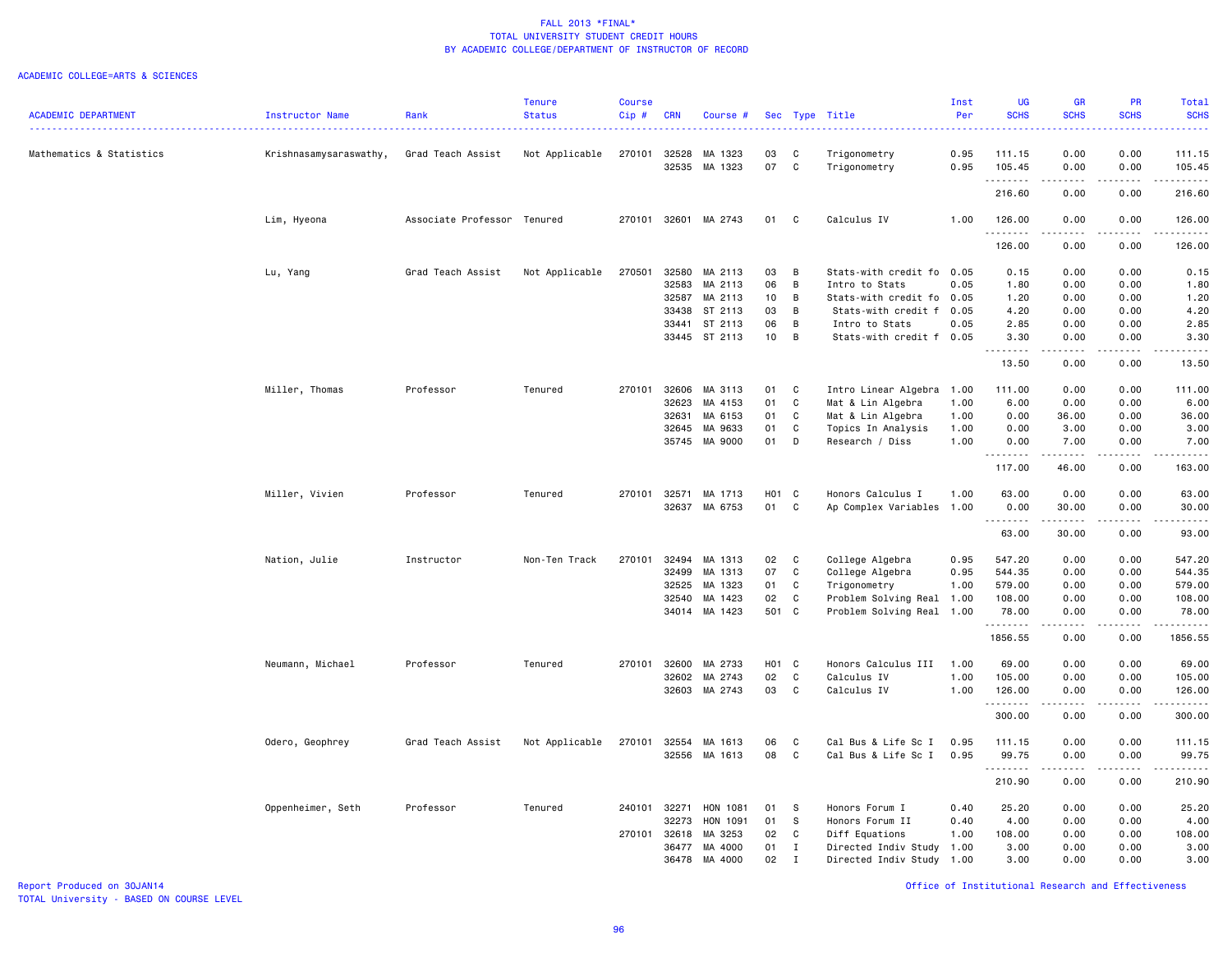### ACADEMIC COLLEGE=ARTS & SCIENCES

|                            |                        |                               | <b>Tenure</b> | <b>Course</b> |            |                 |    |              |                           | Inst | UG                                    | <b>GR</b>       | <b>PR</b>   | Total                                                                                                                                                                                   |
|----------------------------|------------------------|-------------------------------|---------------|---------------|------------|-----------------|----|--------------|---------------------------|------|---------------------------------------|-----------------|-------------|-----------------------------------------------------------------------------------------------------------------------------------------------------------------------------------------|
| <b>ACADEMIC DEPARTMENT</b> | <b>Instructor Name</b> | Rank                          | <b>Status</b> | Cip#          | <b>CRN</b> | Course #        |    |              | Sec Type Title            | Per  | <b>SCHS</b>                           | <b>SCHS</b>     | <b>SCHS</b> | <b>SCHS</b>                                                                                                                                                                             |
|                            |                        |                               |               |               |            |                 |    |              |                           |      | .                                     |                 |             |                                                                                                                                                                                         |
|                            |                        |                               |               |               |            |                 |    |              |                           |      | 143.20                                | 0.00            | 0.00        | 143.20                                                                                                                                                                                  |
| Mathematics & Statistics   | Patil, Prakash         | Associate Professor Ten Track |               | 270501        | 32627      | MA 4543         | 01 | C            | Intro Math Stat I         | 1.00 | 6.00                                  | 0.00            | 0.00        | 6.00                                                                                                                                                                                    |
|                            |                        |                               |               |               | 32635      | MA 6543         | 01 | $\mathbf{C}$ | Intro Math Stat I         | 1.00 | 0.00                                  | 6.00            | 0.00        | 6.00                                                                                                                                                                                    |
|                            |                        |                               |               |               |            | 33462 ST 6543   | 01 | $\mathbf{C}$ | Intro Math Stat I         | 1.00 | 0.00<br>-----<br>$\sim$ $\sim$ $\sim$ | 27.00           | 0.00        | 27.00<br>$\sim$ $\sim$ $\sim$ $\sim$ $\sim$                                                                                                                                             |
|                            |                        |                               |               |               |            |                 |    |              |                           |      | 6.00                                  | 33.00           | 0.00        | 39.00                                                                                                                                                                                   |
|                            | Razzaghi, Mohsen       | Professor                     | Tenured       | 270101        | 34405      | MA 3353         | 01 | C            | Diff Equations II         | 1.00 | 51.00                                 | 0.00            | 0.00        | 51.00                                                                                                                                                                                   |
|                            |                        |                               |               |               | 35858      | MA 9000         | 02 | D            | Research / Diss           | 1.00 | 0.00                                  | 15.00           | 0.00        | 15.00                                                                                                                                                                                   |
|                            |                        |                               |               |               |            |                 |    |              |                           |      | 51.00                                 | .<br>15.00      | .<br>0.00   | .<br>66.00                                                                                                                                                                              |
|                            | Sepehrifar, Mohammad   | Assistant Professor Ten Track |               | 270501        | 32624      | MA 4243         | 01 | C            | Data Analysis I           | 1.00 | 3.00                                  | 0.00            | 0.00        | 3.00                                                                                                                                                                                    |
|                            |                        |                               |               |               | 32632      | MA 6243         | 01 | C            | Data Analysis I           | 1.00 | 0.00                                  | 12.00           | 0.00        | 12.00                                                                                                                                                                                   |
|                            |                        |                               |               |               | 33455      | ST 4243         | 01 | C            | Data Analysis I           | 1.00 | 6.00                                  | 0.00            | 0.00        | 6.00                                                                                                                                                                                    |
|                            |                        |                               |               |               | 33460      | ST 6243         | 01 | C            | Data Analysis I           | 1.00 | 0.00                                  | 24.00           | 0.00        | 24.00                                                                                                                                                                                   |
|                            |                        |                               |               |               | 33463      | ST 8114         | 01 | В            | Statistical Methods       | 1.00 | 0.00                                  | 136.00          | 0.00        | 136.00                                                                                                                                                                                  |
|                            |                        |                               |               |               | 36560      | ST 7000         | 03 | $\mathbf{I}$ | Directed Indiv Study      | 1.00 | 0.00<br>1.1.1.1.1.1.1                 | 3.00<br><b></b> | 0.00<br>.   | 3.00<br>$\frac{1}{2} \left( \frac{1}{2} \right) \left( \frac{1}{2} \right) \left( \frac{1}{2} \right) \left( \frac{1}{2} \right) \left( \frac{1}{2} \right) \left( \frac{1}{2} \right)$ |
|                            |                        |                               |               |               |            |                 |    |              |                           |      | 9.00                                  | 175.00          | 0.00        | 184.00                                                                                                                                                                                  |
|                            | Sessions, Bonnie       | Lecturer                      | Non-Ten Track | 270101        | 32526      | MA 1323         | 02 | C            | Trig - credit for MA 1.00 |      | 117.00                                | 0.00            | 0.00        | 117.00                                                                                                                                                                                  |
|                            |                        |                               |               |               | 32531      | MA 1323         | 05 | C            | Trigonometry              | 1.00 | 123.00                                | 0.00            | 0.00        | 123.00                                                                                                                                                                                  |
|                            |                        |                               |               |               |            |                 |    |              |                           |      | <u>.</u><br>240.00                    | 0.00            | 0.00        | $- - - - - -$<br>240.00                                                                                                                                                                 |
|                            | Shaw, Patricia         | Instructor                    | Non-Ten Track | 270101        | 32595      | MA 2733         | 03 | C            | Calculus III              | 1.00 | 198.00                                | 0.00            | 0.00        | 198.00                                                                                                                                                                                  |
|                            |                        |                               |               |               | 32596      | MA 2733         | 04 | C            | Calculus III              | 1.00 | 204.00                                | 0.00            | 0.00        | 204.00                                                                                                                                                                                  |
|                            |                        |                               |               |               | 32597      | MA 2733         | 05 | $\mathbb{C}$ | Calculus III              | 1.00 | 195.00                                | 0.00            | 0.00        | 195.00                                                                                                                                                                                  |
|                            |                        |                               |               |               | 32598      | MA 2733         | 06 | C            | Calculus III              | 1.00 | 195.00                                | 0.00            | 0.00        | 195.00                                                                                                                                                                                  |
|                            |                        |                               |               |               |            |                 |    |              |                           |      | .<br>792.00                           | .<br>0.00       | .<br>0.00   | .<br>792.00                                                                                                                                                                             |
|                            | Shontz, Suzanne        | Assistant Professor Ten Track |               | 270101        | 32612      | MA 3113         | 06 | C            | Intro Linear Algebra      | 1.00 | 105.00                                | 0.00            | 0.00        | 105.00                                                                                                                                                                                  |
|                            |                        |                               |               |               | 32625      | MA 4313         | 01 | C            | Numerical Anal I          | 1.00 | 42.00                                 | 0.00            | 0.00        | 42.00                                                                                                                                                                                   |
|                            |                        |                               |               |               | 32633      | MA 6313         | 01 | C            | Numerical Anal I          | 1.00 | 0.00                                  | 18.00           | 0.00        | 18,00                                                                                                                                                                                   |
|                            |                        |                               |               | 309999        | 35909      | <b>CME 9000</b> | 09 | D            | Research/Dis              | 1.00 | 0.00                                  | 13.00           | 0.00        | 13.00                                                                                                                                                                                   |
|                            |                        |                               |               |               |            |                 |    |              |                           |      | 147.00                                | ------<br>31.00 | .<br>0.00   | .<br>178.00                                                                                                                                                                             |
|                            | Shows, Justin          | Assistant Professor Ten Track |               | 270501        | 33454      | ST 4111         | 01 | S            | Seminar In Stat Pkge 1.00 |      | 4.00                                  | 0.00            | 0.00        | 4.00                                                                                                                                                                                    |
|                            |                        |                               |               |               | 33458      | ST 6111         | 01 | s            | Seminar In Stat Pkge      | 1.00 | 0.00                                  | 13.00           | 0.00        | 13.00                                                                                                                                                                                   |
|                            |                        |                               |               |               | 33469      | ST 8613         | 01 | C            | Linear Models I           | 1.00 | 0.00                                  | 15.00           | 0.00        | 15.00                                                                                                                                                                                   |
|                            |                        |                               |               |               | 34409      | ST 8353         | 01 | $\mathbf{C}$ | Stat Computations         | 1.00 | 0.00                                  | 24.00           | 0.00        | 24.00                                                                                                                                                                                   |
|                            |                        |                               |               |               | 36582      | ST 7000         | 04 | $\mathbf I$  | Directed Indiv Study      | 1.00 | 0.00                                  | 2.00            | 0.00        | 2.00                                                                                                                                                                                    |
|                            |                        |                               |               |               |            |                 |    |              |                           |      | .<br>$\sim$ $\sim$ $\sim$<br>4.00     | .<br>54.00      | .<br>0.00   | .<br>58.00                                                                                                                                                                              |
|                            | Smith, Robert          | Associate Professor Tenured   |               | 270101        | 32607      | MA 3113         | 02 | C            | Intro Linear Algebra 1.00 |      | 123.00                                | 0.00            | 0.00        | 123.00                                                                                                                                                                                  |
|                            |                        |                               |               |               | 32608      | MA 3113         | 03 | C            | Intro Linear Algebra 1.00 |      | 129.00                                | 0.00            | 0.00        | 129.00                                                                                                                                                                                  |
|                            |                        |                               |               |               | 32628      | MA 4633         | 01 | C            | Adv Calculus I            | 1.00 | 54.00                                 | 0.00            | 0.00        | 54.00                                                                                                                                                                                   |
|                            |                        |                               |               |               | 32636      | MA 6633         | 01 | C            | Adv Calculus I            | 1.00 | 0.00                                  | 12.00           | 0.00        | 12.00                                                                                                                                                                                   |
|                            |                        |                               |               |               | 32644      | MA 8981         | 01 | C            | Teaching Seminar          | 1.00 | 0.00                                  | 11.00           | 0.00        | 11.00                                                                                                                                                                                   |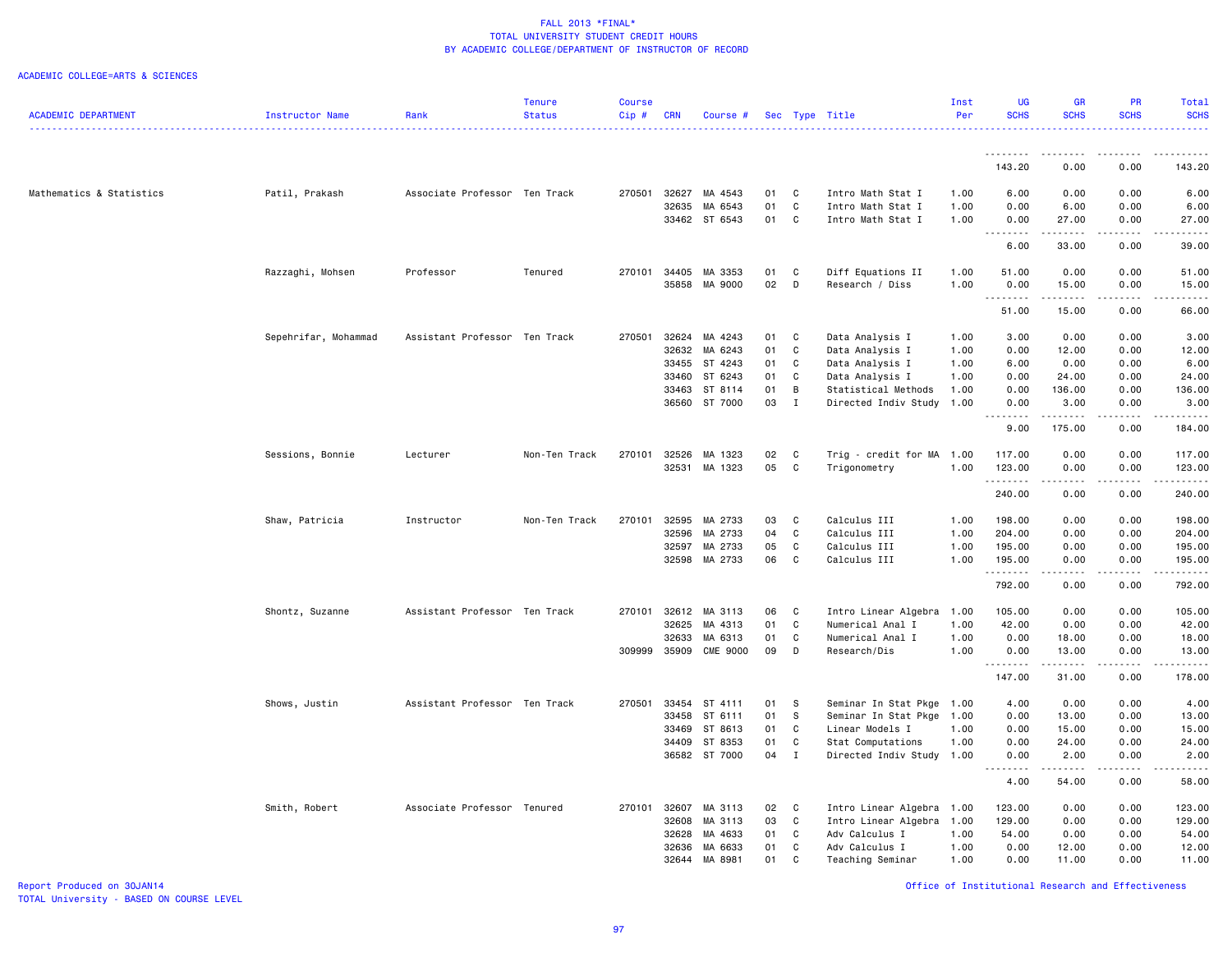### ACADEMIC COLLEGE=ARTS & SCIENCES

|                            |                    |                   | <b>Tenure</b>  | <b>Course</b> |                |                    |          |              |                                    | Inst         | <b>UG</b>    | <b>GR</b>                                                                                                                                            | <b>PR</b>    | Total                               |
|----------------------------|--------------------|-------------------|----------------|---------------|----------------|--------------------|----------|--------------|------------------------------------|--------------|--------------|------------------------------------------------------------------------------------------------------------------------------------------------------|--------------|-------------------------------------|
| <b>ACADEMIC DEPARTMENT</b> | Instructor Name    | Rank              | <b>Status</b>  | Cip#          | <b>CRN</b>     | Course #           |          |              | Sec Type Title                     | Per          | <b>SCHS</b>  | <b>SCHS</b>                                                                                                                                          | <b>SCHS</b>  | <b>SCHS</b>                         |
|                            |                    |                   |                |               |                |                    |          |              |                                    |              |              |                                                                                                                                                      |              |                                     |
|                            |                    |                   |                |               |                |                    |          |              |                                    |              |              |                                                                                                                                                      |              |                                     |
|                            |                    |                   |                |               |                |                    |          |              |                                    |              | .            | <b></b>                                                                                                                                              | .            | . <u>.</u>                          |
|                            |                    |                   |                |               |                |                    |          |              |                                    |              | 306.00       | 23.00                                                                                                                                                | 0.00         | 329.00                              |
| Mathematics & Statistics   | Streitmatter, Seth | Lecturer          | Non-Ten Track  | 270101        | 32613          | MA 3113            | 07       | C            | Intro Linear Algebra 1.00          |              | 93.00        | 0.00                                                                                                                                                 | 0.00         | 93.00                               |
|                            |                    |                   |                |               | 32619          | MA 3253            | 03       | C            | Diff Equations                     | 1.00         | 111.00       | 0.00                                                                                                                                                 | 0.00         | 111.00                              |
|                            |                    |                   |                |               | 32620          | MA 3253            | 04       | C            | Diff Equations                     | 1.00         | 93.00        | 0.00                                                                                                                                                 | 0.00         | 93.00                               |
|                            |                    |                   |                |               | 34401          | MA 3113            | 08       | C            | Intro Linear Algebra 1.00          |              | 102.00       | 0.00                                                                                                                                                 | 0.00         | 102.00                              |
|                            |                    |                   |                |               |                |                    |          |              |                                    |              | .            | $\frac{1}{2} \left( \frac{1}{2} \right) \left( \frac{1}{2} \right) \left( \frac{1}{2} \right) \left( \frac{1}{2} \right) \left( \frac{1}{2} \right)$ | .            | $\omega$ is $\omega$ in $\omega$ in |
|                            |                    |                   |                |               |                |                    |          |              |                                    |              | 399.00       | 0.00                                                                                                                                                 | 0.00         | 399.00                              |
|                            |                    |                   |                |               |                |                    |          |              |                                    |              |              |                                                                                                                                                      |              |                                     |
|                            | Tschume, William   | Lecturer          | Non-Ten Track  | 270101        | 32491          | MA 1313            | 06       | C            | College Algebra                    | 0.95         | 530.10       | 0.00                                                                                                                                                 | 0.00         | 530.10                              |
|                            |                    |                   |                |               | 32500          | MA 1313            | 08       | C            | College Algebra                    | 0.95         | 550.05       | 0.00                                                                                                                                                 | 0.00         | 550.05                              |
|                            |                    |                   |                |               | 32528          | MA 1323            | 03       | C            | Trigonometry                       | 0.05         | 5.85         | 0.00                                                                                                                                                 | 0.00         | 5.85                                |
|                            |                    |                   |                |               | 32530          | MA 1323            | 04       | C            | Trigonometry                       | 0.05         | 6.00         | 0.00                                                                                                                                                 | 0.00         | 6.00                                |
|                            |                    |                   |                |               | 32532          | MA 1323            | 06       | C            | Trigonometry                       | 1.00         | 549.00       | 0.00                                                                                                                                                 | 0.00         | 549.00                              |
|                            |                    |                   |                |               | 32535          | MA 1323            | 07       | C            | Trigonometry                       | 0.05         | 5.55         | 0.00                                                                                                                                                 | 0.00         | 5.55                                |
|                            |                    |                   |                |               | 32557          | MA 1613            | 09       | C            | Cal Bus & Life Sc I                | 0.95         | 547.20       | 0.00                                                                                                                                                 | 0.00         | 547.20                              |
|                            |                    |                   |                |               | 36121          | MA 1323            | 08       | C            | Trigonometry                       | 0.05         | 6.15         | 0.00                                                                                                                                                 | 0.00         | 6.15                                |
|                            |                    |                   |                |               |                |                    |          |              |                                    |              | .            | .                                                                                                                                                    | .            | .                                   |
|                            |                    |                   |                |               |                |                    |          |              |                                    |              | 2199.90      | 0.00                                                                                                                                                 | 0.00         | 2199.90                             |
|                            |                    |                   |                |               |                |                    |          |              |                                    |              |              |                                                                                                                                                      |              |                                     |
|                            | Walters, Kimberly  | Instructor        | Non-Ten Track  | 131315        | 34643          | LSK 2990           | 02       | C            | Special Topic In LSK 1.00          |              | 36.00        | 0.00                                                                                                                                                 | 0.00         | 36.00                               |
|                            |                    |                   |                | 270101        | 32491          | MA 1313            | 06       | $\mathbf{C}$ | College Algebra                    | 0.05         | 27.90        | 0.00                                                                                                                                                 | 0.00         | 27.90                               |
|                            |                    |                   |                |               | 32494          | MA 1313            | 02       | C            | College Algebra                    | 0.05         | 28.80        | 0.00                                                                                                                                                 | 0.00         | 28.80                               |
|                            |                    |                   |                |               | 32495          | MA 1313            | 03       | C            | College Algebra                    | 1.00         | 570.00       | 0.00                                                                                                                                                 | 0.00         | 570.00                              |
|                            |                    |                   |                |               | 32497          | MA 1313            | 05       | C            | College Algebra                    | 0.05         | 5.55         | 0.00                                                                                                                                                 | 0.00         | 5.55                                |
|                            |                    |                   |                |               | 32498          | MA 1313            | 04       | C            | College Algebra                    | 0.05         | 5.85         | 0.00                                                                                                                                                 | 0.00         | 5.85                                |
|                            |                    |                   |                |               | 32499          | MA 1313            | 07       | C            | College Algebra                    | 0.05         | 28.65        | 0.00                                                                                                                                                 | 0.00         | 28.65                               |
|                            |                    |                   |                |               | 32500          | MA 1313            | 08       | C            | College Algebra                    | 0.05         | 28.95        | 0.00                                                                                                                                                 | 0.00         | 28.95                               |
|                            |                    |                   |                |               | 32502          | MA 1313            | 10       | К            | College Algebra                    | 1.00         | 0.00         | 0.00                                                                                                                                                 | 0.00         | 0.00                                |
|                            |                    |                   |                |               | 32503          | MA 1313            | 11       | К            | College Algebra                    | 1.00         | 0.00         | 0.00                                                                                                                                                 | 0.00         | 0.00                                |
|                            |                    |                   |                |               | 32504          | MA 1313            | 12       | К            | College Algebra                    | 1.00         | 0.00         | 0.00                                                                                                                                                 | 0.00         | 0.00                                |
|                            |                    |                   |                |               | 32505          | MA 1313            | 13       | K            | College Algebra                    | 1.00         | 0.00         | 0.00                                                                                                                                                 | 0.00         | 0.00                                |
|                            |                    |                   |                |               | 32507          | MA 1313            | 15       | К            | College Algebra                    | 1.00         | 0.00         | 0.00                                                                                                                                                 | 0.00         | 0.00                                |
|                            |                    |                   |                |               | 32508          | MA 1313            | 16       | K            | College Algebra                    | 1.00         | 0.00         | 0.00                                                                                                                                                 | 0.00         | 0.00                                |
|                            |                    |                   |                |               | 32509          | MA 1313            | 17       | К            | College Algebra                    | 1.00         | 0.00         | 0.00                                                                                                                                                 | 0.00         | 0.00                                |
|                            |                    |                   |                |               | 32510          | MA 1313            | 18       | K            | College Algebra                    | 1.00         | 0.00         | 0.00                                                                                                                                                 | 0.00         | 0.00                                |
|                            |                    |                   |                |               | 32511          | MA 1313            | 19       | K            | College Algebra                    | 1.00         | 0.00         | 0.00                                                                                                                                                 | 0.00         | 0.00                                |
|                            |                    |                   |                |               |                | 32512 MA 1313      | 20       | К            | College Algebra                    | 1.00         | 0.00         | 0.00                                                                                                                                                 | 0.00         | 0.00                                |
|                            |                    |                   |                |               | 32513          | MA 1313            | 21       | К            | College Algebra                    | 1.00         | 0.00         | 0.00                                                                                                                                                 | 0.00         | 0.00                                |
|                            |                    |                   |                |               |                | 32514 MA 1313      | 22<br>23 | К<br>K       | College Algebra                    | 1.00<br>1.00 | 0.00<br>0.00 | 0.00<br>0.00                                                                                                                                         | 0.00<br>0.00 | 0.00                                |
|                            |                    |                   |                |               |                | 32515 MA 1313      |          |              | College Algebra                    |              |              |                                                                                                                                                      |              | 0.00                                |
|                            |                    |                   |                |               | 32516<br>32517 | MA 1313<br>MA 1313 | 24<br>25 | К<br>K       | College Algebra<br>College Algebra | 1.00<br>1.00 | 0.00<br>0.00 | 0.00<br>0.00                                                                                                                                         | 0.00<br>0.00 | 0.00<br>0.00                        |
|                            |                    |                   |                |               |                | MA 1313            | 26       | K            |                                    |              |              | 0.00                                                                                                                                                 | 0.00         | 0.00                                |
|                            |                    |                   |                |               | 32518          |                    |          | K            | College Algebra                    | 1.00         | 0.00         |                                                                                                                                                      | 0.00         |                                     |
|                            |                    |                   |                |               | 32519<br>32520 | MA 1313<br>MA 1313 | 27<br>28 | К            | College Algebra                    | 1.00<br>1.00 | 0.00<br>0.00 | 0.00<br>0.00                                                                                                                                         | 0.00         | 0.00<br>0.00                        |
|                            |                    |                   |                |               | 32522          | MA 1313            | 30       | К            | College Algebra<br>College Algebra | 1.00         | 0.00         | 0.00                                                                                                                                                 | 0.00         | 0.00                                |
|                            |                    |                   |                |               | 32523          | MA 1313            | 31       | К            | College Algebra                    | 1.00         | 0.00         | 0.00                                                                                                                                                 | 0.00         | 0.00                                |
|                            |                    |                   |                |               |                | 32555 MA 1613      | 07       | C            | Cal Bus & Life Sc I                | 1.00         | 111.00       | 0.00                                                                                                                                                 | 0.00         | 111.00                              |
|                            |                    |                   |                |               |                |                    |          |              |                                    |              | .            | .                                                                                                                                                    | .            | .                                   |
|                            |                    |                   |                |               |                |                    |          |              |                                    |              | 842.70       | 0.00                                                                                                                                                 | 0.00         | 842.70                              |
|                            |                    |                   |                |               |                |                    |          |              |                                    |              |              |                                                                                                                                                      |              |                                     |
|                            | Wang, Wenshuang    | Grad Teach Assist | Not Applicable | 270501        | 32579          | MA 2113            | 02       | B            | Intro to Stats                     | 0.05         | 1.35         | 0.00                                                                                                                                                 | 0.00         | 1.35                                |
|                            |                    |                   |                |               |                | 32589 MA 2113      | 12       | B            | Intro to Stats                     | 0.05         | 1.65         | 0.00                                                                                                                                                 | 0.00         | 1.65                                |
|                            |                    |                   |                |               |                |                    |          |              |                                    |              |              |                                                                                                                                                      |              |                                     |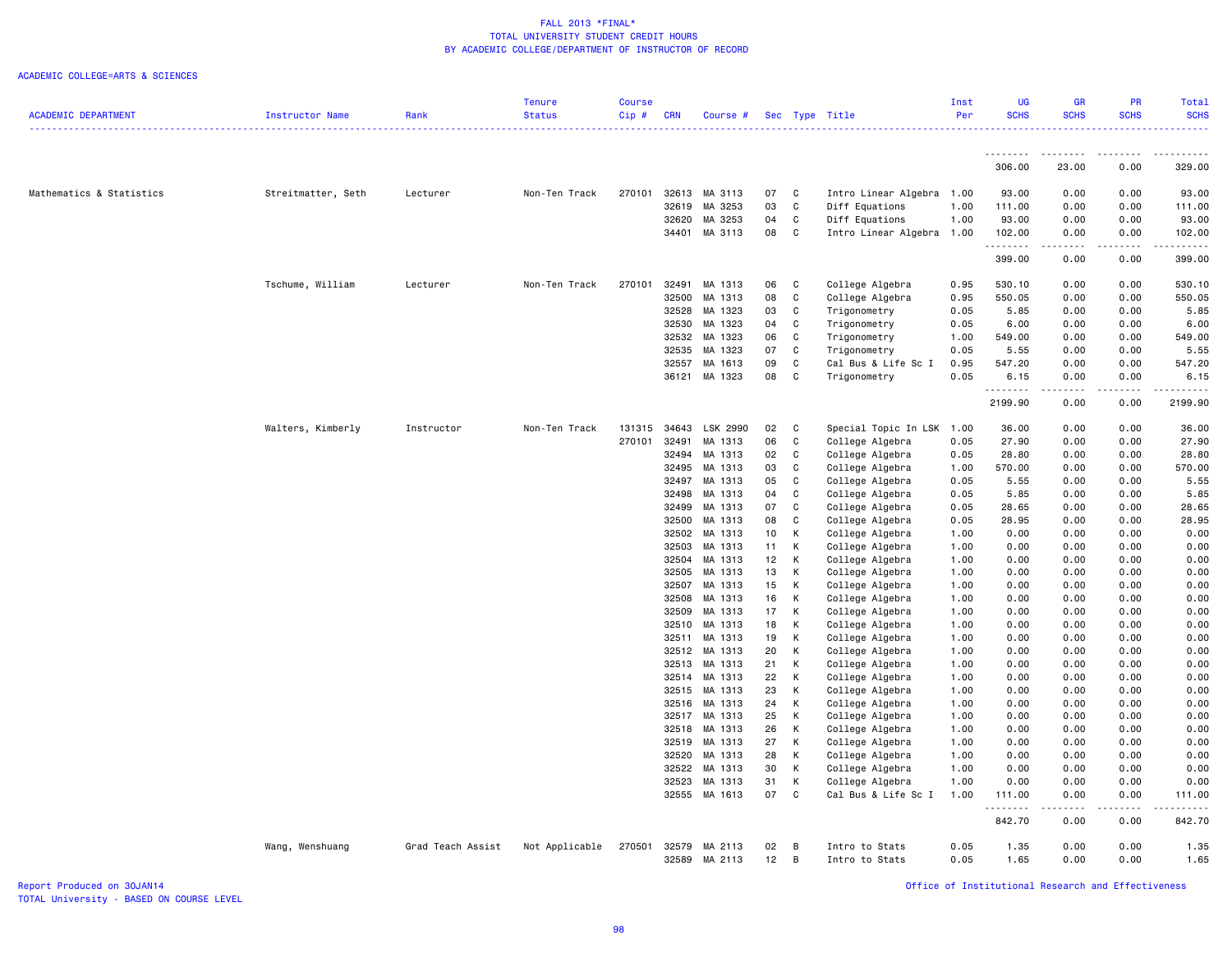### ACADEMIC COLLEGE=ARTS & SCIENCES

|                            |                    |                               | <b>Tenure</b>  | <b>Course</b> |                |                    |          |                |                                              | Inst         | <b>UG</b>                    | <b>GR</b>    | PR                                  | Total                                                                                                                                                                           |
|----------------------------|--------------------|-------------------------------|----------------|---------------|----------------|--------------------|----------|----------------|----------------------------------------------|--------------|------------------------------|--------------|-------------------------------------|---------------------------------------------------------------------------------------------------------------------------------------------------------------------------------|
| <b>ACADEMIC DEPARTMENT</b> | Instructor Name    | Rank                          | <b>Status</b>  | Cip#          | <b>CRN</b>     | Course #           |          |                | Sec Type Title                               | Per          | <b>SCHS</b>                  | <b>SCHS</b>  | <b>SCHS</b>                         | <b>SCHS</b><br>.                                                                                                                                                                |
| Mathematics & Statistics   | Wang, Wenshuang    | Grad Teach Assist             | Not Applicable | 270501        |                | 33437 ST 2113      | 02       | - B            | Intro to Stats                               | 0.05         | 3.30                         | 0.00         | 0.00                                | 3.30                                                                                                                                                                            |
|                            |                    |                               |                |               | 33447          | ST 2113            | 12       | $\overline{B}$ | Intro to Stats                               | 0.05         | 3.00                         | 0.00         | 0.00                                | 3.00                                                                                                                                                                            |
|                            |                    |                               |                |               |                |                    |          |                |                                              |              | .<br>$\sim$ $\sim$ .<br>9.30 | .<br>0.00    | $- - -$<br>0.00                     | .<br>9.30                                                                                                                                                                       |
|                            |                    |                               |                |               |                |                    |          |                |                                              |              |                              |              |                                     |                                                                                                                                                                                 |
|                            | Wang, Yan          | Grad Teach Assist             | Not Applicable | 270501        | 32581          | MA 2113            | 04       | B              | Intro to Stats                               | 0.05         | 1.65                         | 0.00         | 0.00                                | 1.65                                                                                                                                                                            |
|                            |                    |                               |                |               | 32586<br>32591 | MA 2113<br>MA 2113 | 09<br>14 | B<br>B         | Intro to Stats<br>Intro to Stats             | 0.05<br>0.05 | 1.20<br>0.90                 | 0.00<br>0.00 | 0.00<br>0.00                        | 1.20<br>0.90                                                                                                                                                                    |
|                            |                    |                               |                |               | 33439          | ST 2113            | 04       | B              | Intro to Stats                               | 0.05         | 2.85                         | 0.00         | 0.00                                | 2.85                                                                                                                                                                            |
|                            |                    |                               |                |               | 33444          | ST 2113            | 09       | B              | Intro to Stats                               | 0.05         | 3.45                         | 0.00         | 0.00                                | 3.45                                                                                                                                                                            |
|                            |                    |                               |                |               |                | 33449 ST 2113      | 14       | $\overline{B}$ | Intro to Stats                               | 0.05         | 3.30                         | 0.00         | 0.00                                | 3.30                                                                                                                                                                            |
|                            |                    |                               |                |               |                |                    |          |                |                                              |              | <u>.</u><br>13.35            | .<br>0.00    | $\sim$ $\sim$ $\sim$ $\sim$<br>0.00 | $- - - -$<br>13.35                                                                                                                                                              |
|                            |                    |                               |                |               |                |                    |          |                |                                              |              |                              |              |                                     |                                                                                                                                                                                 |
|                            | Wood, Rebecca      | Lecturer                      | Non-Ten Track  | 270101        | 32537<br>32538 | MA 1413<br>MA 1413 | 01<br>02 | C<br>C         | Structure Real Numbe<br>Structure Real Numbe | 1.00<br>1.00 | 138.00<br>126.00             | 0.00<br>0.00 | 0.00<br>0.00                        | 138.00<br>126.00                                                                                                                                                                |
|                            |                    |                               |                | 270501        | 32614          | MA 3123            | 01       | B              | Intro to Stat. Inf                           | 1.00         | 36.00                        | 0.00         | 0.00                                | 36.00                                                                                                                                                                           |
|                            |                    |                               |                |               | 32615          | MA 3123            | 02       | C              | Intro to Stat. Inf                           | 1.00         | 18.00                        | 0.00         | 0.00                                | 18.00                                                                                                                                                                           |
|                            |                    |                               |                |               |                | 33452 ST 3123      | 01       | B              | Intro to Stat. Inf.                          | 1.00         | 93.00                        | 0.00         | 0.00                                | 93.00                                                                                                                                                                           |
|                            |                    |                               |                |               | 33453          | ST 3123            | 02       | C              | Intro to Stat. Inf.                          | 1.00         | 117.00                       | 0.00         | 0.00                                | 117.00                                                                                                                                                                          |
|                            |                    |                               |                |               |                |                    |          |                |                                              |              | <u>.</u>                     | -----        | .                                   | 2.2.2.2.2.2                                                                                                                                                                     |
|                            |                    |                               |                |               |                |                    |          |                |                                              |              | 528.00                       | 0.00         | 0.00                                | 528.00                                                                                                                                                                          |
|                            | Woodard, Kelly     | Lecturer                      | Non-Ten Track  | 270101        | 34010          | MA 0103            | 501 B    |                | Intermediate Algebra 1.00                    |              | 63.00                        | 0.00         | 0.00                                | 63.00                                                                                                                                                                           |
|                            |                    |                               |                |               | 34011          | MA 1313            | 501 B    |                | College Algebra                              | 1.00         | 63.00                        | 0.00         | 0.00                                | 63.00                                                                                                                                                                           |
|                            |                    |                               |                |               | 34012          | MA 1323            | 501 C    |                | Trigonometry                                 | 1.00         | 78.00                        | 0.00         | 0.00                                | 78.00                                                                                                                                                                           |
|                            |                    |                               |                |               | 34013          | MA 1413            | 501 C    |                | Structure Real Numbe 1.00                    |              | 60.00                        | 0.00         | 0.00                                | 60.00                                                                                                                                                                           |
|                            |                    |                               |                |               |                | 34015 MA 1433      | 501 C    |                | Informal Geom & Meas                         | 1.00         | 45.00<br>.                   | 0.00         | 0.00                                | 45.00<br>$\frac{1}{2}$                                                                                                                                                          |
|                            |                    |                               |                |               |                |                    |          |                |                                              |              | 309.00                       | 0.00         | 0.00                                | 309.00                                                                                                                                                                          |
|                            | Woodroofe, Russell | Assistant Professor Ten Track |                | 270101        | 32593          | MA 2733            | 01       | C              | Calculus III                                 | 1.00         | 126.00                       | 0.00         | 0.00                                | 126.00                                                                                                                                                                          |
|                            |                    |                               |                |               | 32599          | MA 2733            | 07       | C              | Calculus III                                 | 1.00         | 132.00                       | 0.00         | 0.00                                | 132.00                                                                                                                                                                          |
|                            |                    |                               |                |               |                |                    |          |                |                                              |              | <u>.</u>                     | -----        | $\sim$ $\sim$ $\sim$                | $\frac{1}{2} \left( \frac{1}{2} \right) \left( \frac{1}{2} \right) \left( \frac{1}{2} \right) \left( \frac{1}{2} \right) \left( \frac{1}{2} \right) \left( \frac{1}{2} \right)$ |
|                            |                    |                               |                |               |                |                    |          |                |                                              |              | 258.00                       | 0.00         | 0.00                                | 258.00                                                                                                                                                                          |
|                            | Woody, Jonathan    | Assistant Professor Ten Track |                | 270501        | 32626          | MA 4523            | 01       | C              | Intro To Probability 1.00                    |              | 63.00                        | 0.00         | 0.00                                | 63.00                                                                                                                                                                           |
|                            |                    |                               |                |               | 33456          | ST 4523            | 01       | C              | Intro To Probability 1.00                    |              | 6.00                         | 0.00         | 0.00                                | 6.00                                                                                                                                                                            |
|                            |                    |                               |                |               | 33461          | ST 6523            | 01       | C              | Intro To Probability 1.00                    |              | 0.00                         | 3.00         | 0.00                                | 3.00                                                                                                                                                                            |
|                            |                    |                               |                |               | 33464          | ST 8114            | 02       | B              | Statistical Methods                          | 1.00         | 0.00                         | 132.00       | 0.00                                | 132.00                                                                                                                                                                          |
|                            |                    |                               |                |               | 36290          | ST 9000            | 01       | D              | Research / Diss                              | 1.00         | 0.00                         | 21.00        | 0.00                                | 21.00                                                                                                                                                                           |
|                            |                    |                               |                |               | 36448          | ST 4000            | 01       | $\mathbf{I}$   | Directed Indiv Study 1.00                    |              | 3.00                         | 0.00         | 0.00                                | 3.00                                                                                                                                                                            |
|                            |                    |                               |                |               |                | 36517 ST 7000      | 02       | $\mathbf{I}$   | Directed Indiv Study 1.00                    |              | 0.00<br>.                    | 3.00<br>.    | 0.00<br>.                           | 3.00<br>.                                                                                                                                                                       |
|                            |                    |                               |                |               |                |                    |          |                |                                              |              | 72.00                        | 159.00       | 0.00                                | 231.00                                                                                                                                                                          |
|                            | Xu, Xiangsheng     | Professor                     | Tenured        | 270101        | 32617          | MA 3253            | 01       | C              | Diff Equations                               | 1.00         | 117.00                       | 0.00         | 0.00                                | 117.00                                                                                                                                                                          |
|                            |                    |                               |                |               | 32621          | MA 3253            | 05       | C              | Diff Equations                               | 1.00         | 111.00<br><u>.</u>           | 0.00<br>.    | 0.00<br>.                           | 111.00<br>.                                                                                                                                                                     |
|                            |                    |                               |                |               |                |                    |          |                |                                              |              | 228.00                       | 0.00         | 0.00                                | 228.00                                                                                                                                                                          |
|                            | Xu, Yang           | Grad Teach Assist             | Not Applicable | 270501        | 32578          | MA 2113            | 01       | B              | Intro to Stats                               | 0.05         | 1.05                         | 0.00         | 0.00                                | 1.05                                                                                                                                                                            |
|                            |                    |                               |                |               | 32582          | MA 2113            | 05       | B              | Intro to Stats                               | 0.05         | 1.35                         | 0.00         | 0.00                                | 1.35                                                                                                                                                                            |
|                            |                    |                               |                |               | 32592          | MA 2113            | 15       | $\overline{B}$ | Intro to Stats                               | 0.05         | 1.80                         | 0.00         | 0.00                                | 1.80                                                                                                                                                                            |
|                            |                    |                               |                |               |                | 33436 ST 2113      | 01       | $\overline{B}$ | Intro to Stats                               | 0.05         | 3.30                         | 0.00         | 0.00                                | 3.30                                                                                                                                                                            |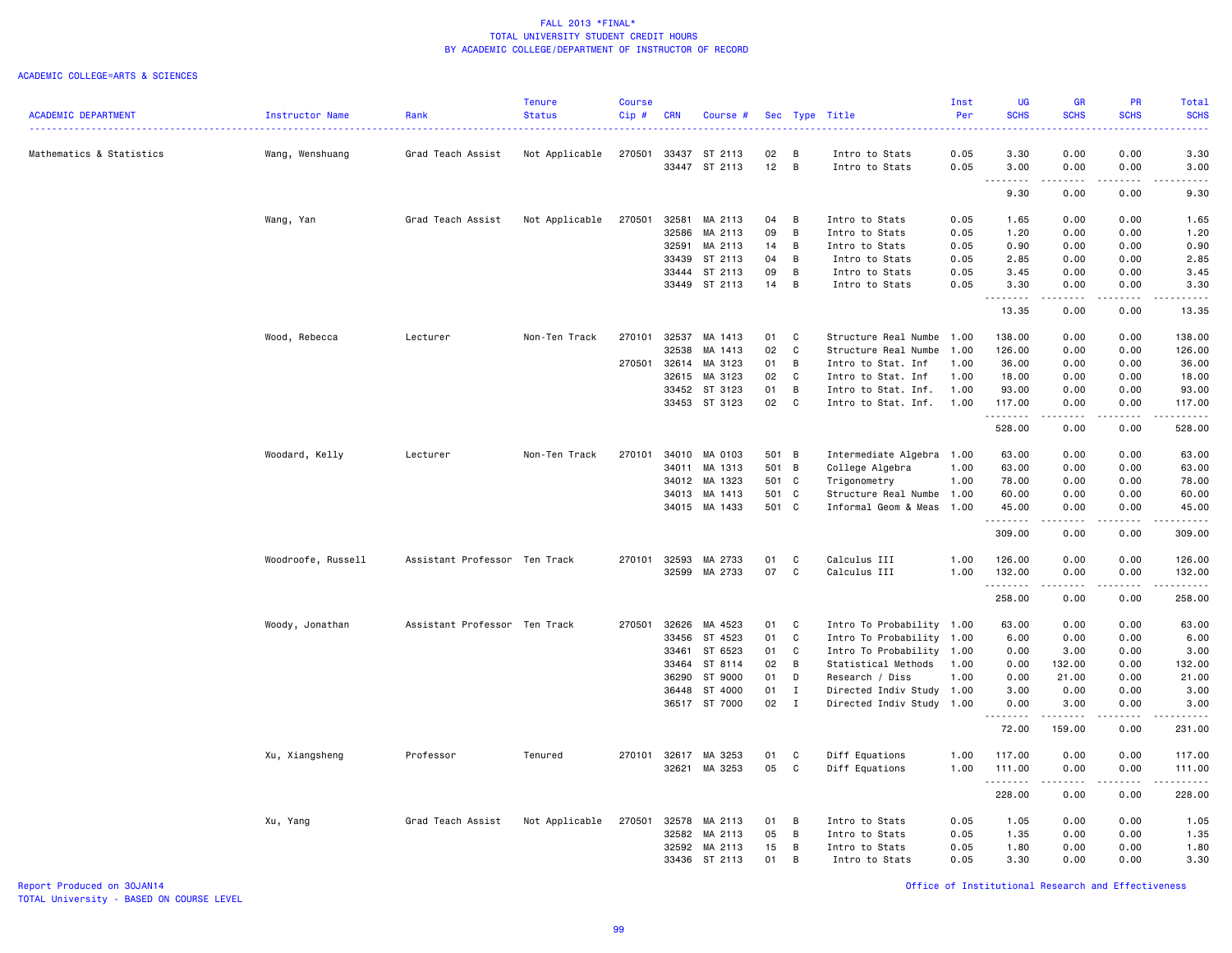|                            |                        |                               | <b>Tenure</b>  | <b>Course</b> |            |               |       |              |                           | Inst | <b>UG</b>                      | <b>GR</b>   | <b>PR</b>        | Total           |
|----------------------------|------------------------|-------------------------------|----------------|---------------|------------|---------------|-------|--------------|---------------------------|------|--------------------------------|-------------|------------------|-----------------|
| <b>ACADEMIC DEPARTMENT</b> | <b>Instructor Name</b> | Rank                          | <b>Status</b>  | $Cip$ #       | <b>CRN</b> | Course #      |       |              | Sec Type Title            | Per  | <b>SCHS</b>                    | <b>SCHS</b> | <b>SCHS</b>      | <b>SCHS</b>     |
|                            |                        |                               |                |               |            |               |       |              |                           |      |                                |             |                  |                 |
| Mathematics & Statistics   | Xu, Yang               | Grad Teach Assist             | Not Applicable | 270501        |            | 33440 ST 2113 | 05    | B            | Intro to Stats            | 0.05 | 3.30                           | 0.00        | 0.00             | 3.30            |
|                            |                        |                               |                |               | 33450      | ST 2113       | 15    | B            | Intro to Stats            | 0.05 | 2.55                           | 0.00        | 0.00             | 2.55            |
|                            |                        |                               |                |               |            |               |       |              |                           |      | --------                       | .           | --------         | .               |
|                            |                        |                               |                |               |            |               |       |              |                           |      | 13.35                          | 0.00        | 0.00             | 13.35           |
|                            | Yarahmadian, Shantia   | Assistant Professor Ten Track |                | 270101        | 34407      | MA 8313       | 01 C  |              | Ordinary Diff Eqn I       | 1.00 | 0.00                           | 9.00        | 0.00             | 9.00            |
|                            |                        |                               |                | 270301        | 34406      | MA 8203       | 01 C  |              | Appl Math I               | 1.00 | 0.00                           | 21.00       | 0.00             | 21.00           |
|                            |                        |                               |                |               | 35733      | MA 8203       | 501 C |              | Appl Math I               | 1.00 | 0.00                           | 15.00       | 0.00             | 15.00           |
|                            |                        |                               |                |               |            |               |       |              |                           |      | - - - - - - - <b>-</b><br>0.00 | 45.00       | <u>.</u><br>0.00 | ------<br>45.00 |
|                            | Zhao, Meng             | Assistant Professor Ten Track |                | 270501        | 33466      | ST 8253       | 01    | $\mathbf{C}$ | Regression Analysis       | 1.00 | 0.00                           | 51.00       | 0.00             | 51.00           |
|                            |                        |                               |                |               | 33467      | ST 8413       | 01 C  |              | Multiv Stat Meths         | 1.00 | 0.00                           | 57.00       | 0.00             | 57.00           |
|                            |                        |                               |                |               | 36323      | ST 7000       | 01 I  |              | Directed Indiv Study 1.00 |      | 0.00                           | 1.00        | 0.00             | 1.00            |
|                            |                        |                               |                |               |            |               |       |              |                           |      | -------<br>0.00                | 109.00      | 0.00             | 109.00          |
|                            |                        |                               |                |               |            |               |       |              |                           |      | ========                       | ========    | ========         | ==========      |
| Mathematics & Statistics   |                        |                               |                |               |            |               |       |              |                           |      | 17016.20                       | 948,00      | 0.00             | 17964,20        |
|                            |                        |                               |                |               |            |               |       |              |                           |      | ========                       | ========    | ========         | ==========      |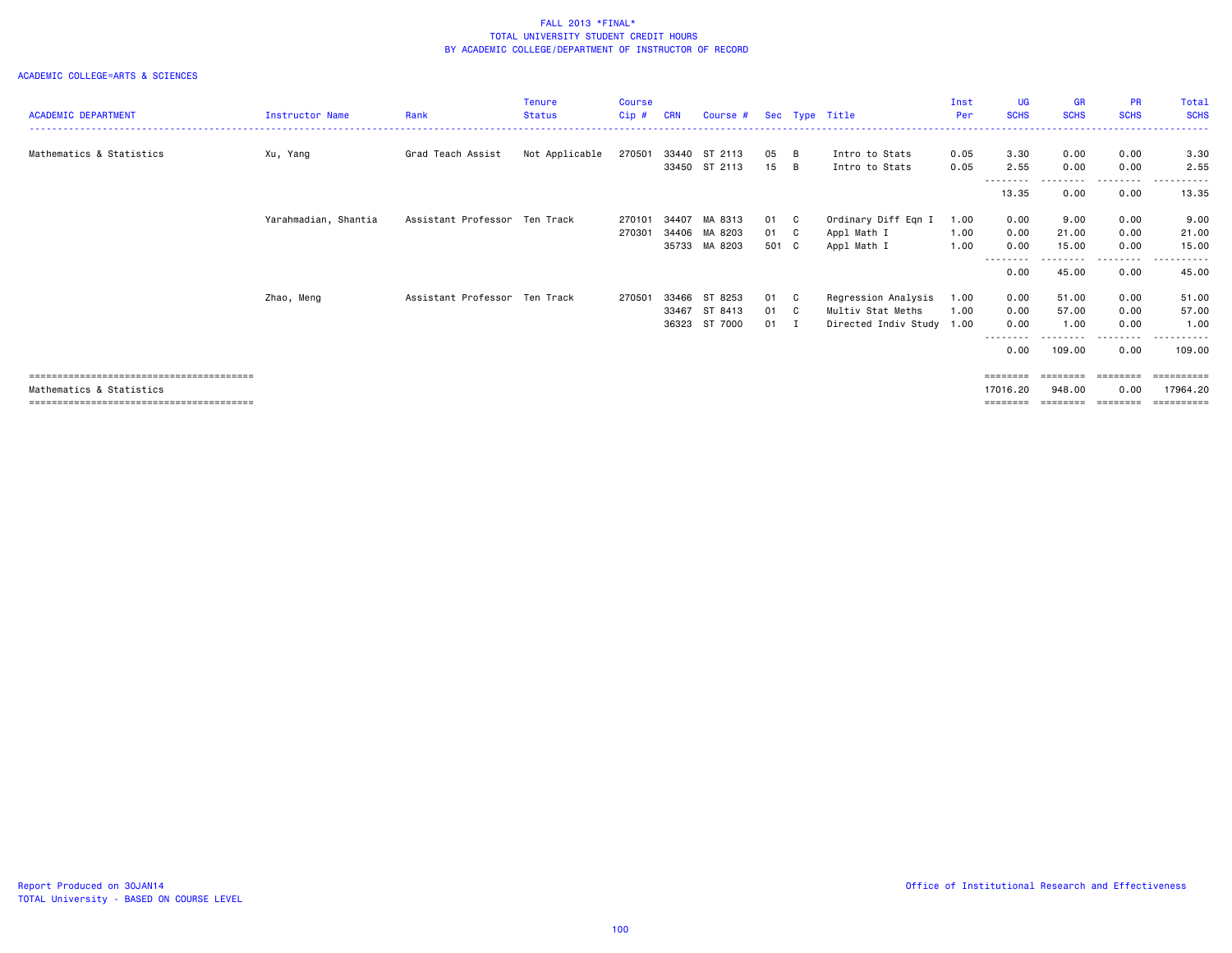|                            |                        |              | Tenure         | <b>Course</b> |            |                      |              |     |                           | Inst | UG                 | <b>GR</b>                                                                                                                         | <b>PR</b>   | Total       |
|----------------------------|------------------------|--------------|----------------|---------------|------------|----------------------|--------------|-----|---------------------------|------|--------------------|-----------------------------------------------------------------------------------------------------------------------------------|-------------|-------------|
| <b>ACADEMIC DEPARTMENT</b> | <b>Instructor Name</b> | Rank         | <b>Status</b>  | $Cip$ #       | <b>CRN</b> | Course #             |              |     | Sec Type Title            | Per  | <b>SCHS</b>        | <b>SCHS</b>                                                                                                                       | <b>SCHS</b> | <b>SCHS</b> |
| Military Science           | Bailey, Timothy        | Non-Employee | Not Applicable | 290101        | 32739      | MS 1112              | 01 B         |     | Leader Development I 1.00 |      | 30.00              | 0.00                                                                                                                              | 0.00        | 30.00       |
|                            |                        |              |                |               |            | 32740 MS 1112        | $02 \quad B$ |     | Leader Development I 1.00 |      | 16.00              | 0.00                                                                                                                              | 0.00        | 16.00       |
|                            |                        |              |                |               | 32741      | MS 1112              | 03 B         |     | Leader Development I 1.00 |      | 18.00              | 0.00                                                                                                                              | 0.00        | 18.00       |
|                            |                        |              |                |               |            |                      |              |     |                           |      | --------<br>64.00  | 0.00                                                                                                                              | 0.00        | 64.00       |
|                            | Bazzill, Stanley       | Non-Employee | Not Applicable | 290101        | 32744      | MS 2113              | 01 B         |     | Advanced Leadership       | 1.00 | 36.00              | 0.00                                                                                                                              | 0.00        | 36.00       |
|                            |                        |              |                |               |            | 32745 MS 2113        | $02 \quad B$ |     | Advanced Leadership       | 1.00 | 27.00<br>--------  | 0.00<br>$\frac{1}{2} \left( \frac{1}{2} \right) \left( \frac{1}{2} \right) \left( \frac{1}{2} \right) \left( \frac{1}{2} \right)$ | 0.00        | 27.00       |
|                            |                        |              |                |               |            |                      |              |     |                           |      | 63.00              | 0.00                                                                                                                              | 0.00        | 63.00       |
|                            | Hunter, Michael        | Non-Employee | Not Applicable |               |            | 131314 32925 PE 3111 | 01 L         |     | Adv Mil Phy Fit           | 1.00 | 42.00              | 0.00                                                                                                                              | 0.00        | 42.00       |
|                            |                        |              |                |               |            |                      |              |     |                           |      | --------<br>42.00  | ----<br>0.00                                                                                                                      | 0.00        | .<br>42.00  |
|                            | Locke, Brian           | Non-Employee | Not Applicable | 290101        |            | 32749 MS 4114        | $01 \quad B$ |     | Ldrship Chal & Goal       | 1.00 | 52.00              | 0.00                                                                                                                              | 0.00        | 52.00       |
|                            |                        |              |                |               |            | 32750 MS 4114        | $02 \quad B$ |     | Ldrship Chal & Goal       | 1.00 | 36.00              | 0.00                                                                                                                              | 0.00        | 36.00       |
|                            |                        |              |                |               |            |                      |              |     |                           |      | ---------<br>88.00 | 0.00                                                                                                                              | 0.00        | 88.00       |
|                            | Wiley, Richard         | Non-Employee | Not Applicable | 290101        | 32747      | MS 3113              | 01           | B   | Adv Mil Skills I          | 1.00 | 45.00              | 0.00                                                                                                                              | 0.00        | 45.00       |
|                            |                        |              |                |               |            | 32748 MS 3113        | 02           | - B | Adv Mil Skills I          | 1.00 | 39.00              | 0.00<br>----                                                                                                                      | 0.00        | 39.00       |
|                            |                        |              |                |               |            |                      |              |     |                           |      | --------<br>84.00  | 0.00                                                                                                                              | 0.00        | 84.00       |
|                            |                        |              |                |               |            |                      |              |     |                           |      | ========           | ========                                                                                                                          | ========    | ==========  |
| Military Science           |                        |              |                |               |            |                      |              |     |                           |      | 341.00             | 0.00                                                                                                                              | 0.00        | 341.00      |
|                            |                        |              |                |               |            |                      |              |     |                           |      | $=$ = = = = = = =  | ========                                                                                                                          | ========    |             |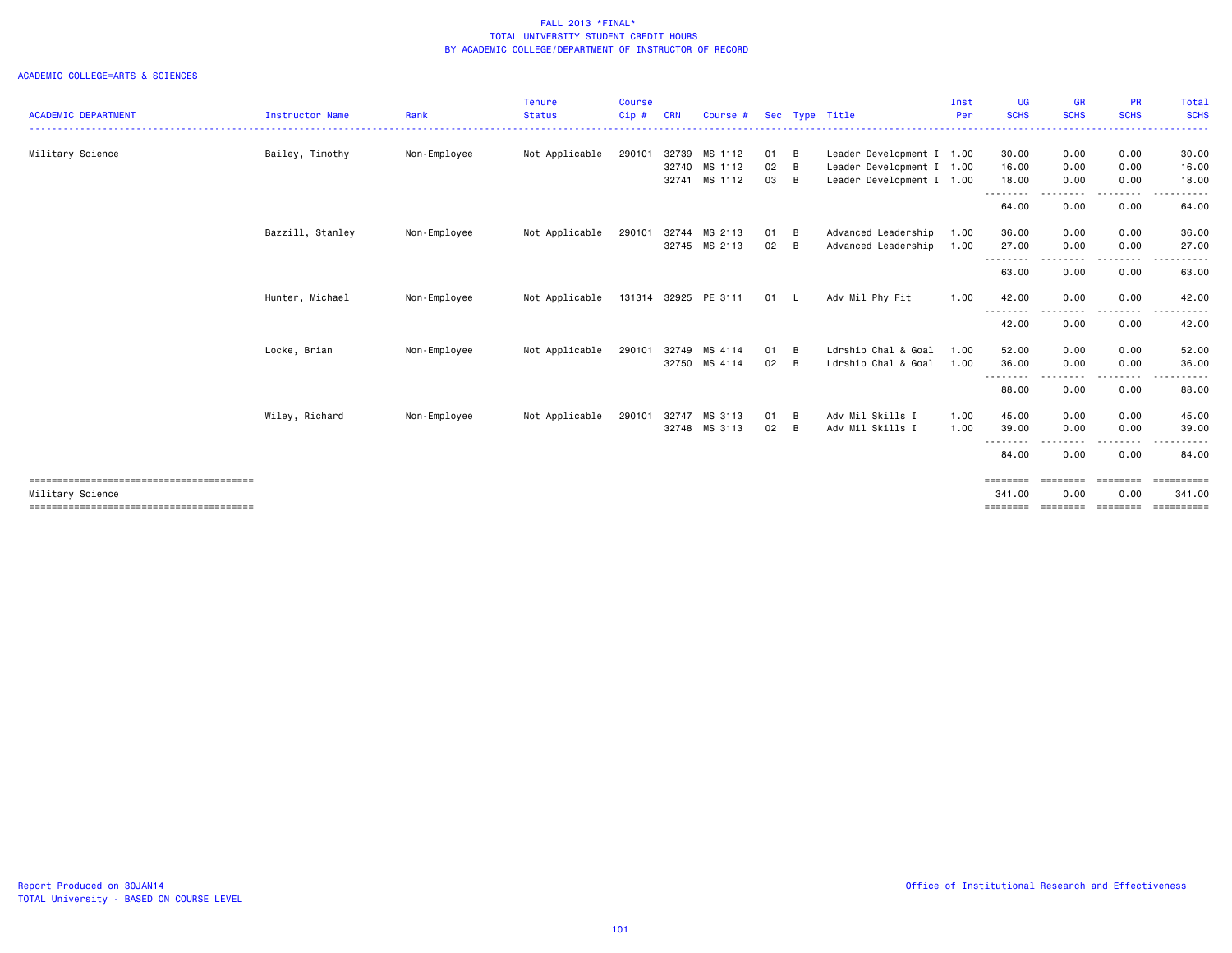|                            |                    |                               | <b>Tenure</b> | <b>Course</b> |              |                 |       |              |                           | Inst | <b>UG</b>              | <b>GR</b>             | PR                                  | Total                                                                                                                 |
|----------------------------|--------------------|-------------------------------|---------------|---------------|--------------|-----------------|-------|--------------|---------------------------|------|------------------------|-----------------------|-------------------------------------|-----------------------------------------------------------------------------------------------------------------------|
| <b>ACADEMIC DEPARTMENT</b> | Instructor Name    | Rank                          | <b>Status</b> | Cip#          | <b>CRN</b>   | Course #        |       |              | Sec Type Title            | Per  | <b>SCHS</b>            | <b>SCHS</b>           | <b>SCHS</b>                         | <b>SCHS</b>                                                                                                           |
| Philosophy & Religion      | Bickle, John       | Professor                     | Tenured       | 380101        | 33084        | PHI 3133        | 01    | C            | Sem In Philosophy         | 1.00 | 33.00                  | 0.00                  | 0.00                                | 33.00                                                                                                                 |
|                            |                    |                               |               |               |              |                 |       |              |                           |      | .<br>33.00             | $\frac{1}{2}$<br>0.00 | $- - - -$<br>0.00                   | .<br>33.00                                                                                                            |
|                            | Bisson, Albert     | Instructor                    | Non-Ten Track | 380101        | 33083        | PHI 3123        | 01    | C            | Phil Of Religion          | 1.00 | 45.00                  | 0.00                  | 0.00                                | 45.00                                                                                                                 |
|                            |                    |                               |               | 380201        | 33353        | REL 1103        | 01    | C            | Intro To Religion         | 1.00 | 126.00                 | 0.00                  | 0.00                                | 126.00                                                                                                                |
|                            |                    |                               |               |               | 33361        | REL 1213        | 01    | C            | Intr To Old Test          | 1.00 | 114.00                 | 0.00                  | 0.00                                | 114.00                                                                                                                |
|                            |                    |                               |               |               | 33363        | REL 3123        | 01    | C            | Phil Of Religion          | 1.00 | 66.00                  | 0.00                  | 0.00                                | 66.00                                                                                                                 |
|                            |                    |                               |               |               | 35915        | REL 4000        | 03    | $\mathbf{I}$ | Directed Indiv Study 1.00 |      | 3.00                   | 0.00                  | 0.00                                | 3.00                                                                                                                  |
|                            |                    |                               |               |               | 35942        | REL 4000        | 04    | $\mathbf{I}$ | Directed Indiv Study 1.00 |      | 3.00                   | 0.00                  | 0.00                                | 3.00                                                                                                                  |
|                            |                    |                               |               |               | 35943        | REL 4000        | 05    | $\mathbf{I}$ | Directed Indiv Study 1.00 |      | 1.00                   | 0.00                  | 0.00                                | 1.00                                                                                                                  |
|                            |                    |                               |               | 389999        | 34595        | REL 4990        | H01 C |              | Honors Special Topic 1.00 |      | 75.00<br>.             | 0.00                  | 0.00<br>$\sim$ $\sim$ $\sim$        | 75.00<br>.                                                                                                            |
|                            |                    |                               |               |               |              |                 |       |              |                           |      | 433.00                 | 0.00                  | 0.00                                | 433.00                                                                                                                |
|                            | Bruno, Michael     | Instructor                    | Non-Ten Track | 380101        | 33064        | PHI 1103        | 02    | C            | Intro To Philosophy       | 1.00 | 114.00                 | 0.00                  | 0.00                                | 114.00                                                                                                                |
|                            |                    |                               |               |               | 33082        | PHI 3033        | 01    | C            | Hi West Phil: Part I 1.00 |      | 15.00                  | 0.00                  | 0.00                                | 15.00                                                                                                                 |
|                            |                    |                               |               |               | 34608        | PHI 1113        | 01    | C            | Intro To Logic            | 1.00 | 114.00                 | 0.00                  | 0.00                                | 114.00                                                                                                                |
|                            |                    |                               |               |               | 34609        | PHI 1113        | 02    | C            | Intro To Logic            | 1.00 | 111.00                 | 0.00                  | 0.00                                | 111.00                                                                                                                |
|                            |                    |                               |               |               |              |                 |       |              |                           |      | .<br>354.00            | -----<br>0.00         | .<br>0.00                           | $\begin{array}{cccccccccc} \bullet & \bullet & \bullet & \bullet & \bullet & \bullet & \bullet \end{array}$<br>354.00 |
|                            |                    |                               |               |               |              |                 |       |              |                           |      |                        |                       |                                     |                                                                                                                       |
|                            | Clifford, Michael  | Professor                     | Tenured       | 380101        | 33079        | PHI 3013        | 01    | C            | <b>Business Ethics</b>    | 1.00 | 105.00                 | 0.00                  | 0.00                                | 105.00                                                                                                                |
|                            |                    |                               |               |               | 34607        | PHI 1103        | H01   | $\mathbf{C}$ | Intro To Philosophy       | 1.00 | 78.00                  | 0.00                  | 0.00                                | 78.00                                                                                                                 |
|                            |                    |                               |               |               |              | 34610 PHI 3113  | 01    | C            | Philosophy Of Law         | 1.00 | 75.00<br>.             | 0.00                  | 0.00<br>$\sim$ $\sim$ $\sim$ $\sim$ | 75.00<br>د د د د د                                                                                                    |
|                            |                    |                               |               |               |              |                 |       |              |                           |      | 258.00                 | 0.00                  | 0.00                                | 258.00                                                                                                                |
|                            | Codling, James     | Lecturer                      | Non-Ten Track | 130901        | 31387        | EDF 9313        | 01    | C            | Philosophy of Ed          | 1.00 | 0.00                   | 30.00                 | 0.00                                | 30.00                                                                                                                 |
|                            |                    |                               |               | 380201        | 33357        | REL 1103        | 07    | C            | Intro To Religion         | 1.00 | 105.00                 | 0.00                  | 0.00                                | 105.00                                                                                                                |
|                            |                    |                               |               |               | 34596        | REL 3203        | 01    | C            | Prophets Anc Israel       | 1.00 | 63.00                  | 0.00                  | 0.00                                | 63.00                                                                                                                 |
|                            |                    |                               |               | 450101        | 31372        | EDF 3333        | 10    | C            | Social Foundation Ed      | 1.00 | 87.00<br>1.1.1.1.1.1.1 | 0.00                  | 0.00                                | 87.00                                                                                                                 |
|                            |                    |                               |               |               |              |                 |       |              |                           |      | 255.00                 | 30.00                 | 0.00                                | .<br>285.00                                                                                                           |
|                            | Davis, Jordan      | Lecturer                      | Non-Ten Track | 380101        | 33078        | PHI 2123        | 02    | C            | Medical Ethics            | 1.00 | 105.00                 | 0.00                  | 0.00                                | 105.00                                                                                                                |
|                            |                    |                               |               |               | 34612        | PHI 1113        | 03    | $\mathtt{C}$ | Intro To Logic            | 1.00 | 111.00                 | 0.00                  | 0.00                                | 111.00                                                                                                                |
|                            |                    |                               |               |               | 34613        | PHI 1113        | 04    | C            | Intro To Logic            | 1.00 | 108.00                 | 0.00                  | 0.00                                | 108.00                                                                                                                |
|                            |                    |                               |               |               |              |                 |       |              |                           |      | .<br>324.00            | .<br>0.00             | .<br>0.00                           | .<br>324.00                                                                                                           |
|                            | Edelmann, Jonathan | Assistant Professor Ten Track |               | 380201        | 33364        | REL 3213        | 01    | C            | World Religions I         | 1.00 | 84.00                  | 0.00                  | 0.00                                | 84.00                                                                                                                 |
|                            |                    |                               |               |               | 34597        | REL 1103        | 02    | C            | Intro To Religion         | 1.00 | 114.00                 | 0.00                  | 0.00                                | 114.00                                                                                                                |
|                            |                    |                               |               |               | 34611        | REL 1103        | 03    | C            | Intro To Religion         | 1.00 | 102.00                 | 0.00                  | 0.00                                | 102.00                                                                                                                |
|                            |                    |                               |               |               | 35657        | <b>REL 4000</b> | 01    | $\mathbf{I}$ | Directed Indiv Study 1.00 |      | 3.00                   | 0.00                  | 0.00                                | 3.00                                                                                                                  |
|                            |                    |                               |               |               | 35658        | REL 4000        | 02    | $\mathbf{I}$ | Directed Indiv Study      | 1.00 | 3.00                   | 0.00                  | 0.00                                | 3.00                                                                                                                  |
|                            |                    |                               |               |               |              |                 |       |              |                           |      | 306.00                 | 0.00                  | 0.00                                | 306.00                                                                                                                |
|                            | Holt, Dale         | Professor                     | Tenured       |               | 240101 32274 | HON 1163        | H01 S |              | The Quest I               | 1.00 | 45.00                  | 0.00                  | 0.00                                | 45.00                                                                                                                 |
|                            |                    |                               |               | 380101        | 33076        | PHI 1123        | 05    | C            | Intro To Ethics           | 1.00 | 120.00                 | 0.00                  | 0.00                                | 120.00                                                                                                                |
|                            |                    |                               |               |               | 33081        | PHI 3023        | 01    | C            | Hi West Phil: Part I 1.00 |      | 69.00                  | 0.00                  | 0.00                                | 69.00                                                                                                                 |
|                            |                    |                               |               |               |              |                 |       |              |                           |      | .                      | $\frac{1}{2}$         | $\frac{1}{2}$                       | .                                                                                                                     |
|                            |                    |                               |               |               |              |                 |       |              |                           |      | 234.00                 | 0.00                  | 0.00                                | 234.00                                                                                                                |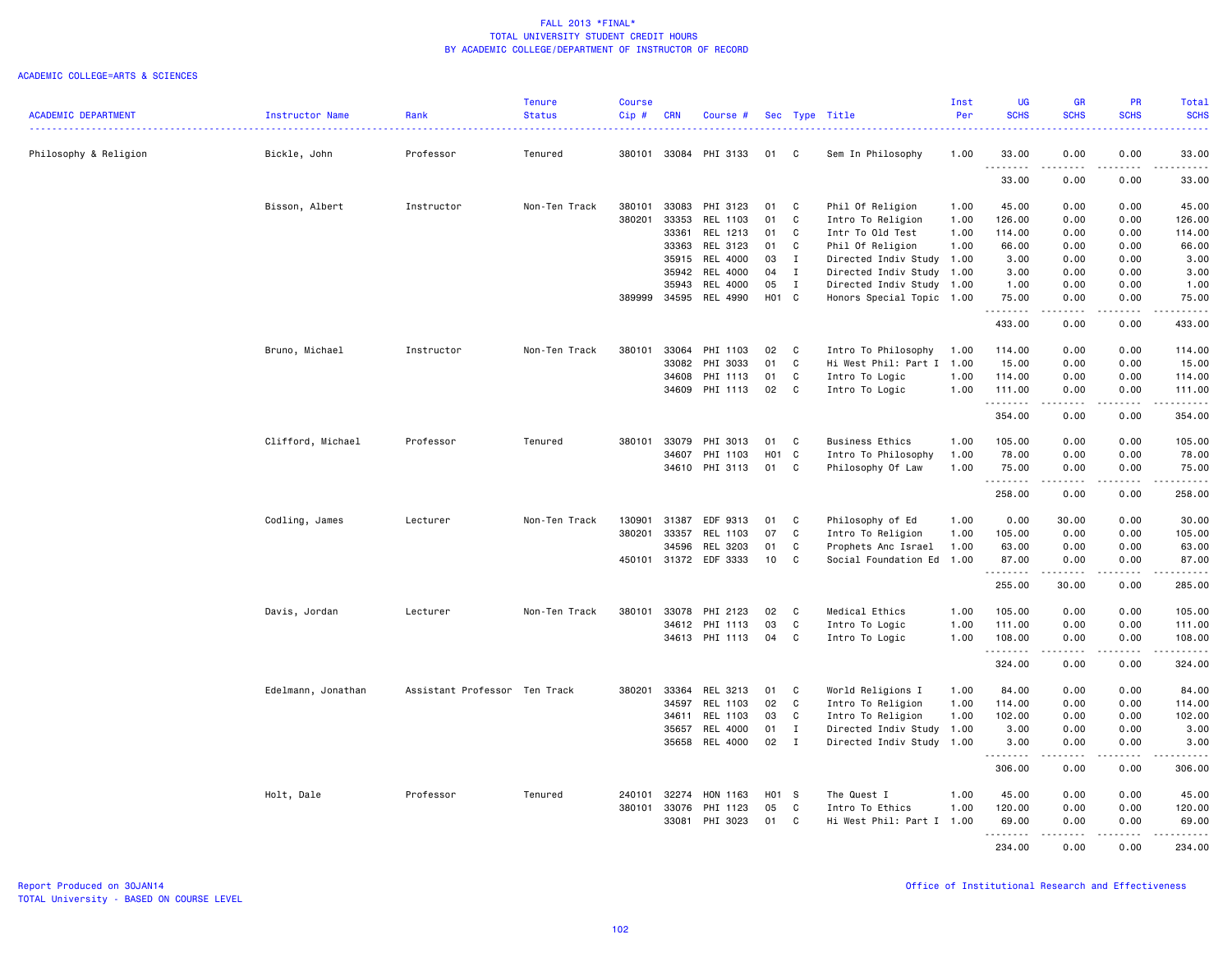#### ACADEMIC COLLEGE=ARTS & SCIENCES

|                            |                    |                                   | <b>Tenure</b> | <b>Course</b> |            |                |          |              |                                        | Inst         | UG          | <b>GR</b>             | PR                                                                                                                                      | <b>Total</b>                                                                                                                                                                                                                                                                                                                                                                                                                                                                              |
|----------------------------|--------------------|-----------------------------------|---------------|---------------|------------|----------------|----------|--------------|----------------------------------------|--------------|-------------|-----------------------|-----------------------------------------------------------------------------------------------------------------------------------------|-------------------------------------------------------------------------------------------------------------------------------------------------------------------------------------------------------------------------------------------------------------------------------------------------------------------------------------------------------------------------------------------------------------------------------------------------------------------------------------------|
| <b>ACADEMIC DEPARTMENT</b> | Instructor Name    | Rank                              | <b>Status</b> | Cip#          | <b>CRN</b> | Course #       |          |              | Sec Type Title                         | Per          | <b>SCHS</b> | <b>SCHS</b>           | <b>SCHS</b>                                                                                                                             | <b>SCHS</b>                                                                                                                                                                                                                                                                                                                                                                                                                                                                               |
|                            |                    |                                   |               | 380101        |            | 34471 PHI 1123 | 201 C    |              | Intro To Ethics                        | 1.00         | 66.00       | 0.00                  | 0.00                                                                                                                                    | 66.00                                                                                                                                                                                                                                                                                                                                                                                                                                                                                     |
| Philosophy & Religion      | Johnson, Gregory   | Instructor                        | Non-Ten Track |               |            | 34472 PHI 2123 | 201 C    |              | Medical Ethics                         | 1.00         | 21.00       | 0.00                  | 0.00                                                                                                                                    | 21.00                                                                                                                                                                                                                                                                                                                                                                                                                                                                                     |
|                            |                    |                                   |               |               |            | 34565 PHI 1123 | 202 C    |              | Intro To Ethics                        | 1.00         | 57.00       | 0.00                  | 0.00                                                                                                                                    | 57.00                                                                                                                                                                                                                                                                                                                                                                                                                                                                                     |
|                            |                    |                                   |               |               |            | 34604 PHI 1123 | 06 C     |              | Intro To Ethics                        | 1.00         | 75.00       | 0.00                  | 0.00                                                                                                                                    | 75.00                                                                                                                                                                                                                                                                                                                                                                                                                                                                                     |
|                            |                    |                                   |               |               |            | 34605 PHI 2123 | 01       | $\mathbf{C}$ | Medical Ethics                         | 1.00         | 72.00       | 0.00                  | 0.00                                                                                                                                    | 72.00                                                                                                                                                                                                                                                                                                                                                                                                                                                                                     |
|                            |                    |                                   |               | 389999        |            | 34468 PHI 4990 | 201 C    |              | Special Topic In PHI                   | 1.00         | 57.00       | 0.00                  | 0.00                                                                                                                                    | 57.00                                                                                                                                                                                                                                                                                                                                                                                                                                                                                     |
|                            |                    |                                   |               |               |            |                |          |              |                                        |              | .<br>348.00 | 0.00                  | 0.00                                                                                                                                    | 348.00                                                                                                                                                                                                                                                                                                                                                                                                                                                                                    |
|                            | Kallfelz, William  | Instructor                        | Non-Ten Track | 380101        |            | 33080 PHI 3013 | 02 C     |              | <b>Business Ethics</b>                 | 1.00         | 93.00       | 0.00                  | 0.00                                                                                                                                    | 93.00                                                                                                                                                                                                                                                                                                                                                                                                                                                                                     |
|                            |                    |                                   |               |               | 34598      | PHI 3013       | 03       | C            | <b>Business Ethics</b>                 | 1.00         | 102.00      | 0.00                  | 0.00                                                                                                                                    | 102.00                                                                                                                                                                                                                                                                                                                                                                                                                                                                                    |
|                            |                    |                                   |               | 380201        |            | 33354 REL 1103 | 05       | C            | Intro To Religion                      | 1.00         | 111.00      | 0.00                  | 0.00                                                                                                                                    | 111.00                                                                                                                                                                                                                                                                                                                                                                                                                                                                                    |
|                            |                    |                                   |               |               |            | 33358 REL 1103 | 06       | $\mathbf{C}$ | Intro To Religion                      | 1.00         | 111.00      | 0.00                  | 0.00                                                                                                                                    | 111.00                                                                                                                                                                                                                                                                                                                                                                                                                                                                                    |
|                            |                    |                                   |               |               |            |                |          |              |                                        |              | .<br>417.00 | .<br>0.00             | المتمامين<br>0.00                                                                                                                       | 417.00                                                                                                                                                                                                                                                                                                                                                                                                                                                                                    |
|                            | Moffatt, Barton    | Assistant Professor Ten Track     |               | 380101        |            | 33072 PHI 1123 | 01 C     |              | Intro To Ethics                        | 1.00         | 117.00      | 0.00                  | 0.00                                                                                                                                    | 117.00                                                                                                                                                                                                                                                                                                                                                                                                                                                                                    |
|                            |                    |                                   |               |               |            | 33075 PHI 1123 | 04       | C            | Intro To Ethics                        | 1.00         | 114.00      | 0.00                  | 0.00                                                                                                                                    | 114.00                                                                                                                                                                                                                                                                                                                                                                                                                                                                                    |
|                            |                    |                                   |               | 512501        |            | 34599 PHI 8101 | 03       | $\mathbf{s}$ | Case Studies Res Eth 1.00              |              | 0.00        | 10.00                 | 0.00                                                                                                                                    | 10.00                                                                                                                                                                                                                                                                                                                                                                                                                                                                                     |
|                            |                    |                                   |               |               |            |                |          |              |                                        |              | .<br>231.00 | 2.2.2.2.2.2<br>10.00  | $\mathcal{L}^{\mathcal{A}}\mathcal{L}^{\mathcal{A}}\mathcal{L}^{\mathcal{A}}\mathcal{L}^{\mathcal{A}}\mathcal{L}^{\mathcal{A}}$<br>0.00 | 241.00                                                                                                                                                                                                                                                                                                                                                                                                                                                                                    |
|                            |                    |                                   | Non-Ten Track | 380201        |            | 33355 REL 1103 |          | C            |                                        |              | 123.00      |                       | 0.00                                                                                                                                    |                                                                                                                                                                                                                                                                                                                                                                                                                                                                                           |
|                            | Montgomery, Robert | Lecturer                          |               |               |            | 33356 REL 1103 | 09<br>08 | $\mathbf{C}$ | Intro To Religion<br>Intro To Religion | 1.00<br>1.00 | 132.00      | 0.00<br>0.00          | 0.00                                                                                                                                    | 123.00<br>132.00                                                                                                                                                                                                                                                                                                                                                                                                                                                                          |
|                            |                    |                                   |               |               |            |                |          |              |                                        |              | .           | .                     | .                                                                                                                                       | . <b>.</b>                                                                                                                                                                                                                                                                                                                                                                                                                                                                                |
|                            |                    |                                   |               |               |            |                |          |              |                                        |              | 255.00      | 0.00                  | 0.00                                                                                                                                    | 255.00                                                                                                                                                                                                                                                                                                                                                                                                                                                                                    |
|                            | Spewak, David      | Instructor                        | Non-Ten Track | 380101        |            | 33066 PHI 1103 | 04 C     |              | Intro To Philosophy                    | 1.00         | 105.00      | 0.00                  | 0.00                                                                                                                                    | 105.00                                                                                                                                                                                                                                                                                                                                                                                                                                                                                    |
|                            |                    |                                   |               |               | 33068      | PHI 1113       | 05       | $\mathbf{C}$ | Intro To Logic                         | 1.00         | 105.00      | 0.00                  | 0.00                                                                                                                                    | 105.00                                                                                                                                                                                                                                                                                                                                                                                                                                                                                    |
|                            |                    |                                   |               |               |            | 33073 PHI 1123 | 02       | $\mathbf{C}$ | Intro To Ethics                        | 1.00         | 117.00      | 0.00                  | 0.00                                                                                                                                    | 117.00                                                                                                                                                                                                                                                                                                                                                                                                                                                                                    |
|                            |                    |                                   |               |               |            | 33074 PHI 1123 | 03       | $\mathbf{C}$ | Intro To Ethics                        | 1.00         | 114.00<br>. | 0.00<br>.             | 0.00<br>$- - - - - -$                                                                                                                   | 114.00                                                                                                                                                                                                                                                                                                                                                                                                                                                                                    |
|                            |                    |                                   |               |               |            |                |          |              |                                        |              | 441.00      | 0.00                  | 0.00                                                                                                                                    | 441.00                                                                                                                                                                                                                                                                                                                                                                                                                                                                                    |
|                            | Thompson, James    | Assistant Professor Ten Track     |               | 380101        |            | 33067 PHI 1103 | 05       | $\mathbf{C}$ | Intro To Philosophy                    | 1.00         | 120.00      | 0.00                  | 0.00                                                                                                                                    | 120.00                                                                                                                                                                                                                                                                                                                                                                                                                                                                                    |
|                            |                    |                                   |               |               |            | 34600 PHI 1103 | 01       | $\mathbf{C}$ | Intro To Philosophy                    | 1.00         | 120.00      | 0.00                  | 0.00                                                                                                                                    | 120.00                                                                                                                                                                                                                                                                                                                                                                                                                                                                                    |
|                            |                    |                                   |               |               |            | 34601 PHI 4223 | 01 C     |              | Phil of Cognitive Sc 1.00              |              | 42.00       | 0.00                  | 0.00                                                                                                                                    | 42.00                                                                                                                                                                                                                                                                                                                                                                                                                                                                                     |
|                            |                    |                                   |               |               |            |                |          |              |                                        |              | .<br>282.00 | الأمالات الما<br>0.00 | المتمامين<br>0.00                                                                                                                       | 282.00                                                                                                                                                                                                                                                                                                                                                                                                                                                                                    |
|                            | Trullinger, Joseph | Visiting Assist Pro Non-Ten Track |               | 240101        | 34735      | HON 1173       | H01 S    |              | The Quest II                           | 1.00         | 42.00       | 0.00                  | 0.00                                                                                                                                    | 42.00                                                                                                                                                                                                                                                                                                                                                                                                                                                                                     |
|                            |                    |                                   |               | 380101        |            | 33062 PHI 1001 | F01 C    |              | First Year Seminar                     | 1.00         | 19.00       | 0.00                  | 0.00                                                                                                                                    | 19.00                                                                                                                                                                                                                                                                                                                                                                                                                                                                                     |
|                            |                    |                                   |               |               |            | 33065 PHI 1103 | 03       | $\mathbf{C}$ | Intro To Philosophy                    | 1.00         | 114.00      | 0.00                  | 0.00                                                                                                                                    | 114.00                                                                                                                                                                                                                                                                                                                                                                                                                                                                                    |
|                            |                    |                                   |               |               |            | 34603 PHI 1103 | 06       | $\mathbf{C}$ | Intro To Philosophy                    | 1.00         | 117.00      | 0.00                  | 0.00                                                                                                                                    | 117.00                                                                                                                                                                                                                                                                                                                                                                                                                                                                                    |
|                            |                    |                                   |               |               |            |                |          |              |                                        |              | .<br>292.00 | .<br>0.00             | .<br>0.00                                                                                                                               | 292.00                                                                                                                                                                                                                                                                                                                                                                                                                                                                                    |
|                            | Witt, Joseph       | Assistant Professor Ten Track     |               | 380201        |            | 33359 REL 1103 | H01 C    |              | Intro To Religion                      | 1.00         | 75.00       | 0.00                  | 0.00                                                                                                                                    | 75.00                                                                                                                                                                                                                                                                                                                                                                                                                                                                                     |
|                            |                    |                                   |               |               |            | 33360 REL 1103 | 04       | $\mathbf{C}$ | Intro To Religion                      | 1.00         | 120.00      | 0.00                  | 0.00                                                                                                                                    | 120.00                                                                                                                                                                                                                                                                                                                                                                                                                                                                                    |
|                            |                    |                                   |               |               |            |                |          |              |                                        |              | .<br>195.00 | المتمامين<br>0.00     | $\mathcal{L}^{\mathcal{A}}\mathcal{L}^{\mathcal{A}}\mathcal{L}^{\mathcal{A}}\mathcal{L}^{\mathcal{A}}\mathcal{L}^{\mathcal{A}}$<br>0.00 | .<br>195.00                                                                                                                                                                                                                                                                                                                                                                                                                                                                               |
|                            |                    |                                   |               |               |            |                |          |              |                                        |              | ========    |                       | <b>ESSESSE</b>                                                                                                                          | $\begin{minipage}{0.03\linewidth} \begin{tabular}{l} \multicolumn{2}{l}{} & \multicolumn{2}{l}{} & \multicolumn{2}{l}{} \\ \multicolumn{2}{l}{} & \multicolumn{2}{l}{} & \multicolumn{2}{l}{} \\ \multicolumn{2}{l}{} & \multicolumn{2}{l}{} & \multicolumn{2}{l}{} \\ \multicolumn{2}{l}{} & \multicolumn{2}{l}{} & \multicolumn{2}{l}{} \\ \multicolumn{2}{l}{} & \multicolumn{2}{l}{} & \multicolumn{2}{l}{} \\ \multicolumn{2}{l}{} & \multicolumn{2}{l}{} & \multicolumn{2}{l}{} \\$ |
| Philosophy & Religion      |                    |                                   |               |               |            |                |          |              |                                        |              | 4658.00     | 40.00                 | 0.00                                                                                                                                    | 4698.00                                                                                                                                                                                                                                                                                                                                                                                                                                                                                   |
|                            |                    |                                   |               |               |            |                |          |              |                                        |              |             |                       |                                                                                                                                         | -------- ------- -------- ---------                                                                                                                                                                                                                                                                                                                                                                                                                                                       |
|                            |                    |                                   |               |               |            |                |          |              |                                        |              |             |                       |                                                                                                                                         |                                                                                                                                                                                                                                                                                                                                                                                                                                                                                           |

TOTAL University - BASED ON COURSE LEVEL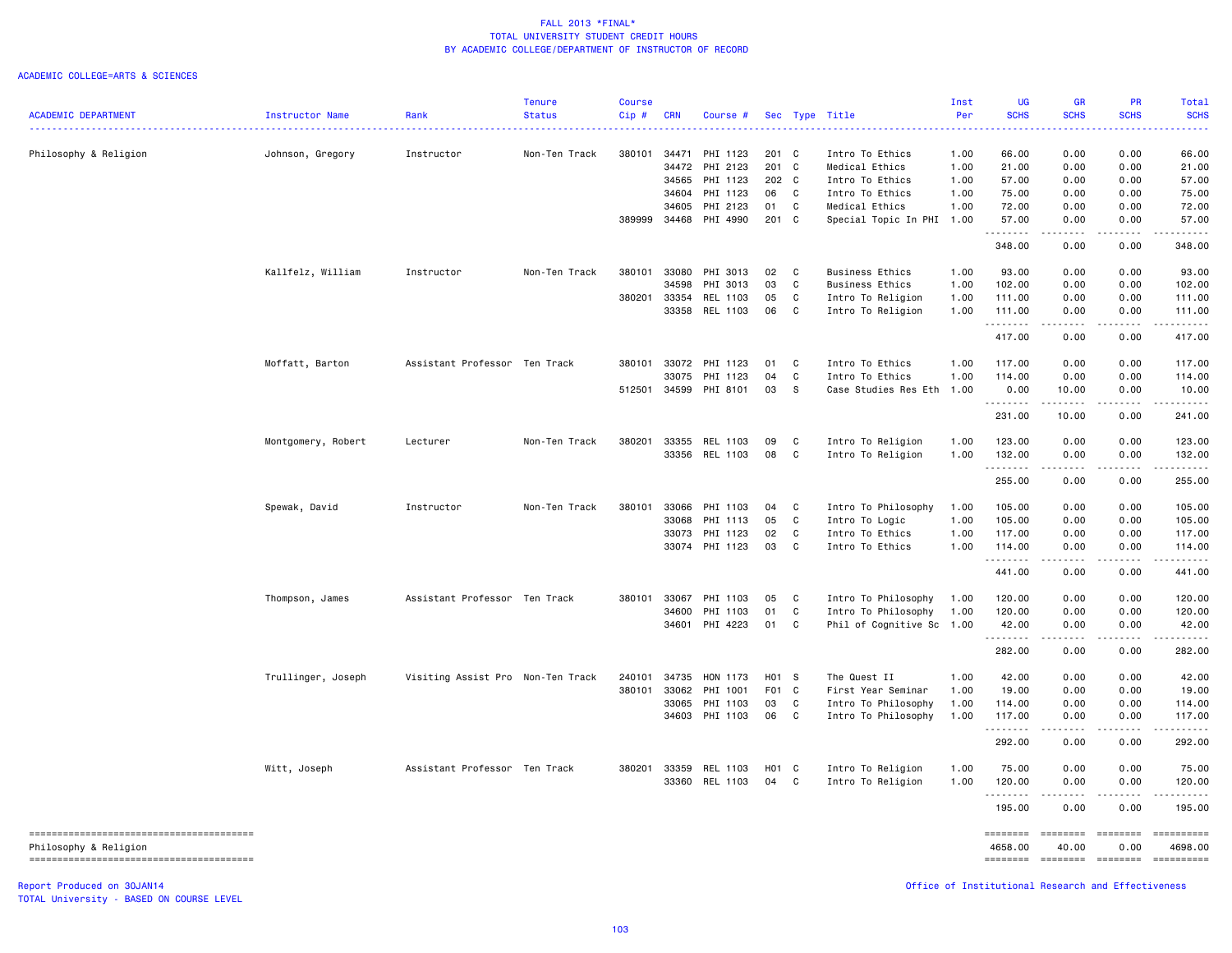#### ACADEMIC COLLEGE=ARTS & SCIENCES

|                            |                      |                               | <b>Tenure</b>  | Course       |            |                      |    |              |                           | Inst | <b>UG</b>   | GR            | PR                           | Total                                                                                                                                                        |
|----------------------------|----------------------|-------------------------------|----------------|--------------|------------|----------------------|----|--------------|---------------------------|------|-------------|---------------|------------------------------|--------------------------------------------------------------------------------------------------------------------------------------------------------------|
| <b>ACADEMIC DEPARTMENT</b> | Instructor Name      | Rank                          | <b>Status</b>  | Cip#         | <b>CRN</b> | Course #             |    |              | Sec Type Title            | Per  | <b>SCHS</b> | <b>SCHS</b>   | <b>SCHS</b>                  | <b>SCHS</b>                                                                                                                                                  |
|                            |                      |                               |                |              |            |                      |    |              |                           |      |             |               |                              | والمستناب                                                                                                                                                    |
| Physics & Astronomy        | Afanasjev, Anatoli   | Professor                     | Tenured        | 400801       | 33050      | PH 4323              | 01 | C            | Electromag Fields I       | 1.00 | 24.00       | 0.00          | 0.00                         | 24.00                                                                                                                                                        |
|                            |                      |                               |                |              | 33055      | PH 6323              | 01 | C            | Electromag Fields I       | 1.00 | 0.00        | 18.00         | 0.00                         | 18.00                                                                                                                                                        |
|                            |                      |                               |                |              | 35589      | PH 9000              | 01 | D            | Research / Diss           | 1.00 | 0.00        | 8.00          | 0.00                         | 8.00                                                                                                                                                         |
|                            |                      |                               |                |              |            |                      |    |              |                           |      | .           | .             | .                            | .                                                                                                                                                            |
|                            |                      |                               |                |              |            |                      |    |              |                           |      | 24.00       | 26.00         | 0.00                         | 50.00                                                                                                                                                        |
|                            | Arnoldus, Henk       | Professor                     | Tenured        | 400801       | 33058      | PH 8233              | 01 | C            | Meth Theoret Ph I         | 1.00 | 0.00        | 30.00         | 0.00                         | 30.00                                                                                                                                                        |
|                            |                      |                               |                |              | 33059      | PH 8313              | 01 | C            | Electromag Theory I       | 1.00 | 0.00        | 42.00         | 0.00                         | 42.00                                                                                                                                                        |
|                            |                      |                               |                |              |            |                      |    |              |                           |      | .<br>0.00   | .<br>72.00    | .<br>0.00                    | .<br>72.00                                                                                                                                                   |
|                            |                      |                               |                |              |            |                      |    |              |                           |      |             |               |                              |                                                                                                                                                              |
|                            | Bennett, Christopher | Non-Faculty                   | Not Applicable | 400801       | 33043      | PH 2233              | 05 | K            | Physics III               | 1.00 | 0.00        | 0.00          | 0.00                         | 0.00                                                                                                                                                         |
|                            |                      |                               |                |              | 33044      | PH 2233              | 06 | к            | Physics III               | 1.00 | 0.00        | 0.00          | 0.00                         | 0.00                                                                                                                                                         |
|                            |                      |                               |                |              | 33046      | PH 2233              | 08 | к            | Physics III               | 1.00 | 0.00<br>.   | 0.00<br>.     | 0.00<br>.                    | 0.00<br>22222                                                                                                                                                |
|                            |                      |                               |                |              |            |                      |    |              |                           |      | 0.00        | 0.00          | 0.00                         | 0.00                                                                                                                                                         |
|                            | Berg, Matthew        | Assistant Professor Ten Track |                | 400801       | 33048      | PH 4113              | 01 | B            | Elec Circuit Scien        | 1.00 | 36.00       | 0.00          | 0.00                         | 36.00                                                                                                                                                        |
|                            |                      |                               |                |              | 33053      | PH 6113              | 01 | B            | Elec Circuit Scien        | 1.00 | 0.00        | 3.00          | 0.00                         | 3.00                                                                                                                                                         |
|                            |                      |                               |                |              | 35580      | PH 8000              | 01 | D            | Research / Thesis         | 1.00 | 0.00        | 3.00          | 0.00                         | 3.00                                                                                                                                                         |
|                            |                      |                               |                |              | 35590      | PH 9000              | 02 | D            | Research / Diss           | 1.00 | 0.00        | 33.00         | 0.00                         | 33.00                                                                                                                                                        |
|                            |                      |                               |                |              |            |                      |    |              |                           |      | .           | $\frac{1}{2}$ | .                            | .                                                                                                                                                            |
|                            |                      |                               |                |              |            |                      |    |              |                           |      | 36.00       | 39.00         | 0.00                         | 75.00                                                                                                                                                        |
|                            | Clay, Rudolf         | Associate Professor Tenured   |                | 400801       | 35591      | PH 9000              | 03 | D            | Research / Diss           | 1.00 | 0.00        | 19.00         | 0.00                         | 19.00                                                                                                                                                        |
|                            |                      |                               |                | 400899       | 34495      | PH 4433              | 01 | C            | Computational Physic 1.00 |      | 6.00        | 0.00          | 0.00                         | 6.00                                                                                                                                                         |
|                            |                      |                               |                |              | 34496      | PH 6433              | 01 | C            | Computational Physic 1.00 |      | 0.00<br>.   | 15.00<br>.    | 0.00<br>.                    | 15.00<br>.                                                                                                                                                   |
|                            |                      |                               |                |              |            |                      |    |              |                           |      | 6.00        | 34.00         | 0.00                         | 40.00                                                                                                                                                        |
|                            | Cuicchi, Paul        | Lecturer                      | Non-Ten Track  | 400801       | 32966      | PH 1013              | 03 | C            | Physical Sci Survey       | 1.00 | 177.00      | 0.00          | 0.00                         | 177.00                                                                                                                                                       |
|                            |                      |                               |                |              | 32967      | PH 1013              | 04 | C            | Physical Sci Survey       | 1.00 | 171.00      | 0.00          | 0.00                         | 171.00                                                                                                                                                       |
|                            |                      |                               |                |              |            |                      |    |              |                           |      | .           | $- - - - -$   | .                            | <u>.</u>                                                                                                                                                     |
|                            |                      |                               |                |              |            |                      |    |              |                           |      | 348.00      | 0.00          | 0.00                         | 348.00                                                                                                                                                       |
|                            | Dunne, James         | Professor                     | Tenured        | 400801       | 33047      | PH 3613              | 01 | C            | Modern Physics            | 1.00 | 36.00       | 0.00          | 0.00                         | 36.00                                                                                                                                                        |
|                            |                      |                               |                |              |            | 35592 PH 9000        | 04 | D            | Research / Diss           | 1.00 | 0.00        | 26.00         | 0.00                         | 26.00                                                                                                                                                        |
|                            |                      |                               |                |              |            |                      |    |              |                           |      | .<br>36.00  | .<br>26.00    | د د د د<br>0.00              | .<br>62.00                                                                                                                                                   |
|                            |                      |                               |                |              |            |                      |    |              |                           |      |             |               |                              |                                                                                                                                                              |
|                            | Dutta, Dipangkar     | Associate Professor Tenured   |                | 400801       | 33051      | PH 4713              | 01 | C            | Intro To Quantum Pri 1.00 |      | 18.00       | 0.00          | 0.00                         | 18.00                                                                                                                                                        |
|                            |                      |                               |                |              | 33056      | PH 6713              | 01 | C            | Intro To Quantum Pri 1.00 |      | 0.00        | 21.00         | 0.00                         | 21.00                                                                                                                                                        |
|                            |                      |                               |                |              | 35593      | PH 9000              | 05 | D            | Research / Diss           | 1.00 | 0.00        | 23.00         | 0.00                         | 23.00                                                                                                                                                        |
|                            |                      |                               |                |              | 36230      | PH 7000              | 01 | $\mathbf{I}$ | Directed Indiv Study 1.00 |      | 0.00        | 3.00          | 0.00                         | 3.00                                                                                                                                                         |
|                            |                      |                               |                |              | 36231      | PH 4000              | 03 | $\mathbf{I}$ | Directed Indiv Study 1.00 |      | 2.00<br>.   | 0.00          | 0.00<br>$\sim$ $\sim$ $\sim$ | 2.00<br>$\frac{1}{2} \left( \frac{1}{2} \right) \left( \frac{1}{2} \right) \left( \frac{1}{2} \right) \left( \frac{1}{2} \right) \left( \frac{1}{2} \right)$ |
|                            |                      |                               |                |              |            |                      |    |              |                           |      | 20.00       | 47.00         | 0.00                         | 67.00                                                                                                                                                        |
|                            | Fox, Daniel          | Lecturer                      | Non-Ten Track  |              |            | 400801 33041 PH 2233 | 01 | C            | Physics III               | 1.00 | 159.00<br>. | 0.00<br>.     | 0.00<br>.                    | 159.00<br>.                                                                                                                                                  |
|                            |                      |                               |                |              |            |                      |    |              |                           |      | 159.00      | 0.00          | 0.00                         | 159.00                                                                                                                                                       |
|                            | Kim, Seong-Gon       | Professor                     | Tenured        | 400801 33060 |            | PH 8743              | 01 | C            | Quantum Mechanics I       | 1.00 | 0.00        | 36.00         | 0.00                         | 36.00                                                                                                                                                        |
|                            |                      |                               |                |              | 35581      | PH 8000              | 02 | D            | Research / Thesis         | 1.00 | 0.00        | 13.00         | 0.00                         | 13.00                                                                                                                                                        |
|                            |                      |                               |                |              | 35594      | PH 9000              | 06 | D            | Research / Diss           | 1.00 | 0.00        | 9.00          | 0.00                         | 9.00                                                                                                                                                         |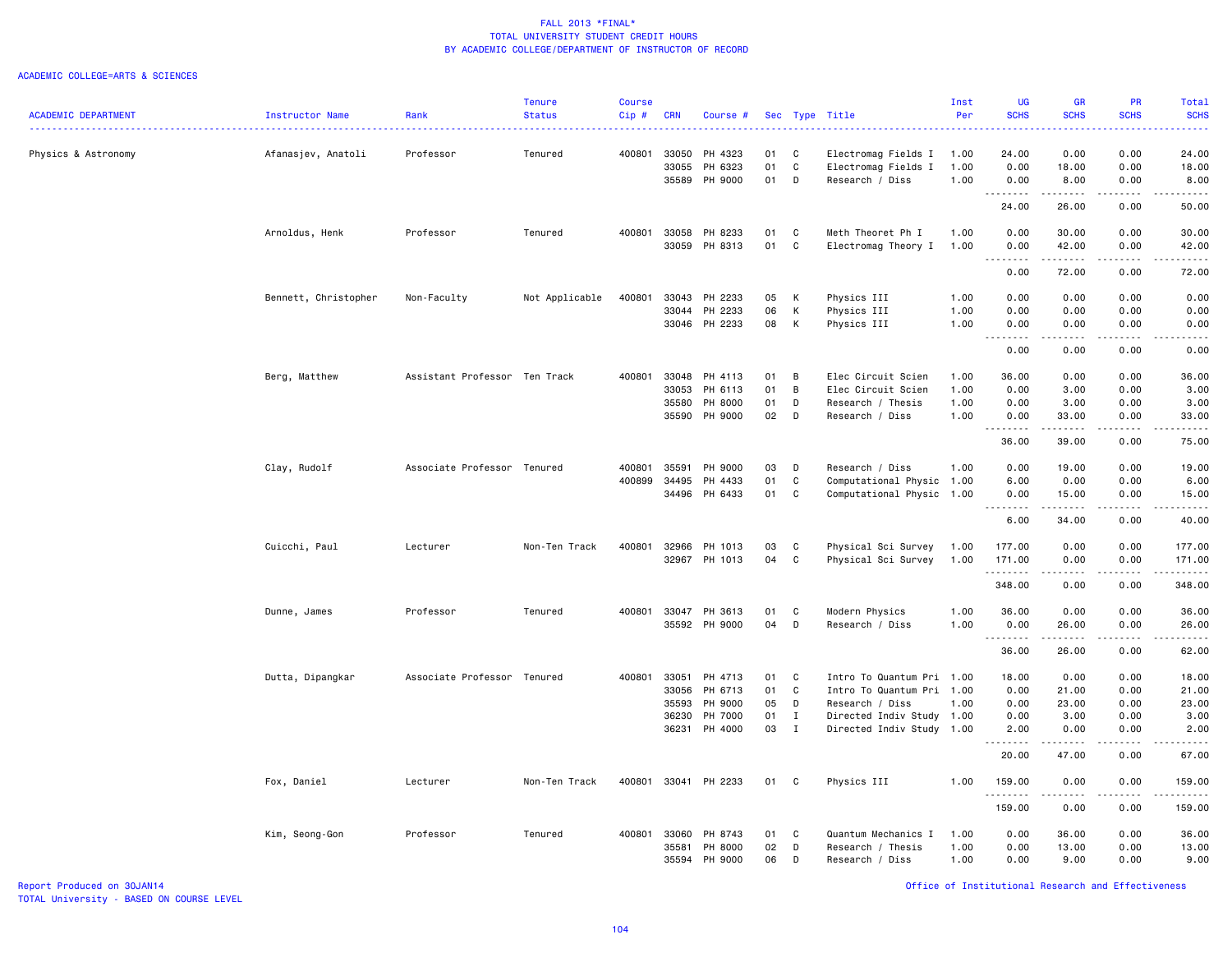|                            |                 |            | <b>Tenure</b> | Course  |            |                    |          |              |                                                   | Inst | <b>UG</b>     | <b>GR</b>    | PR                                                                                                                        | Total                                                                                                       |
|----------------------------|-----------------|------------|---------------|---------|------------|--------------------|----------|--------------|---------------------------------------------------|------|---------------|--------------|---------------------------------------------------------------------------------------------------------------------------|-------------------------------------------------------------------------------------------------------------|
| <b>ACADEMIC DEPARTMENT</b> | Instructor Name | Rank       | <b>Status</b> | $Cip$ # | <b>CRN</b> | Course #           |          |              | Sec Type Title                                    | Per  | <b>SCHS</b>   | <b>SCHS</b>  | <b>SCHS</b>                                                                                                               | <b>SCHS</b>                                                                                                 |
|                            |                 |            |               |         |            |                    |          |              |                                                   |      |               |              |                                                                                                                           | ----------------                                                                                            |
|                            |                 |            |               |         |            |                    |          |              |                                                   |      | <u>.</u>      |              | .                                                                                                                         | .                                                                                                           |
|                            |                 |            |               |         |            |                    |          |              |                                                   |      | 0.00          | 58.00        | 0.00                                                                                                                      | 58.00                                                                                                       |
|                            |                 |            |               |         |            |                    |          |              |                                                   |      |               |              |                                                                                                                           |                                                                                                             |
| Physics & Astronomy        | Lung, Florin    | Instructor | Non-Ten Track | 400801  | 32975      | PH 1113            | 01       | C            | Gen Physics I                                     | 1.00 | 114.00        | 0.00         | 0.00                                                                                                                      | 114.00                                                                                                      |
|                            |                 |            |               |         | 32976      | PH 1113            | 02       | C            | Gen Physics I                                     | 1.00 | 159.00        | 0.00         | 0.00                                                                                                                      | 159.00                                                                                                      |
|                            |                 |            |               |         | 32981      | PH 1113            | 08       | К            | Gen Physics I                                     | 1.00 | 0.00          | 0.00         | 0.00                                                                                                                      | 0.00                                                                                                        |
|                            |                 |            |               |         | 32982      | PH 1113            | 09       | К            | Gen Physics I                                     | 1.00 | 0.00          | 0.00         | 0.00                                                                                                                      | 0.00                                                                                                        |
|                            |                 |            |               |         | 32983      | PH 1113            | 10       | К            | Gen Physics I                                     | 1.00 | 0.00          | 0.00         | 0.00                                                                                                                      | 0.00                                                                                                        |
|                            |                 |            |               |         | 32985      | PH 1113            | 12       | Κ            | Gen Physics I                                     | 1.00 | 0.00          | 0.00         | 0.00                                                                                                                      | 0.00                                                                                                        |
|                            |                 |            |               |         | 32986      | PH 1113            | 13       | К            | Gen Physics I                                     | 1.00 | 0.00          | 0.00         | 0.00                                                                                                                      | 0.00                                                                                                        |
|                            |                 |            |               |         | 32987      | PH 1113            | 14       | К            | Gen Physics I                                     | 1.00 | 0.00          | 0.00         | 0.00                                                                                                                      | 0.00                                                                                                        |
|                            |                 |            |               |         | 32988      | PH 1113            | 15       | К            | Gen Physics I                                     | 1.00 | 0.00          | 0.00         | 0.00                                                                                                                      | 0.00                                                                                                        |
|                            |                 |            |               |         | 32989      | PH 1113            | 16       | К            | Gen Physics I                                     | 1.00 | 0.00          | 0.00         | 0.00                                                                                                                      | 0.00                                                                                                        |
|                            |                 |            |               |         | 32990      | PH 1113            | 17       | К            | Gen Physics I                                     | 1.00 | 0.00          | 0.00         | 0.00                                                                                                                      | 0.00                                                                                                        |
|                            |                 |            |               |         | 32991      | PH 1113            | 18       | К            | Gen Physics I                                     | 1.00 | 0.00          | 0.00         | 0.00                                                                                                                      | 0.00                                                                                                        |
|                            |                 |            |               |         | 32992      | PH 1113            | 19       | К            | Gen Physics I                                     | 1.00 | 0.00          | 0.00         | 0.00                                                                                                                      | 0.00                                                                                                        |
|                            |                 |            |               |         | 32993      | PH 1113            | 20       | Κ            | Gen Physics I                                     | 1.00 | 0.00          | 0.00         | 0.00                                                                                                                      | 0.00                                                                                                        |
|                            |                 |            |               |         | 32994      | PH 1113            | 21       | К            | Gen Physics I                                     | 1.00 | 0.00          | 0.00         | 0.00                                                                                                                      | 0.00                                                                                                        |
|                            |                 |            |               |         | 32995      | PH 1113            | 22       | К            | Gen Physics I                                     | 1.00 | 0.00          | 0.00         | 0.00                                                                                                                      | 0.00                                                                                                        |
|                            |                 |            |               |         | 32996      | PH 1113            | 23       | К            | Gen Physics I - MSMS                              | 1.00 | 0.00          | 0.00         | 0.00                                                                                                                      | 0.00                                                                                                        |
|                            |                 |            |               |         | 32997      | PH 1113            | 24       | К            | Gen Physics I                                     | 1.00 | 0.00          | 0.00         | 0.00                                                                                                                      | 0.00                                                                                                        |
|                            |                 |            |               |         | 32998      | PH 1113            | 25       | Κ            | Gen Physics I - MSMS                              | 1.00 | 0.00          | 0.00         | 0.00                                                                                                                      | 0.00                                                                                                        |
|                            |                 |            |               |         | 33022      | PH 2223            | 02       | $\mathbf c$  | Physics II                                        | 1.00 | 153.00        | 0.00         | 0.00                                                                                                                      | 153.00                                                                                                      |
|                            |                 |            |               |         | 33023      | PH 2223            | 03       | C            | Physics II                                        | 1.00 | 165.00        | 0.00         | 0.00                                                                                                                      | 165.00                                                                                                      |
|                            |                 |            |               |         |            |                    |          |              |                                                   |      | .             |              | $\sim$ $\sim$ $\sim$ $\sim$                                                                                               | $\begin{array}{cccccccccc} \bullet & \bullet & \bullet & \bullet & \bullet & \bullet & \bullet \end{array}$ |
|                            |                 |            |               |         |            |                    |          |              |                                                   |      | 591.00        | 0.00         | 0.00                                                                                                                      | 591.00                                                                                                      |
|                            |                 |            |               | 400801  | 33049      |                    |          | C            |                                                   |      |               |              | 0.00                                                                                                                      |                                                                                                             |
|                            | Ma, Wenchao     | Professor  | Tenured       |         | 33054      | PH 4213<br>PH 6213 | 01<br>01 | C            | Intermediate Mechani 1.00<br>Intermediate Mechani | 1.00 | 30.00<br>0.00 | 0.00<br>9.00 | 0.00                                                                                                                      | 30.00<br>9.00                                                                                               |
|                            |                 |            |               |         | 35582      | PH 8000            | 03       | D            | Research / Thesis                                 | 1.00 | 0.00          | 3.00         | 0.00                                                                                                                      | 3.00                                                                                                        |
|                            |                 |            |               |         |            | 35595 PH 9000      | 07       | D            | Research / Diss                                   | 1.00 | 0.00          | 13.00        | 0.00                                                                                                                      | 13.00                                                                                                       |
|                            |                 |            |               |         |            |                    |          |              |                                                   |      | .             | .            | .                                                                                                                         | .                                                                                                           |
|                            |                 |            |               |         |            |                    |          |              |                                                   |      | 30.00         | 25.00        | 0.00                                                                                                                      | 55.00                                                                                                       |
|                            |                 |            |               |         |            |                    |          |              |                                                   |      |               |              |                                                                                                                           |                                                                                                             |
|                            | Monts, David    | Professor  | Tenured       | 400801  | 34498      | PH 8803            | 01       | C            | Molecular Structure                               | 1.00 | 0.00          | 18.00        | 0.00                                                                                                                      | 18.00                                                                                                       |
|                            |                 |            |               |         | 35583      | PH 8000            | 04       | D            | Research / Thesis                                 | 1.00 | 0.00          | 6.00         | 0.00                                                                                                                      | 6.00                                                                                                        |
|                            |                 |            |               |         | 35596      | PH 9000            | 08       | D            | Research / Diss                                   | 1.00 | 0.00          | 4.00         | 0.00                                                                                                                      | 4.00                                                                                                        |
|                            |                 |            |               |         |            |                    |          |              |                                                   |      | . <b>.</b>    | د د د د د د  | .                                                                                                                         | .                                                                                                           |
|                            |                 |            |               |         |            |                    |          |              |                                                   |      | 0.00          | 28.00        | 0.00                                                                                                                      | 28.00                                                                                                       |
|                            |                 |            |               |         |            |                    |          |              |                                                   |      |               |              |                                                                                                                           |                                                                                                             |
|                            | Moody, Judith   | Lecturer   | Non-Ten Track | 400801  | 32970      | PH 1021            | 02       | L            | Physical Science Lab 1.00                         |      | 17.00         | 0.00         | 0.00                                                                                                                      | 17.00                                                                                                       |
|                            |                 |            |               |         | 32973      | PH 1023            | 01       | C            | Physical Sci Survey                               | 1.00 | 126.00        | 0.00         | 0.00                                                                                                                      | 126.00                                                                                                      |
|                            |                 |            |               |         | 34851      | PH 1021            | 03       | $\mathsf{L}$ | Physical Science Lab 1.00                         |      | 15.00         | 0.00         | 0.00                                                                                                                      | 15.00                                                                                                       |
|                            |                 |            |               |         |            | 34852 PH 1023      | 501 C    |              | Physical Sci Survey                               | 1.00 | 51.00         | 0.00         | 0.00                                                                                                                      | 51.00                                                                                                       |
|                            |                 |            |               |         |            |                    |          |              |                                                   |      | <u>.</u>      | 0.00         | $\frac{1}{2} \left( \frac{1}{2} \right) \left( \frac{1}{2} \right) \left( \frac{1}{2} \right) \left( \frac{1}{2} \right)$ | .                                                                                                           |
|                            |                 |            |               |         |            |                    |          |              |                                                   |      | 209.00        |              | 0.00                                                                                                                      | 209.00                                                                                                      |
|                            | Novotny, Mark   | Professor  | Tenured       | 400801  | 33011      | PH 1133            | 01       | C            | Gen Physics III                                   | 1.00 | 165.00        | 0.00         | 0.00                                                                                                                      | 165.00                                                                                                      |
|                            |                 |            |               |         | 33012      | PH 1133            | 02       | К            | Gen Physics III                                   | 1.00 | 0.00          | 0.00         | 0.00                                                                                                                      | 0.00                                                                                                        |
|                            |                 |            |               |         | 33013      | PH 1133            | 03       | К            | Gen Physics III                                   | 1.00 | 0.00          | 0.00         | 0.00                                                                                                                      | 0.00                                                                                                        |
|                            |                 |            |               |         | 33014      | PH 1133            | 04       | К            | Gen Physics III                                   | 1.00 | 0.00          | 0.00         | 0.00                                                                                                                      | 0.00                                                                                                        |
|                            |                 |            |               |         | 34493      | PH 1133            | 05       | К            | Gen Physics III                                   | 1.00 | 0.00          | 0.00         | 0.00                                                                                                                      | 0.00                                                                                                        |
|                            |                 |            |               |         | 35597      | PH 9000            | 09       | D            | Research / Diss                                   | 1.00 | 0.00          | 7.00         | 0.00                                                                                                                      | 7.00                                                                                                        |
|                            |                 |            |               |         |            |                    |          |              |                                                   |      |               |              |                                                                                                                           |                                                                                                             |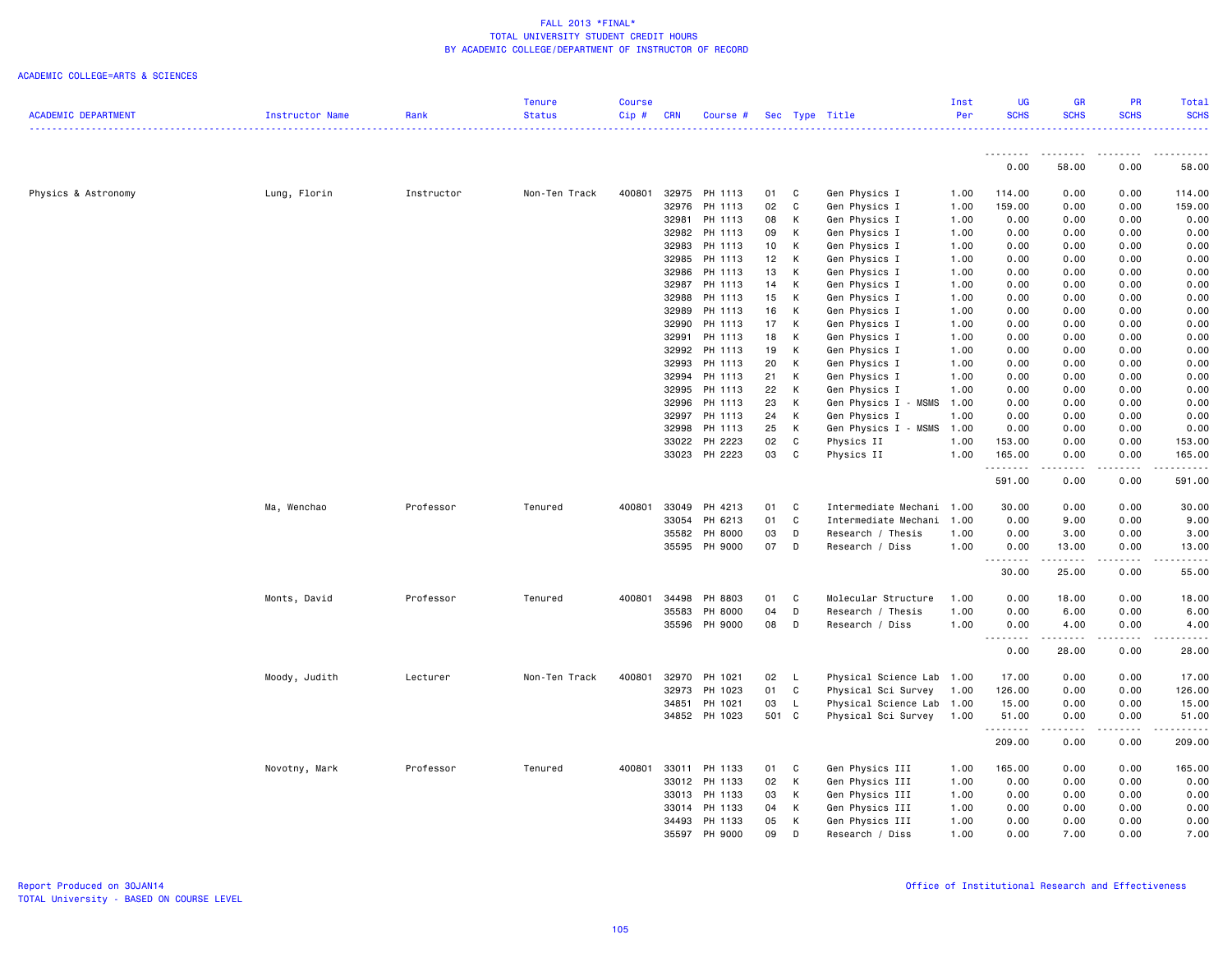### ACADEMIC COLLEGE=ARTS & SCIENCES

|                            |                                                       |                               | <b>Tenure</b>  | <b>Course</b> |            |                      |    |              |                      | Inst | <b>UG</b>       | <b>GR</b>              | PR          | <b>Total</b>     |
|----------------------------|-------------------------------------------------------|-------------------------------|----------------|---------------|------------|----------------------|----|--------------|----------------------|------|-----------------|------------------------|-------------|------------------|
| <b>ACADEMIC DEPARTMENT</b> | <b>Instructor Name</b>                                | Rank                          | <b>Status</b>  | $Cip$ #       | <b>CRN</b> | Course #             |    |              | Sec Type Title       | Per  | <b>SCHS</b>     | <b>SCHS</b>            | <b>SCHS</b> | <b>SCHS</b><br>. |
|                            |                                                       |                               |                |               |            |                      |    |              |                      |      |                 |                        |             |                  |
|                            |                                                       |                               |                |               |            |                      |    |              |                      |      | 165.00          | 7.00                   | 0.00        | 172.00           |
| Physics & Astronomy        | Pierce, Donna                                         | Associate Professor Tenured   |                |               |            | 400801 33018 PH 2213 | 04 | C            | Physics I            | 1.00 | 201.00          | 0.00                   | 0.00        | 201.00           |
|                            |                                                       |                               |                |               | 35585      | PH 8000              | 06 | D            | Research / Thesis    | 1.00 | 0.00            | 3.00                   | 0.00        | 3.00             |
|                            |                                                       |                               |                |               |            | 35598 PH 9000        | 10 | D            | Research / Diss      | 1.00 | 0.00            | 9.00                   | 0.00        | 9.00             |
|                            |                                                       |                               |                |               |            |                      |    |              |                      |      | .               |                        |             | .                |
|                            |                                                       |                               |                |               |            |                      |    |              |                      |      | 201.00          | 12.00                  | 0.00        | 213.00           |
|                            | Rupak Lan Tai Moong, Ga Assistant Professor Ten Track |                               |                | 400801        | 33017      | PH 2213              | 03 | C            | Physics I            | 1.00 | 174.00          | 0.00                   | 0.00        | 174.00           |
|                            |                                                       |                               |                |               | 35599      | PH 9000              | 11 | D            | Research / Diss      | 1.00 | 0.00            | 6.00                   | 0.00        | 6.00             |
|                            |                                                       |                               |                |               | 36532      | PH 8000              | 10 | D            | Research / Thesis    | 1.00 | 0.00            | 3.00<br>22222          | 0.00<br>.   | 3.00<br>.        |
|                            |                                                       |                               |                |               |            |                      |    |              |                      |      | 174.00          | 9.00                   | 0.00        | 183.00           |
|                            | Singh, Jagdish                                        | Research Professor            | Not Applicable | 400801        | 35586      | PH 8000              | 07 | D            | Research / Thesis    | 1.00 | 0.00            | 9.00                   | 0.00        | 9.00             |
|                            |                                                       |                               |                |               |            | 35600 PH 9000        | 12 | D            | Research / Diss      | 1.00 | 0.00            | 18.00                  | 0.00        | 18.00            |
|                            |                                                       |                               |                |               |            |                      |    |              |                      |      | <b></b><br>0.00 | 27.00                  | 0.00        | 27.00            |
|                            | Solomon, Lazarus                                      | Instructor                    | Non-Ten Track  | 400801        | 33000      | PH 1123              | 01 | C            | Gen Physics II       | 1.00 | 198.00          | 0.00                   | 0.00        | 198.00           |
|                            |                                                       |                               |                |               | 33001      | PH 1123              | 02 | $\mathtt{C}$ | Gen Physics II       | 1.00 | 186.00          | 0.00                   | 0.00        | 186.00           |
|                            |                                                       |                               |                |               |            |                      | 07 | К            |                      |      |                 |                        |             |                  |
|                            |                                                       |                               |                |               | 33003      | PH 1123              |    |              | Gen Physics II       | 1.00 | 0.00            | 0.00                   | 0.00        | 0.00             |
|                            |                                                       |                               |                |               | 33004      | PH 1123              | 08 | к            | Gen Physics II       | 1.00 | 0.00            | 0.00                   | 0.00        | 0.00             |
|                            |                                                       |                               |                |               | 33005      | PH 1123              | 09 | K            | Gen Physics II       | 1.00 | 0.00            | 0.00                   | 0.00        | 0.00             |
|                            |                                                       |                               |                |               | 33006      | PH 1123              | 10 | К            | Gen Physics II       | 1.00 | 0.00            | 0.00                   | 0.00        | 0.00             |
|                            |                                                       |                               |                |               | 33007      | PH 1123              | 11 | К            | Gen Physics II       | 1.00 | 0.00            | 0.00                   | 0.00        | 0.00             |
|                            |                                                       |                               |                |               | 33008      | PH 1123              | 12 | К            | Gen Physics II       | 1.00 | 0.00            | 0.00                   | 0.00        | 0.00             |
|                            |                                                       |                               |                |               | 33009      | PH 1123              | 13 | K            | Gen Physics II       | 1.00 | 0.00            | 0.00                   | 0.00        | 0.00             |
|                            |                                                       |                               |                |               |            | 33015 PH 2213        | 01 | C            | Physics I            | 1.00 | 198.00          | 0.00                   | 0.00        | 198.00           |
|                            |                                                       |                               |                |               |            | 33016 PH 2213        | 02 | C            | Physics I            | 1.00 | 186.00<br>.     | 0.00<br>.              | 0.00<br>.   | 186.00<br>------ |
|                            |                                                       |                               |                |               |            |                      |    |              |                      |      | 768.00          | 0.00                   | 0.00        | 768.00           |
|                            | Su, Chun                                              | Lecturer                      | Non-Ten Track  | 400801        | 33021      | PH 2223              | 01 | C            | Physics II           | 1.00 | 159.00          | 0.00                   | 0.00        | 159.00           |
|                            |                                                       |                               |                |               |            |                      |    |              |                      |      | .               | <b><i><u>.</u></i></b> | .           |                  |
|                            |                                                       |                               |                |               |            |                      |    |              |                      |      | 159.00          | 0.00                   | 0.00        | 159.00           |
|                            | Tanner, Angelle                                       | Assistant Professor Ten Track |                | 400801        | 32974      | PH 1063              | 01 | C            | Descrip Astronomy    | 1.00 | 312.00          | 0.00                   | 0.00        | 312.00           |
|                            |                                                       |                               |                |               | 35490      | PH 4000              | 01 | $\mathbf{I}$ | Directed Indiv Study | 1.00 | 3.00            | 0.00                   | 0.00        | 3.00             |
|                            |                                                       |                               |                |               |            | 35587 PH 8000        | 08 | D            | Research / Thesis    | 1.00 | 0.00<br>.       | 3.00<br><u>.</u>       | 0.00<br>.   | 3.00<br>.        |
|                            |                                                       |                               |                |               |            |                      |    |              |                      |      | 315.00          | 3.00                   | 0.00        | 318.00           |
|                            | Wang, Chuji                                           | Professor                     | Tenured        | 400801        | 35588      | PH 8000              | 09 | D            | Research / Thesis    | 1.00 | 0.00            | 16.00                  | 0.00        | 16.00            |
|                            |                                                       |                               |                |               | 35601      | PH 9000              | 13 | D            | Research / Diss      | 1.00 | 0.00            | 9.00                   | 0.00        | 9.00             |
|                            |                                                       |                               |                |               |            |                      |    |              |                      |      | . <b>.</b>      | $- - - - - - -$        | <b>.</b>    | .                |
|                            |                                                       |                               |                |               |            |                      |    |              |                      |      | 0.00            | 25.00                  | 0.00        | 25.00            |
|                            | Winger, Jeffry                                        | Professor                     | Tenured        | 400801        | 33025      | PH 2223              | 08 | К            | Physics II           | 1.00 | 0.00            | 0.00                   | 0.00        | 0.00             |
|                            |                                                       |                               |                |               | 33026      | PH 2223              | 09 | Κ            | Physics II           | 1.00 | 0.00            | 0.00                   | 0.00        | 0.00             |
|                            |                                                       |                               |                |               | 33027      | PH 2223              | 10 | К            | Physics II           | 1.00 | 0.00            | 0.00                   | 0.00        | 0.00             |
|                            |                                                       |                               |                |               | 33028      | PH 2223              | 11 | к            | Physics II           | 1.00 | 0.00            | 0.00                   | 0.00        | 0.00             |
|                            |                                                       |                               |                |               | 33029      | PH 2223              | 12 | К            | Physics II           | 1.00 | 0.00            | 0.00                   | 0.00        | 0.00             |
|                            |                                                       |                               |                |               | 33030      | PH 2223              | 13 | Κ            | Physics II           | 1.00 | 0.00            | 0.00                   | 0.00        | 0.00             |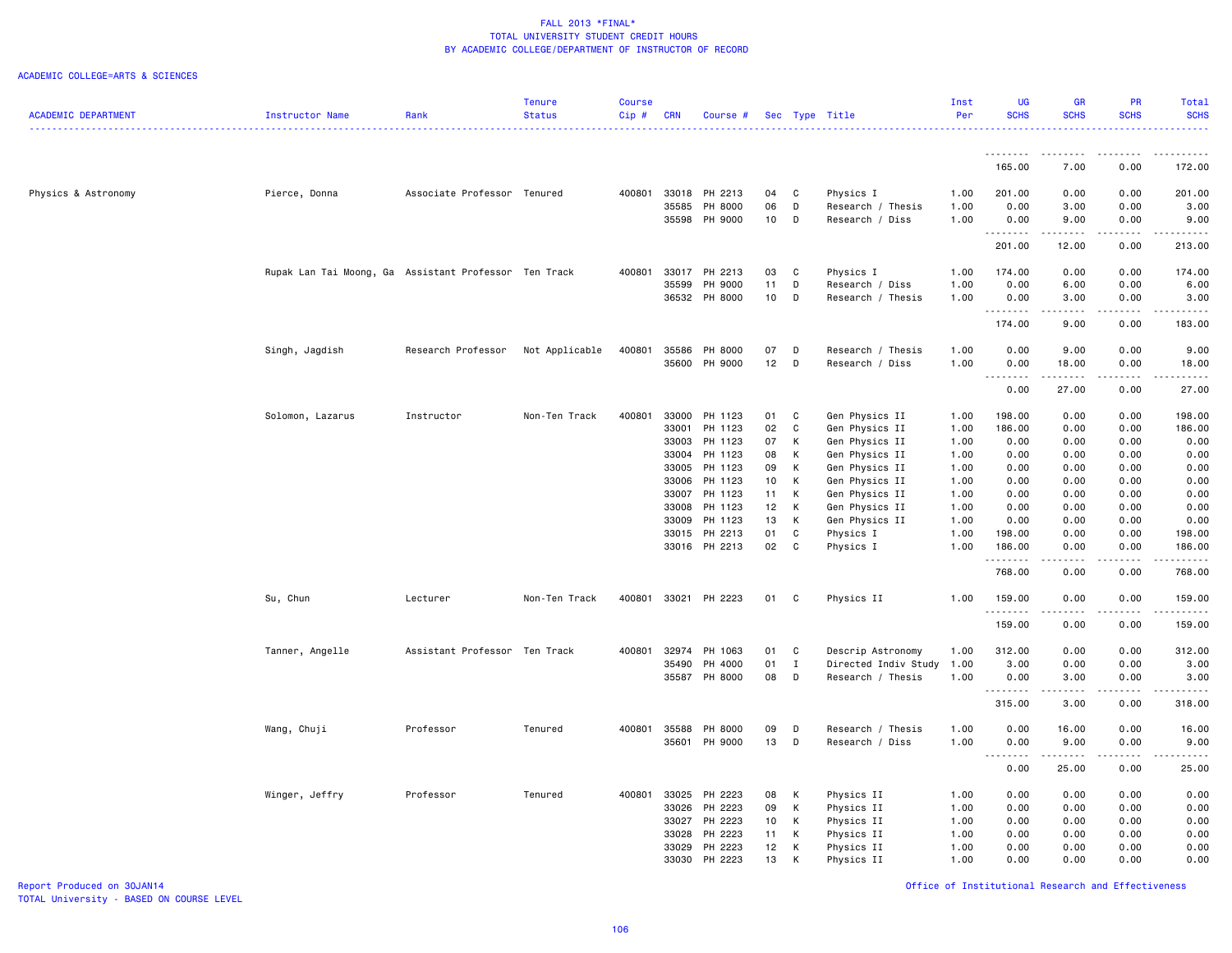|                                        |                 |                               | <b>Tenure</b> | <b>Course</b> |            |               |                 |              |                           | Inst | UG                  | <b>GR</b>                                                                                                                          | PR               | Total                 |
|----------------------------------------|-----------------|-------------------------------|---------------|---------------|------------|---------------|-----------------|--------------|---------------------------|------|---------------------|------------------------------------------------------------------------------------------------------------------------------------|------------------|-----------------------|
| <b>ACADEMIC DEPARTMENT</b>             | Instructor Name | Rank                          | <b>Status</b> | Cip#          | <b>CRN</b> | Course #      |                 |              | Sec Type Title            | Per  | <b>SCHS</b>         | <b>SCHS</b>                                                                                                                        | <b>SCHS</b>      | <b>SCHS</b>           |
| Physics & Astronomy                    | Winger, Jeffry  | Professor                     | Tenured       | 400801        | 33031      | PH 2223       | 14 K            |              | Physics II                | 1.00 | 0.00                | 0.00                                                                                                                               | 0.00             | 0.00                  |
|                                        |                 |                               |               |               |            | 33032 PH 2223 | 15              | K            | Physics II                | 1.00 | 0.00                | 0.00                                                                                                                               | 0.00             | 0.00                  |
|                                        |                 |                               |               |               |            | 33033 PH 2223 | 16              | К            | Physics II                | 1.00 | 0.00                | 0.00                                                                                                                               | 0.00             | 0.00                  |
|                                        |                 |                               |               |               | 33034      | PH 2223       | 17              | К            | Physics II                | 1.00 | 0.00                | 0.00                                                                                                                               | 0.00             | 0.00                  |
|                                        |                 |                               |               |               |            | 33035 PH 2223 | 18              | к            | Physics II                | 1.00 | 0.00                | 0.00                                                                                                                               | 0.00             | 0.00                  |
|                                        |                 |                               |               |               |            | 33036 PH 2223 | 19              | к            | Physics II                | 1.00 | 0.00                | 0.00                                                                                                                               | 0.00             | 0.00                  |
|                                        |                 |                               |               |               | 33037      | PH 2223       | 20              | К            | Physics II                | 1.00 | 0.00                | 0.00                                                                                                                               | 0.00             | 0.00                  |
|                                        |                 |                               |               |               |            | 33038 PH 2223 | 21 K            |              | Physics II                | 1.00 | 0.00                | 0.00                                                                                                                               | 0.00             | 0.00                  |
|                                        |                 |                               |               |               |            | 34497 PH 2223 | H06 C           |              | Physics II                | 1.00 | 66.00               | 0.00                                                                                                                               | 0.00             | 66.00                 |
|                                        |                 |                               |               |               |            | 35602 PH 9000 | 14              | D            | Research / Diss           | 1.00 | 0.00                | 9.00                                                                                                                               | 0.00             | 9.00                  |
|                                        |                 |                               |               |               |            | 35940 PH 2223 | 22              | К            | Physics II                | 1.00 | 0.00<br>.           | 0.00<br>$\frac{1}{2} \left( \frac{1}{2} \right) \left( \frac{1}{2} \right) \left( \frac{1}{2} \right) \left( \frac{1}{2} \right)$  | 0.00             | 0.00                  |
|                                        |                 |                               |               |               |            |               |                 |              |                           |      | 66.00               | 9.00                                                                                                                               | 0.00             | 75.00                 |
|                                        | Winter, Joshua  | Instructor                    | Non-Ten Track | 400801        |            | 32953 PH 1011 | 02              | - L          | Physical Science Lab 1.00 |      | 15.00               | 0.00                                                                                                                               | 0.00             | 15.00                 |
|                                        |                 |                               |               |               | 32954      | PH 1011       | 03              | L            | Physical Science Lab      | 1.00 | 13.00               | 0.00                                                                                                                               | 0.00             | 13.00                 |
|                                        |                 |                               |               |               |            | 32955 PH 1011 | 04              | L            | Physical Science Lab      | 1.00 | 8.00                | 0.00                                                                                                                               | 0.00             | 8.00                  |
|                                        |                 |                               |               |               |            | 32956 PH 1011 | 05              |              | Physical Science Lab      | 1.00 | 9.00                | 0.00                                                                                                                               | 0.00             | 9.00                  |
|                                        |                 |                               |               |               | 32957      | PH 1011       | 06              |              | Physical Science Lab      | 1.00 | 18.00               | 0.00                                                                                                                               | 0.00             | 18.00                 |
|                                        |                 |                               |               |               | 32958      | PH 1011       | 07              | L.           | Physical Science Lab      | 1.00 | 18.00               | 0.00                                                                                                                               | 0.00             | 18.00                 |
|                                        |                 |                               |               |               |            | 32959 PH 1011 | 08              | L            | Physical Science Lab      | 1.00 | 19.00               | 0.00                                                                                                                               | 0.00             | 19.00                 |
|                                        |                 |                               |               |               | 32961      | PH 1011       | 10 <sub>1</sub> | L.           | Physical Science Lab      | 1.00 | 15.00               | 0.00                                                                                                                               | 0.00             | 15.00                 |
|                                        |                 |                               |               |               | 32962      | PH 1011       | $11 -$          | L.           | Physical Science Lab      | 1.00 | 13.00               | 0.00                                                                                                                               | 0.00             | 13.00                 |
|                                        |                 |                               |               |               | 32963      | PH 1011       | 12              | -L           | Physical Science Lab      | 1.00 | 14.00               | 0.00                                                                                                                               | 0.00             | 14.00                 |
|                                        |                 |                               |               |               | 32964      | PH 1013       | 01 C            |              | Physical Sci Survey       | 1.00 | 198.00              | 0.00                                                                                                                               | 0.00             | 198.00                |
|                                        |                 |                               |               |               |            | 32965 PH 1013 | 02              | C            | Physical Sci Survey       | 1.00 | 186.00              | 0.00                                                                                                                               | 0.00             | 186.00                |
|                                        |                 |                               |               |               | 32977      | PH 1113       | 03              | C            | Gen Physics I             | 1.00 | 177.00              | 0.00                                                                                                                               | 0.00             | 177.00                |
|                                        |                 |                               |               |               |            | 32978 PH 1113 | 04              | C            | Gen Physics I             | 1.00 | 186.00              | 0.00                                                                                                                               | 0.00             | 186.00                |
|                                        |                 |                               |               |               |            | 32979 PH 1113 | 05              | $\mathbf{C}$ | Gen Physics I             | 1.00 | 183.00<br>.         | 0.00<br>$\frac{1}{2} \left( \frac{1}{2} \right) \left( \frac{1}{2} \right) \left( \frac{1}{2} \right) \left( \frac{1}{2} \right)$  | 0.00             | 183.00<br>------      |
|                                        |                 |                               |               |               |            |               |                 |              |                           |      | 1072.00             | 0.00                                                                                                                               | .<br>0.00        | 1072.00               |
|                                        | Ye, Jinwu       | Associate Professor Ten Track |               | 400801        | 33024      | PH 2223       | 04 C            |              | Physics II                | 1.00 | 168.00              | 0.00                                                                                                                               | 0.00             | 168.00                |
|                                        |                 |                               |               |               |            | 35603 PH 9000 | $15$ D          |              | Research / Diss           | 1.00 | 0.00<br>.           | 15.00<br>$\frac{1}{2} \left( \frac{1}{2} \right) \left( \frac{1}{2} \right) \left( \frac{1}{2} \right) \left( \frac{1}{2} \right)$ | 0.00             | 15.00                 |
|                                        |                 |                               |               |               |            |               |                 |              |                           |      | 168.00              | 15.00                                                                                                                              | 0.00             | 183.00                |
| Physics & Astronomy                    |                 |                               |               |               |            |               |                 |              |                           |      | ========<br>4547.00 | <b>EEEEEEE</b><br>462.00                                                                                                           | ========<br>0.00 | ==========<br>5009.00 |
| -------------------------------------- |                 |                               |               |               |            |               |                 |              |                           |      | ========            | --------- --------                                                                                                                 |                  | ==========            |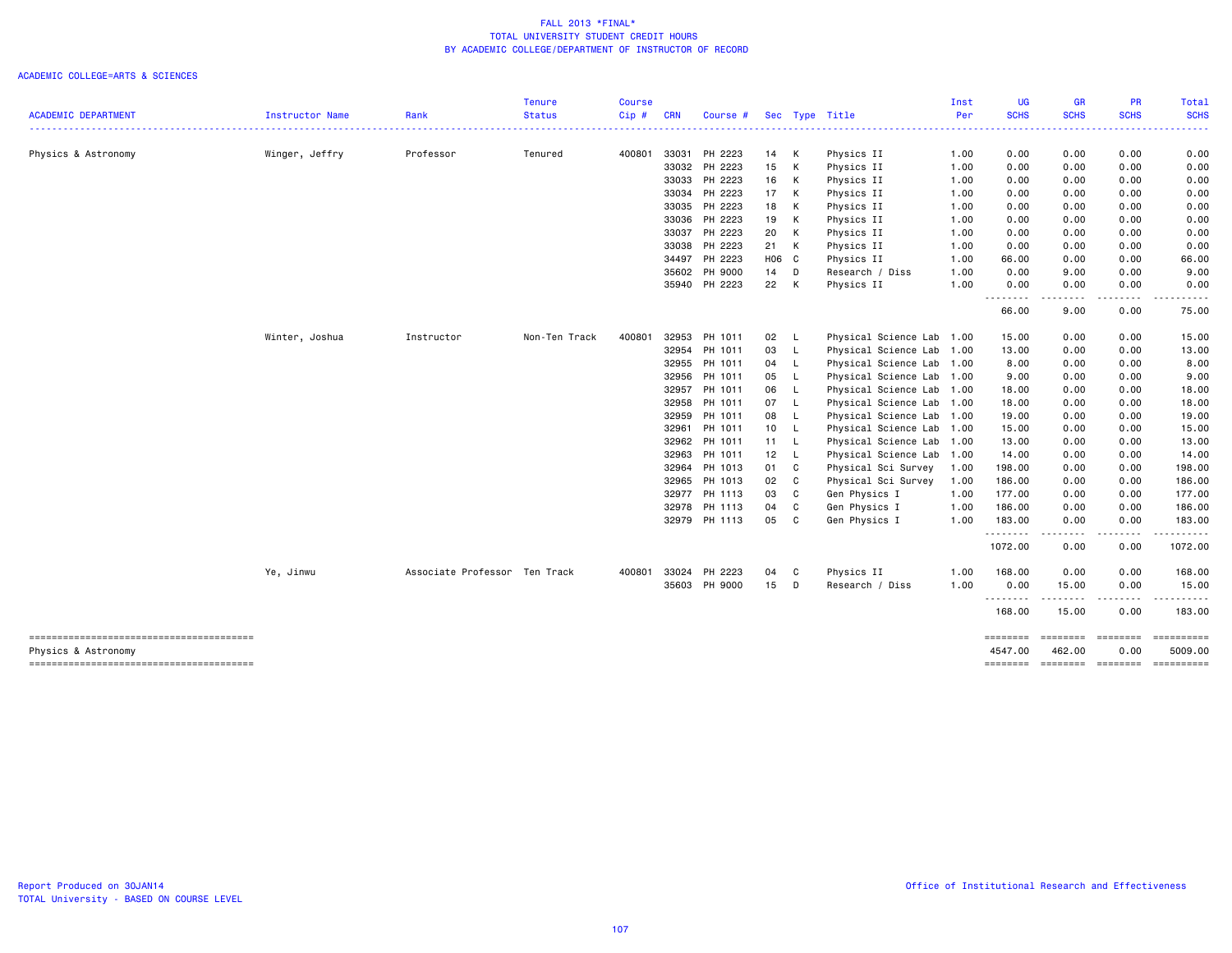|                                                        |                  |                             | <b>Tenure</b>  | <b>Course</b> |              |                      |       |                |                           | Inst | UG                  | GR                                                                                                                                                           | <b>PR</b>        | Total                                                                                                                                                                                    |
|--------------------------------------------------------|------------------|-----------------------------|----------------|---------------|--------------|----------------------|-------|----------------|---------------------------|------|---------------------|--------------------------------------------------------------------------------------------------------------------------------------------------------------|------------------|------------------------------------------------------------------------------------------------------------------------------------------------------------------------------------------|
| <b>ACADEMIC DEPARTMENT</b>                             | Instructor Name  | Rank                        | <b>Status</b>  | Cip#          | <b>CRN</b>   | Course #             |       |                | Sec Type Title            | Per  | <b>SCHS</b>         | <b>SCHS</b>                                                                                                                                                  | <b>SCHS</b>      | <b>SCHS</b>                                                                                                                                                                              |
| Political Science & Public Administratio Ammon, Wesley |                  | Non-Faculty                 | Not Applicable |               |              | 451001 33137 PS 1113 | 02    | $\mathbf{C}$   | American Government       | 1.00 | 561.00              | 0.00                                                                                                                                                         | 0.00             | 561.00                                                                                                                                                                                   |
|                                                        |                  |                             |                |               |              |                      |       |                |                           |      | <u>.</u><br>561.00  | .<br>0.00                                                                                                                                                    | المتماما<br>0.00 | .<br>561.00                                                                                                                                                                              |
|                                                        | Baker, Leslie    | Instructor                  | Non-Ten Track  | 451001        | 33138        | PS 1113              | 03    | C              | American Government       | 1.00 | 561.00              | 0.00                                                                                                                                                         | 0.00             | 561.00                                                                                                                                                                                   |
|                                                        |                  |                             |                |               | 33141        | PS 1113              | 06    | C              | American Government       | 1.00 | 189.00              | 0.00                                                                                                                                                         | 0.00             | 189.00                                                                                                                                                                                   |
|                                                        |                  |                             |                |               | 34346        | PS 4303              | 01    | C              | Us Foreign Policy         | 1.00 | 90.00               | 0.00                                                                                                                                                         | 0.00             | 90.00                                                                                                                                                                                    |
|                                                        |                  |                             |                |               | 34559        | PS 4213              | 201 C |                | Campaign Politics         | 1.00 | 9.00<br>--------    | 0.00<br>.                                                                                                                                                    | 0.00<br>.        | 9.00<br>.                                                                                                                                                                                |
|                                                        |                  |                             |                |               |              |                      |       |                |                           |      | 849.00              | 0.00                                                                                                                                                         | 0.00             | 849.00                                                                                                                                                                                   |
|                                                        | Carlan, Hannah   | Grad Teach Assist           | Not Applicable |               |              | 451001 33143 PS 1113 | 08    | $\mathbf{C}$   | American Government       | 1.00 | 195.00<br><u>.</u>  | 0.00                                                                                                                                                         | 0.00             | 195.00<br>.                                                                                                                                                                              |
|                                                        |                  |                             |                |               |              |                      |       |                |                           |      | 195.00              | 0.00                                                                                                                                                         | 0.00             | 195.00                                                                                                                                                                                   |
|                                                        | Colom, Dorothy   | Lecturer                    | Non-Ten Track  | 451002        | 34856        | AAS 3043             | 01    | C              | Modern Civil Rights       | 1.00 | 24.00               | 0.00                                                                                                                                                         | 0.00             | 24.00                                                                                                                                                                                    |
|                                                        |                  |                             |                |               |              | 34857 PS 3043        | 01    | C              | Modern Civil Rights       | 1.00 | 45.00<br>.          | 0.00<br>.                                                                                                                                                    | 0.00<br>.        | 45.00<br>.                                                                                                                                                                               |
|                                                        |                  |                             |                |               |              |                      |       |                |                           |      | 69.00               | 0.00                                                                                                                                                         | 0.00             | 69.00                                                                                                                                                                                    |
|                                                        | Denton, Joseph   | Grad Teach Assist           | Not Applicable | 440501        |              | 33155 PS 2703        | 01    | C              | Intro Public Policy       | 1.00 | 117.00<br>.         | 0.00<br>د د د د                                                                                                                                              | 0.00<br>د د د د  | 117.00<br>2.2.2.2.2.3                                                                                                                                                                    |
|                                                        |                  |                             |                |               |              |                      |       |                |                           |      | 117.00              | 0.00                                                                                                                                                         | 0.00             | 117.00                                                                                                                                                                                   |
|                                                        | Emerson, Melissa | Grad Teach Assist           | Not Applicable | 451001        | 34345        | PS 3183              | 01    | C              | Law And Politics          | 1.00 | 87.00               | 0.00                                                                                                                                                         | 0.00             | 87.00                                                                                                                                                                                    |
|                                                        |                  |                             |                |               | 34512        | PS 4173              | 201 C |                | Legislative Process       | 1.00 | 15.00               | 0.00                                                                                                                                                         | 0.00             | 15.00                                                                                                                                                                                    |
|                                                        |                  |                             |                |               | 36402        | PS 8523              | 201 E |                | Rdgs In St Gov-Pol        | 1.00 | 0.00                | 3.00                                                                                                                                                         | 0.00             | 3.00                                                                                                                                                                                     |
|                                                        |                  |                             |                |               |              | 36403 PS 8543        | 201 E |                | Rdgs In Comp Gov-Pol 1.00 |      | 0.00<br><u>.</u>    | 3.00<br>$\frac{1}{2} \left( \frac{1}{2} \right) \left( \frac{1}{2} \right) \left( \frac{1}{2} \right) \left( \frac{1}{2} \right) \left( \frac{1}{2} \right)$ | 0.00<br>.        | 3.00<br>.                                                                                                                                                                                |
|                                                        |                  |                             |                |               |              |                      |       |                |                           |      | 102.00              | 6.00                                                                                                                                                         | 0.00             | 108.00                                                                                                                                                                                   |
|                                                        | Emison, Gerald   | Professor                   | Tenured        | 301501        | 34274        | GE 2713              | 01    | C              | Intro Engineer Pub P      | 0.50 | 7.50                | 0.00                                                                                                                                                         | 0.00             | 7.50                                                                                                                                                                                     |
|                                                        |                  |                             |                |               | 34276        | GE 2713              | H01 C |                | Intro Engineer Pub P      | 0.50 | 4.50                | 0.00                                                                                                                                                         | 0.00             | 4.50                                                                                                                                                                                     |
|                                                        |                  |                             |                |               | 440401 34358 | PPA 8733             | 01    | $\mathbf{s}$   | Public Program Eval       | 1.00 | 0.00                | 36.00                                                                                                                                                        | 0.00             | 36.00                                                                                                                                                                                    |
|                                                        |                  |                             |                |               | 35432        | PPA 9000             | 02    | D              | Research / Diss           | 1.00 | 0.00                | 13.00                                                                                                                                                        | 0.00             | 13.00                                                                                                                                                                                    |
|                                                        |                  |                             |                | 451001        | 34275        | PS 2713              | 01    | C              | Intro Engineer Pub P 0.50 |      | 10.50<br>. <b>.</b> | 0.00<br>.                                                                                                                                                    | 0.00<br>.        | 10.50<br>.                                                                                                                                                                               |
|                                                        |                  |                             |                |               |              |                      |       |                |                           |      | 22.50               | 49.00                                                                                                                                                        | 0.00             | 71.50                                                                                                                                                                                    |
|                                                        | French, Philip   | Associate Professor Tenured |                | 440401        | 33127        | PPA 8400             | 01    | C              | Public Ad Intern          | 1.00 | 0.00                | 6.00                                                                                                                                                         | 0.00             | 6.00                                                                                                                                                                                     |
|                                                        |                  |                             |                |               | 34357        | PPA 8133             | 01    | S              | Sem City&County Mgt       | 1.00 | 0.00                | 24.00                                                                                                                                                        | 0.00             | 24.00                                                                                                                                                                                    |
|                                                        |                  |                             |                |               | 35433        | PPA 9000             | 03    | D              | Research / Diss           | 1.00 | 0.00                | 40.00                                                                                                                                                        | 0.00             | 40.00                                                                                                                                                                                    |
|                                                        |                  |                             |                |               |              |                      |       |                |                           |      | .<br>0.00           | .<br>70.00                                                                                                                                                   | .<br>0.00        | .<br>70.00                                                                                                                                                                               |
|                                                        | Hearn, Edward    | Instructor                  | Non-Ten Track  | 451001        | 33148        | PS 1313              | 02    | C              | Intro Intnl Relatns       | 1.00 | 126.00              | 0.00                                                                                                                                                         | 0.00             | 126.00                                                                                                                                                                                   |
|                                                        |                  |                             |                |               | 33152        | PS 1513              | 01    | C              | Comparative Govt          | 1.00 | 201.00              | 0.00                                                                                                                                                         | 0.00             | 201.00                                                                                                                                                                                   |
|                                                        |                  |                             |                |               |              | 33163 PS 4464        | 01    | $\overline{B}$ | Political Analysis        | 1.00 | 72.00<br>.          | 0.00<br>22222                                                                                                                                                | 0.00<br>.        | 72.00<br>$\frac{1}{2} \left( \frac{1}{2} \right) \left( \frac{1}{2} \right) \left( \frac{1}{2} \right) \left( \frac{1}{2} \right) \left( \frac{1}{2} \right) \left( \frac{1}{2} \right)$ |
|                                                        |                  |                             |                |               |              |                      |       |                |                           |      | 399.00              | 0.00                                                                                                                                                         | 0.00             | 399.00                                                                                                                                                                                   |
|                                                        | Holland, Joseph  | Lecturer                    | Non-Ten Track  | 440401        |              | 33131 PPA 8903       | 01    | - S            | Public Policy             | 1.00 | 0.00<br>.           | 54.00                                                                                                                                                        | 0.00             | 54.00                                                                                                                                                                                    |
|                                                        |                  |                             |                |               |              |                      |       |                |                           |      | 0.00                | 54.00                                                                                                                                                        | 0.00             | 54.00                                                                                                                                                                                    |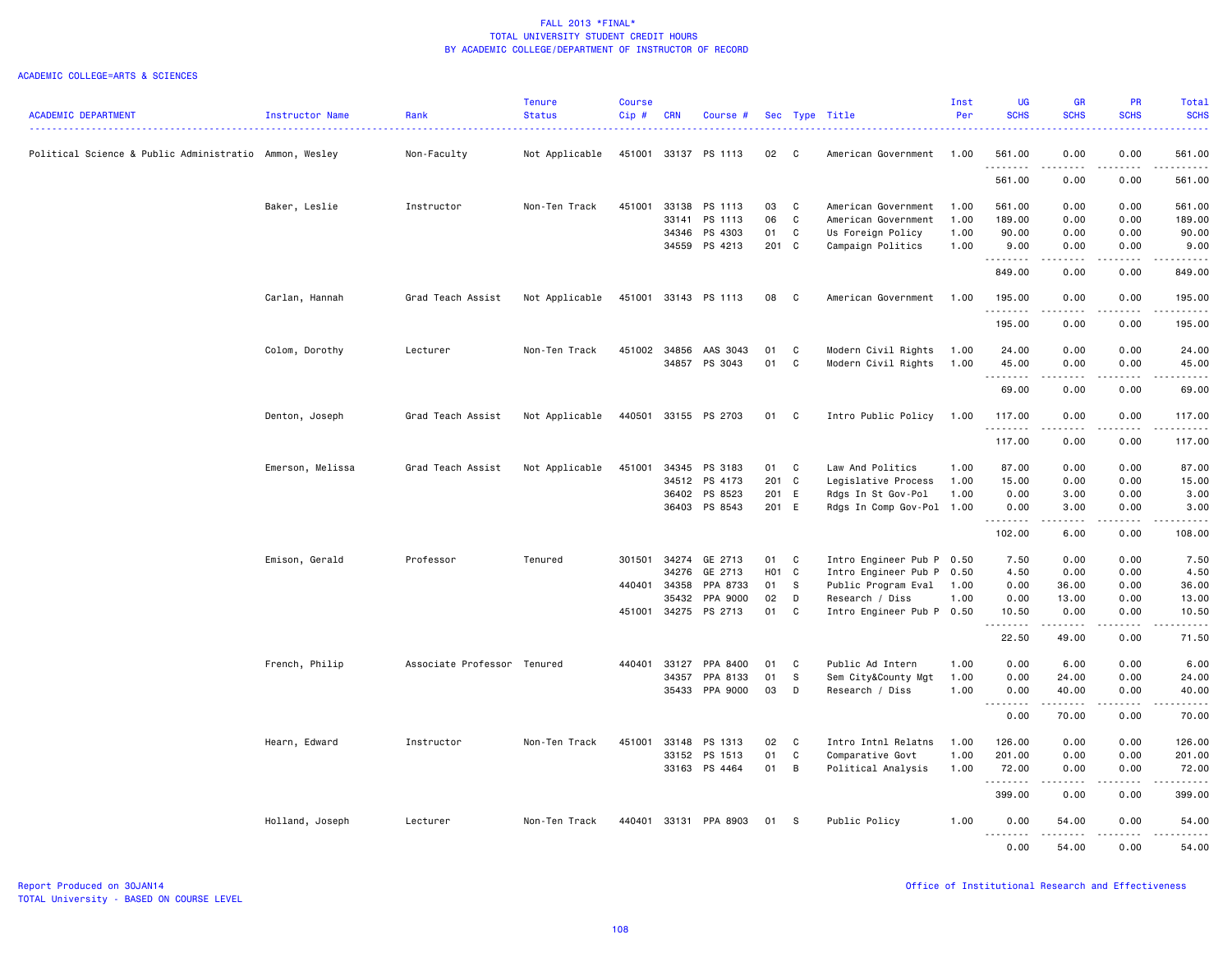|                                                         |                     |                               | <b>Tenure</b>  | <b>Course</b> |                |                       |             |              |                                                 | Inst | <b>UG</b>                    | <b>GR</b>                                                                                                                                                                               | <b>PR</b>             | Total                                                                                                                                    |
|---------------------------------------------------------|---------------------|-------------------------------|----------------|---------------|----------------|-----------------------|-------------|--------------|-------------------------------------------------|------|------------------------------|-----------------------------------------------------------------------------------------------------------------------------------------------------------------------------------------|-----------------------|------------------------------------------------------------------------------------------------------------------------------------------|
| <b>ACADEMIC DEPARTMENT</b>                              | Instructor Name     | Rank                          | <b>Status</b>  | Cip#          | <b>CRN</b>     | Course #              |             |              | Sec Type Title                                  | Per  | <b>SCHS</b>                  | <b>SCHS</b>                                                                                                                                                                             | <b>SCHS</b>           | <b>SCHS</b><br>$\frac{1}{2} \left( \frac{1}{2} \right) \left( \frac{1}{2} \right) \left( \frac{1}{2} \right) \left( \frac{1}{2} \right)$ |
| Political Science & Public Administratio Mellen, Robbin |                     | Assistant Professor Ten Track |                | 440401        | 35773          | PPA 8990              | 02          | C            | Special Topic In PPA 1.00                       |      | 0.00                         | 54.00                                                                                                                                                                                   | 0.00                  | 54.00                                                                                                                                    |
|                                                         |                     |                               |                | 451001        | 34349          | PS 4173               | 01          | $\mathtt{C}$ | Legislative Process                             | 1.00 | 84.00                        | 0.00                                                                                                                                                                                    | 0.00                  | 84.00                                                                                                                                    |
|                                                         |                     |                               |                |               | 34350          | PS 6173               | 01          | C            | Legislative Process                             | 1.00 | 0.00                         | 6.00                                                                                                                                                                                    | 0.00                  | 6.00                                                                                                                                     |
|                                                         |                     |                               |                |               |                |                       |             |              |                                                 |      | .<br>84.00                   | -----<br>60.00                                                                                                                                                                          | .<br>0.00             | .<br>144.00                                                                                                                              |
|                                                         |                     |                               |                |               |                |                       |             |              |                                                 |      |                              |                                                                                                                                                                                         |                       |                                                                                                                                          |
|                                                         | Morrison, K.        | Professor                     | Tenured        | 440401        | 35434          | PPA 9000              | 04          | D            | Research / Diss                                 | 1.00 | 0.00                         | 1.00                                                                                                                                                                                    | 0.00                  | 1.00                                                                                                                                     |
|                                                         |                     |                               |                | 451001        | 34355          | PS 4623               | 01          | C            | Politic Of 3rd World                            | 1.00 | 54.00                        | 0.00                                                                                                                                                                                    | 0.00                  | 54.00                                                                                                                                    |
|                                                         |                     |                               |                |               | 34356          | PS 6623               | 01          | C            | Politic Of 3rd World                            | 1.00 | 0.00<br>.                    | 6.00<br>.                                                                                                                                                                               | 0.00<br>$\frac{1}{2}$ | 6.00<br>.                                                                                                                                |
|                                                         |                     |                               |                |               |                |                       |             |              |                                                 |      | 54.00                        | 7.00                                                                                                                                                                                    | 0.00                  | 61.00                                                                                                                                    |
|                                                         | Park, Johann        | Assistant Professor Ten Track |                |               | 451001 33147   | PS 1313               | 01          | C            | International Relati 1.00                       |      | 210.00                       | 0.00                                                                                                                                                                                    | 0.00                  | 210.00                                                                                                                                   |
|                                                         |                     |                               |                |               | 34351          | PS 4333               | 01          | C            | Theories Intern Rel                             | 1.00 | 63.00<br>.                   | 0.00<br>$\frac{1}{2} \left( \frac{1}{2} \right) \left( \frac{1}{2} \right) \left( \frac{1}{2} \right) \left( \frac{1}{2} \right) \left( \frac{1}{2} \right)$                            | 0.00<br>.             | 63.00                                                                                                                                    |
|                                                         |                     |                               |                |               |                |                       |             |              |                                                 |      | 273.00                       | 0.00                                                                                                                                                                                    | 0.00                  | 273.00                                                                                                                                   |
|                                                         | Perry, Ravi         | Assistant Professor Ten Track |                | 451001        | 33162          | PS 4464               | 02          | B            | Political Analysis                              | 1.00 | 40.00                        | 0.00                                                                                                                                                                                    | 0.00                  | 40.00                                                                                                                                    |
|                                                         |                     |                               |                |               | 34353          | PS 4423               | 01          | C            | 20th Cen Pol Thought 1.00                       |      | 54.00                        | 0.00                                                                                                                                                                                    | 0.00                  | 54.00                                                                                                                                    |
|                                                         |                     |                               |                |               |                | 34354 PS 6423         | 01          | $\mathbf{C}$ | 20th Cen Pol Thought 1.00                       |      | 0.00                         | 9.00                                                                                                                                                                                    | 0.00                  | 9.00                                                                                                                                     |
|                                                         |                     |                               |                |               |                |                       |             |              |                                                 |      | .<br>94.00                   | $\frac{1}{2} \left( \frac{1}{2} \right) \left( \frac{1}{2} \right) \left( \frac{1}{2} \right) \left( \frac{1}{2} \right)$<br>9.00                                                       | د د د د<br>0.00       | .<br>103.00                                                                                                                              |
|                                                         | Roth, Hok           | Grad Teach Assist             | Not Applicable |               |                | 309999 32394 ISE 1103 | 01 C        |              | Intro to Global Stud 0.50                       |      | 21.00                        | 0.00                                                                                                                                                                                    | 0.00                  | 21.00                                                                                                                                    |
|                                                         |                     |                               |                |               |                |                       |             |              |                                                 |      | .<br>21.00                   | .<br>0.00                                                                                                                                                                               | .<br>0.00             | .<br>21.00                                                                                                                               |
|                                                         |                     |                               |                |               |                |                       |             |              |                                                 |      |                              |                                                                                                                                                                                         |                       |                                                                                                                                          |
|                                                         | Rush, Christine     | Assistant Professor Ten Track |                | 440401        | 33128<br>35507 | PPA 8703<br>PPA 8990  | 01<br>501 C | s            | Gov Org&Adm Theory<br>Special Topic In PPA 1.00 | 1.00 | 0.00<br>0.00                 | 45.00<br>33.00                                                                                                                                                                          | 0.00<br>0.00          | 45.00<br>33.00                                                                                                                           |
|                                                         |                     |                               |                |               |                |                       |             |              |                                                 |      | .                            | .                                                                                                                                                                                       | .                     | .                                                                                                                                        |
|                                                         |                     |                               |                |               |                |                       |             |              |                                                 |      | 0.00                         | 78.00                                                                                                                                                                                   | 0.00                  | 78.00                                                                                                                                    |
|                                                         | Shaffer, Stephen    | Professor                     | Tenured        | 440401        | 33130          | PPA 8803              | 01          | s            | Rsch Meth Pub Affair                            | 1.00 | 0.00                         | 45.00                                                                                                                                                                                   | 0.00                  | 45.00                                                                                                                                    |
|                                                         |                     |                               |                |               | 34360          | PPA 9893              | 01          | C            | Political Behavior                              | 1.00 | 0.00                         | 57.00                                                                                                                                                                                   | 0.00                  | 57.00                                                                                                                                    |
|                                                         |                     |                               |                | 451001        | 33174          | PS 8803               | 01          | s            | Rsch Meth Pub Affair 1.00                       |      | 0.00<br>$\sim$ $\sim$ .<br>. | 3.00<br>$- - - - - - -$                                                                                                                                                                 | 0.00<br>.             | 3.00<br>.                                                                                                                                |
|                                                         |                     |                               |                |               |                |                       |             |              |                                                 |      | 0.00                         | 105.00                                                                                                                                                                                  | 0.00                  | 105.00                                                                                                                                   |
|                                                         | Shoup, Brian        | Assistant Professor Ten Track |                | 451001        | 33146          | PS 1311               | $01$ I      |              | Mmsc Research I                                 | 1.00 | 9.00                         | 0.00                                                                                                                                                                                    | 0.00                  | 9.00                                                                                                                                     |
|                                                         |                     |                               |                |               | 33149          | PS 1331               | 01          | $\mathbf{I}$ | Mmsc Research II                                | 1.00 | 4.00                         | 0.00                                                                                                                                                                                    | 0.00                  | 4.00                                                                                                                                     |
|                                                         |                     |                               |                |               | 33150          | PS 1351               | 01 I        |              | Mmsc Research III                               | 1.00 | 8.00                         | 0.00                                                                                                                                                                                    | 0.00                  | 8.00                                                                                                                                     |
|                                                         |                     |                               |                |               | 33151          | PS 1371               | 01          | $\mathbf{I}$ | Mmsc Research IV                                | 1.00 | 5.00                         | 0.00                                                                                                                                                                                    | 0.00                  | 5.00                                                                                                                                     |
|                                                         |                     |                               |                |               | 35430          | PS 8000               | 07          | D            | Research / Thesis                               | 1.00 | 0.00                         | 6.00                                                                                                                                                                                    | 0.00                  | 6.00                                                                                                                                     |
|                                                         |                     |                               |                |               | 35809          | PS 4990               | 01          | C            | Special Topic In PS                             | 1.00 | 72.00<br>. <b>.</b>          | 0.00<br>$\frac{1}{2} \left( \frac{1}{2} \right) \left( \frac{1}{2} \right) \left( \frac{1}{2} \right) \left( \frac{1}{2} \right) \left( \frac{1}{2} \right) \left( \frac{1}{2} \right)$ | 0.00<br>.             | 72.00<br>.                                                                                                                               |
|                                                         |                     |                               |                |               |                |                       |             |              |                                                 |      | 98.00                        | 6.00                                                                                                                                                                                    | 0.00                  | 104.00                                                                                                                                   |
|                                                         | Stanisevski, Dragan | Associate Professor Tenured   |                | 130601        | 31389          | EDF 9463              | 01          | C            | Qual Data Collection 1.00                       |      | 0.00                         | 45.00                                                                                                                                                                                   | 0.00                  | 45.00                                                                                                                                    |
|                                                         |                     |                               |                | 440401        | 33129          | PPA 8723              | 01          | - S          | Pub Budget & Fin Mgt 1.00                       |      | 0.00                         | 72.00                                                                                                                                                                                   | 0.00                  | 72.00                                                                                                                                    |
|                                                         |                     |                               |                |               | 35436          | PPA 9000              | 06          | D            | Research / Diss                                 | 1.00 | 0.00                         | 4.00                                                                                                                                                                                    | 0.00                  | 4.00                                                                                                                                     |
|                                                         |                     |                               |                |               | 35505          | PPA 8990              | 01          | C            | Special Topic In PPA 1.00                       |      | 0.00                         | 18.00                                                                                                                                                                                   | 0.00                  | 18.00                                                                                                                                    |
|                                                         |                     |                               |                | 451001        | 36224          | PS 8000               | 08          | D            | Research / Thesis                               | 1.00 | 0.00                         | 1.00                                                                                                                                                                                    | 0.00                  | 1.00                                                                                                                                     |
|                                                         |                     |                               |                |               |                |                       |             |              |                                                 |      | .<br>0.00                    | . <b>.</b><br>140.00                                                                                                                                                                    | .<br>0.00             | .<br>140.00                                                                                                                              |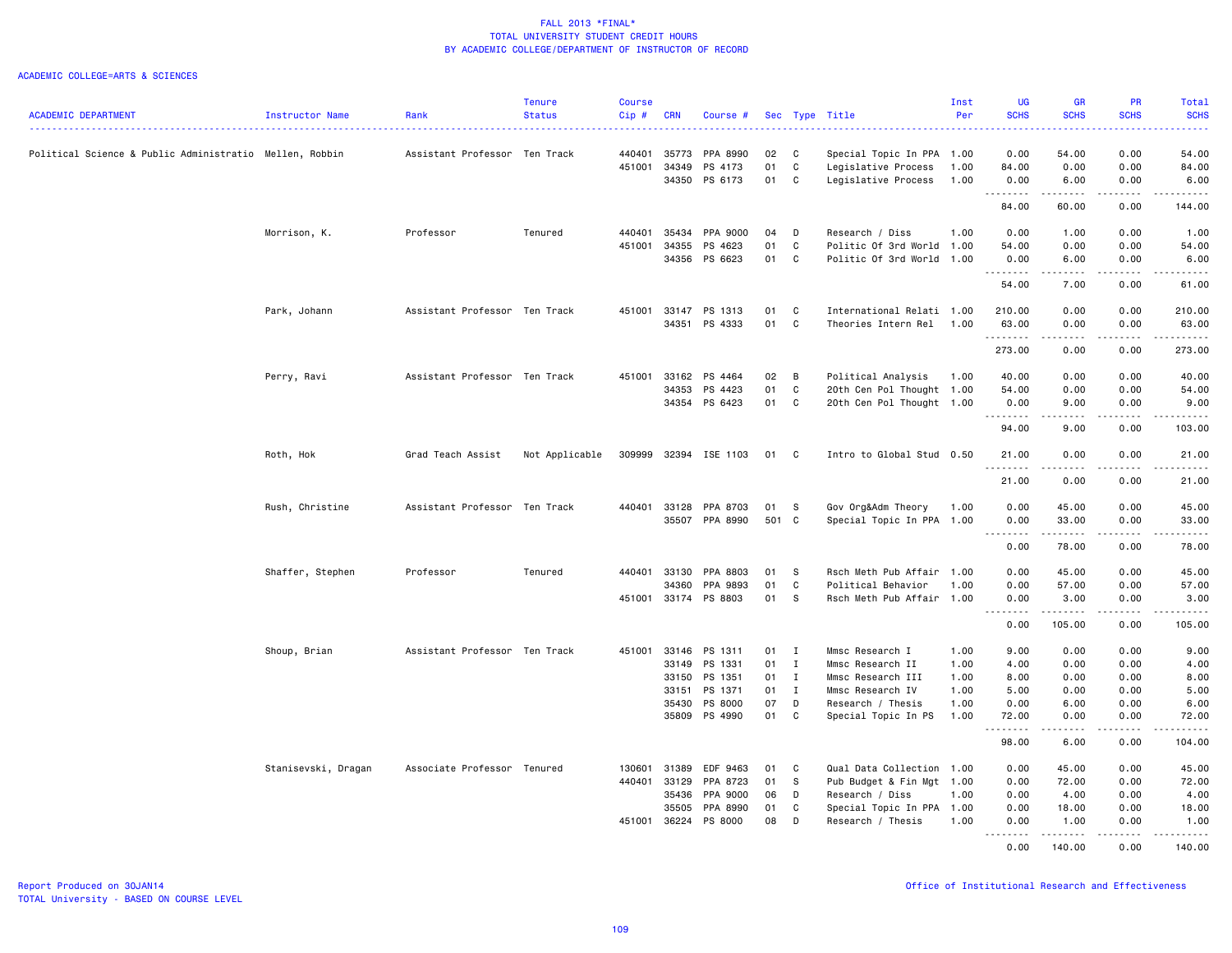|                                                                                    |                  |                               | Tenure         | <b>Course</b> |            |                          |                           |                |                                               | Inst | <b>UG</b>                   | GR                                                                                                                                | PR               | Total                                                                                                                                                                                                                                                                                                                                                                                                                                                                                                 |
|------------------------------------------------------------------------------------|------------------|-------------------------------|----------------|---------------|------------|--------------------------|---------------------------|----------------|-----------------------------------------------|------|-----------------------------|-----------------------------------------------------------------------------------------------------------------------------------|------------------|-------------------------------------------------------------------------------------------------------------------------------------------------------------------------------------------------------------------------------------------------------------------------------------------------------------------------------------------------------------------------------------------------------------------------------------------------------------------------------------------------------|
| <b>ACADEMIC DEPARTMENT</b>                                                         | Instructor Name  | Rank                          | <b>Status</b>  | Cip#          | <b>CRN</b> | Course #                 |                           |                | Sec Type Title                                | Per  | <b>SCHS</b><br>. <b>.</b> . | <b>SCHS</b>                                                                                                                       | <b>SCHS</b>      | <b>SCHS</b><br>$\begin{array}{cccccccccccccc} \multicolumn{2}{c}{} & \multicolumn{2}{c}{} & \multicolumn{2}{c}{} & \multicolumn{2}{c}{} & \multicolumn{2}{c}{} & \multicolumn{2}{c}{} & \multicolumn{2}{c}{} & \multicolumn{2}{c}{} & \multicolumn{2}{c}{} & \multicolumn{2}{c}{} & \multicolumn{2}{c}{} & \multicolumn{2}{c}{} & \multicolumn{2}{c}{} & \multicolumn{2}{c}{} & \multicolumn{2}{c}{} & \multicolumn{2}{c}{} & \multicolumn{2}{c}{} & \multicolumn{2}{c}{} & \multicolumn{2}{c}{} & \$ |
| Political Science & Public Administratio Stumpf, Jonathan                          |                  | Lecturer                      | Non-Ten Track  | 451001        |            | 33140 PS 1113            | 05 C                      |                | American Government                           | 1.00 | 201.00                      | 0.00                                                                                                                              | 0.00             | 201.00                                                                                                                                                                                                                                                                                                                                                                                                                                                                                                |
|                                                                                    |                  |                               |                |               |            |                          |                           |                |                                               |      | .<br>201.00                 | 0.00                                                                                                                              | 0.00             | 201.00                                                                                                                                                                                                                                                                                                                                                                                                                                                                                                |
|                                                                                    | Travis, Rickey   | Non-Faculty                   | Tenured        | 451001        | 33154      | PS 1513<br>36671 PS 4000 | H <sub>01</sub> C<br>03 I |                | Comparative Govt<br>Directed Indiv Study 1.00 | 1.00 | 57.00<br>3.00               | 0.00<br>0.00                                                                                                                      | 0.00<br>0.00     | 57.00<br>3.00                                                                                                                                                                                                                                                                                                                                                                                                                                                                                         |
|                                                                                    |                  |                               |                |               |            |                          |                           |                |                                               |      | .                           | $\frac{1}{2} \left( \frac{1}{2} \right) \left( \frac{1}{2} \right) \left( \frac{1}{2} \right) \left( \frac{1}{2} \right)$         | .                |                                                                                                                                                                                                                                                                                                                                                                                                                                                                                                       |
|                                                                                    |                  |                               |                |               |            |                          |                           |                |                                               |      | 60.00                       | 0.00                                                                                                                              | 0.00             | 60.00                                                                                                                                                                                                                                                                                                                                                                                                                                                                                                 |
|                                                                                    | Waide, David     | Instructor                    | Non-Ten Track  | 220101        |            | 36044 PS 1182            | 01                        | C.             | Introduction to Law                           | 1.00 | 54.00                       | 0.00                                                                                                                              | 0.00             | 54.00                                                                                                                                                                                                                                                                                                                                                                                                                                                                                                 |
|                                                                                    |                  |                               |                | 451001        |            | 33139 PS 1113            | 04 C                      |                | American Government                           | 1.00 | 591.00                      | 0.00                                                                                                                              | 0.00             | 591.00                                                                                                                                                                                                                                                                                                                                                                                                                                                                                                |
|                                                                                    |                  |                               |                |               |            | 33142 PS 1113            | 07                        | $\mathbf{C}$   | American Government                           | 1.00 | 594.00                      | 0.00                                                                                                                              | 0.00             | 594.00                                                                                                                                                                                                                                                                                                                                                                                                                                                                                                |
|                                                                                    |                  |                               |                |               | 33157      | PS 3063                  | 01                        | $\mathbf{C}$   | Constitution Powers                           | 1.00 | 135.00<br>.                 | 0.00<br>.                                                                                                                         | 0.00             | 135.00                                                                                                                                                                                                                                                                                                                                                                                                                                                                                                |
|                                                                                    |                  |                               |                |               |            |                          |                           |                |                                               |      | 1374.00                     | 0.00                                                                                                                              | 0.00             | 1374.00                                                                                                                                                                                                                                                                                                                                                                                                                                                                                               |
|                                                                                    | Wall, Diane      | Lecturer                      | Non-Ten Track  | 451001        |            | 35914 PS 1113            | 501 C                     |                | American Government                           | 1.00 | 60.00                       | 0.00                                                                                                                              | 0.00             | 60.00                                                                                                                                                                                                                                                                                                                                                                                                                                                                                                 |
|                                                                                    |                  |                               |                |               |            |                          |                           |                |                                               |      | --------<br>60.00           | ----<br>0.00                                                                                                                      | 0.00             | 60.00                                                                                                                                                                                                                                                                                                                                                                                                                                                                                                 |
|                                                                                    | Williams, Robert | Non-Faculty                   | Not Applicable | 521003        |            | 33369 SLCE 3812 01       |                           | $\mathbf{C}$   | Montgomery Ldshp Pro 0.50                     |      | 41.00                       | 0.00                                                                                                                              | 0.00             | 41.00                                                                                                                                                                                                                                                                                                                                                                                                                                                                                                 |
|                                                                                    |                  |                               |                |               |            | 35508 SLCE 1002 01       |                           | $\overline{B}$ | Day One Leadership C 0.30                     |      | 130.20<br>.                 | 0.00<br>$\frac{1}{2} \left( \frac{1}{2} \right) \left( \frac{1}{2} \right) \left( \frac{1}{2} \right) \left( \frac{1}{2} \right)$ | 0.00<br>-----    | 130.20                                                                                                                                                                                                                                                                                                                                                                                                                                                                                                |
|                                                                                    |                  |                               |                |               |            |                          |                           |                |                                               |      | 171.20                      | 0.00                                                                                                                              | 0.00             | 171.20                                                                                                                                                                                                                                                                                                                                                                                                                                                                                                |
|                                                                                    | Wiseman, William | Professor                     | Tenured        | 440401        | 33132      | PPA 8983                 | 01 H                      |                | Integrative Capstone                          | 1.00 | 0.00                        | 39.00                                                                                                                             | 0.00             | 39.00                                                                                                                                                                                                                                                                                                                                                                                                                                                                                                 |
|                                                                                    |                  |                               |                |               | 34052      | PPA 9613                 | 501 S                     |                | Rural Gov Admin I                             | 1.00 | 0.00                        | 24.00                                                                                                                             | 0.00             | 24.00                                                                                                                                                                                                                                                                                                                                                                                                                                                                                                 |
|                                                                                    |                  |                               |                |               | 35437      | PPA 9000                 | 07 D                      |                | Research / Diss                               | 1.00 | 0.00                        | 6.00                                                                                                                              | 0.00             | 6.00                                                                                                                                                                                                                                                                                                                                                                                                                                                                                                  |
|                                                                                    |                  |                               |                | 451001        |            | 34348 PS 3193            | 01 C                      |                | Intergov Relations                            | 1.00 | 84.00<br>--------           | 0.00<br>.                                                                                                                         | 0.00<br>.        | 84.00                                                                                                                                                                                                                                                                                                                                                                                                                                                                                                 |
|                                                                                    |                  |                               |                |               |            |                          |                           |                |                                               |      | 84.00                       | 69.00                                                                                                                             | 0.00             | 153.00                                                                                                                                                                                                                                                                                                                                                                                                                                                                                                |
|                                                                                    | Zavattaro, Staci | Assistant Professor Ten Track |                | 440401        | 33126      | PPA 8103                 | 01                        | C              | Seminar In Pub Admin                          | 1.00 | 0.00                        | 60.00                                                                                                                             | 0.00             | 60.00                                                                                                                                                                                                                                                                                                                                                                                                                                                                                                 |
|                                                                                    |                  |                               |                |               |            | 34359 PPA 9603           | 01                        | $\mathbf{s}$   | Scope Of Pub Admin                            | 1.00 | 0.00<br><u>.</u>            | 51.00                                                                                                                             | 0.00             | 51.00                                                                                                                                                                                                                                                                                                                                                                                                                                                                                                 |
|                                                                                    |                  |                               |                |               |            |                          |                           |                |                                               |      | 0.00                        | 111.00                                                                                                                            | 0.00             | 111.00                                                                                                                                                                                                                                                                                                                                                                                                                                                                                                |
| --------------------------------------<br>Political Science & Public Administratio |                  |                               |                |               |            |                          |                           |                |                                               |      | ========<br>4888.70         | ========<br>764.00                                                                                                                | ========<br>0.00 | $=$ ==========<br>5652.70                                                                                                                                                                                                                                                                                                                                                                                                                                                                             |
|                                                                                    |                  |                               |                |               |            |                          |                           |                |                                               |      | <b>SEBERBER</b>             |                                                                                                                                   |                  | ======== ======== =========                                                                                                                                                                                                                                                                                                                                                                                                                                                                           |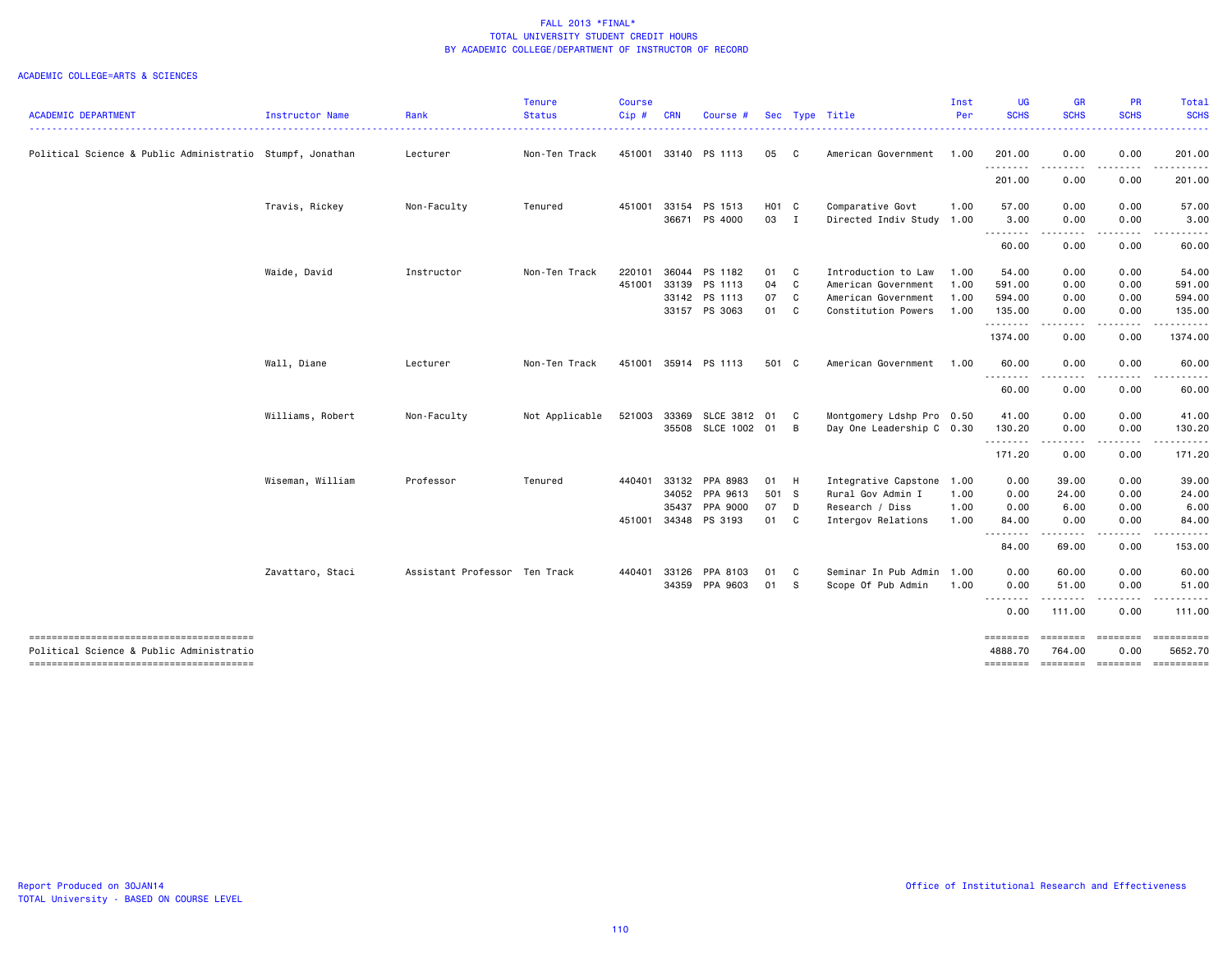### ACADEMIC COLLEGE=ARTS & SCIENCES

|                            |                        |                             | <b>Tenure</b>  | <b>Course</b> |                |                      |            |              |                                                  | Inst | <b>UG</b>              | <b>GR</b>                                                                                                                                            | <b>PR</b>    | Total                                       |
|----------------------------|------------------------|-----------------------------|----------------|---------------|----------------|----------------------|------------|--------------|--------------------------------------------------|------|------------------------|------------------------------------------------------------------------------------------------------------------------------------------------------|--------------|---------------------------------------------|
| <b>ACADEMIC DEPARTMENT</b> | <b>Instructor Name</b> | Rank                        | <b>Status</b>  | Cip#          | <b>CRN</b>     | Course #             |            |              | Sec Type Title                                   | Per  | <b>SCHS</b>            | <b>SCHS</b>                                                                                                                                          | <b>SCHS</b>  | <b>SCHS</b>                                 |
|                            |                        |                             |                |               |                |                      |            |              |                                                  |      |                        |                                                                                                                                                      |              | $\omega_{\rm{eff}}$ and $\omega_{\rm{eff}}$ |
|                            |                        |                             |                |               |                |                      |            |              |                                                  |      |                        |                                                                                                                                                      |              |                                             |
| Psychology                 | Adams-Price, Carolyn   | Associate Professor Tenured |                | 420101        | 33312<br>33322 | PSY 4983             | 01<br>01   | C<br>C       | Psychology Of Aging                              | 1.00 | 87.00<br>0.00          | 0.00                                                                                                                                                 | 0.00         | 87.00<br>6.00                               |
|                            |                        |                             |                |               | 36479          | PSY 6983<br>PSY 4000 | 61         | $\mathbf I$  | Psychology Of Aging<br>Directed Indiv Study 1.00 | 1.00 | 1.00                   | 6.00<br>0.00                                                                                                                                         | 0.00<br>0.00 | 1.00                                        |
|                            |                        |                             |                |               |                |                      | 62         | $\mathbf{I}$ |                                                  |      |                        |                                                                                                                                                      |              |                                             |
|                            |                        |                             |                |               |                | 36480 PSY 4000       |            |              | Directed Indiv Study 1.00                        |      | 2.00<br>.              | 0.00<br>.                                                                                                                                            | 0.00<br>.    | 2.00<br>.                                   |
|                            |                        |                             |                |               |                |                      |            |              |                                                  |      | 90.00                  | 6.00                                                                                                                                                 | 0.00         | 96.00                                       |
|                            | Armstrong, Kevin       | Associate Professor Tenured |                | 420101        | 33278          | PSY 3213             | 01         | C            | Psych Of Ab Behavior 1.00                        |      | 264.00                 | 0.00                                                                                                                                                 | 0.00         | 264.00                                      |
|                            |                        |                             |                |               | 33302          | PSY 4333             | 01         | C            | Intro Clinical Psych 1.00                        |      | 102.00                 | 0.00                                                                                                                                                 | 0.00         | 102.00                                      |
|                            |                        |                             |                |               | 33309          | PSY 4726             | 01         | E            | Internship In Psy I                              | 1.00 | 12.00                  | 0.00                                                                                                                                                 | 0.00         | 12.00                                       |
|                            |                        |                             |                |               | 35218          | PSY 4000             | 07         | Ι.           | Directed Indiv Study                             | 1.00 | 1.00                   | 0.00                                                                                                                                                 | 0.00         | 1.00                                        |
|                            |                        |                             |                |               | 35314          | PSY 8000             | 02         | D            | Research / Thesis                                | 1.00 | 0.00                   | 4.00                                                                                                                                                 | 0.00         | 4.00                                        |
|                            |                        |                             |                |               | 36438          | PSY 4000             | 59         | $\mathbf I$  | Directed Indiv Study                             | 1.00 | 3.00                   | 0.00                                                                                                                                                 | 0.00         | 3.00                                        |
|                            |                        |                             |                |               | 36619          | PSY 4000             | 68         | $\mathbf I$  | Directed Indiv Study 1.00                        |      | 3.00                   | 0.00                                                                                                                                                 | 0.00         | 3.00                                        |
|                            |                        |                             |                |               |                |                      |            |              |                                                  |      |                        |                                                                                                                                                      |              | .                                           |
|                            |                        |                             |                |               |                |                      |            |              |                                                  |      | 385.00                 | 4.00                                                                                                                                                 | 0.00         | 389.00                                      |
|                            | Armstrong, Rebecca     | Instructor                  | Non-Ten Track  | 420101        | 33259          | PSY 1013             | 04         | C            | Gen Psychology                                   | 1.00 | 798.00                 | 0.00                                                                                                                                                 | 0.00         | 798.00                                      |
|                            |                        |                             |                |               | 33295          | PSY 3803             | 01         | C            | Int Dev Psychology                               | 1.00 | 180.00                 | 0.00                                                                                                                                                 | 0.00         | 180.00                                      |
|                            |                        |                             |                |               | 33296          | PSY 3803             | 02         | C            | Int Dev Psychology                               | 1.00 | 177.00                 | 0.00                                                                                                                                                 | 0.00         | 177.00                                      |
|                            |                        |                             |                |               |                |                      |            |              |                                                  |      | .                      | $\frac{1}{2} \left( \frac{1}{2} \right) \left( \frac{1}{2} \right) \left( \frac{1}{2} \right) \left( \frac{1}{2} \right) \left( \frac{1}{2} \right)$ | 22222        | 1.1.1.1.1.1                                 |
|                            |                        |                             |                |               |                |                      |            |              |                                                  |      | 1155.00                | 0.00                                                                                                                                                 | 0.00         | 1155.00                                     |
|                            | Berman, Mitchell       | Professor                   | Ten Track      | 429999        |                | 34503 PSY 8214       | 01         | B            | Quan Meth In Psy II                              | 1.00 | 0.00                   | 52.00                                                                                                                                                | 0.00         | 52.00                                       |
|                            |                        |                             |                |               |                |                      |            |              |                                                  |      | 0.00                   | .<br>52.00                                                                                                                                           | .<br>0.00    | .<br>52.00                                  |
|                            |                        |                             |                |               |                |                      |            |              |                                                  |      |                        |                                                                                                                                                      |              |                                             |
|                            | Bradshaw, Gary         | Professor                   | Tenured        | 420101        | 33281          | PSY 3314             | 01         | C            | Experimental Psych                               | 1.00 | 196.00                 | 0.00                                                                                                                                                 | 0.00         | 196.00                                      |
|                            |                        |                             |                |               | 33282          | PSY 3314             | 02         | К            | Experimental Psych                               | 1.00 | 0.00                   | 0.00                                                                                                                                                 | 0.00         | 0.00                                        |
|                            |                        |                             |                |               | 33283          | PSY 3314             | 03         | К            | Experimental Psych                               | 1.00 | 0.00                   | 0.00                                                                                                                                                 | 0.00         | 0.00                                        |
|                            |                        |                             |                |               | 33284          | PSY 3314             | 04         | к            | Experimental Psych                               | 1.00 | 0.00                   | 0.00                                                                                                                                                 | 0.00         | 0.00                                        |
|                            |                        |                             |                |               | 33285          | PSY 3314             | 05         | K            | Experimental Psych                               | 1.00 | 0.00                   | 0.00                                                                                                                                                 | 0.00         | 0.00                                        |
|                            |                        |                             |                |               | 35163          | PSY 4000             | 06         | $\mathbf{I}$ | Directed Indiv Study                             | 1.00 | 3.00                   | 0.00                                                                                                                                                 | 0.00         | 3.00                                        |
|                            |                        |                             |                |               | 35262          | PSY 4000             | 10         | $\mathbf{I}$ | Directed Indiv Study                             | 1.00 | 3.00                   | 0.00                                                                                                                                                 | 0.00         | 3.00                                        |
|                            |                        |                             |                |               | 35315          | PSY 8000             | 03         | D            | Research / Thesis                                | 1.00 | 0.00                   | 6.00                                                                                                                                                 | 0.00         | 6.00                                        |
|                            |                        |                             |                |               | 35438          | PSY 4000             | 12         | $\mathbf{I}$ | Directed Indiv Study                             | 1.00 | 3.00                   | 0.00                                                                                                                                                 | 0.00         | 3.00                                        |
|                            |                        |                             |                |               | 35722          | PSY 4000             | 20         | $\mathbf{I}$ | Directed Indiv Study                             | 1.00 | 3.00                   | 0.00                                                                                                                                                 | 0.00         | 3.00                                        |
|                            |                        |                             |                |               | 35723          | PSY 4000             | 21         | I            | Directed Indiv Study                             | 1.00 | 3.00                   | 0.00                                                                                                                                                 | 0.00         | 3.00                                        |
|                            |                        |                             |                |               | 36034          | PSY 7000             | 05         | $\mathbf{I}$ | Directed Indiv Study                             | 1.00 | 0.00                   | 3.00                                                                                                                                                 | 0.00         | 3.00                                        |
|                            |                        |                             |                | 420301        | 35327          | PSY 9000             | 01         | D            | Research/Diss                                    | 1.00 | 0.00                   | 3.00                                                                                                                                                 | 0.00         | 3.00                                        |
|                            |                        |                             |                | 429999        | 35900          | PSY 8990             | 03         | $\mathbf c$  | Special Topic In PSY 1.00                        |      | 0.00                   | 12.00                                                                                                                                                | 0.00         | 12.00                                       |
|                            |                        |                             |                |               |                |                      |            |              |                                                  |      | 211.00                 | 24.00                                                                                                                                                | 0.00         | 235.00                                      |
|                            |                        |                             |                |               |                |                      |            |              |                                                  |      |                        |                                                                                                                                                      |              |                                             |
|                            | Brown, Kimberly        | Grad Teach Assist           | Not Applicable | 420101        |                | 33258 PSY 1013       | 03         | C.           | Gen Psychology                                   | 1.00 | 291.00<br>. <u>.</u> . | 0.00                                                                                                                                                 | 0.00         | 291.00                                      |
|                            |                        |                             |                |               |                |                      |            |              |                                                  |      | 291.00                 | 0.00                                                                                                                                                 | 0.00         | 291.00                                      |
|                            | Carskadon, Thomas      | Professor                   | Tenured        | 420101        | 33256          | PSY 1013             | 01         | C            | Gen Psychology                                   | 1.00 | 960.00                 | 0.00                                                                                                                                                 | 0.00         | 960.00                                      |
|                            |                        |                             |                |               | 33257          | PSY 1013             | 02         | C            | Gen Psychology                                   | 1.00 | 636.00                 | 0.00                                                                                                                                                 | 0.00         | 636.00                                      |
|                            |                        |                             |                |               | 33262          | PSY 1013             | 07         | C            | Gen Psychology - LC                              | 1.00 | 96.00                  | 0.00                                                                                                                                                 | 0.00         | 96.00                                       |
|                            |                        |                             |                |               | 33263          | PSY 1013             | 08         | C            | Gen Psychology - LC                              | 1.00 | 93.00                  | 0.00                                                                                                                                                 | 0.00         | 93.00                                       |
|                            |                        |                             |                |               | 33264          | PSY 1013             | 09         | C            | Gen Psychology - LC                              | 1.00 | 69.00                  | 0.00                                                                                                                                                 | 0.00         | 69.00                                       |
|                            |                        |                             |                |               | 33265          | PSY 1013             | 10         | C            | Gen Psychology - LC                              | 1.00 | 63.00                  | 0.00                                                                                                                                                 | 0.00         | 63.00                                       |
|                            |                        |                             |                |               | 33268          | PSY 1013             | <b>HO1</b> | $\mathbf{C}$ | Honors Gen Psy - LC                              | 1.00 | 57.00                  | 0.00                                                                                                                                                 | 0.00         | 57.00                                       |
|                            |                        |                             |                |               |                |                      |            |              |                                                  |      |                        |                                                                                                                                                      |              |                                             |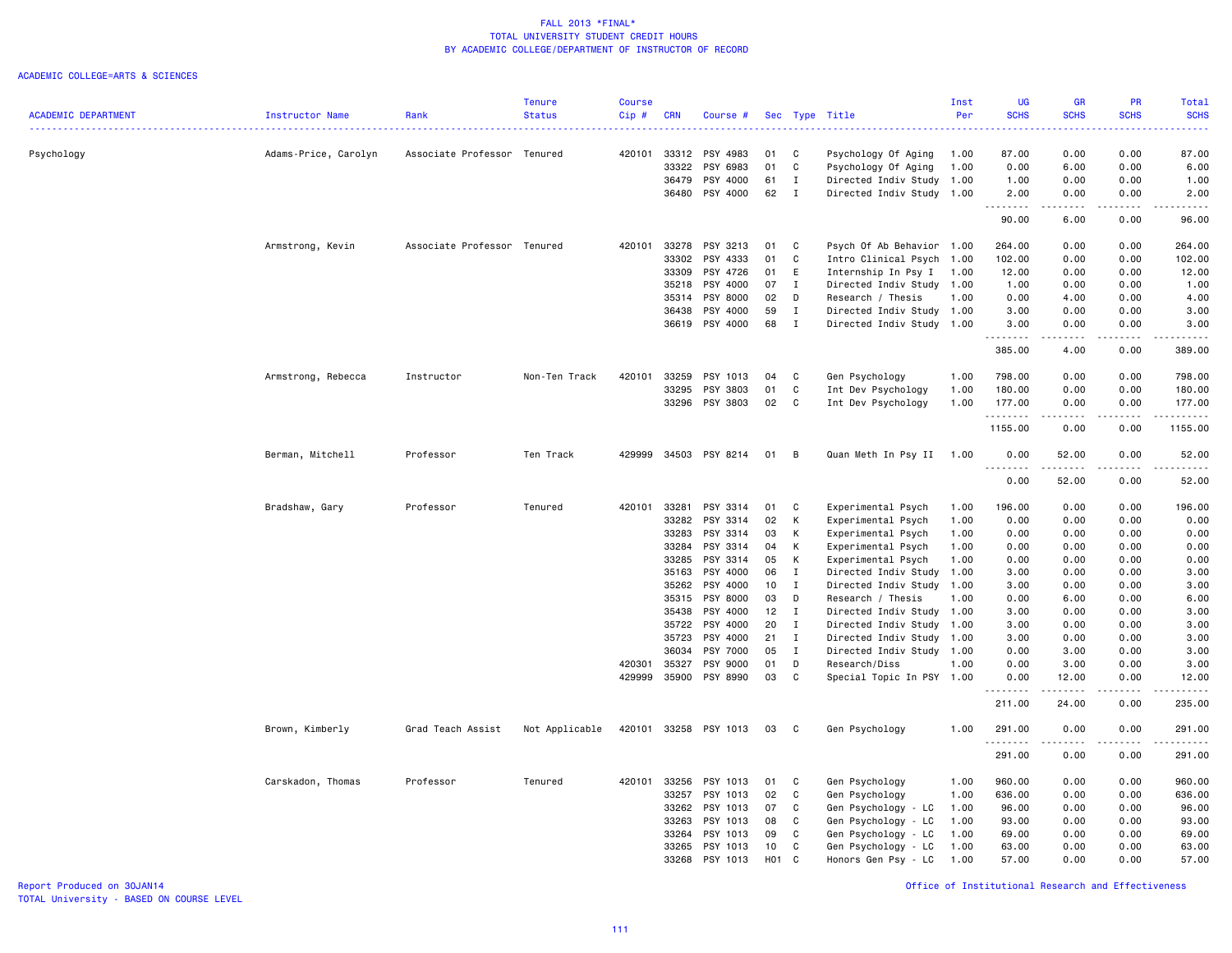### ACADEMIC COLLEGE=ARTS & SCIENCES

|                            |                    |                                   | Tenure         | <b>Course</b> |            |                            |          |                              |                                                        | Inst | <b>UG</b>           | GR                    | <b>PR</b>    | Total                    |
|----------------------------|--------------------|-----------------------------------|----------------|---------------|------------|----------------------------|----------|------------------------------|--------------------------------------------------------|------|---------------------|-----------------------|--------------|--------------------------|
| <b>ACADEMIC DEPARTMENT</b> | Instructor Name    | Rank                              | <b>Status</b>  | Cip#          | <b>CRN</b> | Course #                   |          |                              | Sec Type Title                                         | Per  | <b>SCHS</b>         | <b>SCHS</b>           | <b>SCHS</b>  | <b>SCHS</b><br>2.2.2.2.1 |
|                            |                    |                                   |                |               |            |                            |          |                              |                                                        |      |                     |                       |              |                          |
|                            |                    |                                   |                |               |            |                            |          |                              |                                                        |      | <u>.</u><br>1974.00 | 0.00                  | 0.00         | 1974.00                  |
|                            |                    |                                   |                |               |            |                            |          |                              |                                                        |      |                     |                       |              |                          |
| Psychology                 | Cooper, Stephanie  | Visiting Assist Pro Non-Ten Track |                | 420101        | 33745      | PSY 3803                   | 201 C    |                              | Int Dev Psychology                                     | 1.00 | 69.00               | 0.00                  | 0.00         | 69.00                    |
|                            |                    |                                   |                |               | 34511      | PSY 3343                   | 201 C    |                              | Psych Of Learning                                      | 1.00 | 72.00               | 0.00                  | 0.00         | 72.00                    |
|                            |                    |                                   |                |               | 34515      | PSY 4983                   | 201 C    |                              | Psychology Of Aging                                    | 1.00 | 30.00               | 0.00                  | 0.00         | 30.00                    |
|                            |                    |                                   |                |               | 34516      | PSY 6983                   | 201 C    |                              | Psychology Of Aging                                    | 1.00 | 0.00                | 6.00                  | 0.00         | 6.00                     |
|                            |                    |                                   |                |               |            | 36071 PSY 3073             | 201 C    |                              | Psy Interper Relat                                     | 1.00 | 3.00<br>.           | 0.00<br>.             | 0.00<br>.    | 3.00<br>.                |
|                            |                    |                                   |                |               |            |                            |          |                              |                                                        |      | 174.00              | 6.00                  | 0.00         | 180.00                   |
|                            | Doane, Stephanie   | Professor                         | Tenured        | 420301        | 33294      | PSY 3713                   | 02       | $\mathbf{C}$                 | Cognitive Psychology 1.00                              |      | 99.00               | 0.00                  | 0.00         | 99.00                    |
|                            |                    |                                   |                |               | 35328      | PSY 9000                   | 02       | D                            | Research/Diss                                          | 1.00 | 0.00                | 8.00                  | 0.00         | 8.00                     |
|                            |                    |                                   |                |               | 35678      | PSY 8713                   | 01       | C                            | Issues Cognitive Psy                                   | 1.00 | 0.00                | 15.00                 | 0.00         | 15.00                    |
|                            |                    |                                   |                |               |            |                            |          |                              |                                                        |      | 99.00               | 23.00                 | 0.00         | 122.00                   |
|                            | Drumheller, Philip | Instructor                        | Non-Ten Track  | 420101        | 33270      | PSY 3073                   | 01       | C                            | Psy Interper Relat                                     | 1.00 | 99.00               | 0.00                  | 0.00         | 99.00                    |
|                            |                    |                                   |                |               | 33271      | PSY 3073                   | 02       | C                            | Psy Interper Relat                                     | 1.00 | 102.00              | 0.00                  | 0.00         | 102.00                   |
|                            |                    |                                   |                | 429999        | 33300      | PSY 4223                   | 01       | C                            | Drug Use And Abuse                                     | 1.00 | 93.00               | 0.00                  | 0.00         | 93.00                    |
|                            |                    |                                   |                |               | 33301      | PSY 4223                   | 02       | C                            | Drug Use And Abuse                                     | 1.00 | 90.00               | 0.00                  | 0.00         | 90.00                    |
|                            |                    |                                   |                |               |            | 33314 PSY 6223             | 02       | C                            | Drug Use And Abuse                                     | 1.00 | 0.00                | 6.00                  | 0.00         | 6.00                     |
|                            |                    |                                   |                |               |            |                            |          |                              |                                                        |      | .<br>384.00         | .<br>6.00             | .<br>0.00    | .<br>390.00              |
|                            | Eakin, Deborah     | Associate Professor Tenured       |                | 420101        | 35069      | PSY 4000                   | 01       | $\mathbf I$                  | Directed Indiv Study 1.00                              |      | 3.00                | 0.00                  | 0.00         | 3.00                     |
|                            |                    |                                   |                |               | 35070      | PSY 4000                   | 02       | $\mathbf{I}$                 | Directed Indiv Study                                   | 1.00 | 3.00                | 0.00                  | 0.00         | 3.00                     |
|                            |                    |                                   |                |               | 35087      | PSY 4000                   | 04       | $\mathbf{I}$                 | Directed Indiv Study                                   | 1.00 | 3.00                | 0.00                  | 0.00         | 3.00                     |
|                            |                    |                                   |                |               | 35156      | PSY 4000                   | 05       | $\mathbf{I}$                 | Directed Indiv Study 1.00                              |      | 3.00                | 0.00                  | 0.00         | 3.00                     |
|                            |                    |                                   |                |               | 35256      | PSY 4000                   | 09       | Ι.                           | Directed Indiv Study                                   | 1.00 | 3.00                | 0.00                  | 0.00         | 3.00                     |
|                            |                    |                                   |                |               | 35289      | <b>PSY 7000</b>            | 02       | $\mathbf I$                  | Directed Indiv Study 1.00                              |      | 0.00                | 3.00                  | 0.00         | 3.00                     |
|                            |                    |                                   |                |               | 35317      | PSY 8000                   | 05       | D                            | Research / Thesis                                      | 1.00 | 0.00                | 6.00                  | 0.00         | 6.00                     |
|                            |                    |                                   |                |               | 35421      | PSY 4000                   | 11       | $\mathbf{I}$                 | Directed Indiv Study 1.00                              |      | 3.00                | 0.00                  | 0.00         | 3.00                     |
|                            |                    |                                   |                |               | 35442      | PSY 4000                   | 13       | $\mathbf I$                  | Directed Indiv Study 1.00                              |      | 3.00                | 0.00                  | 0.00         | 3.00                     |
|                            |                    |                                   |                |               | 35627      | PSY 7000                   | 03       | $\mathbf{I}$                 | Directed Indiv Study 1.00                              |      | 0.00                | 6.00                  | 0.00         | 6.00                     |
|                            |                    |                                   |                |               | 35902      | PSY 7000<br>36444 PSY 7000 | 04<br>10 | $\mathbf{I}$<br>$\mathbf{I}$ | Directed Indiv Study 1.00<br>Directed Indiv Study 1.00 |      | 0.00<br>0.00        | 3.00<br>3.00          | 0.00<br>0.00 | 3.00<br>3.00             |
|                            |                    |                                   |                |               |            |                            |          |                              |                                                        |      | .                   | .                     | .            | .                        |
|                            |                    |                                   |                |               |            |                            |          |                              |                                                        |      | 21.00               | 21.00                 | 0.00         | 42.00                    |
|                            | Garrison, Teena    | Research Assist Pro Non-Ten Track |                | 420101        | 33307      | PSY 4523                   | 01       | C                            | Industrial Psy                                         | 1.00 | 36.00               | 0.00                  | 0.00         | 36.00                    |
|                            |                    |                                   |                |               | 33318      | PSY 6523                   | 01       | C                            | Industrial Psy                                         | 1.00 | 0.00                | 24.00                 | 0.00         | 24.00                    |
|                            |                    |                                   |                |               | 34867      | PSY 1001                   | F01 C    |                              | First Year Seminar                                     | 1.00 | 15.00               | 0.00                  | 0.00         | 15.00                    |
|                            |                    |                                   |                | 420301        |            | 34057 PSY 3713             | 501 C    |                              | Cognitive Psychology                                   | 1.00 | 84.00<br>.          | 0.00<br>.             | 0.00         | 84.00<br>.               |
|                            |                    |                                   |                |               |            |                            |          |                              |                                                        |      | 135.00              | 24.00                 | 0.00         | 159.00                   |
|                            | Gresham, Courtney  | Non-Faculty                       | Not Applicable | 420101        | 34054      | PSY 3213                   | 501 C    |                              | Psych Of Ab Behavior 1.00                              |      | 87.00               | 0.00                  | 0.00         | 87.00                    |
|                            |                    |                                   |                |               |            | 421601 34617 PSY 4353      | 501 C    |                              | Psychology and the L 1.00                              |      | 33.00<br>.          | 0.00<br>المتمام المنا | 0.00<br>.    | 33.00<br>.               |
|                            |                    |                                   |                |               |            |                            |          |                              |                                                        |      | 120.00              | 0.00                  | 0.00         | 120.00                   |
|                            | Hatcher, Sheridan  | Lecturer                          | Non-Ten Track  | 420101        | 33277      | PSY 3203                   | 01       | C                            | Psy Of Gender Differ 1.00                              |      | 99.00               | 0.00                  | 0.00         | 99.00                    |
|                            |                    |                                   |                |               | 33298      | PSY 4203                   | 01       | C                            | Theories Of Pers                                       | 1.00 | 87.00               | 0.00                  | 0.00         | 87.00                    |
|                            |                    |                                   |                |               | 34505      | PSY 4403                   | 03       | C                            | Biological Psycholog                                   | 1.00 | 90.00               | 0.00                  | 0.00         | 90.00                    |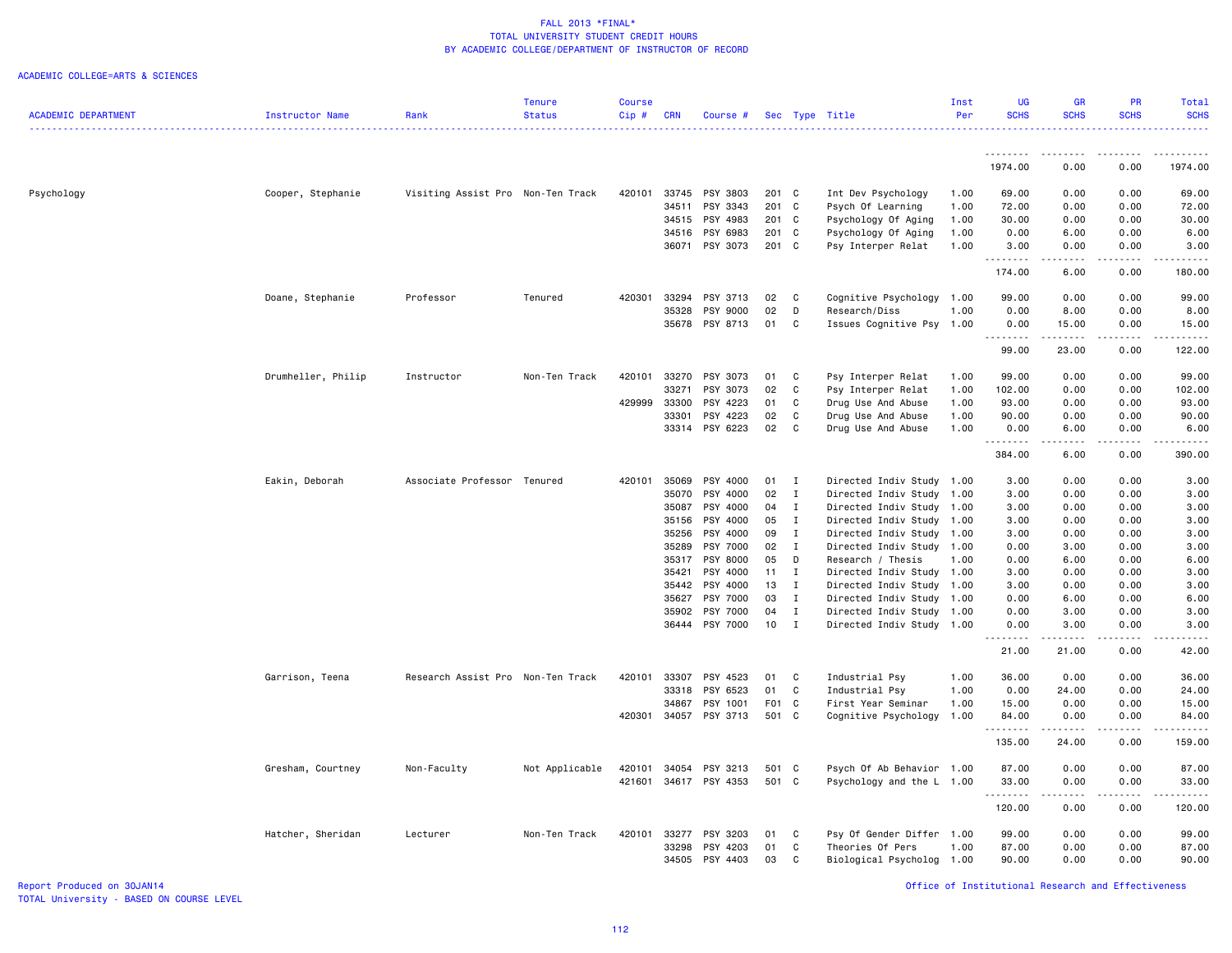### ACADEMIC COLLEGE=ARTS & SCIENCES

|                            |                    |                               | <b>Tenure</b>  | <b>Course</b>    |                |                      |          |              |                           | Inst         | <b>UG</b>             | <b>GR</b>                                                                                                                                            | PR                                                                                                                        | Total           |
|----------------------------|--------------------|-------------------------------|----------------|------------------|----------------|----------------------|----------|--------------|---------------------------|--------------|-----------------------|------------------------------------------------------------------------------------------------------------------------------------------------------|---------------------------------------------------------------------------------------------------------------------------|-----------------|
| <b>ACADEMIC DEPARTMENT</b> | Instructor Name    | Rank                          | <b>Status</b>  | Cip#             | <b>CRN</b>     | Course #             |          |              | Sec Type Title            | Per          | <b>SCHS</b>           | <b>SCHS</b>                                                                                                                                          | <b>SCHS</b>                                                                                                               | <b>SCHS</b>     |
|                            |                    |                               |                |                  |                |                      |          |              |                           |              |                       |                                                                                                                                                      |                                                                                                                           | الدائد ب        |
|                            |                    |                               |                |                  |                |                      |          |              |                           |              |                       |                                                                                                                                                      |                                                                                                                           |                 |
| Psychology                 | Hatcher, Sheridan  | Lecturer                      | Non-Ten Track  | 420101           |                | 34618 PSY 3363       | 501 C    |              | Behav Modification        | 1.00         | 69.00                 | 0.00                                                                                                                                                 | 0.00                                                                                                                      | 69.00           |
|                            |                    |                               |                |                  |                |                      |          |              |                           |              | .                     | .                                                                                                                                                    | $\frac{1}{2} \left( \frac{1}{2} \right) \left( \frac{1}{2} \right) \left( \frac{1}{2} \right) \left( \frac{1}{2} \right)$ | .               |
|                            |                    |                               |                |                  |                |                      |          |              |                           |              | 345.00                | 0.00                                                                                                                                                 | 0.00                                                                                                                      | 345.00          |
|                            |                    |                               |                |                  |                |                      |          |              |                           |              |                       |                                                                                                                                                      |                                                                                                                           |                 |
|                            | Hood, Kristina     | Assistant Professor Ten Track |                | 059999           | 34747          | AAS 4990             | 01       | C            | Special Topic in Af. 1.00 |              | 30.00                 | 0.00                                                                                                                                                 | 0.00                                                                                                                      | 30.00           |
|                            |                    |                               |                | 420101<br>421601 | 33291<br>34501 | PSY 3623<br>PSY 4624 | 01<br>01 | C            | Social Psychology         | 1.00<br>1.00 | 198.00<br>76.00       | 0.00                                                                                                                                                 | 0.00<br>0.00                                                                                                              | 198.00<br>76.00 |
|                            |                    |                               |                |                  |                |                      |          | L.           | Adv Soc Psych Lab         |              | <u> - - - - - - -</u> | 0.00<br>.                                                                                                                                            | $\omega$ $\omega$ $\omega$ $\omega$                                                                                       | <u>.</u>        |
|                            |                    |                               |                |                  |                |                      |          |              |                           |              | 304.00                | 0.00                                                                                                                                                 | 0.00                                                                                                                      | 304.00          |
|                            |                    |                               |                |                  |                |                      |          |              |                           |              |                       |                                                                                                                                                      |                                                                                                                           |                 |
|                            | Hubbard, Marlena   | Lecturer                      | Non-Ten Track  | 420101           | 33310          | PSY 4733             | 01       | C            | Memory                    | 1.00         | 42.00                 | 0.00                                                                                                                                                 | 0.00                                                                                                                      | 42.00           |
|                            |                    |                               |                |                  | 34720          | PSY 3343             | 02       | C            | Psych Of Learning         | 1.00         | 87.00                 | 0.00                                                                                                                                                 | 0.00                                                                                                                      | 87.00           |
|                            |                    |                               |                | 429999           | 34504          | PSY 4223             | 03       | C            | Drug Use And Abuse        | 1.00         | 114.00                | 0.00                                                                                                                                                 | 0.00                                                                                                                      | 114.00          |
|                            |                    |                               |                |                  |                |                      |          |              |                           |              | .                     |                                                                                                                                                      |                                                                                                                           | .               |
|                            |                    |                               |                |                  |                |                      |          |              |                           |              | 243.00                | 0.00                                                                                                                                                 | 0.00                                                                                                                      | 243.00          |
|                            |                    |                               |                |                  |                |                      |          |              |                           |              |                       |                                                                                                                                                      |                                                                                                                           |                 |
|                            | Jones, Alexis      | Grad Teach Assist             | Not Applicable | 420101           | 33266          | PSY 1013             | 11       | C            | Gen Psychology            | 1.00         | 294.00                | 0.00                                                                                                                                                 | 0.00                                                                                                                      | 294.00          |
|                            |                    |                               |                |                  |                |                      |          |              |                           |              | .                     |                                                                                                                                                      |                                                                                                                           | .               |
|                            |                    |                               |                |                  |                |                      |          |              |                           |              | 294.00                | 0.00                                                                                                                                                 | 0.00                                                                                                                      | 294.00          |
|                            |                    |                               |                |                  |                |                      |          |              |                           |              |                       |                                                                                                                                                      |                                                                                                                           |                 |
|                            | Keeley, Jared      | Assistant Professor Ten Track |                | 410101           | 33272          | PSY 3104             | 01       | C            | Introductory Psychol 1.00 |              | 288.00                | 0.00                                                                                                                                                 | 0.00                                                                                                                      | 288.00          |
|                            |                    |                               |                |                  | 33273          | PSY 3104             | 02       | К            | Introductory Psychol 1.00 |              | 0.00                  | 0.00                                                                                                                                                 | 0.00                                                                                                                      | 0.00            |
|                            |                    |                               |                |                  | 33274          | PSY 3104             | 03       | К            | Introductory Psychol 1.00 |              | 0.00                  | 0.00                                                                                                                                                 | 0.00                                                                                                                      | 0.00            |
|                            |                    |                               |                |                  | 33275          | PSY 3104             | 04       | Κ            | Introductory Psychol 1.00 |              | 0.00                  | 0.00                                                                                                                                                 | 0.00                                                                                                                      | 0.00            |
|                            |                    |                               |                |                  | 33276          | PSY 3104             | 05       | К            | Introductory Psychol 1.00 |              | 0.00                  | 0.00                                                                                                                                                 | 0.00                                                                                                                      | 0.00            |
|                            |                    |                               |                | 420101 35219     |                | PSY 4000             | 08       | $\mathbf{I}$ | Directed Indiv Study 1.00 |              | 3.00                  | 0.00                                                                                                                                                 | 0.00                                                                                                                      | 3.00            |
|                            |                    |                               |                |                  | 35320          | PSY 8000             | 08       | D            | Research / Thesis         | 1.00         | 0.00                  | 3.00                                                                                                                                                 | 0.00                                                                                                                      | 3.00            |
|                            |                    |                               |                |                  | 35736          | PSY 4000             | 23       | $\mathbf{I}$ | Directed Indiv Study 1.00 |              | 3.00                  | 0.00                                                                                                                                                 | 0.00                                                                                                                      | 3.00            |
|                            |                    |                               |                |                  | 35738          | PSY 4000             | 25       | $\mathbf{I}$ | Directed Indiv Study 1.00 |              | 3.00                  | 0.00                                                                                                                                                 | 0.00                                                                                                                      | 3.00            |
|                            |                    |                               |                |                  | 35740          | PSY 4000             | 27       | $\mathbf{I}$ | Directed Indiv Study 1.00 |              | 3.00                  | 0.00                                                                                                                                                 | 0.00                                                                                                                      | 3.00            |
|                            |                    |                               |                |                  | 35741          | PSY 4000             | 28       | $\mathbf{I}$ | Directed Indiv Study 1.00 |              | 3.00                  | 0.00                                                                                                                                                 | 0.00                                                                                                                      | 3.00            |
|                            |                    |                               |                |                  | 35804          | PSY 4000             | 34       | $\mathbf{I}$ | Directed Indiv Study 1.00 |              | 3.00                  | 0.00                                                                                                                                                 | 0.00                                                                                                                      | 3.00            |
|                            |                    |                               |                |                  | 35805          | PSY 4000             | 35       | $\mathbf{I}$ | Directed Indiv Study 1.00 |              | 3.00                  | 0.00                                                                                                                                                 | 0.00                                                                                                                      | 3.00            |
|                            |                    |                               |                |                  | 36326          | PSY 4000             | 42       | $\mathbf{I}$ | Directed Indiv Study 1.00 |              | 3.00                  | 0.00                                                                                                                                                 | 0.00                                                                                                                      | 3.00            |
|                            |                    |                               |                |                  |                |                      |          |              |                           |              | .                     | $\frac{1}{2} \left( \frac{1}{2} \right) \left( \frac{1}{2} \right) \left( \frac{1}{2} \right) \left( \frac{1}{2} \right) \left( \frac{1}{2} \right)$ | .                                                                                                                         | .               |
|                            |                    |                               |                |                  |                |                      |          |              |                           |              | 312.00                | 3.00                                                                                                                                                 | 0.00                                                                                                                      | 315.00          |
|                            |                    |                               |                |                  |                |                      |          |              |                           |              |                       |                                                                                                                                                      |                                                                                                                           |                 |
|                            | Klein, Stephen     | Professor                     | Tenured        | 240101           | 36656          | HON 4000             | 07       | $\mathbf{I}$ | Directed Individual       | 1.00         | 3.00                  | 0.00                                                                                                                                                 | 0.00                                                                                                                      | 3.00            |
|                            |                    |                               |                |                  | 36657          | HON 4000             | 08       | $\bf{I}$     | Directed Individual       | 1.00         | 3.00                  | 0.00                                                                                                                                                 | 0.00                                                                                                                      | 3.00            |
|                            |                    |                               |                | 302501           | 34502          | PSY 4813             | 01       | C            | Positive Psychology       | 1.00         | 48.00                 | 0.00                                                                                                                                                 | 0.00                                                                                                                      | 48.00           |
|                            |                    |                               |                | 420101           | 33286          | PSY 3343             | 01       | C            | Psych Of Learning         | 1.00         | 81.00                 | 0.00                                                                                                                                                 | 0.00                                                                                                                      | 81.00           |
|                            |                    |                               |                |                  | 33304          | PSY 4403             | 01       | C            | Biological Psycholog      | 1.00         | 63.00                 | 0.00                                                                                                                                                 | 0.00                                                                                                                      | 63.00           |
|                            |                    |                               |                |                  |                |                      |          |              |                           |              | .                     | .                                                                                                                                                    | .                                                                                                                         | .               |
|                            |                    |                               |                |                  |                |                      |          |              |                           |              | 198.00                | 0.00                                                                                                                                                 | 0.00                                                                                                                      | 198.00          |
|                            |                    |                               |                |                  |                |                      |          |              |                           |              |                       |                                                                                                                                                      |                                                                                                                           |                 |
|                            | McKinney, Clifford | Assistant Professor Ten Track |                | 420101           | 33303          | PSY 4343             | 01       | C            | Clinical Child Psych 1.00 |              | 132.00                | 0.00                                                                                                                                                 | 0.00                                                                                                                      | 132.00          |
|                            |                    |                               |                |                  | 33326          | PSY 8354             | 01       | C            | Intelligence Testing      | 1.00         | 0.00                  | 28.00                                                                                                                                                | 0.00                                                                                                                      | 28.00           |
|                            |                    |                               |                |                  | 35321          | PSY 8000             | 09       | D            | Research / Thesis         | 1.00         | 0.00                  | 10.00                                                                                                                                                | 0.00                                                                                                                      | 10.00           |
|                            |                    |                               |                |                  |                |                      |          |              |                           |              | .                     | .                                                                                                                                                    | .                                                                                                                         | .               |
|                            |                    |                               |                |                  |                |                      |          |              |                           |              | 132.00                | 38.00                                                                                                                                                | 0.00                                                                                                                      | 170.00          |
|                            |                    |                               |                |                  |                |                      |          |              |                           |              |                       |                                                                                                                                                      |                                                                                                                           |                 |
|                            | McMillen, David    | Research Professor            | Not Applicable | 420101           | 36337          | PSY 4000             | 43       | $\mathbf{I}$ | Directed Indiv Study 1.00 |              | 2.00                  | 0.00                                                                                                                                                 | 0.00                                                                                                                      | 2.00            |
|                            |                    |                               |                |                  | 36338          | PSY 4000             | 44       | $\mathbf{I}$ | Directed Indiv Study 1.00 |              | 2.00                  | 0.00                                                                                                                                                 | 0.00                                                                                                                      | 2.00            |
|                            |                    |                               |                |                  | 36339          | PSY 4000             | 45       | $\mathbf{I}$ | Directed Indiv Study 1.00 |              | 2.00                  | 0.00                                                                                                                                                 | 0.00                                                                                                                      | 2.00            |
|                            |                    |                               |                |                  | 36340          | PSY 4000             | 46       | $\mathbf{I}$ | Directed Indiv Study 1.00 |              | 2.00                  | 0.00                                                                                                                                                 | 0.00                                                                                                                      | 2.00            |
|                            |                    |                               |                |                  |                |                      |          |              |                           |              |                       |                                                                                                                                                      |                                                                                                                           |                 |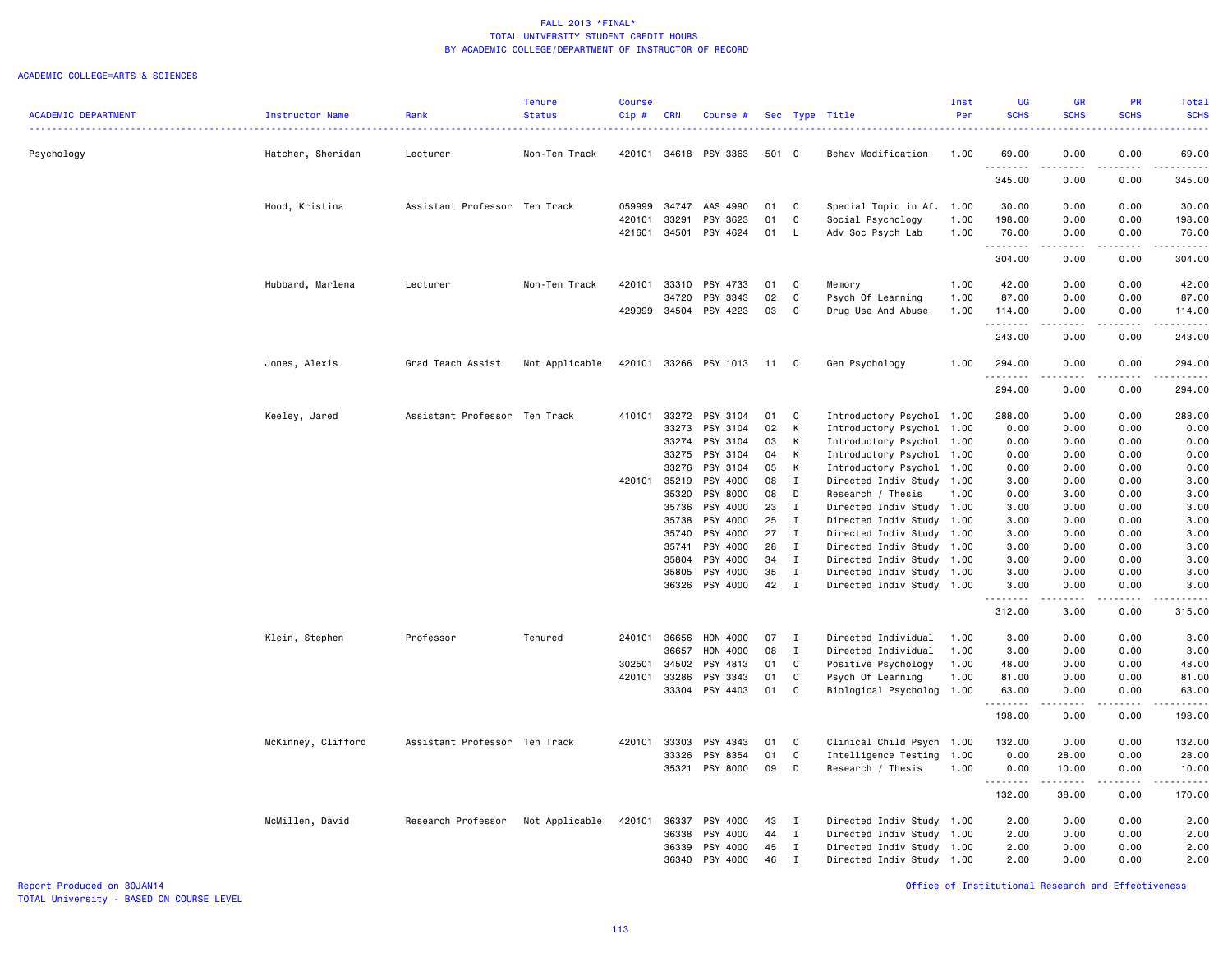### ACADEMIC COLLEGE=ARTS & SCIENCES

|                            |                        |                               | <b>Tenure</b>  | <b>Course</b> |            |                |       |              |                           | Inst | UG           | <b>GR</b>     | <b>PR</b>                                                                                                                         | Total                                                                                                                                                         |
|----------------------------|------------------------|-------------------------------|----------------|---------------|------------|----------------|-------|--------------|---------------------------|------|--------------|---------------|-----------------------------------------------------------------------------------------------------------------------------------|---------------------------------------------------------------------------------------------------------------------------------------------------------------|
| <b>ACADEMIC DEPARTMENT</b> | <b>Instructor Name</b> | Rank                          | <b>Status</b>  | Cip#          | <b>CRN</b> | Course #       |       | Sec Type     | Title                     | Per  | <b>SCHS</b>  | <b>SCHS</b>   | <b>SCHS</b>                                                                                                                       | <b>SCHS</b>                                                                                                                                                   |
| Psychology                 | McMillen, David        | Research Professor            | Not Applicable | 420101        | 36341      | PSY 4000       | 47    | I            | Directed Indiv Study      | 1.00 | 2.00         | 0.00          | 0.00                                                                                                                              | 2.00                                                                                                                                                          |
|                            |                        |                               |                |               | 36342      | PSY 4000       | 48    | T            | Directed Indiv Study      | 1.00 | 2.00         | 0.00          | 0.00                                                                                                                              | 2.00                                                                                                                                                          |
|                            |                        |                               |                |               | 36343      | PSY 4000       | 49    | $\mathbf I$  | Directed Indiv Study      | 1.00 | 2.00         | 0.00          | 0.00                                                                                                                              | 2.00                                                                                                                                                          |
|                            |                        |                               |                |               | 36344      | PSY 4000       | 50    | $\mathbf I$  | Directed Indiv Study      | 1.00 | 2.00         | 0.00          | 0.00                                                                                                                              | 2.00                                                                                                                                                          |
|                            |                        |                               |                |               | 36345      | PSY 4000       | 51    | $\mathbf{I}$ | Directed Indiv Study      | 1.00 | 2.00         | 0.00          | 0.00                                                                                                                              | 2.00                                                                                                                                                          |
|                            |                        |                               |                |               | 36346      | PSY 4000       | 52    | I            | Directed Indiv Study      | 1.00 | 2.00         | 0.00          | 0.00                                                                                                                              | 2.00                                                                                                                                                          |
|                            |                        |                               |                |               | 36347      | PSY 4000       | 53    | $\mathbf I$  | Directed Indiv Study      | 1.00 | 2.00         | 0.00          | 0.00                                                                                                                              | 2.00                                                                                                                                                          |
|                            |                        |                               |                |               | 36348      | PSY 4000       | 54    | $\mathbf{I}$ | Directed Indiv Study 1.00 |      | 1.00         | 0.00          | 0.00                                                                                                                              | 1.00                                                                                                                                                          |
|                            |                        |                               |                |               | 36349      | PSY 4000       | 55    | $\mathbf{I}$ | Directed Indiv Study      | 1.00 | 1.00         | 0.00          | 0.00                                                                                                                              | 1.00                                                                                                                                                          |
|                            |                        |                               |                |               | 36393      | PSY 4000       | 57    | $\mathbf{I}$ | Directed Indiv Study 1.00 |      | 2.00         | 0.00          | 0.00                                                                                                                              | 2.00                                                                                                                                                          |
|                            |                        |                               |                |               | 36394      | PSY 4000       | 58    | $\mathbf{I}$ | Directed Indiv Study 1.00 |      | 2.00         | 0.00          | 0.00                                                                                                                              | 2.00                                                                                                                                                          |
|                            |                        |                               |                |               |            |                |       |              |                           |      | .<br>28.00   | .<br>0.00     | $\frac{1}{2} \left( \frac{1}{2} \right) \left( \frac{1}{2} \right) \left( \frac{1}{2} \right) \left( \frac{1}{2} \right)$<br>0.00 | $\frac{1}{2} \left( \frac{1}{2} \right) \left( \frac{1}{2} \right) \left( \frac{1}{2} \right) \left( \frac{1}{2} \right) \left( \frac{1}{2} \right)$<br>28.00 |
|                            | McMillen, Robert       | Associate Professor Tenured   |                | 420101        |            | 33290 PSY 3503 | 01    | C            | Health Psychology         | 1.00 | 198.00<br>.  | 0.00          | 0.00<br>$\frac{1}{2}$                                                                                                             | 198.00<br>.                                                                                                                                                   |
|                            |                        |                               |                |               |            |                |       |              |                           |      | 198.00       | 0.00          | 0.00                                                                                                                              | 198.00                                                                                                                                                        |
|                            | Moss, Robert           | Assistant Professor Ten Track |                | 240101        | 36295      | HON 4003       | H03 I |              | Oxbridge Tutorial         | 1.00 | 3.00         | 0.00          | 0.00                                                                                                                              | 3.00                                                                                                                                                          |
|                            |                        |                               |                | 420101        | 35323      | PSY 8000       | 11    | D            | Research / Thesis         | 1.00 | 0.00         | 4.00          | 0.00                                                                                                                              | 4.00                                                                                                                                                          |
|                            |                        |                               |                |               | 35754      | PSY 4000       | 29    | I            | Directed Indiv Study      | 1.00 | 3.00         | 0.00          | 0.00                                                                                                                              | 3.00                                                                                                                                                          |
|                            |                        |                               |                |               | 35824      | PSY 4000       | 38    | I            | Directed Indiv Study      | 1.00 | 3.00         | 0.00          | 0.00                                                                                                                              | 3.00                                                                                                                                                          |
|                            |                        |                               |                | 420301        | 33293      | PSY 3713       | 01    | C            | Cognitive Psychology      | 1.00 | 99.00        | 0.00          | 0.00                                                                                                                              | 99.00                                                                                                                                                         |
|                            |                        |                               |                |               | 35844      | PSY 9000       | 12    | D            | Research/Diss             | 1.00 | 0.00         | 16.00         | 0.00                                                                                                                              | 16.00                                                                                                                                                         |
|                            |                        |                               |                | 429999        | 35516      | PSY 8990       | 01    | C            | Special Topic In PSY 1.00 |      | 0.00<br>.    | 21.00         | 0.00                                                                                                                              | 21.00                                                                                                                                                         |
|                            |                        |                               |                |               |            |                |       |              |                           |      | 108.00       | 41.00         | 0.00                                                                                                                              | 149.00                                                                                                                                                        |
|                            | Nadorff, Danielle      | Instructor                    | Non-Ten Track  | 420101        | 33260      | PSY 1013       | 05    | C.           | Gen Psychology            | 1.00 | 576.00       | 0.00          | 0.00                                                                                                                              | 576.00                                                                                                                                                        |
|                            |                        |                               |                |               | 33261      | PSY 1013       | 06    | C            | Gen Psychology            | 1.00 | 501.00       | 0.00          | 0.00                                                                                                                              | 501.00                                                                                                                                                        |
|                            |                        |                               |                |               | 34458      | PSY 1021       | 01    | C            | Career in Psychology      | 1.00 | 60.00        | 0.00          | 0.00                                                                                                                              | 60.00                                                                                                                                                         |
|                            |                        |                               |                |               |            |                |       |              |                           |      | .<br>1137.00 | -----<br>0.00 | .<br>0.00                                                                                                                         | .<br>1137.00                                                                                                                                                  |
|                            | Nadorff, Michael       | Assistant Professor Ten Track |                | 420101        | 33305      | PSY 4403       | 02    | C            | Biological Psycholog      | 1.00 | 66.00        | 0.00          | 0.00                                                                                                                              | 66.00                                                                                                                                                         |
|                            |                        |                               |                |               | 33316      | PSY 6403       | 02    | C            | Biological Psycholog      | 1.00 | 0.00         | 12.00         | 0.00                                                                                                                              | 12.00                                                                                                                                                         |
|                            |                        |                               |                |               | 33328      | PSY 8383       | 01    | C            | Behavior Therapy          | 1.00 | 0.00         | 24.00         | 0.00                                                                                                                              | 24.00                                                                                                                                                         |
|                            |                        |                               |                |               | 35530      | PSY 4000       | 14    | T            | Directed Indiv Study      | 1.00 | 3.00         | 0.00          | 0.00                                                                                                                              | 3.00                                                                                                                                                          |
|                            |                        |                               |                |               | 35759      | PSY 4000       | 31    | I            | Directed Indiv Study      | 1.00 | 1.00         | 0.00          | 0.00                                                                                                                              | 1.00                                                                                                                                                          |
|                            |                        |                               |                |               | 36516      | PSY 4000       | 63    | $\mathbf I$  | Directed Indiv Study      | 1.00 | 1.00         | 0.00          | 0.00                                                                                                                              | 1.00                                                                                                                                                          |
|                            |                        |                               |                |               | 36597      | PSY 4000       | 66    | $\mathbf{I}$ | Directed Indiv Study 1.00 |      | 1.00<br>.    | 0.00          | 0.00                                                                                                                              | 1.00<br>.                                                                                                                                                     |
|                            |                        |                               |                |               |            |                |       |              |                           |      | 72.00        | 36.00         | 0.00                                                                                                                              | 108.00                                                                                                                                                        |
|                            | Shumate, James         | Lecturer                      | Non-Ten Track  | 190705        | 34578      | COE 6713       | 201 C |              | Issues In Aging           | 1.00 | 0.00         | 30.00         | 0.00                                                                                                                              | 30.00                                                                                                                                                         |
|                            |                        |                               |                | 410101        | 33742      | PSY 3104       | 201 C |              | Introductory Psychol 1.00 |      | 88.00        | 0.00          | 0.00                                                                                                                              | 88.00                                                                                                                                                         |
|                            |                        |                               |                | 420101        | 34558      | PSY 4333       | 201 C |              | Intro Clinical Psych 1.00 |      | 21.00        | 0.00          | 0.00                                                                                                                              | 21.00                                                                                                                                                         |
|                            |                        |                               |                |               | 34825      | PSY 4726       | 201 E |              | Internship In Psy I       | 1.00 | 6.00         | 0.00          | 0.00                                                                                                                              | 6.00                                                                                                                                                          |
|                            |                        |                               |                |               |            | 36391 PSY 7000 | 201 I |              | Directed Indiv Study 1.00 |      | 0.00         | 3.00          | 0.00                                                                                                                              | 3.00<br>.                                                                                                                                                     |
|                            |                        |                               |                |               |            |                |       |              |                           |      | 115.00       | 33.00         | 0.00                                                                                                                              | 148.00                                                                                                                                                        |
|                            | Sinclair, Hillary      | Associate Professor Tenured   |                | 420101        | 34459      | PSY 3623       | 03    | C            | Social Psychology         | 1.00 | 144.00       | 0.00          | 0.00                                                                                                                              | 144.00                                                                                                                                                        |
|                            |                        |                               |                |               | 35325      | PSY 8000       | 13    | D            | Research / Thesis         | 1.00 | 0.00         | 1.00          | 0.00                                                                                                                              | 1.00                                                                                                                                                          |
|                            |                        |                               |                |               | 36035      | PSY 7000       | 06    | T            | Directed Indiv Study      | 1.00 | 0.00         | 3.00          | 0.00                                                                                                                              | 3.00                                                                                                                                                          |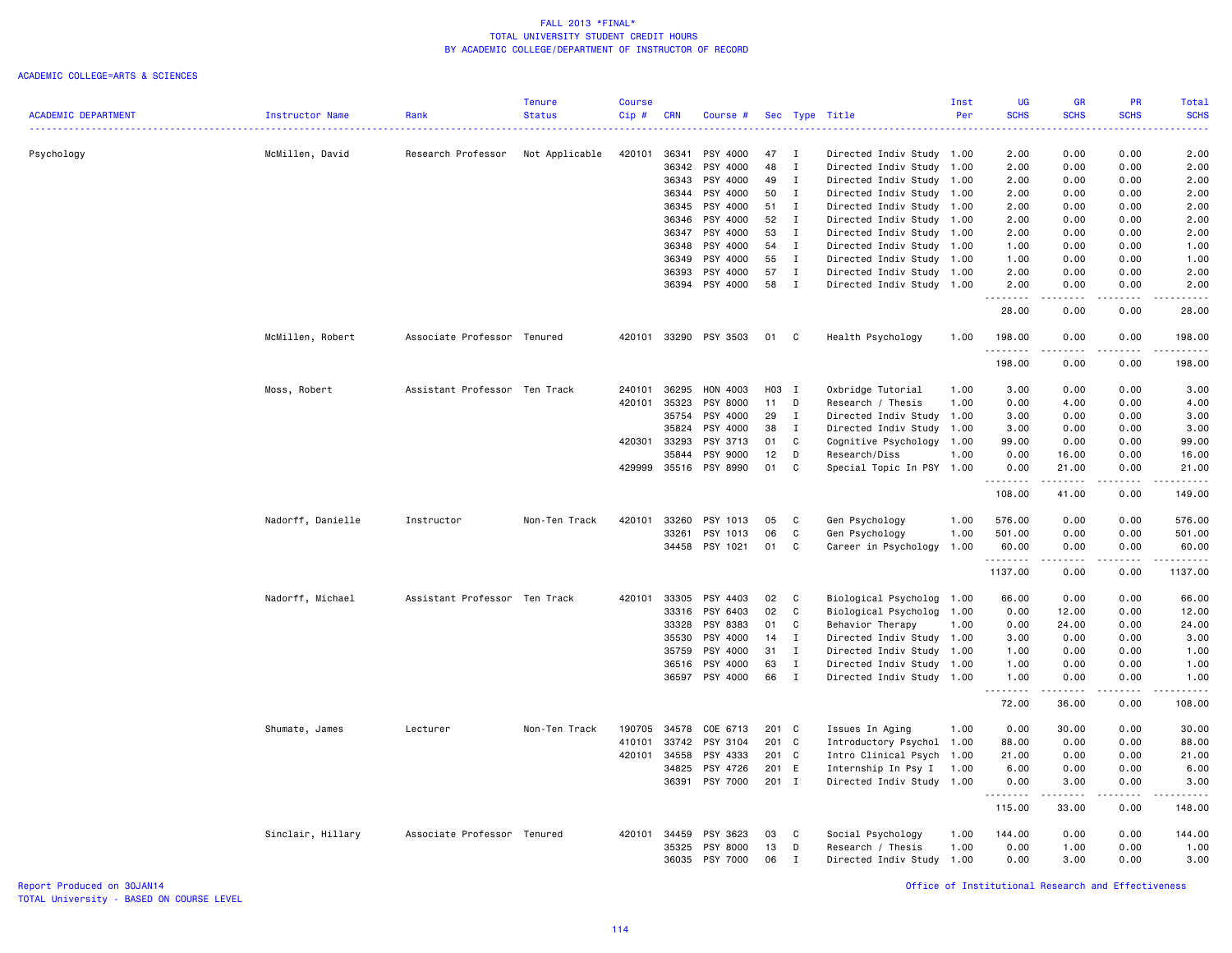|                            |                    |                               | <b>Tenure</b> | <b>Course</b> |                       |                      |          |              |                                            | Inst | UG                  | <b>GR</b>                                                                                                                                                     | PR                           | Total                             |
|----------------------------|--------------------|-------------------------------|---------------|---------------|-----------------------|----------------------|----------|--------------|--------------------------------------------|------|---------------------|---------------------------------------------------------------------------------------------------------------------------------------------------------------|------------------------------|-----------------------------------|
| <b>ACADEMIC DEPARTMENT</b> | Instructor Name    | Rank                          | <b>Status</b> | Cip#          | <b>CRN</b>            | Course #             |          |              | Sec Type Title                             | Per  | <b>SCHS</b>         | <b>SCHS</b>                                                                                                                                                   | <b>SCHS</b>                  | <b>SCHS</b><br>.                  |
| Psychology                 | Sinclair, Hillary  | Associate Professor Tenured   |               | 420101        | 36238                 | PSY 7000             | 07       | $\mathbf{I}$ | Directed Indiv Study 1.00                  |      | 0.00                | 3.00                                                                                                                                                          | 0.00                         | 3.00                              |
|                            |                    |                               |               |               | 36278                 | PSY 7000             | 09       | $\mathbf{I}$ | Directed Indiv Study 1.00                  |      | 0.00                | 3.00                                                                                                                                                          | 0.00                         | 3.00                              |
|                            |                    |                               |               |               | 36515                 | PSY 7000             | 12       | $\mathbf{I}$ | Directed Indiv Study 1.00                  |      | 0.00                | 1.00                                                                                                                                                          | 0.00                         | 1.00                              |
|                            |                    |                               |               | 429999        | 35863                 | PSY 8990             | 02       | C.           | Special Topic In PSY 1.00                  |      | 0.00                | 15.00                                                                                                                                                         | 0.00                         | 15.00                             |
|                            |                    |                               |               |               |                       |                      |          |              |                                            |      | .<br>144.00         | $\frac{1}{2} \left( \frac{1}{2} \right) \left( \frac{1}{2} \right) \left( \frac{1}{2} \right) \left( \frac{1}{2} \right) \left( \frac{1}{2} \right)$<br>26.00 | .<br>0.00                    | .<br>170.00                       |
|                            | Valentine, Michael | Instructor                    | Non-Ten Track | 420101        | 33287                 | PSY 3353             | 01       | C            | Motivation                                 | 1.00 | 135.00              | 0.00                                                                                                                                                          | 0.00                         | 135.00                            |
|                            |                    |                               |               |               | 33288                 | PSY 3413             | 01       | C            | Human Sexual Behavio 1.00                  |      | 204.00              | 0.00                                                                                                                                                          | 0.00                         | 204.00                            |
|                            |                    |                               |               |               | 33289                 | PSY 3413             | 02       | C.           | Human Sexual Behavio                       | 1.00 | 207.00              | 0.00                                                                                                                                                          | 0.00                         | 207.00                            |
|                            |                    |                               |               |               | 33292                 | PSY 3623             | 02       | C            | Social Psychology                          | 1.00 | 237.00              | 0.00                                                                                                                                                          | 0.00                         | 237.00                            |
|                            |                    |                               |               |               |                       | 34056 PSY 3353       | 501 C    |              | Motivation                                 | 1.00 | 78.00               | 0.00                                                                                                                                                          | 0.00                         | 78.00                             |
|                            |                    |                               |               |               |                       |                      |          |              |                                            |      | .<br>861.00         | .<br>0.00                                                                                                                                                     | .<br>0.00                    | .<br>861,00                       |
|                            | Williams, Carrick  | Associate Professor Tenured   |               | 420101        | 33306                 | PSY 4423             | 01       | C            | Sensation/Perception 1.00                  |      | 36.00               | 0.00                                                                                                                                                          | 0.00                         | 36.00                             |
|                            |                    |                               |               |               | 33317                 | PSY 6423             | 01       | C            | Sensation/Perception 1.00                  |      | 0.00                | 9.00                                                                                                                                                          | 0.00                         | 9.00                              |
|                            |                    |                               |               |               | 35821                 | PSY 4000             | 36       | $\mathbf I$  | Directed Indiv Study 1.00                  |      | 3.00                | 0.00                                                                                                                                                          | 0.00                         | 3.00                              |
|                            |                    |                               |               |               | 35823                 | PSY 4000             | 37       | $\mathbf{I}$ | Directed Indiv Study 1.00                  |      | 2.00                | 0.00                                                                                                                                                          | 0.00                         | 2.00                              |
|                            |                    |                               |               |               | 35841                 | PSY 4000             | 39       | $\mathbf I$  | Directed Indiv Study 1.00                  |      | 3.00                | 0.00                                                                                                                                                          | 0.00                         | 3.00                              |
|                            |                    |                               |               |               | 36217                 | PSY 4000             | 40       | $\mathbf{I}$ | Directed Indiv Study 1.00                  |      | 3.00                | 0.00                                                                                                                                                          | 0.00                         | 3.00                              |
|                            |                    |                               |               |               | 36263                 | PSY 7000             | 08       | $\mathbf{I}$ |                                            |      | 0.00                | 2.00                                                                                                                                                          | 0.00                         | 2.00                              |
|                            |                    |                               |               |               |                       |                      |          |              | Directed Indiv Study 1.00                  |      |                     |                                                                                                                                                               |                              |                                   |
|                            |                    |                               |               |               | 36350                 | PSY 4000<br>PSY 7000 | 56       | $\mathbf{I}$ | Directed Indiv Study 1.00                  |      | 3.00                | 0.00                                                                                                                                                          | 0.00                         | 3.00<br>3.00                      |
|                            |                    |                               |               |               | 36445                 |                      | 11       | I            | Directed Indiv Study 1.00                  |      | 0.00                | 3.00                                                                                                                                                          | 0.00                         |                                   |
|                            |                    |                               |               |               | 36446                 | PSY 4000             | 60       | $\mathbf{I}$ | Directed Indiv Study 1.00                  |      | 3.00                | 0.00                                                                                                                                                          | 0.00                         | 3.00                              |
|                            |                    |                               |               |               | 420301 33332<br>35336 | PSY 8731<br>PSY 9000 | 01<br>10 | C<br>D       | Appl Cognitive Rsh S 1.00<br>Research/Diss | 1.00 | 0.00<br>0.00        | 3.00<br>1.00                                                                                                                                                  | 0.00<br>0.00                 | 3.00<br>1.00                      |
|                            |                    |                               |               |               |                       |                      |          |              |                                            |      | .<br>53.00          | $- - - - -$<br>18.00                                                                                                                                          | .<br>0.00                    | $\frac{1}{2}$<br>71.00            |
|                            |                    |                               |               |               |                       |                      |          |              |                                            |      |                     |                                                                                                                                                               |                              |                                   |
|                            | Wilson, Rodney     | Assistant Professor Ten Track |               | 420101        | 34469                 | PSY 3503             | 201 C    |              | Health Psychology                          | 1.00 | 42.00               | 0.00                                                                                                                                                          | 0.00                         | 42.00                             |
|                            |                    |                               |               |               | 36439                 | PSY 4000             | 201 I    |              | Directed Indiv Study 1.00                  |      | 1.00                | 0.00                                                                                                                                                          | 0.00                         | 1.00                              |
|                            |                    |                               |               |               | 36440                 | PSY 4000             | 202 I    |              | Directed Indiv Study 1.00                  |      | 1.00                | 0.00                                                                                                                                                          | 0.00                         | 1.00                              |
|                            |                    |                               |               |               | 36520                 | PSY 4000             | 203 I    |              | Directed Indiv Study 1.00                  |      | 1.00                | 0.00                                                                                                                                                          | 0.00                         | 1.00                              |
|                            |                    |                               |               |               | 36579                 | PSY 4000             | 204 I    |              | Directed Indiv Study 1.00                  |      | 1.00                | 0.00                                                                                                                                                          | 0.00                         | 1.00                              |
|                            |                    |                               |               | 421601        | 34488                 | PSY 4373             | 201 C    |              | Forensic Psychology                        | 1.00 | 75.00               | 0.00                                                                                                                                                          | 0.00                         | 75.00                             |
|                            |                    |                               |               |               | 34489                 | PSY 6373             | 201 C    |              | Forensic Psychology                        | 1.00 | 0.00<br>.           | 6.00                                                                                                                                                          | 0.00<br>$\sim$ $\sim$ $\sim$ | 6.00<br>$\omega$ is $\omega$ in . |
|                            |                    |                               |               |               |                       |                      |          |              |                                            |      | 121.00              | 6.00                                                                                                                                                          | 0.00                         | 127.00                            |
|                            | Winer, Eric        | Assistant Professor Ten Track |               | 420101        | 33324                 | PSY 8323             | 01       | C            | Psychopathology                            | 1.00 | 0.00                | 24.00                                                                                                                                                         | 0.00                         | 24.00                             |
|                            |                    |                               |               |               | 33325                 | PSY 8333             | 01       | C            | Sys Of Psychotherapy 1.00                  |      | 0.00                | 18.00                                                                                                                                                         | 0.00                         | 18.00                             |
|                            |                    |                               |               |               | 35071                 | PSY 4000             | 03       | I            | Directed Indiv Study 1.00                  |      | 3.00                | 0.00                                                                                                                                                          | 0.00                         | 3.00                              |
|                            |                    |                               |               |               | 35679                 | PSY 4000             | 18       | $\mathbf{I}$ | Directed Indiv Study 1.00                  |      | 3.00                | 0.00                                                                                                                                                          | 0.00                         | 3.00                              |
|                            |                    |                               |               |               | 35721                 | PSY 4000             | 19       | $\mathbf{I}$ | Directed Indiv Study 1.00                  |      | 3.00                | 0.00                                                                                                                                                          | 0.00                         | 3.00                              |
|                            |                    |                               |               |               | 35760                 | PSY 4000             | 32       | $\mathbf I$  | Directed Indiv Study 1.00                  |      | 1.00                | 0.00                                                                                                                                                          | 0.00                         | 1.00                              |
|                            |                    |                               |               |               | 35765                 | PSY 4000             | 33       | $\mathbf{I}$ | Directed Indiv Study 1.00                  |      | 3.00                | 0.00                                                                                                                                                          | 0.00                         | 3.00                              |
|                            |                    |                               |               |               | 36549                 | PSY 4000             | 65       | $\mathbf{I}$ | Directed Indiv Study 1.00                  |      | 3.00                | 0.00                                                                                                                                                          | 0.00                         | 3.00                              |
|                            |                    |                               |               |               | 36612                 | PSY 4000             | 67       | $\mathbf I$  | Directed Indiv Study 1.00                  |      | 3.00                | 0.00                                                                                                                                                          | 0.00                         | 3.00                              |
|                            |                    |                               |               | 420301        | 35337                 | PSY 9000             | 11       | D            | Research/Diss                              | 1.00 | 0.00                | 3.00                                                                                                                                                          | 0.00                         | 3.00                              |
|                            |                    |                               |               |               |                       |                      |          |              |                                            |      | . <b>.</b><br>19.00 | $- - - - -$<br>45.00                                                                                                                                          | $\frac{1}{2}$<br>0.00        | -----<br>64.00                    |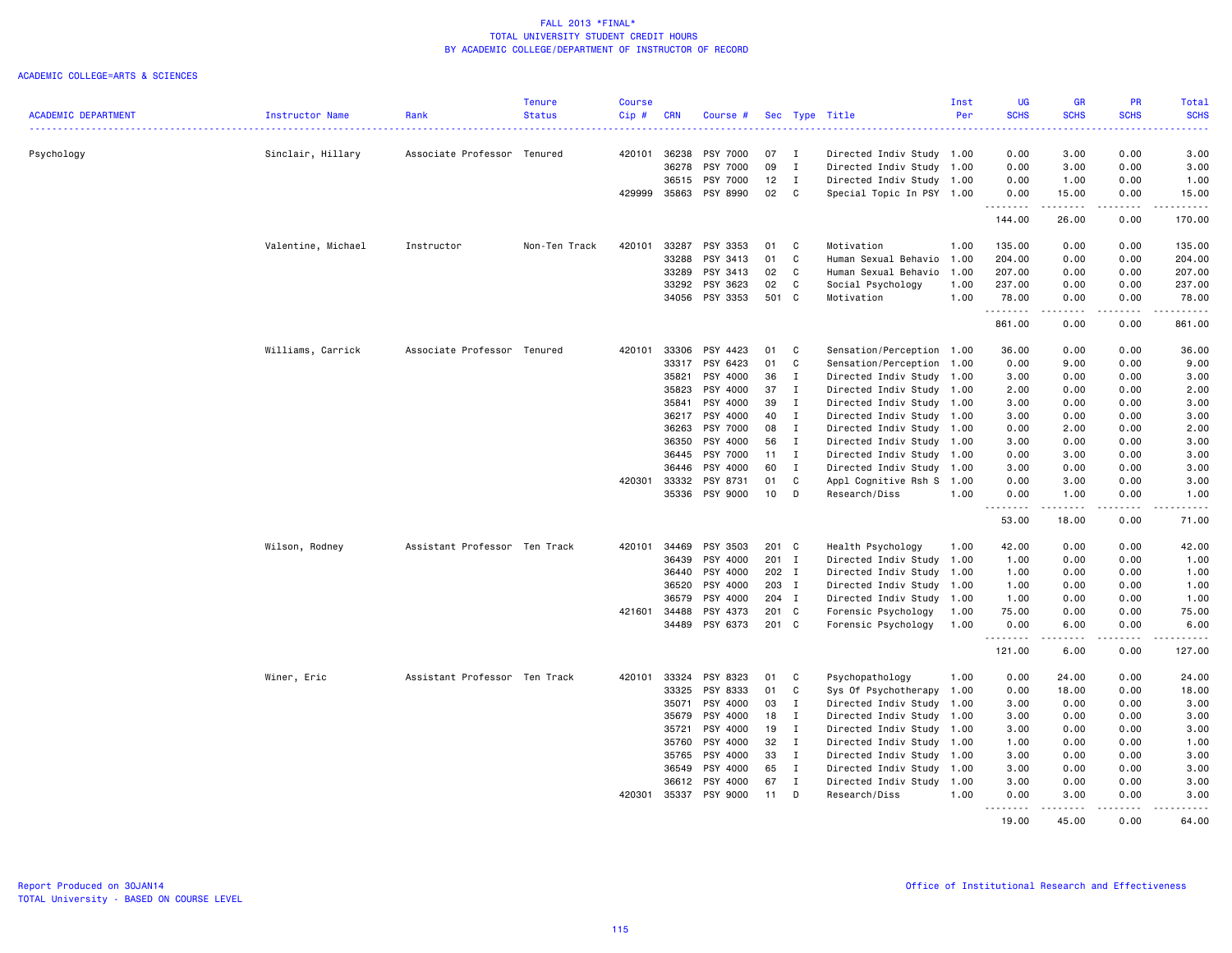### ACADEMIC COLLEGE=ARTS & SCIENCES

| ACADEMIC DEPARTMENT          | Instructor Name | Rank | Tenure<br>Status | Course | Cip # CRN Course # Sec Type Title |  | Per | <b>SCHS</b> | <b>GR</b><br><b>SCHS</b> | <b>PR</b><br><b>SCHS</b> | Total<br><b>SCHS</b> |
|------------------------------|-----------------|------|------------------|--------|-----------------------------------|--|-----|-------------|--------------------------|--------------------------|----------------------|
| ============================ |                 |      |                  |        |                                   |  |     |             |                          |                          | ==========           |

Psychology 9723.00 412.00 0.00 10135.00

======================================== ======== ======== ======== ==========

TOTAL University - BASED ON COURSE LEVEL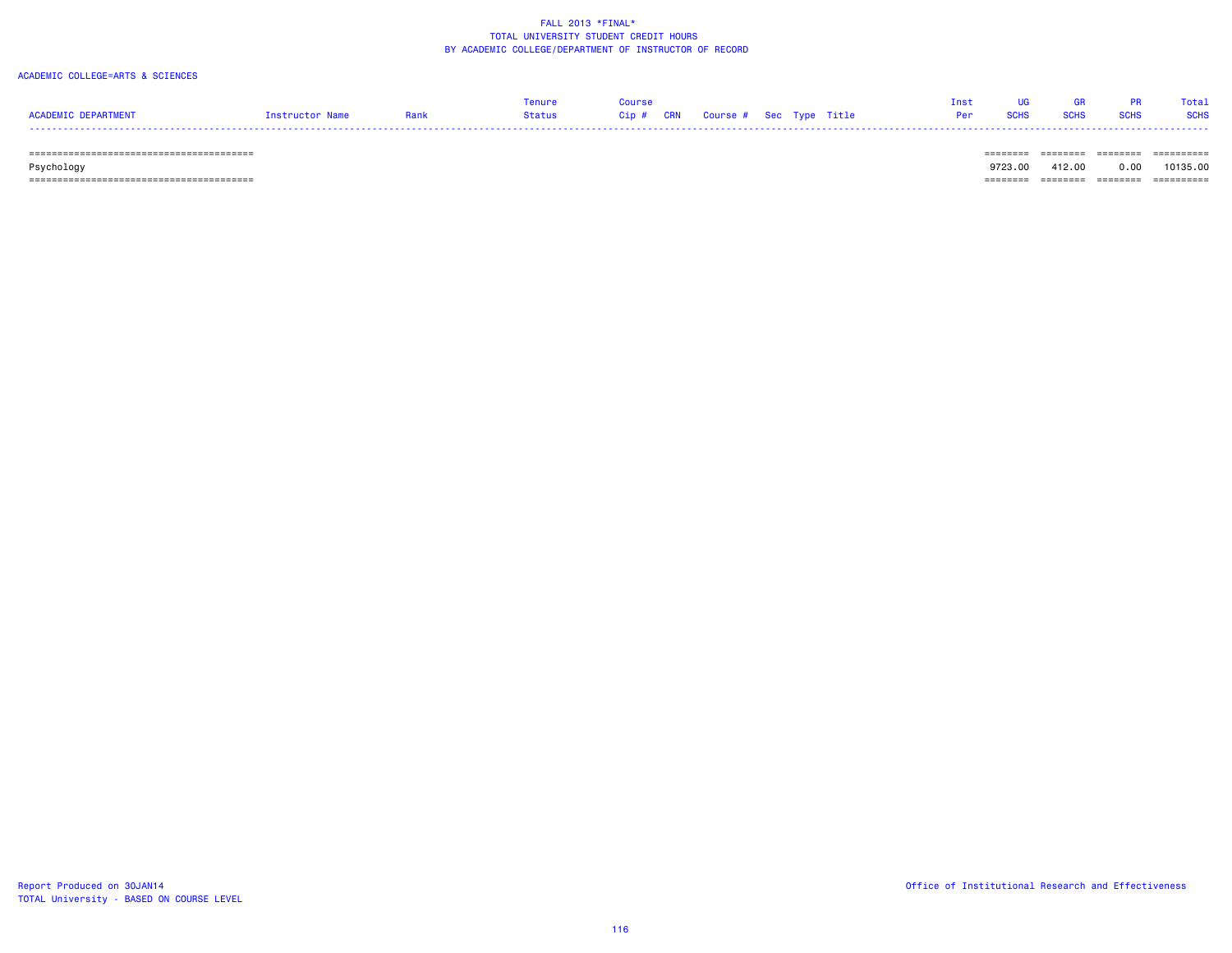|                            |                   |                                   | <b>Tenure</b>  | <b>Course</b> |            |                      |         |    |                           | Inst | <b>UG</b>                                          | <b>GR</b>                                                                                                                                                     | PR                                                                                                                                                               | Total       |
|----------------------------|-------------------|-----------------------------------|----------------|---------------|------------|----------------------|---------|----|---------------------------|------|----------------------------------------------------|---------------------------------------------------------------------------------------------------------------------------------------------------------------|------------------------------------------------------------------------------------------------------------------------------------------------------------------|-------------|
| <b>ACADEMIC DEPARTMENT</b> | Instructor Name   | Rank                              | <b>Status</b>  | Cip#          | <b>CRN</b> | Course #             |         |    | Sec Type Title            | Per  | <b>SCHS</b>                                        | <b>SCHS</b><br><b>.</b>                                                                                                                                       | <b>SCHS</b>                                                                                                                                                      | <b>SCHS</b> |
| Sociology                  |                   | Grad Teach Assist                 | Not Applicable | 050207        |            | 30189 AN 1173        | 01      | C. | Intro Gender Studies      | 1.00 | 9.00                                               | 0.00                                                                                                                                                          | 0.00                                                                                                                                                             | 9.00        |
|                            | Baker, Ashley     |                                   |                |               | 32165      | GS 1173              | 01      | C  | Introduction to Gend      | 1.00 | 72.00                                              | 0.00                                                                                                                                                          | 0.00                                                                                                                                                             | 72.00       |
|                            |                   |                                   |                |               |            | 33388 SO 1173        | 01      | C  | Intro Gender Studies      | 1.00 | 36.00                                              | 0.00                                                                                                                                                          | 0.00                                                                                                                                                             | 36.00       |
|                            |                   |                                   |                |               |            |                      |         |    |                           |      | .                                                  | $- - -$                                                                                                                                                       |                                                                                                                                                                  |             |
|                            |                   |                                   |                |               |            |                      |         |    |                           |      | 117.00                                             | 0.00                                                                                                                                                          | 0.00                                                                                                                                                             | 117.00      |
|                            | Barranco, Raymond | Assistant Professor Ten Track     |                | 450401        | 31006      | CRM 4233             | 01      | C  | Juvenile Delinquency      | 1.00 | 96.00                                              | 0.00                                                                                                                                                          | 0.00                                                                                                                                                             | 96.00       |
|                            |                   |                                   |                | 451101        | 33407      | SO 3313              | 01      | C  | Deviant Behavior          | 1.00 | 111.00                                             | 0.00                                                                                                                                                          | 0.00                                                                                                                                                             | 111.00      |
|                            |                   |                                   |                |               | 33411      | SO 4233              | 01      | C  | Juvenile Delinquency 1.00 |      | 24.00                                              | 0.00                                                                                                                                                          | 0.00                                                                                                                                                             | 24.00       |
|                            |                   |                                   |                |               |            | 34369 SO 6233        | 01      | C  | Juvenile Delinquency 1.00 |      | 0.00<br>.                                          | 12.00<br>.                                                                                                                                                    | 0.00<br>$\mathcal{L}^{\mathcal{L}}\mathcal{L}^{\mathcal{L}}\mathcal{L}^{\mathcal{L}}\mathcal{L}^{\mathcal{L}}\mathcal{L}^{\mathcal{L}}\mathcal{L}^{\mathcal{L}}$ | 12.00       |
|                            |                   |                                   |                |               |            |                      |         |    |                           |      | 231.00                                             | 12.00                                                                                                                                                         | 0.00                                                                                                                                                             | 243.00      |
|                            | Boyd, Robert      | Professor                         | Tenured        | 050201        |            | 30005 AAS 2203       | 01      | C  | Racial Minorities         | 1.00 | 48.00                                              | 0.00                                                                                                                                                          | 0.00                                                                                                                                                             | 48.00       |
|                            |                   |                                   |                | 450201        | 30197      | AN 2203              | 01      | C  | Racial Minorities         | 1.00 | 21.00                                              | 0.00                                                                                                                                                          | 0.00                                                                                                                                                             | 21.00       |
|                            |                   |                                   |                |               | 33400      | SO 2203              | 01      | C. | Racial Minorities         | 1.00 | 69.00                                              | 0.00                                                                                                                                                          | 0.00                                                                                                                                                             | 69.00       |
|                            |                   |                                   |                |               |            | 451101 36172 SO 9000 | 06      | D  | Research / Diss           | 1.00 | 0.00<br>.                                          | 14.00<br>.                                                                                                                                                    | 0.00<br>$\frac{1}{2} \left( \frac{1}{2} \right) \left( \frac{1}{2} \right) \left( \frac{1}{2} \right) \left( \frac{1}{2} \right) \left( \frac{1}{2} \right)$     | 14.00       |
|                            |                   |                                   |                |               |            |                      |         |    |                           |      | 138.00                                             | 14.00                                                                                                                                                         | 0.00                                                                                                                                                             | 152.00      |
|                            | Boydstun, Jamie   | Lecturer                          | Non-Ten Track  | 451101        |            | 33377 SO 1003        | 09      | C  | Intro To Sociology        | 1.00 | 195.00                                             | 0.00                                                                                                                                                          | 0.00                                                                                                                                                             | 195.00      |
|                            |                   |                                   |                |               | 33378      | SO 1003              | 10      | C  | Intro To Sociology        | 1.00 | 135.00                                             | 0.00                                                                                                                                                          | 0.00                                                                                                                                                             | 135.00      |
|                            |                   |                                   |                |               |            | 33380 SO 1003        | 12      | C  | Intro To Sociology        | 1.00 | 198.00<br>.                                        | 0.00<br>-----                                                                                                                                                 | 0.00<br>$\mathcal{L}^{\mathcal{L}}\mathcal{L}^{\mathcal{L}}\mathcal{L}^{\mathcal{L}}\mathcal{L}^{\mathcal{L}}\mathcal{L}^{\mathcal{L}}\mathcal{L}^{\mathcal{L}}$ | 198.00<br>. |
|                            |                   |                                   |                |               |            |                      |         |    |                           |      | 528.00                                             | 0.00                                                                                                                                                          | 0.00                                                                                                                                                             | 528.00      |
|                            | Carr, Rhonda      | Assistant Professor Non-Ten Track |                | 440701        |            | 33769 SW 2303        | 201 C   |    | Welfare Policy I          | 1.00 | 66.00                                              | 0.00                                                                                                                                                          | 0.00                                                                                                                                                             | 66.00       |
|                            |                   |                                   |                |               | 33770      | SW 2313              | 201 C   |    | Int Soc Work/Soc Wel      | 1.00 | 69.00                                              | 0.00                                                                                                                                                          | 0.00                                                                                                                                                             | 69.00       |
|                            |                   |                                   |                |               | 33776      | SW 4713              | 201 S   |    | Sen Sem Social Work       | 0.49 | 35.28                                              | 0.00                                                                                                                                                          | 0.00                                                                                                                                                             | 35.28       |
|                            |                   |                                   |                |               |            | 34548 SW 4643        | 201 C   |    | S W Services in Scho      | 1.00 | 39.00<br>.                                         | 0.00<br>.                                                                                                                                                     | 0.00<br>$\frac{1}{2}$                                                                                                                                            | 39.00       |
|                            |                   |                                   |                |               |            |                      |         |    |                           |      | 209.28                                             | 0.00                                                                                                                                                          | 0.00                                                                                                                                                             | 209.28      |
|                            | Cheek, Jennifer   | Grad Teach Assist                 | Not Applicable | 451101        |            | 33372 SO 1003        | 03      | C  | Intro To Sociology        | 1.00 | 204.00                                             | 0.00                                                                                                                                                          | 0.00                                                                                                                                                             | 204.00      |
|                            |                   |                                   |                |               |            |                      |         |    |                           |      | .<br>204.00                                        | 0.00                                                                                                                                                          | 0.00                                                                                                                                                             | 204.00      |
|                            | Chi, Guangqing    | Associate Professor Ten Track     |                | 451101        | 33415      | SO 4703              | 01      | C  | Population Problems       | 1.00 | 48.00                                              | 0.00                                                                                                                                                          | 0.00                                                                                                                                                             | 48.00       |
|                            |                   |                                   |                |               | 33421      | SO 6703              | 01      | C  | Population Problems       | 1.00 | 0.00                                               | 15.00                                                                                                                                                         | 0.00                                                                                                                                                             | 15.00       |
|                            |                   |                                   |                |               |            | 35958 SO 9000        | 05      | D  | Research / Diss           | 1.00 | 0.00                                               | 6.00                                                                                                                                                          | 0.00<br>$- - - - -$                                                                                                                                              | 6.00<br>.   |
|                            |                   |                                   |                |               |            |                      |         |    |                           |      | .<br>48.00                                         | $\frac{1}{2} \left( \frac{1}{2} \right) \left( \frac{1}{2} \right) \left( \frac{1}{2} \right) \left( \frac{1}{2} \right) \left( \frac{1}{2} \right)$<br>21.00 | 0.00                                                                                                                                                             | 69.00       |
|                            | Cook, Amanda      | Lecturer                          | Non-Ten Track  | 450401        |            | 33628 CRM 3603       | 201 C   |    | Criminological Theor      | 1.00 | 84.00                                              | 0.00                                                                                                                                                          | 0.00                                                                                                                                                             | 84.00       |
|                            |                   |                                   |                |               | 33629      | CRM 4243             | 201 C   |    | Drugs, Crime and Con      | 1.00 | 69.00                                              | 0.00                                                                                                                                                          | 0.00                                                                                                                                                             | 69.00       |
|                            |                   |                                   |                |               |            | 33762 SO 4243        | 201 C   |    | Drugs, Crime and Con      | 1.00 | 6.00                                               | 0.00                                                                                                                                                          | 0.00                                                                                                                                                             | 6.00        |
|                            |                   |                                   |                |               | 34506      | CRM 1003             | 201 C   |    | Crime & Justice in A      | 1.00 | 60.00                                              | 0.00                                                                                                                                                          | 0.00                                                                                                                                                             | 60.00       |
|                            |                   |                                   |                |               | 36412      | CRM 4803             | $201$ C |    | Senior Sem in Crimin      | 1.00 | 3.00                                               | 0.00                                                                                                                                                          | 0.00                                                                                                                                                             | 3.00        |
|                            |                   |                                   |                | 451101        | 33761      | SO 3603              | 201 C   |    | Criminological Theor      | 1.00 | 3.00                                               | 0.00                                                                                                                                                          | 0.00                                                                                                                                                             | 3.00        |
|                            |                   |                                   |                |               |            | 34555 SO 4803        | 201     | C  | Social Research Prac      | 1.00 | 24.00                                              | 0.00                                                                                                                                                          | 0.00                                                                                                                                                             | 24.00       |
|                            |                   |                                   |                |               |            | 36185 SO 3213        | 201 C   |    | Intr To Social Res        | 1.00 | 6.00<br>-----                                      | 0.00<br>$- - - -$                                                                                                                                             | 0.00                                                                                                                                                             | 6.00        |
|                            |                   |                                   |                |               |            |                      |         |    |                           |      | 255.00                                             | 0.00                                                                                                                                                          | 0.00                                                                                                                                                             | 255.00      |
|                            | Cossman, Jeralynn | Professor                         | Tenured        |               |            | 451101 34365 SO 4423 | 01      | C  | Health and Society        | 1.00 | 45.00                                              | 0.00                                                                                                                                                          | 0.00                                                                                                                                                             | 45.00       |
| Report Produced on 30JAN14 |                   |                                   |                |               |            |                      |         |    |                           |      | Office of Institutional Research and Effectiveness |                                                                                                                                                               |                                                                                                                                                                  |             |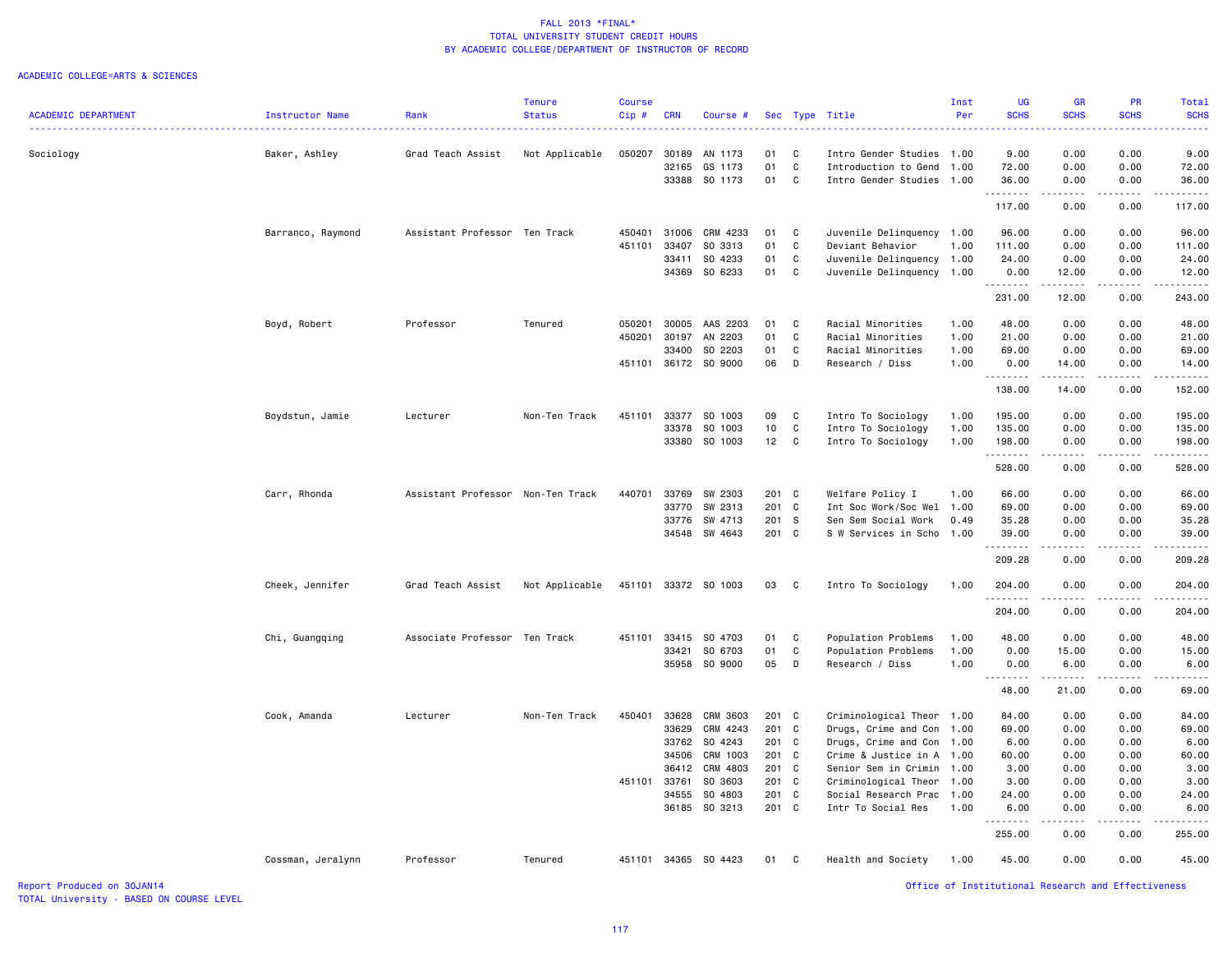### ACADEMIC COLLEGE=ARTS & SCIENCES

| <b>ACADEMIC DEPARTMENT</b> | Instructor Name     | Rank                          | <b>Tenure</b><br><b>Status</b> | <b>Course</b><br>Cip# | <b>CRN</b>   | Course #                 |          |              | Sec Type Title            | Inst<br>Per | <b>UG</b><br><b>SCHS</b> | <b>GR</b><br><b>SCHS</b> | PR<br><b>SCHS</b> | Total<br><b>SCHS</b>   |
|----------------------------|---------------------|-------------------------------|--------------------------------|-----------------------|--------------|--------------------------|----------|--------------|---------------------------|-------------|--------------------------|--------------------------|-------------------|------------------------|
| Sociology                  | Cossman, Jeralynn   | Professor                     | Tenured                        |                       |              | 451101 34366 SO 6423     | 01       | C            | Health and Society        | 1.00        | 0.00                     | 21.00                    | 0.00              | 21.00                  |
|                            |                     |                               |                                |                       |              | 35419 SO 9000            | 03       | D            | Research / Diss           | 1.00        | 0.00<br>.                | 14.00                    | 0.00              | 14.00                  |
|                            | Dunaway, R. Gregory | Non-Faculty                   | Tenured                        |                       |              | 451101 36222 SO 9000     | 07       | D            | Research / Diss           | 1.00        | 45.00<br>0.00            | 35.00<br>8.00            | 0.00<br>0.00      | 80.00<br>8.00          |
|                            |                     |                               |                                |                       |              |                          |          |              |                           |             | 0.00                     | 8.00                     | 0.00              | 8.00                   |
|                            | Evans, David        | Grad Teach Assist             | Not Applicable                 | 451101                | 33376        | SO 1003<br>33379 SO 1003 | 08<br>11 | C<br>C       | Intro To Sociology        | 1.00        | 237.00                   | 0.00                     | 0.00              | 237.00                 |
|                            |                     |                               |                                |                       |              |                          |          |              | Intro To Sociology        | 1.00        | 192.00                   | 0.00                     | 0.00              | 192.00                 |
|                            | Gochanour, Amanda   | Lecturer                      | Non-Ten Track                  |                       |              | 451101 34361 SO 3213     | 02       | $\mathbf{C}$ | Intr To Social Res        | 1.00        | 429.00<br>69.00          | 0.00<br>0.00             | 0.00<br>0.00      | 429.00<br>69.00        |
|                            |                     |                               |                                |                       |              |                          |          |              |                           |             | 69.00                    | 0.00                     | 0.00              | 69.00                  |
|                            | Haynes, Stacy       | Assistant Professor Ten Track |                                |                       | 450401 31002 | CRM 3103                 | 01       | C            | Contemp Issues in CJ      | 1.00        | 141.00                   | 0.00                     | 0.00              | 141.00                 |
|                            |                     |                               |                                |                       | 34341        | CRM 4803                 | 01       | C            | Senior Sem in Crimin      | 1.00        | 57.00                    | 0.00                     | 0.00              | 57.00                  |
|                            |                     |                               |                                | 451101 35651          |              | SO 8000                  | 05       | D            | Research / Thesis         | 1.00        | 0.00                     | 8.00                     | 0.00              | 8.00                   |
|                            |                     |                               |                                |                       | 36388        | SO 9000                  | 08       | D            | Research / Diss           | 1.00        | 0.00<br>.                | 4.00<br>.                | 0.00<br>.         | 4.00                   |
|                            |                     |                               |                                |                       |              |                          |          |              |                           |             | 198.00                   | 12.00                    | 0.00              | 210.00                 |
|                            | Hunter, Frederick   | Lecturer                      | Non-Ten Track                  | 451101                | 33390        | SO 1203                  | 02       | C            | Marriage & Family         | 1.00        | 198.00                   | 0.00                     | 0.00              | 198.00                 |
|                            |                     |                               |                                |                       | 33397        | SO 1203                  | 09       | C            | Marriage & Family         | 1.00        | 219.00                   | 0.00                     | 0.00              | 219.00                 |
|                            |                     |                               |                                |                       |              | 34072 SO 1003            | 501 C    |              | Intro To Sociology        | 1.00        | 72.00<br>.               | 0.00<br>.                | 0.00<br>.         | 72.00<br>$- - - - - -$ |
|                            |                     |                               |                                |                       |              |                          |          |              |                           |             | 489.00                   | 0.00                     | 0.00              | 489.00                 |
|                            | Husain, Jonelle     | Lecturer                      | Non-Ten Track                  | 451101                | 33370        | SO 1003                  | 01       | C            | Intro To Sociology        | 1.00        | 321.00                   | 0.00                     | 0.00              | 321.00                 |
|                            |                     |                               |                                |                       | 33371        | SO 1003                  | 02       | C            | Intro To Sociology        | 1.00        | 228.00                   | 0.00                     | 0.00              | 228.00                 |
|                            |                     |                               |                                |                       | 33373        | SO 1003                  | 04       | C            | Intro To Sociology        | 1.00        | 282.00                   | 0.00                     | 0.00              | 282.00                 |
|                            |                     |                               |                                |                       | 33374        | SO 1003                  | 05       | C            | Intro To Sociology        | 1.00        | 234.00                   | 0.00                     | 0.00              | 234.00                 |
|                            |                     |                               |                                |                       |              | 34799 SO 1203            | 501 C    |              | Marriage & Family         | 1.00        | 60.00<br>.               | 0.00<br>.                | 0.00<br>.         | 60.00<br>.             |
|                            |                     |                               |                                |                       |              |                          |          |              |                           |             | 1125.00                  | 0.00                     | 0.00              | 1125.00                |
|                            | Irizarry, Yasmiyn   | Assistant Professor Ten Track |                                | 451101                | 33425        | SO 8284                  | 01       | B            | Grad Soc Stat II          | 1.00        | 0.00                     | 24.00                    | 0.00              | 24.00                  |
|                            |                     |                               |                                |                       | 35901        | SO 8000                  | 06       | D            | Research / Thesis         | 1.00        | 0.00<br>.                | 3.00<br>.                | 0.00<br>.         | 3.00<br>.              |
|                            |                     |                               |                                |                       |              |                          |          |              |                           |             | 0.00                     | 27.00                    | 0.00              | 27.00                  |
|                            | Johnson, Jada       | Instructor                    | Non-Ten Track                  | 440701                | 33482        | SW 4623                  | 01       | C            | Sw With The Aged          | 1.00        | 36.00                    | 0.00                     | 0.00              | 36.00                  |
|                            |                     |                               |                                |                       | 33483        | SW 4713                  | 01       | s            | Sen Sem Social Work       | 1.00        | 48.00                    | 0.00                     | 0.00              | 48.00                  |
|                            |                     |                               |                                |                       | 33484        | SW 4916                  | 01       | E            | Sw Fld Prac/Sem I         | 1.00        | 30.00                    | 0.00                     | 0.00              | 30.00                  |
|                            |                     |                               |                                |                       | 33485        | SW 4926                  | 01       | E            | Sw Fld Prac/Sem II        | 1.00        | 30.00                    | 0.00                     | 0.00              | 30.00                  |
|                            |                     |                               |                                |                       | 35895        | SW 4000                  | 01       | $\mathbf{I}$ | Directed Indiv Study      | 1.00        | 3.00                     | 0.00                     | 0.00              | 3.00                   |
|                            |                     |                               |                                |                       | 35937        | SW 4000                  | 02       | $\mathbf{I}$ | Directed Indiv Study      | 1.00        | 1.00                     | 0.00                     | 0.00              | 1.00                   |
|                            |                     |                               |                                |                       | 36159        | SW 4000                  | 03       | $\mathbf{I}$ | Directed Indiv Study      | 1.00        | 1.00                     | 0.00                     | 0.00              | 1.00                   |
|                            |                     |                               |                                |                       |              |                          |          |              |                           |             | 149.00                   | 0.00                     | 0.00              | 149.00                 |
|                            | Keith, Shelley      | Assistant Professor Ten Track |                                |                       |              | 450401 31005 CRM 3603    | 01       | $\mathbf{C}$ | Criminological Theor 1.00 |             | 75.00                    | 0.00                     | 0.00              | 75.00                  |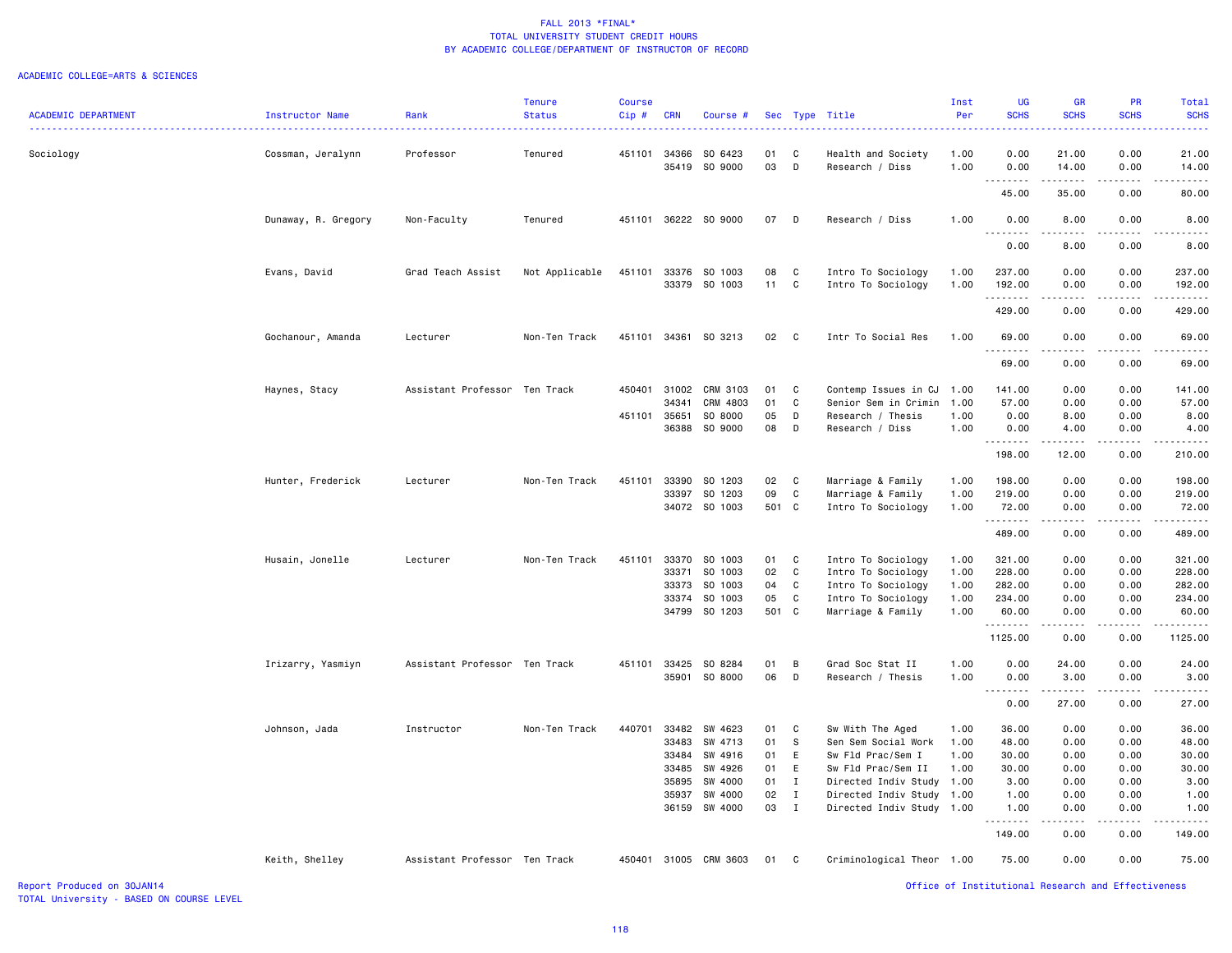|                            |                 |                                   | <b>Tenure</b>  | <b>Course</b> |            |               |       |              |                           | Inst | <b>UG</b>                         | GR                    | <b>PR</b>             | <b>Total</b>                                                                                                                                                                             |
|----------------------------|-----------------|-----------------------------------|----------------|---------------|------------|---------------|-------|--------------|---------------------------|------|-----------------------------------|-----------------------|-----------------------|------------------------------------------------------------------------------------------------------------------------------------------------------------------------------------------|
| <b>ACADEMIC DEPARTMENT</b> | Instructor Name | Rank                              | <b>Status</b>  | $Cip$ #       | <b>CRN</b> | Course #      |       |              | Sec Type Title            | Per  | <b>SCHS</b>                       | <b>SCHS</b>           | <b>SCHS</b>           | <b>SCHS</b><br>$\frac{1}{2} \left( \frac{1}{2} \right) \left( \frac{1}{2} \right) \left( \frac{1}{2} \right) \left( \frac{1}{2} \right)$                                                 |
| Sociology                  | Keith, Shelley  | Assistant Professor Ten Track     |                | 451101        | 34363      | SO 3013       | 01    | C            | Soc & The Indiv           | 1.00 | 69.00                             | 0.00                  | 0.00                  | 69.00                                                                                                                                                                                    |
|                            |                 |                                   |                |               | 36535      | SO 8000       | 07    | D            | Research / Thesis         | 1.00 | 0.00<br>.                         | 2.00<br>.             | 0.00<br>.             | 2.00<br>.                                                                                                                                                                                |
|                            |                 |                                   |                |               |            |               |       |              |                           |      | 144.00                            | 2.00                  | 0.00                  | 146.00                                                                                                                                                                                   |
|                            | Kelly, Kimberly | Assistant Professor Ten Track     |                | 451101        | 33405      | SO 3103       | 01    | C            | Social Theory I           | 1.00 | 48.00                             | 0.00                  | 0.00                  | 48.00                                                                                                                                                                                    |
|                            |                 |                                   |                |               | 33423      | SO 8103       | 01    | <b>S</b>     | Gr Social Theory I        | 1.00 | 0.00                              | 27.00                 | 0.00                  | 27.00                                                                                                                                                                                    |
|                            |                 |                                   |                |               | 35417      | SO 8000       | 03    | D            | Research / Thesis         | 1.00 | 0.00                              | 3.00                  | 0.00                  | 3.00                                                                                                                                                                                     |
|                            |                 |                                   |                |               | 35418      | SO 9000       | 02    | D            | Research / Diss           | 1.00 | 0.00                              | 15.00                 | 0.00                  | 15.00                                                                                                                                                                                    |
|                            |                 |                                   |                |               | 36053      | SO 7000       | 03    | $\mathbf{I}$ | Directed Indiv Study 1.00 |      | 0.00<br>.<br>$\sim$ $\sim$ $\sim$ | 3.00<br>------        | 0.00<br>.             | 3.00<br>.                                                                                                                                                                                |
|                            |                 |                                   |                |               |            |               |       |              |                           |      | 48.00                             | 48.00                 | 0.00                  | 96.00                                                                                                                                                                                    |
|                            | Lane, Shannon   | Instructor                        | Non-Ten Track  | 050201        | 30006      | AAS 2203      | 02    | C            | Racial Minorities         | 1.00 | 75.00                             | 0.00                  | 0.00                  | 75.00                                                                                                                                                                                    |
|                            |                 |                                   |                | 450201        | 30198      | AN 2203       | 02    | C            | Racial Minorities         | 1.00 | 21.00                             | 0.00                  | 0.00                  | 21.00                                                                                                                                                                                    |
|                            |                 |                                   |                |               | 33401      | SO 2203       | 02    | C            | Racial Minorities         | 1.00 | 78.00                             | 0.00                  | 0.00                  | 78.00                                                                                                                                                                                    |
|                            |                 |                                   |                | 451101 33417  |            | SO 4803       | 01    | C            | Social Research Prac 1.00 |      | 87.00                             | 0.00                  | 0.00                  | 87.00                                                                                                                                                                                    |
|                            |                 |                                   |                |               | 34362      | SO 4803       | 02    | C            | Social Research Prac      | 1.00 | 36.00<br>.                        | 0.00<br>$\frac{1}{2}$ | 0.00<br>$\frac{1}{2}$ | 36.00<br>.                                                                                                                                                                               |
|                            |                 |                                   |                |               |            |               |       |              |                           |      | 297.00                            | 0.00                  | 0.00                  | 297.00                                                                                                                                                                                   |
|                            | Lay, David      | Lecturer                          | Non-Ten Track  | 451101        | 33383      | SO 1103       | 01    | C            | Contemp Social Prob       | 1.00 | 186.00                            | 0.00                  | 0.00                  | 186.00                                                                                                                                                                                   |
|                            |                 |                                   |                |               | 33384      | SO 1103       | 02    | $\mathtt{C}$ | Contemp Social Prob       | 1.00 | 165.00                            | 0.00                  | 0.00                  | 165.00                                                                                                                                                                                   |
|                            |                 |                                   |                |               | 33385      | SO 1103       | 03    | C            | Contemp Social Prob       | 1.00 | 174.00                            | 0.00                  | 0.00                  | 174.00                                                                                                                                                                                   |
|                            |                 |                                   |                |               | 33387      | SO 1103       | 05    | C            | Contemp Social Prob       | 1.00 | 219.00<br>.                       | 0.00<br>.             | 0.00<br>.             | 219.00<br>$- - - - - - -$                                                                                                                                                                |
|                            |                 |                                   |                |               |            |               |       |              |                           |      | 744.00                            | 0.00                  | 0.00                  | 744.00                                                                                                                                                                                   |
|                            | May, David      | Associate Professor Tenured       |                | 450401        | 31004      | CRM 3503      | 01    | C            | Violence in the US        | 1.00 | 114.00                            | 0.00                  | 0.00                  | 114.00                                                                                                                                                                                   |
|                            |                 |                                   |                |               | 36119      | CRM 4000      | 01    | $\mathbf{I}$ | Directed Indiv Study 1.00 |      | 3.00                              | 0.00                  | 0.00                  | 3.00                                                                                                                                                                                     |
|                            |                 |                                   |                |               | 36156      | CRM 4000      | 02    | $\mathbf{I}$ | Directed Indiv Study 1.00 |      | 3.00                              | 0.00                  | 0.00                  | 3.00                                                                                                                                                                                     |
|                            |                 |                                   |                |               | 36603      | CRM 4000      | 03    | $\mathbf{I}$ | Directed Indiv Study 1.00 |      | 3.00                              | 0.00                  | 0.00                  | 3.00                                                                                                                                                                                     |
|                            |                 |                                   |                | 451101        | 33409      | SO 3503       | 01    | C            | Violence In The U.S. 1.00 |      | 30.00                             | 0.00                  | 0.00                  | 30.00                                                                                                                                                                                    |
|                            |                 |                                   |                |               | 35446      | SO 8000       | 04    | D            | Research / Thesis         | 1.00 | 0.00                              | 2.00                  | 0.00                  | 2.00                                                                                                                                                                                     |
|                            |                 |                                   |                |               | 35447      | SO 9000       | 04    | D            | Research / Diss           | 1.00 | 0.00                              | 3.00                  | 0.00                  | 3.00                                                                                                                                                                                     |
|                            |                 |                                   |                |               |            | 36652 SO 4000 | 01    | $\mathbf{I}$ | Directed Indiv Study 1.00 |      | 1.00<br>.                         | 0.00<br>-----         | 0.00<br>.             | 1.00<br>.                                                                                                                                                                                |
|                            |                 |                                   |                |               |            |               |       |              |                           |      | 154.00                            | 5.00                  | 0.00                  | 159.00                                                                                                                                                                                   |
|                            | McKee, Colleen  | Non-Faculty                       | Not Applicable | 450201        | 34075      | SO 4173       | 501 C |              | Environment-Society       | 1.00 | 69.00                             | 0.00                  | 0.00                  | 69.00                                                                                                                                                                                    |
|                            |                 |                                   |                | 451101        |            | 34074 SO 3313 | 501 C |              | Deviant Behavior          | 1.00 | 51.00                             | 0.00                  | 0.00                  | 51.00<br>.                                                                                                                                                                               |
|                            |                 |                                   |                |               |            |               |       |              |                           |      | .<br>120.00                       | 0.00                  | 0.00                  | 120.00                                                                                                                                                                                   |
|                            | McKinley, Kenya | Assistant Professor Non-Ten Track |                | 440701        | 33474      | SW 2313       | 02    | C            | Int Soc Work/Soc Wel 1.00 |      | 75.00                             | 0.00                  | 0.00                  | 75.00                                                                                                                                                                                    |
|                            |                 |                                   |                |               | 33475      | SW 3003       | 01    | C            | Populations at-risk       | 1.00 | 120.00                            | 0.00                  | 0.00                  | 120.00                                                                                                                                                                                   |
|                            |                 |                                   |                |               |            | 33480 SW 3533 | 01    | $\mathtt{C}$ | Soc Work w/Commun &       | 1.00 | 54.00<br>.                        | 0.00<br>.             | 0.00<br>.             | 54.00<br>$\frac{1}{2} \left( \frac{1}{2} \right) \left( \frac{1}{2} \right) \left( \frac{1}{2} \right) \left( \frac{1}{2} \right) \left( \frac{1}{2} \right) \left( \frac{1}{2} \right)$ |
|                            |                 |                                   |                |               |            |               |       |              |                           |      | 249.00                            | 0.00                  | 0.00                  | 249.00                                                                                                                                                                                   |
|                            | Netadj, Mehrzad | Instructor                        | Non-Ten Track  | 451101        | 33391      | SO 1203       | 03    | $\mathtt{C}$ | Marriage & Family         | 1.00 | 222.00                            | 0.00                  | 0.00                  | 222.00                                                                                                                                                                                   |
|                            |                 |                                   |                |               | 33394      | SO 1203       | 06    | C            | Marriage & Family         | 1.00 | 144.00                            | 0.00                  | 0.00                  | 144.00                                                                                                                                                                                   |
|                            |                 |                                   |                |               | 33395      | SO 1203       | 07    | C            | Marriage & Family         | 1.00 | 171.00                            | 0.00                  | 0.00                  | 171.00                                                                                                                                                                                   |
|                            |                 |                                   |                |               | 33396      | SO 1203       | 08    | C            | Marriage & Family         | 1.00 | 159.00                            | 0.00                  | 0.00                  | 159.00                                                                                                                                                                                   |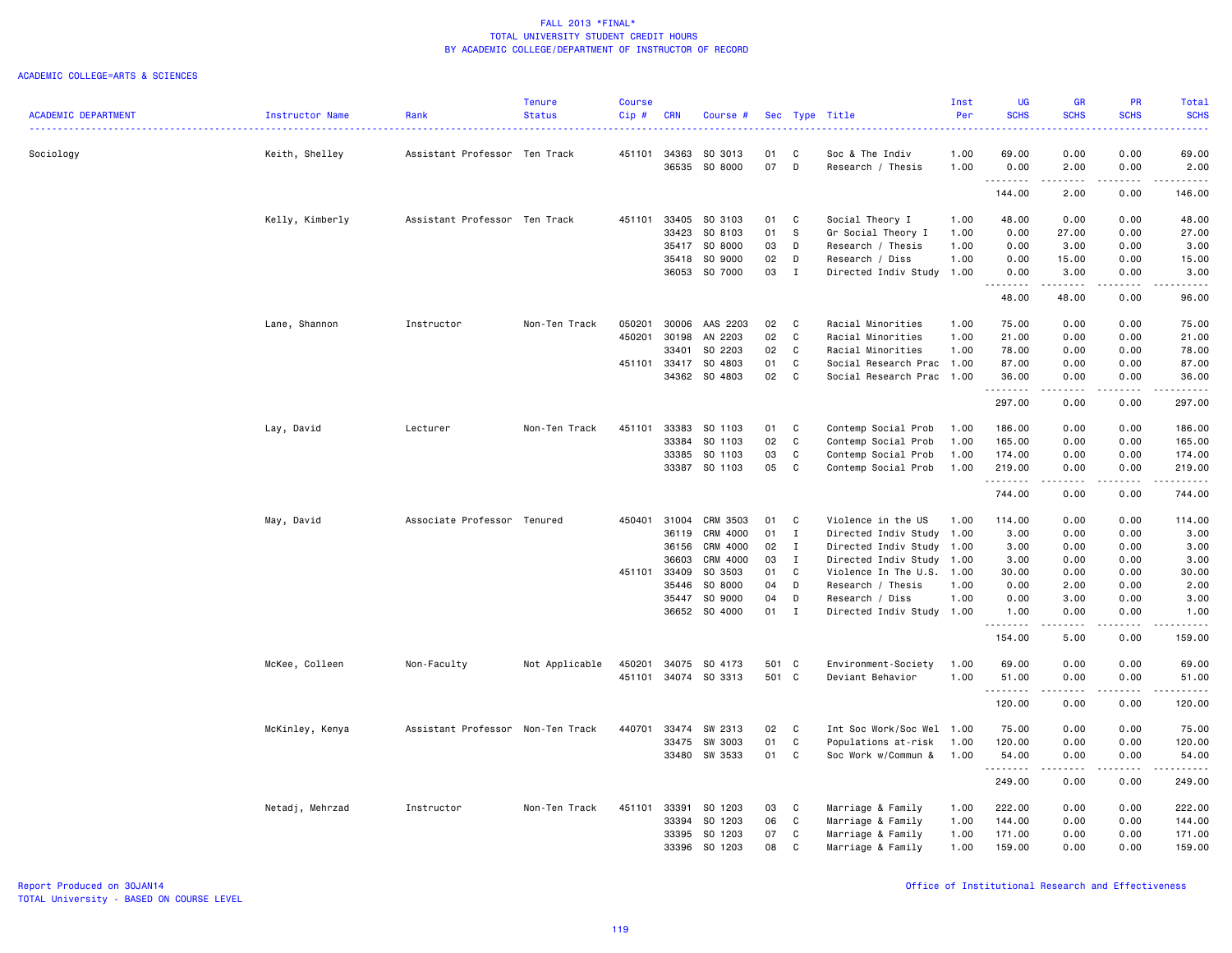|                            |                    |                               | Tenure        | <b>Course</b> |              |                      |                 |              |                           | Inst | UG                   | GR                      | <b>PR</b>        | Total                                                                                                                                                          |
|----------------------------|--------------------|-------------------------------|---------------|---------------|--------------|----------------------|-----------------|--------------|---------------------------|------|----------------------|-------------------------|------------------|----------------------------------------------------------------------------------------------------------------------------------------------------------------|
| <b>ACADEMIC DEPARTMENT</b> | Instructor Name    | Rank                          | <b>Status</b> | Cip#          | <b>CRN</b>   | Course #             |                 |              | Sec Type Title            | Per  | <b>SCHS</b>          | <b>SCHS</b><br><u>.</u> | <b>SCHS</b>      | <b>SCHS</b><br>.                                                                                                                                               |
|                            |                    |                               |               |               |              |                      |                 |              |                           |      | .                    | ----                    |                  |                                                                                                                                                                |
|                            |                    |                               |               |               |              |                      |                 |              |                           |      | 696.00               | 0.00                    | 0.00             | 696.00                                                                                                                                                         |
| Sociology                  | Perry, Ashley      | Instructor                    | Non-Ten Track | 450401        | 30999        | CRM 1003             | 01              | C            | Crime & Justice in A 1.00 |      | 237.00               | 0.00                    | 0.00             | 237.00                                                                                                                                                         |
|                            |                    |                               |               |               | 31000        | CRM 1003             | 02              | C            | Crime & Justice in A 1.00 |      | 159.00               | 0.00                    | 0.00             | 159.00                                                                                                                                                         |
|                            |                    |                               |               |               | 31001        | CRM 2003             | 01              | C            | Crime Justice Inequa 1.00 |      | 141.00<br>.          | 0.00<br>.               | 0.00<br>.        | 141.00<br>$\frac{1}{2} \left( \frac{1}{2} \right) \left( \frac{1}{2} \right) \left( \frac{1}{2} \right) \left( \frac{1}{2} \right) \left( \frac{1}{2} \right)$ |
|                            |                    |                               |               |               |              |                      |                 |              |                           |      | 537.00               | 0.00                    | 0.00             | 537.00                                                                                                                                                         |
|                            | Peterson, Lindsey  | Assistant Professor Ten Track |               |               | 451101 33404 | SO 3003              | 01              | C            | Social Inequality         | 1.00 | 90.00                | 0.00                    | 0.00             | 90.00                                                                                                                                                          |
|                            |                    |                               |               |               | 34368        | SO 8413              | 01              | C            | Sem Soc Strat             | 1.00 | 0.00<br>.            | 33.00                   | 0.00<br>المتماما | 33.00<br>.                                                                                                                                                     |
|                            |                    |                               |               |               |              |                      |                 |              |                           |      | 90.00                | 33.00                   | 0.00             | 123.00                                                                                                                                                         |
|                            | Pilkinton, Melinda | Associate Professor Tenured   |               | 440701        | 33476        | SW 3013              | 01              | C            | Hum Beh Soc Envir I       | 1.00 | 102.00               | 0.00                    | 0.00             | 102.00                                                                                                                                                         |
|                            |                    |                               |               |               |              | 33477 SW 3213        | 01              | C            | Research Meth in SW       | 1.00 | 51.00<br>.           | 0.00<br>.               | 0.00<br>-----    | 51.00<br>$\frac{1}{2} \left( \frac{1}{2} \right) \left( \frac{1}{2} \right) \left( \frac{1}{2} \right) \left( \frac{1}{2} \right) \left( \frac{1}{2} \right)$  |
|                            |                    |                               |               |               |              |                      |                 |              |                           |      | 153.00               | 0.00                    | 0.00             | 153.00                                                                                                                                                         |
|                            | Rader, Nicole      | Associate Professor Tenured   |               | 450401        | 34342        | CRM 3353             | 01              | C            | Race, Crime & Justic 1.00 |      | 147.00               | 0.00                    | 0.00             | 147.00                                                                                                                                                         |
|                            |                    |                               |               |               | 34364        | SO 3353              | 01              | C            | Race, Crime & Justic 1.00 |      | 27.00                | 0.00                    | 0.00             | 27.00                                                                                                                                                          |
|                            |                    |                               |               | 451101 33427  |              | SO 8900              | 01              | s            | Fields Of SO: ProSem      | 1.00 | 0.00                 | 8.00                    | 0.00             | 8.00                                                                                                                                                           |
|                            |                    |                               |               |               | 35161        | SO 8000              | 01              | D            | Research / Thesis         | 1.00 | 0.00                 | 23.00                   | 0.00             | 23.00                                                                                                                                                          |
|                            |                    |                               |               |               |              | 35162 SO 9000        | 01              | D            | Research / Diss           | 1.00 | 0.00<br>.            | 34.00<br>.              | 0.00             | 34.00<br>.                                                                                                                                                     |
|                            |                    |                               |               |               |              |                      |                 |              |                           |      | 174.00               | 65.00                   | 0.00             | 239.00                                                                                                                                                         |
|                            | Savage, Angela     | Instructor                    | Non-Ten Track | 440701        | 33773        | SW 3523              | 201 C           |              | Social Work Pract II 1.00 |      | 75.00                | 0.00                    | 0.00             | 75.00                                                                                                                                                          |
|                            |                    |                               |               |               | 33774        | SW 3533              | 201 C           |              | Soc Work w/Commun &       | 1.00 | 72.00                | 0.00                    | 0.00             | 72.00                                                                                                                                                          |
|                            |                    |                               |               |               | 33776        | SW 4713              | 201 S           |              | Sen Sem Social Work       | 0.51 | 36.72                | 0.00                    | 0.00             | 36.72                                                                                                                                                          |
|                            |                    |                               |               |               |              |                      |                 |              |                           |      | .<br>183.72          | 0.00                    | 0.00             | 183.72                                                                                                                                                         |
|                            |                    |                               |               |               |              |                      |                 |              |                           |      |                      |                         |                  |                                                                                                                                                                |
|                            | Schewe, Rebecca    | Assistant Professor Ten Track |               | 451101        | 33406        | SO 3213              | 01              | C            | Intr To Social Res        | 1.00 | 105.00               | 0.00                    | 0.00             | 105.00                                                                                                                                                         |
|                            |                    |                               |               |               | 33424        | SO 8213              | 01              | C            | Research Design           | 1.00 | 0.00                 | 33.00                   | 0.00             | 33.00                                                                                                                                                          |
|                            |                    |                               |               |               | 35310        | SO 8000              | 02              | D            | Research / Thesis         | 1.00 | 0.00<br>.            | 9.00<br>.               | 0.00<br>.        | 9.00<br>.                                                                                                                                                      |
|                            |                    |                               |               |               |              |                      |                 |              |                           |      | 105.00               | 42.00                   | 0.00             | 147.00                                                                                                                                                         |
|                            | Smith, Heidi       | Lecturer                      | Non-Ten Track | 451101        | 33375        | SO 1003              | 06              | $\mathbf{C}$ | Intro To Sociology        | 1.00 | 213.00               | 0.00                    | 0.00             | 213.00                                                                                                                                                         |
|                            |                    |                               |               |               | 33389        | SO 1203              | 01              | C            | Marriage & Family         | 1.00 | 219.00               | 0.00                    | 0.00             | 219.00                                                                                                                                                         |
|                            |                    |                               |               |               | 33392        | S0 1203              | 04              | C            | Marriage & Family         | 1.00 | 189.00               | 0.00                    | 0.00             | 189.00                                                                                                                                                         |
|                            |                    |                               |               |               | 33398        | SO 1203              | 10 <sub>1</sub> | C            | Marriage & Family         | 1.00 | 78.00                | 0.00                    | 0.00             | 78.00                                                                                                                                                          |
|                            |                    |                               |               |               |              | 33399 SO 1203        | 11              | C            | Marriage & Family         | 1.00 | 168.00               | 0.00                    | 0.00             | 168.00                                                                                                                                                         |
|                            |                    |                               |               |               |              |                      |                 |              |                           |      | . <b>.</b><br>867.00 | 0.00                    | 0.00             | .<br>867.00                                                                                                                                                    |
|                            | Sparks, Jessica    | Lecturer                      | Non-Ten Track |               |              | 451101 34077 SO 4333 | 501 C           |              | Sociology Of Sports       | 1.00 | 72.00                | 0.00                    | 0.00             | 72.00                                                                                                                                                          |
|                            |                    |                               |               |               |              |                      |                 |              |                           |      | <u>.</u><br>72.00    | $\frac{1}{2}$<br>0.00   | .<br>0.00        | .<br>72.00                                                                                                                                                     |
|                            | Swan, Courtney     | Lecturer                      | Non-Ten Track | 440701        | 33472        | SW 2303              | 01              | C            | Welfare Policy I          | 1.00 | 87.00                | 0.00                    | 0.00             | 87.00                                                                                                                                                          |
|                            |                    |                               |               |               | 33479        | SW 3523              | 01              | $\mathtt{C}$ | Social Work Pract II 1.00 |      | 48.00                | 0.00                    | 0.00             | 48.00                                                                                                                                                          |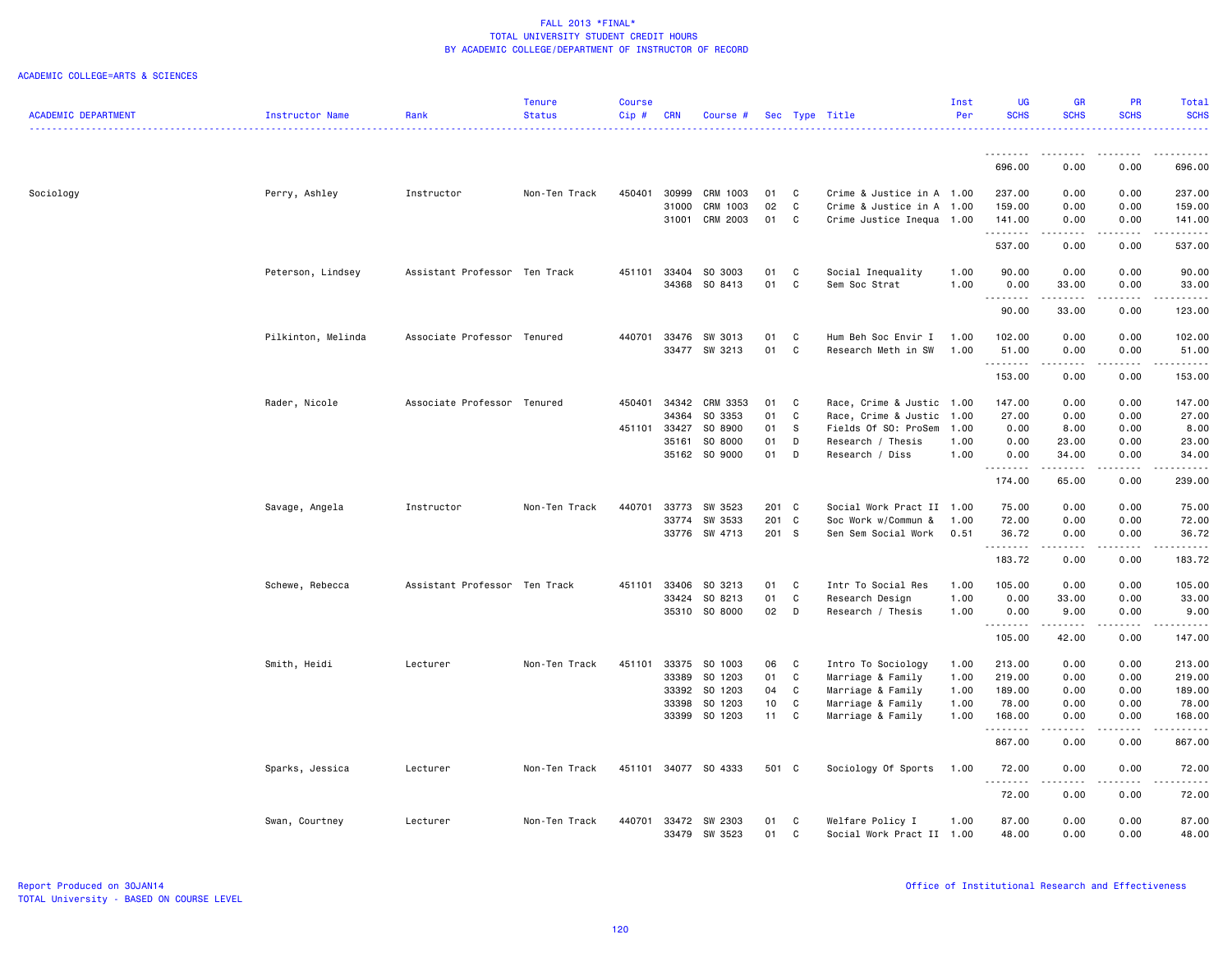|                            |                   |                     | <b>Tenure</b>  | Course |            |                |       |                            | Inst | UG                  | <b>GR</b>              | <b>PR</b>          | Total                     |
|----------------------------|-------------------|---------------------|----------------|--------|------------|----------------|-------|----------------------------|------|---------------------|------------------------|--------------------|---------------------------|
| <b>ACADEMIC DEPARTMENT</b> | Instructor Name   | Rank                | <b>Status</b>  | Cip#   | <b>CRN</b> | Course #       |       | Sec Type Title             | Per  | <b>SCHS</b>         | <b>SCHS</b>            | <b>SCHS</b>        | <b>SCHS</b>               |
|                            |                   |                     |                |        |            |                |       |                            |      | .<br>135.00         | --------<br>0.00       | <u>.</u><br>0.00   | .<br>135.00               |
|                            |                   |                     |                |        |            |                |       |                            |      |                     |                        |                    |                           |
| Sociology                  | Swindell, Marian  | Associate Professor | Tenured        | 440701 | 33771      | SW 3003        | 201 C | Populations at-risk        | 1.00 | 63.00               | 0.00                   | 0.00               | 63.00                     |
|                            |                   |                     |                |        | 34484      | SW 3013        | 202 C | Hum Beh Soc Envir I        | 1.00 | 72.00               | 0.00                   | 0.00               | 72.00                     |
|                            |                   |                     |                |        |            | 34552 SW 4633  | 201 C | Sw Health Care             | 1.00 | 21.00<br>.          | 0.00<br>-----          | 0.00<br>-----      | 21.00<br>.                |
|                            |                   |                     |                |        |            |                |       |                            |      | 156.00              | 0.00                   | 0.00               | 156.00                    |
|                            | Vasquez, Lauren   | Lecturer            | Non-Ten Track  | 450401 | 33843      | CRM 1003       | 501 C | Crime & Justice in A 1.00  |      | 51.00               | 0.00                   | 0.00               | 51.00                     |
|                            |                   |                     |                |        |            | 34797 CRM 3343 | 501 C | Gender, Crime & Justi 1.00 |      | 33.00               | 0.00                   | 0.00               | 33.00                     |
|                            |                   |                     |                |        |            |                |       |                            |      | ---------<br>84.00  | .<br>0.00              | 0.00               | .<br>84.00                |
|                            | Wells, Makeela    | Grad Teach Assist   | Not Applicable | 450401 | 33844      | CRM 3103       | 501 C | Contemp Issues in CJ 1.00  |      | 24.00               | 0.00                   | 0.00               | 24.00                     |
|                            |                   |                     |                |        |            | 34798 CRM 3503 | 501 C | Violence in the US         | 1.00 | 18.00               | 0.00                   | 0.00               | 18.00                     |
|                            |                   |                     |                |        |            |                |       |                            |      | .<br>42.00          | .<br>0.00              | .<br>0.00          | .<br>42.00                |
|                            | Whetstone, Tamara | Lecturer            | Non-Ten Track  | 440701 | 34079      | SW 3023        | 501 C | Hum Beh Soc Envir II 1.00  |      | 24.00               | 0.00                   | 0.00               | 24.00                     |
|                            |                   |                     |                |        |            |                |       |                            |      | --------<br>24.00   | 0.00                   | 0.00               | 24.00                     |
|                            | Young, Sarah      | Lecturer            | Non-Ten Track  | 440701 | 34080      | SW 4533        | 501 C | Sub Abuse in SW Svcs 1.00  |      | 45.00               | 0.00                   | 0.00               | 45.00                     |
|                            |                   |                     |                |        |            |                |       |                            |      | ---------<br>45.00  | . <b>. .</b> .<br>0.00 | .<br>0.00          | 45.00                     |
| Sociology                  |                   |                     |                |        |            |                |       |                            |      | ========<br>9354.00 | 324.00                 | ========<br>0.00   | $=$ ==========<br>9678.00 |
|                            |                   |                     |                |        |            |                |       |                            |      | ========            |                        | --------- -------- | ==========                |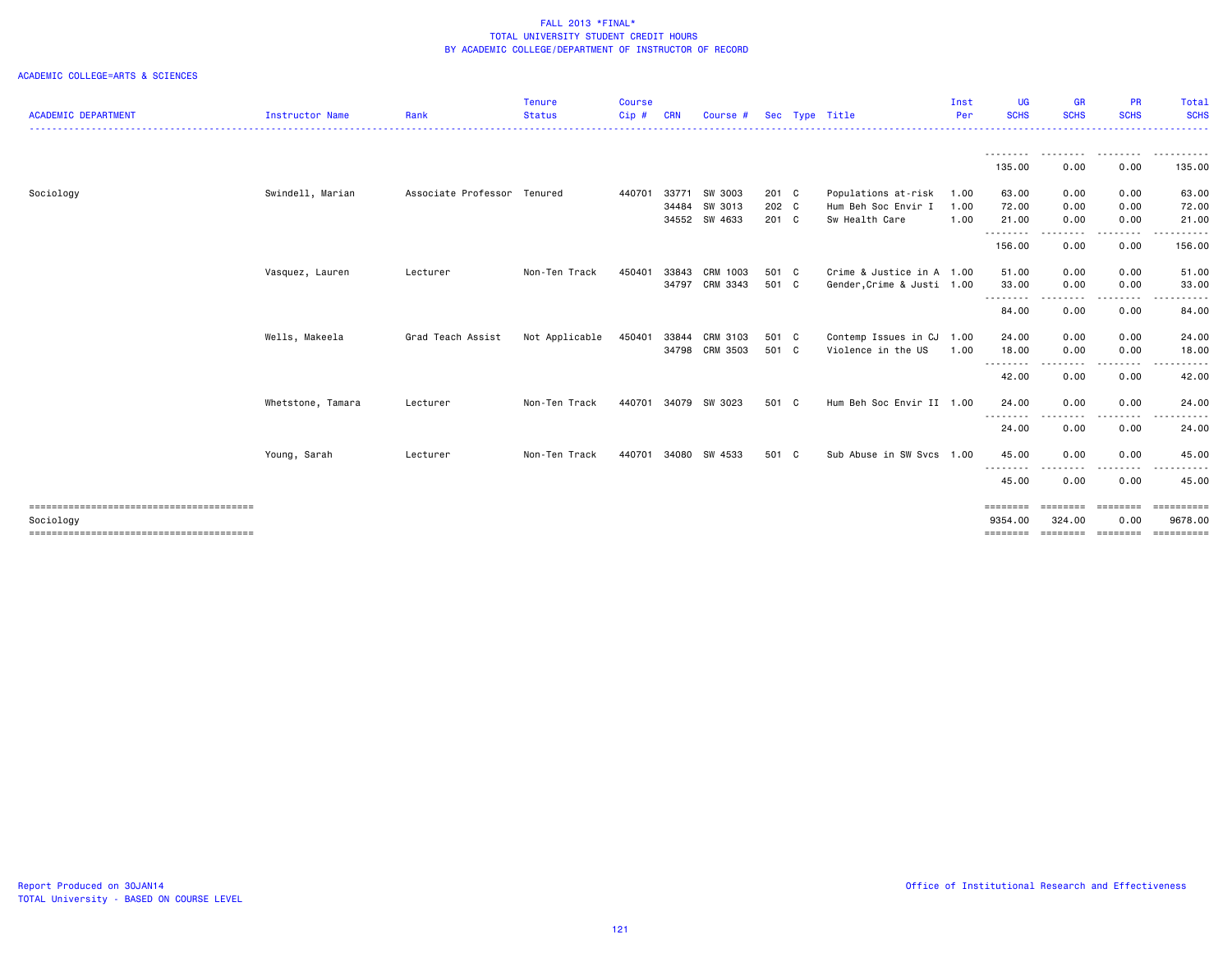|                            |                    |                               | Tenure         | Course       |            |                       |       |              |                           | Inst | <b>UG</b><br><b>SCHS</b> | <b>GR</b><br><b>SCHS</b> | <b>PR</b><br><b>SCHS</b> | Total                                                                                                                                                          |
|----------------------------|--------------------|-------------------------------|----------------|--------------|------------|-----------------------|-------|--------------|---------------------------|------|--------------------------|--------------------------|--------------------------|----------------------------------------------------------------------------------------------------------------------------------------------------------------|
| <b>ACADEMIC DEPARTMENT</b> | Instructor Name    | Rank                          | <b>Status</b>  | Cip#         | <b>CRN</b> | Course #              |       |              | Sec Type Title            | Per  |                          |                          |                          | <b>SCHS</b>                                                                                                                                                    |
| Finance & Economics        | Byrd, Charles      | Lecturer                      | Non-Ten Track  | 521501       |            | 33350 REF 3333        | 01    | $\mathbf{C}$ | Principles of Real E 1.00 |      | 105.00<br>.              | 0.00<br>الداعات المالية  | 0.00<br>.                | 105.00                                                                                                                                                         |
|                            |                    |                               |                |              |            |                       |       |              |                           |      | 105.00                   | 0.00                     | 0.00                     | 105.00                                                                                                                                                         |
|                            | Campbell, Randall  | Associate Professor Tenured   |                | 450601       | 31231      | EC 2123               | 02    | $\mathbf{C}$ | Prin Of Microecon         | 1.00 | 219.00                   | 0.00                     | 0.00                     | 219.00                                                                                                                                                         |
|                            |                    |                               |                |              | 36219      | EC 9000               | 02    | D            | Research / Diss           | 1.00 | 0.00                     | 9.00                     | 0.00                     | 9.00                                                                                                                                                           |
|                            |                    |                               |                |              | 36258      | EC 8000               | 01    | D            | Research / Thesis         | 1.00 | 0.00                     | 1.00                     | 0.00                     | 1.00                                                                                                                                                           |
|                            |                    |                               |                | 520601 31240 |            | EC 4643               | 01    | C            | Econ Forecasting & A 1.00 |      | 69.00                    | 0.00                     | 0.00                     | 69.00                                                                                                                                                          |
|                            |                    |                               |                |              | 31242      | EC 6643               | 01    | C            | Econ Forecasting & A 1.00 |      | 0.00<br>.                | 9.00                     | 0.00                     | 9.00<br>$\sim$ $\sim$ $\sim$ $\sim$                                                                                                                            |
|                            |                    |                               |                |              |            |                       |       |              |                           |      | 288.00                   | 19.00                    | 0.00                     | 307.00                                                                                                                                                         |
|                            | Cheng, Jun         | Grad Teach Assist             | Not Applicable | 450601       |            | 31232 EC 2123         | 03    | $\mathbf{C}$ | Prin Of Microecon         | 1.00 | 204.00<br>. <b>.</b>     | 0.00                     | 0.00                     | 204.00                                                                                                                                                         |
|                            |                    |                               |                |              |            |                       |       |              |                           |      | 204.00                   | 0.00                     | 0.00                     | 204.00                                                                                                                                                         |
|                            | Cline, Brandon     | Assistant Professor Ten Track |                | 520801       |            | 31817 FIN 3123        | 04    | C            | Financial Management 1.00 |      | 204.00                   | 0.00                     | 0.00                     | 204.00                                                                                                                                                         |
|                            |                    |                               |                |              |            | 31829 FIN 8113        | 01    | C            | Corporate Finance         | 1.00 | 0.00                     | 45.00                    | 0.00                     | 45.00                                                                                                                                                          |
|                            |                    |                               |                |              |            |                       |       |              |                           |      | .                        | .                        |                          | .                                                                                                                                                              |
|                            |                    |                               |                |              |            |                       |       |              |                           |      | 204.00                   | 45.00                    | 0.00                     | 249.00                                                                                                                                                         |
|                            | Garner, Jacqueline | Associate Professor Tenured   |                | 520801       |            | 31822 FIN 4223        | 01    | C            | Intermediate Financi 1.00 |      | 144.00                   | 0.00                     | 0.00                     | 144.00                                                                                                                                                         |
|                            |                    |                               |                |              |            | 36137 FIN 9213        | 01    | $\mathbf{C}$ | Advanced Fin Managem 1.00 |      | 0.00                     | 12.00                    | 0.00                     | 12.00                                                                                                                                                          |
|                            |                    |                               |                |              |            |                       |       |              |                           |      | .<br>144.00              | .<br>12.00               | .<br>0.00                | $\frac{1}{2} \left( \frac{1}{2} \right) \left( \frac{1}{2} \right) \left( \frac{1}{2} \right) \left( \frac{1}{2} \right) \left( \frac{1}{2} \right)$<br>156.00 |
|                            |                    | Instructor                    |                | 520801       |            | 31812 FIN 3113        | 01    | $\mathbf{C}$ | Financial Systems         | 1.00 | 621.00                   | 0.00                     | 0.00                     | 621.00                                                                                                                                                         |
|                            | He, Wei            |                               | Non-Ten Track  |              | 33899      | FIN 3113              | 506   | $\mathbf{C}$ | Financial Systems         | 1.00 | 60.00                    | 0.00                     | 0.00                     | 60.00                                                                                                                                                          |
|                            |                    |                               |                |              |            | 520806 31826 FIN 4923 | 01    | $\mathbf{C}$ | International Fin Mg      | 1.00 | 138.00                   | 0.00                     | 0.00                     | 138.00                                                                                                                                                         |
|                            |                    |                               |                |              |            |                       |       |              |                           |      | .                        |                          | . <u>. .</u>             | .                                                                                                                                                              |
|                            |                    |                               |                |              |            |                       |       |              |                           |      | 819.00                   | 0.00                     | 0.00                     | 819.00                                                                                                                                                         |
|                            | Henry, Thomas      | Lecturer                      | Non-Ten Track  | 450601       |            | 33848 EC 2113         | 504 C |              | Prin Of Macroecon         | 1.00 | 57.00                    | 0.00                     | 0.00                     | 57.00                                                                                                                                                          |
|                            |                    |                               |                |              |            |                       |       |              |                           |      | .<br>57.00               | 0.00                     | 0.00                     | 57.00                                                                                                                                                          |
|                            | Highfield, Michael | Associate Professor Tenured   |                | 521501       |            | 33352 REF 4153        | 01    | $\mathbf{C}$ | Real Estate Investme      | 1.00 | 24.00                    | 0.00                     | 0.00                     | 24.00                                                                                                                                                          |
|                            |                    |                               |                |              |            |                       |       |              |                           |      |                          |                          |                          |                                                                                                                                                                |
|                            |                    |                               |                |              |            |                       |       |              |                           |      | 24.00                    | 0.00                     | 0.00                     | 24.00                                                                                                                                                          |
|                            | King, Priscilla    | Lecturer                      | Non-Ten Track  |              |            | 520804 32390 INS 3203 | 01    | C            | Prop And Cas Ins          | 1.00 | 111.00                   | 0.00                     | 0.00                     | 111.00                                                                                                                                                         |
|                            |                    |                               |                |              |            |                       |       |              |                           |      | .                        |                          |                          | وعامامات                                                                                                                                                       |
|                            |                    |                               |                |              |            |                       |       |              |                           |      | 111.00                   | 0.00                     | 0.00                     | 111.00                                                                                                                                                         |
|                            | Liano, Kartono     | Professor                     | Tenured        |              |            | 520801 31813 FIN 3113 | 02    | C            | Financial Systems         | 1.00 | 150.00                   | 0.00                     | 0.00                     | 150.00                                                                                                                                                         |
|                            |                    |                               |                |              |            | 31824 FIN 4423        | 01    | C            | Investments               | 1.00 | 123.00                   | 0.00                     | 0.00                     | 123.00                                                                                                                                                         |
|                            |                    |                               |                |              |            |                       |       |              |                           |      | .                        | .                        | .                        | 2.2.2.2.2.3                                                                                                                                                    |
|                            |                    |                               |                |              |            |                       |       |              |                           |      | 273.00                   | 0.00                     | 0.00                     | 273.00                                                                                                                                                         |
|                            | Mallory, Lewis     | Lecturer                      | Non-Ten Track  |              |            | 520801 31825 FIN 4723 | 01 C  |              | Bank Management           | 1.00 | 60.00                    | 0.00                     | 0.00                     | 60.00                                                                                                                                                          |
|                            |                    |                               |                |              |            |                       |       |              |                           |      | .                        | .                        | .                        | .                                                                                                                                                              |
|                            |                    |                               |                |              |            |                       |       |              |                           |      | 60.00                    | 0.00                     | 0.00                     | 60.00                                                                                                                                                          |
|                            | Metz, Tammi        | Instructor                    | Non-Ten Track  | 520801       | 33898      | FIN 2003              | 506 C |              | Personal Money Mgt        | 1.00 | 57.00                    | 0.00                     | 0.00                     | 57.00                                                                                                                                                          |
|                            |                    |                               |                | 520804       | 34004      | INS 2003              | 506 C |              | Personal Money Manag 1.00 |      | 36.00                    | 0.00                     | 0.00                     | 36.00                                                                                                                                                          |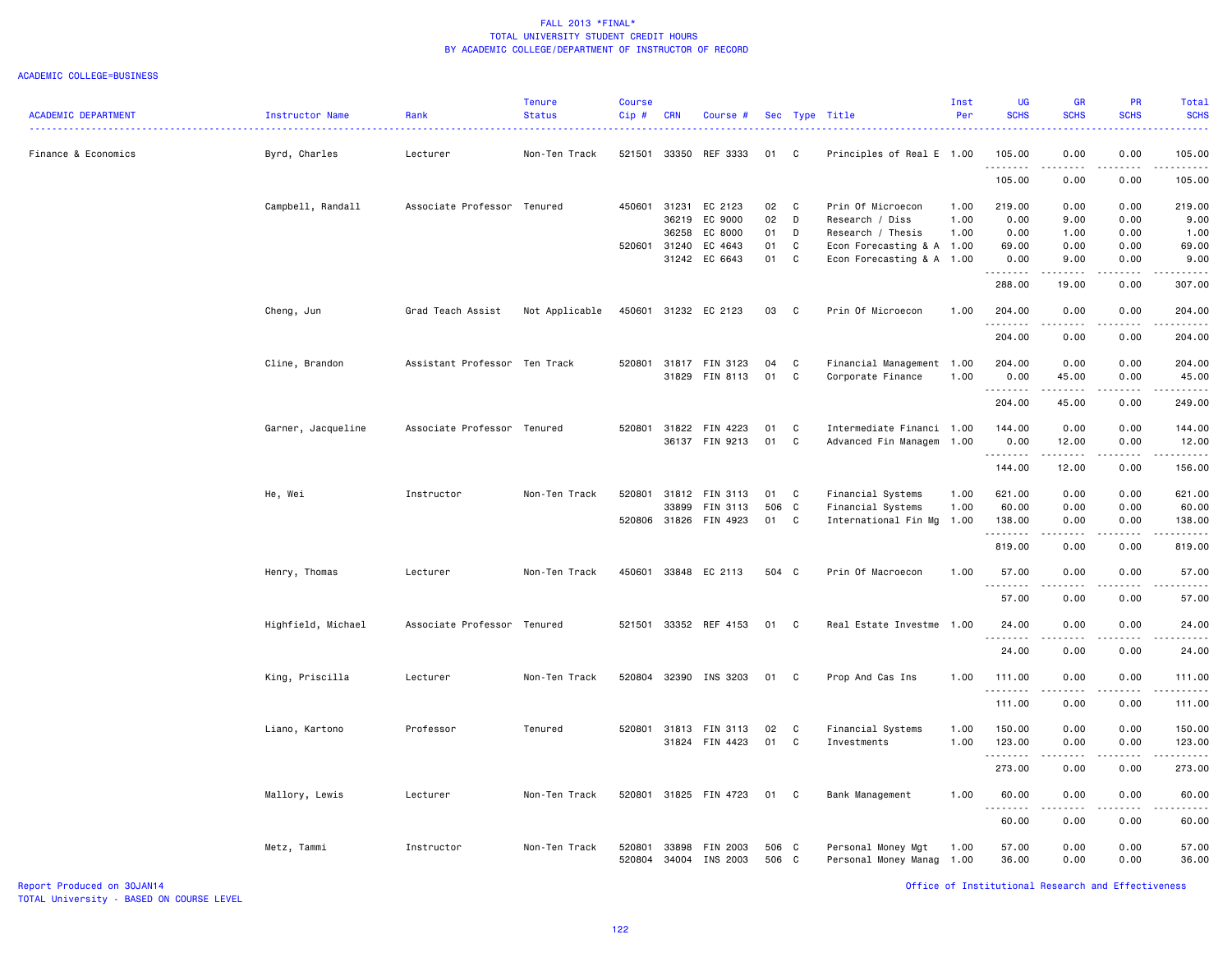|                            |                       |                                   | <b>Tenure</b> | <b>Course</b> |                |                      |                 |                   |                                              | Inst         | <b>UG</b>          | <b>GR</b>                                                                                                                         | PR                           | Total                                                                                                                                                          |
|----------------------------|-----------------------|-----------------------------------|---------------|---------------|----------------|----------------------|-----------------|-------------------|----------------------------------------------|--------------|--------------------|-----------------------------------------------------------------------------------------------------------------------------------|------------------------------|----------------------------------------------------------------------------------------------------------------------------------------------------------------|
| <b>ACADEMIC DEPARTMENT</b> | Instructor Name       | Rank                              | <b>Status</b> | Cip#          | <b>CRN</b>     | Course #             |                 |                   | Sec Type Title                               | Per          | <b>SCHS</b>        | <b>SCHS</b>                                                                                                                       | <b>SCHS</b>                  | <b>SCHS</b><br>2222                                                                                                                                            |
| Finance & Economics        | Metz, Tammi           | Instructor                        | Non-Ten Track | 520804        | 34005          | INS 3103             | 506 C           |                   | Prin Of Insurance                            | 1.00         | 120.00             | 0.00                                                                                                                              | 0.00                         | 120.00                                                                                                                                                         |
|                            |                       |                                   |               |               | 34006          | INS 3303             | 506 C           |                   | Life Insurance                               | 1.00         | 126.00             | 0.00                                                                                                                              | 0.00                         | 126.00                                                                                                                                                         |
|                            |                       |                                   |               |               | 34591          | INS 3503             | 506 C           |                   | Employee Benefits                            | 1.00         | 102.00             | 0.00                                                                                                                              | 0.00                         | 102.00                                                                                                                                                         |
|                            |                       |                                   |               |               |                |                      |                 |                   |                                              |              | .<br>441.00        | $\frac{1}{2}$<br>0.00                                                                                                             | $\sim$ $\sim$ $\sim$<br>0.00 | 441.00                                                                                                                                                         |
|                            | Millea, Meghan        | Professor                         | Tenured       | 450601        | 31225          | EC 2113              | 01              | $\mathbf{C}$      | Prin Of Macroecon                            | 1.00         | 726.00             | 0.00                                                                                                                              | 0.00                         | 726.00                                                                                                                                                         |
|                            |                       |                                   |               |               | 34252          | EC 2113              | H01 C           |                   | Prin Of Macroecon                            | 1.00         | 57.00              | 0.00                                                                                                                              | 0.00                         | 57.00                                                                                                                                                          |
|                            |                       |                                   |               |               | 35647          | EC 4000              | 01              | $\mathbf{I}$      | Directed Indiv Study 1.00                    |              | 3.00               | 0.00                                                                                                                              | 0.00                         | 3.00                                                                                                                                                           |
|                            |                       |                                   |               |               | 35648          | EC 4000              | 02              | $\mathbf{I}$      | Directed Indiv Study 1.00                    |              | 3.00               | 0.00                                                                                                                              | 0.00                         | 3.00                                                                                                                                                           |
|                            |                       |                                   |               |               | 35728          | EC 4000              | 03              | $\mathbf{I}$      | Directed Indiv Study 1.00                    |              | 3.00               | 0.00                                                                                                                              | 0.00                         | 3.00                                                                                                                                                           |
|                            |                       |                                   |               |               | 35742          | EC 4000              | 04              | $\mathbf{I}$      | Directed Indiv Study                         | 1.00         | 3.00               | 0.00                                                                                                                              | 0.00                         | 3.00                                                                                                                                                           |
|                            |                       |                                   |               |               | 35768          | EC 4000              | 05              | $\mathbf{I}$      | Directed Indiv Study 1.00                    |              | 3.00               | 0.00                                                                                                                              | 0.00                         | 3.00                                                                                                                                                           |
|                            |                       |                                   |               |               | 35802          | EC 4000              | 07              | $\mathbf{I}$      | Directed Indiv Study 1.00                    |              | 3.00               | 0.00                                                                                                                              | 0.00                         | 3.00                                                                                                                                                           |
|                            |                       |                                   |               |               | 35822          | EC 4000              | 08              | $\mathbf{I}$      | Directed Indiv Study 1.00                    |              | 3.00               | 0.00                                                                                                                              | 0.00                         | 3.00                                                                                                                                                           |
|                            |                       |                                   |               |               | 36108          | EC 4000              | 09              | $\mathbf{I}$      | Directed Indiv Study 1.00                    |              | 3.00               | 0.00                                                                                                                              | 0.00                         | 3.00                                                                                                                                                           |
|                            |                       |                                   |               |               | 36260          | EC 9000              | 03              | D                 | Research / Diss                              | 1.00         | 0.00               | 9.00                                                                                                                              | 0.00                         | 9.00                                                                                                                                                           |
|                            |                       |                                   |               |               | 36505          | EC 4000              | 10 <sub>1</sub> | $\mathbf{I}$      | Directed Indiv Study 1.00                    |              | 3.00               | 0.00                                                                                                                              | 0.00                         | 3.00                                                                                                                                                           |
|                            |                       |                                   |               | 520601        | 31235          | EC 3113              | 01              | C                 | Interm Macroeconomic 1.00                    |              | 174.00<br><u>.</u> | 0.00                                                                                                                              | 0.00<br>. <b>.</b> .         | 174.00<br>.                                                                                                                                                    |
|                            |                       |                                   |               |               |                |                      |                 |                   |                                              |              | 984.00             | 9.00                                                                                                                              | 0.00                         | 993.00                                                                                                                                                         |
|                            | Miller, Thomas        | Professor                         | Tenured       | 520801        | 31815          | FIN 3123             | 02              | C                 | Financial Management 1.00                    |              | 210.00             | 0.00                                                                                                                              | 0.00                         | 210.00                                                                                                                                                         |
|                            |                       |                                   |               |               |                | 31820 FIN 3723       | 01              | C                 | Financial Markets                            | 1.00         | 135.00             | 0.00                                                                                                                              | 0.00                         | 135.00                                                                                                                                                         |
|                            |                       |                                   |               |               |                |                      |                 |                   |                                              |              | .<br>345.00        | $\frac{1}{2} \left( \frac{1}{2} \right) \left( \frac{1}{2} \right) \left( \frac{1}{2} \right) \left( \frac{1}{2} \right)$<br>0.00 | .<br>0.00                    | $\frac{1}{2} \left( \frac{1}{2} \right) \left( \frac{1}{2} \right) \left( \frac{1}{2} \right) \left( \frac{1}{2} \right) \left( \frac{1}{2} \right)$<br>345.00 |
|                            |                       |                                   |               |               |                |                      |                 |                   |                                              |              |                    |                                                                                                                                   |                              |                                                                                                                                                                |
|                            | Orozco Aleman, Sandra | Assistant Professor Ten Track     |               | 520601        | 31236          | EC 3123              | 01              | C                 | Interm Micro                                 | 1.00         | 138.00             | 0.00                                                                                                                              | 0.00                         | 138.00                                                                                                                                                         |
|                            |                       |                                   |               |               | 31237          | EC 4233              | 01              | C                 | Labor Economics                              | 1.00         | 78.00<br><u>.</u>  | 0.00                                                                                                                              | 0.00                         | 78.00                                                                                                                                                          |
|                            |                       |                                   |               |               |                |                      |                 |                   |                                              |              | 216.00             | 0.00                                                                                                                              | 0.00                         | 216.00                                                                                                                                                         |
|                            | Rezek, Jon            | Non-Faculty                       | Tenured       | 450601        | 35897          | EC 9000              | 01              | D                 | Research / Diss                              | 1.00         | 0.00               | 9.00                                                                                                                              | 0.00                         | 9.00                                                                                                                                                           |
|                            |                       |                                   |               | 521101        | 34437          | IB 1001              | 01              | C                 | Intro to Internation                         | 1.00         | 54.00              | 0.00                                                                                                                              | 0.00                         | 54.00                                                                                                                                                          |
|                            |                       |                                   |               |               | 34439          | IB 4903              | 01              | E                 | IB Intern Academics                          | 1.00         | 54.00              | 0.00                                                                                                                              | 0.00                         | 54.00                                                                                                                                                          |
|                            |                       |                                   |               |               | 36685          | IB 3900              | 01              | E                 | IB Intern Work                               | 1.00         | 11.00<br>.         | 0.00<br>.                                                                                                                         | 0.00<br>.                    | 11.00<br>.                                                                                                                                                     |
|                            |                       |                                   |               |               |                |                      |                 |                   |                                              |              | 119.00             | 9.00                                                                                                                              | 0.00                         | 128.00                                                                                                                                                         |
|                            | Rogers, Kevin         | Non-Faculty                       | Tenured       | 450601        | 34253          | EC 8173              | 01              | C                 | Macroeconomics I                             | 1.00         | 0.00               | 27.00                                                                                                                             | 0.00                         | 27.00                                                                                                                                                          |
|                            |                       |                                   |               | 520101        | 30584          | BUS 4203             | 01              | E                 | Business Internship                          | 1.00         | 3.00               | 0.00                                                                                                                              | 0.00                         | 3.00                                                                                                                                                           |
|                            |                       |                                   |               |               |                |                      |                 |                   |                                              |              | .<br>3.00          | 27.00                                                                                                                             | د د د د<br>0.00              | .<br>30.00                                                                                                                                                     |
|                            |                       |                                   |               |               |                |                      |                 |                   |                                              |              |                    |                                                                                                                                   |                              |                                                                                                                                                                |
|                            | Roskelley, Kenneth    | Associate Professor Tenured       |               | 520201        | 36153<br>36360 | FIN 7000<br>FIN 9000 | 01<br>01        | $\mathbf{I}$<br>D | Directed Indiv Study 1.00                    | 1.00         | 0.00<br>0.00       | 3.00<br>9.00                                                                                                                      | 0.00<br>0.00                 | 3.00<br>9.00                                                                                                                                                   |
|                            |                       |                                   |               | 520801        | 33901          | FIN 3123             | 504 C           |                   | Research / Diss<br>Financial Management 1.00 |              | 54.00              | 0.00                                                                                                                              | 0.00                         | 54.00                                                                                                                                                          |
|                            |                       |                                   |               |               | 33904          | FIN 8113             | 501 C           |                   | Corporate Finance                            | 1.00         | 0.00               | 96.00                                                                                                                             | 0.00                         | 96.00                                                                                                                                                          |
|                            |                       |                                   |               |               | 35517          | FIN 4990             | 01              | C                 |                                              |              | 6.00               | 0.00                                                                                                                              | 0.00                         | 6.00                                                                                                                                                           |
|                            |                       |                                   |               |               |                |                      |                 |                   | Special Topic In FIN 1.00                    |              | .                  | .                                                                                                                                 | .                            | .                                                                                                                                                              |
|                            |                       |                                   |               |               |                |                      |                 |                   |                                              |              | 60.00              | 108.00                                                                                                                            | 0.00                         | 168.00                                                                                                                                                         |
|                            | Smith, Rebecca        | Extension Assist Pr Non-Ten Track |               | 240101        | 32271<br>32273 | HON 1081<br>HON 1091 | 01<br>01        | s<br>S            | Honors Forum I<br>Honors Forum II            | 0.60<br>0.60 | 37.80<br>6.00      | 0.00<br>0.00                                                                                                                      | 0.00<br>0.00                 | 37.80<br>6.00                                                                                                                                                  |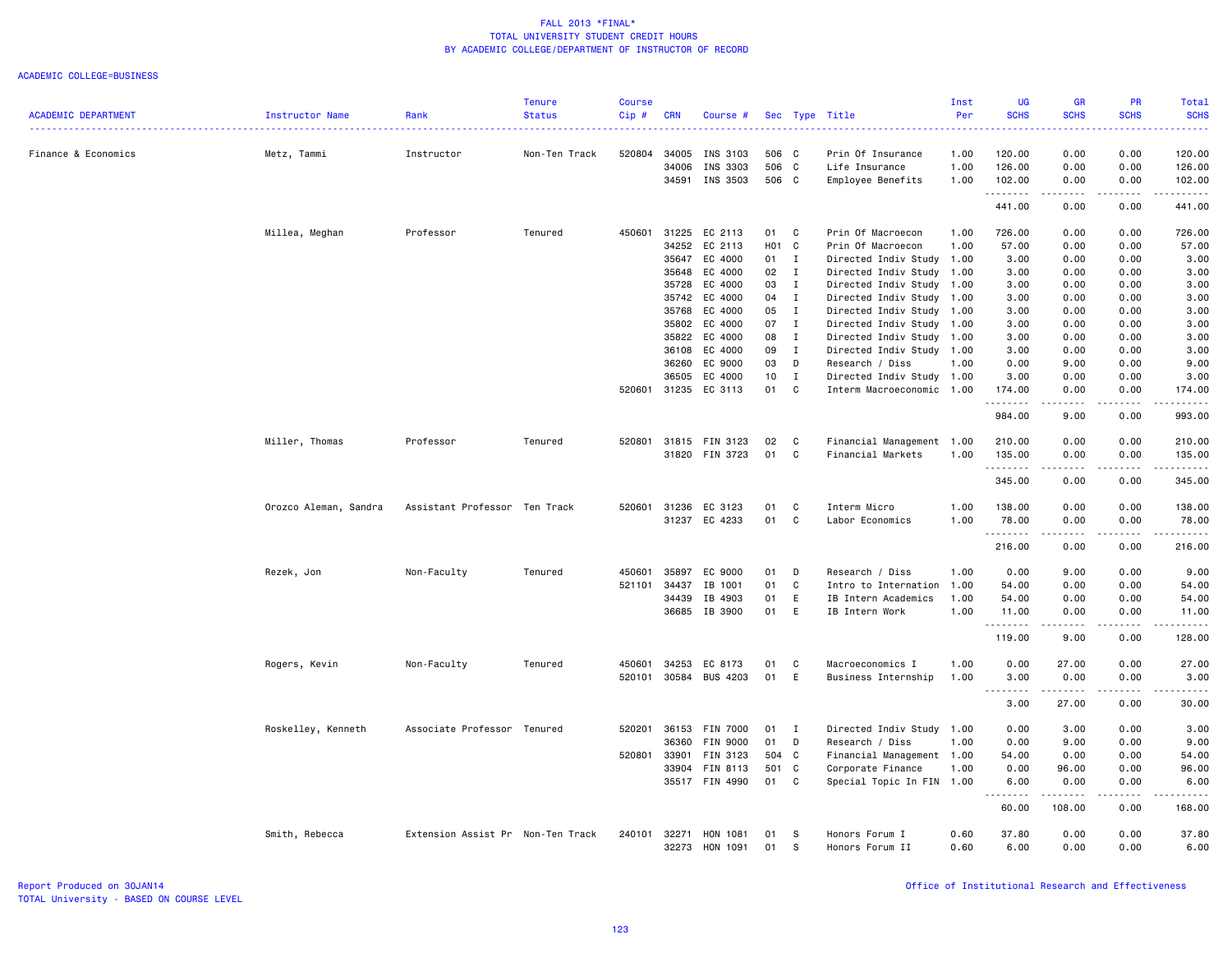| <b>ACADEMIC DEPARTMENT</b> | Instructor Name     | Rank                          | <b>Tenure</b><br><b>Status</b> | <b>Course</b><br>Cip# | <b>CRN</b>              | Course #                      |                |                     | Sec Type Title                                              | Inst<br>Per          | <b>UG</b><br><b>SCHS</b>         | <b>GR</b><br><b>SCHS</b>        | <b>PR</b><br><b>SCHS</b>                                                                                                                                     | Total<br><b>SCHS</b>                         |
|----------------------------|---------------------|-------------------------------|--------------------------------|-----------------------|-------------------------|-------------------------------|----------------|---------------------|-------------------------------------------------------------|----------------------|----------------------------------|---------------------------------|--------------------------------------------------------------------------------------------------------------------------------------------------------------|----------------------------------------------|
|                            |                     |                               |                                |                       |                         |                               |                |                     |                                                             |                      |                                  |                                 |                                                                                                                                                              | .                                            |
|                            |                     |                               |                                |                       |                         |                               |                |                     |                                                             |                      | 43.80                            | 0.00                            | 0.00                                                                                                                                                         | 43.80                                        |
| Finance & Economics        | Spurlin, William    | Assistant Professor Ten Track |                                | 520601<br>520801      | 33854<br>34923          | EC 8103<br>FIN 3123           | 502 C<br>201 C |                     | Econ for Managers<br>Financial Management 1.00              | 1.00                 | 0.00<br>48.00                    | 105.00<br>0.00                  | 0.00<br>0.00                                                                                                                                                 | 105.00<br>48.00                              |
|                            |                     |                               |                                |                       |                         |                               |                |                     |                                                             |                      | 48.00                            | .<br>105.00                     | -----<br>0.00                                                                                                                                                | 153.00                                       |
|                            | Toney, Jerry        | Lecturer                      | Non-Ten Track                  | 520804                | 32391                   | INS 3403                      | 01             | C                   | Financial Planning                                          | 1.00                 | 51.00                            | 0.00                            | 0.00                                                                                                                                                         | 51.00                                        |
|                            |                     |                               |                                |                       |                         |                               |                |                     |                                                             |                      | .<br>51.00                       | 0.00                            | 0.00                                                                                                                                                         | 51.00                                        |
|                            | Topolyan, Iryna     | Assistant Professor Ten Track |                                | 450601<br>450603      | 31230<br>36028          | EC 2123<br>EC 8123            | 01<br>01       | C<br>C              | Prin Of Microecon<br>Math for Economists                    | 1.00<br>1.00         | 564.00<br>0.00                   | 0.00<br>30.00                   | 0.00<br>0.00                                                                                                                                                 | 564.00<br>30.00                              |
|                            |                     |                               |                                |                       |                         |                               |                |                     |                                                             |                      | --------<br>564.00               | ------<br>30.00                 | $\frac{1}{2} \left( \frac{1}{2} \right) \left( \frac{1}{2} \right) \left( \frac{1}{2} \right) \left( \frac{1}{2} \right) \left( \frac{1}{2} \right)$<br>0.00 | .<br>594.00                                  |
|                            | Wade, Lloyd         | Assistant Professor Ten Track |                                | 520804                | 32389<br>32393          | INS 3103<br>INS 4503          | 01<br>01       | C<br>C              | Prin Of Insurance<br>Enterprise Risk Mgmt 1.00              | 1.00                 | 144.00<br>39.00                  | 0.00<br>0.00                    | 0.00<br>0.00                                                                                                                                                 | 144.00<br>39.00                              |
|                            |                     |                               |                                |                       |                         |                               |                |                     |                                                             |                      | .<br>183.00                      | 0.00                            | 0.00                                                                                                                                                         | .<br>183.00                                  |
|                            | Wang, Qian          | Grad Teach Assist             | Not Applicable                 |                       |                         | 520801 31814 FIN 3123         | 01             | C                   | Financial Management 1.00                                   |                      | 198.00<br><u>.</u>               | 0.00                            | 0.00                                                                                                                                                         | 198.00                                       |
|                            |                     |                               |                                |                       |                         |                               |                |                     |                                                             |                      | 198.00                           | 0.00                            | 0.00                                                                                                                                                         | 198.00                                       |
|                            | Williamson, Claudia | Assistant Professor Ten Track |                                | 450601<br>520601      | 36029                   | EC 8063<br>31243 EC 8103      | 01<br>01       | C<br>C <sub>1</sub> | FDN of Micro Theory<br>Econ for Managers                    | 1.00<br>1.00         | 0.00<br>0.00                     | 9.00<br>90.00                   | 0.00<br>0.00                                                                                                                                                 | 9.00<br>90.00                                |
|                            |                     |                               |                                |                       |                         |                               |                |                     |                                                             |                      | --------<br>0.00                 | . <b>.</b><br>99.00             | .<br>0.00                                                                                                                                                    | . <b>.</b> .<br>99.00                        |
|                            | Wiseman, Travis     | Instructor                    | Non-Ten Track                  | 450601                | 31226<br>31227<br>31228 | EC 2113<br>EC 2113<br>EC 2113 | 02<br>03<br>04 | C<br>C<br>C         | Prin Of Macroecon<br>Prin Of Macroecon<br>Prin Of Macroecon | 1.00<br>1.00<br>1.00 | 669.00<br>222.00<br>207.00       | 0.00<br>0.00<br>0.00            | 0.00<br>0.00<br>0.00                                                                                                                                         | 669.00<br>222.00<br>207.00                   |
|                            |                     |                               |                                | 520601                | 34436                   | EC 3513                       | 01             | C                   | Comparative Econ Pol 1.00                                   |                      | 111.00<br>.                      | 0.00                            | 0.00                                                                                                                                                         | 111.00<br>$\sim$ $\sim$ $\sim$ $\sim$ $\sim$ |
|                            |                     |                               |                                |                       |                         |                               |                |                     |                                                             |                      | 1209.00                          | 0.00                            | 0.00                                                                                                                                                         | 1209.00                                      |
|                            | Young, Brian        | Assistant Professor Ten Track |                                | 520801                | 31816                   | FIN 3123<br>31823 FIN 4243    | 03<br>01       | C<br>C              | Financial Management 1.00<br>Senior Seminar in Fi 1.00      |                      | 219.00<br>39.00                  | 0.00<br>0.00                    | 0.00<br>0.00                                                                                                                                                 | 219.00<br>39.00                              |
|                            |                     |                               |                                |                       |                         |                               |                |                     |                                                             |                      | .<br>258.00                      | - - -<br>0.00                   | 0.00                                                                                                                                                         | 258.00                                       |
| Finance & Economics        |                     |                               |                                |                       |                         |                               |                |                     |                                                             |                      | ========<br>7011.80<br>--------- | ========<br>463,00<br>--------- | eeeeeee<br>0.00<br><b>Concocco</b>                                                                                                                           | ==========<br>7474.80<br>==========          |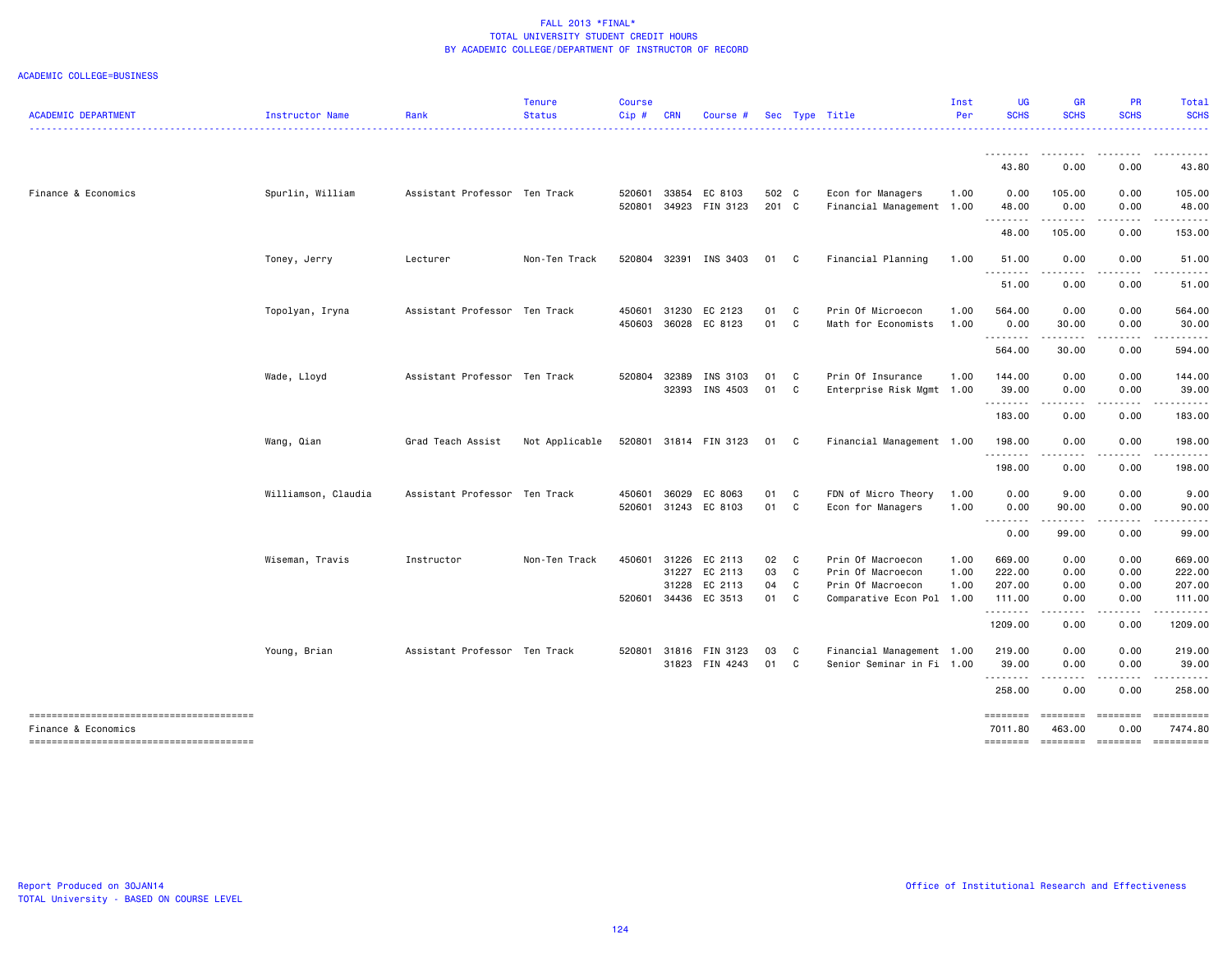|                                  |                   |                               | <b>Tenure</b>  | <b>Course</b> |              |                       |       |              |                           | Inst | <b>UG</b>                             | GR                                                                                                                                | PR                                                                                                                                | Total       |
|----------------------------------|-------------------|-------------------------------|----------------|---------------|--------------|-----------------------|-------|--------------|---------------------------|------|---------------------------------------|-----------------------------------------------------------------------------------------------------------------------------------|-----------------------------------------------------------------------------------------------------------------------------------|-------------|
| <b>ACADEMIC DEPARTMENT</b>       | Instructor Name   | Rank                          | <b>Status</b>  | $Cip$ #       | <b>CRN</b>   | Course #              |       |              | Sec Type Title            | Per  | <b>SCHS</b>                           | <b>SCHS</b>                                                                                                                       | <b>SCHS</b>                                                                                                                       | <b>SCHS</b> |
| Management & Information Systems | Barnett, Timothy  | Professor                     | Tenured        | 520201        | 32701        | MGT 4563              | 01    | C            | Staffing in Org           | 1.00 | 114.00                                | 0.00                                                                                                                              | 0.00                                                                                                                              | 114.00      |
|                                  |                   |                               |                | 521302        | 35907        | MGT 9000              | 02    | D            | Research / Diss           | 1.00 | 0.00                                  | 1.00                                                                                                                              | 0.00                                                                                                                              | 1.00        |
|                                  |                   |                               |                |               | 36308        | <b>MGT 7000</b>       | 03    | $\mathbf{I}$ | Directed Indiv Study 1.00 |      | 0.00                                  | 3.00                                                                                                                              | 0.00                                                                                                                              | 3.00        |
|                                  |                   |                               |                |               |              |                       |       |              |                           |      | <u>.</u><br>114.00                    | .<br>4.00                                                                                                                         | د د د د<br>0.00                                                                                                                   | .<br>118.00 |
|                                  | Canfield, Stephen | Instructor                    | Non-Ten Track  | 521201        | 30544        | BIS 1733              | 01    | C            | Visual Basic Program 1.00 |      | 117.00                                | 0.00                                                                                                                              | 0.00                                                                                                                              | 117.00      |
|                                  |                   |                               |                |               | 30545        | <b>BIS 1733</b>       | 02    | C            | Visual Basic Program 1.00 |      | 114.00                                | 0.00                                                                                                                              | 0.00                                                                                                                              | 114.00      |
|                                  |                   |                               |                |               | 30546        | BIS 1733              | 03    | C            | Visual Basic Program 1.00 |      | 120.00                                | 0.00                                                                                                                              | 0.00                                                                                                                              | 120.00      |
|                                  |                   |                               |                |               | 30552        | BIS 4513              | 01    | C            | Microcomputers/Netwo 1.00 |      | 84.00                                 | 0.00                                                                                                                              | 0.00                                                                                                                              | 84.00       |
|                                  |                   |                               |                | 521204        | 30556        | BIS 6513              | 01    | C            | Microcomputers/Netwo 1.00 |      | 0.00<br><b><i><u><u>.</u></u></i></b> | 12.00                                                                                                                             | 0.00                                                                                                                              | 12.00<br>.  |
|                                  |                   |                               |                |               |              |                       |       |              |                           |      | 435.00                                | 12.00                                                                                                                             | 0.00                                                                                                                              | 447.00      |
|                                  | Chrisman, James   | Professor                     | Tenured        | 520201        | 32706        | MGT 8123              | 01    | C            | Strategic Bus Consul 1.00 |      | 0.00                                  | 18.00                                                                                                                             | 0.00                                                                                                                              | 18.00       |
|                                  |                   |                               |                | 521302        | 36171        | MGT 7000              | 01    | $\mathbf{I}$ | Directed Indiv Study      | 1.00 | 0.00                                  | 3.00                                                                                                                              | 0.00                                                                                                                              | 3.00        |
|                                  |                   |                               |                |               | 36300        | MGT 7000              | 02    | $\mathbf{I}$ | Directed Indiv Study      | 1.00 | 0.00                                  | 3.00                                                                                                                              | 0.00                                                                                                                              | 3.00        |
|                                  |                   |                               |                |               | 36309        | <b>MGT 9000</b>       | 03    | D            | Research / Diss           | 1.00 | 0.00<br>.                             | 9.00<br>.                                                                                                                         | 0.00<br>د د د د                                                                                                                   | 9.00<br>.   |
|                                  |                   |                               |                |               |              |                       |       |              |                           |      | 0.00                                  | 33.00                                                                                                                             | 0.00                                                                                                                              | 33.00       |
|                                  | Crossler, Robert  | Assistant Professor Ten Track |                | 521201        | 30548        | BIS 3233              | 01    | C            | Management Informati 1.00 |      | 564.00                                | 0.00                                                                                                                              | 0.00                                                                                                                              | 564.00      |
|                                  |                   |                               |                |               | 30551        | BIS 3753              | 01    | C            | Business Database Sy 1.00 |      | 54.00<br>. <b>.</b>                   | 0.00<br>.                                                                                                                         | 0.00<br>.                                                                                                                         | 54.00<br>.  |
|                                  |                   |                               |                |               |              |                       |       |              |                           |      | 618.00                                | 0.00                                                                                                                              | 0.00                                                                                                                              | 618.00      |
|                                  | Daspit, Joshua    | Assistant Professor Ten Track |                | 520101        | 30588        | <b>BUS 4853</b>       | 04    | C            | <b>Business Policy</b>    | 1.00 | 123.00                                | 0.00                                                                                                                              | 0.00                                                                                                                              | 123.00      |
|                                  |                   |                               |                |               | 30589        | <b>BUS 4853</b>       | 05    | C            | Business Policy           | 1.00 | 93.00<br>.                            | 0.00<br>.                                                                                                                         | 0.00<br>$\frac{1}{2} \left( \frac{1}{2} \right) \left( \frac{1}{2} \right) \left( \frac{1}{2} \right) \left( \frac{1}{2} \right)$ | 93.00<br>.  |
|                                  |                   |                               |                |               |              |                       |       |              |                           |      | 216.00                                | 0.00                                                                                                                              | 0.00                                                                                                                              | 216.00      |
|                                  | Fang, Hanging     | Grad Teach Assist             | Not Applicable |               | 520101 30585 | <b>BUS 4853</b>       | 01 C  |              | <b>Business Policy</b>    | 1.00 | 126.00<br><u>.</u>                    | 0.00<br>.                                                                                                                         | 0.00<br>.                                                                                                                         | 126.00<br>. |
|                                  |                   |                               |                |               |              |                       |       |              |                           |      | 126.00                                | 0.00                                                                                                                              | 0.00                                                                                                                              | 126.00      |
|                                  | Holt, Daniel      | Assistant Professor Ten Track |                |               | 080301 32690 | MGT 3323              | 01    | C            | Entrepreneurship          | 1.00 | 81.00                                 | 0.00                                                                                                                              | 0.00                                                                                                                              | 81.00       |
|                                  |                   |                               |                |               | 32691        | MGT 3323              | 02    | C            | Entrepreneurship          | 1.00 | 72.00                                 | 0.00                                                                                                                              | 0.00                                                                                                                              | 72.00       |
|                                  |                   |                               |                |               |              |                       |       |              |                           |      | .                                     |                                                                                                                                   | $\frac{1}{2}$                                                                                                                     | .           |
|                                  |                   |                               |                |               |              |                       |       |              |                           |      | 153.00                                | 0.00                                                                                                                              | 0.00                                                                                                                              | 153.00      |
|                                  | Jones, Gabrielle  | Non-Faculty                   | Not Applicable |               |              | 521201 33589 BIS 3233 | 201 C |              | Management Informati 1.00 |      | 93.00<br><b></b>                      | 0.00<br>$- - - -$                                                                                                                 | 0.00<br>$\frac{1}{2}$                                                                                                             | 93.00<br>.  |
|                                  |                   |                               |                |               |              |                       |       |              |                           |      | 93.00                                 | 0.00                                                                                                                              | 0.00                                                                                                                              | 93.00       |
|                                  | Lack, Susan       | Instructor                    | Non-Ten Track  | 520201        | 32684        | MGT 3213              | 01    | $\mathbf{C}$ | Org Communications        | 1.00 | 132.00                                | 0.00                                                                                                                              | 0.00                                                                                                                              | 132.00      |
|                                  |                   |                               |                |               | 32685        | MGT 3213              | 02    | C            | Org Communications        | 1.00 | 138.00                                | 0.00                                                                                                                              | 0.00                                                                                                                              | 138.00      |
|                                  |                   |                               |                |               | 32686        | MGT 3213              | 03    | C            | Org Communications        | 1.00 | 135.00                                | 0.00                                                                                                                              | 0.00                                                                                                                              | 135.00      |
|                                  |                   |                               |                |               | 32687        | MGT 3213              | 05    | C            | Org Communications        | 1.00 | 138.00<br>.                           | 0.00<br>$\frac{1}{2} \left( \frac{1}{2} \right) \left( \frac{1}{2} \right) \left( \frac{1}{2} \right) \left( \frac{1}{2} \right)$ | 0.00<br>$\sim$ $\sim$ $\sim$                                                                                                      | 138,00<br>. |
|                                  |                   |                               |                |               |              |                       |       |              |                           |      | 543.00                                | 0.00                                                                                                                              | 0.00                                                                                                                              | 543.00      |
|                                  | Long, Rebecca     | Associate Professor Tenured   |                | 520201        | 34258        | MGT 9613              | 01    | C            | Org Theory & Prac         | 1.00 | 0.00                                  | 15.00                                                                                                                             | 0.00                                                                                                                              | 15.00       |
|                                  |                   |                               |                | 521302        | 35731        | MGT 9000              | 01    | D            | Research / Diss           | 1.00 | 0.00                                  | 9.00                                                                                                                              | 0.00                                                                                                                              | 9.00        |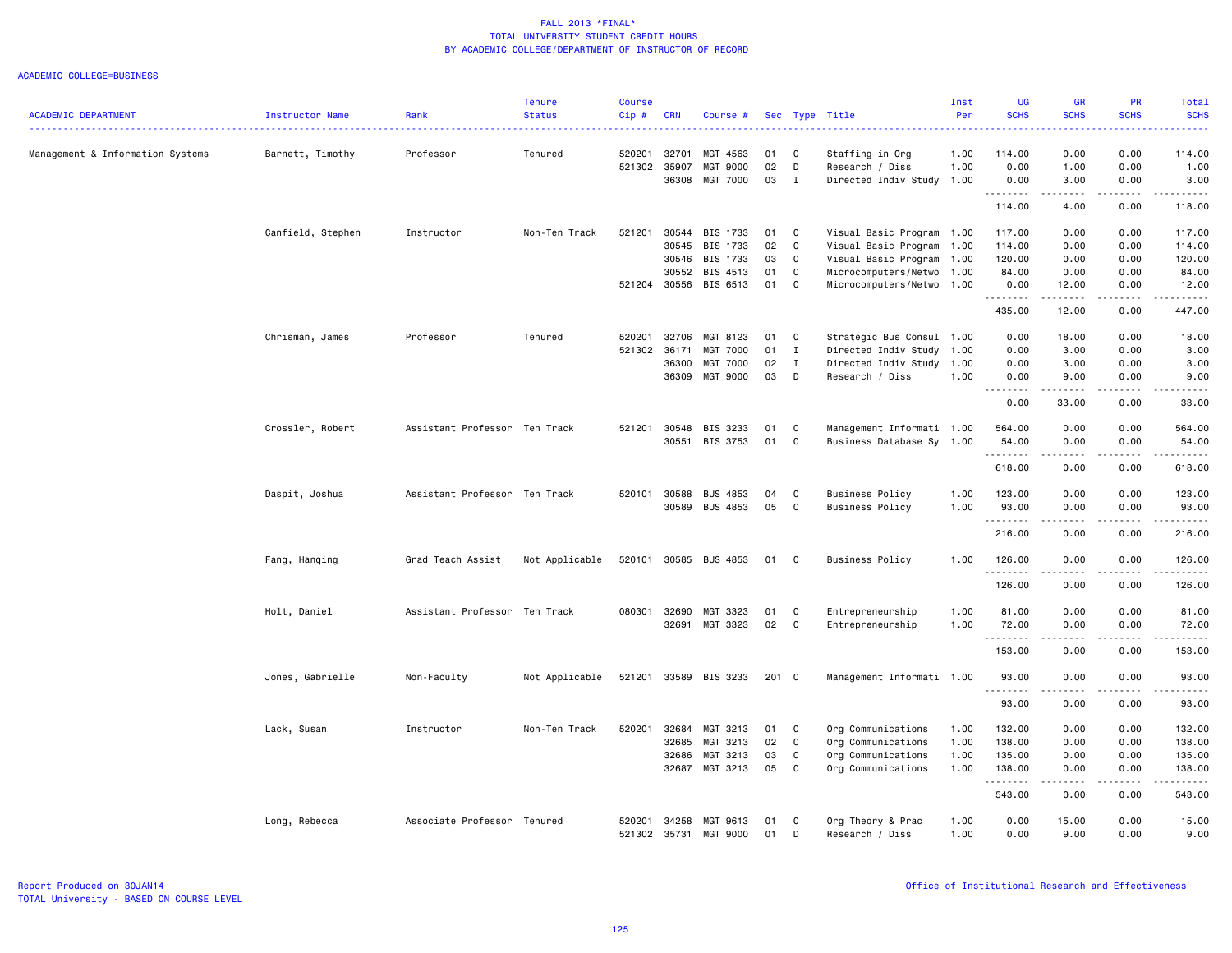| <b>ACADEMIC DEPARTMENT</b>       | Instructor Name     | Rank                          | <b>Tenure</b><br><b>Status</b> | <b>Course</b><br>Cip# | <b>CRN</b>     | Course #                           |          |              | Sec Type Title                                   | Inst<br>Per  | <b>UG</b><br><b>SCHS</b> | <b>GR</b><br><b>SCHS</b>                 | <b>PR</b><br><b>SCHS</b> | Total<br><b>SCHS</b>  |
|----------------------------------|---------------------|-------------------------------|--------------------------------|-----------------------|----------------|------------------------------------|----------|--------------|--------------------------------------------------|--------------|--------------------------|------------------------------------------|--------------------------|-----------------------|
|                                  |                     | . <b>.</b>                    |                                |                       |                |                                    |          |              |                                                  |              | --------                 | ------                                   |                          |                       |
|                                  |                     |                               |                                |                       |                |                                    |          |              |                                                  |              | 0.00                     | 24.00                                    | 0.00                     | 24.00                 |
| Management & Information Systems | Marett, Emily       | Instructor                    | Non-Ten Track                  | 520201                | 32688          | MGT 3213                           | 06       | C            | Org Communications                               | 1.00         | 432.00                   | 0.00                                     | 0.00                     | 432.00                |
|                                  |                     |                               |                                |                       | 32699          | MGT 4533                           | 01       | C            | Advanced Hrm                                     | 1.00         | 135.00                   | 0.00                                     | 0.00                     | 135.00                |
|                                  |                     |                               |                                |                       | 34022          | MGT 3213                           | 506      | C            | Org Communications                               | 1.00         | 105.00                   | 0.00                                     | 0.00                     | 105.00                |
|                                  |                     |                               |                                | 521003 32695          |                | MGT 3813                           | 01       | C            | Organizational Behav 1.00                        |              | 168.00<br>.              | 0.00<br>$\omega$ is $\omega$ in $\omega$ | 0.00<br>.                | 168.00<br>.           |
|                                  |                     |                               |                                |                       |                |                                    |          |              |                                                  |              | 840.00                   | 0.00                                     | 0.00                     | 840.00                |
|                                  | Marett, Lawrence    | Associate Professor Tenured   |                                | 521201                | 30560          | BIS 8613                           | 01       | C            | MIS Administration                               | 1.00         | 0.00                     | 27.00                                    | 0.00                     | 27.00                 |
|                                  |                     |                               |                                |                       | 33802          | BIS 8613                           | 501 C    |              | MIS Administration                               | 1.00         | 0.00                     | 66.00                                    | 0.00                     | 66.00                 |
|                                  |                     |                               |                                |                       | 34785          | BIS 9013                           | 01       | C            | Gen Topics in MIS Re                             | 1.00         | 0.00                     | 12.00                                    | 0.00                     | 12.00                 |
|                                  |                     |                               |                                |                       |                | 36170 BIS 9000                     | 02       | D            | Research / Diss                                  | 1.00         | 0.00<br>1.1.1.1.1.1.1    | 12.00<br>.                               | 0.00<br>.                | 12.00<br>.            |
|                                  |                     |                               |                                |                       |                |                                    |          |              |                                                  |              | 0.00                     | 117.00                                   | 0.00                     | 117.00                |
|                                  | Martin, William     | Non-Faculty                   | Not Applicable                 |                       |                | 140101 32035 GE 3011               | 01       | -S           | Engr Entrepreneur Se 0.20                        |              | 25.00<br>. <b>.</b>      | 0.00<br>.                                | 0.00<br>.                | 25.00<br>. <u>.</u> . |
|                                  |                     |                               |                                |                       |                |                                    |          |              |                                                  |              | 25.00                    | 0.00                                     | 0.00                     | 25.00                 |
|                                  | Menard, Philip      | Lecturer                      | Non-Ten Track                  | 521201                |                | 30554 BIS 4753                     | 01       | C            | Struc Sys Analysis                               | 1.00         | 63.00                    | 0.00                                     | 0.00                     | 63.00                 |
|                                  |                     |                               |                                |                       |                |                                    |          |              |                                                  |              | .<br>63.00               | 0.00                                     | 0.00                     | 63.00                 |
|                                  | Nordin, Alexis      | Non-Faculty                   | Not Applicable                 |                       |                | 520201 34257 MGT 3213              | 04       | C            | Org Communications                               | 1.00         | 123.00                   | 0.00                                     | 0.00                     | 123.00                |
|                                  |                     |                               |                                |                       |                |                                    |          |              |                                                  |              | 123.00                   | 0.00                                     | 0.00                     | 123.00                |
|                                  | Ormond, Dustin      | Lecturer                      | Non-Ten Track                  | 521299                |                | 30555 BIS 4763                     | 01       | C            | BIS Senior Seminar                               | 1.00         | 51.00                    | 0.00                                     | 0.00                     | 51.00                 |
|                                  |                     |                               |                                |                       |                |                                    |          |              |                                                  |              | .<br>51.00               | 0.00                                     | 0.00                     | 51.00                 |
|                                  | Otondo, Robert      | Associate Professor Tenured   |                                | 521201                | 30558          | BIS 8112                           | 01       | C            | Mgt Info Tech & Sys                              | 1.00         | 0.00                     | 8.00                                     | 0.00                     | 8.00                  |
|                                  |                     |                               |                                | 521299                | 30553          | BIS 4533                           | 01       | C            | Decision Support Sys 1.00                        |              | 66.00                    | 0.00                                     | 0.00                     | 66.00                 |
|                                  |                     |                               |                                |                       | 30557          | BIS 6533                           | 01       | C            | Decision Support Sys 1.00                        |              | 0.00<br><u>.</u>         | 24.00<br>.                               | 0.00<br>المتمام المناسب  | 24.00<br>.            |
|                                  |                     |                               |                                |                       |                |                                    |          |              |                                                  |              | 66.00                    | 32.00                                    | 0.00                     | 98.00                 |
|                                  | Pearson, Allison    | Professor                     | Tenured                        | 521301                | 32682          | MGT 3114                           | 01       | C            | Prin of Mgt & Prod                               | 1.00         | 728.00                   | 0.00                                     | 0.00                     | 728.00                |
|                                  |                     |                               |                                |                       | 32683          | MGT 3114                           | 02       | C            | Prin of Mgt & Prod                               | 1.00         | 720.00                   | 0.00                                     | 0.00                     | 720.00                |
|                                  |                     |                               |                                |                       |                | 521302 36607 MGT 9000              | 04       | D            | Research / Diss                                  | 1.00         | 0.00<br>. <b>.</b>       | 1.00<br><u>.</u>                         | 0.00<br>.                | 1.00<br>.             |
|                                  |                     |                               |                                |                       |                |                                    |          |              |                                                  |              | 1448.00                  | 1.00                                     | 0.00                     | 1449.00               |
|                                  | Pearson, Rodney     | Professor                     | Tenured                        | 521201 30547          |                | BIS 1753                           | 01       | C            | Intro to Business CO 1.00                        |              | 78.00                    | 0.00                                     | 0.00                     | 78.00                 |
|                                  |                     |                               |                                |                       | 30550          | BIS 3523                           | 01       | C            | Advanced Languages                               | 1.00         | 87.00                    | 0.00                                     | 0.00                     | 87.00                 |
|                                  |                     |                               |                                |                       | 36299          | BIS 4000                           | 01       | $\mathbf{I}$ | Directed Indiv Study 1.00                        |              | 3.00                     | 0.00                                     | 0.00                     | 3.00                  |
|                                  |                     |                               |                                | 521299                | 30539          | BIS 1001                           | F01 C    |              | First Year Seminar                               | 1.00         | 49.00<br>.               | 0.00<br>.                                | 0.00<br>.                | 49.00<br>.            |
|                                  |                     |                               |                                |                       |                |                                    |          |              |                                                  |              | 217.00                   | 0.00                                     | 0.00                     | 217.00                |
|                                  | Penney, Christopher | Assistant Professor Ten Track |                                | 520101                | 30586<br>30587 | <b>BUS 4853</b><br><b>BUS 4853</b> | 02<br>03 | C<br>C       | <b>Business Policy</b><br><b>Business Policy</b> | 1.00<br>1.00 | 135.00<br>138.00         | 0.00<br>0.00                             | 0.00<br>0.00             | 135.00<br>138.00      |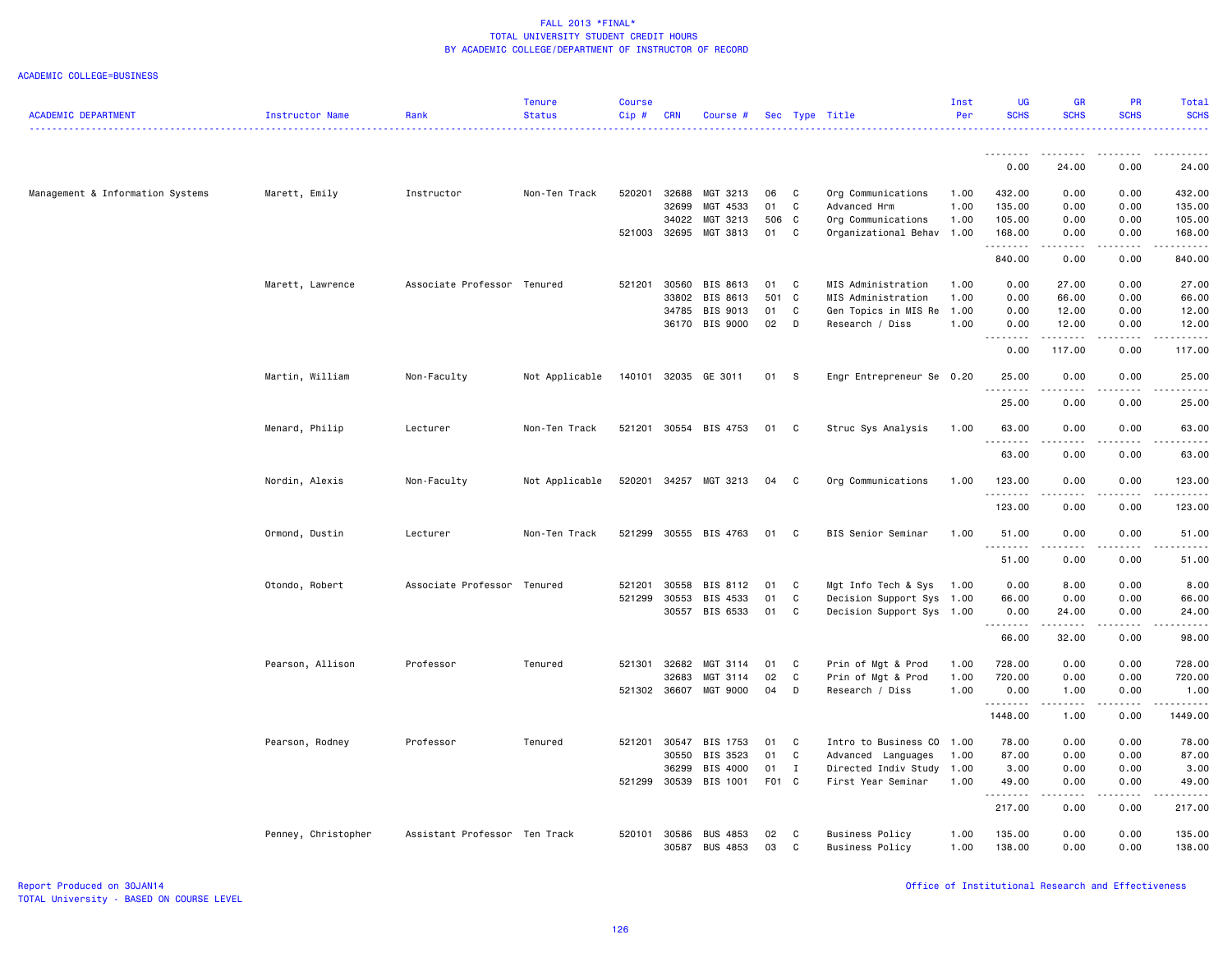| <b>ACADEMIC DEPARTMENT</b>       | Instructor Name       | Rank                          | <b>Tenure</b><br><b>Status</b> | <b>Course</b><br>Cip# | <b>CRN</b>     | Course #                   |                |                   | Sec Type Title                                         | Inst<br>Per  | <b>UG</b><br><b>SCHS</b> | <b>GR</b><br><b>SCHS</b>                                                                                                                                     | PR<br><b>SCHS</b> | Total<br><b>SCHS</b>                                                                                                                                                                      |
|----------------------------------|-----------------------|-------------------------------|--------------------------------|-----------------------|----------------|----------------------------|----------------|-------------------|--------------------------------------------------------|--------------|--------------------------|--------------------------------------------------------------------------------------------------------------------------------------------------------------|-------------------|-------------------------------------------------------------------------------------------------------------------------------------------------------------------------------------------|
|                                  |                       |                               |                                |                       |                |                            |                |                   |                                                        |              |                          |                                                                                                                                                              |                   | .                                                                                                                                                                                         |
|                                  |                       |                               |                                |                       |                |                            |                |                   |                                                        |              | <u>.</u><br>273.00       | 0.00                                                                                                                                                         | 0.00              | 273.00                                                                                                                                                                                    |
| Management & Information Systems | Prince, Paris         | Lecturer                      | Non-Ten Track                  |                       |                | 520201 32696 MGT 3823      | 01 C           |                   | Responsible Leadersh 1.00                              |              | 216.00                   | 0.00                                                                                                                                                         | 0.00              | 216.00                                                                                                                                                                                    |
|                                  |                       |                               |                                |                       |                |                            |                |                   |                                                        |              | .<br>216.00              | .<br>0.00                                                                                                                                                    | .<br>0.00         | $\frac{1}{2} \left( \frac{1}{2} \right) \left( \frac{1}{2} \right) \left( \frac{1}{2} \right) \left( \frac{1}{2} \right) \left( \frac{1}{2} \right) \left( \frac{1}{2} \right)$<br>216.00 |
|                                  | Randle, Vikki         | Associate Professor Tenured   |                                | 520201                | 34033          | MGT 8123                   | 502 C          |                   | Strategic Bus Consul 1.00                              |              | 0.00                     | 39.00                                                                                                                                                        | 0.00              | 39.00                                                                                                                                                                                     |
|                                  |                       |                               |                                | 521001                | 33732          | MGT 3513                   | 201 C          |                   | Intro Human Res Mgt                                    | 1.00         | 54.00<br>.               | 0.00<br>$\frac{1}{2} \left( \frac{1}{2} \right) \left( \frac{1}{2} \right) \left( \frac{1}{2} \right) \left( \frac{1}{2} \right) \left( \frac{1}{2} \right)$ | 0.00<br>.         | 54.00<br>$    -$                                                                                                                                                                          |
|                                  |                       |                               |                                |                       |                |                            |                |                   |                                                        |              | 54.00                    | 39.00                                                                                                                                                        | 0.00              | 93.00                                                                                                                                                                                     |
|                                  | Randolph, Robert      | Grad Teach Assist             | Not Applicable                 | 520201                |                | 34786 MGT 4863             | 01             | C                 | Int"l Strategic Mgmt 1.00                              |              | 42.00                    | 0.00                                                                                                                                                         | 0.00              | 42.00                                                                                                                                                                                     |
|                                  |                       |                               |                                |                       |                |                            |                |                   |                                                        |              | .<br>42.00               | .<br>0.00                                                                                                                                                    | .<br>0.00         | .<br>42.00                                                                                                                                                                                |
|                                  | Ratnamalala, Nirmalee | Grad Teach Assist             | Not Applicable                 | 521201                | 30541          | BIS 1012                   | 02             | C                 | Intro to Bus Info Sy 1.00                              |              | 112.00                   | 0.00                                                                                                                                                         | 0.00              | 112.00                                                                                                                                                                                    |
|                                  |                       |                               |                                |                       |                |                            |                |                   |                                                        |              | <u>.</u><br>112.00       | 0.00                                                                                                                                                         | 0.00              | .<br>112.00                                                                                                                                                                               |
|                                  | Richardson, Jimmy     | Lecturer                      | Non-Ten Track                  | 520201                |                | 32698 MGT 4153             | 01             | C                 | Management Seminar                                     | 1.00         | 111.00                   | 0.00                                                                                                                                                         | 0.00              | 111.00                                                                                                                                                                                    |
|                                  |                       |                               |                                |                       |                |                            |                |                   |                                                        |              | . <b>.</b><br>111.00     | 0.00                                                                                                                                                         | 0.00              | .<br>111.00                                                                                                                                                                               |
|                                  | Rogers, Bryan         | Grad Teach Assist             | Not Applicable                 | 521001                |                | 32692 MGT 3513             | 01             | C                 | Intro Human Res Mgt                                    | 1.00         | 234.00                   | 0.00                                                                                                                                                         | 0.00              | 234.00                                                                                                                                                                                    |
|                                  |                       |                               |                                |                       |                |                            |                |                   |                                                        |              | .<br>234.00              | 0.00                                                                                                                                                         | 0.00              | 234.00                                                                                                                                                                                    |
|                                  | Sharma, Shwadhin      | Grad Teach Assist             | Not Applicable                 | 521201                |                | 36006 BIS 1012             | 04             | $\mathbf{C}$      | Intro to Bus Info Sy 1.00                              |              | 72.00                    | 0.00                                                                                                                                                         | 0.00              | 72.00                                                                                                                                                                                     |
|                                  |                       |                               |                                |                       |                |                            |                |                   |                                                        |              | .<br>72.00               | 0.00                                                                                                                                                         | 0.00              | 72.00                                                                                                                                                                                     |
|                                  |                       |                               |                                |                       |                |                            |                |                   |                                                        |              |                          |                                                                                                                                                              |                   |                                                                                                                                                                                           |
|                                  | Shin, Seungjae        | Associate Professor Tenured   |                                | 521201                | 33590          | BIS 3713<br>36018 BIS 3233 | 201 C<br>202 C |                   | Int Elec Info System 1.00<br>Management Informati 1.00 |              | 33.00<br>33.00           | 0.00<br>0.00                                                                                                                                                 | 0.00<br>0.00      | 33.00<br>33.00                                                                                                                                                                            |
|                                  |                       |                               |                                |                       |                |                            |                |                   |                                                        |              | .<br>66.00               | .<br>0.00                                                                                                                                                    | 0.00              | .<br>66.00                                                                                                                                                                                |
|                                  | Spencer, Barbara      | Professor                     | Tenured                        | 520201                |                | 34030 MGT 8123             | 501 C          |                   | Strategic Bus Consul 1.00                              |              | 0.00                     | 78.00                                                                                                                                                        | 0.00              | 78.00                                                                                                                                                                                     |
|                                  |                       |                               |                                |                       |                |                            |                |                   |                                                        |              | .<br>0.00                | .<br>78.00                                                                                                                                                   | 0.00              | والمناصبات<br>78.00                                                                                                                                                                       |
|                                  | Templeton, Gary       | Associate Professor Tenured   |                                |                       | 521201 30549   | BIS 3233                   | 02             | C                 | Management Informati 1.00                              |              | 564.00                   | 0.00                                                                                                                                                         | 0.00              | 564.00                                                                                                                                                                                    |
|                                  |                       |                               |                                |                       |                | 33796 BIS 8112             | 511 C          |                   | Mgt Info Tech & Sys                                    | 1.00         | 0.00<br>.                | 86.00<br>.                                                                                                                                                   | 0.00<br>-----     | 86.00<br>.                                                                                                                                                                                |
|                                  |                       |                               |                                |                       |                |                            |                |                   |                                                        |              | 564.00                   | 86.00                                                                                                                                                        | 0.00              | 650.00                                                                                                                                                                                    |
|                                  | Templeton, Laura      | Assistant Professor Ten Track |                                | 520201<br>521001      | 32700<br>32694 | MGT 4543<br>MGT 3513       | 01<br>03       | C<br>$\mathtt{C}$ | Compensation Mgt<br>Intro Human Res Mgt                | 1.00<br>1.00 | 114.00<br>237.00         | 0.00<br>0.00                                                                                                                                                 | 0.00<br>0.00      | 114.00<br>237.00                                                                                                                                                                          |
|                                  |                       |                               |                                |                       |                |                            |                |                   |                                                        |              | .<br>351.00              | .<br>0.00                                                                                                                                                    | .<br>0.00         | .<br>351.00                                                                                                                                                                               |
|                                  | Vardaman, James       | Assistant Professor Ten Track |                                | 521003                | 32702          | MGT 8111                   | 01             | C                 | Human Resource Issue                                   | 1.00         | 0.00                     | 37.00                                                                                                                                                        | 0.00              | 37.00                                                                                                                                                                                     |
|                                  |                       |                               |                                |                       | 32704          | MGT 8112                   | 01             | C                 | Leadership Skills                                      | 1.00         | 0.00                     | 76.00                                                                                                                                                        | 0.00              | 76.00                                                                                                                                                                                     |
|                                  |                       |                               |                                |                       | 34024          | MGT 8111                   | 521 C          |                   | Human Resource Issue                                   | 1.00         | 0.00                     | 38.00                                                                                                                                                        | 0.00              | 38.00                                                                                                                                                                                     |
|                                  |                       |                               |                                |                       | 34027          | MGT 8112                   | 511 C          |                   | Leadership Skills                                      | 1.00         | 0.00                     | 42.00                                                                                                                                                        | 0.00              | 42.00                                                                                                                                                                                     |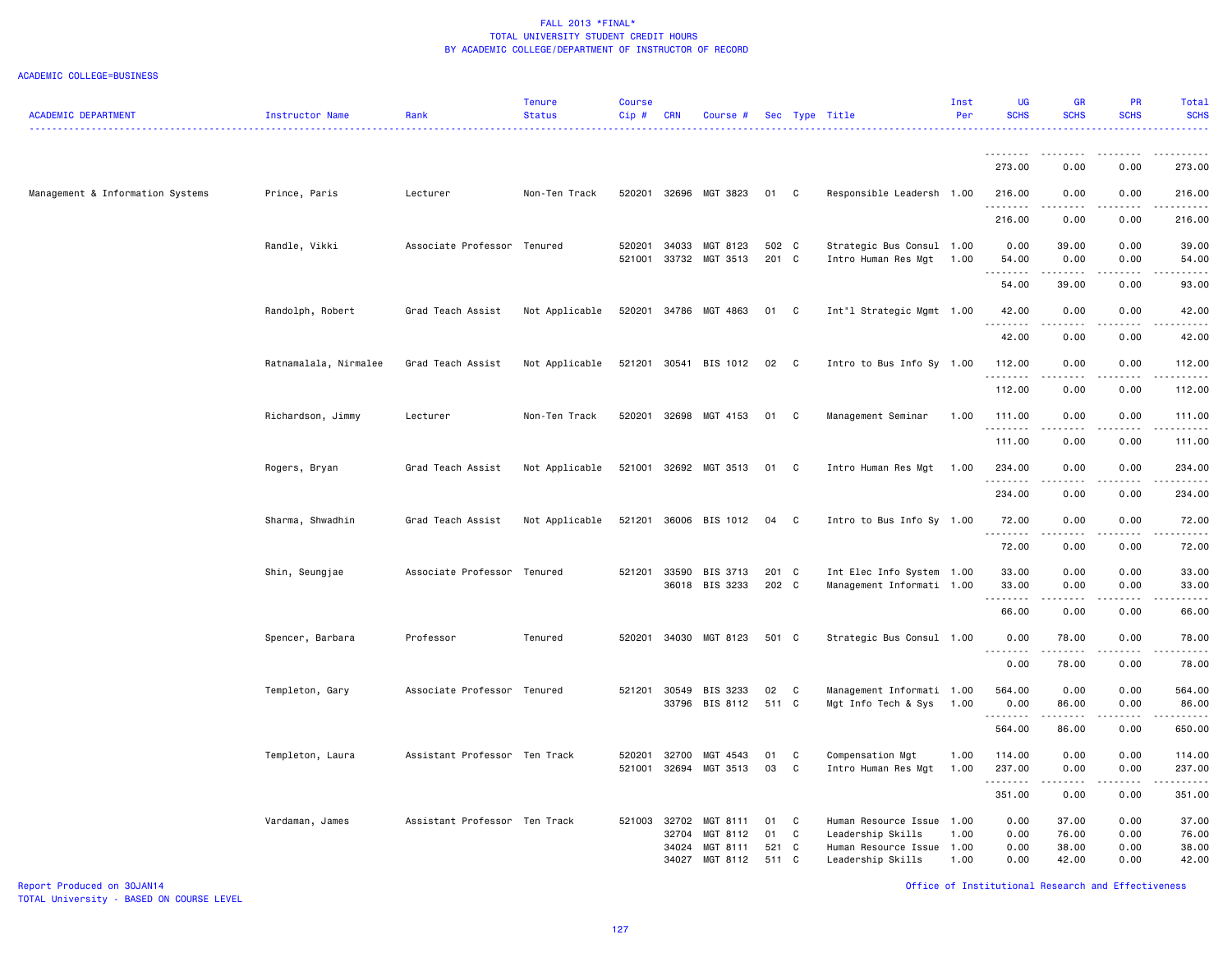| <b>ACADEMIC DEPARTMENT</b>       | <b>Instructor Name</b> | Rank                        | <b>Tenure</b><br><b>Status</b> | <b>Course</b><br>$Cip$ # | <b>CRN</b> | Course #        |       |                            | Sec Type Title            | Inst<br>Per | <b>UG</b><br><b>SCHS</b>  | <b>GR</b><br><b>SCHS</b> | <b>PR</b><br><b>SCHS</b> | <b>Total</b><br><b>SCHS</b> |
|----------------------------------|------------------------|-----------------------------|--------------------------------|--------------------------|------------|-----------------|-------|----------------------------|---------------------------|-------------|---------------------------|--------------------------|--------------------------|-----------------------------|
|                                  |                        |                             |                                |                          |            |                 |       |                            |                           |             |                           |                          |                          |                             |
|                                  |                        |                             |                                |                          |            |                 |       |                            |                           |             | ---------<br>0.00         | .<br>193.00              | .<br>0.00                | .<br>193.00                 |
| Management & Information Systems | Warkentin, Merrill     | Professor                   | Tenured                        | 521201                   | 30540      | BIS 1012        | 01    | $\mathbf{C}$               | Intro to Bus Info Sy 1.00 |             | 556.00                    | 0.00                     | 0.00                     | 556.00                      |
|                                  |                        |                             |                                |                          | 30542      | BIS 1012        | 03    | $\overline{\phantom{a}}$ C | Intro to Bus Info Sy 1.00 |             | 74.00                     | 0.00                     | 0.00                     | 74.00                       |
|                                  |                        |                             |                                |                          | 30559      | BIS 8213        | 01    | $\mathbf{C}$               | Adv Sys Anal & Des        | 1.00        | 0.00                      | 33.00                    | 0.00                     | 33.00                       |
|                                  |                        |                             |                                |                          | 33799      | BIS 8213        | 501 C |                            | Adv Sys Anal & Des        | 1.00        | 0.00                      | 24.00                    | 0.00                     | 24.00                       |
|                                  |                        |                             |                                |                          | 36098      | BIS 9000        | 01 D  |                            | Research / Diss           | 1.00        | 0.00                      | 33.00                    | 0.00                     | 33.00                       |
|                                  |                        |                             |                                |                          |            |                 |       |                            |                           |             | --------<br>630.00        | 90.00                    | 0.00                     | 720.00                      |
|                                  | White, Harold          | Instructor                  | Non-Ten Track                  | 080301                   | 33731      | MGT 3323        | 201 C |                            | Entrepreneurship          | 1.00        | 36.00                     | 0.00                     | 0.00                     | 36.00                       |
|                                  |                        |                             |                                | 520101                   | 33595      | <b>BUS 4853</b> | 201 C |                            | <b>Business Policy</b>    | 1.00        | 54.00                     | 0.00                     | 0.00                     | 54.00                       |
|                                  |                        |                             |                                | 520201                   | 33730      | MGT 3213        | 201 C |                            | Org Communications        | 1.00        | 57.00                     | 0.00                     | 0.00                     | 57.00                       |
|                                  |                        |                             |                                | 521301                   | 33729      | MGT 3114        | 201 C |                            | Prin of Mgt & Prod        | 1.00        | 64.00                     | 0.00                     | 0.00                     | 64.00                       |
|                                  |                        |                             |                                |                          |            |                 |       |                            |                           |             | - - - - - - - -<br>211.00 | $- - - -$<br>0.00        | .<br>0.00                | ------<br>211.00            |
|                                  | Young, Carlton         | Associate Professor Tenured |                                | 510701                   | 33704      | HCA 3313        | 201 C |                            | Healthcare Systems        | 1.00        | 57.00                     | 0.00                     | 0.00                     | 57.00                       |
|                                  |                        |                             |                                |                          | 33705      | HCA 3813        | 201 C |                            | Healthcare Regulatio      | 1.00        | 42.00                     | 0.00                     | 0.00                     | 42.00                       |
|                                  |                        |                             |                                |                          |            |                 |       |                            |                           |             | 99.00                     | .<br>0.00                | .<br>0.00                | ------<br>99.00             |
|                                  |                        |                             |                                |                          |            |                 |       |                            |                           |             | ========                  |                          | ========                 |                             |
| Management & Information Systems |                        |                             |                                |                          |            |                 |       |                            |                           |             | 8166,00                   | 709.00                   | 0.00                     | 8875.00                     |
|                                  |                        |                             |                                |                          |            |                 |       |                            |                           |             | ========                  | ========                 | ---------                | ==========                  |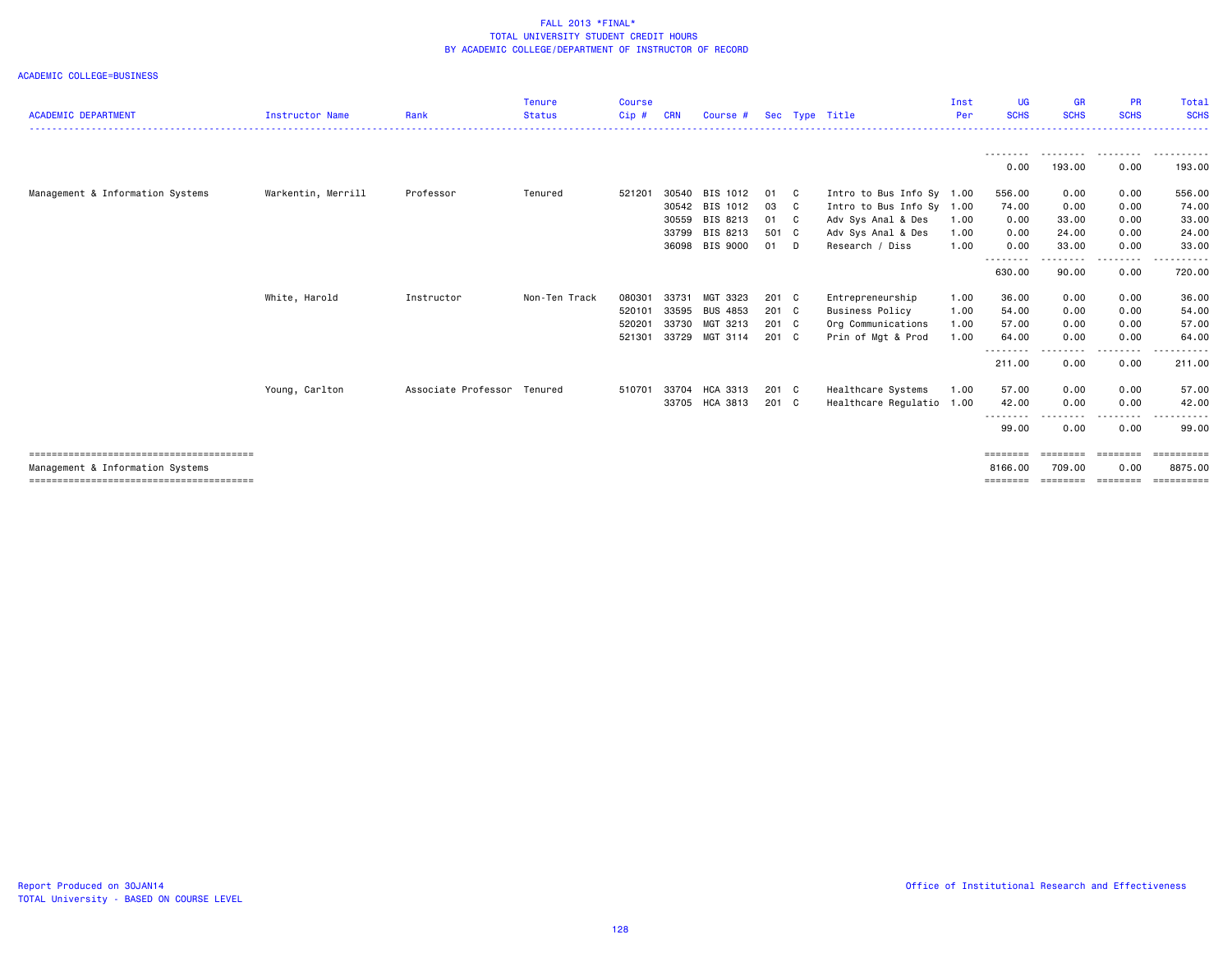|                                                       |                     |                               | <b>Tenure</b>  | <b>Course</b> |            |                       |       |              |                           | Inst | UG                 | <b>GR</b>         | <b>PR</b>             | Total       |
|-------------------------------------------------------|---------------------|-------------------------------|----------------|---------------|------------|-----------------------|-------|--------------|---------------------------|------|--------------------|-------------------|-----------------------|-------------|
| <b>ACADEMIC DEPARTMENT</b>                            | Instructor Name     | Rank                          | <b>Status</b>  | Cip#          | <b>CRN</b> | Course #              |       |              | Sec Type Title            | Per  | <b>SCHS</b>        | <b>SCHS</b>       | <b>SCHS</b>           | <b>SCHS</b> |
| Marketing, Quantitative Analysis & Busin Adams, Frank |                     | Assistant Professor Ten Track |                | 521401        | 32733      | MKT 4813              | 02    | C            | Marketing-Mgt             | 1.00 | 27.00              | 0.00              | 0.00                  | 27.00       |
|                                                       |                     |                               |                |               | 34519      | MKT 3323              | 01    | C            | International Logist 1.00 |      | 117.00             | 0.00              | 0.00                  | 117.00      |
|                                                       |                     |                               |                |               |            |                       |       |              |                           |      | .<br>144.00        | .<br>0.00         | .<br>0.00             | 144.00      |
|                                                       | Adkerson, Jeffrey   | Non-Faculty                   | Not Applicable | 521401        | 32708      | MKT 2211              | 01    | - S          | PGM Level I Seminar       | 1.00 | 38.00              | 0.00              | 0.00                  | 38.00       |
|                                                       |                     |                               |                |               | 32709      | MKT 2231              | 01    | $\mathsf{L}$ | Golf Professional De      | 1.00 | 30.00              | 0.00              | 0.00                  | 30.00       |
|                                                       |                     |                               |                |               | 32723      | MKT 4233              | 01    | $\mathbf{C}$ | Golf Operations Man       | 1.00 | 42.00<br><u>.</u>  | 0.00              | 0.00                  | 42.00<br>.  |
|                                                       |                     |                               |                |               |            |                       |       |              |                           |      | 110.00             | 0.00              | 0.00                  | 110.00      |
|                                                       | Barnwell, Robert    | Grad Teach Assist             | Not Applicable |               |            | 521401 32726 MKT 4413 | 02    | $\mathbf{C}$ | Consumer Behavior         | 1.00 | 153.00<br><u>.</u> | 0.00              | 0.00                  | 153.00<br>. |
|                                                       |                     |                               |                |               |            |                       |       |              |                           |      | 153.00             | $- - - -$<br>0.00 | $\frac{1}{2}$<br>0.00 | 153.00      |
|                                                       | Blakeney, Alisha    | Grad Teach Assist             | Not Applicable |               |            | 521401 34037 MKT 3013 | 504 C |              | Principles Of Mkt         | 1.00 | 45.00              | 0.00              | 0.00                  | 45.00       |
|                                                       |                     |                               |                |               |            |                       |       |              |                           |      | <u>.</u><br>45.00  | .<br>0.00         | .<br>0.00             | .<br>45.00  |
|                                                       | Branham, Len        | Lecturer                      | Non-Ten Track  | 521003        |            | 33733 MGT 3813        | 201 C |              | Organizational Behav 1.00 |      | 57.00              | 0.00              | 0.00                  | 57.00       |
|                                                       |                     |                               |                |               |            |                       |       |              |                           |      | .<br>57.00         | .<br>0.00         | .<br>0.00             | .<br>57.00  |
|                                                       | Collier, Joel       | Associate Professor Tenured   |                | 521401        | 32737      | MKT 8153              | 01    | C            | Strategic Marketing       | 1.00 | 0.00               | 72.00             | 0.00                  | 72.00       |
|                                                       |                     |                               |                |               | 34040      | MKT 8153              | 521   | C            | Strategic Marketing       | 1.00 | 0.00               | 102.00            | 0.00                  | 102.00      |
|                                                       |                     |                               |                |               | 35729      | MKT 9000              | 02    | D            | Research / Diss           | 1.00 | 0.00               | 18.00             | 0.00                  | 18.00       |
|                                                       |                     |                               |                |               |            |                       |       |              |                           |      | 0.00               | .<br>192.00       | .<br>0.00             | .<br>192.00 |
|                                                       | Cook, Cecelia       | Instructor                    | Non-Ten Track  | 220199        | 30562      | BL 2413               | 01    | C            | Legal Envt Bus            | 1.00 | 543.00             | 0.00              | 0.00                  | 543.00      |
|                                                       |                     |                               |                |               | 30563      | BL 2413               | 02    | C            | Legal Envt Bus            | 1.00 | 582.00             | 0.00              | 0.00                  | 582.00      |
|                                                       |                     |                               |                |               | 30566      | BL 3223               | 01    | C            | Law Of Comm Trans         | 1.00 | 144.00             | 0.00              | 0.00                  | 144.00      |
|                                                       |                     |                               |                |               | 30567      | BL 3223               | 02    | C            | Law Of Comm Trans         | 1.00 | 147.00             | 0.00              | 0.00                  | 147.00      |
|                                                       |                     |                               |                | 240101        | 36390      | HON 4000              | 02    | $\mathbf{I}$ | Directed Individual       | 1.00 | 3.00<br>.          | 0.00              | 0.00                  | 3.00<br>.   |
|                                                       |                     |                               |                |               |            |                       |       |              |                           |      | 1419.00            | 0.00              | 0.00                  | 1419.00     |
|                                                       | Ford, Toni-Rochelle | Grad Teach Assist             | Not Applicable |               |            | 521401 32716 MKT 3933 | 01    | $\mathbf{C}$ | International Mkt         | 1.00 | 99.00<br>.         | 0.00              | 0.00                  | 99.00       |
|                                                       |                     |                               |                |               |            |                       |       |              |                           |      | 99.00              | 0.00              | 0.00                  | 99.00       |
|                                                       | Gaskin, Leonard     | Non-Faculty                   | Not Applicable |               |            | 521401 34520 MKT 4113 | 03    | $\mathbf{C}$ | Personal Selling          | 1.00 | 87.00<br>.         | 0.00<br>.         | 0.00<br>.             | 87.00<br>.  |
|                                                       |                     |                               |                |               |            |                       |       |              |                           |      | 87.00              | 0.00              | 0.00                  | 87.00       |
|                                                       | Goree, Michael      | Instructor                    | Non-Ten Track  | 521401        | 32714      | MKT 3213              | 01    | C            | Retailing                 | 1.00 | 159.00             | 0.00              | 0.00                  | 159.00      |
|                                                       |                     |                               |                |               | 32715      | MKT 3213              | 02    | C            | Retailing                 | 1.00 | 180.00             | 0.00              | 0.00                  | 180.00      |
|                                                       |                     |                               |                | 521499 32730  |            | MKT 4613              | 01    | C            | Services Marketing        | 1.00 | 237.00             | 0.00              | 0.00                  | 237.00      |
|                                                       |                     |                               |                |               | 32731      | MKT 4613              | 02    | $\mathbf{C}$ | Services Marketing        | 1.00 | 165.00<br>.        | 0.00<br>.         | 0.00<br>.             | 165.00<br>. |
|                                                       |                     |                               |                |               |            |                       |       |              |                           |      | 741.00             | 0.00              | 0.00                  | 741.00      |
|                                                       | Graham, Kenneth     | Grad Teach Assist             | Not Applicable |               |            | 521401 32732 MKT 4813 | 01    | C            | Marketing-Mgt             | 1.00 | 72.00              | 0.00              | 0.00                  | 72.00       |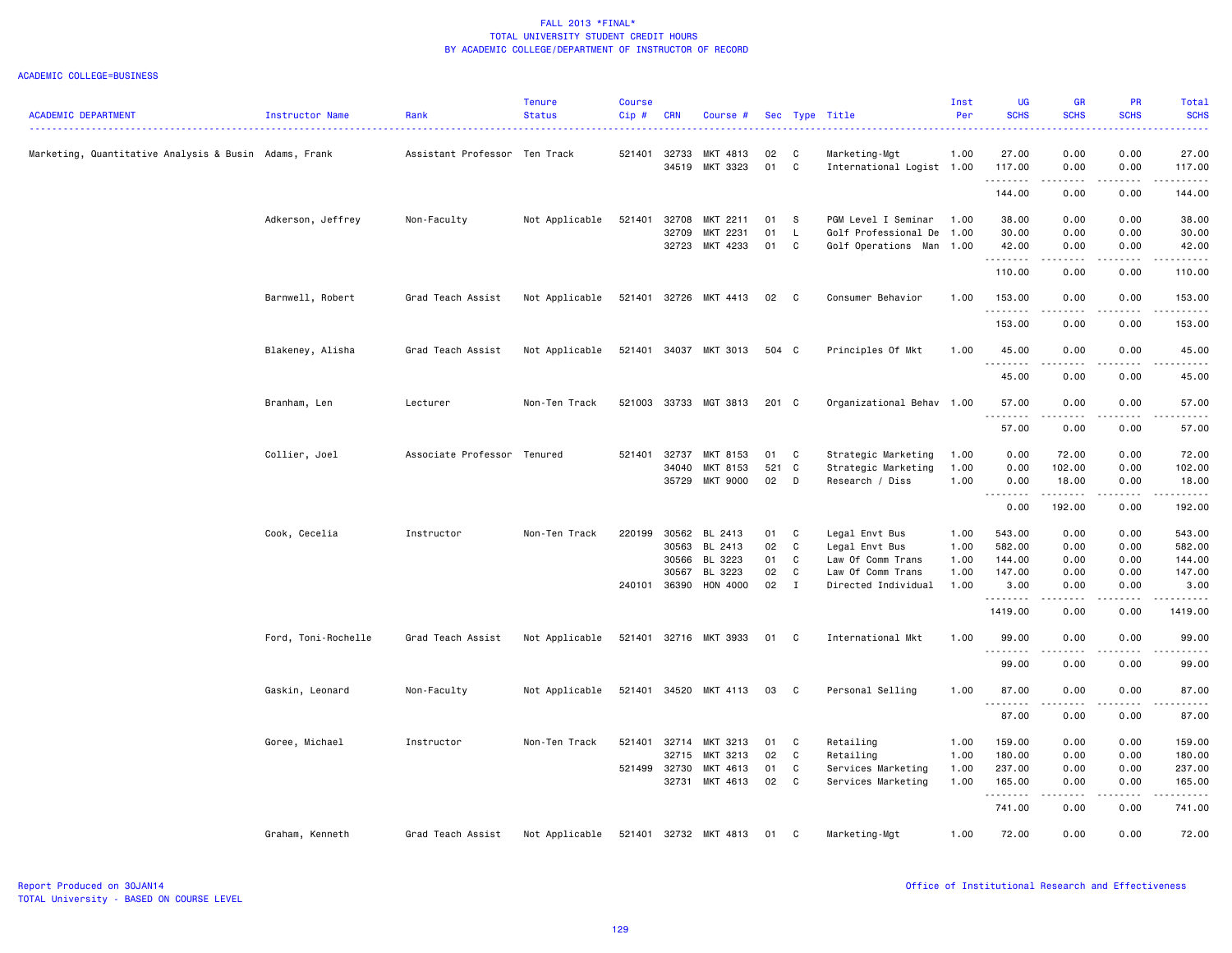| <b>ACADEMIC DEPARTMENT</b>                             | Instructor Name  | Rank                        | <b>Tenure</b><br><b>Status</b> | <b>Course</b><br>Cip# | <b>CRN</b>     | Course #              |                |                   | Sec Type Title                     | Inst<br>Per  | UG<br><b>SCHS</b> | <b>GR</b><br><b>SCHS</b>            | PR<br><b>SCHS</b>                                                                                                                                            | Total<br><b>SCHS</b> |
|--------------------------------------------------------|------------------|-----------------------------|--------------------------------|-----------------------|----------------|-----------------------|----------------|-------------------|------------------------------------|--------------|-------------------|-------------------------------------|--------------------------------------------------------------------------------------------------------------------------------------------------------------|----------------------|
|                                                        |                  |                             |                                |                       |                |                       |                |                   |                                    |              |                   |                                     |                                                                                                                                                              |                      |
|                                                        |                  |                             |                                |                       |                |                       |                |                   |                                    |              | .<br>72.00        | .<br>0.00                           | -----<br>0.00                                                                                                                                                | 72.00                |
| Marketing, Quantitative Analysis & Busin Hill, William |                  | Associate Professor Tenured |                                |                       |                | 521499 34692 MKT 4613 | 201 C          |                   | Services Marketing                 | 1.00         | 42.00             | 0.00                                | 0.00                                                                                                                                                         | 42.00                |
|                                                        |                  |                             |                                |                       |                |                       |                |                   |                                    |              | 42.00             | 0.00                                | 0.00                                                                                                                                                         | 42.00                |
|                                                        | Lam, Wai-Cheong  | Instructor                  | Non-Ten Track                  | 521302                |                | 30571 BQA 2113        | 01             | $\mathbf{C}$      | Bus Stat Methods I                 | 1.00         | 201.00            | 0.00                                | 0.00                                                                                                                                                         | 201.00               |
|                                                        |                  |                             |                                |                       |                | 30572 BQA 2113        | 02             | C                 | Bus Stat Methods I                 | 1.00         | 135.00            | 0.00                                | 0.00                                                                                                                                                         | 135.00               |
|                                                        |                  |                             |                                |                       |                | 30574 BQA 2113        | 04             | C                 | Bus Stat Methods I                 | 1.00         | 198.00            | 0.00                                | 0.00                                                                                                                                                         | 198.00               |
|                                                        |                  |                             |                                |                       |                | 30575 BQA 2113        | 05             | C                 | Bus Stat Methods I                 | 1.00         | 33.00<br>.        | 0.00<br>.                           | 0.00<br>-----                                                                                                                                                | 33.00<br>.           |
|                                                        |                  |                             |                                |                       |                |                       |                |                   |                                    |              | 567.00            | 0.00                                | 0.00                                                                                                                                                         | 567.00               |
|                                                        | Liddell, Gloria  | Associate Professor Tenured |                                | 220199                |                | 30570 BL 8112         | 01 C           |                   | Law Ethics Disp Res                | 1.00         | 0.00              | 6.00                                | 0.00                                                                                                                                                         | 6.00                 |
|                                                        |                  |                             |                                | 521501                | 33805<br>33808 | BL 4333<br>BL 6333    | 501 C<br>501 C |                   | Real Estate Law                    | 1.00         | 9.00              | 0.00                                | 0.00<br>0.00                                                                                                                                                 | 9.00<br>36.00        |
|                                                        |                  |                             |                                |                       | 34067          | REF 4333              | 501 C          |                   | Real Estate Law<br>Real Estate Law | 1.00<br>1.00 | 0.00<br>6.00      | 36.00<br>0.00                       | 0.00                                                                                                                                                         | 6.00                 |
|                                                        |                  |                             |                                |                       |                | 34070 REF 6333        | 501 C          |                   | Real Estate Law                    | 1.00         | 0.00              | 15.00                               | 0.00                                                                                                                                                         | 15.00                |
|                                                        |                  |                             |                                |                       |                |                       |                |                   |                                    |              | .<br>15.00        | -----<br>57.00                      | 0.00                                                                                                                                                         | 72.00                |
|                                                        | Liddell, Pearson | Professor                   | Tenured                        | 220199                |                | 30564 BL 2413         | 03             | $\mathbf{C}$      | Legal Envt Bus                     | 1.00         | 174.00            | 0.00                                | 0.00                                                                                                                                                         | 174.00               |
|                                                        |                  |                             |                                |                       | 30568          | BL 4263               | 01             | C                 | Environmental Law                  | 1.00         | 114.00            | 0.00                                | 0.00                                                                                                                                                         | 114.00               |
|                                                        |                  |                             |                                |                       |                | 30569 BL 6263         | 01             | C                 | Environmental Law                  | 1.00         | 0.00<br>.         | 9.00<br>.                           | 0.00<br>$\frac{1}{2} \left( \frac{1}{2} \right) \left( \frac{1}{2} \right) \left( \frac{1}{2} \right) \left( \frac{1}{2} \right) \left( \frac{1}{2} \right)$ | 9.00<br>.            |
|                                                        |                  |                             |                                |                       |                |                       |                |                   |                                    |              | 288.00            | 9.00                                | 0.00                                                                                                                                                         | 297.00               |
|                                                        | Lueg, Jason      | Professor                   | Tenured                        | 521401                | 34517          | MKT 8323              | 01             | s s               | Prob In Marketing                  | 1.00         | 0.00              | 3.00                                | 0.00                                                                                                                                                         | 3.00                 |
|                                                        |                  |                             |                                |                       | 36369          | MKT 4000              | 01             | $\mathbf{I}$      | Directed Indiv Study               | 1.00         | 3.00              | 0.00                                | 0.00                                                                                                                                                         | 3.00                 |
|                                                        |                  |                             |                                |                       | 36563          | MKT 4000              | $02 \qquad I$  |                   | Directed Indiv Study               | 1.00         | 3.00              | 0.00                                | 0.00                                                                                                                                                         | 3.00                 |
|                                                        |                  |                             |                                |                       | 36571          | MKT 4000              | 03             | $\mathbf{I}$      | Directed Indiv Study               | 1.00         | 3.00              | 0.00                                | 0.00                                                                                                                                                         | 3.00                 |
|                                                        |                  |                             |                                |                       | 36591          | MKT 4000              | 04 I           |                   | Directed Indiv Study               | 1.00         | 3.00              | 0.00                                | 0.00                                                                                                                                                         | 3.00                 |
|                                                        |                  |                             |                                |                       |                | 36613 MKT 4000        | 05 I           |                   | Directed Indiv Study 1.00          |              | 3.00              | 0.00<br>$\sim$ $\sim$ $\sim$ $\sim$ | 0.00<br>. <u>. .</u>                                                                                                                                         | 3.00                 |
|                                                        |                  |                             |                                |                       |                |                       |                |                   |                                    |              | 15.00             | 3.00                                | 0.00                                                                                                                                                         | 18.00                |
|                                                        | Lueg, Nicole     | Professor                   | Tenured                        | 521401                | 32725          | MKT 4413              | 01             | $\mathbf{C}$      | Consumer Behavior                  | 1.00         | 180.00            | 0.00                                | 0.00                                                                                                                                                         | 180.00               |
|                                                        |                  |                             |                                |                       | 35730          | <b>MKT 9000</b>       | 03             | D                 | Research / Diss                    | 1.00         | 0.00              | 10.00                               | 0.00                                                                                                                                                         | 10.00                |
|                                                        |                  |                             |                                |                       |                | 36190 MKT 8413        | 01             | <b>S</b>          | Sem Consumer Behav                 | 1.00         | 0.00<br>.         | 3.00                                | 0.00                                                                                                                                                         | 3.00                 |
|                                                        |                  |                             |                                |                       |                |                       |                |                   |                                    |              | 180.00            | 13.00                               | 0.00                                                                                                                                                         | 193.00               |
|                                                        | Moore, Melissa   | Professor                   | Tenured                        | 521401                |                | 32711 MKT 3013        | 01             | $\mathbf{C}$      | Principles Of Mkt                  | 1.00         | 723.00            | 0.00                                | 0.00                                                                                                                                                         | 723.00               |
|                                                        |                  |                             |                                |                       |                | 32712 MKT 3013        | 02 C           |                   | Principles Of Mkt                  | 1.00         | 720.00            | 0.00                                | 0.00                                                                                                                                                         | 720.00               |
|                                                        |                  |                             |                                |                       |                |                       |                |                   |                                    |              | .                 | $- - -$                             |                                                                                                                                                              |                      |
|                                                        |                  |                             |                                |                       |                |                       |                |                   |                                    |              | 1443.00           | 0.00                                | 0.00                                                                                                                                                         | 1443.00              |
|                                                        | Moore, Robert    | Professor                   | Tenured                        |                       |                | 521401 32721 MKT 4213 | 01 C           |                   | Internet Marketing                 | 1.00         | 63.00             | 0.00                                | 0.00                                                                                                                                                         | 63.00                |
|                                                        |                  |                             |                                |                       | 32722          | MKT 4213              | 02             | $\mathbf{C}$      | Internet Marketing                 | 1.00         | 81.00             | 0.00                                | 0.00                                                                                                                                                         | 81.00                |
|                                                        |                  |                             |                                |                       | 32734          | MKT 6213              | 01             | C                 | Internet Marketing                 | 1.00         | 0.00              | 9.00                                | 0.00                                                                                                                                                         | 9.00                 |
|                                                        |                  |                             |                                |                       | 32735          | MKT 6213              | 02             | C                 | Internet Marketing                 | 1.00         | 0.00              | 6.00                                | 0.00                                                                                                                                                         | 6.00                 |
|                                                        |                  |                             |                                |                       | 35260          | <b>MKT 9000</b>       | 01<br>01       | D<br>$\mathbf{I}$ | Research / Diss                    | 1.00<br>1.00 | 0.00<br>0.00      | 9.00<br>3.00                        | 0.00<br>0.00                                                                                                                                                 | 9.00<br>3.00         |
|                                                        |                  |                             |                                |                       | 36459          | MKT 7000              |                |                   | Directed Indiv Study               |              |                   |                                     |                                                                                                                                                              |                      |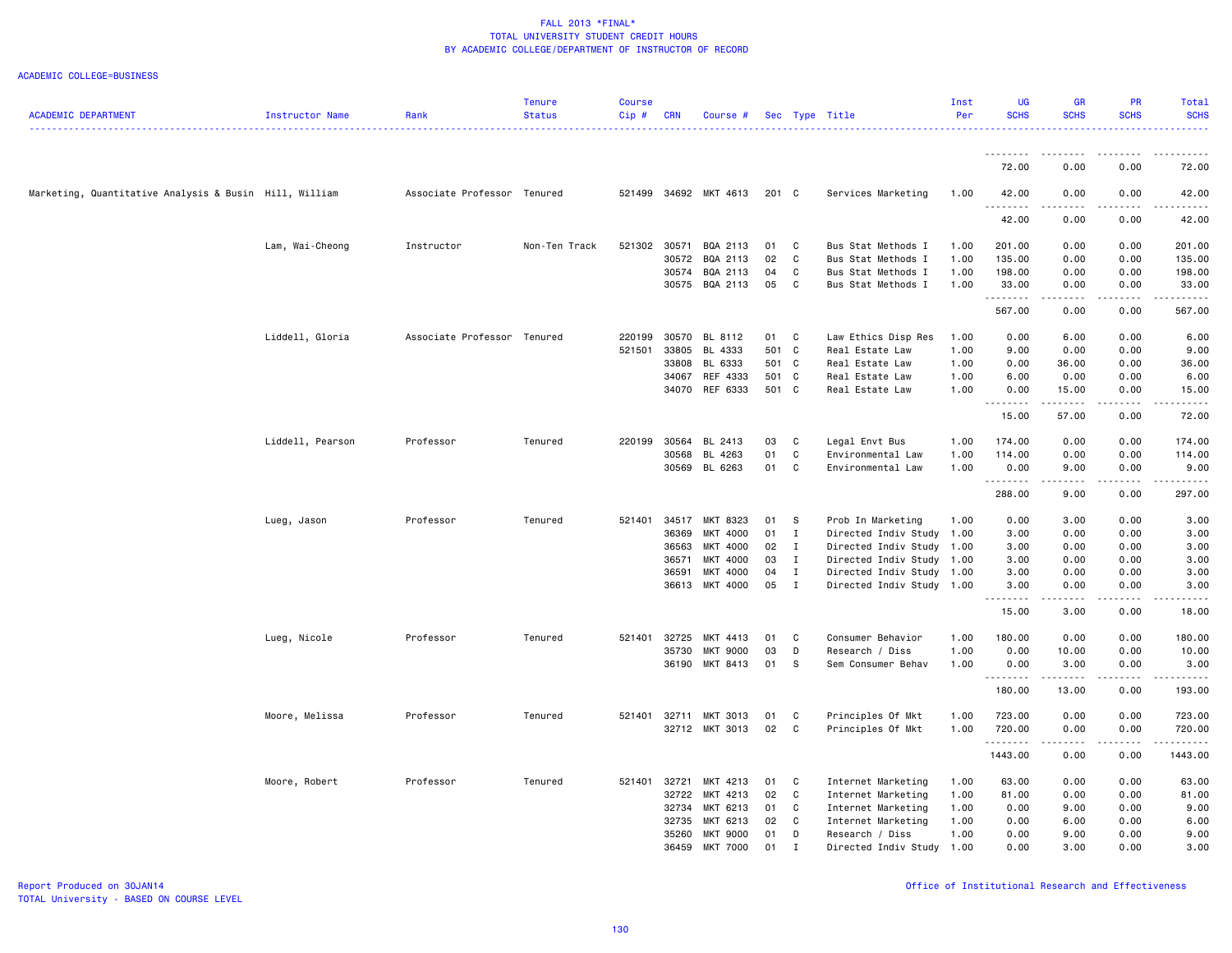| <b>ACADEMIC DEPARTMENT</b>                               | Instructor Name   | Rank                | <b>Tenure</b><br><b>Status</b> | <b>Course</b><br>Cip# | <b>CRN</b> | Course #             |        |              | Sec Type Title            | Inst<br>Per | <b>UG</b><br><b>SCHS</b> | GR<br><b>SCHS</b>   | <b>PR</b><br><b>SCHS</b> | Total<br><b>SCHS</b>                                                                                                                |
|----------------------------------------------------------|-------------------|---------------------|--------------------------------|-----------------------|------------|----------------------|--------|--------------|---------------------------|-------------|--------------------------|---------------------|--------------------------|-------------------------------------------------------------------------------------------------------------------------------------|
|                                                          |                   |                     |                                |                       |            |                      |        |              |                           |             |                          |                     |                          | .                                                                                                                                   |
|                                                          |                   |                     |                                |                       |            |                      |        |              |                           |             | 144.00                   | 27.00               | 0.00                     | 171.00                                                                                                                              |
| Marketing, Quantitative Analysis & Busin Pelletier, Mark |                   | Grad Teach Assist   | Not Applicable                 | 521401                | 32717      | MKT 4113             | 01     | C            | Personal Selling          | 1.00        | 135.00                   | 0.00                | 0.00                     | 135.00                                                                                                                              |
|                                                          |                   |                     |                                |                       |            | 32718 MKT 4113       | 02     | C            | Personal Selling          | 1.00        | 102.00<br>.              | 0.00<br>المتماما    | 0.00<br>المتماما         | 102.00<br>$\begin{array}{cccccccccccccc} \bullet & \bullet & \bullet & \bullet & \bullet & \bullet & \bullet & \bullet \end{array}$ |
|                                                          |                   |                     |                                |                       |            |                      |        |              |                           |             | 237.00                   | 0.00                | 0.00                     | 237.00                                                                                                                              |
|                                                          | Pompelia, Anthony | Lecturer            | Non-Ten Track                  | 521401                | 33735      | MKT 3013             | 201 C  |              | Principles Of Mkt         | 1.00        | 96.00                    | 0.00                | 0.00                     | 96.00                                                                                                                               |
|                                                          |                   |                     |                                |                       |            | 34696 MKT 4413       | 201 C  |              | Consumer Behavior         | 1.00        | 42.00                    | 0.00                | 0.00                     | 42.00                                                                                                                               |
|                                                          |                   |                     |                                |                       |            |                      |        |              |                           |             | .<br>138.00              | د د د د<br>0.00     | .<br>0.00                | .<br>138.00                                                                                                                         |
|                                                          | Scott, Adam       | Non-Faculty         | Not Applicable                 | 521401                |            | 32710 MKT 2251       | 01     | - L          | Golf Professional De 1.00 |             | 21.00                    | 0.00                | 0.00                     | 21.00                                                                                                                               |
|                                                          |                   |                     |                                |                       |            |                      |        |              |                           |             | .<br>21.00               | 0.00                | 0.00                     | $\frac{1}{2}$<br>21.00                                                                                                              |
|                                                          |                   |                     |                                |                       |            |                      |        |              |                           |             |                          |                     |                          |                                                                                                                                     |
|                                                          | Shanahan, Kevin   | Associate Professor | Tenured                        | 521401                | 32719      | MKT 4123             | 01     | C            | Advertising               | 1.00        | 150.00                   | 0.00                | 0.00                     | 150.00                                                                                                                              |
|                                                          |                   |                     |                                |                       | 32720      | MKT 4123             | 02     | $\mathbf C$  | Advertising               | 1.00        | 111.00                   | 0.00                | 0.00                     | 111.00                                                                                                                              |
|                                                          |                   |                     |                                |                       | 36107      | <b>MKT 9000</b>      | 04     | D            | Research / Diss           | 1.00        | 0.00                     | 9.00<br>$- - - -$   | 0.00<br>$\frac{1}{2}$    | 9.00<br>.                                                                                                                           |
|                                                          |                   |                     |                                |                       |            |                      |        |              |                           |             | 261.00                   | 9.00                | 0.00                     | 270.00                                                                                                                              |
|                                                          | Sullivan, J.      | Professor           | Tenured                        | 521302                | 30583      | BQA 9333             | 01     | C            | Stat Methods for Bus 1.00 |             | 0.00                     | 30.00               | 0.00                     | 30.00                                                                                                                               |
|                                                          |                   |                     |                                |                       |            | 33814 BQA 8443       | 501 C  |              | Stat Analy Bus Dec        | 1.00        | 0.00<br>.                | 81.00<br>. <u>.</u> | 0.00<br><u>.</u>         | 81.00<br><u>.</u>                                                                                                                   |
|                                                          |                   |                     |                                |                       |            |                      |        |              |                           |             | 0.00                     | 111.00              | 0.00                     | 111.00                                                                                                                              |
|                                                          | Tahai, Alireza    | Professor           | Tenured                        | 521302                | 30573      | BQA 2113             | 03     | $\mathbf{C}$ | Bus Stat Methods I        | 1.00        | 204.00                   | 0.00                | 0.00                     | 204.00                                                                                                                              |
|                                                          |                   |                     |                                |                       | 30577      | BQA 3123             | 02     | C            | Bus Stat Methods II       | 1.00        | 207.00                   | 0.00                | 0.00                     | 207.00                                                                                                                              |
|                                                          |                   |                     |                                |                       | 36521      | BQA 7000             | $01$ I |              | Directed Indiv Study 1.00 |             | 0.00                     | 3.00                | 0.00                     | 3.00                                                                                                                                |
|                                                          |                   |                     |                                |                       |            |                      |        |              |                           |             | 411.00                   | .<br>3.00           | .<br>0.00                | .<br>414.00                                                                                                                         |
|                                                          | Taylor, Ronald    | Professor           | Tenured                        | 521302                | 30581      | BQA 8233             | 01     | C            | Quant Analysis & Bus 1.00 |             | 0.00                     | 12.00               | 0.00                     | 12.00                                                                                                                               |
|                                                          |                   |                     |                                |                       | 33811      | BQA 8233             | 501 C  |              | Quant Analysis & Bus 1.00 |             | 0.00                     | 75.00               | 0.00                     | 75.00                                                                                                                               |
|                                                          |                   |                     |                                |                       |            |                      |        |              |                           |             | 0.00                     | .<br>87.00          | .<br>0.00                | .<br>87.00                                                                                                                          |
|                                                          | Verdell, Angela   | Non-Faculty         | Not Applicable                 |                       |            | 140101 32034 GE 1021 | 01     | $\mathbf{C}$ | Engineering Success       | 1.00        | 101.00                   | 0.00                | 0.00                     | 101.00                                                                                                                              |
|                                                          |                   |                     |                                |                       |            |                      |        |              |                           |             | .                        | $- - - - -$         | .                        | <u>.</u>                                                                                                                            |
|                                                          |                   |                     |                                |                       |            |                      |        |              |                           |             | 101.00                   | 0.00                | 0.00                     | 101.00                                                                                                                              |
|                                                          | Webster, Cynthia  | Professor           | Tenured                        | 521401                | 32727      | MKT 4533             | 01     | C            | Marketing Research        | 1.00        | 129.00                   | 0.00                | 0.00                     | 129.00                                                                                                                              |
|                                                          |                   |                     |                                |                       |            | 32728 MKT 4533       | 02     | $\mathbf{C}$ | Marketing Research        | 1.00        | 75.00<br>.               | 0.00<br>.           | 0.00<br>.                | 75.00<br>.                                                                                                                          |
|                                                          |                   |                     |                                |                       |            |                      |        |              |                           |             | 204.00                   | 0.00                | 0.00                     | 204.00                                                                                                                              |
|                                                          |                   |                     |                                |                       |            |                      |        |              |                           |             |                          | <b>ESSESSE</b>      | <b>EBBEBBBB</b>          | ==========                                                                                                                          |
| Marketing, Quantitative Analysis & Busin                 |                   |                     |                                |                       |            |                      |        |              |                           |             | 6994.00                  | 511.00              | 0.00                     | 7505.00                                                                                                                             |
|                                                          |                   |                     |                                |                       |            |                      |        |              |                           |             |                          |                     | --------- --------       | ==========                                                                                                                          |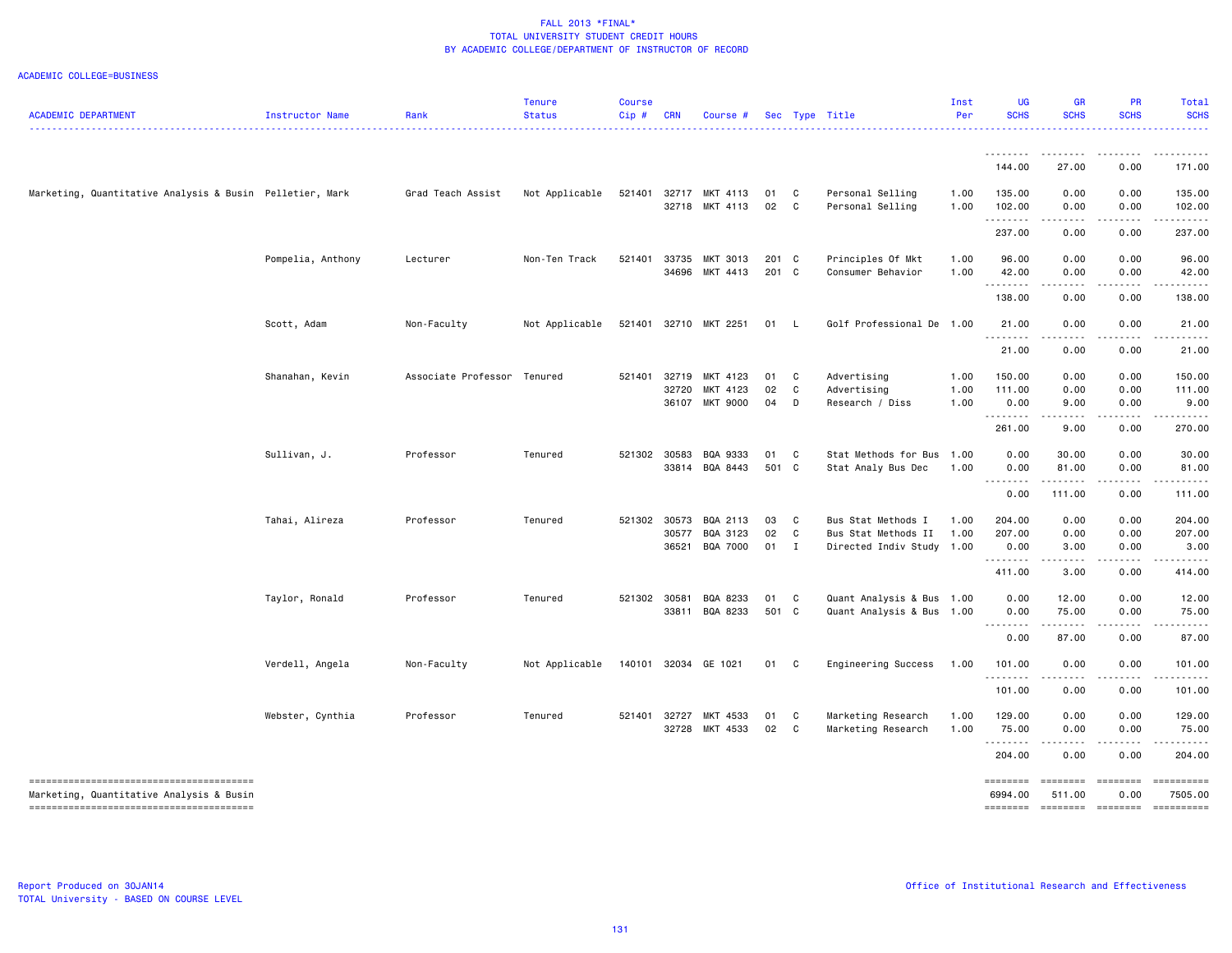| <b>ACADEMIC DEPARTMENT</b> | Instructor Name    | Rank                          | <b>Tenure</b><br><b>Status</b> | <b>Course</b><br>Cip# | <b>CRN</b>                                         | Course #                                                             |                                   |                                         | Sec Type Title                                                                                                                                                 | Inst<br>Per          | UG<br><b>SCHS</b><br>.                                  | <b>GR</b><br><b>SCHS</b>                                                                                                                                     | <b>PR</b><br><b>SCHS</b>                     | Total<br><b>SCHS</b><br>$\frac{1}{2} \left( \frac{1}{2} \right) \left( \frac{1}{2} \right) \left( \frac{1}{2} \right) \left( \frac{1}{2} \right)$ |
|----------------------------|--------------------|-------------------------------|--------------------------------|-----------------------|----------------------------------------------------|----------------------------------------------------------------------|-----------------------------------|-----------------------------------------|----------------------------------------------------------------------------------------------------------------------------------------------------------------|----------------------|---------------------------------------------------------|--------------------------------------------------------------------------------------------------------------------------------------------------------------|----------------------------------------------|---------------------------------------------------------------------------------------------------------------------------------------------------|
| School of Accountancy      | Addy, Noel         | Associate Professor Tenured   |                                | 520399                |                                                    | 33781 ACC 8112                                                       | 511 C                             |                                         | Fin & Acc Rpt Anal                                                                                                                                             | 1.00                 | 0.00                                                    | 70.00                                                                                                                                                        | 0.00                                         | 70.00                                                                                                                                             |
|                            |                    |                               |                                |                       |                                                    |                                                                      |                                   |                                         |                                                                                                                                                                |                      | .<br>0.00                                               | .<br>70.00                                                                                                                                                   | .<br>0.00                                    | .<br>70.00                                                                                                                                        |
|                            | Allen, Paul        | Lecturer                      | Non-Ten Track                  |                       |                                                    | 520301 33583 ACC 3023                                                | 201 C                             |                                         | Intermediate Acc I                                                                                                                                             | 1.00                 | 51.00<br>.                                              | 0.00<br><u>.</u>                                                                                                                                             | 0.00<br>.                                    | 51.00<br>والمستحيل                                                                                                                                |
|                            |                    |                               |                                |                       |                                                    |                                                                      |                                   |                                         |                                                                                                                                                                |                      | 51.00                                                   | 0.00                                                                                                                                                         | 0.00                                         | 51.00                                                                                                                                             |
|                            | Carraway, Janet    | Non-Faculty                   | Not Applicable                 |                       |                                                    | 520301 30054 ACC 2013                                                | 06                                | $\mathbf{C}$                            | Prin Financial Acct                                                                                                                                            | 1.00                 | 186.00<br>.                                             | 0.00<br>.                                                                                                                                                    | 0.00<br>.                                    | 186.00<br>$- - - - - - -$                                                                                                                         |
|                            |                    |                               |                                |                       |                                                    |                                                                      |                                   |                                         |                                                                                                                                                                |                      | 186.00                                                  | 0.00                                                                                                                                                         | 0.00                                         | 186.00                                                                                                                                            |
|                            | Carver, Brian      | Assistant Professor Ten Track |                                | 520301                | 30060                                              | ACC 2023<br>30078 ACC 8023                                           | 03<br>01                          | C<br>C                                  | Prin Managerial Acct 1.00<br>Managerial Acc                                                                                                                    | 1.00                 | 207.00<br>0.00<br>.                                     | 0.00<br>78.00<br>$- - - - -$                                                                                                                                 | 0.00<br>0.00<br>$- - - -$                    | 207.00<br>78.00<br>.                                                                                                                              |
|                            |                    |                               |                                |                       |                                                    |                                                                      |                                   |                                         |                                                                                                                                                                |                      | 207.00                                                  | 78.00                                                                                                                                                        | 0.00                                         | 285.00                                                                                                                                            |
|                            | Ennis, Kevin       | Associate Professor Tenured   |                                | 520301                | 33581<br>33582                                     | ACC 3003<br>ACC 3013<br>33585 ACC 4033                               | 201 C<br>201<br>201 C             | $\mathbf{C}$                            | Acct Systems I<br>Cost Accounting<br>Auditing                                                                                                                  | 1.00<br>1.00<br>1.00 | 30.00<br>63.00<br>24.00                                 | 0.00<br>0.00<br>0.00                                                                                                                                         | 0.00<br>0.00<br>0.00                         | 30.00<br>63.00<br>24.00                                                                                                                           |
|                            |                    |                               |                                |                       |                                                    |                                                                      |                                   |                                         |                                                                                                                                                                |                      | .<br>117.00                                             | .<br>0.00                                                                                                                                                    | 0.00                                         | .<br>117.00                                                                                                                                       |
|                            | Gardner, Virginia  | Non-Faculty                   | Not Applicable                 | 520301                | 30062<br>33778                                     | ACC 2203<br>ACC 2203                                                 | 01<br>501 C                       | C                                       | Survey of Accounting 1.00<br>Survey of Accounting 1.00                                                                                                         |                      | 111.00<br>78.00                                         | 0.00<br>0.00                                                                                                                                                 | 0.00<br>0.00                                 | 111.00<br>78.00                                                                                                                                   |
|                            |                    |                               |                                |                       |                                                    |                                                                      |                                   |                                         |                                                                                                                                                                |                      | .<br>189.00                                             | $\frac{1}{2} \left( \frac{1}{2} \right) \left( \frac{1}{2} \right) \left( \frac{1}{2} \right) \left( \frac{1}{2} \right) \left( \frac{1}{2} \right)$<br>0.00 | .<br>0.00                                    | .<br>189.00                                                                                                                                       |
|                            | Henderson, Belinda | Assistant Professor Ten Track |                                | 520301                | 30050<br>30080                                     | ACC 2013<br>ACC 8063                                                 | 02<br>01                          | C<br>C                                  | Prin Financial Acct<br>Res Tax Prac & Proc                                                                                                                     | 1.00<br>1.00         | 198.00<br>0.00                                          | 0.00<br>30.00                                                                                                                                                | 0.00<br>0.00                                 | 198.00<br>30.00                                                                                                                                   |
|                            |                    |                               |                                |                       |                                                    |                                                                      |                                   |                                         |                                                                                                                                                                |                      | .<br>198.00                                             | .<br>30.00                                                                                                                                                   | .<br>0.00                                    | .<br>228.00                                                                                                                                       |
|                            | Lehman, Mark       | Lecturer                      | Non-Ten Track                  | 520301                | 30047<br>30048<br>30079<br>35656                   | ACC 1001<br>ACC 1001<br>ACC 8043<br>ACC 4000                         | F01 C<br>F02 C<br>01<br>01 I      | C                                       | First Year Seminar<br>First Year Seminar<br>Fraud Examination<br>Directed Indiv Study 1.00                                                                     | 1.00<br>1.00<br>1.00 | 42.00<br>38.00<br>0.00<br>3.00<br>.<br>83.00            | 0.00<br>0.00<br>18.00<br>0.00<br>.<br>18.00                                                                                                                  | 0.00<br>0.00<br>0.00<br>0.00<br>.<br>0.00    | 42.00<br>38.00<br>18.00<br>3.00<br>.<br>101.00                                                                                                    |
|                            | McNair, Frances    | Professor                     | Tenured                        | 520301<br>521601      | 30081<br>36007<br>30083                            | ACC 8073<br>ACC 9000<br>ACC 8123                                     | 01<br>01<br>01                    | C<br>D<br>C                             | Corp Tax<br>Research / Diss<br>Tax Topics                                                                                                                      | 1.00<br>1.00<br>1.00 | 0.00<br>0.00<br>0.00                                    | 36.00<br>1.00<br>75.00                                                                                                                                       | 0.00<br>0.00<br>0.00                         | 36.00<br>1.00<br>75.00                                                                                                                            |
|                            |                    |                               |                                |                       |                                                    |                                                                      |                                   |                                         |                                                                                                                                                                |                      | .<br>0.00                                               | .<br>112.00                                                                                                                                                  | $\sim$ $\sim$ $\sim$<br>0.00                 | .<br>112.00                                                                                                                                       |
|                            | Pannell, Angela    | Instructor                    | Non-Ten Track                  | 520301                | 30052<br>30055<br>30057<br>30058<br>30059<br>30061 | ACC 2013<br>ACC 2013<br>ACC 2013<br>ACC 2023<br>ACC 2023<br>ACC 2023 | 04<br>07<br>H01<br>01<br>02<br>04 | C<br>C<br>$\overline{B}$<br>C<br>C<br>C | Prin Financial Acct<br>Prin Financial Acct<br>Honors Prin Fin Acct 1.00<br>Prin Managerial Acct 1.00<br>Prin Managerial Acct 1.00<br>Prin Managerial Acct 1.00 | 1.00<br>1.00         | 186.00<br>192.00<br>18.00<br>201.00<br>207.00<br>108.00 | 0.00<br>0.00<br>0.00<br>0.00<br>0.00<br>0.00                                                                                                                 | 0.00<br>0.00<br>0.00<br>0.00<br>0.00<br>0.00 | 186.00<br>192.00<br>18.00<br>201.00<br>207.00<br>108.00                                                                                           |
|                            |                    |                               |                                |                       | 34254                                              | ACC 2013                                                             | H <sub>02</sub>                   | B                                       | Honors Prin Financia 1.00                                                                                                                                      |                      | 3.00                                                    | 0.00                                                                                                                                                         | 0.00                                         | 3.00                                                                                                                                              |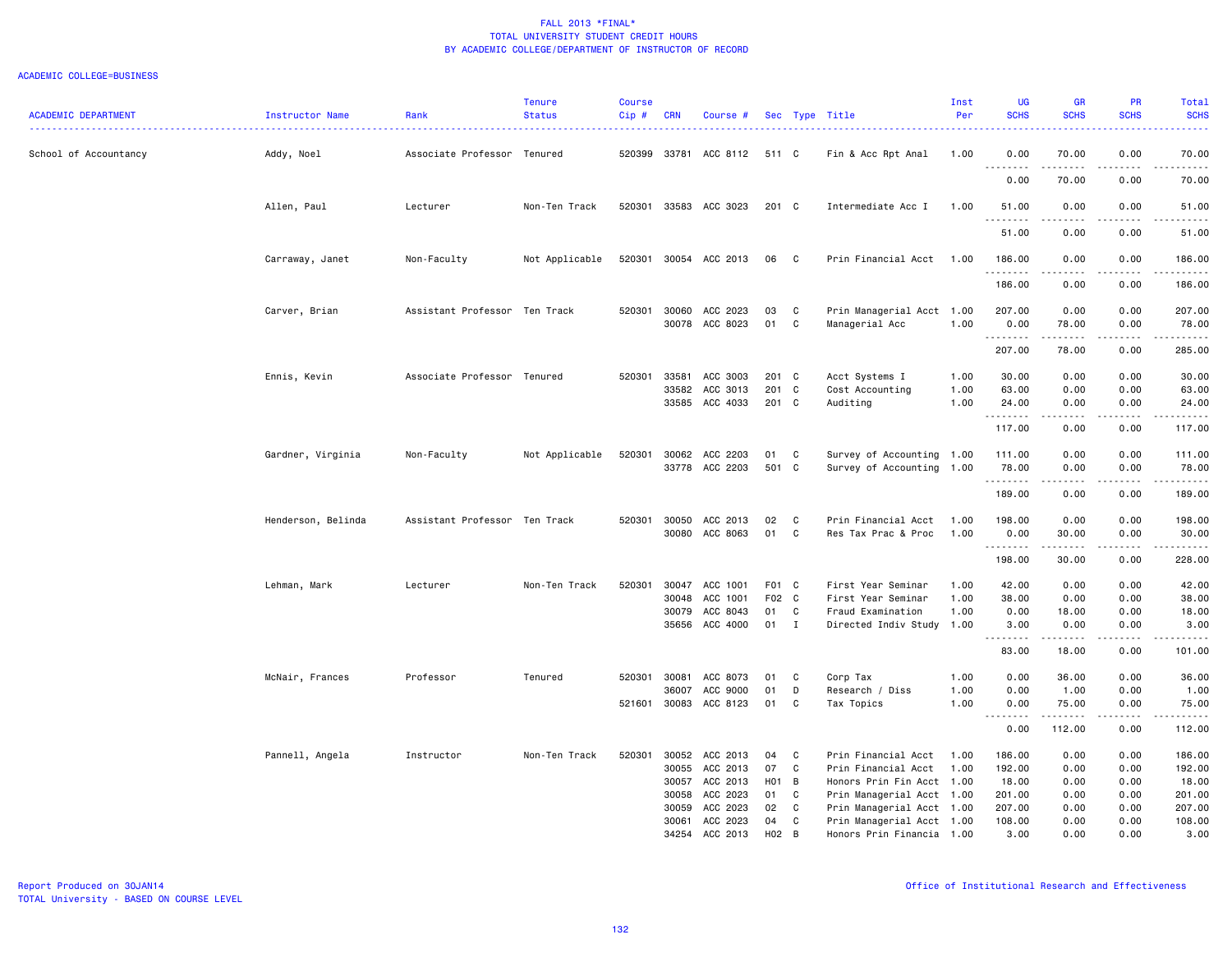|                                                                 |                  |                               | <b>Tenure</b> | <b>Course</b> |            |                       |      |                |                           | Inst | <b>UG</b><br><b>SCHS</b> | <b>GR</b><br><b>SCHS</b>            | PR<br><b>SCHS</b>                                                                                                                                                                                                                                                                                                                            | Total<br><b>SCHS</b>      |
|-----------------------------------------------------------------|------------------|-------------------------------|---------------|---------------|------------|-----------------------|------|----------------|---------------------------|------|--------------------------|-------------------------------------|----------------------------------------------------------------------------------------------------------------------------------------------------------------------------------------------------------------------------------------------------------------------------------------------------------------------------------------------|---------------------------|
| <b>ACADEMIC DEPARTMENT</b>                                      | Instructor Name  | Rank                          | <b>Status</b> | Cip#          | <b>CRN</b> | Course #              |      |                | Sec Type Title            | Per  |                          |                                     |                                                                                                                                                                                                                                                                                                                                              |                           |
|                                                                 |                  |                               |               |               |            |                       |      |                |                           |      | .<br>915.00              | .<br>0.00                           | .<br>0.00                                                                                                                                                                                                                                                                                                                                    | .<br>915.00               |
| School of Accountancy                                           | Rigsby, John     | Associate Professor Tenured   |               | 520301        |            | 30049 ACC 2013        | 01 C |                | Prin Financial Acct       | 1.00 | 201.00                   | 0.00                                | 0.00                                                                                                                                                                                                                                                                                                                                         | 201.00                    |
|                                                                 |                  |                               |               |               |            | 30073 ACC 4043        | 01   | $\mathbf{C}$   | Municipal & Govt Acc      | 1.00 | 90.00                    | 0.00                                | 0.00                                                                                                                                                                                                                                                                                                                                         | 90.00                     |
|                                                                 |                  |                               |               |               |            | 30075 ACC 6043        | 01 C |                | Municipal & Govt Acc 1.00 |      | 0.00                     | 63.00                               | 0.00                                                                                                                                                                                                                                                                                                                                         | 63.00                     |
|                                                                 |                  |                               |               |               |            |                       |      |                |                           |      | .<br>291.00              | .<br>63.00                          | .<br>0.00                                                                                                                                                                                                                                                                                                                                    | .<br>354.00               |
|                                                                 | Sanders, Steve   | Lecturer                      | Non-Ten Track | 520301        |            | 30071 ACC 4033        | 01 C |                | Auditing                  | 1.00 | 69.00                    | 0.00                                | 0.00                                                                                                                                                                                                                                                                                                                                         | 69.00                     |
|                                                                 |                  |                               |               |               |            | 30072 ACC 4033        | 02   | C              | Auditing                  | 1.00 | 108.00                   | 0.00                                | 0.00                                                                                                                                                                                                                                                                                                                                         | 108.00                    |
|                                                                 |                  |                               |               |               |            | 34256 ACC 4033        | 03 C |                | Auditing                  | 1.00 | 51.00                    | 0.00                                | 0.00                                                                                                                                                                                                                                                                                                                                         | 51.00                     |
|                                                                 |                  |                               |               |               |            |                       |      |                |                           |      | .<br>228.00              | $\sim$ $\sim$ $\sim$ $\sim$<br>0.00 | -----<br>0.00                                                                                                                                                                                                                                                                                                                                | 228.00                    |
|                                                                 | Trinkle, Bradley | Assistant Professor Ten Track |               | 520301        |            | 30051 ACC 2013        | 03   | $\mathbf{C}$   | Prin Financial Acct       | 1.00 | 201.00                   | 0.00                                | 0.00                                                                                                                                                                                                                                                                                                                                         | 201.00                    |
|                                                                 |                  |                               |               |               | 30053      | ACC 2013              | 05   | $\mathbf{C}$   | Prin Financial Acct       | 1.00 | 168.00                   | 0.00                                | 0.00                                                                                                                                                                                                                                                                                                                                         | 168.00                    |
|                                                                 |                  |                               |               |               | 30067      | ACC 3203              | 01   | C              | Fin Statement Anal        | 1.00 | 15.00                    | 0.00                                | 0.00                                                                                                                                                                                                                                                                                                                                         | 15.00                     |
|                                                                 |                  |                               |               |               |            | 520804 31819 FIN 3203 | 01   | C <sub>1</sub> | Financial Statemnt A 1.00 |      | 81.00<br><u>.</u>        | 0.00<br>.                           | 0.00<br>.                                                                                                                                                                                                                                                                                                                                    | 81.00                     |
|                                                                 |                  |                               |               |               |            |                       |      |                |                           |      | 465.00                   | 0.00                                | 0.00                                                                                                                                                                                                                                                                                                                                         | 465.00                    |
|                                                                 | Usrey, Spencer   | Assistant Professor Ten Track |               | 520301        |            | 30068 ACC 4013        | 01 C |                | Income Tax I              | 1.00 | 108.00                   | 0.00                                | 0.00                                                                                                                                                                                                                                                                                                                                         | 108.00                    |
|                                                                 |                  |                               |               |               |            | 30069 ACC 4013        | 02   | $\mathbf{C}$   | Income Tax I              | 1.00 | 105.00                   | 0.00                                | 0.00                                                                                                                                                                                                                                                                                                                                         | 105.00                    |
|                                                                 |                  |                               |               |               |            | 30070 ACC 4013        | 03   | $\mathbf{C}$   | Income Tax I              | 1.00 | 87.00<br>.               | 0.00<br>.                           | 0.00                                                                                                                                                                                                                                                                                                                                         | 87.00                     |
|                                                                 |                  |                               |               |               |            |                       |      |                |                           |      | 300.00                   | 0.00                                | 0.00                                                                                                                                                                                                                                                                                                                                         | 300.00                    |
|                                                                 | Watson, Marcia   | Associate Professor Tenured   |               | 520301        |            | 30063 ACC 3003        | 01 C |                | Acct Systems I            | 1.00 | 108.00                   | 0.00                                | 0.00                                                                                                                                                                                                                                                                                                                                         | 108.00                    |
|                                                                 |                  |                               |               |               |            | 30064 ACC 3003        | 02   | $\mathbf{C}$   | Acct Systems I            | 1.00 | 129.00                   | 0.00                                | 0.00                                                                                                                                                                                                                                                                                                                                         | 129.00                    |
|                                                                 |                  |                               |               |               |            | 34255 ACC 3003        | 03   | - C            | Acct Systems I            | 1.00 | 81.00<br>.               | 0.00<br>-----                       | 0.00<br>$\frac{1}{2} \left( \begin{array}{ccc} 1 & 0 & 0 & 0 \\ 0 & 0 & 0 & 0 \\ 0 & 0 & 0 & 0 \\ 0 & 0 & 0 & 0 \\ 0 & 0 & 0 & 0 \\ 0 & 0 & 0 & 0 \\ 0 & 0 & 0 & 0 \\ 0 & 0 & 0 & 0 \\ 0 & 0 & 0 & 0 \\ 0 & 0 & 0 & 0 \\ 0 & 0 & 0 & 0 & 0 \\ 0 & 0 & 0 & 0 & 0 \\ 0 & 0 & 0 & 0 & 0 \\ 0 & 0 & 0 & 0 & 0 \\ 0 & 0 & 0 & 0 & 0 \\ 0 & 0 & 0$ | 81.00<br>.                |
|                                                                 |                  |                               |               |               |            |                       |      |                |                           |      | 318.00                   | 0.00                                | 0.00                                                                                                                                                                                                                                                                                                                                         | 318.00                    |
|                                                                 | Webb, Thomas     | Assistant Professor Ten Track |               | 520301        | 30065      | ACC 3023              | 01 C |                | Intermediate Acc I        | 1.00 | 183.00                   | 0.00                                | 0.00                                                                                                                                                                                                                                                                                                                                         | 183.00                    |
|                                                                 |                  |                               |               |               |            | 30066 ACC 3023        | 02   | $\mathbf{C}$   | Intermediate Acc I        | 1.00 | 135.00                   | 0.00                                | 0.00                                                                                                                                                                                                                                                                                                                                         | 135.00                    |
|                                                                 |                  |                               |               |               |            | 30077 ACC 8013        | 01   | $\mathbf{C}$   | Sem-Fin Acc Theory        | 1.00 | 0.00<br>.                | 42.00<br>.                          | 0.00<br>$\begin{array}{cccccccccccccc} \bullet & \bullet & \bullet & \bullet & \bullet & \bullet & \bullet \end{array}$                                                                                                                                                                                                                      | 42.00                     |
|                                                                 |                  |                               |               |               |            |                       |      |                |                           |      | 318.00                   | 42.00                               | 0.00                                                                                                                                                                                                                                                                                                                                         | 360.00                    |
| --------------------------------------<br>School of Accountancy |                  |                               |               |               |            |                       |      |                |                           |      | ========<br>3866.00      | ========<br>413.00                  | ========<br>0.00                                                                                                                                                                                                                                                                                                                             | $=$ ==========<br>4279.00 |
|                                                                 |                  |                               |               |               |            |                       |      |                |                           |      | ========                 | ==============================      |                                                                                                                                                                                                                                                                                                                                              |                           |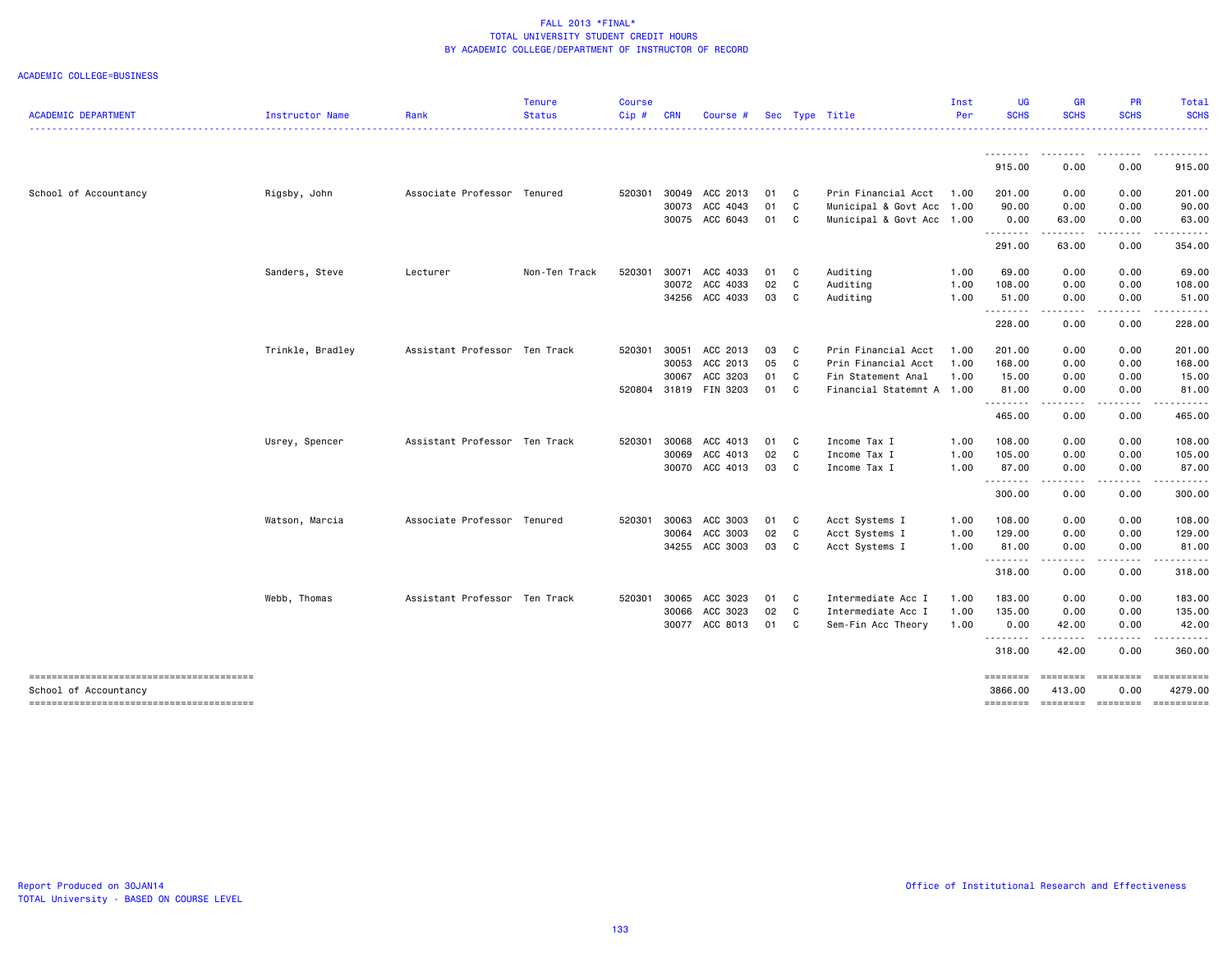|                                     |                   |                                   | <b>Tenure</b>  | <b>Course</b> |              |                       |       |              |                           | Inst | <b>UG</b>        | <b>GR</b>                                                                                                                                                                               | <b>PR</b>             | <b>Total</b>     |
|-------------------------------------|-------------------|-----------------------------------|----------------|---------------|--------------|-----------------------|-------|--------------|---------------------------|------|------------------|-----------------------------------------------------------------------------------------------------------------------------------------------------------------------------------------|-----------------------|------------------|
| <b>ACADEMIC DEPARTMENT</b>          | Instructor Name   | Rank                              | <b>Status</b>  | Cip#          | <b>CRN</b>   | Course #              |       |              | Sec Type Title            | Per  | <b>SCHS</b>      | <b>SCHS</b>                                                                                                                                                                             | <b>SCHS</b>           | <b>SCHS</b><br>. |
| Counseling & Educational Psychology | Abernathy, Larry  | Research Assist Pro Non-Ten Track |                | 130408        | 31744        | EPY 2513              | 01    | C            | Human Growth & Devel 1.00 |      | 366.00           | 0.00                                                                                                                                                                                    | 0.00                  | 366.00           |
|                                     |                   |                                   |                |               |              | 31745 EPY 2513        | 02    | C            | Human Growth & Devel 1.00 |      | 222.00<br>.      | 0.00<br>$\frac{1}{2} \left( \frac{1}{2} \right) \left( \frac{1}{2} \right) \left( \frac{1}{2} \right) \left( \frac{1}{2} \right)$                                                       | 0.00<br>$\frac{1}{2}$ | 222.00<br>.      |
|                                     |                   |                                   |                |               |              |                       |       |              |                           |      | 588.00           | 0.00                                                                                                                                                                                    | 0.00                  | 588.00           |
|                                     | Anders, Sheri     | Lecturer                          | Non-Ten Track  |               | 131315 33752 | RDG 3113              | 201 C |              | Early Literacy Instr 1.00 |      | 57.00            | 0.00                                                                                                                                                                                    | 0.00                  | 57.00            |
|                                     |                   |                                   |                |               |              | 33755 RDG 3123        | 202 C |              | Early Lit Instruct I 1.00 |      | 12.00            | 0.00<br>.                                                                                                                                                                               | 0.00<br>.             | 12.00<br>.       |
|                                     |                   |                                   |                |               |              |                       |       |              |                           |      | .<br>69.00       | 0.00                                                                                                                                                                                    | 0.00                  | 69.00            |
|                                     | Atwood, Kelly     | Non-Faculty                       | Not Applicable | 131101        | 30936        | COE 1323              | 04    | C            | Career Planning           | 0.50 | 22.50            | 0.00                                                                                                                                                                                    | 0.00                  | 22.50            |
|                                     |                   |                                   |                | 520201        | 32689        | MGT 3213              | 07    | C            | Org Communications        | 1.00 | 132.00<br>.      | 0.00<br>.                                                                                                                                                                               | 0.00<br>.             | 132.00<br>.      |
|                                     |                   |                                   |                |               |              |                       |       |              |                           |      | 154.50           | 0.00                                                                                                                                                                                    | 0.00                  | 154.50           |
|                                     | Bailey, Elizabeth | Non-Faculty                       | Not Applicable | 131101        | 30942        | COE 4513              | 02    | C            | Paro Prof Stud Dev        | 1.00 | 39.00            | 0.00                                                                                                                                                                                    | 0.00                  | 39.00            |
|                                     |                   |                                   |                |               | 30943        | COE 4513              | 03    | C            | Paro Prof Stud Dev        | 1.00 | 36.00            | 0.00                                                                                                                                                                                    | 0.00                  | 36.00            |
|                                     |                   |                                   |                |               | 30944        | COE 4513              | 04    | C            | Paro Prof Stud Dev        | 1.00 | 36.00            | 0.00                                                                                                                                                                                    | 0.00                  | 36.00            |
|                                     |                   |                                   |                |               |              | 30945 COE 4513        | 05    | C            | Paro Prof Stud Dev        | 1.00 | 51.00<br>.       | 0.00<br>.                                                                                                                                                                               | 0.00<br>$\cdots$      | 51.00<br>.       |
|                                     |                   |                                   |                |               |              |                       |       |              |                           |      | 162.00           | 0.00                                                                                                                                                                                    | 0.00                  | 162.00           |
|                                     | Ball, Kimberly    | Lecturer                          | Non-Ten Track  | 130499        | 31758        | EPY 4053              | 01    | C            | Psy&Ed Of Men Retard 1.00 |      | 120.00           | 0.00                                                                                                                                                                                    | 0.00                  | 120.00           |
|                                     |                   |                                   |                |               | 31759        | EPY 4053              | 02    | C            | Psy&Ed Of Men Retard 1.00 |      | 57.00            | 0.00                                                                                                                                                                                    | 0.00                  | 57.00            |
|                                     |                   |                                   |                |               |              | 31760 EPY 4073        | 01    | C            | Pers Adj Ed Rel Set 1.00  |      | 114.00<br>.      | 0.00<br>$\frac{1}{2} \left( \frac{1}{2} \right) \left( \frac{1}{2} \right) \left( \frac{1}{2} \right) \left( \frac{1}{2} \right) \left( \frac{1}{2} \right) \left( \frac{1}{2} \right)$ | 0.00<br>.             | 114.00<br>------ |
|                                     |                   |                                   |                |               |              |                       |       |              |                           |      | 291.00           | 0.00                                                                                                                                                                                    | 0.00                  | 291.00           |
|                                     | Boyles, Caragh    | Non-Faculty                       | Not Applicable |               |              | 521001 31806 EXL 0190 | 03    | E            | Experiential Learnin 1.00 |      | 12.00<br>.       | 0.00<br>.                                                                                                                                                                               | 0.00<br>.             | 12.00<br>.       |
|                                     |                   |                                   |                |               |              |                       |       |              |                           |      | 12.00            | 0.00                                                                                                                                                                                    | 0.00                  | 12.00            |
|                                     | Brown, Audri      | Lecturer                          | Non-Ten Track  | 130499        | 31752        | EPY 3503              | 01    | C            | Prin Of Ed Psych          | 1.00 | 99.00            | 0.00                                                                                                                                                                                    | 0.00                  | 99.00            |
|                                     |                   |                                   |                |               | 31756        | EPY 3543              | 01    | C            | Psych Of Adoles           | 1.00 | 144.00           | 0.00                                                                                                                                                                                    | 0.00                  | 144.00           |
|                                     |                   |                                   |                |               |              | 31757 EPY 3553        | 01    | C            | Gifted/Creativity         | 1.00 | 81.00<br>.       | 0.00                                                                                                                                                                                    | 0.00                  | 81.00<br>.       |
|                                     |                   |                                   |                |               |              |                       |       |              |                           |      | 324.00           | 0.00                                                                                                                                                                                    | 0.00                  | 324.00           |
|                                     | Chrestman, Angela | Non-Faculty                       | Not Applicable |               | 131101 30934 | COE 1323              | 02    | C            | Career Planning           | 0.50 | 30.00            | 0.00                                                                                                                                                                                    | 0.00                  | 30.00            |
|                                     |                   |                                   |                |               |              | 521001 30994 CP 8013  | 01    | E            | First Work Sem            | 1.00 | 0.00<br><u>.</u> | 3.00<br>. <b>.</b>                                                                                                                                                                      | 0.00<br>.             | 3.00<br>.        |
|                                     |                   |                                   |                |               |              |                       |       |              |                           |      | 30.00            | 3.00                                                                                                                                                                                    | 0.00                  | 33.00            |
|                                     | Davis, Teresa     | Lecturer                          | Non-Ten Track  |               |              | 131315 33633 EDE 3233 | 201 C |              | Teach Lit at Elem/Mi 1.00 |      | 21.00            | 0.00                                                                                                                                                                                    | 0.00                  | 21.00            |
|                                     |                   |                                   |                |               |              |                       |       |              |                           |      | .<br>21.00       | $- - - - -$<br>0.00                                                                                                                                                                     | .<br>0.00             | .<br>21.00       |
|                                     | Dooley, Kathy     | Professor                         | Tenured        | 420201        | 34306        | COE 8633              | 01    | C            | Psychosocial Rehab        | 1.00 | 0.00             | 21.00                                                                                                                                                                                   | 0.00                  | 21.00            |
|                                     |                   |                                   |                | 420601        | 30957        | COE 8053              | 03    | E            | Practicum                 | 0.50 | 0.00             | 16.50                                                                                                                                                                                   | 0.00                  | 16.50            |
|                                     |                   |                                   |                |               | 35690        | COE 9000              | 01    | D            | Research / Diss           | 1.00 | 0.00             | 18.00                                                                                                                                                                                   | 0.00                  | 18.00            |
|                                     |                   |                                   |                |               | 36356        | COE 7000              | 12    | $\mathbf{I}$ | Directed Indiv Study      | 1.00 | 0.00             | 3.00                                                                                                                                                                                    | 0.00                  | 3.00             |
|                                     |                   |                                   |                | 420701        | 30951        | COE 6903              | 02    | B            | Dev Coun/Men Health       | 1.00 | 0.00<br>.        | 45.00<br>. <b>.</b>                                                                                                                                                                     | 0.00<br>.             | 45.00<br>.       |
|                                     |                   |                                   |                |               |              |                       |       |              |                           |      | 0.00             | 103.50                                                                                                                                                                                  | 0.00                  | 103.50           |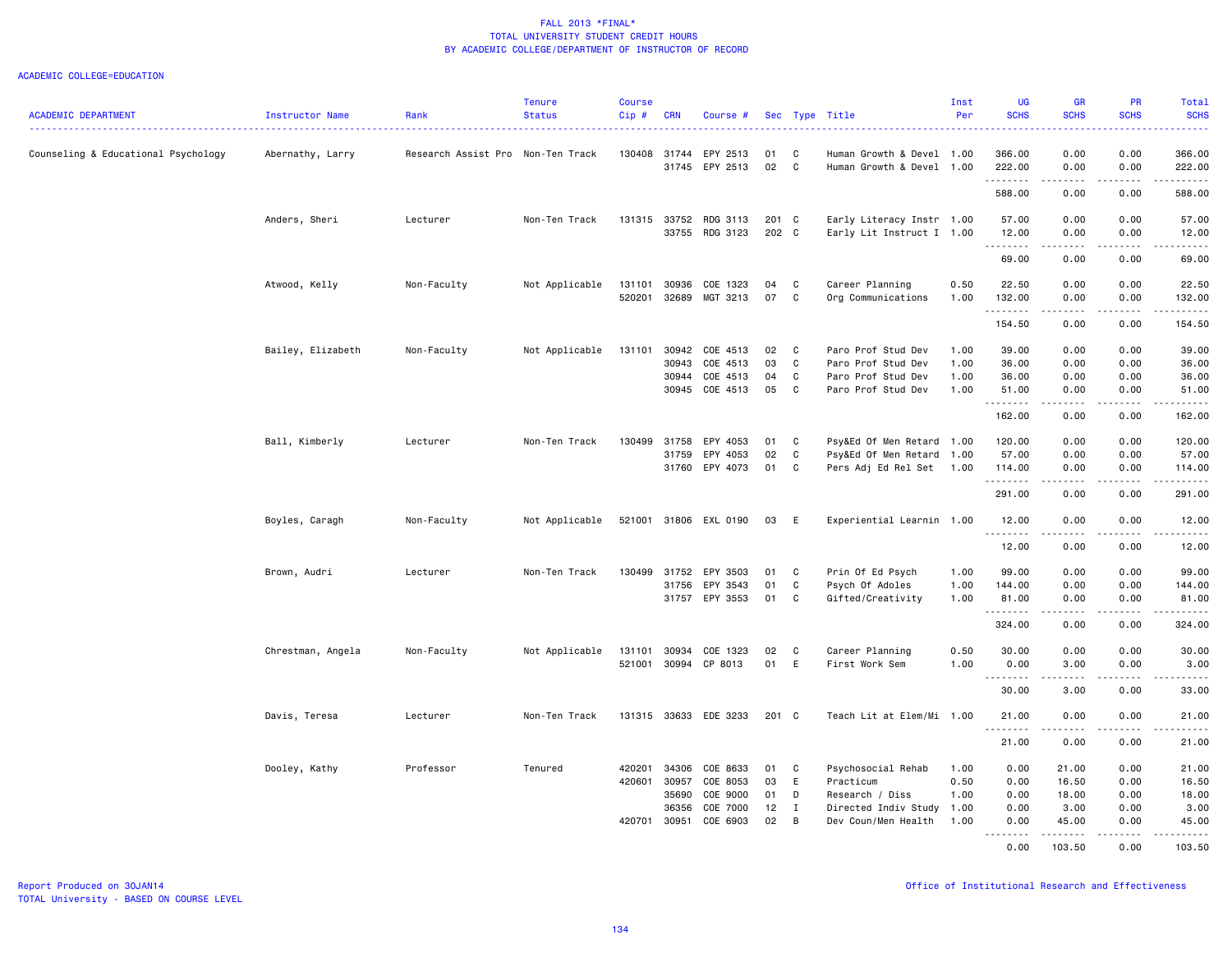|                                     |                     |                               | <b>Tenure</b>  | <b>Course</b> |              |                       |       |              |                           | Inst | <b>UG</b>                                                                                                                                                                            | <b>GR</b>             | <b>PR</b>               | <b>Total</b>           |
|-------------------------------------|---------------------|-------------------------------|----------------|---------------|--------------|-----------------------|-------|--------------|---------------------------|------|--------------------------------------------------------------------------------------------------------------------------------------------------------------------------------------|-----------------------|-------------------------|------------------------|
| <b>ACADEMIC DEPARTMENT</b>          | Instructor Name     | Rank                          | <b>Status</b>  | Cip#          | <b>CRN</b>   | Course #              |       |              | Sec Type Title            | Per  | <b>SCHS</b>                                                                                                                                                                          | <b>SCHS</b>           | <b>SCHS</b>             | <b>SCHS</b>            |
| Counseling & Educational Psychology | Elder, Anastasia    | Associate Professor Tenured   |                | 130499        | 31765        | EPY 4513              | 01    | C            | Ed Research Methods       | 1.00 | 60.00                                                                                                                                                                                | 0.00                  | 0.00                    | 60.00                  |
|                                     |                     |                               |                |               | 36271        | EPY 4000              | 01    | I            | Directed Indiv Study      | 1.00 | 3.00                                                                                                                                                                                 | 0.00                  | 0.00                    | 3.00                   |
|                                     |                     |                               |                |               | 429999 35724 | EPY 9000              | 01    | D            | Research / Diss           | 1.00 | 0.00                                                                                                                                                                                 | 1.00                  | 0.00                    | 1.00                   |
|                                     |                     |                               |                |               |              |                       |       |              |                           |      |                                                                                                                                                                                      | .                     | .                       | $\frac{1}{2}$          |
|                                     |                     |                               |                |               |              |                       |       |              |                           |      | 63.00                                                                                                                                                                                | 1.00                  | 0.00                    | 64.00                  |
|                                     | Fitzgerald, Melissa | Non-Faculty                   | Not Applicable |               |              | 131101 30934 COE 1323 | 02    | C            | Career Planning           | 0.50 | 30.00<br>.                                                                                                                                                                           | 0.00<br>$- - - - -$   | 0.00<br>.               | 30.00<br>.             |
|                                     |                     |                               |                |               |              |                       |       |              |                           |      | 30.00                                                                                                                                                                                | 0.00                  | 0.00                    | 30.00                  |
|                                     | Flowers, Erron      | Non-Faculty                   | Not Applicable | 131101        | 30941        | COE 4513              | 01    | C            | Paro Prof Stud Dev        | 1.00 | 111.00                                                                                                                                                                               | 0.00                  | 0.00                    | 111.00                 |
|                                     |                     |                               |                |               | 35211        | COE 4000              | 02    | $\mathbf{I}$ | Directed Indiv Study      | 1.00 | 3.00                                                                                                                                                                                 | 0.00                  | 0.00                    | 3.00                   |
|                                     |                     |                               |                |               | 35629        | COE 4000              | 03    | Ι            | Directed Indiv Study      | 1.00 | 3.00                                                                                                                                                                                 | 0.00                  | 0.00                    | 3.00                   |
|                                     |                     |                               |                |               | 35630        | COE 4000              | 04    | $\mathbf{I}$ | Directed Indiv Study 1.00 |      | 3.00                                                                                                                                                                                 | 0.00                  | 0.00                    | 3.00                   |
|                                     |                     |                               |                |               | 35631        | COE 4000              | 05    | $\mathbf{I}$ | Directed Indiv Study 1.00 |      | 3.00                                                                                                                                                                                 | 0.00                  | 0.00                    | 3.00                   |
|                                     |                     |                               |                |               |              | 36186 COE 4000        | 08    | $\mathbf{I}$ | Directed Indiv Study 1.00 |      | 3.00                                                                                                                                                                                 | 0.00                  | 0.00                    | 3.00                   |
|                                     |                     |                               |                |               |              |                       |       |              |                           |      | .<br>126.00                                                                                                                                                                          | .<br>0.00             | .<br>0.00               | . <u>.</u> .<br>126.00 |
|                                     | Formica, Peter      | Lecturer                      | Non-Ten Track  | 420601        | 30939        | COE 4013              | 02    | C            | Fac Skills Dev            | 1.00 | 57.00                                                                                                                                                                                | 0.00                  | 0.00                    | 57.00                  |
|                                     |                     |                               |                |               | 30940        | COE 4023              | 01    | C            | Intro To Counseling       | 1.00 | 99.00<br>.                                                                                                                                                                           | 0.00<br>.             | 0.00<br>.               | 99.00<br>.             |
|                                     |                     |                               |                |               |              |                       |       |              |                           |      | 156.00                                                                                                                                                                               | 0.00                  | 0.00                    | 156.00                 |
|                                     | Gadke, Daniel       | Assistant Professor Ten Track |                | 130699        | 34310        | EPY 8690              | 01    | E            | School Psy Practicum      | 1.00 | 0.00                                                                                                                                                                                 | 15.00                 | 0.00                    | 15.00                  |
|                                     |                     |                               |                | 420101        | 31761        | EPY 4113              | 01    | C            | Beh & Cog/Beh Inter       | 1.00 | 12.00                                                                                                                                                                                | 0.00                  | 0.00                    | 12.00                  |
|                                     |                     |                               |                |               |              | 31766 EPY 6113        | 01    | C            | Beh & Cog/Beh Inter       | 1.00 | 0.00<br><u>.</u>                                                                                                                                                                     | 33.00<br>.            | 0.00<br>.               | 33.00<br>.             |
|                                     |                     |                               |                |               |              |                       |       |              |                           |      | 12.00                                                                                                                                                                                | 48.00                 | 0.00                    | 60.00                  |
|                                     | Gainer, Donna       | Instructor                    | Non-Ten Track  | 130101        | 31747        | EPY 3143              | 01    | C            | Human Develop And Le 1.00 |      | 51.00                                                                                                                                                                                | 0.00                  | 0.00                    | 51.00                  |
|                                     |                     |                               |                |               | 31748        | EPY 3143              | 02    | C            | Human Develop And Le      | 1.00 | 63.00                                                                                                                                                                                | 0.00                  | 0.00                    | 63.00                  |
|                                     |                     |                               |                |               | 31749        | EPY 3253              | 01    | C            | Evaluating Learning       | 1.00 | 42.00                                                                                                                                                                                | 0.00                  | 0.00                    | 42.00                  |
|                                     |                     |                               |                |               | 31750        | EPY 3253              | 02    | C            | Evaluating Learning       | 1.00 | 66.00                                                                                                                                                                                | 0.00                  | 0.00                    | 66.00                  |
|                                     |                     |                               |                |               | 35089        | EPY 3143              | 03    | C            | Human Develop And Le 1.00 |      | 45.00<br>.                                                                                                                                                                           | 0.00<br>$\frac{1}{2}$ | 0.00<br>$\frac{1}{2}$   | 45.00<br>.             |
|                                     |                     |                               |                |               |              |                       |       |              |                           |      | 267.00                                                                                                                                                                               | 0.00                  | 0.00                    | 267.00                 |
|                                     | Goldberg, Rebecca   | Assistant Professor Ten Track |                | 420601        | 30953        | COE 8023              | 01    | C            | Counseling Theory         | 1.00 | 0.00                                                                                                                                                                                 | 30.00                 | 0.00                    | 30.00                  |
|                                     |                     |                               |                |               |              | 30954 COE 8023        | 02    | C            | Counseling Theory         | 1.00 | 0.00<br>$\sim$ $\sim$ $\sim$<br>$\frac{1}{2} \left( \frac{1}{2} \right) \left( \frac{1}{2} \right) \left( \frac{1}{2} \right) \left( \frac{1}{2} \right) \left( \frac{1}{2} \right)$ | 78.00<br>.            | 0.00<br>$\frac{1}{2}$   | 78.00<br>.             |
|                                     |                     |                               |                |               |              |                       |       |              |                           |      | 0.00                                                                                                                                                                                 | 108.00                | 0.00                    | 108.00                 |
|                                     | Golson, Angela      | Instructor                    | Non-Ten Track  | 420101        | 33279        | PSY 3213              | 02    | C            | Psych Of Ab Behavior 1.00 |      | 252.00                                                                                                                                                                               | 0.00                  | 0.00                    | 252.00                 |
|                                     |                     |                               |                |               | 33280        | PSY 3213              | 03    | C            | Psych Of Ab Behavior 1.00 |      | 249.00                                                                                                                                                                               | 0.00                  | 0.00                    | 249.00                 |
|                                     |                     |                               |                |               | 33297        | PSY 3803              | 03    | C            | Int Dev Psychology        | 1.00 | 159.00                                                                                                                                                                               | 0.00                  | 0.00                    | 159.00                 |
|                                     |                     |                               |                |               | 33299        | PSY 4203              | 02    | C            | Theories Of Pers          | 1.00 | 114.00                                                                                                                                                                               | 0.00                  | 0.00                    | 114.00                 |
|                                     |                     |                               |                |               |              | 35506 PSY 3803        | 501 C |              | Int Dev Psychology        | 1.00 | 51.00<br>.                                                                                                                                                                           | 0.00<br>.             | 0.00<br>.               | 51.00<br>.             |
|                                     |                     |                               |                |               |              |                       |       |              |                           |      | 825.00                                                                                                                                                                               | 0.00                  | 0.00                    | 825.00                 |
|                                     | Golson, Debberra    | Non-Faculty                   | Not Applicable | 421601        |              | 35820 COE 4990        | 01    | C            | Special Topic In COE 1.00 |      | 93.00<br>.                                                                                                                                                                           | 0.00<br>$\frac{1}{2}$ | 0.00<br>المتمام المتحدة | 93.00<br>.             |
|                                     |                     |                               |                |               |              |                       |       |              |                           |      | 93.00                                                                                                                                                                                | 0.00                  | 0.00                    | 93.00                  |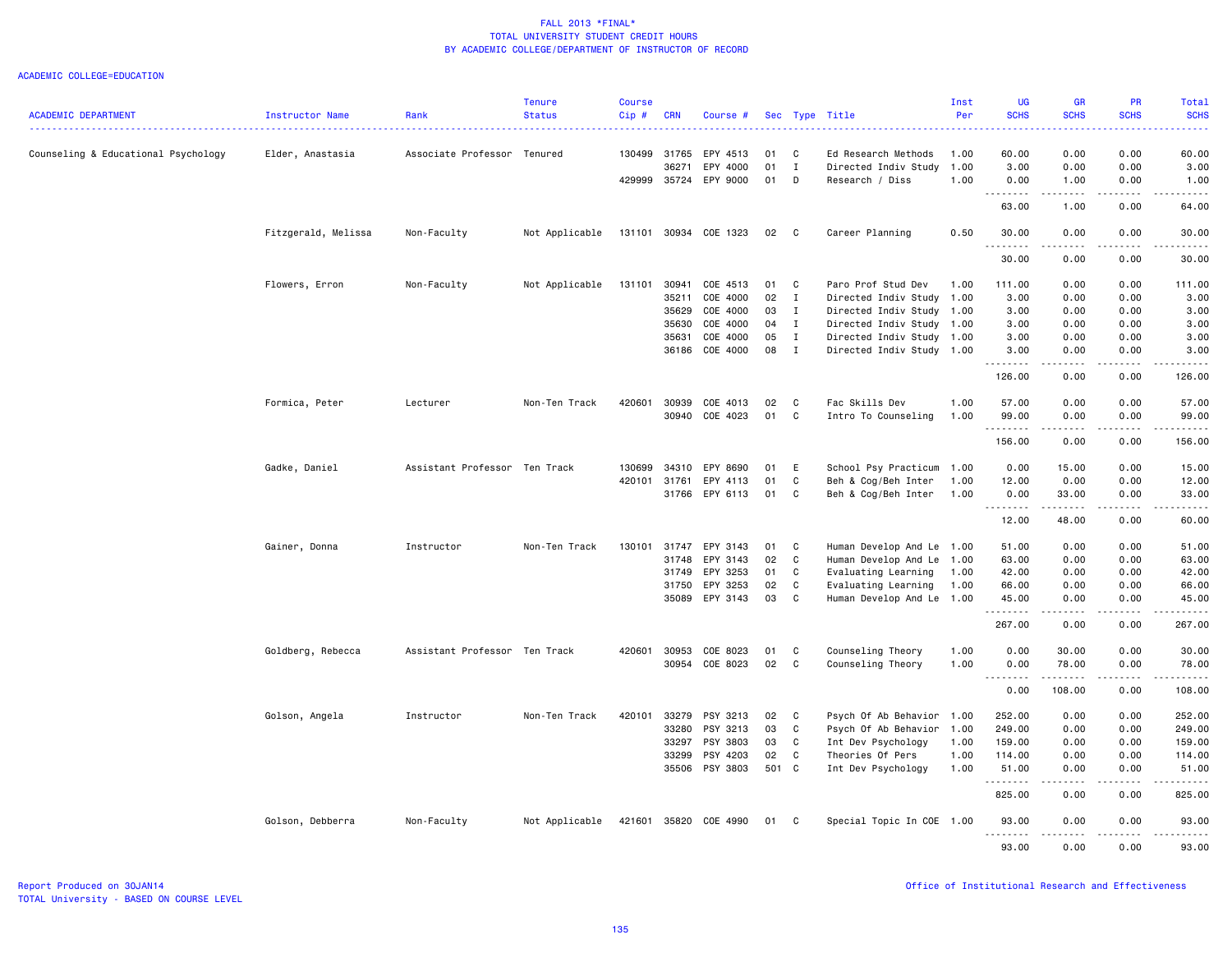|                                     |                    |                               | <b>Tenure</b>  | <b>Course</b> |              |                       |       |              |                           | Inst | <b>UG</b>                 | <b>GR</b>                                                                                                           | PR               | Total                 |
|-------------------------------------|--------------------|-------------------------------|----------------|---------------|--------------|-----------------------|-------|--------------|---------------------------|------|---------------------------|---------------------------------------------------------------------------------------------------------------------|------------------|-----------------------|
| <b>ACADEMIC DEPARTMENT</b>          | Instructor Name    | Rank                          | <b>Status</b>  | Cip#          | <b>CRN</b>   | Course #              |       |              | Sec Type Title            | Per  | <b>SCHS</b><br>ت با با با | <b>SCHS</b>                                                                                                         | <b>SCHS</b>      | <b>SCHS</b><br>دعاعات |
| Counseling & Educational Psychology | Hall, Kimberly     | Associate Professor Tenured   |                | 131101        | 33619        | COE 8150              | 201 E |              | Aca Yr Field Exp I-P      | 1.00 | 0.00                      | 18.00                                                                                                               | 0.00             | 18.00                 |
|                                     |                    |                               |                |               | 33622        | COE 8730              | 201 E |              | Internship                | 1.00 | 0.00                      | 9.00                                                                                                                | 0.00             | 9.00                  |
|                                     |                    |                               |                |               | 34581        | COE 8730              | 202 E |              | Internship                | 1.00 | 0.00                      | 12.00                                                                                                               | 0.00             | 12.00                 |
|                                     |                    |                               |                | 420601        | 33617        | COE 8053              | 201 E |              | Practicum                 | 1.00 | 0.00                      | 6.00                                                                                                                | 0.00             | 6.00                  |
|                                     |                    |                               |                |               | 33624        | COE 8750              | 201 E |              | Internship                | 1.00 | 0.00                      | 3.00                                                                                                                | 0.00             | 3.00                  |
|                                     |                    |                               |                |               | 34580        | COE 8053              | 202 E |              | Practicum                 | 1.00 | 0.00                      | 3.00                                                                                                                | 0.00             | 3.00                  |
|                                     |                    |                               |                |               | 35692        | COE 9000              | 03    | $\mathsf{D}$ | Research / Diss           | 1.00 | 0.00                      | 20.00                                                                                                               | 0.00             | 20.00                 |
|                                     |                    |                               |                |               |              |                       |       |              |                           |      | .<br>0.00                 | 71.00                                                                                                               | 0.00             | 71.00                 |
|                                     | Heiselt, April     | Associate Professor Tenured   |                | 420601        | 35693        | COE 9000              | 04    | D            | Research / Diss           | 1.00 | 0.00                      | 9.00                                                                                                                | 0.00             | 9.00                  |
|                                     |                    |                               |                |               | 36049        | COE 7000              | 05    | Ι.           | Directed Indiv Study      | 1.00 | 0.00                      | 3.00                                                                                                                | 0.00             | 3.00                  |
|                                     |                    |                               |                |               | 36050        | COE 7000              | 06    | $\mathbf{I}$ | Directed Indiv Study      | 1.00 | 0.00                      | 3.00                                                                                                                | 0.00             | 3.00                  |
|                                     |                    |                               |                |               | 36051        | COE 7000              | 07    | I            | Directed Indiv Study 1.00 |      | 0.00                      | 3.00                                                                                                                | 0.00             | 3.00                  |
|                                     |                    |                               |                |               | 36052        | COE 7000              | 08    | $\mathbf I$  | Directed Indiv Study      | 1.00 | 0.00                      | 1.00                                                                                                                | 0.00             | 1.00                  |
|                                     |                    |                               |                |               | 36130        | COE 7000              | 09    | $\mathbf{I}$ | Directed Indiv Study 1.00 |      | 0.00                      | 3.00                                                                                                                | 0.00             | 3.00                  |
|                                     |                    |                               |                |               |              |                       |       |              |                           |      | .<br>0.00                 | 22.00                                                                                                               | .<br>0.00        | .<br>22.00            |
|                                     | Henington, Carlen  | Associate Professor Tenured   |                | 130699        | 31776        | EPY 8780              | 01    | C            | Internship Sch Psy        | 1.00 | 0.00                      | 12.00                                                                                                               | 0.00             | 12.00                 |
|                                     |                    |                               |                | 429999        | 31781        | EPY 9703              | 01    | s            | Leg & Eth School Psy      | 1.00 | 0.00                      | 18.00                                                                                                               | 0.00             | 18.00                 |
|                                     |                    |                               |                |               | 31783        | EPY 9730              | 01    | E            | Doc Psy Internship        | 1.00 | 0.00                      | 24.00                                                                                                               | 0.00             | 24.00                 |
|                                     |                    |                               |                |               | 35725        | EPY 9000              | 02    | D            | Research / Diss           | 1.00 | 0.00                      | 36.00                                                                                                               | 0.00             | 36.00                 |
|                                     |                    |                               |                |               |              |                       |       |              |                           |      | .<br>0.00                 | .<br>90.00                                                                                                          | .<br>0.00        | .<br>90.00            |
|                                     | Irvin, Edna        | Non-Faculty                   | Not Applicable |               |              | 131101 30933 COE 1323 | 01    | $\mathbf{C}$ | Career Planning           | 1.00 | 60.00                     | 0.00                                                                                                                | 0.00             | 60.00                 |
|                                     |                    |                               |                |               |              |                       |       |              |                           |      | 60.00                     | 0.00                                                                                                                | 0.00             | 60.00                 |
|                                     | Jackson, Deborah   | Assistant Professor Ten Track |                | 420201        | 31772        | EPY 8263              | 01    | C            | Psy Test Ed Rel Set       | 1.00 | 0.00                      | 30.00                                                                                                               | 0.00             | 30.00                 |
|                                     |                    |                               |                | 420401        | 30973        | COE 8703              | 01    | $\mathtt{C}$ | Prin Clin Mental Hlt 1.00 |      | 0.00                      | 48.00                                                                                                               | 0.00             | 48.00                 |
|                                     |                    |                               |                | 420601        | 30957        | COE 8053              | 03    | E            | Practicum                 | 0.50 | 0.00                      | 16.50                                                                                                               | 0.00             | 16.50                 |
|                                     |                    |                               |                |               | 36270        | COE 7000              | 11    | Ι.           | Directed Indiv Study 1.00 |      | 0.00                      | 3.00                                                                                                                | 0.00             | 3.00                  |
|                                     |                    |                               |                |               | 420701 30948 | COE 4903              | 01    | B            | Dev Coun/Men Health       | 1.00 | 45.00                     | 0.00                                                                                                                | 0.00             | 45.00                 |
|                                     |                    |                               |                |               |              |                       |       |              |                           |      | <u>.</u><br>45.00         | .<br>97.50                                                                                                          | .<br>0.00        | .<br>142.50           |
|                                     | Justice, Cheryl    | Assistant Professor Ten Track |                | 131101        | 30963        | COE 8150              | 02    | E            | Aca Yr Field Exp I-P 1.00 |      | 0.00                      | 33.00                                                                                                               | 0.00             | 33.00                 |
|                                     |                    |                               |                | 420601        | 35675        | COE 7000              | 01    | I            | Directed Indiv Study 1.00 |      | 0.00                      | 3.00                                                                                                                | 0.00             | 3.00                  |
|                                     |                    |                               |                |               | 35676        | COE 7000              | 02    | Ι.           | Directed Indiv Study      | 1.00 | 0.00                      | 3.00                                                                                                                | 0.00             | 3.00                  |
|                                     |                    |                               |                |               | 36154        | COE 7000              | 10    | Ι.           | Directed Indiv Study 1.00 |      | 0.00                      | 3.00                                                                                                                | 0.00             | 3.00                  |
|                                     |                    |                               |                |               |              |                       |       |              |                           |      | 22222<br>0.00             | المتمامين<br>42.00                                                                                                  | الأعامات<br>0.00 | الداعات<br>42.00      |
|                                     | Latimer, Cassandra | Non-Faculty                   | Not Applicable | 131101        | 30935        | COE 1323              | 03    | C            | Career Planning           | 0.50 | 30.00                     | 0.00                                                                                                                | 0.00             | 30.00                 |
|                                     |                    |                               |                |               |              | 30937 COE 1323        | 05    | C            | Career Planning           | 1.00 | 60.00                     | 0.00                                                                                                                | 0.00             | 60.00                 |
|                                     |                    |                               |                |               |              |                       |       |              |                           |      | .<br>90.00                | $\begin{array}{cccccccccc} \bullet & \bullet & \bullet & \bullet & \bullet & \bullet & \bullet \end{array}$<br>0.00 | .<br>0.00        | .<br>90.00            |
|                                     | Looby, Eugenie     | Professor                     | Tenured        | 131101        | 30977        | COE 8803              | 01    | C            | Crisis Response Coun      | 1.00 | 0.00                      | 33.00                                                                                                               | 0.00             | 33.00                 |
|                                     |                    |                               |                | 190703        | 30967        | COE 8303              | 01    | C            | Family Couns Theory       | 1.00 | 0.00                      | 48.00                                                                                                               | 0.00             | 48.00                 |
|                                     |                    |                               |                | 420601        | 35699        | COE 9000              | 10    | D            | Research / Diss           | 1.00 | 0.00                      | 4.00                                                                                                                | 0.00             | 4.00                  |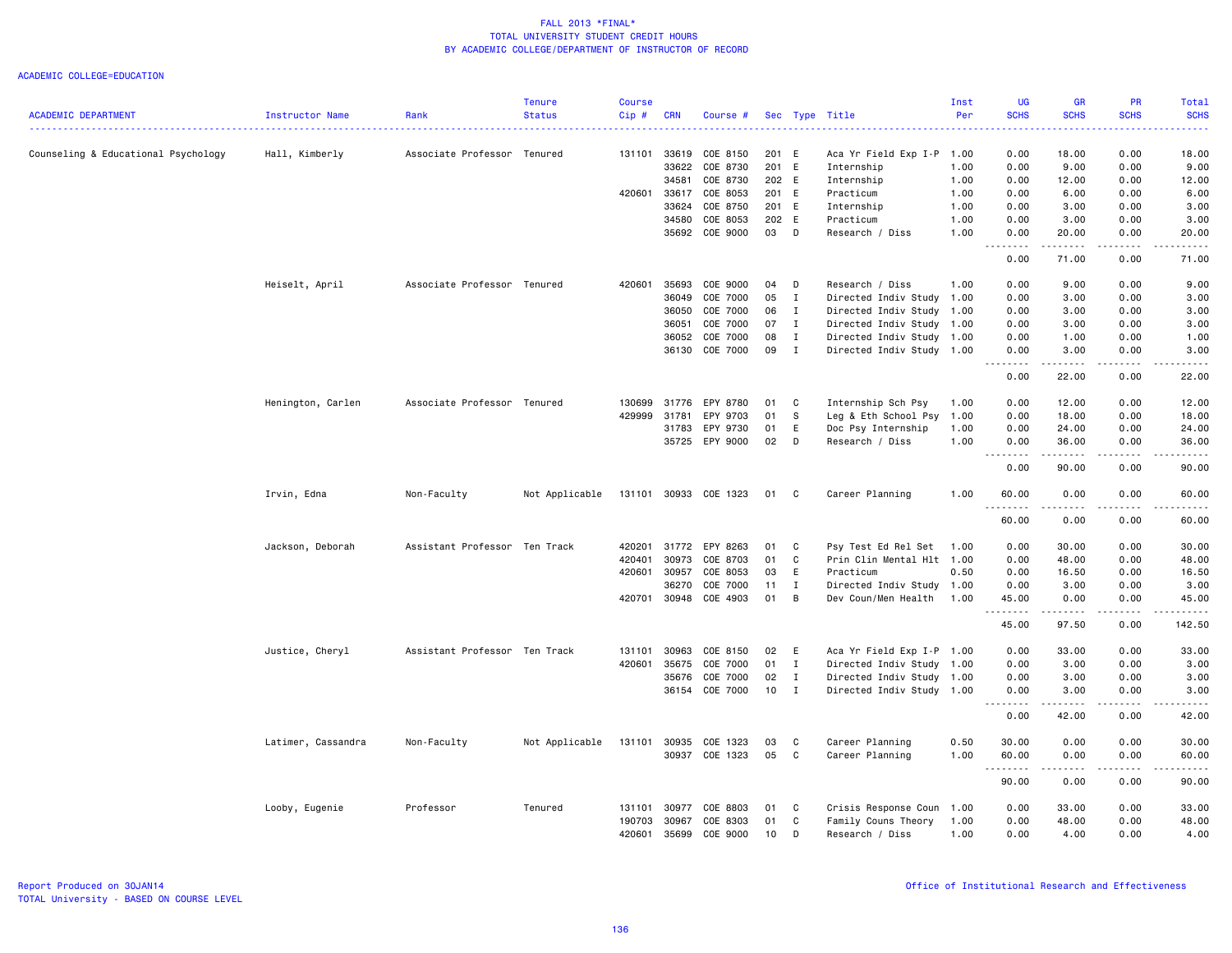ACADEMIC COLLEGE=EDUCATION

| <b>ACADEMIC DEPARTMENT</b>          | Instructor Name   | Rank                          | <b>Tenure</b><br><b>Status</b> | <b>Course</b><br>Cip# | <b>CRN</b> | Course #              |       |              | Sec Type Title            | Inst<br>Per | UG<br><b>SCHS</b>   | <b>GR</b><br><b>SCHS</b>                                                                                                                                      | PR<br><b>SCHS</b>                                                                                                                                                               | Total<br><b>SCHS</b> |
|-------------------------------------|-------------------|-------------------------------|--------------------------------|-----------------------|------------|-----------------------|-------|--------------|---------------------------|-------------|---------------------|---------------------------------------------------------------------------------------------------------------------------------------------------------------|---------------------------------------------------------------------------------------------------------------------------------------------------------------------------------|----------------------|
|                                     |                   |                               |                                |                       |            |                       |       |              |                           |             | <b></b>             | .                                                                                                                                                             | $\frac{1}{2} \left( \frac{1}{2} \right) \left( \frac{1}{2} \right) \left( \frac{1}{2} \right) \left( \frac{1}{2} \right) \left( \frac{1}{2} \right) \left( \frac{1}{2} \right)$ |                      |
|                                     |                   |                               |                                |                       |            |                       |       |              |                           |             | 0.00                | 85.00                                                                                                                                                         | 0.00                                                                                                                                                                            | 85.00                |
| Counseling & Educational Psychology | Maynard, Scott    | Non-Faculty                   | Not Applicable                 | 521001                |            | 30982 CP 2103         | 01 E  |              | First Work Sem            | 1.00        | 96.00               | 0.00                                                                                                                                                          | 0.00                                                                                                                                                                            | 96.00                |
|                                     |                   |                               |                                |                       | 30983      | CP 2103               | H01 E |              | First Work Sem - Hon      | 1.00        | 33.00               | 0.00                                                                                                                                                          | 0.00                                                                                                                                                                            | 33.00                |
|                                     |                   |                               |                                |                       |            | 30984 CP 2203         | 01    | E            | Second Work Sem           | 1.00        | 180.00              | 0.00                                                                                                                                                          | 0.00                                                                                                                                                                            | 180.00               |
|                                     |                   |                               |                                |                       |            | 30985 CP 2203         | H01 E |              | Second Work Sem - Ho      | 1.00        | 45.00               | 0.00                                                                                                                                                          | 0.00                                                                                                                                                                            | 45.00                |
|                                     |                   |                               |                                |                       | 30986      | CP 3303               | 01    | E            | Third Work Sem            | 1.00        | 114.00              | 0.00                                                                                                                                                          | 0.00                                                                                                                                                                            | 114.00               |
|                                     |                   |                               |                                |                       |            | 30987 CP 3303         | H01 E |              | Third Work Sem - Hon      | 1.00        | 21.00               | 0.00                                                                                                                                                          | 0.00                                                                                                                                                                            | 21.00                |
|                                     |                   |                               |                                |                       | 30988      | CP 3403               | 01    | E            | Fourth Work Sem           | 1.00        | 12.00               | 0.00                                                                                                                                                          | 0.00                                                                                                                                                                            | 12.00                |
|                                     |                   |                               |                                |                       | 30990      | CP 4503               | 01    | E            | Fifth Work Sem            | 1.00        | 3.00                | 0.00                                                                                                                                                          | 0.00                                                                                                                                                                            | 3.00                 |
|                                     |                   |                               |                                |                       |            | 31804 EXL 0190        | 01    | E            | Experiential Learnin      | 1.00        | 57.00               | 0.00                                                                                                                                                          | 0.00                                                                                                                                                                            | 57.00                |
|                                     |                   |                               |                                |                       |            |                       |       |              |                           |             | .                   | $- - -$                                                                                                                                                       | $   -$                                                                                                                                                                          |                      |
|                                     |                   |                               |                                |                       |            |                       |       |              |                           |             | 561.00              | 0.00                                                                                                                                                          | 0.00                                                                                                                                                                            | 561.00               |
|                                     | McCleon, Tawny    | Assistant Professor Ten Track |                                | 130499                | 36548      | EPY 7000              | 01    | $\mathbf{I}$ | Directed Indiv Study      | 1.00        | 0.00                | 3.00                                                                                                                                                          | 0.00                                                                                                                                                                            | 3.00                 |
|                                     |                   |                               |                                | 130699                | 35022      | EPY 8690              | 03    | E            | School Psy Practicum      | 1.00        | 0.00                | 19.00                                                                                                                                                         | 0.00                                                                                                                                                                            | 19.00                |
|                                     |                   |                               |                                | 429999                | 31779      | EPY 8933              | 01    | C            | Integ Psycho-Ed Asse      | 1.00        | 0.00                | 30.00                                                                                                                                                         | 0.00                                                                                                                                                                            | 30.00                |
|                                     |                   |                               |                                |                       |            | 34308 EPY 8723        | 01    | B            | Assessmt Ed Rel Set       | 1.00        | 0.00                | 15.00                                                                                                                                                         | 0.00                                                                                                                                                                            | 15.00                |
|                                     |                   |                               |                                |                       |            |                       |       |              |                           |             | .<br>0.00           | .<br>67.00                                                                                                                                                    | 22222<br>0.00                                                                                                                                                                   | د د د د د<br>67.00   |
|                                     | McDonald, Richard | Lecturer                      | Non-Ten Track                  | 131101                |            | 33626 COE 8923        | 201 C |              | Seminar School Couns 1.00 |             | 0.00                | 18.00                                                                                                                                                         | 0.00                                                                                                                                                                            | 18.00                |
|                                     |                   |                               |                                |                       |            |                       |       |              |                           |             | 0.00                | وبالمستريث<br>18.00                                                                                                                                           | 0.00                                                                                                                                                                            | 18.00                |
|                                     |                   |                               |                                |                       |            |                       |       |              |                           |             |                     |                                                                                                                                                               |                                                                                                                                                                                 |                      |
|                                     | Molina, Danielle  | Assistant Professor Ten Track |                                | 130406                | 30972      | COE 8563              | 01    | E            | Intro Assesmt Stud A      | 1.00        | 0.00                | 45.00                                                                                                                                                         | 0.00                                                                                                                                                                            | 45.00                |
|                                     |                   |                               |                                | 131101                |            | 30971 COE 8553        | 01    | C            | Student Aff/High Ed       | 1.00        | 0.00                | 45.00                                                                                                                                                         | 0.00                                                                                                                                                                            | 45.00                |
|                                     |                   |                               |                                |                       |            |                       |       |              |                           |             | 0.00                | 90.00                                                                                                                                                         | 0.00                                                                                                                                                                            | 90.00                |
|                                     | Morse, David      | Professor                     | Tenured                        | 130401                | 35028      | EDA 9000              | 06    | D            | Research / Diss           | 1.00        | 0.00                | 48.00                                                                                                                                                         | 0.00                                                                                                                                                                            | 48.00                |
|                                     |                   |                               |                                | 429999                | 31780      | EPY 9213              | 01    | C            | Adv Analysis Ed Rsch      | 1.00        | 0.00                | 33.00                                                                                                                                                         | 0.00                                                                                                                                                                            | 33.00                |
|                                     |                   |                               |                                |                       |            | 35726 EPY 9000        | 03    | D            | Research / Diss           | 1.00        | 0.00                | 5.00                                                                                                                                                          | 0.00                                                                                                                                                                            | 5.00                 |
|                                     |                   |                               |                                |                       |            |                       |       |              |                           |             | .<br>0.00           | $\frac{1}{2} \left( \frac{1}{2} \right) \left( \frac{1}{2} \right) \left( \frac{1}{2} \right) \left( \frac{1}{2} \right) \left( \frac{1}{2} \right)$<br>86.00 | .<br>0.00                                                                                                                                                                       | 86.00                |
|                                     | Morse, Linda      | Professor                     | Tenured                        | 130499                |            | 34311 EPY 4033        | 01    | C            | Lear Theo Ed Rel Set 1.00 |             | 36.00               | 0.00                                                                                                                                                          | 0.00                                                                                                                                                                            | 36.00                |
|                                     |                   |                               |                                | 130802                | 35899      | EPY 6033              | 01    | C            | Lear Theo Ed Rel Set 1.00 |             | 0.00                | 6.00                                                                                                                                                          | 0.00                                                                                                                                                                            | 6.00                 |
|                                     |                   |                               |                                |                       |            |                       |       |              |                           |             | .                   | $\sim$ $\sim$ $\sim$ $\sim$                                                                                                                                   | .                                                                                                                                                                               | .                    |
|                                     |                   |                               |                                |                       |            |                       |       |              |                           |             | 36.00               | 6.00                                                                                                                                                          | 0.00                                                                                                                                                                            | 42.00                |
|                                     | Mylroie, Robika   | Lecturer                      | Non-Ten Track                  | 130301                | 32463      | LSK 1033              | 04    | $\mathbf{C}$ | Fund of Achievement       | 0.50        | 36.00               | 0.00                                                                                                                                                          | 0.00                                                                                                                                                                            | 36.00                |
|                                     |                   |                               |                                | 131315                | 32451      | LSK 1011              | 01    | C            | Study Skills              | 1.00        | 30.00               | 0.00                                                                                                                                                          | 0.00                                                                                                                                                                            | 30.00                |
|                                     |                   |                               |                                |                       |            | 32452 LSK 1011        | 02 C  |              | Study Skills              | 1.00        | 23.00               | 0.00                                                                                                                                                          | 0.00                                                                                                                                                                            | 23.00                |
|                                     |                   |                               |                                |                       |            |                       |       |              |                           |             | . <b>.</b><br>89.00 | .<br>0.00                                                                                                                                                     | .<br>0.00                                                                                                                                                                       | 89.00                |
|                                     | O'Brien, Sarah    | Grad Teach Assist             | Not Applicable                 |                       |            | 131101 30935 COE 1323 | 03 C  |              | Career Planning           | 0.50        | 30.00               | 0.00                                                                                                                                                          | 0.00                                                                                                                                                                            | 30.00                |
|                                     |                   |                               |                                |                       |            |                       |       |              |                           |             | .<br>30.00          | ----<br>0.00                                                                                                                                                  | 0.00                                                                                                                                                                            | 30.00                |
|                                     | Palmer, Charles   | Associate Professor Tenured   |                                | 131101                | 30961      | COE 8063              | 02    | $\mathbf{C}$ | Res Tech For Counsel      | 1.00        | 0.00                | 54.00                                                                                                                                                         | 0.00                                                                                                                                                                            | 54.00                |
|                                     |                   |                               |                                |                       | 30968      | COE 8353              | 01    | $\mathbb C$  | Voc Rehab Counseling      | 1.00        | 0.00                | 21.00                                                                                                                                                         | 0.00                                                                                                                                                                            | 21.00                |
|                                     |                   |                               |                                |                       | 30975      | COE 8730              | 03    | Ε            | Internship                | 1.00        | 0.00                | 51.00                                                                                                                                                         | 0.00                                                                                                                                                                            | 51.00                |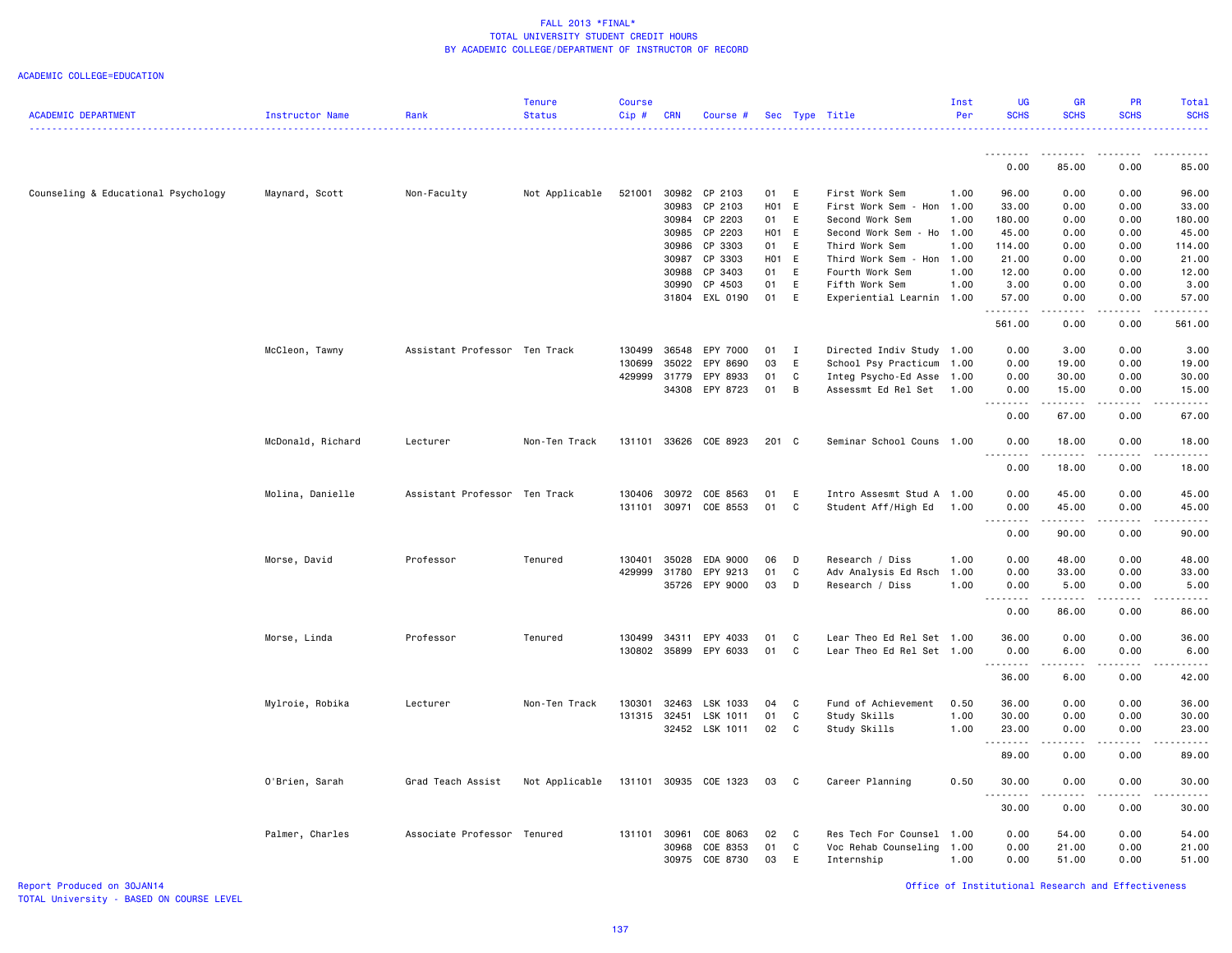| <b>ACADEMIC DEPARTMENT</b>          | Instructor Name  | Rank                          | <b>Tenure</b><br><b>Status</b> | <b>Course</b><br>Cip# | <b>CRN</b>     | Course #                   |             |                         | Sec Type Title                               | Inst<br>Per  | <b>UG</b><br><b>SCHS</b> | <b>GR</b><br><b>SCHS</b>                                                                                                                                      | <b>PR</b><br><b>SCHS</b> | Total<br><b>SCHS</b>                                                                                                                                         |
|-------------------------------------|------------------|-------------------------------|--------------------------------|-----------------------|----------------|----------------------------|-------------|-------------------------|----------------------------------------------|--------------|--------------------------|---------------------------------------------------------------------------------------------------------------------------------------------------------------|--------------------------|--------------------------------------------------------------------------------------------------------------------------------------------------------------|
| Counseling & Educational Psychology | Palmer, Charles  | Associate Professor Tenured   |                                | 420601                | 30959<br>35696 | COE 8053<br>COE 9000       | 05<br>07    | E<br>D                  | Practicum<br>Research / Diss                 | 1.00<br>1.00 | 0.00<br>0.00             | 6.00<br>17.00                                                                                                                                                 | 0.00<br>0.00             | 6.00<br>17.00                                                                                                                                                |
|                                     |                  |                               |                                |                       |                | 36014 COE 7000             | 03          | $\mathbf{I}$            | Directed Indiv Study 1.00                    |              | 0.00<br>.                | 3.00<br>.                                                                                                                                                     | 0.00<br>22222            | 3.00<br>$\frac{1}{2} \left( \frac{1}{2} \right) \left( \frac{1}{2} \right) \left( \frac{1}{2} \right) \left( \frac{1}{2} \right) \left( \frac{1}{2} \right)$ |
|                                     |                  |                               |                                |                       |                |                            |             |                         |                                              |              | 0.00                     | 152.00                                                                                                                                                        | 0.00                     | 152.00                                                                                                                                                       |
|                                     | Porter, Julia    | Professor                     | Tenured                        | 130407                |                | 35644 CCL 9000             | 506 D       |                         | Diss./Dissertation R 1.00                    |              | 0.00                     | 10.00                                                                                                                                                         | 0.00                     | 10.00                                                                                                                                                        |
|                                     |                  |                               |                                | 130601                |                | 33657 EDF 8363             | 201 C       |                         | Func & Met Res In Ed 0.50                    |              | 0.00<br><u>.</u>         | 10.50<br>. <b>.</b>                                                                                                                                           | 0.00                     | 10.50<br>. <b>.</b> .                                                                                                                                        |
|                                     |                  |                               |                                |                       |                |                            |             |                         |                                              |              | 0.00                     | 20.50                                                                                                                                                         | 0.00                     | 20.50                                                                                                                                                        |
|                                     | Reisener, Carmen | Assistant Professor Ten Track |                                | 130699                | 35021          | EPY 8690                   | 02          | E                       | School Psy Practicum 1.00                    |              | 0.00                     | 18.00                                                                                                                                                         | 0.00                     | 18.00                                                                                                                                                        |
|                                     |                  |                               |                                | 429999                |                | 34309 EPY 8763             | 01          | $\overline{B}$          | Adv Behav Interventi 1.00                    |              | 0.00                     | 21.00                                                                                                                                                         | 0.00                     | 21.00                                                                                                                                                        |
|                                     |                  |                               |                                |                       |                |                            |             |                         |                                              |              | .<br>0.00                | .<br>39.00                                                                                                                                                    | .<br>0.00                | 39.00                                                                                                                                                        |
|                                     | Stratton, Kasee  | Non-Faculty                   | Not Applicable                 | 429999                | 31771          | EPY 8253                   | 01          | C                       | Child Dev/Pathology                          | 1.00         | 0.00                     | 39.00                                                                                                                                                         | 0.00                     | 39.00                                                                                                                                                        |
|                                     |                  |                               |                                |                       | 31775          | EPY 8703                   | 01          | C                       | School Psychology                            | 1.00         | 0.00                     | 21.00                                                                                                                                                         | 0.00                     | 21.00                                                                                                                                                        |
|                                     |                  |                               |                                |                       |                |                            |             |                         |                                              |              | .<br>0.00                | .<br>60.00                                                                                                                                                    | د د د د<br>0.00          | 60.00                                                                                                                                                        |
|                                     | Summers, Landon  | Non-Faculty                   | Not Applicable                 |                       |                | 131101 30936 COE 1323      | 04 C        |                         | Career Planning                              | 0.50         | 22.50                    | 0.00                                                                                                                                                          | 0.00                     | 22.50                                                                                                                                                        |
|                                     |                  |                               |                                |                       |                |                            |             |                         |                                              |              | 22.50                    | 0.00                                                                                                                                                          | 0.00                     | 22.50                                                                                                                                                        |
|                                     | Taylor, Robin    | Lecturer                      | Non-Ten Track                  |                       |                | 130603 36135 EPY 6214      | 501 B       |                         | Ed & Psy Statistics                          | 1.00         | 0.00                     | 36.00                                                                                                                                                         | 0.00                     | 36.00                                                                                                                                                        |
|                                     |                  |                               |                                |                       |                |                            |             |                         |                                              |              | .<br>0.00                | 36.00                                                                                                                                                         | 0.00                     | 36.00                                                                                                                                                        |
|                                     | Underwood, Joe   | Lecturer                      | Non-Ten Track                  |                       |                | 131101 30978 COE 8903      | 01          | $\overline{\mathbf{C}}$ | School Couns Service 1.00                    |              | 0.00                     | 27.00                                                                                                                                                         | 0.00                     | 27.00                                                                                                                                                        |
|                                     |                  |                               |                                |                       |                |                            |             |                         |                                              |              | 0.00                     | $\frac{1}{2} \left( \frac{1}{2} \right) \left( \frac{1}{2} \right) \left( \frac{1}{2} \right) \left( \frac{1}{2} \right) \left( \frac{1}{2} \right)$<br>27.00 | 0.00                     | 27.00                                                                                                                                                        |
|                                     | Wang, Chih-Hsuan | Lecturer                      | Non-Ten Track                  |                       |                | 130603 33897 EPY 8214      | 501 B       |                         | Adv Ed & Psy Stat                            | 1.00         | 0.00                     | 24.00                                                                                                                                                         | 0.00                     | 24.00                                                                                                                                                        |
|                                     |                  |                               |                                |                       |                |                            |             |                         |                                              |              | .<br>0.00                | ------<br>24.00                                                                                                                                               | .<br>0.00                | .<br>24.00                                                                                                                                                   |
|                                     | Watson, Joshua   | Associate Professor Tenured   |                                | 130603                | 33696          | EPY 6214                   | 201 C       |                         | Ed & Psy Statistics                          | 1.00         | 0.00                     | 56.00                                                                                                                                                         | 0.00                     | 56.00                                                                                                                                                        |
|                                     |                  |                               |                                | 420201                | 33698          | EPY 8263                   | 201 C       |                         | Psy Test Ed Rel Set                          | 1.00         | 0.00                     | 42.00                                                                                                                                                         | 0.00                     | 42.00                                                                                                                                                        |
|                                     |                  |                               |                                | 420601                | 33616          | COE 8023                   | 201 C       |                         | Counseling Theory                            | 1.00         | 0.00                     | 45.00                                                                                                                                                         | 0.00                     | 45.00                                                                                                                                                        |
|                                     |                  |                               |                                |                       | 35697          | COE 9000<br>36090 COE 7000 | 08<br>201 I | D                       | Research / Diss<br>Directed Indiv Study 1.00 | 1.00         | 0.00<br>0.00             | 11.00<br>3.00                                                                                                                                                 | 0.00<br>0.00             | 11.00<br>3.00                                                                                                                                                |
|                                     |                  |                               |                                |                       |                |                            |             |                         |                                              |              | .                        | .                                                                                                                                                             | -----                    | $\mathbf{1} \cdot \mathbf{1} \cdot \mathbf{1} \cdot \mathbf{1} \cdot \mathbf{1}$                                                                             |
|                                     |                  |                               |                                |                       |                |                            |             |                         |                                              |              | 0.00                     | 157.00                                                                                                                                                        | 0.00                     | 157.00                                                                                                                                                       |
|                                     | Weir, Karla      | Lecturer                      | Non-Ten Track                  | 130101                | 33694          | EPY 3143                   | 201 C       |                         | Human Develop And Le 1.00                    |              | 30.00                    | 0.00                                                                                                                                                          | 0.00                     | 30.00                                                                                                                                                        |
|                                     |                  |                               |                                |                       |                | 33695 EPY 3253             | 201 C       |                         | Evaluating Learning                          | 1.00         | 24.00<br>. <b>.</b>      | 0.00<br>.                                                                                                                                                     | 0.00<br>.                | 24.00<br>.                                                                                                                                                   |
|                                     |                  |                               |                                |                       |                |                            |             |                         |                                              |              | 54.00                    | 0.00                                                                                                                                                          | 0.00                     | 54.00                                                                                                                                                        |
|                                     | Wells, Debbie    | Lecturer                      | Non-Ten Track                  |                       | 131101 30952   | COE 8013                   | 01          | C                       | Couns Skills                                 | 1.00         | 0.00                     | 12.00                                                                                                                                                         | 0.00                     | 12.00                                                                                                                                                        |
|                                     |                  |                               |                                |                       | 30974          | COE 8730                   | 01          | E                       | Internship                                   | 1.00         | 0.00                     | 12.00                                                                                                                                                         | 0.00                     | 12.00                                                                                                                                                        |
|                                     |                  |                               |                                | 421601                | 30947          | COE 4743                   | 01          | C                       | Gender Issues In Cou 1.00                    |              | 48.00                    | 0.00                                                                                                                                                          | 0.00                     | 48.00                                                                                                                                                        |
|                                     |                  |                               |                                |                       | 30950          | COE 6743                   | 01          | C                       | Gender Issues In Cou 1.00                    |              | 0.00                     | 21.00                                                                                                                                                         | 0.00                     | 21.00                                                                                                                                                        |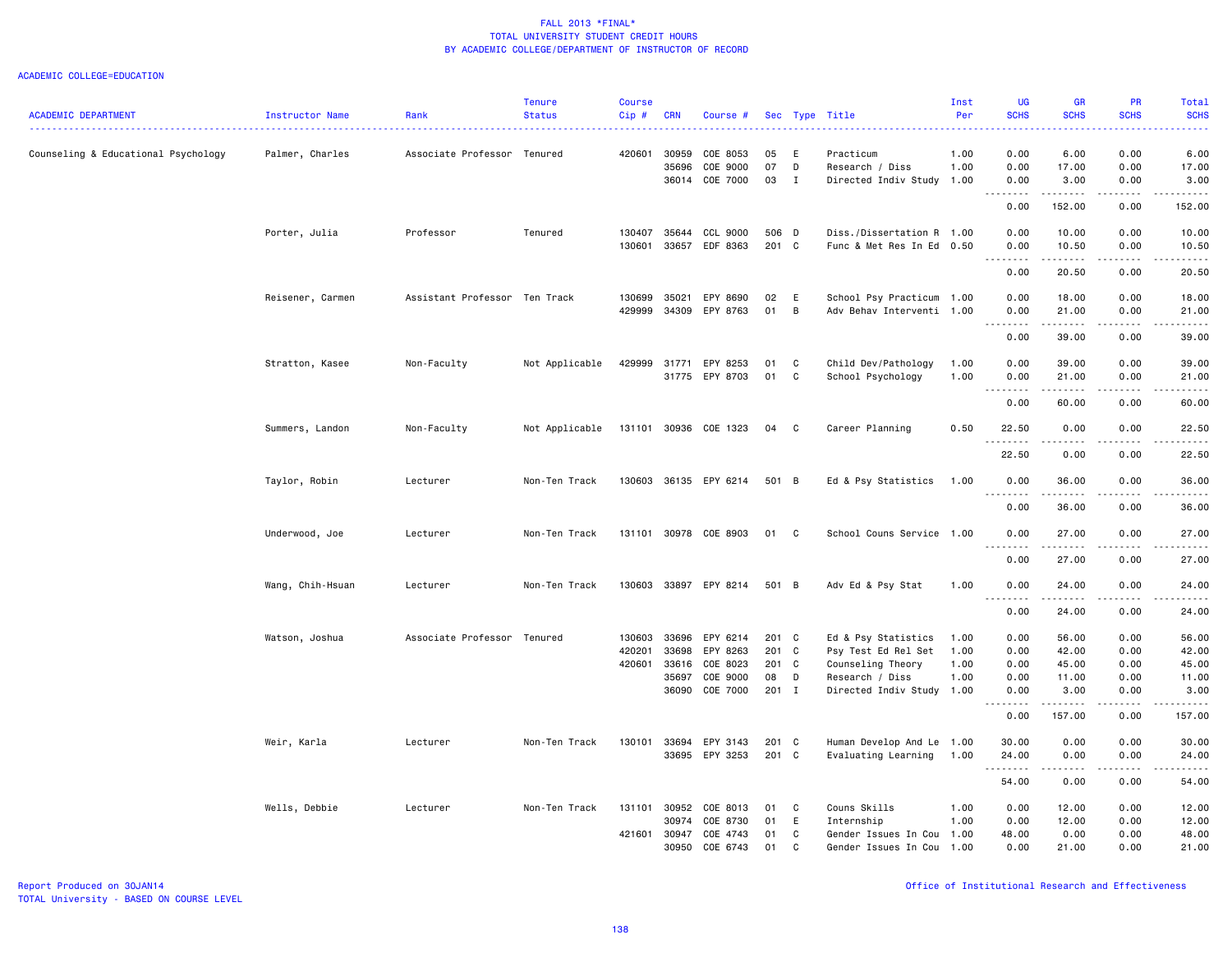ACADEMIC COLLEGE=EDUCATION

| <b>ACADEMIC DEPARTMENT</b>          | Instructor Name       | Rank                        | <b>Tenure</b><br><b>Status</b> | <b>Course</b><br>Cip# | <b>CRN</b> | Course #              |       |              | Sec Type Title            | Inst<br>Per | UG<br><b>SCHS</b>                | <b>GR</b><br><b>SCHS</b>             | <b>PR</b><br><b>SCHS</b>                                                                                                                                     | Total<br><b>SCHS</b>                                                                          |
|-------------------------------------|-----------------------|-----------------------------|--------------------------------|-----------------------|------------|-----------------------|-------|--------------|---------------------------|-------------|----------------------------------|--------------------------------------|--------------------------------------------------------------------------------------------------------------------------------------------------------------|-----------------------------------------------------------------------------------------------|
|                                     |                       |                             |                                |                       |            |                       |       |              |                           |             | .                                | .                                    | .                                                                                                                                                            | .                                                                                             |
|                                     |                       |                             |                                |                       |            |                       |       |              |                           |             | 48.00                            | 45.00                                | 0.00                                                                                                                                                         | 93.00                                                                                         |
| Counseling & Educational Psychology | Wheeler, Charles      | Grad Teach Assist           | Not Applicable                 | 420601                |            | 30938 COE 4013        | 01 C  |              | Fac Skills Dev            | 1.00        | 42.00                            | 0.00                                 | 0.00                                                                                                                                                         | 42.00                                                                                         |
|                                     |                       |                             |                                |                       |            |                       |       |              |                           |             | 42.00                            | 0.00                                 | 0.00                                                                                                                                                         | 42.00                                                                                         |
|                                     | Wilcher, Lori         | Lecturer                    | Non-Ten Track                  |                       |            | 130408 34582 EPY 2513 | 201 C |              | Human Growth & Devel 1.00 |             | 9.00<br>.                        | 0.00<br>$\sim$ $\sim$ $\sim$ $\sim$  | 0.00                                                                                                                                                         | 9.00                                                                                          |
|                                     |                       |                             |                                |                       |            |                       |       |              |                           |             | 9.00                             | 0.00                                 | 0.00                                                                                                                                                         | 9.00                                                                                          |
|                                     | Wilder, Carmen        | Non-Faculty                 | Not Applicable                 | 521003                |            | 33369 SLCE 3812 01 C  |       |              | Montgomery Ldshp Pro 0.50 |             | 41.00                            | 0.00                                 | 0.00                                                                                                                                                         | 41.00                                                                                         |
|                                     |                       |                             |                                |                       |            | 35508 SLCE 1002 01 B  |       |              | Day One Leadership C 0.30 |             | 130.20                           | 0.00                                 | 0.00                                                                                                                                                         | 130.20                                                                                        |
|                                     |                       |                             |                                |                       |            |                       |       |              |                           |             | .<br>171.20                      | .<br>0.00                            | .<br>0.00                                                                                                                                                    | .<br>171.20                                                                                   |
|                                     | Wilson, Dwyla         | Lecturer                    | Non-Ten Track                  | 511501                |            | 33625 COE 8773        | 201 C |              | Counsel Chem Dep Cli 1.00 |             | 0.00<br>.                        | 33.00<br>22222                       | 0.00                                                                                                                                                         | 33.00                                                                                         |
|                                     |                       |                             |                                |                       |            |                       |       |              |                           |             | 0.00                             | 33.00                                | 0.00                                                                                                                                                         | 33.00                                                                                         |
|                                     | Wong, Daniel          | Professor                   | Tenured                        |                       |            | 131101 30960 COE 8063 | 01 C  |              | Res Tech For Counsel 1.00 |             | 0.00                             | 54.00                                | 0.00                                                                                                                                                         | 54.00                                                                                         |
|                                     |                       |                             |                                |                       | 35652      | COE 4000              | 06    | $\mathbf{I}$ | Directed Indiv Study      | 1.00        | 3.00                             | 0.00                                 | 0.00                                                                                                                                                         | 3.00                                                                                          |
|                                     |                       |                             |                                |                       | 36045      | COE 4000              | 07    | $\mathbf{I}$ | Directed Indiv Study      | 1.00        | 3.00                             | 0.00                                 | 0.00                                                                                                                                                         | 3.00                                                                                          |
|                                     |                       |                             |                                |                       | 36431      | COE 4000              | 10    | $\mathbf{I}$ | Directed Indiv Study      | 1.00        | 3.00                             | 0.00                                 | 0.00                                                                                                                                                         | 3.00                                                                                          |
|                                     |                       |                             |                                | 420601                | 35698      | COE 9000              | 09    | D            | Research / Diss           | 1.00        | 0.00                             | 7.00                                 | 0.00                                                                                                                                                         | 7.00                                                                                          |
|                                     |                       |                             |                                |                       | 36244      | COE 9750              | 01    | E            | Internship                | 1.00        | 0.00                             | 6.00                                 | 0.00<br>.                                                                                                                                                    | 6.00                                                                                          |
|                                     |                       |                             |                                |                       |            |                       |       |              |                           |             | .<br>9.00                        | $\sim$ $\sim$ $\sim$ $\sim$<br>67.00 | 0.00                                                                                                                                                         | 76.00                                                                                         |
|                                     | Wong, Lucy            | Instructor                  | Non-Ten Track                  | 190705                | 30946      | COE 4713              | 01 C  |              | Issues In Aging           | 1.00        | 81.00                            | 0.00                                 | 0.00                                                                                                                                                         | 81.00                                                                                         |
|                                     |                       |                             |                                |                       | 30949      | COE 6713              | 01    | C            | Issues In Aging           | 1.00        | 0.00                             | 3.00                                 | 0.00                                                                                                                                                         | 3.00                                                                                          |
|                                     |                       |                             |                                | 420601                | 30958      | COE 8053              | 04    | E            | Practicum                 | 1.00        | 0.00                             | 3.00                                 | 0.00                                                                                                                                                         | 3.00                                                                                          |
|                                     |                       |                             |                                | 512310                | 30969      | COE 8373              | 01    | C            | Med Aspects/Disabil       | 1.00        | 0.00                             | 18.00<br>.                           | 0.00                                                                                                                                                         | 18.00                                                                                         |
|                                     |                       |                             |                                |                       |            |                       |       |              |                           |             | .<br>81.00                       | 24.00                                | $\frac{1}{2} \left( \frac{1}{2} \right) \left( \frac{1}{2} \right) \left( \frac{1}{2} \right) \left( \frac{1}{2} \right) \left( \frac{1}{2} \right)$<br>0.00 | .<br>105.00                                                                                   |
|                                     | Wozny, Darren         | Associate Professor Tenured |                                | 131101                | 33618      | COE 8063              | 201 C |              | Res Tech For Counsel 1.00 |             | 0.00                             | 15.00                                | 0.00                                                                                                                                                         | 15.00                                                                                         |
|                                     |                       |                             |                                |                       | 34635      | COE 8803              | 201 C |              | Crisis Response Coun      | 1.00        | 0.00                             | 24.00                                | 0.00                                                                                                                                                         | 24.00                                                                                         |
|                                     |                       |                             |                                |                       |            | 190703 33621 COE 8303 | 201 C |              | Family Couns Theory       | 1.00        | 0.00<br>$\omega_{\rm{eff}}$<br>. | 57.00<br>.                           | 0.00                                                                                                                                                         | 57.00                                                                                         |
|                                     |                       |                             |                                |                       |            |                       |       |              |                           |             | 0.00                             | 96.00                                | 0.00                                                                                                                                                         | 96.00                                                                                         |
|                                     | Zhang Ulyshen, Tianyi | Lecturer                    | Non-Ten Track                  |                       |            | 130603 31762 EPY 4214 | 01    | $\mathbf{C}$ | Ed & Psy Statistics       | 1.00        | 80.00                            | 0.00                                 | 0.00                                                                                                                                                         | 80.00                                                                                         |
|                                     |                       |                             |                                |                       | 31763      | EPY 4214              | 02    | К            | Ed & Psy Statistics       | 1.00        | 0.00                             | 0.00                                 | 0.00                                                                                                                                                         | 0.00                                                                                          |
|                                     |                       |                             |                                |                       | 31764      | EPY 4214              | 03    | К            | Ed & Psy Statistics       | 1.00        | 0.00                             | 0.00                                 | 0.00                                                                                                                                                         | 0.00                                                                                          |
|                                     |                       |                             |                                |                       | 31767      | EPY 6214              | 01    | C            | Ed & Psy Statistics       | 1.00        | 0.00                             | 44.00                                | 0.00                                                                                                                                                         | 44.00                                                                                         |
|                                     |                       |                             |                                |                       |            | 31768 EPY 6214        | 02    | К            | Ed & Psy Statistics       | 1.00        | 0.00                             | 0.00                                 | 0.00                                                                                                                                                         | 0.00                                                                                          |
|                                     |                       |                             |                                |                       |            | 31770 EPY 8214        | 02    | К            | Adv Ed & Psy Stat         | 1.00        | 0.00<br>.                        | 0.00<br>.                            | 0.00                                                                                                                                                         | 0.00                                                                                          |
|                                     |                       |                             |                                |                       |            |                       |       |              |                           |             | 80.00                            | 44.00                                | 0.00                                                                                                                                                         | 124.00                                                                                        |
|                                     |                       |                             |                                |                       |            |                       |       |              |                           |             | ========                         | ========                             |                                                                                                                                                              | ==========                                                                                    |
| Counseling & Educational Psychology |                       |                             |                                |                       |            |                       |       |              |                           |             | 4651.20                          | 1762.50                              | 0.00                                                                                                                                                         | 6413.70                                                                                       |
|                                     |                       |                             |                                |                       |            |                       |       |              |                           |             | ========                         |                                      | -------- -------                                                                                                                                             | $\begin{array}{c} \texttt{m} = \texttt{m} = \texttt{m} = \texttt{m} = \texttt{m} \end{array}$ |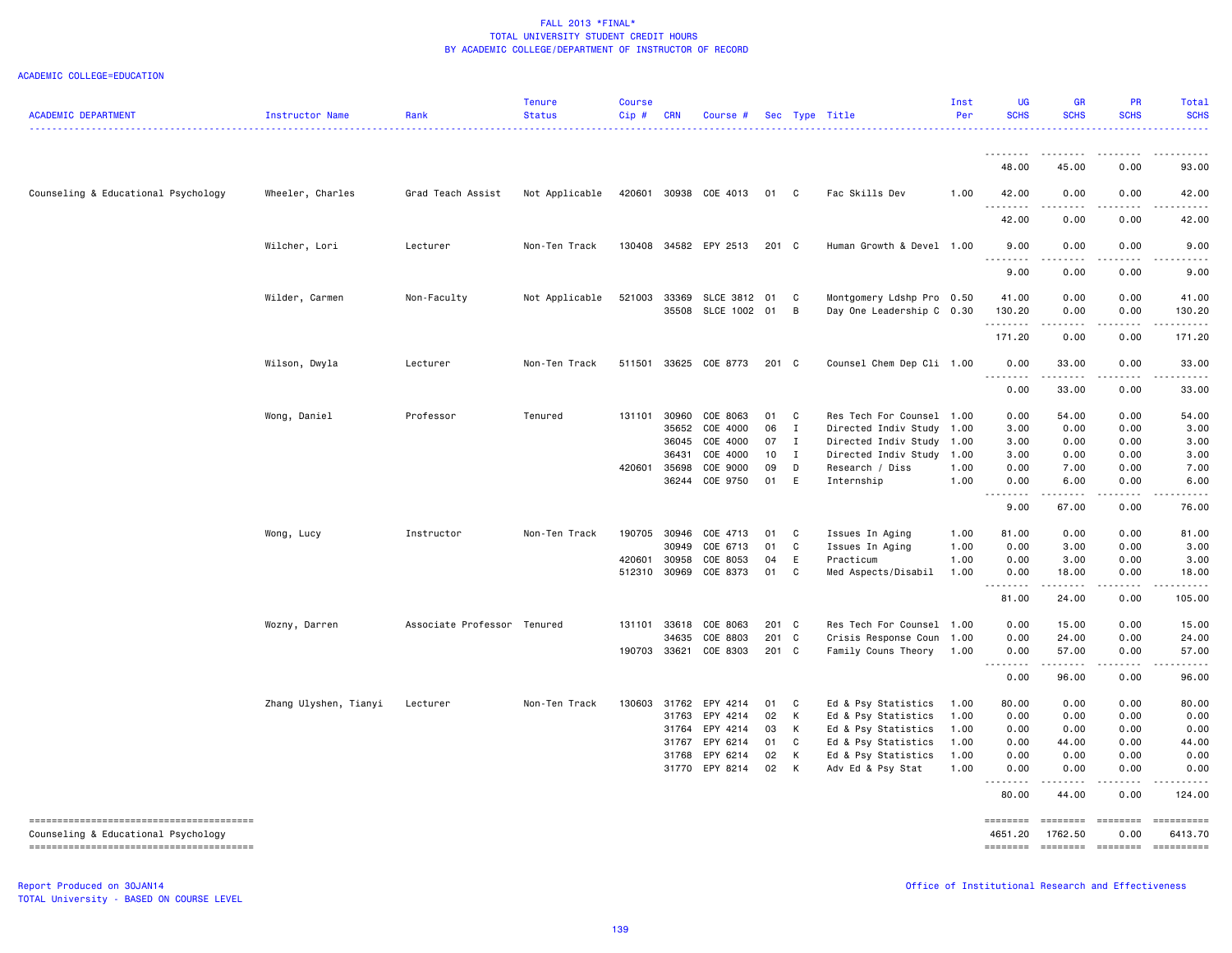| 0.00<br>0.00<br>Curriculum, Instruction & Special Educat Alexander, Benjamin<br>Non-Faculty<br>Not Applicable<br>131205 33661<br>EDS 3411<br>201 E<br>Prac In Secondary Ed 1.00<br>4.00<br>4.00<br>.<br><u>.</u><br>. <b>.</b><br>----<br>4.00<br>0.00<br>0.00<br>4.00<br>Alley, Kathleen<br>Assistant Professor Ten Track<br>131203 34065<br>RDG 8123<br>501 C<br>Sup MidSch Lit Learn 1.00<br>0.00<br>15.00<br>0.00<br>15.00<br>01<br>131315 31341<br>EDE 3233<br>C<br>Teach Lit at Elem/Mi 1.00<br>75.00<br>0.00<br>0.00<br>75.00<br>.<br>.<br>-----<br>.<br>0.00<br>90.00<br>75.00<br>15.00<br>Anthony, Kenneth<br>Assistant Professor Ten Track<br>131318 31355<br>EDE 4143<br>02<br>$\overline{B}$<br>Teach Elem/Mid Lvl S 1.00<br>69.00<br>0.00<br>0.00<br>69.00<br>33878<br>EDS 6643<br>501 C<br>Teach Of Soc Stu<br>1.00<br>0.00<br>18.00<br>0.00<br>18.00<br>.<br>.<br>.<br>.<br>69.00<br>18.00<br>0.00<br>87.00<br>131311 31344<br>EDE 3523<br>Found EL/ML Math Edu 1.00<br>60.00<br>0.00<br>0.00<br>60.00<br>Bennett, Kelly<br>Instructor<br>Non-Ten Track<br>01<br>$\mathbf{C}$<br>EDE 3523<br>02<br>C<br>31345<br>Found EL/ML Math Edu 1.00<br>33.00<br>0.00<br>0.00<br>33.00<br>131318 31356<br>EDE 4143<br>03<br>B<br>Teach Elem/Mid Lvl S 1.00<br>72.00<br>0.00<br>0.00<br>72.00<br>31357 EDE 4143<br>04 B<br>Teach Elem/Mid Lvl S 1.00<br>66.00<br>0.00<br>66.00<br>0.00<br>.<br>.<br>.<br>. <b>.</b><br>231.00<br>0.00<br>0.00<br>231.00<br>Bennett, Stephanie<br>Assistant Professor Ten Track<br>131202 31362<br>EDE 8623<br>01<br>C<br>Content Area Literac 1.00<br>0.00<br>30.00<br>0.00<br>30.00<br>131305 33349 RDG 4133<br>04<br>$\overline{B}$<br>Integrat Lang Art In 1.00<br>66.00<br>0.00<br>0.00<br>66.00<br><u>.</u><br>.<br>.<br>.<br>0.00<br>66.00<br>30.00<br>96.00<br>Benton, Gary<br>Non-Ten Track<br>130701 33656 EDF 8323<br>201 C<br>Comparative Ed<br>1.00<br>0.00<br>15.00<br>0.00<br>15.00<br>Lecturer<br><u>.</u><br>.<br>.<br>.<br>0.00<br>15.00<br>0.00<br>15.00<br>Blue, Donna<br>Lecturer<br>Non-Ten Track<br>131299 35969 EDX 8990<br>501 C<br>0.00<br>45.00<br>0.00<br>45.00<br>Special Topic In EDX 1.00<br>.<br>--------<br>.<br>.<br>0.00<br>45.00<br>0.00<br>45.00<br>Professor<br>33885<br>EDS 8886<br>501 H<br>Dimensions of Learni 1.00<br>258.00<br>0.00<br>258.00<br>Brenner, Devon<br>Tenured<br>131001<br>0.00<br>33886<br>EDS 8896<br>501 H<br>Dimensions of Learni 1.00<br>0.00<br>42.00<br>0.00<br>42.00<br>131202 35864<br>EDE 9000<br>02<br>25.00<br>0.00<br>25.00<br>D<br>Research / Diss<br>1.00<br>0.00<br>EDE 7000<br>04 I<br>1.00<br>0.00<br>1.00<br>36114<br>Directed Indiv Study 1.00<br>0.00<br>131205 31363<br>EDE 9221<br>01 C<br>Professional Practic<br>1.00<br>0.00<br>6.00<br>0.00<br>6.00<br>EDS 9221<br>01<br>31408<br>C<br>Professional Practic 1.00<br>0.00<br>1.00<br>0.00<br>1.00<br>EDS 7000<br>08<br>$\mathbf{I}$<br>0.00<br>3.00<br>0.00<br>3.00<br>36211<br>Directed Indiv Study<br>1.00<br><b>EDS 7000</b><br>36212<br>09<br>$\mathbf{I}$<br>Directed Indiv Study<br>0.00<br>1.00<br>0.00<br>1.00<br>1.00<br>EDS 7000<br>36218<br>10 <sub>1</sub><br>$\blacksquare$<br>Directed Indiv Study 1.00<br>0.00<br>1.00<br>0.00<br>1.00<br>36247 EDS 7000<br>501 I<br>Directed Indiv Study 1.00<br>0.00<br>1.00<br>0.00<br>1.00<br>$- - - - -$<br><u>.</u><br>.<br>. <b>.</b><br>0.00<br>339.00<br>0.00<br>339.00<br>Brown, Karen<br>Instructor<br>Non-Ten Track<br>131202 31342 EDE 3443<br>01<br>Creat Arts Elem / Mid 1.00<br>81.00<br>0.00<br>0.00<br>81.00<br>C<br>EDE 3443<br>02<br>31343<br>$\mathbf{C}$<br>Creat Arts Elem / Mid 1.00<br>81.00<br>0.00<br>0.00<br>81.00<br>131203 33341<br>RDG 3413<br>C<br>Middle Lvl Lit I<br>42.00<br>0.00<br>0.00<br>01<br>1.00<br>42.00<br>33343<br>RDG 3423<br>01<br>C<br>Middle Lvl Lit II<br>1.00<br>42.00<br>0.00<br>0.00<br>42.00<br>36568<br>HON 4000<br>240101<br>04<br>$\blacksquare$<br>Directed Individual<br>1.00<br>3.00<br>0.00<br>0.00<br>3.00<br>HON 4000<br>05<br>0.00<br>36569<br>$\mathbf{I}$<br>1.00<br>3.00<br>0.00 | <b>ACADEMIC DEPARTMENT</b> | Instructor Name | Rank | <b>Tenure</b><br><b>Status</b> | <b>Course</b><br>Cip# | <b>CRN</b> | Course # |  | Sec Type Title      | Inst<br>Per | UG<br><b>SCHS</b> | <b>GR</b><br><b>SCHS</b> | <b>PR</b><br><b>SCHS</b> | Total<br><b>SCHS</b> |
|--------------------------------------------------------------------------------------------------------------------------------------------------------------------------------------------------------------------------------------------------------------------------------------------------------------------------------------------------------------------------------------------------------------------------------------------------------------------------------------------------------------------------------------------------------------------------------------------------------------------------------------------------------------------------------------------------------------------------------------------------------------------------------------------------------------------------------------------------------------------------------------------------------------------------------------------------------------------------------------------------------------------------------------------------------------------------------------------------------------------------------------------------------------------------------------------------------------------------------------------------------------------------------------------------------------------------------------------------------------------------------------------------------------------------------------------------------------------------------------------------------------------------------------------------------------------------------------------------------------------------------------------------------------------------------------------------------------------------------------------------------------------------------------------------------------------------------------------------------------------------------------------------------------------------------------------------------------------------------------------------------------------------------------------------------------------------------------------------------------------------------------------------------------------------------------------------------------------------------------------------------------------------------------------------------------------------------------------------------------------------------------------------------------------------------------------------------------------------------------------------------------------------------------------------------------------------------------------------------------------------------------------------------------------------------------------------------------------------------------------------------------------------------------------------------------------------------------------------------------------------------------------------------------------------------------------------------------------------------------------------------------------------------------------------------------------------------------------------------------------------------------------------------------------------------------------------------------------------------------------------------------------------------------------------------------------------------------------------------------------------------------------------------------------------------------------------------------------------------------------------------------------------------------------------------------------------------------------------------------------------------------------------------------------------------------------------------------------------------------------------------------------------------------------------------------------------------------------------------------------------------------------------------------------------------------------------------------------------------------------------------------------------------------------------------------------------|----------------------------|-----------------|------|--------------------------------|-----------------------|------------|----------|--|---------------------|-------------|-------------------|--------------------------|--------------------------|----------------------|
|                                                                                                                                                                                                                                                                                                                                                                                                                                                                                                                                                                                                                                                                                                                                                                                                                                                                                                                                                                                                                                                                                                                                                                                                                                                                                                                                                                                                                                                                                                                                                                                                                                                                                                                                                                                                                                                                                                                                                                                                                                                                                                                                                                                                                                                                                                                                                                                                                                                                                                                                                                                                                                                                                                                                                                                                                                                                                                                                                                                                                                                                                                                                                                                                                                                                                                                                                                                                                                                                                                                                                                                                                                                                                                                                                                                                                                                                                                                                                                                                                                                                          |                            |                 |      |                                |                       |            |          |  |                     |             |                   |                          |                          |                      |
|                                                                                                                                                                                                                                                                                                                                                                                                                                                                                                                                                                                                                                                                                                                                                                                                                                                                                                                                                                                                                                                                                                                                                                                                                                                                                                                                                                                                                                                                                                                                                                                                                                                                                                                                                                                                                                                                                                                                                                                                                                                                                                                                                                                                                                                                                                                                                                                                                                                                                                                                                                                                                                                                                                                                                                                                                                                                                                                                                                                                                                                                                                                                                                                                                                                                                                                                                                                                                                                                                                                                                                                                                                                                                                                                                                                                                                                                                                                                                                                                                                                                          |                            |                 |      |                                |                       |            |          |  |                     |             |                   |                          |                          |                      |
|                                                                                                                                                                                                                                                                                                                                                                                                                                                                                                                                                                                                                                                                                                                                                                                                                                                                                                                                                                                                                                                                                                                                                                                                                                                                                                                                                                                                                                                                                                                                                                                                                                                                                                                                                                                                                                                                                                                                                                                                                                                                                                                                                                                                                                                                                                                                                                                                                                                                                                                                                                                                                                                                                                                                                                                                                                                                                                                                                                                                                                                                                                                                                                                                                                                                                                                                                                                                                                                                                                                                                                                                                                                                                                                                                                                                                                                                                                                                                                                                                                                                          |                            |                 |      |                                |                       |            |          |  |                     |             |                   |                          |                          |                      |
|                                                                                                                                                                                                                                                                                                                                                                                                                                                                                                                                                                                                                                                                                                                                                                                                                                                                                                                                                                                                                                                                                                                                                                                                                                                                                                                                                                                                                                                                                                                                                                                                                                                                                                                                                                                                                                                                                                                                                                                                                                                                                                                                                                                                                                                                                                                                                                                                                                                                                                                                                                                                                                                                                                                                                                                                                                                                                                                                                                                                                                                                                                                                                                                                                                                                                                                                                                                                                                                                                                                                                                                                                                                                                                                                                                                                                                                                                                                                                                                                                                                                          |                            |                 |      |                                |                       |            |          |  |                     |             |                   |                          |                          |                      |
|                                                                                                                                                                                                                                                                                                                                                                                                                                                                                                                                                                                                                                                                                                                                                                                                                                                                                                                                                                                                                                                                                                                                                                                                                                                                                                                                                                                                                                                                                                                                                                                                                                                                                                                                                                                                                                                                                                                                                                                                                                                                                                                                                                                                                                                                                                                                                                                                                                                                                                                                                                                                                                                                                                                                                                                                                                                                                                                                                                                                                                                                                                                                                                                                                                                                                                                                                                                                                                                                                                                                                                                                                                                                                                                                                                                                                                                                                                                                                                                                                                                                          |                            |                 |      |                                |                       |            |          |  |                     |             |                   |                          |                          |                      |
|                                                                                                                                                                                                                                                                                                                                                                                                                                                                                                                                                                                                                                                                                                                                                                                                                                                                                                                                                                                                                                                                                                                                                                                                                                                                                                                                                                                                                                                                                                                                                                                                                                                                                                                                                                                                                                                                                                                                                                                                                                                                                                                                                                                                                                                                                                                                                                                                                                                                                                                                                                                                                                                                                                                                                                                                                                                                                                                                                                                                                                                                                                                                                                                                                                                                                                                                                                                                                                                                                                                                                                                                                                                                                                                                                                                                                                                                                                                                                                                                                                                                          |                            |                 |      |                                |                       |            |          |  |                     |             |                   |                          |                          |                      |
|                                                                                                                                                                                                                                                                                                                                                                                                                                                                                                                                                                                                                                                                                                                                                                                                                                                                                                                                                                                                                                                                                                                                                                                                                                                                                                                                                                                                                                                                                                                                                                                                                                                                                                                                                                                                                                                                                                                                                                                                                                                                                                                                                                                                                                                                                                                                                                                                                                                                                                                                                                                                                                                                                                                                                                                                                                                                                                                                                                                                                                                                                                                                                                                                                                                                                                                                                                                                                                                                                                                                                                                                                                                                                                                                                                                                                                                                                                                                                                                                                                                                          |                            |                 |      |                                |                       |            |          |  |                     |             |                   |                          |                          |                      |
|                                                                                                                                                                                                                                                                                                                                                                                                                                                                                                                                                                                                                                                                                                                                                                                                                                                                                                                                                                                                                                                                                                                                                                                                                                                                                                                                                                                                                                                                                                                                                                                                                                                                                                                                                                                                                                                                                                                                                                                                                                                                                                                                                                                                                                                                                                                                                                                                                                                                                                                                                                                                                                                                                                                                                                                                                                                                                                                                                                                                                                                                                                                                                                                                                                                                                                                                                                                                                                                                                                                                                                                                                                                                                                                                                                                                                                                                                                                                                                                                                                                                          |                            |                 |      |                                |                       |            |          |  |                     |             |                   |                          |                          |                      |
|                                                                                                                                                                                                                                                                                                                                                                                                                                                                                                                                                                                                                                                                                                                                                                                                                                                                                                                                                                                                                                                                                                                                                                                                                                                                                                                                                                                                                                                                                                                                                                                                                                                                                                                                                                                                                                                                                                                                                                                                                                                                                                                                                                                                                                                                                                                                                                                                                                                                                                                                                                                                                                                                                                                                                                                                                                                                                                                                                                                                                                                                                                                                                                                                                                                                                                                                                                                                                                                                                                                                                                                                                                                                                                                                                                                                                                                                                                                                                                                                                                                                          |                            |                 |      |                                |                       |            |          |  |                     |             |                   |                          |                          |                      |
|                                                                                                                                                                                                                                                                                                                                                                                                                                                                                                                                                                                                                                                                                                                                                                                                                                                                                                                                                                                                                                                                                                                                                                                                                                                                                                                                                                                                                                                                                                                                                                                                                                                                                                                                                                                                                                                                                                                                                                                                                                                                                                                                                                                                                                                                                                                                                                                                                                                                                                                                                                                                                                                                                                                                                                                                                                                                                                                                                                                                                                                                                                                                                                                                                                                                                                                                                                                                                                                                                                                                                                                                                                                                                                                                                                                                                                                                                                                                                                                                                                                                          |                            |                 |      |                                |                       |            |          |  |                     |             |                   |                          |                          |                      |
|                                                                                                                                                                                                                                                                                                                                                                                                                                                                                                                                                                                                                                                                                                                                                                                                                                                                                                                                                                                                                                                                                                                                                                                                                                                                                                                                                                                                                                                                                                                                                                                                                                                                                                                                                                                                                                                                                                                                                                                                                                                                                                                                                                                                                                                                                                                                                                                                                                                                                                                                                                                                                                                                                                                                                                                                                                                                                                                                                                                                                                                                                                                                                                                                                                                                                                                                                                                                                                                                                                                                                                                                                                                                                                                                                                                                                                                                                                                                                                                                                                                                          |                            |                 |      |                                |                       |            |          |  |                     |             |                   |                          |                          |                      |
|                                                                                                                                                                                                                                                                                                                                                                                                                                                                                                                                                                                                                                                                                                                                                                                                                                                                                                                                                                                                                                                                                                                                                                                                                                                                                                                                                                                                                                                                                                                                                                                                                                                                                                                                                                                                                                                                                                                                                                                                                                                                                                                                                                                                                                                                                                                                                                                                                                                                                                                                                                                                                                                                                                                                                                                                                                                                                                                                                                                                                                                                                                                                                                                                                                                                                                                                                                                                                                                                                                                                                                                                                                                                                                                                                                                                                                                                                                                                                                                                                                                                          |                            |                 |      |                                |                       |            |          |  |                     |             |                   |                          |                          |                      |
|                                                                                                                                                                                                                                                                                                                                                                                                                                                                                                                                                                                                                                                                                                                                                                                                                                                                                                                                                                                                                                                                                                                                                                                                                                                                                                                                                                                                                                                                                                                                                                                                                                                                                                                                                                                                                                                                                                                                                                                                                                                                                                                                                                                                                                                                                                                                                                                                                                                                                                                                                                                                                                                                                                                                                                                                                                                                                                                                                                                                                                                                                                                                                                                                                                                                                                                                                                                                                                                                                                                                                                                                                                                                                                                                                                                                                                                                                                                                                                                                                                                                          |                            |                 |      |                                |                       |            |          |  |                     |             |                   |                          |                          |                      |
|                                                                                                                                                                                                                                                                                                                                                                                                                                                                                                                                                                                                                                                                                                                                                                                                                                                                                                                                                                                                                                                                                                                                                                                                                                                                                                                                                                                                                                                                                                                                                                                                                                                                                                                                                                                                                                                                                                                                                                                                                                                                                                                                                                                                                                                                                                                                                                                                                                                                                                                                                                                                                                                                                                                                                                                                                                                                                                                                                                                                                                                                                                                                                                                                                                                                                                                                                                                                                                                                                                                                                                                                                                                                                                                                                                                                                                                                                                                                                                                                                                                                          |                            |                 |      |                                |                       |            |          |  |                     |             |                   |                          |                          |                      |
|                                                                                                                                                                                                                                                                                                                                                                                                                                                                                                                                                                                                                                                                                                                                                                                                                                                                                                                                                                                                                                                                                                                                                                                                                                                                                                                                                                                                                                                                                                                                                                                                                                                                                                                                                                                                                                                                                                                                                                                                                                                                                                                                                                                                                                                                                                                                                                                                                                                                                                                                                                                                                                                                                                                                                                                                                                                                                                                                                                                                                                                                                                                                                                                                                                                                                                                                                                                                                                                                                                                                                                                                                                                                                                                                                                                                                                                                                                                                                                                                                                                                          |                            |                 |      |                                |                       |            |          |  |                     |             |                   |                          |                          |                      |
|                                                                                                                                                                                                                                                                                                                                                                                                                                                                                                                                                                                                                                                                                                                                                                                                                                                                                                                                                                                                                                                                                                                                                                                                                                                                                                                                                                                                                                                                                                                                                                                                                                                                                                                                                                                                                                                                                                                                                                                                                                                                                                                                                                                                                                                                                                                                                                                                                                                                                                                                                                                                                                                                                                                                                                                                                                                                                                                                                                                                                                                                                                                                                                                                                                                                                                                                                                                                                                                                                                                                                                                                                                                                                                                                                                                                                                                                                                                                                                                                                                                                          |                            |                 |      |                                |                       |            |          |  |                     |             |                   |                          |                          |                      |
|                                                                                                                                                                                                                                                                                                                                                                                                                                                                                                                                                                                                                                                                                                                                                                                                                                                                                                                                                                                                                                                                                                                                                                                                                                                                                                                                                                                                                                                                                                                                                                                                                                                                                                                                                                                                                                                                                                                                                                                                                                                                                                                                                                                                                                                                                                                                                                                                                                                                                                                                                                                                                                                                                                                                                                                                                                                                                                                                                                                                                                                                                                                                                                                                                                                                                                                                                                                                                                                                                                                                                                                                                                                                                                                                                                                                                                                                                                                                                                                                                                                                          |                            |                 |      |                                |                       |            |          |  |                     |             |                   |                          |                          |                      |
|                                                                                                                                                                                                                                                                                                                                                                                                                                                                                                                                                                                                                                                                                                                                                                                                                                                                                                                                                                                                                                                                                                                                                                                                                                                                                                                                                                                                                                                                                                                                                                                                                                                                                                                                                                                                                                                                                                                                                                                                                                                                                                                                                                                                                                                                                                                                                                                                                                                                                                                                                                                                                                                                                                                                                                                                                                                                                                                                                                                                                                                                                                                                                                                                                                                                                                                                                                                                                                                                                                                                                                                                                                                                                                                                                                                                                                                                                                                                                                                                                                                                          |                            |                 |      |                                |                       |            |          |  |                     |             |                   |                          |                          |                      |
|                                                                                                                                                                                                                                                                                                                                                                                                                                                                                                                                                                                                                                                                                                                                                                                                                                                                                                                                                                                                                                                                                                                                                                                                                                                                                                                                                                                                                                                                                                                                                                                                                                                                                                                                                                                                                                                                                                                                                                                                                                                                                                                                                                                                                                                                                                                                                                                                                                                                                                                                                                                                                                                                                                                                                                                                                                                                                                                                                                                                                                                                                                                                                                                                                                                                                                                                                                                                                                                                                                                                                                                                                                                                                                                                                                                                                                                                                                                                                                                                                                                                          |                            |                 |      |                                |                       |            |          |  |                     |             |                   |                          |                          |                      |
|                                                                                                                                                                                                                                                                                                                                                                                                                                                                                                                                                                                                                                                                                                                                                                                                                                                                                                                                                                                                                                                                                                                                                                                                                                                                                                                                                                                                                                                                                                                                                                                                                                                                                                                                                                                                                                                                                                                                                                                                                                                                                                                                                                                                                                                                                                                                                                                                                                                                                                                                                                                                                                                                                                                                                                                                                                                                                                                                                                                                                                                                                                                                                                                                                                                                                                                                                                                                                                                                                                                                                                                                                                                                                                                                                                                                                                                                                                                                                                                                                                                                          |                            |                 |      |                                |                       |            |          |  |                     |             |                   |                          |                          |                      |
|                                                                                                                                                                                                                                                                                                                                                                                                                                                                                                                                                                                                                                                                                                                                                                                                                                                                                                                                                                                                                                                                                                                                                                                                                                                                                                                                                                                                                                                                                                                                                                                                                                                                                                                                                                                                                                                                                                                                                                                                                                                                                                                                                                                                                                                                                                                                                                                                                                                                                                                                                                                                                                                                                                                                                                                                                                                                                                                                                                                                                                                                                                                                                                                                                                                                                                                                                                                                                                                                                                                                                                                                                                                                                                                                                                                                                                                                                                                                                                                                                                                                          |                            |                 |      |                                |                       |            |          |  |                     |             |                   |                          |                          |                      |
|                                                                                                                                                                                                                                                                                                                                                                                                                                                                                                                                                                                                                                                                                                                                                                                                                                                                                                                                                                                                                                                                                                                                                                                                                                                                                                                                                                                                                                                                                                                                                                                                                                                                                                                                                                                                                                                                                                                                                                                                                                                                                                                                                                                                                                                                                                                                                                                                                                                                                                                                                                                                                                                                                                                                                                                                                                                                                                                                                                                                                                                                                                                                                                                                                                                                                                                                                                                                                                                                                                                                                                                                                                                                                                                                                                                                                                                                                                                                                                                                                                                                          |                            |                 |      |                                |                       |            |          |  |                     |             |                   |                          |                          |                      |
|                                                                                                                                                                                                                                                                                                                                                                                                                                                                                                                                                                                                                                                                                                                                                                                                                                                                                                                                                                                                                                                                                                                                                                                                                                                                                                                                                                                                                                                                                                                                                                                                                                                                                                                                                                                                                                                                                                                                                                                                                                                                                                                                                                                                                                                                                                                                                                                                                                                                                                                                                                                                                                                                                                                                                                                                                                                                                                                                                                                                                                                                                                                                                                                                                                                                                                                                                                                                                                                                                                                                                                                                                                                                                                                                                                                                                                                                                                                                                                                                                                                                          |                            |                 |      |                                |                       |            |          |  |                     |             |                   |                          |                          |                      |
|                                                                                                                                                                                                                                                                                                                                                                                                                                                                                                                                                                                                                                                                                                                                                                                                                                                                                                                                                                                                                                                                                                                                                                                                                                                                                                                                                                                                                                                                                                                                                                                                                                                                                                                                                                                                                                                                                                                                                                                                                                                                                                                                                                                                                                                                                                                                                                                                                                                                                                                                                                                                                                                                                                                                                                                                                                                                                                                                                                                                                                                                                                                                                                                                                                                                                                                                                                                                                                                                                                                                                                                                                                                                                                                                                                                                                                                                                                                                                                                                                                                                          |                            |                 |      |                                |                       |            |          |  |                     |             |                   |                          |                          |                      |
|                                                                                                                                                                                                                                                                                                                                                                                                                                                                                                                                                                                                                                                                                                                                                                                                                                                                                                                                                                                                                                                                                                                                                                                                                                                                                                                                                                                                                                                                                                                                                                                                                                                                                                                                                                                                                                                                                                                                                                                                                                                                                                                                                                                                                                                                                                                                                                                                                                                                                                                                                                                                                                                                                                                                                                                                                                                                                                                                                                                                                                                                                                                                                                                                                                                                                                                                                                                                                                                                                                                                                                                                                                                                                                                                                                                                                                                                                                                                                                                                                                                                          |                            |                 |      |                                |                       |            |          |  |                     |             |                   |                          |                          |                      |
|                                                                                                                                                                                                                                                                                                                                                                                                                                                                                                                                                                                                                                                                                                                                                                                                                                                                                                                                                                                                                                                                                                                                                                                                                                                                                                                                                                                                                                                                                                                                                                                                                                                                                                                                                                                                                                                                                                                                                                                                                                                                                                                                                                                                                                                                                                                                                                                                                                                                                                                                                                                                                                                                                                                                                                                                                                                                                                                                                                                                                                                                                                                                                                                                                                                                                                                                                                                                                                                                                                                                                                                                                                                                                                                                                                                                                                                                                                                                                                                                                                                                          |                            |                 |      |                                |                       |            |          |  |                     |             |                   |                          |                          |                      |
|                                                                                                                                                                                                                                                                                                                                                                                                                                                                                                                                                                                                                                                                                                                                                                                                                                                                                                                                                                                                                                                                                                                                                                                                                                                                                                                                                                                                                                                                                                                                                                                                                                                                                                                                                                                                                                                                                                                                                                                                                                                                                                                                                                                                                                                                                                                                                                                                                                                                                                                                                                                                                                                                                                                                                                                                                                                                                                                                                                                                                                                                                                                                                                                                                                                                                                                                                                                                                                                                                                                                                                                                                                                                                                                                                                                                                                                                                                                                                                                                                                                                          |                            |                 |      |                                |                       |            |          |  |                     |             |                   |                          |                          |                      |
|                                                                                                                                                                                                                                                                                                                                                                                                                                                                                                                                                                                                                                                                                                                                                                                                                                                                                                                                                                                                                                                                                                                                                                                                                                                                                                                                                                                                                                                                                                                                                                                                                                                                                                                                                                                                                                                                                                                                                                                                                                                                                                                                                                                                                                                                                                                                                                                                                                                                                                                                                                                                                                                                                                                                                                                                                                                                                                                                                                                                                                                                                                                                                                                                                                                                                                                                                                                                                                                                                                                                                                                                                                                                                                                                                                                                                                                                                                                                                                                                                                                                          |                            |                 |      |                                |                       |            |          |  |                     |             |                   |                          |                          |                      |
|                                                                                                                                                                                                                                                                                                                                                                                                                                                                                                                                                                                                                                                                                                                                                                                                                                                                                                                                                                                                                                                                                                                                                                                                                                                                                                                                                                                                                                                                                                                                                                                                                                                                                                                                                                                                                                                                                                                                                                                                                                                                                                                                                                                                                                                                                                                                                                                                                                                                                                                                                                                                                                                                                                                                                                                                                                                                                                                                                                                                                                                                                                                                                                                                                                                                                                                                                                                                                                                                                                                                                                                                                                                                                                                                                                                                                                                                                                                                                                                                                                                                          |                            |                 |      |                                |                       |            |          |  |                     |             |                   |                          |                          |                      |
|                                                                                                                                                                                                                                                                                                                                                                                                                                                                                                                                                                                                                                                                                                                                                                                                                                                                                                                                                                                                                                                                                                                                                                                                                                                                                                                                                                                                                                                                                                                                                                                                                                                                                                                                                                                                                                                                                                                                                                                                                                                                                                                                                                                                                                                                                                                                                                                                                                                                                                                                                                                                                                                                                                                                                                                                                                                                                                                                                                                                                                                                                                                                                                                                                                                                                                                                                                                                                                                                                                                                                                                                                                                                                                                                                                                                                                                                                                                                                                                                                                                                          |                            |                 |      |                                |                       |            |          |  |                     |             |                   |                          |                          |                      |
|                                                                                                                                                                                                                                                                                                                                                                                                                                                                                                                                                                                                                                                                                                                                                                                                                                                                                                                                                                                                                                                                                                                                                                                                                                                                                                                                                                                                                                                                                                                                                                                                                                                                                                                                                                                                                                                                                                                                                                                                                                                                                                                                                                                                                                                                                                                                                                                                                                                                                                                                                                                                                                                                                                                                                                                                                                                                                                                                                                                                                                                                                                                                                                                                                                                                                                                                                                                                                                                                                                                                                                                                                                                                                                                                                                                                                                                                                                                                                                                                                                                                          |                            |                 |      |                                |                       |            |          |  |                     |             |                   |                          |                          |                      |
|                                                                                                                                                                                                                                                                                                                                                                                                                                                                                                                                                                                                                                                                                                                                                                                                                                                                                                                                                                                                                                                                                                                                                                                                                                                                                                                                                                                                                                                                                                                                                                                                                                                                                                                                                                                                                                                                                                                                                                                                                                                                                                                                                                                                                                                                                                                                                                                                                                                                                                                                                                                                                                                                                                                                                                                                                                                                                                                                                                                                                                                                                                                                                                                                                                                                                                                                                                                                                                                                                                                                                                                                                                                                                                                                                                                                                                                                                                                                                                                                                                                                          |                            |                 |      |                                |                       |            |          |  |                     |             |                   |                          |                          |                      |
|                                                                                                                                                                                                                                                                                                                                                                                                                                                                                                                                                                                                                                                                                                                                                                                                                                                                                                                                                                                                                                                                                                                                                                                                                                                                                                                                                                                                                                                                                                                                                                                                                                                                                                                                                                                                                                                                                                                                                                                                                                                                                                                                                                                                                                                                                                                                                                                                                                                                                                                                                                                                                                                                                                                                                                                                                                                                                                                                                                                                                                                                                                                                                                                                                                                                                                                                                                                                                                                                                                                                                                                                                                                                                                                                                                                                                                                                                                                                                                                                                                                                          |                            |                 |      |                                |                       |            |          |  |                     |             |                   |                          |                          |                      |
|                                                                                                                                                                                                                                                                                                                                                                                                                                                                                                                                                                                                                                                                                                                                                                                                                                                                                                                                                                                                                                                                                                                                                                                                                                                                                                                                                                                                                                                                                                                                                                                                                                                                                                                                                                                                                                                                                                                                                                                                                                                                                                                                                                                                                                                                                                                                                                                                                                                                                                                                                                                                                                                                                                                                                                                                                                                                                                                                                                                                                                                                                                                                                                                                                                                                                                                                                                                                                                                                                                                                                                                                                                                                                                                                                                                                                                                                                                                                                                                                                                                                          |                            |                 |      |                                |                       |            |          |  |                     |             |                   |                          |                          |                      |
|                                                                                                                                                                                                                                                                                                                                                                                                                                                                                                                                                                                                                                                                                                                                                                                                                                                                                                                                                                                                                                                                                                                                                                                                                                                                                                                                                                                                                                                                                                                                                                                                                                                                                                                                                                                                                                                                                                                                                                                                                                                                                                                                                                                                                                                                                                                                                                                                                                                                                                                                                                                                                                                                                                                                                                                                                                                                                                                                                                                                                                                                                                                                                                                                                                                                                                                                                                                                                                                                                                                                                                                                                                                                                                                                                                                                                                                                                                                                                                                                                                                                          |                            |                 |      |                                |                       |            |          |  | Directed Individual |             |                   |                          |                          | 3.00                 |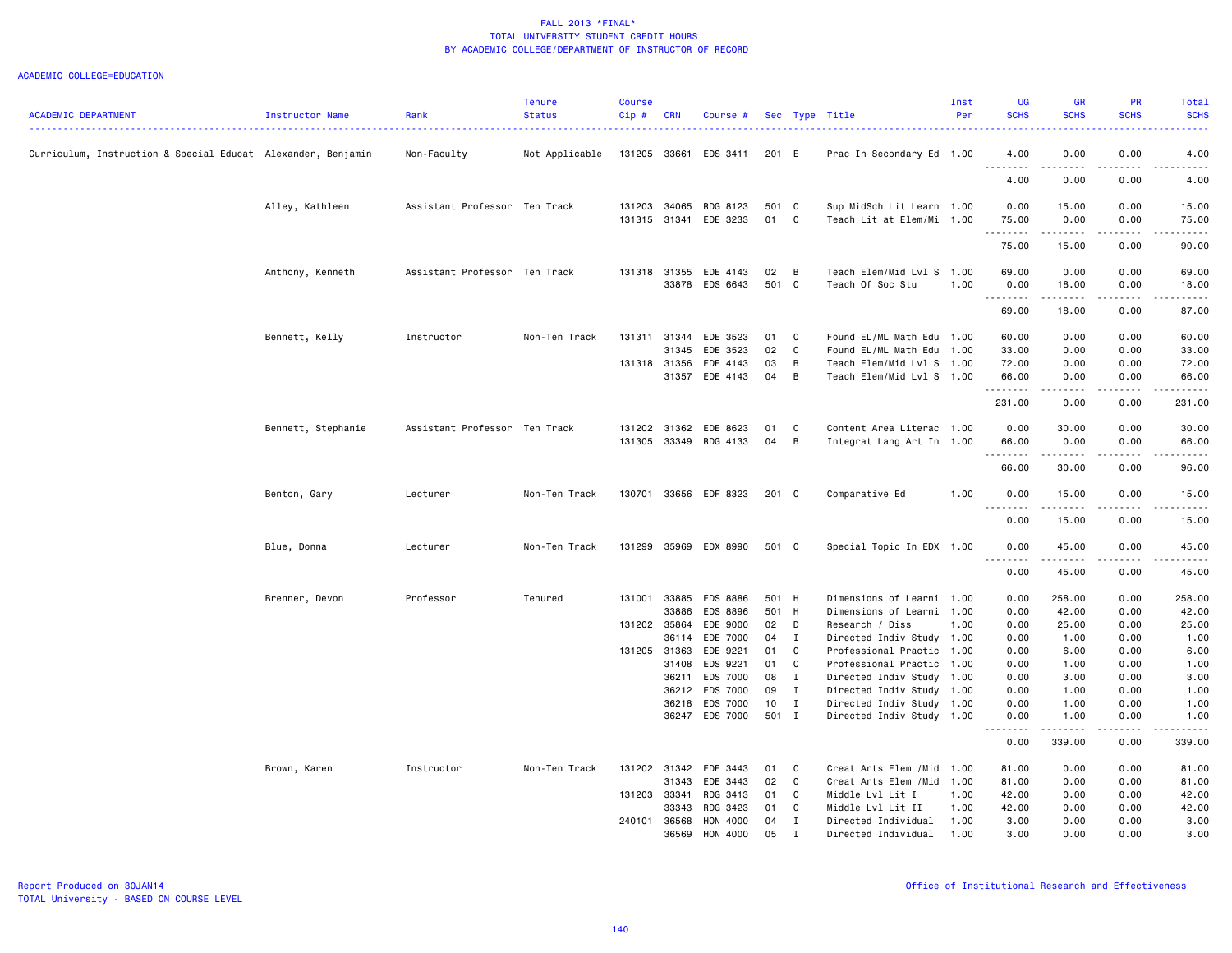ACADEMIC COLLEGE=EDUCATION

| <b>ACADEMIC DEPARTMENT</b>                                | Instructor Name   | Rank                              | <b>Tenure</b><br><b>Status</b> | <b>Course</b><br>Cip# | <b>CRN</b>   | Course #              |       |                | Sec Type Title            | Inst<br>Per | UG<br><b>SCHS</b>  | <b>GR</b><br><b>SCHS</b> | <b>PR</b><br><b>SCHS</b>                                                                                                                                     | <b>Total</b><br><b>SCHS</b> |
|-----------------------------------------------------------|-------------------|-----------------------------------|--------------------------------|-----------------------|--------------|-----------------------|-------|----------------|---------------------------|-------------|--------------------|--------------------------|--------------------------------------------------------------------------------------------------------------------------------------------------------------|-----------------------------|
|                                                           |                   |                                   |                                |                       |              |                       |       |                |                           |             | <u>.</u>           | .                        | -----                                                                                                                                                        | .                           |
|                                                           |                   |                                   |                                |                       |              |                       |       |                |                           |             | 252.00             | 0.00                     | 0.00                                                                                                                                                         | 252.00                      |
| Curriculum, Instruction & Special Educat Campbell, Amanda |                   | Lecturer                          | Non-Ten Track                  |                       |              | 131099 32441 LSK 0103 | 01 C  |                | Intermediate Reading      | 1.00        | 51.00              | 0.00                     | 0.00                                                                                                                                                         | 51.00                       |
|                                                           |                   |                                   |                                |                       |              |                       |       |                |                           |             | $- - - -$<br>51.00 | $- - - -$<br>0.00        | $   -$<br>0.00                                                                                                                                               | 51.00                       |
|                                                           | Cash, Jon         | Instructor                        | Non-Ten Track                  | 131001                | 34569        | EDX 4123              | 201 C |                | Methods El/Disabled       | 1.00        | 9.00               | 0.00                     | 0.00                                                                                                                                                         | 9.00                        |
|                                                           |                   |                                   |                                |                       | 34570        | EDX 4133              | 201 C |                | Methods Sec/Disabled      | 1.00        | 9.00               | 0.00                     | 0.00                                                                                                                                                         | 9.00                        |
|                                                           |                   |                                   |                                | 420101                | 33678        | EDX 3233              | 201 C |                | Contin Mgt W/Ex Chld      | 1.00        | 57.00              | 0.00                     | 0.00                                                                                                                                                         | 57.00                       |
|                                                           |                   |                                   |                                | 429999                | 33676        | EDX 3213              | 202 C |                | Psy of Excep Chld &       | 1.00        | 33.00              | 0.00                     | 0.00                                                                                                                                                         | 33.00                       |
|                                                           |                   |                                   |                                |                       |              | 33677 EDX 3223        | 201 C |                | Intro To Em/Bd            | 1.00        | 48.00              | 0.00                     | 0.00<br>$   -$                                                                                                                                               | 48.00                       |
|                                                           |                   |                                   |                                |                       |              |                       |       |                |                           |             | .<br>156.00        | .<br>0.00                | 0.00                                                                                                                                                         | 156.00                      |
|                                                           | Chappell, Manya   | Lecturer                          | Non-Ten Track                  | 131202                | 31358        | EDE 4883              | 01    | C              | Manag Elem/Mid Lvl C 1.00 |             | 69.00              | 0.00                     | 0.00                                                                                                                                                         | 69.00                       |
|                                                           |                   |                                   |                                |                       | 33868        | EDE 4883              | 501 C |                | Manag Elem/Mid Lvl C 1.00 |             | 39.00              | 0.00                     | 0.00                                                                                                                                                         | 39.00                       |
|                                                           |                   |                                   |                                |                       |              | 131318 31354 EDE 4143 | 01 B  |                | Teach Elem/Mid Lvl S 1.00 |             | 60.00              | 0.00                     | 0.00                                                                                                                                                         | 60.00                       |
|                                                           |                   |                                   |                                |                       |              |                       |       |                |                           |             | 168.00             | .<br>0.00                | 0.00                                                                                                                                                         | 168.00                      |
|                                                           | Cirlot-New, Laura | Non-Faculty                       | Not Applicable                 |                       |              | 130101 34832 EDX 4353 | 01 C  |                | Assistive Tech in Sp 1.00 |             | 9.00               | 0.00                     | 0.00                                                                                                                                                         | 9.00                        |
|                                                           |                   |                                   |                                |                       |              |                       |       |                |                           |             | .<br>9.00          | 0.00                     | 0.00                                                                                                                                                         | 9.00                        |
|                                                           | Coffey, Kenneth   | Professor                         | Tenured                        |                       |              | 131001 31419 EDX 4413 | 01 C  |                | Wk W/Parents Ex Chil 1.00 |             | 87.00              | 0.00                     | 0.00                                                                                                                                                         | 87.00                       |
|                                                           |                   |                                   |                                |                       | 34679        | EDX 8173              | 501 C |                | Sp Ed In Reg Classrm      | 1.00        | 0.00               | 57.00                    | 0.00                                                                                                                                                         | 57.00                       |
|                                                           |                   |                                   |                                |                       | 36096        | EDX 9413              | 02    | E              | College Teaching in       | 1.00        | 0.00               | 3.00                     | 0.00                                                                                                                                                         | 3.00                        |
|                                                           |                   |                                   |                                |                       | 36650        | EDX 4000              | 02    | $\mathbf{I}$   | Directed Indiv Study      | 1.00        | 1.00               | 0.00                     | 0.00                                                                                                                                                         | 1.00                        |
|                                                           |                   |                                   |                                |                       | 131008 34828 | EDX 4603              | 01    | $\mathbf{C}$   | Physical/Mutiple          | 1.00        | 39.00              | 0.00                     | 0.00                                                                                                                                                         | 39.00                       |
|                                                           |                   |                                   |                                |                       | 34829        | EDX 6603              | 01    | C              | Physical/Mutiple          | 1.00        | 0.00               | 6.00                     | 0.00                                                                                                                                                         | 6.00                        |
|                                                           |                   |                                   |                                |                       |              |                       |       |                |                           |             | .<br>127.00        | د د د د<br>66.00         | .<br>0.00                                                                                                                                                    | .<br>193.00                 |
|                                                           | Craven, Penny     | Assistant Professor Ten Track     |                                | 131001                | 31418        | EDX 4113              | 01 C  |                | Method Earl/Disabled      | 1.00        | 78.00              | 0.00                     | 0.00                                                                                                                                                         | 78.00                       |
|                                                           |                   |                                   |                                |                       | 31426        | EDX 8143              | 01    | $\mathbf{C}$   | Early Ed/Disabled         | 1.00        | 0.00               | 24.00                    | 0.00                                                                                                                                                         | 24.00                       |
|                                                           |                   |                                   |                                | 131299                |              | 35970 EDX 6990        | 501 C |                | Special Topic In EDX 1.00 |             | 0.00<br>.          | 42.00                    | 0.00                                                                                                                                                         | 42.00                       |
|                                                           |                   |                                   |                                |                       |              |                       |       |                |                           |             | 78.00              | .<br>66.00               | $\frac{1}{2} \left( \frac{1}{2} \right) \left( \frac{1}{2} \right) \left( \frac{1}{2} \right) \left( \frac{1}{2} \right) \left( \frac{1}{2} \right)$<br>0.00 | 144.00                      |
|                                                           | Crowe, Margie     | Visiting Assist Pro Non-Ten Track |                                | 130101                | 34571        | EDX 4353              | 201 C |                | Assistive Tech in Sp 1.00 |             | 9.00               | 0.00                     | 0.00                                                                                                                                                         | 9.00                        |
|                                                           |                   |                                   |                                | 429999                |              | 33675 EDX 3213        | 201 C |                | Psy of Excep Chld &       | 1.00        | 87.00              | 0.00                     | 0.00                                                                                                                                                         | 87.00                       |
|                                                           |                   |                                   |                                |                       |              |                       |       |                |                           |             | <u>.</u><br>96.00  | .<br>0.00                | .<br>0.00                                                                                                                                                    | .<br>96.00                  |
|                                                           | Devlin, Sandy     | Professor                         | Tenured                        |                       | 131001 31427 | EDX 8173              | 01 C  |                | Sp Ed In Reg Classrm      | 1.00        | 0.00               | 42.00                    | 0.00                                                                                                                                                         | 42.00                       |
|                                                           |                   |                                   |                                |                       | 31428        | EDX 8393              | 01    | S              | Seminar In Em/Bd          | 1.00        | 0.00               | 18.00                    | 0.00                                                                                                                                                         | 18.00                       |
|                                                           |                   |                                   |                                |                       | 31430        | EDX 9413              | 01    | E              | College Teaching in       | 1.00        | 0.00               | 3.00                     | 0.00                                                                                                                                                         | 3.00                        |
|                                                           |                   |                                   |                                |                       | 35949        | EDX 7000              | 02    | $\mathbf{I}$   | Directed Indiv Study      | 1.00        | 0.00               | 5.00                     | 0.00                                                                                                                                                         | 5.00                        |
|                                                           |                   |                                   |                                |                       | 36022        | EDX 7000              | 03    | $\mathbf I$    | Directed Indiv Study      | 1.00        | 0.00               | 3.00                     | 0.00                                                                                                                                                         | 3.00                        |
|                                                           |                   |                                   |                                |                       | 36134        | EDX 7000              | 04    | $\mathbf{I}$   | Directed Indiv Study      | 1.00        | 0.00               | 3.00                     | 0.00                                                                                                                                                         | 3.00                        |
|                                                           |                   |                                   |                                |                       | 36303        | EDX 7000              | 05    | $\blacksquare$ | Directed Indiv Study      | 1.00        | 0.00               | 3.00                     | 0.00                                                                                                                                                         | 3.00                        |
|                                                           |                   |                                   |                                |                       | 36374        | EDX 7000              | 06    | $\mathbf{I}$   | Directed Indiv Study      | 1.00        | 0.00               | 3.00                     | 0.00                                                                                                                                                         | 3.00                        |
|                                                           |                   |                                   |                                |                       | 36379        | EDX 4000              | 01    | $\mathbf{I}$   | Directed Indiv Study      | 1.00        | 3.00               | 0.00                     | 0.00                                                                                                                                                         | 3.00                        |
|                                                           |                   |                                   |                                |                       | 36460        | EDX 7000              | 07    | I              | Directed Indiv Study      | 1.00        | 0.00               | 3.00                     | 0.00                                                                                                                                                         | 3.00                        |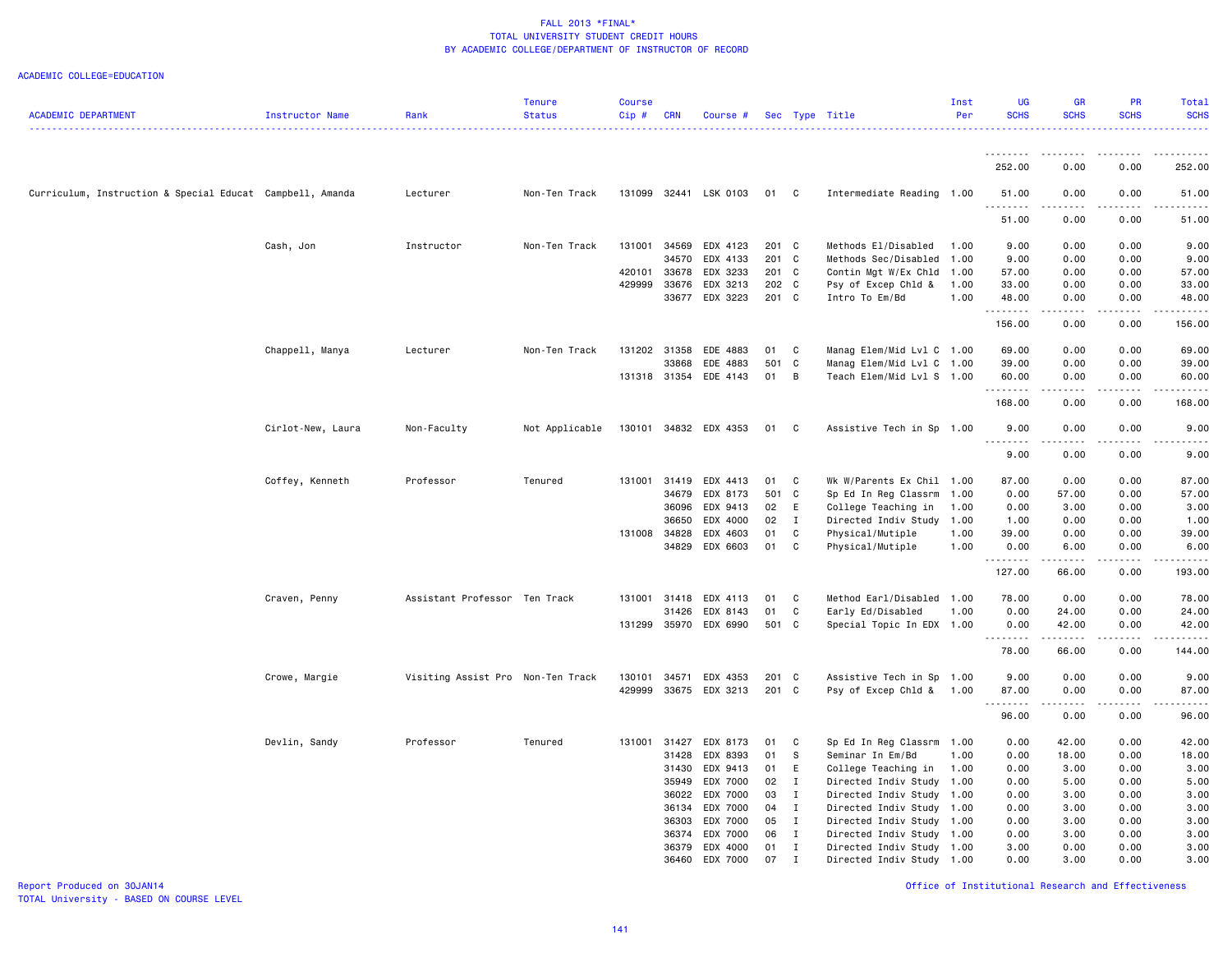#### ACADEMIC COLLEGE=EDUCATION

| <b>ACADEMIC DEPARTMENT</b>                             | <b>Instructor Name</b> | Rank                        | <b>Tenure</b><br><b>Status</b> | <b>Course</b><br>Cip# | <b>CRN</b>   | Course #              |          |                | Sec Type Title<br>.        | Inst<br>Per | UG<br><b>SCHS</b>   | GR<br><b>SCHS</b>                   | PR<br><b>SCHS</b>   | Total<br><b>SCHS</b> |
|--------------------------------------------------------|------------------------|-----------------------------|--------------------------------|-----------------------|--------------|-----------------------|----------|----------------|----------------------------|-------------|---------------------|-------------------------------------|---------------------|----------------------|
| Curriculum, Instruction & Special Educat Devlin, Sandy |                        | Professor                   | Tenured                        | 131001                | 36605        | EDX 7000              | 08       | $\mathbf{I}$   | Directed Indiv Study       | 1.00        | 0.00                | 1.00                                | 0.00                | 1.00                 |
|                                                        |                        |                             |                                | 429999                |              | 31417 EDX 3223        | 01       | $\mathbf{C}$   | Intro To Em/Bd             | 1.00        | 81.00<br>. <b>.</b> | 0.00                                | 0.00<br>.           | 81.00                |
|                                                        |                        |                             |                                |                       |              |                       |          |                |                            |             | 84.00               | 84.00                               | 0.00                | 168.00               |
|                                                        | Dill, Anna             | Non-Faculty                 | Not Applicable                 | 131315                |              | 32456 LSK 1023        | 02       | $\mathbf{C}$   | Col Read/Study Skill 0.50  |             | 43.50               | 0.00                                | 0.00                | 43.50                |
|                                                        |                        |                             |                                |                       |              | 34812 LSK 2990        | 03       | C              | Special Topic In LSK 1.00  |             | 17.00<br>.          | 0.00                                | 0.00                | 17.00                |
|                                                        |                        |                             |                                |                       |              |                       |          |                |                            |             | 60.50               | $\sim$ $\sim$ $\sim$ $\sim$<br>0.00 | .<br>0.00           | 60.50                |
|                                                        | Dycus, Brooke          | Lecturer                    | Non-Ten Track                  | 131315                |              | 34058 RDG 3113        | 501 C    |                | Early Literacy Instr 1.00  |             | 27.00               | 0.00                                | 0.00                | 27.00                |
|                                                        |                        |                             |                                |                       | 34059        | RDG 3113              | 502 C    |                | Early Literacy Instr 1.00  |             | 30.00               | 0.00                                | 0.00                | 30.00                |
|                                                        |                        |                             |                                |                       | 34060        | RDG 3123              | 501 C    |                | Early Lit Instruct I 1.00  |             | 27.00               | 0.00                                | 0.00                | 27.00                |
|                                                        |                        |                             |                                |                       |              | 34061 RDG 3123        | 502 C    |                | Early Lit Instruct I 1.00  |             | 30.00<br>.          | 0.00<br>د د د د                     | 0.00                | 30.00                |
|                                                        |                        |                             |                                |                       |              |                       |          |                |                            |             | 114.00              | 0.00                                | .<br>0.00           | .<br>114.00          |
|                                                        | Flint-Hill, Dana       | Lecturer                    | Non-Ten Track                  |                       |              | 131202 33632 EDE 3123 | 202 C    |                | Early Childhood Ed         | 1.00        | 12.00<br>.          | 0.00                                | 0.00                | 12.00                |
|                                                        |                        |                             |                                |                       |              |                       |          |                |                            |             | 12.00               | .<br>0.00                           | .<br>0.00           | 12.00                |
|                                                        | Fondren, Patricia      | Lecturer                    | Non-Ten Track                  |                       |              | 429999 31416 EDX 3213 | 07       | $\overline{C}$ | Psy of Excep Chld &        | 1.00        | 96.00               | 0.00                                | 0.00                | 96.00                |
|                                                        |                        |                             |                                |                       |              |                       |          |                |                            |             | .<br>96.00          | .<br>0.00                           | 0.00                | 96.00                |
|                                                        | Fortson, Brenda        | Lecturer                    | Non-Ten Track                  | 230101                |              | 33634 EDE 3343        | 201 C    |                | Teach Adoles Lit           | 1.00        | 12.00               | 0.00                                | 0.00                | 12.00                |
|                                                        |                        |                             |                                |                       |              |                       |          |                |                            |             | . <b>.</b><br>12.00 | .<br>0.00                           | $- - - -$<br>0.00   | 12.00                |
|                                                        | Franz, Dana            | Associate Professor Tenured |                                | 131205                | 34861        | EDS 8683              | 01 C     |                | Disposition & Reflec       | 1.00        | 0.00                | 21.00                               | 0.00                | 21.00                |
|                                                        |                        |                             |                                |                       | 35646        | EDS 9000              | 02       | D              | Research / Diss            | 1.00        | 0.00                | 9.00                                | 0.00                | 9.00                 |
|                                                        |                        |                             |                                |                       | 35945        | EDS 7000              | 03       | $\mathbf{I}$   | Directed Indiv Study       | 1.00        | 0.00                | 3.00                                | 0.00                | 3.00                 |
|                                                        |                        |                             |                                |                       | 36026        | <b>EDS 7000</b>       | 04       | $\mathbf{I}$   | Directed Indiv Study 1.00  |             | 0.00                | 3.00                                | 0.00                | 3.00                 |
|                                                        |                        |                             |                                |                       | 36086        | EDS 7000              | 05       | $\mathbf{I}$   | Directed Indiv Study       | 1.00        | 0.00                | 1.00                                | 0.00                | 1.00                 |
|                                                        |                        |                             |                                |                       | 36631        | <b>EDS 7000</b>       | 11       | $\mathbf{I}$   | Directed Indiv Study       | 1.00        | 0.00                | 3.00                                | 0.00                | 3.00                 |
|                                                        |                        |                             |                                |                       |              | 131311 31396 EDS 4633 | 01       | C              | Methods of Teaching        | 1.00        | 27.00               | 0.00                                | 0.00                | 27.00                |
|                                                        |                        |                             |                                |                       |              |                       |          |                |                            |             | 27.00               | 40.00                               | 0.00                | 67.00                |
|                                                        | Harper, Sallie         | Associate Professor Tenured |                                | 131202                | 33635        | EDE 3443              | 201 C    |                | Creat Arts Elem / Mid 1.00 |             | 48.00               | 0.00                                | 0.00                | 48.00                |
|                                                        |                        |                             |                                |                       | 131316 33637 | EDE 4113              | 201 C    |                | Teach Elem/Mid Level       | 1.00        | 54.00               | 0.00                                | 0.00                | 54.00                |
|                                                        |                        |                             |                                |                       |              | 36149 EDE 4113        | 202 C    |                | Teach Elem/Mid Level 1.00  |             | 51.00<br>.          | 0.00<br>د د د د                     | 0.00<br>$- - - - -$ | 51.00<br>.           |
|                                                        |                        |                             |                                |                       |              |                       |          |                |                            |             | 153.00              | 0.00                                | 0.00                | 153.00               |
|                                                        | Holley, Kenne          | Lecturer                    | Non-Ten Track                  |                       |              | 131203 33863 EDE 3223 | 501 C    |                | Middle Level Educati 1.00  |             | 30.00<br><u>.</u>   | 0.00<br>$\frac{1}{2}$               | 0.00<br>$- - - - -$ | 30.00                |
|                                                        |                        |                             |                                |                       |              |                       |          |                |                            |             | 30.00               | 0.00                                | 0.00                | 30.00                |
|                                                        | Hollis, Anitra         | Lecturer                    | Non-Ten Track                  |                       |              | 131318 33867 EDE 4143 | 501 C    |                | Teach Elem/Mid Lvl S 1.00  |             | 45.00<br>.          | 0.00<br>.                           | 0.00<br>.           | 45.00                |
|                                                        |                        |                             |                                |                       |              |                       |          |                |                            |             | 45.00               | 0.00                                | 0.00                | 45.00                |
|                                                        | Hopper, Peggy          | Associate Professor Tenured |                                | 131205                |              | 35906 EDS 7000        | 01<br>05 | $\blacksquare$ | Directed Indiv Study       | 1.00        | 0.00                | 3.00<br>4.00                        | 0.00<br>0.00        | 3.00<br>4.00         |
|                                                        |                        |                             |                                |                       |              | 36298 EDS 9000        |          | D              | Research / Diss            | 1.00        | 0.00                |                                     |                     |                      |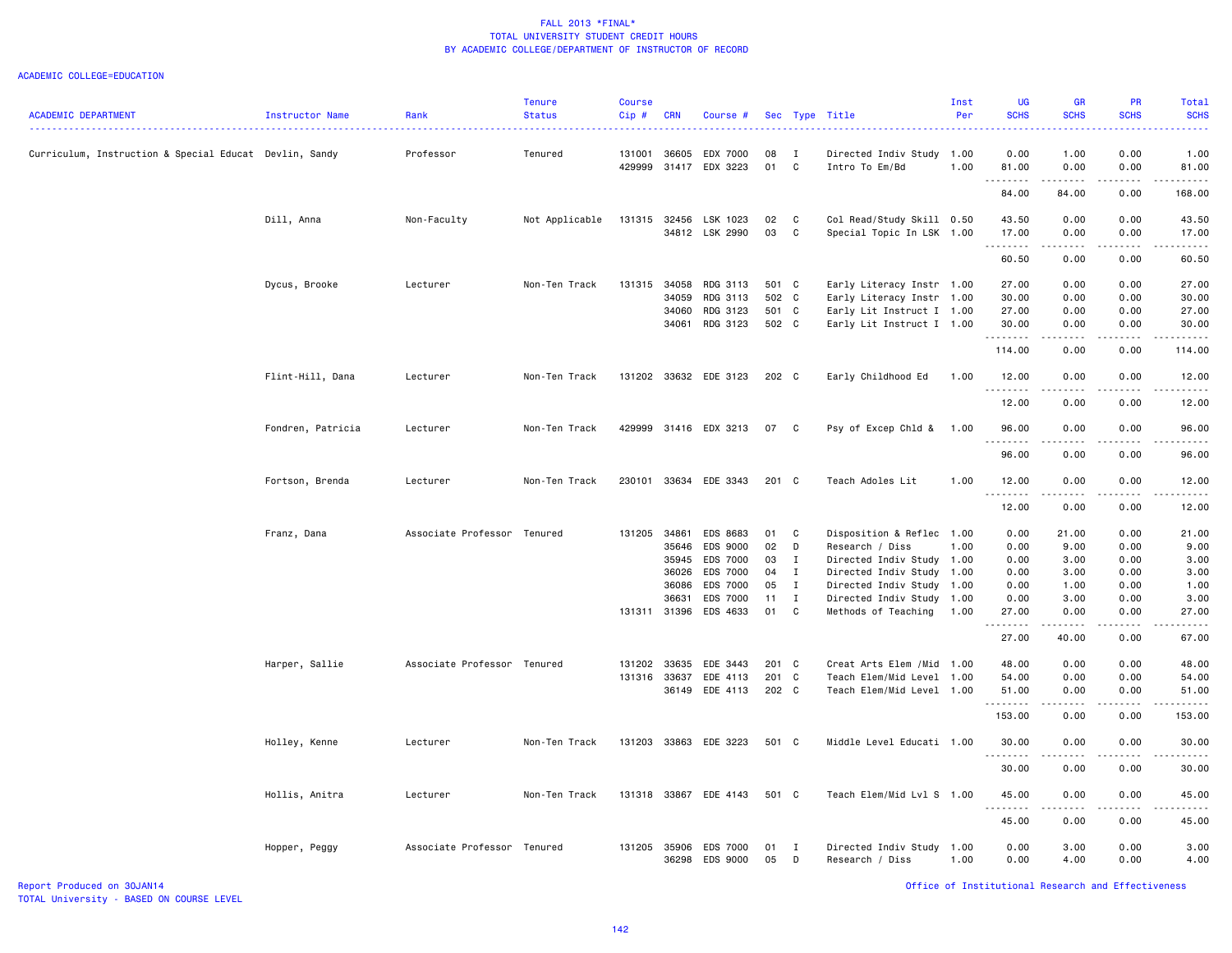|                                                        |                        |                                   | <b>Tenure</b>  | <b>Course</b> |            |                       |       |              |                           | Inst | <b>UG</b>           | <b>GR</b>                                                                                                                                                                                                                                                                                                                                                                                            | PR          | Total                                                                                                                                                         |
|--------------------------------------------------------|------------------------|-----------------------------------|----------------|---------------|------------|-----------------------|-------|--------------|---------------------------|------|---------------------|------------------------------------------------------------------------------------------------------------------------------------------------------------------------------------------------------------------------------------------------------------------------------------------------------------------------------------------------------------------------------------------------------|-------------|---------------------------------------------------------------------------------------------------------------------------------------------------------------|
| <b>ACADEMIC DEPARTMENT</b>                             | <b>Instructor Name</b> | Rank                              | <b>Status</b>  | Cip#          | <b>CRN</b> | Course #              |       |              | Sec Type Title            | Per  | <b>SCHS</b>         | <b>SCHS</b>                                                                                                                                                                                                                                                                                                                                                                                          | <b>SCHS</b> | <b>SCHS</b>                                                                                                                                                   |
| Curriculum, Instruction & Special Educat Hopper, Peggy |                        | Associate Professor Tenured       |                | 131305        | 31399      | EDS 4673              | 01    | C            | Method Teach Lang Ar      | 1.00 | 21.00               | 0.00                                                                                                                                                                                                                                                                                                                                                                                                 | 0.00        | 21.00                                                                                                                                                         |
|                                                        |                        |                                   |                |               |            | 131315 34682 RDG 8653 | 501 C |              | Teach Read Sec Sch        | 1.00 | 0.00<br>.           | 33.00<br>.                                                                                                                                                                                                                                                                                                                                                                                           | 0.00        | 33.00<br>.                                                                                                                                                    |
|                                                        |                        |                                   |                |               |            |                       |       |              |                           |      | 21.00               | 40.00                                                                                                                                                                                                                                                                                                                                                                                                | 0.00        | 61.00                                                                                                                                                         |
|                                                        | Huffman, Suzanne       | Lecturer                          | Non-Ten Track  | 131099 31421  |            | EDX 4873              | 01    | - S          | Prof Sem In Sp Ed         | 1.00 | 6.00                | 0.00                                                                                                                                                                                                                                                                                                                                                                                                 | 0.00        | 6.00                                                                                                                                                          |
|                                                        |                        |                                   |                |               | 33889      | EDX 4873              | 501 S |              | Prof Sem In Sp Ed         | 1.00 | 6.00                | 0.00                                                                                                                                                                                                                                                                                                                                                                                                 | 0.00        | 6.00                                                                                                                                                          |
|                                                        |                        |                                   |                | 429999        | 31414      | EDX 3213              | 04    | C            | Psy of Excep Chld &       | 1.00 | 99.00               | 0.00                                                                                                                                                                                                                                                                                                                                                                                                 | 0.00        | 99.00                                                                                                                                                         |
|                                                        |                        |                                   |                |               | 33887      | EDX 3213              | 501 C |              | Psy of Excep Chld &       | 1.00 | 51.00               | 0.00                                                                                                                                                                                                                                                                                                                                                                                                 | 0.00        | 51.00                                                                                                                                                         |
|                                                        |                        |                                   |                |               | 36246      | EDX 3213              | 502 C |              | Psy of Excep Chld &       | 1.00 | 45.00<br>. <b>.</b> | 0.00<br>$\frac{1}{2} \frac{1}{2} \frac{1}{2} \frac{1}{2} \frac{1}{2} \frac{1}{2} \frac{1}{2} \frac{1}{2} \frac{1}{2} \frac{1}{2} \frac{1}{2} \frac{1}{2} \frac{1}{2} \frac{1}{2} \frac{1}{2} \frac{1}{2} \frac{1}{2} \frac{1}{2} \frac{1}{2} \frac{1}{2} \frac{1}{2} \frac{1}{2} \frac{1}{2} \frac{1}{2} \frac{1}{2} \frac{1}{2} \frac{1}{2} \frac{1}{2} \frac{1}{2} \frac{1}{2} \frac{1}{2} \frac{$ | 0.00        | 45.00                                                                                                                                                         |
|                                                        |                        |                                   |                |               |            |                       |       |              |                           |      | 207.00              | 0.00                                                                                                                                                                                                                                                                                                                                                                                                 | 0.00        | 207.00                                                                                                                                                        |
|                                                        | Ivy, Jessica           | Visiting Assist Pro Non-Ten Track |                | 131205 31400  |            | EDS 4873              | 01    | $\mathbf{C}$ | Managing Secondary C 1.00 |      | 33.00               | 0.00                                                                                                                                                                                                                                                                                                                                                                                                 | 0.00        | 33.00                                                                                                                                                         |
|                                                        |                        |                                   |                | 131299        | 36104      | EDS 8990              | 501 C |              | Special Topic In EDS      | 1.00 | 0.00                | 54.00                                                                                                                                                                                                                                                                                                                                                                                                | 0.00        | 54.00                                                                                                                                                         |
|                                                        |                        |                                   |                | 131311        |            | 33877 EDS 6633        | 501 C |              | Methods of Teach Mat 1.00 |      | 0.00<br>.           | 18.00<br>$\frac{1}{2} \left( \frac{1}{2} \right) \left( \frac{1}{2} \right) \left( \frac{1}{2} \right) \left( \frac{1}{2} \right) \left( \frac{1}{2} \right) \left( \frac{1}{2} \right)$                                                                                                                                                                                                             | 0.00<br>.   | 18.00<br>.                                                                                                                                                    |
|                                                        |                        |                                   |                |               |            |                       |       |              |                           |      | 33.00               | 72.00                                                                                                                                                                                                                                                                                                                                                                                                | 0.00        | 105.00                                                                                                                                                        |
|                                                        | Jones, Carol           | Non-Faculty                       | Not Applicable |               |            | 131202 31335 EDE 3123 | 01    | $\mathbf{C}$ | Early Childhood Ed        | 1.00 | 66.00               | 0.00                                                                                                                                                                                                                                                                                                                                                                                                 | 0.00        | 66.00                                                                                                                                                         |
|                                                        |                        |                                   |                |               |            |                       |       |              |                           |      | .<br>66.00          | .<br>0.00                                                                                                                                                                                                                                                                                                                                                                                            | 0.00        | $\frac{1}{2} \left( \frac{1}{2} \right) \left( \frac{1}{2} \right) \left( \frac{1}{2} \right) \left( \frac{1}{2} \right) \left( \frac{1}{2} \right)$<br>66.00 |
|                                                        | Lowery, David          | Lecturer                          | Non-Ten Track  |               |            | 131305 33880 EDS 6673 | 501 C |              | Method Teach Lang Ar 1.00 |      | 0.00                | 12.00                                                                                                                                                                                                                                                                                                                                                                                                | 0.00        | 12.00                                                                                                                                                         |
|                                                        |                        |                                   |                |               |            |                       |       |              |                           |      | 0.00                | 12.00                                                                                                                                                                                                                                                                                                                                                                                                | 0.00        | 12.00                                                                                                                                                         |
|                                                        | Mattox, Kimberly       | Instructor                        | Non-Ten Track  | 429999        | 31411      | EDX 3213              | 01    | C            | Psy of Excep Chld &       | 1.00 | 102.00              | 0.00                                                                                                                                                                                                                                                                                                                                                                                                 | 0.00        | 102.00                                                                                                                                                        |
|                                                        |                        |                                   |                |               | 31412      | EDX 3213              | 02    | C            | Psy of Excep Chld &       | 1.00 | 93.00               | 0.00                                                                                                                                                                                                                                                                                                                                                                                                 | 0.00        | 93.00                                                                                                                                                         |
|                                                        |                        |                                   |                |               | 31413      | EDX 3213              | 03    | C            | Psy of Excep Chld &       | 1.00 | 102.00              | 0.00                                                                                                                                                                                                                                                                                                                                                                                                 | 0.00        | 102.00                                                                                                                                                        |
|                                                        |                        |                                   |                |               | 31415      | EDX 3213              | 06    | C            | Psy of Excep Chld &       | 1.00 | 105.00              | 0.00                                                                                                                                                                                                                                                                                                                                                                                                 | 0.00        | 105.00                                                                                                                                                        |
|                                                        |                        |                                   |                |               | 35961      | EDX 3213              | 08    | C            | Psy of Excep Chld &       | 1.00 | 105.00              | 0.00                                                                                                                                                                                                                                                                                                                                                                                                 | 0.00        | 105.00                                                                                                                                                        |
|                                                        |                        |                                   |                |               |            |                       |       |              |                           |      | .<br>507.00         | .<br>0.00                                                                                                                                                                                                                                                                                                                                                                                            | .<br>0.00   | د د د د د د<br>507.00                                                                                                                                         |
|                                                        | McCarra, Janet         | Associate Professor Tenured       |                | 131202 33640  |            | EDE 4883              | 201 C |              | Manag Elem/Mid Lvl C 1.00 |      | 39.00               | 0.00                                                                                                                                                                                                                                                                                                                                                                                                 | 0.00        | 39.00                                                                                                                                                         |
|                                                        |                        |                                   |                |               | 33649      | EDE 8633              | 201 B |              | The Teaching of Writ 1.00 |      | 0.00                | 21.00                                                                                                                                                                                                                                                                                                                                                                                                | 0.00        | 21.00                                                                                                                                                         |
|                                                        |                        |                                   |                | 131315 34659  |            | RDG 6113              | 201 C |              | Mid Lev Literacy Dev 1.00 |      | 0.00<br>.           | 12.00<br>.                                                                                                                                                                                                                                                                                                                                                                                           | 0.00<br>.   | 12.00<br>.                                                                                                                                                    |
|                                                        |                        |                                   |                |               |            |                       |       |              |                           |      | 39.00               | 33.00                                                                                                                                                                                                                                                                                                                                                                                                | 0.00        | 72.00                                                                                                                                                         |
|                                                        | McDowell, Teresa       | Lecturer                          | Non-Ten Track  | 131315        | 32453      | LSK 1013              | 01    | C            | Effective Reading         | 1.00 | 87.00               | 0.00                                                                                                                                                                                                                                                                                                                                                                                                 | 0.00        | 87.00                                                                                                                                                         |
|                                                        |                        |                                   |                |               |            | 32454 LSK 1013        | 02    | C            | Effective Reading         | 1.00 | 87.00<br>.          | 0.00<br>.                                                                                                                                                                                                                                                                                                                                                                                            | 0.00<br>.   | 87.00<br>.                                                                                                                                                    |
|                                                        |                        |                                   |                |               |            |                       |       |              |                           |      | 174.00              | 0.00                                                                                                                                                                                                                                                                                                                                                                                                 | 0.00        | 174.00                                                                                                                                                        |
|                                                        | McIntosh, Regina       | Non-Faculty                       | Not Applicable | 131202        | 36469      | EDE 4886              | 203 E |              | Elem.Mid Lvl Interns 1.00 |      | 6.00                | 0.00                                                                                                                                                                                                                                                                                                                                                                                                 | 0.00        | 6.00                                                                                                                                                          |
|                                                        |                        |                                   |                |               |            | 36470 EDE 4896        | 203 E |              | Elem/Mid Levl Intern 1.00 |      | 6.00                | 0.00                                                                                                                                                                                                                                                                                                                                                                                                 | 0.00        | 6.00                                                                                                                                                          |
|                                                        |                        |                                   |                |               |            |                       |       |              |                           |      | .<br>12.00          | 0.00                                                                                                                                                                                                                                                                                                                                                                                                 | 0.00        | 12.00                                                                                                                                                         |
|                                                        | McKissick, Bethany     | Assistant Professor Ten Track     |                | 131299        | 34826      | EDX 4990              | 01    | C            | Special Topic In EDX 1.00 |      | 75.00               | 0.00                                                                                                                                                                                                                                                                                                                                                                                                 | 0.00        | 75.00                                                                                                                                                         |
|                                                        |                        |                                   |                |               | 34827      | EDX 6990              | 01    | $\mathtt{C}$ | Special Topic In EDX 1.00 |      | 0.00                | 9.00                                                                                                                                                                                                                                                                                                                                                                                                 | 0.00        | 9.00                                                                                                                                                          |
|                                                        |                        |                                   |                | 429999        | 31410      | EDX 3203              | 01    | C            | Intro To Learn Disab 1.00 |      | 105.00              | 0.00                                                                                                                                                                                                                                                                                                                                                                                                 | 0.00        | 105.00                                                                                                                                                        |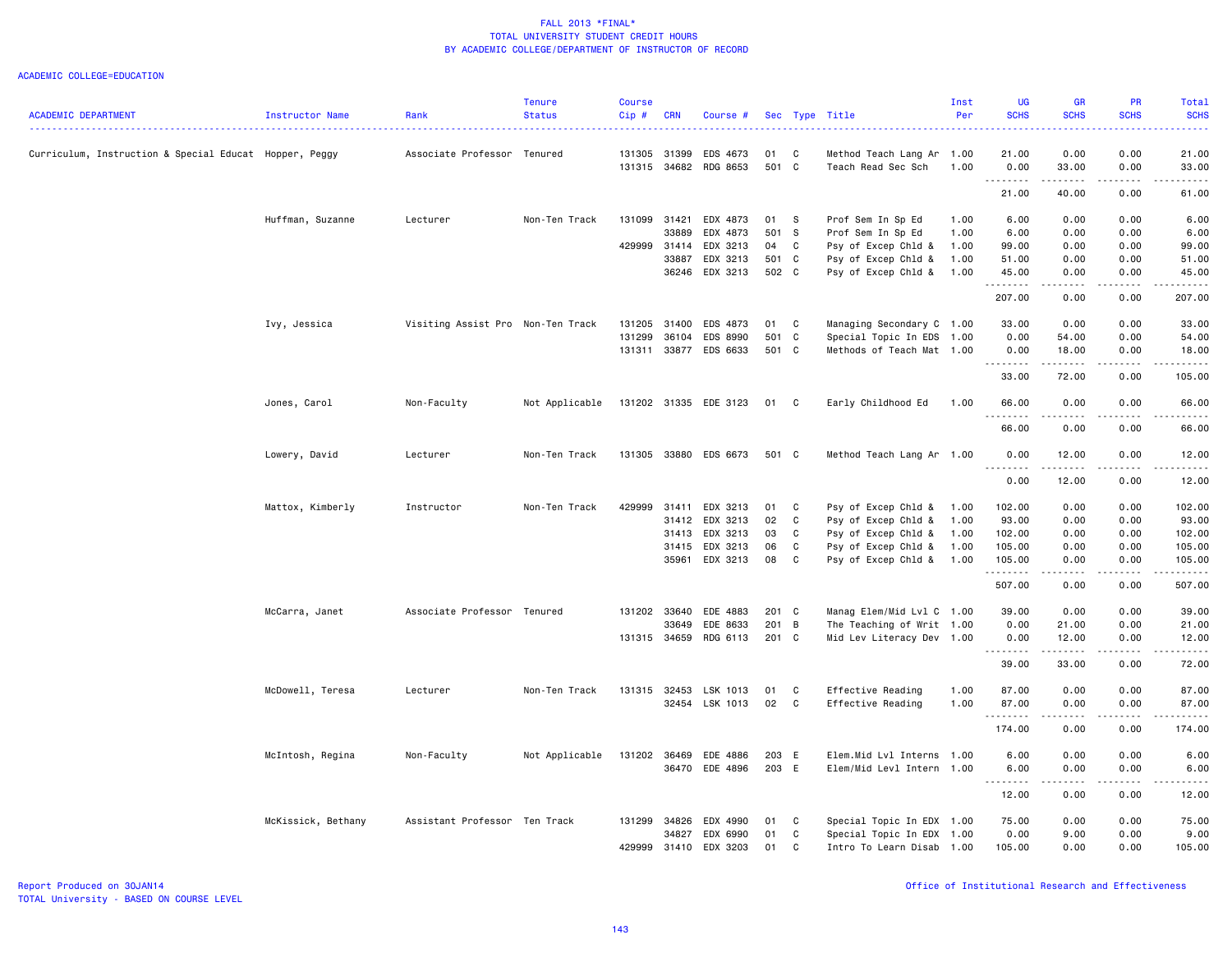| <b>ACADEMIC DEPARTMENT</b>                              | Instructor Name | Rank                              | <b>Tenure</b><br><b>Status</b> | <b>Course</b><br>Cip#  | <b>CRN</b> | Course #              |           |                     | Sec Type Title                                   | Inst<br>Per | <b>UG</b><br><b>SCHS</b> | <b>GR</b><br><b>SCHS</b>                                                                                                                                     | <b>PR</b><br><b>SCHS</b>                           | <b>Total</b><br><b>SCHS</b> |
|---------------------------------------------------------|-----------------|-----------------------------------|--------------------------------|------------------------|------------|-----------------------|-----------|---------------------|--------------------------------------------------|-------------|--------------------------|--------------------------------------------------------------------------------------------------------------------------------------------------------------|----------------------------------------------------|-----------------------------|
|                                                         |                 |                                   |                                |                        |            |                       |           |                     |                                                  |             | 180.00                   | 9.00                                                                                                                                                         | .<br>0.00                                          | .<br>189.00                 |
|                                                         |                 |                                   |                                |                        |            |                       |           |                     |                                                  |             |                          |                                                                                                                                                              |                                                    |                             |
| Curriculum, Instruction & Special Educat Miller, Nicole |                 | Assistant Professor Non-Ten Track |                                | 131202 36095<br>131203 | 33871      | EDE 7000<br>EDE 8133  | 03<br>501 | $\blacksquare$<br>H | Directed Indiv Study 1.00<br>Mid Level Intership | 1.00        | 0.00<br>0.00             | 3.00<br>18.00                                                                                                                                                | 0.00<br>0.00                                       | 3.00<br>18.00               |
|                                                         |                 |                                   |                                |                        | 34251      | EDE 8713              | 01        | C                   | Educ Young Adolescen                             | 1.00        | 0.00                     | 30.00                                                                                                                                                        | 0.00                                               | 30.00                       |
|                                                         |                 |                                   |                                |                        | 34676      | EDE 8153              | 501 C     |                     | Prof Roles Mid Lev E 1.00                        |             | 0.00                     | 21.00                                                                                                                                                        | 0.00                                               | 21.00                       |
|                                                         |                 |                                   |                                |                        |            |                       |           |                     |                                                  |             | .<br>0.00                | .<br>72.00                                                                                                                                                   | .<br>0.00                                          | .<br>72.00                  |
|                                                         | Moran, Laura    | Instructor                        | Non-Ten Track                  | 130301                 | 32460      | LSK 1033              | 01        | C                   | Fund of Achievement                              | 1.00        | 57.00                    | 0.00                                                                                                                                                         | 0.00                                               | 57.00                       |
|                                                         |                 |                                   |                                |                        | 32461      | LSK 1033              | 02        | C                   | Fund of Achievement                              | 1.00        | 75.00                    | 0.00                                                                                                                                                         | 0.00                                               | 75.00                       |
|                                                         |                 |                                   |                                |                        | 32462      | LSK 1033              | 03        | C                   | Fund of Achievement                              | 1.00        | 84.00                    | 0.00                                                                                                                                                         | 0.00                                               | 84.00                       |
|                                                         |                 |                                   |                                |                        | 32463      | LSK 1033              | 04        | C                   | Fund of Achievement                              | 0.50        | 36.00                    | 0.00                                                                                                                                                         | 0.00                                               | 36.00                       |
|                                                         |                 |                                   |                                |                        | 32467      | LSK 1131              | 01        | C <sub>1</sub>      | Fund of Success                                  | 1.00        | 48.00                    | 0.00                                                                                                                                                         | 0.00                                               | 48.00                       |
|                                                         |                 |                                   |                                |                        |            |                       |           |                     |                                                  |             | .<br>300.00              | 0.00                                                                                                                                                         | 0.00                                               | والمناصبات<br>300.00        |
|                                                         | Morgan, Sherry  | Non-Faculty                       | Not Applicable                 | 131202                 | 36467      | EDE 4886              | 202 E     |                     | Elem.Mid Lvl Interns 1.00                        |             | 36.00                    | 0.00                                                                                                                                                         | 0.00                                               | 36.00                       |
|                                                         |                 |                                   |                                |                        | 36468      | EDE 4896              | 202 E     |                     | Elem/Mid Levl Intern 1.00                        |             | 36.00                    | 0.00                                                                                                                                                         | 0.00                                               | 36.00                       |
|                                                         |                 |                                   |                                |                        |            |                       |           |                     |                                                  |             | . <b>.</b><br>72.00      | 0.00                                                                                                                                                         | 0.00                                               | .<br>72.00                  |
|                                                         | Moser, Kelly    | Assistant Professor Ten Track     |                                | 131203                 | 33881      | EDS 8243              | 501 C     |                     | Adv. Plan Manage Lea 1.00                        |             | 0.00                     | 63.00                                                                                                                                                        | 0.00                                               | 63.00                       |
|                                                         |                 |                                   |                                | 131205                 | 33884      | EDS 8613              | 501       | C <sub>1</sub>      | Mdle & Sec Sch Curr                              | 1.00        | 0.00                     | 33.00                                                                                                                                                        | 0.00                                               | 33.00                       |
|                                                         |                 |                                   |                                |                        |            | 35014 EDS 4683        | 01        | $\mathbf{C}$        | Methods FL Teaching                              | 1.00        | 15.00<br><u>.</u>        | 0.00                                                                                                                                                         | 0.00<br>$\sim$ $\sim$ $\sim$                       | 15.00<br>.                  |
|                                                         |                 |                                   |                                |                        |            |                       |           |                     |                                                  |             | 15.00                    | 96.00                                                                                                                                                        | 0.00                                               | 111.00                      |
|                                                         | Mulkana, Angela | Instructor                        | Non-Ten Track                  | 131203                 | 33342      | RDG 3413              | 02        | C                   | Middle Lvl Lit I                                 | 1.00        | 48.00                    | 0.00                                                                                                                                                         | 0.00                                               | 48.00                       |
|                                                         |                 |                                   |                                |                        | 33344      | RDG 3423              | 02        | $\mathbb{C}$        | Middle Lvl Lit II                                | 1.00        | 48.00                    | 0.00                                                                                                                                                         | 0.00                                               | 48.00                       |
|                                                         |                 |                                   |                                |                        | 34062      | RDG 3413              | 501 C     |                     | Middle Lvl Lit I                                 | 1.00        | 30.00                    | 0.00                                                                                                                                                         | 0.00                                               | 30.00                       |
|                                                         |                 |                                   |                                |                        | 34063      | RDG 3423              | 501 C     |                     | Middle Lvl Lit II                                | 1.00        | 30.00<br><u>.</u>        | 0.00                                                                                                                                                         | 0.00                                               | 30.00<br>.                  |
|                                                         |                 |                                   |                                |                        |            |                       |           |                     |                                                  |             | 156.00                   | 0.00                                                                                                                                                         | 0.00                                               | 156.00                      |
|                                                         | Nobles, Dena    | Lecturer                          | Non-Ten Track                  | 131316                 | 31348      | EDE 4113              | 03        | B                   | Teach Elem/Mid Level                             | 1.00        | 72.00                    | 0.00                                                                                                                                                         | 0.00                                               | 72.00                       |
|                                                         |                 |                                   |                                |                        |            | 31349 EDE 4113        | 04        | B                   | Teach Elem/Mid Level 1.00                        |             | 66.00                    | 0.00                                                                                                                                                         | 0.00<br>.                                          | 66.00                       |
|                                                         |                 |                                   |                                |                        |            |                       |           |                     |                                                  |             | .<br>138.00              | $\frac{1}{2} \left( \frac{1}{2} \right) \left( \frac{1}{2} \right) \left( \frac{1}{2} \right) \left( \frac{1}{2} \right) \left( \frac{1}{2} \right)$<br>0.00 | 0.00                                               | .<br>138.00                 |
|                                                         | Nowell, Brenda  | Non-Faculty                       | Not Applicable                 | 131205                 | 33665      | EDS 4886              | 201 F     |                     | Teach Intern in Sec                              | 1.00        | 24.00                    | 0.00                                                                                                                                                         | 0.00                                               | 24.00                       |
|                                                         |                 |                                   |                                |                        | 33668      | EDS 4896              | 201 F     |                     | Teach Intern in Sec                              | 1.00        | 24.00                    | 0.00                                                                                                                                                         | 0.00                                               | 24.00                       |
|                                                         |                 |                                   |                                |                        |            |                       |           |                     |                                                  |             | .<br>48.00               | .<br>0.00                                                                                                                                                    | .<br>0.00                                          | .<br>48.00                  |
|                                                         | Pannell, Myra   | Non-Faculty                       | Not Applicable                 |                        |            | 131203 31339 EDE 3223 | 01        | C                   | Middle Level Educati 1.00                        |             | 84.00                    | 0.00                                                                                                                                                         | 0.00                                               | 84.00                       |
|                                                         |                 |                                   |                                |                        |            |                       |           |                     |                                                  |             | 84.00                    | 0.00                                                                                                                                                         | 0.00                                               | 84.00                       |
|                                                         | Parsons, Marcia | Lecturer                          | Non-Ten Track                  |                        |            | 131315 33345 RDG 3513 | 01        | - C                 | Rdg Strag Second Sch 1.00                        |             | 75.00                    | 0.00                                                                                                                                                         | 0.00                                               | 75.00                       |
|                                                         |                 |                                   |                                |                        |            |                       |           |                     |                                                  |             | 75.00                    | 0.00                                                                                                                                                         | 0.00                                               | 75.00                       |
|                                                         | Pickett, Sydney | Non-Faculty                       | Not Applicable                 | 131202 33641           |            | EDE 4886              | 201 E     |                     | Elem.Mid Lvl Interns 1.00                        |             | 30.00                    | 0.00                                                                                                                                                         | 0.00                                               | 30.00                       |
| Report Produced on 30JAN14                              |                 |                                   |                                |                        |            |                       |           |                     |                                                  |             |                          |                                                                                                                                                              | Office of Institutional Research and Effectiveness |                             |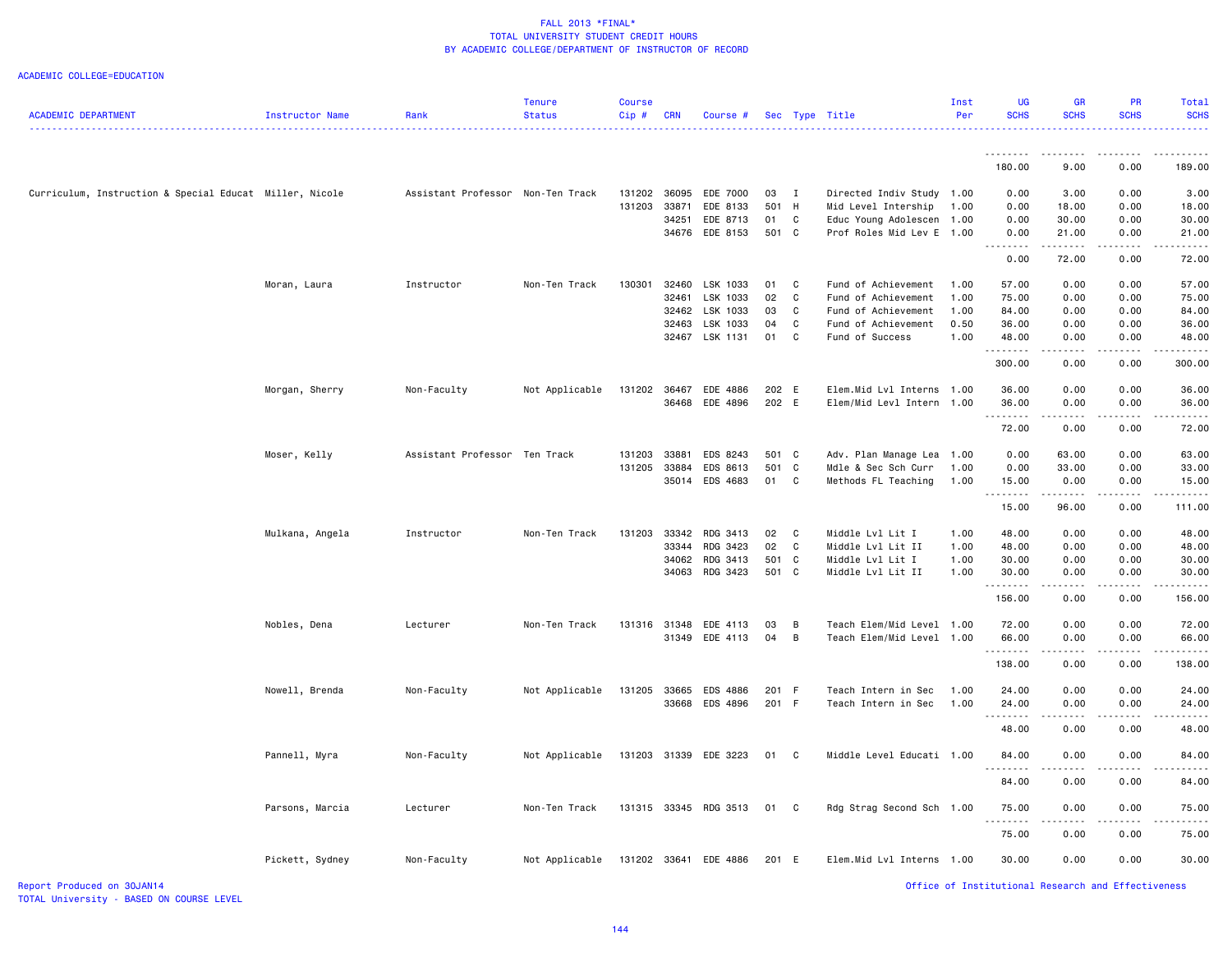#### ACADEMIC COLLEGE=EDUCATION

|                                                          |                                                     |                               | <b>Tenure</b>  | <b>Course</b> |              |                 |       |              |                           | Inst | UG                     | GR                                                                                                                                                           | PR              | Total       |
|----------------------------------------------------------|-----------------------------------------------------|-------------------------------|----------------|---------------|--------------|-----------------|-------|--------------|---------------------------|------|------------------------|--------------------------------------------------------------------------------------------------------------------------------------------------------------|-----------------|-------------|
| ACADEMIC DEPARTMENT                                      | <b>Instructor Name</b>                              | Rank                          | <b>Status</b>  | Cip#          | <b>CRN</b>   | Course #        |       |              | Sec Type Title            | Per  | <b>SCHS</b>            | <b>SCHS</b>                                                                                                                                                  | <b>SCHS</b>     | <b>SCHS</b> |
| Curriculum, Instruction & Special Educat Pickett, Sydney |                                                     | Non-Faculty                   | Not Applicable | 131202 33644  |              | EDE 4896        | 201 E |              | Elem/Mid Levl Intern 1.00 |      | 30.00                  | 0.00                                                                                                                                                         | 0.00            | 30.00       |
|                                                          |                                                     |                               |                |               |              |                 |       |              |                           |      | $\frac{1}{2}$<br>60.00 | 0.00                                                                                                                                                         | 0.00            | 60.00       |
|                                                          | Platt, Jennifer                                     | Lecturer                      | Non-Ten Track  | 131315        | 33334        | RDG 3113        | 02    | $\mathbf{C}$ | Early Literacy Instr 1.00 |      | 45.00                  | 0.00                                                                                                                                                         | 0.00            | 45.00       |
|                                                          |                                                     |                               |                |               | 33338        | RDG 3123        | 02    | C            | Early Lit Instruct I 1.00 |      | 45.00                  | 0.00                                                                                                                                                         | 0.00            | 45.00       |
|                                                          |                                                     |                               |                |               |              |                 |       |              |                           |      | .                      | 22222                                                                                                                                                        | .               | .           |
|                                                          |                                                     |                               |                |               |              |                 |       |              |                           |      | 90.00                  | 0.00                                                                                                                                                         | 0.00            | 90.00       |
|                                                          | Pope, Margaret                                      | Associate Professor Tenured   |                | 131202 36139  |              | EDE 9000        | 03    | D            | Research / Diss           | 1.00 | 0.00                   | 1.00                                                                                                                                                         | 0.00            | 1.00        |
|                                                          |                                                     |                               |                | 131316 31346  |              | EDE 4113        | 01    | B            | Teach Elem/Mid Level 1.00 |      | 60.00                  | 0.00                                                                                                                                                         | 0.00            | 60.00       |
|                                                          |                                                     |                               |                |               | 31347        | EDE 4113        | 02    | B            | Teach Elem/Mid Level 1.00 |      | 69.00                  | 0.00                                                                                                                                                         | 0.00            | 69.00       |
|                                                          |                                                     |                               |                |               | 33865        | EDE 4113        | 501 C |              | Teach Elem/Mid Level 1.00 |      | 45.00<br>.             | 0.00<br>$\frac{1}{2} \left( \frac{1}{2} \right) \left( \frac{1}{2} \right) \left( \frac{1}{2} \right) \left( \frac{1}{2} \right) \left( \frac{1}{2} \right)$ | 0.00<br>.       | 45.00<br>.  |
|                                                          |                                                     |                               |                |               |              |                 |       |              |                           |      | 174.00                 | 1.00                                                                                                                                                         | 0.00            | 175.00      |
|                                                          | Ratliff, Lindon                                     | Assistant Professor Ten Track |                | 131001        | 34653        | <b>EDS 8886</b> | 201 H |              | Dimensions of Learni 1.00 |      | 0.00                   | 72.00                                                                                                                                                        | 0.00            | 72.00       |
|                                                          |                                                     |                               |                |               | 34657        | EDS 8896        | 201 H |              | Dimensions of Learni 1.00 |      | 0.00                   | 12.00                                                                                                                                                        | 0.00            | 12.00       |
|                                                          |                                                     |                               |                | 131205 36239  |              | EDS 7000        | 201 I |              | Directed Indiv Study      | 1.00 | 0.00                   | 3.00                                                                                                                                                         | 0.00            | 3.00        |
|                                                          |                                                     |                               |                |               | 36486        | EDS 4886        | 202 F |              | Teach Intern in Sec       | 1.00 | 6.00                   | 0.00                                                                                                                                                         | 0.00            | 6.00        |
|                                                          |                                                     |                               |                |               | 36487        | EDS 4896        | 202 F |              | Teach Intern in Sec       | 1.00 | 6.00                   | 0.00                                                                                                                                                         | 0.00            | 6.00        |
|                                                          |                                                     |                               |                |               | 36632        | EDS 7000        | 203 I |              | Directed Indiv Study      | 1.00 | 0.00                   | 1.00                                                                                                                                                         | 0.00            | 1.00        |
|                                                          |                                                     |                               |                |               | 131318 33662 | EDS 4643        | 201 C |              | Method Teach Soc Stu      | 1.00 | 21.00                  | 0.00                                                                                                                                                         | 0.00            | 21.00       |
|                                                          |                                                     |                               |                |               | 34650        | EDS 6643        | 201 C |              | Teach Of Soc Stu          | 1.00 | 0.00<br>.              | 3.00                                                                                                                                                         | 0.00<br>د د د د | 3.00<br>.   |
|                                                          |                                                     |                               |                |               |              |                 |       |              |                           |      | 33.00                  | 91.00                                                                                                                                                        | 0.00            | 124,00      |
|                                                          | Rhodes, Karen                                       | Lecturer                      | Non-Ten Track  | 429999        |              | 33674 EDX 3203  | 201 C |              | Intro To Learn Disab      | 1.00 | 30.00<br><u>.</u>      | 0.00                                                                                                                                                         | 0.00            | 30.00       |
|                                                          |                                                     |                               |                |               |              |                 |       |              |                           |      | 30.00                  | 0.00                                                                                                                                                         | 0.00            | 30.00       |
|                                                          | Robichaux-Davis, Rebecc Associate Professor Tenured |                               |                | 131202        | 36596        | EDE 9000        | 04    | D            | Research / Diss           | 1.00 | 0.00                   | 3.00                                                                                                                                                         | 0.00            | 3.00        |
|                                                          |                                                     |                               |                | 131311 31350  |              | EDE 4123        | 01    | B            | Teach Elem/Mid Level 1.00 |      | 60.00                  | 0.00                                                                                                                                                         | 0.00            | 60.00       |
|                                                          |                                                     |                               |                |               | 31351        | EDE 4123        | 02    | B            | Teach Elem/Mid Level 1.00 |      | 69.00                  | 0.00                                                                                                                                                         | 0.00            | 69.00       |
|                                                          |                                                     |                               |                |               | 31352        | EDE 4123        | 03    | B            | Teach Elem/Mid Level      | 1.00 | 72.00                  | 0.00                                                                                                                                                         | 0.00            | 72.00       |
|                                                          |                                                     |                               |                |               | 31353        | EDE 4123        | 04    | B            | Teach Elem/Mid Level 1.00 |      | 69.00                  | 0.00                                                                                                                                                         | 0.00            | 69.00       |
|                                                          |                                                     |                               |                | 240101 32281  |              | HON 4003        | H01 I |              | Oxbridge Tutorial         | 1.00 | 3.00<br>.              | 0.00<br>الدامات بال                                                                                                                                          | 0.00<br>.       | 3.00<br>.   |
|                                                          |                                                     |                               |                |               |              |                 |       |              |                           |      | 273.00                 | 3.00                                                                                                                                                         | 0.00            | 276.00      |
|                                                          | Rush, Brecken                                       | Non-Faculty                   | Not Applicable | 131001        | 36097        | EDX 8173        | 502 C |              | Sp Ed In Reg Classrm      | 1.00 | 0.00                   | 45.00                                                                                                                                                        | 0.00            | 45.00       |
|                                                          |                                                     |                               |                | 320104        | 35932        | DSS 0113        | 01    | C            | Money Math                | 1.00 | 12.00                  | 0.00                                                                                                                                                         | 0.00            | 12.00       |
|                                                          |                                                     |                               |                | 320105        | 35926        | DSS 0713        | 01    | C            | Basic Employment Ski      | 1.00 | 3.00                   | 0.00                                                                                                                                                         | 0.00            | 3.00        |
|                                                          |                                                     |                               |                | 320108        | 35931        | DSS 0213        | 01    | C            | Current Events            | 1.00 | 18.00                  | 0.00                                                                                                                                                         | 0.00            | 18.00       |
|                                                          |                                                     |                               |                | 330103        | 35930        | DSS 0313        | 01    | C            | Community Access          | 1.00 | 6.00                   | 0.00                                                                                                                                                         | 0.00            | 6.00        |
|                                                          |                                                     |                               |                | 350101        | 35925        | DSS 0613        | 01    | C            | Independent Living        | 1.00 | 15.00                  | 0.00                                                                                                                                                         | 0.00            | 15.00       |
|                                                          |                                                     |                               |                | 350103        | 35928        | DSS 0913        | 01    | E            | Employment Off Camp       | 1.00 | 6.00                   | 0.00                                                                                                                                                         | 0.00            | 6.00        |
|                                                          |                                                     |                               |                |               |              |                 |       |              |                           |      | <u>.</u><br>60.00      | .<br>45.00                                                                                                                                                   | .<br>0.00       | .<br>105.00 |
|                                                          | Shea, Donna                                         | Non-Faculty                   | Not Applicable | 131001        | 31422        | EDX 4886        | 01    | - F          | Teach Internship in       | 1.00 | 12.00                  | 0.00                                                                                                                                                         | 0.00            | 12.00       |
|                                                          |                                                     |                               |                |               | 31423        | EDX 4896        | 01    | $-F$         | Teach Internship in       | 1.00 | 12.00                  | 0.00                                                                                                                                                         | 0.00            | 12.00       |
|                                                          |                                                     |                               |                |               | 33890        | EDX 4886        | 501 F |              | Teach Internship in       | 1.00 | 12.00                  | 0.00                                                                                                                                                         | 0.00            | 12.00       |
|                                                          |                                                     |                               |                |               | 33891        | EDX 4896        | 501 F |              | Teach Internship in       | 1.00 | 12.00                  | 0.00                                                                                                                                                         | 0.00            | 12.00       |
|                                                          |                                                     |                               |                | 131202 31359  |              | EDE 4886        | 01    | E            | Elem.Mid Lvl Interns 1.00 |      | 144.00                 | 0.00                                                                                                                                                         | 0.00            | 144.00      |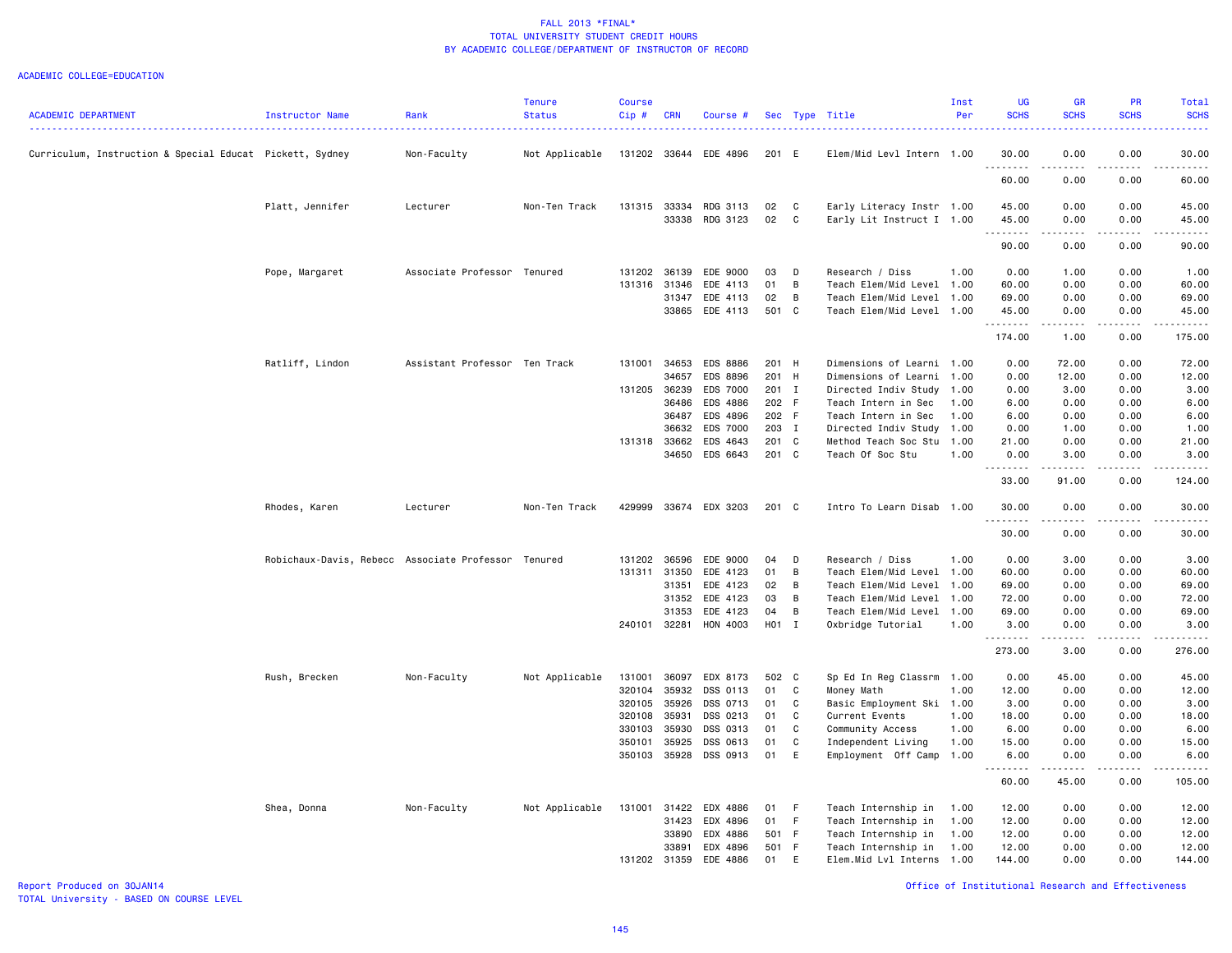### ACADEMIC COLLEGE=EDUCATION

| <b>ACADEMIC DEPARTMENT</b>                           | <b>Instructor Name</b> | Rank                          | <b>Tenure</b><br><b>Status</b> | Course<br>Cip# | <b>CRN</b>   | Course #              | Sec           |              | Type Title                                  | Inst<br>Per  | UG<br><b>SCHS</b> | GR<br><b>SCHS</b>                                                                                                                 | PR<br><b>SCHS</b> | Total<br><b>SCHS</b> |
|------------------------------------------------------|------------------------|-------------------------------|--------------------------------|----------------|--------------|-----------------------|---------------|--------------|---------------------------------------------|--------------|-------------------|-----------------------------------------------------------------------------------------------------------------------------------|-------------------|----------------------|
|                                                      |                        |                               |                                |                |              |                       |               |              |                                             |              |                   | <b></b>                                                                                                                           |                   | الداعات عاد          |
| Curriculum, Instruction & Special Educat Shea, Donna |                        | Non-Faculty                   | Not Applicable                 | 131202         | 31360        | EDE 4896              | 01<br>501 E   | E            | Elem/Mid Levl Intern 1.00                   |              | 138.00            | 0.00<br>0.00                                                                                                                      | 0.00<br>0.00      | 138.00               |
|                                                      |                        |                               |                                |                | 33869        | EDE 4886              |               |              | Elem.Mid Lvl Interns                        | 1.00         | 72.00<br>72.00    | 0.00                                                                                                                              |                   | 72.00<br>72.00       |
|                                                      |                        |                               |                                | 131205 31401   | 33870        | EDE 4896<br>EDS 4886  | 501 E<br>01 F |              | Elem/Mid Levl Intern<br>Teach Intern in Sec | 1.00<br>1.00 | 54.00             | 0.00                                                                                                                              | 0.00<br>0.00      | 54.00                |
|                                                      |                        |                               |                                |                | 31402        | EDS 4896              | 01 F          |              |                                             | 1.00         | 54.00             | 0.00                                                                                                                              | 0.00              | 54.00                |
|                                                      |                        |                               |                                |                | 33875        | EDS 4886              | 501 F         |              | Teach Intern in Sec<br>Teach Intern in Sec  | 1.00         | 72.00             | 0.00                                                                                                                              | 0.00              | 72.00                |
|                                                      |                        |                               |                                |                | 33876        | EDS 4896              | 501 F         |              | Teach Intern in Sec                         | 1.00         | 72.00             | 0.00                                                                                                                              | 0.00              | 72.00                |
|                                                      |                        |                               |                                |                |              |                       |               |              |                                             |              | .<br>726.00       | $\omega$ is a $\omega$<br>0.00                                                                                                    | .<br>0.00         | .<br>726.00          |
|                                                      | Slater, Latonya        | Lecturer                      | Non-Ten Track                  | 131202         | 31337        | EDE 3123              | 03            | B            | Early Childhood Ed                          | 1.00         | 75.00             | 0.00                                                                                                                              | 0.00              | 75.00                |
|                                                      |                        |                               |                                | 131315 33333   |              | RDG 3113              | 01            | $\mathtt{C}$ | Early Literacy Instr 1.00                   |              | 75.00             | 0.00                                                                                                                              | 0.00              | 75.00                |
|                                                      |                        |                               |                                |                | 33337        | RDG 3123              | 01            | C            | Early Lit Instruct I 1.00                   |              | 75.00<br>.        | 0.00<br>$- - - -$                                                                                                                 | 0.00<br>.         | 75.00<br>.           |
|                                                      |                        |                               |                                |                |              |                       |               |              |                                             |              | 225.00            | 0.00                                                                                                                              | 0.00              | 225.00               |
|                                                      | Stallworth, Ingrid     | Instructor                    | Non-Ten Track                  | 130301         | 34394        | LSK 1041              | 01            | C            | College Success I                           | 1.00         | 24.00             | 0.00                                                                                                                              | 0.00              | 24.00                |
|                                                      |                        |                               |                                |                | 34395        | LSK 1041              | 02            | C            | College Success I                           | 1.00         | 31.00             | 0.00                                                                                                                              | 0.00              | 31.00                |
|                                                      |                        |                               |                                |                | 34396        | LSK 1041              | 03            | C            | College Success I                           | 1.00         | 17.00             | 0.00                                                                                                                              | 0.00              | 17.00                |
|                                                      |                        |                               |                                |                | 34397        | LSK 1041              | 04            | C            | College Success I                           | 1.00         | 23.00             | 0.00                                                                                                                              | 0.00              | 23.00                |
|                                                      |                        |                               |                                |                | 34398        | LSK 1041              | 05            | C            | College Success I                           | 1.00         | 28.00             | 0.00                                                                                                                              | 0.00              | 28.00                |
|                                                      |                        |                               |                                |                | 34399        | LSK 1041              | 06            | C            | College Success I                           | 1.00         | 18.00             | 0.00                                                                                                                              | 0.00              | 18.00                |
|                                                      |                        |                               |                                |                | 131315 32442 | LSK 1001              | 01            | C            | Freshman Seminar                            | 1.00         | 21.00             | 0.00                                                                                                                              | 0.00              | 21.00                |
|                                                      |                        |                               |                                |                | 32458        | LSK 1023              | 04            | C            | Col Read/Study Skill 1.00                   |              | 90.00             | 0.00                                                                                                                              | 0.00              | 90.00                |
|                                                      |                        |                               |                                |                |              |                       |               |              |                                             |              | .<br>252.00       | .<br>0.00                                                                                                                         | .<br>0.00         | .<br>252.00          |
|                                                      | Stinson, Leah          | Lecturer                      | Non-Ten Track                  | 131202         | 36471        | EDE 4886              | 204 E         |              | Elem.Mid Lvl Interns 1.00                   |              | 6.00              | 0.00                                                                                                                              | 0.00              | 6.00                 |
|                                                      |                        |                               |                                |                | 36482        | EDE 4896              | 204 E         |              | Elem/Mid Levl Intern                        | 1.00         | 6.00              | 0.00                                                                                                                              | 0.00              | 6.00                 |
|                                                      |                        |                               |                                | 131305 33757   |              | RDG 4133              | 201 C         |              | Integrat Lang Art In 1.00                   |              | 54.00             | 0.00                                                                                                                              | 0.00              | 54.00                |
|                                                      |                        |                               |                                |                |              | 36152 RDG 4133        | 202 C         |              | Integrat Lang Art In 1.00                   |              | 51.00             | 0.00                                                                                                                              | 0.00              | 51.00                |
|                                                      |                        |                               |                                |                |              |                       |               |              |                                             |              | 117.00            | 0.00                                                                                                                              | 0.00              | 117.00               |
|                                                      | Suggs, Sophia          | Lecturer                      | Non-Ten Track                  |                |              | 131205 31395 EDS 3411 | 01 E          |              | Prac In Secondary Ed 1.00                   |              | 19.00             | 0.00                                                                                                                              | 0.00              | 19.00                |
|                                                      |                        |                               |                                |                |              |                       |               |              |                                             |              | .<br>19.00        | $\frac{1}{2} \left( \frac{1}{2} \right) \left( \frac{1}{2} \right) \left( \frac{1}{2} \right) \left( \frac{1}{2} \right)$<br>0.00 | .<br>0.00         | .<br>19.00           |
|                                                      | Sullivan, Sammy        | Lecturer                      | Non-Ten Track                  |                |              | 131205 33874 EDS 4873 | 501 C         |              | Managing Secondary C 1.00                   |              | 39.00             | 0.00                                                                                                                              | 0.00<br>.         | 39.00                |
|                                                      |                        |                               |                                |                |              |                       |               |              |                                             |              | .<br>39.00        | $\frac{1}{2} \left( \frac{1}{2} \right) \left( \frac{1}{2} \right) \left( \frac{1}{2} \right) \left( \frac{1}{2} \right)$<br>0.00 | 0.00              | .<br>39.00           |
|                                                      | Triplett, Kimberly     | Assistant Professor Ten Track |                                | 131202         | 33631        | EDE 3123              | 201 C         |              | Early Childhood Ed                          | 1.00         | 57.00             | 0.00                                                                                                                              | 0.00              | 57.00                |
|                                                      |                        |                               |                                | 131311         | 33638        | EDE 4123              | 201 C         |              | Teach Elem/Mid Level 1.00                   |              | 54.00             | 0.00                                                                                                                              | 0.00              | 54.00                |
|                                                      |                        |                               |                                |                |              | 36150 EDE 4123        | 202 C         |              | Teach Elem/Mid Level 1.00                   |              | 51.00             | 0.00                                                                                                                              | 0.00              | 51.00                |
|                                                      |                        |                               |                                |                |              |                       |               |              |                                             |              | .<br>162.00       | .<br>0.00                                                                                                                         | .<br>0.00         | .<br>162.00          |
|                                                      | Trullinger, Lina       | Non-Faculty                   | Not Applicable                 | 131299         | 35749        | EDS 2990              | 01            | C            | Special Topic In EDS 1.00                   |              | 19.00             | 0.00                                                                                                                              | 0.00              | 19.00                |
|                                                      |                        |                               |                                |                |              | 131318 31397 EDS 4643 | 01            | C            | Method Teach Soc Stu 1.00                   |              | 51.00             | 0.00                                                                                                                              | 0.00              | 51.00                |
|                                                      |                        |                               |                                |                |              |                       |               |              |                                             |              | .                 | .                                                                                                                                 | .                 | .                    |
|                                                      |                        |                               |                                |                |              |                       |               |              |                                             |              | 70.00             | 0.00                                                                                                                              | 0.00              | 70.00                |
|                                                      | Tucker, Carolyn        | Lecturer                      | Non-Ten Track                  | 131202         | 33758        | RDG 8713              | 201 E         |              | Tch Struggling Reade 1.00                   |              | 0.00              | 6.00                                                                                                                              | 0.00              | 6.00                 |
|                                                      |                        |                               |                                |                |              | 131315 33753 RDG 3113 | 202 C         |              | Early Literacy Instr 1.00                   |              | 12.00             | 0.00                                                                                                                              | 0.00              | 12.00                |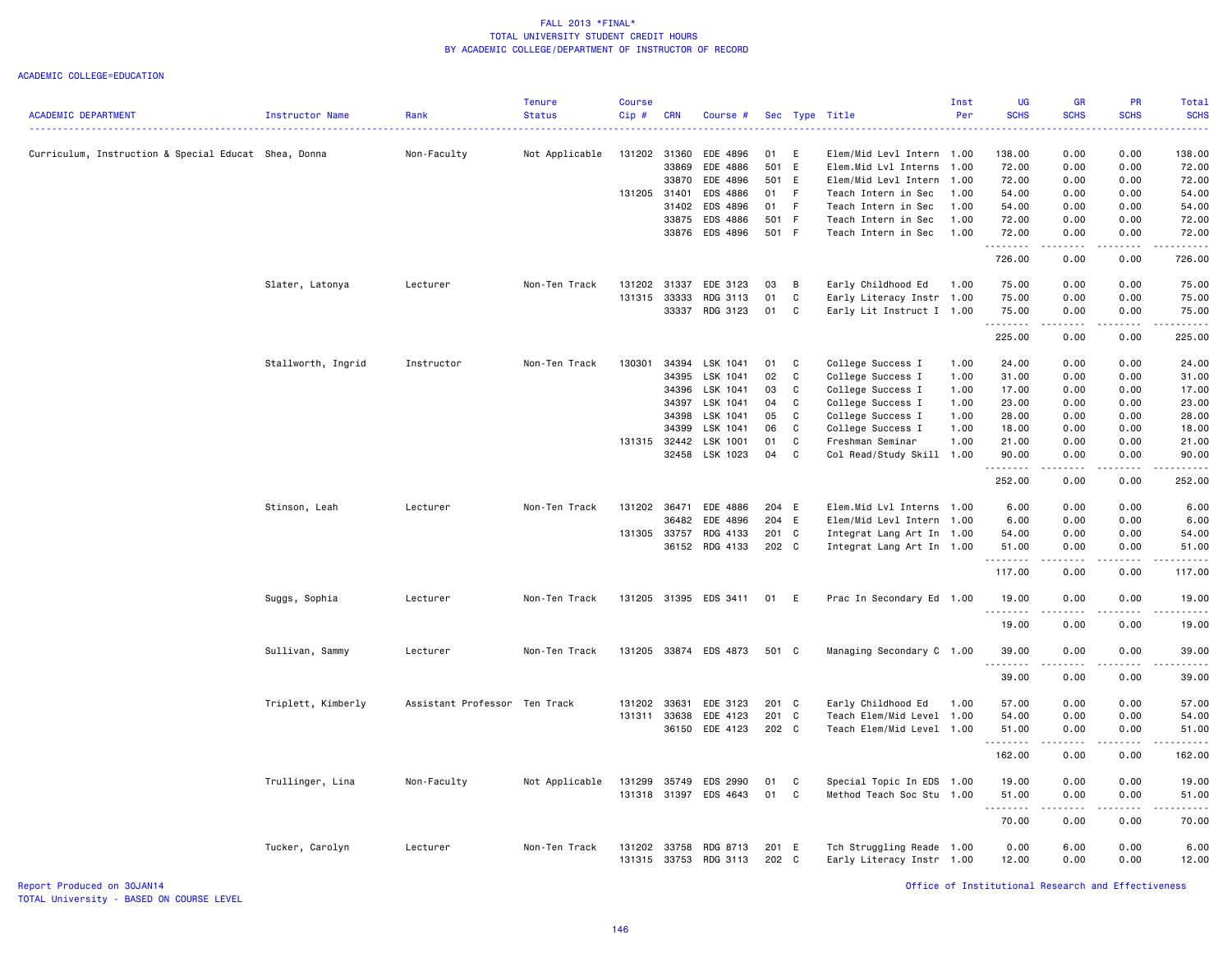|                                                          |                   |                               | <b>Tenure</b> | <b>Course</b> |              |                      |             |              |                           | Inst | <b>UG</b>     | <b>GR</b>                                                                                                                                                                                                                                                                                                                                    | PR           | Total                                                                                                                                                                                    |
|----------------------------------------------------------|-------------------|-------------------------------|---------------|---------------|--------------|----------------------|-------------|--------------|---------------------------|------|---------------|----------------------------------------------------------------------------------------------------------------------------------------------------------------------------------------------------------------------------------------------------------------------------------------------------------------------------------------------|--------------|------------------------------------------------------------------------------------------------------------------------------------------------------------------------------------------|
| <b>ACADEMIC DEPARTMENT</b>                               | Instructor Name   | Rank                          | <b>Status</b> | Cip#          | <b>CRN</b>   | Course #             | Sec         |              | Type Title                | Per  | <b>SCHS</b>   | <b>SCHS</b>                                                                                                                                                                                                                                                                                                                                  | <b>SCHS</b>  | <b>SCHS</b>                                                                                                                                                                              |
| Curriculum, Instruction & Special Educat Tucker, Carolyn |                   | Lecturer                      | Non-Ten Track | 131318        | 33639        | EDE 4143             | 201 C       |              | Teach Elem/Mid Lvl S 1.00 |      | 54.00         | 0.00                                                                                                                                                                                                                                                                                                                                         | 0.00         | 54.00                                                                                                                                                                                    |
|                                                          |                   |                               |               |               | 36151        | EDE 4143             | 202 C       |              | Teach Elem/Mid Lvl S 1.00 |      | 51.00<br>.    | 0.00<br>$- - - -$                                                                                                                                                                                                                                                                                                                            | 0.00<br>.    | 51.00<br>.                                                                                                                                                                               |
|                                                          |                   |                               |               |               |              |                      |             |              |                           |      | 117.00        | 6.00                                                                                                                                                                                                                                                                                                                                         | 0.00         | 123.00                                                                                                                                                                                   |
|                                                          | Vines, Courtney   | Instructor                    | Non-Ten Track |               | 131202 31336 | EDE 3123             | 02          | $\mathbf{C}$ | Early Childhood Ed        | 1.00 | 69.00         | 0.00                                                                                                                                                                                                                                                                                                                                         | 0.00         | 69.00                                                                                                                                                                                    |
|                                                          |                   |                               |               |               | 33861        | EDE 3123             | 501 C       |              | Early Childhood Ed        | 1.00 | 36.00         | 0.00                                                                                                                                                                                                                                                                                                                                         | 0.00         | 36.00                                                                                                                                                                                    |
|                                                          |                   |                               |               |               |              | 33862 EDE 3123       | 502 C       |              | Early Childhood Ed        | 1.00 | 27.00<br>.    | 0.00<br>$\frac{1}{2} \left( \begin{array}{ccc} 1 & 0 & 0 & 0 \\ 0 & 0 & 0 & 0 \\ 0 & 0 & 0 & 0 \\ 0 & 0 & 0 & 0 \\ 0 & 0 & 0 & 0 \\ 0 & 0 & 0 & 0 \\ 0 & 0 & 0 & 0 \\ 0 & 0 & 0 & 0 \\ 0 & 0 & 0 & 0 \\ 0 & 0 & 0 & 0 \\ 0 & 0 & 0 & 0 & 0 \\ 0 & 0 & 0 & 0 & 0 \\ 0 & 0 & 0 & 0 & 0 \\ 0 & 0 & 0 & 0 & 0 \\ 0 & 0 & 0 & 0 & 0 \\ 0 & 0 & 0$ | 0.00<br>.    | 27.00<br>$\frac{1}{2} \left( \frac{1}{2} \right) \left( \frac{1}{2} \right) \left( \frac{1}{2} \right) \left( \frac{1}{2} \right) \left( \frac{1}{2} \right) \left( \frac{1}{2} \right)$ |
|                                                          |                   |                               |               |               |              |                      |             |              |                           |      | 132.00        | 0.00                                                                                                                                                                                                                                                                                                                                         | 0.00         | 132.00                                                                                                                                                                                   |
|                                                          | Virden, Jennifer  | Lecturer                      | Non-Ten Track | 131311        | 33864        | EDE 3523             | 501 C       |              | Found EL/ML Math Edu      | 1.00 | 27.00         | 0.00                                                                                                                                                                                                                                                                                                                                         | 0.00         | 27.00                                                                                                                                                                                    |
|                                                          |                   |                               |               |               | 33866        | EDE 4123             | 501 C       |              | Teach Elem/Mid Level 1.00 |      | 51.00<br>.    | 0.00<br>.                                                                                                                                                                                                                                                                                                                                    | 0.00<br>.    | 51.00<br>.                                                                                                                                                                               |
|                                                          |                   |                               |               |               |              |                      |             |              |                           |      | 78.00         | 0.00                                                                                                                                                                                                                                                                                                                                         | 0.00         | 78.00                                                                                                                                                                                    |
|                                                          | Waddell, Suzanne  | Instructor                    | Non-Ten Track | 131202        | 33653        | EDF 3423             | 201 C       |              | Exploring Diversity       | 1.00 | 66.00         | 0.00                                                                                                                                                                                                                                                                                                                                         | 0.00         | 66.00                                                                                                                                                                                    |
|                                                          |                   |                               |               | 131315        | 33754        | RDG 3123             | 201 C       |              | Early Lit Instruct I 1.00 |      | 57.00         | 0.00                                                                                                                                                                                                                                                                                                                                         | 0.00         | 57.00                                                                                                                                                                                    |
|                                                          |                   |                               |               | 450101        | 33650        | EDF 3333             | 201 C       |              | Social Foundation Ed      | 1.00 | 93.00         | 0.00                                                                                                                                                                                                                                                                                                                                         | 0.00         | 93.00                                                                                                                                                                                    |
|                                                          |                   |                               |               |               | 33651        | EDF 3333             | 202 C       |              | Social Foundation Ed      | 1.00 | 45.00<br>.    | 0.00                                                                                                                                                                                                                                                                                                                                         | 0.00         | 45.00                                                                                                                                                                                    |
|                                                          |                   |                               |               |               |              |                      |             |              |                           |      | 261.00        | 0.00                                                                                                                                                                                                                                                                                                                                         | 0.00         | 261.00                                                                                                                                                                                   |
|                                                          | Walker, Ryan      | Assistant Professor Ten Track |               | 131205 31405  |              | EDS 8613             | 01          | C            | Mdle & Sec Sch Curr       | 1.00 | 0.00          | 15.00                                                                                                                                                                                                                                                                                                                                        | 0.00         | 15.00                                                                                                                                                                                    |
|                                                          |                   |                               |               |               | 35971        | EDS 9000             | 03          | D            | Research / Diss           | 1.00 | 0.00          | 8.00                                                                                                                                                                                                                                                                                                                                         | 0.00         | 8.00                                                                                                                                                                                     |
|                                                          |                   |                               |               |               | 36188        | EDS 7000             | 06          | $\mathbf{I}$ | Directed Indiv Study      | 1.00 | 0.00          | 3.00                                                                                                                                                                                                                                                                                                                                         | 0.00         | 3.00                                                                                                                                                                                     |
|                                                          |                   |                               |               |               | 36465        | EDS 8000             | 01          | D            | Research / Thesis         | 1.00 | 0.00          | 2.00                                                                                                                                                                                                                                                                                                                                         | 0.00         | 2.00                                                                                                                                                                                     |
|                                                          |                   |                               |               |               | 36627        | EDS 4000             | 01          | I            | Directed Indiv Study 1.00 |      | 3.00          | 0.00                                                                                                                                                                                                                                                                                                                                         | 0.00         | 3.00                                                                                                                                                                                     |
|                                                          |                   |                               |               | 131299        | 36105        | EDS 8990             | 01          | C            | Special Topic In EDS      | 1.00 | 0.00          | 24.00                                                                                                                                                                                                                                                                                                                                        | 0.00         | 24.00                                                                                                                                                                                    |
|                                                          |                   |                               |               | 131316 31398  | 33879        | EDS 4653<br>EDS 6653 | 01<br>501 C | C            | Method Teach Science      | 1.00 | 18.00<br>0.00 | 0.00<br>18.00                                                                                                                                                                                                                                                                                                                                | 0.00<br>0.00 | 18.00<br>18.00                                                                                                                                                                           |
|                                                          |                   |                               |               |               |              |                      |             |              | Method Teach Science 1.00 |      | <u>.</u>      | .                                                                                                                                                                                                                                                                                                                                            | .            | .                                                                                                                                                                                        |
|                                                          |                   |                               |               |               |              |                      |             |              |                           |      | 21.00         | 70.00                                                                                                                                                                                                                                                                                                                                        | 0.00         | 91.00                                                                                                                                                                                    |
|                                                          | Weed, Candace     | Instructor                    | Non-Ten Track | 130301        | 32464        | LSK 1041             | 07          | C            | College Success I         | 1.00 | 23.00         | 0.00                                                                                                                                                                                                                                                                                                                                         | 0.00         | 23.00                                                                                                                                                                                    |
|                                                          |                   |                               |               |               | 32465        | LSK 1041             | 08          | $\mathtt{C}$ | College Success I         | 1.00 | 17.00         | 0.00                                                                                                                                                                                                                                                                                                                                         | 0.00         | 17.00                                                                                                                                                                                    |
|                                                          |                   |                               |               |               | 32466        | LSK 1041             | 09          | C            | College Success I         | 1.00 | 15.00         | 0.00                                                                                                                                                                                                                                                                                                                                         | 0.00         | 15.00                                                                                                                                                                                    |
|                                                          |                   |                               |               | 131315 32443  |              | LSK 1001             | 02          | C            | Freshman Seminar          | 1.00 | 11.00         | 0.00                                                                                                                                                                                                                                                                                                                                         | 0.00         | 11.00                                                                                                                                                                                    |
|                                                          |                   |                               |               |               | 32455        | LSK 1023             | 01          | C            | Col Read/Study Skill 1.00 |      | 87.00<br>.    | 0.00<br>المتماما                                                                                                                                                                                                                                                                                                                             | 0.00<br>.    | 87.00<br>.                                                                                                                                                                               |
|                                                          |                   |                               |               |               |              |                      |             |              |                           |      | 153.00        | 0.00                                                                                                                                                                                                                                                                                                                                         | 0.00         | 153.00                                                                                                                                                                                   |
|                                                          | Wiley, Holly      | Instructor                    | Non-Ten Track | 310501        | 32928        | PE 3153              | 01          | C            | Methods of Elem PE        | 1.00 | 75.00         | 0.00                                                                                                                                                                                                                                                                                                                                         | 0.00         | 75.00                                                                                                                                                                                    |
|                                                          |                   |                               |               | 310505        | 32400        | KI 2023              | 02          | C            | Found of Health Educ 1.00 |      | 102.00        | 0.00                                                                                                                                                                                                                                                                                                                                         | 0.00         | 102.00                                                                                                                                                                                   |
|                                                          |                   |                               |               |               | 32406        | KI 2603              | 01          | C            | Medical Terminology       | 1.00 | 702.00        | 0.00                                                                                                                                                                                                                                                                                                                                         | 0.00         | 702.00                                                                                                                                                                                   |
|                                                          |                   |                               |               |               |              | 34262 KI 2603        | 02          | $\mathbf{C}$ | Medical Terminology       | 1.00 | 594.00<br>.   | 0.00<br>المتمام المنا                                                                                                                                                                                                                                                                                                                        | 0.00<br>.    | 594.00<br>.                                                                                                                                                                              |
|                                                          |                   |                               |               |               |              |                      |             |              |                           |      | 1473.00       | 0.00                                                                                                                                                                                                                                                                                                                                         | 0.00         | 1473.00                                                                                                                                                                                  |
|                                                          | Wofford, Jennifer | Instructor                    | Non-Ten Track | 131305        | 33346        | RDG 4133             | 01          | C            | Integrat Lang Art In 1.00 |      | 60.00         | 0.00                                                                                                                                                                                                                                                                                                                                         | 0.00         | 60.00                                                                                                                                                                                    |
|                                                          |                   |                               |               |               | 33347        | RDG 4133             | 02          | C            | Integrat Lang Art In 1.00 |      | 69.00         | 0.00                                                                                                                                                                                                                                                                                                                                         | 0.00         | 69.00                                                                                                                                                                                    |
|                                                          |                   |                               |               |               | 33348        | RDG 4133             | 03          | C            | Integrat Lang Art In 1.00 |      | 72.00         | 0.00                                                                                                                                                                                                                                                                                                                                         | 0.00         | 72.00                                                                                                                                                                                    |
|                                                          |                   |                               |               |               | 34064        | RDG 4133             | 501 C       |              | Integrat Lang Art In 1.00 |      | 48.00         | 0.00                                                                                                                                                                                                                                                                                                                                         | 0.00         | 48.00                                                                                                                                                                                    |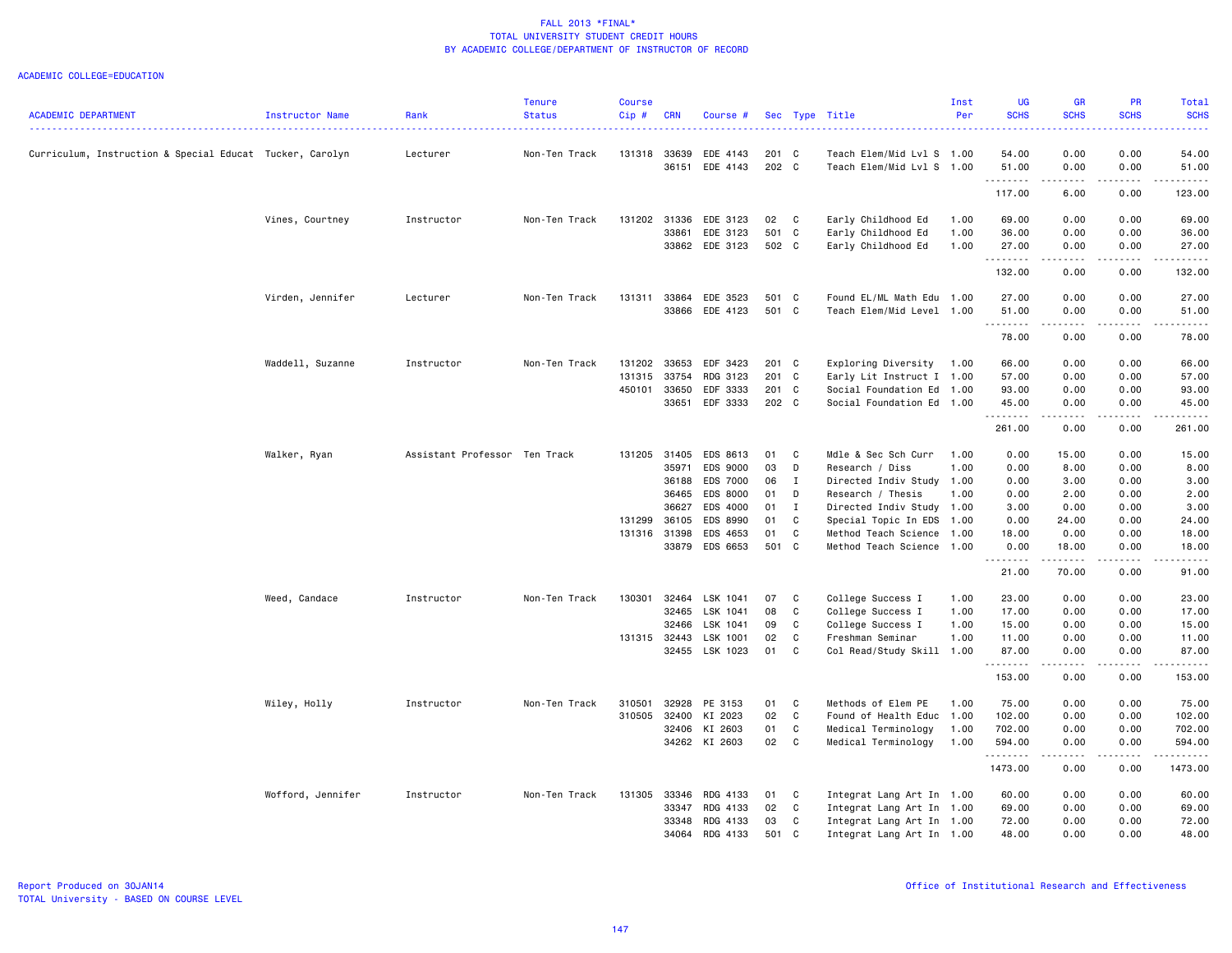| <b>ACADEMIC DEPARTMENT</b>                             | <b>Instructor Name</b> | Rank       | Tenure<br><b>Status</b> | Course<br>Cip # | <b>CRN</b> | Course # Sec Type Title |      |              |                           | Inst<br>Per | UG<br><b>SCHS</b> | <b>GR</b><br><b>SCHS</b> | <b>PR</b><br><b>SCHS</b> | Total<br><b>SCHS</b> |
|--------------------------------------------------------|------------------------|------------|-------------------------|-----------------|------------|-------------------------|------|--------------|---------------------------|-------------|-------------------|--------------------------|--------------------------|----------------------|
|                                                        |                        |            |                         |                 |            |                         |      |              |                           |             |                   |                          |                          | .                    |
|                                                        |                        |            |                         |                 |            |                         |      |              |                           |             | 249.00            | 0.00                     | 0.00                     | 249.00               |
| Curriculum, Instruction & Special Educat Yuan, Ruiping |                        | Instructor | Non-Ten Track           | 131315          |            | 33335 RDG 3113          | 03   | $\mathbf{C}$ | Early Literacy Instr 1.00 |             | 78.00             | 0.00                     | 0.00                     | 78.00                |
|                                                        |                        |            |                         |                 |            | 33336 RDG 3113          | 04 C |              | Early Literacy Instr 1.00 |             | 72.00             | 0.00                     | 0.00                     | 72.00                |
|                                                        |                        |            |                         |                 |            | 33339 RDG 3123          | 03   | $\mathbf{C}$ | Early Lit Instruct I 1.00 |             | 78.00             | 0.00                     | 0.00                     | 78.00                |
|                                                        |                        |            |                         |                 |            | 33340 RDG 3123          | 04   | $\mathbf{C}$ | Early Lit Instruct I 1.00 |             | 72.00             | 0.00                     | 0.00                     | 72.00                |
|                                                        |                        |            |                         |                 |            |                         |      |              |                           |             | .<br>300.00       | 0.00                     | .<br>0.00                | . <b>.</b><br>300.00 |
|                                                        |                        |            |                         |                 |            |                         |      |              |                           |             | $=$ = = = = = = = | ========                 |                          |                      |
| Curriculum, Instruction & Special Educat               |                        |            |                         |                 |            |                         |      |              |                           |             | 9256.50           | 1268,00                  | 0.00                     | 10524.50             |
|                                                        |                        |            |                         |                 |            |                         |      |              |                           |             |                   | .                        | ________                 | ==========           |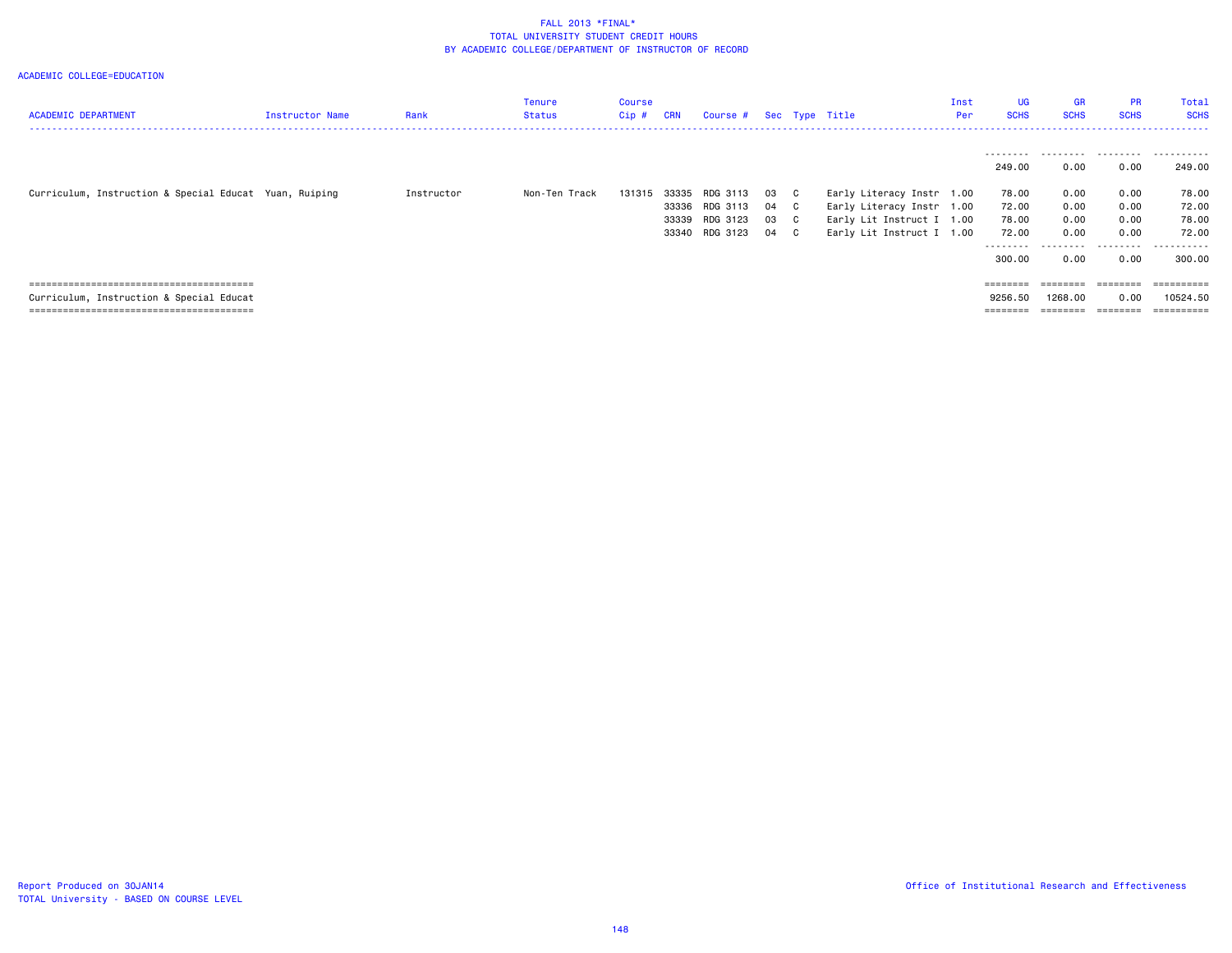| <b>ACADEMIC DEPARTMENT</b> | Instructor Name  | Rank                               | Tenure<br>Status | Course<br>Cip # | CRN | Course # Sec Type Title    |  |                           | Inst<br>Per | UG.<br><b>SCHS</b>                     | <b>GR</b><br><b>SCHS</b> | <b>PR</b><br><b>SCHS</b>     | Total<br><b>SCHS</b> |
|----------------------------|------------------|------------------------------------|------------------|-----------------|-----|----------------------------|--|---------------------------|-------------|----------------------------------------|--------------------------|------------------------------|----------------------|
| Dean of Education          | Domico, Adrianne | Grad Service Assist Not Applicable |                  |                 |     | 131315 32456 LSK 1023 02 C |  | Col Read/Study Skill 0.50 |             | 43.50<br>43.50                         | 0.00<br>0.00             | 0.00<br>0.00                 | 43.50<br>43.50       |
| Dean of Education          |                  |                                    |                  |                 |     |                            |  |                           |             | $=$ = = = = = = =<br>43.50<br>======== | 0.00                     | ========<br>0.00<br>======== | ==========<br>43.50  |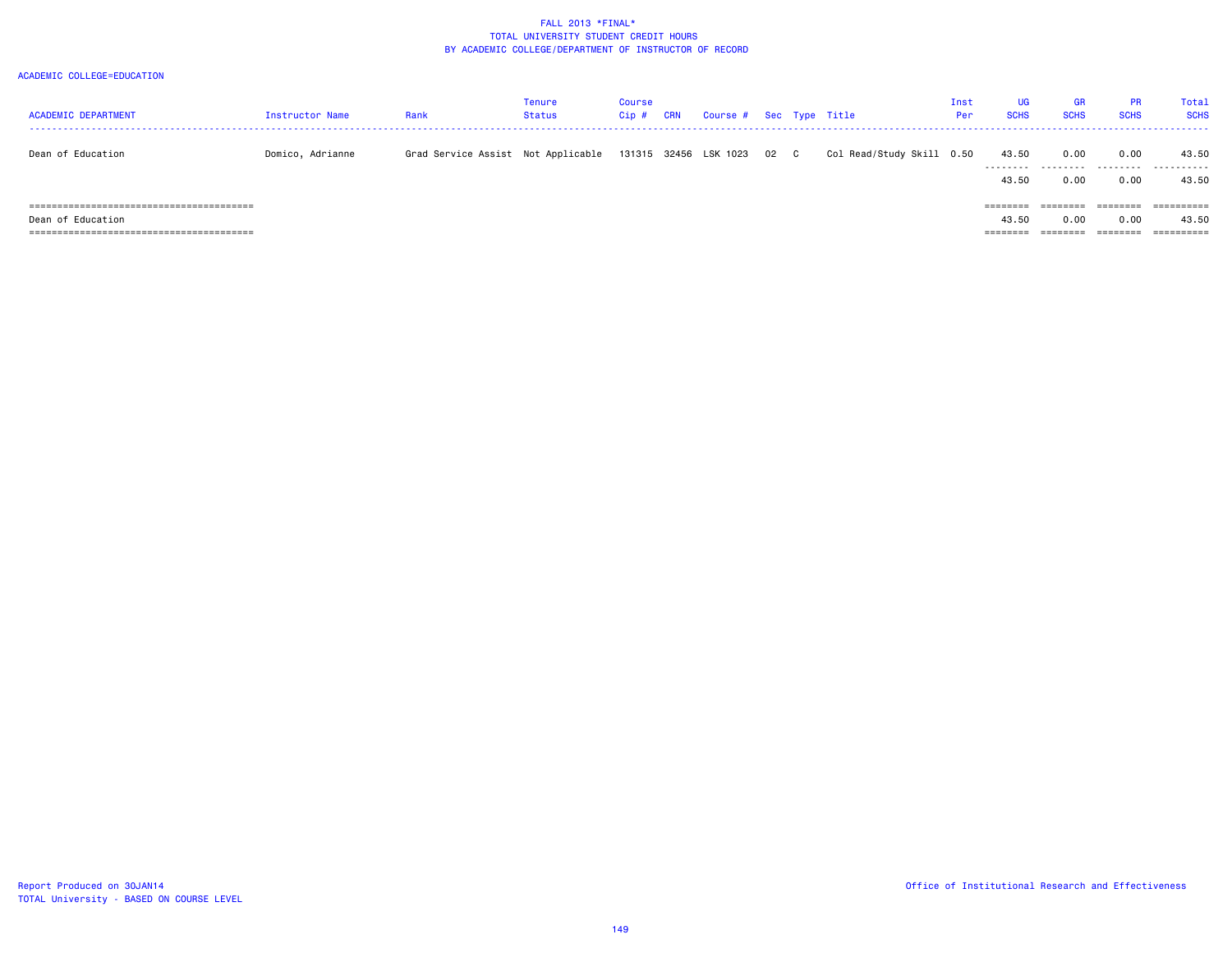| <b>SCHS</b><br><b>SCHS</b><br><b>SCHS</b><br>ACADEMIC DEPARTMENT<br>Instructor Name<br>Rank<br><b>Status</b><br>Cip#<br><b>CRN</b><br>Sec Type Title<br>Per<br>Course #<br>Associate Professor Tenured<br>131310<br>34088<br>TKT 4183<br>501 C<br>6.00<br>0.00<br>0.00<br>Instructional Systems & Workforce Develo Adams, James<br>Meth Tchn Career Pat 1.00<br>501 C<br>39.00<br>0.00<br>34095<br>TKT 6183<br>Meth Tchn Career Pat 1.00<br>0.00<br>TKT 4183<br>01<br>C<br>0.00<br>36293<br>Meth Tchn Career Pat 1.00<br>9.00<br>0.00<br>131319<br>35074<br><b>TKT 9000</b><br>01<br>D<br>Research / Diss<br>1.00<br>0.00<br>24.00<br>0.00<br>36240<br><b>TKT 7000</b><br>03<br>$\mathbf I$<br>Directed Indiv Study 1.00<br>0.00<br>3.00<br>0.00<br>131399 33521<br>TKT 4263<br>01<br>C<br>0.00<br>0.00<br>Diverse Wrk & Ed Env 1.00<br>18.00<br>33528<br>TKT 6263<br>01<br>C<br>0.00<br>39.00<br>0.00<br>Diverse Wrk & Ed Env 1.00<br>TKI 3063<br>01<br>C<br>150603 33504<br>Ind Human Relations<br>1.00<br>141.00<br>0.00<br>0.00<br>.<br>.<br>$\frac{1}{2} \left( \frac{1}{2} \right) \left( \frac{1}{2} \right) \left( \frac{1}{2} \right) \left( \frac{1}{2} \right) \left( \frac{1}{2} \right) \left( \frac{1}{2} \right)$<br>.<br>174.00<br>105.00<br>0.00<br>Allison, Justin<br>Grad Teach Assist<br>Not Applicable<br>110301<br>33511<br>TKT 1273<br>C<br>Computer Application 1.00<br>99.00<br>0.00<br>0.00<br>01<br>131303<br>33491<br>TKB 2132<br>01<br>B<br>Intro Sprdsht Desgn<br>40.00<br>0.00<br>0.00<br>1.00<br>.<br>.<br>.<br>-----<br>139.00<br>0.00<br>0.00<br>130603<br>Ballard, Iva<br>Instructor<br>Non-Ten Track<br>31769<br>EPY 8214<br>01<br>C<br>Adv Ed & Psy Stat<br>1.00<br>0.00<br>28.00<br>0.00<br>521302 30576<br>01<br>BQA 3123<br>C<br>Bus Stat Methods II<br>1.00<br>156.00<br>0.00<br>0.00<br>30578<br>BQA 3123<br>03<br>C<br>Bus Stat Methods II<br>1.00<br>177.00<br>0.00<br>0.00<br>BQA 3123<br>30579<br>04<br>C<br>Bus Stat Methods II<br>177.00<br>0.00<br>0.00<br>1.00<br>BQA 3123<br>05<br>C<br>30580<br>Bus Stat Methods II<br>1.00<br>87.00<br>0.00<br>0.00<br>.<br>597.00<br>28.00<br>0.00<br>Non-Ten Track<br>LSK 2010<br>Praxis: Acad Core En 1.00<br>31.00<br>0.00<br>0.00<br>Bass, Amy<br>Lecturer<br>130301<br>34009<br>501 C<br>131315<br>34008 LSK 1023<br>501 C<br>Col Read/Study Skill 1.00<br>102.00<br>0.00<br>0.00<br>.<br>.<br>دددددد<br>$\frac{1}{2} \left( \frac{1}{2} \right) \left( \frac{1}{2} \right) \left( \frac{1}{2} \right) \left( \frac{1}{2} \right) \left( \frac{1}{2} \right)$<br>133.00<br>0.00<br>0.00<br>Computer Application 1.00<br>Beriswill, Joanne<br>Assistant Professor Ten Track<br>110301<br>33513<br>TKT 1273<br>03<br>C<br>96.00<br>0.00<br>0.00<br>131309<br>33520<br>TKT 3623<br>01<br>C<br>Dsgn Technology Trai 1.00<br>36.00<br>0.00<br>0.00<br>33524 TKT 4623<br>01<br>$\mathbf{C}$<br>Del/Eval Tech Traini 1.00<br>18.00<br>0.00<br>0.00<br>. <b>.</b><br>$\frac{1}{2} \left( \frac{1}{2} \right) \left( \frac{1}{2} \right) \left( \frac{1}{2} \right) \left( \frac{1}{2} \right) \left( \frac{1}{2} \right)$<br>-----<br>------<br>150.00<br>0.00<br>0.00<br>Berryhill, Amy<br>Non-Faculty<br>Not Applicable<br>110301 34086 TKT 1273<br>502 C<br>Computer Application 1.00<br>102.00<br>0.00<br>0.00<br><b><i><u></u></i></b><br>.<br>.<br>.<br>102.00<br>0.00<br>0.00<br>Cornelious, Linda<br>Professor<br>Tenured<br>131309<br>34100<br>TKT 8213<br>501 C<br>Cont/Meth Career & T 1.00<br>0.00<br>27.00<br>0.00<br>TKT 9000<br>02<br>D<br>0.00<br>15.00<br>0.00<br>131319<br>35075<br>Research / Diss<br>1.00<br>131321<br>501 C<br>27.00<br>0.00<br>34091<br>TKT 4803<br>Integ Tech for Learn 1.00<br>0.00<br>TKT 6803<br>501 C<br>34098<br>Integ Tech for Learn 1.00<br>0.00<br>27.00<br>0.00<br>.<br>.<br>.<br>.<br>27.00<br>69.00<br>0.00<br>34085<br>501 C<br>0.00<br>0.00<br>Earle, Marie<br>Assistant Professor Ten Track<br>110301<br>TKT 1273<br>Computer Application 1.00<br>90.00<br>33508 TKI 4224<br>01 C<br>150603<br>Quality Assurance<br>1.00<br>208.00<br>0.00<br>0.00<br>.<br>.<br>.<br>----<br>298.00<br>0.00<br>0.00<br>Grad Teach Assist<br>Not Applicable<br>Computer Application 1.00<br>93.00<br>0.00<br>0.00<br>Ewing, Carlos<br>110301<br>33514<br>TKT 1273<br>04<br>C |  | <b>Tenure</b> | <b>Course</b> |       |          |    |   |                           | Inst | <b>UG</b> | <b>GR</b> | <b>PR</b> | Total          |
|-----------------------------------------------------------------------------------------------------------------------------------------------------------------------------------------------------------------------------------------------------------------------------------------------------------------------------------------------------------------------------------------------------------------------------------------------------------------------------------------------------------------------------------------------------------------------------------------------------------------------------------------------------------------------------------------------------------------------------------------------------------------------------------------------------------------------------------------------------------------------------------------------------------------------------------------------------------------------------------------------------------------------------------------------------------------------------------------------------------------------------------------------------------------------------------------------------------------------------------------------------------------------------------------------------------------------------------------------------------------------------------------------------------------------------------------------------------------------------------------------------------------------------------------------------------------------------------------------------------------------------------------------------------------------------------------------------------------------------------------------------------------------------------------------------------------------------------------------------------------------------------------------------------------------------------------------------------------------------------------------------------------------------------------------------------------------------------------------------------------------------------------------------------------------------------------------------------------------------------------------------------------------------------------------------------------------------------------------------------------------------------------------------------------------------------------------------------------------------------------------------------------------------------------------------------------------------------------------------------------------------------------------------------------------------------------------------------------------------------------------------------------------------------------------------------------------------------------------------------------------------------------------------------------------------------------------------------------------------------------------------------------------------------------------------------------------------------------------------------------------------------------------------------------------------------------------------------------------------------------------------------------------------------------------------------------------------------------------------------------------------------------------------------------------------------------------------------------------------------------------------------------------------------------------------------------------------------------------------------------------------------------------------------------------------------------------------------------------------------------------------------------------------------------------------------------------------------------------------------------------------------------------------------------------------------------------------------------------------------------------------------------------------------------------------------------------------------------------------------------------------------------------------------------------------------------------------------------------------------------------------------------------------------------------------|--|---------------|---------------|-------|----------|----|---|---------------------------|------|-----------|-----------|-----------|----------------|
|                                                                                                                                                                                                                                                                                                                                                                                                                                                                                                                                                                                                                                                                                                                                                                                                                                                                                                                                                                                                                                                                                                                                                                                                                                                                                                                                                                                                                                                                                                                                                                                                                                                                                                                                                                                                                                                                                                                                                                                                                                                                                                                                                                                                                                                                                                                                                                                                                                                                                                                                                                                                                                                                                                                                                                                                                                                                                                                                                                                                                                                                                                                                                                                                                                                                                                                                                                                                                                                                                                                                                                                                                                                                                                                                                                                                                                                                                                                                                                                                                                                                                                                                                                                                                                                                                                     |  |               |               |       |          |    |   |                           |      |           |           |           | <b>SCHS</b>    |
|                                                                                                                                                                                                                                                                                                                                                                                                                                                                                                                                                                                                                                                                                                                                                                                                                                                                                                                                                                                                                                                                                                                                                                                                                                                                                                                                                                                                                                                                                                                                                                                                                                                                                                                                                                                                                                                                                                                                                                                                                                                                                                                                                                                                                                                                                                                                                                                                                                                                                                                                                                                                                                                                                                                                                                                                                                                                                                                                                                                                                                                                                                                                                                                                                                                                                                                                                                                                                                                                                                                                                                                                                                                                                                                                                                                                                                                                                                                                                                                                                                                                                                                                                                                                                                                                                                     |  |               |               |       |          |    |   |                           |      |           |           |           | 6.00           |
|                                                                                                                                                                                                                                                                                                                                                                                                                                                                                                                                                                                                                                                                                                                                                                                                                                                                                                                                                                                                                                                                                                                                                                                                                                                                                                                                                                                                                                                                                                                                                                                                                                                                                                                                                                                                                                                                                                                                                                                                                                                                                                                                                                                                                                                                                                                                                                                                                                                                                                                                                                                                                                                                                                                                                                                                                                                                                                                                                                                                                                                                                                                                                                                                                                                                                                                                                                                                                                                                                                                                                                                                                                                                                                                                                                                                                                                                                                                                                                                                                                                                                                                                                                                                                                                                                                     |  |               |               |       |          |    |   |                           |      |           |           |           | 39.00          |
|                                                                                                                                                                                                                                                                                                                                                                                                                                                                                                                                                                                                                                                                                                                                                                                                                                                                                                                                                                                                                                                                                                                                                                                                                                                                                                                                                                                                                                                                                                                                                                                                                                                                                                                                                                                                                                                                                                                                                                                                                                                                                                                                                                                                                                                                                                                                                                                                                                                                                                                                                                                                                                                                                                                                                                                                                                                                                                                                                                                                                                                                                                                                                                                                                                                                                                                                                                                                                                                                                                                                                                                                                                                                                                                                                                                                                                                                                                                                                                                                                                                                                                                                                                                                                                                                                                     |  |               |               |       |          |    |   |                           |      |           |           |           | 9.00           |
|                                                                                                                                                                                                                                                                                                                                                                                                                                                                                                                                                                                                                                                                                                                                                                                                                                                                                                                                                                                                                                                                                                                                                                                                                                                                                                                                                                                                                                                                                                                                                                                                                                                                                                                                                                                                                                                                                                                                                                                                                                                                                                                                                                                                                                                                                                                                                                                                                                                                                                                                                                                                                                                                                                                                                                                                                                                                                                                                                                                                                                                                                                                                                                                                                                                                                                                                                                                                                                                                                                                                                                                                                                                                                                                                                                                                                                                                                                                                                                                                                                                                                                                                                                                                                                                                                                     |  |               |               |       |          |    |   |                           |      |           |           |           | 24.00          |
|                                                                                                                                                                                                                                                                                                                                                                                                                                                                                                                                                                                                                                                                                                                                                                                                                                                                                                                                                                                                                                                                                                                                                                                                                                                                                                                                                                                                                                                                                                                                                                                                                                                                                                                                                                                                                                                                                                                                                                                                                                                                                                                                                                                                                                                                                                                                                                                                                                                                                                                                                                                                                                                                                                                                                                                                                                                                                                                                                                                                                                                                                                                                                                                                                                                                                                                                                                                                                                                                                                                                                                                                                                                                                                                                                                                                                                                                                                                                                                                                                                                                                                                                                                                                                                                                                                     |  |               |               |       |          |    |   |                           |      |           |           |           | 3.00           |
|                                                                                                                                                                                                                                                                                                                                                                                                                                                                                                                                                                                                                                                                                                                                                                                                                                                                                                                                                                                                                                                                                                                                                                                                                                                                                                                                                                                                                                                                                                                                                                                                                                                                                                                                                                                                                                                                                                                                                                                                                                                                                                                                                                                                                                                                                                                                                                                                                                                                                                                                                                                                                                                                                                                                                                                                                                                                                                                                                                                                                                                                                                                                                                                                                                                                                                                                                                                                                                                                                                                                                                                                                                                                                                                                                                                                                                                                                                                                                                                                                                                                                                                                                                                                                                                                                                     |  |               |               |       |          |    |   |                           |      |           |           |           | 18.00          |
|                                                                                                                                                                                                                                                                                                                                                                                                                                                                                                                                                                                                                                                                                                                                                                                                                                                                                                                                                                                                                                                                                                                                                                                                                                                                                                                                                                                                                                                                                                                                                                                                                                                                                                                                                                                                                                                                                                                                                                                                                                                                                                                                                                                                                                                                                                                                                                                                                                                                                                                                                                                                                                                                                                                                                                                                                                                                                                                                                                                                                                                                                                                                                                                                                                                                                                                                                                                                                                                                                                                                                                                                                                                                                                                                                                                                                                                                                                                                                                                                                                                                                                                                                                                                                                                                                                     |  |               |               |       |          |    |   |                           |      |           |           |           | 39.00          |
|                                                                                                                                                                                                                                                                                                                                                                                                                                                                                                                                                                                                                                                                                                                                                                                                                                                                                                                                                                                                                                                                                                                                                                                                                                                                                                                                                                                                                                                                                                                                                                                                                                                                                                                                                                                                                                                                                                                                                                                                                                                                                                                                                                                                                                                                                                                                                                                                                                                                                                                                                                                                                                                                                                                                                                                                                                                                                                                                                                                                                                                                                                                                                                                                                                                                                                                                                                                                                                                                                                                                                                                                                                                                                                                                                                                                                                                                                                                                                                                                                                                                                                                                                                                                                                                                                                     |  |               |               |       |          |    |   |                           |      |           |           |           | 141.00         |
|                                                                                                                                                                                                                                                                                                                                                                                                                                                                                                                                                                                                                                                                                                                                                                                                                                                                                                                                                                                                                                                                                                                                                                                                                                                                                                                                                                                                                                                                                                                                                                                                                                                                                                                                                                                                                                                                                                                                                                                                                                                                                                                                                                                                                                                                                                                                                                                                                                                                                                                                                                                                                                                                                                                                                                                                                                                                                                                                                                                                                                                                                                                                                                                                                                                                                                                                                                                                                                                                                                                                                                                                                                                                                                                                                                                                                                                                                                                                                                                                                                                                                                                                                                                                                                                                                                     |  |               |               |       |          |    |   |                           |      |           |           |           | 279.00         |
|                                                                                                                                                                                                                                                                                                                                                                                                                                                                                                                                                                                                                                                                                                                                                                                                                                                                                                                                                                                                                                                                                                                                                                                                                                                                                                                                                                                                                                                                                                                                                                                                                                                                                                                                                                                                                                                                                                                                                                                                                                                                                                                                                                                                                                                                                                                                                                                                                                                                                                                                                                                                                                                                                                                                                                                                                                                                                                                                                                                                                                                                                                                                                                                                                                                                                                                                                                                                                                                                                                                                                                                                                                                                                                                                                                                                                                                                                                                                                                                                                                                                                                                                                                                                                                                                                                     |  |               |               |       |          |    |   |                           |      |           |           |           | 99.00          |
|                                                                                                                                                                                                                                                                                                                                                                                                                                                                                                                                                                                                                                                                                                                                                                                                                                                                                                                                                                                                                                                                                                                                                                                                                                                                                                                                                                                                                                                                                                                                                                                                                                                                                                                                                                                                                                                                                                                                                                                                                                                                                                                                                                                                                                                                                                                                                                                                                                                                                                                                                                                                                                                                                                                                                                                                                                                                                                                                                                                                                                                                                                                                                                                                                                                                                                                                                                                                                                                                                                                                                                                                                                                                                                                                                                                                                                                                                                                                                                                                                                                                                                                                                                                                                                                                                                     |  |               |               |       |          |    |   |                           |      |           |           |           | 40.00          |
|                                                                                                                                                                                                                                                                                                                                                                                                                                                                                                                                                                                                                                                                                                                                                                                                                                                                                                                                                                                                                                                                                                                                                                                                                                                                                                                                                                                                                                                                                                                                                                                                                                                                                                                                                                                                                                                                                                                                                                                                                                                                                                                                                                                                                                                                                                                                                                                                                                                                                                                                                                                                                                                                                                                                                                                                                                                                                                                                                                                                                                                                                                                                                                                                                                                                                                                                                                                                                                                                                                                                                                                                                                                                                                                                                                                                                                                                                                                                                                                                                                                                                                                                                                                                                                                                                                     |  |               |               |       |          |    |   |                           |      |           |           |           | 139.00         |
|                                                                                                                                                                                                                                                                                                                                                                                                                                                                                                                                                                                                                                                                                                                                                                                                                                                                                                                                                                                                                                                                                                                                                                                                                                                                                                                                                                                                                                                                                                                                                                                                                                                                                                                                                                                                                                                                                                                                                                                                                                                                                                                                                                                                                                                                                                                                                                                                                                                                                                                                                                                                                                                                                                                                                                                                                                                                                                                                                                                                                                                                                                                                                                                                                                                                                                                                                                                                                                                                                                                                                                                                                                                                                                                                                                                                                                                                                                                                                                                                                                                                                                                                                                                                                                                                                                     |  |               |               |       |          |    |   |                           |      |           |           |           | 28.00          |
|                                                                                                                                                                                                                                                                                                                                                                                                                                                                                                                                                                                                                                                                                                                                                                                                                                                                                                                                                                                                                                                                                                                                                                                                                                                                                                                                                                                                                                                                                                                                                                                                                                                                                                                                                                                                                                                                                                                                                                                                                                                                                                                                                                                                                                                                                                                                                                                                                                                                                                                                                                                                                                                                                                                                                                                                                                                                                                                                                                                                                                                                                                                                                                                                                                                                                                                                                                                                                                                                                                                                                                                                                                                                                                                                                                                                                                                                                                                                                                                                                                                                                                                                                                                                                                                                                                     |  |               |               |       |          |    |   |                           |      |           |           |           | 156.00         |
|                                                                                                                                                                                                                                                                                                                                                                                                                                                                                                                                                                                                                                                                                                                                                                                                                                                                                                                                                                                                                                                                                                                                                                                                                                                                                                                                                                                                                                                                                                                                                                                                                                                                                                                                                                                                                                                                                                                                                                                                                                                                                                                                                                                                                                                                                                                                                                                                                                                                                                                                                                                                                                                                                                                                                                                                                                                                                                                                                                                                                                                                                                                                                                                                                                                                                                                                                                                                                                                                                                                                                                                                                                                                                                                                                                                                                                                                                                                                                                                                                                                                                                                                                                                                                                                                                                     |  |               |               |       |          |    |   |                           |      |           |           |           | 177.00         |
|                                                                                                                                                                                                                                                                                                                                                                                                                                                                                                                                                                                                                                                                                                                                                                                                                                                                                                                                                                                                                                                                                                                                                                                                                                                                                                                                                                                                                                                                                                                                                                                                                                                                                                                                                                                                                                                                                                                                                                                                                                                                                                                                                                                                                                                                                                                                                                                                                                                                                                                                                                                                                                                                                                                                                                                                                                                                                                                                                                                                                                                                                                                                                                                                                                                                                                                                                                                                                                                                                                                                                                                                                                                                                                                                                                                                                                                                                                                                                                                                                                                                                                                                                                                                                                                                                                     |  |               |               |       |          |    |   |                           |      |           |           |           | 177.00         |
|                                                                                                                                                                                                                                                                                                                                                                                                                                                                                                                                                                                                                                                                                                                                                                                                                                                                                                                                                                                                                                                                                                                                                                                                                                                                                                                                                                                                                                                                                                                                                                                                                                                                                                                                                                                                                                                                                                                                                                                                                                                                                                                                                                                                                                                                                                                                                                                                                                                                                                                                                                                                                                                                                                                                                                                                                                                                                                                                                                                                                                                                                                                                                                                                                                                                                                                                                                                                                                                                                                                                                                                                                                                                                                                                                                                                                                                                                                                                                                                                                                                                                                                                                                                                                                                                                                     |  |               |               |       |          |    |   |                           |      |           |           |           | 87.00<br>.     |
|                                                                                                                                                                                                                                                                                                                                                                                                                                                                                                                                                                                                                                                                                                                                                                                                                                                                                                                                                                                                                                                                                                                                                                                                                                                                                                                                                                                                                                                                                                                                                                                                                                                                                                                                                                                                                                                                                                                                                                                                                                                                                                                                                                                                                                                                                                                                                                                                                                                                                                                                                                                                                                                                                                                                                                                                                                                                                                                                                                                                                                                                                                                                                                                                                                                                                                                                                                                                                                                                                                                                                                                                                                                                                                                                                                                                                                                                                                                                                                                                                                                                                                                                                                                                                                                                                                     |  |               |               |       |          |    |   |                           |      |           |           |           | 625.00         |
|                                                                                                                                                                                                                                                                                                                                                                                                                                                                                                                                                                                                                                                                                                                                                                                                                                                                                                                                                                                                                                                                                                                                                                                                                                                                                                                                                                                                                                                                                                                                                                                                                                                                                                                                                                                                                                                                                                                                                                                                                                                                                                                                                                                                                                                                                                                                                                                                                                                                                                                                                                                                                                                                                                                                                                                                                                                                                                                                                                                                                                                                                                                                                                                                                                                                                                                                                                                                                                                                                                                                                                                                                                                                                                                                                                                                                                                                                                                                                                                                                                                                                                                                                                                                                                                                                                     |  |               |               |       |          |    |   |                           |      |           |           |           | 31.00          |
|                                                                                                                                                                                                                                                                                                                                                                                                                                                                                                                                                                                                                                                                                                                                                                                                                                                                                                                                                                                                                                                                                                                                                                                                                                                                                                                                                                                                                                                                                                                                                                                                                                                                                                                                                                                                                                                                                                                                                                                                                                                                                                                                                                                                                                                                                                                                                                                                                                                                                                                                                                                                                                                                                                                                                                                                                                                                                                                                                                                                                                                                                                                                                                                                                                                                                                                                                                                                                                                                                                                                                                                                                                                                                                                                                                                                                                                                                                                                                                                                                                                                                                                                                                                                                                                                                                     |  |               |               |       |          |    |   |                           |      |           |           |           | 102.00         |
|                                                                                                                                                                                                                                                                                                                                                                                                                                                                                                                                                                                                                                                                                                                                                                                                                                                                                                                                                                                                                                                                                                                                                                                                                                                                                                                                                                                                                                                                                                                                                                                                                                                                                                                                                                                                                                                                                                                                                                                                                                                                                                                                                                                                                                                                                                                                                                                                                                                                                                                                                                                                                                                                                                                                                                                                                                                                                                                                                                                                                                                                                                                                                                                                                                                                                                                                                                                                                                                                                                                                                                                                                                                                                                                                                                                                                                                                                                                                                                                                                                                                                                                                                                                                                                                                                                     |  |               |               |       |          |    |   |                           |      |           |           |           | 133.00         |
|                                                                                                                                                                                                                                                                                                                                                                                                                                                                                                                                                                                                                                                                                                                                                                                                                                                                                                                                                                                                                                                                                                                                                                                                                                                                                                                                                                                                                                                                                                                                                                                                                                                                                                                                                                                                                                                                                                                                                                                                                                                                                                                                                                                                                                                                                                                                                                                                                                                                                                                                                                                                                                                                                                                                                                                                                                                                                                                                                                                                                                                                                                                                                                                                                                                                                                                                                                                                                                                                                                                                                                                                                                                                                                                                                                                                                                                                                                                                                                                                                                                                                                                                                                                                                                                                                                     |  |               |               |       |          |    |   |                           |      |           |           |           | 96.00          |
|                                                                                                                                                                                                                                                                                                                                                                                                                                                                                                                                                                                                                                                                                                                                                                                                                                                                                                                                                                                                                                                                                                                                                                                                                                                                                                                                                                                                                                                                                                                                                                                                                                                                                                                                                                                                                                                                                                                                                                                                                                                                                                                                                                                                                                                                                                                                                                                                                                                                                                                                                                                                                                                                                                                                                                                                                                                                                                                                                                                                                                                                                                                                                                                                                                                                                                                                                                                                                                                                                                                                                                                                                                                                                                                                                                                                                                                                                                                                                                                                                                                                                                                                                                                                                                                                                                     |  |               |               |       |          |    |   |                           |      |           |           |           | 36.00          |
|                                                                                                                                                                                                                                                                                                                                                                                                                                                                                                                                                                                                                                                                                                                                                                                                                                                                                                                                                                                                                                                                                                                                                                                                                                                                                                                                                                                                                                                                                                                                                                                                                                                                                                                                                                                                                                                                                                                                                                                                                                                                                                                                                                                                                                                                                                                                                                                                                                                                                                                                                                                                                                                                                                                                                                                                                                                                                                                                                                                                                                                                                                                                                                                                                                                                                                                                                                                                                                                                                                                                                                                                                                                                                                                                                                                                                                                                                                                                                                                                                                                                                                                                                                                                                                                                                                     |  |               |               |       |          |    |   |                           |      |           |           |           | 18.00          |
|                                                                                                                                                                                                                                                                                                                                                                                                                                                                                                                                                                                                                                                                                                                                                                                                                                                                                                                                                                                                                                                                                                                                                                                                                                                                                                                                                                                                                                                                                                                                                                                                                                                                                                                                                                                                                                                                                                                                                                                                                                                                                                                                                                                                                                                                                                                                                                                                                                                                                                                                                                                                                                                                                                                                                                                                                                                                                                                                                                                                                                                                                                                                                                                                                                                                                                                                                                                                                                                                                                                                                                                                                                                                                                                                                                                                                                                                                                                                                                                                                                                                                                                                                                                                                                                                                                     |  |               |               |       |          |    |   |                           |      |           |           |           | 150.00         |
|                                                                                                                                                                                                                                                                                                                                                                                                                                                                                                                                                                                                                                                                                                                                                                                                                                                                                                                                                                                                                                                                                                                                                                                                                                                                                                                                                                                                                                                                                                                                                                                                                                                                                                                                                                                                                                                                                                                                                                                                                                                                                                                                                                                                                                                                                                                                                                                                                                                                                                                                                                                                                                                                                                                                                                                                                                                                                                                                                                                                                                                                                                                                                                                                                                                                                                                                                                                                                                                                                                                                                                                                                                                                                                                                                                                                                                                                                                                                                                                                                                                                                                                                                                                                                                                                                                     |  |               |               |       |          |    |   |                           |      |           |           |           | 102.00         |
|                                                                                                                                                                                                                                                                                                                                                                                                                                                                                                                                                                                                                                                                                                                                                                                                                                                                                                                                                                                                                                                                                                                                                                                                                                                                                                                                                                                                                                                                                                                                                                                                                                                                                                                                                                                                                                                                                                                                                                                                                                                                                                                                                                                                                                                                                                                                                                                                                                                                                                                                                                                                                                                                                                                                                                                                                                                                                                                                                                                                                                                                                                                                                                                                                                                                                                                                                                                                                                                                                                                                                                                                                                                                                                                                                                                                                                                                                                                                                                                                                                                                                                                                                                                                                                                                                                     |  |               |               |       |          |    |   |                           |      |           |           |           | 102.00         |
|                                                                                                                                                                                                                                                                                                                                                                                                                                                                                                                                                                                                                                                                                                                                                                                                                                                                                                                                                                                                                                                                                                                                                                                                                                                                                                                                                                                                                                                                                                                                                                                                                                                                                                                                                                                                                                                                                                                                                                                                                                                                                                                                                                                                                                                                                                                                                                                                                                                                                                                                                                                                                                                                                                                                                                                                                                                                                                                                                                                                                                                                                                                                                                                                                                                                                                                                                                                                                                                                                                                                                                                                                                                                                                                                                                                                                                                                                                                                                                                                                                                                                                                                                                                                                                                                                                     |  |               |               |       |          |    |   |                           |      |           |           |           | 27.00          |
|                                                                                                                                                                                                                                                                                                                                                                                                                                                                                                                                                                                                                                                                                                                                                                                                                                                                                                                                                                                                                                                                                                                                                                                                                                                                                                                                                                                                                                                                                                                                                                                                                                                                                                                                                                                                                                                                                                                                                                                                                                                                                                                                                                                                                                                                                                                                                                                                                                                                                                                                                                                                                                                                                                                                                                                                                                                                                                                                                                                                                                                                                                                                                                                                                                                                                                                                                                                                                                                                                                                                                                                                                                                                                                                                                                                                                                                                                                                                                                                                                                                                                                                                                                                                                                                                                                     |  |               |               |       |          |    |   |                           |      |           |           |           | 15.00          |
|                                                                                                                                                                                                                                                                                                                                                                                                                                                                                                                                                                                                                                                                                                                                                                                                                                                                                                                                                                                                                                                                                                                                                                                                                                                                                                                                                                                                                                                                                                                                                                                                                                                                                                                                                                                                                                                                                                                                                                                                                                                                                                                                                                                                                                                                                                                                                                                                                                                                                                                                                                                                                                                                                                                                                                                                                                                                                                                                                                                                                                                                                                                                                                                                                                                                                                                                                                                                                                                                                                                                                                                                                                                                                                                                                                                                                                                                                                                                                                                                                                                                                                                                                                                                                                                                                                     |  |               |               |       |          |    |   |                           |      |           |           |           | 27.00          |
|                                                                                                                                                                                                                                                                                                                                                                                                                                                                                                                                                                                                                                                                                                                                                                                                                                                                                                                                                                                                                                                                                                                                                                                                                                                                                                                                                                                                                                                                                                                                                                                                                                                                                                                                                                                                                                                                                                                                                                                                                                                                                                                                                                                                                                                                                                                                                                                                                                                                                                                                                                                                                                                                                                                                                                                                                                                                                                                                                                                                                                                                                                                                                                                                                                                                                                                                                                                                                                                                                                                                                                                                                                                                                                                                                                                                                                                                                                                                                                                                                                                                                                                                                                                                                                                                                                     |  |               |               |       |          |    |   |                           |      |           |           |           | 27.00          |
|                                                                                                                                                                                                                                                                                                                                                                                                                                                                                                                                                                                                                                                                                                                                                                                                                                                                                                                                                                                                                                                                                                                                                                                                                                                                                                                                                                                                                                                                                                                                                                                                                                                                                                                                                                                                                                                                                                                                                                                                                                                                                                                                                                                                                                                                                                                                                                                                                                                                                                                                                                                                                                                                                                                                                                                                                                                                                                                                                                                                                                                                                                                                                                                                                                                                                                                                                                                                                                                                                                                                                                                                                                                                                                                                                                                                                                                                                                                                                                                                                                                                                                                                                                                                                                                                                                     |  |               |               |       |          |    |   |                           |      |           |           |           | 96.00          |
|                                                                                                                                                                                                                                                                                                                                                                                                                                                                                                                                                                                                                                                                                                                                                                                                                                                                                                                                                                                                                                                                                                                                                                                                                                                                                                                                                                                                                                                                                                                                                                                                                                                                                                                                                                                                                                                                                                                                                                                                                                                                                                                                                                                                                                                                                                                                                                                                                                                                                                                                                                                                                                                                                                                                                                                                                                                                                                                                                                                                                                                                                                                                                                                                                                                                                                                                                                                                                                                                                                                                                                                                                                                                                                                                                                                                                                                                                                                                                                                                                                                                                                                                                                                                                                                                                                     |  |               |               |       |          |    |   |                           |      |           |           |           | 90.00          |
|                                                                                                                                                                                                                                                                                                                                                                                                                                                                                                                                                                                                                                                                                                                                                                                                                                                                                                                                                                                                                                                                                                                                                                                                                                                                                                                                                                                                                                                                                                                                                                                                                                                                                                                                                                                                                                                                                                                                                                                                                                                                                                                                                                                                                                                                                                                                                                                                                                                                                                                                                                                                                                                                                                                                                                                                                                                                                                                                                                                                                                                                                                                                                                                                                                                                                                                                                                                                                                                                                                                                                                                                                                                                                                                                                                                                                                                                                                                                                                                                                                                                                                                                                                                                                                                                                                     |  |               |               |       |          |    |   |                           |      |           |           |           | 208,00         |
|                                                                                                                                                                                                                                                                                                                                                                                                                                                                                                                                                                                                                                                                                                                                                                                                                                                                                                                                                                                                                                                                                                                                                                                                                                                                                                                                                                                                                                                                                                                                                                                                                                                                                                                                                                                                                                                                                                                                                                                                                                                                                                                                                                                                                                                                                                                                                                                                                                                                                                                                                                                                                                                                                                                                                                                                                                                                                                                                                                                                                                                                                                                                                                                                                                                                                                                                                                                                                                                                                                                                                                                                                                                                                                                                                                                                                                                                                                                                                                                                                                                                                                                                                                                                                                                                                                     |  |               |               |       |          |    |   |                           |      |           |           |           | 298.00         |
|                                                                                                                                                                                                                                                                                                                                                                                                                                                                                                                                                                                                                                                                                                                                                                                                                                                                                                                                                                                                                                                                                                                                                                                                                                                                                                                                                                                                                                                                                                                                                                                                                                                                                                                                                                                                                                                                                                                                                                                                                                                                                                                                                                                                                                                                                                                                                                                                                                                                                                                                                                                                                                                                                                                                                                                                                                                                                                                                                                                                                                                                                                                                                                                                                                                                                                                                                                                                                                                                                                                                                                                                                                                                                                                                                                                                                                                                                                                                                                                                                                                                                                                                                                                                                                                                                                     |  |               | 131303        | 33488 | TKB 1312 | 01 | C | Info Resource Manage 1.00 |      | 44.00     | 0.00      | 0.00      | 93.00<br>44.00 |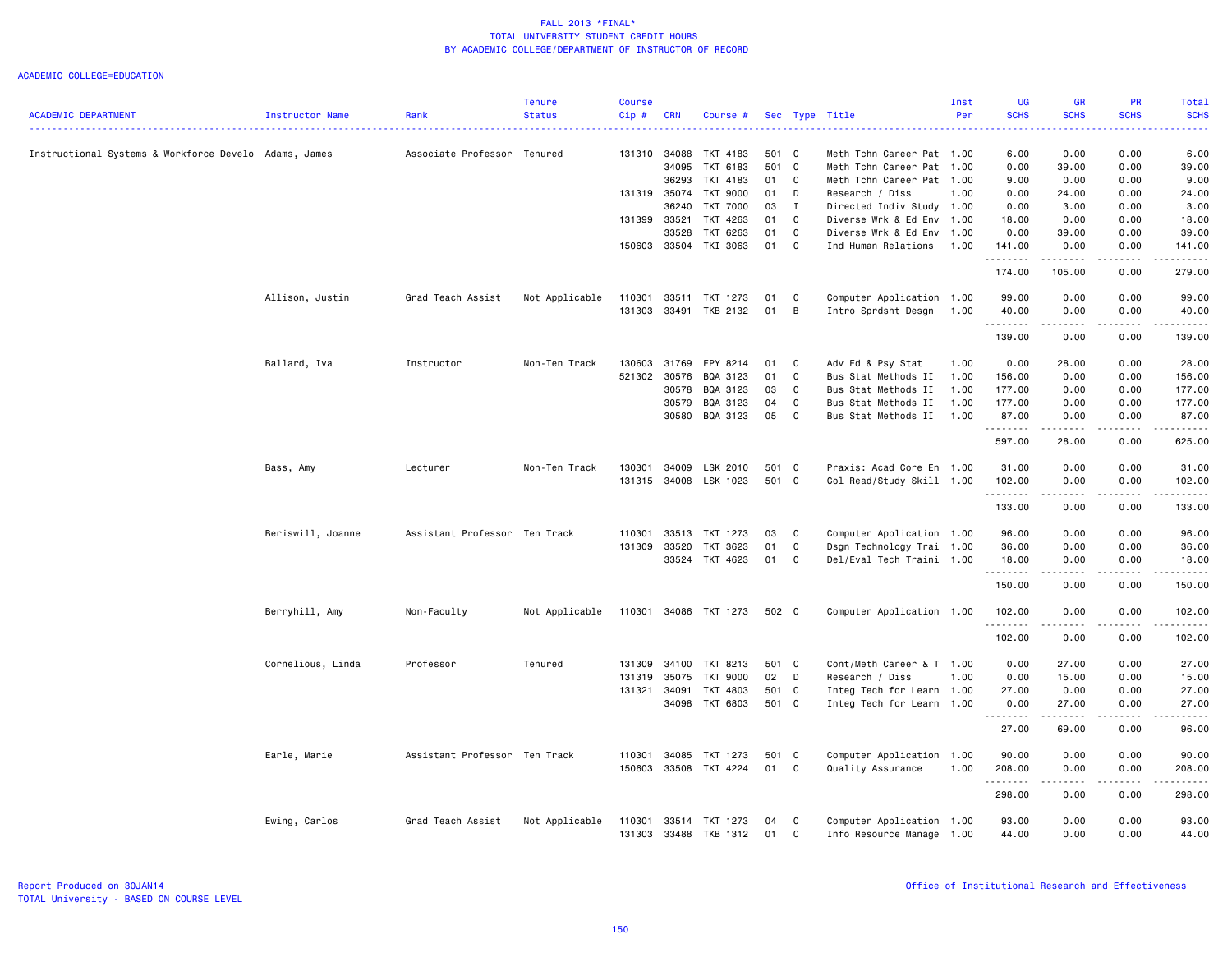### ACADEMIC COLLEGE=EDUCATION

|                                                        |                  |                                   | <b>Tenure</b> | <b>Course</b> |              |                       |         |                |                           | Inst | <b>UG</b>        | <b>GR</b>                                                                                                                 | PR              | Total                                                                                                                                                        |
|--------------------------------------------------------|------------------|-----------------------------------|---------------|---------------|--------------|-----------------------|---------|----------------|---------------------------|------|------------------|---------------------------------------------------------------------------------------------------------------------------|-----------------|--------------------------------------------------------------------------------------------------------------------------------------------------------------|
| <b>ACADEMIC DEPARTMENT</b>                             | Instructor Name  | Rank                              | <b>Status</b> | Cip#          | <b>CRN</b>   | Course #              |         |                | Sec Type Title            | Per  | <b>SCHS</b>      | <b>SCHS</b>                                                                                                               | <b>SCHS</b>     | <b>SCHS</b>                                                                                                                                                  |
|                                                        |                  |                                   |               |               |              |                       |         |                |                           |      | .                | $\frac{1}{2} \left( \frac{1}{2} \right) \left( \frac{1}{2} \right) \left( \frac{1}{2} \right) \left( \frac{1}{2} \right)$ |                 |                                                                                                                                                              |
|                                                        |                  |                                   |               |               |              |                       |         |                |                           |      | 137.00           | 0.00                                                                                                                      | 0.00            | 137.00                                                                                                                                                       |
| Instructional Systems & Workforce Develo Forde, Connie |                  | Professor                         | Tenured       | 110301        | 34083        | TKB 6283              | 501 B   |                | Advanced Office Syst 0.50 |      | 0.00             | 4.50                                                                                                                      | 0.00            | 4.50                                                                                                                                                         |
|                                                        |                  |                                   |               | 131319        | 35076        | TKT 9000              | 03      | D              | Research / Diss           | 1.00 | 0.00             | 32.00                                                                                                                     | 0.00            | 32.00                                                                                                                                                        |
|                                                        |                  |                                   |               |               |              | 36538 TKT 7000        | 05      | $\mathbf{I}$   | Directed Indiv Study 1.00 |      | 0.00<br><u>.</u> | 2.00                                                                                                                      | 0.00            | 2.00                                                                                                                                                         |
|                                                        |                  |                                   |               |               |              |                       |         |                |                           |      | 0.00             | 38.50                                                                                                                     | 0.00            | 38.50                                                                                                                                                        |
|                                                        | Giordano, Mickey | Instructor                        | Non-Ten Track | 150603        | 33495        | TKI 1814              | 01      | $\overline{B}$ | Basic Indust Elec &       | 1.00 | 140.00           | 0.00                                                                                                                      | 0.00            | 140.00                                                                                                                                                       |
|                                                        |                  |                                   |               |               | 33507        | TKI 4103              | 01      | $\overline{B}$ | Industrial Cntrl Sys 1.00 |      | 54.00            | 0.00                                                                                                                      | 0.00            | 54.00                                                                                                                                                        |
|                                                        |                  |                                   |               |               | 33509        | TKI 4303              | 01      | $\overline{B}$ | Industrial Robotics       | 1.00 | 99.00            | 0.00                                                                                                                      | 0.00            | 99.00                                                                                                                                                        |
|                                                        |                  |                                   |               |               | 35916        | TKI 4103              | 02      | B              | Industrial Cntrl Sys 1.00 |      | 54.00<br>.       | 0.00<br>.                                                                                                                 | 0.00<br>.       | 54.00<br>.                                                                                                                                                   |
|                                                        |                  |                                   |               |               |              |                       |         |                |                           |      | 347.00           | 0.00                                                                                                                      | 0.00            | 347.00                                                                                                                                                       |
|                                                        | Huang, Kun       | Assistant Professor Ten Track     |               | 110301        | 34089        | TKT 4713              | 501 C   |                | Authoring for Instr 1.00  |      | 42.00            | 0.00                                                                                                                      | 0.00            | 42.00                                                                                                                                                        |
|                                                        |                  |                                   |               |               | 34096        | TKT 6713              | 501 C   |                | Authoring for Instr       | 1.00 | 0.00             | 18.00                                                                                                                     | 0.00            | 18.00                                                                                                                                                        |
|                                                        |                  |                                   |               |               |              | 131303 33493 TKB 4563 | 01 C    |                | Intro to Data Networ 1.00 |      | 51.00<br>.       | 0.00                                                                                                                      | 0.00            | 51.00                                                                                                                                                        |
|                                                        |                  |                                   |               |               |              |                       |         |                |                           |      | 93.00            | 18.00                                                                                                                     | 0.00            | 111.00                                                                                                                                                       |
|                                                        | Irvin, Lemond    | Research Assist Pro Non-Ten Track |               |               |              | 090101 30849 CO 1013  | 27      | $\mathbf{C}$   | Intro to Communicati 1.00 |      | 99.00<br>.       | 0.00<br>----                                                                                                              | 0.00            | 99.00                                                                                                                                                        |
|                                                        |                  |                                   |               |               |              |                       |         |                |                           |      | 99.00            | 0.00                                                                                                                      | 0.00            | 99.00                                                                                                                                                        |
|                                                        | Keel, Vicki      | Instructor                        | Non-Ten Track | 110301        | 34081        | TKB 4283              | 501 B   |                | Advanced Office Syst 1.00 |      | 84.00            | 0.00                                                                                                                      | 0.00            | 84.00                                                                                                                                                        |
|                                                        |                  |                                   |               |               | 34083        | TKB 6283              | 501 B   |                | Advanced Office Syst 0.50 |      | 0.00             | 4.50                                                                                                                      | 0.00            | 4.50                                                                                                                                                         |
|                                                        |                  |                                   |               | 131303        | 33486        | TKB 1123              | 01 B    |                | Document Form/Info P 1.00 |      | 63.00            | 0.00                                                                                                                      | 0.00            | 63.00                                                                                                                                                        |
|                                                        |                  |                                   |               |               | 33490        | TKB 2122              | 01      | B              | Intro Database Mgt        | 1.00 | 44.00            | 0.00                                                                                                                      | 0.00            | 44.00                                                                                                                                                        |
|                                                        |                  |                                   |               |               |              | 33492 TKB 3133        | 01 C    |                | Admin Management & P 1.00 |      | 72.00            | 0.00                                                                                                                      | 0.00            | 72.00                                                                                                                                                        |
|                                                        |                  |                                   |               |               | 36103        | TKB 1123              | 501 B   |                | Document Form/Info P 1.00 |      | 3.00             | 0.00                                                                                                                      | 0.00            | 3.00                                                                                                                                                         |
|                                                        |                  |                                   |               | 131319        | 36321        | TKT 4000              | $01$ I  |                | Directed Indiv Study 1.00 |      | 3.00             | 0.00                                                                                                                      | 0.00            | 3.00                                                                                                                                                         |
|                                                        |                  |                                   |               |               | 36322        | TKT 4000              | 02      | $\mathbf{I}$   | Directed Indiv Study 1.00 |      | 3.00             | 0.00                                                                                                                      | 0.00            | 3.00                                                                                                                                                         |
|                                                        |                  |                                   |               |               |              | 36623 TKT 4000        | 04 I    |                | Directed Indiv Study 1.00 |      | 1.00<br><u>.</u> | 0.00<br>.                                                                                                                 | 0.00<br>.       | 1.00<br>$\frac{1}{2} \left( \frac{1}{2} \right) \left( \frac{1}{2} \right) \left( \frac{1}{2} \right) \left( \frac{1}{2} \right) \left( \frac{1}{2} \right)$ |
|                                                        |                  |                                   |               |               |              |                       |         |                |                           |      | 273.00           | 4.50                                                                                                                      | 0.00            | 277.50                                                                                                                                                       |
|                                                        | Latham, Angela   | Instructor                        | Non-Ten Track | 500799        | 33499        | TKI 2413              | 01      | $\mathbf{C}$   | Hi & Appr Artcrafts       | 1.00 | 66.00            | 0.00                                                                                                                      | 0.00            | 66.00                                                                                                                                                        |
|                                                        |                  |                                   |               |               | 33500        | TKI 2413              | 02      | C              | Hi & Appr Artcrafts       | 1.00 | 72.00            | 0.00                                                                                                                      | 0.00            | 72.00                                                                                                                                                        |
|                                                        |                  |                                   |               |               |              | 33501 TKI 2413        | 03      | C              | Hi & Appr Artcrafts       | 1.00 | 72.00            | 0.00                                                                                                                      | 0.00            | 72.00                                                                                                                                                        |
|                                                        |                  |                                   |               |               |              | 33502 TKI 2413        | $H04$ C |                | Honors Hi & Appr Art 1.00 |      | 75.00<br>.       | 0.00<br>.                                                                                                                 | 0.00<br>د د د د | 75.00                                                                                                                                                        |
|                                                        |                  |                                   |               |               |              |                       |         |                |                           |      | 285.00           | 0.00                                                                                                                      | 0.00            | 285.00                                                                                                                                                       |
|                                                        | Lee, Sang Joon   | Assistant Professor Ten Track     |               | 110301        | 34090        | TKT 4753              | 501 C   |                | Presenting with Medi 1.00 |      | 63.00            | 0.00                                                                                                                      | 0.00            | 63.00                                                                                                                                                        |
|                                                        |                  |                                   |               |               | 34097        | TKT 6753              | 501 C   |                | Presenting with Medi 1.00 |      | 0.00             | 39.00                                                                                                                     | 0.00            | 39.00                                                                                                                                                        |
|                                                        |                  |                                   |               | 131309        |              | 33522 TKT 4343        | 01 C    |                | Info Tech Project Mg      | 1.00 | 63,00            | 0.00                                                                                                                      | 0.00            | 63.00                                                                                                                                                        |
|                                                        |                  |                                   |               |               |              |                       |         |                |                           |      | 126.00           | 39.00                                                                                                                     | 0.00            | 165.00                                                                                                                                                       |
|                                                        | Mize, Mervin     | Instructor                        | Non-Ten Track | 131319        | 36330        | TKT 4000              | 03      | $\mathbf{I}$   | Directed Indiv Study 1.00 |      | 3.00             | 0.00                                                                                                                      | 0.00            | 3.00                                                                                                                                                         |
|                                                        |                  |                                   |               | 150603        | 33498        | TKI 2323              | 01      | $\mathsf{L}$   | Forg Weld & Found         | 1.00 | 75.00            | 0.00                                                                                                                      | 0.00            | 75.00                                                                                                                                                        |
|                                                        |                  |                                   |               |               | 33503        | TKI 3044              | 01      | C              | Industrial Safety         | 1.00 | 204.00           | 0.00                                                                                                                      | 0.00            | 204.00                                                                                                                                                       |
|                                                        |                  |                                   |               |               | 150612 33494 | TKI 1203              | 01      | $\mathbf{B}$   | Industrial Communica 1.00 |      | 105.00           | 0.00                                                                                                                      | 0.00            | 105.00                                                                                                                                                       |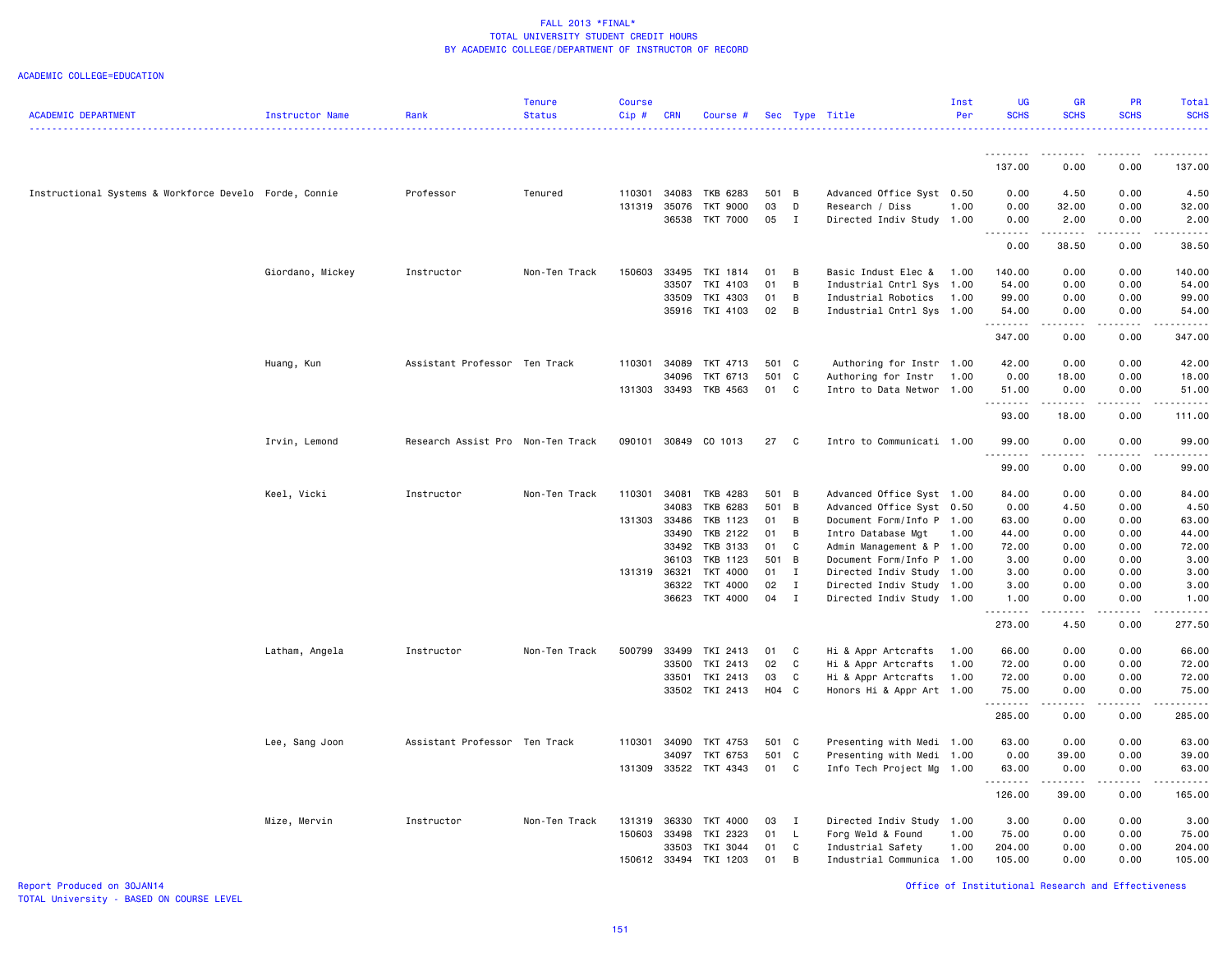|                                                                                    |                      |                               | <b>Tenure</b>  | <b>Course</b> |            |                       |        |              |                           | Inst | <b>UG</b>                 | <b>GR</b>                                                                                                                         | PR                                                                                                                      | <b>Total</b>                                                                                                                                                                                                                                                                                                                                                                                                                                    |
|------------------------------------------------------------------------------------|----------------------|-------------------------------|----------------|---------------|------------|-----------------------|--------|--------------|---------------------------|------|---------------------------|-----------------------------------------------------------------------------------------------------------------------------------|-------------------------------------------------------------------------------------------------------------------------|-------------------------------------------------------------------------------------------------------------------------------------------------------------------------------------------------------------------------------------------------------------------------------------------------------------------------------------------------------------------------------------------------------------------------------------------------|
| <b>ACADEMIC DEPARTMENT</b>                                                         | Instructor Name      | Rank                          | <b>Status</b>  | Cip#          | <b>CRN</b> | Course #              |        |              | Sec Type Title            | Per  | <b>SCHS</b>               | <b>SCHS</b>                                                                                                                       | <b>SCHS</b>                                                                                                             | <b>SCHS</b>                                                                                                                                                                                                                                                                                                                                                                                                                                     |
| Instructional Systems & Workforce Develo Mize, Mervin                              |                      | Instructor                    | Non-Ten Track  |               |            | 150612 33497 TKI 2123 | 01 B   |              | Intro to CNC Prog         | 1.00 | 69.00                     | 0.00                                                                                                                              | 0.00                                                                                                                    | 69.00                                                                                                                                                                                                                                                                                                                                                                                                                                           |
|                                                                                    |                      |                               |                |               |            |                       |        |              |                           |      | .<br>456.00               | - - - -<br>0.00                                                                                                                   | 0.00                                                                                                                    | 456.00                                                                                                                                                                                                                                                                                                                                                                                                                                          |
|                                                                                    | Okojie, Mabel        | Associate Professor Tenured   |                | 110301        |            | 34840 TKT 8793        | 01 E   |              | Dir Proj Instr Tech       | 1.00 | 0.00                      | 15.00                                                                                                                             | 0.00                                                                                                                    | 15.00                                                                                                                                                                                                                                                                                                                                                                                                                                           |
|                                                                                    |                      |                               |                | 131309        | 34837      | TKT 8273              | 501 C  |              | Con Iss Cur Pla ISWE 1.00 |      | 0.00                      | 15.00                                                                                                                             | 0.00                                                                                                                    | 15.00                                                                                                                                                                                                                                                                                                                                                                                                                                           |
|                                                                                    |                      |                               |                |               |            | 131319 35078 TKT 9000 | 05     | D D          | Research / Diss           | 1.00 | 0.00                      | 23.00                                                                                                                             | 0.00                                                                                                                    | 23.00                                                                                                                                                                                                                                                                                                                                                                                                                                           |
|                                                                                    |                      |                               |                |               |            | 35922 TKT 7000        | $01$ I |              | Directed Indiv Study 1.00 |      | 0.00                      | 3.00                                                                                                                              | 0.00                                                                                                                    | 3.00                                                                                                                                                                                                                                                                                                                                                                                                                                            |
|                                                                                    |                      |                               |                |               |            | 35938 TKT 7000        | 02 I   |              | Directed Indiv Study 1.00 |      | 0.00<br><u>.</u>          | 3.00<br>.                                                                                                                         | 0.00                                                                                                                    | 3.00                                                                                                                                                                                                                                                                                                                                                                                                                                            |
|                                                                                    |                      |                               |                |               |            |                       |        |              |                           |      | 0.00                      | 59.00                                                                                                                             | 0.00                                                                                                                    | 59.00                                                                                                                                                                                                                                                                                                                                                                                                                                           |
|                                                                                    | Olinzock, Anthony    | Professor                     | Tenured        |               |            | 131319 35079 TKT 9000 | 06     | $\Box$       | Research / Diss           | 1.00 | 0.00<br>----              | 38.00                                                                                                                             | 0.00                                                                                                                    | 38.00                                                                                                                                                                                                                                                                                                                                                                                                                                           |
|                                                                                    |                      |                               |                |               |            |                       |        |              |                           |      | 0.00                      | 38.00                                                                                                                             | 0.00                                                                                                                    | 38.00                                                                                                                                                                                                                                                                                                                                                                                                                                           |
|                                                                                    | Roberts, Frank       | Non-Faculty                   | Not Applicable |               |            | 131309 33518 TKT 3463 | 01 B   |              | Computer Repair/Main 1.00 |      | 45.00                     | 0.00                                                                                                                              | 0.00                                                                                                                    | 45.00                                                                                                                                                                                                                                                                                                                                                                                                                                           |
|                                                                                    |                      |                               |                |               |            |                       |        |              |                           |      | .<br>45.00                | 0.00                                                                                                                              | 0.00                                                                                                                    | 45.00                                                                                                                                                                                                                                                                                                                                                                                                                                           |
|                                                                                    | Scott-Bracey, Pamela | Assistant Professor Ten Track |                | 131303        | 34445      | TKT 4153              | 01 C   |              | Meth Tchn Econ/Bus P 1.00 |      | 6.00                      | 0.00                                                                                                                              | 0.00                                                                                                                    | 6.00                                                                                                                                                                                                                                                                                                                                                                                                                                            |
|                                                                                    |                      |                               |                | 131309        | 33523      | TKT 4463              | 01 C   |              | Meth Tchn Tech Mid S 1.00 |      | 6.00                      | 0.00                                                                                                                              | 0.00                                                                                                                    | 6.00                                                                                                                                                                                                                                                                                                                                                                                                                                            |
|                                                                                    |                      |                               |                |               |            | 36144 TKT 4463        | 501 C  |              | Meth Tchn Tech Mid S 1.00 |      | 3.00                      | 0.00                                                                                                                              | 0.00                                                                                                                    | 3.00                                                                                                                                                                                                                                                                                                                                                                                                                                            |
|                                                                                    |                      |                               |                |               |            | 36281 TKT 6463        | 501 C  |              | Meth Tchn Tech Mid S 1.00 |      | 0.00<br>--------          | 3.00<br>$\frac{1}{2} \left( \frac{1}{2} \right) \left( \frac{1}{2} \right) \left( \frac{1}{2} \right) \left( \frac{1}{2} \right)$ | 0.00<br>.                                                                                                               | 3.00                                                                                                                                                                                                                                                                                                                                                                                                                                            |
|                                                                                    |                      |                               |                |               |            |                       |        |              |                           |      | 15.00                     | 3.00                                                                                                                              | 0.00                                                                                                                    | 18.00                                                                                                                                                                                                                                                                                                                                                                                                                                           |
|                                                                                    | Wu, Jeng-Yang        | Grad Teach Assist             | Not Applicable | 110301        |            | 33512 TKT 1273        | 02     | $\mathbf{C}$ | Computer Application 1.00 |      | 93.00                     | 0.00                                                                                                                              | 0.00                                                                                                                    | 93.00                                                                                                                                                                                                                                                                                                                                                                                                                                           |
|                                                                                    |                      |                               |                |               |            | 33515 TKT 1273        | 05     | $\mathbf{C}$ | Computer Application 1.00 |      | 99.00                     | 0.00                                                                                                                              | 0.00                                                                                                                    | 99.00                                                                                                                                                                                                                                                                                                                                                                                                                                           |
|                                                                                    |                      |                               |                |               |            |                       |        |              |                           |      | .                         | .                                                                                                                                 |                                                                                                                         |                                                                                                                                                                                                                                                                                                                                                                                                                                                 |
|                                                                                    |                      |                               |                |               |            |                       |        |              |                           |      | 192.00                    | 0.00                                                                                                                              | 0.00                                                                                                                    | 192.00                                                                                                                                                                                                                                                                                                                                                                                                                                          |
|                                                                                    | Yu, Chien            | Associate Professor Tenured   |                | 110301        |            | 33532 TKT 8743        | 01 B   |              | Interactive Media         | 1.00 | 0.00                      | 57.00                                                                                                                             | 0.00                                                                                                                    | 57.00                                                                                                                                                                                                                                                                                                                                                                                                                                           |
|                                                                                    |                      |                               |                | 131319        | 35081      | <b>TKT 9000</b>       | 08     | $\mathsf{D}$ | Research / Diss           | 1.00 | 0.00                      | 28.00                                                                                                                             | 0.00                                                                                                                    | 28.00                                                                                                                                                                                                                                                                                                                                                                                                                                           |
|                                                                                    |                      |                               |                | 150603        | 35908      | TKT 8723              | 01 C   |              | Instr Design For Ind      | 1.00 | 0.00                      | 42.00                                                                                                                             | 0.00                                                                                                                    | 42.00                                                                                                                                                                                                                                                                                                                                                                                                                                           |
|                                                                                    |                      |                               |                | 521204        |            | 33531 TKT 8703        | 01 C   |              | Trnds & Iss in Inst       | 1.00 | 0.00<br>- - - - - - - -   | 33.00<br>.                                                                                                                        | 0.00<br>$\begin{array}{cccccccccccccc} \bullet & \bullet & \bullet & \bullet & \bullet & \bullet & \bullet \end{array}$ | 33.00                                                                                                                                                                                                                                                                                                                                                                                                                                           |
|                                                                                    |                      |                               |                |               |            |                       |        |              |                           |      | 0.00                      | 160.00                                                                                                                            | 0.00                                                                                                                    | 160.00                                                                                                                                                                                                                                                                                                                                                                                                                                          |
| --------------------------------------<br>Instructional Systems & Workforce Develo |                      |                               |                |               |            |                       |        |              |                           |      | <b>EBBERED</b><br>3688.00 | <b>EEEEEEE</b><br>562.00                                                                                                          | ========<br>0.00                                                                                                        | $\begin{minipage}{0.9\linewidth} \hspace*{-0.2cm} \textbf{1} & \textbf{2} & \textbf{3} & \textbf{5} & \textbf{6} & \textbf{7} \\ \textbf{5} & \textbf{6} & \textbf{7} & \textbf{8} & \textbf{8} & \textbf{9} & \textbf{1} \\ \textbf{6} & \textbf{8} & \textbf{8} & \textbf{8} & \textbf{9} & \textbf{1} \\ \textbf{7} & \textbf{9} & \textbf{9} & \textbf{1} & \textbf{1} & \textbf{1} \\ \textbf{8} & \textbf{1} & \textbf{1} & \$<br>4250.00 |
|                                                                                    |                      |                               |                |               |            |                       |        |              |                           |      | ========                  | ========                                                                                                                          | $=$ ========                                                                                                            | ==========                                                                                                                                                                                                                                                                                                                                                                                                                                      |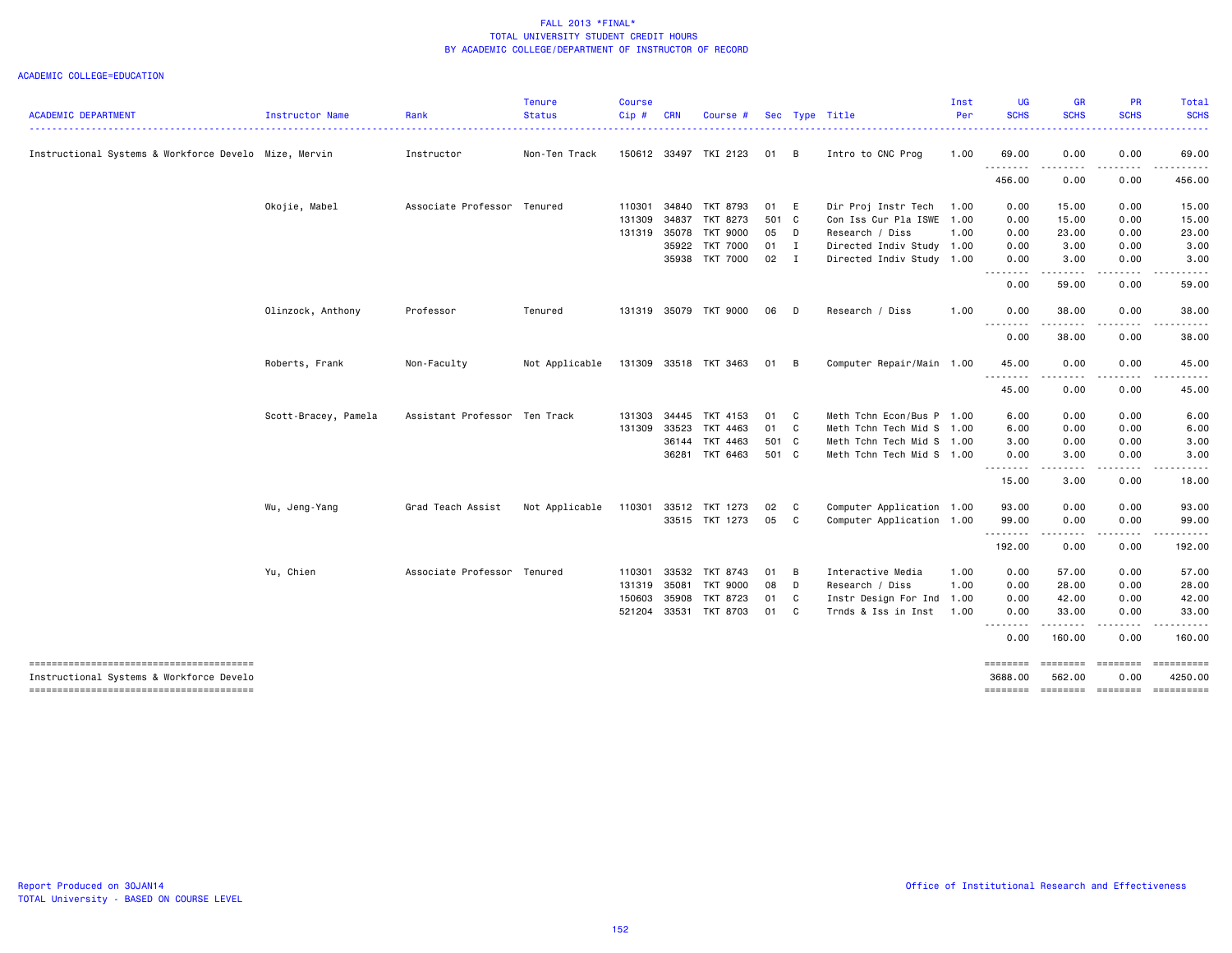|                            |                        |                               | <b>Tenure</b> | <b>Course</b> |            |                      |              |              |                           | Inst | <b>UG</b>    | <b>GR</b>                                                                                                                                                                                                                                                                                                                            | PR                    | Total                                                                                                                                    |
|----------------------------|------------------------|-------------------------------|---------------|---------------|------------|----------------------|--------------|--------------|---------------------------|------|--------------|--------------------------------------------------------------------------------------------------------------------------------------------------------------------------------------------------------------------------------------------------------------------------------------------------------------------------------------|-----------------------|------------------------------------------------------------------------------------------------------------------------------------------|
| <b>ACADEMIC DEPARTMENT</b> | Instructor Name        | Rank                          | <b>Status</b> | Cip#          | <b>CRN</b> | Course #             |              |              | Sec Type Title            | Per  | <b>SCHS</b>  | <b>SCHS</b>                                                                                                                                                                                                                                                                                                                          | <b>SCHS</b>           | <b>SCHS</b><br>$\frac{1}{2} \left( \frac{1}{2} \right) \left( \frac{1}{2} \right) \left( \frac{1}{2} \right) \left( \frac{1}{2} \right)$ |
| Kinesiology                | Abadie, Ben            | Professor                     | Tenured       | 260908        | 31687      | EP 4113              | 01           | B            | Fitness Prog & Testi 1.00 |      | 90.00        | 0.00                                                                                                                                                                                                                                                                                                                                 | 0.00                  | 90.00                                                                                                                                    |
|                            |                        |                               |               |               | 31688      | EP 4113              | 02           | B            | Fitness Prog & Testi 1.00 |      | 96.00        | 0.00                                                                                                                                                                                                                                                                                                                                 | 0.00                  | 96.00                                                                                                                                    |
|                            |                        |                               |               | 310505 31684  |            | EP 3613              | 01           | C            | Exercise Electrocard 1.00 |      | 84.00        | 0.00                                                                                                                                                                                                                                                                                                                                 | 0.00                  | 84.00                                                                                                                                    |
|                            |                        |                               |               |               |            |                      |              |              |                           |      | .            | $\frac{1}{2} \left( \begin{array}{ccc} 1 & 0 & 0 & 0 \\ 0 & 0 & 0 & 0 \\ 0 & 0 & 0 & 0 \\ 0 & 0 & 0 & 0 \\ 0 & 0 & 0 & 0 \\ 0 & 0 & 0 & 0 \\ 0 & 0 & 0 & 0 \\ 0 & 0 & 0 & 0 \\ 0 & 0 & 0 & 0 \\ 0 & 0 & 0 & 0 \\ 0 & 0 & 0 & 0 & 0 \\ 0 & 0 & 0 & 0 & 0 \\ 0 & 0 & 0 & 0 & 0 \\ 0 & 0 & 0 & 0 & 0 \\ 0 & 0 & 0 & 0 & 0 \\ 0 & 0 & 0$ | .                     | .                                                                                                                                        |
|                            |                        |                               |               |               |            |                      |              |              |                           |      | 270.00       | 0.00                                                                                                                                                                                                                                                                                                                                 | 0.00                  | 270.00                                                                                                                                   |
|                            | Agiovlasitis, Stamatis | Assistant Professor Ten Track |               | 240101        | 36294      | HON 4003             | H02 I        |              | Oxbridge Tutorial         | 1.00 | 3.00         | 0.00                                                                                                                                                                                                                                                                                                                                 | 0.00                  | 3.00                                                                                                                                     |
|                            |                        |                               |               | 260908        | 31690      | EP 4133              | 02           | C            | Ex Prog Clinical Pop 1.00 |      | 282.00       | 0.00                                                                                                                                                                                                                                                                                                                                 | 0.00                  | 282.00                                                                                                                                   |
|                            |                        |                               |               |               | 34264      | EP 8243              | 01           | C            | Cardioresp Exer Phys 1.00 |      | 0.00         | 30.00                                                                                                                                                                                                                                                                                                                                | 0.00                  | 30.00                                                                                                                                    |
|                            |                        |                               |               | 310504        | 34263      | EP 4143              | 01           | C            | Aging and Disability 1.00 |      | 96.00        | 0.00                                                                                                                                                                                                                                                                                                                                 | 0.00                  | 96.00                                                                                                                                    |
|                            |                        |                               |               | 310505        | 35811      | KI 4000              | 02           | $\mathbf{I}$ | Directed Indiv Study 1.00 |      | 3.00         | 0.00                                                                                                                                                                                                                                                                                                                                 | 0.00                  | 3.00                                                                                                                                     |
|                            |                        |                               |               |               | 35812      | KI 4000              | 03           | $\mathbf{I}$ | Directed Indiv Study 1.00 |      | 3.00         | 0.00                                                                                                                                                                                                                                                                                                                                 | 0.00                  | 3.00                                                                                                                                     |
|                            |                        |                               |               |               | 35954      | KI 7000              | 03           | $\mathbf{I}$ | Directed Indiv Study 1.00 |      | 0.00         | 3.00                                                                                                                                                                                                                                                                                                                                 | 0.00                  | 3.00                                                                                                                                     |
|                            |                        |                               |               |               |            | 36462 KI 4000        | $11 \quad I$ |              | Directed Indiv Study 1.00 |      | 3.00<br>.    | 0.00                                                                                                                                                                                                                                                                                                                                 | 0.00<br>.             | 3.00<br>.                                                                                                                                |
|                            |                        |                               |               |               |            |                      |              |              |                           |      | 390.00       | 33.00                                                                                                                                                                                                                                                                                                                                | 0.00                  | 423.00                                                                                                                                   |
|                            | Brown, Stanley         | Professor                     | Tenured       | 131314 34047  |            | PE 4886              | 501 F        |              | Teach Intern in PE        | 1.00 | 36.00        | 0.00                                                                                                                                                                                                                                                                                                                                 | 0.00                  | 36.00                                                                                                                                    |
|                            |                        |                               |               |               | 34048      | PE 4896              | 501 F        |              | Teach Intern in PE        | 1.00 | 36.00        | 0.00                                                                                                                                                                                                                                                                                                                                 | 0.00                  | 36.00                                                                                                                                    |
|                            |                        |                               |               |               | 34804      | PE 1171              | 01           | $\mathsf{L}$ | Strength & Condition 1.00 |      | 19.00        | 0.00                                                                                                                                                                                                                                                                                                                                 | 0.00                  | 19.00                                                                                                                                    |
|                            |                        |                               |               |               | 34805      | PE 1171              | 02           | L.           | Strength & Condition 0.60 |      | 15.60        | 0.00                                                                                                                                                                                                                                                                                                                                 | 0.00                  | 15.60                                                                                                                                    |
|                            |                        |                               |               | 310505 31666  |            | EP 2013              | 01           | C            | Intro to Exerc Scien 1.00 |      | 900.00       | 0.00                                                                                                                                                                                                                                                                                                                                 | 0.00                  | 900.00                                                                                                                                   |
|                            |                        |                               |               |               |            |                      |              |              |                           |      | .<br>1006.60 | $\frac{1}{2} \left( \frac{1}{2} \right) \left( \frac{1}{2} \right) \left( \frac{1}{2} \right) \left( \frac{1}{2} \right) \left( \frac{1}{2} \right)$<br>0.00                                                                                                                                                                         | .<br>0.00             | .<br>1006.60                                                                                                                             |
|                            | Drye, Gregory          | Instructor                    | Non-Ten Track | 131314        | 32945      | PE 4886              | 02           | - F          | Teach Intern in PE        | 1.00 | 36.00        | 0.00                                                                                                                                                                                                                                                                                                                                 | 0.00                  | 36.00                                                                                                                                    |
|                            |                        |                               |               |               | 32948      | PE 4896              | 02           | F            | Teach Intern in PE        | 1.00 | 36.00        | 0.00                                                                                                                                                                                                                                                                                                                                 | 0.00                  | 36.00                                                                                                                                    |
|                            |                        |                               |               | 310501        | 32914      | PE 1202              | 01           | B            | Teaching Team Sports 1.00 |      | 26.00        | 0.00                                                                                                                                                                                                                                                                                                                                 | 0.00                  | 26.00                                                                                                                                    |
|                            |                        |                               |               | 310504        | 32916      | PE 1212              | 01           | B            | Teaching Ind/Dual Sp 1.00 |      | 36.00        | 0.00                                                                                                                                                                                                                                                                                                                                 | 0.00                  | 36.00                                                                                                                                    |
|                            |                        |                               |               |               | 32917      | PE 1212              | 02           | B            | Teaching Ind/Dual Sp 1.00 |      | 40.00        | 0.00                                                                                                                                                                                                                                                                                                                                 | 0.00                  | 40.00                                                                                                                                    |
|                            |                        |                               |               |               |            | 310506 32940 PE 3452 | 01           | C            | Coach Soft/Baseball 1.00  |      | 116.00<br>.  | 0.00<br>$- - - - -$                                                                                                                                                                                                                                                                                                                  | 0.00<br>.             | 116.00<br>.                                                                                                                              |
|                            |                        |                               |               |               |            |                      |              |              |                           |      | 290.00       | 0.00                                                                                                                                                                                                                                                                                                                                 | 0.00                  | 290.00                                                                                                                                   |
|                            | Funderburk, Deborah    | Instructor                    | Non-Ten Track | 310501        | 32920      | PE 1232              | 01           | B            | Teaching Rhythms          | 1.00 | 42.00        | 0.00                                                                                                                                                                                                                                                                                                                                 | 0.00                  | 42.00                                                                                                                                    |
|                            |                        |                               |               |               | 32921      | PE 1232              | 02           | $\mathsf{L}$ | Teaching Rhythms          | 1.00 | 42.00        | 0.00                                                                                                                                                                                                                                                                                                                                 | 0.00                  | 42.00                                                                                                                                    |
|                            |                        |                               |               | 500301        | 32906      | PE 1091              | 01           | L.           | Contemporary Dance        | 1.00 | 35.00        | 0.00                                                                                                                                                                                                                                                                                                                                 | 0.00                  | 35.00                                                                                                                                    |
|                            |                        |                               |               |               | 32922      | PE 1323              | 01           | В            | Hist & Apprec of Dan      | 1.00 | 141.00       | 0.00                                                                                                                                                                                                                                                                                                                                 | 0.00                  | 141.00                                                                                                                                   |
|                            |                        |                               |               |               | 32923      | PE 1323              | 02           | B            | Hist & Apprec of Dan 1.00 |      | 144.00<br>.  | 0.00<br>.                                                                                                                                                                                                                                                                                                                            | 0.00<br>$\frac{1}{2}$ | 144.00<br>.                                                                                                                              |
|                            |                        |                               |               |               |            |                      |              |              |                           |      | 404.00       | 0.00                                                                                                                                                                                                                                                                                                                                 | 0.00                  | 404.00                                                                                                                                   |
|                            | Gilliland, Katherine   | Associate Professor Ten Track |               | 310505        | 32942      | PE 4173              | 01           | C            | Test & Measure            | 1.00 | 93.00        | 0.00                                                                                                                                                                                                                                                                                                                                 | 0.00                  | 93.00                                                                                                                                    |
|                            |                        |                               |               |               |            | 32951 PE 8163        | 01           | S            | Sem in Physical Educ 1.00 |      | 0.00         | 12.00                                                                                                                                                                                                                                                                                                                                | 0.00                  | 12.00                                                                                                                                    |
|                            |                        |                               |               |               |            |                      |              |              |                           |      | .            | <u>.</u>                                                                                                                                                                                                                                                                                                                             | $- - - -$             | .                                                                                                                                        |
|                            |                        |                               |               |               |            |                      |              |              |                           |      | 93.00        | 12.00                                                                                                                                                                                                                                                                                                                                | 0.00                  | 105.00                                                                                                                                   |
|                            | Grant, Erin            | Instructor                    | Non-Ten Track | 260908        | 31694      | EP 4603              | 01           | C            | Physical Activity Ep 1.00 |      | 180.00       | 0.00                                                                                                                                                                                                                                                                                                                                 | 0.00                  | 180.00                                                                                                                                   |
|                            |                        |                               |               | 310505        | 32396      | KI 1803              | 01           | C            | Health Trends & Topi 1.00 |      | 264.00       | 0.00                                                                                                                                                                                                                                                                                                                                 | 0.00                  | 264.00                                                                                                                                   |
|                            |                        |                               |               |               | 32399      | KI 2023              | 01           | C            | Found of Health Educ 1.00 |      | 147.00       | 0.00                                                                                                                                                                                                                                                                                                                                 | 0.00                  | 147.00                                                                                                                                   |
|                            |                        |                               |               |               | 32401      | KI 2213              | 01           | C            | Emergency Health Car 1.00 |      | 57.00        | 0.00                                                                                                                                                                                                                                                                                                                                 | 0.00                  | 57.00                                                                                                                                    |
|                            |                        |                               |               |               | 32402      | KI 2213              | 02           | C            | Emergency Health Car 0.60 |      | 41.40        | 0.00                                                                                                                                                                                                                                                                                                                                 | 0.00                  | 41.40                                                                                                                                    |
|                            |                        |                               |               |               | 32403      | KI 2213              | 03           | C            | Emergency Health Car 0.60 |      | 39.60        | 0.00                                                                                                                                                                                                                                                                                                                                 | 0.00                  | 39.60                                                                                                                                    |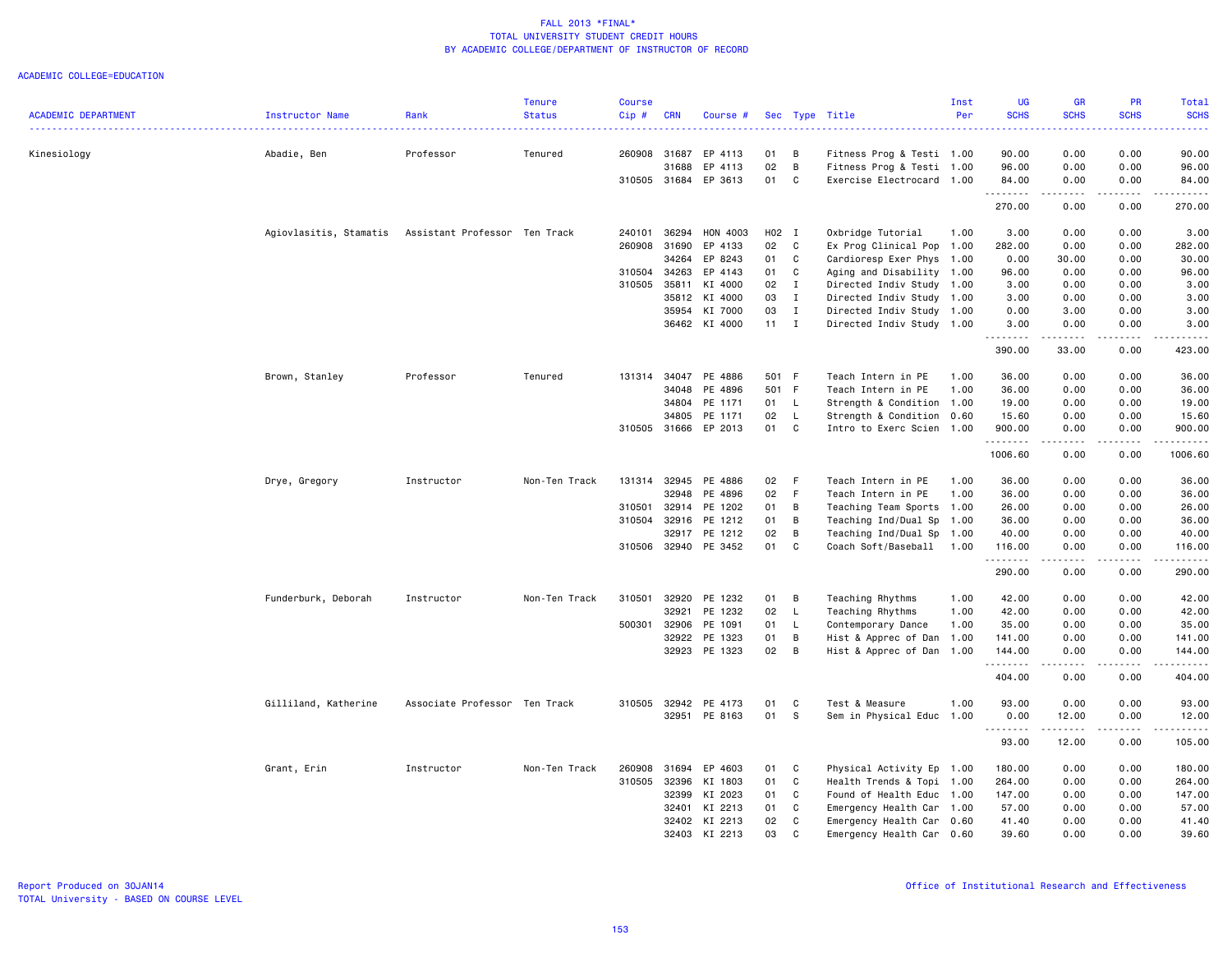### ACADEMIC COLLEGE=EDUCATION

| <b>ACADEMIC DEPARTMENT</b> | Instructor Name      | Rank                          | <b>Tenure</b><br><b>Status</b> | <b>Course</b><br>Cip# | <b>CRN</b>   | Course #             |            |                | Sec Type Title            | Inst<br>Per | <b>UG</b><br><b>SCHS</b>       | <b>GR</b><br><b>SCHS</b> | PR<br><b>SCHS</b>                                                                                                                                            | Total<br><b>SCHS</b>  |
|----------------------------|----------------------|-------------------------------|--------------------------------|-----------------------|--------------|----------------------|------------|----------------|---------------------------|-------------|--------------------------------|--------------------------|--------------------------------------------------------------------------------------------------------------------------------------------------------------|-----------------------|
|                            |                      |                               |                                |                       |              |                      |            |                |                           |             | .                              | .                        |                                                                                                                                                              | $\omega$ is a set of  |
|                            |                      |                               |                                |                       |              |                      |            |                |                           |             | 729.00                         | 0.00                     | 0.00                                                                                                                                                         | 729.00                |
| Kinesiology                | Hall, Elizabeth      | Grad Teach Assist             | Not Applicable                 | 310501                | 32918        | PE 1222              | 01         | B              | Teaching Lifetime Ac 0.40 |             | 16.80                          | 0.00                     | 0.00                                                                                                                                                         | 16.80                 |
|                            |                      |                               |                                |                       | 35524        | PE 1031              | 01         | $\mathsf{L}$   | Tennis                    | 0.40        | 7.60                           | 0.00                     | 0.00                                                                                                                                                         | 7.60                  |
|                            |                      |                               |                                |                       |              | 35525 PE 1061        | 01         | $\mathsf{L}$   | Fitness Walking/ Jog      | 0.40        | 7.60<br>.                      | 0.00<br>.                | 0.00                                                                                                                                                         | 7.60<br>.             |
|                            |                      |                               |                                |                       |              |                      |            |                |                           |             | 32.00                          | 0.00                     | 0.00                                                                                                                                                         | 32.00                 |
|                            | Holmes, Megan        | Assistant Professor Ten Track |                                | 260908                | 31695        | EP 4603              | 02         | C              | Physical Activity Ep 1.00 |             | 138.00                         | 0.00                     | 0.00                                                                                                                                                         | 138.00                |
|                            |                      |                               |                                | 310505                | 32413        | KI 8303              | 01         | $\mathtt{C}$   | Research in Kinesiol      | 1.00        | 0.00                           | 90.00                    | 0.00                                                                                                                                                         | 90.00                 |
|                            |                      |                               |                                |                       | 35766        | KI 8000              | 04         | D              | Research/Thesis           | 1.00        | 0.00                           | 3.00                     | 0.00                                                                                                                                                         | 3.00                  |
|                            |                      |                               |                                |                       |              |                      |            |                |                           |             | .<br>138.00                    | .<br>93.00               | $\frac{1}{2}$<br>0.00                                                                                                                                        | .<br>231.00           |
|                            | Joe, Lee             | Instructor                    | Non-Ten Track                  | 260908                | 31671        | EP 3304              | 01         | C              | Exercise Physiology       | 1.00        | 348.00                         | 0.00                     | 0.00                                                                                                                                                         | 348.00                |
|                            |                      |                               |                                |                       | 31693        | EP 4210              | 01         | E              | Hlth Fitness Stdies       | 1.00        | 51.00                          | 0.00                     | 0.00                                                                                                                                                         | 51.00                 |
|                            |                      |                               |                                |                       | 31698        | EP 4810              | 01         | H              | Clin Exercise Phys I      | 1.00        | 102.00                         | 0.00                     | 0.00                                                                                                                                                         | 102.00                |
|                            |                      |                               |                                |                       | 31699        | EP 4810              | 02         | H              | Clin Exercise Phys I 1.00 |             | 96.00                          | 0.00                     | 0.00                                                                                                                                                         | 96.00                 |
|                            |                      |                               |                                |                       | 34803        | EP 4803              | 01         | S              | Prof Seminar in Ex S      | 1.00        | 261.00                         | 0.00                     | 0.00                                                                                                                                                         | 261.00                |
|                            |                      |                               |                                | 310505                | 36599        | KI 4000              | 19         | $\mathbf{I}$   | Directed Indiv Study 1.00 |             | 3.00                           | 0.00                     | 0.00                                                                                                                                                         | 3.00                  |
|                            |                      |                               |                                |                       |              |                      |            |                |                           |             | .<br>861.00                    | .<br>0.00                | .<br>0.00                                                                                                                                                    | .<br>861.00           |
|                            | Johnson, Christopher | Non-Faculty                   | Not Applicable                 | 310505                | 32408        | KI 3273              | 01         | C              | Athletic Training         | 1.00        | 246.00                         | 0.00                     | 0.00                                                                                                                                                         | 246.00                |
|                            |                      |                               |                                |                       |              | 32412 KI 3273        | 05         | К              | Athletic Training         | 1.00        | 0.00                           | 0.00                     | 0.00                                                                                                                                                         | 0.00                  |
|                            |                      |                               |                                |                       |              |                      |            |                |                           |             | - - - - - - - -                | ----                     | .                                                                                                                                                            | -----                 |
|                            |                      |                               |                                |                       |              |                      |            |                |                           |             | 246.00                         | 0.00                     | 0.00                                                                                                                                                         | 246.00                |
|                            | Kebach, Kari         | Non-Faculty                   | Not Applicable                 |                       |              | 310505 32409 KI 3273 | 02         | $\mathsf{K}$   | Athletic Training         | 1.00        | 0.00<br>$- - - - -$<br>$- - -$ | 0.00<br>$\frac{1}{2}$    | 0.00<br>.                                                                                                                                                    | 0.00<br>$\frac{1}{2}$ |
|                            |                      |                               |                                |                       |              |                      |            |                |                           |             | 0.00                           | 0.00                     | 0.00                                                                                                                                                         | 0.00                  |
|                            | Knight, Adam         | Assistant Professor Ten Track |                                | 240101                | 36389        | HON 4000             | 01         | $\blacksquare$ | Directed Individual       | 1.00        | 3.00                           | 0.00                     | 0.00                                                                                                                                                         | 3.00                  |
|                            |                      |                               |                                | 260908                | 31668        | EP 3233              | 01         | C              | Anatomical Kinesiolo      | 1.00        | 288.00                         | 0.00                     | 0.00                                                                                                                                                         | 288.00                |
|                            |                      |                               |                                |                       | 31696        | EP 4703              | 01         | C              | Neural Contl Human M      | 1.00        | 480.00                         | 0.00                     | 0.00                                                                                                                                                         | 480.00                |
|                            |                      |                               |                                |                       | 310505 32395 | KI 1001              | <b>F01</b> | C              | First Year Seminar        | 1.00        | 25.00                          | 0.00                     | 0.00                                                                                                                                                         | 25.00                 |
|                            |                      |                               |                                |                       |              | 35416 KI 8000        | 02         | $\mathsf{D}$   | Research/Thesis           | 1.00        | 0.00                           | 3.00                     | 0.00                                                                                                                                                         | 3.00                  |
|                            |                      |                               |                                |                       |              |                      |            |                |                           |             | .<br>796.00                    | .<br>3.00                | $\frac{1}{2} \left( \frac{1}{2} \right) \left( \frac{1}{2} \right) \left( \frac{1}{2} \right) \left( \frac{1}{2} \right) \left( \frac{1}{2} \right)$<br>0.00 | .<br>799.00           |
|                            | Kvasnicka, Mallory   | Grad Teach Assist             | Not Applicable                 | 131314                | 32933        | PE 3313              | 02         | К              | Sport Physiology          | 1.00        | 0.00                           | 0.00                     | 0.00                                                                                                                                                         | 0.00                  |
|                            |                      |                               |                                |                       | 32934        | PE 3313              | 03         | К              | Sport Physiology          | 1.00        | 0.00                           | 0.00                     | 0.00                                                                                                                                                         | 0.00                  |
|                            |                      |                               |                                | 260908                | 31683        | EP 3304              | 13         | К              | Exercise Physiology       | 1.00        | 0.00                           | 0.00                     | 0.00                                                                                                                                                         | 0.00                  |
|                            |                      |                               |                                |                       |              |                      |            |                |                           |             | .                              | .                        | .                                                                                                                                                            | $- - - - -$           |
|                            |                      |                               |                                |                       |              |                      |            |                |                           |             | 0.00                           | 0.00                     | 0.00                                                                                                                                                         | 0.00                  |
|                            | Lamberth, John       | Associate Professor Tenured   |                                | 260908                | 31669        | EP 3233              | 02         | C              | Anatomical Kinesiolo      | 1.00        | 300.00                         | 0.00                     | 0.00                                                                                                                                                         | 300.00                |
|                            |                      |                               |                                |                       | 31686        | EP 3643              | 01         | C              | Applied Anat & Patho      | 1.00        | 312.00                         | 0.00                     | 0.00                                                                                                                                                         | 312.00                |
|                            |                      |                               |                                | 310505 35638          |              | KI 4000              | 01         | $\mathbf{I}$   | Directed Indiv Study      | 1.00        | 3.00                           | 0.00                     | 0.00                                                                                                                                                         | 3.00                  |
|                            |                      |                               |                                |                       | 36304        | KI 4000              | 06         | $\mathbf{I}$   | Directed Indiv Study 1.00 |             | 3.00                           | 0.00                     | 0.00                                                                                                                                                         | 3.00                  |
|                            |                      |                               |                                |                       | 36397        | KI 4000              | 07         | $\mathbf{I}$   | Directed Indiv Study 1.00 |             | 3.00                           | 0.00                     | 0.00                                                                                                                                                         | 3.00                  |
|                            |                      |                               |                                |                       | 36430        | KI 4000              | 08         | $\mathbf I$    | Directed Indiv Study      | 1.00        | 3.00                           | 0.00                     | 0.00                                                                                                                                                         | 3.00                  |
|                            |                      |                               |                                |                       | 36441        | KI 4000              | 09         | $\mathbf{I}$   | Directed Indiv Study      | 1.00        | 3.00                           | 0.00                     | 0.00                                                                                                                                                         | 3.00                  |
|                            |                      |                               |                                |                       | 36443        | KI 4000              | 10         | $\mathbf I$    | Directed Indiv Study 1.00 |             | 3.00                           | 0.00                     | 0.00                                                                                                                                                         | 3.00                  |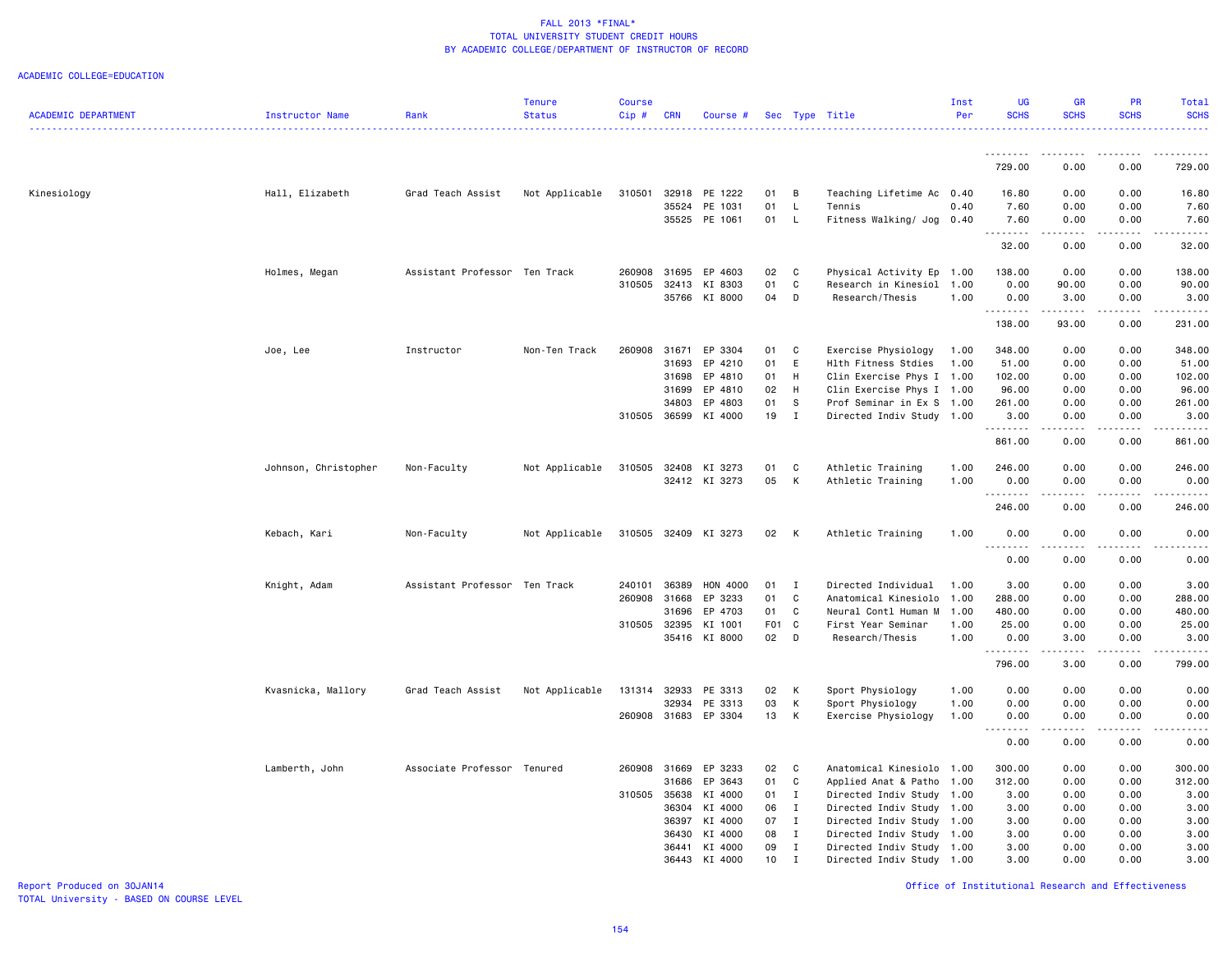#### ACADEMIC COLLEGE=EDUCATION

|                            |                     |                               | <b>Tenure</b>  | <b>Course</b> |            |                      |    |              |                           | Inst | <b>UG</b>                                     | <b>GR</b>   | PR              | Total                 |
|----------------------------|---------------------|-------------------------------|----------------|---------------|------------|----------------------|----|--------------|---------------------------|------|-----------------------------------------------|-------------|-----------------|-----------------------|
| <b>ACADEMIC DEPARTMENT</b> | Instructor Name     | Rank                          | <b>Status</b>  | $Cip$ #       | <b>CRN</b> | Course #             |    |              | Sec Type Title            | Per  | <b>SCHS</b>                                   | <b>SCHS</b> | <b>SCHS</b>     | <b>SCHS</b>           |
| Kinesiology                | Lamberth, John      | Associate Professor Tenured   |                | 310505        | 36546      | KI 4000              | 14 | I            | Directed Indiv Study      | 1.00 | 3.00                                          | 0.00        | 0.00            | 3.00                  |
|                            |                     |                               |                |               | 36564      | KI 4000              | 15 | $\mathbf I$  | Directed Indiv Study 1.00 |      | 3.00                                          | 0.00        | 0.00            | 3.00                  |
|                            |                     |                               |                |               | 36565      | KI 4000              | 16 | $\mathbf I$  | Directed Indiv Study      | 1.00 | 3.00                                          | 0.00        | 0.00            | 3.00                  |
|                            |                     |                               |                |               | 36566      | KI 4000              | 17 | $\mathbf{I}$ | Directed Indiv Study      | 1.00 | 3.00                                          | 0.00        | 0.00            | 3.00                  |
|                            |                     |                               |                |               | 36574      | KI 4000              | 18 | $\mathbf{I}$ | Directed Indiv Study 1.00 |      | 3.00                                          | 0.00        | 0.00            | 3.00                  |
|                            |                     |                               |                |               |            | 36644 KI 4000        | 20 | $\mathbf{I}$ | Directed Indiv Study 1.00 |      | 3.00<br>.                                     | 0.00<br>.   | 0.00            | 3.00<br>.             |
|                            |                     |                               |                |               |            |                      |    |              |                           |      | 648.00                                        | 0.00        | 0.00            | 648.00                |
|                            | Lee, Tanner         | Grad Teach Assist             | Not Applicable | 260908        | 31674      | EP 3304              | 04 | К            | Exercise Physiology       | 0.40 | 0.00                                          | 0.00        | 0.00            | 0.00                  |
|                            |                     |                               |                |               | 31677      | EP 3304              | 07 | К            | Exercise Physiology       | 0.40 | 0.00                                          | 0.00        | 0.00            | 0.00                  |
|                            |                     |                               |                |               | 31678      | EP 3304              | 08 | К            | Exercise Physiology       | 0.40 | 0.00                                          | 0.00        | 0.00            | 0.00                  |
|                            |                     |                               |                |               |            | 31681 EP 3304        | 11 | K            | Exercise Physiology       | 0.40 | 0.00                                          | 0.00<br>.   | 0.00            | 0.00                  |
|                            |                     |                               |                |               |            |                      |    |              |                           |      | 0.00                                          | 0.00        | 0.00            | 0.00                  |
|                            | Love, Adam          | Assistant Professor Ten Track |                | 310504        | 33433      | SS 4396              | 01 | Ε            | Sports Studies Inter      | 1.00 | 54.00                                         | 0.00        | 0.00            | 54.00                 |
|                            |                     |                               |                |               | 33434      | SS 8123              | 01 | C            | Sports Administratio      | 1.00 | 0.00                                          | 60.00       | 0.00            | 60.00                 |
|                            |                     |                               |                | 310505 32414  |            | KI 8710              | 01 | E            | Internship                | 1.00 | 0.00                                          | 12.00       | 0.00            | 12.00                 |
|                            |                     |                               |                |               | 35415      | KI 8000              | 01 | D            | Research/Thesis           | 1.00 | 0.00                                          | 1.00        | 0.00            | 1.00                  |
|                            |                     |                               |                |               |            | 35531 KI 7000        | 01 | $\mathbf{I}$ | Directed Indiv Study 1.00 |      | 0.00                                          | 3.00<br>.   | 0.00<br>د د د د | 3.00<br>.             |
|                            |                     |                               |                |               |            |                      |    |              |                           |      | 54.00                                         | 76.00       | 0.00            | 130.00                |
|                            | McAllister, Matthew | Grad Teach Assist             | Not Applicable | 131314        | 32935      | PE 3313              | 04 | К            | Sport Physiology          | 1.00 | 0.00                                          | 0.00        | 0.00            | 0.00                  |
|                            |                     |                               |                | 260908        | 31673      | EP 3304              | 03 | К            | Exercise Physiology       | 1.00 | 0.00                                          | 0.00        | 0.00            | 0.00                  |
|                            |                     |                               |                |               | 31679      | EP 3304              | 09 | К            | Exercise Physiology       | 1.00 | 0.00                                          | 0.00        | 0.00            | 0.00                  |
|                            |                     |                               |                |               |            | 31682 EP 3304        | 12 | К            | Exercise Physiology       | 1.00 | 0.00<br>$\sim$ $\sim$ $\sim$<br>$\frac{1}{2}$ | 0.00        | 0.00            | 0.00<br>$\frac{1}{2}$ |
|                            |                     |                               |                |               |            |                      |    |              |                           |      | 0.00                                          | 0.00        | 0.00            | 0.00                  |
|                            | Morse, Alan         | Assistant Professor Ten Track |                | 310504        | 33429      | SS 3103              | 01 | C            | Sport Sponsorship         | 1.00 | 168.00                                        | 0.00        | 0.00            | 168.00                |
|                            |                     |                               |                | 310505        | 33435      | SS 8823              | 01 | C            | Sport Sponsorships        | 1.00 | 0.00                                          | 60.00       | 0.00            | 60.00                 |
|                            |                     |                               |                |               | 36396      | KI 8000              | 05 | D            | Research/Thesis           | 1.00 | 0.00<br>. <b>.</b>                            | 7.00<br>.   | 0.00<br>.       | 7.00<br>.             |
|                            |                     |                               |                |               |            |                      |    |              |                           |      | 168.00                                        | 67.00       | 0.00            | 235.00                |
|                            | Pfleegor, Adam      | Assistant Professor Ten Track |                | 310504        | 34807      | SS 4803              | 01 | C            | Seminar in Sports St 1.00 |      | 54.00                                         | 0.00        | 0.00            | 54.00                 |
|                            |                     |                               |                |               | 34808      | SS 8833              | 01 | C            | Event & Facility Mgm      | 1.00 | 0.00                                          | 36.00       | 0.00            | 36.00<br>.            |
|                            |                     |                               |                |               |            |                      |    |              |                           |      | 54.00                                         | 36.00       | 0.00            | 90.00                 |
|                            | Rastede, Ross       | Grad Teach Assist             | Not Applicable | 131314        | 34805      | PE 1171              | 02 | L.           | Strength & Condition      | 0.40 | 10.40                                         | 0.00        | 0.00            | 10.40                 |
|                            |                     |                               |                | 310501        | 35523      | PE 1021              | 01 | L.           | Volleyball                | 0.40 | 8.80                                          | 0.00        | 0.00            | 8.80                  |
|                            |                     |                               |                | 310505        |            | 32403 KI 2213        | 03 | C            | Emergency Health Car 0.40 |      | 26.40<br>.                                    | 0.00<br>.   | 0.00<br>.       | 26.40<br>.            |
|                            |                     |                               |                |               |            |                      |    |              |                           |      | 45.60                                         | 0.00        | 0.00            | 45.60                 |
|                            | Rovtar, Katherine   | Non-Faculty                   | Not Applicable |               |            | 310505 32410 KI 3273 | 03 | K            | Athletic Training         | 1.00 | 0.00<br>د د د د                               | 0.00<br>.   | 0.00<br>-----   | 0.00<br>.             |
|                            |                     |                               |                |               |            |                      |    |              |                           |      | 0.00                                          | 0.00        | 0.00            | 0.00                  |
|                            | Rye, David          | Instructor                    | Non-Ten Track  | 131314        | 32943      | PE 4873              | 01 | C            | Prof Sem In Physica       | 1.00 | 36.00                                         | 0.00        | 0.00            | 36.00                 |
|                            |                     |                               |                |               | 32944      | PE 4886              | 01 | F.           | Teach Intern in PE        | 1.00 | 36.00                                         | 0.00        | 0.00            | 36.00                 |
|                            |                     |                               |                |               |            | 32947 PE 4896        | 01 | F            | Teach Intern in PE        | 1.00 | 36.00                                         | 0.00        | 0.00            | 36.00                 |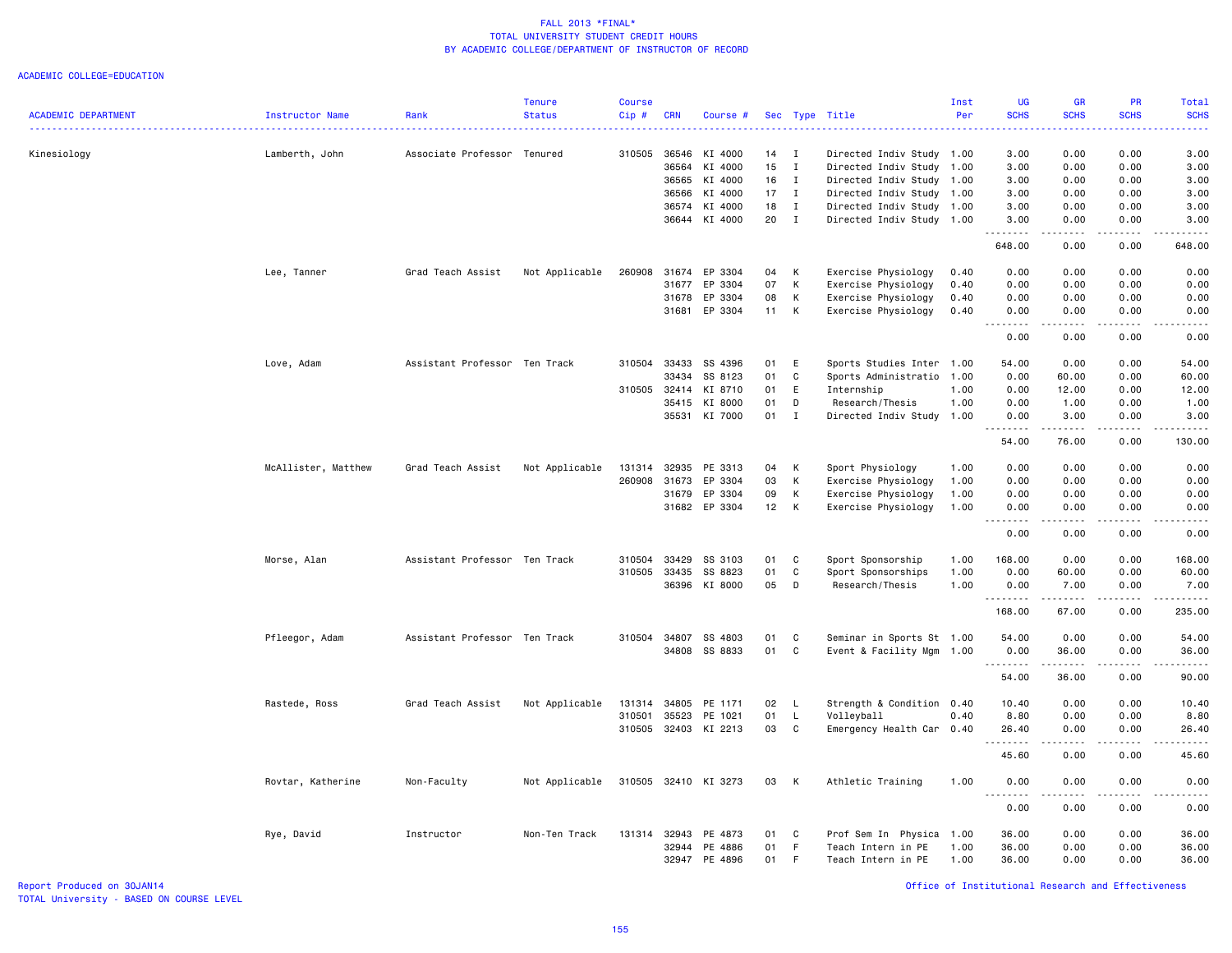|                            |                     |                               | <b>Tenure</b>  | <b>Course</b> |                       |                      |          |                   |                                                   | Inst | <b>UG</b>               | GR                                                                                                                                                           | PR                                  | Total                                                                                                                                                               |
|----------------------------|---------------------|-------------------------------|----------------|---------------|-----------------------|----------------------|----------|-------------------|---------------------------------------------------|------|-------------------------|--------------------------------------------------------------------------------------------------------------------------------------------------------------|-------------------------------------|---------------------------------------------------------------------------------------------------------------------------------------------------------------------|
| <b>ACADEMIC DEPARTMENT</b> | Instructor Name     | Rank                          | <b>Status</b>  | Cip#          | <b>CRN</b>            | Course #             |          |                   | Sec Type Title                                    | Per  | <b>SCHS</b>             | <b>SCHS</b>                                                                                                                                                  | <b>SCHS</b>                         | <b>SCHS</b><br>$\frac{1}{2} \left( \frac{1}{2} \right) \left( \frac{1}{2} \right) \left( \frac{1}{2} \right) \left( \frac{1}{2} \right) \left( \frac{1}{2} \right)$ |
| Kinesiology                | Rye, David          | Instructor                    | Non-Ten Track  | 131314        | 34046                 | PE 4873              | 501 C    |                   | Prof Sem In Physica 1.00                          |      | 18.00                   | 0.00                                                                                                                                                         | 0.00                                | 18.00                                                                                                                                                               |
|                            |                     |                               |                | 310504        | 33428                 | SS 2003              | 01       | C                 | Foundations Sport Mg                              | 1.00 | 210.00                  | 0.00                                                                                                                                                         | 0.00                                | 210.00                                                                                                                                                              |
|                            |                     |                               |                |               | 33431                 | SS 4103              | 01       | C                 | Ethics in Sports Mgm 1.00                         |      | 144.00                  | 0.00                                                                                                                                                         | 0.00                                | 144.00                                                                                                                                                              |
|                            |                     |                               |                | 310505        | 36025                 | KI 4000              | 04       | $\mathbf{I}$      | Directed Indiv Study 1.00                         |      | 3.00<br><u>.</u>        | 0.00                                                                                                                                                         | 0.00<br>$\sim$ $\sim$ $\sim$ $\sim$ | 3.00<br><u>.</u>                                                                                                                                                    |
|                            |                     |                               |                |               |                       |                      |          |                   |                                                   |      | 483.00                  | 0.00                                                                                                                                                         | 0.00                                | 483.00                                                                                                                                                              |
|                            | Shahi, Ankit        | Grad Teach Assist             | Not Applicable | 131314        | 32937                 | PE 3313              | 06       | К                 | Sport Physiology                                  | 1.00 | 0.00                    | 0.00                                                                                                                                                         | 0.00                                | 0.00                                                                                                                                                                |
|                            |                     |                               |                | 260908        | 31675                 | EP 3304              | 05       | К                 | Exercise Physiology                               | 1.00 | 0.00                    | 0.00                                                                                                                                                         | 0.00                                | 0.00                                                                                                                                                                |
|                            |                     |                               |                |               | 31676                 | EP 3304              | 06       | К                 | Exercise Physiology                               | 1.00 | 0.00                    | 0.00                                                                                                                                                         | 0.00                                | 0.00                                                                                                                                                                |
|                            |                     |                               |                |               | 31680                 | EP 3304              | 10       | K                 | Exercise Physiology                               | 1.00 | 0.00<br>.               | 0.00<br>.                                                                                                                                                    | 0.00                                | 0.00<br>.                                                                                                                                                           |
|                            |                     |                               |                |               |                       |                      |          |                   |                                                   |      | 0.00                    | 0.00                                                                                                                                                         | 0.00                                | 0.00                                                                                                                                                                |
|                            | Smith, JohnEric     | Assistant Professor Ten Track |                | 260908        | 31672                 | EP 3304              | 02       | C                 | Exercise Physiology                               | 1.00 | 148.00                  | 0.00                                                                                                                                                         | 0.00                                | 148.00                                                                                                                                                              |
|                            |                     |                               |                | 310505        | 35016                 | KI 8990              | 01       | C                 | Special Topics In Ki 1.00                         |      | 0.00<br>. <b>.</b>      | 45.00<br>.                                                                                                                                                   | 0.00<br>.                           | 45.00<br>------                                                                                                                                                     |
|                            |                     |                               |                |               |                       |                      |          |                   |                                                   |      | 148.00                  | 45.00                                                                                                                                                        | 0.00                                | 193.00                                                                                                                                                              |
|                            | Vickers, J.         | Associate Professor Tenured   |                | 131307        | 32941                 | PE 4163              | 01       | C                 | Prin Meth of Sec Hth 1.00                         |      | 54.00                   | 0.00                                                                                                                                                         | 0.00                                | 54.00                                                                                                                                                               |
|                            |                     |                               |                | 310501        | 34806                 | PE 1191              | F01      | C                 | First Year Seminar                                | 1.00 | 23.00                   | 0.00                                                                                                                                                         | 0.00                                | 23.00                                                                                                                                                               |
|                            |                     |                               |                | 310505        | 32931                 | PE 3223              | 01       | B                 | Motor Dev & Movement 1.00                         |      | 96.00                   | 0.00                                                                                                                                                         | 0.00<br>د د د د                     | 96.00<br>.                                                                                                                                                          |
|                            |                     |                               |                |               |                       |                      |          |                   |                                                   |      | .<br>173.00             | .<br>0.00                                                                                                                                                    | 0.00                                | 173.00                                                                                                                                                              |
|                            | Vivekanandan, Sivas | Grad Teach Assist             | Not Applicable | 310501        | 35521                 | PE 1151              | 01       | L.                | Strength Training                                 | 0.40 | 7.20                    | 0.00                                                                                                                                                         | 0.00                                | 7.20                                                                                                                                                                |
|                            |                     |                               |                |               | 35522                 | PE 1151              | 02       | L                 | Strength Training                                 | 0.40 | 8.00                    | 0.00                                                                                                                                                         | 0.00                                | 8.00                                                                                                                                                                |
|                            |                     |                               |                |               |                       | 310505 32402 KI 2213 | 02       | C                 | Emergency Health Car 0.40                         |      | 27.60<br>. <b>.</b>     | 0.00<br>$\frac{1}{2} \left( \frac{1}{2} \right) \left( \frac{1}{2} \right) \left( \frac{1}{2} \right) \left( \frac{1}{2} \right) \left( \frac{1}{2} \right)$ | 0.00<br>.                           | 27.60<br>.                                                                                                                                                          |
|                            |                     |                               |                |               |                       |                      |          |                   |                                                   |      | 42.80                   | 0.00                                                                                                                                                         | 0.00                                | 42.80                                                                                                                                                               |
|                            | Wax, Benjamin       | Assistant Professor Ten Track |                | 131314        | 32932                 | PE 3313              | 01       | C                 | Sport Physiology                                  | 1.00 | 117.00                  | 0.00                                                                                                                                                         | 0.00                                | 117.00                                                                                                                                                              |
|                            |                     |                               |                | 260908        | 31691                 | EP 4183              | 01       | B                 | Exercise & Weight Co 1.00                         |      | 252.00                  | 0.00                                                                                                                                                         | 0.00                                | 252.00                                                                                                                                                              |
|                            |                     |                               |                | 310505        | 35488                 | KI 8000              | 03       | D                 | Research/Thesis                                   | 1.00 | 0.00                    | 3.00                                                                                                                                                         | 0.00                                | 3.00                                                                                                                                                                |
|                            |                     |                               |                |               | 35871                 | KI 7000              | 02       | $\mathbf{I}$      | Directed Indiv Study 1.00                         |      | 0.00                    | 6.00                                                                                                                                                         | 0.00                                | 6.00                                                                                                                                                                |
|                            |                     |                               |                |               | 36268                 | KI 4000              | 05       | $\mathbf{I}$      | Directed Indiv Study 1.00                         |      | 3.00                    | 0.00                                                                                                                                                         | 0.00                                | 3.00                                                                                                                                                                |
|                            |                     |                               |                |               | 36499                 | KI 4000              | $12$ I   |                   | Directed Indiv Study 1.00                         |      | 3.00<br>- - - - - - - - | 0.00                                                                                                                                                         | 0.00<br>$\sim$ $\sim$ $\sim$        | 3.00<br>المتمام                                                                                                                                                     |
|                            |                     |                               |                |               |                       |                      |          |                   |                                                   |      | 375.00                  | 9.00                                                                                                                                                         | 0.00                                | 384.00                                                                                                                                                              |
|                            | Webb, Heather       | Assistant Professor Ten Track |                | 260908        | 31667                 | EP 3183              | 01       | C                 | Exercise Psychology                               | 1.00 | 426.00                  | 0.00                                                                                                                                                         | 0.00                                | 426.00                                                                                                                                                              |
|                            |                     |                               |                |               | 31674                 | EP 3304              | 04       | к                 | Exercise Physiology                               | 0.60 | 0.00                    | 0.00                                                                                                                                                         | 0.00                                | 0.00                                                                                                                                                                |
|                            |                     |                               |                |               | 31677                 | EP 3304              | 07       | Κ                 | Exercise Physiology                               | 0.60 | 0.00                    | 0.00                                                                                                                                                         | 0.00                                | 0.00                                                                                                                                                                |
|                            |                     |                               |                |               | 31678                 | EP 3304              | 08       | К                 | Exercise Physiology                               | 0.60 | 0.00                    | 0.00                                                                                                                                                         | 0.00                                | 0.00                                                                                                                                                                |
|                            |                     |                               |                |               | 31681                 | EP 3304              | 11       | К                 | Exercise Physiology                               | 0.60 | 0.00                    | 0.00                                                                                                                                                         | 0.00                                | 0.00                                                                                                                                                                |
|                            |                     |                               |                | 310501        | 32918                 | PE 1222              | 01       | B                 | Teaching Lifetime Ac                              | 0.60 | 25.20                   | 0.00                                                                                                                                                         | 0.00                                | 25.20                                                                                                                                                               |
|                            |                     |                               |                |               | 35521                 | PE 1151              | 01       | L                 | Strength Training                                 | 0.60 | 10.80                   | 0.00                                                                                                                                                         | 0.00                                | 10.80                                                                                                                                                               |
|                            |                     |                               |                |               | 35522                 | PE 1151              | 02       | L.                | Strength Training                                 | 0.60 | 12.00                   | 0.00                                                                                                                                                         | 0.00                                | 12.00                                                                                                                                                               |
|                            |                     |                               |                |               | 35523                 | PE 1021              | 01       | L.                | Volleyball                                        | 0.60 | 13.20                   | 0.00                                                                                                                                                         | 0.00                                | 13.20                                                                                                                                                               |
|                            |                     |                               |                |               | 35524                 | PE 1031              | 01 L     |                   | Tennis                                            | 0.60 | 11.40                   | 0.00                                                                                                                                                         | 0.00                                | 11.40                                                                                                                                                               |
|                            |                     |                               |                |               | 35525<br>310505 31685 | PE 1061<br>EP 3613   | 01<br>02 | $\mathsf{L}$<br>C | Fitness Walking/ Jog<br>Exercise Electrocard 1.00 | 0.60 | 11.40<br>135.00         | 0.00<br>0.00                                                                                                                                                 | 0.00<br>0.00                        | 11.40<br>135.00                                                                                                                                                     |
|                            |                     |                               |                |               | 36120                 | KI 7000              | 04       | $\mathbf I$       | Directed Indiv Study 1.00                         |      | 0.00                    | 6.00                                                                                                                                                         | 0.00                                | 6.00                                                                                                                                                                |
|                            |                     |                               |                |               |                       |                      |          |                   |                                                   |      |                         |                                                                                                                                                              |                                     |                                                                                                                                                                     |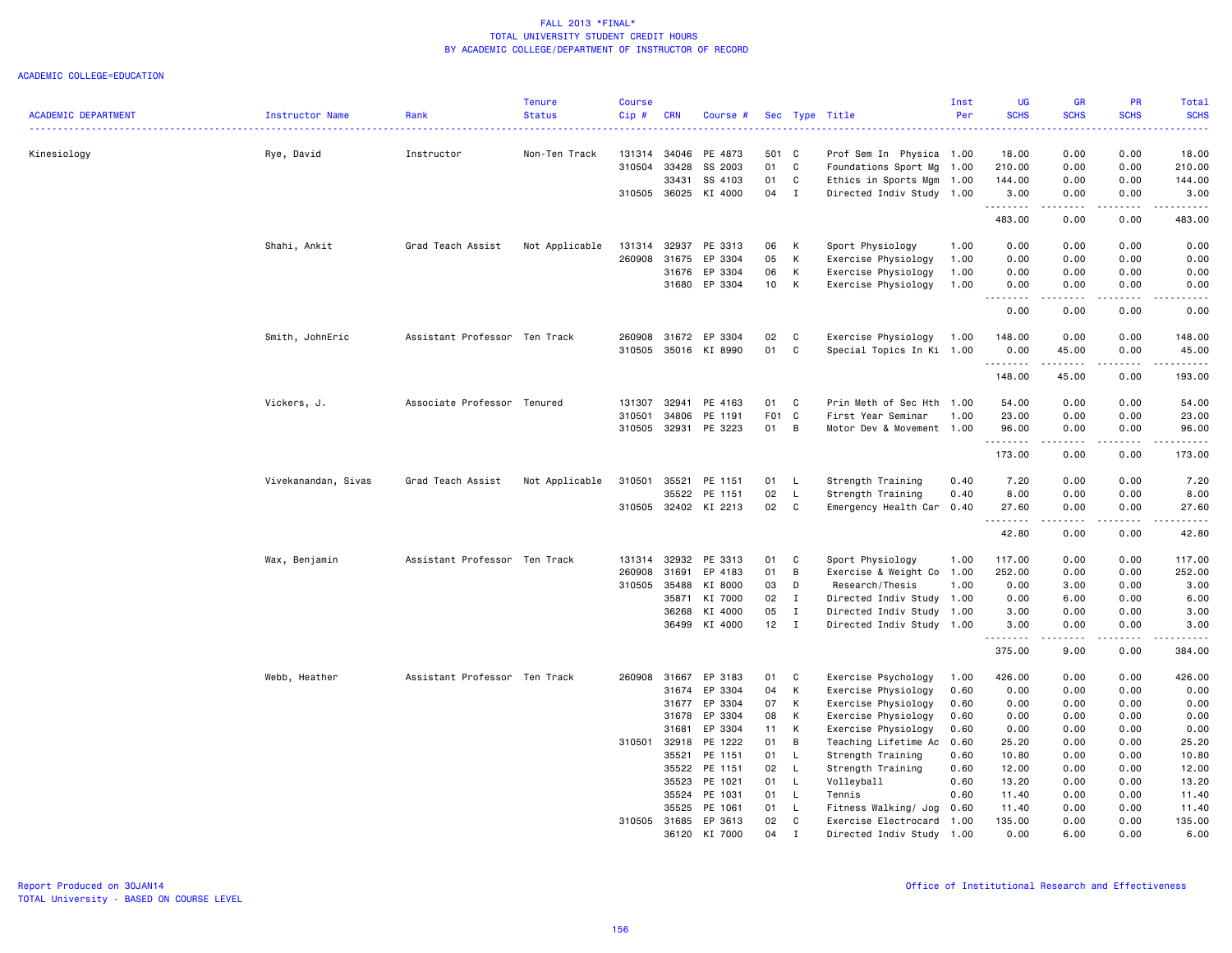| <b>ACADEMIC DEPARTMENT</b> | <b>Instructor Name</b> | Rank        | <b>Tenure</b><br><b>Status</b> | Course<br>$Cip$ #          | <b>CRN</b>              | Course #                                       |                              |                | Sec Type Title                                                                                                   | Inst<br>Per  | <b>UG</b><br><b>SCHS</b>          | <b>GR</b><br><b>SCHS</b>     | <b>PR</b><br><b>SCHS</b>     | Total<br><b>SCHS</b>              |
|----------------------------|------------------------|-------------|--------------------------------|----------------------------|-------------------------|------------------------------------------------|------------------------------|----------------|------------------------------------------------------------------------------------------------------------------|--------------|-----------------------------------|------------------------------|------------------------------|-----------------------------------|
|                            |                        |             |                                |                            |                         |                                                |                              |                |                                                                                                                  |              | - - - - - - - - -<br>645.00       | .<br>6.00                    | .<br>0.00                    | .<br>651.00                       |
| Kinesiology                | Young, Glen            | Instructor  | Non-Ten Track                  | 310501<br>310504<br>310505 | 32924<br>32397<br>36541 | 32915 PE 1202<br>PE 2043<br>KI 1803<br>KI 4000 | 02 B<br>01 C<br>02 C<br>13 I |                | Teaching Team Sports 1.00<br>Intro to Sports Stud 1.00<br>Health Trends & Topi 1.00<br>Directed Indiv Study 1.00 |              | 24.00<br>180.00<br>261.00<br>3.00 | 0.00<br>0.00<br>0.00<br>0.00 | 0.00<br>0.00<br>0.00<br>0.00 | 24.00<br>180.00<br>261.00<br>3.00 |
|                            |                        |             |                                | 310506                     | 32938                   | PE 3422<br>32939 PE 3432                       | 01 C<br>01                   | C <sub>c</sub> | Coach Football<br>Coach Basketball                                                                               | 1.00<br>1.00 | 96.00<br>100.00<br>--------       | 0.00<br>0.00<br>----         | 0.00<br>0.00<br>.            | 96.00<br>100.00<br>.              |
|                            | Zukin, Kathrine        | Non-Faculty | Not Applicable                 |                            |                         | 310505 32411 KI 3273                           | 04 K                         |                | Athletic Training                                                                                                | 1.00         | 664.00<br>0.00<br>--------        | 0.00<br>0.00<br>--------     | 0.00<br>0.00<br>---------    | 664.00<br>0.00<br>$- - -$         |
| Kinesiology                |                        |             |                                |                            |                         |                                                |                              |                |                                                                                                                  |              | 0.00<br>========<br>8756.00       | 0.00<br>========<br>380.00   | 0.00<br>--------<br>0.00     | 0.00<br>==========<br>9136.00     |
|                            |                        |             |                                |                            |                         |                                                |                              |                |                                                                                                                  |              | ========                          | :=======                     | ========                     |                                   |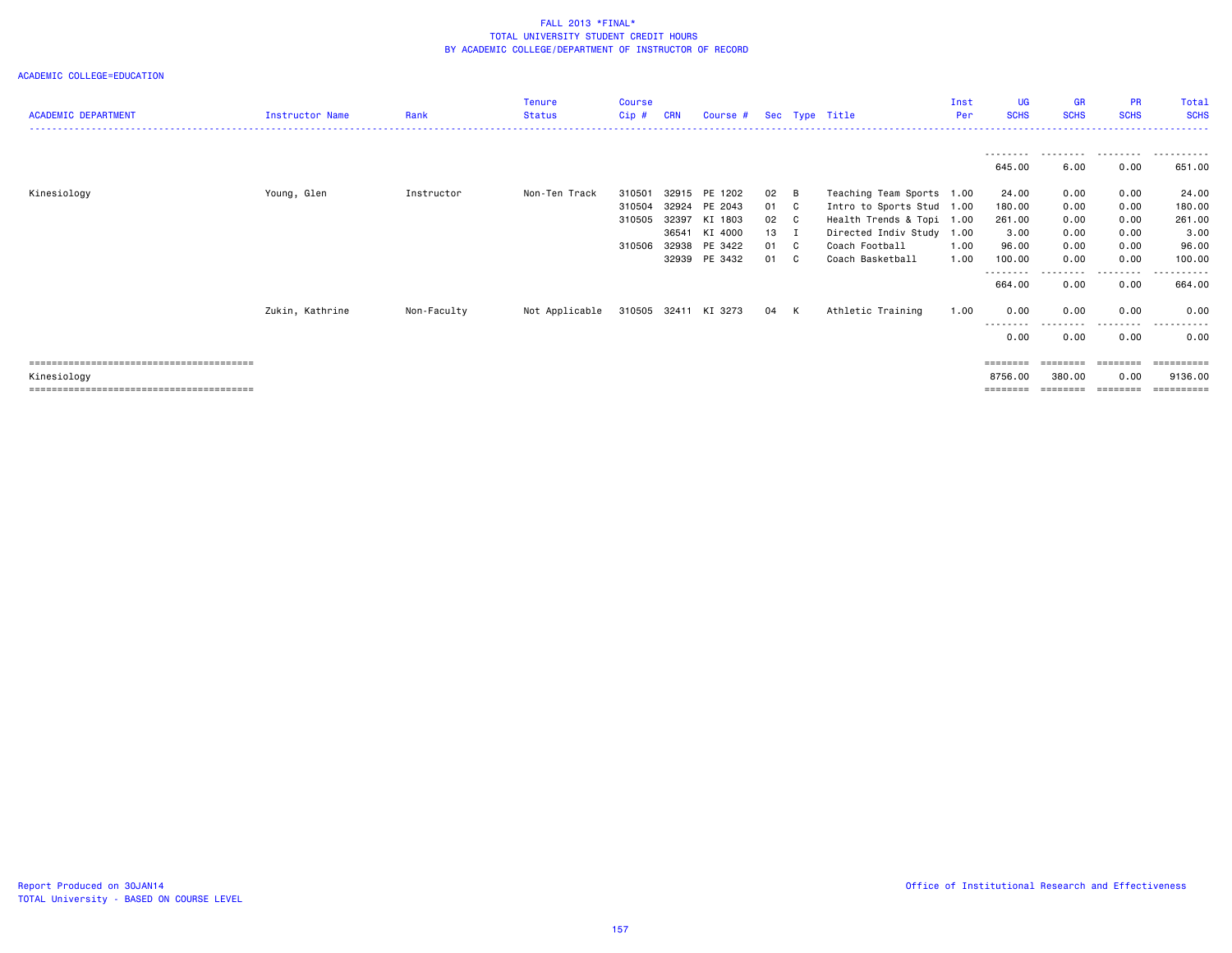| .<br>.<br>0.00<br>Leadership and Foundations<br>Professor<br>130401<br>35527<br>EDA 8163<br>01<br>C<br>Pub Sch Finance<br>0.00<br>24.00<br>24.00<br>Blendinger, Jack<br>Tenured<br>1.00<br>02<br>$\mathbb{C}$<br>0.00<br>231101<br>31374<br>EDF 3413<br>Writing For Thinking 1.00<br>90.00<br>0.00<br>90.00<br>31375<br>EDF 3413<br>03<br>C<br>Writing For Thinking 1.00<br>90.00<br>0.00<br>0.00<br>90.00<br>.<br>.<br>.<br>.<br>180.00<br>204.00<br>24.00<br>0.00<br>Boggan, Matthew<br>Associate Professor Tenured<br>130401<br>35825 EDL 8513<br>201 H<br>Leadership Intern I 1.00<br>0.00<br>24.00<br>0.00<br>24.00<br>.<br>0.00<br>0.00<br>24.00<br>24.00<br>Bowen, Marilyn<br>Research Assoc Prof Non-Ten Track<br>450101<br>EDF 3333<br>08<br>C<br>Social Foundation Ed<br>54.00<br>0.00<br>0.00<br>54.00<br>31371<br>1.00<br>33872 EDF 3333<br>501 C<br>0.00<br>Social Foundation Ed 1.00<br>75.00<br>0.00<br>75.00<br><u>.</u><br>.<br>.<br>.<br>129.00<br>0.00<br>0.00<br>129.00<br>42.00<br>0.00<br>Brocato, Donna<br>Associate Professor Tenured<br>130101<br>31380<br>EDF 4243<br>01<br>C<br>Plan for Diverse Lea<br>1.00<br>0.00<br>42.00<br>31381<br>EDF 4243<br>02<br>C<br>Plan for Diverse Lea<br>1.00<br>57.00<br>0.00<br>0.00<br>57.00<br>35023<br>EDA 9000<br>0.00<br>0.00<br>8.00<br>130401<br>01<br>D<br>Research / Diss<br>1.00<br>8.00<br>130407 36060<br>507 D<br>CCL 9000<br>Diss./Dissertation R 1.00<br>0.00<br>1.00<br>0.00<br>1.00<br>. <b>.</b><br>.<br>.<br>$- - - - - - -$<br>99.00<br>9.00<br>0.00<br>108.00<br>Coats, Linda<br>Professor<br>Tenured<br>130401<br>34730<br>EDL 8513<br>01<br>H<br>Leadership Intern I<br>0.00<br>27.00<br>0.00<br>27.00<br>1.00<br>34731<br>EDL 8523<br>01<br>C<br>Educ-Diverse Learner<br>1.00<br>0.00<br>30.00<br>0.00<br>30.00<br>35024<br>EDA 9000<br>02<br>D<br>Research / Diss<br>1.00<br>0.00<br>28.00<br>0.00<br>28.00<br>130407<br>35641<br>CCL 9000<br>503 D<br>Diss./Dissertation R 1.00<br>0.00<br>22.00<br>0.00<br>22.00<br>.<br>.<br>.<br>107.00<br>0.00<br>0.00<br>107.00<br>Davis, James<br>Associate Professor Tenured<br>130401<br>33860<br>EDA 8190<br>501 S<br>Wkshp Ed Adm & Super 1.00<br>0.00<br>6.00<br>0.00<br>6.00<br>130407<br>33818<br>CCL 8123<br>501 C<br>Comm Col Finance<br>1.00<br>0.00<br>42.00<br>0.00<br>42.00<br>33820<br>CCL 8213<br>501 E<br>0.00<br>6.00<br>0.00<br>6.00<br>Intern In Comm Colle<br>1.00<br>33821<br>CCL 8223<br>501 E<br>0.00<br>18.00<br>0.00<br>18.00<br>Intern Work Ed Leade<br>1.00<br>CCL 9000<br>501 D<br>66.00<br>35639<br>Diss./Dissertation R<br>1.00<br>0.00<br>0.00<br>66.00<br>CCL 7000<br>501 I<br>36117<br>Directed Individual<br>1.00<br>0.00<br>3.00<br>0.00<br>3.00<br>36118 CCL 7000<br>502 I<br>Directed Individual<br>0.00<br>1.00<br>0.00<br>3.00<br>3.00<br>. <b>.</b><br>.<br>.<br>$\frac{1}{2} \left( \frac{1}{2} \right) \left( \frac{1}{2} \right) \left( \frac{1}{2} \right) \left( \frac{1}{2} \right) \left( \frac{1}{2} \right) \left( \frac{1}{2} \right) \left( \frac{1}{2} \right)$<br>0.00<br>144.00<br>0.00<br>144.00<br>Dedwylder, Daryl<br>Student Worker<br>Not Applicable<br>130601<br>33657 EDF 8363<br>201 C<br>Func & Met Res In Ed 0.50<br>0.00<br>10.50<br>0.00<br>10.50<br><b></b><br>.<br>.<br>.<br>0.00<br>10.50<br>0.00<br>10.50<br>Derby, Christy<br>Lecturer<br>Non-Ten Track<br>450101<br>31365<br>EDF 3333<br>01<br>C<br>Social Foundation Ed<br>1.00<br>81.00<br>0.00<br>0.00<br>81.00<br>EDF 3333<br>02<br>C<br>Social Foundation Ed<br>84.00<br>0.00<br>0.00<br>31366<br>1.00<br>84.00<br>EDF 3333<br>05<br>31369<br>C<br>Social Foundation Ed<br>1.00<br>78.00<br>0.00<br>0.00<br>78.00<br>31370 EDF 3333<br>07<br>C<br>Social Foundation Ed 1.00<br>90.00<br>0.00<br>0.00<br>90.00<br>.<br>.<br>.<br>.<br>333.00<br>0.00<br>0.00<br>333.00<br>Feasel, Mandy<br>Lecturer<br>Non-Ten Track<br>131305<br>33663<br>EDS 4673<br>201 C<br>Method Teach Lang Ar 1.00<br>12.00<br>0.00<br>0.00<br>12.00<br>33670<br>EDS 6673<br>201 C<br>Method Teach Lang Ar 1.00<br>0.00<br>6.00<br>0.00<br>6.00<br>.<br>.<br>12.00<br>6.00<br>0.00<br>18.00 | <b>ACADEMIC DEPARTMENT</b> | Instructor Name | Rank | <b>Tenure</b><br><b>Status</b> | <b>Course</b><br>Cip# | <b>CRN</b> | Course # |  | Sec Type Title | Inst<br>Per | <b>UG</b><br><b>SCHS</b> | <b>GR</b><br><b>SCHS</b> | <b>PR</b><br><b>SCHS</b> | Total<br><b>SCHS</b> |
|-----------------------------------------------------------------------------------------------------------------------------------------------------------------------------------------------------------------------------------------------------------------------------------------------------------------------------------------------------------------------------------------------------------------------------------------------------------------------------------------------------------------------------------------------------------------------------------------------------------------------------------------------------------------------------------------------------------------------------------------------------------------------------------------------------------------------------------------------------------------------------------------------------------------------------------------------------------------------------------------------------------------------------------------------------------------------------------------------------------------------------------------------------------------------------------------------------------------------------------------------------------------------------------------------------------------------------------------------------------------------------------------------------------------------------------------------------------------------------------------------------------------------------------------------------------------------------------------------------------------------------------------------------------------------------------------------------------------------------------------------------------------------------------------------------------------------------------------------------------------------------------------------------------------------------------------------------------------------------------------------------------------------------------------------------------------------------------------------------------------------------------------------------------------------------------------------------------------------------------------------------------------------------------------------------------------------------------------------------------------------------------------------------------------------------------------------------------------------------------------------------------------------------------------------------------------------------------------------------------------------------------------------------------------------------------------------------------------------------------------------------------------------------------------------------------------------------------------------------------------------------------------------------------------------------------------------------------------------------------------------------------------------------------------------------------------------------------------------------------------------------------------------------------------------------------------------------------------------------------------------------------------------------------------------------------------------------------------------------------------------------------------------------------------------------------------------------------------------------------------------------------------------------------------------------------------------------------------------------------------------------------------------------------------------------------------------------------------------------------------------------------------------------------------------------------------------------------------------------------------------------------------------------------------------------------------------------------------------------------------------------------------------------------------------------------------------------------------------------------------------------|----------------------------|-----------------|------|--------------------------------|-----------------------|------------|----------|--|----------------|-------------|--------------------------|--------------------------|--------------------------|----------------------|
|                                                                                                                                                                                                                                                                                                                                                                                                                                                                                                                                                                                                                                                                                                                                                                                                                                                                                                                                                                                                                                                                                                                                                                                                                                                                                                                                                                                                                                                                                                                                                                                                                                                                                                                                                                                                                                                                                                                                                                                                                                                                                                                                                                                                                                                                                                                                                                                                                                                                                                                                                                                                                                                                                                                                                                                                                                                                                                                                                                                                                                                                                                                                                                                                                                                                                                                                                                                                                                                                                                                                                                                                                                                                                                                                                                                                                                                                                                                                                                                                                                                                                                                             |                            |                 |      |                                |                       |            |          |  |                |             |                          |                          |                          |                      |
|                                                                                                                                                                                                                                                                                                                                                                                                                                                                                                                                                                                                                                                                                                                                                                                                                                                                                                                                                                                                                                                                                                                                                                                                                                                                                                                                                                                                                                                                                                                                                                                                                                                                                                                                                                                                                                                                                                                                                                                                                                                                                                                                                                                                                                                                                                                                                                                                                                                                                                                                                                                                                                                                                                                                                                                                                                                                                                                                                                                                                                                                                                                                                                                                                                                                                                                                                                                                                                                                                                                                                                                                                                                                                                                                                                                                                                                                                                                                                                                                                                                                                                                             |                            |                 |      |                                |                       |            |          |  |                |             |                          |                          |                          |                      |
|                                                                                                                                                                                                                                                                                                                                                                                                                                                                                                                                                                                                                                                                                                                                                                                                                                                                                                                                                                                                                                                                                                                                                                                                                                                                                                                                                                                                                                                                                                                                                                                                                                                                                                                                                                                                                                                                                                                                                                                                                                                                                                                                                                                                                                                                                                                                                                                                                                                                                                                                                                                                                                                                                                                                                                                                                                                                                                                                                                                                                                                                                                                                                                                                                                                                                                                                                                                                                                                                                                                                                                                                                                                                                                                                                                                                                                                                                                                                                                                                                                                                                                                             |                            |                 |      |                                |                       |            |          |  |                |             |                          |                          |                          |                      |
|                                                                                                                                                                                                                                                                                                                                                                                                                                                                                                                                                                                                                                                                                                                                                                                                                                                                                                                                                                                                                                                                                                                                                                                                                                                                                                                                                                                                                                                                                                                                                                                                                                                                                                                                                                                                                                                                                                                                                                                                                                                                                                                                                                                                                                                                                                                                                                                                                                                                                                                                                                                                                                                                                                                                                                                                                                                                                                                                                                                                                                                                                                                                                                                                                                                                                                                                                                                                                                                                                                                                                                                                                                                                                                                                                                                                                                                                                                                                                                                                                                                                                                                             |                            |                 |      |                                |                       |            |          |  |                |             |                          |                          |                          |                      |
|                                                                                                                                                                                                                                                                                                                                                                                                                                                                                                                                                                                                                                                                                                                                                                                                                                                                                                                                                                                                                                                                                                                                                                                                                                                                                                                                                                                                                                                                                                                                                                                                                                                                                                                                                                                                                                                                                                                                                                                                                                                                                                                                                                                                                                                                                                                                                                                                                                                                                                                                                                                                                                                                                                                                                                                                                                                                                                                                                                                                                                                                                                                                                                                                                                                                                                                                                                                                                                                                                                                                                                                                                                                                                                                                                                                                                                                                                                                                                                                                                                                                                                                             |                            |                 |      |                                |                       |            |          |  |                |             |                          |                          |                          |                      |
|                                                                                                                                                                                                                                                                                                                                                                                                                                                                                                                                                                                                                                                                                                                                                                                                                                                                                                                                                                                                                                                                                                                                                                                                                                                                                                                                                                                                                                                                                                                                                                                                                                                                                                                                                                                                                                                                                                                                                                                                                                                                                                                                                                                                                                                                                                                                                                                                                                                                                                                                                                                                                                                                                                                                                                                                                                                                                                                                                                                                                                                                                                                                                                                                                                                                                                                                                                                                                                                                                                                                                                                                                                                                                                                                                                                                                                                                                                                                                                                                                                                                                                                             |                            |                 |      |                                |                       |            |          |  |                |             |                          |                          |                          |                      |
|                                                                                                                                                                                                                                                                                                                                                                                                                                                                                                                                                                                                                                                                                                                                                                                                                                                                                                                                                                                                                                                                                                                                                                                                                                                                                                                                                                                                                                                                                                                                                                                                                                                                                                                                                                                                                                                                                                                                                                                                                                                                                                                                                                                                                                                                                                                                                                                                                                                                                                                                                                                                                                                                                                                                                                                                                                                                                                                                                                                                                                                                                                                                                                                                                                                                                                                                                                                                                                                                                                                                                                                                                                                                                                                                                                                                                                                                                                                                                                                                                                                                                                                             |                            |                 |      |                                |                       |            |          |  |                |             |                          |                          |                          |                      |
|                                                                                                                                                                                                                                                                                                                                                                                                                                                                                                                                                                                                                                                                                                                                                                                                                                                                                                                                                                                                                                                                                                                                                                                                                                                                                                                                                                                                                                                                                                                                                                                                                                                                                                                                                                                                                                                                                                                                                                                                                                                                                                                                                                                                                                                                                                                                                                                                                                                                                                                                                                                                                                                                                                                                                                                                                                                                                                                                                                                                                                                                                                                                                                                                                                                                                                                                                                                                                                                                                                                                                                                                                                                                                                                                                                                                                                                                                                                                                                                                                                                                                                                             |                            |                 |      |                                |                       |            |          |  |                |             |                          |                          |                          |                      |
|                                                                                                                                                                                                                                                                                                                                                                                                                                                                                                                                                                                                                                                                                                                                                                                                                                                                                                                                                                                                                                                                                                                                                                                                                                                                                                                                                                                                                                                                                                                                                                                                                                                                                                                                                                                                                                                                                                                                                                                                                                                                                                                                                                                                                                                                                                                                                                                                                                                                                                                                                                                                                                                                                                                                                                                                                                                                                                                                                                                                                                                                                                                                                                                                                                                                                                                                                                                                                                                                                                                                                                                                                                                                                                                                                                                                                                                                                                                                                                                                                                                                                                                             |                            |                 |      |                                |                       |            |          |  |                |             |                          |                          |                          |                      |
|                                                                                                                                                                                                                                                                                                                                                                                                                                                                                                                                                                                                                                                                                                                                                                                                                                                                                                                                                                                                                                                                                                                                                                                                                                                                                                                                                                                                                                                                                                                                                                                                                                                                                                                                                                                                                                                                                                                                                                                                                                                                                                                                                                                                                                                                                                                                                                                                                                                                                                                                                                                                                                                                                                                                                                                                                                                                                                                                                                                                                                                                                                                                                                                                                                                                                                                                                                                                                                                                                                                                                                                                                                                                                                                                                                                                                                                                                                                                                                                                                                                                                                                             |                            |                 |      |                                |                       |            |          |  |                |             |                          |                          |                          |                      |
|                                                                                                                                                                                                                                                                                                                                                                                                                                                                                                                                                                                                                                                                                                                                                                                                                                                                                                                                                                                                                                                                                                                                                                                                                                                                                                                                                                                                                                                                                                                                                                                                                                                                                                                                                                                                                                                                                                                                                                                                                                                                                                                                                                                                                                                                                                                                                                                                                                                                                                                                                                                                                                                                                                                                                                                                                                                                                                                                                                                                                                                                                                                                                                                                                                                                                                                                                                                                                                                                                                                                                                                                                                                                                                                                                                                                                                                                                                                                                                                                                                                                                                                             |                            |                 |      |                                |                       |            |          |  |                |             |                          |                          |                          |                      |
|                                                                                                                                                                                                                                                                                                                                                                                                                                                                                                                                                                                                                                                                                                                                                                                                                                                                                                                                                                                                                                                                                                                                                                                                                                                                                                                                                                                                                                                                                                                                                                                                                                                                                                                                                                                                                                                                                                                                                                                                                                                                                                                                                                                                                                                                                                                                                                                                                                                                                                                                                                                                                                                                                                                                                                                                                                                                                                                                                                                                                                                                                                                                                                                                                                                                                                                                                                                                                                                                                                                                                                                                                                                                                                                                                                                                                                                                                                                                                                                                                                                                                                                             |                            |                 |      |                                |                       |            |          |  |                |             |                          |                          |                          |                      |
|                                                                                                                                                                                                                                                                                                                                                                                                                                                                                                                                                                                                                                                                                                                                                                                                                                                                                                                                                                                                                                                                                                                                                                                                                                                                                                                                                                                                                                                                                                                                                                                                                                                                                                                                                                                                                                                                                                                                                                                                                                                                                                                                                                                                                                                                                                                                                                                                                                                                                                                                                                                                                                                                                                                                                                                                                                                                                                                                                                                                                                                                                                                                                                                                                                                                                                                                                                                                                                                                                                                                                                                                                                                                                                                                                                                                                                                                                                                                                                                                                                                                                                                             |                            |                 |      |                                |                       |            |          |  |                |             |                          |                          |                          |                      |
|                                                                                                                                                                                                                                                                                                                                                                                                                                                                                                                                                                                                                                                                                                                                                                                                                                                                                                                                                                                                                                                                                                                                                                                                                                                                                                                                                                                                                                                                                                                                                                                                                                                                                                                                                                                                                                                                                                                                                                                                                                                                                                                                                                                                                                                                                                                                                                                                                                                                                                                                                                                                                                                                                                                                                                                                                                                                                                                                                                                                                                                                                                                                                                                                                                                                                                                                                                                                                                                                                                                                                                                                                                                                                                                                                                                                                                                                                                                                                                                                                                                                                                                             |                            |                 |      |                                |                       |            |          |  |                |             |                          |                          |                          |                      |
|                                                                                                                                                                                                                                                                                                                                                                                                                                                                                                                                                                                                                                                                                                                                                                                                                                                                                                                                                                                                                                                                                                                                                                                                                                                                                                                                                                                                                                                                                                                                                                                                                                                                                                                                                                                                                                                                                                                                                                                                                                                                                                                                                                                                                                                                                                                                                                                                                                                                                                                                                                                                                                                                                                                                                                                                                                                                                                                                                                                                                                                                                                                                                                                                                                                                                                                                                                                                                                                                                                                                                                                                                                                                                                                                                                                                                                                                                                                                                                                                                                                                                                                             |                            |                 |      |                                |                       |            |          |  |                |             |                          |                          |                          |                      |
|                                                                                                                                                                                                                                                                                                                                                                                                                                                                                                                                                                                                                                                                                                                                                                                                                                                                                                                                                                                                                                                                                                                                                                                                                                                                                                                                                                                                                                                                                                                                                                                                                                                                                                                                                                                                                                                                                                                                                                                                                                                                                                                                                                                                                                                                                                                                                                                                                                                                                                                                                                                                                                                                                                                                                                                                                                                                                                                                                                                                                                                                                                                                                                                                                                                                                                                                                                                                                                                                                                                                                                                                                                                                                                                                                                                                                                                                                                                                                                                                                                                                                                                             |                            |                 |      |                                |                       |            |          |  |                |             |                          |                          |                          |                      |
|                                                                                                                                                                                                                                                                                                                                                                                                                                                                                                                                                                                                                                                                                                                                                                                                                                                                                                                                                                                                                                                                                                                                                                                                                                                                                                                                                                                                                                                                                                                                                                                                                                                                                                                                                                                                                                                                                                                                                                                                                                                                                                                                                                                                                                                                                                                                                                                                                                                                                                                                                                                                                                                                                                                                                                                                                                                                                                                                                                                                                                                                                                                                                                                                                                                                                                                                                                                                                                                                                                                                                                                                                                                                                                                                                                                                                                                                                                                                                                                                                                                                                                                             |                            |                 |      |                                |                       |            |          |  |                |             |                          |                          |                          |                      |
|                                                                                                                                                                                                                                                                                                                                                                                                                                                                                                                                                                                                                                                                                                                                                                                                                                                                                                                                                                                                                                                                                                                                                                                                                                                                                                                                                                                                                                                                                                                                                                                                                                                                                                                                                                                                                                                                                                                                                                                                                                                                                                                                                                                                                                                                                                                                                                                                                                                                                                                                                                                                                                                                                                                                                                                                                                                                                                                                                                                                                                                                                                                                                                                                                                                                                                                                                                                                                                                                                                                                                                                                                                                                                                                                                                                                                                                                                                                                                                                                                                                                                                                             |                            |                 |      |                                |                       |            |          |  |                |             |                          |                          |                          |                      |
|                                                                                                                                                                                                                                                                                                                                                                                                                                                                                                                                                                                                                                                                                                                                                                                                                                                                                                                                                                                                                                                                                                                                                                                                                                                                                                                                                                                                                                                                                                                                                                                                                                                                                                                                                                                                                                                                                                                                                                                                                                                                                                                                                                                                                                                                                                                                                                                                                                                                                                                                                                                                                                                                                                                                                                                                                                                                                                                                                                                                                                                                                                                                                                                                                                                                                                                                                                                                                                                                                                                                                                                                                                                                                                                                                                                                                                                                                                                                                                                                                                                                                                                             |                            |                 |      |                                |                       |            |          |  |                |             |                          |                          |                          |                      |
|                                                                                                                                                                                                                                                                                                                                                                                                                                                                                                                                                                                                                                                                                                                                                                                                                                                                                                                                                                                                                                                                                                                                                                                                                                                                                                                                                                                                                                                                                                                                                                                                                                                                                                                                                                                                                                                                                                                                                                                                                                                                                                                                                                                                                                                                                                                                                                                                                                                                                                                                                                                                                                                                                                                                                                                                                                                                                                                                                                                                                                                                                                                                                                                                                                                                                                                                                                                                                                                                                                                                                                                                                                                                                                                                                                                                                                                                                                                                                                                                                                                                                                                             |                            |                 |      |                                |                       |            |          |  |                |             |                          |                          |                          |                      |
|                                                                                                                                                                                                                                                                                                                                                                                                                                                                                                                                                                                                                                                                                                                                                                                                                                                                                                                                                                                                                                                                                                                                                                                                                                                                                                                                                                                                                                                                                                                                                                                                                                                                                                                                                                                                                                                                                                                                                                                                                                                                                                                                                                                                                                                                                                                                                                                                                                                                                                                                                                                                                                                                                                                                                                                                                                                                                                                                                                                                                                                                                                                                                                                                                                                                                                                                                                                                                                                                                                                                                                                                                                                                                                                                                                                                                                                                                                                                                                                                                                                                                                                             |                            |                 |      |                                |                       |            |          |  |                |             |                          |                          |                          |                      |
|                                                                                                                                                                                                                                                                                                                                                                                                                                                                                                                                                                                                                                                                                                                                                                                                                                                                                                                                                                                                                                                                                                                                                                                                                                                                                                                                                                                                                                                                                                                                                                                                                                                                                                                                                                                                                                                                                                                                                                                                                                                                                                                                                                                                                                                                                                                                                                                                                                                                                                                                                                                                                                                                                                                                                                                                                                                                                                                                                                                                                                                                                                                                                                                                                                                                                                                                                                                                                                                                                                                                                                                                                                                                                                                                                                                                                                                                                                                                                                                                                                                                                                                             |                            |                 |      |                                |                       |            |          |  |                |             |                          |                          |                          |                      |
|                                                                                                                                                                                                                                                                                                                                                                                                                                                                                                                                                                                                                                                                                                                                                                                                                                                                                                                                                                                                                                                                                                                                                                                                                                                                                                                                                                                                                                                                                                                                                                                                                                                                                                                                                                                                                                                                                                                                                                                                                                                                                                                                                                                                                                                                                                                                                                                                                                                                                                                                                                                                                                                                                                                                                                                                                                                                                                                                                                                                                                                                                                                                                                                                                                                                                                                                                                                                                                                                                                                                                                                                                                                                                                                                                                                                                                                                                                                                                                                                                                                                                                                             |                            |                 |      |                                |                       |            |          |  |                |             |                          |                          |                          |                      |
|                                                                                                                                                                                                                                                                                                                                                                                                                                                                                                                                                                                                                                                                                                                                                                                                                                                                                                                                                                                                                                                                                                                                                                                                                                                                                                                                                                                                                                                                                                                                                                                                                                                                                                                                                                                                                                                                                                                                                                                                                                                                                                                                                                                                                                                                                                                                                                                                                                                                                                                                                                                                                                                                                                                                                                                                                                                                                                                                                                                                                                                                                                                                                                                                                                                                                                                                                                                                                                                                                                                                                                                                                                                                                                                                                                                                                                                                                                                                                                                                                                                                                                                             |                            |                 |      |                                |                       |            |          |  |                |             |                          |                          |                          |                      |
|                                                                                                                                                                                                                                                                                                                                                                                                                                                                                                                                                                                                                                                                                                                                                                                                                                                                                                                                                                                                                                                                                                                                                                                                                                                                                                                                                                                                                                                                                                                                                                                                                                                                                                                                                                                                                                                                                                                                                                                                                                                                                                                                                                                                                                                                                                                                                                                                                                                                                                                                                                                                                                                                                                                                                                                                                                                                                                                                                                                                                                                                                                                                                                                                                                                                                                                                                                                                                                                                                                                                                                                                                                                                                                                                                                                                                                                                                                                                                                                                                                                                                                                             |                            |                 |      |                                |                       |            |          |  |                |             |                          |                          |                          |                      |
|                                                                                                                                                                                                                                                                                                                                                                                                                                                                                                                                                                                                                                                                                                                                                                                                                                                                                                                                                                                                                                                                                                                                                                                                                                                                                                                                                                                                                                                                                                                                                                                                                                                                                                                                                                                                                                                                                                                                                                                                                                                                                                                                                                                                                                                                                                                                                                                                                                                                                                                                                                                                                                                                                                                                                                                                                                                                                                                                                                                                                                                                                                                                                                                                                                                                                                                                                                                                                                                                                                                                                                                                                                                                                                                                                                                                                                                                                                                                                                                                                                                                                                                             |                            |                 |      |                                |                       |            |          |  |                |             |                          |                          |                          |                      |
|                                                                                                                                                                                                                                                                                                                                                                                                                                                                                                                                                                                                                                                                                                                                                                                                                                                                                                                                                                                                                                                                                                                                                                                                                                                                                                                                                                                                                                                                                                                                                                                                                                                                                                                                                                                                                                                                                                                                                                                                                                                                                                                                                                                                                                                                                                                                                                                                                                                                                                                                                                                                                                                                                                                                                                                                                                                                                                                                                                                                                                                                                                                                                                                                                                                                                                                                                                                                                                                                                                                                                                                                                                                                                                                                                                                                                                                                                                                                                                                                                                                                                                                             |                            |                 |      |                                |                       |            |          |  |                |             |                          |                          |                          |                      |
|                                                                                                                                                                                                                                                                                                                                                                                                                                                                                                                                                                                                                                                                                                                                                                                                                                                                                                                                                                                                                                                                                                                                                                                                                                                                                                                                                                                                                                                                                                                                                                                                                                                                                                                                                                                                                                                                                                                                                                                                                                                                                                                                                                                                                                                                                                                                                                                                                                                                                                                                                                                                                                                                                                                                                                                                                                                                                                                                                                                                                                                                                                                                                                                                                                                                                                                                                                                                                                                                                                                                                                                                                                                                                                                                                                                                                                                                                                                                                                                                                                                                                                                             |                            |                 |      |                                |                       |            |          |  |                |             |                          |                          |                          |                      |
|                                                                                                                                                                                                                                                                                                                                                                                                                                                                                                                                                                                                                                                                                                                                                                                                                                                                                                                                                                                                                                                                                                                                                                                                                                                                                                                                                                                                                                                                                                                                                                                                                                                                                                                                                                                                                                                                                                                                                                                                                                                                                                                                                                                                                                                                                                                                                                                                                                                                                                                                                                                                                                                                                                                                                                                                                                                                                                                                                                                                                                                                                                                                                                                                                                                                                                                                                                                                                                                                                                                                                                                                                                                                                                                                                                                                                                                                                                                                                                                                                                                                                                                             |                            |                 |      |                                |                       |            |          |  |                |             |                          |                          |                          |                      |
|                                                                                                                                                                                                                                                                                                                                                                                                                                                                                                                                                                                                                                                                                                                                                                                                                                                                                                                                                                                                                                                                                                                                                                                                                                                                                                                                                                                                                                                                                                                                                                                                                                                                                                                                                                                                                                                                                                                                                                                                                                                                                                                                                                                                                                                                                                                                                                                                                                                                                                                                                                                                                                                                                                                                                                                                                                                                                                                                                                                                                                                                                                                                                                                                                                                                                                                                                                                                                                                                                                                                                                                                                                                                                                                                                                                                                                                                                                                                                                                                                                                                                                                             |                            |                 |      |                                |                       |            |          |  |                |             |                          |                          |                          |                      |
|                                                                                                                                                                                                                                                                                                                                                                                                                                                                                                                                                                                                                                                                                                                                                                                                                                                                                                                                                                                                                                                                                                                                                                                                                                                                                                                                                                                                                                                                                                                                                                                                                                                                                                                                                                                                                                                                                                                                                                                                                                                                                                                                                                                                                                                                                                                                                                                                                                                                                                                                                                                                                                                                                                                                                                                                                                                                                                                                                                                                                                                                                                                                                                                                                                                                                                                                                                                                                                                                                                                                                                                                                                                                                                                                                                                                                                                                                                                                                                                                                                                                                                                             |                            |                 |      |                                |                       |            |          |  |                |             |                          |                          |                          |                      |
|                                                                                                                                                                                                                                                                                                                                                                                                                                                                                                                                                                                                                                                                                                                                                                                                                                                                                                                                                                                                                                                                                                                                                                                                                                                                                                                                                                                                                                                                                                                                                                                                                                                                                                                                                                                                                                                                                                                                                                                                                                                                                                                                                                                                                                                                                                                                                                                                                                                                                                                                                                                                                                                                                                                                                                                                                                                                                                                                                                                                                                                                                                                                                                                                                                                                                                                                                                                                                                                                                                                                                                                                                                                                                                                                                                                                                                                                                                                                                                                                                                                                                                                             |                            |                 |      |                                |                       |            |          |  |                |             |                          |                          |                          |                      |
|                                                                                                                                                                                                                                                                                                                                                                                                                                                                                                                                                                                                                                                                                                                                                                                                                                                                                                                                                                                                                                                                                                                                                                                                                                                                                                                                                                                                                                                                                                                                                                                                                                                                                                                                                                                                                                                                                                                                                                                                                                                                                                                                                                                                                                                                                                                                                                                                                                                                                                                                                                                                                                                                                                                                                                                                                                                                                                                                                                                                                                                                                                                                                                                                                                                                                                                                                                                                                                                                                                                                                                                                                                                                                                                                                                                                                                                                                                                                                                                                                                                                                                                             |                            |                 |      |                                |                       |            |          |  |                |             |                          |                          |                          |                      |
|                                                                                                                                                                                                                                                                                                                                                                                                                                                                                                                                                                                                                                                                                                                                                                                                                                                                                                                                                                                                                                                                                                                                                                                                                                                                                                                                                                                                                                                                                                                                                                                                                                                                                                                                                                                                                                                                                                                                                                                                                                                                                                                                                                                                                                                                                                                                                                                                                                                                                                                                                                                                                                                                                                                                                                                                                                                                                                                                                                                                                                                                                                                                                                                                                                                                                                                                                                                                                                                                                                                                                                                                                                                                                                                                                                                                                                                                                                                                                                                                                                                                                                                             |                            |                 |      |                                |                       |            |          |  |                |             |                          |                          |                          |                      |
|                                                                                                                                                                                                                                                                                                                                                                                                                                                                                                                                                                                                                                                                                                                                                                                                                                                                                                                                                                                                                                                                                                                                                                                                                                                                                                                                                                                                                                                                                                                                                                                                                                                                                                                                                                                                                                                                                                                                                                                                                                                                                                                                                                                                                                                                                                                                                                                                                                                                                                                                                                                                                                                                                                                                                                                                                                                                                                                                                                                                                                                                                                                                                                                                                                                                                                                                                                                                                                                                                                                                                                                                                                                                                                                                                                                                                                                                                                                                                                                                                                                                                                                             |                            |                 |      |                                |                       |            |          |  |                |             |                          |                          |                          |                      |
|                                                                                                                                                                                                                                                                                                                                                                                                                                                                                                                                                                                                                                                                                                                                                                                                                                                                                                                                                                                                                                                                                                                                                                                                                                                                                                                                                                                                                                                                                                                                                                                                                                                                                                                                                                                                                                                                                                                                                                                                                                                                                                                                                                                                                                                                                                                                                                                                                                                                                                                                                                                                                                                                                                                                                                                                                                                                                                                                                                                                                                                                                                                                                                                                                                                                                                                                                                                                                                                                                                                                                                                                                                                                                                                                                                                                                                                                                                                                                                                                                                                                                                                             |                            |                 |      |                                |                       |            |          |  |                |             |                          |                          |                          |                      |
|                                                                                                                                                                                                                                                                                                                                                                                                                                                                                                                                                                                                                                                                                                                                                                                                                                                                                                                                                                                                                                                                                                                                                                                                                                                                                                                                                                                                                                                                                                                                                                                                                                                                                                                                                                                                                                                                                                                                                                                                                                                                                                                                                                                                                                                                                                                                                                                                                                                                                                                                                                                                                                                                                                                                                                                                                                                                                                                                                                                                                                                                                                                                                                                                                                                                                                                                                                                                                                                                                                                                                                                                                                                                                                                                                                                                                                                                                                                                                                                                                                                                                                                             |                            |                 |      |                                |                       |            |          |  |                |             |                          |                          |                          |                      |
|                                                                                                                                                                                                                                                                                                                                                                                                                                                                                                                                                                                                                                                                                                                                                                                                                                                                                                                                                                                                                                                                                                                                                                                                                                                                                                                                                                                                                                                                                                                                                                                                                                                                                                                                                                                                                                                                                                                                                                                                                                                                                                                                                                                                                                                                                                                                                                                                                                                                                                                                                                                                                                                                                                                                                                                                                                                                                                                                                                                                                                                                                                                                                                                                                                                                                                                                                                                                                                                                                                                                                                                                                                                                                                                                                                                                                                                                                                                                                                                                                                                                                                                             |                            |                 |      |                                |                       |            |          |  |                |             |                          |                          |                          |                      |
|                                                                                                                                                                                                                                                                                                                                                                                                                                                                                                                                                                                                                                                                                                                                                                                                                                                                                                                                                                                                                                                                                                                                                                                                                                                                                                                                                                                                                                                                                                                                                                                                                                                                                                                                                                                                                                                                                                                                                                                                                                                                                                                                                                                                                                                                                                                                                                                                                                                                                                                                                                                                                                                                                                                                                                                                                                                                                                                                                                                                                                                                                                                                                                                                                                                                                                                                                                                                                                                                                                                                                                                                                                                                                                                                                                                                                                                                                                                                                                                                                                                                                                                             |                            |                 |      |                                |                       |            |          |  |                |             |                          |                          |                          |                      |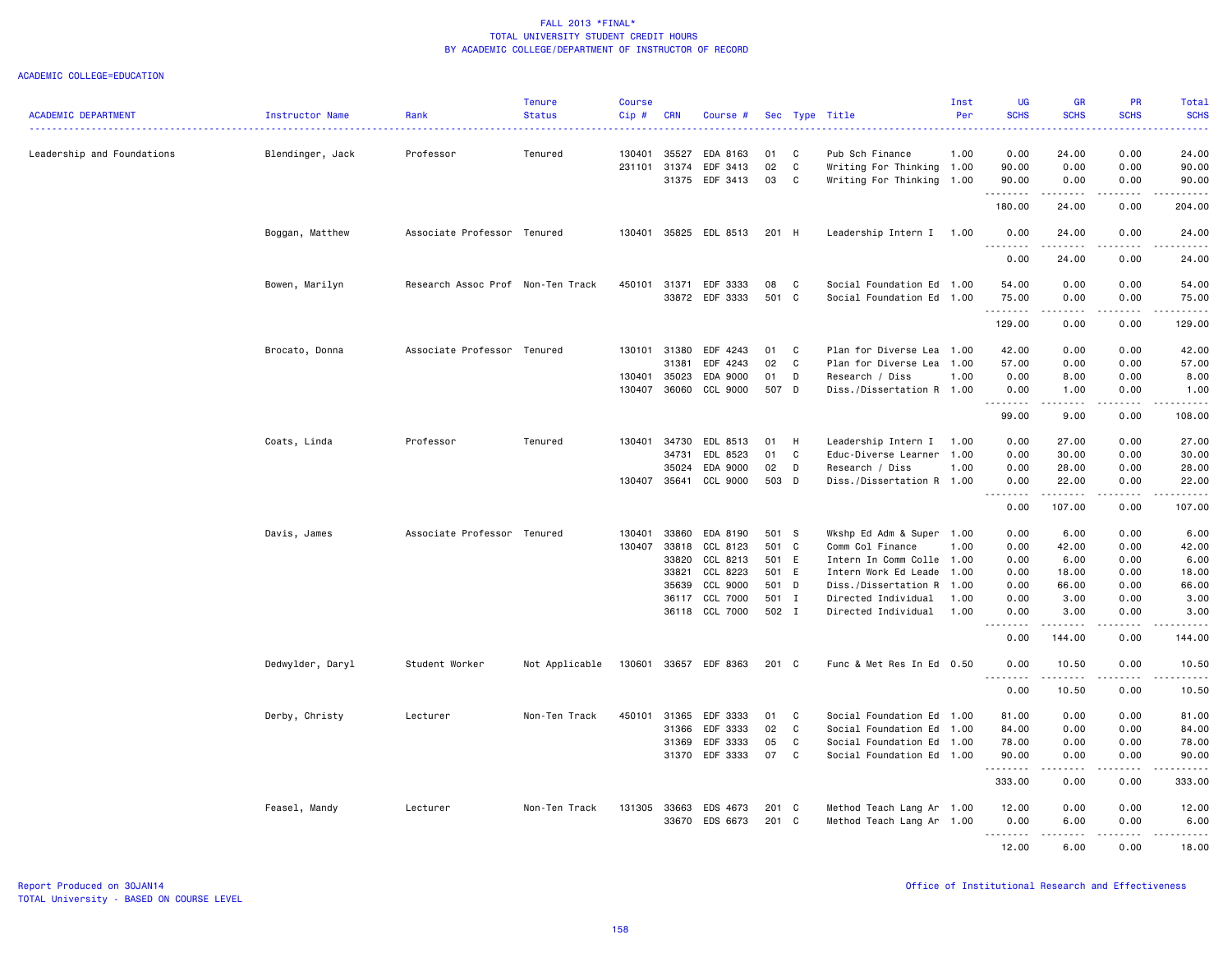| <b>ACADEMIC DEPARTMENT</b> | Instructor Name       | Rank                              | <b>Tenure</b><br><b>Status</b> | <b>Course</b><br>Cip# | <b>CRN</b>   | Course #              |               |              | Sec Type Title            | Inst<br>Per | UG<br><b>SCHS</b>                           | <b>GR</b><br><b>SCHS</b>                                                                                                                                     | PR<br><b>SCHS</b> | Total<br><b>SCHS</b> |
|----------------------------|-----------------------|-----------------------------------|--------------------------------|-----------------------|--------------|-----------------------|---------------|--------------|---------------------------|-------------|---------------------------------------------|--------------------------------------------------------------------------------------------------------------------------------------------------------------|-------------------|----------------------|
|                            |                       |                                   |                                |                       |              |                       |               |              |                           |             |                                             |                                                                                                                                                              |                   |                      |
| Leadership and Foundations | Hare, Rufus           | Professor                         | Tenured                        | 131202                | 35083        | EDE 9000              | 01            | D            | Research / Diss           | 1.00        | 0.00                                        | 6.00                                                                                                                                                         | 0.00              | 6.00                 |
|                            |                       |                                   |                                | 131205                | 35082        | EDS 9000              | 01            | D            | Research / Diss           | 1.00        | 0.00                                        | 10.00                                                                                                                                                        | 0.00              | 10.00                |
|                            |                       |                                   |                                | 131319 35077          |              | TKT 9000              | 04            | D            | Research / Diss           | 1.00        | 0.00<br>$- - - - -$<br>$\sim$ $\sim$ $\sim$ | 7.00<br>$- - - - - - -$                                                                                                                                      | 0.00<br>.         | 7.00<br>.            |
|                            |                       |                                   |                                |                       |              |                       |               |              |                           |             | 0.00                                        | 23.00                                                                                                                                                        | 0.00              | 23.00                |
|                            | King, Stephanie       | Assistant Professor Ten Track     |                                |                       | 130407 33819 | CCL 8173              | 501 C         |              | Comm College Teachin 1.00 |             | 0.00                                        | 48.00                                                                                                                                                        | 0.00              | 48.00                |
|                            |                       |                                   |                                |                       | 34684        | CCL 8313              | 501 C         |              | Comm Coll Instrl Ass      | 1.00        | 0.00                                        | 45.00                                                                                                                                                        | 0.00              | 45.00                |
|                            |                       |                                   |                                |                       | 35640        | CCL 9000              | 502 D         |              | Diss./Dissertation R 1.00 |             | 0.00                                        | 47.00<br>.                                                                                                                                                   | 0.00<br>.         | 47.00<br><u>.</u>    |
|                            |                       |                                   |                                |                       |              |                       |               |              |                           |             | 0.00                                        | 140.00                                                                                                                                                       | 0.00              | 140.00               |
|                            | Long, Cheryl          | Research Assist Pro Non-Ten Track |                                |                       |              | 131202 31379 EDF 3423 | 03            | C            | Exploring Diversity       | 1.00        | 69.00<br>.                                  | 0.00<br>.                                                                                                                                                    | 0.00<br>$- - -$   | 69.00<br>والمستحدث   |
|                            |                       |                                   |                                |                       |              |                       |               |              |                           |             | 69.00                                       | 0.00                                                                                                                                                         | 0.00              | 69.00                |
|                            | McReynolds, Ritalaine | Instructor                        | Non-Ten Track                  | 131315                | 32457        | LSK 1023              | 03            | C            | Col Read/Study Skill 1.00 |             | 81.00                                       | 0.00                                                                                                                                                         | 0.00              | 81.00                |
|                            |                       |                                   |                                |                       | 32469        | LSK 2013              | 01            | $\mathtt{C}$ | Speed Reading             | 1.00        | 66.00                                       | 0.00                                                                                                                                                         | 0.00              | 66.00                |
|                            |                       |                                   |                                |                       |              | 32470 LSK 2013        | 02            | C            | Speed Reading             | 1.00        | 78.00<br>.                                  | 0.00<br>$- - - - -$                                                                                                                                          | 0.00<br>.         | 78.00<br>.           |
|                            |                       |                                   |                                |                       |              |                       |               |              |                           |             | 225.00                                      | 0.00                                                                                                                                                         | 0.00              | 225.00               |
|                            | Miller, Judith        | Lecturer                          | Non-Ten Track                  | 130101                |              | 33671 EDS 8103        | $201 \quad C$ |              | Adv Meth in Mid/Sec       | 1.00        | 0.00<br>1.1.1.1.1.1.1                       | 24.00<br>.                                                                                                                                                   | 0.00<br>د د د د   | 24.00<br>.           |
|                            |                       |                                   |                                |                       |              |                       |               |              |                           |             | 0.00                                        | 24.00                                                                                                                                                        | 0.00              | 24.00                |
|                            | Miller, Marylyn       | Lecturer                          | Non-Ten Track                  | 231101                | 31373        | EDF 3413              | 01            | C            | Writing For Thinking 1.00 |             | 87.00                                       | 0.00                                                                                                                                                         | 0.00              | 87.00                |
|                            |                       |                                   |                                |                       | 31376        | EDF 3413              | 04            | C            | Writing For Thinking 1.00 |             | 96.00                                       | 0.00                                                                                                                                                         | 0.00              | 96.00                |
|                            |                       |                                   |                                | 450101                | 31367        | EDF 3333              | 03            | C            | Social Foundation Ed 1.00 |             | 87.00                                       | 0.00                                                                                                                                                         | 0.00              | 87.00                |
|                            |                       |                                   |                                |                       | 31368        | EDF 3333              | 04            | C            | Social Foundation Ed 1.00 |             | 72.00<br>.                                  | 0.00<br>$- - - - -$                                                                                                                                          | 0.00<br>.         | 72.00<br>.           |
|                            |                       |                                   |                                |                       |              |                       |               |              |                           |             | 342.00                                      | 0.00                                                                                                                                                         | 0.00              | 342.00               |
|                            | Miller, Robert        | Lecturer                          | Non-Ten Track                  |                       |              | 130407 36400 CCL 8113 | 502 C         |              | Comm Col Hist/Philos 1.00 |             | 0.00                                        | 57.00                                                                                                                                                        | 0.00              | 57.00<br>والمستحدث   |
|                            |                       |                                   |                                |                       |              |                       |               |              |                           |             | 0.00                                        | 57.00                                                                                                                                                        | 0.00              | 57.00                |
|                            | Musser, Madhurima     | Grad Teach Assist                 | Not Applicable                 |                       |              | 131202 31377 EDF 3423 | 01            | C            | Exploring Diversity       | 1.00        | 78.00<br>.                                  | 0.00<br>$\frac{1}{2} \left( \frac{1}{2} \right) \left( \frac{1}{2} \right) \left( \frac{1}{2} \right) \left( \frac{1}{2} \right) \left( \frac{1}{2} \right)$ | 0.00<br>$   -$    | 78.00<br>.           |
|                            |                       |                                   |                                |                       |              |                       |               |              |                           |             | 78.00                                       | 0.00                                                                                                                                                         | 0.00              | 78.00                |
|                            | Prince, Debra         | Associate Professor Tenured       |                                | 130401                | 35025        | EDA 9000              | 03            | D            | Research / Diss           | 1.00        | 0.00                                        | 6.00                                                                                                                                                         | 0.00              | 6.00                 |
|                            |                       |                                   |                                | 130601                | 31386        | EDF 8363              | 02            | $\mathbf c$  | Func & Met Res In Ed 1.00 |             | 0.00                                        | 27.00                                                                                                                                                        | 0.00              | 27.00                |
|                            |                       |                                   |                                |                       | 33873        | EDF 8363              | 501 C         |              | Func & Met Res In Ed 1.00 |             | 0.00<br>.                                   | 36.00                                                                                                                                                        | 0.00<br>$\cdots$  | 36.00<br>$- - - - -$ |
|                            |                       |                                   |                                |                       |              |                       |               |              |                           |             | 0.00                                        | 69.00                                                                                                                                                        | 0.00              | 69.00                |
|                            | Stumpf, Arthur        | Associate Professor Tenured       |                                | 130407                | 33823        | CCL 8283              | 501 C         |              | Leadership Comm Coll 1.00 |             | 0.00                                        | 18.00                                                                                                                                                        | 0.00              | 18.00                |
|                            |                       |                                   |                                |                       | 33824        | CCL 8333              | 501 C         |              | Comm Col Admin            | 1.00        | 0.00                                        | 30.00                                                                                                                                                        | 0.00              | 30.00                |
|                            |                       |                                   |                                |                       |              | 35642 CCL 9000        | 504 D         |              | Diss./Dissertation R 1.00 |             | 0.00                                        | 50.00                                                                                                                                                        | 0.00              | 50.00                |
|                            |                       |                                   |                                |                       |              |                       |               |              |                           |             | -----<br>$\sim$ $\sim$                      | <u>.</u>                                                                                                                                                     | .                 | .                    |
|                            |                       |                                   |                                |                       |              |                       |               |              |                           |             | 0.00                                        | 98.00                                                                                                                                                        | 0.00              | 98.00                |
|                            | Taylor, Alvin         | Lecturer                          | Non-Ten Track                  | 130101                |              | 33655 EDF 4243        | 201 C         |              | Plan for Diverse Lea 1.00 |             | 18.00                                       | 0.00                                                                                                                                                         | 0.00              | 18.00                |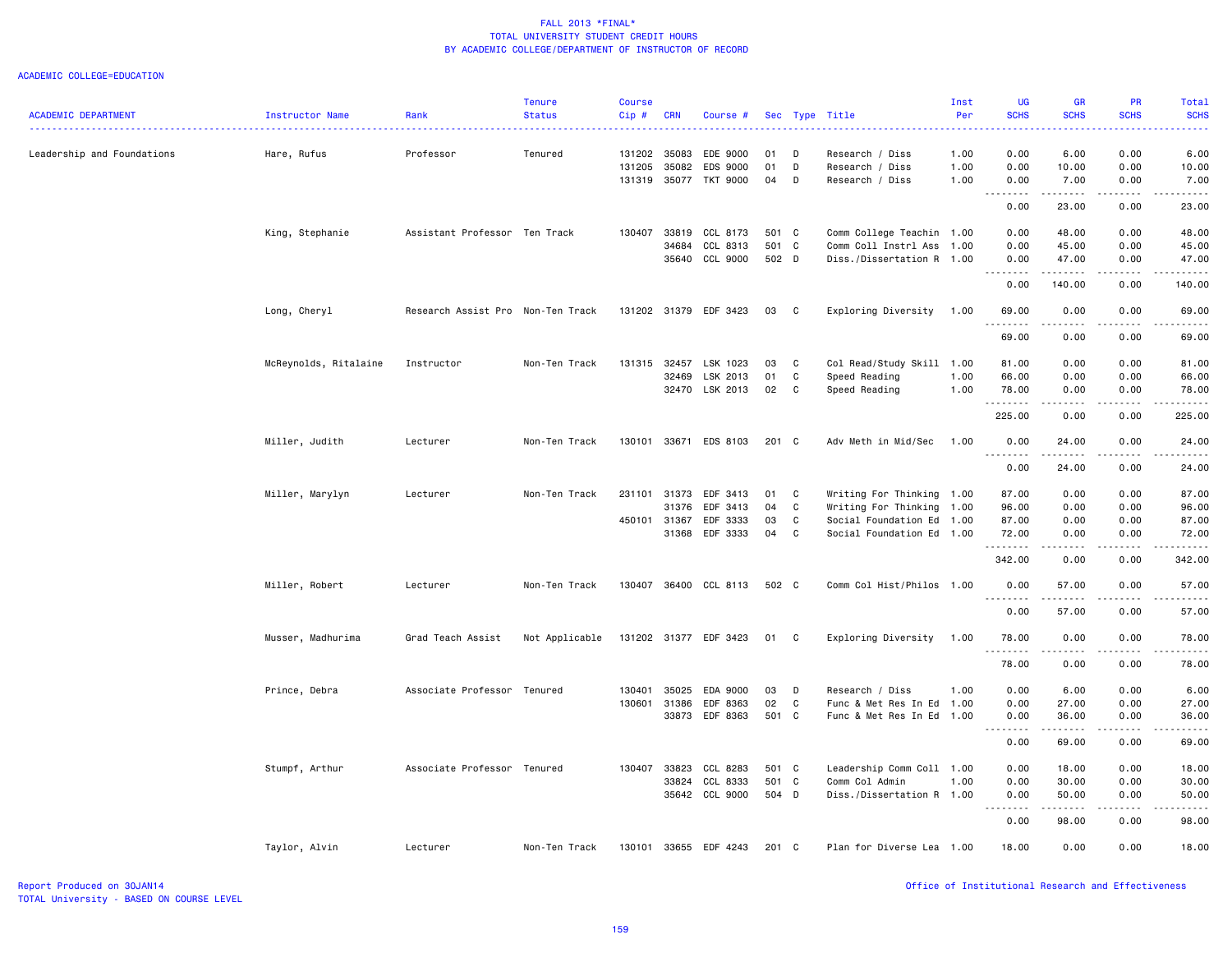| <b>ACADEMIC DEPARTMENT</b> | Instructor Name    | Rank                          | <b>Tenure</b><br><b>Status</b> | <b>Course</b><br>Cip# | <b>CRN</b> | Course #       |        |   | Sec Type Title            | Inst<br>Per | UG<br><b>SCHS</b>   | <b>GR</b><br><b>SCHS</b> | <b>PR</b><br><b>SCHS</b> | Total<br><b>SCHS</b>  |
|----------------------------|--------------------|-------------------------------|--------------------------------|-----------------------|------------|----------------|--------|---|---------------------------|-------------|---------------------|--------------------------|--------------------------|-----------------------|
|                            |                    |                               |                                |                       |            |                |        |   |                           |             |                     |                          |                          |                       |
|                            |                    |                               |                                |                       |            |                |        |   |                           |             | ---------<br>18.00  | .<br>0.00                | --------<br>0.00         | .<br>18.00            |
| Leadership and Foundations | Wallin, Patsy      | Assistant Professor Ten Track |                                | 130401                | 35257      | EDL 8523       | 201 C  |   | Educ-Diverse Learner      | 1.00        | 0.00                | 45.00                    | 0.00                     | 45.00                 |
|                            |                    |                               |                                |                       | 35826      | EDL 8513       | 202 H  |   | Leadership Intern I       | 1.00        | 0.00                | 24.00                    | 0.00                     | 24.00                 |
|                            |                    |                               |                                | 131205                | 33664      | EDS 4873       | 201 C  |   | Managing Secondary C 1.00 |             | 15.00               | 0.00                     | 0.00                     | 15.00                 |
|                            |                    |                               |                                |                       |            |                |        |   |                           |             | 15.00               | 69.00                    | 0.00                     | 84.00                 |
|                            | Williams, Frankie  | Professor                     | Tenured                        | 130401                | 31333      | EDA 8223       | 01 S   |   | Seminar In Adm            | 1.00        | 0.00                | 15.00                    | 0.00                     | 15.00                 |
|                            |                    |                               |                                |                       | 35026      | EDA 9000       | $04$ D |   | Research / Diss           | 1.00        | 0.00                | 4.00                     | 0.00                     | 4.00                  |
|                            |                    |                               |                                | 130407                | 34683      | CCL 8113       | 501 C  |   | Comm Col Hist/Philos      | 1.00        | 0.00                | 42.00                    | 0.00                     | 42.00                 |
|                            |                    |                               |                                |                       |            | 35643 CCL 9000 | 505 D  |   | Diss./Dissertation R 1.00 |             | 0.00<br>--------    | 2.00                     | 0.00                     | 2.00                  |
|                            |                    |                               |                                |                       |            |                |        |   |                           |             | 0.00                | 63.00                    | 0.00                     | 63.00                 |
|                            | Williams, Patricia | Lecturer                      | Non-Ten Track                  | 130407                | 33597      | CCL 8243       | 201 E  |   | Intern Comm College       | 1.00        | 0.00                | 3.00                     | 0.00                     | 3.00                  |
|                            |                    |                               |                                |                       |            | 36148 CCL 8313 | 201 C  |   | Comm Coll Instrl Ass 1.00 |             | 0.00                | 24.00                    | 0.00                     | 24.00                 |
|                            |                    |                               |                                |                       |            |                |        |   |                           |             | <u>.</u><br>0.00    | . <b>.</b> .<br>27.00    | -----<br>0.00            | 27.00                 |
|                            | Xu, Jianzhong      | Professor                     | Tenured                        | 130401                | 35027      | EDA 9000       | 05     | D | Research / Diss           | 1.00        | 0.00                | 22.00                    | 0.00                     | 22.00                 |
|                            |                    |                               |                                | 130603                | 31388      | EDF 9373       | 02 C   |   | Ed Res Design             | 1.00        | 0.00                | 21.00                    | 0.00                     | 21.00                 |
|                            |                    |                               |                                | 130699                |            | 34313 EDF 9453 | 01 C   |   | Intro Qual Research       | 1.00        | 0.00                | 15.00                    | 0.00                     | 15.00                 |
|                            |                    |                               |                                | 131205                |            | 36274 EDS 9000 | $04$ D |   | Research / Diss           | 1.00        | 0.00                | 6.00                     | 0.00                     | 6.00                  |
|                            |                    |                               |                                |                       |            |                |        |   |                           |             | 0.00                | 64.00                    | 0.00                     | 64.00                 |
| Leadership and Foundations |                    |                               |                                |                       |            |                |        |   |                           |             | ========<br>1500.00 | ========<br>958.50       | ========<br>0.00         | ==========<br>2458.50 |
|                            |                    |                               |                                |                       |            |                |        |   |                           |             | ========            | SESSESSE SESSESSE        |                          | <b>CONSESSED</b>      |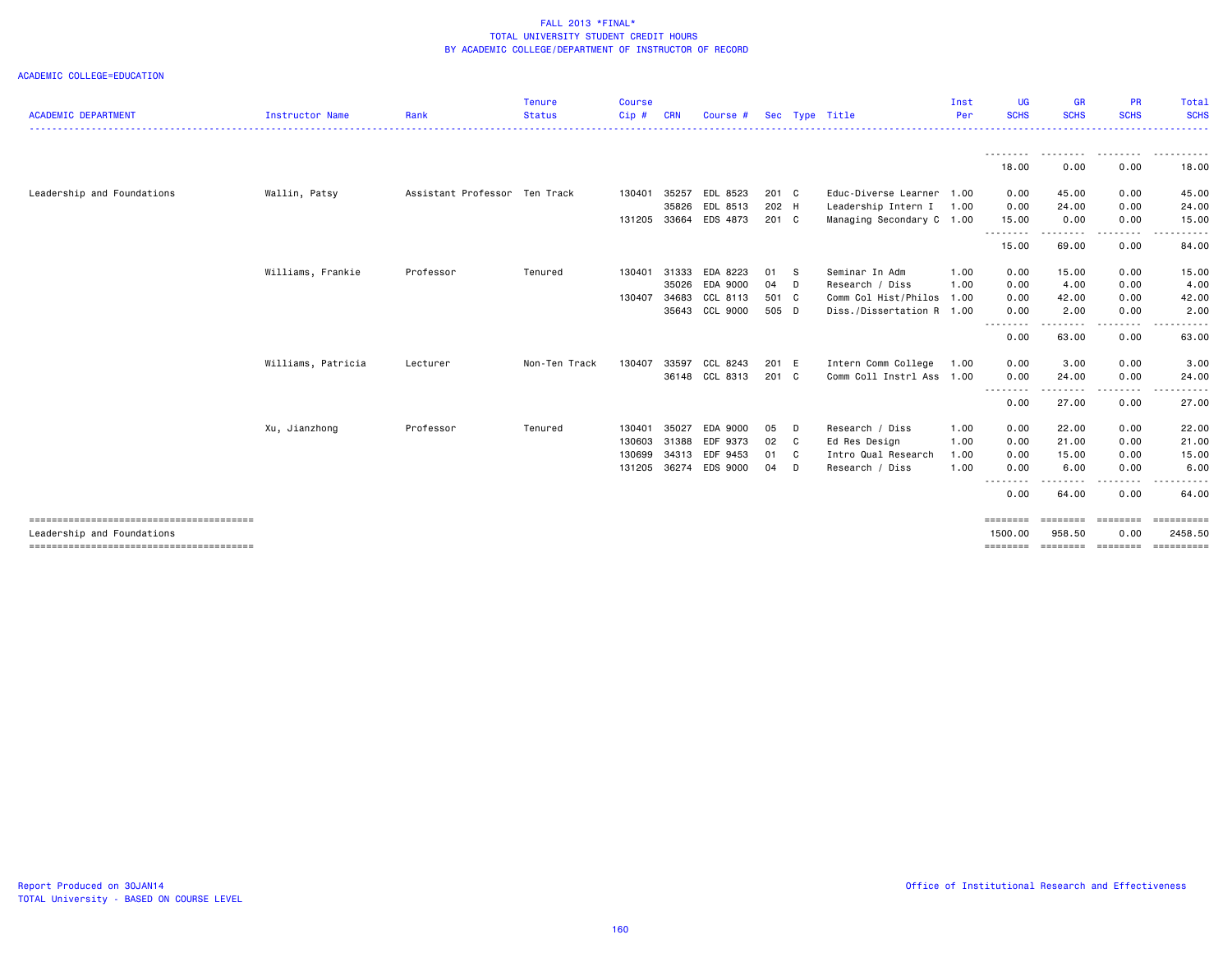#### ACADEMIC COLLEGE=EDUCATION

| <b>ACADEMIC DEPARTMENT</b> | Instructor Name                   | Rank                          | <b>Tenure</b><br><b>Status</b> | <b>Course</b><br>$Cip \#$ | <b>CRN</b>     | Course #              |          |              | Sec Type Title                   | Inst<br>Per  | <b>UG</b><br><b>SCHS</b> | <b>GR</b><br><b>SCHS</b> | <b>PR</b><br><b>SCHS</b>                                                                                                                                     | Total<br><b>SCHS</b><br>$\frac{1}{2} \left( \frac{1}{2} \right) \left( \frac{1}{2} \right) \left( \frac{1}{2} \right) \left( \frac{1}{2} \right)$             |
|----------------------------|-----------------------------------|-------------------------------|--------------------------------|---------------------------|----------------|-----------------------|----------|--------------|----------------------------------|--------------|--------------------------|--------------------------|--------------------------------------------------------------------------------------------------------------------------------------------------------------|---------------------------------------------------------------------------------------------------------------------------------------------------------------|
| Music                      | Aarhus, Craig                     | Assistant Professor Ten Track |                                | 500906 32788              |                | MU 3412               | 01       | C.           | Conducting                       | 0.50         | 26.00                    | 0.00                     | 0.00                                                                                                                                                         | 26.00                                                                                                                                                         |
|                            |                                   |                               |                                |                           |                |                       |          |              |                                  |              | .<br>26.00               | $\frac{1}{2}$<br>0.00    | 0.00                                                                                                                                                         | 26.00                                                                                                                                                         |
|                            | Baker, Jason                      | Associate Professor Tenured   |                                | 131312 32771              |                | MU 2551               | 01       | E            | Percussion Ensemble              | 1.00         | 15.00                    | 0.00                     | 0.00                                                                                                                                                         | 15.00                                                                                                                                                         |
|                            |                                   |                               |                                | 500903                    | 32826          | MUA 1610              | 01       | E            | Percussion - Non Maj             | 1.00         | 2.00                     | 0.00                     | 0.00                                                                                                                                                         | 2.00                                                                                                                                                          |
|                            |                                   |                               |                                |                           | 32827          | MUA 1610              | 02       | E            | Percussion- Majors               | 1.00         | 7.00                     | 0.00                     | 0.00                                                                                                                                                         | 7.00                                                                                                                                                          |
|                            |                                   |                               |                                |                           | 32861          | MUA 2610              | 02       | E            | Percussion Majors                | 1.00         | 18.00                    | 0.00                     | 0.00                                                                                                                                                         | 18.00                                                                                                                                                         |
|                            |                                   |                               |                                |                           | 32881          | MUA 3610              | 01       | E            | Percussion                       | 1.00         | 4.00                     | 0.00                     | 0.00                                                                                                                                                         | 4.00                                                                                                                                                          |
|                            |                                   |                               |                                |                           |                |                       |          |              |                                  |              | 46.00                    | 0.00                     | 0.00                                                                                                                                                         | 46.00                                                                                                                                                         |
|                            | Banks, Jessica                    | Lecturer                      | Non-Ten Track                  | 131312 32884              |                | <b>MUE 3001</b>       | 01       | E            | Practicum Music Ed               | 1.00         | 15.00                    | 0.00                     | 0.00                                                                                                                                                         | 15.00                                                                                                                                                         |
|                            |                                   |                               |                                |                           | 32889          | MUE 4886              | 01       | F            | Stu Teach Music Ed               | 1.00         | 12.00                    | 0.00                     | 0.00                                                                                                                                                         | 12.00                                                                                                                                                         |
|                            |                                   |                               |                                |                           | 32890          | MUE 4896              | 01       | F            | Stu Teach Music Ed               | 1.00         | 12.00                    | 0.00                     | 0.00                                                                                                                                                         | 12.00                                                                                                                                                         |
|                            |                                   |                               |                                |                           | 36054          | MUE 4886              | 501 F    |              | Stu Teach Music Ed               | 1.00         | 6.00                     | 0.00                     | 0.00                                                                                                                                                         | 6.00                                                                                                                                                          |
|                            |                                   |                               |                                |                           | 36055          | MUE 4896              | 501 F    |              | Stu Teach Music Ed               | 1.00         | 6.00                     | 0.00                     | 0.00                                                                                                                                                         | 6.00                                                                                                                                                          |
|                            |                                   |                               |                                | 500903                    | 32761          | MU 2011               | 01       | E            | Woodwind Ensembles               | 1.00         | 4.00                     | 0.00                     | 0.00                                                                                                                                                         | 4.00                                                                                                                                                          |
|                            |                                   |                               |                                |                           | 32763          | MU 2011               | 03       | E            | Woodwind Ensembles               | 1.00         | 1.00                     | 0.00                     | 0.00                                                                                                                                                         | 1.00                                                                                                                                                          |
|                            |                                   |                               |                                |                           | 32841<br>32842 | MUA 2110<br>MUA 2110  | 01<br>02 | E<br>E       | Flute Non Majors<br>Flute Majors | 1.00<br>1.00 | 2.00<br>1.00             | 0.00<br>0.00             | 0.00<br>0.00                                                                                                                                                 | 2.00<br>1.00                                                                                                                                                  |
|                            |                                   |                               |                                | 500904 32751              |                | MU 1003               | 01       | C            | Fund of Music Theory 1.00        |              | 42.00                    | 0.00                     | 0.00                                                                                                                                                         | 42.00                                                                                                                                                         |
|                            |                                   |                               |                                |                           |                |                       |          |              |                                  |              | .<br>101.00              | .<br>0.00                | 0.00                                                                                                                                                         | 101.00                                                                                                                                                        |
|                            | Brown, Michael                    | Professor                     | Tenured                        | 500901                    |                | 32755 MU 1113         | 05       | $\mathbf{C}$ | His & Apprec Of Musi 1.00        |              | 936.00                   | 0.00                     | 0.00                                                                                                                                                         | 936.00                                                                                                                                                        |
|                            |                                   |                               |                                |                           |                |                       |          |              |                                  |              | .<br>936.00              | .<br>0.00                | د د د د<br>0.00                                                                                                                                              | .<br>936.00                                                                                                                                                   |
|                            |                                   |                               |                                |                           |                |                       |          |              |                                  |              |                          |                          |                                                                                                                                                              |                                                                                                                                                               |
|                            | Damm, Robert                      | Professor                     | Tenured                        | 500901                    | 32753          | MU 1103               | 01       | C            | African-Amer Music               | 1.00         | 78.00                    | 0.00                     | 0.00                                                                                                                                                         | 78.00                                                                                                                                                         |
|                            |                                   |                               |                                |                           | 32888          | MUE 3243              | 01       | $\mathtt{C}$ | Plan/Magage Lrn Mus              | 1.00         | 30.00                    | 0.00                     | 0.00                                                                                                                                                         | 30.00                                                                                                                                                         |
|                            |                                   |                               |                                |                           |                | 34266 MU 1001         | F01 C    |              | First Year Seminar               | 1.00         | 21.00<br>.               | 0.00<br>.                | 0.00<br>-----                                                                                                                                                | 21.00<br>.                                                                                                                                                    |
|                            |                                   |                               |                                |                           |                |                       |          |              |                                  |              | 129.00                   | 0.00                     | 0.00                                                                                                                                                         | 129.00                                                                                                                                                        |
|                            | Edwards-Henry, Jacqueli Professor |                               | Tenured                        | 131312 34563              |                | MUE 3333              | 01       | B            | Intro Piano Peg                  | 1.00         | 15.00                    | 0.00                     | 0.00                                                                                                                                                         | 15.00                                                                                                                                                         |
|                            |                                   |                               |                                | 500901                    | 32785          | MU 3112               | 01       | $\mathsf{L}$ | Funct Skills Piano I 1.00        |              | 8.00                     | 0.00                     | 0.00                                                                                                                                                         | 8.00                                                                                                                                                          |
|                            |                                   |                               |                                | 500903                    | 32791          | MUA 1010              | 03       | E            | Piano - Majors                   | 1.00         | 2.00                     | 0.00                     | 0.00                                                                                                                                                         | 2.00                                                                                                                                                          |
|                            |                                   |                               |                                |                           | 32833          | MUA 2010              | 03       | E            | Piano Majors                     | 1.00         | 6.00                     | 0.00                     | 0.00                                                                                                                                                         | 6.00                                                                                                                                                          |
|                            |                                   |                               |                                |                           |                | 32865 MUA 3010        | 01       | E            | Piano Majors                     | 1.00         | 2.00                     | 0.00<br>.                | 0.00                                                                                                                                                         | 2.00                                                                                                                                                          |
|                            |                                   |                               |                                |                           |                |                       |          |              |                                  |              | 33.00                    | 0.00                     | 0.00                                                                                                                                                         | 33.00                                                                                                                                                         |
|                            | Ensor, Carol                      | Lecturer                      | Non-Ten Track                  | 500901                    | 32754          | MU 1113               | 01       | C            | His & Apprec Of Musi 1.00        |              | 198.00                   | 0.00                     | 0.00                                                                                                                                                         | 198.00                                                                                                                                                        |
|                            |                                   |                               |                                |                           | 34045          | MU 1113               | 501      | C            | His & Apprec Of Musi 1.00        |              | 57.00                    | 0.00                     | 0.00                                                                                                                                                         | 57.00                                                                                                                                                         |
|                            |                                   |                               |                                |                           |                | 500903 32789 MUA 1010 | 01       | E            | Piano - Non Majors               | 1.00         | 17.00<br>.               | 0.00<br>.                | 0.00<br>$\frac{1}{2} \left( \frac{1}{2} \right) \left( \frac{1}{2} \right) \left( \frac{1}{2} \right) \left( \frac{1}{2} \right) \left( \frac{1}{2} \right)$ | 17.00<br>$\frac{1}{2} \left( \frac{1}{2} \right) \left( \frac{1}{2} \right) \left( \frac{1}{2} \right) \left( \frac{1}{2} \right) \left( \frac{1}{2} \right)$ |
|                            |                                   |                               |                                |                           |                |                       |          |              |                                  |              | 272.00                   | 0.00                     | 0.00                                                                                                                                                         | 272.00                                                                                                                                                        |
|                            | Falcone, Sheri                    | Instructor                    | Non-Ten Track                  | 131312                    | 32886          | MUE 3222              | 01       | C            | Woodwind Techniques              | 1.00         | 22.00                    | 0.00                     | 0.00                                                                                                                                                         | 22.00                                                                                                                                                         |
|                            |                                   |                               |                                | 500903                    | 32762          | MU 2011               | 02       | E            | Woodwind Ensembles               | 1.00         | 5.00                     | 0.00                     | 0.00                                                                                                                                                         | 5.00                                                                                                                                                          |
|                            |                                   |                               |                                |                           | 32764          | MU 2011               | 04       | E            | Woodwind Ensembles               | 1.00         | 3.00                     | 0.00                     | 0.00                                                                                                                                                         | 3.00                                                                                                                                                          |
|                            |                                   |                               |                                |                           | 32805          | MUA 1150              | 01       | E            | Clarinet Non Majors              | 1.00         | 1.00                     | 0.00                     | 0.00                                                                                                                                                         | 1.00                                                                                                                                                          |
|                            |                                   |                               |                                |                           | 32807          | MUA 1210              | 01       | E            | Saxophone - Non Majo             | 1.00         | 1.00                     | 0.00                     | 0.00                                                                                                                                                         | 1.00                                                                                                                                                          |
|                            |                                   |                               |                                |                           | 32844          | MUA 2150              | 02       | E            | Clarinet Majors                  | 1.00         | 4.00                     | 0.00                     | 0.00                                                                                                                                                         | 4.00                                                                                                                                                          |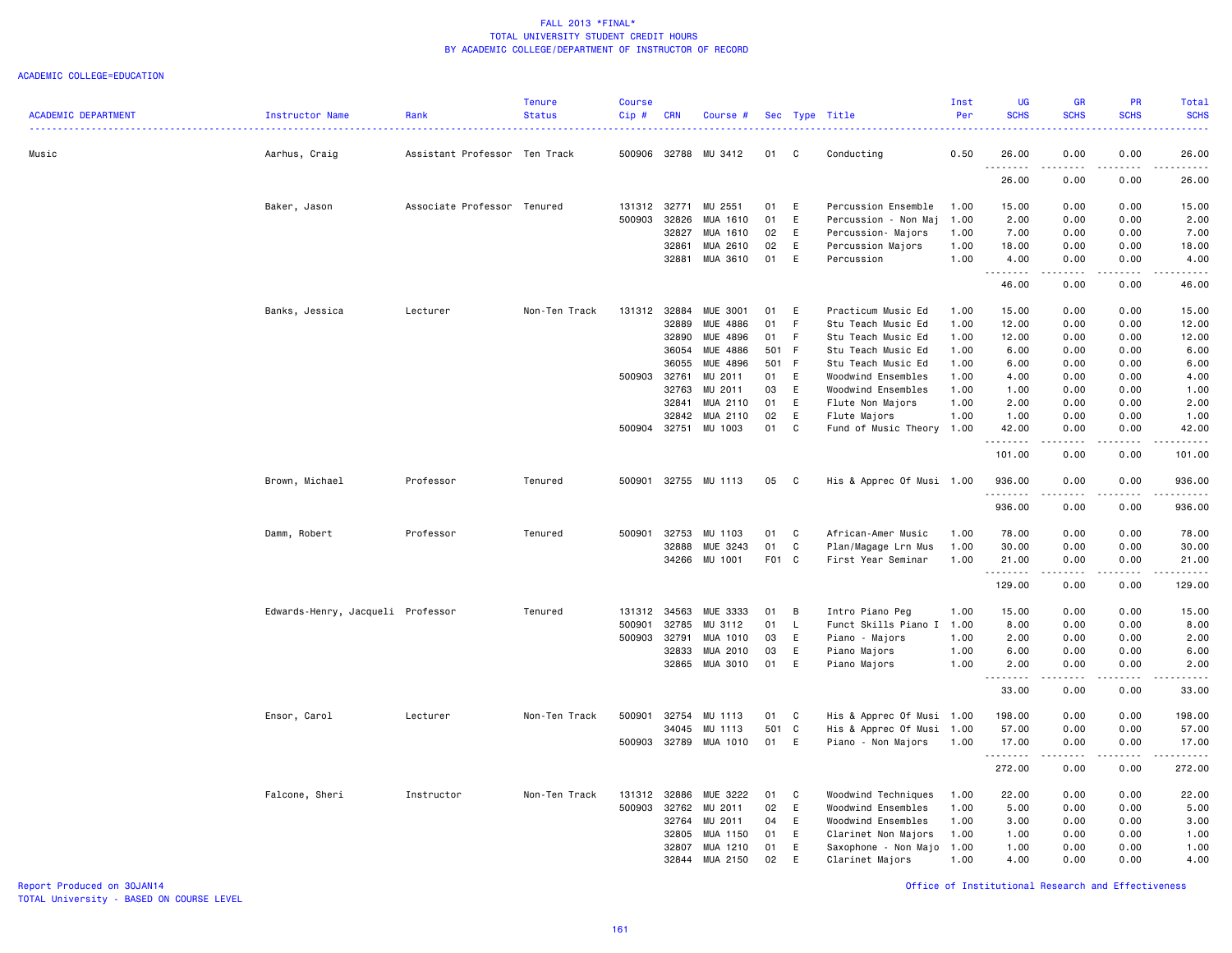| <b>ACADEMIC DEPARTMENT</b> | Instructor Name    | Rank                          | <b>Tenure</b><br><b>Status</b> | <b>Course</b><br>Cip# | <b>CRN</b>                       | Course #                                     |                      |                  | Sec Type Title                                                 | Inst<br>Per<br>.             | UG<br><b>SCHS</b><br>الدائدات | <b>GR</b><br><b>SCHS</b><br>. | <b>PR</b><br><b>SCHS</b>     | <b>Total</b><br><b>SCHS</b><br>2222. |
|----------------------------|--------------------|-------------------------------|--------------------------------|-----------------------|----------------------------------|----------------------------------------------|----------------------|------------------|----------------------------------------------------------------|------------------------------|-------------------------------|-------------------------------|------------------------------|--------------------------------------|
| Music                      | Falcone, Sheri     | Instructor                    | Non-Ten Track                  | 500903                | 32846<br>32848<br>32872<br>32873 | MUA 2210<br>MUA 2250<br>MUA 3150<br>MUA 3210 | 02<br>02<br>01<br>01 | Ε<br>E<br>E<br>E | Saxophone Majors<br>Oboe Majors<br>Clarinet Major<br>Saxophone | 1.00<br>1.00<br>1.00<br>1.00 | 6.00<br>2.00<br>6.00<br>2.00  | 0.00<br>0.00<br>0.00<br>0.00  | 0.00<br>0.00<br>0.00<br>0.00 | 6.00<br>2.00<br>6.00<br>2.00         |
|                            |                    |                               |                                |                       |                                  | 32875 MUA 3310                               | 01                   | E                | Bassoon                                                        | 1.00                         | 2.00<br>. <b>.</b>            | 0.00<br>.                     | 0.00<br>.                    | 2.00<br>$- - - - -$                  |
|                            |                    |                               |                                |                       |                                  |                                              |                      |                  |                                                                |                              | 54.00                         | 0.00                          | 0.00                         | 54.00                                |
|                            | Fontaine, Jeanette | Lecturer                      | Non-Ten Track                  | 500903                | 32757<br>32798                   | MU 1131                                      | 01                   | - L<br>E         | Voice Class I                                                  | 1.00<br>1.00                 | 13.00                         | 0.00                          | 0.00<br>0.00                 | 13.00                                |
|                            |                    |                               |                                |                       | 32801                            | MUA 1050<br>MUA 1050                         | 03<br>06             | E                | Voice - Non Majors                                             | 1.00                         | 23.00<br>15.00                | 0.00<br>0.00                  | 0.00                         | 23.00<br>15.00                       |
|                            |                    |                               |                                |                       |                                  |                                              |                      |                  | Voice -Majors                                                  |                              |                               |                               |                              |                                      |
|                            |                    |                               |                                |                       | 32840                            | MUA 2050                                     | 06                   | E                | Voice                                                          | 1.00                         | 6.00<br>.                     | 0.00<br>.                     | 0.00<br>.                    | 6.00<br>.                            |
|                            |                    |                               |                                |                       |                                  |                                              |                      |                  |                                                                |                              | 57.00                         | 0.00                          | 0.00                         | 57.00                                |
|                            | Glover, Linda      | Non-Faculty                   | Not Applicable                 | 131312                | 32778                            | MU 2851                                      | 03                   | Ε                | Brass Ensemble-Chamb                                           | 1.00                         | 6.00                          | 0.00                          | 0.00                         | 6.00                                 |
|                            |                    |                               |                                | 500903                | 32818                            | MUA 1410                                     | 01                   | E                | Horn - Non Majors                                              | 1.00                         | 8.00                          | 0.00                          | 0.00                         | 8.00                                 |
|                            |                    |                               |                                |                       | 32819                            | MUA 1410                                     | 02                   | E                | Horn Majors                                                    | 1.00                         | 2.00                          | 0.00                          | 0.00                         | 2.00                                 |
|                            |                    |                               |                                |                       | 32854                            | MUA 2410                                     | 02                   | E<br>E           | Horn Majors                                                    | 1.00                         | 2.00                          | 0.00                          | 0.00                         | 2.00                                 |
|                            |                    |                               |                                |                       | 32877                            | MUA 3410                                     | 01                   |                  | Horn                                                           | 1.00                         | 2.00<br>.<br>$\sim$ $\sim$ .  | 0.00<br>.                     | 0.00<br>.                    | 2.00<br>$\frac{1}{2}$                |
|                            |                    |                               |                                |                       |                                  |                                              |                      |                  |                                                                |                              | 20.00                         | 0.00                          | 0.00                         | 20.00                                |
|                            | Human, Richard     | Associate Professor Tenured   |                                | 131312 32779          |                                  | MU 2851                                      | 04                   | E                | Brass Ensemble - Trom 1.00                                     |                              | 5.00                          | 0.00                          | 0.00                         | 5.00                                 |
|                            |                    |                               |                                | 500901                | 36197                            | MU 2990                                      | 02                   | C                | Special Topic In MU                                            | 0.50                         | 9.50                          | 0.00                          | 0.00                         | 9.50                                 |
|                            |                    |                               |                                |                       | 36275                            | MU 2990                                      | 03                   | L                | Special Topic In MU                                            | 0.75                         | 1.50                          | 0.00                          | 0.00                         | 1.50                                 |
|                            |                    |                               |                                | 500903 32821          |                                  | MUA 1450                                     | 02                   | E                | Trombone - Non-Majors                                          | 1.00                         | 1.00                          | 0.00                          | 0.00                         | 1.00                                 |
|                            |                    |                               |                                |                       | 32825                            | MUA 1550                                     | 02                   | E                | Tuba -Majors                                                   | 1.00                         | 2.00                          | 0.00                          | 0.00                         | 2.00                                 |
|                            |                    |                               |                                |                       | 32856                            | MUA 2450                                     | 02                   | E                | Trombone Majors                                                | 1.00                         | 9.00                          | 0.00                          | 0.00                         | 9.00                                 |
|                            |                    |                               |                                |                       | 32860                            | MUA 2550                                     | 02                   | $\mathsf E$      | Tuba Majors                                                    | 1.00                         | 2.00                          | 0.00                          | 0.00                         | 2.00                                 |
|                            |                    |                               |                                |                       | 32880                            | MUA 3550                                     | 01                   | E                | Tuba Majors                                                    | 1.00                         | 6.00<br>.                     | 0.00<br>.                     | 0.00<br>.                    | 6.00<br>.                            |
|                            |                    |                               |                                |                       |                                  |                                              |                      |                  |                                                                |                              | 36.00                         | 0.00                          | 0.00                         | 36.00                                |
|                            | Infanger, Peter    | Non-Faculty                   | Not Applicable                 | 500903                |                                  | 32802 MUA 1050                               | 07                   | E                | Voice - Non Majors                                             | 1.00                         | 8.00<br>.                     | 0.00<br>.                     | 0.00<br>.                    | 8.00<br>.                            |
|                            |                    |                               |                                |                       |                                  |                                              |                      |                  |                                                                |                              | 8.00                          | 0.00                          | 0.00                         | 8.00                                 |
|                            | Jackson, Terrell   | Non-Faculty                   | Not Applicable                 | 500903                |                                  | 32790 MUA 1010                               | 02                   | - E              | Piano - Non Major                                              | 1.00                         | 5.00                          | 0.00                          | 0.00                         | 5.00                                 |
|                            |                    |                               |                                |                       |                                  |                                              |                      |                  |                                                                |                              | 5.00                          | 0.00                          | 0.00                         | 5.00                                 |
|                            | Jenkins, Thomas    | Non-Faculty                   | Not Applicable                 | 500903                | 32793                            | MUA 1010                                     | 05                   | E                | Piano - Majors                                                 | 1.00                         | 5.00                          | 0.00                          | 0.00                         | 5.00                                 |
|                            |                    |                               |                                |                       |                                  | 32794 MUA 1010                               | 06                   | E                | Applied Piano-Non Ma 1.00                                      |                              | 5.00<br><u>.</u>              | 0.00<br>.                     | 0.00<br>.                    | 5.00<br>.                            |
|                            |                    |                               |                                |                       |                                  |                                              |                      |                  |                                                                |                              | 10.00                         | 0.00                          | 0.00                         | 10.00                                |
|                            | Kirkland, Anthony  | Assistant Professor Ten Track |                                | 131312                | 32777                            | MU 2851                                      | 01                   | E                | Brass Ensemble-Trump                                           | 1.00                         | 11.00                         | 0.00                          | 0.00                         | 11.00                                |
|                            |                    |                               |                                | 500903 32814          |                                  | MUA 1350                                     | 01                   | E                | Trumpet - Non Majors                                           | 1.00                         | 2.00                          | 0.00                          | 0.00                         | 2.00                                 |
|                            |                    |                               |                                |                       | 32815                            | MUA 1350                                     | 02                   | E                | Trumpet - Majors                                               | 1.00                         | 4.00                          | 0.00                          | 0.00                         | 4.00                                 |
|                            |                    |                               |                                |                       | 32816                            | MUA 1350                                     | 03                   | E                | Trumpet-Non Majors                                             | 1.00                         | 1.00                          | 0.00                          | 0.00                         | 1.00                                 |
|                            |                    |                               |                                |                       | 32817                            | MUA 1350                                     | 04                   | E                | Trumpet-Majors                                                 | 1.00                         | 4.00                          | 0.00                          | 0.00                         | 4.00                                 |
|                            |                    |                               |                                |                       | 32851                            | MUA 2350                                     | 01                   | E                | Trumpet Non Majors                                             | 1.00                         | 1.00                          | 0.00                          | 0.00                         | 1.00                                 |
|                            |                    |                               |                                |                       | 32852                            | MUA 2350                                     | 02                   | E                | Trumpet Majors                                                 | 1.00                         | 14.00                         | 0.00                          | 0.00                         | 14.00                                |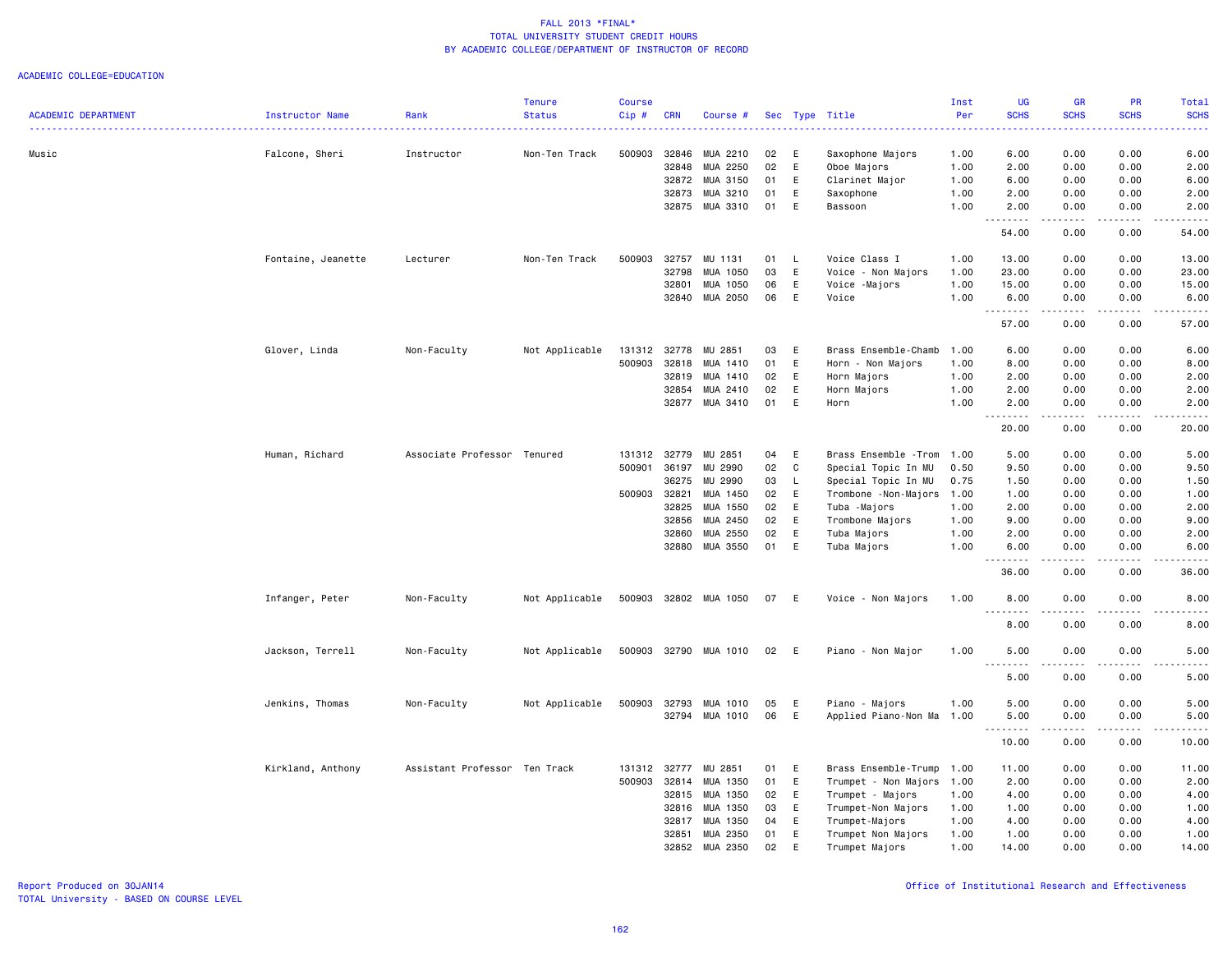#### ACADEMIC COLLEGE=EDUCATION

| <b>ACADEMIC DEPARTMENT</b> | Instructor Name  | Rank                          | <b>Tenure</b><br><b>Status</b> | Course<br>Cip# | <b>CRN</b>   | Course #              |          |                   | Sec Type Title                 | Inst<br>Per  | <b>UG</b><br><b>SCHS</b> | <b>GR</b><br><b>SCHS</b>       | PR<br><b>SCHS</b> | Total<br><b>SCHS</b>   |
|----------------------------|------------------|-------------------------------|--------------------------------|----------------|--------------|-----------------------|----------|-------------------|--------------------------------|--------------|--------------------------|--------------------------------|-------------------|------------------------|
|                            |                  |                               |                                |                |              |                       |          |                   |                                |              | .                        | .                              | -----             | .                      |
|                            |                  |                               |                                |                |              |                       |          |                   |                                |              | 37.00                    | 0.00                           | 0.00              | 37.00                  |
| Music                      | Lance, Elva      | Instructor                    | Non-Ten Track                  |                |              | 131312 32772 MU 2571  | 01 E     |                   | Wind Ensemble                  | 1.00         | 71.00                    | 0.00                           | 0.00              | 71.00                  |
|                            |                  |                               |                                | 500901         | 32885        | MUE 3213              | 01       | C                 | Perf Assess in Music           | 0.50         | 15.00                    | 0.00                           | 0.00              | 15.00                  |
|                            |                  |                               |                                | 500903         |              | 32770 MU 2511         | 01       | E                 | Marching Band                  | 1.00         | 333.00<br>.              | 0.00<br>.                      | 0.00<br>.         | 333.00<br>.            |
|                            |                  |                               |                                |                |              |                       |          |                   |                                |              | 419.00                   | 0.00                           | 0.00              | 419.00                 |
|                            | Melby, Cynthia   | Lecturer                      | Non-Ten Track                  | 500901         |              | 32765 MU 2111         | 01       | $\mathsf{L}$      | Music Majors Piano I 1.00      |              | 7.00                     | 0.00                           | 0.00              | 7.00                   |
|                            |                  |                               |                                |                |              | 32766 MU 2111         | 02       | $\mathsf{L}$      | Music Majors Piano I 1.00      |              | 7.00                     | 0.00                           | 0.00              | 7.00                   |
|                            |                  |                               |                                |                |              |                       |          |                   |                                |              | .<br>14.00               | .<br>0.00                      | .<br>0.00         | $\frac{1}{2}$<br>14.00 |
|                            |                  |                               |                                |                |              |                       |          |                   |                                |              |                          |                                |                   |                        |
|                            | Murphy, Karen    | Instructor                    | Non-Ten Track                  | 500907         | 32783        | MU 3111               | 01       | - L               | Piano Class                    | 1.00         | 9.00                     | 0.00                           | 0.00              | 9.00                   |
|                            |                  |                               |                                |                | 32784        | MU 3111               | 02<br>01 | L<br>C            | Piano Class                    | 1.00         | 4.00                     | 0.00                           | 0.00              | 4.00                   |
|                            |                  |                               |                                |                |              | 32786 MU 3201         |          |                   | Collabor Piano Ensem           | 1.00         | 1.00<br>.                | 0.00<br>$\omega$ is a $\omega$ | 0.00<br>.         | 1.00<br>$   -$         |
|                            |                  |                               |                                |                |              |                       |          |                   |                                |              | 14.00                    | 0.00                           | 0.00              | 14.00                  |
|                            | Packwood, Gary   | Assistant Professor Ten Track |                                | 131312         | 32773        | MU 2611               | 01       | E                 | Concert Choir                  | 1.00         | 127.00                   | 0.00                           | 0.00              | 127.00                 |
|                            |                  |                               |                                |                | 35157        | MU 2611               | 02       | E                 | Concert Choir                  | 1.00         | 28.00                    | 0.00                           | 0.00              | 28.00                  |
|                            |                  |                               |                                | 240101         | 36525        | HON 4000              | 03       | $\mathbf I$       | Directed Individual            | 1.00         | 3.00                     | 0.00                           | 0.00              | 3.00                   |
|                            |                  |                               |                                | 500901         | 32885        | MUE 3213              | 01       | C                 | Perf Assess in Music           | 0.50         | 15.00                    | 0.00                           | 0.00              | 15.00                  |
|                            |                  |                               |                                | 500903         | 32776        | MU 2731               | 01       | E                 | Chambers Singers               | 1.00         | 60.00                    | 0.00                           | 0.00              | 60.00                  |
|                            |                  |                               |                                | 500906         |              | 32788 MU 3412         | 01       | C                 | Conducting                     | 0.50         | 26.00<br>. <b>.</b>      | 0.00<br>-----                  | 0.00<br>-----     | 26.00<br>------        |
|                            |                  |                               |                                |                |              |                       |          |                   |                                |              | 259.00                   | 0.00                           | 0.00              | 259.00                 |
|                            | Patilla, Michael | Associate Professor Tenured   |                                | 500903         | 32769        | MU 2411               | 01       | Q                 | Guitar Ensemble                | 1.00         | 8.00                     | 0.00                           | 0.00              | 8.00                   |
|                            |                  |                               |                                |                | 32830        | MUA 1710              | 01       | Q                 | Guitar- Non Majors             | 0.50         | 6.00                     | 0.00                           | 0.00              | 6.00                   |
|                            |                  |                               |                                |                | 32831        | MUA 1710              | 02       | Q                 | Guitar Majors                  | 1.00         | 8.00                     | 0.00                           | 0.00              | 8.00                   |
|                            |                  |                               |                                |                | 32863        | MUA 2710              | 02       | Q                 | Guitar Majors                  | 1.00         | 6.00                     | 0.00                           | 0.00              | 6.00                   |
|                            |                  |                               |                                |                |              | 32882 MUA 3710        | 01       | Q                 | Guitar                         | 1.00         | 4.00<br>.                | 0.00<br>.                      | 0.00<br>.         | 4.00<br>. <b>.</b> .   |
|                            |                  |                               |                                |                |              |                       |          |                   |                                |              | 32.00                    | 0.00                           | 0.00              | 32.00                  |
|                            |                  |                               |                                |                |              |                       |          |                   |                                |              |                          |                                |                   |                        |
|                            | Phillips, Shandy | Lecturer                      | Non-Ten Track                  | 131312 32887   | 500901 32760 | MUE 3231<br>MU 1321   | 01<br>01 | L<br>$\mathsf{L}$ | String Class<br>Ear Training I | 1.00<br>0.50 | 17.00<br>15.50           | 0.00<br>0.00                   | 0.00<br>0.00      | 17.00<br>15.50         |
|                            |                  |                               |                                |                | 36197        | MU 2990               | 02       | C                 | Special Topic In MU            | 0.50         | 9.50                     | 0.00                           | 0.00              | 9.50                   |
|                            |                  |                               |                                |                | 36275        | MU 2990               | 03       | L                 | Special Topic In MU            | 0.25         | 0.50                     | 0.00                           | 0.00              | 0.50                   |
|                            |                  |                               |                                | 500903 32828   |              | MUA 1650              | 01       | E                 | Strings - Majors               | 1.00         | 4.00                     | 0.00                           | 0.00              | 4.00                   |
|                            |                  |                               |                                |                | 32829        | MUA 1650              | 02       | E                 | Strings- Non Majors            | 1.00         | 3.00                     | 0.00                           | 0.00              | 3.00                   |
|                            |                  |                               |                                |                |              |                       |          |                   |                                |              | .<br>49.50               | .<br>0.00                      | 22222<br>0.00     | .<br>49.50             |
|                            | Ross, Ryan       | Assistant Professor Ten Track |                                |                |              | 500901 32756 MU 1113  | H01 C    |                   | Honors His & Apprec            | 1.00         | 117.00                   | 0.00                           | 0.00              | 117.00                 |
|                            |                  |                               |                                |                | 32768        | MU 2322               | 01       | C                 | Music History II               | 1.00         | 50.00                    | 0.00                           | 0.00              | 50.00                  |
|                            |                  |                               |                                | 500903         |              | 32752 MU 1010         | 01       | E                 | Recital Hour                   | 1.00         | 0.00<br>.                | 0.00<br>.                      | 0.00              | 0.00<br>.              |
|                            |                  |                               |                                |                |              |                       |          |                   |                                |              | 167.00                   | 0.00                           | 0.00              | 167.00                 |
|                            | Sebba, Rosangela | Professor                     | Tenured                        | 500901 32759   |              | MU 1213               | 01       | C                 | Music Theory I                 | 1.00         | 87.00                    | 0.00                           | 0.00              | 87.00                  |
|                            |                  |                               |                                |                | 32760        | MU 1321               | 01       | L.                | Ear Training I                 | 0.50         | 15.50                    | 0.00                           | 0.00              | 15.50                  |
|                            |                  |                               |                                |                |              | 500903 32792 MUA 1010 | 04       | E                 | Piano - Majors                 | 1.00         | 7.00                     | 0.00                           | 0.00              | 7.00                   |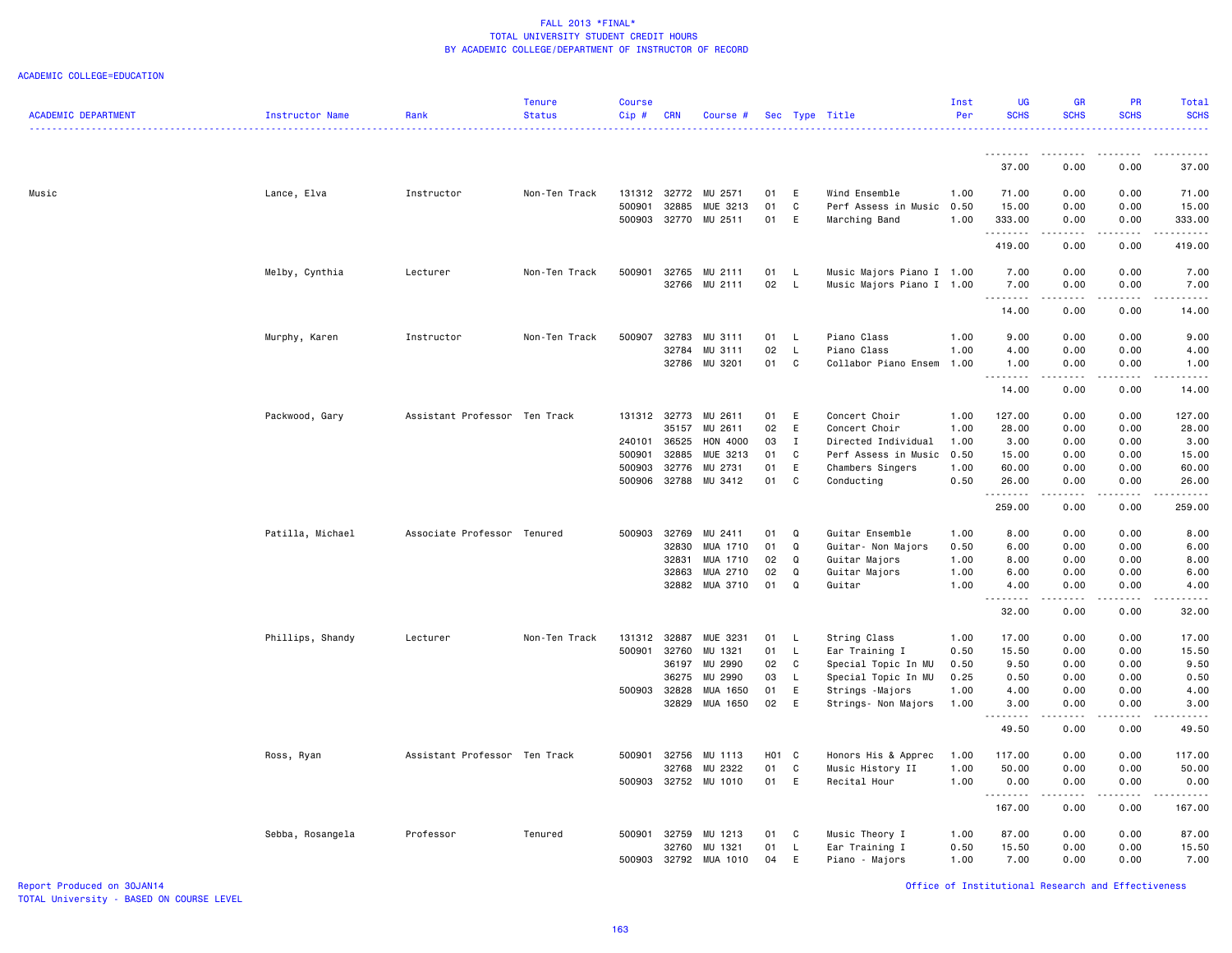| <b>ACADEMIC DEPARTMENT</b> | Instructor Name    | Rank                          | <b>Tenure</b><br><b>Status</b> | <b>Course</b><br>Cip# | <b>CRN</b> | Course #              |      |          | Sec Type Title            | Inst<br>Per | <b>UG</b><br><b>SCHS</b> | <b>GR</b><br><b>SCHS</b>                                                                                                                                                                                                                                                                                                                                                                                                                                                                                                                                          | PR<br><b>SCHS</b>                          | Total<br><b>SCHS</b>                                                                                                                                                                                                                                                                                                                                                                                                                 |
|----------------------------|--------------------|-------------------------------|--------------------------------|-----------------------|------------|-----------------------|------|----------|---------------------------|-------------|--------------------------|-------------------------------------------------------------------------------------------------------------------------------------------------------------------------------------------------------------------------------------------------------------------------------------------------------------------------------------------------------------------------------------------------------------------------------------------------------------------------------------------------------------------------------------------------------------------|--------------------------------------------|--------------------------------------------------------------------------------------------------------------------------------------------------------------------------------------------------------------------------------------------------------------------------------------------------------------------------------------------------------------------------------------------------------------------------------------|
| Music                      | Sebba, Rosangela   | .<br>Professor                | <u>.</u><br>Tenured            | .<br>500903           |            | 32834 MUA 2010        | 04   | - E      | Piano Majors              | 1.00        | 2.00                     | .<br>0.00                                                                                                                                                                                                                                                                                                                                                                                                                                                                                                                                                         | 0.00                                       | <u>.</u><br>2.00                                                                                                                                                                                                                                                                                                                                                                                                                     |
|                            |                    |                               |                                |                       |            |                       |      |          |                           |             | .<br>111.50              | 0.00                                                                                                                                                                                                                                                                                                                                                                                                                                                                                                                                                              | 0.00                                       | 111.50                                                                                                                                                                                                                                                                                                                                                                                                                               |
|                            |                    |                               |                                |                       |            |                       |      |          |                           |             |                          |                                                                                                                                                                                                                                                                                                                                                                                                                                                                                                                                                                   |                                            |                                                                                                                                                                                                                                                                                                                                                                                                                                      |
|                            | Sobaskie, James    | Associate Professor Ten Track |                                | 500901                | 32775      | 32774 MU 2613         | 01 C |          | Music Theory III          | 1.00        | 78.00                    | 0.00                                                                                                                                                                                                                                                                                                                                                                                                                                                                                                                                                              | 0.00                                       | 78.00                                                                                                                                                                                                                                                                                                                                                                                                                                |
|                            |                    |                               |                                |                       |            | MU 2721               | 01   | L.       | Ear Training III          | 1.00        | 26.00                    | 0.00                                                                                                                                                                                                                                                                                                                                                                                                                                                                                                                                                              | 0.00                                       | 26.00                                                                                                                                                                                                                                                                                                                                                                                                                                |
|                            |                    |                               |                                |                       | 36466      | MU 4000               | 01   | I        | Directed Indiv Study      | 1.00        | 1.00                     | 0.00                                                                                                                                                                                                                                                                                                                                                                                                                                                                                                                                                              | 0.00                                       | 1.00                                                                                                                                                                                                                                                                                                                                                                                                                                 |
|                            |                    |                               |                                | 500904                | 32787      | MU 3333               | 01   | C        | Orchestration             | 1.00        | 36.00                    | 0.00                                                                                                                                                                                                                                                                                                                                                                                                                                                                                                                                                              | 0.00                                       | 36.00                                                                                                                                                                                                                                                                                                                                                                                                                                |
|                            |                    |                               |                                |                       |            | 32832 MUA 1810        | 01   | $\Omega$ | Music Composition         | 1.00        | 1.00                     | 0.00                                                                                                                                                                                                                                                                                                                                                                                                                                                                                                                                                              | 0.00                                       | 1.00                                                                                                                                                                                                                                                                                                                                                                                                                                 |
|                            |                    |                               |                                |                       |            | 32864 MUA 2810        | 01   | Q        | Music Composition         | 1.00        | 1.00<br>.                | 0.00<br>.                                                                                                                                                                                                                                                                                                                                                                                                                                                                                                                                                         | 0.00<br>$\sim$ $\sim$ $\sim$ $\sim$ $\sim$ | 1.00<br>$\begin{array}{cccccccccccccc} \bullet & \bullet & \bullet & \bullet & \bullet & \bullet & \bullet & \bullet \end{array}$                                                                                                                                                                                                                                                                                                    |
|                            |                    |                               |                                |                       |            |                       |      |          |                           |             | 143.00                   | 0.00                                                                                                                                                                                                                                                                                                                                                                                                                                                                                                                                                              | 0.00                                       | 143.00                                                                                                                                                                                                                                                                                                                                                                                                                               |
|                            | Stevens, Justin    | Non-Faculty                   | Not Applicable                 | 500903                |            | 32830 MUA 1710        | 01   | Q        | Guitar- Non Majors        | 0.50        | 6.00                     | 0.00                                                                                                                                                                                                                                                                                                                                                                                                                                                                                                                                                              | 0.00                                       | 6.00                                                                                                                                                                                                                                                                                                                                                                                                                                 |
|                            |                    |                               |                                |                       |            | 32862 MUA 2710        | 01   | $\alpha$ | Guitar Non Majors         | 1.00        | 1.00                     | 0.00                                                                                                                                                                                                                                                                                                                                                                                                                                                                                                                                                              | 0.00                                       | 1.00                                                                                                                                                                                                                                                                                                                                                                                                                                 |
|                            |                    |                               |                                |                       |            |                       |      |          |                           |             | .<br>7.00                | .<br>0.00                                                                                                                                                                                                                                                                                                                                                                                                                                                                                                                                                         | -----<br>0.00                              | $- - - -$<br>7.00                                                                                                                                                                                                                                                                                                                                                                                                                    |
|                            | Taylor, Clifton    | Associate Professor Tenured   |                                | 131312                |            | 32781 MU 2911         | 01   | E        | Jazz Ensemble             | 1.00        | 16.00                    | 0.00                                                                                                                                                                                                                                                                                                                                                                                                                                                                                                                                                              | 0.00                                       | 16.00                                                                                                                                                                                                                                                                                                                                                                                                                                |
|                            |                    |                               |                                |                       |            |                       | 02   | E        |                           |             |                          |                                                                                                                                                                                                                                                                                                                                                                                                                                                                                                                                                                   |                                            |                                                                                                                                                                                                                                                                                                                                                                                                                                      |
|                            |                    |                               |                                |                       |            | 32782 MU 2911         |      |          | Jazz Ensemble             | 1.00        | 18.00<br>.               | 0.00<br>د د د د                                                                                                                                                                                                                                                                                                                                                                                                                                                                                                                                                   | 0.00<br>.                                  | 18.00<br>.                                                                                                                                                                                                                                                                                                                                                                                                                           |
|                            |                    |                               |                                |                       |            |                       |      |          |                           |             | 34.00                    | 0.00                                                                                                                                                                                                                                                                                                                                                                                                                                                                                                                                                              | 0.00                                       | 34.00                                                                                                                                                                                                                                                                                                                                                                                                                                |
|                            | Wallace, Katherine | Non-Faculty                   | Not Applicable                 |                       |            | 500903 32795 MUA 1010 | 07 E |          | Applied Piano-Non Ma 1.00 |             | 2.00                     | 0.00                                                                                                                                                                                                                                                                                                                                                                                                                                                                                                                                                              | 0.00                                       | 2.00                                                                                                                                                                                                                                                                                                                                                                                                                                 |
|                            |                    |                               |                                |                       |            |                       |      |          |                           |             | $ -$<br>2.00             | 0.00                                                                                                                                                                                                                                                                                                                                                                                                                                                                                                                                                              | 0.00                                       | 2.00                                                                                                                                                                                                                                                                                                                                                                                                                                 |
|                            | Warfield, Tara     | Assistant Professor Ten Track |                                | 500901                | 34951      | MU 2990               | 01   | C        | Special Topic In MU       | 1.00        | 16.00                    | 0.00                                                                                                                                                                                                                                                                                                                                                                                                                                                                                                                                                              | 0.00                                       | 16.00                                                                                                                                                                                                                                                                                                                                                                                                                                |
|                            |                    |                               |                                | 500903                | 32796      | MUA 1050              | 01   | E        | Voice - Non Majors        | 1.00        | 1.00                     | 0.00                                                                                                                                                                                                                                                                                                                                                                                                                                                                                                                                                              | 0.00                                       | 1.00                                                                                                                                                                                                                                                                                                                                                                                                                                 |
|                            |                    |                               |                                |                       | 32799      | MUA 1050              | 04   | E        | Voice Majors              | 1.00        | 10.00                    | 0.00                                                                                                                                                                                                                                                                                                                                                                                                                                                                                                                                                              | 0.00                                       | 10.00                                                                                                                                                                                                                                                                                                                                                                                                                                |
|                            |                    |                               |                                |                       | 32837      | MUA 2050              | 03   | E        | Voice Non Majors          | 1.00        | 1.00                     | 0.00                                                                                                                                                                                                                                                                                                                                                                                                                                                                                                                                                              | 0.00                                       | 1.00                                                                                                                                                                                                                                                                                                                                                                                                                                 |
|                            |                    |                               |                                |                       |            | 32838 MUA 2050        | 04   | E        | Voice Majors              | 1.00        | 5.00                     | 0.00                                                                                                                                                                                                                                                                                                                                                                                                                                                                                                                                                              | 0.00                                       | 5.00                                                                                                                                                                                                                                                                                                                                                                                                                                 |
|                            |                    |                               |                                |                       | 32867      | MUA 3050              | 01   | E        | Voice Major               | 1.00        | 8.00                     | 0.00                                                                                                                                                                                                                                                                                                                                                                                                                                                                                                                                                              | 0.00                                       | 8.00                                                                                                                                                                                                                                                                                                                                                                                                                                 |
|                            |                    |                               |                                |                       | 32868      | MUA 3050              | 02   | E        | Voice - Major             | 1.00        | 2.00                     | 0.00                                                                                                                                                                                                                                                                                                                                                                                                                                                                                                                                                              | 0.00                                       | 2.00                                                                                                                                                                                                                                                                                                                                                                                                                                 |
|                            |                    |                               |                                |                       | 32870      | MUA 3050              | 04   | E        | Voice                     | 1.00        | 2.00                     | 0.00                                                                                                                                                                                                                                                                                                                                                                                                                                                                                                                                                              | 0.00                                       | 2.00                                                                                                                                                                                                                                                                                                                                                                                                                                 |
|                            |                    |                               |                                | 500908                |            | 32758 MU 1141         | 01   | s        | Seminar for Voice Ma      | 1.00        | 22.00                    | 0.00                                                                                                                                                                                                                                                                                                                                                                                                                                                                                                                                                              | 0.00                                       | 22.00                                                                                                                                                                                                                                                                                                                                                                                                                                |
|                            |                    |                               |                                |                       |            |                       |      |          |                           |             | .<br>67.00               | $\frac{1}{2} \left( \frac{1}{2} \right) \left( \frac{1}{2} \right) \left( \frac{1}{2} \right) \left( \frac{1}{2} \right)$<br>0.00                                                                                                                                                                                                                                                                                                                                                                                                                                 | .<br>0.00                                  | 67.00                                                                                                                                                                                                                                                                                                                                                                                                                                |
|                            | Webb, Adam         | Assistant Professor Ten Track |                                | 500903                | 32797      | MUA 1050              | 02 E |          | Voice - Non Major         | 1.00        | 6.00                     | 0.00                                                                                                                                                                                                                                                                                                                                                                                                                                                                                                                                                              | 0.00                                       | 6.00                                                                                                                                                                                                                                                                                                                                                                                                                                 |
|                            |                    |                               |                                |                       | 32800      | MUA 1050              | 05   | E        | Voice - Majors            | 1.00        | 4.00                     | 0.00                                                                                                                                                                                                                                                                                                                                                                                                                                                                                                                                                              | 0.00                                       | 4.00                                                                                                                                                                                                                                                                                                                                                                                                                                 |
|                            |                    |                               |                                |                       |            | 32839 MUA 2050        | 05   | E        | Voice Majors              | 1.00        | 10.00                    | 0.00                                                                                                                                                                                                                                                                                                                                                                                                                                                                                                                                                              | 0.00                                       | 10.00                                                                                                                                                                                                                                                                                                                                                                                                                                |
|                            |                    |                               |                                |                       |            | 32869 MUA 3050        | 03   | E        | Voice Major               | 1.00        | 4.00                     | 0.00<br>$\sim$ $\sim$ $\sim$ $\sim$                                                                                                                                                                                                                                                                                                                                                                                                                                                                                                                               | 0.00                                       | 4.00                                                                                                                                                                                                                                                                                                                                                                                                                                 |
|                            |                    |                               |                                |                       |            |                       |      |          |                           |             | .<br>24.00               | 0.00                                                                                                                                                                                                                                                                                                                                                                                                                                                                                                                                                              | 0.00                                       | 24.00                                                                                                                                                                                                                                                                                                                                                                                                                                |
| Music                      |                    |                               |                                |                       |            |                       |      |          |                           |             | ========<br>3113.00      | <b>EEEEEEE</b><br>0.00                                                                                                                                                                                                                                                                                                                                                                                                                                                                                                                                            | $= 222222222$<br>0.00                      | ==========<br>3113.00                                                                                                                                                                                                                                                                                                                                                                                                                |
|                            |                    |                               |                                |                       |            |                       |      |          |                           |             | ========                 | $\qquad \qquad \overbrace{ \qquad \qquad } \qquad \qquad \overbrace{ \qquad \qquad } \qquad \qquad \overbrace{ \qquad \qquad } \qquad \qquad \overbrace{ \qquad \qquad } \qquad \qquad \overbrace{ \qquad \qquad } \qquad \qquad \overbrace{ \qquad \qquad } \qquad \qquad \overbrace{ \qquad \qquad } \qquad \qquad \overbrace{ \qquad \qquad } \qquad \qquad \overbrace{ \qquad \qquad } \qquad \qquad \overbrace{ \qquad \qquad } \qquad \qquad \overbrace{ \qquad \qquad } \qquad \qquad \overbrace{ \qquad \qquad } \qquad \qquad \overbrace{ \qquad \qquad$ | ========                                   | $\begin{minipage}{0.9\linewidth} \hspace*{-0.2cm} \textbf{1} & \textbf{2} & \textbf{3} & \textbf{5} & \textbf{6} & \textbf{7} \\ \textbf{5} & \textbf{6} & \textbf{7} & \textbf{8} & \textbf{8} & \textbf{9} & \textbf{1} \\ \textbf{6} & \textbf{8} & \textbf{8} & \textbf{8} & \textbf{9} & \textbf{1} & \textbf{1} \\ \textbf{7} & \textbf{9} & \textbf{1} & \textbf{1} & \textbf{1} & \textbf{1} & \textbf{1} \\ \textbf{8} & \$ |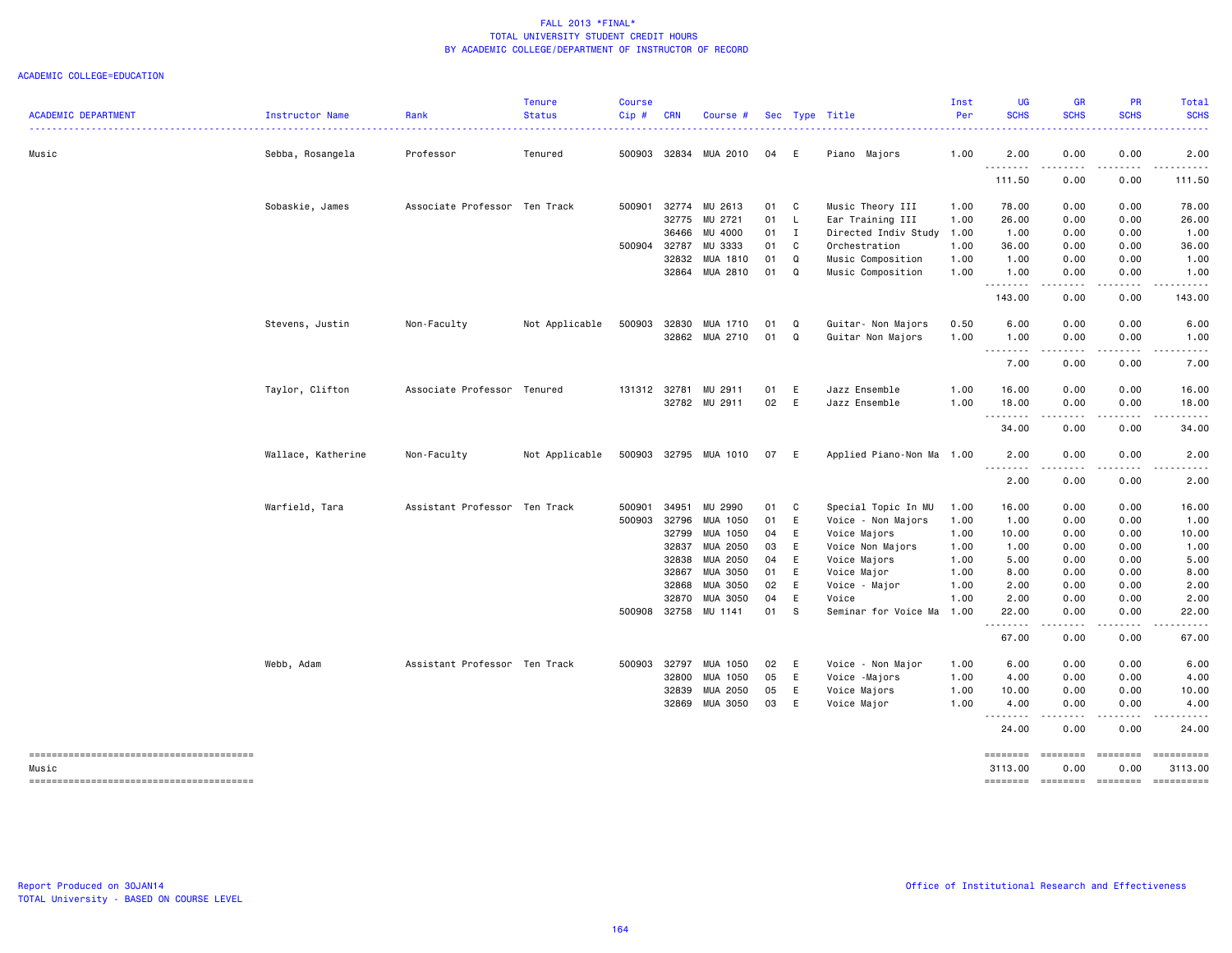### ACADEMIC COLLEGE=ENGINEERING

| <b>ACADEMIC DEPARTMENT</b> | Instructor Name    | Rank                          | <b>Tenure</b><br><b>Status</b> | <b>Course</b><br>$Cip$ # | <b>CRN</b>     | Course #                   |          |              | Sec Type Title                             | Inst<br>Per  | <b>UG</b><br><b>SCHS</b> | <b>GR</b><br><b>SCHS</b> | PR<br><b>SCHS</b><br>الداعات | Total<br><b>SCHS</b><br>$\frac{1}{2} \left( \frac{1}{2} \right) \left( \frac{1}{2} \right) \left( \frac{1}{2} \right) \left( \frac{1}{2} \right) \left( \frac{1}{2} \right)$ |
|----------------------------|--------------------|-------------------------------|--------------------------------|--------------------------|----------------|----------------------------|----------|--------------|--------------------------------------------|--------------|--------------------------|--------------------------|------------------------------|------------------------------------------------------------------------------------------------------------------------------------------------------------------------------|
| Aerospace Engineering      | Carroll, Joseph    | Grad Teach Assist             | Not Applicable                 | 141101                   | 31435<br>31436 | EM 2413<br>EM 2413         | 01<br>02 | C<br>C       | Engineering Mech I<br>Engineering Mech I   | 0.99<br>0.99 | 118.80<br>148.50         | 0.00<br>0.00             | 0.00<br>0.00                 | 118.80<br>148.50                                                                                                                                                             |
|                            |                    |                               |                                |                          |                |                            |          |              |                                            |              | .<br>267.30              | -----<br>0.00            | .<br>0.00                    | .<br>267.30                                                                                                                                                                  |
|                            | Cheng, Yang        | Assistant Professor Ten Track |                                | 140201                   | 30371          | ASE 4123                   | 01       | C            | Aerospace Controls                         | 1.00         | 90.00                    | 0.00                     | 0.00                         | 90.00                                                                                                                                                                        |
|                            |                    |                               |                                |                          | 35789          | ASE 9000                   | 01       | D            | Research/Diss                              | 1.00         | 0.00                     | 13.00                    | 0.00                         | 13.00                                                                                                                                                                        |
|                            |                    |                               |                                |                          |                |                            |          |              |                                            |              | .<br>90.00               | .<br>13.00               | .<br>0.00                    | .<br>103.00                                                                                                                                                                  |
|                            | Cinnella, Pasquale | Professor                     | Tenured                        | 140201                   |                | 30365 ASE 3333             | 01       | C            | Aerothermodynamics                         | 1.00         | 99.00                    | 0.00                     | 0.00                         | 99.00                                                                                                                                                                        |
|                            |                    |                               |                                |                          |                |                            |          |              |                                            |              | . <b>.</b><br>99.00      | $- - - - -$<br>0.00      | .<br>0.00                    | .<br>99.00                                                                                                                                                                   |
|                            |                    | Instructor                    | Non-Ten Track                  | 140201                   | 30367          | ASE 4113                   | 01       | - L          |                                            | 1.00         | 21.00                    | 0.00                     | 0.00                         | 21.00                                                                                                                                                                        |
|                            | Coley, Lorenzo     |                               |                                |                          | 30368          | ASE 4113                   | 02       | L            | Aerospace Eng Lab I<br>Aerospace Eng Lab I | 1.00         | 21.00                    | 0.00                     | 0.00                         | 21.00                                                                                                                                                                        |
|                            |                    |                               |                                |                          | 30369          | ASE 4113                   | 03       | L            | Aerospace Eng Lab I                        | 1.00         | 18.00                    | 0.00                     | 0.00                         | 18.00                                                                                                                                                                        |
|                            |                    |                               |                                |                          | 30370          | ASE 4113                   | 04       | L            | Aerospace Eng Lab I 1.00                   |              | 24.00<br>.               | 0.00<br>$- - - - -$      | 0.00<br>.                    | 24.00<br>.                                                                                                                                                                   |
|                            |                    |                               |                                |                          |                |                            |          |              |                                            |              | 84.00                    | 0.00                     | 0.00                         | 84.00                                                                                                                                                                        |
|                            | Hannigan, Thomas   | Instructor                    | Non-Ten Track                  | 141101                   | 31449          | EM 3313                    | 01       | C            | Fluid Mechanics                            | 1.00         | 147.00                   | 0.00                     | 0.00                         | 147.00                                                                                                                                                                       |
|                            |                    |                               |                                |                          | 31450          | EM 3313                    | 02       | C            | Fluid Mechanics                            | 1.00         | 147.00                   | 0.00                     | 0.00                         | 147.00                                                                                                                                                                       |
|                            |                    |                               |                                |                          | 31451          | EM 3313                    | 03       | C            | Fluid Mechanics                            | 1.00         | 147.00                   | 0.00                     | 0.00                         | 147.00                                                                                                                                                                       |
|                            |                    |                               |                                |                          |                |                            |          |              |                                            |              | .<br>441.00              | .<br>0.00                | .<br>0.00                    | .<br>441.00                                                                                                                                                                  |
|                            | Janus, Jonathan    | Associate Professor Tenured   |                                | 140201                   | 30380          | ASE 8413                   | 01       | C            | Comput Fluid Dyn I                         | 1.00         | 0.00                     | 21.00                    | 0.00                         | 21.00                                                                                                                                                                        |
|                            |                    |                               |                                |                          | 33788          | ASE 8413                   | 501      | C            | Comput Fluid Dyn I                         | 1.00         | 0.00                     | 3.00                     | 0.00                         | 3.00                                                                                                                                                                         |
|                            |                    |                               |                                |                          | 34287          | ASE 8363                   | 01       | C            | Comp Heat Transfer                         | 1.00         | 0.00                     | 30.00                    | 0.00                         | 30.00                                                                                                                                                                        |
|                            |                    |                               |                                |                          | 34791          | ASE 8363                   | 501      | $\mathbf{C}$ | Comp Heat Transfer                         | 1.00         | 0.00                     | 3.00                     | 0.00                         | 3.00                                                                                                                                                                         |
|                            |                    |                               |                                |                          | 35780          | ASE 8000                   | 02       | D            | Research / Thesis                          | 1.00         | 0.00                     | 1.00                     | 0.00                         | 1.00                                                                                                                                                                         |
|                            |                    |                               |                                |                          | 35790          | ASE 9000<br>36567 ASE 6013 | 02<br>01 | D<br>E       | Research/Diss<br>Directed Project in       | 1.00<br>1.00 | 0.00<br>0.00             | 6.00<br>3.00             | 0.00<br>0.00                 | 6.00<br>3.00                                                                                                                                                                 |
|                            |                    |                               |                                |                          |                |                            |          |              |                                            |              | .                        | -----                    | .                            | $\frac{1}{2} \left( \frac{1}{2} \right) \left( \frac{1}{2} \right) \left( \frac{1}{2} \right) \left( \frac{1}{2} \right)$                                                    |
|                            |                    |                               |                                |                          |                |                            |          |              |                                            |              | 0.00                     | 67.00                    | 0.00                         | 67.00                                                                                                                                                                        |
|                            | Jha, Ratneshwar    | Associate Professor Tenured   |                                | 140201                   | 34864          | ASE 4990                   | 01       | C            | Special Topic In ASE 1.00                  |              | 36.00                    | 0.00                     | 0.00                         | 36.00                                                                                                                                                                        |
|                            |                    |                               |                                |                          | 34865          | ASE 6990                   | 01       | C            | Special Topic In ASE                       | 1.00         | 0.00                     | 27.00                    | 0.00                         | 27.00                                                                                                                                                                        |
|                            |                    |                               |                                |                          | 35781          | ASE 8000                   | 03       | D            | Research / Thesis                          | 1.00         | 0.00                     | 4.00                     | 0.00                         | 4.00                                                                                                                                                                         |
|                            |                    |                               |                                |                          | 35791          | ASE 9000                   | 03       | D            | Research/Diss                              | 1.00         | 0.00<br>.                | 13.00<br>د د د د د       | 0.00<br>.                    | 13.00<br>.                                                                                                                                                                   |
|                            |                    |                               |                                |                          |                |                            |          |              |                                            |              | 36.00                    | 44.00                    | 0.00                         | 80.00                                                                                                                                                                        |
|                            | Koenig, Keith      | Professor                     | Tenured                        | 140201                   | 30359          | ASE 1013                   | 01       | B            | Intro to Aerospace E 1.00                  |              | 222.00                   | 0.00                     | 0.00                         | 222.00                                                                                                                                                                       |
|                            |                    |                               |                                |                          | 30361          | ASE 1501                   | 02       | E            | Design Competition                         | 1.00         | 12.00                    | 0.00                     | 0.00                         | 12.00                                                                                                                                                                        |
|                            |                    |                               |                                |                          | 30375          | ASE 4533                   | 01       | B            | Spacecraft Design I                        | 1.00         | 39.00                    | 0.00                     | 0.00                         | 39.00                                                                                                                                                                        |
|                            |                    |                               |                                |                          |                | 35782 ASE 8000             | 04       | D            | Research / Thesis                          | 1.00         | 0.00<br>.                | 29.00<br>$- - - - -$     | 0.00<br>.                    | 29.00<br>.                                                                                                                                                                   |
|                            |                    |                               |                                |                          |                |                            |          |              |                                            |              | 273.00                   | 29.00                    | 0.00                         | 302.00                                                                                                                                                                       |
|                            | Lacy, Thomas       | Professor                     | Tenured                        | 140201                   | 30364          | ASE 3213                   | 01       | C            | Mech of Deformable S                       | 1.00         | 84.00                    | 0.00                     | 0.00                         | 84.00                                                                                                                                                                        |
|                            |                    |                               |                                |                          | 35217          | ASE 9000                   | 504      | D            | Research/Diss                              | 1.00         | 0.00                     | 3.00                     | 0.00                         | 3.00                                                                                                                                                                         |
|                            |                    |                               |                                |                          | 35783          | ASE 8000                   | 05       | D            | Research / Thesis                          | 1.00         | 0.00                     | 14.00                    | 0.00                         | 14.00                                                                                                                                                                        |
|                            |                    |                               |                                |                          | 35793          | ASE 9000                   | 05       | D            | Research/Diss                              | 1.00         | 0.00                     | 14.00                    | 0.00                         | 14.00                                                                                                                                                                        |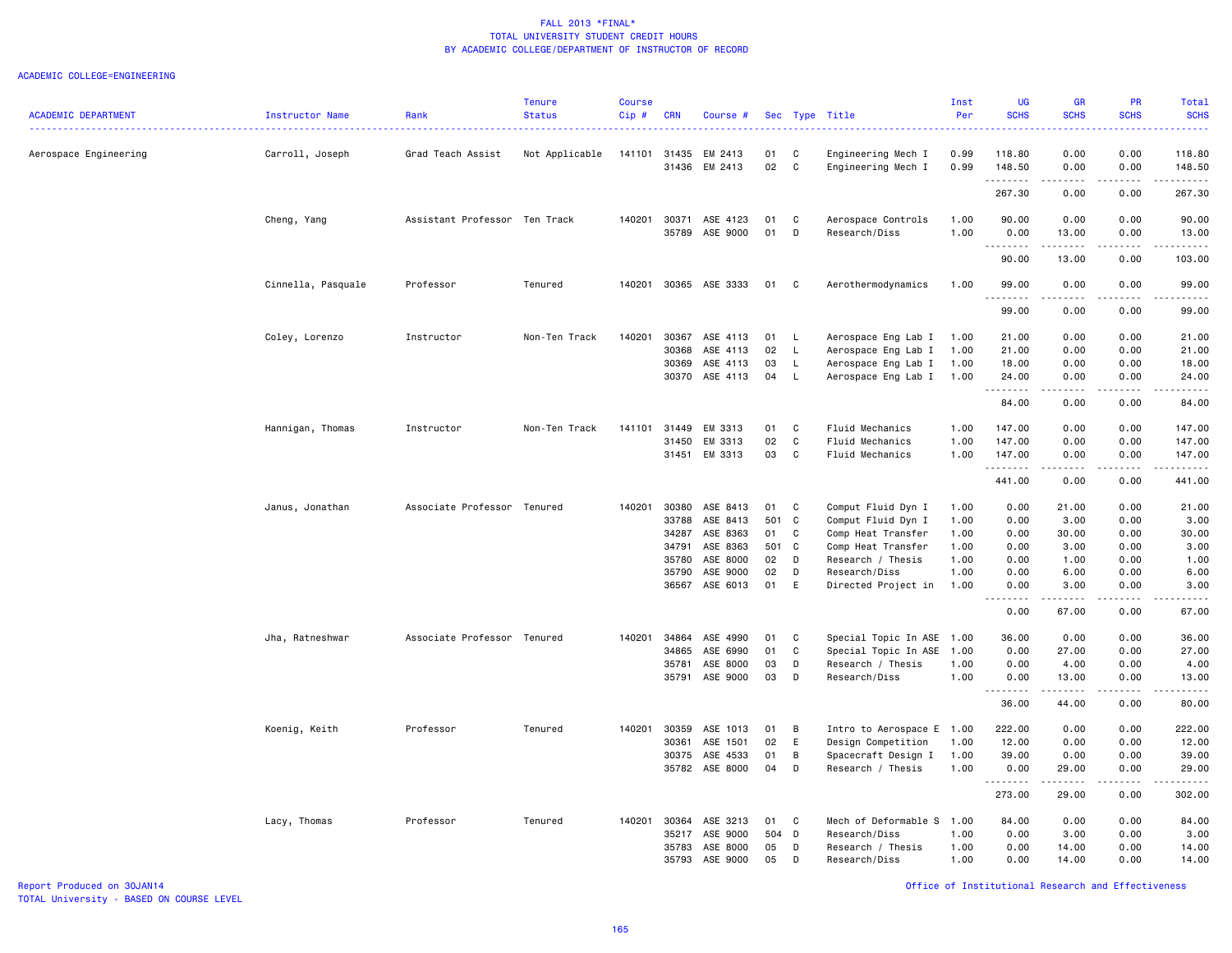|                            |                     |                               | <b>Tenure</b> | <b>Course</b> |              |               |            |              |                           | Inst | <b>UG</b>                           | <b>GR</b>                                                                                                                                                     | <b>PR</b>                    | Total                                                                                                                                                         |
|----------------------------|---------------------|-------------------------------|---------------|---------------|--------------|---------------|------------|--------------|---------------------------|------|-------------------------------------|---------------------------------------------------------------------------------------------------------------------------------------------------------------|------------------------------|---------------------------------------------------------------------------------------------------------------------------------------------------------------|
| <b>ACADEMIC DEPARTMENT</b> | Instructor Name     | Rank                          | <b>Status</b> | Cip#          | <b>CRN</b>   | Course #      | <b>Sec</b> |              | Type Title                | Per  | <b>SCHS</b><br>. <b>.</b> .         | <b>SCHS</b>                                                                                                                                                   | <b>SCHS</b>                  | <b>SCHS</b><br>$\frac{1}{2} \left( \frac{1}{2} \right) \left( \frac{1}{2} \right) \left( \frac{1}{2} \right) \left( \frac{1}{2} \right)$                      |
| Aerospace Engineering      | Lacy, Thomas        | Professor                     | Tenured       | 140201        | 36189        | ASE 7000      | 01         | I            | Directed Indiv Study 1.00 |      | 0.00                                | 3.00                                                                                                                                                          | 0.00                         | 3.00                                                                                                                                                          |
|                            |                     |                               |               |               | 36355        | ASE 7000      | 02         | $\mathbf{I}$ | Directed Indiv Study 1.00 |      | 0.00                                | 2.00                                                                                                                                                          | 0.00                         | 2.00                                                                                                                                                          |
|                            |                     |                               |               |               | 141101 36223 | EM 7000       | 02         | $\mathbf{I}$ | Directed Indiv Study 1.00 |      | 0.00                                | 3.00                                                                                                                                                          | 0.00                         | 3.00                                                                                                                                                          |
|                            |                     |                               |               |               |              |               |            |              |                           |      | .<br>$\sim$ $\sim$<br>84.00         | .<br>39.00                                                                                                                                                    | .<br>0.00                    | .<br>123.00                                                                                                                                                   |
|                            | Newman, James       | Professor                     | Tenured       |               | 141101 34292 | EM 8213       | 01         | C            | Fracture Mechanics        | 1.00 | 0.00                                | 33.00                                                                                                                                                         | 0.00                         | 33.00                                                                                                                                                         |
|                            |                     |                               |               |               | 34793        | EM 8213       | 501        | C            | Fracture Mechanics        | 1.00 | 0.00                                | 12.00                                                                                                                                                         | 0.00                         | 12.00                                                                                                                                                         |
|                            |                     |                               |               |               |              |               |            |              |                           |      | 0.00                                | 45.00                                                                                                                                                         | 0.00                         | $\frac{1}{2} \left( \frac{1}{2} \right) \left( \frac{1}{2} \right) \left( \frac{1}{2} \right) \left( \frac{1}{2} \right) \left( \frac{1}{2} \right)$<br>45.00 |
|                            | Olsen, Gregory      | Instructor                    | Non-Ten Track | 140201        | 30376        | ASE 4623      | 01         | C            | Aerospace Structural      | 1.00 | 102.00                              | 0.00                                                                                                                                                          | 0.00                         | 102.00                                                                                                                                                        |
|                            |                     |                               |               | 141101        | 31435        | EM 2413       | 01         | $\mathbf c$  | Engineering Mech I        | 0.01 | 1.20                                | 0.00                                                                                                                                                          | 0.00                         | 1.20                                                                                                                                                          |
|                            |                     |                               |               |               | 31436        | EM 2413       | 02         | C            | Engineering Mech I        | 0.01 | 1.50                                | 0.00                                                                                                                                                          | 0.00                         | 1.50                                                                                                                                                          |
|                            |                     |                               |               |               | 31443        | EM 2433       | 03         | C            | Engineering Mech II       | 1.00 | 144.00                              | 0.00                                                                                                                                                          | 0.00                         | 144.00                                                                                                                                                        |
|                            |                     |                               |               |               |              | 31444 EM 2433 | 04         | C            | Engineering Mech II       | 1.00 | 138.00                              | 0.00                                                                                                                                                          | 0.00                         | 138.00                                                                                                                                                        |
|                            |                     |                               |               |               |              |               |            |              |                           |      | .<br>386.70                         | د د د د د<br>0.00                                                                                                                                             | .<br>0.00                    | .<br>386.70                                                                                                                                                   |
|                            | Rais-Rohani, Masoud | Non-Faculty                   | Tenured       | 140201        | 35785        | ASE 8000      | 07         | D            | Research / Thesis         | 1.00 | 0.00                                | 6.00                                                                                                                                                          | 0.00                         | 6.00                                                                                                                                                          |
|                            |                     |                               |               | 309999        | 35513        | CME 9000      | 05         | D            | Research/Dis              | 1.00 | 0.00                                | 10.00                                                                                                                                                         | 0.00                         | 10.00                                                                                                                                                         |
|                            |                     |                               |               |               |              |               |            |              |                           |      | $\sim$ $\sim$ $\sim$ $\sim$<br>0.00 | د د د د د<br>16.00                                                                                                                                            | .<br>0.00                    | $\sim$ $\sim$ $\sim$ $\sim$ $\sim$<br>16.00                                                                                                                   |
|                            | Rowells, Michelle   | Instructor                    | Non-Ten Track | 140201        | 30362        | ASE 2113      | 01         | C            | Intro Aircraft Space 1.00 |      | 72.00                               | 0.00                                                                                                                                                          | 0.00                         | 72.00                                                                                                                                                         |
|                            |                     |                               |               |               | 30363        | ASE 2113      | 02         | C            | Intro Aircraft Space 1.00 |      | 51.00                               | 0.00                                                                                                                                                          | 0.00                         | 51.00                                                                                                                                                         |
|                            |                     |                               |               |               | 30366        | ASE 3813      | 01         | C            | Intro Orbital Mechan 1.00 |      | 48.00                               | 0.00                                                                                                                                                          | 0.00                         | 48.00                                                                                                                                                         |
|                            |                     |                               |               |               |              |               |            |              |                           |      | .<br>171.00                         | 0.00                                                                                                                                                          | $\sim$ $\sim$ $\sim$<br>0.00 | .<br>171.00                                                                                                                                                   |
|                            | Sescu, Adrian       | Assistant Professor Ten Track |               | 140201        | 34286        | ASE 8343      | 01         | C            | Incomp Vis Lam Flow       | 1.00 | 0.00                                | 12.00                                                                                                                                                         | 0.00                         | 12.00                                                                                                                                                         |
|                            |                     |                               |               |               | 34790        | ASE 8343      | 501        | $\mathbf{C}$ | Incomp Vis Lam Flow       | 1.00 | 0.00                                | 9.00                                                                                                                                                          | 0.00                         | 9.00                                                                                                                                                          |
|                            |                     |                               |               |               | 35788        | ASE 8000      | 10         | D            | Research / Thesis         | 1.00 | 0.00                                | 1.00                                                                                                                                                          | 0.00                         | 1.00                                                                                                                                                          |
|                            |                     |                               |               |               | 35796        | ASE 9000      | 08         | D            | Research/Diss             | 1.00 | 0.00                                | 7.00                                                                                                                                                          | 0.00                         | 7.00                                                                                                                                                          |
|                            |                     |                               |               |               |              |               |            |              |                           |      | $\sim$ $\sim$ $\sim$<br>.<br>0.00   | $\frac{1}{2} \left( \frac{1}{2} \right) \left( \frac{1}{2} \right) \left( \frac{1}{2} \right) \left( \frac{1}{2} \right) \left( \frac{1}{2} \right)$<br>29.00 | $\sim$ $\sim$ $\sim$<br>0.00 | $\frac{1}{2} \left( \frac{1}{2} \right) \left( \frac{1}{2} \right) \left( \frac{1}{2} \right) \left( \frac{1}{2} \right) \left( \frac{1}{2} \right)$<br>29.00 |
|                            | Simsiriwong, Jutima | Lecturer                      | Non-Ten Track | 141101        | 31439        | EM 2413       | 05         | C            | Engineering Mech I        | 1.00 | 141.00                              | 0.00                                                                                                                                                          | 0.00                         | 141.00                                                                                                                                                        |
|                            |                     |                               |               |               | 31440        | EM 2413       | 06         | C            | Engineering Mech I        | 1.00 | 153.00                              | 0.00                                                                                                                                                          | 0.00                         | 153.00                                                                                                                                                        |
|                            |                     |                               |               |               | 31445        | EM 3213       | 01         | C            | Mech Of Materials         | 1.00 | 129.00                              | 0.00                                                                                                                                                          | 0.00                         | 129.00                                                                                                                                                        |
|                            |                     |                               |               |               |              | 31446 EM 3213 | 02         | $\mathbf{C}$ | Mech Of Materials         | 1.00 | 132.00                              | 0.00                                                                                                                                                          | 0.00                         | 132.00                                                                                                                                                        |
|                            |                     |                               |               |               |              |               |            |              |                           |      | .<br>555.00                         | .<br>0.00                                                                                                                                                     | $\sim$ $\sim$ $\sim$<br>0.00 | <u>.</u><br>555.00                                                                                                                                            |
|                            | Sullivan, Rani      | Associate Professor Tenured   |               | 140201        | 35797        | ASE 9000      | 09         | D            | Research/Diss             | 1.00 | 0.00                                | 2.00                                                                                                                                                          | 0.00                         | 2.00                                                                                                                                                          |
|                            |                     |                               |               | 141101        | 31452        | EM 3413       | 01         | C            | Vibrations                | 1.00 | 99.00                               | 0.00                                                                                                                                                          | 0.00                         | 99.00                                                                                                                                                         |
|                            |                     |                               |               |               | 34291        | EM 8203       | 01         | C            | Appl Elasticity           | 1.00 | 0.00                                | 24.00                                                                                                                                                         | 0.00                         | 24.00                                                                                                                                                         |
|                            |                     |                               |               |               | 34792        | EM 8203       | 501        | C            | Appl Elasticity           | 1.00 | 0.00                                | 18.00                                                                                                                                                         | 0.00                         | 18.00                                                                                                                                                         |
|                            |                     |                               |               |               | 36140        | EM 7000       | 01         | $\mathbf{I}$ | Directed Indiv Study 1.00 |      | 0.00                                | 3.00                                                                                                                                                          | 0.00                         | 3.00                                                                                                                                                          |
|                            |                     |                               |               |               |              |               |            |              |                           |      | . <b>.</b><br>99.00                 | .<br>47.00                                                                                                                                                    | .<br>0.00                    | .<br>146.00                                                                                                                                                   |
|                            | Thompson, David     | Associate Professor Tenured   |               | 140201        | 30372        | ASE 4343      | 01         | C            | Compressible Aerody       | 1.00 | 108.00                              | 0.00                                                                                                                                                          | 0.00                         | 108.00                                                                                                                                                        |
|                            |                     |                               |               |               | 35798        | ASE 9000      | 10         | D            | Research/Diss             | 1.00 | 0.00                                | 33.00                                                                                                                                                         | 0.00                         | 33.00                                                                                                                                                         |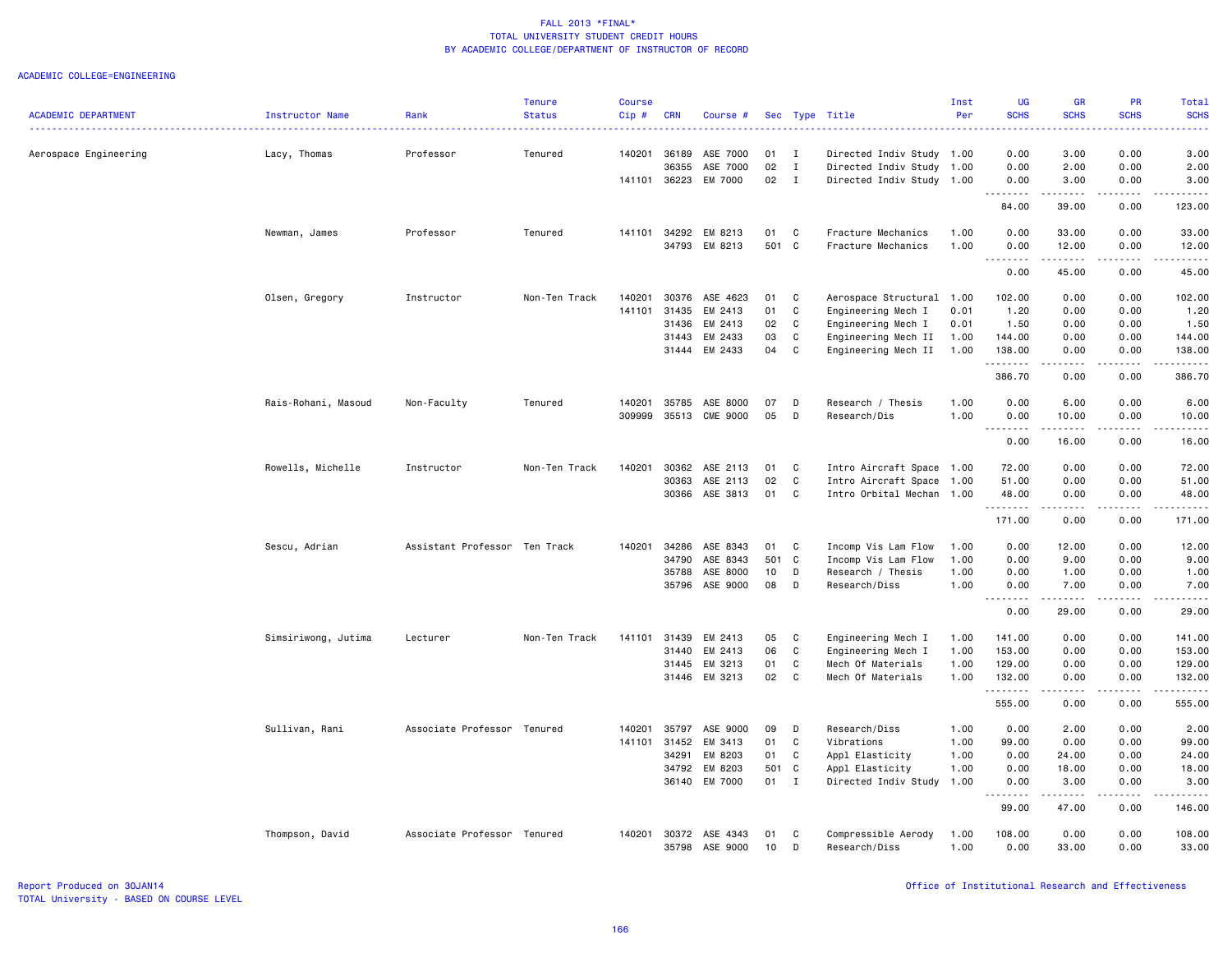| <b>ACADEMIC DEPARTMENT</b> | <b>Instructor Name</b> | Rank        | <b>Tenure</b><br><b>Status</b> | <b>Course</b><br>Cip# | <b>CRN</b>     | Course #             |          |                     | Sec Type Title                               | Inst<br>Per  | UG<br><b>SCHS</b>   | <b>GR</b><br><b>SCHS</b>       | <b>PR</b><br><b>SCHS</b>      | Total<br><b>SCHS</b>           |
|----------------------------|------------------------|-------------|--------------------------------|-----------------------|----------------|----------------------|----------|---------------------|----------------------------------------------|--------------|---------------------|--------------------------------|-------------------------------|--------------------------------|
|                            |                        |             |                                |                       |                |                      |          |                     |                                              |              | ---------<br>108.00 | .<br>33.00                     | .<br>0.00                     | .<br>141.00                    |
| Aerospace Engineering      | Walker, Calvin         | Non-Faculty | Not Applicable                 | 140201                | 30360<br>30374 | ASE 1501<br>ASE 4513 | 01<br>01 | - E<br>- B          | Design Competition<br>Aircraft Design I      | 0.50<br>1.00 | 5.50<br>54.00       | 0.00<br>0.00                   | 0.00<br>0.00                  | 5.50<br>54.00                  |
|                            |                        |             |                                |                       | 34284<br>34285 | ASE 4153<br>ASE 6153 | 01<br>01 | $\mathbf{C}$<br>C C | Advanced Performance<br>Advanced Performance | 1.00<br>1.00 | 15.00<br>0.00       | 0.00<br>9.00                   | 0.00<br>0.00                  | 15.00<br>9.00                  |
|                            |                        |             |                                |                       | 34789          | ASE 6153             | 501 C    |                     | Advanced Performance 1.00                    |              | 0.00<br>--------    | 6.00<br>--------               | 0.00<br>.                     | 6.00<br>.                      |
|                            | Walters, Andrew        | Instructor  | Non-Ten Track                  | 141101                | 31441          | EM 2433              | 01       | C.                  | Engineering Mech II                          | 1.00         | 74.50<br>123.00     | 15.00<br>0.00                  | 0.00<br>0.00                  | 89.50<br>123.00                |
|                            |                        |             |                                |                       | 31442<br>31447 | EM 2433<br>EM 3213   | 02<br>03 | C<br>C              | Engineering Mech II<br>Mech Of Materials     | 1.00<br>1.00 | 108.00<br>138.00    | 0.00<br>0.00                   | 0.00<br>0.00                  | 108.00<br>138.00               |
|                            |                        |             |                                |                       | 31448          | EM 3213              | 04       | C.                  | Mech Of Materials                            | 1.00         | 114.00<br>--------- | 0.00<br>---------              | 0.00<br>-----                 | 114,00<br>- - - - - - <b>-</b> |
|                            |                        |             |                                |                       |                |                      |          |                     |                                              |              | 483.00              | 0.00                           | 0.00                          | 483.00                         |
| Aerospace Engineering      |                        |             |                                |                       |                |                      |          |                     |                                              |              | 3251.50<br>======== | ========<br>377.00<br>======== | ========<br>0.00<br>--------- | 3628.50<br>==========          |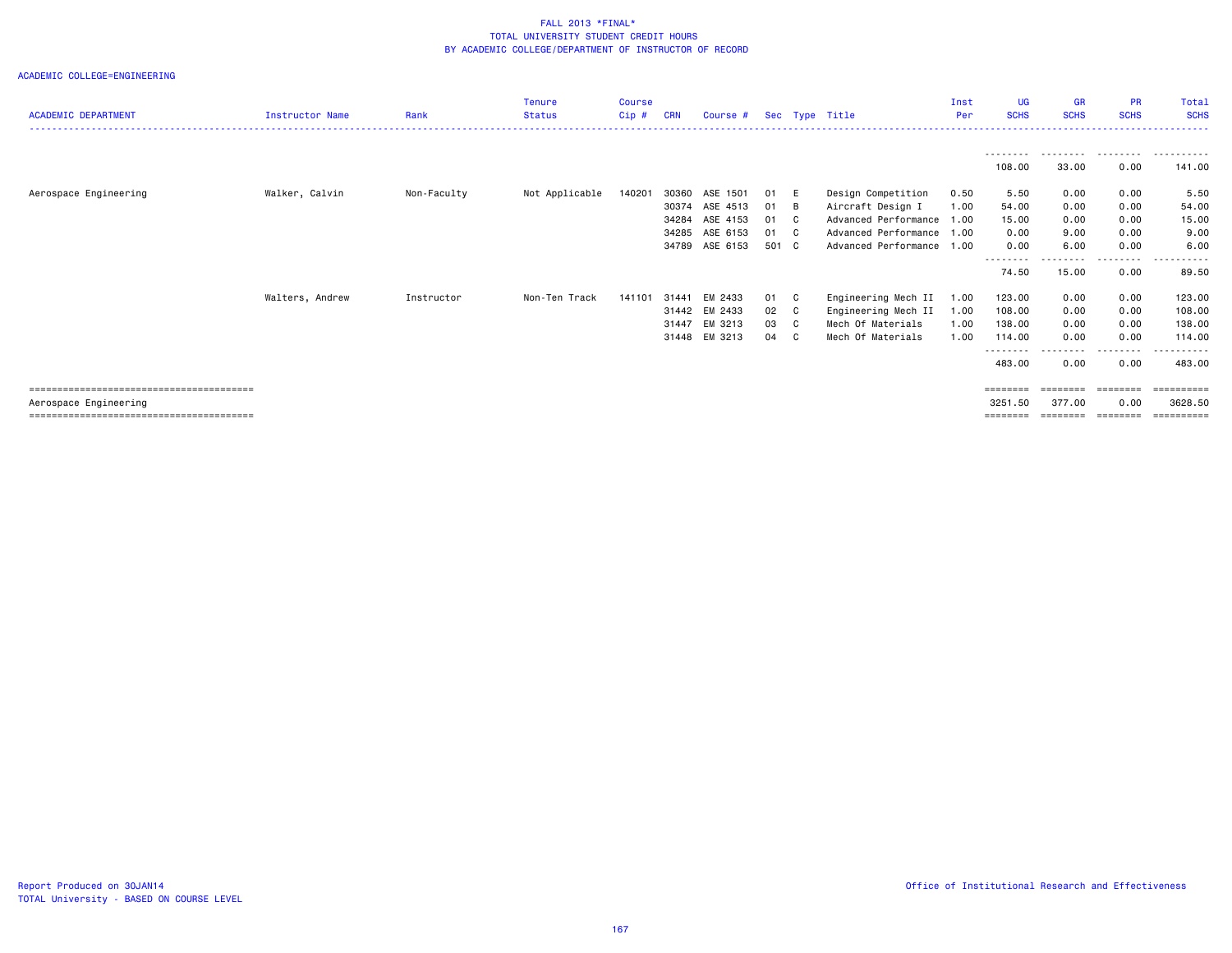### ACADEMIC COLLEGE=ENGINEERING

|                            |                                                           |                                   | <b>Tenure</b> | <b>Course</b> |            |                |    |              |                           | Inst | <b>UG</b>                      | <b>GR</b>                      | <b>PR</b>                           | <b>Total</b>                 |
|----------------------------|-----------------------------------------------------------|-----------------------------------|---------------|---------------|------------|----------------|----|--------------|---------------------------|------|--------------------------------|--------------------------------|-------------------------------------|------------------------------|
| <b>ACADEMIC DEPARTMENT</b> | <b>Instructor Name</b>                                    | Rank                              | <b>Status</b> | Cip#          | <b>CRN</b> | Course #       |    |              | Sec Type Title            | Per  | <b>SCHS</b>                    | <b>SCHS</b>                    | <b>SCHS</b>                         | <b>SCHS</b><br>الدائد الدائد |
| Ag & Bio Engineering       | Cathcart, Thomas                                          | Professor                         | Tenured       | 140501        | 30028      | ABE 4323       | 01 | C            | Phys Sys Biomed Eng       | 1.00 | 141.00                         | 0.00                           | 0.00                                | 141.00                       |
|                            |                                                           |                                   |               |               | 34199      | ABE 4803       | 01 | C            | Biosyst Simulation        | 0.25 | 18.00                          | 0.00                           | 0.00                                | 18.00                        |
|                            |                                                           |                                   |               |               | 34200      | ABE 3303       | 01 | C            | Transport in Bio Eng 0.60 |      | 30.60<br>.                     | 0.00<br>.                      | 0.00<br>$\sim$ $\sim$ $\sim$ $\sim$ | 30.60<br>.                   |
|                            |                                                           |                                   |               |               |            |                |    |              |                           |      | 189.60                         | 0.00                           | 0.00                                | 189.60                       |
|                            | Elder, Steven                                             | Professor                         | Tenured       | 140301        | 34954      | ABE 8000       | 03 | D            | Research / Thesis         | 1.00 | 0.00                           | 1.00                           | 0.00                                | 1.00                         |
|                            |                                                           |                                   |               |               | 34968      | ABE 9000       | 05 | D            | Research / Diss           | 1.00 | 0.00                           | 17.00                          | 0.00                                | 17.00                        |
|                            |                                                           |                                   |               |               | 35618      | ABE 4000       | 01 | $\mathbf{I}$ | Directed Indiv Study      | 1.00 | 2.00                           | 0.00                           | 0.00                                | 2.00                         |
|                            |                                                           |                                   |               | 140501        | 30035      | ABE 4613       | 01 | C            | Biomechanics              | 1.00 | 147.00                         | 0.00                           | 0.00                                | 147.00                       |
|                            |                                                           |                                   |               |               | 30046      | ABE 8511       | 01 | C            | Jrnl Rev Biomed Eng       | 1.00 | 0.00<br>.                      | 4.00<br><u>.</u>               | 0.00<br>.                           | 4.00<br>.                    |
|                            |                                                           |                                   |               |               |            |                |    |              |                           |      | 149.00                         | 22.00                          | 0.00                                | 171.00                       |
|                            | Gilbert, Jerome                                           | Non-Faculty                       | Tenured       | 309999        | 32891      | NSE 4200       | 01 | A            | Natl Student Exchang 1.00 |      | 24.00<br><b><i><u></u></i></b> | 0.00<br>.                      | 0.00<br>.                           | 24.00<br>.                   |
|                            |                                                           |                                   |               |               |            |                |    |              |                           |      | 24.00                          | 0.00                           | 0.00                                | 24.00                        |
|                            | Liao, Jun                                                 | Associate Professor Tenured       |               | 140301        | 34955      | ABE 8000       | 04 | D            | Research / Thesis         | 1.00 | 0.00                           | 6.00                           | 0.00                                | 6.00                         |
|                            |                                                           |                                   |               |               | 34966      | ABE 9000       | 03 | D            | Research / Diss           | 1.00 | 0.00                           | 32.00                          | 0.00                                | 32.00                        |
|                            |                                                           |                                   |               |               | 36208      | ABE 4000       | 03 | $\mathbf{I}$ | Directed Indiv Study      | 1.00 | 3.00                           | 0.00                           | 0.00                                | 3.00                         |
|                            |                                                           |                                   |               |               | 36557      | ABE 7000       | 01 | $\mathbf{I}$ | Directed Indiv Study 1.00 |      | 0.00                           | 3.00                           | 0.00                                | 3.00                         |
|                            |                                                           |                                   |               |               | 36592      | ABE 4000       | 10 | I            | Directed Indiv Study      | 1.00 | 3.00                           | 0.00                           | 0.00                                | 3.00                         |
|                            |                                                           |                                   |               | 140501 30036  |            | ABE 4723       | 01 | C            | Tissue Engineering        | 1.00 | 120.00<br>.                    | 0.00<br>.                      | 0.00<br>.                           | 120.00<br><u>.</u>           |
|                            |                                                           |                                   |               |               |            |                |    |              |                           |      | 126.00                         | 41.00                          | 0.00                                | 167.00                       |
|                            | Parajuli, Prem                                            | Assistant Professor Ten Track     |               | 140301        | 34967      | ABE 9000       | 04 | D            | Research / Diss           | 1.00 | 0.00                           | 2.00                           | 0.00                                | 2.00                         |
|                            |                                                           |                                   |               | 150699        | 30017      | ABE 1863       | 01 | C            | Eng Tech In Ag            | 1.00 | 105.00<br>.                    | 0.00<br>$\frac{1}{2}$          | 0.00<br>.                           | 105.00<br>.                  |
|                            |                                                           |                                   |               |               |            |                |    |              |                           |      | 105.00                         | 2.00                           | 0.00                                | 107.00                       |
|                            | Prabhu, Rajkumar                                          | Research Assist Pro Non-Ten Track |               | 140301        | 36423      | ABE 4000       | 07 | $\mathbf{I}$ | Directed Indiv Study      | 1.00 | 1.00                           | 0.00                           | 0.00                                | 1.00                         |
|                            |                                                           |                                   |               |               | 36575      | ABE 4000       | 09 | $\mathbf I$  | Directed Indiv Study      | 1.00 | 3.00                           | 0.00                           | 0.00                                | 3.00                         |
|                            |                                                           |                                   |               | 140501        | 30037      | ABE 4813       | 01 | B            | Prin of Engr Design       | 0.50 | 76.50                          | 0.00                           | 0.00                                | 76.50                        |
|                            |                                                           |                                   |               |               | 34200      | ABE 3303       | 01 | C            | Transport in Bio Eng      | 0.40 | 20.40<br>.                     | 0.00<br>.                      | 0.00<br>.                           | 20.40<br>.                   |
|                            |                                                           |                                   |               |               |            |                |    |              |                           |      | 100.90                         | 0.00                           | 0.00                                | 100.90                       |
|                            | Srinivasan, Radhakrishn Research Assist Pro Non-Ten Track |                                   |               | 150699        | 30030      | ABE 4473       | 01 | C            | Electrical Applicati 1.00 |      | 90.00                          | 0.00                           | 0.00                                | 90.00                        |
|                            |                                                           |                                   |               |               | 30031      | ABE 4473       | 02 | к            | Electrical Applicati      | 1.00 | 0.00                           | 0.00                           | 0.00                                | 0.00                         |
|                            |                                                           |                                   |               |               | 30041      | ABE 6473       | 01 | C            | Electrical Applicati 1.00 |      | 0.00                           | 6.00                           | 0.00                                | 6.00                         |
|                            |                                                           |                                   |               |               |            | 30042 ABE 6473 | 02 | К            | Electrical Applicati 1.00 |      | 0.00                           | 0.00                           | 0.00                                | 0.00                         |
|                            |                                                           |                                   |               |               |            |                |    |              |                           |      | 90.00                          | 6.00                           | 0.00                                | 96.00                        |
|                            | To, Suminto                                               | Professor                         | Tenured       | 140301        | 34960      | ABE 8000       | 09 | D            | Research / Thesis         | 1.00 | 0.00                           | 4.00                           | 0.00                                | 4.00                         |
|                            |                                                           |                                   |               | 140501        | 30024      | ABE 3413       | 01 | C            | Bioinstrumentation I 1.00 |      | 168.00                         | 0.00                           | 0.00                                | 168.00                       |
|                            |                                                           |                                   |               |               | 30025      | ABE 3413       | 02 | К            | Bioinstrumentation I      | 1.00 | 0.00                           | 0.00                           | 0.00                                | 0.00                         |
|                            |                                                           |                                   |               |               |            | 30026 ABE 3413 | 03 | K            | Bioinstrumentation I 1.00 |      | 0.00<br>.                      | 0.00<br><b><i><u>.</u></i></b> | 0.00<br>.                           | 0.00<br><u>.</u>             |
|                            |                                                           |                                   |               |               |            |                |    |              |                           |      | 168.00                         | 4.00                           | 0.00                                | 172.00                       |
|                            | Warnock, James                                            | Associate Professor Tenured       |               | 140501        | 30032      | ABE 4523       | 01 | C            | Biomedical Materials      | 0.50 | 30.00                          | 0.00                           | 0.00                                | 30.00                        |
|                            |                                                           |                                   |               |               |            | 30033 ABE 4523 | 02 | C.           | Biomedical Materials 1.00 |      | 57.00                          | 0.00                           | 0.00                                | 57.00                        |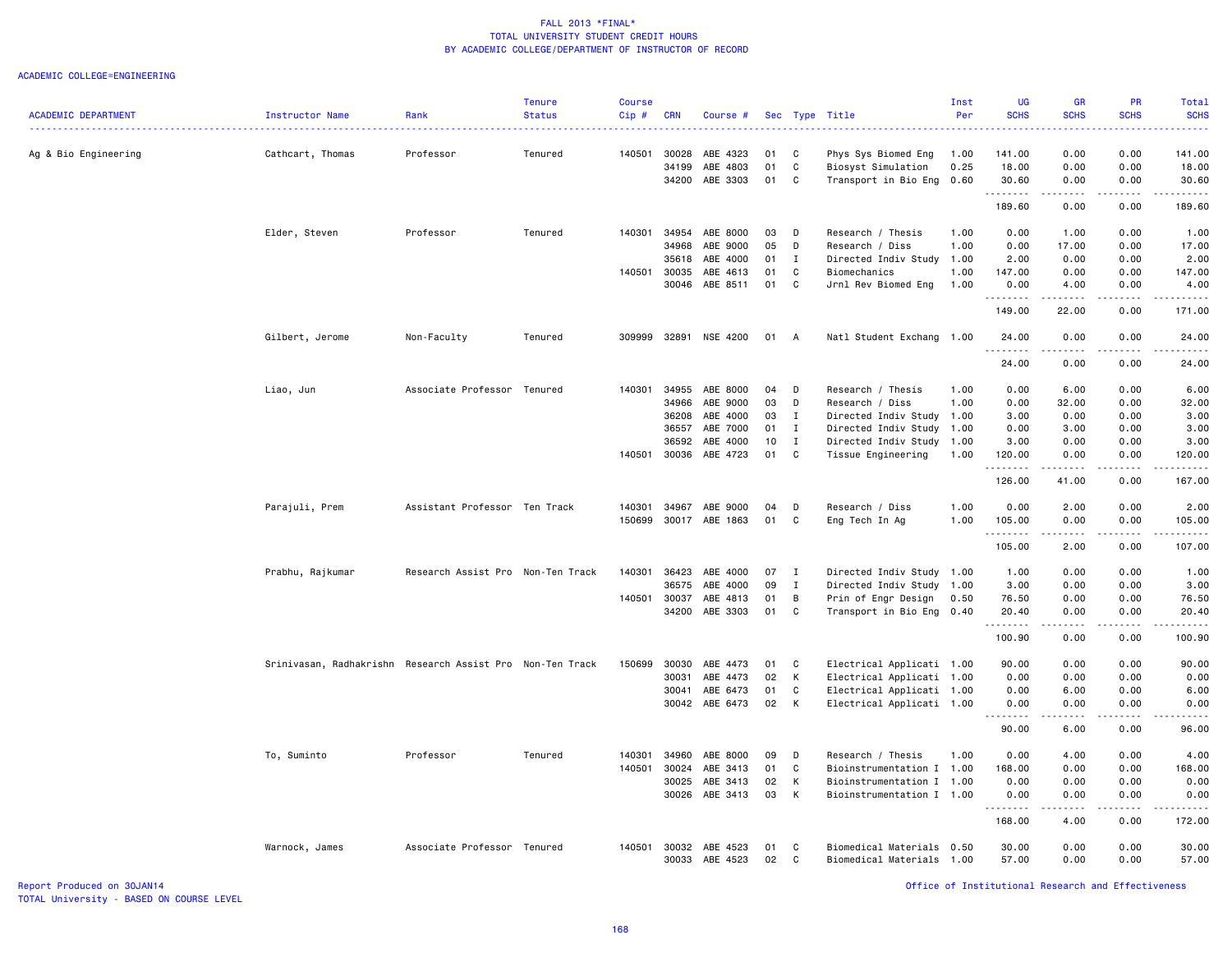| <b>ACADEMIC DEPARTMENT</b> | <b>Instructor Name</b> | Rank                          | Tenure<br><b>Status</b> | Course<br>$Cip$ # | <b>CRN</b>                       | Course #                                                       |                                      | Sec Type Title                                                                                                              | Inst<br>Per  | UG<br><b>SCHS</b>                        | GR<br><b>SCHS</b>                     | <b>PR</b><br><b>SCHS</b>             | Total<br><b>SCHS</b>                    |
|----------------------------|------------------------|-------------------------------|-------------------------|-------------------|----------------------------------|----------------------------------------------------------------|--------------------------------------|-----------------------------------------------------------------------------------------------------------------------------|--------------|------------------------------------------|---------------------------------------|--------------------------------------|-----------------------------------------|
| Ag & Bio Engineering       | Warnock, James         | Associate Professor           | Tenured                 | 140501            | 30034<br>30043                   | ABE 4523<br>ABE 6523                                           | H01 C<br>01 C                        | Honors Biomedical Ma 1.00<br>BIomedical Materials 1.00                                                                      |              | 18.00<br>0.00                            | 0.00<br>6.00                          | 0.00<br>0.00                         | 18.00<br>6.00                           |
|                            |                        |                               |                         |                   |                                  |                                                                |                                      |                                                                                                                             |              | ---------<br>105.00                      | .<br>6.00                             | ---------<br>0.00                    | ----------<br>111.00                    |
|                            | Williams, Lakiesha     | Assistant Professor Ten Track |                         | 140301<br>140501  | 34973<br>36332<br>36359<br>30018 | 34962 ABE 8000<br>ABE 9000<br>ABE 4000<br>ABE 4000<br>ABE 1911 | 11 D<br>10 D<br>04 I<br>05 I<br>01 C | Research / Thesis<br>Research / Diss<br>Directed Indiv Study 1.00<br>Directed Indiv Study 1.00<br>Eng In Life Sciences 1.00 | 1.00<br>1.00 | 0.00<br>0.00<br>3.00<br>3.00<br>156.00   | 3.00<br>24.00<br>0.00<br>0.00<br>0.00 | 0.00<br>0.00<br>0.00<br>0.00<br>0.00 | 3.00<br>24.00<br>3.00<br>3.00<br>156.00 |
|                            |                        |                               |                         |                   | 30037                            | ABE 4813                                                       | 01 B                                 | Prin of Engr Design                                                                                                         | 0.50         | 76.50<br>---------<br>238.50             | 0.00<br>27.00                         | 0.00<br>.<br>0.00                    | 76.50<br>.<br>265.50                    |
| Ag & Bio Engineering       |                        |                               |                         |                   |                                  |                                                                |                                      |                                                                                                                             |              | $= = = = = = = =$<br>1296.00<br>======== | ========<br>108.00                    | ========<br>0.00                     | 1404.00                                 |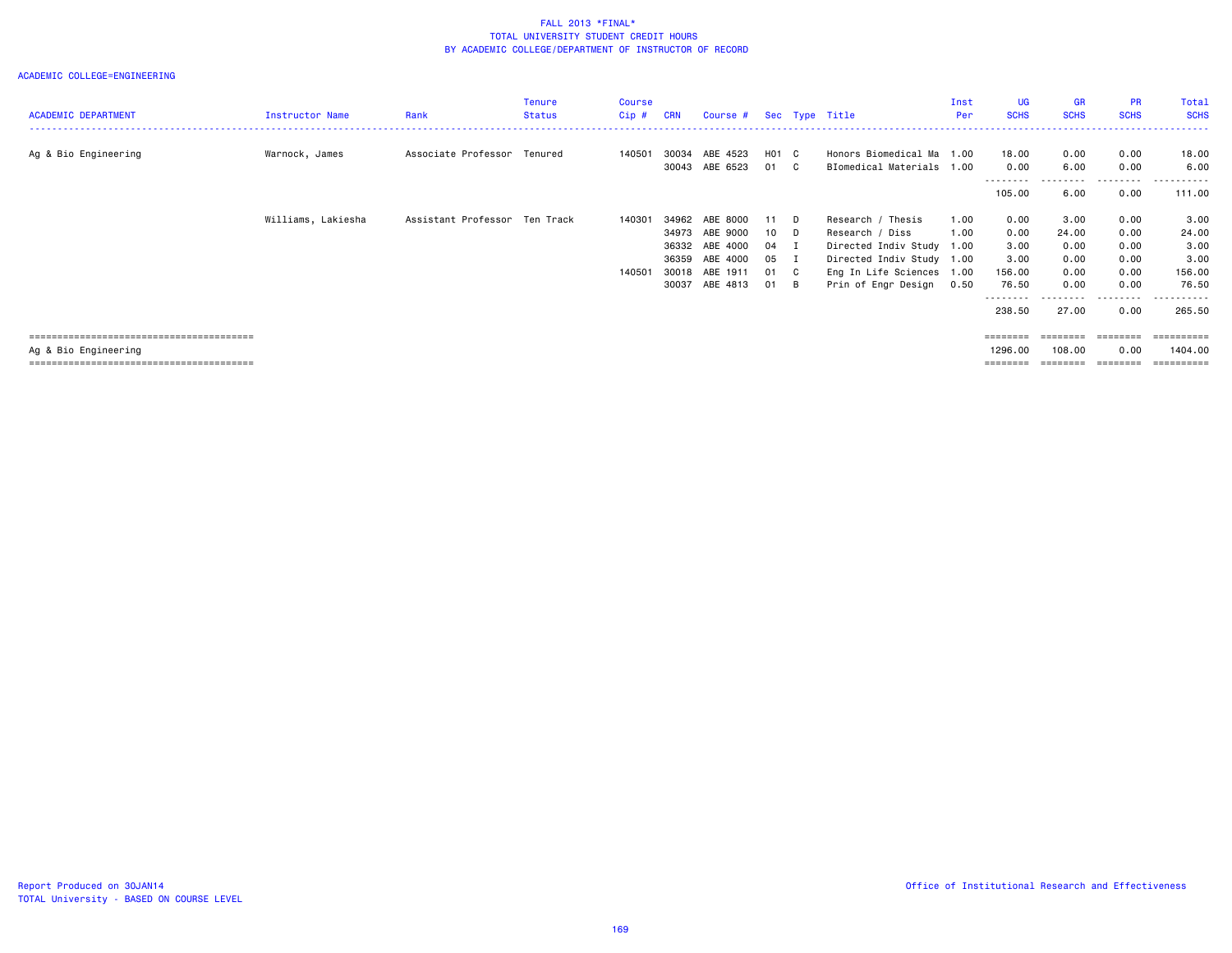### ACADEMIC COLLEGE=ENGINEERING

|                                   |                        |                               | <b>Tenure</b> | <b>Course</b> |            |               |       |              |                           | Inst | <b>UG</b>                                  | GR                | <b>PR</b>                    | Total                         |
|-----------------------------------|------------------------|-------------------------------|---------------|---------------|------------|---------------|-------|--------------|---------------------------|------|--------------------------------------------|-------------------|------------------------------|-------------------------------|
| <b>ACADEMIC DEPARTMENT</b>        | <b>Instructor Name</b> | Rank                          | <b>Status</b> | $Cip$ #       | <b>CRN</b> | Course #      |       |              | Sec Type Title            | Per  | <b>SCHS</b>                                | <b>SCHS</b>       | <b>SCHS</b>                  | <b>SCHS</b><br>والمتمام المار |
| Civil & Environmental Engineering | Crane, Charles         | Lecturer                      | Non-Ten Track | 140801        | 34721      | CE 8313       | 01    | C            | Concrete Materials        | 0.50 | 0.00                                       | 10.50             | 0.00                         | 10.50                         |
|                                   |                        |                               |               |               | 34728      | CE 8313       | 501 C |              | Concrete Materials        | 0.50 | 0.00<br>د ما ما ما<br>$\sim$ $\sim$ $\sim$ | 28.50<br>.        | 0.00<br>.                    | 28.50<br>.                    |
|                                   |                        |                               |               |               |            |               |       |              |                           |      | 0.00                                       | 39.00             | 0.00                         | 39.00                         |
|                                   | Farthing, Matthew      | Lecturer                      | Non-Ten Track | 140801        |            | 34633 CE 8563 | 501 C |              | Groundwater Res Eval 0.50 |      | 0.00                                       | 4.50              | 0.00                         | 4.50                          |
|                                   |                        |                               |               |               |            |               |       |              |                           |      | 0.00                                       | 4.50              | 0.00                         | 4.50                          |
|                                   | Freyne, Seamus         | Assistant Professor Ten Track |               | 140801        | 34716      | CE 4953       | 01    | C            | Concrete and Steel S      | 1.00 | 126.00                                     | 0.00              | 0.00                         | 126.00                        |
|                                   |                        |                               |               |               | 34717      | CE 4973       | 01    | C            | Concrete Structures       | 1.00 | 36.00                                      | 0.00              | 0.00                         | 36.00                         |
|                                   |                        |                               |               |               | 34726      | CE 6973       | 501 C |              | Concrete Structures       | 1.00 | 0.00                                       | 6.00              | 0.00                         | 6.00                          |
|                                   |                        |                               |               |               | 34925      | CE 8000       | 02    | D            | Research / Thesis         | 1.00 | 0.00                                       | 3.00              | 0.00                         | 3.00                          |
|                                   |                        |                               |               |               |            | 36583 CE 7000 | 502 I |              | Directed Indiv Study 1.00 |      | 0.00<br>.                                  | 3.00<br>د د د د د | 0.00                         | 3.00<br>.                     |
|                                   |                        |                               |               |               |            |               |       |              |                           |      | 162.00                                     | 12.00             | 0.00                         | 174.00                        |
|                                   | Gude, Veera            | Assistant Professor Ten Track |               | 140801        | 34712      | CE 4883       | 01    | C            | Engrd. Environmental 1.00 |      | 93.00                                      | 0.00              | 0.00                         | 93.00                         |
|                                   |                        |                               |               |               | 34713      | CE 6883       | 01    | C            | Engrd. Environmental      | 1.00 | 0.00                                       | 9.00              | 0.00                         | 9.00                          |
|                                   |                        |                               |               |               | 34725      | CE 6883       | 501 C |              | Engrd. Environmental      | 1.00 | 0.00                                       | 21.00             | 0.00                         | 21.00                         |
|                                   |                        |                               |               |               | 34926      | CE 8000       | 03    | D            | Research / Thesis         | 1.00 | 0.00                                       | 3.00              | 0.00                         | 3.00                          |
|                                   |                        |                               |               |               |            | 34939 CE 9000 | 03    | D            | Research / Diss           | 1.00 | 0.00<br>.                                  | 4.00<br>.         | 0.00<br>.                    | 4.00                          |
|                                   |                        |                               |               |               |            |               |       |              |                           |      | 93.00                                      | 37.00             | 0.00                         | 130.00                        |
|                                   | Gullett, Philip        | Associate Professor Tenured   |               | 140801        | 30622      | CE 3603       | 01    | C            | Structural Mech           | 1.00 | 243.00                                     | 0.00              | 0.00                         | 243.00                        |
|                                   |                        |                               |               |               | 34714      | CE 4923       | 01    | $\mathbf c$  | Structural Dynamics       | 1.00 | 6.00                                       | 0.00              | 0.00                         | 6.00                          |
|                                   |                        |                               |               |               | 34715      | CE 6923       | 01    | $\mathbb C$  | Structural Dynamics       | 1.00 | 0.00                                       | 6.00              | 0.00                         | 6.00                          |
|                                   |                        |                               |               |               | 35041      | CE 8000       | 504 D |              | Research / Thesis         | 1.00 | 0.00                                       | 7.00              | 0.00                         | 7.00                          |
|                                   |                        |                               |               |               | 35054      | CE 9000       | 504 D |              | Research / Diss           | 1.00 | 0.00                                       | 6.00              | 0.00                         | 6.00                          |
|                                   |                        |                               |               |               | 35632      | CE 4000       | 01    | $\mathbf{I}$ | Directed Indiv Study 1.00 |      | 3.00                                       | 0.00              | 0.00                         | 3.00                          |
|                                   |                        |                               |               | 140803        | 30632      | CE 4601       | 01    | <b>L</b>     | Fund of Struct Desig      | 1.00 | 15.00                                      | 0.00              | 0.00                         | 15.00                         |
|                                   |                        |                               |               |               |            |               |       |              |                           |      | -----<br>267.00                            | 19.00             | $\sim$ $\sim$ $\sim$<br>0.00 | وعاعات<br>286.00              |
|                                   | Howard, Isaac          | Associate Professor Tenured   |               | 140801        | 30628      | CE 4103       | 01    | C            | Pavement Mat & Des        | 1.00 | 135.00                                     | 0.00              | 0.00                         | 135.00                        |
|                                   |                        |                               |               |               | 30638      | CE 6103       | 01    | C            | Pavement Mat & Des        | 1.00 | 0.00                                       | 6.00              | 0.00                         | 6.00                          |
|                                   |                        |                               |               |               | 34928      | CE 8000       | 05    | D            | Research / Thesis         | 1.00 | 0.00                                       | 3.00              | 0.00                         | 3.00                          |
|                                   |                        |                               |               |               | 34941      | CE 9000       | 05    | D            | Research / Diss           | 1.00 | 0.00                                       | 15.00             | 0.00                         | 15.00                         |
|                                   |                        |                               |               |               | 35042      | CE 8000       | 505 D |              | Research / Thesis         | 1.00 | 0.00                                       | 1.00              | 0.00                         | 1.00                          |
|                                   |                        |                               |               |               | 35055      | CE 9000       | 505 D |              | Research / Diss           | 1.00 | 0.00                                       | 10.00             | 0.00                         | 10.00                         |
|                                   |                        |                               |               |               | 35158      | CE 6103       | 501 C |              | Pavement Mat & Des        | 1.00 | 0.00                                       | 6.00              | 0.00                         | 6.00                          |
|                                   |                        |                               |               |               | 35947      | CE 7000       | 01 I  |              | Directed Indiv Study 1.00 |      | 0.00                                       | 3.00              | 0.00                         | 3.00                          |
|                                   |                        |                               |               |               |            |               |       |              |                           |      | 135.00                                     | .<br>44.00        | .<br>0.00                    | .<br>179.00                   |
|                                   | Howington, Stacy       | Lecturer                      | Non-Ten Track | 140801        |            | 34633 CE 8563 | 501 C |              | Groundwater Res Eval 0.50 |      | 0.00                                       | 4.50              | 0.00                         | 4.50                          |
|                                   |                        |                               |               |               |            |               |       |              |                           |      | $\sim$ $\sim$ $\sim$<br>- - - -<br>0.00    | $- - - -$<br>4.50 | $- - -$<br>0.00              | $\frac{1}{2}$<br>4.50         |
|                                   |                        |                               |               |               |            |               |       |              |                           |      |                                            |                   |                              |                               |
|                                   | King, Herbert          | Instructor                    | Non-Ten Track | 140801        | 30609      | CE 2213       | 01    | C            | Surveying                 | 1.00 | 231.00                                     | 0.00              | 0.00                         | 231.00                        |
|                                   |                        |                               |               |               | 30610      | CE 2213       | 02    | К            | Surveying                 | 1.00 | 0.00                                       | 0.00              | 0.00                         | 0.00                          |
|                                   |                        |                               |               |               | 30611      | CE 2213       | 03    | К            | Surveying                 | 1.00 | 0.00                                       | 0.00              | 0.00                         | 0.00                          |
|                                   |                        |                               |               |               | 30612      | CE 2213       | 04    | К            | Surveying                 | 1.00 | 0.00                                       | 0.00              | 0.00                         | 0.00                          |
|                                   |                        |                               |               |               | 30630      | CE 4233       | 01    | C            | Control Surveys           | 1.00 | 57.00                                      | 0.00              | 0.00                         | 57.00                         |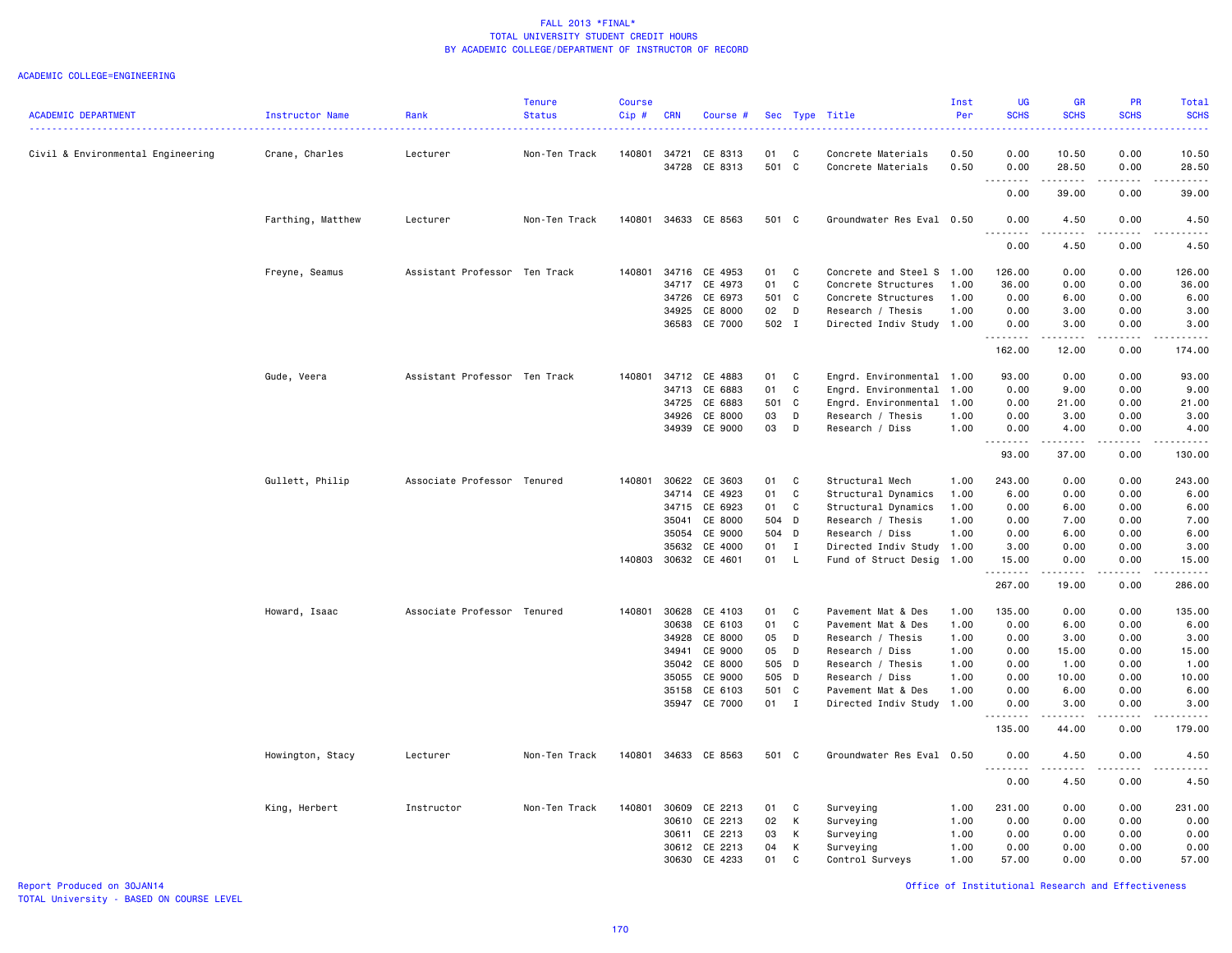|                                   |                     |                               | <b>Tenure</b>  | <b>Course</b> |            |               |       |              |                           | Inst | <b>UG</b>     | <b>GR</b>                                                                                                                                                     | <b>PR</b>                                                                                                                                            | Total                                                                                                                                                        |
|-----------------------------------|---------------------|-------------------------------|----------------|---------------|------------|---------------|-------|--------------|---------------------------|------|---------------|---------------------------------------------------------------------------------------------------------------------------------------------------------------|------------------------------------------------------------------------------------------------------------------------------------------------------|--------------------------------------------------------------------------------------------------------------------------------------------------------------|
| <b>ACADEMIC DEPARTMENT</b>        | Instructor Name     | Rank                          | <b>Status</b>  | Cip#          | <b>CRN</b> | Course #      |       |              | Sec Type Title            | Per  | <b>SCHS</b>   | <b>SCHS</b>                                                                                                                                                   | <b>SCHS</b>                                                                                                                                          | <b>SCHS</b>                                                                                                                                                  |
|                                   |                     |                               |                |               |            |               |       |              |                           |      | .             | .                                                                                                                                                             | $\frac{1}{2} \left( \frac{1}{2} \right) \left( \frac{1}{2} \right) \left( \frac{1}{2} \right) \left( \frac{1}{2} \right) \left( \frac{1}{2} \right)$ | .                                                                                                                                                            |
|                                   |                     |                               |                |               |            |               |       |              |                           |      | 288.00        | 0.00                                                                                                                                                          | 0.00                                                                                                                                                 | 288.00                                                                                                                                                       |
| Civil & Environmental Engineering | Li, Xiaopeng        | Assistant Professor Ten Track |                | 140801        | 34710      | CE 4163       | 01    | C.           | Urban Tranp. Plannin 1.00 |      | 36.00         | 0.00                                                                                                                                                          | 0.00                                                                                                                                                 | 36.00                                                                                                                                                        |
|                                   |                     |                               |                |               | 34711      | CE 6163       | 01    | C            | Urban Tranp. Plannin      | 1.00 | 0.00          | 12.00                                                                                                                                                         | 0.00                                                                                                                                                 | 12.00                                                                                                                                                        |
|                                   |                     |                               |                |               | 34724      | CE 6163       | 501 C |              | Urban Tranp. Plannin      | 1.00 | 0.00          | 6.00                                                                                                                                                          | 0.00                                                                                                                                                 | 6.00                                                                                                                                                         |
|                                   |                     |                               |                |               | 34942      | CE 9000       | 06    | D            | Research / Diss           | 1.00 | 0.00<br>----- | 10.00                                                                                                                                                         | 0.00                                                                                                                                                 | 10.00                                                                                                                                                        |
|                                   |                     |                               |                |               |            |               |       |              |                           |      | 36.00         | 28.00                                                                                                                                                         | 0.00                                                                                                                                                 | 64.00                                                                                                                                                        |
|                                   | Magbanua, Benjamin  | Associate Professor Tenured   |                | 140801        | 30623      | CE 3801       | 01    | L.           | Env./Wtr.Res.Engr.I       | 1.00 | 20.00         | 0.00                                                                                                                                                          | 0.00                                                                                                                                                 | 20.00                                                                                                                                                        |
|                                   |                     |                               |                |               | 30624      | CE 3801       | 02    | L.           | Env./Wtr.Res.Engr.I       | 1.00 | 20.00         | 0.00                                                                                                                                                          | 0.00                                                                                                                                                 | 20.00                                                                                                                                                        |
|                                   |                     |                               |                |               | 30625      | CE 3801       | 03    | $\mathsf{L}$ | Env./Wtr.Res.Engr.I       | 1.00 | 21.00         | 0.00                                                                                                                                                          | 0.00                                                                                                                                                 | 21.00                                                                                                                                                        |
|                                   |                     |                               |                |               | 30626      | CE 3801       | 04    | - L          | Env./Wtr.Res.Engr.I       | 1.00 | 21.00         | 0.00                                                                                                                                                          | 0.00                                                                                                                                                 | 21.00                                                                                                                                                        |
|                                   |                     |                               |                |               | 34709      | CE 3823       | 01    | C            | Environmental Engr        | 1.00 | 264.00        | 0.00                                                                                                                                                          | 0.00                                                                                                                                                 | 264.00                                                                                                                                                       |
|                                   |                     |                               |                |               | 34930      | CE 8000       | 07    | D            | Research / Thesis         | 1.00 | 0.00<br>.     | 3.00<br>.                                                                                                                                                     | 0.00<br>.                                                                                                                                            | 3.00<br>وبالمحامين                                                                                                                                           |
|                                   |                     |                               |                |               |            |               |       |              |                           |      | 346.00        | 3.00                                                                                                                                                          | 0.00                                                                                                                                                 | 349.00                                                                                                                                                       |
|                                   | Martin, James       | Professor                     | Tenured        | 140801        | 30613      | CE 2803       | 01    | C            | Environ Engr Issues       | 1.00 | 189.00        | 0.00                                                                                                                                                          | 0.00                                                                                                                                                 | 189.00                                                                                                                                                       |
|                                   |                     |                               |                |               | 34944      | CE 9000       | 08    | D            | Research / Diss           | 1.00 | 0.00          | 6.00                                                                                                                                                          | 0.00                                                                                                                                                 | 6.00                                                                                                                                                         |
|                                   |                     |                               |                |               | 35045      | CE 8000       | 508 D |              | Research / Thesis         | 1.00 | 0.00          | 4.00                                                                                                                                                          | 0.00                                                                                                                                                 | 4.00                                                                                                                                                         |
|                                   |                     |                               |                |               | 35058      | CE 9000       | 508 D |              | Research / Diss           | 1.00 | 0.00          | 3.00                                                                                                                                                          | 0.00                                                                                                                                                 | 3.00                                                                                                                                                         |
|                                   |                     |                               |                | 140805        | 34294      | CE 4533       | 01    | $\mathbf{C}$ | Comp Water Res            | 1.00 | 66.00         | 0.00                                                                                                                                                          | 0.00                                                                                                                                                 | 66.00                                                                                                                                                        |
|                                   |                     |                               |                |               | 34295      | CE 6533       | 01    | C            | Comp Water Res            | 1.00 | 0.00          | 3.00                                                                                                                                                          | 0.00                                                                                                                                                 | 3.00                                                                                                                                                         |
|                                   |                     |                               |                |               | 34631      | CE 6533       | 501 C |              | Comp Water Res            | 1.00 | 0.00          | 21.00<br>.                                                                                                                                                    | 0.00<br>.                                                                                                                                            | 21.00<br>.                                                                                                                                                   |
|                                   |                     |                               |                |               |            |               |       |              |                           |      | 255.00        | 37.00                                                                                                                                                         | 0.00                                                                                                                                                 | 292.00                                                                                                                                                       |
|                                   | McAnally, William   | Research Professor            | Non-Ten Track  | 140801        | 34932      | CE 8000       | 09    | D            | Research / Thesis         | 1.00 | 0.00          | 4.00                                                                                                                                                          | 0.00                                                                                                                                                 | 4.00                                                                                                                                                         |
|                                   |                     |                               |                |               | 34945      | CE 9000       | 09    | D            | Research / Diss           | 1.00 | 0.00          | 10.00                                                                                                                                                         | 0.00                                                                                                                                                 | 10.00                                                                                                                                                        |
|                                   |                     |                               |                |               | 35046      | CE 8000       | 509 D |              | Research / Thesis         | 1.00 | 0.00          | 1.00                                                                                                                                                          | 0.00                                                                                                                                                 | 1.00                                                                                                                                                         |
|                                   |                     |                               |                |               | 35059      | CE 9000       | 509 D |              | Research / Diss           | 1.00 | 0.00          | 1.00<br>.                                                                                                                                                     | 0.00<br>المتماما                                                                                                                                     | 1.00<br>$\frac{1}{2} \left( \frac{1}{2} \right) \left( \frac{1}{2} \right) \left( \frac{1}{2} \right) \left( \frac{1}{2} \right) \left( \frac{1}{2} \right)$ |
|                                   |                     |                               |                |               |            |               |       |              |                           |      | 0.00          | 16.00                                                                                                                                                         | 0.00                                                                                                                                                 | 16.00                                                                                                                                                        |
|                                   | Moser, Robert       | Lecturer                      | Non-Ten Track  | 140801        | 34721      | CE 8313       | 01    | $\mathbf{C}$ | Concrete Materials        | 0.50 | 0.00          | 10.50                                                                                                                                                         | 0.00                                                                                                                                                 | 10.50                                                                                                                                                        |
|                                   |                     |                               |                |               |            | 34728 CE 8313 | 501 C |              | Concrete Materials        | 0.50 | 0.00          | 28.50                                                                                                                                                         | 0.00                                                                                                                                                 | 28.50                                                                                                                                                        |
|                                   |                     |                               |                |               |            |               |       |              |                           |      | 0.00          | $\frac{1}{2} \left( \frac{1}{2} \right) \left( \frac{1}{2} \right) \left( \frac{1}{2} \right) \left( \frac{1}{2} \right) \left( \frac{1}{2} \right)$<br>39.00 | 0.00                                                                                                                                                 | 39.00                                                                                                                                                        |
|                                   | Olsen, Richard      | Lecturer                      | Non-Ten Track  | 140801        |            | 34722 CE 8413 | 01    | $\mathbf{C}$ | Adv Geotech Site Cha 1.00 |      | 0.00          | 6.00                                                                                                                                                          | 0.00                                                                                                                                                 | 6.00                                                                                                                                                         |
|                                   |                     |                               |                |               |            | 34729 CE 8413 | 501 C |              | Adv Geotech Site Cha      | 1.00 | 0.00          | 18.00                                                                                                                                                         | 0.00                                                                                                                                                 | 18.00                                                                                                                                                        |
|                                   |                     |                               |                |               |            |               |       |              |                           |      | 0.00          | 24.00                                                                                                                                                         | .<br>0.00                                                                                                                                            | .<br>24.00                                                                                                                                                   |
|                                   | Ramirez Avila, John | Non-Faculty                   | Not Applicable | 140801        | 30631      | CE 4523       | 01    | C            | Open Chan Hydraul         | 1.00 | 102.00        | 0.00                                                                                                                                                          | 0.00                                                                                                                                                 | 102.00                                                                                                                                                       |
|                                   |                     |                               |                |               |            | 33825 CE 6523 | 501 C |              | Open Chan Hydraul         | 1.00 | 0.00          | 15.00                                                                                                                                                         | 0.00                                                                                                                                                 | 15.00                                                                                                                                                        |
|                                   |                     |                               |                |               |            |               |       |              |                           |      | .<br>102.00   | .<br>15.00                                                                                                                                                    | .<br>0.00                                                                                                                                            | .<br>117.00                                                                                                                                                  |
|                                   | Stockstill, Richard | Lecturer                      | Non-Ten Track  | 140805        | 34296      | CE 8533       | 01    | C            | Hydromechanics            | 1.00 | 0.00          | 3.00                                                                                                                                                          | 0.00                                                                                                                                                 | 3.00                                                                                                                                                         |
|                                   |                     |                               |                |               |            | 34632 CE 8533 | 501 C |              | Hydromechanics            | 1.00 | 0.00          | 6.00                                                                                                                                                          | 0.00                                                                                                                                                 | 6.00                                                                                                                                                         |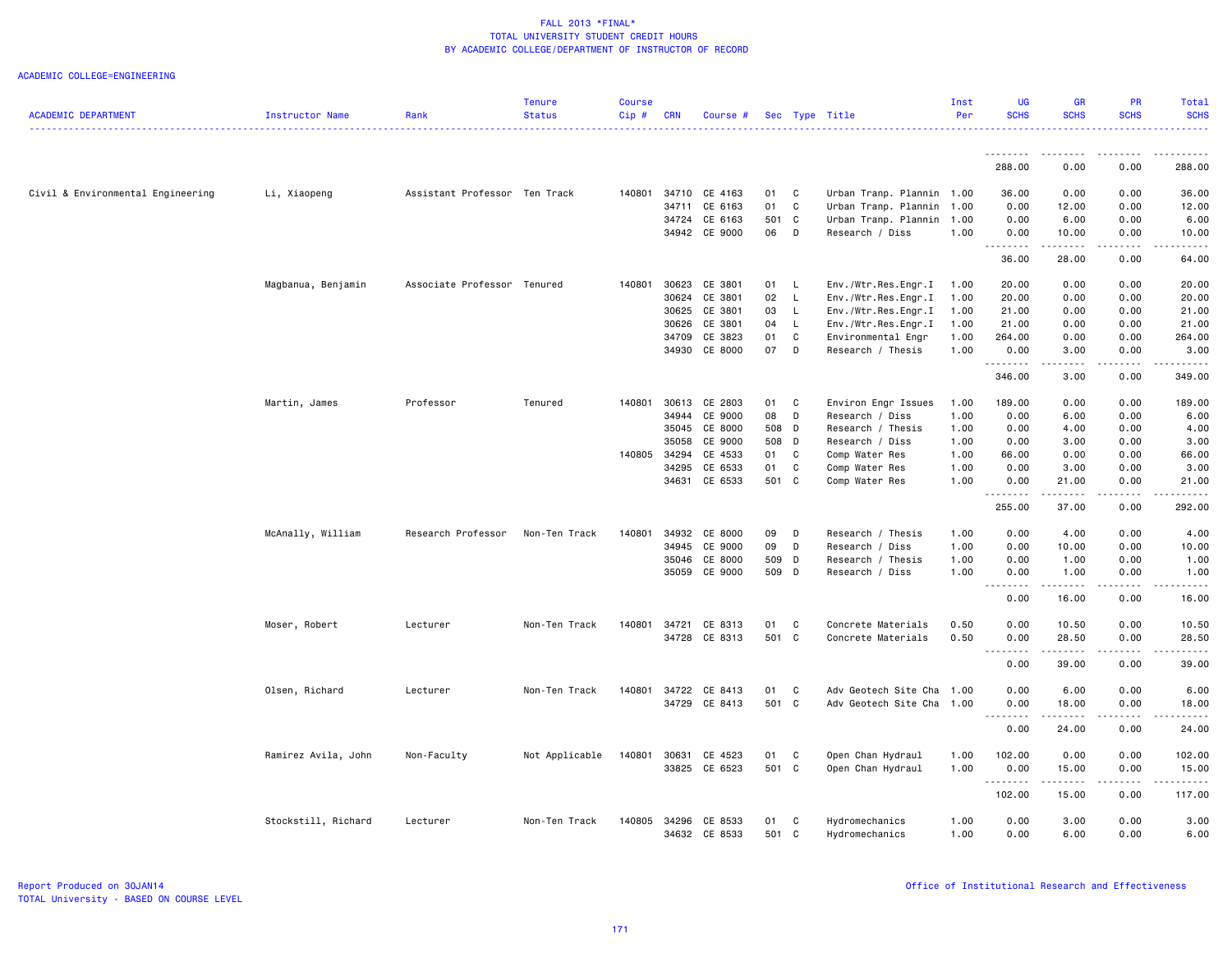| <b>ACADEMIC DEPARTMENT</b>        | Instructor Name     | Rank                          | <b>Status</b> | Cip#         | <b>CRN</b> | Course #      |       | Sec Type Title |                    | Per  | <b>SCHS</b>         | <b>SCHS</b>                         | <b>SCHS</b>           | <b>SCHS</b>           |
|-----------------------------------|---------------------|-------------------------------|---------------|--------------|------------|---------------|-------|----------------|--------------------|------|---------------------|-------------------------------------|-----------------------|-----------------------|
|                                   |                     |                               |               |              |            |               |       |                |                    |      |                     |                                     |                       | .                     |
|                                   |                     |                               |               |              |            |               |       |                |                    |      | .<br>0.00           | .<br>9.00                           | 0.00                  | 9.00                  |
| Civil & Environmental Engineering | Truax, Dennis       | Professor                     | Tenured       | 140801       | 30608      | CE 1001       | 01 L  |                | Intro to Civil Eng | 1.00 | 109.00              | 0.00                                | 0.00                  | 109.00                |
|                                   |                     |                               |               |              |            | 35060 CE 9000 | 510 D |                | Research / Diss    | 1.00 | 0.00                | 7.00                                | 0.00                  | 7.00                  |
|                                   |                     |                               |               |              |            |               |       |                |                    |      | .<br>109.00         | ----<br>7.00                        | $\cdots$<br>0.00      | 116.00                |
|                                   | Vahedifard, Farshid | Assistant Professor Ten Track |               | 140801       |            | 30614 CE 3413 | 01 C  |                | Soil Mechanics     | 1.00 | 261.00              | 0.00                                | 0.00                  | 261.00                |
|                                   |                     |                               |               |              |            | 34947 CE 9000 | 11 D  |                | Research / Diss    | 1.00 | 0.00                | 24.00                               | 0.00                  | 24.00                 |
|                                   |                     |                               |               |              | 35048      | CE 8000       | 511 D |                | Research / Thesis  | 1.00 | 0.00                | 3.00                                | 0.00                  | 3.00                  |
|                                   |                     |                               |               | 140802 34705 |            | CE 3411       | 01 L  |                | Soil Mechanics Lab | 1.00 | 16.00               | 0.00                                | 0.00                  | 16.00                 |
|                                   |                     |                               |               |              |            | 34706 CE 3411 | 02 L  |                | Soil Mechanics Lab | 1.00 | 22.00               | 0.00                                | 0.00                  | 22.00                 |
|                                   |                     |                               |               |              |            | 34707 CE 3411 | 03 L  |                | Soil Mechanics Lab | 1.00 | 22.00               | 0.00                                | 0.00                  | 22.00                 |
|                                   |                     |                               |               |              |            | 34708 CE 3411 | 04 L  |                | Soil Mechanics Lab | 1.00 | 23.00               | 0.00                                | 0.00                  | 23.00                 |
|                                   |                     |                               |               |              |            |               |       |                |                    |      | .<br>344.00         | .<br>27.00                          | .<br>0.00             | ------<br>371.00      |
|                                   | White, Thomas       | Professor                     | Tenured       | 140801       | 30637      | CE 4903       | 01 C  |                | Civil Engr Comp    | 1.00 | 126.00              | 0.00                                | 0.00                  | 126.00                |
|                                   |                     |                               |               |              | 34948      | CE 9000       | 12    | D              | Research / Diss    | 1.00 | 0.00                | 1.00                                | 0.00                  | 1.00                  |
|                                   |                     |                               |               |              |            | 35049 CE 8000 | 512 D |                | Research / Thesis  | 1.00 | 0.00                | 6.00                                | 0.00                  | 6.00                  |
|                                   |                     |                               |               |              |            |               |       |                |                    |      | <b></b><br>126.00   | ----<br>7.00                        | $\cdots$<br>0.00      | 133.00                |
|                                   | Zhang, Li           | Associate Professor Tenured   |               | 140801       | 30629      | CE 4133       | 01 C  |                | Geo Design Of Hwys | 1.00 | 33.00               | 0.00                                | 0.00                  | 33.00                 |
|                                   |                     |                               |               |              |            | 34719 CE 8143 | 01 C  |                | Traffic Sim. Mgmt. | 1.00 | 0.00                | 9.00                                | 0.00                  | 9.00                  |
|                                   |                     |                               |               |              |            | 34727 CE 8143 | 501 C |                | Traffic Sim. Mgmt. | 1.00 | 0.00                | 6.00                                | 0.00                  | 6.00                  |
|                                   |                     |                               |               |              | 34949      | CE 9000       | 13 D  |                | Research / Diss    | 1.00 | 0.00                | 13.00                               | 0.00                  | 13.00                 |
|                                   |                     |                               |               |              | 35063      | CE 9000       | 513 D |                | Research / Diss    | 1.00 | 0.00                | 3.00                                | 0.00                  | 3.00                  |
|                                   |                     |                               |               |              |            | 35159 CE 6133 | 01 C  |                | Geom. Design. Hwys | 1.00 | 0.00                | 3.00                                | 0.00                  | 3.00                  |
|                                   |                     |                               |               |              |            |               |       |                |                    |      | --------<br>33.00   | .<br>34.00                          | $\frac{1}{2}$<br>0.00 | 67.00                 |
|                                   | Ziegler, Jennifer   | Lecturer                      | Non-Ten Track | 141101       |            | 31437 EM 2413 | 03    | C.             | Engineering Mech I | 1.00 | 153.00              | 0.00                                | 0.00                  | 153.00                |
|                                   |                     |                               |               |              |            | 31438 EM 2413 | 04 C  |                | Engineering Mech I | 1.00 | 147.00              | 0.00                                | 0.00                  | 147.00                |
|                                   |                     |                               |               |              |            |               |       |                |                    |      | .<br>300.00         | $\sim$ $\sim$ $\sim$ $\sim$<br>0.00 | .<br>0.00             | .<br>300.00           |
| Civil & Environmental Engineering |                     |                               |               |              |            |               |       |                |                    |      | ========<br>2596.00 | ========<br>406.00                  | ========<br>0.00      | ==========<br>3002.00 |
|                                   |                     |                               |               |              |            |               |       |                |                    |      | ========            | ========                            | <b>ESSESSES</b>       | ==========            |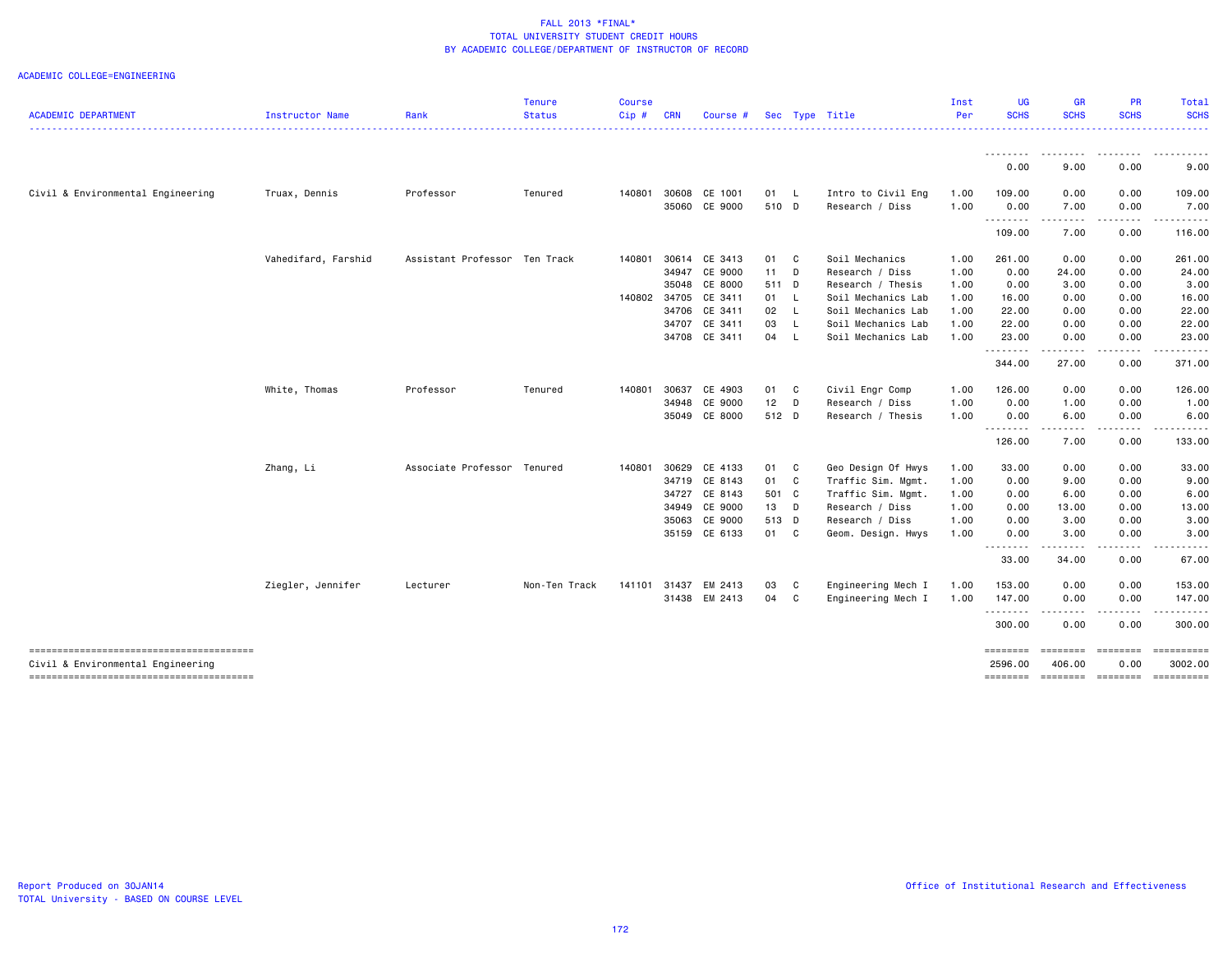|                                |                        |                                    | <b>Tenure</b> | Course |              |                       |     |              |                           | Inst | UG          | GR                                                                                                                                                           | PR                                  | Total            |
|--------------------------------|------------------------|------------------------------------|---------------|--------|--------------|-----------------------|-----|--------------|---------------------------|------|-------------|--------------------------------------------------------------------------------------------------------------------------------------------------------------|-------------------------------------|------------------|
| <b>ACADEMIC DEPARTMENT</b>     | <b>Instructor Name</b> | Rank                               | <b>Status</b> | Cip#   | <b>CRN</b>   | Course #              | Sec |              | Type Title                | Per  | <b>SCHS</b> | <b>SCHS</b>                                                                                                                                                  | <b>SCHS</b>                         | <b>SCHS</b><br>. |
|                                |                        |                                    |               |        |              |                       |     |              |                           |      |             |                                                                                                                                                              |                                     |                  |
| Computer Science & Engineering | Allen, Edward          | Associate Professor Tenured        |               |        | 110101 31059 | CSE 4503              | 01  | C            | Database Management       | 1.00 | 72.00       | 0.00                                                                                                                                                         | 0.00                                | 72.00            |
|                                |                        |                                    |               |        | 31075        | CSE 6503              | 01  | C            | Database Management       | 1.00 | 0.00        | 6.00                                                                                                                                                         | 0.00                                | 6.00             |
|                                |                        |                                    |               |        | 34283        | CSE 8253              | 01  | C            | Software Design           | 1.00 | 0.00        | 30.00                                                                                                                                                        | 0.00                                | 30.00            |
|                                |                        |                                    |               |        | 34417        | CSE 6503              | 501 | $\mathbf{C}$ | Database Management       | 1.00 | 0.00        | 12.00                                                                                                                                                        | 0.00                                | 12.00            |
|                                |                        |                                    |               |        | 34975        | CSE 9000              | 01  | D            | Research/Diss             | 1.00 | 0.00        | 32.00                                                                                                                                                        | 0.00                                | 32.00            |
|                                |                        |                                    |               |        | 34991        | CSE 8000              | 01  | D            | Research / Thesis         | 1.00 | 0.00<br>.   | 4.00<br>$\frac{1}{2} \left( \frac{1}{2} \right) \left( \frac{1}{2} \right) \left( \frac{1}{2} \right) \left( \frac{1}{2} \right) \left( \frac{1}{2} \right)$ | 0.00<br>.                           | 4.00<br>المتمام  |
|                                |                        |                                    |               |        |              |                       |     |              |                           |      | 72.00       | 84.00                                                                                                                                                        | 0.00                                | 156.00           |
|                                | Anderson, Richard      | Instructor                         | Non-Ten Track | 110201 |              | 31016 CSE 1284        | 03  | C.           | Intro Comp Prog           | 1.00 | 212.00      | 0.00                                                                                                                                                         | 0.00                                | 212.00           |
|                                |                        |                                    |               |        | 31018        | CSE 1284              | 05  | К            | Intro Comp Prog           | 0.50 | 0.00        | 0.00                                                                                                                                                         | 0.00                                | 0.00             |
|                                |                        |                                    |               |        | 31019        | CSE 1284              | 06  | К            | Intro Comp Prog           | 0.50 | 0.00        | 0.00                                                                                                                                                         | 0.00                                | 0.00             |
|                                |                        |                                    |               |        | 31020        | CSE 1284              | 07  | К            | Intro Comp Prog           | 0.50 | 0.00        | 0.00                                                                                                                                                         | 0.00                                | 0.00             |
|                                |                        |                                    |               |        | 31021        | CSE 1284              | 08  | к            | Intro Comp Prog           | 0.50 | 0.00        | 0.00                                                                                                                                                         | 0.00                                | 0.00             |
|                                |                        |                                    |               |        | 31022        | CSE 1284              | 09  | К            | Intro Comp Prog           | 0.50 | 0.00        | 0.00                                                                                                                                                         | 0.00                                | 0.00             |
|                                |                        |                                    |               |        | 31023        | CSE 1284              | 10  | К            | Intro Comp Prog           | 0.50 | 0.00        | 0.00                                                                                                                                                         | 0.00                                | 0.00             |
|                                |                        |                                    |               |        | 31024        | CSE 1284              | 11  | К            | Intro Comp Prog           | 0.50 | 0.00        | 0.00                                                                                                                                                         | 0.00                                | 0.00             |
|                                |                        |                                    |               |        | 31025        | CSE 1284              | 12  | K            | Intro Comp Prog           | 0.50 | 0.00        | 0.00                                                                                                                                                         | 0.00                                | 0.00             |
|                                |                        |                                    |               |        | 31026        | CSE 1284              | 13  | К            | Intro Comp Prog           | 0.50 | 0.00        | 0.00                                                                                                                                                         | 0.00                                | 0.00             |
|                                |                        |                                    |               |        | 31033        | CSE 2383              | 01  | C            | Data Struc & Anal of 1.00 |      | 90.00       | 0.00                                                                                                                                                         | 0.00                                | 90.00            |
|                                |                        |                                    |               |        | 31034        | CSE 2383              | 02  | C            | Data Struc & Anal of 1.00 |      | 87.00       | 0.00                                                                                                                                                         | 0.00                                | 87.00            |
|                                |                        |                                    |               |        | 31035        | CSE 2383              | H01 | <b>C</b>     | HonorsData Struc & A 1.00 |      | 12.00       | 0.00                                                                                                                                                         | 0.00                                | 12.00            |
|                                |                        |                                    |               |        | 31036        | CSE 2383              |     | H02 C        | HonorsData Struc & A 1.00 |      | 15.00       | 0.00                                                                                                                                                         | 0.00                                | 15.00            |
|                                |                        |                                    |               |        | 110701 31042 | CSE 3324              | 01  | C            | Dist Client/Server P 1.00 |      | 216.00      | 0.00                                                                                                                                                         | 0.00                                | 216.00           |
|                                |                        |                                    |               |        | 31043        | CSE 3324              | 02  | К            | Dist Client/Server P 1.00 |      | 0.00        | 0.00                                                                                                                                                         | 0.00                                | 0.00             |
|                                |                        |                                    |               |        | 31044        | CSE 3324              | 03  | К            | Dist Client/Server P 1.00 |      | 0.00        | 0.00                                                                                                                                                         | 0.00                                | 0.00             |
|                                |                        |                                    |               |        | 35626        | CSE 3324              | 04  | К            | Dist Client/Server P 1.00 |      | 0.00<br>.   | 0.00<br>$\frac{1}{2} \left( \frac{1}{2} \right) \left( \frac{1}{2} \right) \left( \frac{1}{2} \right) \left( \frac{1}{2} \right) \left( \frac{1}{2} \right)$ | 0.00<br>.                           | 0.00<br>.        |
|                                |                        |                                    |               |        |              |                       |     |              |                           |      | 632.00      | 0.00                                                                                                                                                         | 0.00                                | 632.00           |
|                                | Archibald, Christopher | Assistant Professor Ten Track      |               | 110101 | 31061        | CSE 4633              | 01  | C            | Artificial Intell         | 1.00 | 42.00       | 0.00                                                                                                                                                         | 0.00                                | 42.00            |
|                                |                        |                                    |               |        | 31077        | CSE 6633              | 01  | C            | Artificial Intell         | 1.00 | 0.00        | 36.00                                                                                                                                                        | 0.00                                | 36.00            |
|                                |                        |                                    |               |        |              |                       |     |              |                           |      | . <b>.</b>  | .                                                                                                                                                            | .                                   | .                |
|                                |                        |                                    |               |        |              |                       |     |              |                           |      | 42.00       | 36.00                                                                                                                                                        | 0.00                                | 78.00            |
|                                | Banicescu, Ioana       | Professor                          | Tenured       |        | 110101 31101 | CSE 8833              | 01  | C            | Algorithms                | 1.00 | 0.00        | 33.00                                                                                                                                                        | 0.00                                | 33.00            |
|                                |                        |                                    |               |        | 31102        | CSE 9133              | 01  | C            | Topics In Hpc             | 1.00 | 0.00        | 18.00                                                                                                                                                        | 0.00                                | 18.00            |
|                                |                        |                                    |               |        | 34976        | CSE 9000              | 02  | D            | Research/Diss             | 1.00 | 0.00        | 19.00                                                                                                                                                        | 0.00                                | 19.00            |
|                                |                        |                                    |               |        |              |                       |     |              |                           |      | .<br>0.00   | .<br>70.00                                                                                                                                                   | .<br>0.00                           | .<br>70.00       |
|                                |                        |                                    |               |        |              |                       |     |              |                           |      |             |                                                                                                                                                              |                                     |                  |
|                                | Bethel, Cindy          | Assistant Professor Ten Track      |               | 110101 | 34977        | CSE 9000              | 03  | D            | Research/Diss             | 1.00 | 0.00        | 13.00                                                                                                                                                        | 0.00                                | 13.00            |
|                                |                        |                                    |               |        | 34993        | CSE 8000              | 03  | D            | Research / Thesis         | 1.00 | 0.00        | 1.00                                                                                                                                                         | 0.00                                | 1.00             |
|                                |                        |                                    |               |        |              | 110201 31027 CSE 1284 | H01 | B            | Honors Intro Comp Pr 1.00 |      | 112.00<br>. | 0.00<br>.                                                                                                                                                    | 0.00<br>.                           | 112.00<br>.      |
|                                |                        |                                    |               |        |              |                       |     |              |                           |      | 112.00      | 14.00                                                                                                                                                        | 0.00                                | 126.00           |
|                                | Crumpton, Joseph       | Grad Research Assis Not Applicable |               | 110201 | 31017        | CSE 1284              | 04  | C            | Intro Comp Prog           | 0.50 | 106.00      | 0.00                                                                                                                                                         | 0.00                                | 106.00           |
|                                |                        |                                    |               |        | 31028        | CSE 1384              | 01  | C            | Intermed Comp Prog        | 0.50 | 78.00       | 0.00                                                                                                                                                         | 0.00                                | 78.00            |
|                                |                        |                                    |               |        | 31030        | CSE 1384              | 03  | К            | Intermed Comp Prog        | 0.50 | 0.00        | 0.00                                                                                                                                                         | 0.00                                | 0.00             |
|                                |                        |                                    |               |        | 31031        | CSE 1384              | 04  | К            | Intermed Comp Prog        | 0.50 | 0.00        | 0.00                                                                                                                                                         | 0.00                                | 0.00             |
|                                |                        |                                    |               |        | 31032        | CSE 1384              | H01 | C            | Honors Intermed Comp      | 0.50 | 8.00        | 0.00                                                                                                                                                         | 0.00                                | 8.00             |
|                                |                        |                                    |               |        |              |                       |     |              |                           |      | .<br>192.00 | 0.00                                                                                                                                                         | $\sim$ $\sim$ $\sim$ $\sim$<br>0.00 | .<br>192.00      |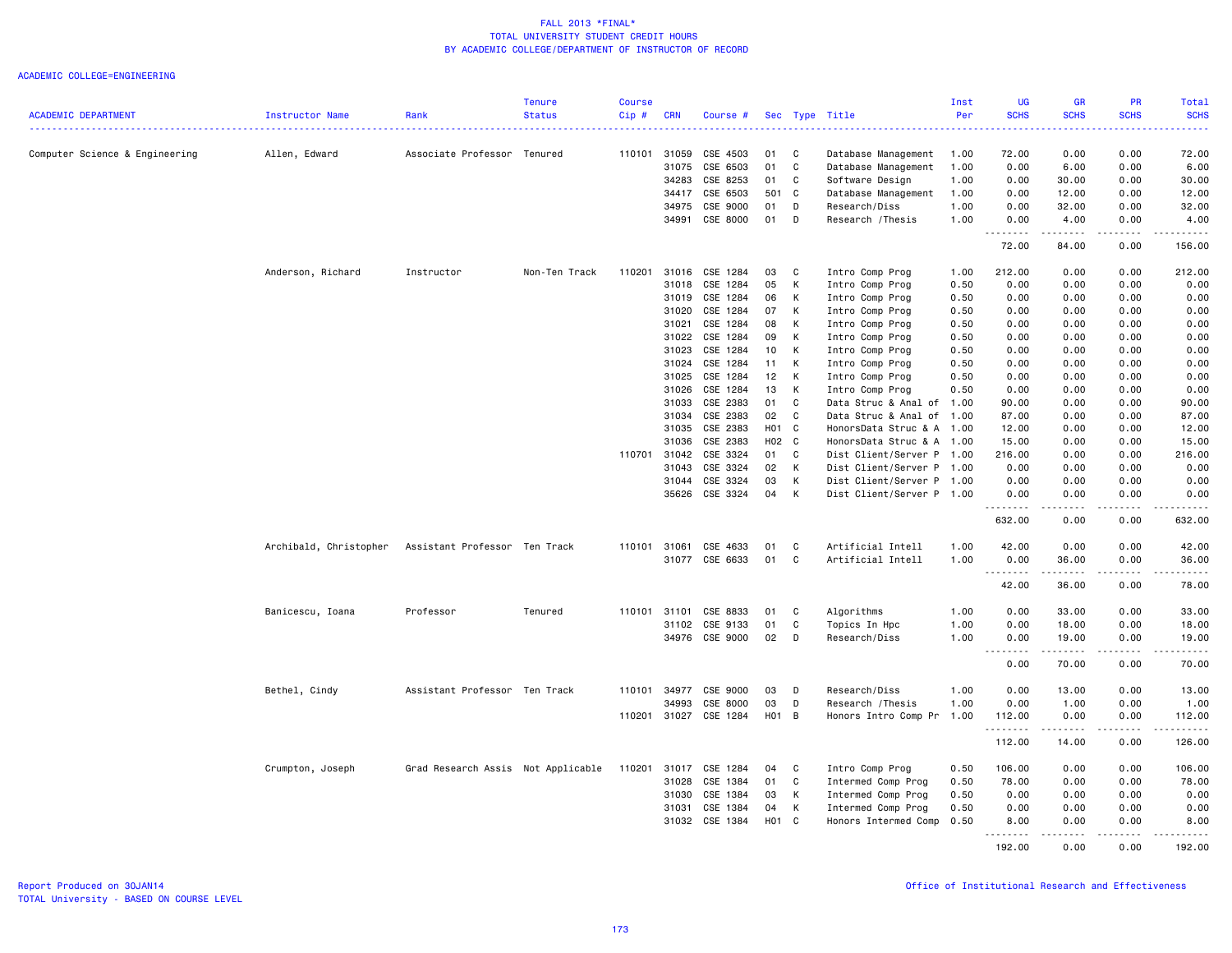### ACADEMIC COLLEGE=ENGINEERING

| <b>ACADEMIC DEPARTMENT</b>     | Instructor Name  | Rank                               | <b>Tenure</b><br><b>Status</b> | Course<br>Cip# | <b>CRN</b>     | Course #              |                   |              | Sec Type Title                     | Inst<br>Per  | <b>UG</b><br><b>SCHS</b> | <b>GR</b><br><b>SCHS</b>                                  | PR<br><b>SCHS</b> | <b>Total</b><br><b>SCHS</b> |
|--------------------------------|------------------|------------------------------------|--------------------------------|----------------|----------------|-----------------------|-------------------|--------------|------------------------------------|--------------|--------------------------|-----------------------------------------------------------|-------------------|-----------------------------|
|                                |                  |                                    |                                |                |                |                       |                   |              |                                    |              |                          |                                                           |                   |                             |
| Computer Science & Engineering | Dampier, David   | Professor                          | Tenured                        | 110101         | 34978<br>34994 | CSE 9000<br>CSE 8000  | 04<br>04          | D<br>D       | Research/Diss<br>Research / Thesis | 1.00<br>1.00 | 0.00<br>0.00             | 35.00<br>21.00                                            | 0.00<br>0.00      | 35.00<br>21.00              |
|                                |                  |                                    |                                |                | 36078          | CSE 7000              | 01                | I            | Directed Indiv Study               | 1.00         | 0.00                     | 6.00                                                      | 0.00              | 6.00                        |
|                                |                  |                                    |                                |                | 36165          | CSE 8080              | 501 I             |              | Directed Project Cs                | 1.00         | 0.00                     | 3.00                                                      | 0.00              | 3.00                        |
|                                |                  |                                    |                                |                | 36508          | CSE 7000              | 06                | I            | Directed Indiv Study               | 1.00         | 0.00                     | 3.00                                                      | 0.00              | 3.00                        |
|                                |                  |                                    |                                |                |                |                       |                   |              |                                    |              |                          |                                                           |                   |                             |
|                                |                  |                                    |                                |                |                |                       |                   |              |                                    |              | 0.00                     | 68.00                                                     | 0.00              | 68.00                       |
|                                | Glendowne, Dae   | Grad Research Assis Not Applicable |                                | 110201         | 31014          | CSE 1284              | 01                | C            | Intro Comp Prog                    | 0.50         | 72.00                    | 0.00                                                      | 0.00              | 72.00                       |
|                                |                  |                                    |                                |                |                | 31015 CSE 1284        | 02                | <b>C</b>     | Intro Comp Prog                    | 0.50         | 106.00<br>.              | 0.00<br>$\omega_{\alpha}=\omega_{\alpha}=\omega_{\alpha}$ | 0.00<br>.         | 106.00<br>.                 |
|                                |                  |                                    |                                |                |                |                       |                   |              |                                    |              | 178.00                   | 0.00                                                      | 0.00              | 178.00                      |
|                                | Griffin, Walter  | Non-Faculty                        | Not Applicable                 |                |                | 110201 31011 CSE 1233 | 01                | C            | Cmptr Prog-C                       | 1.00         | 171.00<br>.              | 0.00<br>.                                                 | 0.00<br>.         | 171.00<br>.                 |
|                                |                  |                                    |                                |                |                |                       |                   |              |                                    |              | 171.00                   | 0.00                                                      | 0.00              | 171.00                      |
|                                | Hansen, Eric     | Associate Professor Tenured        |                                | 110101         | 31064          | CSE 4833              | 01                | C            | Intro to Algorithms                | 1.00         | 81.00                    | 0.00                                                      | 0.00              | 81.00                       |
|                                |                  |                                    |                                |                | 31081          | CSE 6833              | 01                | C            | Intro to Algorithms                | 1.00         | 0.00                     | 21.00                                                     | 0.00              | 21.00                       |
|                                |                  |                                    |                                |                | 34980          | CSE 9000              | 06                | D            | Research/Diss                      | 1.00         | 0.00                     | 33.00                                                     | 0.00              | 33.00                       |
|                                |                  |                                    |                                |                | 34996          | CSE 8000              | 06                | D            | Research / Thesis                  | 1.00         | 0.00                     | 10.00                                                     | 0.00              | 10.00                       |
|                                |                  |                                    |                                |                |                |                       |                   |              |                                    |              | <u>.</u><br>81.00        | .<br>64.00                                                | .<br>0.00         | .<br>145.00                 |
|                                | Henderson, Lisa  | Instructor                         | Non-Ten Track                  | 110201         | 31014          | CSE 1284              | 01                | C            | Intro Comp Prog                    | 0.50         | 72.00                    | 0.00                                                      | 0.00              | 72.00                       |
|                                |                  |                                    |                                |                | 31015          | CSE 1284              | 02                | C            | Intro Comp Prog                    | 0.50         | 106.00                   | 0.00                                                      | 0.00              | 106.00                      |
|                                |                  |                                    |                                |                | 31017          | CSE 1284              | 04                | C            | Intro Comp Prog                    | 0.50         | 106.00                   | 0.00                                                      | 0.00              | 106.00                      |
|                                |                  |                                    |                                |                | 31018          | CSE 1284              | 05                | К            | Intro Comp Prog                    | 0.50         | 0.00                     | 0.00                                                      | 0.00              | 0.00                        |
|                                |                  |                                    |                                |                | 31019          | CSE 1284              | 06                | К            | Intro Comp Prog                    | 0.50         | 0.00                     | 0.00                                                      | 0.00              | 0.00                        |
|                                |                  |                                    |                                |                | 31020          | CSE 1284              | 07                | K            | Intro Comp Prog                    | 0.50         | 0.00                     | 0.00                                                      | 0.00              | 0.00                        |
|                                |                  |                                    |                                |                | 31021          | CSE 1284              | 08                | К            | Intro Comp Prog                    | 0.50         | 0.00                     | 0.00                                                      | 0.00              | 0.00                        |
|                                |                  |                                    |                                |                | 31022          | CSE 1284              | 09                | к            | Intro Comp Prog                    | 0.50         | 0.00                     | 0.00                                                      | 0.00              | 0.00                        |
|                                |                  |                                    |                                |                | 31023          | CSE 1284              | 10                | К            | Intro Comp Prog                    | 0.50         | 0.00                     | 0.00                                                      | 0.00              | 0.00                        |
|                                |                  |                                    |                                |                | 31024          | CSE 1284              | 11                | К            | Intro Comp Prog                    | 0.50         | 0.00                     | 0.00                                                      | 0.00              | 0.00                        |
|                                |                  |                                    |                                |                | 31025          | CSE 1284              | 12                | K            | Intro Comp Prog                    | 0.50         | 0.00                     | 0.00                                                      | 0.00              | 0.00                        |
|                                |                  |                                    |                                |                | 31026          | CSE 1284              | 13                | К            | Intro Comp Prog                    | 0.50         | 0.00                     | 0.00                                                      | 0.00              | 0.00                        |
|                                |                  |                                    |                                |                | 31028          | CSE 1384              | 01                | C            | Intermed Comp Prog                 | 0.50         | 78.00                    | 0.00                                                      | 0.00              | 78.00                       |
|                                |                  |                                    |                                |                | 31029          | CSE 1384              | 02                | K            | Intermed Comp Prog                 | 1.00         | 0.00                     | 0.00                                                      | 0.00              | 0.00                        |
|                                |                  |                                    |                                |                | 31030          | CSE 1384              | 03                | К            | Intermed Comp Prog                 | 0.50         | 0.00                     | 0.00                                                      | 0.00              | 0.00                        |
|                                |                  |                                    |                                |                | 31031          | CSE 1384              | 04                | К            | Intermed Comp Prog                 | 0.50         | 0.00                     | 0.00                                                      | 0.00              | 0.00                        |
|                                |                  |                                    |                                |                |                | 31032 CSE 1384        | H <sub>01</sub> C |              | Honors Intermed Comp               | 0.50         | 8.00<br><u>.</u>         | 0.00<br>.                                                 | 0.00<br>.         | 8.00<br>.                   |
|                                |                  |                                    |                                |                |                |                       |                   |              |                                    |              | 370.00                   | 0.00                                                      | 0.00              | 370.00                      |
|                                | Jankun-Kelly, T. | Associate Professor Tenured        |                                | 110101         | 31046          | CSE 3813              | 01                | C            | Intro to Formal Lang               | 1.00         | 99.00                    | 0.00                                                      | 0.00              | 99.00                       |
|                                |                  |                                    |                                |                | 31058          | CSE 4413              | 01                | C            | Computer Graphics                  | 1.00         | 60.00                    | 0.00                                                      | 0.00              | 60.00                       |
|                                |                  |                                    |                                |                | 31074          | CSE 6413              | 01                | C            | Computer Graphics                  | 1.00         | 0.00                     | 12.00                                                     | 0.00              | 12.00                       |
|                                |                  |                                    |                                |                | 34981          | CSE 9000              | 07                | D            | Research/Diss                      | 1.00         | 0.00                     | 12.00                                                     | 0.00              | 12.00                       |
|                                |                  |                                    |                                |                |                | 34997 CSE 8000        | 07                | D            | Research / Thesis                  | 1.00         | 0.00<br>.                | 9.00                                                      | 0.00              | 9.00                        |
|                                |                  |                                    |                                |                |                |                       |                   |              |                                    |              | 159.00                   | 33.00                                                     | 0.00              | 192.00                      |
|                                | Lee, Sarah       | Instructor                         | Non-Ten Track                  | 110101         | 36380          | CSE 4000              | 04                | I            | Directed Indiv Study 1.00          |              | 3.00                     | 0.00                                                      | 0.00              | 3.00                        |
|                                |                  |                                    |                                |                | 36447          | CSE 4000              | 05                | $\mathbf{I}$ | Directed Indiv Study 1.00          |              | 3.00                     | 0.00                                                      | 0.00              | 3.00                        |
|                                |                  |                                    |                                |                | 36455          | CSE 4000              | 06                | $\mathbf{I}$ | Directed Indiv Study 1.00          |              | 3.00                     | 0.00                                                      | 0.00              | 3.00                        |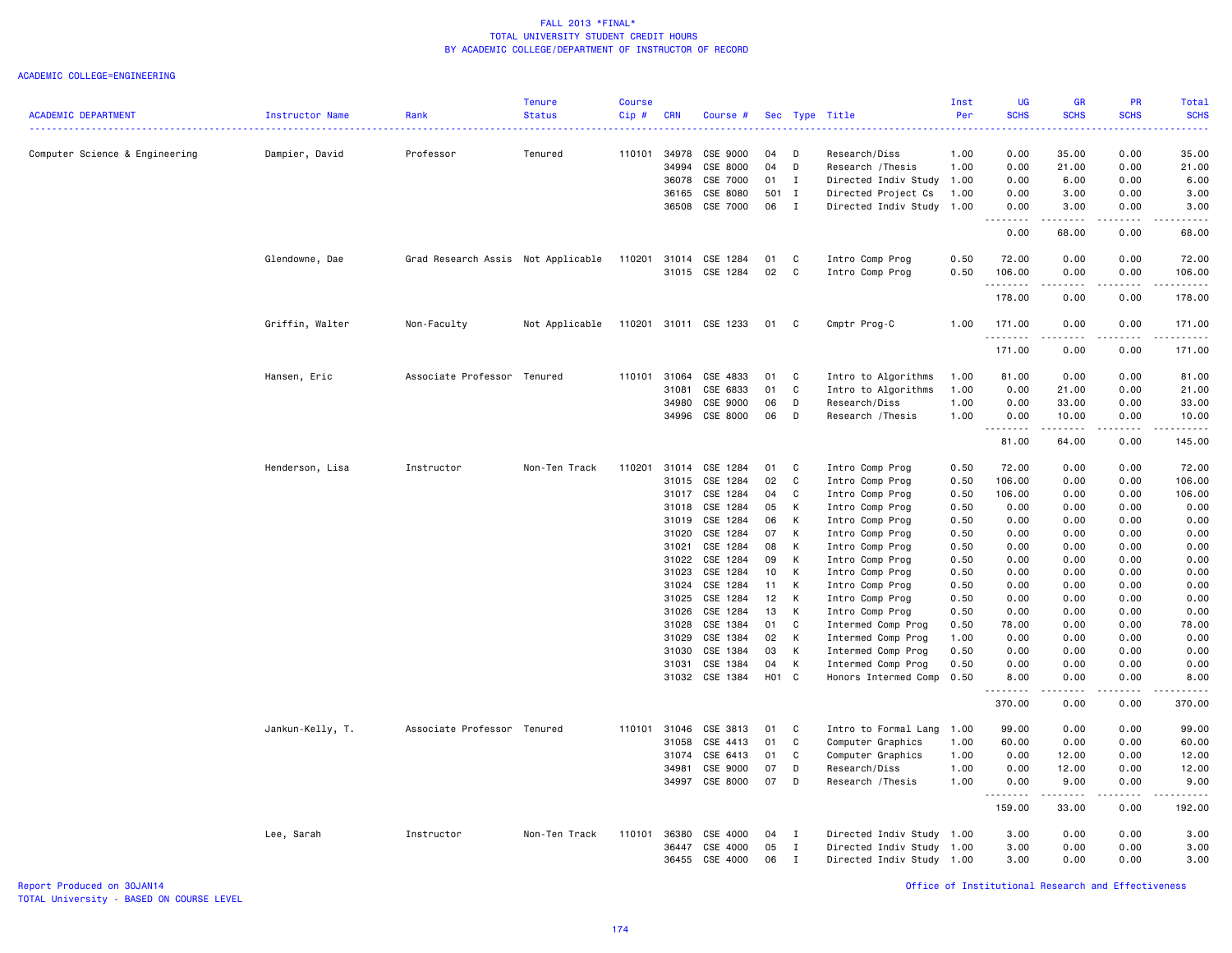|                                |                 |                                   | <b>Tenure</b>  | <b>Course</b> |                |                       |          |              |                                                   | Inst | UG                  | GR                                                                                                                                                             | <b>PR</b>        | Total                     |
|--------------------------------|-----------------|-----------------------------------|----------------|---------------|----------------|-----------------------|----------|--------------|---------------------------------------------------|------|---------------------|----------------------------------------------------------------------------------------------------------------------------------------------------------------|------------------|---------------------------|
| <b>ACADEMIC DEPARTMENT</b>     | Instructor Name | Rank                              | <b>Status</b>  | Cip#          | <b>CRN</b>     | Course #              |          |              | Sec Type Title                                    | Per  | <b>SCHS</b>         | <b>SCHS</b>                                                                                                                                                    | <b>SCHS</b>      | <b>SCHS</b><br>. <b>.</b> |
|                                |                 |                                   |                |               |                |                       |          |              |                                                   |      |                     |                                                                                                                                                                |                  |                           |
| Computer Science & Engineering | Lee, Sarah      | Instructor                        | Non-Ten Track  | 110701        | 31009          | CSE 1002              | 01       | C            | Intro CSE                                         | 1.00 | 64.00               | 0.00                                                                                                                                                           | 0.00             | 64.00                     |
|                                |                 |                                   |                |               | 31010          | CSE 1002              | 02       | C            | Intro CSE                                         | 1.00 | 80.00               | 0.00                                                                                                                                                           | 0.00             | 80.00                     |
|                                |                 |                                   |                |               | 31054          | CSE 4223              | 01       | C            | Manage Software Proj                              | 1.00 | 57.00               | 0.00                                                                                                                                                           | 0.00             | 57.00                     |
|                                |                 |                                   |                |               | 31070          | CSE 6223              | 01       | C            | Manage Software Proj                              | 1.00 | 0.00<br><u>.</u>    | 6.00<br>.                                                                                                                                                      | 0.00<br>.        | 6.00<br>.                 |
|                                |                 |                                   |                |               |                |                       |          |              |                                                   |      | 210.00              | 6.00                                                                                                                                                           | 0.00             | 216.00                    |
|                                | Luke, Edward    | Associate Professor Tenured       |                | 110101        | 31049          | CSE 4163              | 01       | C            | Des Parallel Alg                                  | 1.00 | 9.00                | 0.00                                                                                                                                                           | 0.00             | 9.00                      |
|                                |                 |                                   |                |               | 31066          | CSE 6163              | 01       | C            | Des Parallel Alg                                  | 1.00 | 0.00                | 21.00                                                                                                                                                          | 0.00             | 21.00                     |
|                                |                 |                                   |                | 309999        | 36328          | <b>CME 9000</b>       | 11       | D            | Research/Dis                                      | 1.00 | 0.00                | 3.00                                                                                                                                                           | 0.00             | 3.00                      |
|                                |                 |                                   |                |               | 36615          | <b>CME 8000</b>       | 02       | D            | Research/Thesis                                   | 1.00 | 0.00<br>.           | 1.00<br>.                                                                                                                                                      | 0.00<br>.        | 1.00<br>.                 |
|                                |                 |                                   |                |               |                |                       |          |              |                                                   |      | 9.00                | 25.00                                                                                                                                                          | 0.00             | 34.00                     |
|                                | Mahmoud, Anas   | Grad Teach Assist                 | Not Applicable |               |                | 110201 31012 CSE 1233 | 02       | $\mathbf{C}$ | Cmptr Prog-C                                      | 1.00 | 204.00<br><u>.</u>  | 0.00                                                                                                                                                           | 0.00<br>.        | 204.00<br>.               |
|                                |                 |                                   |                |               |                |                       |          |              |                                                   |      | 204.00              | 0.00                                                                                                                                                           | 0.00             | 204.00                    |
|                                | McGrew, Robert  | Research Assist Pro Non-Ten Track |                |               | 110101 31056   | CSE 4243              | 01       | C            | Info and Computer Se 1.00                         |      | 81.00               | 0.00                                                                                                                                                           | 0.00             | 81.00                     |
|                                |                 |                                   |                |               | 31072          | CSE 6243              | 01       | C            | Info and Computer Se                              | 1.00 | 0.00                | 24.00                                                                                                                                                          | 0.00             | 24.00                     |
|                                |                 |                                   |                | 141001        | 34847          | ECE 4763              | 01       | C            | Info and Computer Se                              | 1.00 | 9.00                | 0.00                                                                                                                                                           | 0.00             | 9.00                      |
|                                |                 |                                   |                |               | 34850          | ECE 6763              | 01       | C            | Info and Computer Se 1.00                         |      | 0.00<br>. <b>.</b>  | 15.00<br>.                                                                                                                                                     | 0.00<br>.        | 15.00<br>------           |
|                                |                 |                                   |                |               |                |                       |          |              |                                                   |      | 90.00               | 39.00                                                                                                                                                          | 0.00             | 129.00                    |
|                                | Moser, Kenneth  | Grad Teach Assist                 | Not Applicable | 119999        | 31038          | CSE 2813              | 02       | C            | Discrete Structures                               | 1.00 | 96.00               | 0.00                                                                                                                                                           | 0.00             | 96.00                     |
|                                |                 |                                   |                |               |                | 31040 CSE 2813        | H02 C    |              | Discrete Structures                               | 1.00 | 3.00<br>.           | 0.00<br>د د د د                                                                                                                                                | 0.00<br>.        | 3.00<br>.                 |
|                                |                 |                                   |                |               |                |                       |          |              |                                                   |      | 99.00               | 0.00                                                                                                                                                           | 0.00             | 99.00                     |
|                                | Niu, Nan        | Assistant Professor Ten Track     |                | 110101        | 31098          | CSE 8080              | 22       | $\mathbf{I}$ | Directed Project Cs                               | 1.00 | 0.00                | 3.00                                                                                                                                                           | 0.00             | 3.00                      |
|                                |                 |                                   |                |               | 34281          | CSE 8273              | 01       | C            | Software Reqts Eng                                | 1.00 | 0.00                | 39.00                                                                                                                                                          | 0.00             | 39.00                     |
|                                |                 |                                   |                |               | 34983          | CSE 9000              | 09       | D            | Research/Diss                                     | 1.00 | 0.00                | 37.00                                                                                                                                                          | 0.00             | 37.00                     |
|                                |                 |                                   |                |               | 34999          | CSE 8000              | 09       | D            | Research / Thesis                                 | 1.00 | 0.00                | 3.00                                                                                                                                                           | 0.00             | 3.00                      |
|                                |                 |                                   |                |               | 35453          | CSE 8273              | 501 C    |              | Software Reqts Eng                                | 1.00 | 0.00                | 18.00                                                                                                                                                          | 0.00             | 18.00                     |
|                                |                 |                                   |                |               | 36352          | CSE 4000              | 03       | I            | Directed Indiv Study 1.00                         |      | 3.00                | 0.00                                                                                                                                                           | 0.00             | 3.00                      |
|                                |                 |                                   |                | 110701 31050  |                | CSE 4214              | 01       | $\mathbf{C}$ | Intro to Software En                              | 1.00 | 76.00               | 0.00                                                                                                                                                           | 0.00             | 76.00                     |
|                                |                 |                                   |                |               | 31051<br>31052 | CSE 4214<br>CSE 4214  | 02<br>03 | K<br>К       | Intro to Software En                              | 1.00 | 0.00                | 0.00                                                                                                                                                           | 0.00             | 0.00                      |
|                                |                 |                                   |                |               | 31053          | CSE 4214              | H01 C    |              | Intro to Software En<br>Hon Intro to Softwar 1.00 | 1.00 | 0.00<br>8.00        | 0.00<br>0.00                                                                                                                                                   | 0.00<br>0.00     | 0.00<br>8.00              |
|                                |                 |                                   |                |               | 31067          | CSE 6214              | 01       | C            | Intro to Software E 1.00                          |      | 0.00                | 16.00                                                                                                                                                          | 0.00             | 16.00                     |
|                                |                 |                                   |                |               | 31068          | CSE 6214              | 02       | K            | Intro to Software E 1.00                          |      | 0.00                | 0.00                                                                                                                                                           | 0.00             | 0.00                      |
|                                |                 |                                   |                |               | 31069          | CSE 6214              | 03       | K            | Intro to Software E 1.00                          |      | 0.00                | 0.00                                                                                                                                                           | 0.00             | 0.00                      |
|                                |                 |                                   |                |               |                |                       |          |              |                                                   |      | .<br>$  -$<br>87.00 | $\frac{1}{2} \left( \frac{1}{2} \right) \left( \frac{1}{2} \right) \left( \frac{1}{2} \right) \left( \frac{1}{2} \right) \left( \frac{1}{2} \right)$<br>116.00 | .<br>0.00        | .<br>203.00               |
|                                | Perkins, Andy   | Assistant Professor Ten Track     |                | 110101        | 34984          | CSE 9000              | 10       | D            | Research/Diss                                     | 1.00 | 0.00                | 5.00                                                                                                                                                           | 0.00             | 5.00                      |
|                                |                 |                                   |                |               | 35000          | CSE 8000              | 10       | D            | Research / Thesis                                 | 1.00 | 0.00                | 5.00                                                                                                                                                           | 0.00             | 5.00                      |
|                                |                 |                                   |                |               | 36232          | CSE 7000              | 02       | $\mathbf{I}$ | Directed Indiv Study                              | 1.00 | 0.00                | 3.00                                                                                                                                                           | 0.00             | 3.00                      |
|                                |                 |                                   |                |               | 110201 31060   | CSE 4613              | 01       | C            | Bio-computing                                     | 1.00 | 6.00                | 0.00                                                                                                                                                           | 0.00             | 6.00                      |
|                                |                 |                                   |                |               | 31076          | CSE 6613              | 01       | C            | Bio-computing                                     | 1.00 | 0.00                | 30.00                                                                                                                                                          | 0.00             | 30.00                     |
|                                |                 |                                   |                | 309999        | 36002          | <b>CME 9000</b>       | 10       | D            | Research/Dis                                      | 1.00 | 0.00                | 12.00                                                                                                                                                          | 0.00             | 12.00                     |
|                                |                 |                                   |                |               |                |                       |          |              |                                                   |      | 6.00                | .<br>55.00                                                                                                                                                     | <u>.</u><br>0.00 | .<br>61.00                |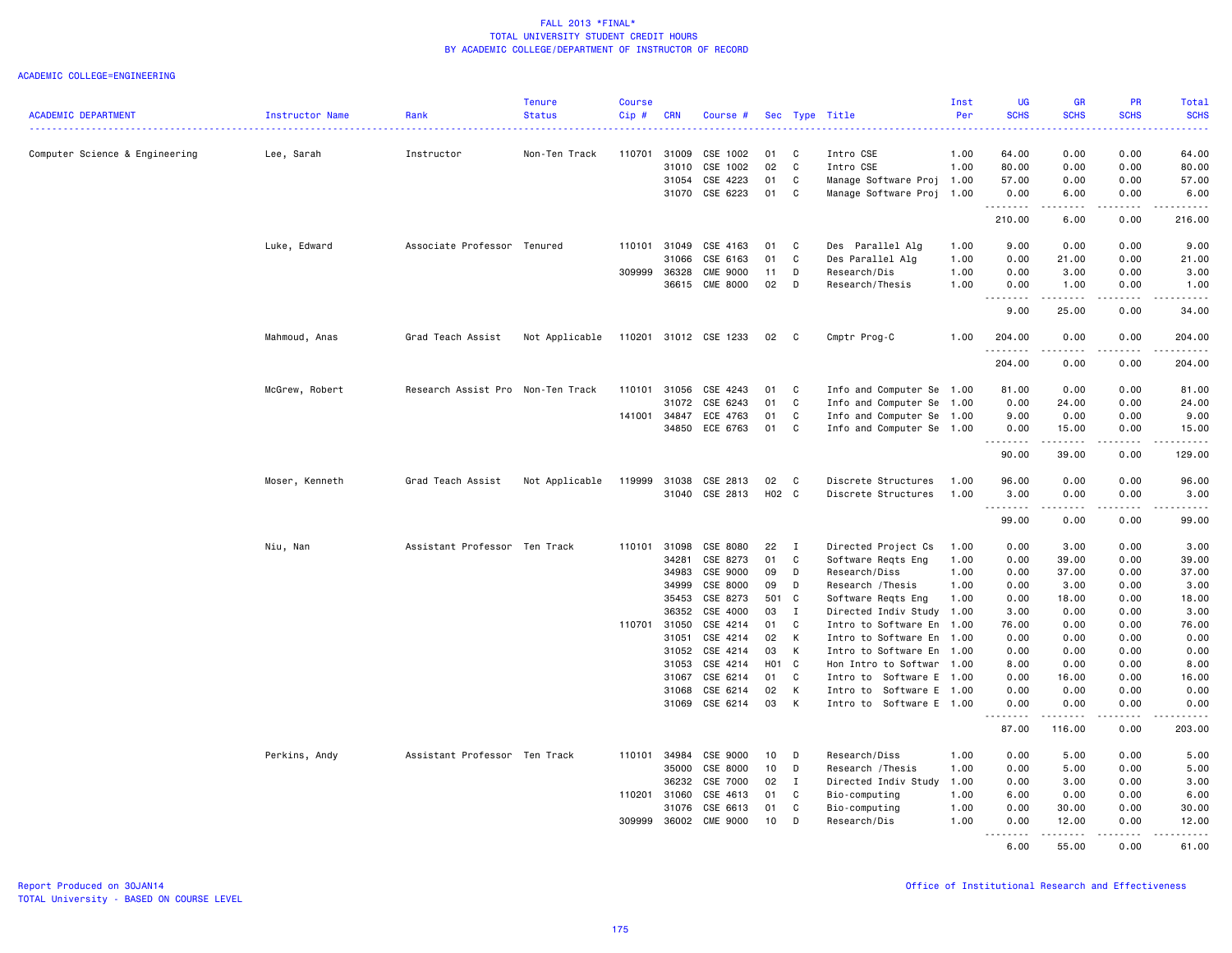|                                |                      | Rank                              | <b>Tenure</b> | <b>Course</b> | <b>CRN</b>   |                |        |                |                           | Inst | UG                                                                                                                                                                                                                                                                                                                                                                                                                                                                                             | <b>GR</b><br><b>SCHS</b>                                                                                                                             | PR<br><b>SCHS</b>                                                                                                                                                                       | <b>Total</b><br><b>SCHS</b> |
|--------------------------------|----------------------|-----------------------------------|---------------|---------------|--------------|----------------|--------|----------------|---------------------------|------|------------------------------------------------------------------------------------------------------------------------------------------------------------------------------------------------------------------------------------------------------------------------------------------------------------------------------------------------------------------------------------------------------------------------------------------------------------------------------------------------|------------------------------------------------------------------------------------------------------------------------------------------------------|-----------------------------------------------------------------------------------------------------------------------------------------------------------------------------------------|-----------------------------|
| <b>ACADEMIC DEPARTMENT</b>     | Instructor Name      |                                   | <b>Status</b> | Cip#          |              | Course #       |        |                | Sec Type Title            | Per  | <b>SCHS</b>                                                                                                                                                                                                                                                                                                                                                                                                                                                                                    | $\frac{1}{2} \left( \frac{1}{2} \right) \left( \frac{1}{2} \right) \left( \frac{1}{2} \right) \left( \frac{1}{2} \right) \left( \frac{1}{2} \right)$ |                                                                                                                                                                                         |                             |
| Computer Science & Engineering | Ramkumar, Mahalingam | Associate Professor Tenured       |               |               | 110101 31048 | CSE 4153       | 01 C   |                | Data Comm Networks        | 1.00 | 75.00                                                                                                                                                                                                                                                                                                                                                                                                                                                                                          | 0.00                                                                                                                                                 | 0.00                                                                                                                                                                                    | 75.00                       |
|                                |                      |                                   |               |               |              | 31065 CSE 6153 | 01 C   |                | Data Comm Networks        | 1.00 | 0.00                                                                                                                                                                                                                                                                                                                                                                                                                                                                                           | 6.00                                                                                                                                                 | 0.00                                                                                                                                                                                    | 6.00                        |
|                                |                      |                                   |               |               | 36075        | CSE 4000       | $01$ I |                | Directed Indiv Study      | 1.00 | 6.00                                                                                                                                                                                                                                                                                                                                                                                                                                                                                           | 0.00                                                                                                                                                 | 0.00                                                                                                                                                                                    | 6.00                        |
|                                |                      |                                   |               | 141001        | 31312        | ECE 4833       | 01     | $\mathbf{C}$   | Data Comm Networks        | 1.00 | 21.00                                                                                                                                                                                                                                                                                                                                                                                                                                                                                          | 0.00                                                                                                                                                 | 0.00                                                                                                                                                                                    | 21.00                       |
|                                |                      |                                   |               |               |              | 31328 ECE 6833 | 01 C   |                | Data Comm Networks        | 1.00 | 0.00<br>.                                                                                                                                                                                                                                                                                                                                                                                                                                                                                      | 3.00<br>.                                                                                                                                            | 0.00                                                                                                                                                                                    | 3.00                        |
|                                |                      |                                   |               |               |              |                |        |                |                           |      | 102.00                                                                                                                                                                                                                                                                                                                                                                                                                                                                                         | 9.00                                                                                                                                                 | 0.00                                                                                                                                                                                    | 111.00                      |
|                                | Reese, Donna         | Professor                         | Tenured       | 110101        | 31047        | CSE 3981       | 01 C   |                | Computer Ethics           | 1.00 | 13.00                                                                                                                                                                                                                                                                                                                                                                                                                                                                                          | 0.00                                                                                                                                                 | 0.00                                                                                                                                                                                    | 13.00                       |
|                                |                      |                                   |               |               | 31082        | CSE 8011       | 01     | <b>S</b>       | Seminar                   | 1.00 | 0.00                                                                                                                                                                                                                                                                                                                                                                                                                                                                                           | 16.00                                                                                                                                                | 0.00                                                                                                                                                                                    | 16.00                       |
|                                |                      |                                   |               |               | 34278        | CSE 3981       | 02     | C              | Computer Ethics           | 1.00 | 14.00                                                                                                                                                                                                                                                                                                                                                                                                                                                                                          | 0.00                                                                                                                                                 | 0.00                                                                                                                                                                                    | 14.00                       |
|                                |                      |                                   |               |               | 34986        | CSE 9000       | $12$ D |                | Research/Diss             | 1.00 | 0.00                                                                                                                                                                                                                                                                                                                                                                                                                                                                                           | 4.00                                                                                                                                                 | 0.00                                                                                                                                                                                    | 4.00                        |
|                                |                      |                                   |               |               |              | 35452 CSE 8011 | 501 S  |                | Seminar                   | 1.00 | 0.00<br><u>.</u>                                                                                                                                                                                                                                                                                                                                                                                                                                                                               | 1.00<br>.                                                                                                                                            | 0.00<br>.                                                                                                                                                                               | 1.00                        |
|                                |                      |                                   |               |               |              |                |        |                |                           |      | 27.00                                                                                                                                                                                                                                                                                                                                                                                                                                                                                          | 21.00                                                                                                                                                | 0.00                                                                                                                                                                                    | 48.00                       |
|                                | Swan, John           | Professor                         | Tenured       | 110101        | 34987        | CSE 9000       | 13     | $\Box$         | Research/Diss             | 1.00 | 0.00                                                                                                                                                                                                                                                                                                                                                                                                                                                                                           | 33.00                                                                                                                                                | 0.00                                                                                                                                                                                    | 33.00                       |
|                                |                      |                                   |               |               |              | 35003 CSE 8000 | $13$ D |                | Research / Thesis         | 1.00 | 0.00                                                                                                                                                                                                                                                                                                                                                                                                                                                                                           | 3.00                                                                                                                                                 | 0.00                                                                                                                                                                                    | 3.00                        |
|                                |                      |                                   |               |               |              |                |        |                |                           |      | --------<br>0.00                                                                                                                                                                                                                                                                                                                                                                                                                                                                               | .<br>36.00                                                                                                                                           | $\frac{1}{2} \left( \frac{1}{2} \right) \left( \frac{1}{2} \right) \left( \frac{1}{2} \right) \left( \frac{1}{2} \right) \left( \frac{1}{2} \right) \left( \frac{1}{2} \right)$<br>0.00 | .<br>36.00                  |
|                                | Williams, Byron      | Assistant Professor Ten Track     |               | 110101        | 31041        | CSE 3213       | 01 L   |                | Software Eng Sr Proj 1.00 |      | 60.00                                                                                                                                                                                                                                                                                                                                                                                                                                                                                          | 0.00                                                                                                                                                 | 0.00                                                                                                                                                                                    | 60.00                       |
|                                |                      |                                   |               |               | 31055        | CSE 4233       | 01     | $\mathbf{C}$   | SW Arch & Design          | 1.00 | 66.00                                                                                                                                                                                                                                                                                                                                                                                                                                                                                          | 0.00                                                                                                                                                 | 0.00                                                                                                                                                                                    | 66.00                       |
|                                |                      |                                   |               |               | 31071        | CSE 6233       | 01 C   |                | SW Arch & Design          | 1.00 | 0.00                                                                                                                                                                                                                                                                                                                                                                                                                                                                                           | 3.00                                                                                                                                                 | 0.00                                                                                                                                                                                    | 3.00                        |
|                                |                      |                                   |               |               | 34988        | CSE 9000       | $14$ D |                | Research/Diss             | 1.00 | 0.00                                                                                                                                                                                                                                                                                                                                                                                                                                                                                           | 24.00                                                                                                                                                | 0.00                                                                                                                                                                                    | 24.00                       |
|                                |                      |                                   |               |               | 35004        | CSE 8000       | $14$ D |                | Research / Thesis         | 1.00 | 0.00                                                                                                                                                                                                                                                                                                                                                                                                                                                                                           | 6.00                                                                                                                                                 | 0.00                                                                                                                                                                                    | 6.00                        |
|                                |                      |                                   |               |               |              | 36502 CSE 7000 | 03 I   |                | Directed Indiv Study      | 1.00 | 0.00                                                                                                                                                                                                                                                                                                                                                                                                                                                                                           | 3.00                                                                                                                                                 | 0.00                                                                                                                                                                                    | 3.00                        |
|                                |                      |                                   |               |               | 36503        | CSE 7000       | 04     | $\blacksquare$ | Directed Indiv Study      | 1.00 | 0.00                                                                                                                                                                                                                                                                                                                                                                                                                                                                                           | 3.00                                                                                                                                                 | 0.00                                                                                                                                                                                    | 3.00                        |
|                                |                      |                                   |               |               |              | 36504 CSE 7000 | 05 I   |                | Directed Indiv Study 1.00 |      | 0.00                                                                                                                                                                                                                                                                                                                                                                                                                                                                                           | 3.00                                                                                                                                                 | 0.00                                                                                                                                                                                    | 3.00                        |
|                                |                      |                                   |               |               |              |                |        |                |                           |      | .<br>126.00                                                                                                                                                                                                                                                                                                                                                                                                                                                                                    | .<br>42.00                                                                                                                                           | $\frac{1}{2} \left( \frac{1}{2} \right) \left( \frac{1}{2} \right) \left( \frac{1}{2} \right) \left( \frac{1}{2} \right) \left( \frac{1}{2} \right)$<br>0.00                            | 168.00                      |
|                                | Zhang, Song          | Associate Professor Tenured       |               | 110101        | 34279        | CSE 8413       | 01 C   |                | Visualization             | 1.00 | 0.00                                                                                                                                                                                                                                                                                                                                                                                                                                                                                           | 27.00                                                                                                                                                | 0.00                                                                                                                                                                                    | 27.00                       |
|                                |                      |                                   |               | 119999        | 31037        | CSE 2813       | 01 C   |                | Discrete Structures       | 1.00 | 90.00                                                                                                                                                                                                                                                                                                                                                                                                                                                                                          | 0.00                                                                                                                                                 | 0.00                                                                                                                                                                                    | 90.00                       |
|                                |                      |                                   |               |               |              | 31039 CSE 2813 | H01 C  |                | Honors Discrete Stru      | 1.00 | 9.00<br>$\begin{array}{cccccccccccccc} \multicolumn{2}{c}{} & \multicolumn{2}{c}{} & \multicolumn{2}{c}{} & \multicolumn{2}{c}{} & \multicolumn{2}{c}{} & \multicolumn{2}{c}{} & \multicolumn{2}{c}{} & \multicolumn{2}{c}{} & \multicolumn{2}{c}{} & \multicolumn{2}{c}{} & \multicolumn{2}{c}{} & \multicolumn{2}{c}{} & \multicolumn{2}{c}{} & \multicolumn{2}{c}{} & \multicolumn{2}{c}{} & \multicolumn{2}{c}{} & \multicolumn{2}{c}{} & \multicolumn{2}{c}{} & \multicolumn{2}{c}{} & \$ | 0.00<br>------                                                                                                                                       | 0.00<br>$\frac{1}{2} \left( \frac{1}{2} \right) \left( \frac{1}{2} \right) \left( \frac{1}{2} \right) \left( \frac{1}{2} \right) \left( \frac{1}{2} \right)$                            | 9.00<br>.                   |
|                                |                      |                                   |               |               |              |                |        |                |                           |      | 99.00                                                                                                                                                                                                                                                                                                                                                                                                                                                                                          | 27.00                                                                                                                                                | 0.00                                                                                                                                                                                    | 126.00                      |
|                                | Zhang, Yang          | Research Assist Pro Non-Ten Track |               | 110101        | 31063        | CSE 4733       | 01 C   |                | Operating Systems I       | 1.00 | 111.00                                                                                                                                                                                                                                                                                                                                                                                                                                                                                         | 0.00                                                                                                                                                 | 0.00                                                                                                                                                                                    | 111.00                      |
|                                |                      |                                   |               |               |              | 31079 CSE 6733 | 01 C   |                | Operating Systems I       | 1.00 | 0.00<br>.                                                                                                                                                                                                                                                                                                                                                                                                                                                                                      | 12.00<br>.                                                                                                                                           | 0.00<br>$\frac{1}{2} \left( \frac{1}{2} \right) \left( \frac{1}{2} \right) \left( \frac{1}{2} \right) \left( \frac{1}{2} \right) \left( \frac{1}{2} \right)$                            | 12.00<br>.                  |
|                                |                      |                                   |               |               |              |                |        |                |                           |      | 111.00                                                                                                                                                                                                                                                                                                                                                                                                                                                                                         | 12.00                                                                                                                                                | 0.00                                                                                                                                                                                    | 123.00                      |
| Computer Science & Engineering |                      |                                   |               |               |              |                |        |                |                           |      | ========<br>3179.00                                                                                                                                                                                                                                                                                                                                                                                                                                                                            | ========<br>757.00                                                                                                                                   | --------- ---------<br>0.00                                                                                                                                                             | 3936.00                     |
|                                |                      |                                   |               |               |              |                |        |                |                           |      | ========                                                                                                                                                                                                                                                                                                                                                                                                                                                                                       | $= 222222222$                                                                                                                                        | $=$ ========                                                                                                                                                                            | -222222222                  |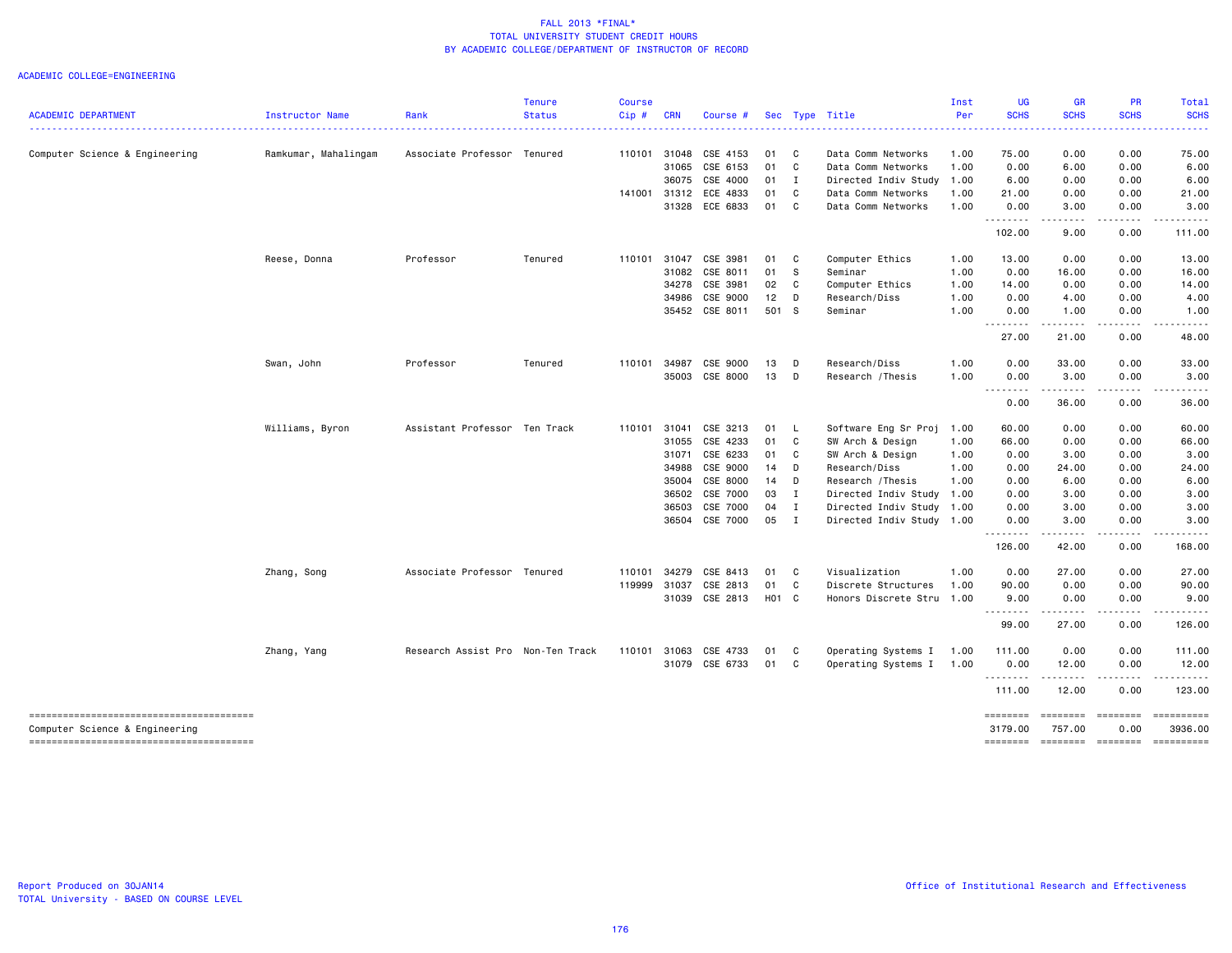### ACADEMIC COLLEGE=ENGINEERING

| <b>ACADEMIC DEPARTMENT</b>        | Instructor Name    | Rank                              | Tenure<br><b>Status</b> | <b>Course</b><br>Cip# | <b>CRN</b>   | Course #              |        |                | Sec Type Title            | Inst<br>Per | <b>UG</b><br><b>SCHS</b>                                                                                                           | <b>GR</b><br><b>SCHS</b> | <b>PR</b><br><b>SCHS</b> | <b>Total</b><br><b>SCHS</b> |
|-----------------------------------|--------------------|-----------------------------------|-------------------------|-----------------------|--------------|-----------------------|--------|----------------|---------------------------|-------------|------------------------------------------------------------------------------------------------------------------------------------|--------------------------|--------------------------|-----------------------------|
| Electrical & Computer Engineering | Aanstoos, James    | Research Assoc Prof Non-Ten Track |                         | 141001                | 35556        | ECE 9000              | 01     | D              | Research/Diss             | 1.00        | 0.00                                                                                                                               | 3.00                     | 0.00                     | 3.00                        |
|                                   |                    |                                   |                         |                       |              |                       |        |                |                           |             | 0.00                                                                                                                               | 3.00                     | 0.00                     | 3.00                        |
|                                   | Abdelwahed, Sherif | Associate Professor Tenured       |                         | 141001                | 35533        | ECE 8000              | 02     | D              | Research/Thesis           | 1.00        | 0.00                                                                                                                               | 5.00                     | 0.00                     | 5.00                        |
|                                   |                    |                                   |                         |                       | 35557        | ECE 9000              | 02     | D              | Research/Diss             | 1.00        | 0.00                                                                                                                               | 50.00                    | 0.00                     | 50.00                       |
|                                   |                    |                                   |                         |                       | 36038        | ECE 7000              | $01$ I |                | Directed Indiv Study 1.00 |             | 0.00                                                                                                                               | 3.00                     | 0.00                     | 3.00                        |
|                                   |                    |                                   |                         |                       |              |                       |        |                |                           |             | $- - -$<br>$\begin{array}{cccccccccccccc} \bullet & \bullet & \bullet & \bullet & \bullet & \bullet & \bullet \end{array}$<br>0.00 | .<br>58.00               | -----<br>0.00            | .<br>58.00                  |
|                                   | Anderson, Derek    | Assistant Professor Ten Track     |                         |                       | 141001 31295 | ECE 4413              | 01     | $\mathbf{C}$   | Digital Signal Proce 1.00 |             | 3.00                                                                                                                               | 0.00                     | 0.00                     | 3.00                        |
|                                   |                    |                                   |                         |                       | 31315        | ECE 6413              | 01     | C              | Digital Signal Proce      | 1.00        | 0.00                                                                                                                               | 9.00                     | 0.00                     | 9.00                        |
|                                   |                    |                                   |                         |                       | 33856        | ECE 6413              | 501 C  |                | Digital Signal Proce      | 1.00        | 0.00                                                                                                                               | 18.00                    | 0.00                     | 18.00                       |
|                                   |                    |                                   |                         |                       | 35534        | ECE 8000              | 03     | D              | Research/Thesis           | 1.00        | 0.00                                                                                                                               | 14.00                    | 0.00                     | 14.00                       |
|                                   |                    |                                   |                         |                       | 35558        | ECE 9000              | 03     | D              | Research/Diss             | 1.00        | 0.00<br>$- - - - -$                                                                                                                | 13.00<br>.               | 0.00<br><u>.</u>         | 13.00<br>.                  |
|                                   |                    |                                   |                         |                       |              |                       |        |                |                           |             | 3.00                                                                                                                               | 54.00                    | 0.00                     | 57.00                       |
|                                   | Ball, John         | Assistant Professor Ten Track     |                         |                       |              | 141001 31273 ECE 3443 | 01     | $\mathbf{C}$   | Signals and Systems       | 1.00        | 81.00<br>.                                                                                                                         | 0.00<br>.                | 0.00<br>.                | 81.00<br>.                  |
|                                   |                    |                                   |                         |                       |              |                       |        |                |                           |             | 81.00                                                                                                                              | 0.00                     | 0.00                     | 81.00                       |
|                                   | Bruce, Jerry       | Associate Professor Tenured       |                         |                       | 140901 31304 | ECE 4723              | 01     | B              | Embedded Systems          | 1.00        | 30.00                                                                                                                              | 0.00                     | 0.00                     | 30.00                       |
|                                   |                    |                                   |                         |                       | 31305        | ECE 4723              | 02     | B              | Embedded Systems          | 1.00        | 15.00                                                                                                                              | 0.00                     | 0.00                     | 15.00                       |
|                                   |                    |                                   |                         |                       | 31320        | ECE 6723              | 01     | B              | Embedded Systems          | 1.00        | 0.00                                                                                                                               | 3.00                     | 0.00                     | 3.00                        |
|                                   |                    |                                   |                         | 141001                | 31246        | ECE 1002              | 01     | B              | Intro to ECE              | 1.00        | 188.00                                                                                                                             | 0.00                     | 0.00                     | 188.00                      |
|                                   |                    |                                   |                         |                       | 35535        | ECE 8000              | 04     | D              | Research/Thesis           | 1.00        | 0.00                                                                                                                               | 6.00                     | 0.00                     | 6.00                        |
|                                   |                    |                                   |                         |                       | 35559        | ECE 9000              | 04     | D              | Research/Diss             | 1.00        | 0.00<br>. <b>.</b>                                                                                                                 | 1.00                     | 0.00                     | 1.00                        |
|                                   |                    |                                   |                         |                       |              |                       |        |                |                           |             | 233.00                                                                                                                             | 10.00                    | 0.00                     | 243,00                      |
|                                   | Bruce, Lori        | Non-Faculty                       | Tenured                 | 141001                |              | 35560 ECE 9000        | 05     | D              | Research/Diss             | 1.00        | 0.00<br>--------                                                                                                                   | 13.00                    | 0.00<br>.                | 13.00                       |
|                                   |                    |                                   |                         |                       |              |                       |        |                |                           |             | 0.00                                                                                                                               | 13.00                    | 0.00                     | 13.00                       |
|                                   | Donohoe, John      | Professor                         | Tenured                 | 141001                | 31255        | ECE 3323              | 01     | B              | Electromagnetics II       | 1.00        | 9.00                                                                                                                               | 0.00                     | 0.00                     | 9.00                        |
|                                   |                    |                                   |                         |                       | 31257        | ECE 3323              | 03     | B              | Electromagnetics II       | 1.00        | 24.00                                                                                                                              | 0.00                     | 0.00                     | 24.00                       |
|                                   |                    |                                   |                         |                       | 31274        | ECE 3614              | 01     | B              | Fundamentals of Ener      | 1.00        | 20.00                                                                                                                              | 0.00                     | 0.00                     | 20.00                       |
|                                   |                    |                                   |                         |                       | 31275        | ECE 3614              | 02     | B              | Fundamentals of Ener      | 1.00        | 16.00                                                                                                                              | 0.00                     | 0.00                     | 16.00                       |
|                                   |                    |                                   |                         |                       | 31276        | ECE 3614              | 03     | B              | Fundamentals of Ener      | 1.00        | 16.00                                                                                                                              | 0.00                     | 0.00                     | 16.00                       |
|                                   |                    |                                   |                         |                       | 31277        | ECE 3614              | 04     | B              | Fundamentals of Ener 1.00 |             | 16.00                                                                                                                              | 0.00                     | 0.00                     | 16.00                       |
|                                   |                    |                                   |                         |                       | 31278        | ECE 3614              | 05     | B              | Fundamentals of Ener 1.00 |             | 16.00                                                                                                                              | 0.00                     | 0.00                     | 16.00                       |
|                                   |                    |                                   |                         |                       | 31279        | ECE 3614              | 06     | B              | Fundamentals of Ener 1.00 |             | 12.00                                                                                                                              | 0.00                     | 0.00                     | 12.00                       |
|                                   |                    |                                   |                         |                       | 35561        | ECE 9000              | 06     | D              | Research/Diss             | 1.00        | 0.00                                                                                                                               | 19.00                    | 0.00                     | 19.00                       |
|                                   |                    |                                   |                         |                       |              | 36040 ECE 7000        | 03     | $\blacksquare$ | Directed Indiv Study 1.00 |             | 0.00<br>.                                                                                                                          | 3.00<br>.                | 0.00<br>.                | 3.00<br>.                   |
|                                   |                    |                                   |                         |                       |              |                       |        |                |                           |             | 129.00                                                                                                                             | 22.00                    | 0.00                     | 151.00                      |
|                                   | Du, Qian           | Professor                         | Tenured                 | 141001                | 31296        | ECE 4423              | 01     | C              | Intro to Remote Sens      | 1.00        | 45.00                                                                                                                              | 0.00                     | 0.00                     | 45.00                       |
|                                   |                    |                                   |                         |                       | 31316        | ECE 6423              | 01     | C              | Intro to Remote Sens      | 1.00        | 0.00                                                                                                                               | 9.00                     | 0.00                     | 9.00                        |
|                                   |                    |                                   |                         |                       | 33222        | PSS 4483              | 01     | C              | Intro to Remote Sens      | 1.00        | 12.00                                                                                                                              | 0.00                     | 0.00                     | 12.00                       |
|                                   |                    |                                   |                         |                       | 34427        | ECE 8803              | 01     | C              | Random Signals & Sys      | 1.00        | 0.00                                                                                                                               | 15.00                    | 0.00                     | 15.00                       |
|                                   |                    |                                   |                         |                       | 34836        | ECE 6423              | 501 C  |                | Intro to Remote Sens      | 1.00        | 0.00                                                                                                                               | 9.00                     | 0.00                     | 9.00                        |
|                                   |                    |                                   |                         |                       | 35562        | ECE 9000              | 07     | D              | Research/Diss             | 1.00        | 0.00                                                                                                                               | 10.00                    | 0.00                     | 10.00                       |
|                                   |                    |                                   |                         |                       | 35854        | ECE 9000              | 507 D  |                | Research/Diss             | 1.00        | 0.00                                                                                                                               | 1.00                     | 0.00                     | 1.00                        |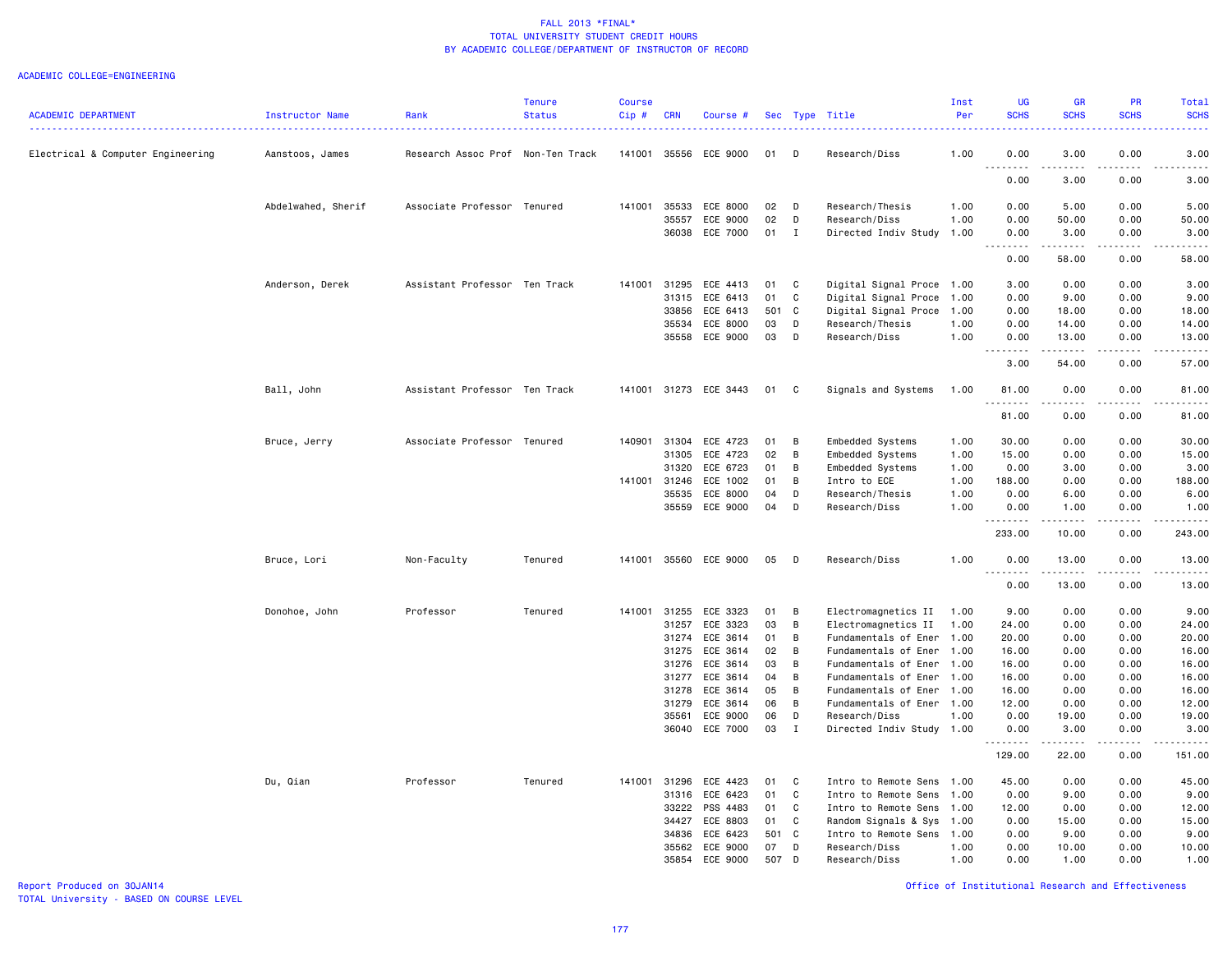### ACADEMIC COLLEGE=ENGINEERING

| <b>ACADEMIC DEPARTMENT</b>        | Instructor Name                                       | Rank                          | <b>Tenure</b><br><b>Status</b> | Course<br>Cip# | <b>CRN</b>     | Course #              |             |                | Sec Type Title                     | Inst<br>Per  | <b>UG</b><br><b>SCHS</b> | <b>GR</b><br><b>SCHS</b>                                                                                                                                      | PR<br><b>SCHS</b> | Total<br><b>SCHS</b> |
|-----------------------------------|-------------------------------------------------------|-------------------------------|--------------------------------|----------------|----------------|-----------------------|-------------|----------------|------------------------------------|--------------|--------------------------|---------------------------------------------------------------------------------------------------------------------------------------------------------------|-------------------|----------------------|
|                                   |                                                       |                               |                                |                |                |                       |             |                |                                    |              |                          |                                                                                                                                                               |                   |                      |
|                                   |                                                       |                               |                                |                |                |                       |             |                |                                    |              | . <b>.</b><br>57.00      | --------<br>44.00                                                                                                                                             | -----<br>0.00     | 101.00               |
| Electrical & Computer Engineering | Follett, Randolph                                     | Assistant Professor Tenured   |                                | 140201         | 30360          | ASE 1501              | 01          | E              | Design Competition                 | 0.50         | 5.50                     | 0.00                                                                                                                                                          | 0.00              | 5.50                 |
|                                   |                                                       |                               |                                | 141001         | 31297          | ECE 4512              | 01          | B              | EE Design I                        | 1.00         | 64.00                    | 0.00                                                                                                                                                          | 0.00              | 64.00                |
|                                   |                                                       |                               |                                |                | 31298          | ECE 4522              | 01          | B              | EE Design II                       | 1.00         | 20.00                    | 0.00                                                                                                                                                          | 0.00              | 20.00                |
|                                   |                                                       |                               |                                |                |                | 31299 ECE 4532        | 01          | B              | CPE Design I                       | 1.00         | 24.00                    | 0.00                                                                                                                                                          | 0.00              | 24.00                |
|                                   |                                                       |                               |                                |                |                | 31300 ECE 4542        | 01          | $\overline{B}$ | CPE Design II                      | 1.00         | 12.00<br>.               | 0.00<br>.                                                                                                                                                     | 0.00<br>.         | 12.00<br>.           |
|                                   |                                                       |                               |                                |                |                |                       |             |                |                                    |              | 125.50                   | 0.00                                                                                                                                                          | 0.00              | 125.50               |
|                                   | Fowler, James                                         | Professor                     | Tenured                        | 141001         | 34426          | ECE 8453              | 01          | <b>C</b>       | Introduction to Wave               | 1.00         | 0.00                     | 6.00                                                                                                                                                          | 0.00              | 6.00                 |
|                                   |                                                       |                               |                                |                | 35540          | ECE 8000              | 09          | D              | Research/Thesis                    | 1.00         | 0.00                     | 15.00                                                                                                                                                         | 0.00              | 15.00                |
|                                   |                                                       |                               |                                |                | 35564          | ECE 9000              | 09          | D              | Research/Diss                      | 1.00         | 0.00                     | 16.00                                                                                                                                                         | 0.00              | 16.00                |
|                                   |                                                       |                               |                                |                |                | 35734 ECE 8453        | 501 C       |                | Introduction to Wave 1.00          |              | 0.00<br>.                | 24.00<br><u>.</u>                                                                                                                                             | 0.00<br>.         | 24.00<br>.           |
|                                   |                                                       |                               |                                |                |                |                       |             |                |                                    |              | 0.00                     | 61.00                                                                                                                                                         | 0.00              | 61.00                |
|                                   | Fu, Yong                                              | Assistant Professor Ten Track |                                | 141001         | 31301          | ECE 4613              | 01          | C              | Pwr Transmission Sys 1.00          |              | 84.00                    | 0.00                                                                                                                                                          | 0.00              | 84.00                |
|                                   |                                                       |                               |                                |                | 31317          | ECE 6613              | 01          | C              | Pwr Transmission Sys               | 1.00         | 0.00                     | 12.00                                                                                                                                                         | 0.00              | 12.00                |
|                                   |                                                       |                               |                                |                | 35541          | ECE 8000              | 10          | D              | Research/Thesis                    | 1.00         | 0.00                     | 11.00                                                                                                                                                         | 0.00              | 11.00                |
|                                   |                                                       |                               |                                |                | 35565          | ECE 9000              | 10          | D              | Research/Diss                      | 1.00         | 0.00                     | 59.00                                                                                                                                                         | 0.00              | 59.00                |
|                                   |                                                       |                               |                                |                | 35619          | ECE 8990              | 501 C       |                | Special Topic in ECE 1.00          |              | 0.00                     | 18.00                                                                                                                                                         | 0.00              | 18.00                |
|                                   |                                                       |                               |                                |                |                | 35620 ECE 8990        | 01 C        |                | Special Topic in ECE 1.00          |              | 0.00<br>.                | 39.00<br>.                                                                                                                                                    | 0.00              | 39.00                |
|                                   |                                                       |                               |                                |                |                |                       |             |                |                                    |              | 84.00                    | 139.00                                                                                                                                                        | 0.00              | 223.00               |
|                                   | Grzybowski, Stanislaw                                 | Professor                     | Tenured                        |                |                | 141001 31302 ECE 4663 | 01          | $\mathbf{C}$   | Insul Coord Pow Sys                | 1.00         | 21.00                    | 0.00                                                                                                                                                          | 0.00              | 21.00                |
|                                   |                                                       |                               |                                |                | 31318          | ECE 6663              | 01          | C)             | Insul Coord Pow Sys                | 1.00         | 0.00                     | 6.00                                                                                                                                                          | 0.00              | 6.00                 |
|                                   |                                                       |                               |                                |                | 35542          | ECE 8000              | $11$ D      |                | Research/Thesis                    | 1.00         | 0.00                     | 13.00                                                                                                                                                         | 0.00              | 13.00                |
|                                   |                                                       |                               |                                |                | 35566<br>35853 | ECE 9000<br>ECE 9000  | 11<br>511 D | D              | Research/Diss<br>Research/Diss     | 1.00<br>1.00 | 0.00<br>0.00             | 43.00<br>6.00                                                                                                                                                 | 0.00<br>0.00      | 43.00<br>6.00        |
|                                   |                                                       |                               |                                |                |                | 36039 ECE 7000        | 02          | $\mathbf{I}$   | Directed Indiv Study               | 1.00         | 0.00                     | 3.00                                                                                                                                                          | 0.00              | 3.00                 |
|                                   |                                                       |                               |                                |                |                |                       |             |                |                                    |              | .<br>21.00               | $\frac{1}{2} \left( \frac{1}{2} \right) \left( \frac{1}{2} \right) \left( \frac{1}{2} \right) \left( \frac{1}{2} \right) \left( \frac{1}{2} \right)$<br>71.00 | .<br>0.00         | .<br>92.00           |
|                                   | Jones, Bryan                                          | Associate Professor Tenured   |                                | 141001         | 31282          | ECE 3714              | 01          | $\mathbf{C}$   | Digital Devices                    | 0.50         | 148.00                   | 0.00                                                                                                                                                          | 0.00              | 148.00               |
|                                   |                                                       |                               |                                |                | 31283          | ECE 3714              | 02          | C              | Digital Devices                    | 0.50         | 148.00                   | 0.00                                                                                                                                                          | 0.00              | 148.00               |
|                                   |                                                       |                               |                                |                | 31284          | ECE 3724              | 01          | C              | Microprocessors                    | 0.50         | 78.00                    | 0.00                                                                                                                                                          | 0.00              | 78.00                |
|                                   |                                                       |                               |                                |                | 31285          | ECE 3724              | 02          | C)             | Microprocessors                    | 0.50         | 74.00                    | 0.00                                                                                                                                                          | 0.00              | 74.00                |
|                                   |                                                       |                               |                                |                | 34418          | ECE 3714              | 03          | K              | Digital Devices                    | 0.50         | 0.00                     | 0.00                                                                                                                                                          | 0.00              | 0.00                 |
|                                   |                                                       |                               |                                |                | 34419          | ECE 3714              | 04          | K              | Digital Devices                    | 0.50         | 0.00                     | 0.00                                                                                                                                                          | 0.00              | 0.00                 |
|                                   |                                                       |                               |                                |                | 34420          | ECE 3714<br>ECE 3714  | 05<br>06    | K<br>K         | Digital Devices<br>Digital Devices | 0.50<br>0.50 | 0.00<br>0.00             | 0.00<br>0.00                                                                                                                                                  | 0.00<br>0.00      | 0.00<br>0.00         |
|                                   |                                                       |                               |                                |                | 34421          | 35567 ECE 9000        | 12          | D              | Research/Diss                      | 1.00         | 0.00                     | 8.00                                                                                                                                                          | 0.00              | 8.00                 |
|                                   |                                                       |                               |                                |                |                |                       |             |                |                                    |              | .                        | .                                                                                                                                                             | <u>.</u>          | .                    |
|                                   |                                                       |                               |                                |                |                |                       |             |                |                                    |              | 448.00                   | 8.00                                                                                                                                                          | 0.00              | 456.00               |
|                                   | Karimi-Ghartemani, Maso Associate Professor Ten Track |                               |                                |                |                | 141001 31313 ECE 4913 | 01          | <b>C</b>       | Feedback Con Sys I                 | 1.00         | 12.00                    | 0.00                                                                                                                                                          | 0.00              | 12.00                |
|                                   |                                                       |                               |                                |                | 31329          | ECE 6913              | 01          | C              | Feedback Con Sys I                 | 1.00         | 0.00                     | 21.00                                                                                                                                                         | 0.00              | 21.00                |
|                                   |                                                       |                               |                                |                |                | 35568 ECE 9000        | 13          | D              | Research/Diss                      | 1.00         | 0.00                     | 4.00                                                                                                                                                          | 0.00              | 4.00                 |
|                                   |                                                       |                               |                                |                |                |                       |             |                |                                    |              | 12.00                    | 25.00                                                                                                                                                         | 0.00              | 37.00                |
|                                   | King, Roger                                           | Non-Faculty                   | Tenured                        |                |                | 141001 35569 ECE 9000 | 14          | D              | Research/Diss                      | 1.00         | 0.00                     | 12.00                                                                                                                                                         | 0.00              | 12.00                |

TOTAL University - BASED ON COURSE LEVEL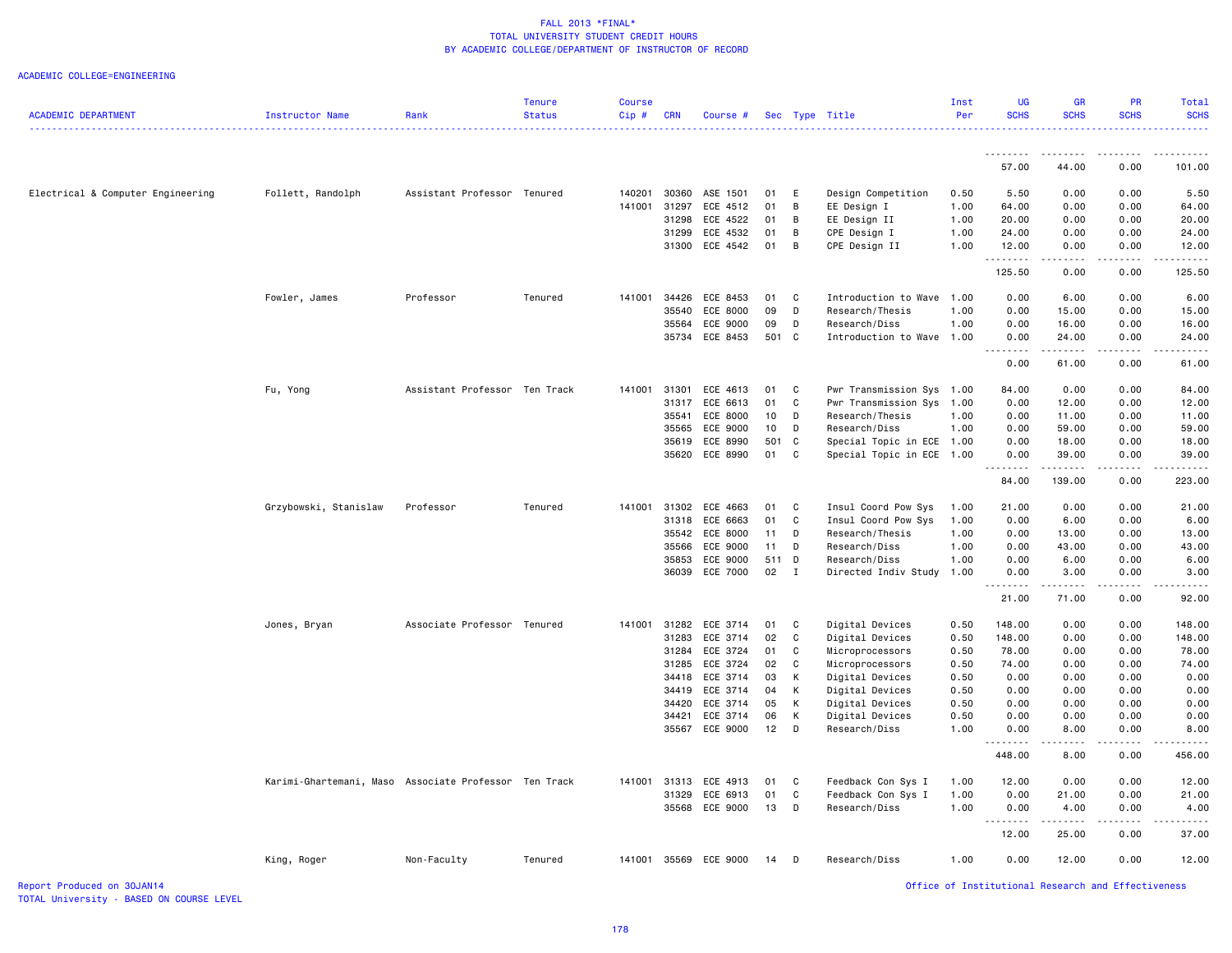### ACADEMIC COLLEGE=ENGINEERING

|                                   |                                                           |                               | <b>Tenure</b> | <b>Course</b> |            |                       |       |              |                           | Inst | <b>UG</b>   | <b>GR</b>                                                                                                                                                     | PR               | Total               |
|-----------------------------------|-----------------------------------------------------------|-------------------------------|---------------|---------------|------------|-----------------------|-------|--------------|---------------------------|------|-------------|---------------------------------------------------------------------------------------------------------------------------------------------------------------|------------------|---------------------|
| <b>ACADEMIC DEPARTMENT</b>        | Instructor Name                                           | Rank                          | <b>Status</b> | Cip#          | <b>CRN</b> | Course #              |       |              | Sec Type Title            | Per  | <b>SCHS</b> | <b>SCHS</b>                                                                                                                                                   | <b>SCHS</b>      | <b>SCHS</b><br>2222 |
| Electrical & Computer Engineering | King, Roger                                               | Non-Faculty                   | Tenured       | 309999        | 35013      | CME 9000              | 01    | D            | Research/Dis              | 1.00 | 0.00        | 1.00                                                                                                                                                          | 0.00             | 1.00                |
|                                   |                                                           |                               |               |               | 35509      | <b>CME 8000</b>       | 01    | D            | Research/Thesis           | 1.00 | 0.00<br>.   | 3.00                                                                                                                                                          | 0.00             | 3.00                |
|                                   |                                                           |                               |               |               |            |                       |       |              |                           |      | 0.00        | 16.00                                                                                                                                                         | 0.00             | 16.00               |
|                                   | Koshka, Yaroslav                                          | Professor                     | Tenured       | 141001        | 31249      | ECE 3213              | 01    | C            | Solid State Electron      | 1.00 | 51.00       | 0.00                                                                                                                                                          | 0.00             | 51.00               |
|                                   |                                                           |                               |               |               | 31262      | ECE 3424              | 02    | B            | Intm Electronic Circ      | 1.00 | 28.00       | 0.00                                                                                                                                                          | 0.00             | 28.00               |
|                                   |                                                           |                               |               |               | 31263      | ECE 3424              | 03    | B            | Intm Electronic Circ      | 1.00 | 36.00       | 0.00                                                                                                                                                          | 0.00             | 36.00               |
|                                   |                                                           |                               |               |               | 31266      | ECE 3424              | 06    | B            | Intm Electronic Circ      | 1.00 | 40.00       | 0.00                                                                                                                                                          | 0.00             | 40.00               |
|                                   |                                                           |                               |               |               | 31267      | ECE 3424              | 07    | B            | Intm Electronic Circ      | 1.00 | 28.00       | 0.00                                                                                                                                                          | 0.00             | 28.00               |
|                                   |                                                           |                               |               |               | 35546      | ECE 8000              | 15    | D            | Research/Thesis           | 1.00 | 0.00        | 1.00                                                                                                                                                          | 0.00             | 1.00                |
|                                   |                                                           |                               |               |               |            | 36198 ECE 4000        | 01    | $\mathbf I$  | Directed Indiv Study 1.00 |      | 3.00<br>.   | 0.00<br>المتماما                                                                                                                                              | 0.00<br>الأعامات | 3.00                |
|                                   |                                                           |                               |               |               |            |                       |       |              |                           |      | 186.00      | 1.00                                                                                                                                                          | 0.00             | 187.00              |
|                                   | Li, Pan                                                   | Assistant Professor Ten Track |               | 141001        | 34431      | ECE 6813              | 01    | C            | Communications Theor      | 1.00 | 0.00        | 33.00                                                                                                                                                         | 0.00             | 33.00               |
|                                   |                                                           |                               |               |               | 35571      | ECE 9000              | 16    | D            | Research/Diss             | 1.00 | 0.00        | 50.00                                                                                                                                                         | 0.00             | 50.00               |
|                                   |                                                           |                               |               |               | 35621      | ECE 8990              | 502 C |              | Special Topic in ECE 1.00 |      | 0.00        | 12.00                                                                                                                                                         | 0.00             | 12.00               |
|                                   |                                                           |                               |               |               | 35622      | ECE 8990              | 02    | C            | Special Topic in ECE 1.00 |      | 0.00<br>.   | 48.00                                                                                                                                                         | 0.00             | 48.00<br>.          |
|                                   |                                                           |                               |               |               |            |                       |       |              |                           |      | 0.00        | 143.00                                                                                                                                                        | 0.00             | 143.00              |
|                                   | Mazzola, Michael                                          | Professor                     | Tenured       | 141001        | 31269      | ECE 3434              | 01    | B            | Adv Electronic Circu      | 1.00 | 36.00       | 0.00                                                                                                                                                          | 0.00             | 36.00               |
|                                   |                                                           |                               |               |               | 31271      | ECE 3434              | 03    | B            | Adv Electronic Circu      | 1.00 | 40.00       | 0.00                                                                                                                                                          | 0.00             | 40.00               |
|                                   |                                                           |                               |               |               | 31272      | ECE 3434              | 04    | B            | Adv Electronic Circu      | 1.00 | 36.00       | 0.00                                                                                                                                                          | 0.00             | 36.00               |
|                                   |                                                           |                               |               |               | 35548      | ECE 8000              | 17    | D            | Research/Thesis           | 1.00 | 0.00        | 7.00                                                                                                                                                          | 0.00             | 7.00                |
|                                   |                                                           |                               |               |               | 35572      | ECE 9000              | 17    | D            | Research/Diss             | 1.00 | 0.00<br>.   | 10.00<br>$\frac{1}{2} \left( \frac{1}{2} \right) \left( \frac{1}{2} \right) \left( \frac{1}{2} \right) \left( \frac{1}{2} \right) \left( \frac{1}{2} \right)$ | 0.00             | 10.00<br>.          |
|                                   |                                                           |                               |               |               |            |                       |       |              |                           |      | 112.00      | 17.00                                                                                                                                                         | 0.00             | 129.00              |
|                                   | Mohammadi-Aragh, Mahnas Visiting Assist Pro Non-Ten Track |                               |               | 110101        | 31062      | CSE 4713              | 01    | C            | Prog Languages            | 1.00 | 69.00       | 0.00                                                                                                                                                          | 0.00             | 69.00               |
|                                   |                                                           |                               |               |               | 31078      | CSE 6713              | 01    | C            | Prog Languages            | 1.00 | 0.00        | 12.00                                                                                                                                                         | 0.00             | 12.00               |
|                                   |                                                           |                               |               | 141001        | 31259      | ECE 3413              | 01    | C            | Intro to Electronic       | 1.00 | 93.00<br>.  | 0.00<br>.                                                                                                                                                     | 0.00<br>.        | 93.00<br>.          |
|                                   |                                                           |                               |               |               |            |                       |       |              |                           |      | 162.00      | 12.00                                                                                                                                                         | 0.00             | 174.00              |
|                                   | Molen, G. Marshall                                        | Professor                     | Tenured       | 141001        | 35549      | ECE 8000              | 18    | D            | Research/Thesis           | 1.00 | 0.00        | 8.00                                                                                                                                                          | 0.00             | 8.00                |
|                                   |                                                           |                               |               |               | 36280      | ECE 3183              | 02    | C            | Electric Eng Systems      | 1.00 | 93.00       | 0.00                                                                                                                                                          | 0.00             | 93.00               |
|                                   |                                                           |                               |               | 141901        | 36452      | ME 4000               | 06    | I            | Directed Indiv Study 1.00 |      | 3.00        | 0.00                                                                                                                                                          | 0.00             | 3.00                |
|                                   |                                                           |                               |               |               |            | 36454 ME 4000         | 07    | $\mathbf{I}$ | Directed Indiv Study 1.00 |      | 3.00        | 0.00                                                                                                                                                          | 0.00             | 3.00                |
|                                   |                                                           |                               |               |               |            |                       |       |              |                           |      | 99.00       | 8.00                                                                                                                                                          | 0.00             | 107.00              |
|                                   | Moorhead, Jane                                            | Instructor                    | Non-Ten Track | 141001        | 31247      | ECE 3183              | 01    | C            | Electric Eng Systems      | 1.00 | 240.00      | 0.00                                                                                                                                                          | 0.00             | 240.00              |
|                                   |                                                           |                               |               |               | 31260      | ECE 3413              | 02    | C            | Intro to Electronic       | 1.00 | 90.00       | 0.00                                                                                                                                                          | 0.00             | 90.00               |
|                                   |                                                           |                               |               |               | 31282      | ECE 3714              | 01    | C            | Digital Devices           | 0.50 | 148.00      | 0.00                                                                                                                                                          | 0.00             | 148.00              |
|                                   |                                                           |                               |               |               | 31283      | ECE 3714              | 02    | C            | Digital Devices           | 0.50 | 148.00      | 0.00                                                                                                                                                          | 0.00             | 148.00              |
|                                   |                                                           |                               |               |               | 34418      | ECE 3714              | 03    | К            | Digital Devices           | 0.50 | 0.00        | 0.00                                                                                                                                                          | 0.00             | 0.00                |
|                                   |                                                           |                               |               |               | 34419      | ECE 3714              | 04    | К            | Digital Devices           | 0.50 | 0.00        | 0.00                                                                                                                                                          | 0.00             | 0.00                |
|                                   |                                                           |                               |               |               | 34420      | ECE 3714              | 05    | К            | Digital Devices           | 0.50 | 0.00        | 0.00                                                                                                                                                          | 0.00             | 0.00                |
|                                   |                                                           |                               |               |               | 34421      | ECE 3714              | 06    | K            | Digital Devices           | 0.50 | 0.00        | 0.00                                                                                                                                                          | 0.00             | 0.00                |
|                                   |                                                           |                               |               |               |            |                       |       |              |                           |      | 626.00      | 0.00                                                                                                                                                          | 0.00             | 626.00              |
|                                   | Morris, Thomas                                            | Assistant Professor Ten Track |               |               |            | 140901 31307 ECE 4743 | 01    | B            | Digital Sys Design        | 1.00 | 33.00       | 0.00                                                                                                                                                          | 0.00             | 33.00               |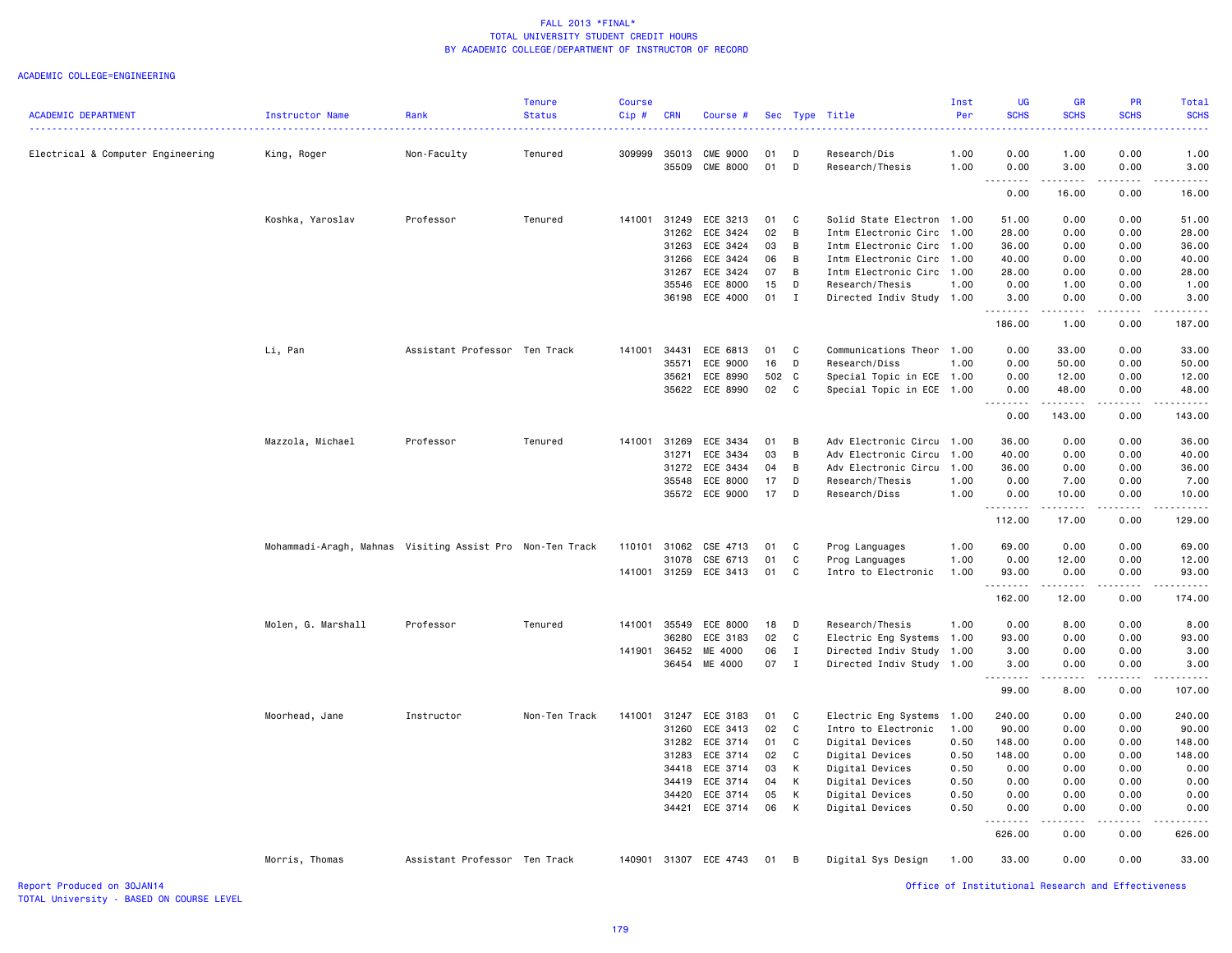| <b>ACADEMIC DEPARTMENT</b>                                                  | Instructor Name        | Rank                          | <b>Tenure</b><br><b>Status</b> | <b>Course</b><br>Cip# | <b>CRN</b> | Course #       |       |                | Sec Type Title            | Inst<br>Per | UG<br><b>SCHS</b>   | <b>GR</b><br><b>SCHS</b> | PR<br><b>SCHS</b>                                                                                                                                            | Total<br><b>SCHS</b>  |
|-----------------------------------------------------------------------------|------------------------|-------------------------------|--------------------------------|-----------------------|------------|----------------|-------|----------------|---------------------------|-------------|---------------------|--------------------------|--------------------------------------------------------------------------------------------------------------------------------------------------------------|-----------------------|
|                                                                             |                        |                               |                                |                       |            |                |       |                |                           | -----       |                     |                          |                                                                                                                                                              |                       |
| Electrical & Computer Engineering                                           | Morris, Thomas         | Assistant Professor Ten Track |                                | 141001                | 35551      | ECE 8000       | 20    | D              | Research/Thesis           | 1.00        | 0.00                | 22.00                    | 0.00                                                                                                                                                         | 22.00                 |
|                                                                             |                        |                               |                                |                       |            | 35575 ECE 9000 | 20    | D              | Research/Diss             | 1.00        | 0.00                | 27.00                    | 0.00                                                                                                                                                         | 27.00                 |
|                                                                             |                        |                               |                                |                       |            |                |       |                |                           |             | .<br>33.00          | $- - -$<br>49.00         | 0.00                                                                                                                                                         | 82.00                 |
|                                                                             | Reese, Robert          | Associate Professor Tenured   |                                | 140901                | 31303      | ECE 4713       | 01    | $\mathbf{C}$   | Computer Architectur      | 1.00        | 75.00               | 0.00                     | 0.00                                                                                                                                                         | 75.00                 |
|                                                                             |                        |                               |                                |                       | 31319      | ECE 6713       | 01    | C              | Computer Architectur      | 1.00        | 0.00                | 6.00                     | 0.00                                                                                                                                                         | 6.00                  |
|                                                                             |                        |                               |                                | 141001                | 31284      | ECE 3724       | 01    | C              | Microprocessors           | 0.50        | 78.00               | 0.00                     | 0.00                                                                                                                                                         | 78.00                 |
|                                                                             |                        |                               |                                |                       | 31285      | ECE 3724       | 02    | C              | Microprocessors           | 0.50        | 74.00               | 0.00                     | 0.00                                                                                                                                                         | 74.00                 |
|                                                                             |                        |                               |                                |                       | 31286      | ECE 3724       | 03    | K              | Microprocessors           | 1.00        | 0.00                | 0.00                     | 0.00                                                                                                                                                         | 0.00                  |
|                                                                             |                        |                               |                                |                       | 31287      | ECE 3724       | 04    | K              | Microprocessors           | 1.00        | 0.00                | 0.00                     | 0.00                                                                                                                                                         | 0.00                  |
|                                                                             |                        |                               |                                |                       | 31288      | ECE 3724       | 05    | $\mathsf{K}$   | Microprocessors           | 1.00        | 0.00                | 0.00                     | 0.00                                                                                                                                                         | 0.00                  |
|                                                                             |                        |                               |                                |                       | 31289      | ECE 3724       | 06    | K              | Microprocessors           | 1.00        | 0.00                | 0.00                     | 0.00                                                                                                                                                         | 0.00                  |
|                                                                             |                        |                               |                                |                       | 31290      | ECE 3724       | 07    | $\mathsf{K}$   | Microprocessors           | 1.00        | 0.00                | 0.00                     | 0.00                                                                                                                                                         | 0.00                  |
|                                                                             |                        |                               |                                |                       | 31291      | ECE 3724       | 08    | K              | Microprocessors           | 1.00        | 0.00                | 0.00                     | 0.00                                                                                                                                                         | 0.00                  |
|                                                                             |                        |                               |                                |                       | 31292      | ECE 3724       | 09    | K              | Microprocessors           | 1.00        | 0.00                | 0.00                     | 0.00                                                                                                                                                         | 0.00                  |
|                                                                             |                        |                               |                                |                       | 31293      | ECE 3724       | 10 K  |                | Microprocessors           | 1.00        | 0.00                | 0.00                     | 0.00                                                                                                                                                         | 0.00                  |
|                                                                             |                        |                               |                                |                       |            | 35576 ECE 9000 | 21    | D              | Research/Diss             | 1.00        | 0.00                | 7.00                     | 0.00                                                                                                                                                         | 7.00                  |
|                                                                             |                        |                               |                                |                       |            | 36292 ECE 3724 | 11 K  |                | Microprocessors           | 1.00        | 0.00                | 0.00                     | 0.00                                                                                                                                                         | 0.00                  |
|                                                                             |                        |                               |                                |                       |            |                |       |                |                           |             | <u>.</u><br>227.00  | .<br>13.00               | -----<br>0.00                                                                                                                                                | 240.00                |
|                                                                             | Shivakumaraiah, Lokesh | Non-Faculty                   | Not Applicable                 | 309999                |            | 32394 ISE 1103 | 01    | $\mathbf{C}$   | Intro to Global Stud 0.50 |             | 21.00               | 0.00                     | 0.00                                                                                                                                                         | 21.00                 |
|                                                                             |                        |                               |                                |                       |            |                |       |                |                           |             | <u>.</u><br>21.00   | $\frac{1}{2}$<br>0.00    | .<br>0.00                                                                                                                                                    | 21.00                 |
|                                                                             | Topsakal, Erdem        | Associate Professor Tenured   |                                | 141001                | 31250      | ECE 3313       | 01    | $\overline{B}$ | Electromagnetics I        | 1.00        | 27.00               | 0.00                     | 0.00                                                                                                                                                         | 27.00                 |
|                                                                             |                        |                               |                                |                       | 31251      | ECE 3313       | 02    | $\overline{B}$ | Electromagnetics I        | 1.00        | 27.00               | 0.00                     | 0.00                                                                                                                                                         | 27.00                 |
|                                                                             |                        |                               |                                |                       | 31253      | ECE 3313       | 04    | $\overline{B}$ | Electromagnetics I        | 1.00        | 24.00               | 0.00                     | 0.00                                                                                                                                                         | 24.00                 |
|                                                                             |                        |                               |                                |                       | 34422      | ECE 4313       | 01    | $\mathbf{C}$   | Antennas                  | 1.00        | 48.00               | 0.00                     | 0.00                                                                                                                                                         | 48.00                 |
|                                                                             |                        |                               |                                |                       | 34423      | ECE 6313       | 01    | $\mathbf{C}$   | Antennas                  | 1.00        | 0.00                | 18.00                    | 0.00                                                                                                                                                         | 18.00                 |
|                                                                             |                        |                               |                                |                       | 35553      | ECE 8000       | 22    | $\mathsf{D}$   | Research/Thesis           | 1.00        | 0.00                | 10.00                    | 0.00                                                                                                                                                         | 10.00                 |
|                                                                             |                        |                               |                                |                       | 35577      | ECE 9000       | 22    | $\Box$         | Research/Diss             | 1.00        | 0.00                | 5.00                     | 0.00                                                                                                                                                         | 5.00                  |
|                                                                             |                        |                               |                                |                       |            |                |       |                |                           |             | --------<br>126.00  | 33.00                    | 0.00                                                                                                                                                         | 159.00                |
|                                                                             | Younan, Nicolas        | Professor                     | Tenured                        | 141001                | 35579      | ECE 9000       | 24 D  |                | Research/Diss             | 1.00        | 0.00                | 10.00                    | 0.00                                                                                                                                                         | 10.00                 |
|                                                                             |                        |                               |                                |                       | 35848      | ECE 9000       | 524 D |                | Research/Diss             | 1.00        | 0.00                | 7.00                     | 0.00                                                                                                                                                         | 7.00                  |
|                                                                             |                        |                               |                                |                       | 35851      | ECE 8000       | 524 D |                | Research/Thesis           | 1.00        | 0.00                | 1.00                     | 0.00                                                                                                                                                         | 1.00                  |
|                                                                             |                        |                               |                                |                       |            |                |       |                |                           |             | .<br>0.00           | -----<br>18.00           | $\frac{1}{2} \left( \frac{1}{2} \right) \left( \frac{1}{2} \right) \left( \frac{1}{2} \right) \left( \frac{1}{2} \right) \left( \frac{1}{2} \right)$<br>0.00 | 18.00                 |
| --------------------------------------<br>Electrical & Computer Engineering |                        |                               |                                |                       |            |                |       |                |                           |             | ========<br>2785.50 | 818,00                   | <b>EBBEBBBB</b><br>0.00                                                                                                                                      | ==========<br>3603.50 |
| --------------------------------------                                      |                        |                               |                                |                       |            |                |       |                |                           |             | ========            | <b>EEEEEEEE</b>          | <b>ESSESSE</b>                                                                                                                                               | -----------           |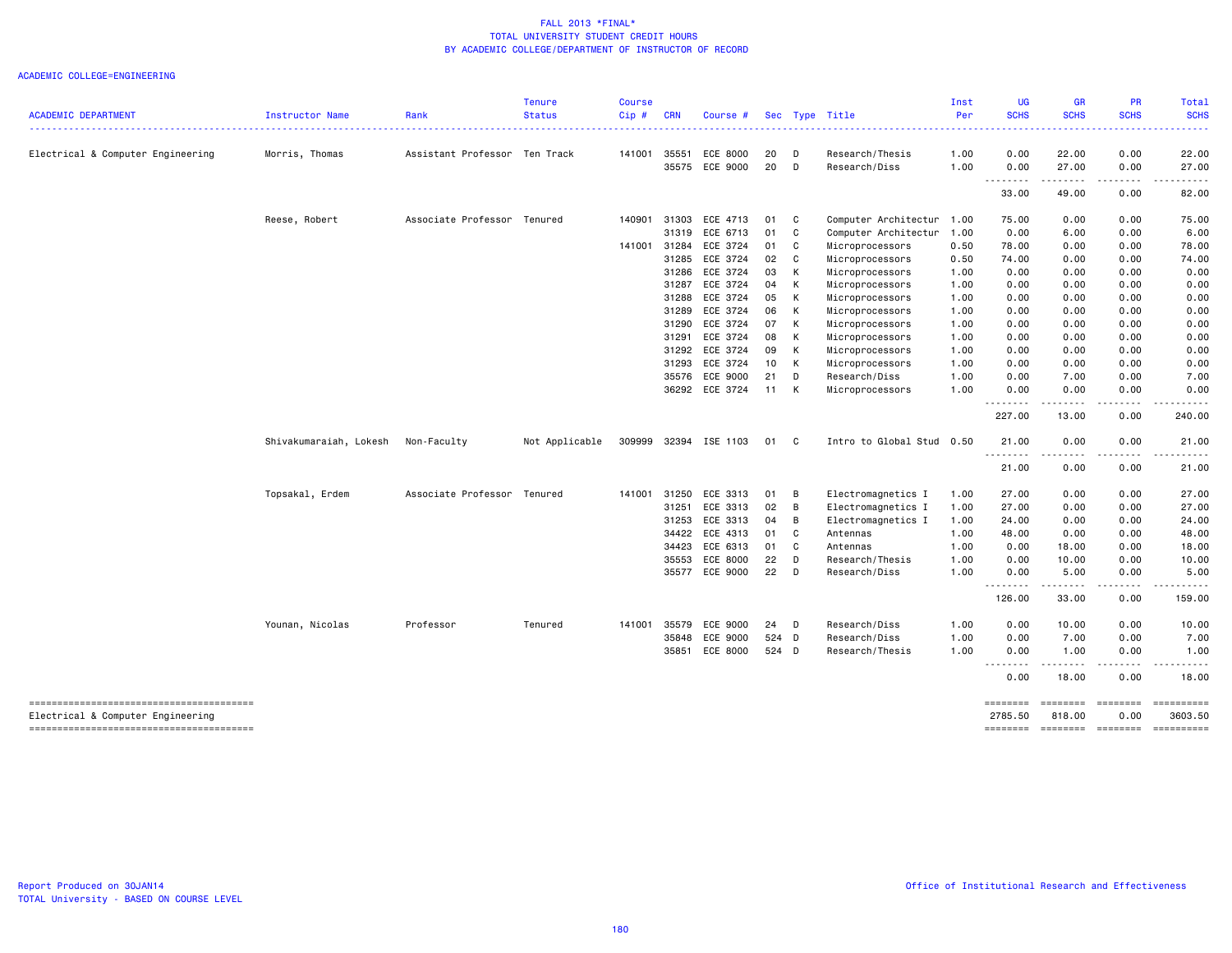| <b>ACADEMIC DEPARTMENT</b> | <b>Instructor Name</b> | Rank        | Tenure<br>Status | Course<br>Cip# | CRN | Course # Sec Type Title |      |                           | Inst<br>Per | UG<br><b>SCHS</b>                      | <b>GR</b><br><b>SCHS</b> | <b>PR</b><br><b>SCHS</b>    | Total<br><b>SCHS</b>                         |
|----------------------------|------------------------|-------------|------------------|----------------|-----|-------------------------|------|---------------------------|-------------|----------------------------------------|--------------------------|-----------------------------|----------------------------------------------|
| General Engineering        | Thompson, Abby         | Non-Faculty | Not Applicable   | 140101         |     | 32035 GE 3011           | 01 S | Engr Entrepreneur Se 0.20 |             | 25.00<br>.<br>25.00                    | 0.00<br>.<br>0.00        | 0.00<br>.<br>0.00           | 25.00<br>.<br>25.00                          |
| General Engineering        |                        |             |                  |                |     |                         |      |                           |             | $=$ = = = = = = =<br>25.00<br>======== | 0.00<br>========         | -------<br>0.00<br>======== | ==========<br>25.00<br>$=$ = = = = = = = = = |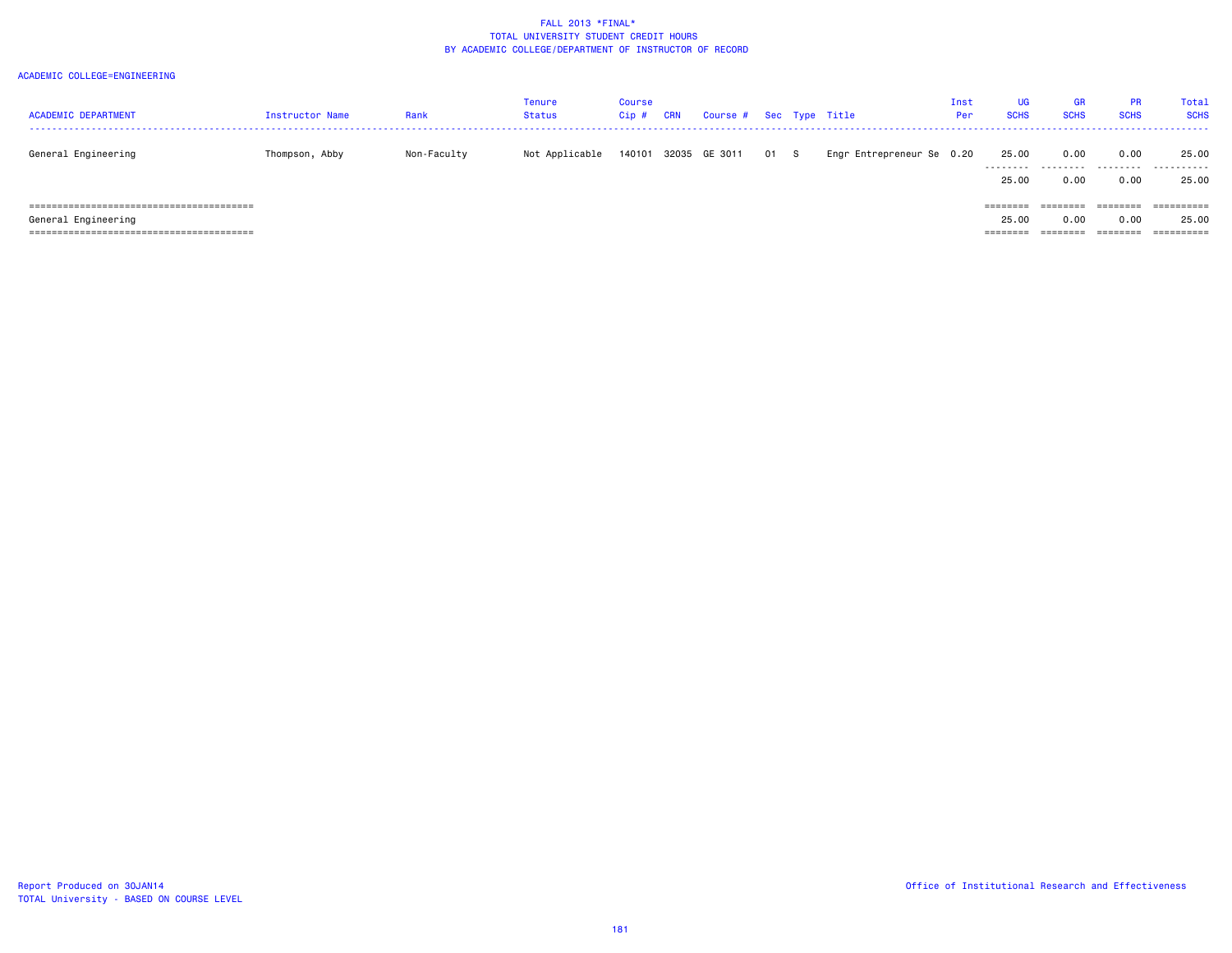|                                  |                     |                             | <b>Tenure</b>  | <b>Course</b> |                |                          |             |              |                                                   | Inst         | <b>UG</b>         | <b>GR</b>    | <b>PR</b>             | <b>Total</b>                                                                                                                        |
|----------------------------------|---------------------|-----------------------------|----------------|---------------|----------------|--------------------------|-------------|--------------|---------------------------------------------------|--------------|-------------------|--------------|-----------------------|-------------------------------------------------------------------------------------------------------------------------------------|
| <b>ACADEMIC DEPARTMENT</b>       | Instructor Name     | Rank                        | <b>Status</b>  | Cip#          | <b>CRN</b>     | Course #                 |             |              | Sec Type Title                                    | Per          | <b>SCHS</b>       | <b>SCHS</b>  | <b>SCHS</b>           | <b>SCHS</b>                                                                                                                         |
| Industrial & Systems Engineering | Bostick, Lisa       | Lecturer                    | Non-Ten Track  |               |                | 489999 31431 EG 1143     | 01          | B            | Graphic Com                                       | 1.00         | 102.00            | 0.00         | 0.00                  | 102.00                                                                                                                              |
|                                  |                     |                             |                |               |                | 31432 EG 1143            | 02          | B            | Graphic Com                                       | 1.00         | 99.00<br>.        | 0.00<br>.    | 0.00<br>.             | 99.00<br>.                                                                                                                          |
|                                  |                     |                             |                |               |                |                          |             |              |                                                   |              | 201.00            | 0.00         | 0.00                  | 201.00                                                                                                                              |
|                                  | Brown, Larry        | Lecturer                    | Non-Ten Track  | 141701        | 32380          | IE 6613                  | 01          | C            | Eng Statistics I                                  | 1.00         | 0.00              | 15.00        | 0.00                  | 15.00                                                                                                                               |
|                                  |                     |                             |                | 149999        |                | 32368 IE 4613            | 01          | $\mathbf c$  | Eng Statistics I                                  | 1.00         | 222.00<br>.       | 0.00<br>.    | 0.00<br>.             | 222.00<br>$\begin{array}{cccccccccccccc} \bullet & \bullet & \bullet & \bullet & \bullet & \bullet & \bullet & \bullet \end{array}$ |
|                                  |                     |                             |                |               |                |                          |             |              |                                                   |              | 222.00            | 15.00        | 0.00                  | 237.00                                                                                                                              |
|                                  | Bullington, Stanley | Professor                   | Tenured        | 141701        | 32372          | IE 4915                  | 01          | C            | Design Of Ind Sys                                 | 1.00         | 80.00             | 0.00         | 0.00                  | 80.00                                                                                                                               |
|                                  |                     |                             |                |               | 32373          | IE 4915                  | 02          | К            | Design Of Ind Sys                                 | 1.00         | 0.00              | 0.00         | 0.00                  | 0.00                                                                                                                                |
|                                  |                     |                             |                |               | 32378          | IE 6513                  | 01          | C            | Engineering Admin                                 | 1.00         | 0.00              | 9.00         | 0.00                  | 9.00                                                                                                                                |
|                                  |                     |                             |                |               | 34412          | IE 6513                  | 501 C       |              | Engineering Admin                                 | 1.00         | 0.00              | 45.00        | 0.00                  | 45.00                                                                                                                               |
|                                  |                     |                             |                |               | 35501          | IE 9000                  | 04          | D            | Research/DIss                                     | 1.00         | 0.00              | 1.00         | 0.00                  | 1.00                                                                                                                                |
|                                  |                     |                             |                |               | 35607          | IE 9000                  | 506 D       |              | Research/DIss                                     | 1.00         | 0.00              | 1.00         | 0.00                  | 1.00                                                                                                                                |
|                                  |                     |                             |                |               |                | 36142 IE 7000            | 01 I        |              | Directed Indiv Study                              | 1.00         | 0.00              | 3.00         | 0.00                  | 3.00                                                                                                                                |
|                                  |                     |                             |                |               | 36195          | IE 8000                  | 07          | D            | Research / Thesis                                 | 1.00         | 0.00              | 1.00         | 0.00                  | 1.00                                                                                                                                |
|                                  |                     |                             |                | 149999        | 32358          | IE 3323                  | 01          | C            | Mfg Processes                                     | 1.00         | 51.00             | 0.00         | 0.00                  | 51.00                                                                                                                               |
|                                  |                     |                             |                |               | 32359          | IE 3323                  | 02          | К            | Mfg Processes                                     | 1.00         | 0.00              | 0.00         | 0.00                  | 0.00                                                                                                                                |
|                                  |                     |                             |                |               | 32366          | IE 4513                  | 01          | C            | Engineering Admin                                 | 1.00         | 87.00             | 0.00         | 0.00                  | 87.00                                                                                                                               |
|                                  |                     |                             |                |               | 35209          | IE 4000<br>35911 IE 4000 | 02<br>501 I | $\mathbf{I}$ | Directed Indiv Study<br>Directed Indiv Study 1.00 | 1.00         | 3.00<br>3.00      | 0.00<br>0.00 | 0.00<br>0.00          | 3.00<br>3.00                                                                                                                        |
|                                  |                     |                             |                |               |                |                          |             |              |                                                   |              |                   |              |                       |                                                                                                                                     |
|                                  |                     |                             |                |               |                |                          |             |              |                                                   |              | 224.00            | 60.00        | 0.00                  | 284.00                                                                                                                              |
|                                  | Dalton, Larry       | Lecturer                    | Non-Ten Track  | 141701        | 32381          | IE 6653                  | 01          | $\mathbf c$  | Ind Qual Control I                                | 1.00         | 0.00              | 3.00         | 0.00                  | 3.00                                                                                                                                |
|                                  |                     |                             |                |               | 33999          | IE 6653                  | 501 C       |              | Ind Qual Control I                                | 1.00         | 0.00              | 12.00        | 0.00                  | 12.00                                                                                                                               |
|                                  |                     |                             |                | 149999        | 32369          | IE 4653                  | 01          | C            | Ind Qual Control I                                | 1.00         | 102.00            | 0.00         | 0.00                  | 102.00                                                                                                                              |
|                                  |                     |                             |                |               | 35910          | IE 4653                  | 501 C       |              | Ind Qual Control I                                | 1.00         | 3.00<br>.         | 0.00<br>.    | 0.00<br>$\frac{1}{2}$ | 3.00<br>$\frac{1}{2}$                                                                                                               |
|                                  |                     |                             |                |               |                |                          |             |              |                                                   |              | 105.00            | 15.00        | 0.00                  | 120.00                                                                                                                              |
|                                  | Dendy, Robert       | Lecturer                    | Non-Ten Track  | 489999        | 31433          | EG 1143                  | 03          | B            | Graphic Com                                       | 1.00         | 39.00             | 0.00         | 0.00                  | 39.00                                                                                                                               |
|                                  |                     |                             |                |               |                | 31434 EG 1143            | 04          | B            | Graphic Com                                       | 1.00         | 105.00            | 0.00         | 0.00                  | 105.00                                                                                                                              |
|                                  |                     |                             |                |               |                |                          |             |              |                                                   |              | .<br>144.00       | .<br>0.00    | 0.00                  | $- - - - - - -$<br>144.00                                                                                                           |
|                                  |                     |                             |                |               |                |                          |             |              |                                                   |              |                   |              |                       |                                                                                                                                     |
|                                  | Eksioglu, Burak     | Associate Professor Tenured |                | 141701        | 32377          | IE 6333                  | 01          | $\mathbf{C}$ | Prod Control Sys I                                | 1.00         | 0.00              | 3.00         | 0.00                  | 3.00                                                                                                                                |
|                                  |                     |                             |                |               | 33997          | IE 6333<br>IE 9000       | 501 C<br>05 | D            | Prod Control Sys I<br>Research/DIss               | 1.00         | 0.00<br>0.00      | 39.00        | 0.00<br>0.00          | 39.00                                                                                                                               |
|                                  |                     |                             |                |               | 35502<br>35608 | IE 9000                  | 507 D       |              | Research/DIss                                     | 1.00<br>1.00 | 0.00              | 7.00<br>5.00 | 0.00                  | 7.00<br>5.00                                                                                                                        |
|                                  |                     |                             |                | 149999        | 32365          | IE 4333                  | 01          | $\mathbf c$  | Prod Control Sys I                                | 1.00         | 81.00             | 0.00         | 0.00                  | 81.00                                                                                                                               |
|                                  |                     |                             |                |               |                |                          |             |              |                                                   |              | <u>.</u><br>81.00 | 54.00        | 0.00                  | 135.00                                                                                                                              |
|                                  |                     |                             |                |               |                |                          |             |              |                                                   |              |                   |              |                       |                                                                                                                                     |
|                                  | Eksioglu, Sandra    | Associate Professor Tenured |                | 141701        | 32374          | IE 4934                  | 01<br>01    | B<br>B       | Info Systems for IE                               | 1.00         | 72.00<br>0.00     | 0.00<br>4.00 | 0.00<br>0.00          | 72.00                                                                                                                               |
|                                  |                     |                             |                |               | 32384<br>35503 | IE 6934<br>IE 9000       | 06          | D            | Info Systems for IE<br>Research/DIss              | 1.00<br>1.00 | 0.00              | 32.00        | 0.00                  | 4.00<br>32.00                                                                                                                       |
|                                  |                     |                             |                | 270101        | 34272          | IE 8743                  | 01          | C            | Nonlinear Prog I                                  | 1.00         | 0.00              | 24.00        | 0.00                  | 24.00                                                                                                                               |
|                                  |                     |                             |                |               | 34416          | IE 8743                  | 501 C       |              | Nonlinear Prog I                                  | 1.00         | 0.00              | 15.00        | 0.00                  | 15.00                                                                                                                               |
|                                  |                     |                             |                |               |                |                          |             |              |                                                   |              |                   |              |                       |                                                                                                                                     |
|                                  |                     |                             |                |               |                |                          |             |              |                                                   |              | 72.00             | 75.00        | 0.00                  | 147.00                                                                                                                              |
|                                  | Green, Robert       | Non-Faculty                 | Not Applicable |               |                | 141701 32379 IE 6553     | 01          | C            | Eng Law & Ethics                                  | 0.90         | 0.00              | 8.10         | 0.00                  | 8.10                                                                                                                                |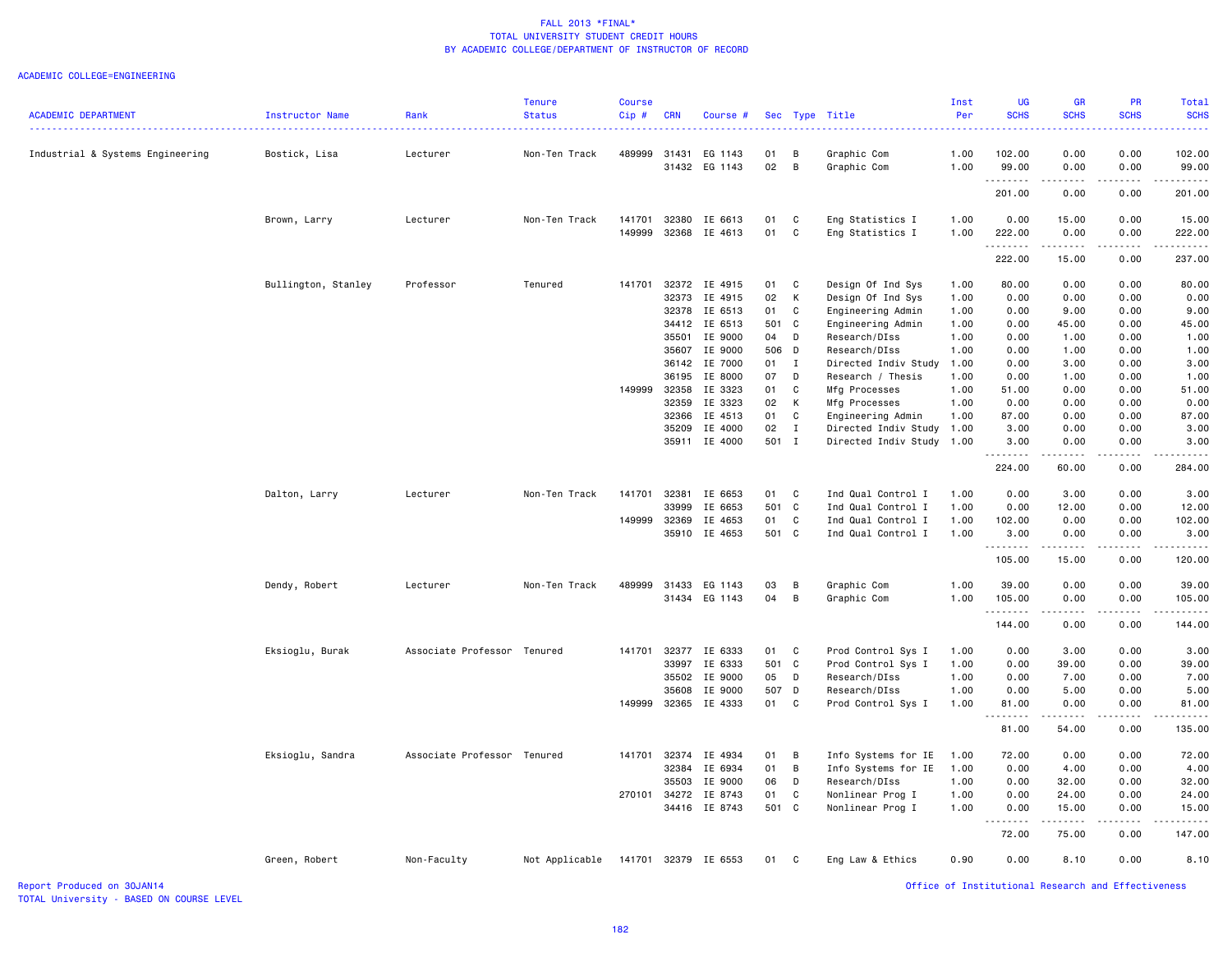|                                  |                     |                               | <b>Tenure</b>      | <b>Course</b> |              |                          |                |              |                                   | Inst         | UG                                         | <b>GR</b>       | PR                                                                                                                                | Total                                                                                                                                                                           |
|----------------------------------|---------------------|-------------------------------|--------------------|---------------|--------------|--------------------------|----------------|--------------|-----------------------------------|--------------|--------------------------------------------|-----------------|-----------------------------------------------------------------------------------------------------------------------------------|---------------------------------------------------------------------------------------------------------------------------------------------------------------------------------|
| <b>ACADEMIC DEPARTMENT</b>       | Instructor Name     | Rank                          | <b>Status</b><br>. | Cip#          | <b>CRN</b>   | Course #                 |                |              | Sec Type Title                    | Per          | <b>SCHS</b><br>$\sim$ $\sim$ $\sim$ $\sim$ | <b>SCHS</b>     | <b>SCHS</b>                                                                                                                       | <b>SCHS</b><br>والمستناب                                                                                                                                                        |
| Industrial & Systems Engineering | Green, Robert       | Non-Faculty                   | Not Applicable     | 141701        | 33998        | IE 6553                  | 501 C          |              | Eng Law & Ethics                  | 0.90         | 0.00                                       | 37.80           | 0.00                                                                                                                              | 37.80                                                                                                                                                                           |
|                                  |                     |                               |                    | 149999        | 32367        | IE 4553                  | 01             | C            | Eng Law & Ethics                  | 1.00         | 36.00                                      | 0.00            | 0.00                                                                                                                              | 36.00                                                                                                                                                                           |
|                                  |                     |                               |                    | 301501        | 34274        | GE 2713                  | 01             | C            | Intro Engineer Pub P              | 0.50         | 7.50                                       | 0.00            | 0.00                                                                                                                              | 7.50                                                                                                                                                                            |
|                                  |                     |                               |                    |               | 34276        | GE 2713                  | H01 C          |              | Intro Engineer Pub P              | 0.50         | 4.50                                       | 0.00            | 0.00                                                                                                                              | 4.50                                                                                                                                                                            |
|                                  |                     |                               |                    | 451001        | 34275        | PS 2713                  | 01             | C            | Intro Engineer Pub P 0.50         |              | 10.50                                      | 0.00            | 0.00                                                                                                                              | 10.50                                                                                                                                                                           |
|                                  |                     |                               |                    | 521003        | 31807        | EXL 1191                 | 01             | E            | Leadership Internshi 1.00         |              | 5.00<br>$\sim$ $\sim$ $\sim$               | 0.00            | 0.00<br>$\sim$ $\sim$ $\sim$                                                                                                      | 5.00<br>$\omega$ is $\omega$ in .                                                                                                                                               |
|                                  |                     |                               |                    |               |              |                          |                |              |                                   |              | 63.50                                      | 45.90           | 0.00                                                                                                                              | 109.40                                                                                                                                                                          |
|                                  | Greenwood, Allen    | Professor                     | Tenured            | 141701        | 32371        | IE 4773                  | 01             | C            | Sys Simulation I                  | 1.00         | 60.00                                      | 0.00            | 0.00                                                                                                                              | 60.00                                                                                                                                                                           |
|                                  |                     |                               |                    |               | 32383        | IE 6773                  | 01             | C            | Sys Simulation I                  | 1.00         | 0.00                                       | 3.00            | 0.00                                                                                                                              | 3.00                                                                                                                                                                            |
|                                  |                     |                               |                    |               | 32386        | IE 8583                  | 01             | C            | Enterprise Systems E              | 1.00         | 0.00                                       | 6.00            | 0.00                                                                                                                              | 6.00                                                                                                                                                                            |
|                                  |                     |                               |                    |               | 34000        | IE 6773                  | 501 C          |              | Sys Simulation I                  | 1.00         | 0.00                                       | 24.00           | 0.00                                                                                                                              | 24.00                                                                                                                                                                           |
|                                  |                     |                               |                    |               | 34002        | IE 8583                  | 501 C          |              | Enterprise Systems E              | 1.00         | 0.00                                       | 48.00           | 0.00                                                                                                                              | 48.00                                                                                                                                                                           |
|                                  |                     |                               |                    |               | 35248        | IE 8000                  | 01             | D            | Research / Thesis                 | 1.00         | 0.00                                       | 6.00            | 0.00                                                                                                                              | 6.00                                                                                                                                                                            |
|                                  |                     |                               |                    |               | 35251        | IE 9000                  | 01             | D            | Research/DIss                     | 1.00         | 0.00                                       | 1.00            | 0.00                                                                                                                              | 1.00                                                                                                                                                                            |
|                                  |                     |                               |                    |               | 35673        | IE 8000                  | 502 D          |              | Research / Thesis                 | 1.00         | 0.00                                       | 2.00            | 0.00                                                                                                                              | 2.00                                                                                                                                                                            |
|                                  |                     |                               |                    |               | 35767        | IE 9000<br>36074 IE 4773 | 505 D<br>501 C |              | Research/DIss<br>Sys Simulation I | 1.00<br>1.00 | 0.00<br>3.00                               | 10.00<br>0.00   | 0.00<br>0.00                                                                                                                      | 10.00<br>3,00                                                                                                                                                                   |
|                                  |                     |                               |                    |               |              |                          |                |              |                                   |              | .                                          | .               | .                                                                                                                                 | $\frac{1}{2} \left( \frac{1}{2} \right) \left( \frac{1}{2} \right) \left( \frac{1}{2} \right) \left( \frac{1}{2} \right) \left( \frac{1}{2} \right) \left( \frac{1}{2} \right)$ |
|                                  |                     |                               |                    |               |              |                          |                |              |                                   |              | 63.00                                      | 100.00          | 0.00                                                                                                                              | 163.00                                                                                                                                                                          |
|                                  | Hu, Mengqi          | Assistant Professor Ten Track |                    | 141701        | 32370        | IE 4753                  | 01             | C            | Systems Engr & Analy              | 1.00         | 72.00                                      | 0.00            | 0.00                                                                                                                              | 72.00                                                                                                                                                                           |
|                                  |                     |                               |                    |               | 36547        | IE 9000                  | 08             | D            | Research/DIss                     | 1.00         | 0.00<br>.                                  | 4.00            | 0.00<br>$\omega$ is a $\omega$                                                                                                    | 4.00                                                                                                                                                                            |
|                                  |                     |                               |                    |               |              |                          |                |              |                                   |              | 72.00                                      | د د د د<br>4.00 | 0.00                                                                                                                              | -----<br>76.00                                                                                                                                                                  |
|                                  | Medal, Hugh         | Assistant Professor Ten Track |                    | 141701        | 35504        | IE 9000                  | 07             | D            | Research/DIss                     | 1.00         | 0.00                                       | 19.00           | 0.00                                                                                                                              | 19.00                                                                                                                                                                           |
|                                  |                     |                               |                    | 149999        | 32360        | IE 3913                  | 01             | $\mathbb{C}$ | Engr Economy I                    | 1.00         | 336.00                                     | 0.00            | 0.00                                                                                                                              | 336.00                                                                                                                                                                          |
|                                  |                     |                               |                    |               |              |                          |                |              |                                   |              | .                                          | .               | $\sim$ $\sim$ $\sim$ $\sim$                                                                                                       | ------                                                                                                                                                                          |
|                                  |                     |                               |                    |               |              |                          |                |              |                                   |              | 336.00                                     | 19.00           | 0.00                                                                                                                              | 355.00                                                                                                                                                                          |
|                                  | Nelson, Gerald      | Non-Faculty                   | Not Applicable     |               |              | 140101 32035 GE 3011     | 01             | - S          | Engr Entrepreneur Se 0.60         |              | 75.00<br>.                                 | 0.00<br>.       | 0.00<br>$\frac{1}{2} \left( \frac{1}{2} \right) \left( \frac{1}{2} \right) \left( \frac{1}{2} \right) \left( \frac{1}{2} \right)$ | 75.00<br>.                                                                                                                                                                      |
|                                  |                     |                               |                    |               |              |                          |                |              |                                   |              | 75.00                                      | 0.00            | 0.00                                                                                                                              | 75.00                                                                                                                                                                           |
|                                  | Reeves, Kari        | Associate Professor Tenured   |                    | 141701        | 35249        | IE 8000                  | 02             | D            | Research / Thesis                 | 1.00         | 0.00                                       | 10.00           | 0.00                                                                                                                              | 10.00                                                                                                                                                                           |
|                                  |                     |                               |                    |               | 35252        | IE 9000                  | 02             | D            | Research/DIss                     | 1.00         | 0.00                                       | 14.00           | 0.00                                                                                                                              | 14.00                                                                                                                                                                           |
|                                  |                     |                               |                    |               | 35670        | IE 9000                  | 503 D          |              | Research/DIss                     | 1.00         | 0.00                                       | 18.00           | 0.00                                                                                                                              | 18.00                                                                                                                                                                           |
|                                  |                     |                               |                    |               | 35672        | IE 8000                  | 501 D          |              | Research / Thesis                 | 1.00         | 0.00                                       | 1.00            | 0.00                                                                                                                              | 1.00                                                                                                                                                                            |
|                                  |                     |                               |                    |               | 143501 34270 | IE 8143                  | 01             | $\mathbf{C}$ | Applied Ergo Methods              | 1.00         | 0.00                                       | 15.00           | 0.00                                                                                                                              | 15.00                                                                                                                                                                           |
|                                  |                     |                               |                    |               | 34414        | IE 8143                  | 501 C          |              | Applied Ergo Methods              | 1.00         | 0.00                                       | 27.00           | 0.00                                                                                                                              | 27.00                                                                                                                                                                           |
|                                  |                     |                               |                    | 149999        | 32361        | IE 3913                  | 02             | C            | Engr Economy I                    | 1.00         | 321.00                                     | 0.00            | 0.00                                                                                                                              | 321.00                                                                                                                                                                          |
|                                  |                     |                               |                    |               | 35020        | IE 4000                  | 01             | $\mathbf{I}$ | Directed Indiv Study 1.00         |              | 3.00<br>--------                           | 0.00<br>------  | 0.00<br>.                                                                                                                         | 3,00                                                                                                                                                                            |
|                                  |                     |                               |                    |               |              |                          |                |              |                                   |              | 324.00                                     | 85.00           | 0.00                                                                                                                              | 409.00                                                                                                                                                                          |
|                                  | Strawderman, Lesley | Associate Professor Tenured   |                    | 141701        | 32356        | IE 3121                  | 01             | $\mathsf{L}$ | Industrial Ergo Labo 1.00         |              | 42.00                                      | 0.00            | 0.00                                                                                                                              | 42.00                                                                                                                                                                           |
|                                  |                     |                               |                    |               | 35250        | IE 8000                  | 03             | D            | Research / Thesis                 | 1.00         | 0.00                                       | 9.00            | 0.00                                                                                                                              | 9.00                                                                                                                                                                            |
|                                  |                     |                               |                    |               | 35669        | IE 9000                  | 502 D          |              | Research/DIss                     | 1.00         | 0.00                                       | 5.00            | 0.00                                                                                                                              | 5.00                                                                                                                                                                            |
|                                  |                     |                               |                    |               | 149999 32357 | IE 3123                  | S01 C          |              | Industrial Ergonomic 1.00         |              | 153.00                                     | 0.00            | 0.00                                                                                                                              | 153.00                                                                                                                                                                          |
|                                  |                     |                               |                    |               | 34411        | IE 3123                  | 501 C          |              | Industrial Ergonomic 1.00         |              | 15.00                                      | 0.00            | 0.00                                                                                                                              | 15.00                                                                                                                                                                           |
|                                  |                     |                               |                    |               |              |                          |                |              |                                   |              | <u>.</u><br>210.00                         | .<br>14.00      | .<br>0.00                                                                                                                         | .<br>224.00                                                                                                                                                                     |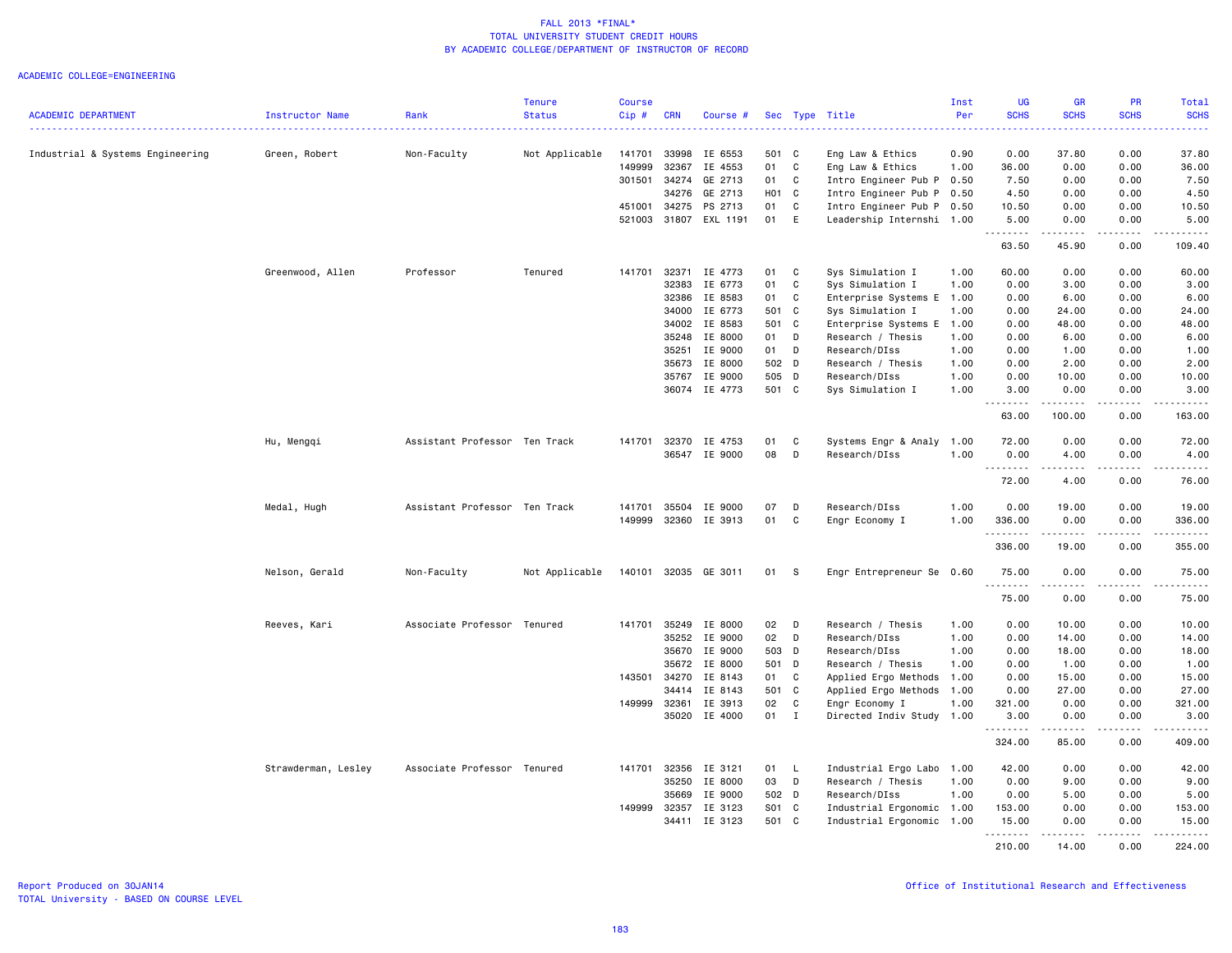| <b>ACADEMIC DEPARTMENT</b>       | <b>Instructor Name</b> | Rank        | Tenure<br><b>Status</b> | Course<br>$Cip$ # | <b>CRN</b>                                | Course # Sec Type Title                                              |                                              |     |                                                                                                                  | Inst<br>Per                          | UG.<br><b>SCHS</b>                             | <b>GR</b><br><b>SCHS</b>                     | <b>PR</b><br><b>SCHS</b>                     | Total<br><b>SCHS</b><br>------------------------------ |
|----------------------------------|------------------------|-------------|-------------------------|-------------------|-------------------------------------------|----------------------------------------------------------------------|----------------------------------------------|-----|------------------------------------------------------------------------------------------------------------------|--------------------------------------|------------------------------------------------|----------------------------------------------|----------------------------------------------|--------------------------------------------------------|
| Industrial & Systems Engineering | Usher, John            | Professor   | Tenured                 | 141701<br>149999  | 32379<br>33998<br>35671<br>32355<br>34267 | IE 6553<br>IE 6553<br>IE 9000<br>IE 1911<br>IE 1911<br>36042 IE 4000 | 01<br>501 C<br>504 D<br>01 L<br>02 L<br>04 I | - C | Eng Law & Ethics<br>Eng Law & Ethics<br>Research/DIss<br>Intro To IE<br>Intro To IE<br>Directed Indiv Study 1.00 | 0.10<br>0.10<br>1.00<br>1.00<br>1.00 | 0.00<br>0.00<br>0.00<br>39.00<br>36.00<br>1.00 | 0.90<br>4.20<br>9.00<br>0.00<br>0.00<br>0.00 | 0.00<br>0.00<br>0.00<br>0.00<br>0.00<br>0.00 | 0.90<br>4.20<br>9.00<br>39.00<br>36.00<br>1.00         |
|                                  | Walden, Clayton        | Non-Faculty | Non-Ten Track           | 149999            |                                           | 35865 IE 4000                                                        | 03 I                                         |     | Directed Indiv Study 1.00                                                                                        |                                      | --------<br>76.00<br>3.00<br>---------<br>3.00 | 14.10<br>0.00<br>.<br>0.00                   | .<br>0.00<br>0.00<br>.<br>0.00               | .<br>90.10<br>3.00<br>.<br>3.00                        |
| Industrial & Systems Engineering |                        |             |                         |                   |                                           |                                                                      |                                              |     |                                                                                                                  |                                      | ========<br>2271.50<br>========                | 501.00<br>========                           | 0.00<br>========                             | =========<br>2772.50                                   |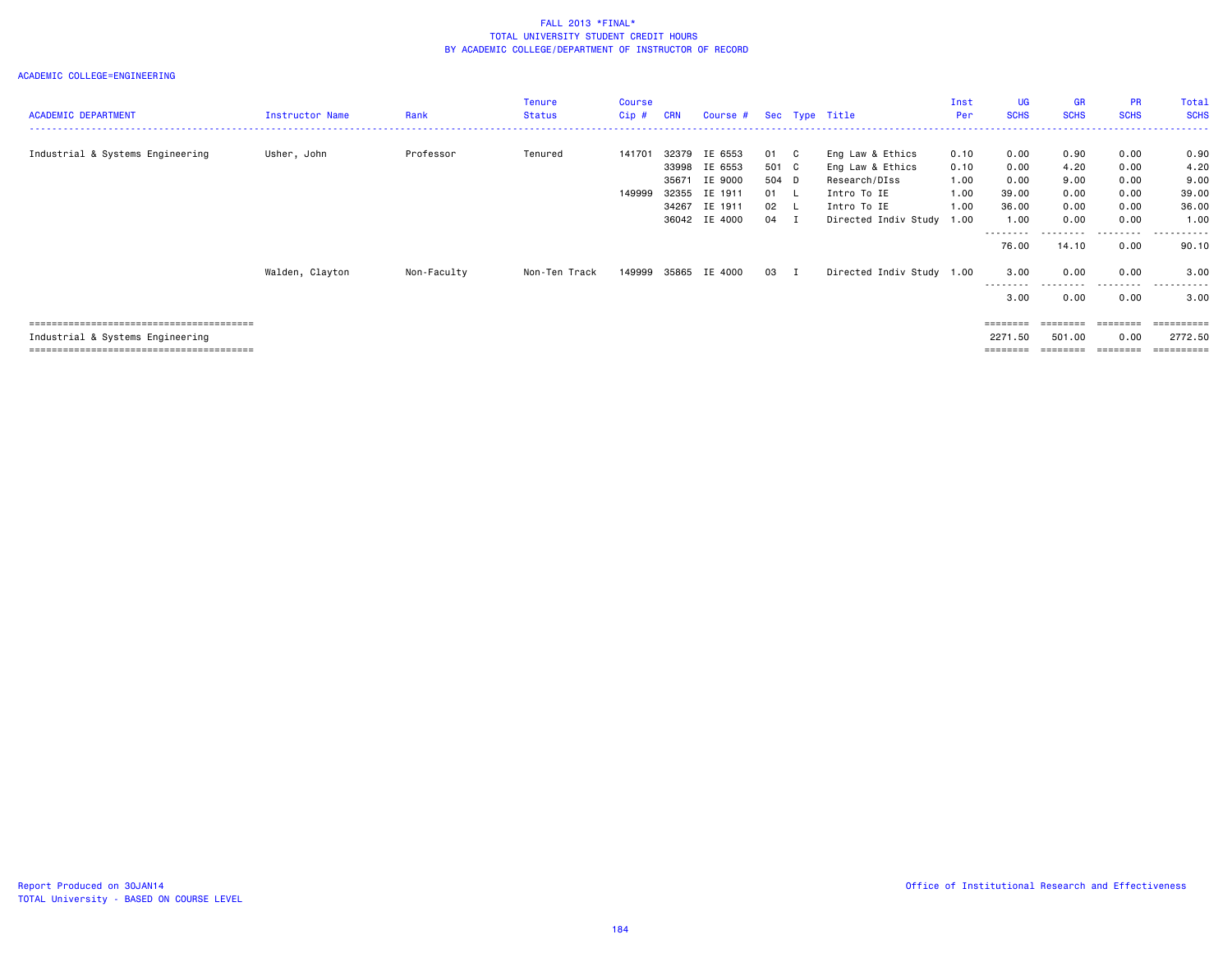#### ACADEMIC COLLEGE=ENGINEERING

| <b>ACADEMIC DEPARTMENT</b> | Instructor Name    | Rank                               | <b>Tenure</b><br><b>Status</b> | <b>Course</b><br>Cip# | <b>CRN</b>     | Course #                   |          |              | Sec Type Title                  | Inst<br>Per  | UG<br><b>SCHS</b> | <b>GR</b><br><b>SCHS</b>                                                                                                                                     | PR<br><b>SCHS</b>                                                                                                                                            | <b>Total</b><br><b>SCHS</b>                                                                                                                                                             |
|----------------------------|--------------------|------------------------------------|--------------------------------|-----------------------|----------------|----------------------------|----------|--------------|---------------------------------|--------------|-------------------|--------------------------------------------------------------------------------------------------------------------------------------------------------------|--------------------------------------------------------------------------------------------------------------------------------------------------------------|-----------------------------------------------------------------------------------------------------------------------------------------------------------------------------------------|
|                            |                    |                                    |                                |                       |                |                            |          |              |                                 |              |                   |                                                                                                                                                              |                                                                                                                                                              |                                                                                                                                                                                         |
| Mechanical Engineering     | Bammann, Douglas   | Professor                          | Tenured                        | 141901<br>309999      | 35471<br>35510 | ME 9000<br><b>CME 9000</b> | 01<br>02 | D<br>D       | Research / Diss<br>Research/Dis | 1.00<br>1.00 | 0.00<br>0.00      | 38.00<br>12.00                                                                                                                                               | 0.00<br>0.00                                                                                                                                                 | 38.00<br>12.00                                                                                                                                                                          |
|                            |                    |                                    |                                |                       |                |                            |          |              |                                 |              | .<br>0.00         | .<br>50.00                                                                                                                                                   | .<br>0.00                                                                                                                                                    | .<br>50.00                                                                                                                                                                              |
|                            | Cho, HeeJin        | Assistant Professor Ten Track      |                                | 141901                | 32660          | ME 3613                    | 01       | C            | System Dynamics                 | 1.00         | 162.00            | 0.00                                                                                                                                                         | 0.00                                                                                                                                                         | 162.00                                                                                                                                                                                  |
|                            |                    |                                    |                                |                       | 35455          | ME 8000                    | 02       | D            | Research / Thesis               | 1.00         | 0.00              | 6.00                                                                                                                                                         | 0.00                                                                                                                                                         | 6.00                                                                                                                                                                                    |
|                            |                    |                                    |                                |                       | 35472          | ME 9000                    | 02       | D            | Research / Diss                 | 1.00         | 0.00              | 4.00                                                                                                                                                         | 0.00                                                                                                                                                         | 4.00                                                                                                                                                                                    |
|                            |                    |                                    |                                |                       | 35875          | ME 4000                    | 02       | I            | Directed Indiv Study 1.00       |              | 3.00              | 0.00                                                                                                                                                         | 0.00                                                                                                                                                         | 3.00                                                                                                                                                                                    |
|                            |                    |                                    |                                |                       | 36070          | ME 4000                    | 03       | $\bf{I}$     | Directed Indiv Study            | 1.00         | 3.00<br>.         | 0.00<br>$\frac{1}{2} \left( \frac{1}{2} \right) \left( \frac{1}{2} \right) \left( \frac{1}{2} \right) \left( \frac{1}{2} \right) \left( \frac{1}{2} \right)$ | 0.00<br>.                                                                                                                                                    | 3.00<br>.                                                                                                                                                                               |
|                            |                    |                                    |                                |                       |                |                            |          |              |                                 |              | 168.00            | 10.00                                                                                                                                                        | 0.00                                                                                                                                                         | 178.00                                                                                                                                                                                  |
|                            | Daniewicz, Steven  | Professor                          | Tenured                        | 141901                |                | 32661 ME 4111              | 01       | C            | Professional Develop            | 0.60         | 31.80             | 0.00                                                                                                                                                         | 0.00                                                                                                                                                         | 31.80                                                                                                                                                                                   |
|                            |                    |                                    |                                |                       | 34376          | ME 4413                    | 01       | $\mathbf c$  | Casting and Joining             | 1.00         | 63.00             | 0.00                                                                                                                                                         | 0.00                                                                                                                                                         | 63.00                                                                                                                                                                                   |
|                            |                    |                                    |                                |                       | 34377          | ME 6413                    | 01       | C            | Casting and Joining             | 1.00         | 0.00              | 15.00                                                                                                                                                        | 0.00                                                                                                                                                         | 15.00                                                                                                                                                                                   |
|                            |                    |                                    |                                |                       | 35456          | ME 8000                    | 03       | D            | Research / Thesis               | 1.00         | 0.00              | 5.00                                                                                                                                                         | 0.00                                                                                                                                                         | 5.00                                                                                                                                                                                    |
|                            |                    |                                    |                                |                       |                | 35473 ME 9000              | 03       | D            | Research / Diss                 | 1.00         | 0.00<br>.         | 7.00<br>.                                                                                                                                                    | 0.00<br>$\frac{1}{2} \left( \frac{1}{2} \right) \left( \frac{1}{2} \right) \left( \frac{1}{2} \right) \left( \frac{1}{2} \right) \left( \frac{1}{2} \right)$ | 7.00<br>$\frac{1}{2} \left( \frac{1}{2} \right) \left( \frac{1}{2} \right) \left( \frac{1}{2} \right) \left( \frac{1}{2} \right) \left( \frac{1}{2} \right)$                            |
|                            |                    |                                    |                                |                       |                |                            |          |              |                                 |              | 94.80             | 27.00                                                                                                                                                        | 0.00                                                                                                                                                         | 121.80                                                                                                                                                                                  |
|                            | Doude, Haley       | Grad Research Assis Not Applicable |                                |                       |                | 141901 32647 ME 1111       | 02       | $\mathbf{C}$ | Introduction To ME              | 1.00         | 70.00<br>.        | 0.00<br>-----                                                                                                                                                | 0.00<br>.                                                                                                                                                    | 70.00<br><u>.</u>                                                                                                                                                                       |
|                            |                    |                                    |                                |                       |                |                            |          |              |                                 |              | 70.00             | 0.00                                                                                                                                                         | 0.00                                                                                                                                                         | 70.00                                                                                                                                                                                   |
|                            | El Kadiri, Haitham | Assistant Professor Ten Track      |                                | 141901                | 32654          | ME 3403                    | 01       | C.           | Materials for ME Des            | 1.00         | 225.00            | 0.00                                                                                                                                                         | 0.00                                                                                                                                                         | 225.00                                                                                                                                                                                  |
|                            |                    |                                    |                                |                       | 35457          | ME 8000                    | 04       | D            | Research / Thesis               | 1.00         | 0.00              | 10.00                                                                                                                                                        | 0.00                                                                                                                                                         | 10.00                                                                                                                                                                                   |
|                            |                    |                                    |                                |                       | 35474          | ME 9000                    | 04       | D            | Research / Diss                 | 1.00         | 0.00              | 14.00                                                                                                                                                        | 0.00                                                                                                                                                         | 14.00                                                                                                                                                                                   |
|                            |                    |                                    |                                | 309999                | 35903          | <b>CME 9000</b>            | 08       | D            | Research/Dis                    | 1.00         | 0.00<br>.         | 10.00<br>.                                                                                                                                                   | 0.00<br>.                                                                                                                                                    | 10.00<br>.                                                                                                                                                                              |
|                            |                    |                                    |                                |                       |                |                            |          |              |                                 |              | 225.00            | 34.00                                                                                                                                                        | 0.00                                                                                                                                                         | 259.00                                                                                                                                                                                  |
|                            | Forbes, Richard    | Research Professor                 | Not Applicable                 | 141901                |                | 32664 ME 4301              | 01       | $\mathsf{L}$ | Thermo-Fluids Labora 1.00       |              | 49.00             | 0.00                                                                                                                                                         | 0.00                                                                                                                                                         | 49.00                                                                                                                                                                                   |
|                            |                    |                                    |                                |                       |                |                            |          |              |                                 |              | 49.00             | 0.00                                                                                                                                                         | 0.00                                                                                                                                                         | 49.00                                                                                                                                                                                   |
|                            | Hammi, Youssef     | Research Assist Pro                | Non-Ten Track                  | 141901                |                | 36364 ME 9000              | 20       | D            | Research / Diss                 | 1.00         | 0.00<br>.         | 1.00                                                                                                                                                         | 0.00                                                                                                                                                         | 1.00                                                                                                                                                                                    |
|                            |                    |                                    |                                |                       |                |                            |          |              |                                 |              | 0.00              | 1.00                                                                                                                                                         | 0.00                                                                                                                                                         | 1.00                                                                                                                                                                                    |
|                            | Hodge, B. Keith    | Lecturer                           | Non-Ten Track                  | 140701                | 34299          | CHE 3213                   | 01       | C            | Heat Transfer Op                | 1.00         | 72.00             | 0.00                                                                                                                                                         | 0.00                                                                                                                                                         | 72.00                                                                                                                                                                                   |
|                            |                    |                                    |                                | 141901                | 32665          | ME 4333                    | 01       | $\mathbb C$  | Energy Sys Design               | 1.00         | 168.00            | 0.00                                                                                                                                                         | 0.00                                                                                                                                                         | 168.00                                                                                                                                                                                  |
|                            |                    |                                    |                                |                       |                | 32674 ME 6333              | 01       | C            | Energy Sys Design               | 1.00         | 0.00<br>.         | 9.00<br>.                                                                                                                                                    | 0.00<br>.                                                                                                                                                    | 9.00<br>$\frac{1}{2} \left( \frac{1}{2} \right) \left( \frac{1}{2} \right) \left( \frac{1}{2} \right) \left( \frac{1}{2} \right) \left( \frac{1}{2} \right) \left( \frac{1}{2} \right)$ |
|                            |                    |                                    |                                |                       |                |                            |          |              |                                 |              | 240.00            | 9.00                                                                                                                                                         | 0.00                                                                                                                                                         | 249.00                                                                                                                                                                                  |
|                            | Horstemeyer, Mark  | Professor                          | Tenured                        | 141901                | 35459          | ME 8000                    | 06       | D            | Research / Thesis               | 1.00         | 0.00              | 5.00                                                                                                                                                         | 0.00                                                                                                                                                         | 5.00                                                                                                                                                                                    |
|                            |                    |                                    |                                |                       | 35476          | ME 9000                    | 06       | D            | Research / Diss                 | 1.00         | 0.00              | 67.00                                                                                                                                                        | 0.00                                                                                                                                                         | 67.00                                                                                                                                                                                   |
|                            |                    |                                    |                                |                       | 35966          | ME 8990                    | 01       | C            | Special Topic In ME             | 1.00         | 0.00              | 30.00                                                                                                                                                        | 0.00                                                                                                                                                         | 30.00                                                                                                                                                                                   |
|                            |                    |                                    |                                |                       | 35967          | ME 8990                    | 501 C    |              | Special Topic In ME             | 1.00         | 0.00              | 6.00                                                                                                                                                         | 0.00                                                                                                                                                         | 6.00                                                                                                                                                                                    |
|                            |                    |                                    |                                | 309999                |                | 35511 CME 9000             | 03       | D            | Research/Dis                    | 1.00         | 0.00<br>.         | 17.00<br>.                                                                                                                                                   | 0.00<br>. <b>.</b>                                                                                                                                           | 17.00                                                                                                                                                                                   |
|                            |                    |                                    |                                |                       |                |                            |          |              |                                 |              | 0.00              | 125.00                                                                                                                                                       | 0.00                                                                                                                                                         | 125.00                                                                                                                                                                                  |
|                            | Knizley, Alta      | Instructor                         | Non-Ten Track                  |                       |                | 141901 32646 ME 1111       | 01       | C            | Introduction To ME              | 1.00         | 76.00             | 0.00                                                                                                                                                         | 0.00                                                                                                                                                         | 76.00                                                                                                                                                                                   |
| Report Produced on 30JAN14 |                    |                                    |                                |                       |                |                            |          |              |                                 |              |                   | Office of Institutional Research and Effectiveness                                                                                                           |                                                                                                                                                              |                                                                                                                                                                                         |

TOTAL University - BASED ON COURSE LEVEL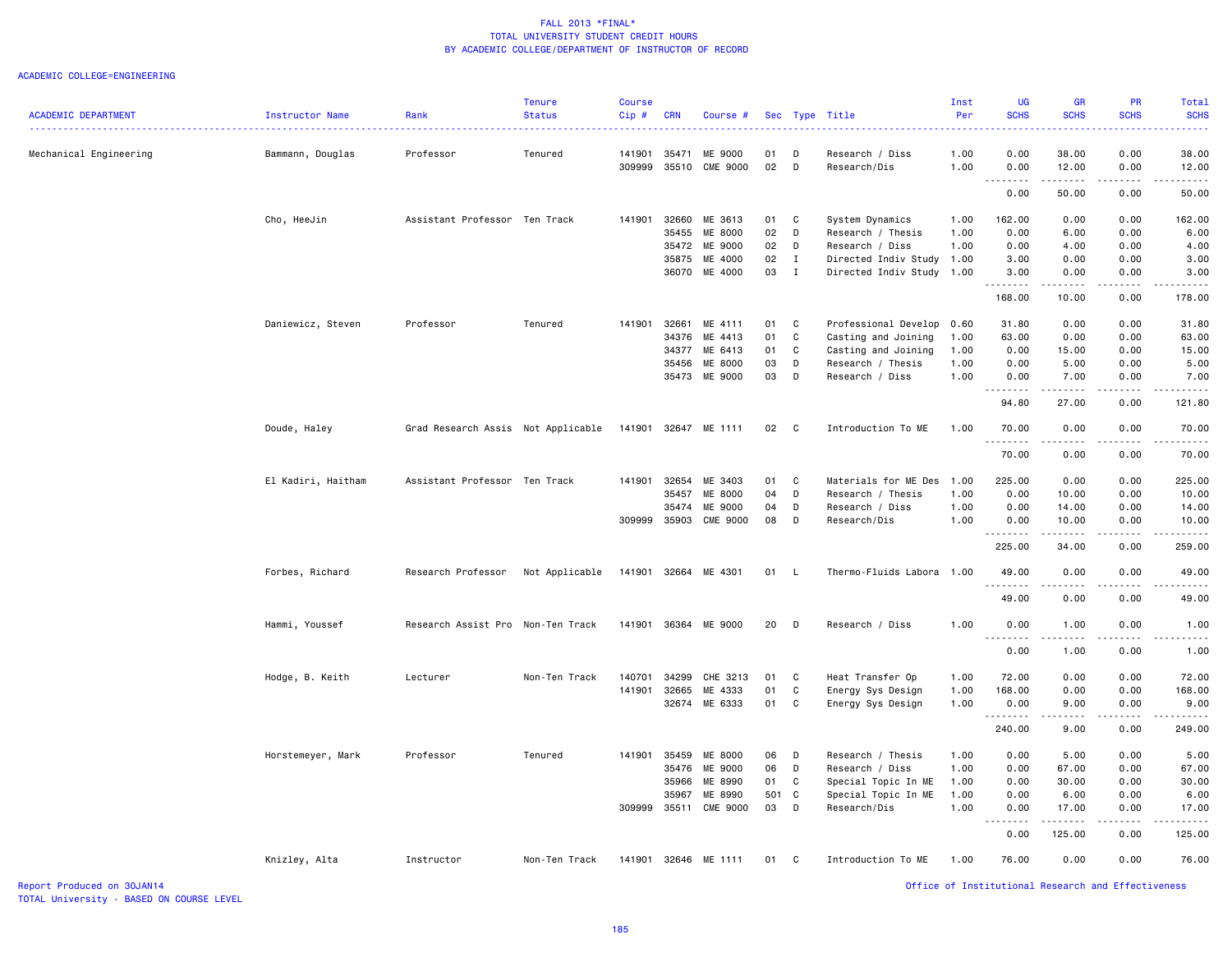|                            |                  |                                   | <b>Tenure</b>  | <b>Course</b> |              |               |      |              |                           | Inst | <b>UG</b>   | <b>GR</b>                                                                                                                                                     | <b>PR</b>                                                                                                                                            | Total                                                                                                                                                         |
|----------------------------|------------------|-----------------------------------|----------------|---------------|--------------|---------------|------|--------------|---------------------------|------|-------------|---------------------------------------------------------------------------------------------------------------------------------------------------------------|------------------------------------------------------------------------------------------------------------------------------------------------------|---------------------------------------------------------------------------------------------------------------------------------------------------------------|
| <b>ACADEMIC DEPARTMENT</b> | Instructor Name  | Rank                              | <b>Status</b>  | Cip#          | <b>CRN</b>   | Course #      |      |              | Sec Type Title            | Per  | <b>SCHS</b> | <b>SCHS</b>                                                                                                                                                   | <b>SCHS</b>                                                                                                                                          | <b>SCHS</b><br>.                                                                                                                                              |
| Mechanical Engineering     | Knizley, Alta    | Instructor                        | Non-Ten Track  | 141901        | 32650        | ME 3103       | 01   | C            | Exp Meas and Techniq      | 1.00 | 162.00      | 0.00                                                                                                                                                          | 0.00                                                                                                                                                 | 162.00                                                                                                                                                        |
|                            |                  |                                   |                |               | 32658        | ME 3513       | 03   | C            | Thermodynamics I          | 1.00 | 168.00<br>. | 0.00<br>$\frac{1}{2} \left( \frac{1}{2} \right) \left( \frac{1}{2} \right) \left( \frac{1}{2} \right) \left( \frac{1}{2} \right) \left( \frac{1}{2} \right)$  | 0.00<br>.                                                                                                                                            | 168.00<br>$\omega$ is $\omega$ in $\omega$ in                                                                                                                 |
|                            |                  |                                   |                |               |              |               |      |              |                           |      | 406.00      | 0.00                                                                                                                                                          | 0.00                                                                                                                                                 | 406.00                                                                                                                                                        |
|                            | Krishnan, Sundar | Assistant Professor Ten Track     |                | 141901        | 35460        | ME 8000       | 07   | D            | Research / Thesis         | 1.00 | 0.00        | 13.00                                                                                                                                                         | 0.00                                                                                                                                                 | 13.00                                                                                                                                                         |
|                            |                  |                                   |                |               | 35913        | ME 3523       | 02   | $\mathbf c$  | Thermodynamics II         | 1.00 | 78.00       | 0.00                                                                                                                                                          | 0.00                                                                                                                                                 | 78.00                                                                                                                                                         |
|                            |                  |                                   |                |               | 36511        | ME 7000       | 06   | $\mathbf{I}$ | Directed Indiv Study      | 1.00 | 0.00        | 1.00                                                                                                                                                          | 0.00                                                                                                                                                 | 1.00                                                                                                                                                          |
|                            |                  |                                   |                |               | 36512        | ME 7000       | 07   | $\mathbf{I}$ | Directed Indiv Study 1.00 |      | 0.00        | 1.00                                                                                                                                                          | 0.00                                                                                                                                                 | 1.00                                                                                                                                                          |
|                            |                  |                                   |                |               | 36513        | ME 7000       | 08 I |              | Directed Indiv Study 1.00 |      | 0.00        | 1.00                                                                                                                                                          | 0.00                                                                                                                                                 | 1.00                                                                                                                                                          |
|                            |                  |                                   |                |               | 36593        | ME 7000       | 10   | $\mathbf{I}$ | Directed Indiv Study 1.00 |      | 0.00        | 1.00                                                                                                                                                          | 0.00                                                                                                                                                 | 1.00                                                                                                                                                          |
|                            |                  |                                   |                |               | 36614        | ME 7000       | 11   | $\mathbf{I}$ | Directed Indiv Study 1.00 |      | 0.00        | 1.00                                                                                                                                                          | 0.00                                                                                                                                                 | 1.00                                                                                                                                                          |
|                            |                  |                                   |                |               |              |               |      |              |                           |      | .<br>78.00  | $\omega$ is a set of<br>18.00                                                                                                                                 | $\sim$ $\sim$ $\sim$<br>0.00                                                                                                                         | $\frac{1}{2} \left( \frac{1}{2} \right) \left( \frac{1}{2} \right) \left( \frac{1}{2} \right) \left( \frac{1}{2} \right) \left( \frac{1}{2} \right)$<br>96.00 |
|                            | Ledbury, Emily   | Grad Teach Assist                 | Not Applicable | 141901        |              | 32656 ME 3513 | 01   | C            | Thermodynamics I          | 1.00 | 138.00<br>. | 0.00<br>$- - - -$                                                                                                                                             | 0.00<br>$- - - -$                                                                                                                                    | 138.00<br>.                                                                                                                                                   |
|                            |                  |                                   |                |               |              |               |      |              |                           |      | 138.00      | 0.00                                                                                                                                                          | 0.00                                                                                                                                                 | 138.00                                                                                                                                                        |
|                            | Li, Bin          | Research Assist Pro Non-Ten Track |                | 141901        | 35654        | ME 8000       | 18   | D            | Research / Thesis         | 1.00 | 0.00        | 6.00                                                                                                                                                          | 0.00                                                                                                                                                 | 6.00                                                                                                                                                          |
|                            |                  |                                   |                |               | 35655        | ME 9000       | 18   | D            | Research / Diss           | 1.00 | 0.00        | 6.00                                                                                                                                                          | 0.00                                                                                                                                                 | 6.00                                                                                                                                                          |
|                            |                  |                                   |                |               |              |               |      |              |                           |      | .<br>0.00   | .<br>12.00                                                                                                                                                    | .<br>0.00                                                                                                                                            | .<br>12.00                                                                                                                                                    |
|                            | Luck, Rogelio    | Professor                         | Tenured        | 141901        | 32661        | ME 4111       | 01   | C            | Professional Develop      | 0.40 | 21.20       | 0.00                                                                                                                                                          | 0.00                                                                                                                                                 | 21.20                                                                                                                                                         |
|                            |                  |                                   |                |               | 35478        | ME 9000       | 08   | D            | Research / Diss           | 1.00 | 0.00        | 6.00                                                                                                                                                          | 0.00                                                                                                                                                 | 6.00                                                                                                                                                          |
|                            |                  |                                   |                |               | 36013        | ME 8213       | 01   | C            | Engineering Anal I        | 1.00 | 0.00        | 72.00                                                                                                                                                         | 0.00                                                                                                                                                 | 72.00                                                                                                                                                         |
|                            |                  |                                   |                |               |              |               |      |              |                           |      | .<br>21.20  | $\cdots \cdots \cdots$<br>78.00                                                                                                                               | .<br>0.00                                                                                                                                            | .<br>99.20                                                                                                                                                    |
|                            | Mago, Pedro      | Professor                         | Tenured        | 141901        | 32666        | ME 4373       | 01   | C            | Air Conditioning          | 1.00 | 78.00       | 0.00                                                                                                                                                          | 0.00                                                                                                                                                 | 78.00                                                                                                                                                         |
|                            |                  |                                   |                |               | 32675        | ME 6373       | 01   | C            | Air Conditioning          | 1.00 | 0.00        | 18.00                                                                                                                                                         | 0.00                                                                                                                                                 | 18.00                                                                                                                                                         |
|                            |                  |                                   |                |               | 35479        | ME 9000       | 09   | D            | Research / Diss           | 1.00 | 0.00        | 18.00                                                                                                                                                         | 0.00                                                                                                                                                 | 18.00                                                                                                                                                         |
|                            |                  |                                   |                |               |              |               |      |              |                           |      | .<br>78.00  | $\frac{1}{2} \left( \frac{1}{2} \right) \left( \frac{1}{2} \right) \left( \frac{1}{2} \right) \left( \frac{1}{2} \right) \left( \frac{1}{2} \right)$<br>36.00 | $\frac{1}{2} \left( \frac{1}{2} \right) \left( \frac{1}{2} \right) \left( \frac{1}{2} \right) \left( \frac{1}{2} \right)$<br>0.00                    | .<br>114.00                                                                                                                                                   |
|                            | Marcum, David    | Professor                         | Tenured        | 141901 32651  |              | ME 3113       | 01   | C            | Engineering Analysis 1.00 |      | 201.00      | 0.00                                                                                                                                                          | 0.00                                                                                                                                                 | 201.00                                                                                                                                                        |
|                            |                  |                                   |                |               | 35480        | ME 9000       | 10   | D            | Research / Diss           | 1.00 | 0.00        | 12.00                                                                                                                                                         | 0.00                                                                                                                                                 | 12.00                                                                                                                                                         |
|                            |                  |                                   |                |               |              |               |      |              |                           |      | .<br>201.00 | $\frac{1}{2}$<br>12.00                                                                                                                                        | $\frac{1}{2}$<br>0.00                                                                                                                                | .<br>213.00                                                                                                                                                   |
|                            | Myers, Oliver    | Assistant Professor Ten Track     |                | 141901        | 32669        | ME 4443       | 01   | C            | Mech Systems Design       | 1.00 | 72.00       | 0.00                                                                                                                                                          | 0.00                                                                                                                                                 | 72.00                                                                                                                                                         |
|                            |                  |                                   |                |               | 32676        | ME 6443       | 01   | C            | Mech Systems Design       | 1.00 | 0.00        | 3.00                                                                                                                                                          | 0.00                                                                                                                                                 | 3.00                                                                                                                                                          |
|                            |                  |                                   |                |               | 35464        | ME 8000       | 11   | D            | Research / Thesis         | 1.00 | 0.00        | 1.00                                                                                                                                                          | 0.00                                                                                                                                                 | 1.00                                                                                                                                                          |
|                            |                  |                                   |                |               | 35481        | ME 9000       | 11   | D            | Research / Diss           | 1.00 | 0.00        | 29.00                                                                                                                                                         | 0.00                                                                                                                                                 | 29.00                                                                                                                                                         |
|                            |                  |                                   |                |               |              | 36422 ME 7000 | 04   | $\mathbf{I}$ | Directed Indiv Study 1.00 |      | 0.00        | 3.00                                                                                                                                                          | 0.00                                                                                                                                                 | 3.00                                                                                                                                                          |
|                            |                  |                                   |                |               |              |               |      |              |                           |      | .<br>72.00  | .<br>36.00                                                                                                                                                    | .<br>0.00                                                                                                                                            | .<br>108.00                                                                                                                                                   |
|                            | Patton, Richard  | Assistant Professor Tenured       |                |               | 141901 32648 | ME 2133       | 01   | В            | Modeling and Manuf        | 1.00 | 132.00      | 0.00                                                                                                                                                          | 0.00                                                                                                                                                 | 132.00                                                                                                                                                        |
|                            |                  |                                   |                |               | 32649        | ME 2133       | 02   | В            | Modeling and Manuf        | 1.00 | 141.00      | 0.00                                                                                                                                                          | 0.00                                                                                                                                                 | 141.00                                                                                                                                                        |
|                            |                  |                                   |                |               | 32670        | ME 4643       | 01   | C            | Intro Vibration/Cont 1.00 |      | 87.00       | 0.00                                                                                                                                                          | 0.00                                                                                                                                                 | 87.00                                                                                                                                                         |
|                            |                  |                                   |                |               |              |               |      |              |                           |      | <u>.</u>    | .                                                                                                                                                             | $\frac{1}{2} \left( \frac{1}{2} \right) \left( \frac{1}{2} \right) \left( \frac{1}{2} \right) \left( \frac{1}{2} \right) \left( \frac{1}{2} \right)$ | <u> - - - - - - - - - -</u>                                                                                                                                   |
|                            |                  |                                   |                |               |              |               |      |              |                           |      | 360.00      | 0.00                                                                                                                                                          | 0.00                                                                                                                                                 | 360.00                                                                                                                                                        |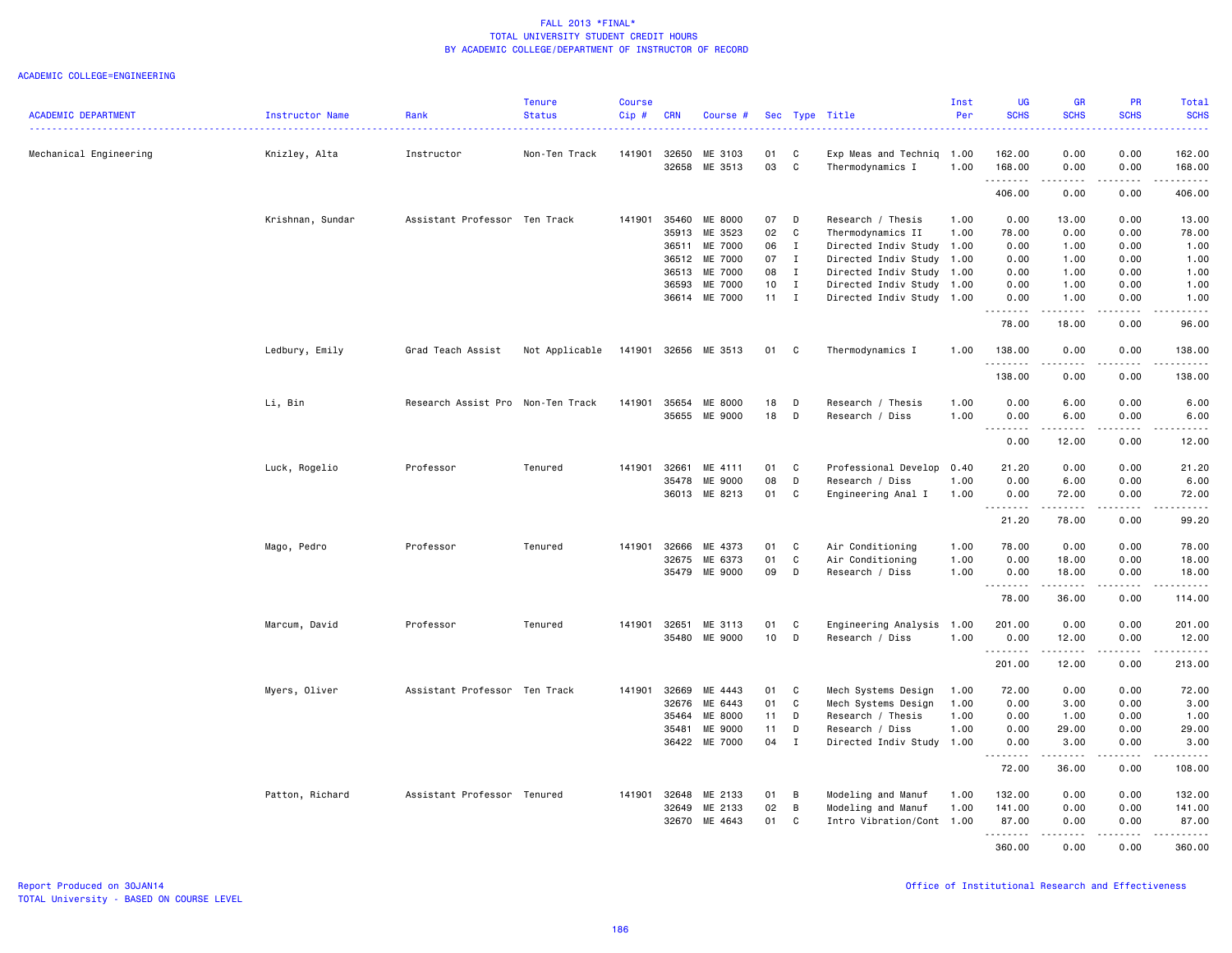#### ACADEMIC COLLEGE=ENGINEERING

|                            |                                                     |                                   | <b>Tenure</b> | <b>Course</b> |              |                          |          |                   |                                                | Inst | UG               | <b>GR</b>            | PR                                                                                                                                                           | Total                                                                                                                                                                                   |
|----------------------------|-----------------------------------------------------|-----------------------------------|---------------|---------------|--------------|--------------------------|----------|-------------------|------------------------------------------------|------|------------------|----------------------|--------------------------------------------------------------------------------------------------------------------------------------------------------------|-----------------------------------------------------------------------------------------------------------------------------------------------------------------------------------------|
| <b>ACADEMIC DEPARTMENT</b> | Instructor Name                                     | Rank                              | <b>Status</b> | Cip#          | <b>CRN</b>   | Course #                 |          |                   | Sec Type Title                                 | Per  | <b>SCHS</b>      | <b>SCHS</b>          | <b>SCHS</b>                                                                                                                                                  | <b>SCHS</b><br>$\frac{1}{2} \left( \frac{1}{2} \right) \left( \frac{1}{2} \right) \left( \frac{1}{2} \right) \left( \frac{1}{2} \right)$                                                |
|                            |                                                     |                                   |               |               |              |                          |          |                   |                                                |      |                  |                      |                                                                                                                                                              |                                                                                                                                                                                         |
| Mechanical Engineering     | Rhee, Hongjoo                                       | Research Assist Pro Non-Ten Track |               | 141901        | 36264        | 36262 ME 7000<br>ME 8000 | 02<br>20 | $\mathbf{I}$<br>D | Directed Indiv Study 1.00<br>Research / Thesis | 1.00 | 0.00<br>0.00     | 3.00<br>6.00         | 0.00<br>0.00                                                                                                                                                 | 3.00<br>6.00                                                                                                                                                                            |
|                            |                                                     |                                   |               |               |              |                          |          |                   |                                                |      | .                | .                    | .                                                                                                                                                            |                                                                                                                                                                                         |
|                            |                                                     |                                   |               |               |              |                          |          |                   |                                                |      | 0.00             | 9.00                 | 0.00                                                                                                                                                         | 9.00                                                                                                                                                                                    |
|                            | Schneider, Judith                                   | Professor                         | Tenured       | 140501        | 34370        | ME 4624                  | 01       | B                 | Exp Met Mat Res                                | 1.00 | 4.00             | 0.00                 | 0.00                                                                                                                                                         | 4.00                                                                                                                                                                                    |
|                            |                                                     |                                   |               |               | 34371        | ME 6624                  | 01       | B                 | Exp Met Mat Res                                | 1.00 | 0.00             | 40.00                | 0.00                                                                                                                                                         | 40.00                                                                                                                                                                                   |
|                            |                                                     |                                   |               |               | 34373        | ABE 6624                 | 01       | B                 | Exp Met Mat Res                                | 1.00 | 0.00             | 20.00                | 0.00                                                                                                                                                         | 20.00                                                                                                                                                                                   |
|                            |                                                     |                                   |               |               | 34374        | CHE 4624                 | 01       | В                 | Exp Met Mat Res                                | 1.00 | 4.00             | 0.00                 | 0.00                                                                                                                                                         | 4.00                                                                                                                                                                                    |
|                            |                                                     |                                   |               |               | 34375        | CHE 6624                 | 01       | B                 | Exp Met Mat Res                                | 1.00 | 0.00             | 12.00                | 0.00                                                                                                                                                         | 12.00                                                                                                                                                                                   |
|                            |                                                     |                                   |               | 141901        | 32667        | ME 4401                  | 01       | L.                | Solid Mechanics Lab                            | 1.00 | 44.00            | 0.00                 | 0.00                                                                                                                                                         | 44.00                                                                                                                                                                                   |
|                            |                                                     |                                   |               |               | 35466        | ME 8000                  | 13       | D                 | Research / Thesis                              | 1.00 | 0.00             | 11.00                | 0.00                                                                                                                                                         | 11.00                                                                                                                                                                                   |
|                            |                                                     |                                   |               |               | 35483        | ME 9000                  | 13       | D                 | Research / Diss                                | 1.00 | 0.00             | 19.00                | 0.00                                                                                                                                                         | 19.00                                                                                                                                                                                   |
|                            |                                                     |                                   |               |               | 35800        | ME 4000                  | 01       | I                 | Directed Indiv Study                           | 1.00 | 3.00             | 0.00                 | 0.00                                                                                                                                                         | 3.00                                                                                                                                                                                    |
|                            |                                                     |                                   |               |               |              | 36307 ME 4000            | 05       | $\mathbf{I}$      | Directed Indiv Study                           | 1.00 | 3.00<br>.        | 0.00<br>.            | 0.00<br>.                                                                                                                                                    | 3.00                                                                                                                                                                                    |
|                            |                                                     |                                   |               |               |              |                          |          |                   |                                                |      | 58.00            | 102.00               | 0.00                                                                                                                                                         | 160.00                                                                                                                                                                                  |
|                            | Shamsaei, Nima                                      | Assistant Professor Ten Track     |               |               |              | 141901 32668 ME 4403     | 01 C     |                   | Machine Design                                 | 1.00 | 186.00<br>.      | 0.00<br>.            | 0.00<br>$\frac{1}{2} \left( \frac{1}{2} \right) \left( \frac{1}{2} \right) \left( \frac{1}{2} \right) \left( \frac{1}{2} \right) \left( \frac{1}{2} \right)$ | 186.00<br>.                                                                                                                                                                             |
|                            |                                                     |                                   |               |               |              |                          |          |                   |                                                |      | 186.00           | 0.00                 | 0.00                                                                                                                                                         | 186.00                                                                                                                                                                                  |
|                            | Srinivasan, Kalyan Kuma Associate Professor Tenured |                                   |               |               | 141901 32659 | ME 3523                  | 01       | C                 | Thermodynamics II                              | 1.00 | 141.00           | 0.00                 | 0.00                                                                                                                                                         | 141.00                                                                                                                                                                                  |
|                            |                                                     |                                   |               |               | 35467        | ME 8000                  | 14       | D                 | Research / Thesis                              | 1.00 | 0.00             | 13.00                | 0.00                                                                                                                                                         | 13.00                                                                                                                                                                                   |
|                            |                                                     |                                   |               |               | 35484        | ME 9000                  | 14       | D                 | Research / Diss                                | 1.00 | 0.00             | 8.00                 | 0.00                                                                                                                                                         | 8.00                                                                                                                                                                                    |
|                            |                                                     |                                   |               |               |              | 36368 ME 7000            | 03       | $\mathbf{I}$      | Directed Indiv Study 1.00                      |      | 0.00<br>.        | 3.00<br>.            | 0.00<br>.                                                                                                                                                    | 3.00<br>$\frac{1}{2} \left( \frac{1}{2} \right) \left( \frac{1}{2} \right) \left( \frac{1}{2} \right) \left( \frac{1}{2} \right) \left( \frac{1}{2} \right) \left( \frac{1}{2} \right)$ |
|                            |                                                     |                                   |               |               |              |                          |          |                   |                                                |      | 141.00           | 24.00                | 0.00                                                                                                                                                         | 165.00                                                                                                                                                                                  |
|                            | Stone, Tonya                                        | Assistant Professor Ten Track     |               | 141901        | 32655        | ME 3423                  | 01       | C                 | Mech Of Machinery                              | 1.00 | 168.00           | 0.00                 | 0.00                                                                                                                                                         | 168.00                                                                                                                                                                                  |
|                            |                                                     |                                   |               |               |              | 32662 ME 4123            | 01       | C                 | Failure of Eng. Mat'                           | 1.00 | 69.00            | 0.00                 | 0.00                                                                                                                                                         | 69.00                                                                                                                                                                                   |
|                            |                                                     |                                   |               |               | 32672        | ME 6123                  | 01       | C                 | Failure of Eng. Mat'                           | 1.00 | 0.00             | 6.00                 | 0.00                                                                                                                                                         | 6.00                                                                                                                                                                                    |
|                            |                                                     |                                   |               |               | 34020        | ME 6123                  | 501 C    |                   | Failure of Eng. Mat'                           | 1.00 | 0.00             | 12.00                | 0.00                                                                                                                                                         | 12.00                                                                                                                                                                                   |
|                            |                                                     |                                   |               |               | 35468        | ME 8000                  | 15       | D                 | Research / Thesis                              | 1.00 | 0.00             | 6.00                 | 0.00                                                                                                                                                         | 6.00                                                                                                                                                                                    |
|                            |                                                     |                                   |               |               | 35485        | ME 9000                  | 15       | D                 | Research / Diss                                | 1.00 | 0.00             | 6.00                 | 0.00                                                                                                                                                         | 6.00                                                                                                                                                                                    |
|                            |                                                     |                                   |               | 309999        |              | 35514 CME 9000           | 06       | D                 | Research/Dis                                   | 1.00 | 0.00<br>.        | 4.00                 | 0.00                                                                                                                                                         | 4.00                                                                                                                                                                                    |
|                            |                                                     |                                   |               |               |              |                          |          |                   |                                                |      | 237.00           | 34.00                | 0.00                                                                                                                                                         | 271.00                                                                                                                                                                                  |
|                            | Thompson, Scott                                     | Assistant Professor Ten Track     |               | 141901        | 32653        | ME 3313                  | 01       | C                 | Heat Transfer                                  | 1.00 | 174.00           | 0.00                 | 0.00                                                                                                                                                         | 174.00                                                                                                                                                                                  |
|                            |                                                     |                                   |               |               | 35469        | ME 8000                  | 16       | D                 | Research / Thesis                              | 1.00 | 0.00             | 6.00                 | 0.00                                                                                                                                                         | 6.00                                                                                                                                                                                    |
|                            |                                                     |                                   |               |               | 35486        | ME 9000                  | 16       | D                 | Research / Diss                                | 1.00 | 0.00             | 11.00                | 0.00                                                                                                                                                         | 11.00                                                                                                                                                                                   |
|                            |                                                     |                                   |               |               | 36509        | ME 4000                  | 09       | $\mathbf{I}$      | Directed Indiv Study                           | 1.00 | 3.00<br>.        | 0.00<br>.            | 0.00<br>-----                                                                                                                                                | 3.00<br>$\frac{1}{2} \left( \frac{1}{2} \right) \left( \frac{1}{2} \right) \left( \frac{1}{2} \right) \left( \frac{1}{2} \right) \left( \frac{1}{2} \right)$                            |
|                            |                                                     |                                   |               |               |              |                          |          |                   |                                                |      | 177.00           | 17.00                | 0.00                                                                                                                                                         | 194.00                                                                                                                                                                                  |
|                            | Waggoner, Charles                                   | Research Professor                | Non-Ten Track | 141901        |              | 35872 ME 8000            | 19       | D                 | Research / Thesis                              | 1.00 | 0.00             | 13.00<br>$- - - - -$ | 0.00                                                                                                                                                         | 13.00                                                                                                                                                                                   |
|                            |                                                     |                                   |               |               |              |                          |          |                   |                                                |      | <u>.</u><br>0.00 | 13.00                | 0.00                                                                                                                                                         | 13.00                                                                                                                                                                                   |
|                            | Walters, Dibbon                                     | Associate Professor               | Tenured       | 141901        | 34379        | ME 8823                  | 01       | C                 | Viscous Flow II                                | 1.00 | 0.00             | 30.00                | 0.00                                                                                                                                                         | 30.00                                                                                                                                                                                   |
|                            |                                                     |                                   |               |               | 35470        | ME 8000                  | 17       | D                 | Research / Thesis                              | 1.00 | 0.00             | 3.00                 | 0.00                                                                                                                                                         | 3.00                                                                                                                                                                                    |
|                            |                                                     |                                   |               |               | 35487        | ME 9000                  | 17       | D                 | Research / Diss                                | 1.00 | 0.00             | 7.00                 | 0.00                                                                                                                                                         | 7.00                                                                                                                                                                                    |
|                            |                                                     |                                   |               |               | 35862        | ME 8823                  | 501 C    |                   | Viscous Flow II                                | 1.00 | 0.00             | 3.00                 | 0.00                                                                                                                                                         | 3.00                                                                                                                                                                                    |
|                            |                                                     |                                   |               |               | 36306        | ME 4000                  | 04       | $\mathbf I$       | Directed Indiv Study                           | 1.00 | 3.00             | 0.00                 | 0.00                                                                                                                                                         | 3,00                                                                                                                                                                                    |
|                            |                                                     |                                   |               |               |              |                          |          |                   |                                                |      |                  |                      |                                                                                                                                                              |                                                                                                                                                                                         |

Report Produced on 30JAN14 Office of Institutional Research and Effectiveness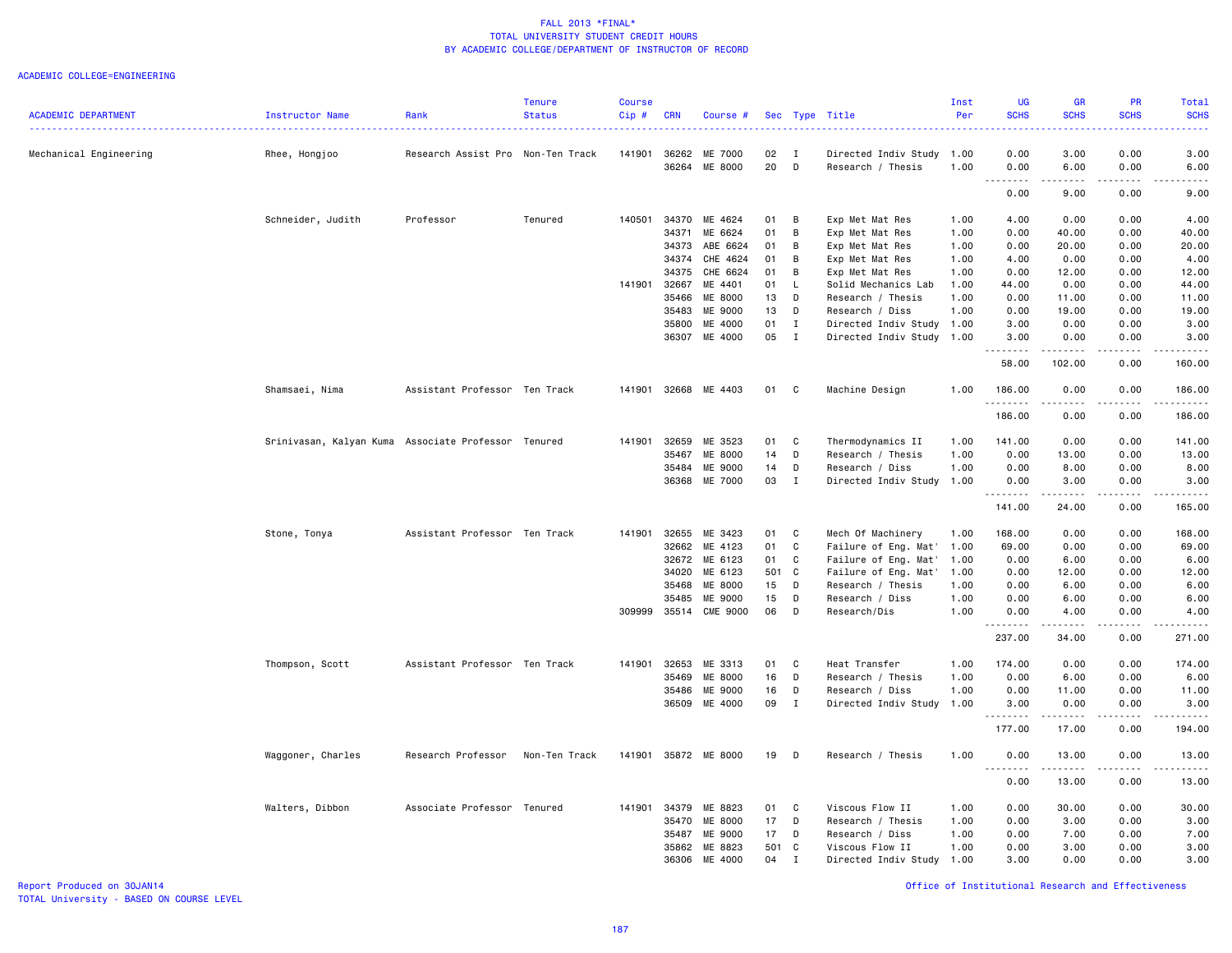| <b>ACADEMIC DEPARTMENT</b> | Instructor Name | Rank                        | Tenure<br>Status | Course<br>$Cip$ # | <b>CRN</b> | Course # Sec Type Title |      |              | Inst<br>Per | <b>UG</b><br><b>SCHS</b> | <b>GR</b><br><b>SCHS</b> | <b>PR</b><br><b>SCHS</b> | Total<br><b>SCHS</b> |
|----------------------------|-----------------|-----------------------------|------------------|-------------------|------------|-------------------------|------|--------------|-------------|--------------------------|--------------------------|--------------------------|----------------------|
| Mechanical Engineering     | Walters, Dibbon | Associate Professor Tenured |                  |                   |            | 309999 35515 CME 9000   | 07 D | Research/Dis | 1.00        | 0.00<br>---------        | 9.00<br>.                | 0.00                     | 9.00                 |
|                            |                 |                             |                  |                   |            |                         |      |              |             | 3.00                     | 52.00                    | 0.00                     | 55.00                |
|                            |                 |                             |                  |                   |            |                         |      |              |             | ========                 | ========                 | ========                 | ==========           |
| Mechanical Engineering     |                 |                             |                  |                   |            |                         |      |              |             | 3003.00                  | 699,00                   | 0.00                     | 3702.00              |
|                            |                 |                             |                  |                   |            |                         |      |              |             |                          |                          |                          |                      |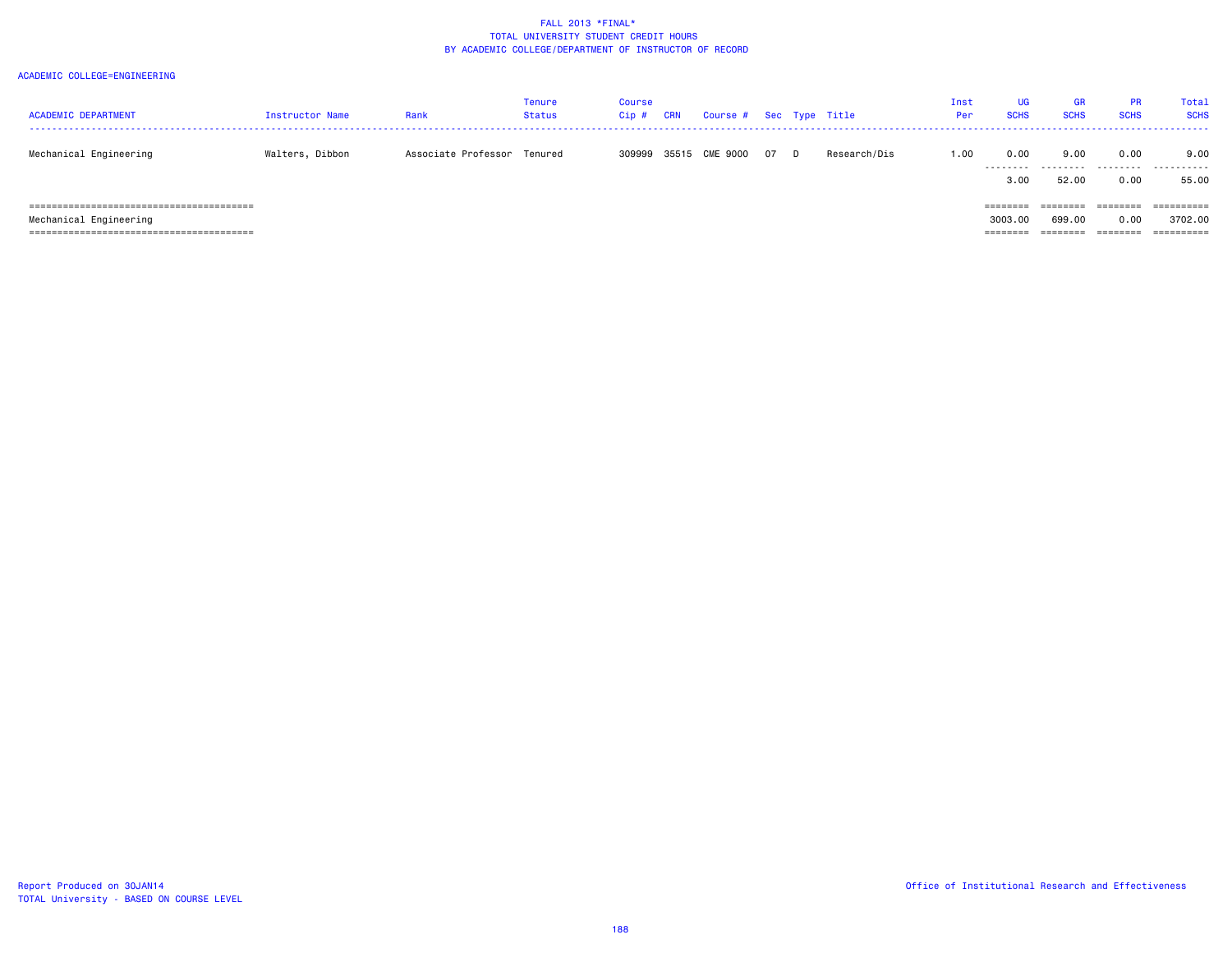| <b>ACADEMIC DEPARTMENT</b>     | Instructor Name  | Rank                          | <b>Tenure</b><br><b>Status</b> | <b>Course</b><br>Cip# | <b>CRN</b>   | Course #       |       |              | Sec Type Title            | Inst<br>Per | <b>UG</b><br><b>SCHS</b> | <b>GR</b><br><b>SCHS</b> | <b>PR</b><br><b>SCHS</b> | Total<br><b>SCHS</b>                                                                                                                |
|--------------------------------|------------------|-------------------------------|--------------------------------|-----------------------|--------------|----------------|-------|--------------|---------------------------|-------------|--------------------------|--------------------------|--------------------------|-------------------------------------------------------------------------------------------------------------------------------------|
| School of Chemical Engineering | Bricka, Ray      | Associate Professor Tenured   |                                | 140701                | 30799        | CHE 4134       | 01    | C            | Process Design            | 1.00        | 148.00                   | 0.00                     | 0.00                     | $\frac{1}{2} \left( \frac{1}{2} \right) \left( \frac{1}{2} \right) \left( \frac{1}{2} \right) \left( \frac{1}{2} \right)$<br>148.00 |
|                                |                  |                               |                                |                       | 30800        | CHE 4134       | 02    | K            | Process Design            | 1.00        | 0.00                     | 0.00                     | 0.00                     | 0.00                                                                                                                                |
|                                |                  |                               |                                |                       | 34302        | CHE 4134       | 03    | K            | Process Design            | 1.00        | 0.00                     | 0.00                     | 0.00                     | 0.00                                                                                                                                |
|                                |                  |                               |                                |                       | 35231        | CHE 9000       | 01    | D            | Research/Diss             | 1.00        | 0.00                     | 15.00                    | 0.00                     | 15.00                                                                                                                               |
|                                |                  |                               |                                |                       | 35239        | CHE 8000       | 01    | D            | Research / Thesis         | 1.00        | 0.00                     | 3.00                     | 0.00                     | 3.00                                                                                                                                |
|                                |                  |                               |                                |                       |              |                |       |              |                           |             | 148.00                   | 18.00                    | 0.00                     | 166.00                                                                                                                              |
|                                | Elmore, Billy    | Associate Professor Tenured   |                                | 140701                | 30791        | CHE 1101       | 01    | C            | CHE Fresh Seminar         | 1.00        | 101.00                   | 0.00                     | 0.00                     | 101.00                                                                                                                              |
|                                |                  |                               |                                |                       | 30795        | CHE 3203       | 01    | C            | Fluid Flow Op             | 1.00        | 294.00                   | 0.00                     | 0.00                     | 294.00                                                                                                                              |
|                                |                  |                               |                                |                       | 34300        | CHE 3232       | 01    | L.           | Chem Eng Lab II           | 1.00        | 74.00                    | 0.00                     | 0.00                     | 74.00                                                                                                                               |
|                                |                  |                               |                                |                       | 35066        | CHE 4000       | 01    | $\mathbf{I}$ | Directed Indiv Study 1.00 |             | 2.00                     | 0.00                     | 0.00                     | 2.00                                                                                                                                |
|                                |                  |                               |                                |                       | 35952        | CHE 4990       | 01    | C            | Special Topic in CHE 1.00 |             | 32.00                    | 0.00                     | 0.00                     | 32.00                                                                                                                               |
|                                |                  |                               |                                |                       |              | 36196 CHE 4000 | 03    | I            | Directed Indiv Study 1.00 |             | 3.00<br>.                | 0.00<br>.                | 0.00<br>.                | 3.00<br>.                                                                                                                           |
|                                |                  |                               |                                |                       |              |                |       |              |                           |             | 506.00                   | 0.00                     | 0.00                     | 506.00                                                                                                                              |
|                                | French, William  | Associate Professor Tenured   |                                | 140701                | 34809        | CHE 4683       | 01    | C            | Fund of Biofuels Pro      | 1.00        | 78.00                    | 0.00                     | 0.00                     | 78.00                                                                                                                               |
|                                |                  |                               |                                |                       | 34810        | CHE 6683       | 01    | C            | Fund of Biofuels Pro      | 1.00        | 0.00                     | 6.00                     | 0.00                     | 6.00                                                                                                                                |
|                                |                  |                               |                                |                       |              | 35232 CHE 9000 | 02    | $\mathsf{D}$ | Research/Diss             | 1.00        | 0.00                     | 16.00                    | 0.00                     | 16.00                                                                                                                               |
|                                |                  |                               |                                |                       |              |                |       |              |                           |             | .<br>78.00               | .<br>22.00               | .<br>0.00                | .<br>100.00                                                                                                                         |
|                                | Hill, Priscilla  | Associate Professor Tenured   |                                | 140701                | 30790        | CHE 1001       | F01 C |              | First Year Seminar        | 1.00        | 33.00                    | 0.00                     | 0.00                     | 33.00                                                                                                                               |
|                                |                  |                               |                                |                       | 34301        | CHE 3223       | 01    | $\mathbf C$  | Separation Processes      | 1.00        | 60.00                    | 0.00                     | 0.00                     | 60.00                                                                                                                               |
|                                |                  |                               |                                |                       | 35923        | CHE 4000       | 02    | $\mathbf{I}$ | Directed Indiv Study      | 1.00        | 1.00                     | 0.00                     | 0.00                     | 1.00                                                                                                                                |
|                                |                  |                               |                                |                       |              |                |       |              |                           |             | .<br>94.00               | .<br>0.00                | .<br>0.00                | .<br>94.00                                                                                                                          |
|                                | Keith, Jason     | Professor                     | Tenured                        | 140701                | 30806        | CHE 8011       | 01    | - S          | Chem En Seminar           | 1.00        | 0.00                     | 13.00                    | 0.00                     | 13.00                                                                                                                               |
|                                |                  |                               |                                |                       | 30808        | CHE 8223       | 01    | C            | Adv Process Comp          | 1.00        | 0.00                     | 36.00                    | 0.00                     | 36.00                                                                                                                               |
|                                |                  |                               |                                |                       | 35234        | CHE 9000       | 04    | D            | Research/Diss             | 1.00        | 0.00                     | 9.00                     | 0.00                     | 9.00                                                                                                                                |
|                                |                  |                               |                                |                       | 35242        | CHE 8000       | 04    | D            | Research / Thesis         | 1.00        | 0.00                     | 3.00                     | 0.00                     | 3.00                                                                                                                                |
|                                |                  |                               |                                |                       |              |                |       |              |                           |             | .<br>0.00                | 61.00                    | 0.00                     | $\frac{1}{2}$<br>61.00                                                                                                              |
|                                | Kundu, Santanu   | Assistant Professor Ten Track |                                |                       | 140701 30797 | CHE 3413       | 01    | C            | Eng Materials             | 1.00        | 264.00                   | 0.00                     | 0.00                     | 264.00                                                                                                                              |
|                                |                  |                               |                                |                       | 35235        | CHE 9000       | 05    | D            | Research/Diss             | 1.00        | 0.00                     | 2.00                     | 0.00                     | 2.00                                                                                                                                |
|                                |                  |                               |                                |                       |              |                |       |              |                           |             | .<br>264.00              | .<br>2.00                | .<br>0.00                | .<br>266.00                                                                                                                         |
|                                | Nouranian, Sasan | Non-Faculty                   | Not Applicable                 | 140701                |              | 34298 CHE 3113 | 01    | C.           | Chem En Thermo I          | 1.00        | 120.00                   | 0.00                     | 0.00                     | 120,00                                                                                                                              |
|                                |                  |                               |                                |                       |              |                |       |              |                           |             | <u>.</u><br>120.00       | .<br>0.00                | .<br>0.00                | .<br>120.00                                                                                                                         |
|                                | Pearson, Larry   | Non-Faculty                   | Not Applicable                 | 140701                | 30792        | CHE 2114       | 01    | C            | Mass & Energy Bal         | 1.00        | 400.00                   | 0.00                     | 0.00                     | 400.00                                                                                                                              |
|                                |                  |                               |                                |                       | 30793        | CHE 2114       | 02    | К            | Mass & Energy Bal         | 1.00        | 0.00                     | 0.00                     | 0.00                     | 0.00                                                                                                                                |
|                                |                  |                               |                                |                       |              | 30794 CHE 3123 | 01    | C            | Chem En Thermo II         | 1.00        | 111.00                   | 0.00                     | 0.00                     | 111.00                                                                                                                              |
|                                |                  |                               |                                |                       |              |                |       |              |                           |             | .<br>511.00              | .<br>0.00                | .<br>0.00                | .<br>511.00                                                                                                                         |
|                                | Rai, Neeraj      | Assistant Professor Ten Track |                                | 140701                | 30807        | CHE 8113       | 01    | C            | Adv Che En Thermo         | 1.00        | 0.00                     | 30.00                    | 0.00                     | 30.00                                                                                                                               |
|                                |                  |                               |                                |                       | 36287        | CHE 9000       | 09    | D            | Research/Diss             | 1.00        | 0.00                     | 6.00                     | 0.00                     | 6.00                                                                                                                                |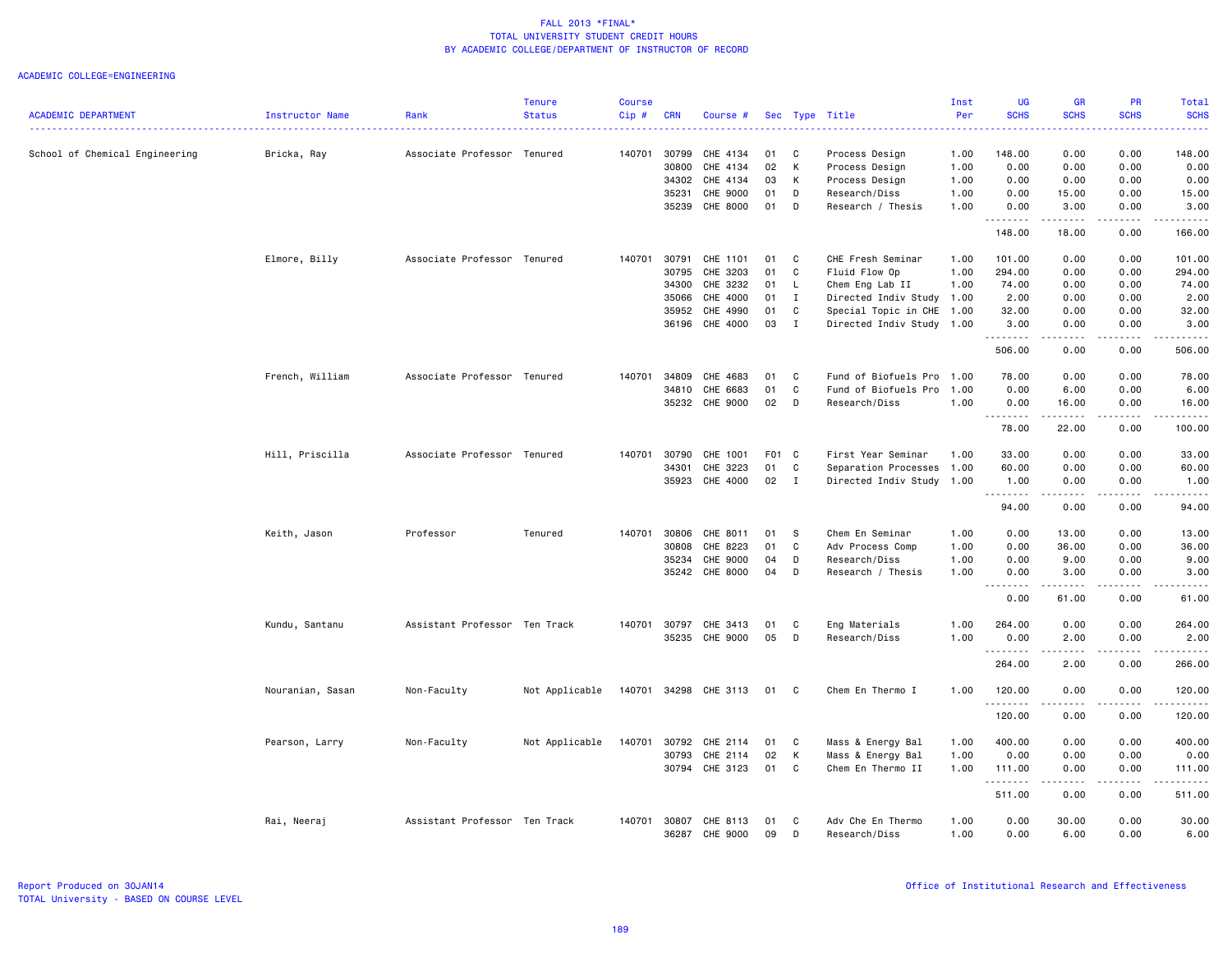| <b>ACADEMIC DEPARTMENT</b>     | <b>Instructor Name</b> | Rank        | <b>Tenure</b><br><b>Status</b> | <b>Course</b><br>Cip# | <b>CRN</b> | Course # Sec Type Title    |            |                    |                                      | Inst<br>Per  | <b>UG</b><br><b>SCHS</b>   | <b>GR</b><br><b>SCHS</b> | <b>PR</b><br><b>SCHS</b> | Total<br><b>SCHS</b>      |
|--------------------------------|------------------------|-------------|--------------------------------|-----------------------|------------|----------------------------|------------|--------------------|--------------------------------------|--------------|----------------------------|--------------------------|--------------------------|---------------------------|
|                                |                        |             |                                |                       |            |                            |            |                    |                                      |              | .<br>0.00                  | .<br>36.00               | 0.00                     | .<br>36.00                |
| School of Chemical Engineering | Toghiani, Hossein      | Professor   | Tenured                        | 140701                | 30798      | CHE 4113<br>35236 CHE 9000 | - 01<br>06 | $\mathbf{C}$<br>D. | Chem Reactor Design<br>Research/Diss | 1.00<br>1.00 | 126.00<br>0.00<br>-------- | 0.00<br>6.00<br>.        | 0.00<br>0.00<br>.        | 126.00<br>6.00<br>------- |
|                                |                        |             |                                |                       |            |                            |            |                    |                                      |              | 126.00                     | 6.00                     | 0.00                     | 132.00                    |
|                                | Walters, Keisha        | Non-Faculty | Tenured                        | 140701                | 35238      | CHE 9000                   | 08         | D                  | Research/Diss                        | 1.00         | 0.00                       | 2.00                     | 0.00                     | 2.00                      |
|                                |                        |             |                                |                       |            | 35246 CHE 8000             | 08         | D.                 | Research / Thesis                    | 1.00         | 0.00<br>.                  | 6.00<br>.                | 0.00<br>.                | 6.00<br>.                 |
|                                |                        |             |                                |                       |            |                            |            |                    |                                      |              | 0.00                       | 8.00                     | 0.00                     | 8.00                      |
|                                |                        |             |                                |                       |            |                            |            |                    |                                      |              | $=$ = = = = = = =          | ========                 | ========                 | ==========                |
| School of Chemical Engineering |                        |             |                                |                       |            |                            |            |                    |                                      |              | 1847.00                    | 153.00                   | 0.00                     | 2000.00                   |
|                                |                        |             |                                |                       |            |                            |            |                    |                                      |              | $=$ = = = = = = =          |                          |                          | ==========                |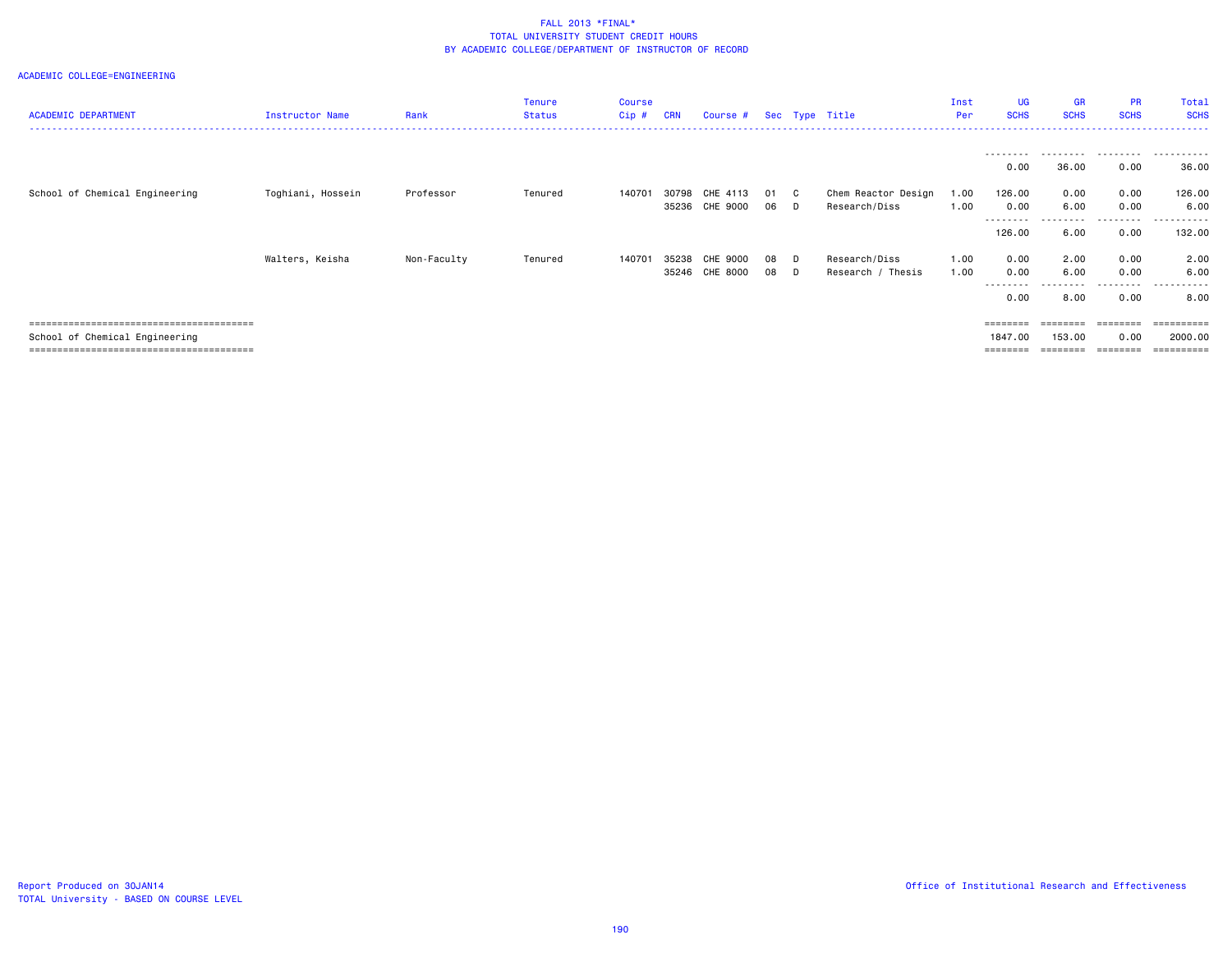#### ACADEMIC COLLEGE=FOREST RESOURCES

|                            |                 |                               | <b>Tenure</b> | Course       |            |                      |              |   |                           | Inst | <b>UG</b>                    | GR          | PR          | Total                                                                                                                                                         |
|----------------------------|-----------------|-------------------------------|---------------|--------------|------------|----------------------|--------------|---|---------------------------|------|------------------------------|-------------|-------------|---------------------------------------------------------------------------------------------------------------------------------------------------------------|
| <b>ACADEMIC DEPARTMENT</b> | Instructor Name | Rank                          | <b>Status</b> | Cip#         | <b>CRN</b> | Course #             |              |   | Sec Type Title            | Per  | <b>SCHS</b>                  | <b>SCHS</b> | <b>SCHS</b> | <b>SCHS</b>                                                                                                                                                   |
|                            |                 |                               |               |              |            |                      |              |   |                           |      |                              |             |             | والمستناب                                                                                                                                                     |
|                            |                 |                               |               |              |            |                      |              |   |                           |      |                              |             |             |                                                                                                                                                               |
| Forestry                   | Evans, David    | Professor                     | Tenured       | 030501       | 31990      | F0 2113              | 03           | B | Dendrology                | 1.00 | 54.00                        | 0.00        | 0.00        | 54.00                                                                                                                                                         |
|                            |                 |                               |               |              | 31991      | F0 2113              | 04           | B | Dendrology                | 1.00 | 57.00                        | 0.00        | 0.00        | 57.00                                                                                                                                                         |
|                            |                 |                               |               |              | 31999      | F0 4313              | 01           | C | Spatial Tech Nat Res 1.00 |      | 114.00                       | 0.00        | 0.00        | 114.00                                                                                                                                                        |
|                            |                 |                               |               |              | 32002      | F0 4313              | 03           | К | Spatial Tech Nat Res 1.00 |      | 0.00                         | 0.00        | 0.00        | 0.00                                                                                                                                                          |
|                            |                 |                               |               |              | 32014      | F0 6313              | 01           | C | Spatial Tech Nat Res 1.00 |      | 0.00                         | 6.00        | 0.00        | 6.00                                                                                                                                                          |
|                            |                 |                               |               |              | 32017      | F0 6313              | 03           | K | Spatial Tech Nat Res 1.00 |      | 0.00                         | 0.00        | 0.00        | 0.00                                                                                                                                                          |
|                            |                 |                               |               |              | 34203      | F0 4313              | 04           | К | Spatial Tech Nat Res 1.00 |      | 0.00                         | 0.00        | 0.00        | 0.00                                                                                                                                                          |
|                            |                 |                               |               |              | 34204      | F0 6313              | 04           | K | Spatial Tech Nat Res      | 1.00 | 0.00                         | 0.00        | 0.00        | 0.00                                                                                                                                                          |
|                            |                 |                               |               |              | 35127      | F0 8000              | 01           | D | Research / Thesis         | 1.00 | 0.00                         | 5.00        | 0.00        | 5.00                                                                                                                                                          |
|                            |                 |                               |               |              |            | 35145 FO 9000        | 01           | D | Research / Diss           | 1.00 | 0.00                         | 1.00        | 0.00        | 1.00                                                                                                                                                          |
|                            |                 |                               |               |              |            |                      |              |   |                           |      | .                            | .           | بالمحام     | .                                                                                                                                                             |
|                            |                 |                               |               |              |            |                      |              |   |                           |      | 225.00                       | 12.00       | 0.00        | 237.00                                                                                                                                                        |
|                            | Ezell, Andrew   | Professor                     | Tenured       | 030501       | 35128      | F0 8000              | 02           | D | Research / Thesis         | 1.00 | 0.00                         | 19.00       | 0.00        | 19.00                                                                                                                                                         |
|                            |                 |                               |               |              |            | 35137 FO 8000        | 11           | D | Research / Thesis         | 1.00 | 0.00                         | 1.00        | 0.00        | 1.00                                                                                                                                                          |
|                            |                 |                               |               |              |            |                      |              |   |                           |      | .<br>$\frac{1}{2}$           | .           | .           | .                                                                                                                                                             |
|                            |                 |                               |               |              |            |                      |              |   |                           |      | 0.00                         | 20.00       | 0.00        | 20.00                                                                                                                                                         |
|                            |                 | Associate Professor Tenured   |               | 030501 35129 |            | F0 8000              | 03           | D | Research / Thesis         | 1.00 |                              |             | 0.00        | 16.00                                                                                                                                                         |
|                            | Fan, Zhaofei    |                               |               |              |            |                      |              |   |                           |      | 0.00                         | 16.00       |             |                                                                                                                                                               |
|                            |                 |                               |               |              | 35147      | F0 9000              | 03           | D | Research / Diss           | 1.00 | 0.00                         | 9.00        | 0.00        | 9.00                                                                                                                                                          |
|                            |                 |                               |               | 030506       |            | 34207 FO 8313        | 01           | C | Spatial Stat Nat Res 1.00 |      | 0.00                         | 33.00       | 0.00        | 33.00                                                                                                                                                         |
|                            |                 |                               |               |              |            |                      |              |   |                           |      | $\sim$ $\sim$ $\sim$<br>0.00 | 58.00       | .<br>0.00   | $\frac{1}{2} \left( \frac{1}{2} \right) \left( \frac{1}{2} \right) \left( \frac{1}{2} \right) \left( \frac{1}{2} \right) \left( \frac{1}{2} \right)$<br>58.00 |
|                            |                 |                               |               |              |            |                      |              |   |                           |      |                              |             |             |                                                                                                                                                               |
|                            | Frey, Brent     | Assistant Professor Ten Track |               |              |            | 030501 35130 FO 8000 | 04           | D | Research / Thesis         | 1.00 | 0.00<br>.                    | 9.00        | 0.00        | 9.00<br>$\frac{1}{2} \left( \frac{1}{2} \right) \left( \frac{1}{2} \right) \left( \frac{1}{2} \right) \left( \frac{1}{2} \right) \left( \frac{1}{2} \right)$  |
|                            |                 |                               |               |              |            |                      |              |   |                           |      | 0.00                         | 9.00        | 0.00        | 9.00                                                                                                                                                          |
|                            |                 |                               |               |              |            |                      |              |   |                           |      |                              |             |             |                                                                                                                                                               |
|                            | Grace, Laura    | Professor                     | Tenured       | 030501       | 31997      | F0 4233              | 01           | C | Forest Op & Harvest       | 1.00 | 90.00                        | 0.00        | 0.00        | 90.00                                                                                                                                                         |
|                            |                 |                               |               |              |            | 36633 F0 4000        | $01 \quad I$ |   | Directed Indiv Study 1.00 |      | 2.00                         | 0.00        | 0.00        | 2.00                                                                                                                                                          |
|                            |                 |                               |               |              |            |                      |              |   |                           |      | .                            |             |             | .                                                                                                                                                             |
|                            |                 |                               |               |              |            |                      |              |   |                           |      | 92.00                        | 0.00        | 0.00        | 92.00                                                                                                                                                         |
|                            | Grado, Stephen  | Professor                     | Tenured       | 030501       | 31987      | F0 1101              | 01           | C | Forest Res Survey         | 1.00 | 63.00                        | 0.00        | 0.00        | 63.00                                                                                                                                                         |
|                            |                 |                               |               |              | 31993      | F0 3113              | 01           | C | For Recreation Mgt        | 1.00 | 93.00                        | 0.00        | 0.00        | 93.00                                                                                                                                                         |
|                            |                 |                               |               |              | 33928      | F0 8293              | 501 D        |   | Professional Paper        | 1.00 | 0.00                         | 3.00        | 0.00        | 3.00                                                                                                                                                          |
|                            |                 |                               |               |              | 35132      | F0 8000              | 06           | D | Research / Thesis         | 1.00 | 0.00                         | 12.00       | 0.00        | 12.00                                                                                                                                                         |
|                            |                 |                               |               |              | 36027      | F0 7000              | 501 I        |   | Directed Indiv Study      | 1.00 | 0.00                         | 3.00        | 0.00        | 3.00                                                                                                                                                          |
|                            |                 |                               |               |              | 36167      | F0 8000              | 503 D        |   | Research / Thesis         | 1.00 | 0.00                         | 3.00        | 0.00        | 3.00                                                                                                                                                          |
|                            |                 |                               |               |              |            | 36226 F0 9000        | 13           | D | Research / Diss           | 1.00 | 0.00                         | 1.00        | 0.00        | 1.00                                                                                                                                                          |
|                            |                 |                               |               |              |            |                      |              |   |                           |      | $\frac{1}{2}$                |             | .           | .                                                                                                                                                             |
|                            |                 |                               |               |              |            |                      |              |   |                           |      | 156.00                       | 22.00       | 0.00        | 178.00                                                                                                                                                        |
|                            | Grala, Robert   | Associate Professor Tenured   |               |              |            | 030501 35149 F0 9000 | 05           | D | Research / Diss           | 1.00 | 0.00                         | 7.00        | 0.00        | 7.00                                                                                                                                                          |
|                            |                 |                               |               |              |            |                      |              |   |                           |      | .                            |             |             | $\frac{1}{2} \left( \frac{1}{2} \right) \left( \frac{1}{2} \right) \left( \frac{1}{2} \right) \left( \frac{1}{2} \right) \left( \frac{1}{2} \right)$          |
|                            |                 |                               |               |              |            |                      |              |   |                           |      | 0.00                         | 7.00        | 0.00        | 7.00                                                                                                                                                          |
|                            | Grebner, Donald | Professor                     | Tenured       | 030401       | 32008      | F0 4443              | 01           | C | Int`L For Res & Trad 1.00 |      | 3.00                         | 0.00        | 0.00        | 3.00                                                                                                                                                          |
|                            |                 |                               |               |              | 32023      | F0 6443              | 01           | C | Int`L For Res & Trad      | 1.00 | 0.00                         | 6.00        | 0.00        | 6.00                                                                                                                                                          |
|                            |                 |                               |               |              | 33925      | F0 6443              | 501 C        |   | Int`L For Res & Trad      | 1.00 | 0.00                         | 24.00       | 0.00        | 24.00                                                                                                                                                         |
|                            |                 |                               |               | 030501       | 32004      | F0 4323              | 01           | C | Forest Resource Mgt       | 1.00 | 102.00                       | 0.00        | 0.00        | 102.00                                                                                                                                                        |
|                            |                 |                               |               |              | 32005      | F0 4323              | 02           | K | Forest Resource Mgt       | 1.00 | 0.00                         | 0.00        | 0.00        | 0.00                                                                                                                                                          |
|                            |                 |                               |               |              |            |                      |              |   |                           |      |                              |             |             |                                                                                                                                                               |
|                            |                 |                               |               |              | 32006      | F0 4323              | 03           | K | Forest Resource Mgt       | 1.00 | 0.00                         | 0.00        | 0.00        | 0.00                                                                                                                                                          |
|                            |                 |                               |               |              | 35150      | F0 9000              | 06           | D | Research / Diss           | 1.00 | 0.00                         | 7.00        | 0.00        | 7.00                                                                                                                                                          |
|                            |                 |                               |               |              | 35614      | F0 8243              | 501          | C | Adv Fo Res Mgt & Pln 0.40 |      | 0.00                         | 6.00        | 0.00        | 6.00                                                                                                                                                          |

Report Produced on 30JAN14 Office of Institutional Research and Effectiveness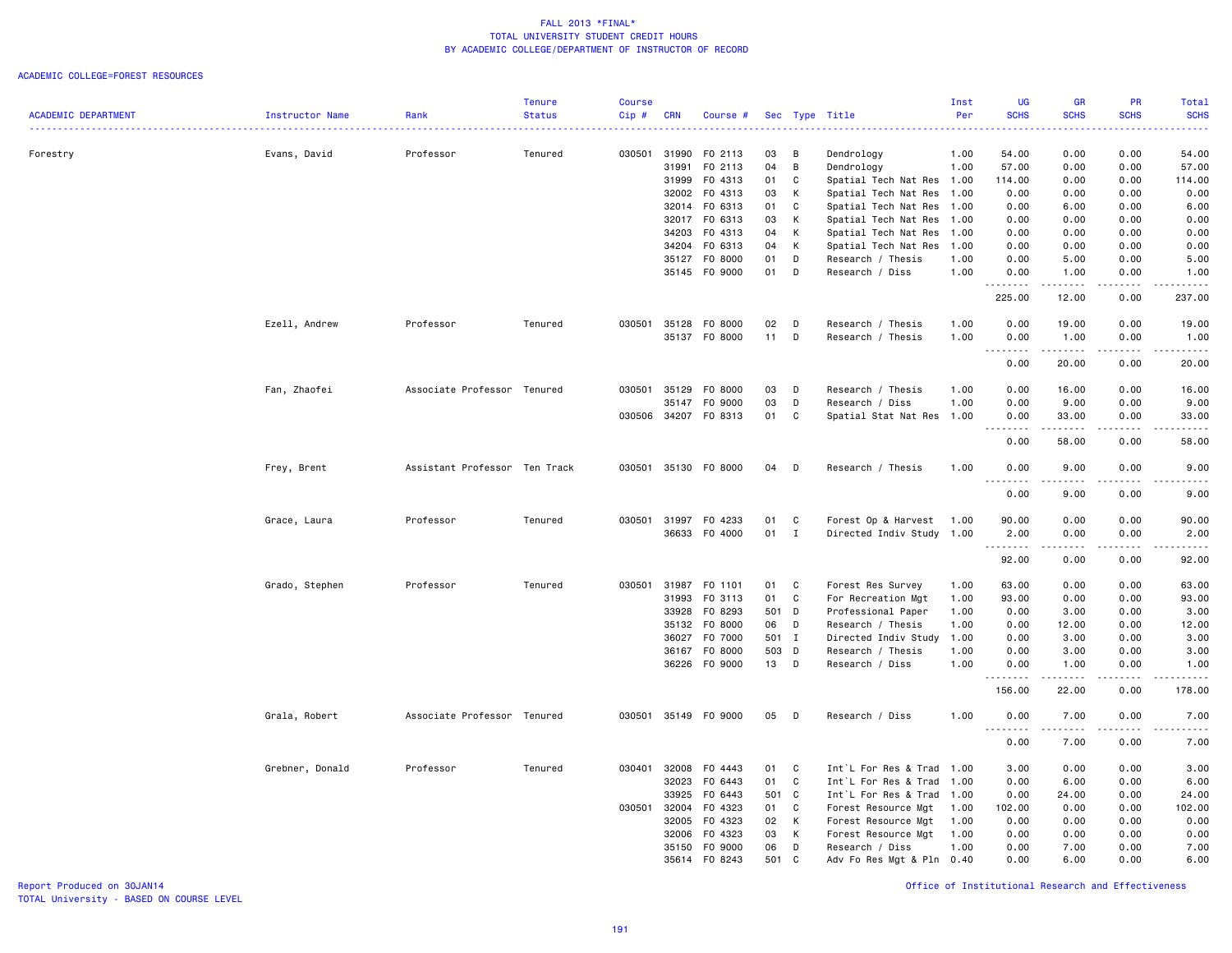#### ACADEMIC COLLEGE=FOREST RESOURCES

| <b>ACADEMIC DEPARTMENT</b> | Instructor Name   | Rank                              | <b>Tenure</b><br><b>Status</b> | <b>Course</b><br>Cip# | <b>CRN</b>     | Course #                 |               |        | Sec Type Title                                  | Inst<br>Per  | <b>UG</b><br><b>SCHS</b>          | <b>GR</b><br><b>SCHS</b>                                                                                                                                                                | <b>PR</b><br><b>SCHS</b> | Total<br><b>SCHS</b>                        |
|----------------------------|-------------------|-----------------------------------|--------------------------------|-----------------------|----------------|--------------------------|---------------|--------|-------------------------------------------------|--------------|-----------------------------------|-----------------------------------------------------------------------------------------------------------------------------------------------------------------------------------------|--------------------------|---------------------------------------------|
|                            |                   |                                   |                                |                       |                |                          |               |        |                                                 |              |                                   |                                                                                                                                                                                         |                          | .                                           |
| Forestry                   | Grebner, Donald   | Professor                         | Tenured                        |                       |                | 030501 35968 FO 8000     | 501 D         |        | Research / Thesis                               | 1.00         | 0.00<br>.                         | 6.00<br>$\frac{1}{2} \left( \frac{1}{2} \right) \left( \frac{1}{2} \right) \left( \frac{1}{2} \right) \left( \frac{1}{2} \right) \left( \frac{1}{2} \right) \left( \frac{1}{2} \right)$ | 0.00<br>$- - - -$        | 6.00<br>.                                   |
|                            |                   |                                   |                                |                       |                |                          |               |        |                                                 |              | 105.00                            | 49.00                                                                                                                                                                                   | 0.00                     | 154.00                                      |
|                            | Henderson, James  | Extension Assoc Pro Non-Ten Track |                                |                       |                | 030501 35135 FO 8000     | 09            | D      | Research / Thesis                               | 1.00         | 0.00<br>-----<br>.                | 3.00<br>$\frac{1}{2} \left( \frac{1}{2} \right) \left( \frac{1}{2} \right) \left( \frac{1}{2} \right) \left( \frac{1}{2} \right) \left( \frac{1}{2} \right)$                            | 0.00<br>.                | 3.00<br>-----                               |
|                            |                   |                                   |                                |                       |                |                          |               |        |                                                 |              | 0.00                              | 3.00                                                                                                                                                                                    | 0.00                     | 3.00                                        |
|                            | Kushla, John      | Extension Assoc Pro Non-Ten Track |                                | 030501                |                | 35136 FO 8000            | 10            | D      | Research / Thesis                               | 1.00         | 0.00<br>$\sim$ $\sim$ $\sim$<br>. | 1.00<br>$\frac{1}{2}$                                                                                                                                                                   | 0.00<br>. <b>.</b> .     | 1.00<br>-----                               |
|                            |                   |                                   |                                |                       |                |                          |               |        |                                                 |              | 0.00                              | 1.00                                                                                                                                                                                    | 0.00                     | 1.00                                        |
|                            | Matney, Thomas    | Professor                         | Tenured                        |                       |                | 030501 35261 F0 9000     | $12$ D        |        | Research / Diss                                 | 1.00         | 0.00<br>.                         | 20.00<br>.                                                                                                                                                                              | 0.00<br>$\frac{1}{2}$    | 20.00<br>د د د د د                          |
|                            |                   |                                   |                                |                       |                |                          |               |        |                                                 |              | 0.00                              | 20.00                                                                                                                                                                                   | 0.00                     | 20.00                                       |
|                            | Munn, Ian         | Non-Faculty                       | Tenured                        |                       |                | 030501 35139 F0 8000     | 13 D          |        | Research / Thesis                               | 1.00         | 0.00                              | 32.00                                                                                                                                                                                   | 0.00                     | 32.00                                       |
|                            |                   |                                   |                                |                       | 35151          | F0 9000                  | 07            | D      | Research / Diss                                 | 1.00         | 0.00                              | 1.00                                                                                                                                                                                    | 0.00                     | 1.00                                        |
|                            |                   |                                   |                                |                       |                | 35614 FO 8243            | 501 C         |        | Adv Fo Res Mgt & Pln 0.60                       |              | 0.00                              | 9.00                                                                                                                                                                                    | 0.00                     | 9.00                                        |
|                            |                   |                                   |                                | 030506                | 35845          | F0 8293<br>31992 F0 3003 | 502 D<br>01 F |        | Professional Paper<br>Intership in Forestr 1.00 | 1.00         | 0.00<br>18.00                     | 3.00<br>0.00                                                                                                                                                                            | 0.00<br>0.00             | 3.00<br>18.00                               |
|                            |                   |                                   |                                |                       |                |                          |               |        |                                                 |              | <u>.</u><br>18.00                 | $- - - - -$<br>45.00                                                                                                                                                                    | .<br>0.00                | $\frac{1}{2}$<br>63.00                      |
|                            | Roberts, Scott    | Professor                         | Tenured                        | 030501                | 31994          | F0 4123                  | 01            | C      | Forest Ecology                                  | 1.00         | 108.00                            | 0.00                                                                                                                                                                                    | 0.00                     | 108.00                                      |
|                            |                   |                                   |                                |                       | 31995          | F0 4123                  | 02            | K      | Forest Ecology                                  | 1.00         | 0.00                              | 0.00                                                                                                                                                                                    | 0.00                     | 0.00                                        |
|                            |                   |                                   |                                |                       | 31996          | F0 4123                  | 03            | K      | Forest Ecology                                  | 1.00         | 0.00                              | 0.00                                                                                                                                                                                    | 0.00                     | 0.00                                        |
|                            |                   |                                   |                                |                       | 32009          | F0 6123                  | 01            | C      | Forest Ecology                                  | 1.00         | 0.00                              | 15.00                                                                                                                                                                                   | 0.00                     | 15.00                                       |
|                            |                   |                                   |                                |                       | 32010          | F0 6123                  | 02            | K      | Forest Ecology                                  | 1.00         | 0.00                              | 0.00                                                                                                                                                                                    | 0.00                     | 0.00                                        |
|                            |                   |                                   |                                |                       |                | 32011 FO 6123            | 03            | K      | Forest Ecology                                  | 1.00         | 0.00                              | 0.00                                                                                                                                                                                    | 0.00                     | 0.00                                        |
|                            |                   |                                   |                                |                       |                | 32024 FO 8111            | 01            | - S    | Graduate Seminar                                | 1.00         | 0.00                              | 13.00                                                                                                                                                                                   | 0.00                     | 13.00                                       |
|                            |                   |                                   |                                |                       | 33926<br>35140 | FO 8111<br>F0 8000       | 501 S<br>14   | D      | Graduate Seminar<br>Research / Thesis           | 1.00<br>1.00 | 0.00<br>0.00                      | 5.00<br>6.00                                                                                                                                                                            | 0.00<br>0.00             | 5.00<br>6.00                                |
|                            |                   |                                   |                                |                       | 35152          | F0 9000                  | 08            | D      | Research / Diss                                 | 1.00         | 0.00                              | 13.00                                                                                                                                                                                   | 0.00                     | 13.00                                       |
|                            |                   |                                   |                                |                       |                | 36141 F0 8000            | 502 D         |        | Research / Thesis                               | 1.00         | 0.00<br>.                         | 1.00<br>$\frac{1}{2} \left( \frac{1}{2} \right) \left( \frac{1}{2} \right) \left( \frac{1}{2} \right) \left( \frac{1}{2} \right) \left( \frac{1}{2} \right)$                            | 0.00<br>$\frac{1}{2}$    | 1.00<br>.                                   |
|                            |                   |                                   |                                |                       |                |                          |               |        |                                                 |              | 108.00                            | 53.00                                                                                                                                                                                   | 0.00                     | 161.00                                      |
|                            | Rousseau, Randall | Extension Professor Non-Ten Track |                                | 030501                |                | 35141 FO 8000            | 15            | $\Box$ | Research / Thesis                               | 1.00         | 0.00<br>.                         | 16.00<br>.                                                                                                                                                                              | 0.00<br>د د د د          | 16.00<br>.                                  |
|                            |                   |                                   |                                |                       |                |                          |               |        |                                                 |              | 0.00                              | 16.00                                                                                                                                                                                   | 0.00                     | 16.00                                       |
|                            | Sun, Changyou     | Associate Professor Tenured       |                                | 030501                | 35143          | F0 8000                  | 17            | D      | Research / Thesis                               | 1.00         | 0.00                              | 10.00                                                                                                                                                                                   | 0.00                     | 10.00                                       |
|                            |                   |                                   |                                |                       |                | 35154 FO 9000            | 10            | D      | Research / Diss                                 | 1.00         | 0.00<br>.<br>$\sim$ $\sim$ $\sim$ | 13.00                                                                                                                                                                                   | 0.00<br>.                | 13.00<br>$\sim$ $\sim$ $\sim$ $\sim$ $\sim$ |
|                            |                   |                                   |                                |                       |                |                          |               |        |                                                 |              | 0.00                              | 23.00                                                                                                                                                                                   | 0.00                     | 23.00                                       |
|                            | Varner, Julian    | Assistant Professor Ten Track     |                                |                       | 030501 31988   | F0 2113                  | 01            | B      | Dendrology                                      | 1.00         | 75.00                             | 0.00                                                                                                                                                                                    | 0.00                     | 75.00                                       |
|                            |                   |                                   |                                |                       | 31989          | F0 2113                  | 02            | B      | Dendrology                                      | 1.00         | 66.00                             | 0.00                                                                                                                                                                                    | 0.00                     | 66.00                                       |
|                            |                   |                                   |                                |                       | 35144          | F0 8000                  | 18            | D      | Research / Thesis                               | 1.00         | 0.00                              | 28.00                                                                                                                                                                                   | 0.00                     | 28.00                                       |
|                            |                   |                                   |                                |                       |                |                          |               |        |                                                 |              | .<br>141.00                       | 28.00                                                                                                                                                                                   | .<br>0.00                | $    -$<br>169.00                           |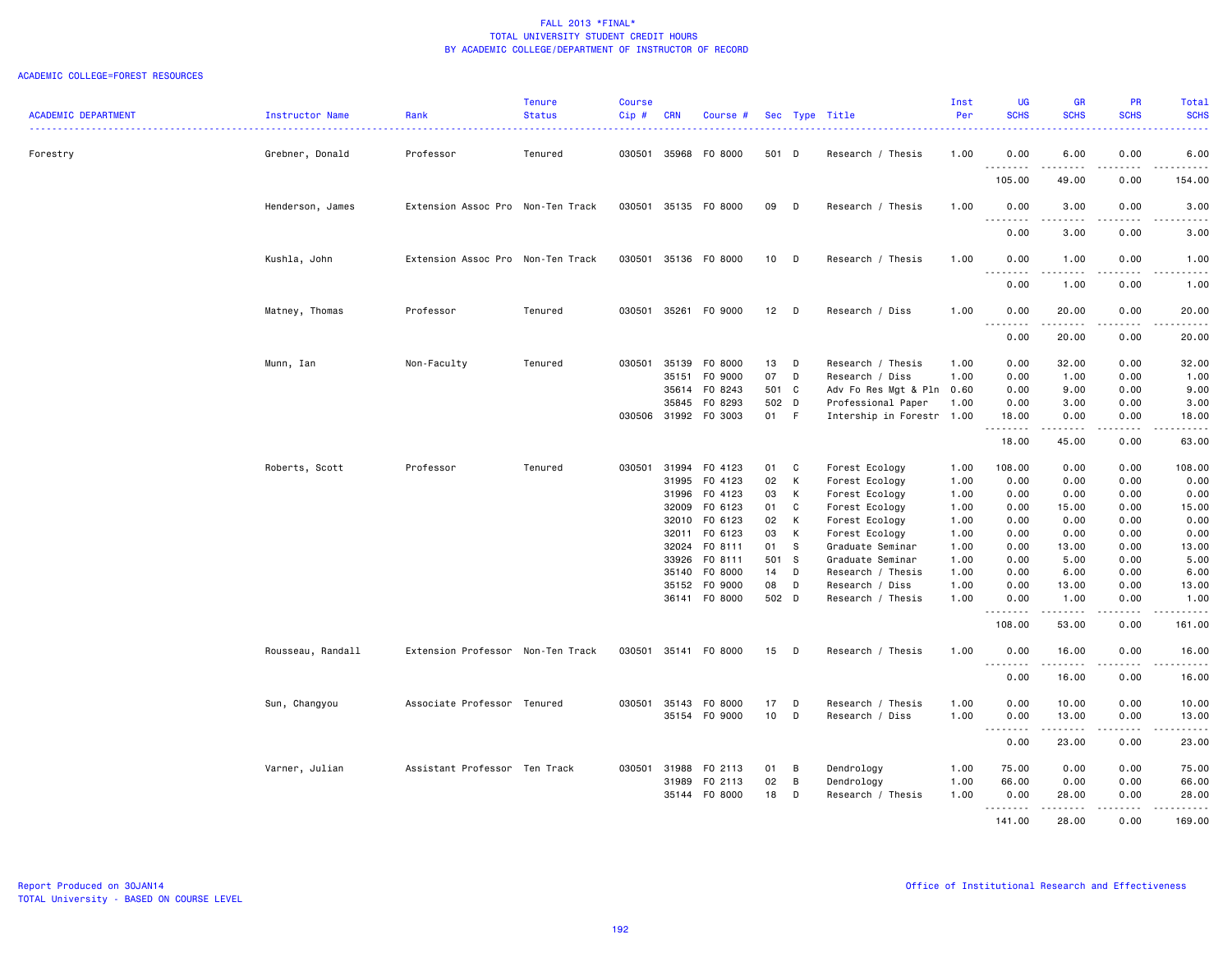#### ACADEMIC COLLEGE=FOREST RESOURCES

| ACADEMIC DEPARTMENT          | Instructor Name | Rank | Tenure<br>Status | Course | Cip # CRN Course # Sec Type Title |  | Inst<br>Per | <b>SCHS</b> | <b>SCHS</b> | PR.<br><b>SCHS</b> | Total<br><b>SCHS</b> |
|------------------------------|-----------------|------|------------------|--------|-----------------------------------|--|-------------|-------------|-------------|--------------------|----------------------|
| ============================ |                 |      |                  |        |                                   |  |             |             |             | _______            | ==========           |

Forestry 845.00 366.00 0.00 1211.00

======================================== ======== ======== ======== ==========

TOTAL University - BASED ON COURSE LEVEL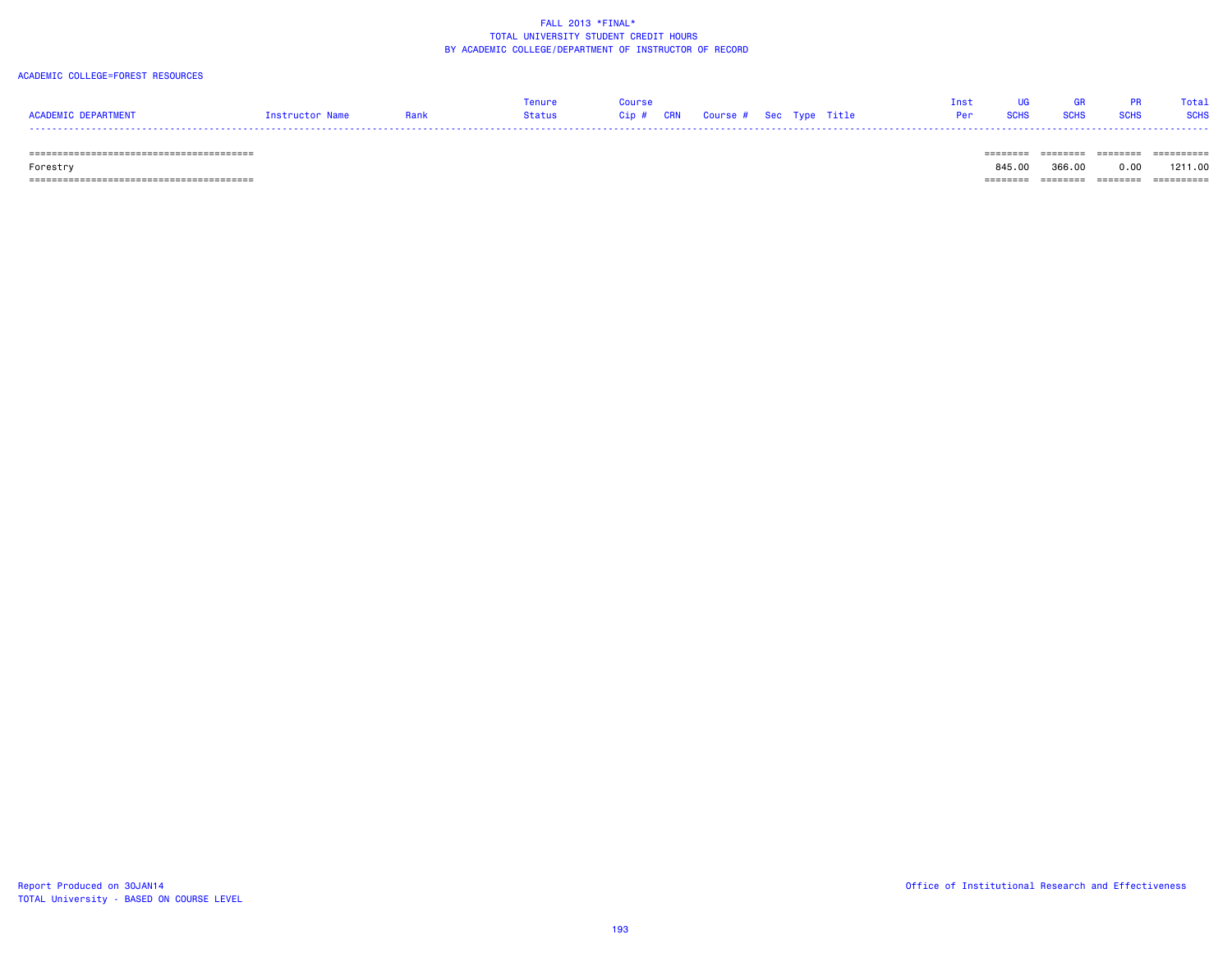# **ACADEMIC COLLEGE=Forest Resources**

| <b>ACADEMIC DEPARTMENT</b> | <b>Instructor Name</b> | Rank                              | <b>Tenure</b><br><b>Status</b> | <b>Course</b><br>Cip# | <b>CRN</b> | Course #                              |          |                   | Sec Type Title                                        | Inst<br>Per | UG<br><b>SCHS</b>     | <b>GR</b><br><b>SCHS</b> | <b>PR</b><br><b>SCHS</b> | <b>Total</b><br><b>SCHS</b><br>. |
|----------------------------|------------------------|-----------------------------------|--------------------------------|-----------------------|------------|---------------------------------------|----------|-------------------|-------------------------------------------------------|-------------|-----------------------|--------------------------|--------------------------|----------------------------------|
| Sustainable Bioproducts    | Barnes, H. Michael     | Professor                         | Tenured                        |                       |            | 030501 35302 FP 9000                  | 02       | D                 | Research/Dissertatio 1.00                             |             | 0.00<br><br>$- - - -$ | 4.00                     | 0.00                     | 4.00<br>.                        |
|                            |                        |                                   |                                |                       |            |                                       |          |                   |                                                       |             | 0.00                  | 4.00                     | 0.00                     | 4.00                             |
|                            | Borazjani, Abdolhamid  | Professor                         | Tenured                        |                       |            | 030501 35963 FP 8000                  | 02       | $\mathbf{D}$      | Research/Thesis                                       | 1.00        | 0.00                  | 3.00                     | 0.00                     | 3.00                             |
|                            |                        |                                   |                                |                       |            |                                       |          |                   |                                                       |             | 0.00                  | 3.00                     | 0.00                     | 3.00                             |
|                            | Diehl, Susan           | Professor                         | Tenured                        |                       |            | 030501 35303 FP 9000<br>36253 FP 7000 | 03<br>02 | D<br>$\mathbf{I}$ | Research/Dissertatio 1.00<br>Directed Individual 1.00 |             | 0.00<br>0.00          | 25.00<br>3.00            | 0.00<br>0.00             | 25.00<br>3.00                    |
|                            |                        |                                   |                                |                       |            |                                       |          |                   |                                                       |             | .<br>0.00             | .<br>28.00               | $\cdots$<br>0.00         | -----<br>28.00                   |
|                            | Hassan, El Barbary     | Assistant Professor Ten Track     |                                |                       |            | 030509 34219 FP 8123                  | 01       | C                 | Adv Lignocell Biomas 1.00                             |             | 0.00<br>. .<br>.      | 12.00<br>-----           | 0.00<br>----             | 12.00<br>-----                   |
|                            |                        |                                   |                                |                       |            |                                       |          |                   |                                                       |             | 0.00                  | 12.00                    | 0.00                     | 12.00                            |
|                            | Jones, Paul            | Extension Assoc Pro Non-Ten Track |                                | 030501                | 35305      | FP 9000                               | 05       | D                 | Research/Dissertatio 1.00                             |             | 0.00                  | 6.00                     | 0.00                     | 6.00                             |
|                            |                        |                                   |                                |                       | 35957      | FP 7000                               | 01       | $\mathbf{I}$      | Directed Individual                                   | 1.00        | 0.00                  | 3.00                     | 0.00                     | 3.00                             |
|                            |                        |                                   |                                |                       | 35964      | <b>FP 8000</b>                        | 03       | D                 | Research/Thesis                                       | 1.00        | 0.00                  | 3.00                     | 0.00                     | 3.00                             |
|                            |                        |                                   |                                |                       |            | 030509 32028 FP 1103                  | 01       | c                 | Wood Tech & Products 0.10                             |             | 4.80<br>.             | 0.00<br>-----            | 0.00                     | 4.80<br>                         |
|                            |                        |                                   |                                |                       |            |                                       |          |                   |                                                       |             | 4.80                  | 12.00                    | 0.00                     | 16.80                            |
|                            | Kim, Moon              | Professor                         | <b>Tenured</b>                 | 030509 34217          |            | FP 4113                               | 01       | B                 | Adhesives & Finishes 1.00                             |             | 6.00                  | 0.00                     | 0.00                     | 6.00                             |
|                            |                        |                                   |                                |                       |            | 34218 FP 6113                         | 01       | В                 | Adhesives & Finishes 1.00                             |             | 0.00<br><br>. .       | 12.00<br>-----           | 0.00<br>$\cdots$         | 12.00<br>$- - - - -$             |
|                            |                        |                                   |                                |                       |            |                                       |          |                   |                                                       |             | 6.00                  | 12.00                    | 0.00                     | 18.00                            |
|                            | Kitchens, Shane        | Assistant Professor Ten Track     |                                | 030501                | 35306      | FP 9000                               | 06       | D                 | Research/Dissertatio 1.00                             |             | 0.00                  | 9.00                     | 0.00                     | 9.00                             |
|                            |                        |                                   |                                | 030509                | 32028      | FP 1103                               | 01       | C                 | Wood Tech & Products 0.90                             |             | 43.20<br>.            | 0.00                     | 0.00                     | 43.20<br>-----                   |
|                            |                        |                                   |                                |                       |            |                                       |          |                   |                                                       |             | 43.20                 | -----<br>9.00            | .<br>0.00                | 52.20                            |
|                            | Nicholas, Darrel       | Professor                         | Tenured                        |                       |            | 030509 32031 FP 8111                  | 01       | <b>S</b>          | <b>Research Seminar</b>                               | 1.00        | 0.00<br>.<br>. .      | 6.00<br>$- - - -$        | 0.00<br>$- - - -$        | 6.00<br>.                        |
|                            |                        |                                   |                                |                       |            |                                       |          |                   |                                                       |             | 0.00                  | 6.00                     | 0.00                     | 6.00                             |
|                            | Seale, Roy             | Professor                         | Tenured                        | 030501                | 35307      | FP 9000                               | 07       | D                 | Research/Dissertatio 1.00                             |             | 0.00<br>.<br>         | 3.00                     | 0.00                     | 3.00<br>.                        |
|                            |                        |                                   |                                |                       |            |                                       |          |                   |                                                       |             | 0.00                  | 3.00                     | 0.00                     | 3.00                             |
|                            | Steele, Philip         | Professor                         | Tenured                        | 030501                |            | 35308 FP 9000                         | 08       | D                 | Research/Dissertatio 1.00                             |             | 0.00                  | 29.00                    | 0.00                     | 29.00                            |
|                            |                        |                                   |                                |                       |            |                                       |          |                   |                                                       |             | 0.00                  | 29.00                    | 0.00                     | 29.00                            |
|                            | Wan, Hui               | Associate Professor Ten Track     |                                | 030501 35965          |            | <b>FP 9000</b>                        | 10       | D                 | Research/Dissertatio 1.00                             |             | 0.00<br>. .<br>.      | 8.00                     | 0.00                     | 8.00                             |
|                            |                        |                                   |                                |                       |            |                                       |          |                   |                                                       |             | 0.00                  | 8.00                     | 0.00                     | 8.00                             |
|                            | Zhang, Jilei           | Professor                         | Tenured                        | 030501                | 35300      | FP 8000                               | 01       | D                 | Research/Thesis                                       | 1.00        | 0.00                  | 8.00                     | 0.00                     | 8.00                             |
|                            |                        |                                   |                                |                       | 35309      | FP 9000                               | 09       | D                 | Research/Dissertatio 1.00                             |             | 0.00                  | 9.00                     | 0.00                     | 9.00                             |
|                            |                        |                                   |                                |                       | 36425      | FP 7000                               | 03       | л.                | <b>Directed Individual</b>                            | 1.00        | 0.00                  | 3.00                     | 0.00                     | 3.00                             |
|                            |                        |                                   |                                |                       | 36428      | FP 7000                               | 04       | $\bf{I}$          | Directed Individual                                   | 1.00        | 0.00                  | 3.00                     | 0.00                     | 3.00                             |
|                            |                        |                                   |                                | 030509 34862          |            | FP 4223                               | 01       | В                 | Furniture Prod I                                      | 1.00        | 12.00                 | 0.00                     | 0.00                     | 12.00                            |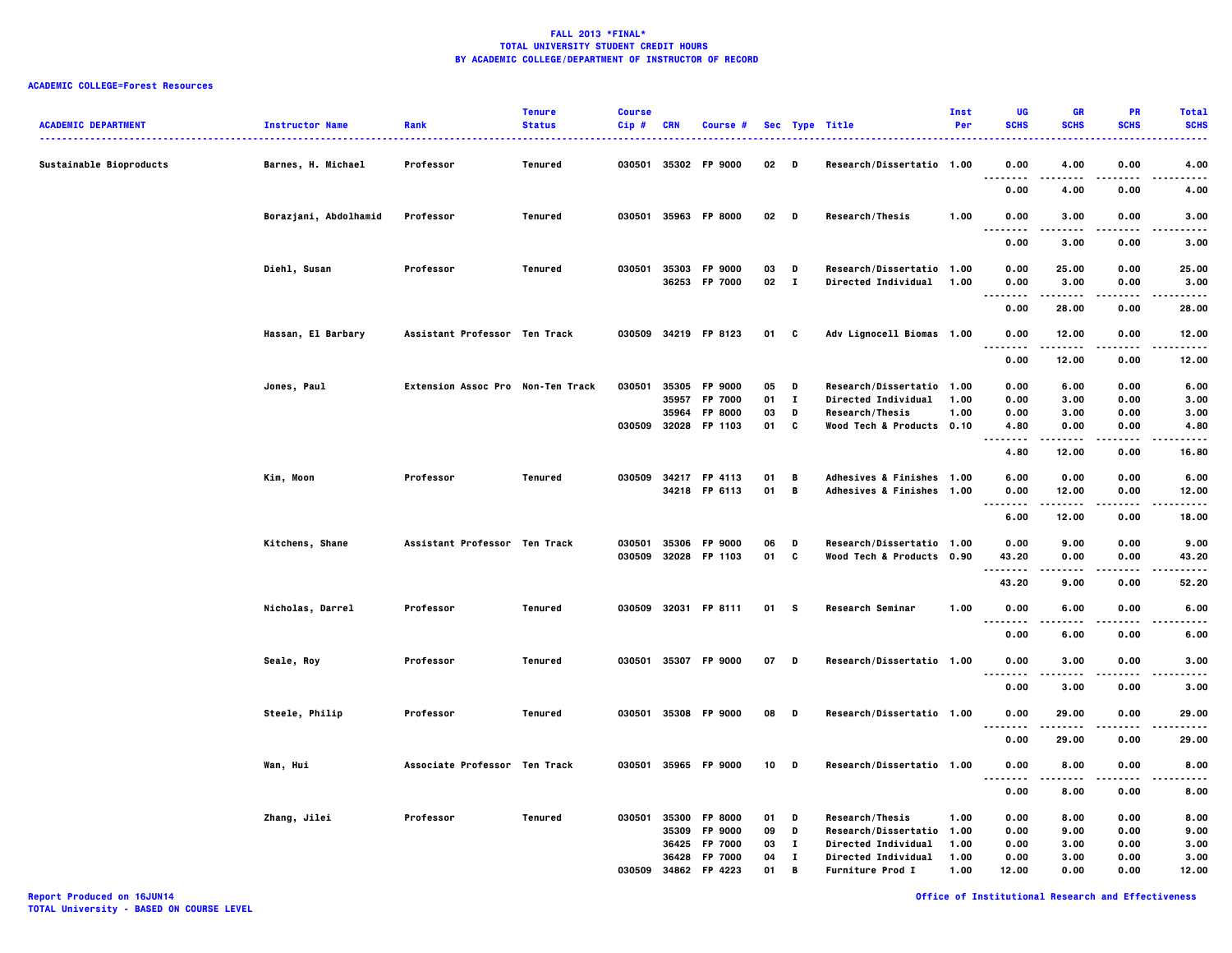# **ACADEMIC COLLEGE=Forest Resources**

| <b>ACADEMIC DEPARTMENT</b> | <b>Instructor Name</b> | Rank      | <b>Tenure</b><br><b>Status</b> | <b>Course</b><br>$Cip$ # | <b>CRN</b>     | Course # Sec Type Title             |                |                 |                                                                                 | Inst<br>Per          | <b>UG</b><br><b>SCHS</b>                  | <b>GR</b><br><b>SCHS</b>                   | <b>PR</b><br><b>SCHS</b>                  | <b>Total</b><br><b>SCHS</b><br>------ |
|----------------------------|------------------------|-----------|--------------------------------|--------------------------|----------------|-------------------------------------|----------------|-----------------|---------------------------------------------------------------------------------|----------------------|-------------------------------------------|--------------------------------------------|-------------------------------------------|---------------------------------------|
| Sustainable Bioproducts    | Zhang, Jilei           | Professor | Tenured                        | 030509                   | 34863<br>34917 | FP 6223<br>FP 4233<br>34918 FP 6233 | 01<br>01<br>01 | - в<br>B<br>- в | <b>Furniture Prod I</b><br><b>Furniture Prod II</b><br><b>Furniture Prod II</b> | 1.00<br>1.00<br>1.00 | 0.00<br>6.00<br>0.00<br>--------<br>18.00 | 12.00<br>0.00<br>6.00<br>--------<br>41.00 | 0.00<br>0.00<br>0.00<br>---------<br>0.00 | 12.00<br>6.00<br>6.00<br>.<br>59.00   |
| Sustainable Bioproducts    |                        |           |                                |                          |                |                                     |                |                 |                                                                                 |                      | ========<br>72.00<br>========             | ========<br>167.00<br>========             | ========<br>0.00<br>========              | ==========<br>239.00<br>==========    |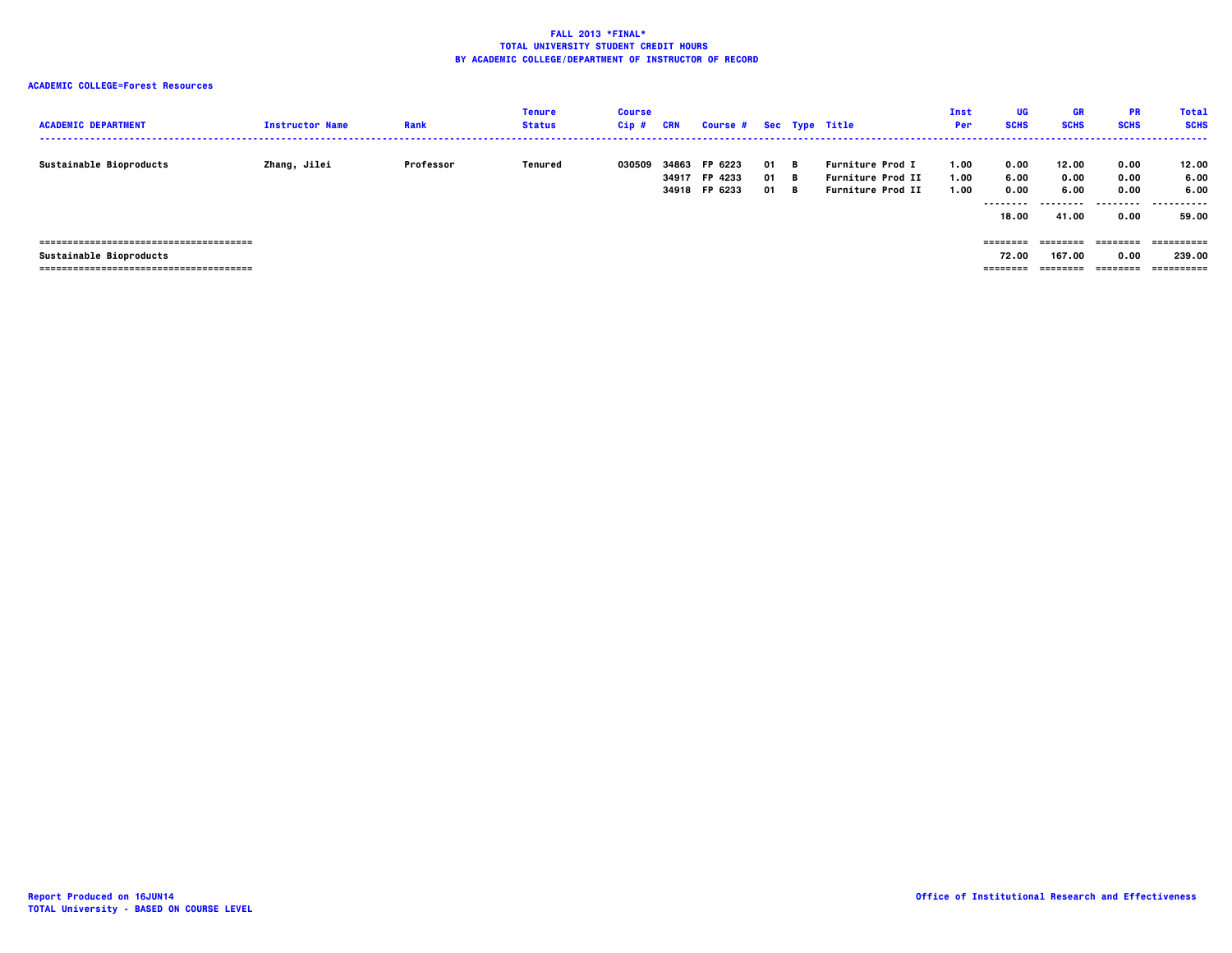#### ACADEMIC COLLEGE=FOREST RESOURCES

|                                   |                        |                                   | <b>Tenure</b>  | <b>Course</b> |            |                       |        |                |                           | Inst | <b>UG</b>          | <b>GR</b>                                                                                                                                                    | <b>PR</b>                                                                                                                                                    | <b>Total</b>  |
|-----------------------------------|------------------------|-----------------------------------|----------------|---------------|------------|-----------------------|--------|----------------|---------------------------|------|--------------------|--------------------------------------------------------------------------------------------------------------------------------------------------------------|--------------------------------------------------------------------------------------------------------------------------------------------------------------|---------------|
| <b>ACADEMIC DEPARTMENT</b>        | <b>Instructor Name</b> | Rank                              | <b>Status</b>  | Cip#          | <b>CRN</b> | Course #              |        |                | Sec Type Title            | Per  | <b>SCHS</b>        | <b>SCHS</b>                                                                                                                                                  | <b>SCHS</b>                                                                                                                                                  | <b>SCHS</b>   |
| Wildlife, Fisheries & Aquaculture | Allen, Peter           | Assistant Professor Ten Track     |                |               |            | 030601 35165 WFA 8000 | 01     | D              | Research / Thesis         | 1.00 | 0.00               | 7.00                                                                                                                                                         | 0.00                                                                                                                                                         | 7.00          |
|                                   |                        |                                   |                |               |            | 35186 WFA 9000        | 01     | D              | Research / Diss           | 1.00 | 0.00<br>.          | 21.00<br>.                                                                                                                                                   | 0.00<br>.                                                                                                                                                    | 21.00         |
|                                   |                        |                                   |                |               |            |                       |        |                |                           |      | 0.00               | 28.00                                                                                                                                                        | 0.00                                                                                                                                                         | 28.00         |
|                                   | Belant, Jerrold        | Associate Professor Ten Track     |                | 030601        | 35166      | WFA 8000              | 02     | $\mathsf{D}$   | Research / Thesis         | 1.00 | 0.00               | 17.00                                                                                                                                                        | 0.00                                                                                                                                                         | 17.00         |
|                                   |                        |                                   |                |               | 35187      | <b>WFA 9000</b>       | 02     | D              | Research / Diss           | 1.00 | 0.00               | 38.00                                                                                                                                                        | 0.00                                                                                                                                                         | 38.00         |
|                                   |                        |                                   |                |               | 36136      | WFA 7000              | 02     | $\mathbf{I}$   | Directed Indiv Study      | 1.00 | 0.00               | 1.00                                                                                                                                                         | 0.00                                                                                                                                                         | 1.00          |
|                                   |                        |                                   |                | 261301        | 33567      | WFA 4512              | 01     | C              | Advanced HWC I            | 1.00 | 4.00               | 0.00                                                                                                                                                         | 0.00                                                                                                                                                         | 4.00          |
|                                   |                        |                                   |                |               | 33577      | WFA 6512              | 01     | C              | Adv Topics in HWC I       | 1.00 | 0.00               | 4.00                                                                                                                                                         | 0.00                                                                                                                                                         | 4.00          |
|                                   |                        |                                   |                |               | 34208      | WFA 4273              | 01     | C              | Ecology & Manage HWC      | 0.25 | 19.50              | 0.00                                                                                                                                                         | 0.00                                                                                                                                                         | 19.50         |
|                                   |                        |                                   |                |               |            | 34209 WFA 6273        | 01 C   |                | Ecology & Manage HWC 0.25 |      | 0.00<br>.          | 1.50                                                                                                                                                         | 0.00<br>-----                                                                                                                                                | 1.50<br>----- |
|                                   |                        |                                   |                |               |            |                       |        |                |                           |      | 23.50              | $\begin{array}{cccccccccccccc} \bullet & \bullet & \bullet & \bullet & \bullet & \bullet & \bullet & \bullet \end{array}$<br>61.50                           | 0.00                                                                                                                                                         | 85.00         |
|                                   | Boyd, Christopher      | Extension Assoc Pro Non-Ten Track |                | 030601        |            | 35188 WFA 9000        | 03     | $\mathsf{D}$   | Research / Diss           | 1.00 | 0.00<br>.          | 13.00<br>.                                                                                                                                                   | 0.00<br>$\frac{1}{2} \left( \frac{1}{2} \right) \left( \frac{1}{2} \right) \left( \frac{1}{2} \right) \left( \frac{1}{2} \right) \left( \frac{1}{2} \right)$ | 13.00<br>.    |
|                                   |                        |                                   |                |               |            |                       |        |                |                           |      | 0.00               | 13.00                                                                                                                                                        | 0.00                                                                                                                                                         | 13.00         |
|                                   | Davis, John            | Assistant Professor Ten Track     |                | 030601        |            | 34212 WFA 4394        | 01     | B              | Waterfowl Ecol & Mgt 1.00 |      | 80.00              | 0.00                                                                                                                                                         | 0.00                                                                                                                                                         | 80.00         |
|                                   |                        |                                   |                |               | 34213      | WFA 6394              | 01     | B              | Waterfowl Ecol & Mgt      | 1.00 | 0.00               | 20.00                                                                                                                                                        | 0.00                                                                                                                                                         | 20.00         |
|                                   |                        |                                   |                |               | 35167      | WFA 8000              | 03     | D              | Research / Thesis         | 1.00 | 0.00               | 50.00                                                                                                                                                        | 0.00                                                                                                                                                         | 50.00         |
|                                   |                        |                                   |                |               |            |                       |        |                |                           |      | 80.00              | 70.00                                                                                                                                                        | 0.00                                                                                                                                                         | 150.00        |
|                                   | Demarais, Stephen      | Professor                         | Tenured        | 030601        | 35168      | WFA 8000              | 04     | D              | Research / Thesis         | 1.00 | 0.00               | 12.00                                                                                                                                                        | 0.00                                                                                                                                                         | 12.00         |
|                                   |                        |                                   |                |               |            | 35191 WFA 9000        | 06     | D              | Research / Diss           | 1.00 | 0.00<br>. <b>.</b> | 10.00<br>$\cdots$                                                                                                                                            | 0.00<br>.                                                                                                                                                    | 10.00         |
|                                   |                        |                                   |                |               |            |                       |        |                |                           |      | 0.00               | 22.00                                                                                                                                                        | 0.00                                                                                                                                                         | 22.00         |
|                                   | Dibble, Eric           | Professor                         | Tenured        | 030601        |            | 35169 WFA 8000        | 05     | $\Box$         | Research / Thesis         | 1.00 | 0.00<br>.          | 2.00<br>----                                                                                                                                                 | 0.00                                                                                                                                                         | 2.00          |
|                                   |                        |                                   |                |               |            |                       |        |                |                           |      | 0.00               | 2.00                                                                                                                                                         | 0.00                                                                                                                                                         | 2.00          |
|                                   |                        |                                   |                |               |            |                       |        |                |                           |      |                    |                                                                                                                                                              |                                                                                                                                                              |               |
|                                   | Godwin, Kris           | Non-Employee                      | Not Applicable | 261301        | 34210      | WFA 4283              | 01     | C              | HWC Techniques            | 1.00 | 57.00              | 0.00                                                                                                                                                         | 0.00                                                                                                                                                         | 57.00         |
|                                   |                        |                                   |                |               |            | 34211 WFA 6283        | 01     | C              | HWC Techniques            | 1.00 | 0.00<br>.          | 3.00<br>$\sim$ $\sim$ $\sim$ $\sim$                                                                                                                          | 0.00<br>$\frac{1}{2} \left( \frac{1}{2} \right) \left( \frac{1}{2} \right) \left( \frac{1}{2} \right) \left( \frac{1}{2} \right) \left( \frac{1}{2} \right)$ | 3.00<br>.     |
|                                   |                        |                                   |                |               |            |                       |        |                |                           |      | 57.00              | 3.00                                                                                                                                                         | 0.00                                                                                                                                                         | 60.00         |
|                                   | Hunt, Kevin            | Professor                         | Tenured        | 030201        | 33536      | WFA 1102              | 01     | C              | Wildl & Fish Profess      | 0.50 | 88.00              | 0.00                                                                                                                                                         | 0.00                                                                                                                                                         | 88.00         |
|                                   |                        |                                   |                | 030601        | 35170      | <b>WFA 8000</b>       | 06     | D              | Research / Thesis         | 1.00 | 0.00               | 1.00                                                                                                                                                         | 0.00                                                                                                                                                         | 1.00          |
|                                   |                        |                                   |                |               |            | 35744 WFA 4000        | $01$ I |                | Directed Indiv Study 1.00 |      | 3.00<br>.          | 0.00<br>.                                                                                                                                                    | 0.00<br>$- - - - -$                                                                                                                                          | 3.00<br>.     |
|                                   |                        |                                   |                |               |            |                       |        |                |                           |      | 91.00              | 1.00                                                                                                                                                         | 0.00                                                                                                                                                         | 92.00         |
|                                   | Jackson, Donald        | Professor                         | Tenured        | 030301        | 33559      | WFA 4313              | 01     | <b>C</b>       | Fisheries Manage          | 1.00 | 81.00              | 0.00                                                                                                                                                         | 0.00                                                                                                                                                         | 81.00         |
|                                   |                        |                                   |                |               | 33573      | WFA 6313              | 01     | C              | Fisheries Manage          | 1.00 | 0.00               | 9.00                                                                                                                                                         | 0.00                                                                                                                                                         | 9.00          |
|                                   |                        |                                   |                | 030601        | 35194      | <b>WFA 9000</b>       | 09     | D              | Research / Diss           | 1.00 | 0.00               | 5.00                                                                                                                                                         | 0.00                                                                                                                                                         | 5.00          |
|                                   |                        |                                   |                | 260709        | 34821      | WFA 4233              | 01     | B              | Limnology                 | 1.00 | 42.00              | 0.00                                                                                                                                                         | 0.00                                                                                                                                                         | 42.00         |
|                                   |                        |                                   |                |               |            | 34822 WFA 6233        | 01     | $\overline{B}$ | Limnology                 | 1.00 | 0.00<br>.          | 6.00<br>$\frac{1}{2} \left( \frac{1}{2} \right) \left( \frac{1}{2} \right) \left( \frac{1}{2} \right) \left( \frac{1}{2} \right) \left( \frac{1}{2} \right)$ | 0.00<br>.                                                                                                                                                    | 6.00<br>.     |
|                                   |                        |                                   |                |               |            |                       |        |                |                           |      | 123.00             | 20.00                                                                                                                                                        | 0.00                                                                                                                                                         | 143.00        |
|                                   | Jones, Jeanne          | Professor                         | Tenured        | 030201        | 33536      | WFA 1102              | 01     | C              | Wildl & Fish Profess      | 0.50 | 88.00              | 0.00                                                                                                                                                         | 0.00                                                                                                                                                         | 88.00         |
|                                   |                        |                                   |                | 030601        |            | 34823 WFA 4223        | 01     | $\overline{B}$ | Wildife Plant ID          | 1.00 | 93.00              | 0.00                                                                                                                                                         | 0.00                                                                                                                                                         | 93.00         |

Report Produced on 30JAN14 Office of Institutional Research and Effectiveness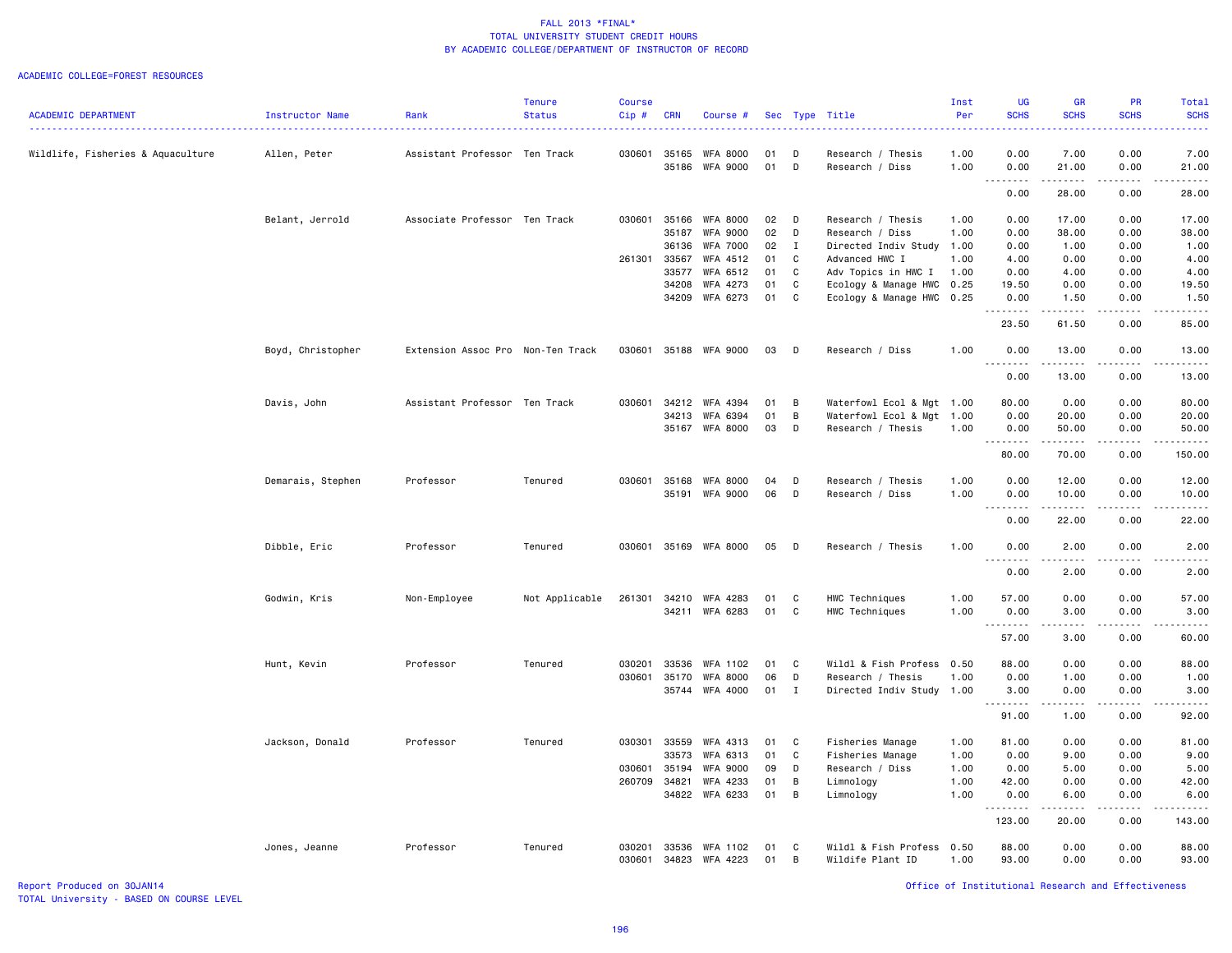#### ACADEMIC COLLEGE=FOREST RESOURCES

|                                   |                   |                                    | <b>Tenure</b>  | <b>Course</b> |                |                                    |          |              |                                      | Inst         | UG                         | <b>GR</b>                                                                                                                                                    | PR                                                                                                                        | Total                 |
|-----------------------------------|-------------------|------------------------------------|----------------|---------------|----------------|------------------------------------|----------|--------------|--------------------------------------|--------------|----------------------------|--------------------------------------------------------------------------------------------------------------------------------------------------------------|---------------------------------------------------------------------------------------------------------------------------|-----------------------|
| <b>ACADEMIC DEPARTMENT</b>        | Instructor Name   | Rank                               | <b>Status</b>  | Cip#          | <b>CRN</b>     | Course #                           |          |              | Sec Type Title                       | Per          | <b>SCHS</b>                | <b>SCHS</b>                                                                                                                                                  | <b>SCHS</b>                                                                                                               | <b>SCHS</b>           |
| Wildlife, Fisheries & Aquaculture | Jones, Jeanne     | Professor                          | Tenured        | 030601        | 35172          | <b>WFA 8000</b>                    | 08       | D            | Research / Thesis                    | 1.00         | 0.00                       | 2.00                                                                                                                                                         | 0.00                                                                                                                      | 2.00                  |
|                                   |                   |                                    |                |               | 35195          | <b>WFA 9000</b>                    | 10       | D            | Research / Diss                      | 1.00         | 0.00                       | 6.00                                                                                                                                                         | 0.00                                                                                                                      | 6.00                  |
|                                   |                   |                                    |                |               | 35518          | WFA 4223                           | 02       | B            | Wildife Plant ID                     | 1.00         | 63.00                      | 0.00                                                                                                                                                         | 0.00                                                                                                                      | 63.00                 |
|                                   |                   |                                    |                |               |                |                                    |          |              |                                      |              | .<br>244.00                | $\frac{1}{2} \left( \frac{1}{2} \right) \left( \frac{1}{2} \right) \left( \frac{1}{2} \right) \left( \frac{1}{2} \right) \left( \frac{1}{2} \right)$<br>8.00 | .<br>0.00                                                                                                                 | ------<br>252.00      |
|                                   |                   |                                    |                |               |                |                                    |          |              |                                      |              |                            |                                                                                                                                                              |                                                                                                                           |                       |
|                                   | Jones, Walter     | Extension Assoc Pro Non-Ten Track  |                | 030201        | 33560          | WFA 4353                           | 01       | C            | FW Policy & Law Enf                  | 1.00         | 114.00                     | 0.00                                                                                                                                                         | 0.00                                                                                                                      | 114.00                |
|                                   |                   |                                    |                | 030601        | 35173<br>35196 | <b>WFA 8000</b><br><b>WFA 9000</b> | 09<br>11 | D<br>D       | Research / Thesis<br>Research / Diss | 1.00<br>1.00 | 0.00<br>0.00               | 1.00<br>1.00                                                                                                                                                 | 0.00<br>0.00                                                                                                              | 1.00<br>1.00          |
|                                   |                   |                                    |                |               |                |                                    |          |              |                                      |              | .                          | .                                                                                                                                                            | .                                                                                                                         | .                     |
|                                   |                   |                                    |                |               |                |                                    |          |              |                                      |              | 114.00                     | 2.00                                                                                                                                                         | 0.00                                                                                                                      | 116.00                |
|                                   | Kaminski, Richard | Professor                          | Tenured        | 030601        | 35174          | <b>WFA 8000</b>                    | 10       | D            | Research / Thesis                    | 1.00         | 0.00                       | 1.00                                                                                                                                                         | 0.00                                                                                                                      | 1.00                  |
|                                   |                   |                                    |                |               | 35197          | WFA 9000                           | 12       | D            | Research / Diss                      | 1.00         | 0.00<br>$\sim$ $\sim$<br>. | 1.00<br>.                                                                                                                                                    | 0.00<br>.                                                                                                                 | 1.00<br>$\frac{1}{2}$ |
|                                   |                   |                                    |                |               |                |                                    |          |              |                                      |              | 0.00                       | 2.00                                                                                                                                                         | 0.00                                                                                                                      | 2.00                  |
|                                   | Kroger, Robert    | Assistant Professor Ten Track      |                | 030201        | 33540          | <b>WFA 3133</b>                    | 01       | C            | Ap Aq Ter Ecol                       | 1.00         | 252.00                     | 0.00                                                                                                                                                         | 0.00                                                                                                                      | 252.00                |
|                                   |                   |                                    |                |               | 33541          | WFA 3133                           | 02       | K            | Ap Aq Ter Ecol                       | 1.00         | 0.00                       | 0.00                                                                                                                                                         | 0.00                                                                                                                      | 0.00                  |
|                                   |                   |                                    |                |               | 33543          | <b>WFA 3133</b>                    | 03       | к            | Ap Aq Ter Ecol                       | 1.00         | 0.00                       | 0.00                                                                                                                                                         | 0.00                                                                                                                      | 0.00                  |
|                                   |                   |                                    |                |               | 33544          | WFA 3133                           | 04       | K            | Ap Aq Ter Ecol                       | 1.00         | 0.00                       | 0.00                                                                                                                                                         | 0.00                                                                                                                      | 0.00                  |
|                                   |                   |                                    |                | 030601        | 35198          | <b>WFA 9000</b>                    | 13       | D            | Research / Diss                      | 1.00         | 0.00<br>.                  | 31.00<br>.                                                                                                                                                   | 0.00<br>.                                                                                                                 | 31.00<br>.            |
|                                   |                   |                                    |                |               |                |                                    |          |              |                                      |              | 252.00                     | 31.00                                                                                                                                                        | 0.00                                                                                                                      | 283.00                |
|                                   | Leopold, Bruce    | Professor                          | Tenured        | 030201        | 34819          | WFA 4123                           | 01       | B            | Wildl & Fish Biometr                 | 1.00         | 108.00                     | 0.00                                                                                                                                                         | 0.00                                                                                                                      | 108.00                |
|                                   |                   |                                    |                | 030601        | 35199          | <b>WFA 9000</b>                    | 14       | D            | Research / Diss                      | 1.00         | 0.00                       | 13.00                                                                                                                                                        | 0.00                                                                                                                      | 13.00                 |
|                                   |                   |                                    |                |               | 35761          | <b>WFA 7000</b>                    | 01 I     |              | Directed Indiv Study 1.00            |              | 0.00<br>.                  | 3.00<br>$\frac{1}{2} \left( \frac{1}{2} \right) \left( \frac{1}{2} \right) \left( \frac{1}{2} \right) \left( \frac{1}{2} \right) \left( \frac{1}{2} \right)$ | 0.00<br>$\sim$ $\sim$ $\sim$                                                                                              | 3.00<br>.             |
|                                   |                   |                                    |                |               |                |                                    |          |              |                                      |              | 108.00                     | 16.00                                                                                                                                                        | 0.00                                                                                                                      | 124.00                |
|                                   | Martin, James     | Assistant Professor Ten Track      |                | 030201        | 33535          | WFA 1001                           | F01 C    |              | First Year Seminar                   | 0.50         | 18.50                      | 0.00                                                                                                                                                         | 0.00                                                                                                                      | 18.50                 |
|                                   |                   |                                    |                |               | 33550          | WFA 4153                           | 01       | C            | Prin Wild Con & Man                  | 1.00         | 177.00                     | 0.00                                                                                                                                                         | 0.00                                                                                                                      | 177.00                |
|                                   |                   |                                    |                |               | 33551          | WFA 4153                           | 02       | K            | Prin Wild Con & Man                  | 1.00         | 0.00                       | 0.00                                                                                                                                                         | 0.00                                                                                                                      | 0.00                  |
|                                   |                   |                                    |                |               | 33552          | WFA 4153                           | 03       | K            | Prin Wild Con & Man                  | 1.00         | 0.00                       | 0.00                                                                                                                                                         | 0.00                                                                                                                      | 0.00                  |
|                                   |                   |                                    |                | 030601        | 34214<br>35177 | WFA 8134<br><b>WFA 8000</b>        | 01<br>13 | B<br>D       | Res Meth Wild & Fish                 | 1.00<br>1.00 | 0.00<br>0.00               | 60.00<br>23.00                                                                                                                                               | 0.00<br>0.00                                                                                                              | 60.00<br>23.00        |
|                                   |                   |                                    |                |               | 35200          | <b>WFA 9000</b>                    | 15       | D            | Research / Thesis<br>Research / Diss | 1.00         | 0.00                       | 19.00                                                                                                                                                        | 0.00                                                                                                                      | 19.00                 |
|                                   |                   |                                    |                |               | 36174          | <b>WFA 7000</b>                    | 03       | $\mathbf{I}$ | Directed Indiv Study 1.00            |              | 0.00                       | 2.00                                                                                                                                                         | 0.00                                                                                                                      | 2.00                  |
|                                   |                   |                                    |                |               |                |                                    |          |              |                                      |              | .<br>195.50                | .<br>104.00                                                                                                                                                  | $- - - -$<br>0.00                                                                                                         | .<br>299.50           |
|                                   | McConnell, Mark   | Grad Research Assis Not Applicable |                |               | 030201 33535   | WFA 1001                           | F01 C    |              | First Year Seminar                   | 0.50         | 18.50                      | 0.00                                                                                                                                                         | 0.00                                                                                                                      | 18.50                 |
|                                   |                   |                                    |                |               |                |                                    |          |              |                                      |              | .<br>18.50                 | 0.00                                                                                                                                                         | 0.00                                                                                                                      | .<br>18.50            |
|                                   | Miranda, Leandro  | Non-Employee                       | Not Applicable |               | 030601 35178   | WFA 8000                           | 14       | D            | Research / Thesis                    | 1.00         | 0.00                       | 9.00                                                                                                                                                         | 0.00                                                                                                                      | 9.00                  |
|                                   |                   |                                    |                |               |                |                                    |          |              |                                      |              | .                          | -----                                                                                                                                                        | $\frac{1}{2} \left( \frac{1}{2} \right) \left( \frac{1}{2} \right) \left( \frac{1}{2} \right) \left( \frac{1}{2} \right)$ | .                     |
|                                   |                   |                                    |                |               |                |                                    |          |              |                                      |              | 0.00                       | 9.00                                                                                                                                                         | 0.00                                                                                                                      | 9.00                  |
|                                   | Neal, Jason       | Extension Assoc Pro Non-Ten Track  |                | 030601        | 35179          | <b>WFA 8000</b>                    | 15       | D            | Research / Thesis                    | 1.00         | 0.00                       | 16.00                                                                                                                                                        | 0.00                                                                                                                      | 16.00                 |
|                                   |                   |                                    |                |               | 35202          | <b>WFA 9000</b>                    | 17       | D            | Research / Diss                      | 1.00         | 0.00                       | 10.00                                                                                                                                                        | 0.00                                                                                                                      | 10.00                 |
|                                   |                   |                                    |                |               | 35842          | WFA 4000                           | 02       | $\mathbf{I}$ | Directed Indiv Study 1.00            |              | 3.00                       | 0.00                                                                                                                                                         | 0.00                                                                                                                      | 3.00                  |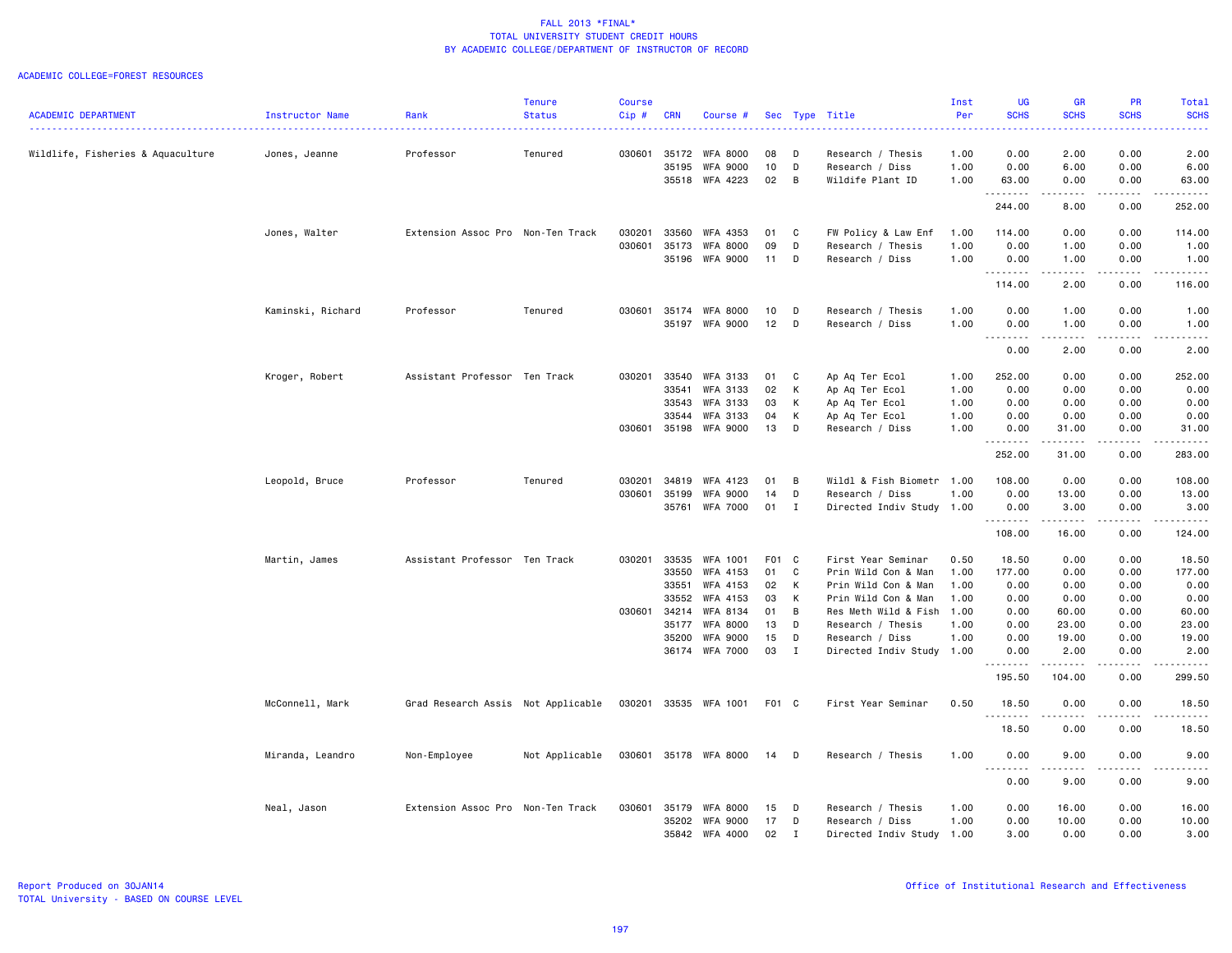#### ACADEMIC COLLEGE=FOREST RESOURCES

| <b>ACADEMIC DEPARTMENT</b>        | Instructor Name     | Rank                              | <b>Tenure</b><br><b>Status</b> | <b>Course</b><br>Cip# | <b>CRN</b> | Course #        |                 |              | Sec Type Title            | Inst<br>Per | <b>UG</b><br><b>SCHS</b> | <b>GR</b><br><b>SCHS</b> | PR<br><b>SCHS</b>                                                                                                       | Total<br><b>SCHS</b>                                                                          |
|-----------------------------------|---------------------|-----------------------------------|--------------------------------|-----------------------|------------|-----------------|-----------------|--------------|---------------------------|-------------|--------------------------|--------------------------|-------------------------------------------------------------------------------------------------------------------------|-----------------------------------------------------------------------------------------------|
|                                   |                     |                                   |                                |                       |            |                 |                 |              |                           |             |                          |                          |                                                                                                                         |                                                                                               |
|                                   |                     |                                   |                                |                       |            |                 |                 |              |                           |             | ----<br>3.00             | 26.00                    | 0.00                                                                                                                    | 29.00                                                                                         |
| Wildlife, Fisheries & Aquaculture | Riffell, Samuel     | Associate Professor Tenured       |                                | 030201                |            | 33538 WFA 3000  | 01 E            |              | Internship                | 1.00        | 9.00                     | 0.00                     | 0.00                                                                                                                    | 9.00                                                                                          |
|                                   |                     |                                   |                                | 030601                | 35180      | <b>WFA 8000</b> | 16              | D            | Research / Thesis         | 1.00        | 0.00                     | 9.00                     | 0.00                                                                                                                    | 9.00                                                                                          |
|                                   |                     |                                   |                                |                       |            | 35203 WFA 9000  | 18              | D            | Research / Diss           | 1.00        | 0.00<br><u>.</u>         | 34.00<br>.               | 0.00                                                                                                                    | 34.00                                                                                         |
|                                   |                     |                                   |                                |                       |            |                 |                 |              |                           |             | 9.00                     | 43.00                    | 0.00                                                                                                                    | 52.00                                                                                         |
|                                   | Rush, Scott         | Assistant Professor Ten Track     |                                | 030201                |            | 33562 WFA 4433  | 01 C            |              | Mammalogy                 | 1.00        | 135.00                   | 0.00                     | 0.00                                                                                                                    | 135.00                                                                                        |
|                                   |                     |                                   |                                |                       | 33563      | WFA 4433        | 02              | К            | Mammalogy                 | 1.00        | 0.00                     | 0.00                     | 0.00                                                                                                                    | 0.00                                                                                          |
|                                   |                     |                                   |                                |                       | 33564      | WFA 4433        | 03              | К            | Mammalogy                 | 1.00        | 0.00                     | 0.00                     | 0.00                                                                                                                    | 0.00                                                                                          |
|                                   |                     |                                   |                                |                       | 33565      | WFA 4433        | 04              | К            | Mammalogy                 | 1.00        | 0.00                     | 0.00                     | 0.00                                                                                                                    | 0.00                                                                                          |
|                                   |                     |                                   |                                | 030601                | 35181      | <b>WFA 8000</b> | 17 <sub>2</sub> | $\Box$       | Research / Thesis         | 1.00        | 0.00                     | 1.00                     | 0.00                                                                                                                    | 1.00                                                                                          |
|                                   |                     |                                   |                                |                       |            | 35204 WFA 9000  | 19              | $\mathsf{D}$ | Research / Diss           | 1.00        | 0.00<br>.                | 1.00<br>.                | 0.00<br>.                                                                                                               | 1.00                                                                                          |
|                                   |                     |                                   |                                |                       |            |                 |                 |              |                           |             | 135.00                   | 2.00                     | 0.00                                                                                                                    | 137.00                                                                                        |
|                                   | Schramm, Harold     | Non-Employee                      | Not Applicable                 | 030601                |            | 35182 WFA 8000  | 18              | $\mathsf{D}$ | Research / Thesis         | 1.00        | 0.00                     | 41.00                    | 0.00                                                                                                                    | 41.00                                                                                         |
|                                   |                     |                                   |                                |                       |            | 35205 WFA 9000  | 20              | $\mathsf{D}$ | Research / Diss           | 1.00        | 0.00                     | 13.00                    | 0.00                                                                                                                    | 13.00                                                                                         |
|                                   |                     |                                   |                                |                       |            |                 |                 |              |                           |             | .<br>0.00                | -----<br>54.00           | .<br>0.00                                                                                                               | 54.00                                                                                         |
|                                   | Strickland, Bronson | Extension Assoc Pro Non-Ten Track |                                | 030601                |            | 35183 WFA 8000  | 19              | $\Box$       | Research / Thesis         | 1.00        | 0.00                     | 3.00                     | 0.00                                                                                                                    | 3.00                                                                                          |
|                                   |                     |                                   |                                |                       |            |                 |                 |              |                           |             | .<br>0.00                | .<br>3.00                | $\begin{array}{cccccccccccccc} \bullet & \bullet & \bullet & \bullet & \bullet & \bullet & \bullet \end{array}$<br>0.00 | .<br>3.00                                                                                     |
|                                   | Tegt, Jessica       | Extension Assist Pr Non-Ten Track |                                | 261301                |            | 34208 WFA 4273  | 01              | $\mathbf{C}$ | Ecology & Manage HWC 0.75 |             | 58.50                    | 0.00                     | 0.00                                                                                                                    | 58.50                                                                                         |
|                                   |                     |                                   |                                |                       |            | 34209 WFA 6273  | 01 C            |              | Ecology & Manage HWC 0.75 |             | 0.00                     | 4.50                     | 0.00                                                                                                                    | 4.50                                                                                          |
|                                   |                     |                                   |                                |                       |            |                 |                 |              |                           |             | .                        | $\sim$ $\sim$ $\sim$     |                                                                                                                         |                                                                                               |
|                                   |                     |                                   |                                |                       |            |                 |                 |              |                           |             | 58.50                    | 4.50                     | 0.00                                                                                                                    | 63.00                                                                                         |
|                                   | Vilella, Francisco  | Non-Employee                      | Not Applicable                 | 030601                | 35184      | WFA 8000        | 20              | D            | Research / Thesis         | 1.00        | 0.00                     | 23.00                    | 0.00                                                                                                                    | 23.00                                                                                         |
|                                   |                     |                                   |                                |                       |            | 35207 WFA 9000  | 22              | $\Box$       | Research / Diss           | 1.00        | 0.00                     | 19.00                    | 0.00                                                                                                                    | 19.00                                                                                         |
|                                   |                     |                                   |                                |                       |            |                 |                 |              |                           |             | .<br>0.00                | 42.00                    | 0.00                                                                                                                    | 42.00                                                                                         |
|                                   | Wang, Guiming       | Associate Professor Tenured       |                                | 030201                | 34215      | WFA 8423        | 01              | B            | Apld Bayesian Stats       | 1.00        | 0.00                     | 12.00                    | 0.00                                                                                                                    | 12.00                                                                                         |
|                                   |                     |                                   |                                | 030601                |            | 35208 WFA 9000  | 23              | D            | Research / Diss           | 1.00        | 0.00                     | 7.00                     | 0.00                                                                                                                    | 7.00                                                                                          |
|                                   |                     |                                   |                                |                       |            |                 |                 |              |                           |             | .                        | -----                    |                                                                                                                         |                                                                                               |
|                                   |                     |                                   |                                |                       |            |                 |                 |              |                           |             | 0.00                     | 19.00                    | 0.00                                                                                                                    | 19.00                                                                                         |
| Wildlife, Fisheries & Aquaculture |                     |                                   |                                |                       |            |                 |                 |              |                           |             | ========<br>1512.00      | ========<br>586.00       | $=$ ========<br>0.00                                                                                                    | ==========<br>2098.00                                                                         |
|                                   |                     |                                   |                                |                       |            |                 |                 |              |                           |             | ========                 | ========                 | <b>ESSESSES</b>                                                                                                         | $\begin{array}{c} \texttt{m} = \texttt{m} = \texttt{m} = \texttt{m} = \texttt{m} \end{array}$ |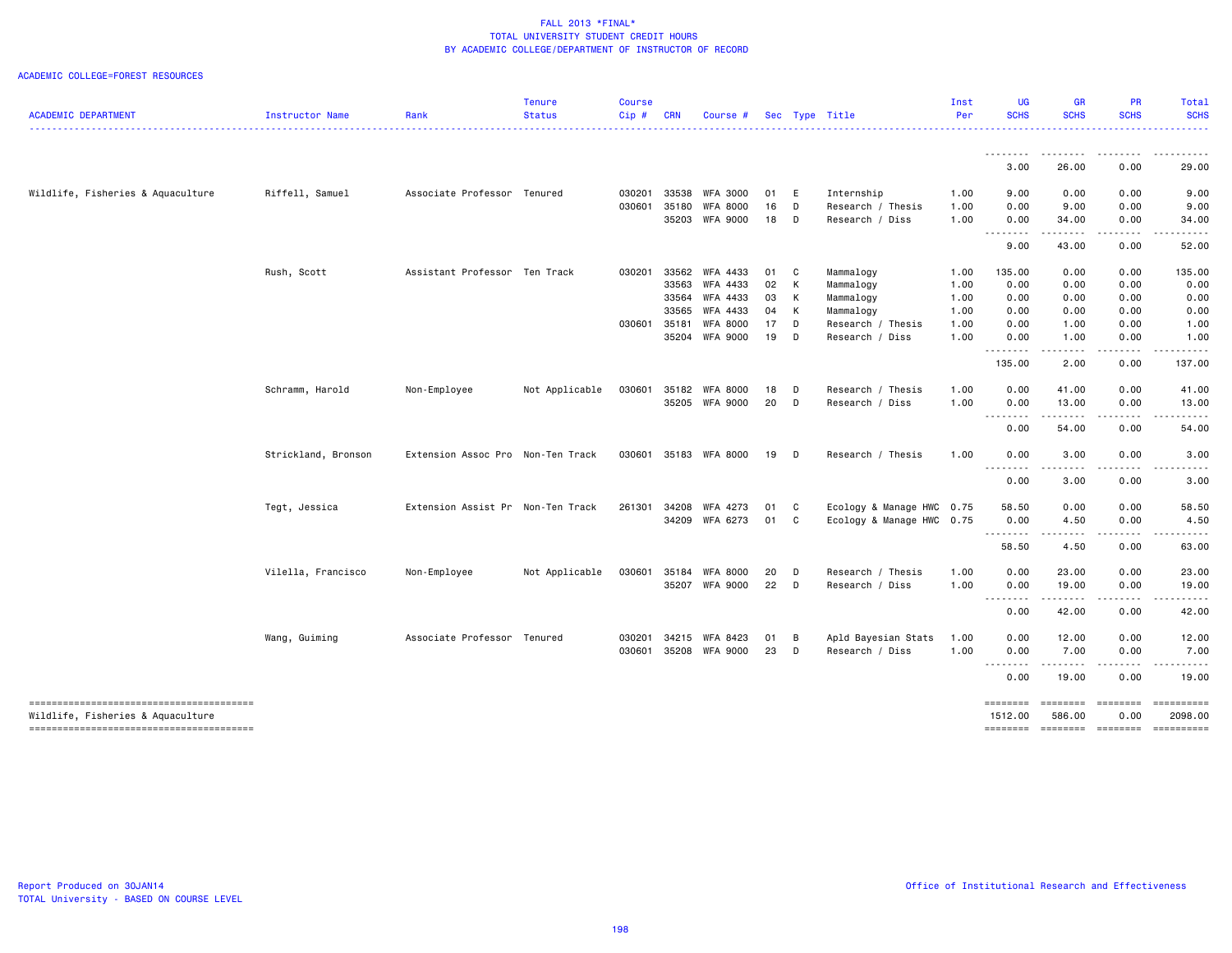| <b>ACADEMIC DEPARTMENT</b>    | <b>Instructor Name</b> | Rank        | Tenure<br>Status | Course<br>Cip # | CRN | Course # Sec Type Title |      |                                                                                                                                  | Inst<br>Per | UG<br><b>SCHS</b>                               | <b>GR</b><br><b>SCHS</b> | <b>PR</b><br><b>SCHS</b>            | Total<br><b>SCHS</b>       |
|-------------------------------|------------------------|-------------|------------------|-----------------|-----|-------------------------|------|----------------------------------------------------------------------------------------------------------------------------------|-------------|-------------------------------------------------|--------------------------|-------------------------------------|----------------------------|
| Veterinary Medical Technology | Robbins, Megan         | Non-Faculty | Not Applicable   | 510808 31109    |     | CVM 3243                | 01 C | Basis Pac Proc & <gt 0.50<="" td=""><td></td><td>18.00<br/>.</td><td>0.00<br/>.</td><td>0.00<br/>.</td><td>18.00<br/>.</td></gt> |             | 18.00<br>.                                      | 0.00<br>.                | 0.00<br>.                           | 18.00<br>.                 |
| Veterinary Medical Technology |                        |             |                  |                 |     |                         |      |                                                                                                                                  |             | 18,00<br>$=$ = = = = = = =<br>18,00<br>======== | 0.00<br>0.00<br>======== | 0.00<br>-------<br>0.00<br>======== | 18,00<br>========<br>18,00 |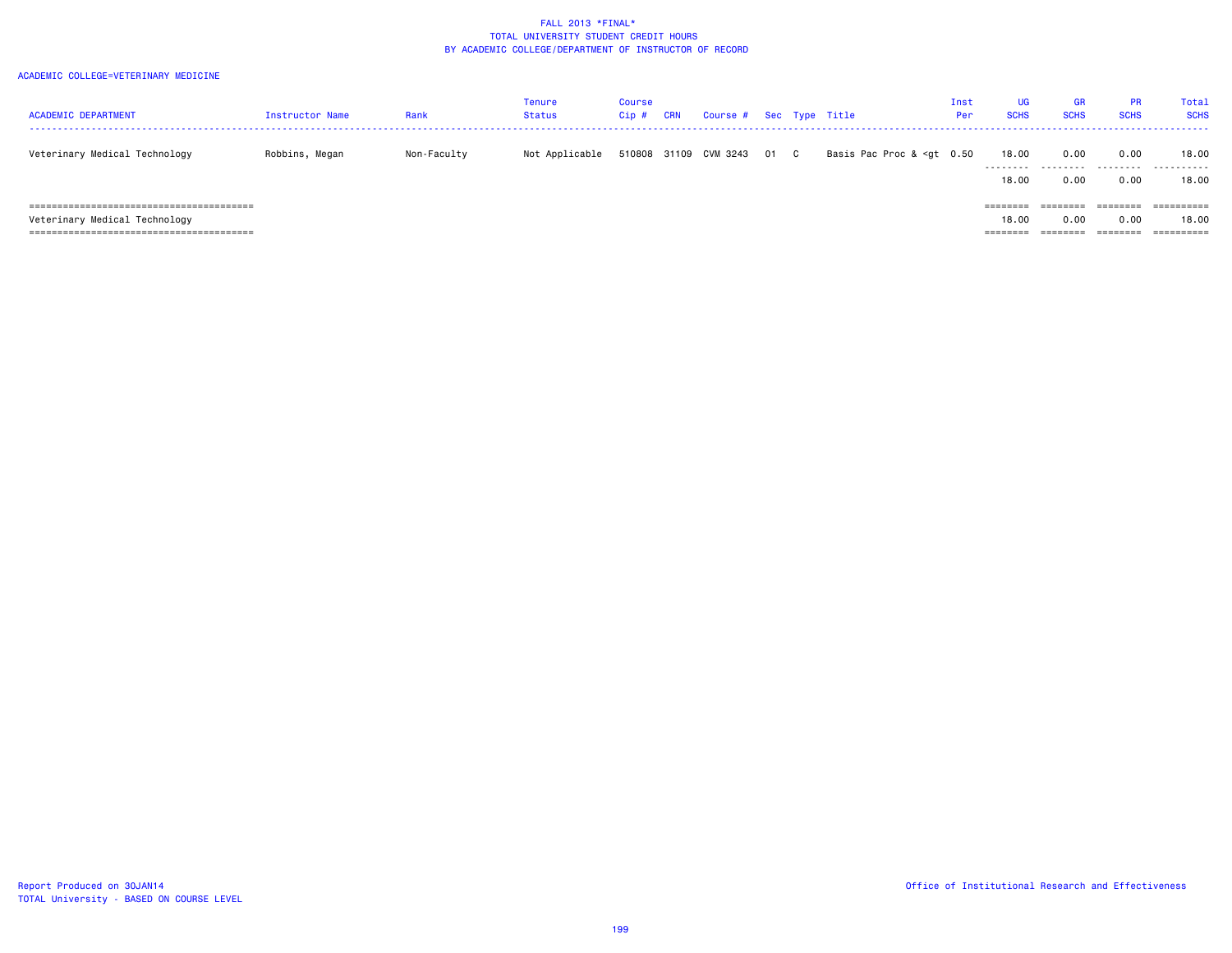|                            |                     |                                   | <b>Tenure</b> | <b>Course</b>    |              |                            |          |              |                                             | Inst | <b>UG</b>                                                                                                                                                    | <b>GR</b>                                                                                                                                                    | PR                                                                                                                                                           | Total                                                                                                                                                        |
|----------------------------|---------------------|-----------------------------------|---------------|------------------|--------------|----------------------------|----------|--------------|---------------------------------------------|------|--------------------------------------------------------------------------------------------------------------------------------------------------------------|--------------------------------------------------------------------------------------------------------------------------------------------------------------|--------------------------------------------------------------------------------------------------------------------------------------------------------------|--------------------------------------------------------------------------------------------------------------------------------------------------------------|
| <b>ACADEMIC DEPARTMENT</b> | Instructor Name     | Rank                              | <b>Status</b> | Cip#             | <b>CRN</b>   | Course #                   |          |              | Sec Type Title                              | Per  | <b>SCHS</b>                                                                                                                                                  | <b>SCHS</b>                                                                                                                                                  | <b>SCHS</b>                                                                                                                                                  | <b>SCHS</b>                                                                                                                                                  |
| Veterinary Medicine        | Archer, Todd        | Assistant Professor Ten Track     |               | 512401           | 34381        | CVM 5702                   | 01       | E.           | Clin Hematology & Im 1.00                   |      | 0.00                                                                                                                                                         | 0.00                                                                                                                                                         | 60.00                                                                                                                                                        | 60.00                                                                                                                                                        |
|                            |                     |                                   |               | 512501           | 36128        | <b>CVM 8000</b>            | 08       | D            | Research / Thesis                           | 1.00 | 0.00<br>$\sim$ $\sim$<br>$\sim$ $\sim$ $\sim$ $\sim$                                                                                                         | 3.00                                                                                                                                                         | 0.00<br>$\frac{1}{2} \left( \frac{1}{2} \right) \left( \frac{1}{2} \right) \left( \frac{1}{2} \right) \left( \frac{1}{2} \right) \left( \frac{1}{2} \right)$ | 3.00<br>$\frac{1}{2} \left( \frac{1}{2} \right) \left( \frac{1}{2} \right) \left( \frac{1}{2} \right) \left( \frac{1}{2} \right) \left( \frac{1}{2} \right)$ |
|                            |                     |                                   |               |                  |              |                            |          |              |                                             |      | 0.00                                                                                                                                                         | 3.00                                                                                                                                                         | 60.00                                                                                                                                                        | 63.00                                                                                                                                                        |
|                            | Bailey, R. Hart     | Professor                         | Tenured       | 512501           | 31207        | CVM 8091                   | 01       | s            | Top Prod Animal Med                         | 1.00 | 0.00                                                                                                                                                         | 1.00                                                                                                                                                         | 0.00                                                                                                                                                         | 1.00                                                                                                                                                         |
|                            |                     |                                   |               |                  | 35706        | <b>CVM 9000</b>            | 10       | D            | Research / Diss                             | 1.00 | 0.00                                                                                                                                                         | 7.00                                                                                                                                                         | 0.00                                                                                                                                                         | 7.00                                                                                                                                                         |
|                            |                     |                                   |               |                  | 36427        | <b>CVM 7000</b>            | 07       | $\mathbf{I}$ | Directed Indiv Study 1.00                   |      | 0.00                                                                                                                                                         | 3.00                                                                                                                                                         | 0.00                                                                                                                                                         | 3.00                                                                                                                                                         |
|                            |                     |                                   |               |                  | 36484        | <b>CVM 7000</b>            | 10       | $\mathbf{I}$ | Directed Indiv Study 1.00                   |      | 0.00<br>$\frac{1}{2} \left( \frac{1}{2} \right) \left( \frac{1}{2} \right) \left( \frac{1}{2} \right) \left( \frac{1}{2} \right) \left( \frac{1}{2} \right)$ | 3.00<br>.                                                                                                                                                    | 0.00<br>.                                                                                                                                                    | 3.00<br>$\frac{1}{2} \left( \frac{1}{2} \right) \left( \frac{1}{2} \right) \left( \frac{1}{2} \right) \left( \frac{1}{2} \right) \left( \frac{1}{2} \right)$ |
|                            |                     |                                   |               |                  |              |                            |          |              |                                             |      | 0.00                                                                                                                                                         | 14.00                                                                                                                                                        | 0.00                                                                                                                                                         | 14.00                                                                                                                                                        |
|                            | Betbeze, Caroline   | Clinical Assist Pro Non-Ten Track |               | 512401           | 34380        | CVM 5682                   | 01       | C            | Veterninary Ophthalm 1.00                   |      | 0.00                                                                                                                                                         | 0.00                                                                                                                                                         | 52.00                                                                                                                                                        | 52.00                                                                                                                                                        |
|                            |                     |                                   |               |                  | 36138        | CVM 5210                   | 01       | H            | ACR Vet Ophthalmolog 1.00                   |      | 0.00<br>-----<br>$\sim$ $\sim$ $\sim$                                                                                                                        | 0.00<br>$\frac{1}{2} \left( \frac{1}{2} \right) \left( \frac{1}{2} \right) \left( \frac{1}{2} \right) \left( \frac{1}{2} \right) \left( \frac{1}{2} \right)$ | 2.00<br>$\frac{1}{2} \left( \frac{1}{2} \right) \left( \frac{1}{2} \right) \left( \frac{1}{2} \right) \left( \frac{1}{2} \right) \left( \frac{1}{2} \right)$ | 2.00<br>.                                                                                                                                                    |
|                            |                     |                                   |               |                  |              |                            |          |              |                                             |      | 0.00                                                                                                                                                         | 0.00                                                                                                                                                         | 54.00                                                                                                                                                        | 54.00                                                                                                                                                        |
|                            | Brashier, Michael   | Associate Professor Tenured       |               |                  | 512401 31131 | CVM 5036                   | 01       | C            | Veterinary Physiolog                        | 0.20 | 0.00                                                                                                                                                         | 0.00                                                                                                                                                         | 99.60                                                                                                                                                        | 99.60                                                                                                                                                        |
|                            |                     |                                   |               |                  | 31148        | CVM 5266                   | 01       | $\mathbb C$  | Equine Med & Surg                           | 1.00 | 0.00<br>.                                                                                                                                                    | 0.00<br>$\frac{1}{2} \left( \frac{1}{2} \right) \left( \frac{1}{2} \right) \left( \frac{1}{2} \right) \left( \frac{1}{2} \right) \left( \frac{1}{2} \right)$ | 120.00<br>.                                                                                                                                                  | 120.00<br>.                                                                                                                                                  |
|                            |                     |                                   |               |                  |              |                            |          |              |                                             |      | 0.00                                                                                                                                                         | 0.00                                                                                                                                                         | 219.60                                                                                                                                                       | 219.60                                                                                                                                                       |
|                            | Brinkman, Erin      | Clinical Assist Pro Non-Ten Track |               | 512401           | 31142        | CVM 5224                   | 01       | E.           | Radiology                                   | 1.00 | 0.00                                                                                                                                                         | 0.00                                                                                                                                                         | 168.00                                                                                                                                                       | 168.00                                                                                                                                                       |
|                            |                     |                                   |               |                  | 31160        | CVM 5420                   | 01       | E            | Adv Rot in Radiology                        | 1.00 | 0.00                                                                                                                                                         | 0.00                                                                                                                                                         | 2.00                                                                                                                                                         | 2.00                                                                                                                                                         |
|                            |                     |                                   |               |                  | 512501 35680 | <b>CVM 8000</b>            | 04       | D            | Research / Thesis                           | 1.00 | 0.00                                                                                                                                                         | 6.00                                                                                                                                                         | 0.00                                                                                                                                                         | 6.00                                                                                                                                                         |
|                            |                     |                                   |               |                  | 36213        | <b>CVM 7000</b>            | 04       | $\mathbf{I}$ | Directed Indiv Study 1.00                   |      | 0.00<br>.                                                                                                                                                    | 2.00<br>.                                                                                                                                                    | 0.00<br>.                                                                                                                                                    | 2.00<br><u>.</u>                                                                                                                                             |
|                            |                     |                                   |               |                  |              |                            |          |              |                                             |      | 0.00                                                                                                                                                         | 8.00                                                                                                                                                         | 170.00                                                                                                                                                       | 178.00                                                                                                                                                       |
|                            | Bushby, Philip      | Professor                         | Tenured       |                  |              | 512401 31190 CVM 5640      | 01       | H            | Shelter Medicine                            | 1.00 | 0.00<br>$\sim$ $\sim$ $\sim$<br>-----                                                                                                                        | 0.00                                                                                                                                                         | 46.00                                                                                                                                                        | 46.00<br>.                                                                                                                                                   |
|                            |                     |                                   |               |                  |              |                            |          |              |                                             |      | 0.00                                                                                                                                                         | 0.00                                                                                                                                                         | 46.00                                                                                                                                                        | 46.00                                                                                                                                                        |
|                            | Butler, James       | Assistant Professor Ten Track     |               | 512501           |              | 36534 CVM 8000             | 11       | D            | Research / Thesis                           | 1.00 | 0.00                                                                                                                                                         | 3.00                                                                                                                                                         | 0.00                                                                                                                                                         | 3.00                                                                                                                                                         |
|                            |                     |                                   |               |                  |              |                            |          |              |                                             |      | <u>.</u><br>0.00                                                                                                                                             | $- - - - -$<br>3.00                                                                                                                                          | .<br>0.00                                                                                                                                                    | <u>.</u><br>3.00                                                                                                                                             |
|                            | Carr, Russell       | Associate Professor Tenured       |               | 512501           | 35683        | CVM 9000                   | 01       | D            | Research / Diss                             | 1.00 | 0.00                                                                                                                                                         | 1.00                                                                                                                                                         | 0.00                                                                                                                                                         | 1.00                                                                                                                                                         |
|                            |                     |                                   |               |                  |              |                            |          |              |                                             |      | .<br>0.00                                                                                                                                                    | .<br>1.00                                                                                                                                                    | .<br>0.00                                                                                                                                                    | $\frac{1}{2} \left( \frac{1}{2} \right) \left( \frac{1}{2} \right) \left( \frac{1}{2} \right) \left( \frac{1}{2} \right) \left( \frac{1}{2} \right)$<br>1.00 |
|                            | Chambers, Janice    | Professor                         | Tenured       | 512401           | 36449        | CVM 4000                   | 01       | $\mathbf{I}$ | Directed Indiv Study                        | 1.00 | 2.00                                                                                                                                                         | 0.00                                                                                                                                                         | 0.00                                                                                                                                                         | 2.00                                                                                                                                                         |
|                            |                     |                                   |               | 512501           |              | 35764 CVM 9000             | 12       | D            | Research / Diss                             | 1.00 | 0.00                                                                                                                                                         | 20.00                                                                                                                                                        | 0.00                                                                                                                                                         | 20.00                                                                                                                                                        |
|                            |                     |                                   |               |                  |              |                            |          |              |                                             |      | .<br>2.00                                                                                                                                                    | . <b>.</b> .<br>20.00                                                                                                                                        | .<br>0.00                                                                                                                                                    | .<br>22.00                                                                                                                                                   |
|                            |                     |                                   |               |                  |              |                            |          |              |                                             |      |                                                                                                                                                              |                                                                                                                                                              |                                                                                                                                                              |                                                                                                                                                              |
|                            | Christiansen, David | Clinical Assist Pro Non-Ten Track |               | 512401<br>512501 | 31188        | CVM 5580<br>31152 CVM 5282 | 06<br>01 | E<br>E       | Adv Clin Rot 3<br>Lg Animal/Ambulatory 1.00 | 1.00 | 0.00<br>0.00                                                                                                                                                 | 0.00<br>0.00                                                                                                                                                 | 8.00<br>52.00                                                                                                                                                | 8.00<br>52.00                                                                                                                                                |
|                            |                     |                                   |               |                  |              |                            |          |              |                                             |      | .                                                                                                                                                            | $- - - - -$                                                                                                                                                  | $\frac{1}{2} \left( \frac{1}{2} \right) \left( \frac{1}{2} \right) \left( \frac{1}{2} \right) \left( \frac{1}{2} \right) \left( \frac{1}{2} \right)$         | .                                                                                                                                                            |
|                            |                     |                                   |               |                  |              |                            |          |              |                                             |      | 0.00                                                                                                                                                         | 0.00                                                                                                                                                         | 60.00                                                                                                                                                        | 60.00                                                                                                                                                        |
|                            | Claude, Andrew      | Assistant Professor Ten Track     |               |                  | 512401 31143 | CVM 5234                   | 01       | E.           | Anesthesiolgy                               | 1.00 | 0.00                                                                                                                                                         | 0.00                                                                                                                                                         | 168.00                                                                                                                                                       | 168.00                                                                                                                                                       |
|                            |                     |                                   |               |                  | 31161        | CVM 5430                   | 01       | E            | Adv Rot in Anesth                           | 1.00 | 0.00                                                                                                                                                         | 0.00                                                                                                                                                         | 4.00                                                                                                                                                         | 4.00                                                                                                                                                         |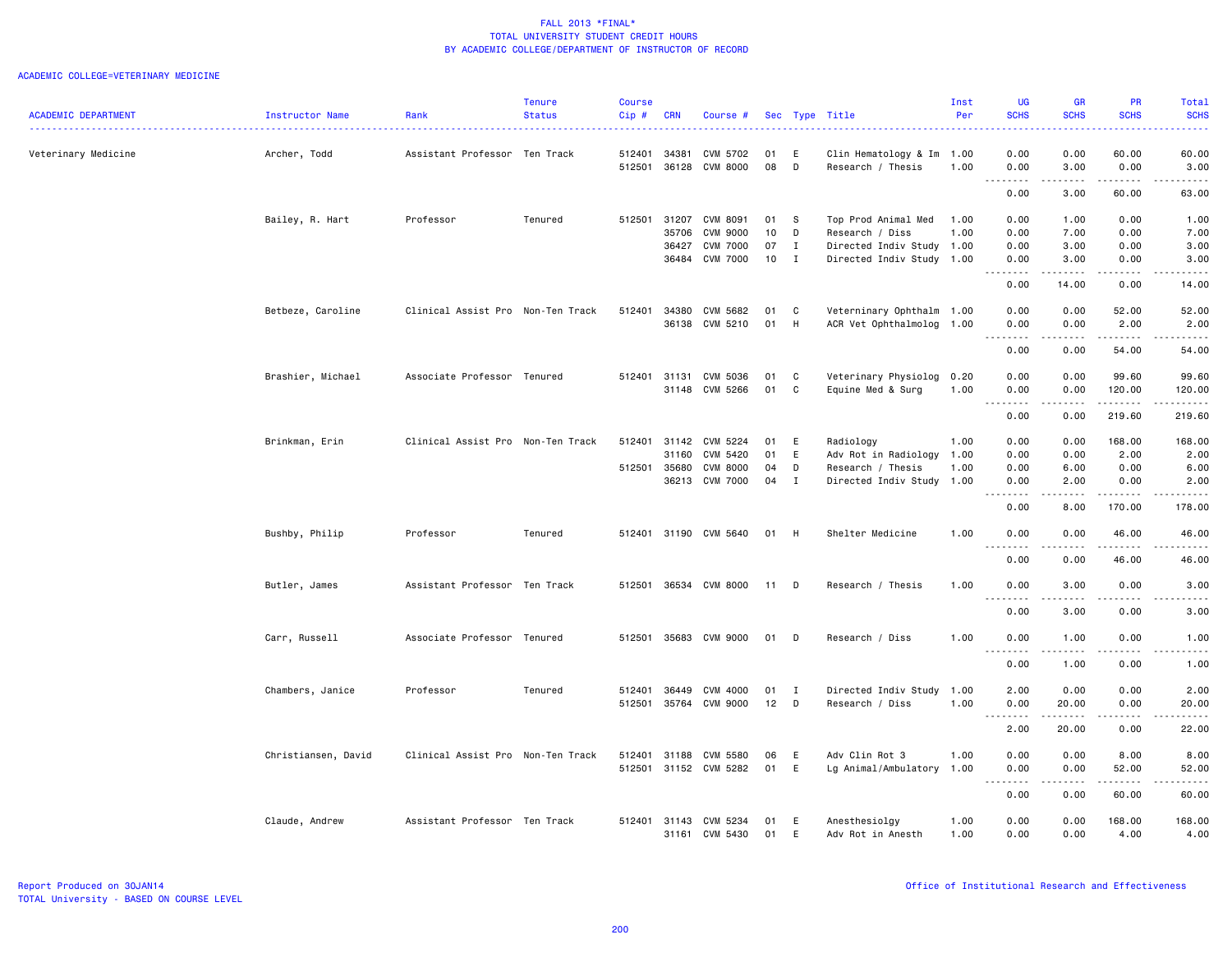|                            |                   |                                   | <b>Tenure</b> | <b>Course</b> |                |                       |          |              |                                                        | Inst         | <b>UG</b>                   | <b>GR</b>    | <b>PR</b>                                                                                                            | Total                                                                                                                                    |
|----------------------------|-------------------|-----------------------------------|---------------|---------------|----------------|-----------------------|----------|--------------|--------------------------------------------------------|--------------|-----------------------------|--------------|----------------------------------------------------------------------------------------------------------------------|------------------------------------------------------------------------------------------------------------------------------------------|
| <b>ACADEMIC DEPARTMENT</b> | Instructor Name   | Rank                              | <b>Status</b> | Cip#          | <b>CRN</b>     | Course #              |          |              | Sec Type Title                                         | Per          | <b>SCHS</b>                 | <b>SCHS</b>  | <b>SCHS</b>                                                                                                          | <b>SCHS</b><br>$\frac{1}{2} \left( \frac{1}{2} \right) \left( \frac{1}{2} \right) \left( \frac{1}{2} \right) \left( \frac{1}{2} \right)$ |
|                            |                   |                                   |               |               |                |                       |          |              |                                                        |              |                             |              |                                                                                                                      |                                                                                                                                          |
|                            |                   |                                   |               |               |                |                       |          |              |                                                        |              | .                           | <u>.</u>     | .                                                                                                                    | .                                                                                                                                        |
|                            |                   |                                   |               |               |                |                       |          |              |                                                        |              | 0.00                        | 0.00         | 172.00                                                                                                               | 172.00                                                                                                                                   |
|                            |                   |                                   |               |               |                |                       |          |              |                                                        |              |                             |              |                                                                                                                      |                                                                                                                                          |
| Veterinary Medicine        | Coyne, Cody       | Professor                         | Tenured       | 512501        |                | 36690 CVM 8000        | 15       | D            | Research / Thesis                                      | 1.00         | 0.00<br>----                | 3.00<br>.    | 0.00<br>.                                                                                                            | 3.00                                                                                                                                     |
|                            |                   |                                   |               |               |                |                       |          |              |                                                        |              | 0.00                        | 3.00         | 0.00                                                                                                                 | 3.00                                                                                                                                     |
|                            |                   |                                   |               |               |                |                       |          |              |                                                        |              |                             |              |                                                                                                                      |                                                                                                                                          |
|                            | Eddy, Alison      | Clinical Assoc Prof Non-Ten Track |               |               |                | 512401 31195 CVM 5862 | 01       | E            | Equine Lameness                                        | 1.00         | 0.00                        | 0.00         | 16.00                                                                                                                | 16.00                                                                                                                                    |
|                            |                   |                                   |               |               |                |                       |          |              |                                                        |              | د د د د                     | .            | .                                                                                                                    | .                                                                                                                                        |
|                            |                   |                                   |               |               |                |                       |          |              |                                                        |              | 0.00                        | 0.00         | 16.00                                                                                                                | 16.00                                                                                                                                    |
|                            | Eells, Jeffrey    | Associate Professor Tenured       |               | 512401        | 31128          | CVM 5013              | 01       | B            | Veterinary Neuroscie 1.00                              |              | 0.00                        | 0.00         | 255.00                                                                                                               | 255.00                                                                                                                                   |
|                            |                   |                                   |               | 512501        |                | 36129 CVM 9000        | 15       | D            | Research / Diss                                        | 1.00         | 0.00                        | 5.00         | 0.00                                                                                                                 | 5.00                                                                                                                                     |
|                            |                   |                                   |               |               |                |                       |          |              |                                                        |              | .<br>$\sim$ $\sim$          | <u>.</u>     | .                                                                                                                    | <u>.</u>                                                                                                                                 |
|                            |                   |                                   |               |               |                |                       |          |              |                                                        |              | 0.00                        | 5.00         | 255.00                                                                                                               | 260.00                                                                                                                                   |
|                            | Epperson, William | Professor                         | Tenured       |               |                | 512401 31134 CVM 5111 | 01       | $\mathbf{C}$ | Prof Develop III                                       | 1.00         | 0.00                        | 0.00         | 84.00                                                                                                                | 84.00                                                                                                                                    |
|                            |                   |                                   |               |               |                |                       |          |              |                                                        |              | $\sim$ $\sim$ $\sim$ $\sim$ |              | .                                                                                                                    | .                                                                                                                                        |
|                            |                   |                                   |               |               |                |                       |          |              |                                                        |              | 0.00                        | 0.00         | 84.00                                                                                                                | 84.00                                                                                                                                    |
|                            |                   |                                   |               |               |                |                       |          |              |                                                        |              |                             |              |                                                                                                                      |                                                                                                                                          |
|                            | Eubanks, Diana    | Clinical Assoc Prof Non-Ten Track |               | 512401        | 31131          | CVM 5036              | 01       | C            | Veterinary Physiolog 0.20                              |              | 0.00                        | 0.00         | 99.60                                                                                                                | 99.60                                                                                                                                    |
|                            |                   |                                   |               |               | 31144          | CVM 5246              | 01       | E            | Community Veterinary                                   | 1.00         | 0.00                        | 0.00         | 186.00                                                                                                               | 186.00                                                                                                                                   |
|                            |                   |                                   |               | 512501        |                | 36019 CVM 6036        | 01       | C            | Veterinary Physiolog 1.00                              |              | 0.00<br><u>.</u>            | 12.00<br>.   | 0.00<br>.                                                                                                            | 12.00<br>.                                                                                                                               |
|                            |                   |                                   |               |               |                |                       |          |              |                                                        |              | 0.00                        | 12.00        | 285.60                                                                                                               | 297.60                                                                                                                                   |
|                            |                   |                                   |               |               |                |                       |          |              |                                                        |              |                             |              |                                                                                                                      |                                                                                                                                          |
|                            | Fleming, Sherrill | Associate Professor Tenured       |               | 512401        | 31131          | CVM 5036              | 01       | C            | Veterinary Physiolog 0.20                              |              | 0.00                        | 0.00         | 99.60                                                                                                                | 99.60                                                                                                                                    |
|                            |                   |                                   |               |               | 31150          | CVM 5276              | 01       | $\mathbb{C}$ | Food Animal Practice 0.50                              |              | 0.00                        | 0.00         | 60.00                                                                                                                | 60.00                                                                                                                                    |
|                            |                   |                                   |               |               |                | 31151 CVM 5276        | 02       | E            | Food Animal Practice 0.50                              |              | 0.00<br>د د د د             | 0.00<br>.    | 60.00<br>$\begin{array}{cccccccccc} \bullet & \bullet & \bullet & \bullet & \bullet & \bullet & \bullet \end{array}$ | 60.00<br>.                                                                                                                               |
|                            |                   |                                   |               |               |                |                       |          |              |                                                        |              | 0.00                        | 0.00         | 219.60                                                                                                               | 219.60                                                                                                                                   |
|                            |                   |                                   |               |               |                |                       |          |              |                                                        |              |                             |              |                                                                                                                      |                                                                                                                                          |
|                            | Gardner, Allison  | Clinical Assist Pro Non-Ten Track |               | 510808        | 31108          | CVM 3202              | 01       | B            | Diagnostic Imaging f 1.00                              |              | 24.00                       | 0.00         | 0.00                                                                                                                 | 24.00                                                                                                                                    |
|                            |                   |                                   |               |               | 31110          | CVM 4003              | 01       | E            | Internship Experienc 1.00                              |              | 21.00                       | 0.00         | 0.00                                                                                                                 | 21.00                                                                                                                                    |
|                            |                   |                                   |               |               | 31112          | CVM 4103              | 01       | H            | Large Animal Exp I                                     | 1.00         | 36.00                       | 0.00         | 0.00                                                                                                                 | 36.00                                                                                                                                    |
|                            |                   |                                   |               |               | 31117<br>31120 | CVM 4206<br>CVM 4333  | 01<br>01 | H<br>H       | Small Animal Clinica 1.00<br>Emergency/ICU Clinic 1.00 |              | 72.00<br>27.00              | 0.00<br>0.00 | 0.00<br>0.00                                                                                                         | 72.00<br>27.00                                                                                                                           |
|                            |                   |                                   |               |               | 31121          | CVM 4501              | 01       | H            | Diagnostic Lab Exp                                     | 1.00         | 3.00                        | 0.00         | 0.00                                                                                                                 | 3.00                                                                                                                                     |
|                            |                   |                                   |               |               | 31122          | CVM 4511              | 01       | H            | Biomed Research Exp                                    | 1.00         | 10.00                       | 0.00         | 0.00                                                                                                                 | 10.00                                                                                                                                    |
|                            |                   |                                   |               |               | 31126          | CVM 4701              | 01       | C            | App & Process for VT 1.00                              |              | 20.00                       | 0.00         | 0.00                                                                                                                 | 20.00                                                                                                                                    |
|                            |                   |                                   |               |               | 34801          | CVM 3112              | 01       | B            | An Hand, Husb, Nutri 1.00                              |              | 24.00                       | 0.00         | 0.00                                                                                                                 | 24.00                                                                                                                                    |
|                            |                   |                                   |               |               |                |                       |          |              |                                                        |              | .                           | المتماما     | .                                                                                                                    | .                                                                                                                                        |
|                            |                   |                                   |               |               |                |                       |          |              |                                                        |              | 237.00                      | 0.00         | 0.00                                                                                                                 | 237.00                                                                                                                                   |
|                            | Gaunt, Patricia   | Professor                         | Tenured       |               |                | 512401 31137 CVM 5152 | 01       | $\mathbf{C}$ | Veterinary Toxicolog 1.00                              |              | 0.00                        | 0.00         | 168.00                                                                                                               | 168.00                                                                                                                                   |
|                            |                   |                                   |               |               |                |                       |          |              |                                                        |              |                             | .            | .                                                                                                                    | .                                                                                                                                        |
|                            |                   |                                   |               |               |                |                       |          |              |                                                        |              | 0.00                        | 0.00         | 168.00                                                                                                               | 168.00                                                                                                                                   |
|                            |                   |                                   |               |               |                |                       |          |              |                                                        |              |                             |              |                                                                                                                      |                                                                                                                                          |
|                            | Grace, Sharon     | Clinical Professor                | Non-Ten Track | 512401        | 31127          | CVM 5011              | 01       | <b>S</b>     | Professional Develop                                   | 1.00         | 0.00                        | 0.00         | 85.00                                                                                                                | 85.00                                                                                                                                    |
|                            |                   |                                   |               |               | 31139<br>31194 | CVM 5186<br>CVM 5814  | 01<br>01 | B<br>C       | Small Anim Med & Sur<br>The Feline Patient             | 1.00<br>1.00 | 0.00<br>0.00                | 0.00<br>0.00 | 504.00<br>220.00                                                                                                     | 504.00<br>220.00                                                                                                                         |
|                            |                   |                                   |               |               | 35489          | <b>CVM 5000</b>       | 01       | $\mathbf{I}$ | Directed Indiv Study 1.00                              |              | 0.00                        | 0.00         | 4.00                                                                                                                 | 4.00                                                                                                                                     |
|                            |                   |                                   |               |               | 35491          | <b>CVM 5000</b>       | 02       | $\mathbf{I}$ | Directed Indiv Study                                   | 1.00         | 0.00                        | 0.00         | 4.00                                                                                                                 | 4.00                                                                                                                                     |
|                            |                   |                                   |               |               | 35628          | <b>CVM 5000</b>       | 03       | $\mathbf{I}$ | Directed Indiv Study 1.00                              |              | 0.00                        | 0.00         | 4.00                                                                                                                 | 4.00                                                                                                                                     |
|                            |                   |                                   |               |               | 35633          | CVM 5000              | 04       | $\mathbf{I}$ | Directed Indiv Study 1.00                              |              | 0.00                        | 0.00         | 4.00                                                                                                                 | 4.00                                                                                                                                     |
|                            |                   |                                   |               |               |                |                       |          |              |                                                        |              |                             |              |                                                                                                                      |                                                                                                                                          |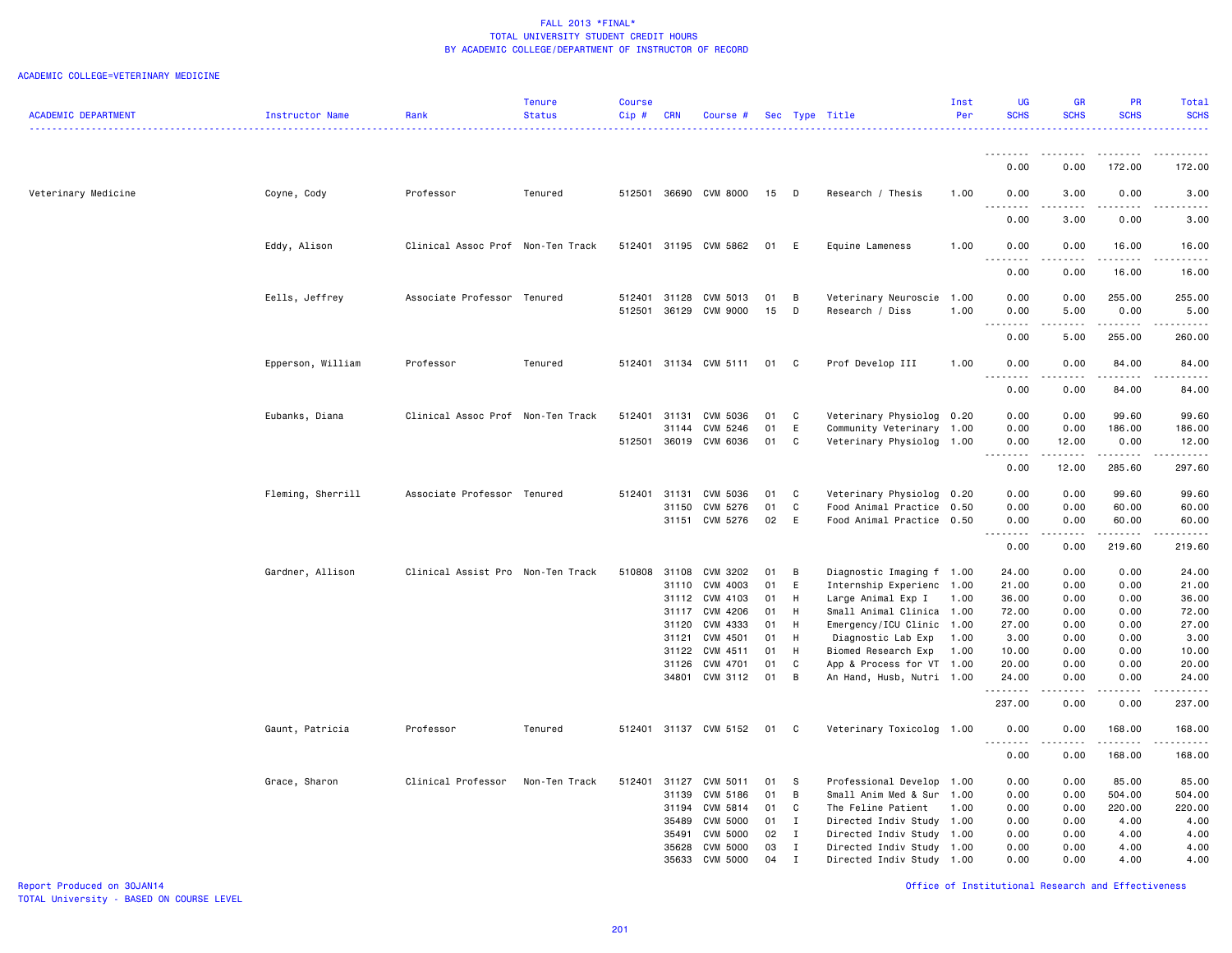|                            |                 |                    | <b>Tenure</b> | <b>Course</b> |            |                 |        |                |                           | Inst | UG          | <b>GR</b>   | PR          | <b>Total</b> |
|----------------------------|-----------------|--------------------|---------------|---------------|------------|-----------------|--------|----------------|---------------------------|------|-------------|-------------|-------------|--------------|
| <b>ACADEMIC DEPARTMENT</b> | Instructor Name | Rank               | <b>Status</b> | Cip#          | <b>CRN</b> | Course #        |        |                | Sec Type Title            | Per  | <b>SCHS</b> | <b>SCHS</b> | <b>SCHS</b> | <b>SCHS</b>  |
|                            |                 |                    |               |               |            |                 |        |                |                           |      |             |             |             |              |
| Veterinary Medicine        | Grace, Sharon   | Clinical Professor | Non-Ten Track | 512401        | 35653      | CVM 5000        | 05     | $\mathbf{I}$   | Directed Indiv Study 1.00 |      | 0.00        | 0.00        | 4.00        | 4.00         |
|                            |                 |                    |               |               | 35659      | CVM 5000        | 06     | $\mathbf{I}$   | Directed Indiv Study      | 1.00 | 0.00        | 0.00        | 4.00        | 4.00         |
|                            |                 |                    |               |               | 35677      | CVM 5000        | 08     | $\blacksquare$ | Directed Indiv Study 1.00 |      | 0.00        | 0.00        | 4.00        | 4.00         |
|                            |                 |                    |               |               | 35701      | CVM 5000        | 09     | $\mathbf{I}$   | Directed Indiv Study      | 1.00 | 0.00        | 0.00        | 4.00        | 4.00         |
|                            |                 |                    |               |               | 35705      | CVM 5000        | 10     | $\blacksquare$ | Directed Indiv Study      | 1.00 | 0.00        | 0.00        | 4.00        | 4.00         |
|                            |                 |                    |               |               | 35748      | CVM 5000        | $14$ I |                | Directed Indiv Study      | 1.00 | 0.00        | 0.00        | 2.00        | 2.00         |
|                            |                 |                    |               |               | 35856      | <b>CVM 5000</b> | 15     | $\blacksquare$ | Directed Indiv Study      | 1.00 | 0.00        | 0.00        | 3.00        | 3.00         |
|                            |                 |                    |               |               | 35874      | CVM 5000        | 16     | $\blacksquare$ | Directed Indiv Study      | 1.00 | 0.00        | 0.00        | 4.00        | 4.00         |
|                            |                 |                    |               |               | 35941      | CVM 5000        | 17     | $\mathbf{I}$   | Directed Indiv Study      | 1.00 | 0.00        | 0.00        | 4.00        | 4.00         |
|                            |                 |                    |               |               | 35955      | CVM 5000        | 18     | $\blacksquare$ | Directed Indiv Study 1.00 |      | 0.00        | 0.00        | 2.00        | 2.00         |
|                            |                 |                    |               |               | 35956      | CVM 5000        | 19     | $\mathbf{I}$   | Directed Indiv Study      | 1.00 | 0.00        | 0.00        | 3.00        | 3.00         |
|                            |                 |                    |               |               | 35972      | CVM 5000        | 20     | $\blacksquare$ | Directed Indiv Study      | 1.00 | 0.00        | 0.00        | 3.00        | 3.00         |
|                            |                 |                    |               |               | 35973      | CVM 5000        | $21$ I |                | Directed Indiv Study      | 1.00 | 0.00        | 0.00        | 4.00        | 4.00         |
|                            |                 |                    |               |               | 35974      | <b>CVM 5000</b> | 22     | $\mathbf{I}$   | Directed Indiv Study      | 1.00 | 0.00        | 0.00        | 4.00        | 4.00         |
|                            |                 |                    |               |               | 35975      | CVM 5000        | 23     | $\mathbf{I}$   | Directed Indiv Study      | 1.00 | 0.00        | 0.00        | 4.00        | 4.00         |
|                            |                 |                    |               |               | 35976      | <b>CVM 5000</b> | 24 I   |                | Directed Indiv Study      | 1.00 | 0.00        | 0.00        | 4.00        | 4.00         |
|                            |                 |                    |               |               | 35977      | CVM 5000        | 25     | $\blacksquare$ | Directed Indiv Study      | 1.00 | 0.00        | 0.00        | 4.00        | 4.00         |
|                            |                 |                    |               |               | 35978      | CVM 5000        | 26     | $\mathbf{I}$   | Directed Indiv Study      | 1.00 | 0.00        | 0.00        | 4.00        | 4.00         |
|                            |                 |                    |               |               | 35979      | CVM 5000        | 27     | $\mathbf{I}$   | Directed Indiv Study      | 1.00 | 0.00        | 0.00        | 4.00        | 4.00         |
|                            |                 |                    |               |               | 35980      | <b>CVM 5000</b> | 28     | $\mathbf{I}$   | Directed Indiv Study      | 1.00 | 0.00        | 0.00        | 4.00        | 4.00         |
|                            |                 |                    |               |               | 35981      | CVM 5000        | 29     | $\mathbf{I}$   | Directed Indiv Study      | 1.00 | 0.00        | 0.00        | 4.00        | 4.00         |
|                            |                 |                    |               |               | 35982      | <b>CVM 5000</b> | 30     | $\mathbf{I}$   | Directed Indiv Study      | 1.00 | 0.00        | 0.00        | 4.00        | 4.00         |
|                            |                 |                    |               |               | 35983      | CVM 5000        | 31     | $\mathbf{I}$   | Directed Indiv Study      | 1.00 | 0.00        | 0.00        | 4.00        | 4.00         |
|                            |                 |                    |               |               | 35984      | CVM 5000        | 32     | $\mathbf{I}$   | Directed Indiv Study      | 1.00 | 0.00        | 0.00        | 4.00        | 4.00         |
|                            |                 |                    |               |               | 35985      | CVM 5000        | 33     | $\mathbf{I}$   | Directed Indiv Study      | 1.00 | 0.00        | 0.00        | 4.00        | 4.00         |
|                            |                 |                    |               |               | 35986      | CVM 5000        | 34 I   |                | Directed Indiv Study      | 1.00 | 0.00        | 0.00        | 4.00        | 4.00         |
|                            |                 |                    |               |               | 35987      | CVM 5000        | 35     | $\blacksquare$ | Directed Indiv Study      | 1.00 | 0.00        | 0.00        | 4.00        | 4.00         |
|                            |                 |                    |               |               | 35988      | <b>CVM 5000</b> | 36     | $\mathbf{I}$   | Directed Indiv Study      | 1.00 | 0.00        | 0.00        | 4.00        | 4.00         |
|                            |                 |                    |               |               | 35989      | <b>CVM 5000</b> | 37     | $\mathbf{I}$   | Directed Indiv Study 1.00 |      | 0.00        | 0.00        | 4.00        | 4.00         |
|                            |                 |                    |               |               | 35990      | CVM 5000        | 38     | $\mathbf{I}$   | Directed Indiv Study      | 1.00 | 0.00        | 0.00        | 4.00        | 4.00         |
|                            |                 |                    |               |               | 35991      | CVM 5000        | 39     | $\mathbf{I}$   | Directed Indiv Study      | 1.00 | 0.00        | 0.00        | 4.00        | 4.00         |
|                            |                 |                    |               |               | 35992      | <b>CVM 5000</b> | 40     | $\blacksquare$ | Directed Indiv Study      | 1.00 | 0.00        | 0.00        | 4.00        | 4.00         |
|                            |                 |                    |               |               | 35993      | CVM 5000        | 41 I   |                | Directed Indiv Study 1.00 |      | 0.00        | 0.00        | 4.00        | 4.00         |
|                            |                 |                    |               |               | 35994      | CVM 5000        | 42     | $\mathbf{I}$   | Directed Indiv Study      | 1.00 | 0.00        | 0.00        | 4.00        | 4.00         |
|                            |                 |                    |               |               | 35995      | CVM 5000        | 43     | $\blacksquare$ | Directed Indiv Study      | 1.00 | 0.00        | 0.00        | 4.00        | 4.00         |
|                            |                 |                    |               |               | 35996      | CVM 5000        | 44     | $\mathbf{I}$   | Directed Indiv Study      | 1.00 | 0.00        | 0.00        | 4.00        | 4.00         |
|                            |                 |                    |               |               | 35997      | <b>CVM 5000</b> | 45     | $\mathbf{I}$   | Directed Indiv Study      | 1.00 | 0.00        | 0.00        | 4.00        | 4.00         |
|                            |                 |                    |               |               | 35998      | CVM 5000        | 46     | $\mathbf{I}$   | Directed Indiv Study      | 1.00 | 0.00        | 0.00        | 4.00        | 4.00         |
|                            |                 |                    |               |               | 35999      | CVM 5000        | 47     | $\mathbf{I}$   | Directed Indiv Study      | 1.00 | 0.00        | 0.00        | 4.00        | 4.00         |
|                            |                 |                    |               |               | 36000      | CVM 5000        | 48     | $\mathbf{I}$   | Directed Indiv Study      | 1.00 | 0.00        | 0.00        | 4.00        | 4.00         |
|                            |                 |                    |               |               | 36001      | CVM 5000        | 49     | $\mathbf{I}$   | Directed Indiv Study      | 1.00 | 0.00        | 0.00        | 4.00        | 4.00         |
|                            |                 |                    |               |               | 36003      | CVM 5000        | 50     | $\blacksquare$ | Directed Indiv Study      | 1.00 | 0.00        | 0.00        | 4.00        | 4.00         |
|                            |                 |                    |               |               | 36015      | CVM 5000        | 51 I   |                | Directed Indiv Study      | 1.00 | 0.00        | 0.00        | 2.00        | 2.00         |
|                            |                 |                    |               |               | 36017      | <b>CVM 5000</b> | 52     | $\mathbf{I}$   | Directed Indiv Study      | 1.00 | 0.00        | 0.00        | 4.00        | 4.00         |
|                            |                 |                    |               |               | 36021      | CVM 5000        | 54 I   |                | Directed Indiv Study      | 1.00 | 0.00        | 0.00        | 4.00        | 4.00         |
|                            |                 |                    |               |               | 36043      | CVM 5000        | 55     | $\mathbf{I}$   | Directed Indiv Study      | 1.00 | 0.00        | 0.00        | 3.00        | 3.00         |
|                            |                 |                    |               |               | 36056      | CVM 5000        | 56     | $\mathbf{I}$   | Directed Indiv Study      | 1.00 | 0.00        | 0.00        | 4.00        | 4.00         |
|                            |                 |                    |               |               | 36216      | CVM 5000        | 57     | $\blacksquare$ | Directed Indiv Study      | 1.00 | 0.00        | 0.00        | 3.00        | 3.00         |
|                            |                 |                    |               |               | 36450      | CVM 5000        | 58     | $\mathbf{I}$   | Directed Indiv Study      | 1.00 | 0.00        | 0.00        | 4.00        | 4.00         |
|                            |                 |                    |               |               | 36617      | CVM 5000        | 60     | $\blacksquare$ | Directed Indiv Study      | 1.00 | 0.00        | 0.00        | 2.00        | 2.00         |
|                            |                 |                    |               |               | 36621      | <b>CVM 5000</b> | 61     | $\blacksquare$ | Directed Indiv Study      | 1.00 | 0.00        | 0.00        | 4.00        | 4.00         |
|                            |                 |                    |               |               | 36624      | <b>CVM 5000</b> | 62     | $\blacksquare$ | Directed Indiv Study      | 1.00 | 0.00        | 0.00        | 2.00        | 2.00         |
|                            |                 |                    |               |               | 36626      | CVM 5000        | 63     | $\mathbf{I}$   | Directed Indiv Study      | 1.00 | 0.00        | 0.00        | 4.00        | 4.00         |
|                            |                 |                    |               |               | 36635      | CVM 5000        | 64     | $\mathbf{I}$   | Directed Indiv Study      | 1.00 | 0.00        | 0.00        | 2.00        | 2.00         |
|                            |                 |                    |               |               | 36637      | CVM 5000        | 66     | $\mathbf I$    | Directed Indiv Study 1.00 |      | 0.00        | 0.00        | 3.00        | 3.00         |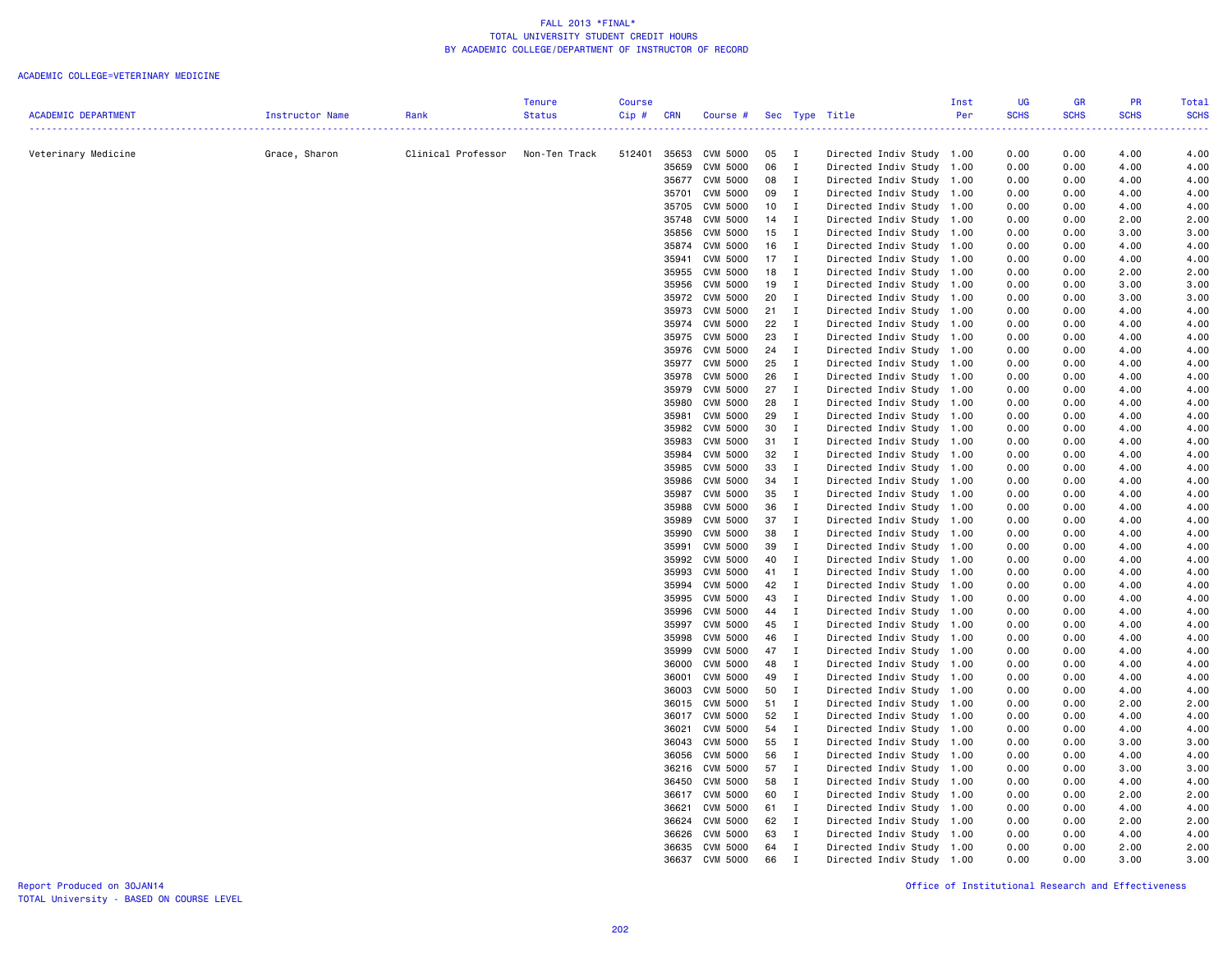|                            |                    |                                   | Tenure        | <b>Course</b> |              |                       |      |              |                                                                                                       | Inst | <b>UG</b>                                                                                                                                                                            | <b>GR</b>            | PR                                  | Total             |
|----------------------------|--------------------|-----------------------------------|---------------|---------------|--------------|-----------------------|------|--------------|-------------------------------------------------------------------------------------------------------|------|--------------------------------------------------------------------------------------------------------------------------------------------------------------------------------------|----------------------|-------------------------------------|-------------------|
| <b>ACADEMIC DEPARTMENT</b> | Instructor Name    | Rank                              | <b>Status</b> | Cip#          | <b>CRN</b>   | Course #              |      |              | Sec Type Title                                                                                        | Per  | <b>SCHS</b><br>$\omega$ is a $\omega$                                                                                                                                                | <b>SCHS</b>          | <b>SCHS</b>                         | <b>SCHS</b><br>.  |
| Veterinary Medicine        | Grace, Sharon      | Clinical Professor                | Non-Ten Track | 512401        | 36638        | CVM 5000              | 67   | $\mathbf{I}$ | Directed Indiv Study 1.00                                                                             |      | 0.00                                                                                                                                                                                 | 0.00                 | 4.00                                | 4.00              |
|                            |                    |                                   |               |               | 36641        | <b>CVM 5000</b>       | 68   | $\mathbf{I}$ | Directed Indiv Study 1.00                                                                             |      | 0.00                                                                                                                                                                                 | 0.00                 | 4.00                                | 4.00              |
|                            |                    |                                   |               |               | 36643        | <b>CVM 5000</b>       | 69   | $\mathbf{I}$ | Directed Indiv Study 1.00                                                                             |      | 0.00                                                                                                                                                                                 | 0.00                 | 4.00                                | 4.00              |
|                            |                    |                                   |               |               | 36647        | CVM 5000              | 70   | $\mathbf{I}$ | Directed Indiv Study 1.00                                                                             |      | 0.00                                                                                                                                                                                 | 0.00                 | 2.00                                | 2.00              |
|                            |                    |                                   |               |               | 36651        | <b>CVM 5000</b>       | 71 I |              | Directed Indiv Study 1.00                                                                             |      | 0.00                                                                                                                                                                                 | 0.00                 | 4.00                                | 4.00              |
|                            |                    |                                   |               |               | 36675        | CVM 5000              | 73   | $\mathbf{I}$ | Directed Indiv Study 1.00                                                                             |      | 0.00                                                                                                                                                                                 | 0.00                 | 3.00                                | 3.00              |
|                            |                    |                                   |               |               | 36679        | CVM 5000              | 74   | $\mathbf{I}$ | Directed Indiv Study 1.00                                                                             |      | 0.00                                                                                                                                                                                 | 0.00                 | 4.00                                | 4.00              |
|                            |                    |                                   |               |               | 36682        | <b>CVM 5000</b>       | 75   | $\mathbf{I}$ | Directed Indiv Study 1.00                                                                             |      | 0.00                                                                                                                                                                                 | 0.00                 | 2.00                                | 2.00              |
|                            |                    |                                   |               |               |              |                       |      |              |                                                                                                       |      | .<br>$\sim$ $\sim$ .<br>0.00                                                                                                                                                         | 0.00                 | <u>.</u><br>1054.00                 | .<br>1054.00      |
|                            | Gunter, Miriam     | Clinical Assist Pro Non-Ten Track |               |               |              | 512401 31175 CVM 5560 | 03   | E            | Adv Clin Rot 1                                                                                        | 1.00 | 0.00                                                                                                                                                                                 | 0.00                 | 4.00                                | 4.00              |
|                            |                    |                                   |               |               |              |                       |      |              |                                                                                                       |      | 0.00                                                                                                                                                                                 | 0.00                 | 4.00                                | 4.00              |
|                            | Hanson, Larry      | Professor                         | Tenured       |               | 512501 31205 | CVM 8031              | 01   | C            | Curntop Mol Mech Dz                                                                                   | 1.00 | 0.00                                                                                                                                                                                 | 10.00                | 0.00                                | 10.00             |
|                            |                    |                                   |               |               |              | 36168 CVM 9000        | 17   | D            | Research / Diss                                                                                       | 1.00 | 0.00                                                                                                                                                                                 | 18.00                | 0.00                                | 18.00             |
|                            |                    |                                   |               |               |              |                       |      |              |                                                                                                       |      | $\frac{1}{2} \left( \frac{1}{2} \right) \left( \frac{1}{2} \right) \left( \frac{1}{2} \right) \left( \frac{1}{2} \right) \left( \frac{1}{2} \right)$<br>$\sim$ $\sim$ $\sim$<br>0.00 | ------<br>28.00      | .<br>0.00                           | .<br>28.00        |
|                            | Hopper, Richard    | Professor                         | Tenured       | 512401 31219  |              | <b>CVM 8890</b>       | 01   | C            | EC & Preformance Med                                                                                  | 1.00 | 0.00                                                                                                                                                                                 | 6.00                 | 0.00                                | 6.00              |
|                            |                    |                                   |               |               | 36451        | CVM 5000              | 59   | $\mathbf{I}$ | Directed Indiv Study                                                                                  | 1.00 | 0.00                                                                                                                                                                                 | 0.00                 | 2.00                                | 2.00              |
|                            |                    |                                   |               | 512501 35684  |              | <b>CVM 9000</b>       | 02   | D            | Research / Diss                                                                                       | 1.00 | 0.00                                                                                                                                                                                 | 5.00                 | 0.00                                | 5.00              |
|                            |                    |                                   |               |               |              |                       |      |              |                                                                                                       |      | $\sim$ $\sim$ .<br>.<br>0.00                                                                                                                                                         | $- - - - -$<br>11.00 | .<br>2.00                           | وبالمحام<br>13.00 |
|                            | Huston, Carla      | Associate Professor Tenured       |               | 512501        |              | 34389 CVM 8513        | 01   | C            | Appl Vet Epidemiolog 1.00                                                                             |      | 0.00                                                                                                                                                                                 | 21.00                | 0.00                                | 21.00             |
|                            |                    |                                   |               |               |              |                       |      |              |                                                                                                       |      | $\sim$ $\sim$ .<br>.<br>0.00                                                                                                                                                         | .<br>21.00           | .<br>0.00                           | .<br>21.00        |
|                            |                    |                                   |               |               |              |                       |      |              |                                                                                                       |      |                                                                                                                                                                                      |                      |                                     |                   |
|                            | Jack, Sherman      | Professor                         | Tenured       | 512401        | 31133        | CVM 5073              | 01   | В            | Veterinary Histology 1.00                                                                             |      | 0.00                                                                                                                                                                                 | 0.00                 | 255.00                              | 255.00            |
|                            |                    |                                   |               | 512501        | 36625        | CVM 9000              | 24   | D            | Research / Diss                                                                                       | 1.00 | 0.00<br>$\sim$ $\sim$                                                                                                                                                                | 1.00                 | 0.00                                | 1.00              |
|                            |                    |                                   |               |               |              |                       |      |              |                                                                                                       |      | 0.00                                                                                                                                                                                 | 1.00                 | 255.00                              | 256.00            |
|                            | Jackson, Elizabeth | Clinical Instructor Non-Ten Track |               | 510808        | 31105        | CVM 3022              | 01   | В            | Sm Anim Tech Skls &                                                                                   | 1.00 | 24.00                                                                                                                                                                                | 0.00                 | 0.00                                | 24.00             |
|                            |                    |                                   |               |               | 31109        | CVM 3243              | 01   | C            | Basis Pac Proc & <gt< td=""><td>0.50</td><td>18.00</td><td>0.00</td><td>0.00</td><td>18.00</td></gt<> | 0.50 | 18.00                                                                                                                                                                                | 0.00                 | 0.00                                | 18.00             |
|                            |                    |                                   |               |               | 31111        | CVM 4101              | 01   | H            | Vet Tech Academic Ex 1.00                                                                             |      | 2.00                                                                                                                                                                                 | 0.00                 | 0.00                                | 2.00              |
|                            |                    |                                   |               |               | 31116        | CVM 4201              | 01   | H            | Clinical Experience                                                                                   | 1.00 | 11.00                                                                                                                                                                                | 0.00                 | 0.00                                | 11.00             |
|                            |                    |                                   |               |               | 31118        | CVM 4213              | 01   | H            | Sm Anim Surg & Anes                                                                                   | 1.00 | 33.00                                                                                                                                                                                | 0.00                 | 0.00                                | 33.00             |
|                            |                    |                                   |               |               | 31125        | CVM 4601              | 01   | H            | Anl Emerg & Refer Ct 1.00                                                                             |      | 17.00                                                                                                                                                                                | 0.00                 | 0.00                                | 17.00             |
|                            |                    |                                   |               |               | 34188        | CVM 3111              | 01   | В            | Parasitology: Vet Tec 1.00                                                                            |      | 12.00                                                                                                                                                                                | 0.00                 | 0.00                                | 12.00             |
|                            |                    |                                   |               |               |              | 512501 31104 CVM 3014 | 01   | В            | App Anat & Phys Vet 0.50                                                                              |      | 24.00<br><u>.</u>                                                                                                                                                                    | 0.00<br>.            | 0.00<br>$\sim$ $\sim$ $\sim$ $\sim$ | 24.00<br>.        |
|                            |                    |                                   |               |               |              |                       |      |              |                                                                                                       |      | 141.00                                                                                                                                                                               | 0.00                 | 0.00                                | 141.00            |
|                            | Johnson, Melanie   | Clinical Assist Pro Non-Ten Track |               | 512401        | 31135        | CVM 5123              | 01   | C            | Veterinary Clinical                                                                                   | 1.00 | 0.00                                                                                                                                                                                 | 0.00                 | 252.00                              | 252.00            |
|                            |                    |                                   |               |               | 31141        | CVM 5214              | 01   | E            | Lab Services                                                                                          | 1.00 | 0.00                                                                                                                                                                                 | 0.00                 | 168.00                              | 168.00            |
|                            |                    |                                   |               |               | 31174        | CVM 5560              | 02   | E            | Adv Clin Rot 1                                                                                        | 1.00 | 0.00                                                                                                                                                                                 | 0.00                 | 24.00                               | 24.00             |
|                            |                    |                                   |               | 512501 36161  |              | <b>CVM 7000</b>       | 02   | $\mathbf{I}$ | Directed Indiv Study 1.00                                                                             |      | 0.00                                                                                                                                                                                 | 1.00                 | 0.00                                | 1.00              |
|                            |                    |                                   |               |               | 36367        | <b>CVM 7000</b>       | 06   | $\mathbf{I}$ | Directed Indiv Study 1.00                                                                             |      | 0.00                                                                                                                                                                                 | 1.00                 | 0.00                                | 1.00              |
|                            |                    |                                   |               |               | 36457        | <b>CVM 7000</b>       | 08   | $\mathbf{I}$ | Directed Indiv Study 1.00                                                                             |      | 0.00                                                                                                                                                                                 | 1.00                 | 0.00                                | 1.00              |
|                            |                    |                                   |               |               | 36458        | <b>CVM 7000</b>       | 09   | $\mathbf{I}$ | Directed Indiv Study 1.00                                                                             |      | 0.00                                                                                                                                                                                 | 1.00                 | 0.00                                | 1.00              |
|                            |                    |                                   |               |               | 36598        | <b>CVM 7000</b>       | 13   | $\mathbf I$  | Directed Indiv Study 1.00                                                                             |      | 0.00                                                                                                                                                                                 | 1.00                 | 0.00                                | 1.00              |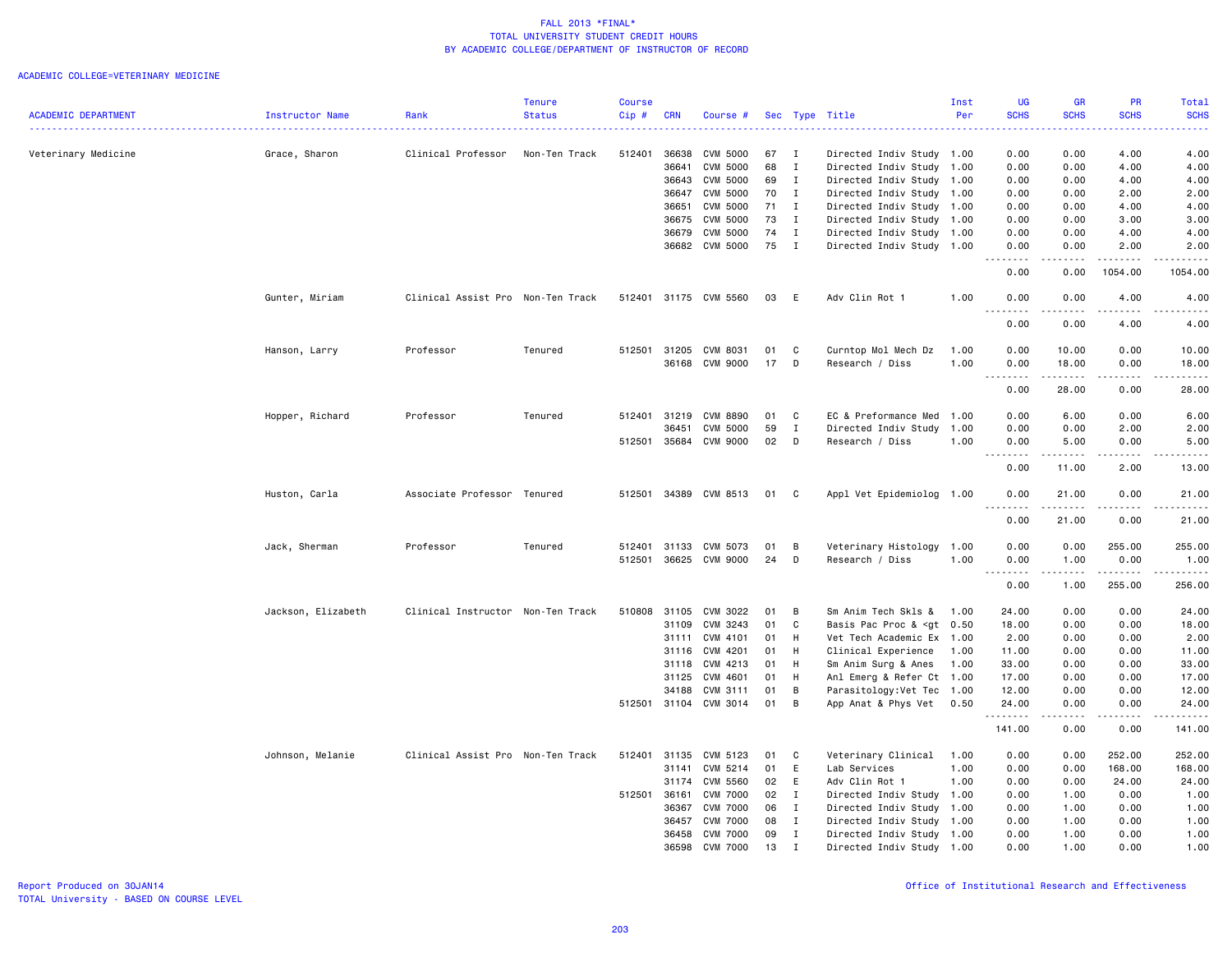| <u>.</u><br><u>.</u><br>.<br>$\frac{1}{2} \left( \frac{1}{2} \right) \left( \frac{1}{2} \right) \left( \frac{1}{2} \right) \left( \frac{1}{2} \right) \left( \frac{1}{2} \right)$<br>0.00<br>5.00<br>444.00<br>449.00<br>Veterinary Medicine<br>Jones, Kelli<br>Clinical Assist Pro Non-Ten Track<br>512501 36267 CVM 7000<br>05<br>$\mathbf{I}$<br>Directed Indiv Study 1.00<br>0.00<br>6.00<br>0.00<br>6.00<br>$\frac{1}{2}$<br>----<br>.<br>0.00<br>6.00<br>0.00<br>6.00<br>512501<br><b>CVM 8000</b><br>4.00<br>0.00<br>4.00<br>Karsi, Attila<br>Research Assoc Prof Non-Ten Track<br>35528<br>01<br>D<br>Research / Thesis<br>1.00<br>0.00<br>36245<br>CVM 9000<br>18<br>D<br>Research / Diss<br>1.00<br>0.00<br>9.00<br>0.00<br>9.00<br>$\frac{1}{2} \left( \begin{array}{ccc} 1 & 0 & 0 & 0 \\ 0 & 0 & 0 & 0 \\ 0 & 0 & 0 & 0 \\ 0 & 0 & 0 & 0 \\ 0 & 0 & 0 & 0 \\ 0 & 0 & 0 & 0 \\ 0 & 0 & 0 & 0 \\ 0 & 0 & 0 & 0 \\ 0 & 0 & 0 & 0 \\ 0 & 0 & 0 & 0 \\ 0 & 0 & 0 & 0 & 0 \\ 0 & 0 & 0 & 0 & 0 \\ 0 & 0 & 0 & 0 & 0 \\ 0 & 0 & 0 & 0 & 0 \\ 0 & 0 & 0 & 0 & 0 \\ 0 & 0 & 0$<br>0.00<br>13.00<br>0.00<br>13.00<br>510808<br>Clinical Path Lab Te 1.00<br>0.00<br>0.00<br>14.00<br>Kohler, Amanda<br>Clinical Instructor Non-Ten Track<br>34186<br>CVM 3132<br>01<br>B<br>14.00<br>02<br>34187 CVM 3132<br>B<br>Clinical Path Lab Te 1.00<br>10.00<br>0.00<br>0.00<br>10.00<br>.<br>.<br>.<br>.<br>24.00<br>0.00<br>0.00<br>24.00<br>Veterinary Physiolog<br>0.00<br>0.00<br>Langston, Vernon<br>Professor<br>Tenured<br>512401<br>31131<br>CVM 5036<br>01<br>C<br>0.20<br>99.60<br>99.60<br>99<br>E<br>31156<br>CVM 5310<br>SM Critical Care Med<br>1.00<br>0.00<br>0.00<br>132.00<br>132.00<br>CVM 5553<br>01<br>0.00<br>0.00<br>252.00<br>252.00<br>31172<br>C<br>Pharmacology II<br>1.00<br>36047 CVM 5310<br>01<br>E<br>0.00<br>76.00<br>SM Critical Care Med 1.00<br>0.00<br>76.00<br>.<br>.<br>.<br>$\frac{1}{2} \left( \frac{1}{2} \right) \left( \frac{1}{2} \right) \left( \frac{1}{2} \right) \left( \frac{1}{2} \right) \left( \frac{1}{2} \right)$<br>0.00<br>0.00<br>559.60<br>559.60<br>Assistant Professor Ten Track<br>F01 C<br>First Year Seminar<br>1.00<br>23.00<br>0.00<br>0.00<br>23.00 |
|--------------------------------------------------------------------------------------------------------------------------------------------------------------------------------------------------------------------------------------------------------------------------------------------------------------------------------------------------------------------------------------------------------------------------------------------------------------------------------------------------------------------------------------------------------------------------------------------------------------------------------------------------------------------------------------------------------------------------------------------------------------------------------------------------------------------------------------------------------------------------------------------------------------------------------------------------------------------------------------------------------------------------------------------------------------------------------------------------------------------------------------------------------------------------------------------------------------------------------------------------------------------------------------------------------------------------------------------------------------------------------------------------------------------------------------------------------------------------------------------------------------------------------------------------------------------------------------------------------------------------------------------------------------------------------------------------------------------------------------------------------------------------------------------------------------------------------------------------------------------------------------------------------------------------------------------------------------------------------------------------------------------------------------------------------------------------------------------------------------------------------------------------------------------------------------------------------------------|
|                                                                                                                                                                                                                                                                                                                                                                                                                                                                                                                                                                                                                                                                                                                                                                                                                                                                                                                                                                                                                                                                                                                                                                                                                                                                                                                                                                                                                                                                                                                                                                                                                                                                                                                                                                                                                                                                                                                                                                                                                                                                                                                                                                                                                    |
|                                                                                                                                                                                                                                                                                                                                                                                                                                                                                                                                                                                                                                                                                                                                                                                                                                                                                                                                                                                                                                                                                                                                                                                                                                                                                                                                                                                                                                                                                                                                                                                                                                                                                                                                                                                                                                                                                                                                                                                                                                                                                                                                                                                                                    |
|                                                                                                                                                                                                                                                                                                                                                                                                                                                                                                                                                                                                                                                                                                                                                                                                                                                                                                                                                                                                                                                                                                                                                                                                                                                                                                                                                                                                                                                                                                                                                                                                                                                                                                                                                                                                                                                                                                                                                                                                                                                                                                                                                                                                                    |
|                                                                                                                                                                                                                                                                                                                                                                                                                                                                                                                                                                                                                                                                                                                                                                                                                                                                                                                                                                                                                                                                                                                                                                                                                                                                                                                                                                                                                                                                                                                                                                                                                                                                                                                                                                                                                                                                                                                                                                                                                                                                                                                                                                                                                    |
|                                                                                                                                                                                                                                                                                                                                                                                                                                                                                                                                                                                                                                                                                                                                                                                                                                                                                                                                                                                                                                                                                                                                                                                                                                                                                                                                                                                                                                                                                                                                                                                                                                                                                                                                                                                                                                                                                                                                                                                                                                                                                                                                                                                                                    |
|                                                                                                                                                                                                                                                                                                                                                                                                                                                                                                                                                                                                                                                                                                                                                                                                                                                                                                                                                                                                                                                                                                                                                                                                                                                                                                                                                                                                                                                                                                                                                                                                                                                                                                                                                                                                                                                                                                                                                                                                                                                                                                                                                                                                                    |
|                                                                                                                                                                                                                                                                                                                                                                                                                                                                                                                                                                                                                                                                                                                                                                                                                                                                                                                                                                                                                                                                                                                                                                                                                                                                                                                                                                                                                                                                                                                                                                                                                                                                                                                                                                                                                                                                                                                                                                                                                                                                                                                                                                                                                    |
|                                                                                                                                                                                                                                                                                                                                                                                                                                                                                                                                                                                                                                                                                                                                                                                                                                                                                                                                                                                                                                                                                                                                                                                                                                                                                                                                                                                                                                                                                                                                                                                                                                                                                                                                                                                                                                                                                                                                                                                                                                                                                                                                                                                                                    |
|                                                                                                                                                                                                                                                                                                                                                                                                                                                                                                                                                                                                                                                                                                                                                                                                                                                                                                                                                                                                                                                                                                                                                                                                                                                                                                                                                                                                                                                                                                                                                                                                                                                                                                                                                                                                                                                                                                                                                                                                                                                                                                                                                                                                                    |
|                                                                                                                                                                                                                                                                                                                                                                                                                                                                                                                                                                                                                                                                                                                                                                                                                                                                                                                                                                                                                                                                                                                                                                                                                                                                                                                                                                                                                                                                                                                                                                                                                                                                                                                                                                                                                                                                                                                                                                                                                                                                                                                                                                                                                    |
|                                                                                                                                                                                                                                                                                                                                                                                                                                                                                                                                                                                                                                                                                                                                                                                                                                                                                                                                                                                                                                                                                                                                                                                                                                                                                                                                                                                                                                                                                                                                                                                                                                                                                                                                                                                                                                                                                                                                                                                                                                                                                                                                                                                                                    |
|                                                                                                                                                                                                                                                                                                                                                                                                                                                                                                                                                                                                                                                                                                                                                                                                                                                                                                                                                                                                                                                                                                                                                                                                                                                                                                                                                                                                                                                                                                                                                                                                                                                                                                                                                                                                                                                                                                                                                                                                                                                                                                                                                                                                                    |
|                                                                                                                                                                                                                                                                                                                                                                                                                                                                                                                                                                                                                                                                                                                                                                                                                                                                                                                                                                                                                                                                                                                                                                                                                                                                                                                                                                                                                                                                                                                                                                                                                                                                                                                                                                                                                                                                                                                                                                                                                                                                                                                                                                                                                    |
|                                                                                                                                                                                                                                                                                                                                                                                                                                                                                                                                                                                                                                                                                                                                                                                                                                                                                                                                                                                                                                                                                                                                                                                                                                                                                                                                                                                                                                                                                                                                                                                                                                                                                                                                                                                                                                                                                                                                                                                                                                                                                                                                                                                                                    |
|                                                                                                                                                                                                                                                                                                                                                                                                                                                                                                                                                                                                                                                                                                                                                                                                                                                                                                                                                                                                                                                                                                                                                                                                                                                                                                                                                                                                                                                                                                                                                                                                                                                                                                                                                                                                                                                                                                                                                                                                                                                                                                                                                                                                                    |
| Lathan, Patricia<br>512401<br>31103<br>CVM 1001                                                                                                                                                                                                                                                                                                                                                                                                                                                                                                                                                                                                                                                                                                                                                                                                                                                                                                                                                                                                                                                                                                                                                                                                                                                                                                                                                                                                                                                                                                                                                                                                                                                                                                                                                                                                                                                                                                                                                                                                                                                                                                                                                                    |
| $\mathtt{C}$<br>CVM 5602<br>01<br>0.00<br>0.00<br>26.00<br>26.00<br>31189<br>Comp Endocrinology I 1.00                                                                                                                                                                                                                                                                                                                                                                                                                                                                                                                                                                                                                                                                                                                                                                                                                                                                                                                                                                                                                                                                                                                                                                                                                                                                                                                                                                                                                                                                                                                                                                                                                                                                                                                                                                                                                                                                                                                                                                                                                                                                                                             |
| 36539<br>12<br>512501<br><b>CVM 8000</b><br>D<br>Research / Thesis<br>1.00<br>0.00<br>1.00<br>0.00<br>1.00<br>.<br>.<br>.<br>المستسما                                                                                                                                                                                                                                                                                                                                                                                                                                                                                                                                                                                                                                                                                                                                                                                                                                                                                                                                                                                                                                                                                                                                                                                                                                                                                                                                                                                                                                                                                                                                                                                                                                                                                                                                                                                                                                                                                                                                                                                                                                                                              |
| 1.00<br>26.00<br>50.00<br>23.00                                                                                                                                                                                                                                                                                                                                                                                                                                                                                                                                                                                                                                                                                                                                                                                                                                                                                                                                                                                                                                                                                                                                                                                                                                                                                                                                                                                                                                                                                                                                                                                                                                                                                                                                                                                                                                                                                                                                                                                                                                                                                                                                                                                    |
| Lawrence, Mark<br>512401<br>31129<br>CVM 5023<br>01<br>Infectious Agents I<br>1.00<br>0.00<br>0.00<br>255.00<br>255.00<br>Non-Faculty<br>Tenured<br>C                                                                                                                                                                                                                                                                                                                                                                                                                                                                                                                                                                                                                                                                                                                                                                                                                                                                                                                                                                                                                                                                                                                                                                                                                                                                                                                                                                                                                                                                                                                                                                                                                                                                                                                                                                                                                                                                                                                                                                                                                                                              |
| 512501<br>35685 CVM 9000<br>03<br>D<br>1.00<br>0.00<br>15.00<br>0.00<br>Research / Diss<br>15.00                                                                                                                                                                                                                                                                                                                                                                                                                                                                                                                                                                                                                                                                                                                                                                                                                                                                                                                                                                                                                                                                                                                                                                                                                                                                                                                                                                                                                                                                                                                                                                                                                                                                                                                                                                                                                                                                                                                                                                                                                                                                                                                   |
| .<br>$\frac{1}{2} \left( \frac{1}{2} \right) \left( \frac{1}{2} \right) \left( \frac{1}{2} \right) \left( \frac{1}{2} \right) \left( \frac{1}{2} \right)$<br><u>.</u><br>$- - - - -$<br>0.00<br>15.00<br>255.00<br>270.00                                                                                                                                                                                                                                                                                                                                                                                                                                                                                                                                                                                                                                                                                                                                                                                                                                                                                                                                                                                                                                                                                                                                                                                                                                                                                                                                                                                                                                                                                                                                                                                                                                                                                                                                                                                                                                                                                                                                                                                          |
|                                                                                                                                                                                                                                                                                                                                                                                                                                                                                                                                                                                                                                                                                                                                                                                                                                                                                                                                                                                                                                                                                                                                                                                                                                                                                                                                                                                                                                                                                                                                                                                                                                                                                                                                                                                                                                                                                                                                                                                                                                                                                                                                                                                                                    |
| Linford, Robert<br>Professor<br>Tenured<br>512401<br>31131<br>CVM 5036<br>01<br>C<br>Veterinary Physiolog<br>0.20<br>0.00<br>0.00<br>99.60<br>99.60<br>31132<br>CVM 5046<br>01<br>0.00<br>0.00<br>510.00<br>510.00                                                                                                                                                                                                                                                                                                                                                                                                                                                                                                                                                                                                                                                                                                                                                                                                                                                                                                                                                                                                                                                                                                                                                                                                                                                                                                                                                                                                                                                                                                                                                                                                                                                                                                                                                                                                                                                                                                                                                                                                 |
| B<br>Veterinary Anatomy I 1.00<br>252.00<br>31138<br>CVM 5153<br>01<br>B<br>Equine Med & Surgery<br>1.00<br>0.00<br>0.00<br>252.00                                                                                                                                                                                                                                                                                                                                                                                                                                                                                                                                                                                                                                                                                                                                                                                                                                                                                                                                                                                                                                                                                                                                                                                                                                                                                                                                                                                                                                                                                                                                                                                                                                                                                                                                                                                                                                                                                                                                                                                                                                                                                 |
| 512501<br>36315 CVM 9000<br>20<br>D<br>1.00<br>0.00<br>6.00<br>0.00<br>6.00<br>Research / Diss                                                                                                                                                                                                                                                                                                                                                                                                                                                                                                                                                                                                                                                                                                                                                                                                                                                                                                                                                                                                                                                                                                                                                                                                                                                                                                                                                                                                                                                                                                                                                                                                                                                                                                                                                                                                                                                                                                                                                                                                                                                                                                                     |
| $- - - -$<br>$\frac{1}{2}$<br>.<br>$- - - - - -$<br>0.00<br>6.00<br>861.60<br>867.60                                                                                                                                                                                                                                                                                                                                                                                                                                                                                                                                                                                                                                                                                                                                                                                                                                                                                                                                                                                                                                                                                                                                                                                                                                                                                                                                                                                                                                                                                                                                                                                                                                                                                                                                                                                                                                                                                                                                                                                                                                                                                                                               |
|                                                                                                                                                                                                                                                                                                                                                                                                                                                                                                                                                                                                                                                                                                                                                                                                                                                                                                                                                                                                                                                                                                                                                                                                                                                                                                                                                                                                                                                                                                                                                                                                                                                                                                                                                                                                                                                                                                                                                                                                                                                                                                                                                                                                                    |
| 126.00<br>Mackin, Andrew<br>Professor<br>Tenured<br>512401 31157<br>CVM 5380<br>01<br>E<br>Small Anim Int Med<br>1.00<br>0.00<br>0.00<br>126.00<br>02<br>E<br>31158<br><b>CVM 5380</b><br>Small Anim Int Med<br>1.00<br>0.00<br>0.00<br>152.00<br>152.00                                                                                                                                                                                                                                                                                                                                                                                                                                                                                                                                                                                                                                                                                                                                                                                                                                                                                                                                                                                                                                                                                                                                                                                                                                                                                                                                                                                                                                                                                                                                                                                                                                                                                                                                                                                                                                                                                                                                                           |
| 35704<br><b>CVM 8000</b><br>07<br>6.00<br>0.00<br>6.00<br>512501<br>D<br>Research / Thesis<br>1.00<br>0.00                                                                                                                                                                                                                                                                                                                                                                                                                                                                                                                                                                                                                                                                                                                                                                                                                                                                                                                                                                                                                                                                                                                                                                                                                                                                                                                                                                                                                                                                                                                                                                                                                                                                                                                                                                                                                                                                                                                                                                                                                                                                                                         |
| CVM 9000<br>22<br>36500<br>D<br>Research / Diss<br>1.00<br>0.00<br>4.00<br>0.00<br>4.00                                                                                                                                                                                                                                                                                                                                                                                                                                                                                                                                                                                                                                                                                                                                                                                                                                                                                                                                                                                                                                                                                                                                                                                                                                                                                                                                                                                                                                                                                                                                                                                                                                                                                                                                                                                                                                                                                                                                                                                                                                                                                                                            |
| .<br>.<br>$- - - - -$<br>.<br>0.00<br>10.00<br>278.00<br>288.00                                                                                                                                                                                                                                                                                                                                                                                                                                                                                                                                                                                                                                                                                                                                                                                                                                                                                                                                                                                                                                                                                                                                                                                                                                                                                                                                                                                                                                                                                                                                                                                                                                                                                                                                                                                                                                                                                                                                                                                                                                                                                                                                                    |
| Associate Professor Tenured<br>512501<br>35702 CVM 9000<br>08<br>1.00<br>0.00<br>9.00<br>0.00<br>Mauel, Michael<br>D<br>Research / Diss<br>9.00                                                                                                                                                                                                                                                                                                                                                                                                                                                                                                                                                                                                                                                                                                                                                                                                                                                                                                                                                                                                                                                                                                                                                                                                                                                                                                                                                                                                                                                                                                                                                                                                                                                                                                                                                                                                                                                                                                                                                                                                                                                                    |
| 9.00<br>0.00<br>0.00<br>9.00                                                                                                                                                                                                                                                                                                                                                                                                                                                                                                                                                                                                                                                                                                                                                                                                                                                                                                                                                                                                                                                                                                                                                                                                                                                                                                                                                                                                                                                                                                                                                                                                                                                                                                                                                                                                                                                                                                                                                                                                                                                                                                                                                                                       |
| Professor<br>0.00<br>0.00<br>252.00<br>252.00<br>Meyer, Robert<br>Tenured<br>512401 31140 CVM 5213<br>01<br>$\overline{B}$<br>Intro Vet Anesthesio 1.00                                                                                                                                                                                                                                                                                                                                                                                                                                                                                                                                                                                                                                                                                                                                                                                                                                                                                                                                                                                                                                                                                                                                                                                                                                                                                                                                                                                                                                                                                                                                                                                                                                                                                                                                                                                                                                                                                                                                                                                                                                                            |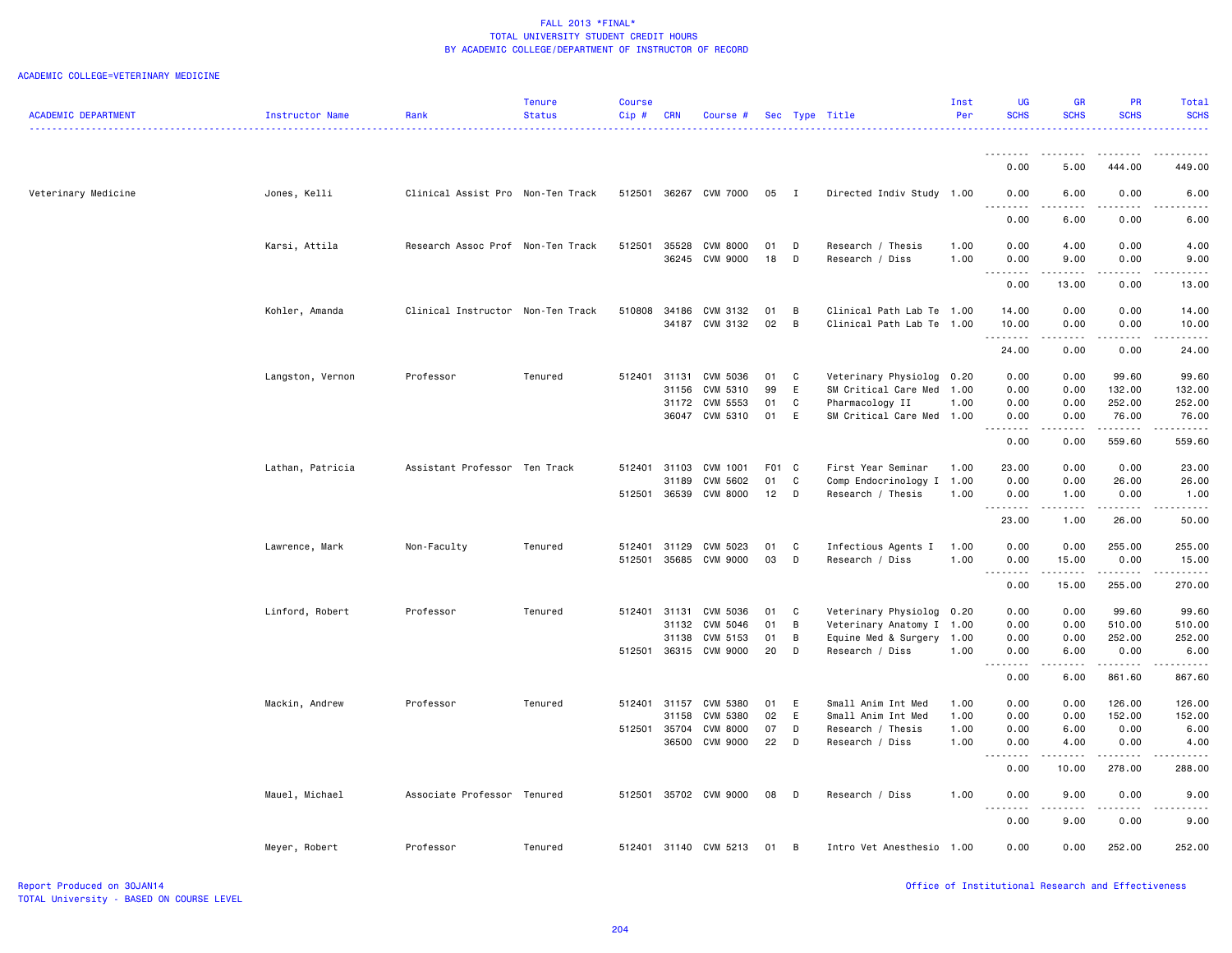#### ACADEMIC COLLEGE=VETERINARY MEDICINE

| <b>ACADEMIC DEPARTMENT</b> | Instructor Name       | Rank                              | <b>Tenure</b><br><b>Status</b> | <b>Course</b><br>Cip# | <b>CRN</b> | Course #                   |          |                | Sec Type Title                       | Inst<br>Per  | UG<br><b>SCHS</b>  | <b>GR</b><br><b>SCHS</b>                                                                                                                                      | PR<br><b>SCHS</b>                                  | Total<br><b>SCHS</b> |
|----------------------------|-----------------------|-----------------------------------|--------------------------------|-----------------------|------------|----------------------------|----------|----------------|--------------------------------------|--------------|--------------------|---------------------------------------------------------------------------------------------------------------------------------------------------------------|----------------------------------------------------|----------------------|
|                            |                       |                                   |                                |                       |            |                            |          |                |                                      |              | <u>.</u>           | .                                                                                                                                                             | .                                                  | .                    |
|                            |                       |                                   |                                |                       |            |                            |          |                |                                      |              | 0.00               | 0.00                                                                                                                                                          | 252.00                                             | 252.00               |
| Veterinary Medicine        | Mochal, Cathleen      | Clinical Assist Pro Non-Ten Track |                                | 512401                |            | 35962 CVM 8990             | 01       | $\mathbf{C}$   | Special Topic In CVM 1.00            |              | 0.00               | 1.00                                                                                                                                                          | 0.00                                               | 1.00                 |
|                            |                       |                                   |                                |                       |            | 512501 36618 CVM 8000      | 14 D     |                | Research / Thesis                    | 1.00         | 0.00<br>.          | 3.00                                                                                                                                                          | 0.00                                               | 3.00                 |
|                            |                       |                                   |                                |                       |            |                            |          |                |                                      |              | 0.00               | 4.00                                                                                                                                                          | 0.00                                               | 4.00                 |
|                            | Nabors, Ben           | Clinical Instructor Non-Ten Track |                                |                       |            | 512501 31104 CVM 3014      | 01 B     |                | App Anat & Phys Vet                  | 0.50         | 24.00<br>$  -$     | 0.00<br>.                                                                                                                                                     | 0.00                                               | 24.00                |
|                            |                       |                                   |                                |                       |            |                            |          |                |                                      |              | 24.00              | 0.00                                                                                                                                                          | 0.00                                               | 24.00                |
|                            | Nanduri, Bindumadhavi | Assistant Professor Ten Track     |                                |                       |            | 512501 35686 CVM 9000      | 04 D     |                | Research / Diss                      | 1.00         | 0.00<br>. <b>.</b> | 22.00<br>.                                                                                                                                                    | 0.00<br>.                                          | 22.00                |
|                            |                       |                                   |                                |                       |            |                            |          |                |                                      |              | 0.00               | 22.00                                                                                                                                                         | 0.00                                               | 22.00                |
|                            | Petrie-Hanson, Lora   | Associate Professor Tenured       |                                | 512401                |            | 35747 CVM 5000             | 13       | $\blacksquare$ | Directed Indiv Study                 | 1.00         | 0.00               | 0.00                                                                                                                                                          | 4.00                                               | 4.00                 |
|                            |                       |                                   |                                |                       |            | 512501 36160 CVM 9000      | 16 D     |                | Research / Diss                      | 1.00         | 0.00<br>$=$ $=$    | 9.00                                                                                                                                                          | 0.00                                               | 9.00                 |
|                            |                       |                                   |                                |                       |            |                            |          |                |                                      |              | 0.00               | 9.00                                                                                                                                                          | 4.00                                               | 13.00                |
|                            | Pharr, Gregory        | Associate Professor Tenured       |                                | 512501                | 31204      | CVM 8011                   | 01       | <b>S</b>       | Seminar                              | 1.00         | 0.00               | 7.00                                                                                                                                                          | 0.00                                               | 7.00                 |
|                            |                       |                                   |                                |                       | 31211      | CVM 8301                   | 01       | $\mathbb{C}$   | Adv. Top Comp Immuno                 | 1.00         | 0.00               | 10.00                                                                                                                                                         | 0.00                                               | 10.00                |
|                            |                       |                                   |                                |                       |            | 35815 CVM 9000             | 13       | D              | Research / Diss                      | 1.00         | 0.00               | 3.00                                                                                                                                                          | 0.00                                               | 3.00                 |
|                            |                       |                                   |                                |                       |            |                            |          |                |                                      |              | . <b>.</b><br>0.00 | المتمام المتعاد<br>20.00                                                                                                                                      | .<br>0.00                                          | .<br>20.00           |
|                            | Pinchuk, Lesya        | Associate Professor Tenured       |                                | 512401                |            | 31130 CVM 5033             | 01 C     |                | Immunology                           | 1.00         | 0.00               | 0.00                                                                                                                                                          | 246.00                                             | 246.00               |
|                            |                       |                                   |                                | 512501                |            | 31198 CVM 6033             | 01       | $\mathbf{C}$   | Immunology                           | 1.00         | 0.00               | 3.00                                                                                                                                                          | 0.00                                               | 3.00                 |
|                            |                       |                                   |                                |                       |            |                            |          |                |                                      |              | .<br>0.00          | 3.00                                                                                                                                                          | 246.00                                             | 249.00               |
|                            | Pote, Linda           | Professor                         | Tenured                        | 512501                |            | 36320 CVM 9000             | 21 D     |                | Research / Diss                      | 1.00         | 0.00               | 3.00                                                                                                                                                          | 0.00                                               | 3.00                 |
|                            |                       |                                   |                                |                       |            |                            |          |                |                                      |              | .<br>0.00          | ----<br>3.00                                                                                                                                                  | 0.00                                               | 3.00                 |
|                            |                       |                                   |                                |                       |            |                            |          |                |                                      |              |                    |                                                                                                                                                               |                                                    |                      |
|                            | Pruett, Stephen       | Professor                         | Tenured                        | 512401                | 31197      | CVM 6021                   | 01       | $\mathbf{C}$   | Essent Res Prac & Pr                 | 1.00         | 0.00               | 18.00                                                                                                                                                         | 0.00                                               | 18.00                |
|                            |                       |                                   |                                | 512501                | 35687      | CVM 9000<br>36545 CVM 8000 | 05<br>13 | D<br>$\Box$    | Research / Diss<br>Research / Thesis | 1.00<br>1.00 | 0.00<br>0.00       | 1.00<br>3.00                                                                                                                                                  | 0.00<br>0.00                                       | 1.00<br>3.00         |
|                            |                       |                                   |                                |                       |            |                            |          |                |                                      |              | .                  | .                                                                                                                                                             | .                                                  |                      |
|                            |                       |                                   |                                |                       |            |                            |          |                |                                      |              | 0.00               | 22.00                                                                                                                                                         | 0.00                                               | 22.00                |
|                            | Ross, Matthew         | Associate Professor Tenured       |                                | 512501                |            | 35688 CVM 9000             | 06       | $\Box$         | Research / Diss                      | 1.00         | 0.00<br>.          | 18.00<br>$\frac{1}{2} \left( \frac{1}{2} \right) \left( \frac{1}{2} \right) \left( \frac{1}{2} \right) \left( \frac{1}{2} \right) \left( \frac{1}{2} \right)$ | 0.00                                               | 18.00                |
|                            |                       |                                   |                                |                       |            |                            |          |                |                                      |              | 0.00               | 18.00                                                                                                                                                         | 0.00                                               | 18.00                |
|                            | Seo, Keun Seok        | Assistant Professor Ten Track     |                                | 512501                |            | 36533 CVM 9000             | 23       | $\overline{D}$ | Research / Diss                      | 1.00         | 0.00<br>.          | 6.00                                                                                                                                                          | 0.00                                               | 6.00                 |
|                            |                       |                                   |                                |                       |            |                            |          |                |                                      |              | 0.00               | 6.00                                                                                                                                                          | 0.00                                               | 6.00                 |
|                            | Shores, James         | Clinical Professor                | Non-Ten Track                  |                       |            | 512501 36577 CVM 7000      | $12$ I   |                | Directed Indiv Study 1.00            |              | 0.00<br>$ -$       | 5.00                                                                                                                                                          | 0.00                                               | 5.00                 |
|                            |                       |                                   |                                |                       |            |                            |          |                |                                      |              | 0.00               | 5.00                                                                                                                                                          | 0.00                                               | 5.00                 |
|                            | Smith, Jack           | Associate Professor Tenured       |                                |                       |            | 512401 31136 CVM 5143      | 01 C     |                | Theriogenology                       | 1.00         | 0.00               | 0.00                                                                                                                                                          | 252.00                                             | 252.00               |
| Report Produced on 30JAN14 |                       |                                   |                                |                       |            |                            |          |                |                                      |              |                    |                                                                                                                                                               | Office of Institutional Research and Effectiveness |                      |

Report Produced on 30JAN14<br>TOTAL University - BASED ON COURSE LEVEL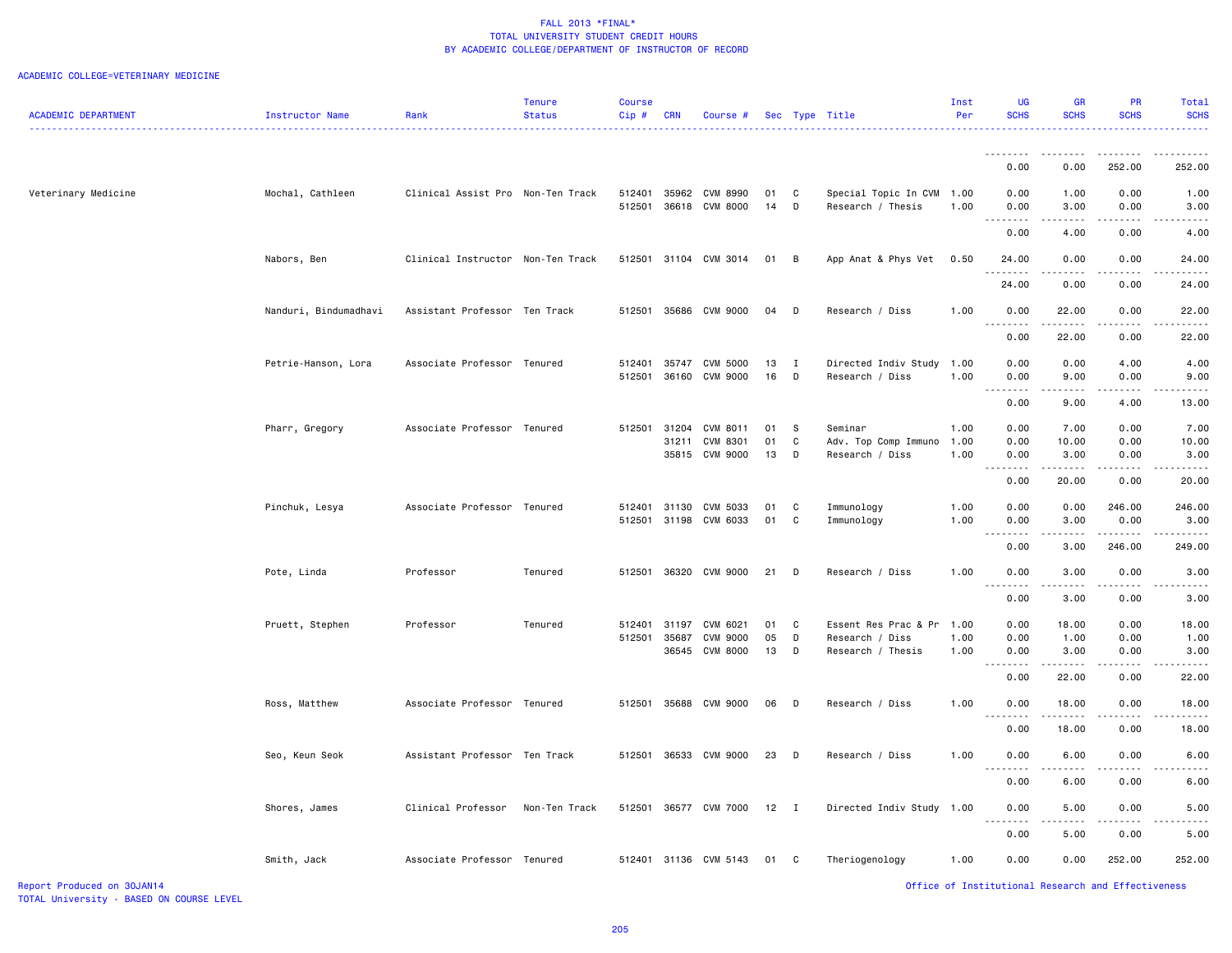|                            |                        |                                   | <b>Tenure</b>  | <b>Course</b> |            |                      |          |              |                                  | Inst         | <b>UG</b>                                                                                                                                          | <b>GR</b>          | <b>PR</b>            | Total                                                                                                                                    |
|----------------------------|------------------------|-----------------------------------|----------------|---------------|------------|----------------------|----------|--------------|----------------------------------|--------------|----------------------------------------------------------------------------------------------------------------------------------------------------|--------------------|----------------------|------------------------------------------------------------------------------------------------------------------------------------------|
| <b>ACADEMIC DEPARTMENT</b> | <b>Instructor Name</b> | Rank                              | <b>Status</b>  | Cip #         | <b>CRN</b> | Course #             |          |              | Sec Type Title                   | Per          | <b>SCHS</b>                                                                                                                                        | <b>SCHS</b>        | <b>SCHS</b>          | <b>SCHS</b><br>$\frac{1}{2} \left( \frac{1}{2} \right) \left( \frac{1}{2} \right) \left( \frac{1}{2} \right) \left( \frac{1}{2} \right)$ |
| Veterinary Medicine        | Smith, Jack            | Associate Professor Tenured       |                | 512401        | 31153      | CVM 5292             | 01       | E            | Flowood/MVRDL Extern             | 1.00         | 0.00                                                                                                                                               | 0.00               | 56.00                | 56.00                                                                                                                                    |
|                            |                        |                                   |                |               | 31165      | CVM 5510             | 01       | E            | Vm An Externship 1               | 1.00         | 0.00                                                                                                                                               | 0.00               | 102.00               | 102.00                                                                                                                                   |
|                            |                        |                                   |                |               | 31168      | CVM 5520             | 01       | E            | Vm An Externship 2               | 1.00         | 0.00                                                                                                                                               | 0.00               | 27.00                | 27.00                                                                                                                                    |
|                            |                        |                                   |                |               | 31169      | CVM 5530             | 01       | E            | Vm An Externship 3               | 1.00         | 0.00                                                                                                                                               | 0.00               | 7.00                 | 7.00                                                                                                                                     |
|                            |                        |                                   |                |               | 31173      | CVM 5560             | 01       | E            | Adv Clin Rot 1                   | 1.00         | 0.00                                                                                                                                               | 0.00               | 28.00                | 28.00                                                                                                                                    |
|                            |                        |                                   |                |               | 31178      | CVM 5570             | 01       | E            | Adv Clin Rot 2                   | 1.00         | 0.00                                                                                                                                               | 0.00               | 8.00                 | 8.00                                                                                                                                     |
|                            |                        |                                   |                |               | 31183      | <b>CVM 5580</b>      | 01       | E            | Adv Clin Rot 3                   | 1.00         | 0.00                                                                                                                                               | 0.00               | 2.00                 | 2.00                                                                                                                                     |
|                            |                        |                                   |                |               | 31192      | CVM 5772             | 01       | C            | Canine Theriogenolog 1.00        |              | 0.00                                                                                                                                               | 0.00               | 6.00                 | 6.00                                                                                                                                     |
|                            |                        |                                   |                |               | 35086      | CVM 5990             | 01       | $\mathbf c$  | Special Topics in CV             | 1.00         | 0.00                                                                                                                                               | 0.00               | 62.00                | 62.00                                                                                                                                    |
|                            |                        |                                   |                |               | 36659      | <b>CVM 5000</b>      | 72       | $\mathbf{I}$ | Directed Indiv Study             | 1.00         | 0.00                                                                                                                                               | 0.00               | 2.00                 | 2.00                                                                                                                                     |
|                            |                        |                                   |                | 512501        | 35681      | CVM 8000             | 05       | D            | Research / Thesis                | 1.00         | 0.00                                                                                                                                               | 6.00               | 0.00                 | 6.00                                                                                                                                     |
|                            |                        |                                   |                |               |            |                      |          |              |                                  |              | $\frac{1}{2}$<br>0.00                                                                                                                              | .<br>6.00          | .<br>552.00          | .<br>558.00                                                                                                                              |
|                            | Stockler, Ricardo      | Clinical Assist Pro Non-Ten Track |                | 512401        | 31150      | CVM 5276             | 01       | C            | Food Animal Practice 0.50        |              | 0.00                                                                                                                                               | 0.00               | 60.00                | 60.00                                                                                                                                    |
|                            |                        |                                   |                |               | 31151      | CVM 5276             | 02       | E            | Food Animal Practice             | 0.50         | 0.00                                                                                                                                               | 0.00               | 60.00                | 60.00                                                                                                                                    |
|                            |                        |                                   |                |               |            |                      |          |              |                                  |              | .<br>$\sim$ $\sim$ $\sim$                                                                                                                          | .                  | .                    | .                                                                                                                                        |
|                            |                        |                                   |                |               |            |                      |          |              |                                  |              | 0.00                                                                                                                                               | 0.00               | 120.00               | 120.00                                                                                                                                   |
|                            | Stokes, John           | Non-Faculty                       | Not Applicable | 512501        | 36046      | <b>CVM 7000</b>      | 01       | $\mathbf{I}$ | Directed Indiv Study 1.00        |              | 0.00                                                                                                                                               | 2.00               | 0.00                 | 2.00                                                                                                                                     |
|                            |                        |                                   |                |               |            | 36192 CVM 7000       | 03       | $\mathbf{I}$ | Directed Indiv Study 1.00        |              | 0.00<br>.                                                                                                                                          | 2.00<br>.          | 0.00<br>.            | 2.00<br>.                                                                                                                                |
|                            |                        |                                   |                |               |            |                      |          |              |                                  |              | 0.00                                                                                                                                               | 4.00               | 0.00                 | 4.00                                                                                                                                     |
|                            | Swiderski, Cyprianna   | Associate Professor Tenured       |                | 512501        | 36091      | CVM 9000             | 14       | D            | Research / Diss                  | 1.00         | 0.00                                                                                                                                               | 4.00               | 0.00                 | 4.00                                                                                                                                     |
|                            |                        |                                   |                |               |            |                      |          |              |                                  |              | $\sim$ $\sim$<br>$\frac{1}{2} \left( \frac{1}{2} \right) \left( \frac{1}{2} \right) \left( \frac{1}{2} \right) \left( \frac{1}{2} \right)$<br>0.00 | 4.00               | 0.00                 | 4.00                                                                                                                                     |
|                            | Syrcle, Jason          | Clinical Assist Pro Non-Ten Track |                | 512401        | 31181      | CVM 5570             | 04       | E            | Adv Clin Rot 2                   | 1.00         | 0.00                                                                                                                                               | 0.00               | 8.00                 | 8.00                                                                                                                                     |
|                            |                        |                                   |                |               | 31206      | <b>CVM 8061</b>      | 01       | s.           | Small Anim Surg Lit              | 1.00         | 0.00                                                                                                                                               | 3.00               | 0.00                 | 3.00                                                                                                                                     |
|                            |                        |                                   |                | 512501        | 31146      | CVM 5256             | 01       | E            | Small Animal Surgery             | 1.00         | 0.00                                                                                                                                               | 0.00               | 168.00               | 168.00                                                                                                                                   |
|                            |                        |                                   |                |               | 36658      | <b>CVM 7000</b>      | 14       | $\mathbf{I}$ | Directed Indiv Study 1.00        |              | 0.00                                                                                                                                               | 2.00               | 0.00                 | 2.00                                                                                                                                     |
|                            |                        |                                   |                |               |            |                      |          |              |                                  |              | $\sim$ $\sim$<br>.<br>0.00                                                                                                                         | .<br>5.00          | .<br>176.00          | .<br>181.00                                                                                                                              |
|                            | Thomason, John         | Assistant Professor Ten Track     |                | 512501        |            | 35700 CVM 8000       | 06       | D            | Research / Thesis                | 1.00         | 0.00                                                                                                                                               | 3.00               | 0.00                 | 3.00                                                                                                                                     |
|                            |                        |                                   |                |               |            |                      |          |              |                                  |              | $\sim$ $\sim$ $\sim$<br>$- - -$<br>0.00                                                                                                            | . <u>.</u><br>3.00 | $- - - - -$<br>0.00  | $- - - - -$<br>3.00                                                                                                                      |
|                            |                        |                                   |                | 512501        | 31214      |                      |          |              |                                  |              |                                                                                                                                                    |                    | 0.00                 |                                                                                                                                          |
|                            | Varela-Stokes, Andrea  | Assistant Professor Ten Track     |                |               | 35689      | CVM 8614<br>CVM 9000 | 01<br>07 | В<br>D       | Helminthology<br>Research / Diss | 1.00<br>1.00 | 0.00<br>0.00                                                                                                                                       | 8.00<br>3.00       | 0.00                 | 8.00<br>3.00                                                                                                                             |
|                            |                        |                                   |                |               |            |                      |          |              |                                  |              | .<br>$\sim$ $\sim$                                                                                                                                 | د د د د د          | $\sim$ $\sim$ $\sim$ | د د د د د                                                                                                                                |
|                            |                        |                                   |                |               |            |                      |          |              |                                  |              | 0.00                                                                                                                                               | 11.00              | 0.00                 | 11.00                                                                                                                                    |
|                            | Wan, Xiufeng           | Associate Professor Ten Track     |                | 512401        | 31222      | CVM 8993             | 01       | C            | Functional Genomics              | 1.00         | 0.00                                                                                                                                               | 9.00               | 0.00                 | 9.00                                                                                                                                     |
|                            |                        |                                   |                | 512501        | 36314      | CVM 9000             | 19       | D            | Research / Diss                  | 1.00         | 0.00                                                                                                                                               | 20.00              | 0.00                 | 20.00                                                                                                                                    |
|                            |                        |                                   |                |               |            |                      |          |              |                                  |              | $\sim$ $\sim$<br>$\sim$ $\sim$ $\sim$ $\sim$                                                                                                       |                    | $- - - -$            | $- - - - -$                                                                                                                              |
|                            |                        |                                   |                |               |            |                      |          |              |                                  |              | 0.00                                                                                                                                               | 29.00              | 0.00                 | 29.00                                                                                                                                    |
|                            | Wills, Robert          | Professor                         | Tenured        | 512501        |            | 35707 CVM 9000       | 11       | D            | Research / Diss                  | 1.00         | 0.00                                                                                                                                               | 2.00               | 0.00                 | 2.00                                                                                                                                     |
|                            |                        |                                   |                |               |            |                      |          |              |                                  |              | 0.00                                                                                                                                               | 2.00               | 0.00                 | 2.00                                                                                                                                     |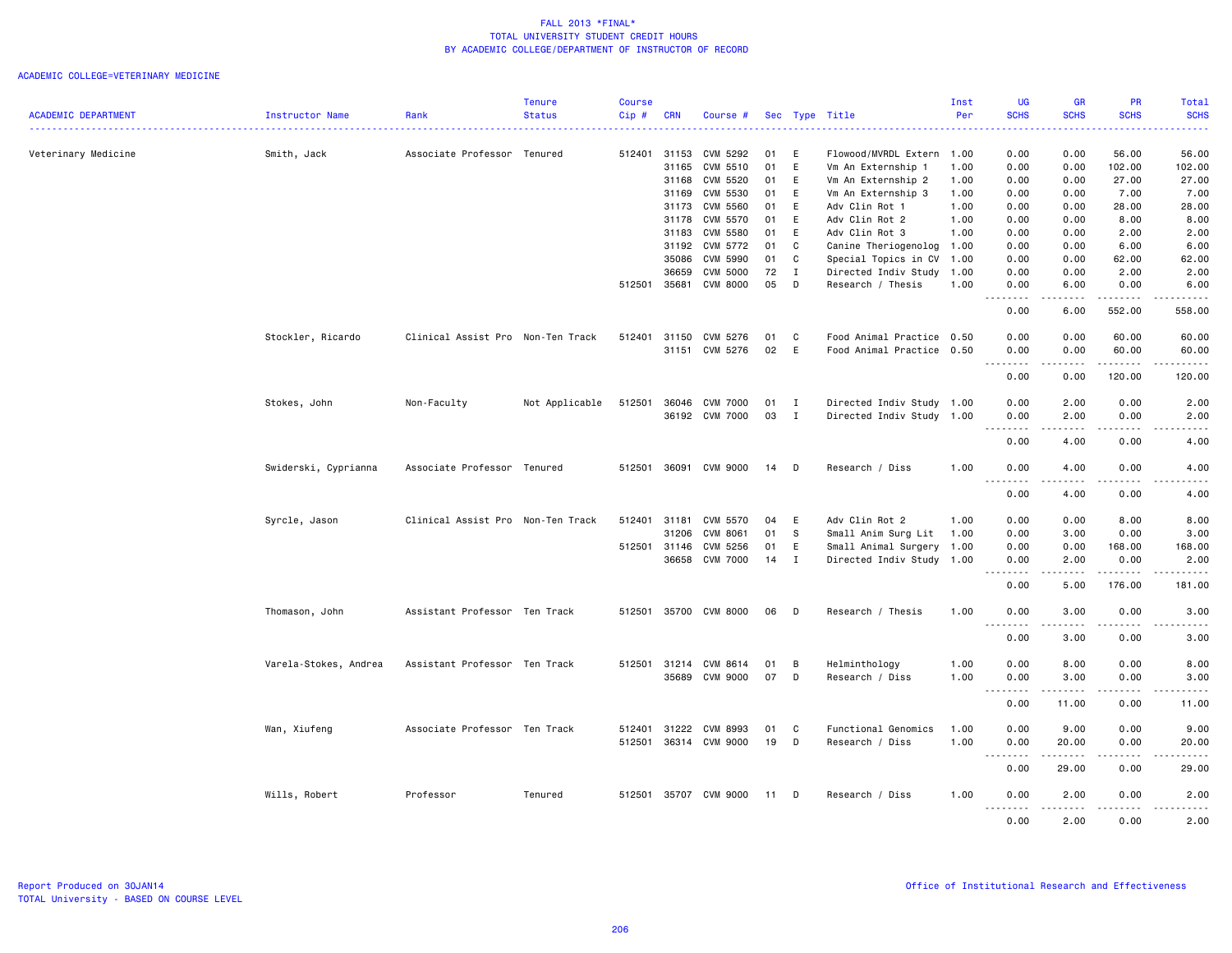#### ACADEMIC COLLEGE=VETERINARY MEDICINE

|                     |                 |      | Tenure | Course |  |  | Tnst | <b>LIG</b> | <b>GREE</b> | <b>PR</b> | Total |
|---------------------|-----------------|------|--------|--------|--|--|------|------------|-------------|-----------|-------|
| ACADEMIC DEPARTMENT | Instructor Name | Rank |        |        |  |  |      |            |             |           |       |
|                     |                 |      |        |        |  |  |      |            |             |           |       |

======================================== ======== ======== ======== ==========

 Veterinary Medicine 451.00 371.00 6899.00 7721.00 ======================================== ======== ======== ======== ==========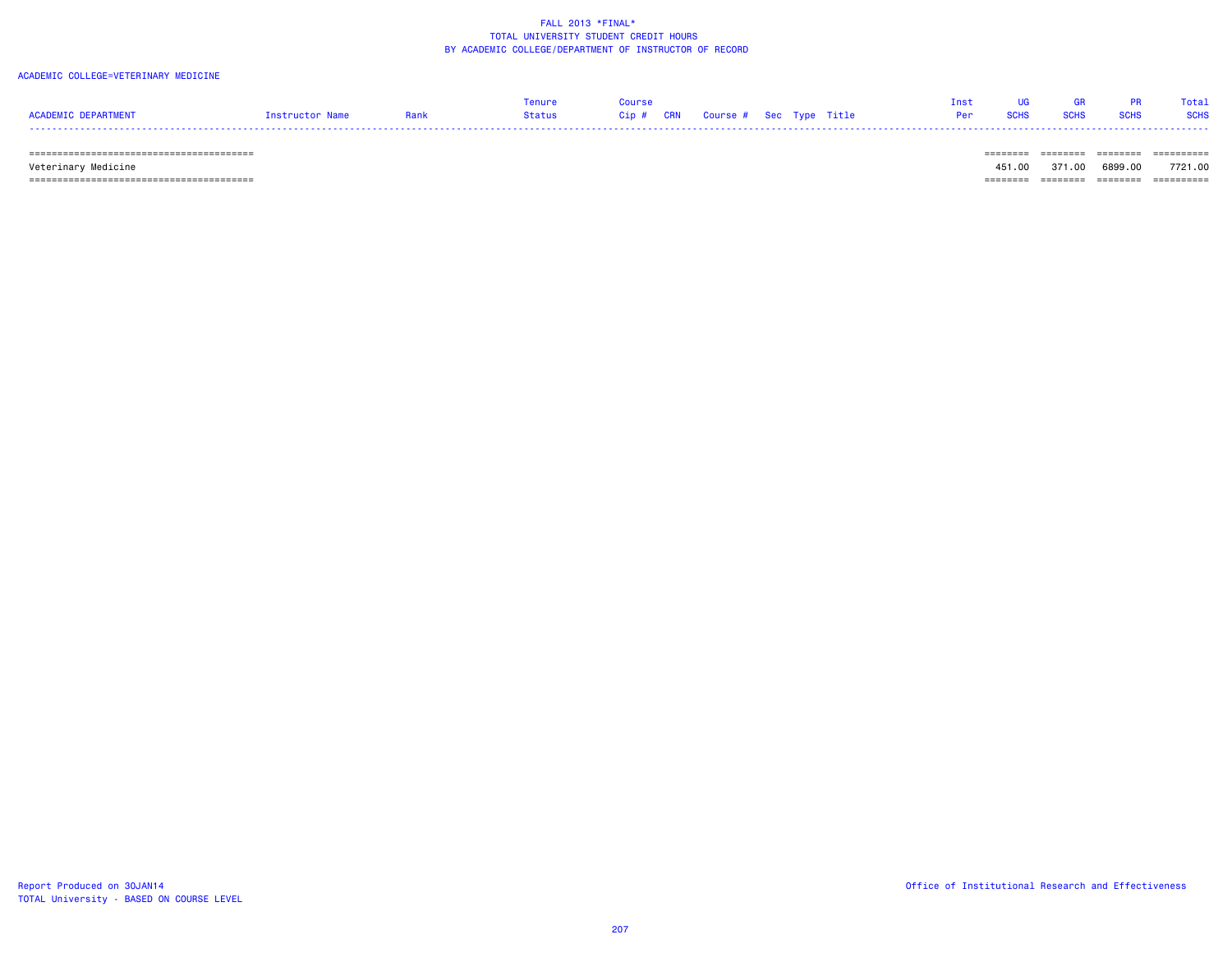#### ACADEMIC COLLEGE=ACADEMIC AFFAIRS

| <b>ACADEMIC DEPARTMENT</b>                     | <b>Instructor Name</b> | Rank              | Tenure<br>Status | Course<br>Cip # | CRN | Course # Sec Type Title |      |                           | Inst<br>Per | UG.<br><b>SCHS</b> | <b>GR</b><br><b>SCHS</b> | <b>PR</b><br><b>SCHS</b> | Total<br><b>SCHS</b> |
|------------------------------------------------|------------------------|-------------------|------------------|-----------------|-----|-------------------------|------|---------------------------|-------------|--------------------|--------------------------|--------------------------|----------------------|
| African American Studies                       | Louine, Jeannice       | Grad Teach Assist | Not Applicable   | 050201          |     | 30002 AAS 1063          | 01 C | Intro to African Ame 1.00 |             | 129.00             | 0.00                     | 0.00                     | 129.00<br>.          |
|                                                |                        |                   |                  |                 |     |                         |      |                           |             | 129,00             | 0.00                     | 0.00                     | 129.00               |
| ====================================<br>====== |                        |                   |                  |                 |     |                         |      |                           |             | $=$ = = = = = = =  | ========                 | ========                 | ========             |
| African American Studies                       |                        |                   |                  |                 |     |                         |      |                           |             | 129,00             | 0.00                     | 0.00                     | 129.00               |
|                                                |                        |                   |                  |                 |     |                         |      |                           |             | ========           | ========                 | ========                 | ==========           |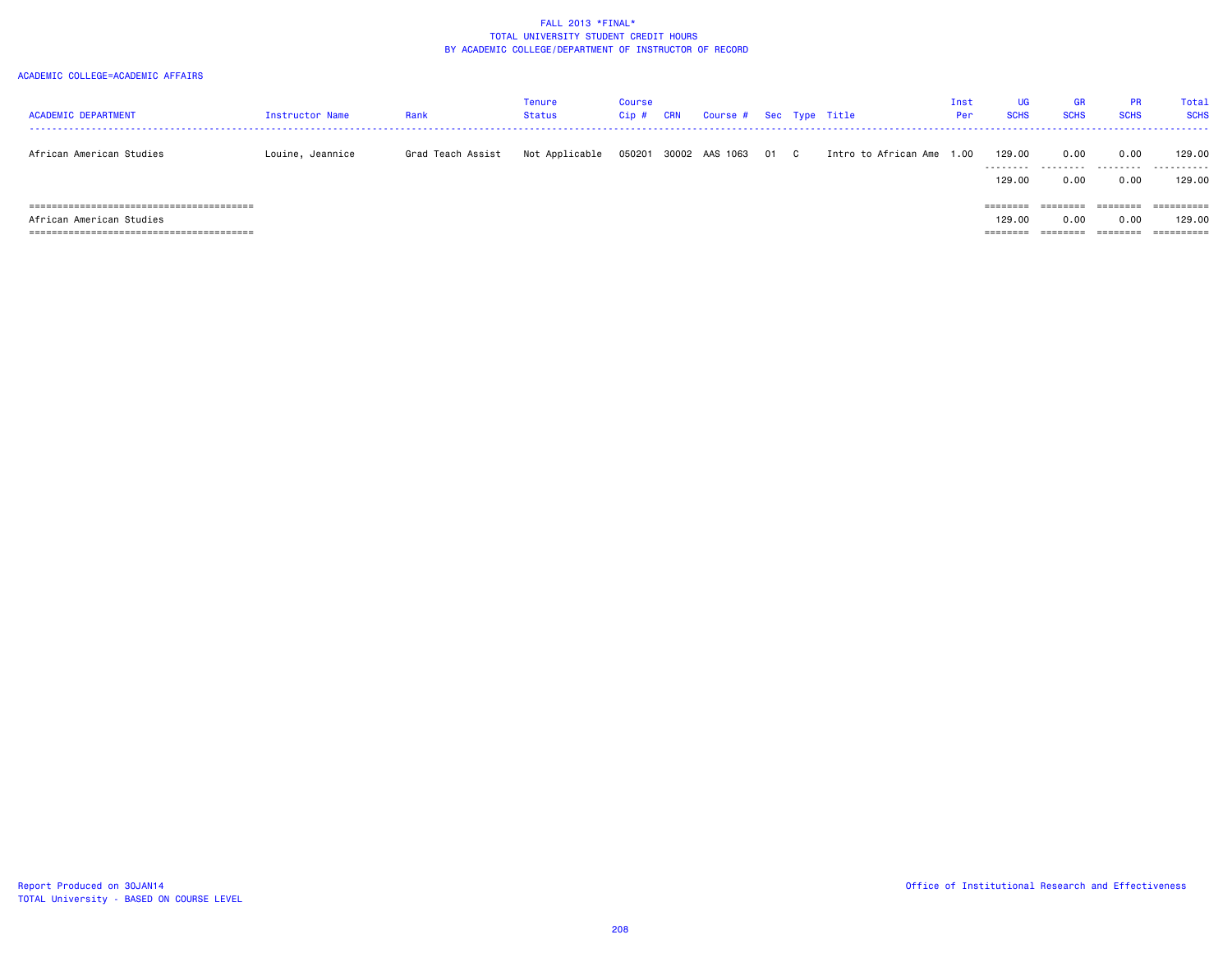#### ACADEMIC COLLEGE=ACADEMIC AFFAIRS

| <b>ACADEMIC DEPARTMENT</b> | <b>Instructor Name</b> | Rank        | Tenure<br>Status | Course<br>Cip # | <b>CRN</b> | Course # Sec Type Title          |                |                                                        | Inst<br>Per | <b>UG</b><br><b>SCHS</b>   | <b>GR</b><br><b>SCHS</b> | <b>PR</b><br><b>SCHS</b>                                                | Total<br><b>SCHS</b>            |
|----------------------------|------------------------|-------------|------------------|-----------------|------------|----------------------------------|----------------|--------------------------------------------------------|-------------|----------------------------|--------------------------|-------------------------------------------------------------------------|---------------------------------|
| Provost Office             | Frantes, Katharine     | Non-Faculty | Not Applicable   | 309999          |            | 34105 ISE 4200<br>34106 ISE 4200 | 802 A<br>808 A | Intl Student Exchang 1.00<br>Intl Student Exchang 1.00 |             | 36.00<br>51.00<br>-------- | 0.00<br>0.00             | 0.00<br>0.00                                                            | 36.00<br>51.00<br>- - - - - - - |
|                            |                        |             |                  |                 |            |                                  |                |                                                        |             | 87.00                      | 0.00                     | 0.00                                                                    | 87.00                           |
|                            |                        |             |                  |                 |            |                                  |                |                                                        |             | $=$ = = = = = = =          |                          | $\qquad \qquad \equiv \equiv \equiv \equiv \equiv \equiv \equiv \equiv$ |                                 |
| Provost Office             |                        |             |                  |                 |            |                                  |                |                                                        |             | 87.00                      | 0.00                     | 0.00                                                                    | 87.00                           |
|                            |                        |             |                  |                 |            |                                  |                |                                                        |             | ========                   |                          | ========                                                                | ==========                      |